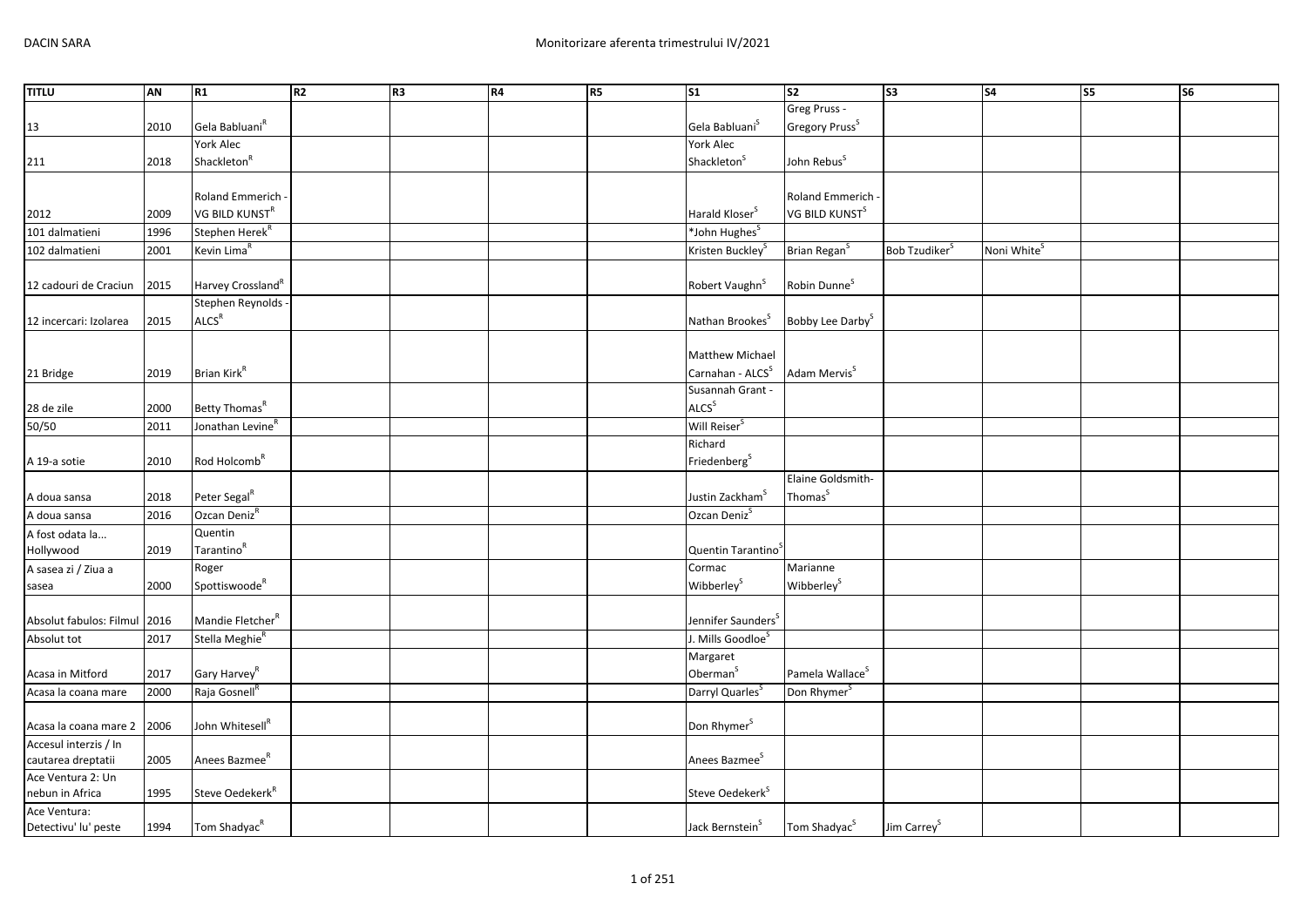| <b>TITLU</b>                     | AN   | R1                              | R <sub>2</sub> | R <sub>3</sub> | R4 | R <sub>5</sub> | <b>S1</b>                                                  | S <sub>2</sub>                                              | S <sub>3</sub>             | S <sub>4</sub>           | S <sub>5</sub> | S6 |
|----------------------------------|------|---------------------------------|----------------|----------------|----|----------------|------------------------------------------------------------|-------------------------------------------------------------|----------------------------|--------------------------|----------------|----|
| Acopera-mi inima                 | 2007 | Mike Binder <sup>R</sup>        |                |                |    |                | Mike Binder <sup>S</sup>                                   |                                                             |                            |                          |                |    |
|                                  |      |                                 |                |                |    |                |                                                            |                                                             |                            |                          |                |    |
| Activitati infractionale         | 2015 | Jackie Earle Haley <sup>R</sup> |                |                |    |                | Robert Lowell <sup>S</sup>                                 |                                                             |                            |                          |                |    |
| Adancul albastru 2:              |      |                                 |                |                |    |                |                                                            |                                                             |                            |                          |                |    |
| Reciful                          | 2009 | Stephen Herek <sup>R</sup>      |                |                |    |                | Mitchell Kapner <sup>S</sup>                               |                                                             |                            |                          |                |    |
|                                  |      | Pascal Chaumeil -               |                |                |    |                | Jack Thorne -                                              |                                                             |                            |                          |                |    |
| Adio, dar mai stau putin 2014    |      | <b>ALCS<sup>R</sup></b>         |                |                |    |                | ALCS <sup>S</sup>                                          |                                                             |                            |                          |                |    |
| Admiratorul meu                  |      |                                 |                |                |    |                |                                                            |                                                             |                            |                          |                |    |
| secret                           | 2018 | Bradley Walsh <sup>R</sup>      |                |                |    |                | Carrie Freedle <sup>S</sup>                                |                                                             |                            |                          |                |    |
|                                  |      |                                 |                |                |    |                |                                                            |                                                             |                            |                          |                |    |
| Adolescenta intarziata           | 2014 | Lynn Shelton <sup>R</sup>       |                |                |    |                | Andrea Seigel <sup>S</sup>                                 |                                                             |                            |                          |                |    |
|                                  |      | Logan Marshall-                 |                |                |    |                | Logan Marshall-                                            |                                                             |                            |                          |                |    |
| Adopt a Highway                  | 2019 | Green <sup>R</sup>              |                |                |    |                | Green <sup>S</sup>                                         |                                                             |                            |                          |                |    |
|                                  |      |                                 |                |                |    |                | Ronald Bass - Ron                                          |                                                             |                            |                          |                |    |
| Adoptia                          | 1999 | Ken Kwapis <sup>R</sup>         |                |                |    |                | Bass <sup>S</sup>                                          | lan Deitchman <sup>5</sup>                                  | Kristin Rusk <sup>S</sup>  |                          |                |    |
|                                  |      |                                 |                |                |    |                | Steve Conrad -                                             |                                                             |                            |                          |                |    |
| Afacere neprevazuta              | 2015 | Ken Scott <sup>R</sup>          |                |                |    |                | Steven Conrad <sup>S</sup>                                 |                                                             |                            |                          |                |    |
| Afaceri                          |      |                                 |                |                |    |                |                                                            | James Portolese -                                           |                            |                          |                |    |
| neterminate/Pana la<br>moarte    | 2007 | Simon Fellows <sup>R</sup>      |                |                |    |                | Dan Harris - ALCS <sup>S</sup>                             | <b>ALCS</b> <sup>S</sup>                                    |                            |                          |                |    |
|                                  |      | Michele Lupo -                  |                |                |    |                | Bruno Corbucci -                                           | Mario Amendola -                                            | Gabrielle Martin -         |                          |                |    |
| Africa Express                   | 1976 | $SIAE^R$                        |                |                |    |                | SIAE <sup>S</sup>                                          | SIAE <sup>S</sup>                                           | <b>SIAE</b> <sup>S</sup>   |                          |                |    |
|                                  |      | Philipp Stolzl - VG             |                |                |    |                |                                                            |                                                             |                            |                          |                |    |
| Agent sub focuri                 | 2012 | <b>BILD-KUNST<sup>R</sup></b>   |                |                |    |                | Arash Amel <sup>S</sup>                                    |                                                             |                            |                          |                |    |
| Agenta                           | 2019 | Yuval Adler <sup>R</sup>        |                |                |    |                | Yuval Adler <sup>S</sup>                                   |                                                             |                            |                          |                |    |
|                                  |      | Rawson Marshall                 |                |                |    |                | Rawson Marshall                                            |                                                             |                            |                          |                |    |
| Agenti aproape secreti 2016      |      | Thurber <sup>R</sup>            |                |                |    |                | Thurber <sup>S</sup>                                       | Ike Barinholtz <sup>S</sup>                                 | David Stassen <sup>S</sup> |                          |                |    |
| Agentia secreta                  | 2006 | Robert De Niro <sup>R</sup>     |                |                |    |                | Eric Roth <sup>S</sup>                                     |                                                             |                            |                          |                |    |
| Agentii de rezerva               | 2010 | Adam McKay <sup>R</sup>         |                |                |    |                | Adam McKay <sup>S</sup>                                    | Chris Henchy <sup>S</sup>                                   |                            |                          |                |    |
|                                  |      | Josef Rusnak - VG.              |                |                |    |                |                                                            |                                                             |                            |                          |                |    |
|                                  |      | Wort/VG BILD-                   |                |                |    |                | Joshua Michael                                             |                                                             |                            |                          |                |    |
| Agentul                          | 2007 | <b>KUNST<sup>R</sup></b>        |                |                |    |                | Stern <sup>S</sup>                                         | Robert Foster <sup>S</sup>                                  |                            |                          |                |    |
|                                  |      |                                 |                |                |    |                |                                                            |                                                             |                            |                          |                |    |
| Agentul Cody Banks               | 2003 | Harald Zwart <sup>R</sup>       |                |                |    |                | Ashley Miller <sup>S</sup>                                 | Larry Karaszewski <sup>S</sup> Scott Alexander <sup>S</sup> |                            | Zack Stentz <sup>S</sup> |                |    |
|                                  |      |                                 |                |                |    |                |                                                            |                                                             |                            |                          |                |    |
| Agentul de la U.N.C.L.E 2015     |      | Guy Ritchie - ALCS <sup>R</sup> |                |                |    |                | Guy Ritchie - ALCS <sup>S</sup> Lionel Wigram <sup>S</sup> |                                                             |                            |                          |                |    |
| Ai 30 de minute sau              |      |                                 |                |                |    |                |                                                            |                                                             |                            |                          |                |    |
| bum!                             | 2011 | Ruben Fleischer <sup>R</sup>    |                |                |    |                | Michael Diliberti <sup>S</sup>                             |                                                             |                            |                          |                |    |
|                                  |      |                                 |                |                |    |                |                                                            |                                                             |                            |                          |                |    |
| Ai tai, ai mei si ai nostri 2005 |      | Raja Gosnell <sup>R</sup>       |                |                |    |                | David Kidd <sup>S</sup>                                    | Ron Burch <sup>S</sup>                                      |                            |                          |                |    |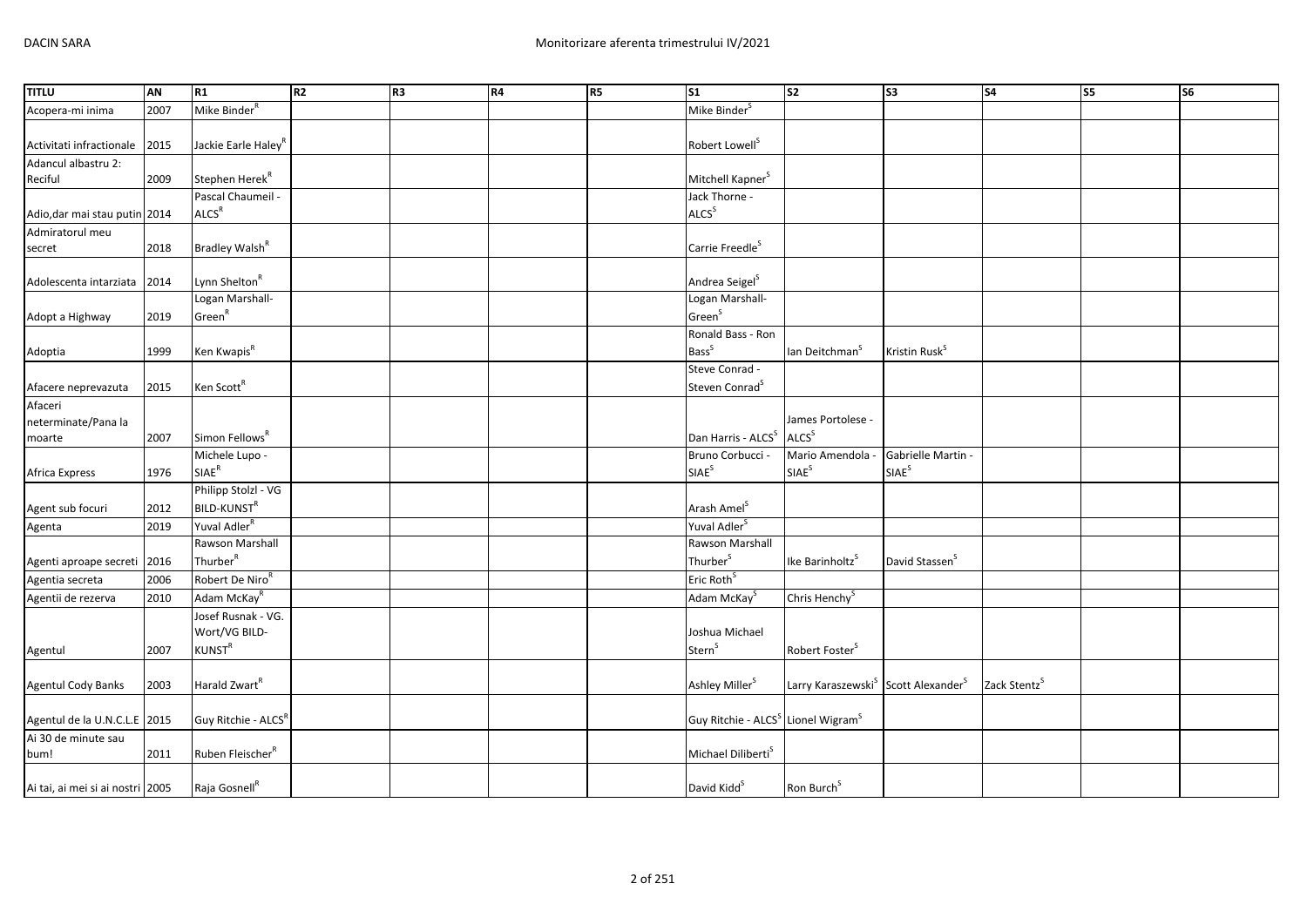| <b>TITLU</b>                             | AN   | R1                                          | R <sub>2</sub>             | R <sub>3</sub>               | R4                            | R <sub>5</sub>              | S <sub>1</sub>                              | S <sub>2</sub>                                         | S <sub>3</sub>              | <b>S4</b>               | S5                        | <b>S6</b>              |
|------------------------------------------|------|---------------------------------------------|----------------------------|------------------------------|-------------------------------|-----------------------------|---------------------------------------------|--------------------------------------------------------|-----------------------------|-------------------------|---------------------------|------------------------|
|                                          |      | Wolfgang Petersen<br>VG WORT/VG.            |                            |                              |                               |                             | Andrew W.                                   |                                                        |                             |                         |                           |                        |
| Air Force One                            | 1997 | Bild Kunst <sup>R</sup>                     |                            |                              |                               |                             | Marlowe <sup>S</sup>                        |                                                        |                             |                         |                           |                        |
| Ajunul Craciunului                       | 2014 | Jay Russell <sup>R</sup>                    |                            |                              |                               |                             | <b>Holly Goldberg</b><br>Sloan <sup>S</sup> |                                                        |                             |                         |                           |                        |
| Al saptelea fiu                          | 2014 | Serguei Bodrov -<br><b>SACD<sup>R</sup></b> |                            |                              |                               |                             | Charles Leavitt -<br>ALCS <sup>S</sup>      | Steven Knight -<br>Steve Knight -<br>ALCS <sup>S</sup> |                             |                         |                           |                        |
| Alba ca Zapada si cei                    |      |                                             |                            |                              |                               |                             |                                             |                                                        |                             |                         |                           |                        |
| sapte pitici                             | 1937 | David Hand <sup>R</sup>                     | Perce Pearce <sup>R</sup>  | Wilfred Jackson <sup>R</sup> | William Cottrell <sup>R</sup> | Ben Sharpsteen <sup>R</sup> | Richard Creedon <sup>S</sup>                | Ted Sears <sup>S</sup>                                 | Otto Englander <sup>S</sup> | Webb Smith <sup>S</sup> | Dick Rickard <sup>S</sup> | Earl Hurd <sup>S</sup> |
| Alba ca Zapada si<br>razboinicul vanator | 2012 | Rupert Sanders <sup>R</sup>                 |                            |                              |                               |                             | Hossein Amini -<br>ALCS <sup>S</sup>        | John Lee Hancock <sup>S</sup>                          | Evan Daugherty <sup>S</sup> |                         |                           |                        |
| Alege dragostea [ep.<br>1644]            | 2014 | Sameer Kulkarni <sup>n</sup>                | Sharad Pandey <sup>R</sup> |                              |                               |                             | Anil Nagpal <sup>S</sup>                    | Vikas Tiwari <sup>S</sup>                              |                             |                         |                           |                        |
| Alege dragostea<br>[ep.1640]             | 2014 | Sameer Kulkarni <sup>R</sup>                | Sharad Pandey <sup>R</sup> |                              |                               |                             | Anil Nagpal <sup>S</sup>                    | Vikas Tiwari <sup>S</sup>                              |                             |                         |                           |                        |
| Alege dragostea<br>[ep.1641]             | 2014 | Sameer Kulkarni <sup>R</sup>                | Sharad Pandey <sup>R</sup> |                              |                               |                             | Anil Nagpal <sup>S</sup>                    | Vikas Tiwari <sup>s</sup>                              |                             |                         |                           |                        |
| Alege dragostea<br>$[{\sf ep.1642}]$     | 2014 | Sameer Kulkarni <sup>R</sup>                | Sharad Pandey <sup>R</sup> |                              |                               |                             | Anil Nagpal <sup>S</sup>                    | Vikas Tiwari <sup>s</sup>                              |                             |                         |                           |                        |
| Alege dragostea<br>[ep.1643]             | 2014 | Sameer Kulkarni <sup>R</sup>                | Sharad Pandey <sup>R</sup> |                              |                               |                             | Anil Nagpal <sup>S</sup>                    | Vikas Tiwari <sup>s</sup>                              |                             |                         |                           |                        |
| Alege dragostea<br>[ep.1645]             | 2014 | Sameer Kulkarni <sup>R</sup>                | Sharad Pandey <sup>R</sup> |                              |                               |                             | Anil Nagpal <sup>S</sup>                    | Vikas Tiwari <sup>S</sup>                              |                             |                         |                           |                        |
| Alege dragostea<br>[ep.1646]             | 2014 | Sameer Kulkarni <sup>R</sup>                | Sharad Pandey <sup>R</sup> |                              |                               |                             | Anil Nagpal <sup>S</sup>                    | Vikas Tiwari <sup>S</sup>                              |                             |                         |                           |                        |
| Alege dragostea<br>[ep.1647]             | 2014 | Sameer Kulkarni <sup>k</sup>                | Sharad Pandey <sup>R</sup> |                              |                               |                             | Anil Nagpal <sup>S</sup>                    | Vikas Tiwari <sup>s</sup>                              |                             |                         |                           |                        |
| Alege dragostea<br>[ep.1648]             | 2014 | Sameer Kulkarni <sup>R</sup>                | Sharad Pandey <sup>R</sup> |                              |                               |                             | Anil Nagpal <sup>S</sup>                    | Vikas Tiwari <sup>s</sup>                              |                             |                         |                           |                        |
| Alege dragostea<br>$[{\sf ep.1649}]$     | 2014 | Sameer Kulkarni <sup>R</sup>                | Sharad Pandey <sup>R</sup> |                              |                               |                             | Anil Nagpal <sup>S</sup>                    | Vikas Tiwari <sup>s</sup>                              |                             |                         |                           |                        |
| Alege dragostea<br>[ep.1650]             | 2014 | Sameer Kulkarni <sup>k</sup>                | Sharad Pandey <sup>R</sup> |                              |                               |                             | Anil Nagpal <sup>S</sup>                    | Vikas Tiwari <sup>s</sup>                              |                             |                         |                           |                        |
| Alege dragostea<br>[ep.1651]             | 2014 | Sameer Kulkarni <sup>R</sup>                | Sharad Pandey <sup>R</sup> |                              |                               |                             | Anil Nagpal <sup>S</sup>                    | Vikas Tiwari <sup>s</sup>                              |                             |                         |                           |                        |
| Alege dragostea<br>[ep.1652]             | 2014 | Sameer Kulkarni <sup>R</sup>                | Sharad Pandey <sup>R</sup> |                              |                               |                             | Anil Nagpal <sup>S</sup>                    | Vikas Tiwari <sup>s</sup>                              |                             |                         |                           |                        |
| Alege dragostea<br>[ep.1653]             | 2014 | Sameer Kulkarni <sup>k</sup>                | Sharad Pandey <sup>R</sup> |                              |                               |                             | Anil Nagpal <sup>S</sup>                    | Vikas Tiwari <sup>S</sup>                              |                             |                         |                           |                        |
| Alege dragostea<br>[ep.1654]             | 2014 | Sameer Kulkarni <sup>R</sup>                | Sharad Pandey <sup>R</sup> |                              |                               |                             | Anil Nagpal <sup>S</sup>                    | Vikas Tiwari <sup>5</sup>                              |                             |                         |                           |                        |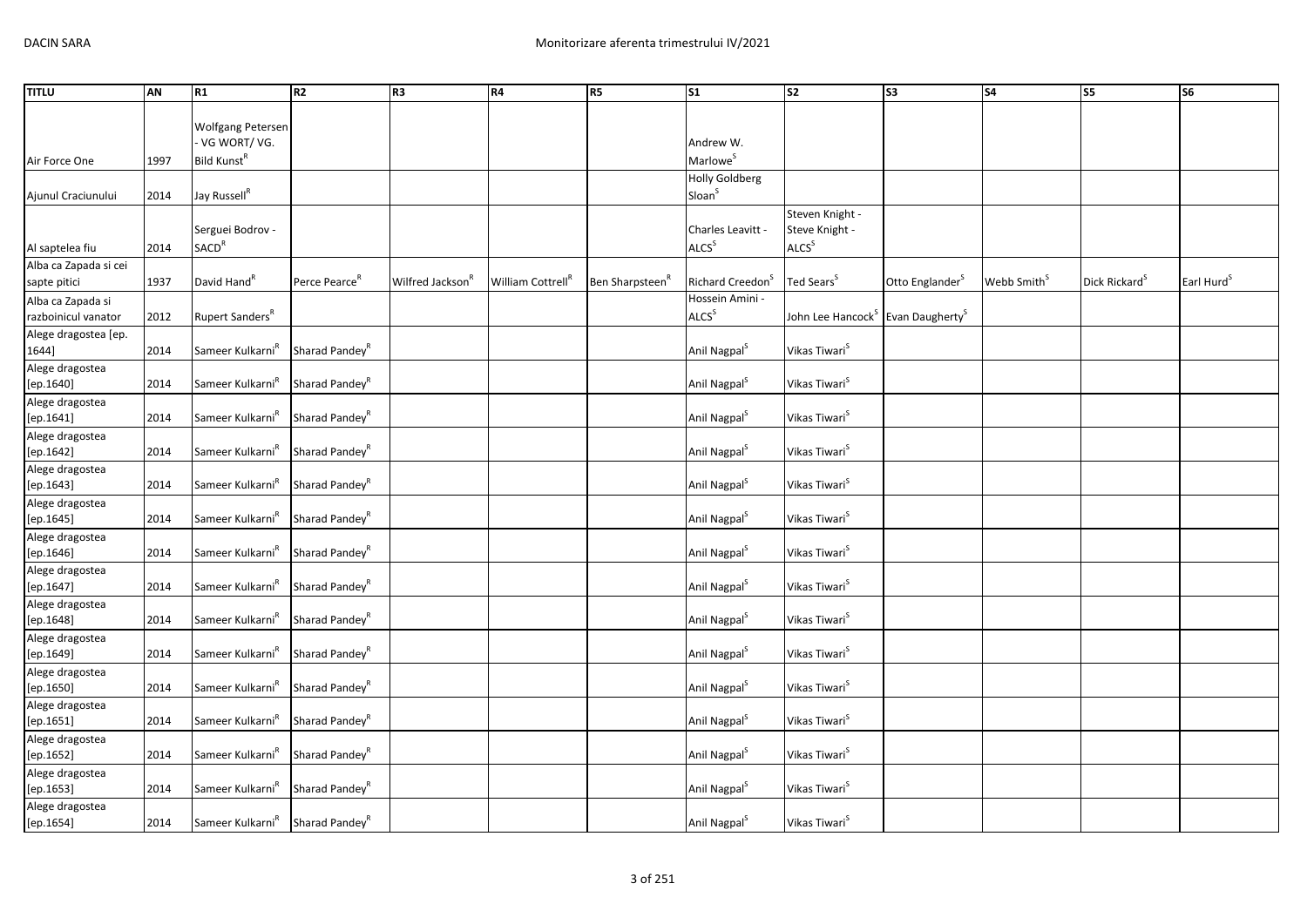| <b>TITLU</b>         | AN   | R1                            | R2                         | R3 | R4 | R <sub>5</sub> | S <sub>1</sub>               | $\overline{\text{S2}}$     | $\overline{\text{S3}}$      | $\overline{\text{S4}}$ | S <sub>5</sub> | <b>S6</b> |
|----------------------|------|-------------------------------|----------------------------|----|----|----------------|------------------------------|----------------------------|-----------------------------|------------------------|----------------|-----------|
| Alege dragostea      |      |                               |                            |    |    |                |                              |                            |                             |                        |                |           |
| [ep.1655]            | 2014 | Sameer Kulkarni <sup>R</sup>  | Sharad Pandey <sup>R</sup> |    |    |                | Anil Nagpal <sup>S</sup>     | Vikas Tiwari <sup>S</sup>  |                             |                        |                |           |
| Alege dragostea      |      |                               |                            |    |    |                |                              |                            |                             |                        |                |           |
| [ep.1656]            | 2014 | Sameer Kulkarni <sup>R</sup>  | Sharad Pandey <sup>R</sup> |    |    |                | Anil Nagpal <sup>S</sup>     | Vikas Tiwari <sup>S</sup>  |                             |                        |                |           |
| Alege dragostea      |      |                               |                            |    |    |                |                              |                            |                             |                        |                |           |
| [ep.1657]            | 2014 | Sameer Kulkarni <sup>R</sup>  | Sharad Pandey <sup>R</sup> |    |    |                | Anil Nagpal <sup>S</sup>     | Vikas Tiwari <sup>S</sup>  |                             |                        |                |           |
| Alege dragostea      |      |                               |                            |    |    |                |                              |                            |                             |                        |                |           |
| [ep.1658]            | 2014 | Sameer Kulkarni <sup>R</sup>  | Sharad Pandey <sup>R</sup> |    |    |                | Anil Nagpal <sup>S</sup>     | Vikas Tiwari <sup>S</sup>  |                             |                        |                |           |
| Alege dragostea      |      |                               |                            |    |    |                |                              |                            |                             |                        |                |           |
| [ep.1659]            | 2014 | Sameer Kulkarni <sup>R</sup>  | Sharad Pandey <sup>R</sup> |    |    |                | Anil Nagpal <sup>S</sup>     | Vikas Tiwari <sup>S</sup>  |                             |                        |                |           |
| Alege dragostea      |      |                               |                            |    |    |                |                              |                            |                             |                        |                |           |
| [ep.1660]            | 2014 | Sameer Kulkarni <sup>R</sup>  | Sharad Pandey <sup>R</sup> |    |    |                | Anil Nagpal <sup>S</sup>     | Vikas Tiwari <sup>S</sup>  |                             |                        |                |           |
| Alege dragostea      |      |                               |                            |    |    |                |                              |                            |                             |                        |                |           |
| [ep.1661]            | 2014 | Sameer Kulkarni <sup>R</sup>  | Sharad Pandey <sup>R</sup> |    |    |                | Anil Nagpal <sup>S</sup>     | Vikas Tiwari <sup>S</sup>  |                             |                        |                |           |
| Alege dragostea      |      |                               |                            |    |    |                |                              |                            |                             |                        |                |           |
| [ep.1662]            | 2014 | Sameer Kulkarni <sup>R</sup>  | Sharad Pandey <sup>R</sup> |    |    |                | Anil Nagpal <sup>S</sup>     | Vikas Tiwari <sup>S</sup>  |                             |                        |                |           |
| Alege dragostea      |      |                               |                            |    |    |                |                              |                            |                             |                        |                |           |
| [ep.1663]            | 2014 | Sameer Kulkarni <sup>R</sup>  | Sharad Pandey <sup>R</sup> |    |    |                | Anil Nagpal <sup>S</sup>     | Vikas Tiwari <sup>S</sup>  |                             |                        |                |           |
| Alegerea             | 2016 | Ross Katz <sup>R</sup>        |                            |    |    |                | Bryan Sipe <sup>S</sup>      |                            |                             |                        |                |           |
| Alexander si cea mai |      |                               |                            |    |    |                |                              |                            |                             |                        |                |           |
| oribila zi           | 2014 | Miguel Arteta <sup>R</sup>    |                            |    |    |                | Rob Lieber <sup>S</sup>      |                            |                             |                        |                |           |
| Ally McBeal (sez.01, |      |                               |                            |    |    |                |                              |                            |                             |                        |                |           |
| ep.013)              | 1998 | Sandy Smolan <sup>R</sup>     |                            |    |    |                | David E. Kelley <sup>S</sup> |                            |                             |                        |                |           |
| Ally McBeal (sez.01, |      |                               |                            |    |    |                |                              |                            |                             |                        |                |           |
| ep.014)              | 1998 | Mel Damski <sup>R</sup>       |                            |    |    |                | David E. Kelley <sup>S</sup> | Nicole Yorkin <sup>S</sup> | Dawn Prestwich <sup>S</sup> |                        |                |           |
| Ally McBeal (sez.01, |      |                               |                            |    |    |                |                              |                            |                             |                        |                |           |
| ep.015)              | 1998 | Elodie Keene <sup>R</sup>     |                            |    |    |                | David E. Kelley <sup>S</sup> |                            |                             |                        |                |           |
|                      |      | Jeremy Kagan -                |                            |    |    |                |                              |                            |                             |                        |                |           |
| Ally McBeal (sez.01, |      | Jeremy Paul                   |                            |    |    |                |                              |                            |                             |                        |                |           |
| ep.016)              | 1998 | $\text{Kagan}^{\text{R}}$     |                            |    |    |                | David E. Kelley <sup>S</sup> |                            |                             |                        |                |           |
| Ally McBeal (sez.01, |      |                               |                            |    |    |                |                              |                            |                             |                        |                |           |
| ep.017)              | 1998 | Dennie Gordon <sup>R</sup>    |                            |    |    |                | David E. Kelley <sup>S</sup> |                            |                             |                        |                |           |
| Ally McBeal (sez.01, |      |                               |                            |    |    |                |                              |                            |                             |                        |                |           |
| ep.018)              | 1998 | Jonathan Pontell <sup>R</sup> |                            |    |    |                | David E. Kelley <sup>S</sup> |                            |                             |                        |                |           |
| Ally McBeal (sez.01, |      | Thomas                        |                            |    |    |                |                              |                            |                             |                        |                |           |
| ep.019)              | 1998 | Schlamme <sup>R</sup>         |                            |    |    |                | David E. Kelley <sup>S</sup> |                            |                             |                        |                |           |
| Ally McBeal (sez.01, |      |                               |                            |    |    |                |                              |                            |                             |                        |                |           |
| ep.020)              | 1998 | Michael Schultz <sup>R</sup>  |                            |    |    |                | David E. Kelley <sup>S</sup> |                            |                             |                        |                |           |
| Ally McBeal (sez.01, |      |                               |                            |    |    |                |                              |                            |                             |                        |                |           |
| ep.021)              | 1998 | Mel Damski <sup>R</sup>       |                            |    |    |                | David E. Kelley <sup>S</sup> |                            |                             |                        |                |           |
| Ally McBeal (sez.01, |      |                               |                            |    |    |                |                              |                            |                             |                        |                |           |
| ep.022)              | 1998 | Dennis Dugan <sup>R</sup>     |                            |    |    |                | David E. Kelley <sup>S</sup> |                            |                             |                        |                |           |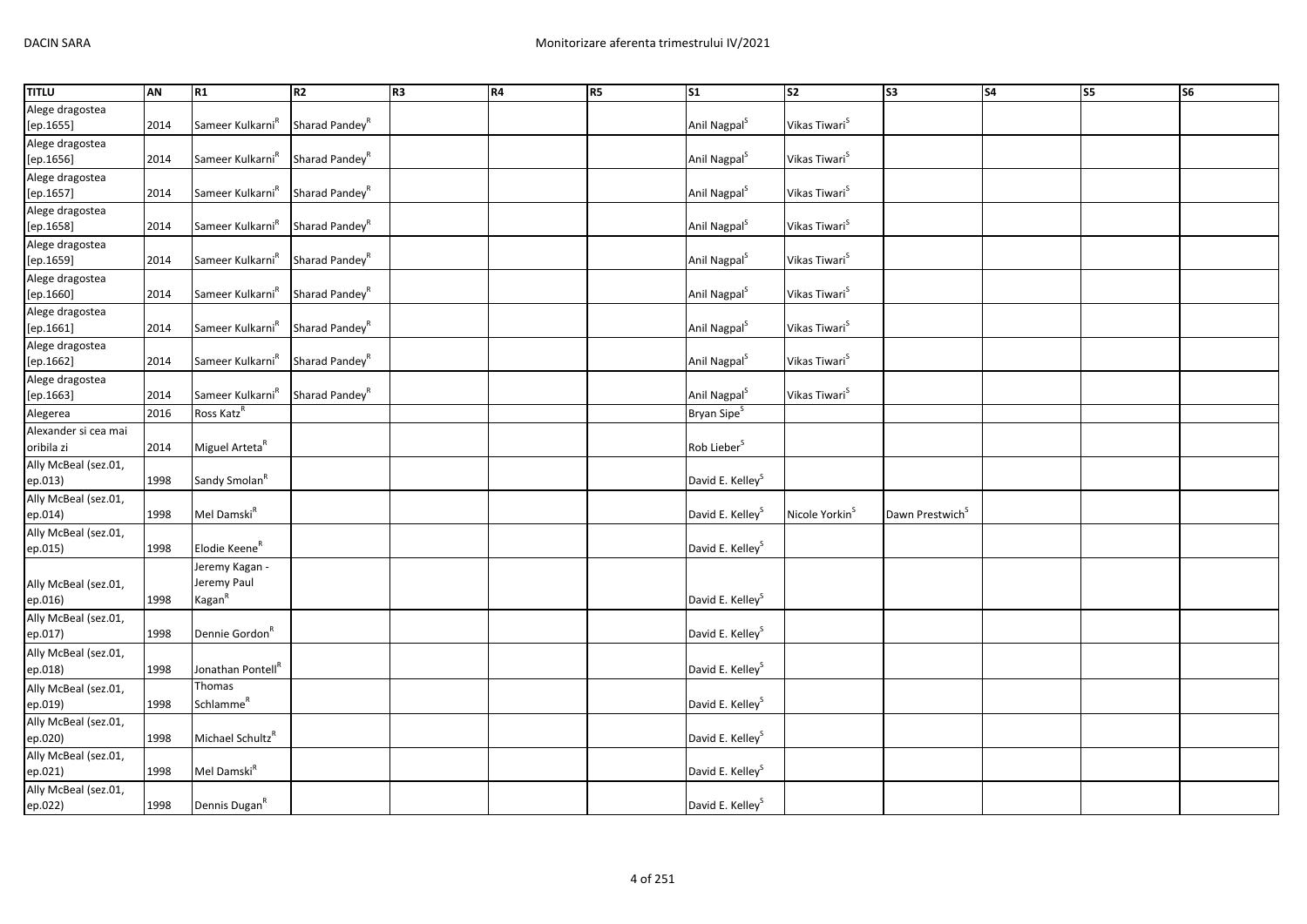| <b>TITLU</b>            | AN   | R1                            | R2 | R <sub>3</sub> | R4 | <b>R5</b> | <b>S1</b>                     | $\overline{\text{S2}}$         | $\overline{\text{S3}}$   | $\overline{\text{S4}}$ | $\overline{\text{S}}$ | <b>S6</b> |
|-------------------------|------|-------------------------------|----|----------------|----|-----------|-------------------------------|--------------------------------|--------------------------|------------------------|-----------------------|-----------|
| Ally McBeal (sez.01,    |      |                               |    |                |    |           |                               |                                |                          |                        |                       |           |
| ep.023)                 | 1998 | Jonathan Pontell <sup>R</sup> |    |                |    |           | David E. Kelley <sup>S</sup>  |                                |                          |                        |                       |           |
| Ally McBeal (sez.02,    |      |                               |    |                |    |           |                               |                                |                          |                        |                       |           |
| ep.001)                 | 1998 | Jonathan Pontell <sup>R</sup> |    |                |    |           | David E. Kelley <sup>S</sup>  |                                |                          |                        |                       |           |
| Ally McBeal (sez.02,    |      |                               |    |                |    |           |                               |                                |                          |                        |                       |           |
| ep.002)                 | 1998 | Mel Damski <sup>R</sup>       |    |                |    |           | David E. Kelley <sup>S</sup>  |                                |                          |                        |                       |           |
| Ally McBeal (sez.02,    |      |                               |    |                |    |           |                               |                                |                          |                        |                       |           |
| ep.003)                 | 1998 | Peter MacNicol <sup>R</sup>   |    |                |    |           | David E. Kelley <sup>S</sup>  |                                |                          |                        |                       |           |
| Ally McBeal (sez.02,    |      |                               |    |                |    |           |                               |                                |                          |                        |                       |           |
| ep.004)                 | 1998 | Jace Alexander <sup>R</sup>   |    |                |    |           | David E. Kelley <sup>S</sup>  |                                |                          |                        |                       |           |
| Ally McBeal (sez.02,    |      |                               |    |                |    |           |                               |                                |                          |                        |                       |           |
| ep.005)                 | 1998 | Tom Moore <sup>R</sup>        |    |                |    |           | David E. Kelley <sup>S</sup>  |                                |                          |                        |                       |           |
| Ally McBeal (sez.02,    |      |                               |    |                |    |           |                               |                                |                          |                        |                       |           |
| ep.006)                 | 1998 | Arvin Brown <sup>R</sup>      |    |                |    |           | David E. Kelley <sup>S</sup>  |                                |                          |                        |                       |           |
| Alpinistii - aparatorii |      |                               |    |                |    |           |                               |                                |                          |                        |                       |           |
| uriasilor Sequoia din   |      |                               |    |                |    |           |                               |                                |                          |                        |                       |           |
| California              | 2014 | Gordian Arneth <sup>R</sup>   |    |                |    |           | autor necunoscut <sup>s</sup> |                                |                          |                        |                       |           |
|                         |      | Jean-Luc                      |    |                |    |           |                               |                                |                          |                        |                       |           |
| Alsacia, taram al       |      | Nachbauer -                   |    |                |    |           |                               |                                |                          |                        |                       |           |
| berzelor                | 2020 | <b>SCAM<sup>R</sup></b>       |    |                |    |           | autor necunoscut <sup>S</sup> |                                |                          |                        |                       |           |
| Alvin si veveritele     | 2007 | Tim Hill <sup>R</sup>         |    |                |    |           | Chris Viscardi <sup>S</sup>   | Jon Vitti <sup>s</sup>         | Will Mcrobb <sup>S</sup> |                        |                       |           |
| Alvin si veveritele 2   | 2009 | Betty Thomas <sup>R</sup>     |    |                |    |           | Jon Vitti <sup>S</sup>        | Jonathan Aibel <sup>S</sup>    |                          |                        |                       |           |
| Alvin si veveritele:    |      |                               |    |                |    |           | Randi Mayem                   |                                |                          |                        |                       |           |
| Marea aventura          | 2015 | Walt Becker <sup>R</sup>      |    |                |    |           | Singer <sup>S</sup>           | Adam Sztykiel <sup>S</sup>     |                          |                        |                       |           |
| Alvin si veveritele:    |      |                               |    |                |    |           |                               |                                |                          |                        |                       |           |
| Naufragiati             | 2011 | Mike Mitchell <sup>R</sup>    |    |                |    |           | Glenn Berger <sup>S</sup>     | Jonathan Aibel <sup>S</sup>    |                          |                        |                       |           |
|                         |      | Wayne Kramer -                |    |                |    |           |                               |                                |                          |                        |                       |           |
| Amanet cu ghinion       | 2013 | ALCS <sup>R</sup>             |    |                |    |           | Adam Minarovich <sup>S</sup>  |                                |                          |                        |                       |           |
| Ambuscada in Irak - Jos |      |                               |    |                |    |           |                               |                                |                          |                        |                       |           |
| cu dragostea            | 2003 | Peyton Reed <sup>R</sup>      |    |                |    |           | Dennis Drake <sup>S</sup>     | Eve Ahlert <sup>S</sup>        |                          |                        |                       |           |
|                         |      | Yves Simoneau -               |    |                |    |           |                               |                                |                          |                        |                       |           |
| America                 | 2009 | <b>SACD<sup>R</sup></b>       |    |                |    |           | Joyce Eliason <sup>S</sup>    | Rosie O'Donnell <sup>S</sup>   |                          |                        |                       |           |
|                         |      |                               |    |                |    |           | Rowan Joffe -                 |                                |                          |                        |                       |           |
| Americanul              | 2010 | Anton Corbijn <sup>R</sup>    |    |                |    |           | ALCS <sup>S</sup>             |                                |                          |                        |                       |           |
|                         |      |                               |    |                |    |           |                               |                                |                          |                        |                       |           |
| Amintirile unei muze    | 1992 | Denes Gabor <sup>R</sup>      |    |                |    |           | autor necunoscut <sup>s</sup> |                                |                          |                        |                       |           |
| Amnezie cu surprize     | 1987 | Garry Marshall <sup>R</sup>   |    |                |    |           | Leslie Dixon <sup>5</sup>     |                                |                          |                        |                       |           |
| Anaconda III -          |      | Don E.                        |    |                |    |           |                               |                                |                          |                        |                       |           |
| Anaconda 3              | 2008 | FauntLeRoy <sup>R</sup>       |    |                |    |           | David C. Olson <sup>S</sup>   | Nicholas Davidoff <sup>S</sup> |                          |                        |                       |           |
| Anatomia lui Grey       |      |                               |    |                |    |           | Elizabeth J. B.               |                                |                          |                        |                       |           |
| (ep.256)                | 2016 | Rob Corn <sup>R</sup>         |    |                |    |           | Klaviter <sup>S</sup>         |                                |                          |                        |                       |           |
|                         |      |                               |    |                |    |           |                               |                                |                          |                        |                       |           |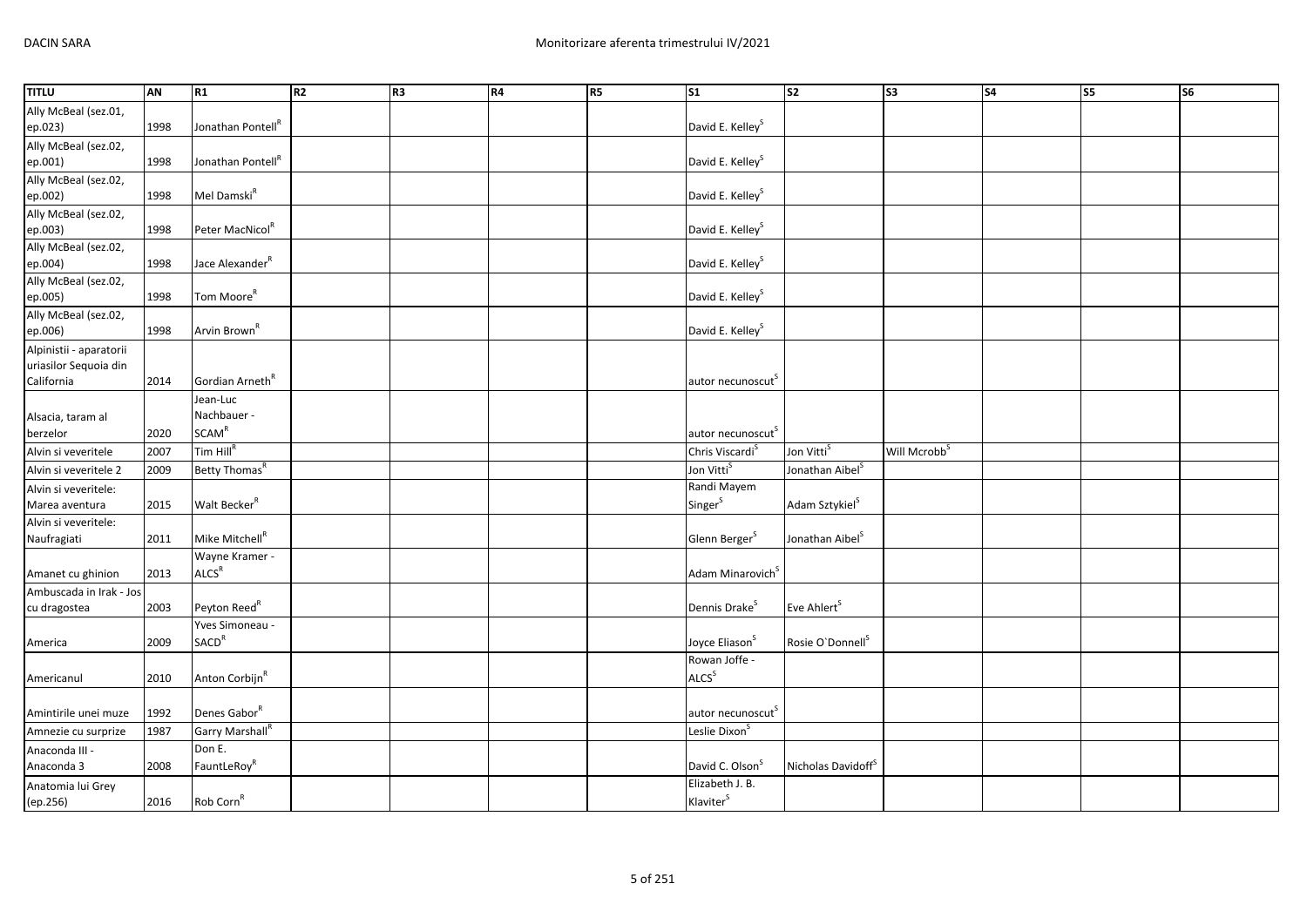| <b>TITLU</b>            | AN   | R1                           | R <sub>2</sub>             | R <sub>3</sub> | R4 | <b>R5</b> | <b>S1</b>                     | S <sub>2</sub>           | S <sub>3</sub>       | S <sub>4</sub> | S5 | S <sub>6</sub> |
|-------------------------|------|------------------------------|----------------------------|----------------|----|-----------|-------------------------------|--------------------------|----------------------|----------------|----|----------------|
| Anatomia lui Grey       |      |                              |                            |                |    |           |                               |                          |                      |                |    |                |
| (ep.257)                | 2016 | Chandra Wilson <sup>R</sup>  |                            |                |    |           | William Harper <sup>S</sup>   |                          |                      |                |    |                |
|                         |      | Charlotte                    |                            |                |    |           |                               |                          |                      |                |    |                |
| Anatomia lui Grey       |      | Brandstrom -                 |                            |                |    |           |                               |                          |                      |                |    |                |
| (ep.258)                | 2016 | SACD <sup>R</sup>            |                            |                |    |           | Austin Guzman <sup>S</sup>    |                          |                      |                |    |                |
| Anatomia lui Grey       |      |                              |                            |                |    |           |                               |                          |                      |                |    |                |
| (ep.259)                | 2016 | Kevin McKidd <sup>R</sup>    |                            |                |    |           | Meg Marinis <sup>S</sup>      |                          |                      |                |    |                |
| Anatomia lui Grey       |      |                              |                            |                |    |           |                               |                          |                      |                |    |                |
| (ep.260)                | 2016 | Nicole Rubio <sup>R</sup>    |                            |                |    |           | Mark Driscoll <sup>S</sup>    |                          |                      |                |    |                |
| Anatomia lui Grey       |      |                              |                            |                |    |           |                               |                          |                      |                |    |                |
| (ep.261)                | 2016 | Eric Laneuville <sup>R</sup> |                            |                |    |           | Andy Reaser <sup>S</sup>      |                          |                      |                |    |                |
| Anatomia lui Grey       |      |                              |                            |                |    |           |                               |                          |                      |                |    |                |
| (ep.262)                | 2016 | Chandra Wilson <sup>R</sup>  |                            |                |    |           | Karin Gist <sup>S</sup>       |                          |                      |                |    |                |
| Anatomia lui Grey       |      | Jean/Jeannot                 |                            |                |    |           |                               |                          |                      |                |    |                |
| (ep.263)                | 2016 | Szwarc - SACD <sup>R</sup>   |                            |                |    |           | Jen Klein <sup>S</sup>        |                          |                      |                |    |                |
| Anatomia lui Grey       |      |                              |                            |                |    |           |                               |                          |                      |                |    |                |
| (ep.264)                | 2016 | Chris Hayden <sup>R</sup>    |                            |                |    |           | Austin Guzman <sup>S</sup>    |                          |                      |                |    |                |
| Anatomia lui Grey       |      |                              |                            |                |    |           |                               |                          |                      |                |    |                |
| (ep.265)                | 2016 | Zetna Fuentes <sup>R</sup>   |                            |                |    |           | Zoanne Clack <sup>S</sup>     |                          |                      |                |    |                |
| Anatomia lui Grey       |      |                              |                            |                |    |           |                               |                          |                      |                |    |                |
| (ep.266)                | 2016 | Debbie Allen <sup>R</sup>    |                            |                |    |           | Lauren Barnett <sup>S</sup>   |                          |                      |                |    |                |
| Anatomia lui Grey       |      |                              |                            |                |    |           |                               |                          |                      |                |    |                |
| (ep.267)                | 2016 | Kevin McKidd <sup>R</sup>    |                            |                |    |           | Tia Napolitano <sup>S</sup>   |                          |                      |                |    |                |
| Anatomia lui Grey       |      |                              |                            |                |    |           |                               |                          |                      |                |    |                |
| (ep.268)                | 2016 | Rob Corn <sup>R</sup>        |                            |                |    |           | Stacy McKee <sup>S</sup>      |                          |                      |                |    |                |
| Anatomia lui Grey       |      |                              |                            |                |    |           |                               |                          |                      |                |    |                |
| (ep.269)                | 2016 | Debbie Allen <sup>R</sup>    |                            |                |    |           | William Harper <sup>S</sup>   |                          |                      |                |    |                |
| Ancheta la limita       | 2005 | John Fasano <sup>R</sup>     |                            |                |    |           | Alison Graham <sup>S</sup>    |                          |                      |                |    |                |
|                         |      | Stefan Richts - VG.          |                            |                |    |           |                               |                          |                      |                |    |                |
| Andaluzia-armonie de    |      | WORT/VG. BILD                |                            |                |    |           |                               |                          |                      |                |    |                |
| chitara si flamenco     | 2018 | <b>KUNST<sup>R</sup></b>     |                            |                |    |           | autor necunoscut <sup>S</sup> |                          |                      |                |    |                |
| Angry Birds             | 2016 | Clay Kaytis <sup>R</sup>     | Fergal Reilly <sup>R</sup> |                |    |           | Jon Vitti <sup>S</sup>        |                          |                      |                |    |                |
|                         |      | Thurop Van                   |                            |                |    |           |                               |                          | Jonathon E.          |                |    |                |
| Angry Birds: Filmul 2   | 2019 | Orman <sup>R</sup>           |                            |                |    |           | Peter Ackerman <sup>S</sup>   | Eyal Podell <sup>S</sup> | Stewart <sup>S</sup> |                |    |                |
|                         |      | Luc Besson -                 |                            |                |    |           | Luc Besson -                  |                          |                      |                |    |                |
| Anna                    | 2019 | SACD/ALCS <sup>R</sup>       |                            |                |    |           | SACD/ALCS <sup>S</sup>        |                          |                      |                |    |                |
|                         |      |                              |                            |                |    |           | Tom Stoppard -                |                          |                      |                |    |                |
| Anna Karenina           | 2012 | Joe Wright <sup>R</sup>      |                            |                |    |           | ALCS <sup>S</sup>             |                          |                      |                |    |                |
|                         |      | Karen                        |                            |                |    |           | Karen                         |                          |                      |                |    |                |
| Anna Karenina [sez. 01] |      | Shakhnazarov -               |                            |                |    |           | Shakhnazarov -                |                          |                      |                |    |                |
| [ep. 0001]              | 2017 | ALCS <sup>R</sup>            |                            |                |    |           | ALCS <sup>S</sup>             |                          |                      |                |    |                |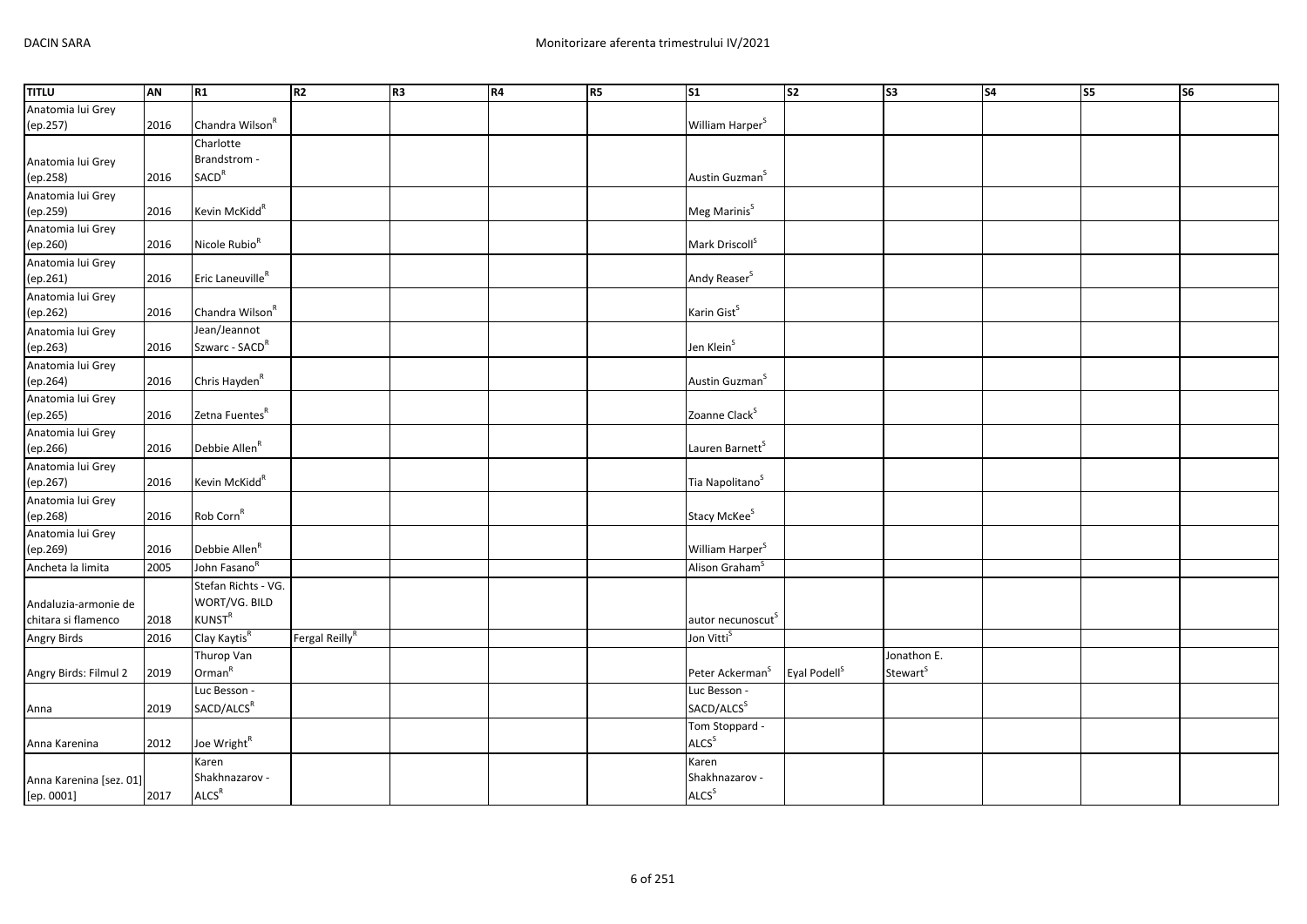| <b>TITLU</b>            | AN   | R1                            | R <sub>2</sub> | R <sub>3</sub> | R4 | R <sub>5</sub> | $\overline{\text{S1}}$                                | $\overline{\text{S2}}$     | $\overline{\text{S3}}$ | $\overline{\text{S4}}$ | $\overline{\text{S5}}$ | <b>S6</b> |
|-------------------------|------|-------------------------------|----------------|----------------|----|----------------|-------------------------------------------------------|----------------------------|------------------------|------------------------|------------------------|-----------|
|                         |      | Karen                         |                |                |    |                | Karen                                                 |                            |                        |                        |                        |           |
| Anna Karenina [sez. 01] |      | Shakhnazarov -                |                |                |    |                | Shakhnazarov -                                        |                            |                        |                        |                        |           |
| [ep. 0002]              | 2017 | ALCS <sup>R</sup>             |                |                |    |                | ALCS <sup>S</sup>                                     |                            |                        |                        |                        |           |
|                         |      | Karen                         |                |                |    |                | Karen                                                 |                            |                        |                        |                        |           |
| Anna Karenina [sez. 01] |      | Shakhnazarov -                |                |                |    |                | Shakhnazarov -                                        |                            |                        |                        |                        |           |
| [ep. 0003]              | 2017 | <b>ALCS<sup>R</sup></b>       |                |                |    |                | ALCS <sup>S</sup>                                     |                            |                        |                        |                        |           |
|                         |      | Karen                         |                |                |    |                | Karen                                                 |                            |                        |                        |                        |           |
| Anna Karenina [sez. 01] |      | Shakhnazarov -                |                |                |    |                | Shakhnazarov -                                        |                            |                        |                        |                        |           |
| [ep. 0004]              | 2017 | ALCS <sup>R</sup>             |                |                |    |                | ALCS <sup>S</sup>                                     |                            |                        |                        |                        |           |
|                         |      | Gary Dauberman -              |                |                |    |                | Gary Dauberman -                                      |                            |                        |                        |                        |           |
|                         |      | Gary L.                       |                |                |    |                | Gary L.                                               |                            |                        |                        |                        |           |
| Annabelle 3             | 2019 | Dauberman <sup>R</sup>        |                |                |    |                | Dauberman <sup>S</sup>                                |                            |                        |                        |                        |           |
|                         |      | Will Gluck -                  |                |                |    |                | Aline Brosh                                           | Will Gluck -               |                        |                        |                        |           |
| Annie                   | 2014 | Freedom Jones <sup>R</sup>    |                |                |    |                | McKenna - ALCS <sup>S</sup>                           | Freedom Jones <sup>S</sup> |                        |                        |                        |           |
| Annie                   | 1982 | John Huston <sup>R</sup>      |                |                |    |                | Carol Sobieski <sup>S</sup>                           |                            |                        |                        |                        |           |
|                         |      |                               |                |                |    |                |                                                       |                            |                        |                        |                        |           |
| Anul fara Mos Craciun   | 2006 | Ron Underwood <sup>R</sup>    |                |                |    |                | Larry Wilson <sup>S</sup>                             | Tom Martin <sup>S</sup>    |                        |                        |                        |           |
|                         |      | Peter Hyams -                 |                |                |    |                | Andrew W.                                             |                            |                        |                        |                        |           |
|                         |      | ALCS <sup>R</sup>             |                |                |    |                | Marlowe <sup>S</sup>                                  |                            |                        |                        |                        |           |
| Apocalipsa              | 1999 |                               |                |                |    |                |                                                       |                            |                        |                        |                        |           |
| Arbitraj                | 2012 | Nicholas Jarecki <sup>R</sup> |                |                |    |                | Nicholas Jarecki <sup>S</sup>                         |                            |                        |                        |                        |           |
|                         |      |                               |                |                |    |                |                                                       |                            |                        |                        |                        |           |
| Arca vietii             | 2015 | Kenneth Glenaan <sup>K</sup>  |                |                |    |                | Tony Jordan <sup>S</sup>                              |                            |                        |                        |                        |           |
| Arctic                  | 2018 | Joe Penna <sup>R</sup>        |                |                |    |                | Joe Penna <sup>S</sup>                                | Ryan Morrison <sup>S</sup> |                        |                        |                        |           |
|                         |      |                               |                |                |    |                |                                                       |                            |                        |                        |                        |           |
| Arest la domiciliu      | 1996 | Harry Winer <sup>R</sup>      |                |                |    |                | Michael Hitchcock <sup>5</sup>                        |                            |                        |                        |                        |           |
| Arma mortala            | 1987 | Richard Donner                |                |                |    |                | Shane Black <sup>S</sup>                              |                            |                        |                        |                        |           |
| Arma mortala [ep.       |      |                               |                |                |    |                |                                                       |                            |                        |                        |                        |           |
| 0020]                   | 2017 | Rob Bailey <sup>R</sup>       |                |                |    |                | Alex Taub <sup>S</sup>                                |                            |                        |                        |                        |           |
| Arma mortala [ep.       |      |                               |                |                |    |                |                                                       |                            |                        |                        |                        |           |
| 0021]                   | 2017 | Nathan Hope <sup>R</sup>      |                |                |    |                | Stacy A. Littlejohn <sup>S</sup>                      |                            |                        |                        |                        |           |
| Arma mortala [ep.       |      |                               |                |                |    |                | Seamus Kevin                                          |                            |                        |                        |                        |           |
| 0022]                   | 2017 | Omar Madha <sup>R</sup>       |                |                |    |                | Fahey <sup>S</sup>                                    |                            |                        |                        |                        |           |
| Arma mortala [ep.       |      |                               |                |                |    |                |                                                       |                            |                        |                        |                        |           |
| 0023]                   | 2017 | Eric Laneuville <sup>R</sup>  |                |                |    |                | Rob Wright <sup>S</sup>                               |                            |                        |                        |                        |           |
| Arma mortala [ep.       |      | Steve Boyum -                 |                |                |    |                | <b>Terence Paul</b>                                   |                            |                        |                        |                        |           |
| 0024]                   | 2017 | Stephen Boyum <sup>R</sup>    |                |                |    |                | Winter <sup>S</sup>                                   |                            |                        |                        |                        |           |
| Arma mortala [ep.       |      | Salli Richardson-             |                |                |    |                |                                                       |                            |                        |                        |                        |           |
| 0025]                   | 2017 | <b>Whitfield</b> <sup>R</sup> |                |                |    |                | Elizabeth Beall <sup>S</sup>                          |                            |                        |                        |                        |           |
| Arma mortala [ep.       |      |                               |                |                |    |                |                                                       |                            |                        |                        |                        |           |
| 0026]                   | 2017 | Matt Barber <sup>R</sup>      |                |                |    |                | Michael C. Martin <sup>S</sup> Joe Smith <sup>S</sup> |                            |                        |                        |                        |           |
| Arma mortala [ep.       |      |                               |                |                |    |                |                                                       |                            |                        |                        |                        |           |
| 0027]                   | 2017 | Eric Laneuville <sup>R</sup>  |                |                |    |                | Kyle Warren <sup>S</sup>                              | Eileen Jones <sup>S</sup>  |                        |                        |                        |           |
|                         |      |                               |                |                |    |                |                                                       |                            |                        |                        |                        |           |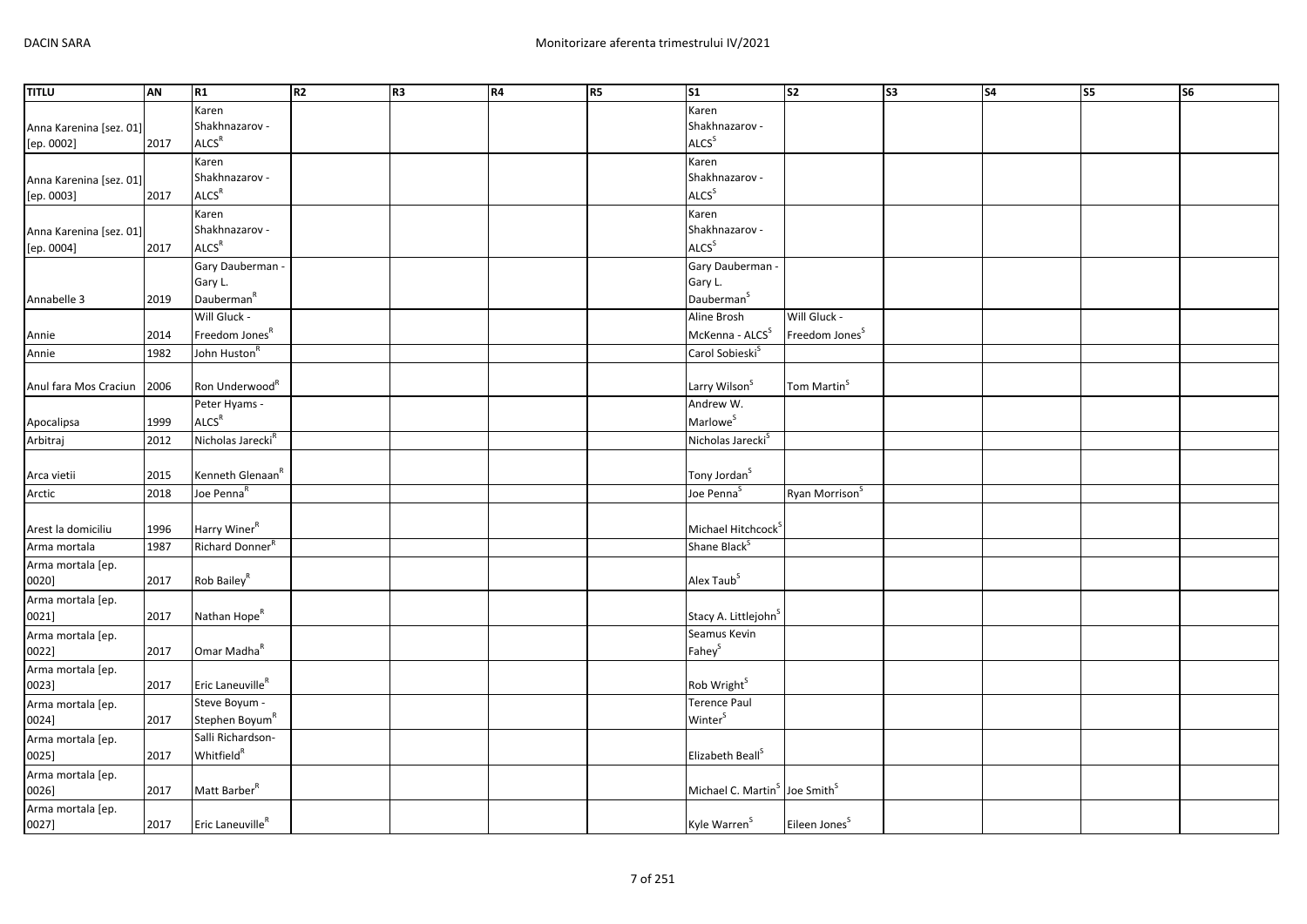| <b>TITLU</b>               | AN   | R1                           | R <sub>2</sub> | R3 | R4 | R5 | $\overline{\text{S1}}$           | $\overline{\text{S2}}$    | $\overline{\text{S3}}$ | $\overline{\text{S4}}$ | <b>S5</b> | $\overline{\text{S6}}$ |
|----------------------------|------|------------------------------|----------------|----|----|----|----------------------------------|---------------------------|------------------------|------------------------|-----------|------------------------|
| Arma mortala [ep.          |      |                              |                |    |    |    |                                  |                           |                        |                        |           |                        |
| 0029]                      | 2018 | Nathan Hope <sup>R</sup>     |                |    |    |    | Alex Taub <sup>S</sup>           |                           |                        |                        |           |                        |
| Arma mortala [ep.          |      |                              |                |    |    |    | Seamus Kevin                     |                           |                        |                        |           |                        |
| 0030]                      | 2018 | Maja Vrvilo <sup>R</sup>     |                |    |    |    | Fahey <sup>S</sup>               | Joe Smith <sup>S</sup>    |                        |                        |           |                        |
| Arma mortala [ep.          |      |                              |                |    |    |    |                                  |                           |                        |                        |           |                        |
| 0031]                      | 2018 | Rob Bailey <sup>R</sup>      |                |    |    |    | Zev Borow <sup>S</sup>           |                           |                        |                        |           |                        |
| Arma mortala [ep.          |      |                              |                |    |    |    |                                  |                           |                        |                        |           |                        |
| 0032]                      | 2018 | John Behring <sup>R</sup>    |                |    |    |    | Stacy A. Littlejohn <sup>S</sup> |                           |                        |                        |           |                        |
| Arma mortala [ep.          |      |                              |                |    |    |    |                                  |                           |                        |                        |           |                        |
| 0033]                      | 2018 | Larry Teng <sup>R</sup>      |                |    |    |    | Kyle Warren <sup>S</sup>         |                           |                        |                        |           |                        |
| Arma mortala [ep.          |      |                              |                |    |    |    |                                  |                           |                        |                        |           |                        |
| 0034]                      | 2018 | Silver Tree <sup>R</sup>     |                |    |    |    | Carlos Jacott <sup>S</sup>       |                           |                        |                        |           |                        |
| Arma mortala [ep.          |      |                              |                |    |    |    |                                  |                           |                        |                        |           |                        |
| 0035]                      | 2018 | Larry Teng <sup>R</sup>      |                |    |    |    | Elizabeth Beall <sup>S</sup>     | Eileen Jones <sup>S</sup> |                        |                        |           |                        |
| Arma mortala [ep.          |      |                              |                |    |    |    |                                  |                           |                        |                        |           |                        |
| 0036]                      | 2018 | John Behring <sup>R</sup>    |                |    |    |    | David Fury <sup>S</sup>          |                           |                        |                        |           |                        |
| Arma mortala [ep.          |      |                              |                |    |    |    |                                  |                           |                        |                        |           |                        |
| 0037]                      | 2018 | Nick Copus <sup>R</sup>      |                |    |    |    | Rob Wright <sup>S</sup>          |                           |                        |                        |           |                        |
| Arma mortala [ep.          |      |                              |                |    |    |    | Seamus Kevin                     |                           |                        |                        |           |                        |
| 0038]                      | 2018 | Clayne Crawford <sup>R</sup> |                |    |    |    | Fahey <sup>S</sup>               | Joe Smith <sup>S</sup>    |                        |                        |           |                        |
| Arma mortala [ep.          |      |                              |                |    |    |    |                                  |                           |                        |                        |           |                        |
| 0039]                      | 2018 | Nick Copus <sup>R</sup>      |                |    |    |    | Alex Taub <sup>S</sup>           |                           |                        |                        |           |                        |
| Arma mortala [ep.          |      | Steve Boyum -                |                |    |    |    |                                  |                           |                        |                        |           |                        |
| 0040]                      | 2018 | Stephen Boyum <sup>R</sup>   |                |    |    |    | Matthew Miller <sup>S</sup>      | Katie Varney <sup>S</sup> |                        |                        |           |                        |
| Arma mortala [ep.          |      |                              |                |    |    |    |                                  |                           |                        |                        |           |                        |
| 0041]<br>Arma mortala [ep. | 2018 | Nick Copus <sup>R</sup>      |                |    |    |    | Joe Smith <sup>S</sup>           | Matt Miller <sup>S</sup>  |                        |                        |           |                        |
|                            |      |                              |                |    |    |    |                                  |                           |                        |                        |           |                        |
| 0042]                      | 2018 | Claudia Yarmy <sup>R</sup>   |                |    |    |    | Alex Taub <sup>S</sup>           |                           |                        |                        |           |                        |
| Arma mortala [ep.          |      | Steve Boyum -                |                |    |    |    |                                  |                           |                        |                        |           |                        |
| 0043]                      | 2018 | Stephen Boyum <sup>R</sup>   |                |    |    |    | Kyle Warren <sup>S</sup>         |                           |                        |                        |           |                        |
| Arma mortala [ep.          |      |                              |                |    |    |    |                                  |                           |                        |                        |           |                        |
| 0044]                      | 2018 | Nick Copus <sup>R</sup>      |                |    |    |    | Ariana Jackson <sup>S</sup>      |                           |                        |                        |           |                        |
| Arma mortala [ep.          |      |                              |                |    |    |    |                                  |                           |                        |                        |           |                        |
| 0045]                      | 2018 | Rob Bailey <sup>R</sup>      |                |    |    |    | Bill Callahan <sup>S</sup>       |                           |                        |                        |           |                        |
| Arma mortala [ep.          |      |                              |                |    |    |    | Seamus Kevin                     |                           |                        |                        |           |                        |
| 0046]                      | 2018 | Keesha Sharp <sup>R</sup>    |                |    |    |    | Fahey <sup>S</sup>               |                           |                        |                        |           |                        |
| Arma mortala [ep.          |      |                              |                |    |    |    |                                  |                           |                        |                        |           |                        |
| 0047]                      | 2018 | Rob Bailey <sup>R</sup>      |                |    |    |    | Eileen Jones <sup>S</sup>        | Katie Varney <sup>S</sup> |                        |                        |           |                        |
| Arma mortala [ep.          |      |                              |                |    |    |    |                                  |                           |                        |                        |           |                        |
| 0048]                      | 2018 | April Mullen <sup>R</sup>    |                |    |    |    | Norman Morrill <sup>S</sup>      |                           |                        |                        |           |                        |
| Arma mortala [ep.          |      |                              |                |    |    |    |                                  |                           |                        |                        |           |                        |
| 0049]                      | 2018 | John Behring <sup>R</sup>    |                |    |    |    | Alex Taub <sup>S</sup>           |                           |                        |                        |           |                        |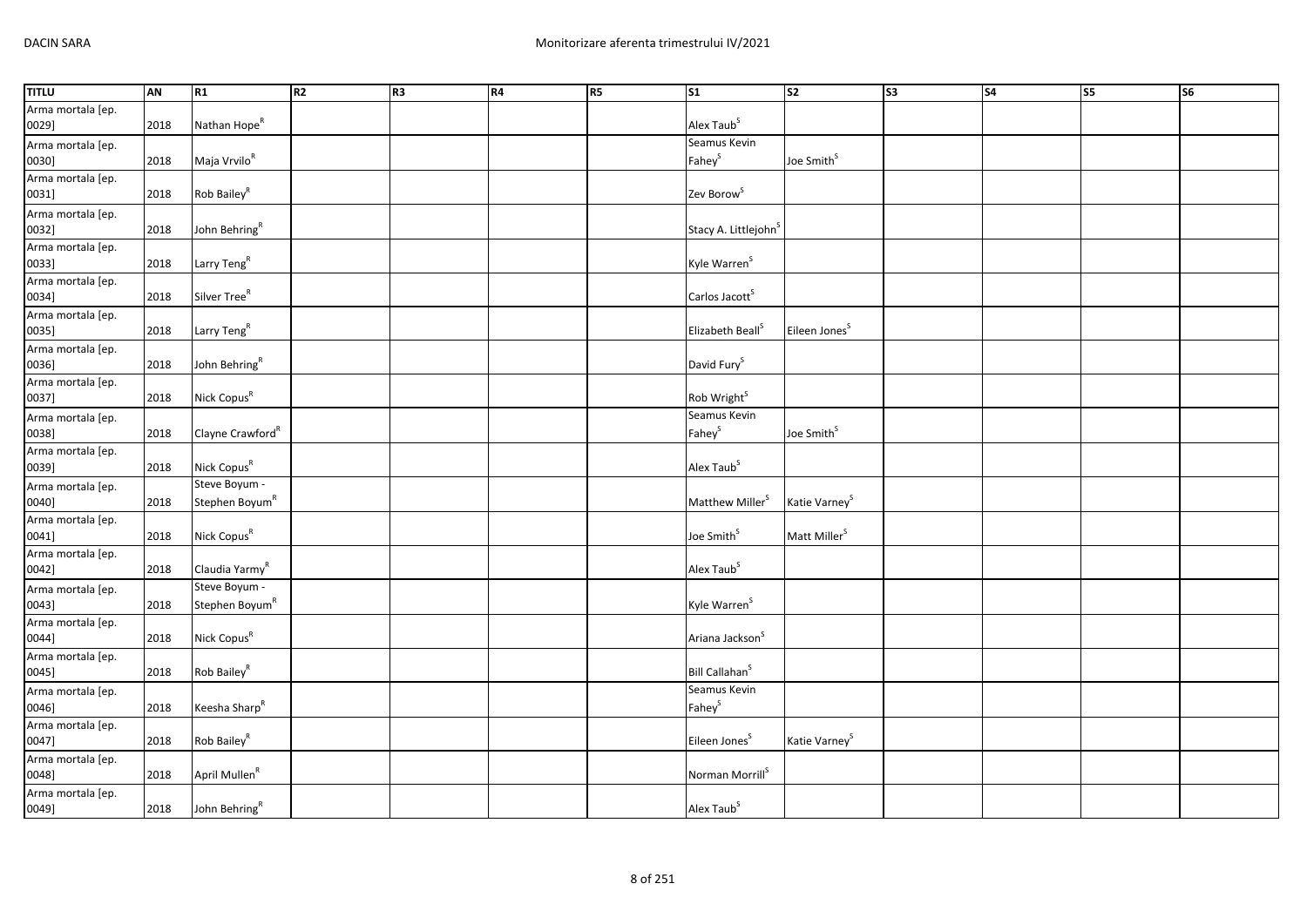| <b>TITLU</b>                          | <b>AN</b> | R1                                          | R <sub>2</sub> | R <sub>3</sub> | R4 | R <sub>5</sub> | $\overline{\text{S1}}$                                 | S <sub>2</sub>                  | S <sub>3</sub>               | <b>S4</b>                   | S5 | S6 |
|---------------------------------------|-----------|---------------------------------------------|----------------|----------------|----|----------------|--------------------------------------------------------|---------------------------------|------------------------------|-----------------------------|----|----|
| Arma mortala [ep.                     |           |                                             |                |                |    |                |                                                        |                                 |                              |                             |    |    |
| 0050]                                 | 2019      | Nathan Hope <sup>R</sup>                    |                |                |    |                | Bill Callahan <sup>S</sup>                             |                                 |                              |                             |    |    |
| Arma mortala [ep.                     |           | Jay                                         |                |                |    |                |                                                        |                                 |                              |                             |    |    |
| 0051]                                 | 2019      | Chandrasekhar <sup>R</sup>                  |                |                |    |                | Kyle Warren <sup>S</sup>                               |                                 |                              |                             |    |    |
| Arma mortala [ep.                     |           |                                             |                |                |    |                |                                                        |                                 |                              |                             |    |    |
| 0052]                                 | 2019      | Eric Laneuville <sup>R</sup>                |                |                |    |                | Ariana Jackson <sup>S</sup>                            | Joe Smith <sup>5</sup>          |                              |                             |    |    |
| Arma mortala [ep.                     |           | Matt Barber <sup>R</sup>                    |                |                |    |                |                                                        |                                 |                              |                             |    |    |
| 0053]                                 | 2019      |                                             |                |                |    |                | Matthew Miller <sup>S</sup>                            |                                 |                              |                             |    |    |
| Arma mortala [ep.                     |           |                                             |                |                |    |                | Felicia Hilario <sup>S</sup>                           |                                 |                              |                             |    |    |
| 0054]                                 | 2019      | autor necunoscut <sup>R</sup>               |                |                |    |                |                                                        |                                 |                              |                             |    |    |
| Arma mortala [ep.                     |           |                                             |                |                |    |                | Matthew Miller <sup>S</sup>                            |                                 |                              |                             |    |    |
| 0055]                                 | 2019      | autor necunoscut <sup>R</sup>               |                |                |    |                |                                                        |                                 |                              |                             |    |    |
| Arma mortala [ep.<br>0208]            |           | Steve Boyum -<br>Stephen Boyum <sup>R</sup> |                |                |    |                |                                                        |                                 |                              |                             |    |    |
|                                       | 2017      | Richard Donner <sup>R</sup>                 |                |                |    |                | Katie Varney <sup>S</sup><br>Jeffrey Boam <sup>S</sup> |                                 |                              |                             |    |    |
| Arma mortala 2                        | 1989      |                                             |                |                |    |                |                                                        |                                 |                              |                             |    |    |
|                                       |           | Richard Donner <sup>R</sup>                 |                |                |    |                | Robert Mark<br>Kamen - ALCS <sup>S</sup>               |                                 |                              |                             |    |    |
| Arma mortala 3                        | 1992      |                                             |                |                |    |                |                                                        | Jeffrey Boam <sup>S</sup>       |                              |                             |    |    |
|                                       |           | Richard Donner <sup>R</sup>                 |                |                |    |                |                                                        |                                 |                              |                             |    |    |
| Arma mortala 4                        | 1998      | Simon West -                                |                |                |    |                | Channing Gibson <sup>S</sup><br>Mark Haskell           |                                 |                              |                             |    |    |
|                                       |           | ALCS <sup>R</sup>                           |                |                |    |                | Smith <sup>S</sup>                                     |                                 |                              |                             |    |    |
| Arma timida                           | 2017      | Antonio                                     |                |                |    |                |                                                        | Toby Davies <sup>S</sup>        |                              |                             |    |    |
|                                       |           | MargheritiR                                 |                |                |    |                | Jess Hill <sup>S</sup>                                 | Ferdie Pacheco <sup>S</sup>     |                              |                             |    |    |
| Arma virtuala                         | 1997      | Vincent Froehly -                           |                |                |    |                |                                                        | Vincent Froehly -               |                              |                             |    |    |
| Arnica, la reine des                  |           | SCAM <sup>R</sup>                           |                |                |    |                | autor necunoscut <sup>S</sup>                          | SCAM <sup>S</sup>               |                              |                             |    |    |
| Vosges                                | 2019      |                                             |                |                |    |                | Ruth Prawer                                            |                                 |                              |                             |    |    |
|                                       |           | James Ivory <sup>R</sup>                    |                |                |    |                | Jhabvala - ALCS <sup>S</sup>                           |                                 |                              |                             |    |    |
| Arsita si colb                        | 1983      |                                             |                |                |    |                | Peter Baynham -                                        |                                 |                              |                             |    |    |
|                                       |           | Jason Winer <sup>R</sup>                    |                |                |    |                | ALCS <sup>S</sup>                                      |                                 |                              |                             |    |    |
| Arthur                                | 2011      |                                             |                |                |    |                |                                                        |                                 |                              |                             |    |    |
| Artistii briceagului                  | 2007      | Magyar Tamas <sup>R</sup>                   |                |                |    |                | autor necunoscut <sup>s</sup>                          |                                 |                              |                             |    |    |
|                                       |           |                                             |                |                |    |                |                                                        | Marshall                        | Michael Finch -              |                             |    |    |
|                                       | 2017      | Michael Cuesta <sup>R</sup>                 |                |                |    |                | Edward Zwick <sup>S</sup>                              | Herskovitz <sup>S</sup>         | <b>ALCS</b> <sup>S</sup>     | Stephen Schiff <sup>S</sup> |    |    |
| Asasin American                       |           |                                             |                |                |    |                |                                                        |                                 |                              |                             |    |    |
|                                       |           |                                             |                |                |    |                | Andy Wachowski -<br>Lilly Wachowski -                  | Brian Helgeland -               | Lana Wachowski -             |                             |    |    |
|                                       | 1995      | Richard Donner <sup>R</sup>                 |                |                |    |                | ALCS <sup>S</sup>                                      | ALCS <sup>S</sup>               | <b>ALCS</b> <sup>S</sup>     |                             |    |    |
| Asasini                               |           | Dick Maas -                                 |                |                |    |                | Dick Maas -                                            |                                 |                              |                             |    |    |
| Ascensorul ucigas -                   |           | <b>VEVAM<sup>R</sup></b>                    |                |                |    |                | <b>VEVAM<sup>S</sup></b>                               |                                 |                              |                             |    |    |
| Liftul ucigas                         | 2001      |                                             |                |                |    |                | Michael                                                |                                 |                              |                             |    |    |
| Asediati la domiciliu                 | 1997      | David Jackson <sup>R</sup>                  |                |                |    |                | Braverman <sup>5</sup>                                 |                                 |                              |                             |    |    |
|                                       |           |                                             |                |                |    |                |                                                        |                                 |                              |                             |    |    |
| Assassin's Creed: Codul<br>Asasinului | 2016      | Justin Kurzel <sup>R</sup>                  |                |                |    |                | Adam Cooper <sup>S</sup>                               | <b>Bill Collage<sup>S</sup></b> | Michael Lesslie <sup>S</sup> |                             |    |    |
|                                       |           |                                             |                |                |    |                |                                                        |                                 |                              |                             |    |    |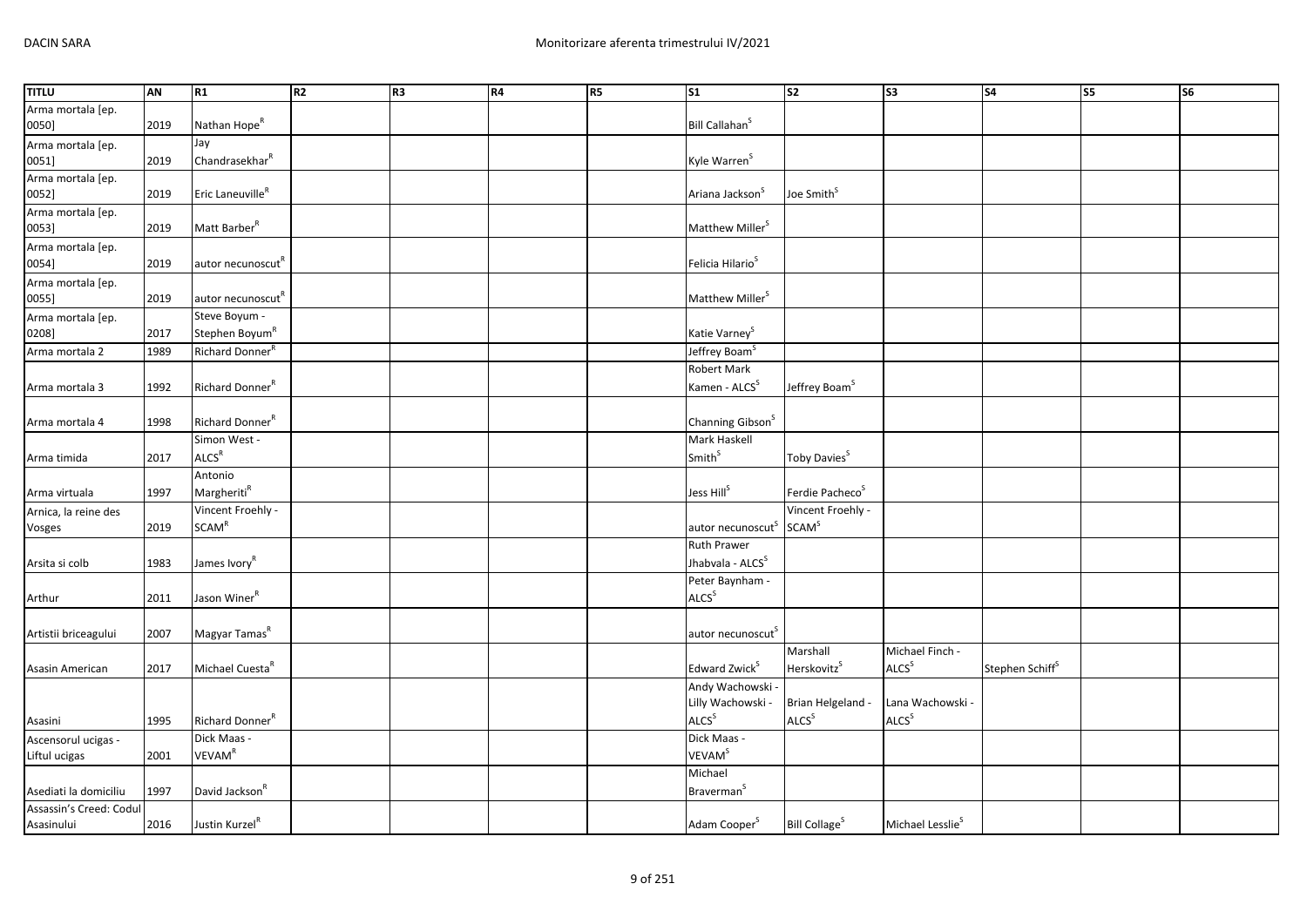| TITLU                  | AN   | R1                            | R <sub>2</sub>            | R <sub>3</sub>           | R4 | R5 | S <sub>1</sub>                    | S <sub>2</sub>             | $\overline{\text{S3}}$     | S <sub>4</sub>              | S5                                                        | S <sub>6</sub> |
|------------------------|------|-------------------------------|---------------------------|--------------------------|----|----|-----------------------------------|----------------------------|----------------------------|-----------------------------|-----------------------------------------------------------|----------------|
| Asterix: Secretul      |      | Louis Clichy -                | Alexandre Astier -        |                          |    |    |                                   |                            |                            |                             |                                                           |                |
| potiunii magice        | 2018 | <b>SACD<sup>R</sup></b>       | <b>SACD<sup>R</sup></b>   |                          |    |    | autor necunoscut <sup>5</sup>     |                            |                            |                             |                                                           |                |
|                        |      |                               |                           |                          |    |    |                                   |                            |                            |                             |                                                           |                |
| Atentatul              | 2008 | Subhash Ghai <sup>R</sup>     |                           |                          |    |    | Sachin Bhowmick <sup>S</sup>      | Subhash Ghai <sup>s</sup>  | Akash Khurana <sup>S</sup> |                             |                                                           |                |
|                        |      |                               |                           |                          |    |    |                                   | Francesco                  |                            |                             |                                                           |                |
| Atentie, nu ne         |      | Marcello Fondato -            |                           |                          |    |    | Marcello Fondato - Scardamaglia - |                            | Rodriguez Folgar           | Coello Giron                |                                                           |                |
| suparati!              | 1974 | <b>SIAE<sup>R</sup></b>       |                           |                          |    |    | <b>SIAE</b> <sup>S</sup>          | SIAE <sup>S</sup>          | Jesus - SGAE <sup>S</sup>  | Vicente - SGAE <sup>S</sup> |                                                           |                |
|                        |      | Andy Wachowski -              |                           | Tom Tykwer - VG          |    |    | Andy Wachowski -                  |                            | Tom Tykwer - VG            |                             |                                                           |                |
|                        |      | Lilly Wachowski -             | Lana Wachowski -          | <b>BILD KUNST/VG</b>     |    |    | Lilly Wachowski -                 | Lana Wachowski -           | <b>BILD KUNST/VG</b>       |                             |                                                           |                |
| Atlasul norilor        | 2012 | ALCS <sup>R</sup>             | ALCS <sup>R</sup>         | <b>WORT</b> <sup>R</sup> |    |    | ALCS <sup>S</sup>                 | ALCS <sup>S</sup>          | <b>WORT</b> <sup>S</sup>   |                             |                                                           |                |
| Atomic Blonde: Agenta  |      |                               |                           |                          |    |    |                                   |                            |                            |                             |                                                           |                |
| sub acoperire          | 2017 | David Leitch <sup>R</sup>     |                           |                          |    |    | Kurt Johnstad <sup>S</sup>        |                            |                            |                             |                                                           |                |
|                        |      | Jean-Jacques                  |                           |                          |    |    |                                   |                            |                            |                             |                                                           |                |
|                        |      | Annaud -                      |                           |                          |    |    | Menno Meyjes -                    |                            |                            |                             |                                                           |                |
| Aurul negru            | 2011 | SACD/ALCS <sup>R</sup>        |                           |                          |    |    | ALCS <sup>S</sup>                 |                            |                            |                             |                                                           |                |
| Aurul, revolutia si    |      |                               |                           |                          |    |    |                                   |                            |                            |                             |                                                           |                |
| banditii / Traiasca    |      | Duccio Tessari -              |                           |                          |    |    | Massimo De Rita -                 | Marcello Coscia            |                            |                             | Gosse de Blain Luis Linares Lorca Luis - Orduna Fernandez |                |
| Moartea Ta!            | 1971 | $\mathsf{SIAE}^\mathsf{R}$    |                           |                          |    |    | <b>SIAE<sup>S</sup></b>           | SIAE <sup>S</sup>          | - SGAE <sup>S</sup>        | SGAE <sup>S</sup>           | Shaw Juan - SGAE <sup>S</sup>                             |                |
| Australia, arta urbana |      | Ludovic Petho -               |                           |                          |    |    | Ludovic Petho -                   |                            |                            |                             |                                                           |                |
| si silozuri            | 2020 | <b>SCAM<sup>R</sup></b>       |                           |                          |    |    | <b>SCAM</b> <sup>S</sup>          |                            |                            |                             |                                                           |                |
|                        |      |                               |                           |                          |    |    | Aline Brosh                       |                            |                            |                             |                                                           |                |
| Avem un zoo!           | 2011 | Cameron Crowe <sup>R</sup>    |                           |                          |    |    | McKenna - ALCS <sup>S</sup>       | Cameron Crowe <sup>S</sup> |                            |                             |                                                           |                |
| Aventura in doi        | 1999 | John McTiernan <sup>"</sup>   |                           |                          |    |    | Kurt Wimmer                       | Leslie Dixon <sup>3</sup>  |                            |                             |                                                           |                |
|                        |      |                               |                           |                          |    |    |                                   |                            |                            |                             |                                                           |                |
|                        |      | Martin McDonagh -             |                           |                          |    |    | Martin McDonagh                   |                            |                            |                             |                                                           |                |
| Aventuri in Bruges     | 2008 | ALCS <sup>R</sup>             |                           |                          |    |    | <b>ALCS</b> <sup>S</sup>          |                            |                            |                             |                                                           |                |
| Aventurile lui cap     |      |                               |                           |                          |    |    |                                   |                            |                            |                             |                                                           |                |
| patrat si cap rotund   | 2014 | Jon Cowan <sup>R</sup>        | Elliot Cowan <sup>R</sup> |                          |    |    | Elliot Cowan <sup>S</sup>         |                            |                            |                             |                                                           |                |
| Aventurile lui Huck    |      |                               |                           |                          |    |    |                                   |                            |                            |                             |                                                           |                |
| Finn                   | 1993 | Stephen Sommers <sup>R</sup>  |                           |                          |    |    | Stephen Sommers <sup>5</sup>      |                            |                            |                             |                                                           |                |
| Aventurile lui K-9: O  |      |                               |                           |                          |    |    |                                   |                            |                            |                             |                                                           |                |
| poveste de Craciun     | 2013 | Benjamin Gourley <sup>R</sup> |                           |                          |    |    | Benjamin Gourley <sup>3</sup>     |                            |                            |                             |                                                           |                |
|                        |      |                               |                           |                          |    |    |                                   |                            |                            |                             |                                                           |                |
| Avocatul din limuzina  | 2011 | Brad Furman <sup>R</sup>      |                           |                          |    |    | John Romano <sup>S</sup>          |                            |                            |                             |                                                           |                |
| Azori - Sao Miguel,    |      |                               |                           |                          |    |    |                                   |                            |                            |                             |                                                           |                |
| Pico, Faial            | 2019 | Poroszka Zsolt <sup>R</sup>   |                           |                          |    |    | autor necunoscut                  |                            |                            |                             |                                                           |                |
|                        |      |                               |                           |                          |    |    | Catherine E.                      |                            |                            |                             |                                                           |                |
| Bagaj de sarbatori     | 2008 | Stephen Polk <sup>R</sup>     |                           |                          |    |    | Rubey <sup>S</sup>                | Stephen Polk <sup>S</sup>  |                            |                             |                                                           |                |
|                        |      | Sammo Kam-Bo                  |                           |                          |    |    |                                   |                            |                            |                             |                                                           |                |
|                        |      | Hung - Samo                   |                           |                          |    |    |                                   |                            |                            |                             |                                                           |                |
| Baiat de treaba        | 1997 | Hung <sup>R</sup>             |                           |                          |    |    | Edward Tang <sup>S</sup>          | Fibe Ma <sup>S</sup>       |                            |                             |                                                           |                |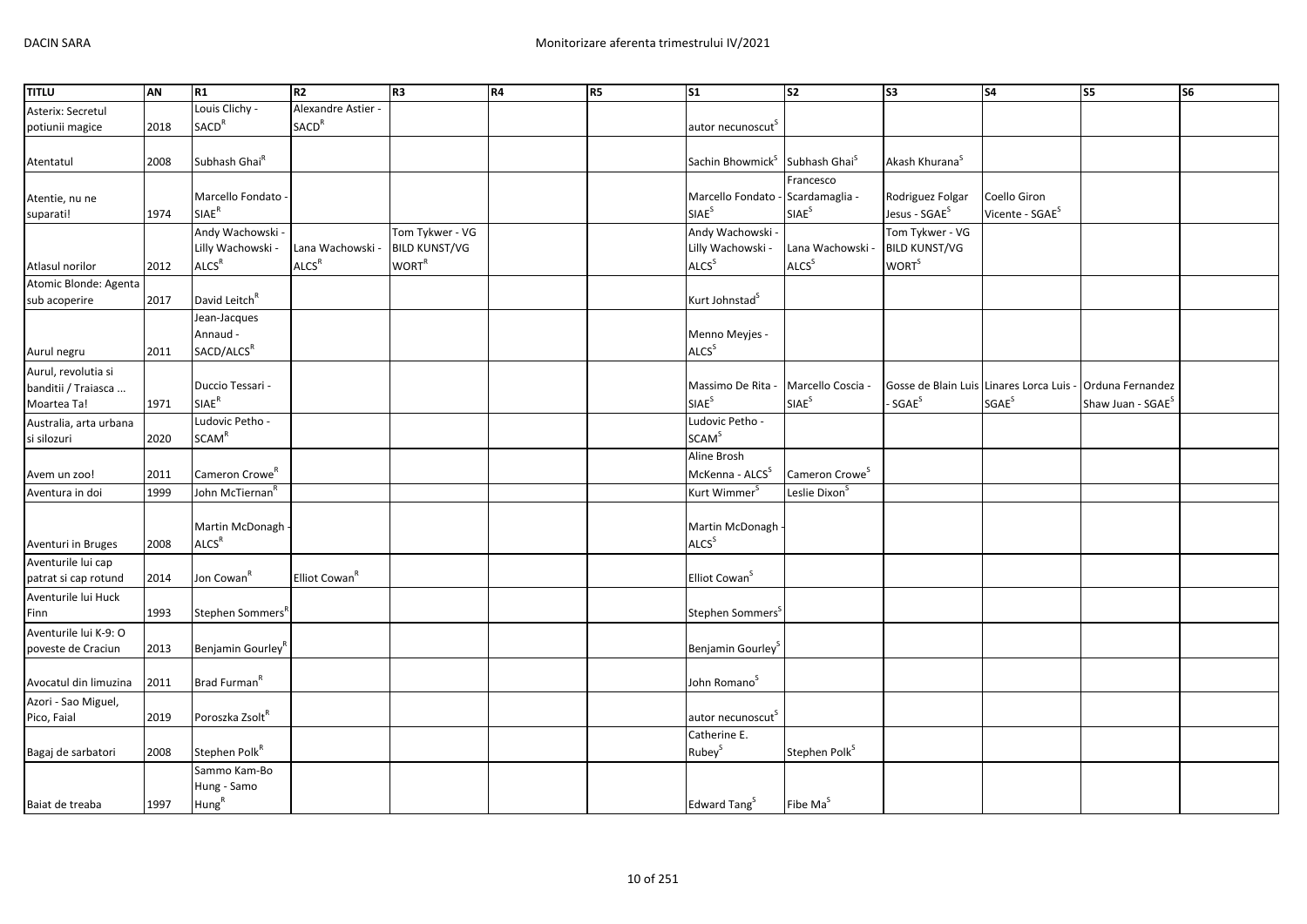| <b>TITLU</b>          | AN   | R1                           | R2 | R <sub>3</sub> | R4 | R5 | $\overline{\text{S1}}$    | $\overline{\text{S2}}$ | S <sub>3</sub> | $\overline{\phantom{a}}$ S4 | $\overline{\text{S5}}$ | <b>S6</b> |
|-----------------------|------|------------------------------|----|----------------|----|----|---------------------------|------------------------|----------------|-----------------------------|------------------------|-----------|
| Baiatul meu [sez. 01] |      |                              |    |                |    |    |                           |                        |                |                             |                        |           |
| [ep. 0001]            | 2019 | Serkan Birinci <sup>R</sup>  |    |                |    |    | Nazli Sunlu <sup>S</sup>  |                        |                |                             |                        |           |
| Baiatul meu [sez. 01] |      |                              |    |                |    |    |                           |                        |                |                             |                        |           |
| [ep. 0002]            | 2019 | Serkan Birinci <sup>R</sup>  |    |                |    |    | Nazli Sunlu <sup>S</sup>  |                        |                |                             |                        |           |
| Baiatul meu [sez. 01] |      |                              |    |                |    |    |                           |                        |                |                             |                        |           |
| [ep. 0003]            | 2019 | *Serkan Birinci <sup>R</sup> |    |                |    |    | *Nazli Sunlu <sup>S</sup> |                        |                |                             |                        |           |
| Baiatul meu [sez. 01] |      |                              |    |                |    |    |                           |                        |                |                             |                        |           |
| [ep. 0004]            | 2019 | *Serkan Birinci <sup>R</sup> |    |                |    |    | *Nazli Sunlu <sup>S</sup> |                        |                |                             |                        |           |
| Baiatul meu [sez. 01] |      |                              |    |                |    |    |                           |                        |                |                             |                        |           |
| [ep. 0005]            | 2019 | *Serkan Birinci <sup>R</sup> |    |                |    |    | *Nazli Sunlu <sup>S</sup> |                        |                |                             |                        |           |
| Baiatul meu [sez. 01] |      |                              |    |                |    |    |                           |                        |                |                             |                        |           |
| [ep. 0006]            | 2019 | Serkan Birinci <sup>R</sup>  |    |                |    |    | Nazli Sunlu <sup>S</sup>  |                        |                |                             |                        |           |
| Baiatul meu [sez. 01] |      |                              |    |                |    |    |                           |                        |                |                             |                        |           |
| [ep. 0007]            | 2019 | Serkan Birinci <sup>R</sup>  |    |                |    |    | Nazli Sunlu <sup>S</sup>  |                        |                |                             |                        |           |
| Baiatul meu [sez. 01] |      |                              |    |                |    |    |                           |                        |                |                             |                        |           |
| [ep. 0008]            | 2019 | Serkan Birinci <sup>R</sup>  |    |                |    |    | Nazli Sunlu <sup>S</sup>  |                        |                |                             |                        |           |
| Baiatul meu [sez. 01] |      |                              |    |                |    |    |                           |                        |                |                             |                        |           |
| [ep. 0009]            | 2019 | *Serkan Birinci <sup>R</sup> |    |                |    |    | *Nazli Sunlu <sup>S</sup> |                        |                |                             |                        |           |
| Baiatul meu [sez. 01] |      |                              |    |                |    |    |                           |                        |                |                             |                        |           |
| [ep. 0010]            | 2019 | *Serkan Birinci <sup>R</sup> |    |                |    |    | *Nazli Sunlu <sup>S</sup> |                        |                |                             |                        |           |
| Baiatul meu [sez. 01] |      |                              |    |                |    |    |                           |                        |                |                             |                        |           |
| [ep. 0011]            | 2019 | *Serkan Birinci <sup>R</sup> |    |                |    |    | *Nazli Sunlu <sup>S</sup> |                        |                |                             |                        |           |
| Baiatul meu [sez. 01] |      |                              |    |                |    |    |                           |                        |                |                             |                        |           |
| [ep. 0012]            | 2019 | Serkan Birinci <sup>R</sup>  |    |                |    |    | Nazli Sunlu <sup>S</sup>  |                        |                |                             |                        |           |
| Baiatul meu [sez. 01] |      |                              |    |                |    |    |                           |                        |                |                             |                        |           |
| [ep. 0013]            | 2019 | Serkan Birinci <sup>R</sup>  |    |                |    |    | Nazli Sunlu <sup>S</sup>  |                        |                |                             |                        |           |
| Baiatul meu [sez. 01] |      |                              |    |                |    |    |                           |                        |                |                             |                        |           |
| [ep. 0014]            | 2019 | *Serkan Birinci <sup>R</sup> |    |                |    |    | *Nazli Sunlu <sup>S</sup> |                        |                |                             |                        |           |
| Baiatul meu [sez. 01] |      |                              |    |                |    |    |                           |                        |                |                             |                        |           |
| [ep. 0015]            | 2019 | Serkan Birinci <sup>R</sup>  |    |                |    |    | Nazli Sunlu <sup>S</sup>  |                        |                |                             |                        |           |
| Baiatul meu [sez. 01] |      |                              |    |                |    |    |                           |                        |                |                             |                        |           |
| [ep. 0016]            | 2019 | Serkan Birinci <sup>R</sup>  |    |                |    |    | Nazli Sunlu <sup>S</sup>  |                        |                |                             |                        |           |
| Baiatul meu [sez. 01] |      |                              |    |                |    |    |                           |                        |                |                             |                        |           |
| [ep. 0017]            | 2019 | *Serkan Birinci <sup>R</sup> |    |                |    |    | *Nazli Sunlu <sup>S</sup> |                        |                |                             |                        |           |
| Baiatul meu [sez. 01] |      |                              |    |                |    |    |                           |                        |                |                             |                        |           |
| [ep. 0018]            | 2019 | Serkan Birinci <sup>R</sup>  |    |                |    |    | Nazli Sunlu <sup>S</sup>  |                        |                |                             |                        |           |
| Baiatul meu [sez. 01] |      |                              |    |                |    |    |                           |                        |                |                             |                        |           |
| [ep. 0019]            | 2019 | Serkan Birinci <sup>R</sup>  |    |                |    |    | Nazli Sunlu <sup>S</sup>  |                        |                |                             |                        |           |
| Baiatul meu [sez. 01] |      |                              |    |                |    |    |                           |                        |                |                             |                        |           |
| [ep. 0020]            | 2019 | Serkan Birinci <sup>R</sup>  |    |                |    |    | Nazli Sunlu <sup>S</sup>  |                        |                |                             |                        |           |
| Baiatul meu [sez. 01] |      |                              |    |                |    |    |                           |                        |                |                             |                        |           |
| [ep. 0021]            | 2019 | Serkan Birinci <sup>R</sup>  |    |                |    |    | Nazli Sunlu <sup>S</sup>  |                        |                |                             |                        |           |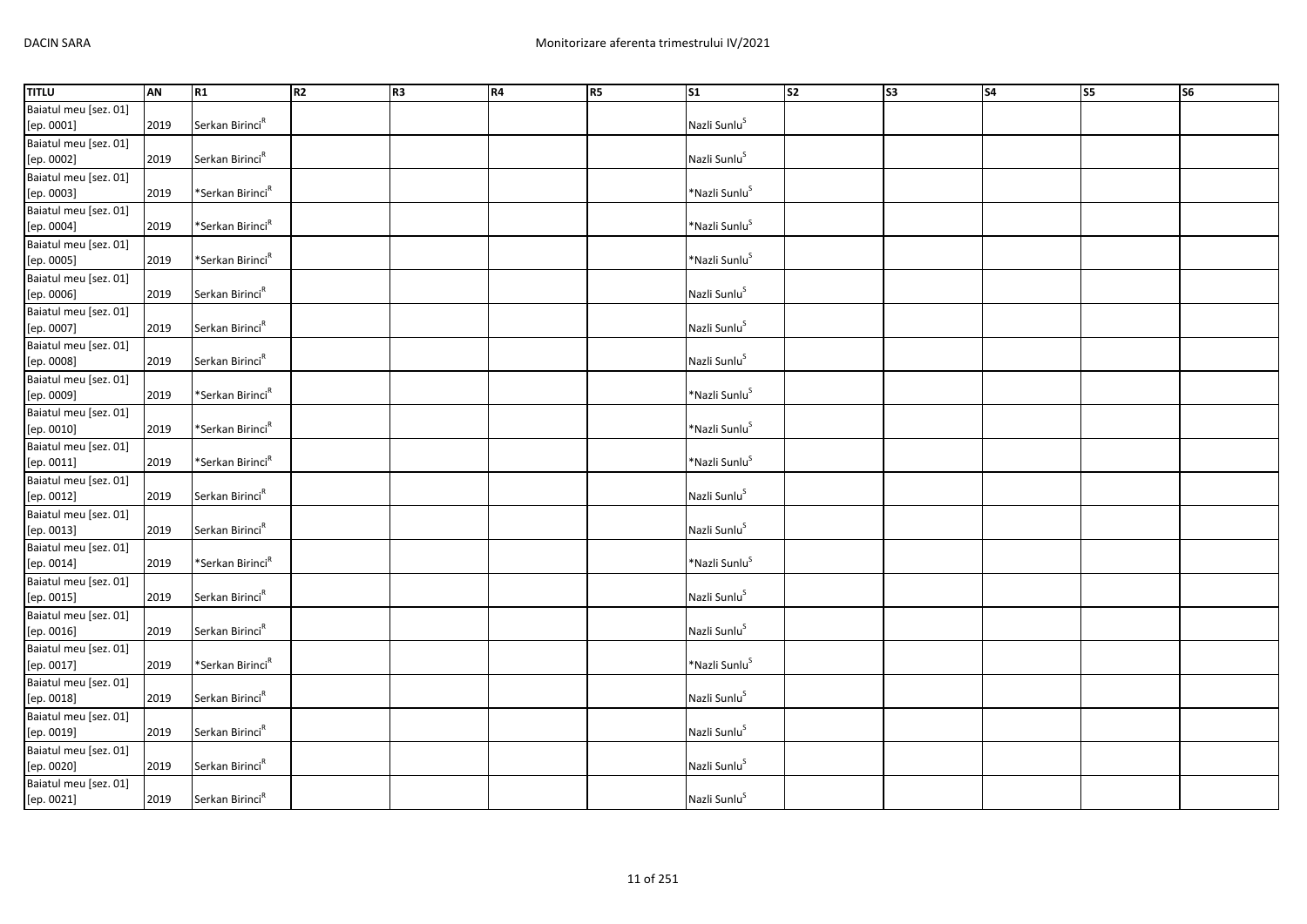| <b>TITLU</b>          | AN   | R1                           | R2 | R <sub>3</sub> | R4 | R5 | $\overline{\text{S1}}$    | $\overline{\text{S2}}$ | S <sub>3</sub> | $\overline{\phantom{a}}$ S4 | $\overline{\text{S5}}$ | <b>S6</b> |
|-----------------------|------|------------------------------|----|----------------|----|----|---------------------------|------------------------|----------------|-----------------------------|------------------------|-----------|
| Baiatul meu [sez. 01] |      |                              |    |                |    |    |                           |                        |                |                             |                        |           |
| [ep. 0022]            | 2019 | *Serkan Birinci <sup>R</sup> |    |                |    |    | *Nazli Sunlu <sup>S</sup> |                        |                |                             |                        |           |
| Baiatul meu [sez. 01] |      |                              |    |                |    |    |                           |                        |                |                             |                        |           |
| [ep. 0023]            | 2019 | Serkan Birinci <sup>R</sup>  |    |                |    |    | Nazli Sunlu <sup>S</sup>  |                        |                |                             |                        |           |
| Baiatul meu [sez. 01] |      |                              |    |                |    |    |                           |                        |                |                             |                        |           |
| [ep. 0024]            | 2019 | Serkan Birinci <sup>R</sup>  |    |                |    |    | Nazli Sunlu <sup>S</sup>  |                        |                |                             |                        |           |
| Baiatul meu [sez. 01] |      |                              |    |                |    |    |                           |                        |                |                             |                        |           |
| [ep. 0025]            | 2019 | *Serkan Birinci <sup>R</sup> |    |                |    |    | *Nazli Sunlu <sup>S</sup> |                        |                |                             |                        |           |
| Baiatul meu [sez. 01] |      |                              |    |                |    |    |                           |                        |                |                             |                        |           |
| [ep. 0026]            | 2019 | Serkan Birinci <sup>R</sup>  |    |                |    |    | Nazli Sunlu <sup>S</sup>  |                        |                |                             |                        |           |
| Baiatul meu [sez. 01] |      |                              |    |                |    |    |                           |                        |                |                             |                        |           |
| [ep. 0027]            | 2019 | Serkan Birinci <sup>R</sup>  |    |                |    |    | Nazli Sunlu <sup>S</sup>  |                        |                |                             |                        |           |
| Baiatul meu [sez. 01] |      |                              |    |                |    |    |                           |                        |                |                             |                        |           |
| [ep. 0028]            | 2019 | Serkan Birinci <sup>R</sup>  |    |                |    |    | Nazli Sunlu <sup>S</sup>  |                        |                |                             |                        |           |
| Baiatul meu [sez. 01] |      |                              |    |                |    |    |                           |                        |                |                             |                        |           |
| [ep. 0029]            | 2019 | Serkan Birinci <sup>R</sup>  |    |                |    |    | Nazli Sunlu <sup>S</sup>  |                        |                |                             |                        |           |
| Baiatul meu [sez. 01] |      |                              |    |                |    |    |                           |                        |                |                             |                        |           |
| [ep. 0030]            | 2019 | *Serkan Birinci <sup>R</sup> |    |                |    |    | *Nazli Sunlu <sup>S</sup> |                        |                |                             |                        |           |
| Baiatul meu [sez. 01] |      |                              |    |                |    |    |                           |                        |                |                             |                        |           |
| [ep. 0031]            | 2019 | Serkan Birinci <sup>R</sup>  |    |                |    |    | Nazli Sunlu <sup>S</sup>  |                        |                |                             |                        |           |
| Baiatul meu [sez. 01] |      |                              |    |                |    |    |                           |                        |                |                             |                        |           |
| [ep. 0032]            | 2019 | Serkan Birinci <sup>R</sup>  |    |                |    |    | Nazli Sunlu <sup>S</sup>  |                        |                |                             |                        |           |
| Baiatul meu [sez. 01] |      |                              |    |                |    |    |                           |                        |                |                             |                        |           |
| [ep. 0033]            | 2019 | Serkan Birinci <sup>R</sup>  |    |                |    |    | Nazli Sunlu <sup>S</sup>  |                        |                |                             |                        |           |
| Baiatul meu [sez. 01] |      |                              |    |                |    |    |                           |                        |                |                             |                        |           |
| [ep. 0034]            | 2019 | Serkan Birinci <sup>R</sup>  |    |                |    |    | Nazli Sunlu <sup>S</sup>  |                        |                |                             |                        |           |
| Baiatul meu [sez. 01] |      |                              |    |                |    |    |                           |                        |                |                             |                        |           |
| [ep. 0035]            | 2019 | Serkan Birinci <sup>R</sup>  |    |                |    |    | Nazli Sunlu <sup>S</sup>  |                        |                |                             |                        |           |
| Baiatul meu [sez. 01] |      |                              |    |                |    |    |                           |                        |                |                             |                        |           |
| [ep. 0036]            | 2019 | Serkan Birinci <sup>R</sup>  |    |                |    |    | Nazli Sunlu <sup>S</sup>  |                        |                |                             |                        |           |
| Baiatul meu [sez. 01] |      |                              |    |                |    |    |                           |                        |                |                             |                        |           |
| [ep. 0037]            | 2019 | *Serkan Birinci <sup>R</sup> |    |                |    |    | *Nazli Sunlu <sup>S</sup> |                        |                |                             |                        |           |
| Baiatul meu [sez. 01] |      |                              |    |                |    |    |                           |                        |                |                             |                        |           |
| [ep. 0038]            | 2019 | Serkan Birinci <sup>R</sup>  |    |                |    |    | Nazli Sunlu <sup>S</sup>  |                        |                |                             |                        |           |
| Baiatul meu [sez. 01] |      |                              |    |                |    |    |                           |                        |                |                             |                        |           |
| [ep. 0039]            | 2019 | Serkan Birinci <sup>R</sup>  |    |                |    |    | Nazli Sunlu <sup>S</sup>  |                        |                |                             |                        |           |
| Baiatul meu [sez. 01] |      |                              |    |                |    |    |                           |                        |                |                             |                        |           |
| [ep. 0040]            | 2019 | Serkan Birinci <sup>R</sup>  |    |                |    |    | Nazli Sunlu <sup>S</sup>  |                        |                |                             |                        |           |
| Baiatul meu [sez. 01] |      |                              |    |                |    |    |                           |                        |                |                             |                        |           |
| [ep. 0041]            | 2019 | Serkan Birinci <sup>R</sup>  |    |                |    |    | Nazli Sunlu <sup>S</sup>  |                        |                |                             |                        |           |
| Baiatul meu [sez. 01] |      |                              |    |                |    |    |                           |                        |                |                             |                        |           |
| [ep. 0042]            | 2019 | Serkan Birinci <sup>R</sup>  |    |                |    |    | Nazli Sunlu <sup>S</sup>  |                        |                |                             |                        |           |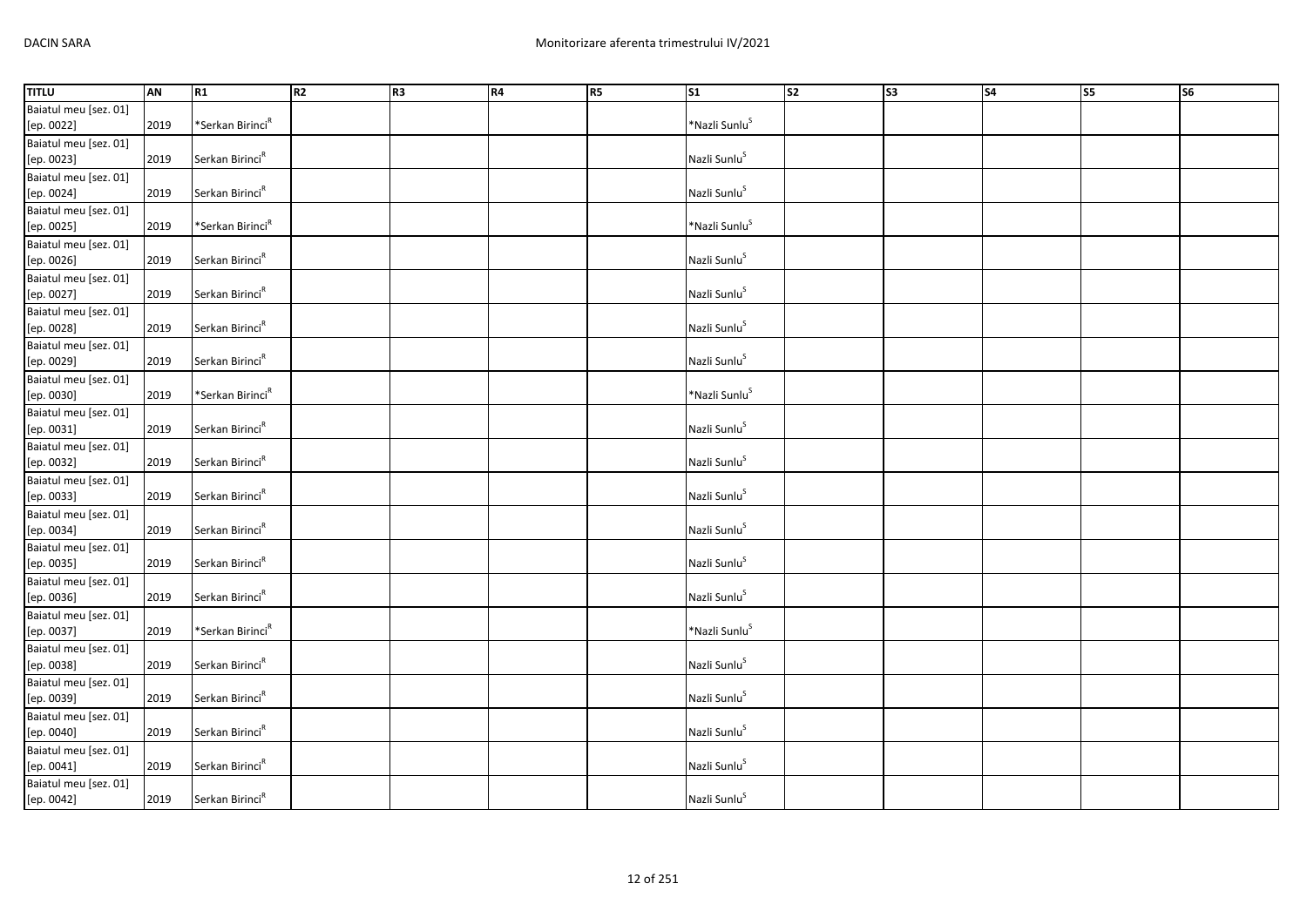| <b>TITLU</b>          | AN   | R1                                                          | R2 | R <sub>3</sub> | R4 | R5 | S <sub>1</sub>            | $\overline{\text{S2}}$   | S <sub>3</sub>             | S <sub>4</sub> | $\overline{\text{S}}$ | <b>S6</b> |
|-----------------------|------|-------------------------------------------------------------|----|----------------|----|----|---------------------------|--------------------------|----------------------------|----------------|-----------------------|-----------|
| Baiatul meu [sez. 01] |      |                                                             |    |                |    |    |                           |                          |                            |                |                       |           |
| [ep. 0043]            | 2019 | Serkan Birinci <sup>R</sup>                                 |    |                |    |    | Nazli Sunlu <sup>S</sup>  |                          |                            |                |                       |           |
| Baiatul meu [sez. 01] |      |                                                             |    |                |    |    |                           |                          |                            |                |                       |           |
| [ep. 0044]            | 2019 | *Serkan Birinci <sup>R</sup>                                |    |                |    |    | *Nazli Sunlu <sup>S</sup> |                          |                            |                |                       |           |
| Baiatul meu [sez. 01] |      |                                                             |    |                |    |    |                           |                          |                            |                |                       |           |
| [ep. 0045]            | 2019 | Serkan Birinci <sup>R</sup>                                 |    |                |    |    | Nazli Sunlu <sup>S</sup>  |                          |                            |                |                       |           |
| Baiatul meu [sez. 01] |      |                                                             |    |                |    |    |                           |                          |                            |                |                       |           |
| [ep. 0046]            | 2019 | Serkan Birinci <sup>R</sup>                                 |    |                |    |    | Nazli Sunlu <sup>S</sup>  |                          |                            |                |                       |           |
| Baiatul meu [sez. 01] |      |                                                             |    |                |    |    |                           |                          |                            |                |                       |           |
| [ep. 0047]            | 2019 | *Serkan Birinci <sup>R</sup>                                |    |                |    |    | *Nazli Sunlu <sup>S</sup> |                          |                            |                |                       |           |
| Baiatul meu [sez. 01] |      |                                                             |    |                |    |    |                           |                          |                            |                |                       |           |
| [ep. 0048]            | 2019 | Serkan Birinci <sup>R</sup>                                 |    |                |    |    | Nazli Sunlu <sup>S</sup>  |                          |                            |                |                       |           |
| Baiatul meu [sez. 01] |      |                                                             |    |                |    |    |                           |                          |                            |                |                       |           |
| [ep. 0049]            | 2019 | Serkan Birinci <sup>R</sup>                                 |    |                |    |    | Nazli Sunlu <sup>S</sup>  |                          |                            |                |                       |           |
| Baiatul meu [sez. 01] |      |                                                             |    |                |    |    |                           |                          |                            |                |                       |           |
| [ep. 0050]            | 2019 | Serkan Birinci <sup>R</sup>                                 |    |                |    |    | Nazli Sunlu <sup>S</sup>  |                          |                            |                |                       |           |
| Baiatul meu [sez. 01] |      |                                                             |    |                |    |    |                           |                          |                            |                |                       |           |
| [ep. 0051]            | 2019 | *Serkan Birinci <sup>R</sup>                                |    |                |    |    | *Nazli Sunlu <sup>S</sup> |                          |                            |                |                       |           |
| Baiatul meu [sez. 01] |      |                                                             |    |                |    |    |                           |                          |                            |                |                       |           |
| [ep. 0052]            | 2019 | Serkan Birinci <sup>R</sup>                                 |    |                |    |    | Nazli Sunlu <sup>S</sup>  |                          |                            |                |                       |           |
| Baiatul meu [sez. 01] |      |                                                             |    |                |    |    |                           |                          |                            |                |                       |           |
| [ep. 0053]            | 2019 | Serkan Birinci <sup>R</sup>                                 |    |                |    |    | Nazli Sunlu <sup>S</sup>  |                          |                            |                |                       |           |
| Baiatul meu [sez. 01] |      |                                                             |    |                |    |    |                           |                          |                            |                |                       |           |
| [ep. 0054]            | 2019 | Serkan Birinci <sup>R</sup>                                 |    |                |    |    | Nazli Sunlu <sup>S</sup>  |                          |                            |                |                       |           |
| Baiatul meu [sez. 01] |      |                                                             |    |                |    |    |                           |                          |                            |                |                       |           |
| [ep. 0055]            | 2019 | Serkan Birinci <sup>R</sup>                                 |    |                |    |    | Nazli Sunlu <sup>S</sup>  |                          |                            |                |                       |           |
| Baiatul meu [sez. 01] |      |                                                             |    |                |    |    |                           |                          |                            |                |                       |           |
| [ep. 0056]            | 2019 | Serkan Birinci <sup>R</sup>                                 |    |                |    |    | Nazli Sunlu <sup>S</sup>  |                          |                            |                |                       |           |
| Baiatul meu [sez. 01] |      |                                                             |    |                |    |    |                           |                          |                            |                |                       |           |
| [ep. 0057]            | 2019 | *Serkan Birinci $R$                                         |    |                |    |    | *Nazli Sunlu <sup>S</sup> |                          |                            |                |                       |           |
| Baiatul meu [sez. 01] |      |                                                             |    |                |    |    |                           |                          |                            |                |                       |           |
| [ep. 0058]            | 2019 | Serkan Birinci <sup>R</sup>                                 |    |                |    |    | Nazli Sunlu <sup>S</sup>  |                          |                            |                |                       |           |
| Baiatul meu [sez. 01] |      |                                                             |    |                |    |    |                           |                          |                            |                |                       |           |
| [ep. 0059]            | 2019 | Serkan Birinci <sup>R</sup>                                 |    |                |    |    | Nazli Sunlu <sup>S</sup>  |                          |                            |                |                       |           |
| Baiatul meu [sez. 01] |      |                                                             |    |                |    |    |                           |                          |                            |                |                       |           |
| [ep. 0060]            | 2019 | Serkan Birinci <sup>R</sup>                                 |    |                |    |    | Nazli Sunlu <sup>S</sup>  |                          |                            |                |                       |           |
| Baiatul meu [sez. 01] |      |                                                             |    |                |    |    |                           |                          |                            |                |                       |           |
| [ep. 0061]            | 2019 | Serkan Birinci <sup>R</sup>                                 |    |                |    |    | Nazli Sunlu <sup>S</sup>  |                          |                            |                |                       |           |
| Baiatul meu [sez. 01] |      |                                                             |    |                |    |    |                           |                          |                            |                |                       |           |
| [ep. 0062]            | 2019 | Serkan Birinci <sup>R</sup>                                 |    |                |    |    | Nazli Sunlu <sup>S</sup>  |                          |                            |                |                       |           |
| Baieti rai pe viata   | 2020 | Adil El Arbi - Adil <sup>R</sup> Bilall Fallah <sup>R</sup> |    |                |    |    | Joe Carnahan <sup>S</sup> | Peter Craig <sup>S</sup> | Chris Bremner <sup>S</sup> |                |                       |           |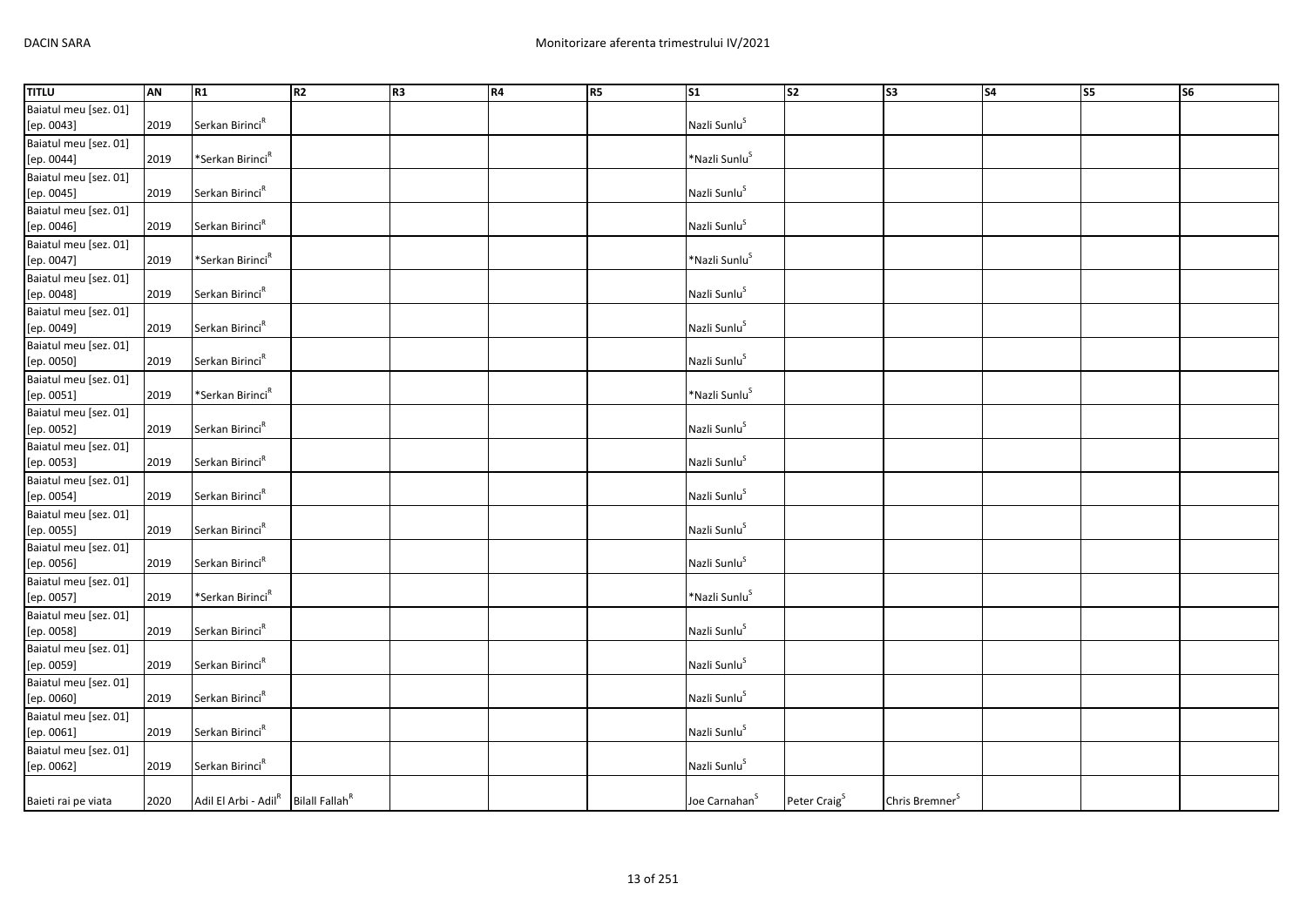| <b>TITLU</b>                             | AN   | R1                           | R <sub>2</sub> | R3 | R4 | R5 | $\overline{\text{S1}}$        | S <sub>2</sub>              | $\overline{\text{S3}}$ | S <sub>4</sub>                | <b>S5</b> | <b>S6</b> |
|------------------------------------------|------|------------------------------|----------------|----|----|----|-------------------------------|-----------------------------|------------------------|-------------------------------|-----------|-----------|
|                                          |      |                              |                |    |    |    |                               |                             |                        |                               |           |           |
|                                          |      | Steno - Stefano              |                |    |    |    | Bruno Corbucci                | Steno - Stefano             | Mario Amendola         | Erich Tomerk- Erik            |           |           |
| Banana Joe                               | 1982 | Vanzina - SIAE <sup>R</sup>  |                |    |    |    | SIAE <sup>S</sup>             | Vanzina - SIAE <sup>S</sup> | SIAE <sup>S</sup>      | Tomek - VG. Wort <sup>S</sup> |           |           |
| Bangkok, vanatorii de                    |      | Ludovic Petho -              |                |    |    |    | Ludovic Petho -               |                             |                        |                               |           |           |
| serpi                                    | 2019 | SCAM <sup>R</sup>            |                |    |    |    | SCAM <sup>S</sup>             |                             |                        |                               |           |           |
|                                          |      |                              |                |    |    |    |                               |                             |                        |                               |           |           |
|                                          |      | Predrag                      |                |    |    |    |                               |                             |                        |                               |           |           |
|                                          |      | Antonijevic - Peter          |                |    |    |    |                               |                             |                        |                               |           |           |
| Bani gheata                              | 2002 | Antonijevic <sup>R</sup>     |                |    |    |    | Willie Dreyfus <sup>S</sup>   |                             |                        |                               |           |           |
| Bani insangerati                         | 2008 | Keith Samples <sup>R</sup>   |                |    |    |    | Brian Strasmann <sup>5</sup>  |                             |                        |                               |           |           |
| Bani murdari                             | 2020 | Christian Sesma <sup>R</sup> |                |    |    |    | Christian Sesma <sup>S</sup>  |                             |                        |                               |           |           |
| Barbat in minoritate                     |      |                              |                |    |    |    |                               |                             |                        |                               |           |           |
| (sez.01, ep.001)                         | 2011 | John Pasquin <sup>R</sup>    |                |    |    |    | Jack Burditt <sup>S</sup>     |                             |                        |                               |           |           |
| Barbat in minoritate                     |      |                              |                |    |    |    | Linda Videtti                 |                             |                        |                               |           |           |
| (sez.01, ep.002)                         | 2011 | John Pasquin <sup>R</sup>    |                |    |    |    | Figueiredo <sup>S</sup>       |                             |                        |                               |           |           |
| Barbat in minoritate                     |      |                              |                |    |    |    |                               |                             |                        |                               |           |           |
| (sez.01, ep.003)                         | 2011 | John Pasquin <sup>R</sup>    |                |    |    |    | Liz Astrof <sup>S</sup>       |                             |                        |                               |           |           |
| Barbat in minoritate                     |      |                              |                |    |    |    |                               |                             |                        |                               |           |           |
| (sez.01, ep.004)                         | 2011 | John Pasquin <sup>R</sup>    |                |    |    |    | Marsh McCall <sup>S</sup>     |                             |                        |                               |           |           |
| Barbat in minoritate                     |      |                              |                |    |    |    |                               |                             |                        |                               |           |           |
| (sez.01, ep.005)                         | 2011 | *John Pasquin <sup>R</sup>   |                |    |    |    | Kevin Hench <sup>S</sup>      |                             |                        |                               |           |           |
| Barbat in minoritate                     |      |                              |                |    |    |    |                               |                             |                        |                               |           |           |
| (sez.01, ep.006)                         | 2011 | John Pasquin <sup>R</sup>    |                |    |    |    | Eben Russell <sup>S</sup>     |                             |                        |                               |           |           |
| Barbat in minoritate                     |      | John Pasquin <sup>R</sup>    |                |    |    |    | Eben Russell <sup>S</sup>     |                             |                        |                               |           |           |
| (sez.01, ep.007)<br>Barbat in minoritate | 2011 |                              |                |    |    |    |                               |                             |                        |                               |           |           |
| (sez.01, ep.008)                         | 2011 | John Pasquin <sup>R</sup>    |                |    |    |    | Andy Gordon <sup>S</sup>      |                             |                        |                               |           |           |
| Barbat in minoritate                     |      |                              |                |    |    |    |                               |                             |                        |                               |           |           |
| (sez.01, ep.009)                         | 2011 | John Pasquin <sup>R</sup>    |                |    |    |    | Kevin Hench <sup>S</sup>      |                             |                        |                               |           |           |
| Barbat in minoritate                     |      |                              |                |    |    |    |                               |                             |                        |                               |           |           |
| (sez.01, ep.010)                         | 2011 | John Pasquin <sup>R</sup>    |                |    |    |    | Jack Burditt <sup>S</sup>     |                             |                        |                               |           |           |
| Barbat in minoritate                     |      |                              |                |    |    |    |                               |                             |                        |                               |           |           |
| (sez.01, ep.011)                         | 2011 | John Pasquin <sup>R</sup>    |                |    |    |    | Marsh McCall <sup>S</sup>     |                             |                        |                               |           |           |
| Barbat in minoritate                     |      |                              |                |    |    |    |                               |                             |                        |                               |           |           |
| (sez.01, ep.012)                         | 2012 | *John Pasquin <sup>R</sup>   |                |    |    |    | Steve Baldikoski <sup>S</sup> | Bryan Behar <sup>S</sup>    |                        |                               |           |           |
| Barbat in minoritate                     |      |                              |                |    |    |    |                               |                             |                        |                               |           |           |
| (sez.01, ep.013)                         | 2012 | John Pasquin <sup>R</sup>    |                |    |    |    | Joe Port <sup>S</sup>         | Joe Wiseman <sup>S</sup>    |                        |                               |           |           |
| Barbat in minoritate                     |      |                              |                |    |    |    | Linda Videtti                 |                             |                        |                               |           |           |
| (sez.01, ep.014)                         | 2012 | John Pasquin <sup>R</sup>    |                |    |    |    | Figueiredo <sup>S</sup>       | Liz Astrof <sup>S</sup>     |                        |                               |           |           |
| Barbat in minoritate                     |      |                              |                |    |    |    | Linda Videtti                 |                             |                        |                               |           |           |
| (sez.01, ep.015)                         | 2012 | John Pasquin <sup>R</sup>    |                |    |    |    | Figueiredo <sup>S</sup>       | Liz Astrof <sup>S</sup>     |                        |                               |           |           |
| Barbat in minoritate                     |      |                              |                |    |    |    |                               |                             |                        |                               |           |           |
| (sez.01, ep.016)                         | 2012 | John Pasquin <sup>R</sup>    |                |    |    |    | Kevin Hench <sup>S</sup>      |                             |                        |                               |           |           |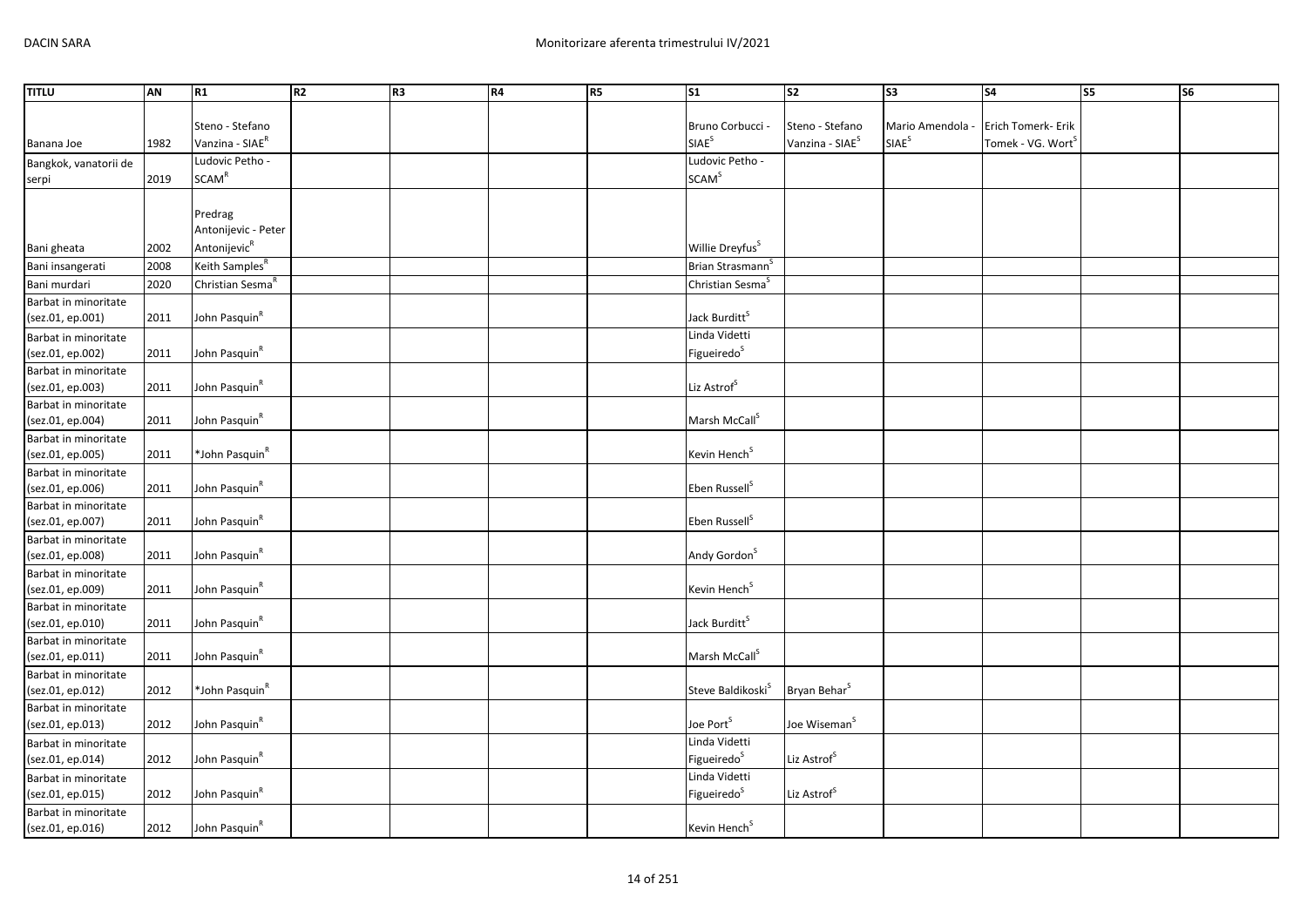| <b>TITLU</b>         | <b>AN</b> | R1                         | R <sub>2</sub> | R <sub>3</sub> | R4 | R5 | $\overline{\text{S1}}$        | s <sub>2</sub>           | S <sub>3</sub> | S4 | <b>S5</b> | $\overline{\text{S6}}$ |
|----------------------|-----------|----------------------------|----------------|----------------|----|----|-------------------------------|--------------------------|----------------|----|-----------|------------------------|
| Barbat in minoritate |           |                            |                |                |    |    |                               |                          |                |    |           |                        |
| (sez.01, ep.017)     | 2012      | *John Pasquin <sup>R</sup> |                |                |    |    | Andy Gordon <sup>S</sup>      |                          |                |    |           |                        |
| Barbat in minoritate |           |                            |                |                |    |    |                               |                          |                |    |           |                        |
| (sez.01, ep.018)     | 2012      | John Pasquin <sup>R</sup>  |                |                |    |    | Marsh McCall <sup>S</sup>     |                          |                |    |           |                        |
| Barbat in minoritate |           |                            |                |                |    |    |                               |                          |                |    |           |                        |
| (sez.01, ep.019)     | 2012      | John Pasquin <sup>R</sup>  |                |                |    |    | Jon Haller <sup>S</sup>       |                          |                |    |           |                        |
| Barbat in minoritate |           |                            |                |                |    |    |                               |                          |                |    |           |                        |
| (sez.01, ep.020)     | 2012      | John Pasquin <sup>R</sup>  |                |                |    |    | Marsh McCall <sup>S</sup>     |                          |                |    |           |                        |
| Barbat in minoritate |           |                            |                |                |    |    |                               |                          |                |    |           |                        |
| (sez.01, ep.021)     | 2012      | John Pasquin <sup>R</sup>  |                |                |    |    | Kevin Hench <sup>S</sup>      |                          |                |    |           |                        |
| Barbat in minoritate |           |                            |                |                |    |    |                               |                          |                |    |           |                        |
| (sez.01, ep.022)     | 2012      | *John Pasquin <sup>R</sup> |                |                |    |    | Steve Baldikoski <sup>S</sup> | Bryan Behar <sup>S</sup> |                |    |           |                        |
| Barbat in minoritate |           |                            |                |                |    |    |                               |                          |                |    |           |                        |
| (sez.01, ep.023)     | 2012      | John Pasquin <sup>R</sup>  |                |                |    |    | Eben Russell <sup>S</sup>     |                          |                |    |           |                        |
| Barbat in minoritate |           |                            |                |                |    |    |                               |                          |                |    |           |                        |
| (sez.01, ep.024)     | 2012      | John Pasquin <sup>R</sup>  |                |                |    |    | Andy Gordon <sup>S</sup>      |                          |                |    |           |                        |
| Barbat in minoritate |           |                            |                |                |    |    |                               |                          |                |    |           |                        |
| (sez.02, ep.001)     | 2012      | John Pasquin <sup>R</sup>  |                |                |    |    | Jon Haller <sup>S</sup>       | Tim Doyle <sup>S</sup>   |                |    |           |                        |
| Barbat in minoritate |           |                            |                |                |    |    |                               |                          |                |    |           |                        |
| (sez.02, ep.002)     | 2012      | John Pasquin <sup>R</sup>  |                |                |    |    | Kevin Hench <sup>S</sup>      |                          |                |    |           |                        |
| Barbat in minoritate |           |                            |                |                |    |    |                               |                          |                |    |           |                        |
| (sez.02, ep.003)     | 2012      | John Pasquin <sup>R</sup>  |                |                |    |    | Michael Shipley <sup>S</sup>  |                          |                |    |           |                        |
|                      |           |                            |                |                |    |    | Suzie Villandry -             |                          |                |    |           |                        |
| Barbat in minoritate |           |                            |                |                |    |    | Suzie Villandry               | Sarah Jane               |                |    |           |                        |
| (sez.02, ep.004)     | 2012      | John Pasquin <sup>R</sup>  |                |                |    |    | Freeman <sup>S</sup>          | Cunningham <sup>S</sup>  |                |    |           |                        |
| Barbat in minoritate |           |                            |                |                |    |    |                               |                          |                |    |           |                        |
| (sez.02, ep.005)     | 2012      | John Pasquin <sup>R</sup>  |                |                |    |    | Ed Yeager <sup>S</sup>        |                          |                |    |           |                        |
| Barbat in minoritate |           |                            |                |                |    |    |                               |                          |                |    |           |                        |
| (sez.02, ep.006)     | 2012      | John Pasquin <sup>R</sup>  |                |                |    |    | Vince Calandra <sup>S</sup>   |                          |                |    |           |                        |
| Barbat in minoritate |           |                            |                |                |    |    |                               |                          |                |    |           |                        |
| (sez.02, ep.007)     | 2012      | John Pasquin <sup>R</sup>  |                |                |    |    | Mike Teverbaugh <sup>S</sup>  |                          |                |    |           |                        |
| Barbat in minoritate |           |                            |                |                |    |    |                               |                          |                |    |           |                        |
| (sez.02, ep.008)     | 2013      | John Pasquin <sup>R</sup>  |                |                |    |    | Kevin Hench <sup>S</sup>      |                          |                |    |           |                        |
| Barbat in minoritate |           |                            |                |                |    |    |                               |                          |                |    |           |                        |
| (sez.02, ep.009)     | 2013      | John Pasquin <sup>R</sup>  |                |                |    |    | Mike Teverbaugh <sup>S</sup>  |                          |                |    |           |                        |
| Barbat in minoritate |           |                            |                |                |    |    |                               |                          |                |    |           |                        |
| (sez.02, ep.010)     | 2013      | *John Pasquin <sup>R</sup> |                |                |    |    | Ed Yeager <sup>S</sup>        |                          |                |    |           |                        |
| Barbat in minoritate |           |                            |                |                |    |    |                               |                          |                |    |           |                        |
| (sez.02, ep.011)     | 2013      | John Pasquin <sup>R</sup>  |                |                |    |    | Vince Calandra <sup>S</sup>   |                          |                |    |           |                        |
| Barbat in minoritate |           |                            |                |                |    |    |                               |                          |                |    |           |                        |
| (sez.02, ep.012)     | 2013      | John Pasquin <sup>R</sup>  |                |                |    |    | Sid Youngers <sup>S</sup>     |                          |                |    |           |                        |
| Barbat in minoritate |           |                            |                |                |    |    |                               |                          |                |    |           |                        |
| (sez.02, ep.013)     | 2013      | John Pasquin <sup>R</sup>  |                |                |    |    | Kevin Hench <sup>S</sup>      |                          |                |    |           |                        |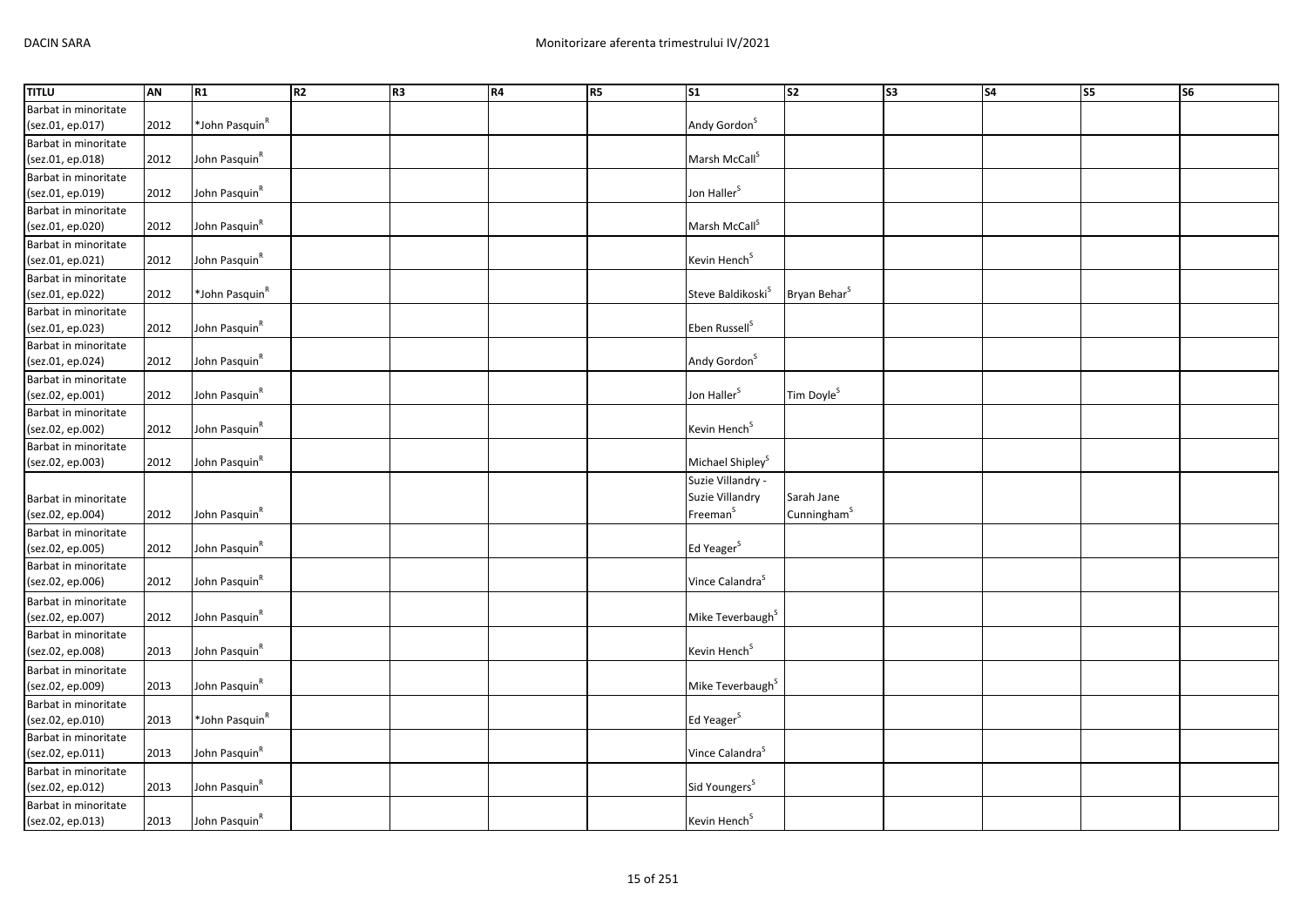| <b>TITLU</b>                             | AN   | R1                         | R2 | R <sub>3</sub> | <b>R4</b> | R5 | $\overline{\text{S1}}$       | s <sub>2</sub>               | S3 | S <sub>4</sub> | <b>S5</b> | $\overline{\text{S6}}$ |
|------------------------------------------|------|----------------------------|----|----------------|-----------|----|------------------------------|------------------------------|----|----------------|-----------|------------------------|
| Barbat in minoritate                     |      |                            |    |                |           |    |                              |                              |    |                |           |                        |
| (sez.02, ep.014)                         | 2013 | John Pasquin <sup>R</sup>  |    |                |           |    | Julie Larson <sup>S</sup>    |                              |    |                |           |                        |
| Barbat in minoritate                     |      |                            |    |                |           |    |                              |                              |    |                |           |                        |
| (sez.02, ep.015)                         | 2013 | *John Pasquin <sup>R</sup> |    |                |           |    | Vince Calandra <sup>S</sup>  |                              |    |                |           |                        |
| Barbat in minoritate                     |      |                            |    |                |           |    |                              |                              |    |                |           |                        |
| (sez.02, ep.016)                         | 2013 | John Pasquin <sup>R</sup>  |    |                |           |    | Ed Yeager <sup>S</sup>       |                              |    |                |           |                        |
| Barbat in minoritate                     |      |                            |    |                |           |    |                              |                              |    |                |           |                        |
| (sez.02, ep.017)                         | 2013 | John Pasquin <sup>R</sup>  |    |                |           |    | Michael Shipley <sup>S</sup> |                              |    |                |           |                        |
|                                          |      |                            |    |                |           |    | Suzie Villandry -            |                              |    |                |           |                        |
| Barbat in minoritate                     |      |                            |    |                |           |    | Suzie Villandry              | Sarah Jane                   |    |                |           |                        |
| (sez.02, ep.018)                         | 2013 | John Pasquin <sup>R</sup>  |    |                |           |    | Freeman <sup>S</sup>         | Cunningham <sup>S</sup>      |    |                |           |                        |
| Barbat in minoritate                     |      |                            |    |                |           |    |                              |                              |    |                |           |                        |
| (sez.03, ep.001)                         | 2013 | John Pasquin <sup>R</sup>  |    |                |           |    | Kevin Hench <sup>S</sup>     |                              |    |                |           |                        |
|                                          |      |                            |    |                |           |    |                              |                              |    |                |           |                        |
| Barbat in minoritate<br>(sez.03, ep.002) | 2013 | John Pasquin <sup>R</sup>  |    |                |           |    | Mike Teverbaugh <sup>S</sup> |                              |    |                |           |                        |
|                                          |      |                            |    |                |           |    |                              |                              |    |                |           |                        |
| Barbat in minoritate                     |      |                            |    |                |           |    |                              |                              |    |                |           |                        |
| (sez.03, ep.003)                         | 2013 | John Pasquin <sup>R</sup>  |    |                |           |    | Michael Shipley <sup>S</sup> |                              |    |                |           |                        |
| Barbat in minoritate                     |      |                            |    |                |           |    |                              |                              |    |                |           |                        |
| (sez.03, ep.004)                         | 2013 | *John Pasquin <sup>R</sup> |    |                |           |    | Ed Yeager <sup>S</sup>       |                              |    |                |           |                        |
| Barbat in minoritate                     |      | Jonathan Taylor            |    |                |           |    |                              |                              |    |                |           |                        |
| (sez.03, ep.005)                         | 2013 | Thomas <sup>R</sup>        |    |                |           |    | Amy Mass <sup>S</sup>        |                              |    |                |           |                        |
| Barbat in minoritate                     |      |                            |    |                |           |    |                              |                              |    |                |           |                        |
| (sez.03, ep.006)                         | 2013 | John Pasquin <sup>R</sup>  |    |                |           |    | Vince Calandra <sup>S</sup>  |                              |    |                |           |                        |
| Barbat in minoritate                     |      |                            |    |                |           |    |                              |                              |    |                |           |                        |
| (sez.03, ep.007)                         | 2013 | John Pasquin <sup>R</sup>  |    |                |           |    | Mike Haukom <sup>S</sup>     |                              |    |                |           |                        |
| Barbat in minoritate                     |      |                            |    |                |           |    |                              |                              |    |                |           |                        |
| (sez.03, ep.008)                         | 2013 | John Pasquin <sup>R</sup>  |    |                |           |    | Kevin Abbott <sup>S</sup>    |                              |    |                |           |                        |
| Barbat in minoritate                     |      |                            |    |                |           |    |                              |                              |    |                |           |                        |
| (sez.03, ep.009)                         | 2013 | Ted Wass <sup>R</sup>      |    |                |           |    | Vince Calandra <sup>S</sup>  |                              |    |                |           |                        |
| Barbat in minoritate                     |      |                            |    |                |           |    |                              |                              |    |                |           |                        |
| (sez.03, ep.010)                         | 2013 | John Pasquin <sup>R</sup>  |    |                |           |    | Miriam Tragdon <sup>S</sup>  | Gracie Charters <sup>S</sup> |    |                |           |                        |
| Barbat in minoritate                     |      |                            |    |                |           |    |                              |                              |    |                |           |                        |
| (sez.03, ep.011)                         | 2013 | Ted Wass <sup>R</sup>      |    |                |           |    | Bryan Larrivee <sup>S</sup>  | D. J. Ryan <sup>S</sup>      |    |                |           |                        |
| Barbat in minoritate                     |      |                            |    |                |           |    |                              |                              |    |                |           |                        |
| (sez.03, ep.012)                         | 2014 | John Pasquin <sup>R</sup>  |    |                |           |    | Kevin Hench <sup>S</sup>     |                              |    |                |           |                        |
| Barbat in minoritate                     |      |                            |    |                |           |    |                              |                              |    |                |           |                        |
| (sez.03, ep.013)                         | 2014 | John Pasquin <sup>R</sup>  |    |                |           |    | Lisa K. Nelson <sup>S</sup>  |                              |    |                |           |                        |
| Barbat in minoritate                     |      |                            |    |                |           |    |                              |                              |    |                |           |                        |
| (sez.03, ep.014)                         | 2014 | John Pasquin <sup>R</sup>  |    |                |           |    | Jonathan Haller <sup>S</sup> |                              |    |                |           |                        |
| Barbat in minoritate                     |      |                            |    |                |           |    |                              |                              |    |                |           |                        |
| (sez.03, ep.015)                         | 2014 | John Pasquin <sup>R</sup>  |    |                |           |    | Sid Youngers <sup>S</sup>    |                              |    |                |           |                        |
| Barbat in minoritate                     |      |                            |    |                |           |    |                              |                              |    |                |           |                        |
| (sez.03, ep.016)                         | 2014 | Ted Wass <sup>R</sup>      |    |                |           |    | Tim Doyle <sup>S</sup>       |                              |    |                |           |                        |
|                                          |      |                            |    |                |           |    |                              |                              |    |                |           |                        |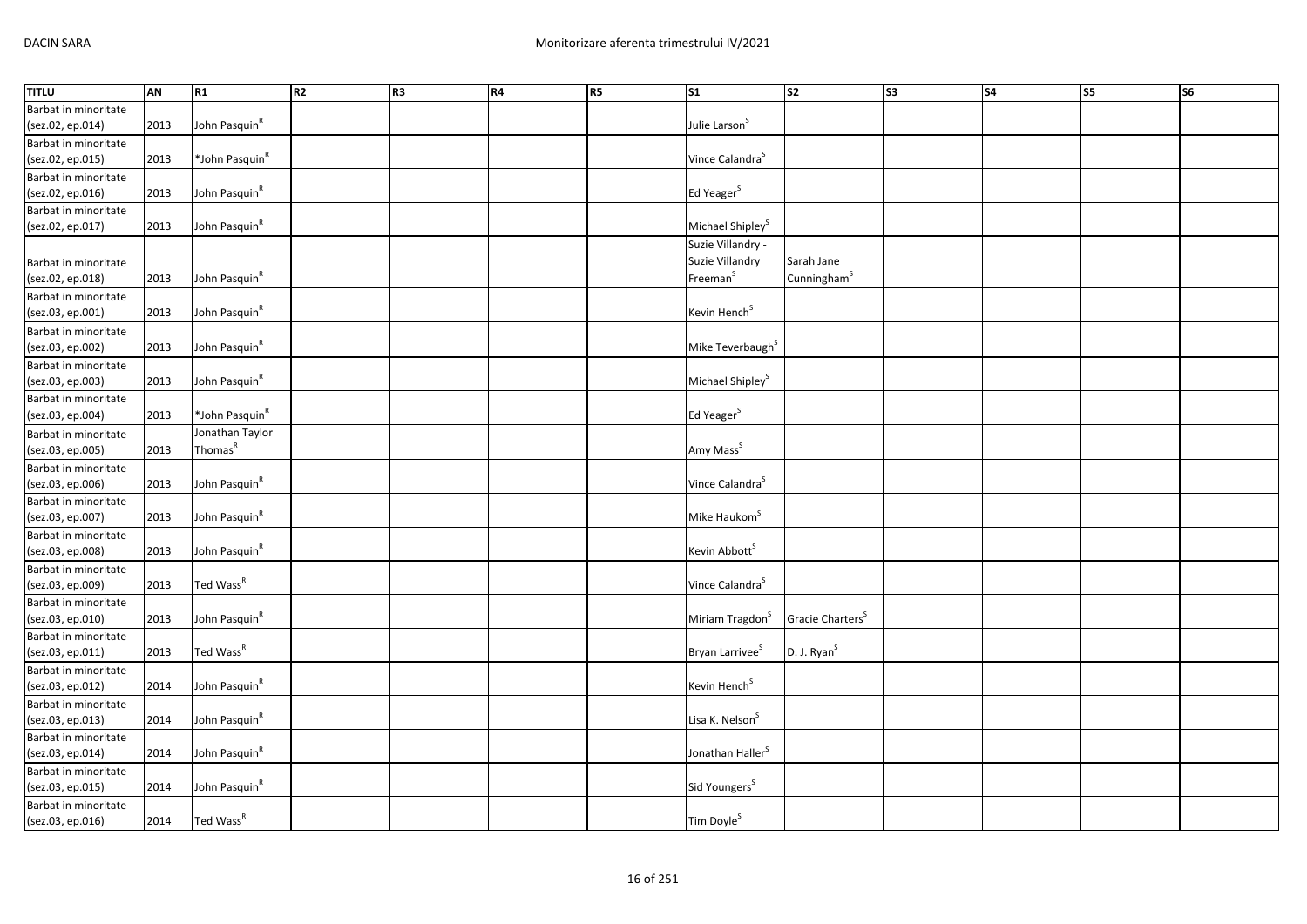| <b>TITLU</b>            | AN   | R1                           | R2 | R3 | <b>R4</b> | R5 | S <sub>1</sub>                | $\overline{\text{S2}}$      | S3 | $\overline{\phantom{a}}$ S4 | <b>S5</b> | <b>S6</b> |
|-------------------------|------|------------------------------|----|----|-----------|----|-------------------------------|-----------------------------|----|-----------------------------|-----------|-----------|
| Barbat in minoritate    |      |                              |    |    |           |    |                               |                             |    |                             |           |           |
| (sez.03, ep.017)        | 2014 | John Pasquin <sup>R</sup>    |    |    |           |    | Mike Haukom <sup>S</sup>      |                             |    |                             |           |           |
| Barbat in minoritate    |      |                              |    |    |           |    |                               |                             |    |                             |           |           |
| (sez.03, ep.018)        | 2014 | John Pasquin <sup>R</sup>    |    |    |           |    | Mike Haukom <sup>S</sup>      |                             |    |                             |           |           |
| Barbat in minoritate    |      | Jonathan Taylor              |    |    |           |    |                               |                             |    |                             |           |           |
| (sez.03, ep.019)        | 2014 | Thomas <sup>R</sup>          |    |    |           |    | Mike Teverbaugh <sup>S</sup>  |                             |    |                             |           |           |
| Barbat in minoritate    |      |                              |    |    |           |    |                               |                             |    |                             |           |           |
| (sez.03, ep.020)        | 2014 | John Pasquin <sup>R</sup>    |    |    |           |    | Vince Calandra <sup>S</sup>   |                             |    |                             |           |           |
| Barbat in minoritate    |      |                              |    |    |           |    |                               |                             |    |                             |           |           |
| (sez.03, ep.021)        | 2014 | John Pasquin <sup>R</sup>    |    |    |           |    | Kevin Hench <sup>S</sup>      |                             |    |                             |           |           |
| Barbat in minoritate    |      |                              |    |    |           |    |                               |                             |    |                             |           |           |
| (sez.03, ep.022)        | 2014 | Tim Doyle <sup>R</sup>       |    |    |           |    | Michael Shipley <sup>S</sup>  |                             |    |                             |           |           |
| Barbat in minoritate    |      |                              |    |    |           |    |                               |                             |    |                             |           |           |
| (sez.04, ep.001)        | 2014 | John Pasquin <sup>R</sup>    |    |    |           |    | Michael Shipley <sup>S</sup>  |                             |    |                             |           |           |
| Barbat in minoritate    |      |                              |    |    |           |    |                               |                             |    |                             |           |           |
| (sez.04, ep.002)        | 2014 | Victor Gonzalez <sup>R</sup> |    |    |           |    | Kevin Hench <sup>S</sup>      |                             |    |                             |           |           |
| Barbat in minoritate    |      |                              |    |    |           |    |                               |                             |    |                             |           |           |
| (sez.04, ep.003)        | 2014 | Victor Gonzalez <sup>R</sup> |    |    |           |    | Vince Calandra <sup>S</sup>   |                             |    |                             |           |           |
| Barbat in minoritate    |      |                              |    |    |           |    |                               |                             |    |                             |           |           |
| (sez.04, ep.004)        | 2014 | Joel Murray <sup>R</sup>     |    |    |           |    | Vince Calandra <sup>S</sup>   |                             |    |                             |           |           |
| Barbat in minoritate    |      |                              |    |    |           |    |                               |                             |    |                             |           |           |
| (sez.04, ep.005)        | 2014 | John Pasquin <sup>R</sup>    |    |    |           |    | Mike Teverbaugh <sup>S</sup>  |                             |    |                             |           |           |
| Barbat in minoritate    |      |                              |    |    |           |    |                               |                             |    |                             |           |           |
| (sez.04, ep.006)        | 2014 | John Pasquin <sup>R</sup>    |    |    |           |    | Ed Yeager <sup>S</sup>        |                             |    |                             |           |           |
| Barbat in minoritate    |      |                              |    |    |           |    |                               |                             |    |                             |           |           |
| (sez.04, ep.007)        | 2014 | John Pasquin <sup>R</sup>    |    |    |           |    | Joey Gutierrez <sup>S</sup>   |                             |    |                             |           |           |
| Barbat in minoritate    |      |                              |    |    |           |    |                               |                             |    |                             |           |           |
| (sez.04, ep.008)        | 2014 | John Pasquin <sup>R</sup>    |    |    |           |    | Mike Haukom <sup>S</sup>      |                             |    |                             |           |           |
| Barbat in minoritate    |      |                              |    |    |           |    |                               |                             |    |                             |           |           |
| (sez.04, ep.009)        | 2014 | Ted Wass <sup>R</sup>        |    |    |           |    | Lisa K. Nelson <sup>S</sup>   |                             |    |                             |           |           |
| Barbat in minoritate    |      |                              |    |    |           |    |                               |                             |    |                             |           |           |
| (sez.04, ep.010)        | 2014 | Ted Wass <sup>R</sup>        |    |    |           |    | Tim Doyle <sup>S</sup>        |                             |    |                             |           |           |
| Barbat in minoritate    |      | Robbie                       |    |    |           |    | Matt Berry -                  |                             |    |                             |           |           |
| (sez.04, ep.011)        | 2014 | Countryman <sup>R</sup>      |    |    |           |    | Matthew Berry <sup>S</sup>    |                             |    |                             |           |           |
| Barbat in minoritate    |      |                              |    |    |           |    |                               |                             |    |                             |           |           |
| (sez.04, ep.012)        | 2015 | John Pasquin <sup>R</sup>    |    |    |           |    | Amy Mass <sup>S</sup>         |                             |    |                             |           |           |
| Barbat in minoritate    |      |                              |    |    |           |    |                               |                             |    |                             |           |           |
| (sez.04, ep.013)        | 2015 | John Pasquin <sup>R</sup>    |    |    |           |    | Mike Haukom <sup>S</sup>      |                             |    |                             |           |           |
|                         |      | David M.                     |    |    |           |    |                               |                             |    |                             |           |           |
| <b>Barbatul perfect</b> | 2015 | Rosenthal <sup>R</sup>       |    |    |           |    | Tyger Williams <sup>S</sup>   |                             |    |                             |           |           |
|                         |      |                              |    |    |           |    |                               |                             |    |                             |           |           |
| Barca sau cuib?         | 2013 | Fay Reka <sup>R</sup>        |    |    |           |    | autor necunoscut <sup>S</sup> |                             |    |                             |           |           |
| Baschetii fermecati 2   | 2006 | David Nelson <sup>R</sup>    |    |    |           |    | Allie Dvorin <sup>5</sup>     | Keith Mitchell <sup>S</sup> |    |                             |           |           |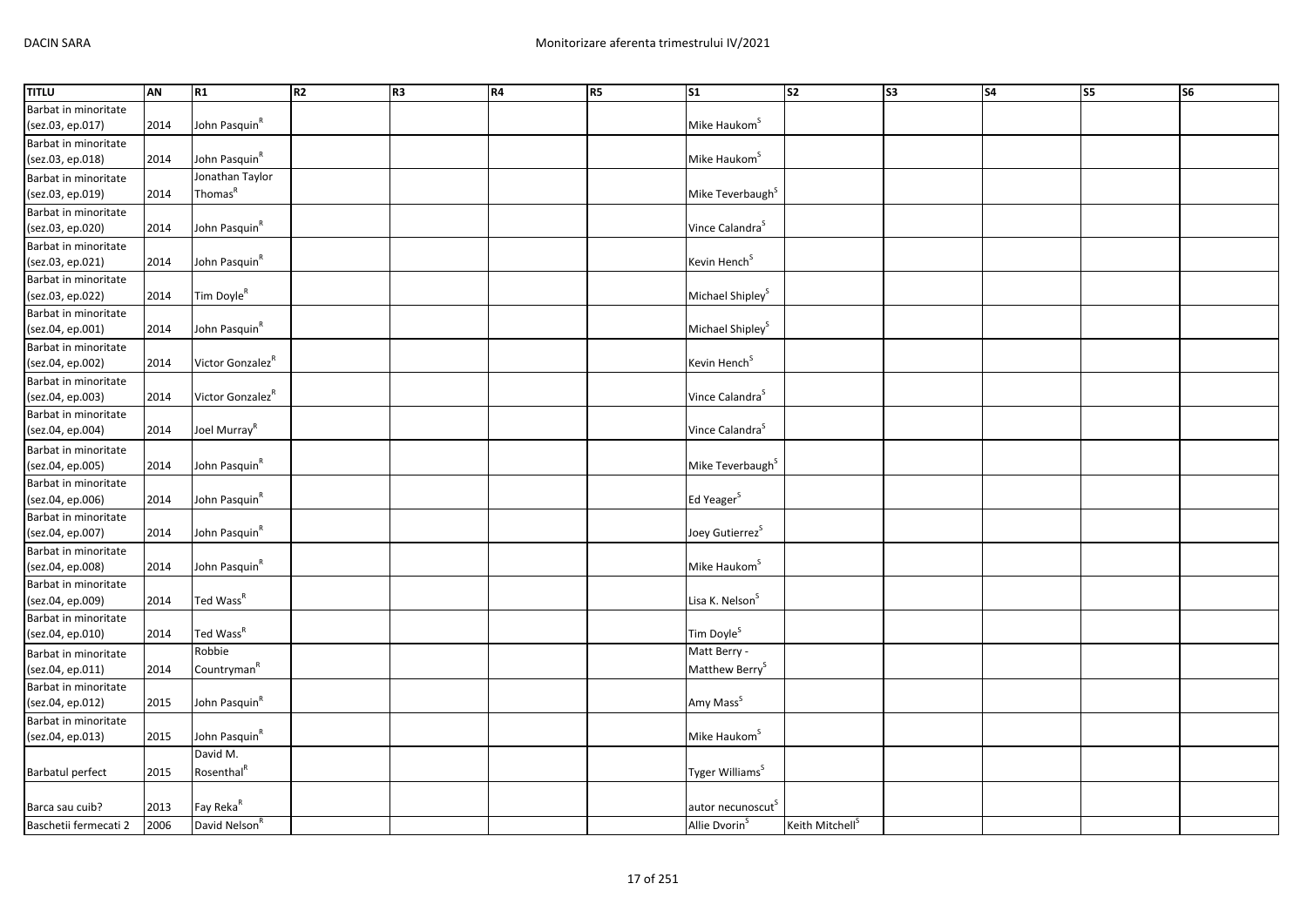| <b>TITLU</b>            | <b>AN</b> | R1                             | R2 | R <sub>3</sub> | <b>R4</b> | R5 | $\overline{\text{S1}}$         | s <sub>2</sub>                | S <sub>3</sub>               | $\overline{\text{S4}}$ | $\overline{\text{S5}}$ | <b>S6</b> |
|-------------------------|-----------|--------------------------------|----|----------------|-----------|----|--------------------------------|-------------------------------|------------------------------|------------------------|------------------------|-----------|
|                         |           |                                |    |                |           |    |                                |                               | Janet Scott                  |                        |                        |           |
| <b>Batman Forever</b>   | 1995      | Joel Schumacher <sup>R</sup>   |    |                |           |    | Akiva Goldsman <sup>S</sup>    | Lee Batchler <sup>S</sup>     | <b>Batchler</b> <sup>S</sup> |                        |                        |           |
| Baywatch [sez. 03] [ep. |           |                                |    |                |           |    | Dan Peterson -                 |                               |                              |                        |                        |           |
| 0008]                   | 1992      | Gregory J. Bonann <sup>R</sup> |    |                |           |    | Daniel Peterson <sup>S</sup>   | David Trim <sup>S</sup>       |                              |                        |                        |           |
| Baywatch [sez. 03] [ep. |           |                                |    |                |           |    |                                |                               |                              |                        |                        |           |
| 0009]                   | 1992      | Parker Stevenson <sup>R</sup>  |    |                |           |    | Michael Berk <sup>S</sup>      | Peter Kiwitt <sup>S</sup>     |                              |                        |                        |           |
| Baywatch [sez. 03] [ep. |           |                                |    |                |           |    |                                |                               |                              |                        |                        |           |
| 0010]                   | 1992      | Heather Hill <sup>R</sup>      |    |                |           |    | I.C. Rapoport <sup>S</sup>     |                               |                              |                        |                        |           |
| Baywatch [sez. 03] [ep. |           |                                |    |                |           |    |                                |                               |                              |                        |                        |           |
| 0011]                   | 1992      | Gregory J. Bonann <sup>R</sup> |    |                |           |    | Lloyd J. Schwartz <sup>S</sup> |                               |                              |                        |                        |           |
| Baywatch [sez. 03] [ep. |           |                                |    |                |           |    |                                |                               |                              |                        |                        |           |
| 0012]                   | 1993      | Cliff Bole <sup>R</sup>        |    |                |           |    | Terry Erwin <sup>S</sup>       |                               |                              |                        |                        |           |
| Baywatch [sez. 03] [ep. |           |                                |    |                |           |    |                                |                               |                              |                        |                        |           |
| 0013]                   | 1993      | Sidney Hayers <sup>R</sup>     |    |                |           |    | Michael Berk <sup>S</sup>      | Gary Capo <sup>S</sup>        | Julian Whatley <sup>S</sup>  |                        |                        |           |
| Baywatch [sez. 03] [ep. |           |                                |    |                |           |    |                                |                               |                              |                        |                        |           |
| 0014]                   | 1993      | Gregory J. Bonann <sup>R</sup> |    |                |           |    | Michael Berk <sup>S</sup>      | Deborah Schwartz <sup>5</sup> |                              |                        |                        |           |
| Baywatch [sez. 03] [ep. |           |                                |    |                |           |    |                                |                               |                              |                        |                        |           |
| 0015]                   | 1993      | Alan Myerson <sup>R</sup>      |    |                |           |    | John Whelpley <sup>S</sup>     |                               |                              |                        |                        |           |
| Bebelusi geniali        | 1999      | Bob Clark <sup>R</sup>         |    |                |           |    | Bob Clark <sup>S</sup>         | Greg Michael <sup>S</sup>     |                              |                        |                        |           |
|                         |           |                                |    |                |           |    |                                |                               |                              |                        |                        |           |
|                         |           |                                |    |                |           |    | George Eastman /               |                               |                              |                        |                        |           |
|                         |           | Michele Lupo -                 |    |                |           |    | Luigi Montefiori -             | Sergio Donati -               |                              |                        |                        |           |
| Ben si Charlie          | 1972      | SIAE <sup>R</sup>              |    |                |           |    | SIAE <sup>S</sup>              | SIAE/SACD <sup>S</sup>        |                              |                        |                        |           |
| Bernie, un delfin       |           |                                |    |                |           |    |                                |                               |                              |                        |                        |           |
| special                 | 2018      | Kirk Harris <sup>R</sup>       |    |                |           |    | Marty Poole <sup>S</sup>       | Terri Emerson <sup>S</sup>    |                              |                        |                        |           |
| Bernie, un delfin       |           |                                |    |                |           |    |                                |                               |                              |                        |                        |           |
| special 2               | 2019      | Kirk Harris <sup>R</sup>       |    |                |           |    | Marty Poole <sup>S</sup>       | Terri Emerson <sup>S</sup>    |                              |                        |                        |           |
| <b>Bestial</b>          | 2011      | Daniel Barnz <sup>R</sup>      |    |                |           |    | Daniel Barnz <sup>S</sup>      |                               |                              |                        |                        |           |
|                         |           |                                |    |                |           |    |                                |                               |                              |                        |                        |           |
| <b>Betty Anne</b>       |           |                                |    |                |           |    |                                |                               |                              |                        |                        |           |
| Waters/Condamnarea 2010 |           | Tony Goldwyn <sup>R</sup>      |    |                |           |    | Pamela Gray <sup>S</sup>       |                               |                              |                        |                        |           |
| Bibliotecarii: misterul |           |                                |    |                |           |    |                                |                               |                              |                        |                        |           |
| din spatele cartilor    |           |                                |    |                |           |    |                                |                               |                              |                        |                        |           |
| (ep.34)                 | 2017      | Jonathan Frakes <sup>R</sup>   |    |                |           |    | Noah Wyle <sup>S</sup>         |                               |                              |                        |                        |           |
| Bibliotecarii: misterul |           |                                |    |                |           |    |                                |                               |                              |                        |                        |           |
| din spatele cartilor    |           |                                |    |                |           |    |                                |                               |                              |                        |                        |           |
| (ep.35)                 | 2017      | Marc Roskin <sup>R</sup>       |    |                |           |    | Tom MacRae <sup>S</sup>        |                               |                              |                        |                        |           |
| Bibliotecarii: misterul |           |                                |    |                |           |    |                                |                               |                              |                        |                        |           |
| din spatele cartilor    |           |                                |    |                |           |    |                                |                               |                              |                        |                        |           |
| (ep.36)                 | 2017      | Jonathan Frakes <sup>K</sup>   |    |                |           |    | Larry Stucker <sup>S</sup>     |                               |                              |                        |                        |           |
| Bibliotecarii: misterul |           |                                |    |                |           |    |                                |                               |                              |                        |                        |           |
| din spatele cartilor    |           |                                |    |                |           |    |                                |                               |                              |                        |                        |           |
| (ep.37)                 | 2017      | Dean Devlin <sup>R</sup>       |    |                |           |    | Gary Rosen <sup>S</sup>        | Nicole Ranadive <sup>S</sup>  |                              |                        |                        |           |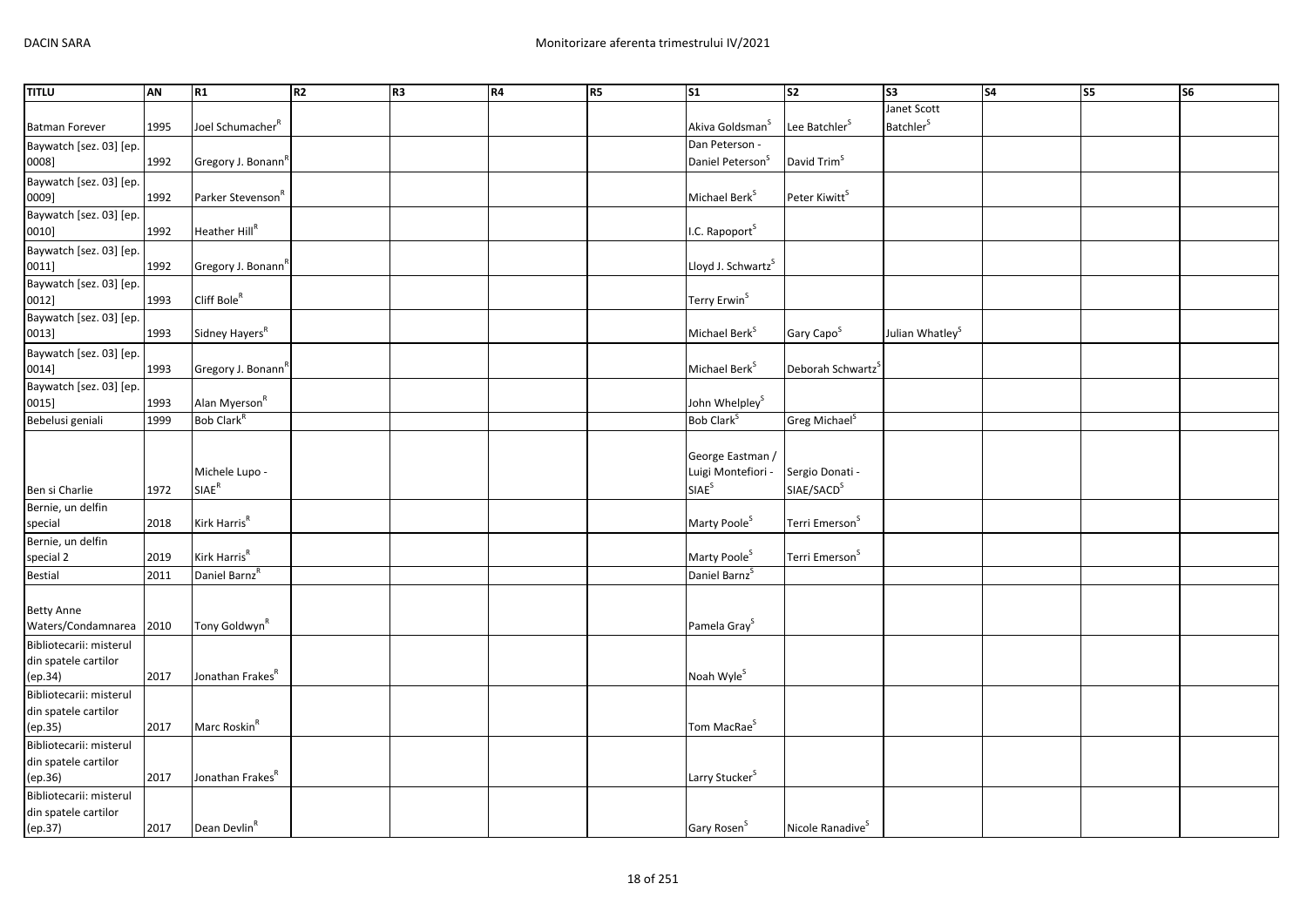| <b>TITLU</b>                                               | AN           | R1                                                                 | R <sub>2</sub>                                  | R <sub>3</sub> | R4 | <b>R5</b> | $\mathsf{S}1$                                                   | $\overline{\text{S2}}$       | S <sub>3</sub>          | S <sub>4</sub>                     | $\overline{\text{S}}$       | $\overline{\text{S6}}$ |
|------------------------------------------------------------|--------------|--------------------------------------------------------------------|-------------------------------------------------|----------------|----|-----------|-----------------------------------------------------------------|------------------------------|-------------------------|------------------------------------|-----------------------------|------------------------|
| Bibliotecarii: misterul<br>din spatele cartilor<br>(ep.38) | 2017         | Noah Wyle <sup>R</sup>                                             |                                                 |                |    |           | Kate Rorick <sup>S</sup>                                        |                              |                         |                                    |                             |                        |
| Bibliotecarii: misterul<br>din spatele cartilor<br>(ep.39) | 2017         | Valerie Weiss <sup>R</sup>                                         |                                                 |                |    |           | Tom MacRae <sup>S</sup>                                         |                              |                         |                                    |                             |                        |
| Bibliotecarii: misterul<br>din spatele cartilor<br>(ep.40) | 2017         | Lindy Booth <sup>R</sup>                                           |                                                 |                |    |           | Marco Schnabel <sup>S</sup>                                     |                              |                         |                                    |                             |                        |
| Bibliotecarii: misterul<br>din spatele cartilor<br>(ep.41) | 2017         | Marc Roskin <sup>R</sup>                                           |                                                 |                |    |           | Tom MacRae <sup>S</sup>                                         |                              |                         |                                    |                             |                        |
| Bibliotecarii: misterul<br>din spatele cartilor<br>(ep.42) | 2017         | Dean Devlin <sup>R</sup>                                           |                                                 |                |    |           | Kate Rorick <sup>S</sup>                                        |                              |                         |                                    |                             |                        |
| Bird Island, paradisul<br>pasarilir din Antarctica 2016    |              | Ines Possemeyer -<br>VG. WORT/VG.<br><b>BILD KUNST<sup>R</sup></b> |                                                 |                |    |           | autor necunoscut <sup>5</sup>                                   |                              |                         |                                    |                             |                        |
| Birmania - Uimitorul<br>pod din bambus                     | 2017         | Martin Schacht <sup>R</sup>                                        |                                                 |                |    |           | autor necunoscut <sup>s</sup>                                   |                              |                         |                                    |                             |                        |
| Bizonii, pasnicii uriasi<br>din Montana                    | 2017         | Adama Ulrich -<br>VG.Wort/VG. BILD<br>KUNST <sup>R</sup>           | Jadranka Kursar <sup>R</sup>                    |                |    |           | Adama Ulrich -<br>VG.Wort/VG. BILD<br><b>KUNST</b> <sup>S</sup> | Jadranka Kursar <sup>S</sup> |                         |                                    |                             |                        |
| Blade 2                                                    | 2002         | Guillermo Del<br>Toro <sup>R</sup>                                 |                                                 |                |    |           | David S. Goyer -<br>David Goyer <sup>S</sup>                    |                              |                         |                                    |                             |                        |
| Blanosul<br>Blestemul                                      | 2006<br>2020 | Brian Robbins <sup>R</sup><br>Nicolas Pesce <sup>R</sup>           |                                                 |                |    |           | Cormac<br>Wibberley <sup>S</sup><br>Nicolas Pesce <sup>S</sup>  | Geoff Rodkey <sup>S</sup>    | Jack Amiel <sup>S</sup> | Marianne<br>Wibberley <sup>S</sup> | Michael Begler <sup>S</sup> |                        |
| Blestemul comorii                                          | 2007         | Shimon Dotan <sup>R</sup>                                          |                                                 |                |    |           | Leopold St-Pierre <sup>S</sup>                                  |                              |                         |                                    |                             |                        |
| Blestemul femeii care<br>plange                            | 2019         | Michael Chaves <sup>R</sup>                                        |                                                 |                |    |           | Tobias Iaconis <sup>S</sup>                                     | Mikki Daughtry <sup>S</sup>  |                         |                                    |                             |                        |
| Blonda de pe net                                           | 212          | Courteney Cox <sup>R</sup>                                         |                                                 |                |    |           | Trent Haaga <sup>S</sup>                                        |                              |                         |                                    |                             |                        |
| Bloodshot                                                  | 2020         | Dave Willis <sup>R</sup>                                           | Dave Wilson -<br>David S.F. Wilson <sup>F</sup> |                |    |           | Jeff Wadlow <sup>S</sup>                                        | Eric Heisserer <sup>S</sup>  |                         |                                    |                             |                        |
| Bodyguard pentru fiul<br>presedintelui                     | 1996         | David M. Evans -<br>David Mickey<br>Evars <sup>R</sup>             |                                                 |                |    |           | Tim Kelleher <sup>S</sup>                                       |                              |                         |                                    |                             |                        |
| Bolivia-inima de medic 2017                                |              | Monika Wesseling <sup>R</sup>                                      |                                                 |                |    |           | Monika Wesseling <sup>S</sup>                                   |                              |                         |                                    |                             |                        |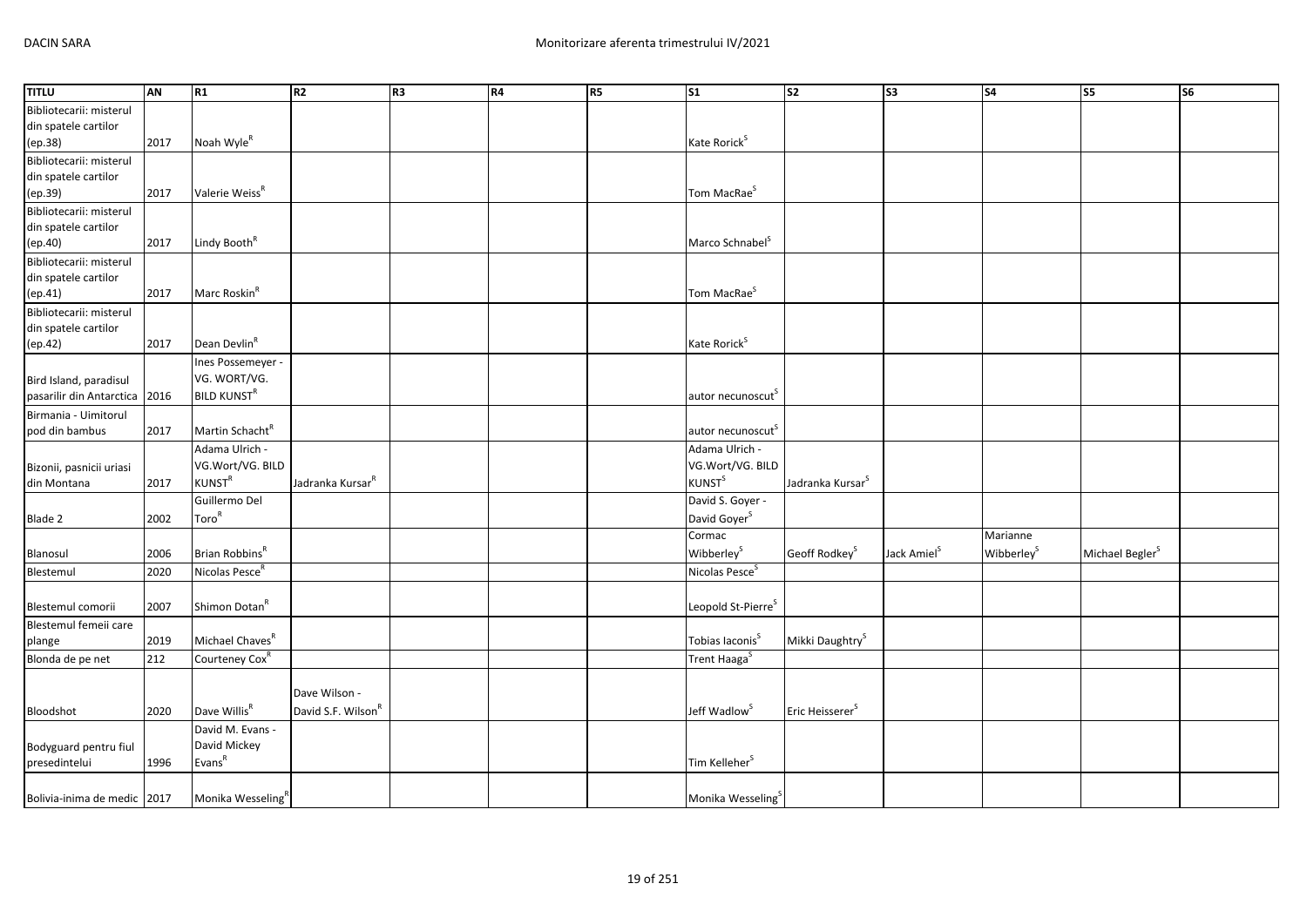| <b>TITLU</b>             | AN   | R1                             | R2                          | R <sub>3</sub> | <b>R4</b> | R <sub>5</sub> | <b>S1</b>                                               | S <sub>2</sub>              | S <sub>3</sub>             | <b>S4</b>         | S5 | S <sub>6</sub> |
|--------------------------|------|--------------------------------|-----------------------------|----------------|-----------|----------------|---------------------------------------------------------|-----------------------------|----------------------------|-------------------|----|----------------|
| Bolurile tibetane -      |      |                                |                             |                |           |                |                                                         |                             |                            |                   |    |                |
| terapie prin sunete      | 2019 | Cordula Stadterin <sup>8</sup> |                             |                |           |                | autor necunoscut <sup>5</sup>                           |                             |                            |                   |    |                |
|                          |      |                                |                             |                |           |                |                                                         |                             |                            |                   |    |                |
| Borcanele de Craciun     | 2019 | Jonathan Wright <sup>R</sup>   |                             |                |           |                | Andrea Stevens <sup>S</sup>                             |                             |                            |                   |    |                |
|                          |      |                                |                             |                |           |                | <b>Ruth Prawer</b>                                      |                             |                            |                   |    |                |
| Bostonienii              | 1984 | James Ivory <sup>R</sup>       |                             |                |           |                | Jhabvala - ALCS <sup>S</sup>                            |                             |                            |                   |    |                |
|                          |      |                                |                             |                |           |                |                                                         |                             |                            |                   |    |                |
| Boxtroli                 | 2014 | Anthony Stacchi <sup>R</sup>   | Graham Annable <sup>R</sup> |                |           |                | Adam Pava <sup>S</sup>                                  | Irena Brignull <sup>S</sup> |                            |                   |    |                |
| Breaking News in Yuba    |      |                                |                             |                |           |                |                                                         |                             |                            |                   |    |                |
| Country                  | 2021 | Tate Taylor <sup>R</sup>       |                             |                |           |                | Amanda Idoko <sup>S</sup>                               |                             |                            |                   |    |                |
| Brice, un pastor ia cu   |      |                                |                             |                |           |                |                                                         |                             |                            |                   |    |                |
| asalt Pirineii           | 2017 | Sandrine Morch <sup>R</sup>    |                             |                |           |                | autor necunoscut <sup>5</sup>                           |                             |                            |                   |    |                |
|                          |      |                                |                             |                |           |                |                                                         |                             |                            |                   |    |                |
| <b>Bridget Jones</b>     |      | Sharon Maguire -               |                             |                |           |                | Emma Thompson ·                                         |                             | Helen Fielding -           |                   |    |                |
| insarcinata              | 2016 | <b>ALCS<sup>R</sup></b>        |                             |                |           |                | <b>ALCS</b> <sup>S</sup>                                | Dan Mazer <sup>S</sup>      | <b>ALCS</b> <sup>S</sup>   |                   |    |                |
| Bridget Jones: La limita |      | Beeban Kidron -                |                             |                |           |                | Andrew Davies -                                         | Richard Curtis -            | Adam Brooks -              | Helen Fielding -  |    |                |
| ratiunii                 | 2004 | ALCS <sup>R</sup>              |                             |                |           |                | ALCS <sup>S</sup>                                       | ALCS <sup>S</sup>           | ALCS <sup>S</sup>          | ALCS <sup>S</sup> |    |                |
|                          |      |                                |                             |                |           |                |                                                         | Charles Randolph -          |                            |                   |    |                |
| Brokerii apocalipsei     | 2015 | Adam McKay <sup>R</sup>        |                             |                |           |                | Adam McKay <sup>S</sup>                                 | ALCS <sup>S</sup>           |                            |                   |    |                |
| Bronzul                  | 2015 | Bryan Buckley <sup>R</sup>     |                             |                |           |                | Melissa Rauch <sup>S</sup>                              |                             |                            |                   |    |                |
| <b>Brutele</b>           | 2012 | Oliver Stone <sup>R</sup>      |                             |                |           |                | Don Winslow <sup>S</sup>                                | Oliver Stone <sup>5</sup>   | Shane Salerno <sup>S</sup> |                   |    |                |
| Bubuiala in Bronx        | 1995 | Stanley Tong <sup>R</sup>      |                             |                |           |                | Edward Tang <sup>S</sup>                                | Fibe Ma <sup>S</sup>        |                            |                   |    |                |
|                          |      | Daniel Cohen -                 |                             |                |           |                | Daniel Cohen -                                          | Olivier Dazat -             |                            |                   |    |                |
| Bucatarul                | 2012 | <b>SACD<sup>R</sup></b>        |                             |                |           |                | <b>SACD</b> <sup>S</sup>                                | <b>SACD</b> <sup>S</sup>    |                            |                   |    |                |
|                          |      | Caroline                       |                             |                |           |                | Caroline                                                |                             |                            |                   |    |                |
| Buddy                    | 1997 | Thompson <sup>R</sup>          |                             |                |           |                | Thompson <sup>S</sup>                                   |                             |                            |                   |    |                |
|                          |      |                                |                             |                |           |                |                                                         |                             |                            |                   |    |                |
| Bumblebee                | 2018 | Travis Knight <sup>R</sup>     |                             |                |           |                | Christina Hodson <sup>S</sup>                           |                             |                            |                   |    |                |
| Bun venit de Craciun     | 2020 | Brian Herzlinger <sup>R</sup>  |                             |                |           |                | T. Booker James <sup>S</sup>                            |                             |                            |                   |    |                |
|                          |      |                                |                             |                |           |                |                                                         |                             |                            |                   |    |                |
| Bun venit in jungla      | 2003 | Peter Berg <sup>R</sup>        |                             |                |           |                | James Vanderbilt <sup>S</sup> R.J. Stewart <sup>S</sup> |                             |                            |                   |    |                |
| Bun venit in jungla      | 2013 | Rob Meltzer <sup>R</sup>       |                             |                |           |                | Jeff Kauffmann <sup>S</sup>                             |                             |                            |                   |    |                |
|                          |      |                                |                             |                |           |                |                                                         |                             |                            |                   |    |                |
| Bun venit la Christmas   | 2018 | Gary Harvey <sup>R</sup>       |                             |                |           |                | Rick Garman <sup>S</sup>                                |                             |                            |                   |    |                |
| Bun venit la Villa Capri | 2017 | Ron Shelton <sup>R</sup>       |                             |                |           |                | Ron Shelton <sup>S</sup>                                |                             |                            |                   |    |                |
| Bunica-i sefa!           | 2007 | Garry Marshall <sup>R</sup>    |                             |                |           |                | Mark Andrus <sup>S</sup>                                |                             |                            |                   |    |                |
| Burlaci intarziati       | 2013 | Jon Turteltaub <sup>R</sup>    |                             |                |           |                | Dan Fogelman <sup>S</sup>                               |                             |                            |                   |    |                |
|                          |      |                                |                             |                |           |                |                                                         |                             |                            |                   |    |                |
| Busola de aur            | 2007 | Chris Weitz - ALCSR            |                             |                |           |                | Chris Weitz - ALCS <sup>S</sup>                         |                             |                            |                   |    |                |
|                          |      |                                |                             |                |           |                |                                                         |                             |                            |                   |    |                |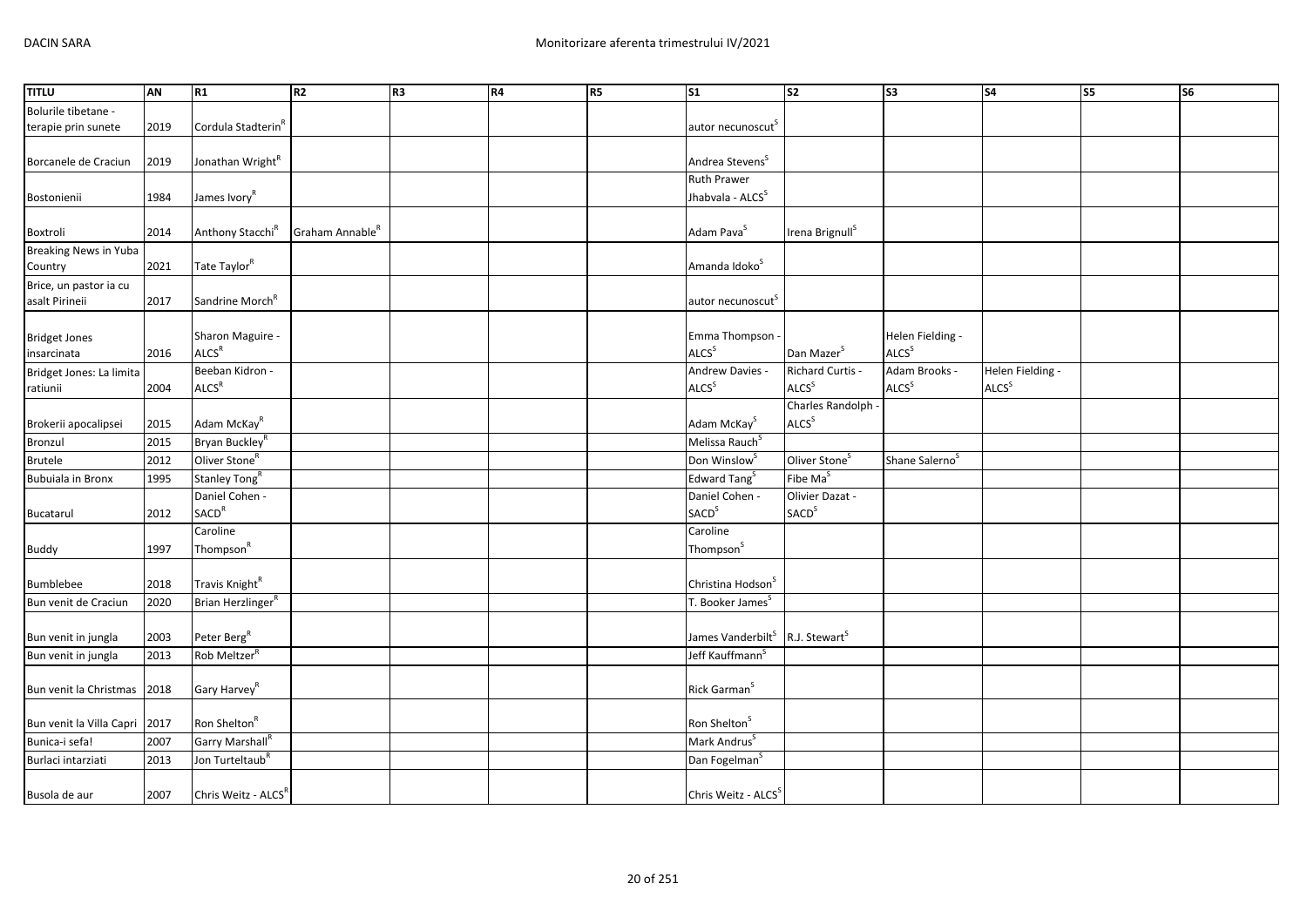| <b>TITLU</b>                                            | AN   | R1                                                  | R2                         | R3 | <b>R4</b> | R <sub>5</sub> | $\overline{\text{S1}}$                      | $\overline{\text{S2}}$                               | $\overline{\text{S3}}$                       | S <sub>4</sub>              | S5                          | $\overline{\text{S6}}$ |
|---------------------------------------------------------|------|-----------------------------------------------------|----------------------------|----|-----------|----------------|---------------------------------------------|------------------------------------------------------|----------------------------------------------|-----------------------------|-----------------------------|------------------------|
|                                                         |      |                                                     |                            |    |           |                | Sergio Casci -                              |                                                      |                                              |                             |                             |                        |
| Cabana                                                  | 2019 | Veronika Franz <sup>R</sup>                         | Severin Fiala <sup>R</sup> |    |           |                | ALCS <sup>S</sup>                           | Veronika Franz <sup>5</sup>                          | Severin Fiala <sup>S</sup>                   |                             |                             |                        |
|                                                         |      |                                                     |                            |    |           |                |                                             | Renee de Roche                                       |                                              |                             |                             |                        |
|                                                         |      |                                                     |                            |    |           |                | Lawrence S.                                 | (Renee Elaine de                                     |                                              |                             |                             |                        |
| Cabana de Craciun                                       | 2011 | Terry Ingram <sup>R</sup>                           |                            |    |           |                | Richardson Jr. <sup>5</sup>                 | Roche) <sup>S</sup>                                  |                                              |                             |                             |                        |
| Cabana din padure                                       | 2012 | Drew Goddard <sup>R</sup>                           |                            |    |           |                | Drew Goddard <sup>S</sup>                   | Joss Whedon <sup>S</sup>                             |                                              |                             |                             |                        |
| Caile iubirii                                           | 2013 | Will Wallace <sup>R</sup>                           |                            |    |           |                | Kathleen Orillion <sup>S</sup>              |                                                      |                                              |                             |                             |                        |
| Cainii dresati de pe<br>aeroportul din                  |      |                                                     |                            |    |           |                |                                             |                                                      |                                              |                             |                             |                        |
| Moscova                                                 | 2019 | Yuri Burak <sup>R</sup>                             |                            |    |           |                | Yuri Burak <sup>S</sup>                     |                                                      |                                              |                             |                             |                        |
|                                                         |      |                                                     |                            |    |           |                |                                             |                                                      | Michael<br>Goldenberg -                      |                             |                             |                        |
| Cainii zapezii                                          | 2002 | Brian Levant <sup>R</sup>                           |                            |    |           |                | Jim Kouf <sup>S</sup>                       | Mark Gibson <sup>S</sup>                             | <b>ALCS</b> <sup>S</sup>                     | Philip Halprin <sup>S</sup> | Tommy Swerdlow <sup>S</sup> |                        |
| Calaretul de pe<br>acoperis - Husarul de<br>pe acoperis | 1995 | Jean-Paul<br>Rappeneau -<br><b>SACD<sup>R</sup></b> |                            |    |           |                | Jean-Claude<br>Carriere - SACD <sup>S</sup> | Jean-Paul<br>Rappeneau -<br><b>SACD</b> <sup>S</sup> | Nina Companeez -<br><b>SACD</b> <sup>S</sup> |                             |                             |                        |
| Calatoria 2: Insula                                     |      |                                                     |                            |    |           |                |                                             |                                                      |                                              |                             |                             |                        |
| Misterioasa                                             | 2012 | Brad Peyton <sup>R</sup>                            |                            |    |           |                | Brian Gunn <sup>S</sup>                     | Mark Gunn <sup>S</sup>                               |                                              |                             |                             |                        |
| Calatorie cu iz indian                                  | 2019 | Allan Hopkins <sup>R</sup>                          |                            |    |           |                | Allan Hopkins <sup>S</sup>                  |                                                      |                                              |                             |                             |                        |
| Calatorie de Craciun                                    | 2020 | Catherine Cyran <sup>n</sup>                        |                            |    |           |                | Kirsten Hansen <sup>S</sup>                 |                                                      |                                              |                             |                             |                        |
| Calatorie pe nava alba                                  | 2003 | Moldovanyi Judit <sup>R</sup>                       |                            |    |           |                | autor necunoscut <sup>5</sup>               |                                                      |                                              |                             |                             |                        |
|                                                         |      | <b>Wolfgang Mertin</b>                              |                            |    |           |                | <b>Wolfgang Mertin</b>                      |                                                      |                                              |                             |                             |                        |
| Calatorie pe soselele                                   |      | VG. WORT/VG.                                        |                            |    |           |                | VG. WORT/VG.                                |                                                      |                                              |                             |                             |                        |
| de gheata ale Siberiei                                  | 2017 | <b>BILD KUNST<sup>R</sup></b>                       |                            |    |           |                | <b>BILD KUNST</b> <sup>S</sup>              |                                                      |                                              |                             |                             |                        |
| Calatorie spre casa                                     | 1999 | Sollace Mitchell <sup>R</sup>                       |                            |    |           |                | Sollace Mitchell <sup>S</sup>               |                                                      |                                              |                             |                             |                        |
| Calatoriile lui Gulliver                                | 2010 | Rob Letterman <sup>k</sup>                          |                            |    |           |                | Joe Stillman <sup>S</sup>                   | Nicholas Stoller <sup>S</sup>                        |                                              |                             |                             |                        |
| Callan                                                  | 1974 | Don Sharp <sup>R</sup>                              |                            |    |           |                | James Mitchell <sup>S</sup>                 |                                                      |                                              |                             |                             |                        |
| Calugar antiglont                                       | 2003 | Paul Hunter <sup>R</sup>                            |                            |    |           |                | Cyrus Voris <sup>S</sup>                    | Ethan Reiff <sup>S</sup>                             |                                              |                             |                             |                        |
| Calugarul coboara de                                    |      |                                                     |                            |    |           |                |                                             |                                                      |                                              |                             |                             |                        |
| pe munte                                                | 2015 | Kaige Chen <sup>R</sup>                             |                            |    |           |                | autor necunoscut <sup>s</sup>               |                                                      |                                              |                             |                             |                        |
| Calul de tractiune, din                                 |      | Marie-Helene                                        |                            |    |           |                | Marie-Helene                                |                                                      |                                              |                             |                             |                        |
| nou pe campuri                                          | 2020 | <b>Baconnet</b> <sup>R</sup>                        |                            |    |           |                | <b>Baconnet</b> <sup>S</sup>                |                                                      |                                              |                             |                             |                        |
|                                                         |      |                                                     |                            |    |           |                | D. Shone                                    |                                                      |                                              |                             |                             |                        |
| Camarazii                                               | 1989 | George Bloom <sup>"</sup>                           |                            |    |           |                | Kirkpatrick <sup>S</sup>                    | Steve Fisher <sup>S</sup>                            |                                              |                             |                             |                        |
| Camerista                                               | 2002 | Wayne Wang                                          |                            |    |           |                | Kevin Wade <sup>5</sup>                     |                                                      |                                              |                             |                             |                        |
| Campionul                                               | 2011 | Anne Wheeler <sup>R</sup>                           |                            |    |           |                | Evan Jacobs <sup>S</sup>                    | Jack Nasser <sup>5</sup>                             |                                              |                             |                             |                        |
| Canada, batranul si                                     |      | Roland Gockel - VG                                  |                            |    |           |                | Roland Gockel - VG                          |                                                      |                                              |                             |                             |                        |
| fluviul                                                 | 2017 | <b>BILD-KUNST<sup>R</sup></b>                       | Rosie Koch <sup>R</sup>    |    |           |                | BILD-KUNST <sup>S</sup>                     | Rosie Koch <sup>S</sup>                              |                                              |                             |                             |                        |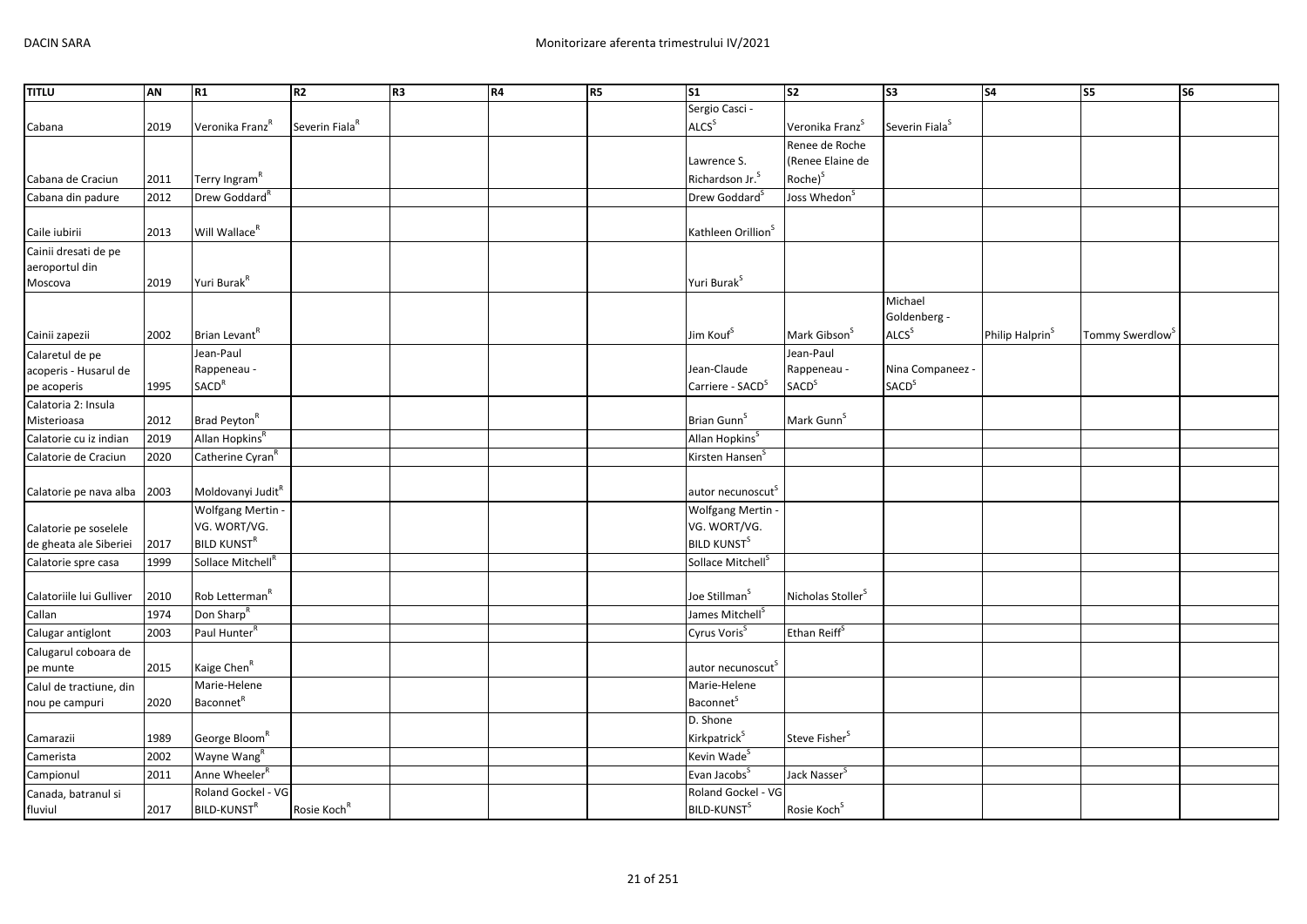| Sebastian<br>Sebastian<br>Cand femeile au<br>Gutierrez <sup>R</sup><br>Gutierrez <sup>S</sup><br>2009<br>necazuri<br>J.C. Chandor <sup>R</sup><br>J.C. Chandor <sup>S</sup><br>Cand totul e pierdut<br>2013<br>Stephen Tolkin <sup>S</sup><br>Cand vorbele ucid<br>2018<br>Stephen Tolkin <sup>R</sup><br>David Mcnally <sup>R</sup><br>Cangurul Jack<br>2003<br>Barry O'Brien <sup>5</sup><br>Steve Bing <sup>S</sup><br>Terence Davies <sup>R</sup><br>2015<br>Terence Davies <sup>S</sup><br>Cantec de amurg<br>Kevin Commins <sup>S</sup><br>2012<br>Timothy Bond <sup>R</sup><br>Cantec de Craciun<br>Benjamin Cleary <sup>R</sup><br>Benjamin Cleary <sup>S</sup><br>Cantec de lebada<br>2021<br>R.C. Newey <sup>R</sup><br>Betsy Morris <sup>S</sup><br>2017<br>Cantec pentru Craciun | <b>TITLU</b> | AN | R1 | R <sub>2</sub> | R <sub>3</sub> | R4 | R5 | S <sub>1</sub> | s <sub>2</sub> | S3 | <b>S4</b> | s <sub>5</sub> | S <sub>6</sub> |
|----------------------------------------------------------------------------------------------------------------------------------------------------------------------------------------------------------------------------------------------------------------------------------------------------------------------------------------------------------------------------------------------------------------------------------------------------------------------------------------------------------------------------------------------------------------------------------------------------------------------------------------------------------------------------------------------------------------------------------------------------------------------------------------------|--------------|----|----|----------------|----------------|----|----|----------------|----------------|----|-----------|----------------|----------------|
|                                                                                                                                                                                                                                                                                                                                                                                                                                                                                                                                                                                                                                                                                                                                                                                              |              |    |    |                |                |    |    |                |                |    |           |                |                |
|                                                                                                                                                                                                                                                                                                                                                                                                                                                                                                                                                                                                                                                                                                                                                                                              |              |    |    |                |                |    |    |                |                |    |           |                |                |
|                                                                                                                                                                                                                                                                                                                                                                                                                                                                                                                                                                                                                                                                                                                                                                                              |              |    |    |                |                |    |    |                |                |    |           |                |                |
|                                                                                                                                                                                                                                                                                                                                                                                                                                                                                                                                                                                                                                                                                                                                                                                              |              |    |    |                |                |    |    |                |                |    |           |                |                |
|                                                                                                                                                                                                                                                                                                                                                                                                                                                                                                                                                                                                                                                                                                                                                                                              |              |    |    |                |                |    |    |                |                |    |           |                |                |
|                                                                                                                                                                                                                                                                                                                                                                                                                                                                                                                                                                                                                                                                                                                                                                                              |              |    |    |                |                |    |    |                |                |    |           |                |                |
|                                                                                                                                                                                                                                                                                                                                                                                                                                                                                                                                                                                                                                                                                                                                                                                              |              |    |    |                |                |    |    |                |                |    |           |                |                |
|                                                                                                                                                                                                                                                                                                                                                                                                                                                                                                                                                                                                                                                                                                                                                                                              |              |    |    |                |                |    |    |                |                |    |           |                |                |
|                                                                                                                                                                                                                                                                                                                                                                                                                                                                                                                                                                                                                                                                                                                                                                                              |              |    |    |                |                |    |    |                |                |    |           |                |                |
|                                                                                                                                                                                                                                                                                                                                                                                                                                                                                                                                                                                                                                                                                                                                                                                              |              |    |    |                |                |    |    |                |                |    |           |                |                |
| 2013<br>Ric Roman Waugh <sup>K</sup><br>Justin Haythe <sup>S</sup><br>Ric Roman Waugh <sup>S</sup><br>Capcana                                                                                                                                                                                                                                                                                                                                                                                                                                                                                                                                                                                                                                                                                |              |    |    |                |                |    |    |                |                |    |           |                |                |
| Andy Goddard <sup>R</sup><br>2016<br>Susan Boyd <sup>S</sup><br>Capcana                                                                                                                                                                                                                                                                                                                                                                                                                                                                                                                                                                                                                                                                                                                      |              |    |    |                |                |    |    |                |                |    |           |                |                |
| Joe Russo <sup>F</sup><br>Joe Russo <sup>S</sup><br>Chris LaMont <sup>S</sup><br>2020<br>Capcana infernala                                                                                                                                                                                                                                                                                                                                                                                                                                                                                                                                                                                                                                                                                   |              |    |    |                |                |    |    |                |                |    |           |                |                |
| Ronald Bass - Ron                                                                                                                                                                                                                                                                                                                                                                                                                                                                                                                                                                                                                                                                                                                                                                            |              |    |    |                |                |    |    |                |                |    |           |                |                |
| <b>Bass</b> <sup>S</sup><br>Jon Amiel <sup>R</sup><br>1999<br>William Broyles Jr.<br>Capcana pentru hot                                                                                                                                                                                                                                                                                                                                                                                                                                                                                                                                                                                                                                                                                      |              |    |    |                |                |    |    |                |                |    |           |                |                |
| Mark Dennis <sup>S</sup><br>Mark Dennis <sup>R</sup><br>2017<br>Ben Foster <sup>K</sup><br>Capcana timpului                                                                                                                                                                                                                                                                                                                                                                                                                                                                                                                                                                                                                                                                                  |              |    |    |                |                |    |    |                |                |    |           |                |                |
| Jennifer                                                                                                                                                                                                                                                                                                                                                                                                                                                                                                                                                                                                                                                                                                                                                                                     |              |    |    |                |                |    |    |                |                |    |           |                |                |
| Crittenden <sup>S</sup><br>Mark Mylod <sup>R</sup><br>Gabrielle Allan <sup>5</sup><br>2011<br>Care-i numarul tau?                                                                                                                                                                                                                                                                                                                                                                                                                                                                                                                                                                                                                                                                            |              |    |    |                |                |    |    |                |                |    |           |                |                |
| John Bonito <sup>R</sup><br>Michael Compton <sup>S</sup> Sherry Compton <sup>S</sup><br>Carjacked<br>2011                                                                                                                                                                                                                                                                                                                                                                                                                                                                                                                                                                                                                                                                                    |              |    |    |                |                |    |    |                |                |    |           |                |                |
| Albert Hughes -                                                                                                                                                                                                                                                                                                                                                                                                                                                                                                                                                                                                                                                                                                                                                                              |              |    |    |                |                |    |    |                |                |    |           |                |                |
| The Hughes<br>Allen Hughes - The                                                                                                                                                                                                                                                                                                                                                                                                                                                                                                                                                                                                                                                                                                                                                             |              |    |    |                |                |    |    |                |                |    |           |                |                |
| <b>Brothers</b> <sup>R</sup><br>Hughes Brothers <sup>R</sup><br>Gary Whitta <sup>S</sup><br>Cartea lui Eli<br>2010                                                                                                                                                                                                                                                                                                                                                                                                                                                                                                                                                                                                                                                                           |              |    |    |                |                |    |    |                |                |    |           |                |                |
| John Murlowski <sup>R</sup><br>Jay Cipriani <sup>S</sup><br>Casa cu amintiri<br>2009                                                                                                                                                                                                                                                                                                                                                                                                                                                                                                                                                                                                                                                                                                         |              |    |    |                |                |    |    |                |                |    |           |                |                |
| Casa D<br>David Duchovny <sup>R</sup><br>David Duchovny <sup>S</sup><br>2004                                                                                                                                                                                                                                                                                                                                                                                                                                                                                                                                                                                                                                                                                                                 |              |    |    |                |                |    |    |                |                |    |           |                |                |
| Sarah Scougal <sup>S</sup><br>Matty Beckerman <sup>f</sup><br>2018<br>Casa de papusi                                                                                                                                                                                                                                                                                                                                                                                                                                                                                                                                                                                                                                                                                                         |              |    |    |                |                |    |    |                |                |    |           |                |                |
| Niki Caro <sup>R</sup><br>Angela Workman <sup>S</sup><br>2017<br>Casa sperantei                                                                                                                                                                                                                                                                                                                                                                                                                                                                                                                                                                                                                                                                                                              |              |    |    |                |                |    |    |                |                |    |           |                |                |
| Chris Kentis <sup>R</sup><br>Laura Lau <sup>R</sup><br>Laura Lau <sup>S</sup><br>2011<br>Casa terorii                                                                                                                                                                                                                                                                                                                                                                                                                                                                                                                                                                                                                                                                                        |              |    |    |                |                |    |    |                |                |    |           |                |                |
| Lasse Hallstrom -<br>Jeffrey Hatcher -                                                                                                                                                                                                                                                                                                                                                                                                                                                                                                                                                                                                                                                                                                                                                       |              |    |    |                |                |    |    |                |                |    |           |                |                |
| ALCS <sup>R</sup><br>ALCS <sup>S</sup><br>Kimberly Simi <sup>S</sup><br>2005<br>Casanova                                                                                                                                                                                                                                                                                                                                                                                                                                                                                                                                                                                                                                                                                                     |              |    |    |                |                |    |    |                |                |    |           |                |                |
| Casatorie cu bucluc                                                                                                                                                                                                                                                                                                                                                                                                                                                                                                                                                                                                                                                                                                                                                                          |              |    |    |                |                |    |    |                |                |    |           |                |                |
| Serdar Gozelekli <sup>R</sup><br>Ilker Arslan <sup>S</sup><br>Baris Erdogan <sup>S</sup><br>[sez. 01] [ep. 0001]<br>2019                                                                                                                                                                                                                                                                                                                                                                                                                                                                                                                                                                                                                                                                     |              |    |    |                |                |    |    |                |                |    |           |                |                |
| Casatorie cu bucluc                                                                                                                                                                                                                                                                                                                                                                                                                                                                                                                                                                                                                                                                                                                                                                          |              |    |    |                |                |    |    |                |                |    |           |                |                |
| *Serdar Gozelekli <sup>R</sup><br>*Ilker Arslan <sup>S</sup><br>*Baris Erdogan <sup>S</sup><br>[sez. 01] [ep. 0002]<br>2019                                                                                                                                                                                                                                                                                                                                                                                                                                                                                                                                                                                                                                                                  |              |    |    |                |                |    |    |                |                |    |           |                |                |
| Casatorie cu bucluc                                                                                                                                                                                                                                                                                                                                                                                                                                                                                                                                                                                                                                                                                                                                                                          |              |    |    |                |                |    |    |                |                |    |           |                |                |
| *Serdar Gozelekli <sup>R</sup><br>*Ilker Arslan <sup>S</sup><br>[sez. 01] [ep. 0003]<br>2019<br>*Baris Erdogan <sup>S</sup>                                                                                                                                                                                                                                                                                                                                                                                                                                                                                                                                                                                                                                                                  |              |    |    |                |                |    |    |                |                |    |           |                |                |
| Casatorie cu bucluc<br>*Serdar Gozelekli <sup>R</sup><br>[sez. 01] [ep. 0004]<br>2019<br>*Ilker Arslan <sup>5</sup><br>*Baris Erdogan <sup>5</sup>                                                                                                                                                                                                                                                                                                                                                                                                                                                                                                                                                                                                                                           |              |    |    |                |                |    |    |                |                |    |           |                |                |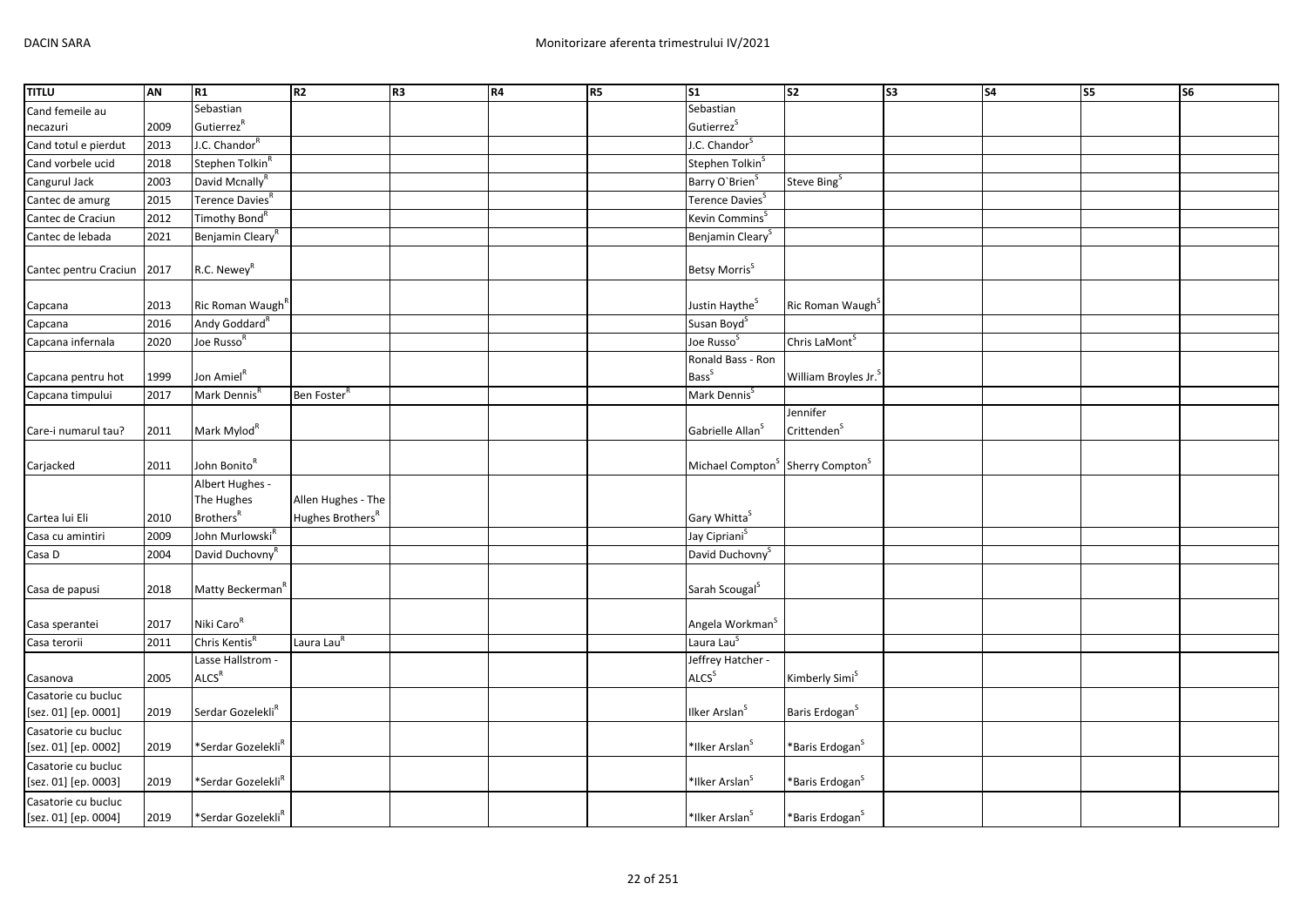| <b>TITLU</b>                                | AN   | R1                             | R2 | R3 | R4 | R <sub>5</sub> | $\overline{\text{S1}}$     | $\overline{\text{S2}}$       | $\overline{\text{S3}}$ | $\overline{\text{S4}}$ | S <sub>5</sub> | <b>S6</b> |
|---------------------------------------------|------|--------------------------------|----|----|----|----------------|----------------------------|------------------------------|------------------------|------------------------|----------------|-----------|
| Casatorie cu bucluc                         |      |                                |    |    |    |                |                            |                              |                        |                        |                |           |
| [sez. 01] [ep. 0005]                        | 2019 | *Serdar Gozelekli <sup>R</sup> |    |    |    |                | *Ilker Arslan <sup>S</sup> | *Baris Erdogan <sup>S</sup>  |                        |                        |                |           |
| Casatorie cu bucluc                         |      |                                |    |    |    |                |                            |                              |                        |                        |                |           |
| [sez. 01] [ep. 0006]                        | 2019 | *Serdar Gozelekli <sup>R</sup> |    |    |    |                | *Ilker Arslan <sup>S</sup> | *Baris Erdogan <sup>S</sup>  |                        |                        |                |           |
|                                             |      |                                |    |    |    |                |                            |                              |                        |                        |                |           |
| Casatorie cu bucluc<br>[sez. 01] [ep. 0007] | 2019 | *Serdar Gozelekli <sup>R</sup> |    |    |    |                | *Ilker Arslan <sup>S</sup> | *Baris Erdogan $^{\text{S}}$ |                        |                        |                |           |
|                                             |      |                                |    |    |    |                |                            |                              |                        |                        |                |           |
| Casatorie cu bucluc                         |      |                                |    |    |    |                |                            |                              |                        |                        |                |           |
| [sez. 01] [ep. 0008]                        | 2019 | Serdar Gozelekli <sup>R</sup>  |    |    |    |                | Ilker Arslan <sup>s</sup>  | Baris Erdogan <sup>S</sup>   |                        |                        |                |           |
| Casatorie cu bucluc                         |      |                                |    |    |    |                |                            |                              |                        |                        |                |           |
| [sez. 01] [ep. 0009]                        | 2019 | Serdar Gozelekli <sup>R</sup>  |    |    |    |                | Ilker Arslan <sup>S</sup>  | Baris Erdogan <sup>S</sup>   |                        |                        |                |           |
| Casatorie cu bucluc                         |      |                                |    |    |    |                |                            |                              |                        |                        |                |           |
| [sez. 01] [ep. 0010]                        | 2019 | Serdar Gozelekli <sup>R</sup>  |    |    |    |                | Ilker Arslan <sup>S</sup>  | Baris Erdogan <sup>S</sup>   |                        |                        |                |           |
| Casatorie cu bucluc                         |      |                                |    |    |    |                |                            |                              |                        |                        |                |           |
| [sez. 01] [ep. 0011]                        | 2019 | Serdar Gozelekli <sup>R</sup>  |    |    |    |                | Ilker Arslan <sup>S</sup>  | Baris Erdogan <sup>S</sup>   |                        |                        |                |           |
| Casatorie cu bucluc                         |      |                                |    |    |    |                |                            |                              |                        |                        |                |           |
| [sez. 01] [ep. 0012]                        | 2019 | *Serdar Gozelekli <sup>R</sup> |    |    |    |                | *Ilker Arslan <sup>S</sup> | *Baris Erdogan $^{\text{S}}$ |                        |                        |                |           |
| Casatorie cu bucluc                         |      |                                |    |    |    |                |                            |                              |                        |                        |                |           |
| [sez. 01] [ep. 0013]                        | 2019 | *Serdar Gozelekli <sup>R</sup> |    |    |    |                | *Ilker Arslan <sup>S</sup> | *Baris Erdogan <sup>S</sup>  |                        |                        |                |           |
| Casatorie cu bucluc                         |      |                                |    |    |    |                |                            |                              |                        |                        |                |           |
| [sez. 01] [ep. 0014]                        | 2019 | *Serdar Gozelekli <sup>R</sup> |    |    |    |                | *Ilker Arslan <sup>S</sup> | *Baris Erdogan <sup>S</sup>  |                        |                        |                |           |
| Casatorie cu bucluc                         |      |                                |    |    |    |                |                            |                              |                        |                        |                |           |
| [sez. 01] [ep. 0015]                        | 2019 | Serdar Gozelekli <sup>R</sup>  |    |    |    |                | Ilker Arslan <sup>S</sup>  | Baris Erdogan <sup>S</sup>   |                        |                        |                |           |
| Casatorie cu bucluc                         |      |                                |    |    |    |                |                            |                              |                        |                        |                |           |
| [sez. 01] [ep. 0016]                        | 2019 | Serdar Gozelekli <sup>R</sup>  |    |    |    |                | Ilker Arslan <sup>S</sup>  | Baris Erdogan <sup>S</sup>   |                        |                        |                |           |
| Casatorie cu bucluc                         |      |                                |    |    |    |                |                            |                              |                        |                        |                |           |
| [sez. 01] [ep. 0017]                        | 2019 | Serdar Gozelekli <sup>R</sup>  |    |    |    |                | Ilker Arslan <sup>S</sup>  | Baris Erdogan <sup>S</sup>   |                        |                        |                |           |
| Casatorie cu bucluc                         |      |                                |    |    |    |                |                            |                              |                        |                        |                |           |
| [sez. 01] [ep. 0018]                        | 2019 | Serdar Gozelekli <sup>R</sup>  |    |    |    |                | Ilker Arslan <sup>S</sup>  | Baris Erdogan <sup>S</sup>   |                        |                        |                |           |
| Casatorie cu bucluc                         |      |                                |    |    |    |                |                            |                              |                        |                        |                |           |
| [sez. 01] [ep. 0019]                        | 2019 | Serdar Gozelekli <sup>R</sup>  |    |    |    |                | Ilker Arslan <sup>S</sup>  | Baris Erdogan <sup>S</sup>   |                        |                        |                |           |
| Casatorie cu bucluc                         |      |                                |    |    |    |                |                            |                              |                        |                        |                |           |
| [sez. 01] [ep. 0020]                        | 2019 | Serdar Gozelekli <sup>R</sup>  |    |    |    |                | Ilker Arslan <sup>S</sup>  | Baris Erdogan <sup>S</sup>   |                        |                        |                |           |
|                                             |      |                                |    |    |    |                |                            |                              |                        |                        |                |           |
| Casatorie cu bucluc                         | 2019 | Serdar Gozelekli <sup>R</sup>  |    |    |    |                | Ilker Arslan <sup>S</sup>  | Baris Erdogan <sup>S</sup>   |                        |                        |                |           |
| [sez. 01] [ep. 0021]                        |      |                                |    |    |    |                |                            |                              |                        |                        |                |           |
| Casatorie cu bucluc                         |      |                                |    |    |    |                |                            |                              |                        |                        |                |           |
| [sez. 01] [ep. 0022]                        | 2019 | *Serdar Gozelekli <sup>R</sup> |    |    |    |                | *Ilker Arslan <sup>S</sup> | *Baris Erdogan <sup>S</sup>  |                        |                        |                |           |
| Casatorie cu bucluc                         |      |                                |    |    |    |                |                            |                              |                        |                        |                |           |
| [sez. 01] [ep. 0023]                        | 2019 | *Serdar Gozelekli <sup>R</sup> |    |    |    |                | *Ilker Arslan <sup>S</sup> | *Baris Erdogan $^{\text{S}}$ |                        |                        |                |           |
| Casatorie cu bucluc                         |      |                                |    |    |    |                |                            |                              |                        |                        |                |           |
| [sez. 01] [ep. 0024]                        | 2019 | *Serdar Gozelekli <sup>R</sup> |    |    |    |                | *Ilker Arslan <sup>S</sup> | *Baris Erdogan <sup>S</sup>  |                        |                        |                |           |
| Casatorie cu bucluc                         |      |                                |    |    |    |                |                            |                              |                        |                        |                |           |
| [sez. 01] [ep. 0025]                        | 2019 | *Serdar Gozelekli <sup>R</sup> |    |    |    |                | *Ilker Arslan <sup>S</sup> | *Baris Erdogan <sup>S</sup>  |                        |                        |                |           |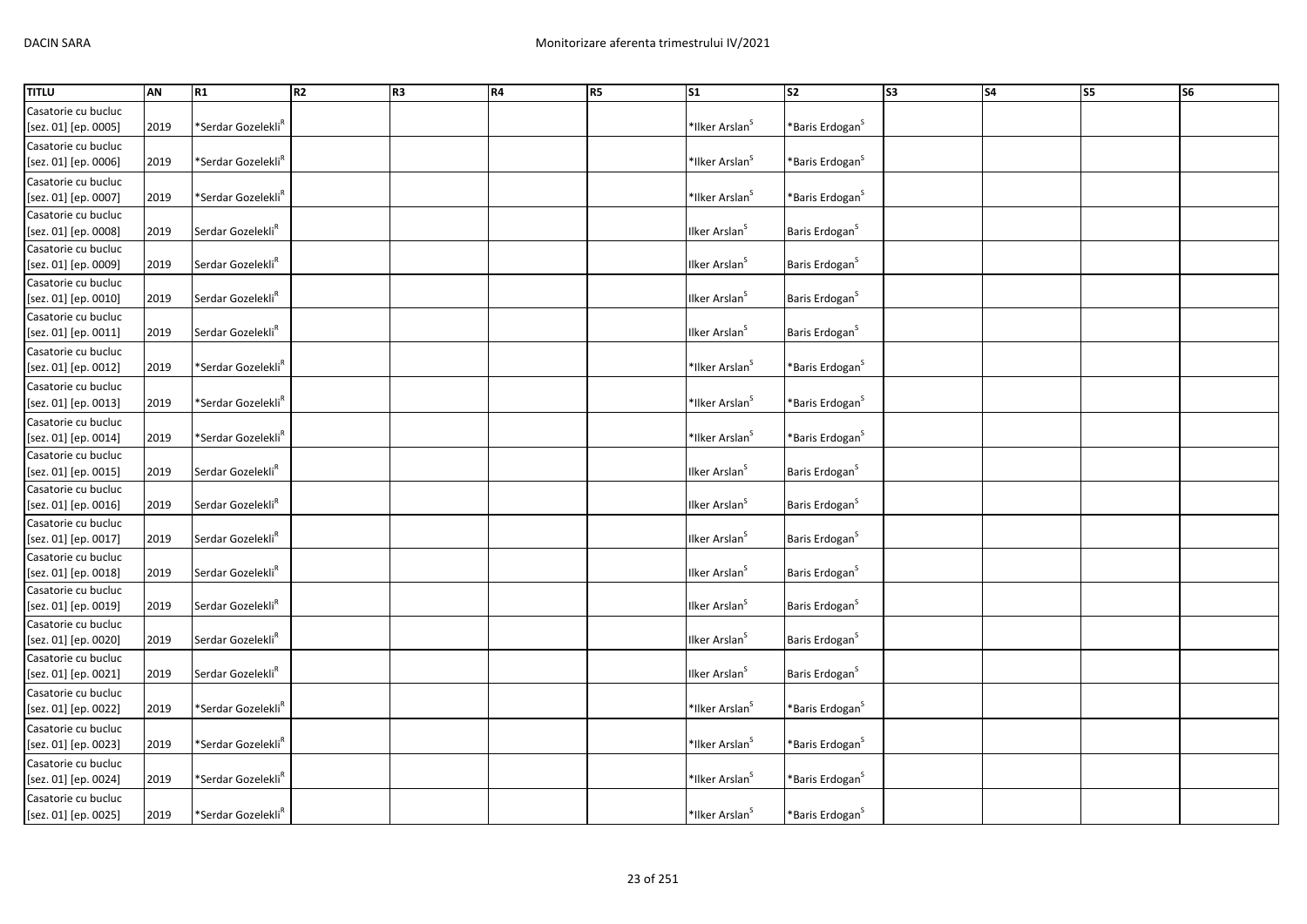| <b>TITLU</b>         | AN   | R1                             | R <sub>2</sub> | R3 | R4 | R <sub>5</sub> | $\overline{\text{S1}}$     | S2                           | S3 | $\overline{\phantom{a}}$ S4 | <b>S5</b> | <b>S6</b> |
|----------------------|------|--------------------------------|----------------|----|----|----------------|----------------------------|------------------------------|----|-----------------------------|-----------|-----------|
| Casatorie cu bucluc  |      |                                |                |    |    |                |                            |                              |    |                             |           |           |
| [sez. 01] [ep. 0026] | 2019 | *Serdar Gozelekli <sup>R</sup> |                |    |    |                | *Ilker Arslan <sup>S</sup> | *Baris Erdogan <sup>S</sup>  |    |                             |           |           |
| Casatorie cu bucluc  |      |                                |                |    |    |                |                            |                              |    |                             |           |           |
| [sez. 01] [ep. 0027] | 2019 | *Serdar Gozelekli <sup>R</sup> |                |    |    |                | *Ilker Arslan <sup>S</sup> | *Baris Erdogan <sup>S</sup>  |    |                             |           |           |
| Casatorie cu bucluc  |      |                                |                |    |    |                |                            |                              |    |                             |           |           |
| [sez. 01] [ep. 0028] | 2019 | Serdar Gozelekli <sup>R</sup>  |                |    |    |                | Ilker Arslan <sup>S</sup>  | Baris Erdogan <sup>S</sup>   |    |                             |           |           |
| Casatorie cu bucluc  |      |                                |                |    |    |                |                            |                              |    |                             |           |           |
| [sez. 01] [ep. 0029] | 2019 | Serdar Gozelekli <sup>R</sup>  |                |    |    |                | Ilker Arslan <sup>S</sup>  | Baris Erdogan <sup>S</sup>   |    |                             |           |           |
| Casatorie cu bucluc  |      |                                |                |    |    |                |                            |                              |    |                             |           |           |
| [sez. 01] [ep. 0030] | 2019 | Serdar Gozelekli <sup>R</sup>  |                |    |    |                | Ilker Arslan <sup>S</sup>  | Baris Erdogan <sup>S</sup>   |    |                             |           |           |
| Casatorie cu bucluc  |      |                                |                |    |    |                |                            |                              |    |                             |           |           |
| [sez. 01] [ep. 0031] | 2019 | Serdar Gozelekli <sup>R</sup>  |                |    |    |                | Ilker Arslan <sup>S</sup>  | Baris Erdogan <sup>S</sup>   |    |                             |           |           |
| Casatorie cu bucluc  |      |                                |                |    |    |                |                            |                              |    |                             |           |           |
| [sez. 01] [ep. 0032] | 2019 | *Serdar Gozelekli <sup>R</sup> |                |    |    |                | *Ilker Arslan <sup>S</sup> | *Baris Erdogan $^{\text{S}}$ |    |                             |           |           |
| Casatorie cu bucluc  |      |                                |                |    |    |                |                            |                              |    |                             |           |           |
| [sez. 01] [ep. 0033] | 2019 | *Serdar Gozelekli <sup>R</sup> |                |    |    |                | *Ilker Arslan <sup>S</sup> | *Baris Erdogan $^{\text{S}}$ |    |                             |           |           |
| Casatorie cu bucluc  |      |                                |                |    |    |                |                            |                              |    |                             |           |           |
| [sez. 01] [ep. 0034] | 2019 | *Serdar Gozelekli <sup>ĸ</sup> |                |    |    |                | *Ilker Arslan <sup>S</sup> | *Baris Erdogan $^{\text{S}}$ |    |                             |           |           |
| Casatorie cu bucluc  |      |                                |                |    |    |                |                            |                              |    |                             |           |           |
| [sez. 01] [ep. 0035] | 2019 | *Serdar Gozelekli <sup>R</sup> |                |    |    |                | *Ilker Arslan <sup>S</sup> | *Baris Erdogan <sup>S</sup>  |    |                             |           |           |
| Casatorie cu bucluc  |      |                                |                |    |    |                |                            |                              |    |                             |           |           |
| [sez. 01] [ep. 0036] | 2019 | Serdar Gozelekli <sup>R</sup>  |                |    |    |                | Ilker Arslan <sup>S</sup>  | Baris Erdogan <sup>S</sup>   |    |                             |           |           |
| Casatorie cu bucluc  |      |                                |                |    |    |                |                            |                              |    |                             |           |           |
| [sez. 01] [ep. 0037] | 2019 | Serdar Gozelekli <sup>R</sup>  |                |    |    |                | Ilker Arslan <sup>S</sup>  | Baris Erdogan <sup>S</sup>   |    |                             |           |           |
| Casatorie cu bucluc  |      |                                |                |    |    |                |                            |                              |    |                             |           |           |
| [sez. 01] [ep. 0038] | 2019 | *Serdar Gozelekli <sup>R</sup> |                |    |    |                | *Ilker Arslan <sup>S</sup> | *Baris Erdogan <sup>S</sup>  |    |                             |           |           |
| Casatorie cu bucluc  |      |                                |                |    |    |                |                            |                              |    |                             |           |           |
| [sez. 01] [ep. 0039] | 2019 | *Serdar Gozelekli <sup>R</sup> |                |    |    |                | *Ilker Arslan <sup>S</sup> | *Baris Erdogan $^{\text{S}}$ |    |                             |           |           |
| Casatorie cu bucluc  |      |                                |                |    |    |                |                            |                              |    |                             |           |           |
| [sez. 01] [ep. 0040] | 2019 | *Serdar Gozelekli <sup>R</sup> |                |    |    |                | *Ilker Arslan <sup>S</sup> | *Baris Erdogan $^{\text{S}}$ |    |                             |           |           |
| Casatorie cu bucluc  |      |                                |                |    |    |                |                            |                              |    |                             |           |           |
| [sez. 01] [ep. 0041] | 2019 | Serdar Gozelekli <sup>R</sup>  |                |    |    |                | Ilker Arslan <sup>S</sup>  | Baris Erdogan <sup>S</sup>   |    |                             |           |           |
| Casatorie cu bucluc  |      |                                |                |    |    |                |                            |                              |    |                             |           |           |
| [sez. 01] [ep. 0042] | 2019 | Serdar Gozelekli <sup>R</sup>  |                |    |    |                | Ilker Arslan <sup>S</sup>  | Baris Erdogan <sup>S</sup>   |    |                             |           |           |
| Casatorie cu bucluc  |      |                                |                |    |    |                |                            |                              |    |                             |           |           |
| [sez. 01] [ep. 0043] | 2019 | *Serdar Gozelekli <sup>R</sup> |                |    |    |                | *Ilker Arslan <sup>S</sup> | *Baris Erdogan <sup>S</sup>  |    |                             |           |           |
| Casatorie cu bucluc  |      |                                |                |    |    |                |                            |                              |    |                             |           |           |
| [sez. 01] [ep. 0044] | 2019 | *Serdar Gozelekli <sup>R</sup> |                |    |    |                | *Ilker Arslan <sup>S</sup> | *Baris Erdogan <sup>S</sup>  |    |                             |           |           |
| Casatorie cu bucluc  |      |                                |                |    |    |                |                            |                              |    |                             |           |           |
| [sez. 01] [ep. 0045] | 2019 | Serdar Gozelekli <sup>R</sup>  |                |    |    |                | Ilker Arslan <sup>s</sup>  | Baris Erdogan <sup>S</sup>   |    |                             |           |           |
| Casatorie cu bucluc  |      |                                |                |    |    |                |                            |                              |    |                             |           |           |
| [sez. 01] [ep. 0046] | 2019 | Serdar Gozelekli <sup>R</sup>  |                |    |    |                | Ilker Arslan <sup>S</sup>  | Baris Erdogan <sup>S</sup>   |    |                             |           |           |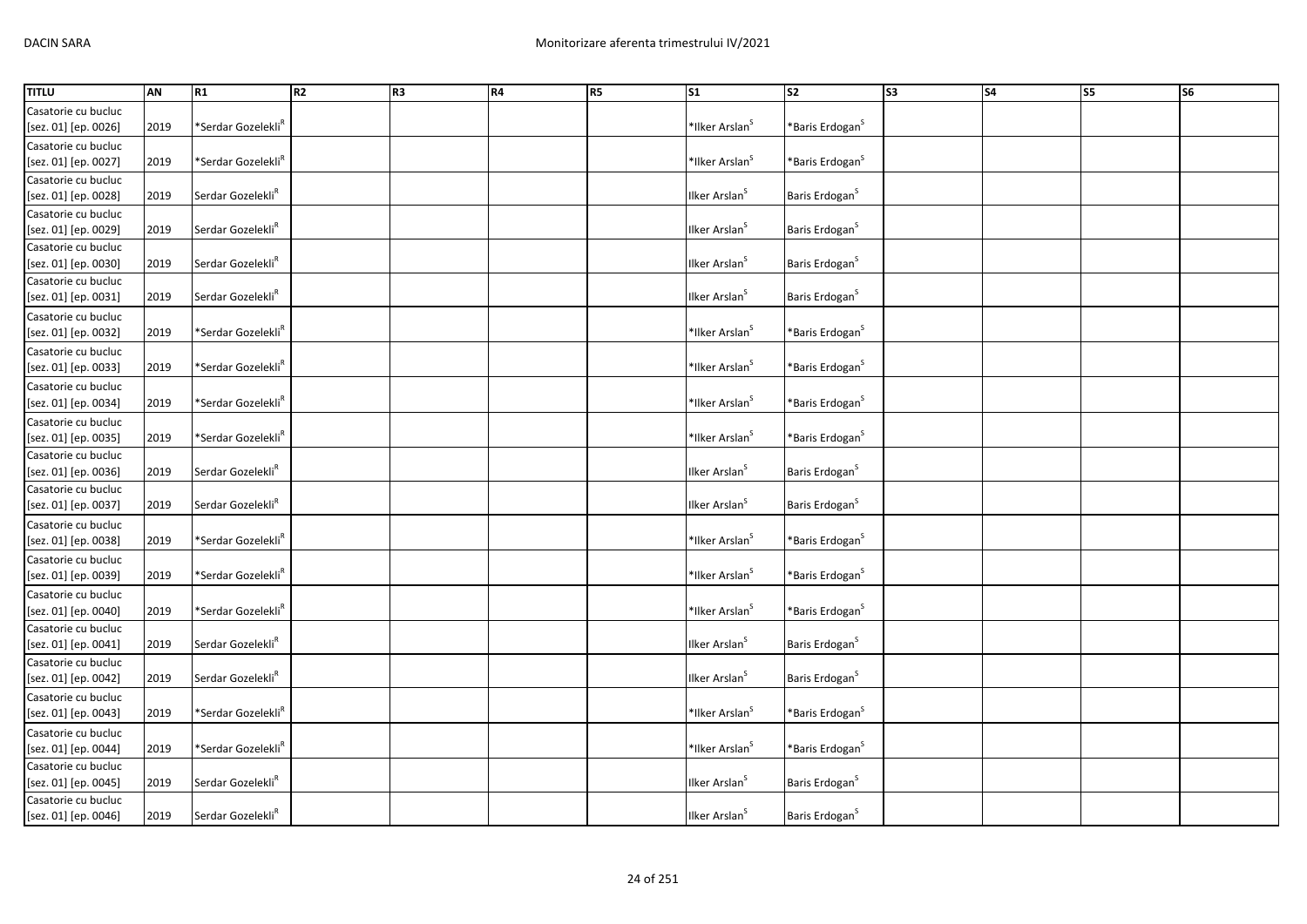| <b>TITLU</b>         | AN   | R1                             | R <sub>2</sub> | R3 | R4 | R <sub>5</sub> | $\overline{\text{S1}}$     | S2                           | S3 | S <sub>4</sub> | S5 | <b>S6</b> |
|----------------------|------|--------------------------------|----------------|----|----|----------------|----------------------------|------------------------------|----|----------------|----|-----------|
| Casatorie cu bucluc  |      |                                |                |    |    |                |                            |                              |    |                |    |           |
| [sez. 01] [ep. 0047] | 2019 | Serdar Gozelekli <sup>R</sup>  |                |    |    |                | Ilker Arslan <sup>S</sup>  | Baris Erdogan <sup>S</sup>   |    |                |    |           |
| Casatorie cu bucluc  |      |                                |                |    |    |                |                            |                              |    |                |    |           |
| [sez. 01] [ep. 0048] | 2019 | Serdar Gozelekli <sup>R</sup>  |                |    |    |                | Ilker Arslan <sup>5</sup>  | Baris Erdogan <sup>S</sup>   |    |                |    |           |
| Casatorie cu bucluc  |      |                                |                |    |    |                |                            |                              |    |                |    |           |
| [sez. 01] [ep. 0049] | 2019 | *Serdar Gozelekli <sup>R</sup> |                |    |    |                | *Ilker Arslan <sup>S</sup> | *Baris Erdogan $^{\text{S}}$ |    |                |    |           |
| Casatorie cu bucluc  |      |                                |                |    |    |                |                            |                              |    |                |    |           |
| [sez. 01] [ep. 0050] | 2019 | *Serdar Gozelekli <sup>R</sup> |                |    |    |                | *Ilker Arslan <sup>S</sup> | *Baris Erdogan <sup>S</sup>  |    |                |    |           |
| Casatorie cu bucluc  |      |                                |                |    |    |                |                            |                              |    |                |    |           |
| [sez. 01] [ep. 0051] | 2019 | *Serdar Gozelekli <sup>R</sup> |                |    |    |                | *Ilker Arslan <sup>S</sup> | *Baris Erdogan <sup>S</sup>  |    |                |    |           |
| Casatorie cu bucluc  |      |                                |                |    |    |                |                            |                              |    |                |    |           |
| [sez. 01] [ep. 0052] | 2019 | *Serdar Gozelekli <sup>R</sup> |                |    |    |                | *Ilker Arslan <sup>S</sup> | *Baris Erdogan <sup>S</sup>  |    |                |    |           |
| Casatorie cu bucluc  |      |                                |                |    |    |                |                            |                              |    |                |    |           |
| [sez. 01] [ep. 0053] | 2019 | *Serdar Gozelekli <sup>R</sup> |                |    |    |                | *Ilker Arslan <sup>S</sup> | *Baris Erdogan <sup>S</sup>  |    |                |    |           |
| Casatorie cu bucluc  |      |                                |                |    |    |                |                            |                              |    |                |    |           |
| [sez. 01] [ep. 0054] | 2019 | *Serdar Gozelekli <sup>R</sup> |                |    |    |                | *Ilker Arslan <sup>S</sup> | *Baris Erdogan $^{\text{S}}$ |    |                |    |           |
| Casatorie cu bucluc  |      |                                |                |    |    |                |                            |                              |    |                |    |           |
| [sez. 01] [ep. 0055] | 2019 | *Serdar Gozelekli <sup>R</sup> |                |    |    |                | *Ilker Arslan <sup>S</sup> | *Baris Erdogan <sup>S</sup>  |    |                |    |           |
| Casatorie cu bucluc  |      |                                |                |    |    |                |                            |                              |    |                |    |           |
| [sez. 01] [ep. 0056] | 2019 | Serdar Gozelekli <sup>R</sup>  |                |    |    |                | Ilker Arslan <sup>S</sup>  | Baris Erdogan <sup>S</sup>   |    |                |    |           |
| Casatorie cu bucluc  |      |                                |                |    |    |                |                            |                              |    |                |    |           |
| [sez. 01] [ep. 0057] | 2019 | Serdar Gozelekli <sup>R</sup>  |                |    |    |                | Ilker Arslan <sup>s</sup>  | Baris Erdogan <sup>S</sup>   |    |                |    |           |
| Casatorie cu bucluc  |      |                                |                |    |    |                |                            |                              |    |                |    |           |
| [sez. 01] [ep. 0058] | 2019 | Serdar Gozelekli <sup>R</sup>  |                |    |    |                | Ilker Arslan <sup>S</sup>  | Baris Erdogan <sup>S</sup>   |    |                |    |           |
| Casatorie cu bucluc  |      |                                |                |    |    |                |                            |                              |    |                |    |           |
| [sez. 01] [ep. 0059] | 2019 | Serdar Gozelekli <sup>R</sup>  |                |    |    |                | Ilker Arslan <sup>S</sup>  | Baris Erdogan <sup>S</sup>   |    |                |    |           |
| Casatorie cu bucluc  |      |                                |                |    |    |                |                            |                              |    |                |    |           |
| [sez. 01] [ep. 0060] | 2019 | Serdar Gozelekli <sup>R</sup>  |                |    |    |                | Ilker Arslan <sup>S</sup>  | Baris Erdogan <sup>S</sup>   |    |                |    |           |
| Casatorie cu bucluc  |      |                                |                |    |    |                |                            |                              |    |                |    |           |
| [sez. 01] [ep. 0061] | 2019 | Serdar Gozelekli <sup>R</sup>  |                |    |    |                | Ilker Arslan <sup>S</sup>  | Baris Erdogan <sup>S</sup>   |    |                |    |           |
| Casatorie cu bucluc  |      |                                |                |    |    |                |                            |                              |    |                |    |           |
| [sez. 01] [ep. 0062] | 2019 | *Serdar Gozelekli <sup>R</sup> |                |    |    |                | *Ilker Arslan <sup>S</sup> | *Baris Erdogan $^{\text{S}}$ |    |                |    |           |
| Casatorie cu bucluc  |      |                                |                |    |    |                |                            |                              |    |                |    |           |
| [sez. 01] [ep. 0063] | 2019 | *Serdar Gozelekli <sup>R</sup> |                |    |    |                | *Ilker Arslan <sup>S</sup> | *Baris Erdogan <sup>S</sup>  |    |                |    |           |
| Casatorie cu bucluc  |      |                                |                |    |    |                |                            |                              |    |                |    |           |
| [sez. 01] [ep. 0064] | 2019 | *Serdar Gozelekli <sup>R</sup> |                |    |    |                | *Ilker Arslan <sup>S</sup> | *Baris Erdogan <sup>S</sup>  |    |                |    |           |
| Casatorie cu bucluc  |      |                                |                |    |    |                |                            |                              |    |                |    |           |
| [sez. 01] [ep. 0065] | 2019 | *Serdar Gozelekli <sup>R</sup> |                |    |    |                | *Ilker Arslan <sup>S</sup> | *Baris Erdogan <sup>S</sup>  |    |                |    |           |
| Casatorie cu bucluc  |      |                                |                |    |    |                |                            |                              |    |                |    |           |
| [sez. 01] [ep. 0066] | 2019 | Serdar Gozelekli <sup>R</sup>  |                |    |    |                | Ilker Arslan <sup>s</sup>  | Baris Erdogan <sup>S</sup>   |    |                |    |           |
| Casatorie cu bucluc  |      |                                |                |    |    |                |                            |                              |    |                |    |           |
| [sez. 01] [ep. 0067] | 2019 | Serdar Gozelekli <sup>R</sup>  |                |    |    |                | Ilker Arslan <sup>S</sup>  | Baris Erdogan <sup>S</sup>   |    |                |    |           |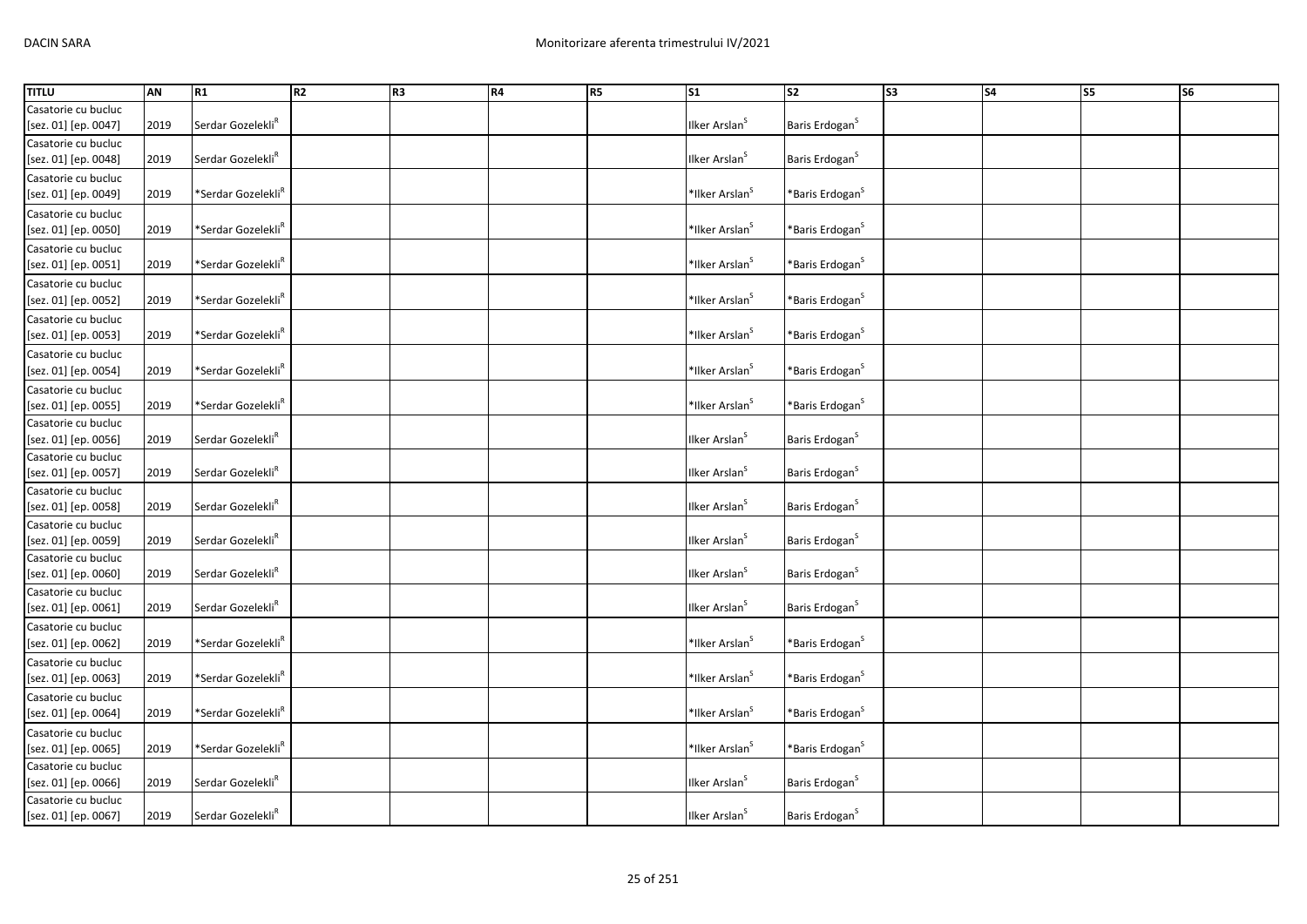| <b>TITLU</b>         | AN   | R1                             | R2 | R3 | R4 | R <sub>5</sub> | $\overline{\text{S1}}$     | $\overline{\text{S2}}$       | S3 | S <sub>4</sub> | S5 | $\overline{\text{S6}}$ |
|----------------------|------|--------------------------------|----|----|----|----------------|----------------------------|------------------------------|----|----------------|----|------------------------|
| Casatorie cu bucluc  |      |                                |    |    |    |                |                            |                              |    |                |    |                        |
| [sez. 01] [ep. 0068] | 2019 | Serdar Gozelekli <sup>R</sup>  |    |    |    |                | Ilker Arslan <sup>S</sup>  | Baris Erdogan <sup>S</sup>   |    |                |    |                        |
| Casatorie cu bucluc  |      |                                |    |    |    |                |                            |                              |    |                |    |                        |
| [sez. 01] [ep. 0069] | 2019 | *Serdar Gozelekli <sup>R</sup> |    |    |    |                | *Ilker Arslan <sup>S</sup> | *Baris Erdogan $^{\text{S}}$ |    |                |    |                        |
| Casatorie cu bucluc  |      |                                |    |    |    |                |                            |                              |    |                |    |                        |
| [sez. 01] [ep. 0070] | 2019 | *Serdar Gozelekli <sup>R</sup> |    |    |    |                | *Ilker Arslan <sup>S</sup> | *Baris Erdogan <sup>S</sup>  |    |                |    |                        |
| Casatorie cu bucluc  |      |                                |    |    |    |                |                            |                              |    |                |    |                        |
| [sez. 01] [ep. 0071] | 2019 | *Serdar Gozelekli <sup>R</sup> |    |    |    |                | *Ilker Arslan <sup>S</sup> | *Baris Erdogan <sup>S</sup>  |    |                |    |                        |
| Casatorie cu bucluc  |      |                                |    |    |    |                |                            |                              |    |                |    |                        |
| [sez. 01] [ep. 0072] | 2019 | *Serdar Gozelekli <sup>R</sup> |    |    |    |                | *Ilker Arslan <sup>S</sup> | *Baris Erdogan <sup>S</sup>  |    |                |    |                        |
| Casatorie cu bucluc  |      |                                |    |    |    |                |                            |                              |    |                |    |                        |
| [sez. 01] [ep. 0073] | 2019 | *Serdar Gozelekli <sup>R</sup> |    |    |    |                | *Ilker Arslan <sup>S</sup> | *Baris Erdogan <sup>S</sup>  |    |                |    |                        |
| Casatorie cu bucluc  |      |                                |    |    |    |                |                            |                              |    |                |    |                        |
| [sez. 01] [ep. 0074] | 2019 | Serdar Gozelekli <sup>R</sup>  |    |    |    |                | Ilker Arslan <sup>s</sup>  | Baris Erdogan <sup>S</sup>   |    |                |    |                        |
| Casatorie cu bucluc  |      |                                |    |    |    |                |                            |                              |    |                |    |                        |
| [sez. 01] [ep. 0075] | 2019 | Serdar Gozelekli <sup>R</sup>  |    |    |    |                | Ilker Arslan <sup>S</sup>  | Baris Erdogan <sup>S</sup>   |    |                |    |                        |
| Casatorie cu bucluc  |      |                                |    |    |    |                |                            |                              |    |                |    |                        |
| [sez. 01] [ep. 0076] | 2019 | Serdar Gozelekli <sup>R</sup>  |    |    |    |                | Ilker Arslan <sup>S</sup>  | Baris Erdogan <sup>S</sup>   |    |                |    |                        |
| Casatorie cu bucluc  |      |                                |    |    |    |                |                            |                              |    |                |    |                        |
| [sez. 01] [ep. 0077] | 2019 | Serdar Gozelekli <sup>R</sup>  |    |    |    |                | Ilker Arslan <sup>S</sup>  | Baris Erdogan <sup>S</sup>   |    |                |    |                        |
| Casatorie cu bucluc  |      |                                |    |    |    |                |                            |                              |    |                |    |                        |
| [sez. 01] [ep. 0078] | 2019 | Serdar Gozelekli <sup>R</sup>  |    |    |    |                | Ilker Arslan <sup>S</sup>  | Baris Erdogan <sup>S</sup>   |    |                |    |                        |
| Casatorie cu bucluc  |      |                                |    |    |    |                |                            |                              |    |                |    |                        |
| [sez. 01] [ep. 0079] | 2019 | Serdar Gozelekli <sup>R</sup>  |    |    |    |                | Ilker Arslan <sup>S</sup>  | Baris Erdogan <sup>S</sup>   |    |                |    |                        |
| Casatorie cu bucluc  |      |                                |    |    |    |                |                            |                              |    |                |    |                        |
| [sez. 01] [ep. 0080] | 2019 | Serdar Gozelekli <sup>R</sup>  |    |    |    |                | Ilker Arslan <sup>S</sup>  | Baris Erdogan <sup>S</sup>   |    |                |    |                        |
| Casatorie cu bucluc  |      |                                |    |    |    |                |                            |                              |    |                |    |                        |
| [sez. 01] [ep. 0081] | 2019 | *Serdar Gozelekli <sup>R</sup> |    |    |    |                | *Ilker Arslan <sup>S</sup> | *Baris Erdogan $^{\text{S}}$ |    |                |    |                        |
| Casatorie cu bucluc  |      |                                |    |    |    |                |                            |                              |    |                |    |                        |
| [sez. 01] [ep. 0082] | 2019 | *Serdar Gozelekli <sup>ĸ</sup> |    |    |    |                | *Ilker Arslan <sup>S</sup> | *Baris Erdogan $^{\text{S}}$ |    |                |    |                        |
| Casatorie cu bucluc  |      |                                |    |    |    |                |                            |                              |    |                |    |                        |
| [sez. 01] [ep. 0083] | 2019 | *Serdar Gozelekli <sup>R</sup> |    |    |    |                | *Ilker Arslan <sup>S</sup> | *Baris Erdogan $^{\text{S}}$ |    |                |    |                        |
| Casatorie cu bucluc  |      |                                |    |    |    |                |                            |                              |    |                |    |                        |
| [sez. 01] [ep. 0084] | 2019 | *Serdar Gozelekli <sup>R</sup> |    |    |    |                | *Ilker Arslan <sup>S</sup> | *Baris Erdogan <sup>S</sup>  |    |                |    |                        |
| Casatorie cu bucluc  |      |                                |    |    |    |                |                            |                              |    |                |    |                        |
| [sez. 01] [ep. 0085] | 2019 | *Serdar Gozelekli <sup>R</sup> |    |    |    |                | *Ilker Arslan <sup>S</sup> | *Baris Erdogan <sup>S</sup>  |    |                |    |                        |
| Casatorie cu bucluc  |      |                                |    |    |    |                |                            |                              |    |                |    |                        |
| [sez. 01] [ep. 0086] | 2019 | Serdar Gozelekli <sup>R</sup>  |    |    |    |                | Ilker Arslan <sup>S</sup>  | Baris Erdogan <sup>S</sup>   |    |                |    |                        |
| Casatorie cu bucluc  |      |                                |    |    |    |                |                            |                              |    |                |    |                        |
| [sez. 01] [ep. 0087] | 2019 | Serdar Gozelekli <sup>R</sup>  |    |    |    |                | Ilker Arslan <sup>S</sup>  | Baris Erdogan <sup>S</sup>   |    |                |    |                        |
| Casatorie cu bucluc  |      |                                |    |    |    |                |                            |                              |    |                |    |                        |
| [sez. 01] [ep. 0088] | 2019 | *Serdar Gozelekli <sup>R</sup> |    |    |    |                | *Ilker Arslan <sup>S</sup> | *Baris Erdogan <sup>S</sup>  |    |                |    |                        |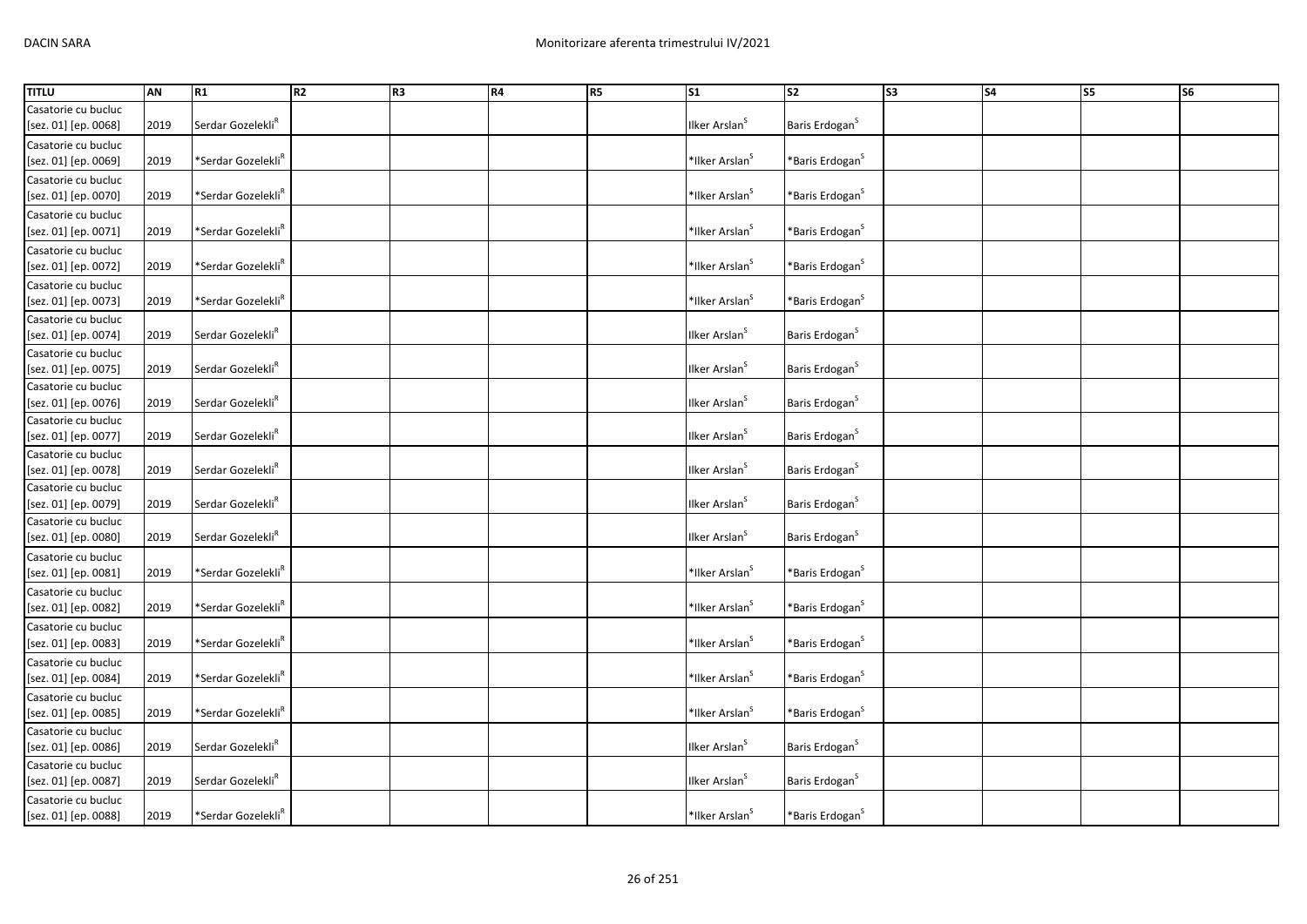| <b>TITLU</b>                 | AN   | R1                                                        | R <sub>2</sub> | R <sub>3</sub>              | R4 | <b>R5</b> | <b>S1</b>                                             | s <sub>2</sub>              | $\overline{\text{S3}}$ | <b>S4</b> | S5 | S6 |
|------------------------------|------|-----------------------------------------------------------|----------------|-----------------------------|----|-----------|-------------------------------------------------------|-----------------------------|------------------------|-----------|----|----|
|                              |      | Fred Olen Ray as                                          |                |                             |    |           | Fred Olen Ray as                                      |                             |                        |           |    |    |
| Casatoriti de Craciun        | 2012 | Ed Raymond <sup>R</sup>                                   |                |                             |    |           | Ed Raymond <sup>S</sup>                               | Peter Sullivan <sup>S</sup> |                        |           |    |    |
| Castana - avutia din         |      | Vincent Froehly -                                         |                |                             |    |           |                                                       |                             |                        |           |    |    |
| Corsica                      | 2014 | <b>SCAM<sup>R</sup></b>                                   |                |                             |    |           | autor necunoscut <sup>5</sup>                         |                             |                        |           |    |    |
|                              |      |                                                           |                |                             |    |           |                                                       |                             |                        |           |    |    |
| Castele din carti de joc -   |      |                                                           |                |                             |    |           |                                                       |                             |                        |           |    |    |
| Casa din carti de joc        | 1993 | Michael Lessac <sup>R</sup>                               |                |                             |    |           | Michael Lessac <sup>S</sup>                           |                             |                        |           |    |    |
|                              |      | Destin Daniel                                             |                |                             |    |           |                                                       | Destin Daniel               |                        |           |    |    |
| Castelul de sticla           | 2017 | Cretton <sup>R</sup>                                      |                |                             |    |           | Andrew Lanham <sup>S</sup>                            | Cretton <sup>S</sup>        |                        |           |    |    |
|                              |      |                                                           |                |                             |    |           |                                                       |                             |                        |           |    |    |
| Casuta de Craciun            | 2019 | Jennifer Gibson <sup>R</sup>                              |                |                             |    |           | Rickie Castaneda <sup>S</sup>                         |                             |                        |           |    |    |
|                              |      |                                                           |                |                             |    |           |                                                       |                             |                        |           |    |    |
| Categoria grea in<br>actiune | 2012 | Frank Coraci <sup>R</sup>                                 |                |                             |    |           | Allan Loeb <sup>S</sup>                               | Kevin James <sup>S</sup>    |                        |           |    |    |
|                              |      |                                                           |                |                             |    |           |                                                       |                             |                        |           |    |    |
| Cats                         | 2019 | Tom Hooper <sup>R</sup>                                   |                |                             |    |           | Lee Hall - ALCS <sup>S</sup>                          | Tom Hooper <sup>S</sup>     |                        |           |    |    |
|                              |      |                                                           |                |                             |    |           |                                                       |                             |                        |           |    |    |
| Cautarea                     | 2018 | Aneesh Chaganty <sup>R</sup>                              |                |                             |    |           | Aneesh Chaganty <sup>S</sup> Sev Ohanian <sup>S</sup> |                             |                        |           |    |    |
|                              |      |                                                           |                |                             |    |           |                                                       |                             |                        |           |    |    |
| Cautatorii de radacina       |      |                                                           |                |                             |    |           |                                                       |                             |                        |           |    |    |
| Trafic uman de la            |      |                                                           |                |                             |    |           |                                                       |                             |                        |           |    |    |
| sfarsitul mileniului         | 2018 | Luktcs Csaba <sup>R</sup>                                 |                |                             |    |           | autor necunoscut                                      |                             |                        |           |    |    |
|                              |      |                                                           |                |                             |    |           |                                                       |                             |                        |           |    |    |
| Cazul Novack                 | 2015 | Christopher Zalla <sup>R</sup>                            |                |                             |    |           | Stephen Kay <sup>S</sup>                              | Teena Booth <sup>S</sup>    | Julie Brown - ALCS     |           |    |    |
|                              |      | Michael Hoffman                                           |                |                             |    |           |                                                       |                             |                        |           |    |    |
| Ce zi minunata!              | 1996 | <b>ALCS<sup>R</sup></b>                                   |                |                             |    |           | Ellen Simon <sup>S</sup>                              | Terrel Seltzer <sup>S</sup> |                        |           |    |    |
| Cealalta familie a           |      |                                                           |                |                             |    |           |                                                       |                             |                        |           |    |    |
| sotului meu [sez. 02]        |      |                                                           |                |                             |    |           | Pablo Ferrer                                          |                             |                        |           |    |    |
| [ep. 0001]                   | 2018 | Juan Pablo Blanco <sup>R</sup> Aurelio Avila <sup>R</sup> |                | Hector Bonilla <sup>R</sup> |    |           | Garcia-Travesí <sup>S</sup>                           | Lenny Ferro <sup>S</sup>    |                        |           |    |    |
| Cealalta familie a           |      |                                                           |                |                             |    |           |                                                       |                             |                        |           |    |    |
| sotului meu [sez. 02]        |      |                                                           |                |                             |    |           | Pablo Ferrer                                          |                             |                        |           |    |    |
| [ep. 0002]                   | 2018 | Juan Pablo Blanco <sup>k</sup> Aurelio Avila <sup>k</sup> |                | Hector Bonilla <sup>R</sup> |    |           | Garcia-Travesí <sup>S</sup>                           | Lenny Ferro <sup>S</sup>    |                        |           |    |    |
| Cealalta familie a           |      |                                                           |                |                             |    |           |                                                       |                             |                        |           |    |    |
| sotului meu [sez. 02]        |      |                                                           |                |                             |    |           | Pablo Ferrer                                          |                             |                        |           |    |    |
| [ep. 0003]                   | 2018 | Juan Pablo Blanco <sup>R</sup> Aurelio Avila <sup>R</sup> |                | Hector Bonilla <sup>R</sup> |    |           | Garcia-Travesí <sup>S</sup>                           | Lenny Ferro <sup>S</sup>    |                        |           |    |    |
| Cealalta familie a           |      |                                                           |                |                             |    |           |                                                       |                             |                        |           |    |    |
| sotului meu [sez. 02]        |      |                                                           |                |                             |    |           | Pablo Ferrer                                          |                             |                        |           |    |    |
| [ep. 0004]                   | 2018 | Juan Pablo Blanco <sup>R</sup> Aurelio Avila <sup>R</sup> |                | Hector Bonilla <sup>R</sup> |    |           | Garcia-Travesí <sup>S</sup>                           | Lenny Ferro <sup>S</sup>    |                        |           |    |    |
| Cealalta familie a           |      |                                                           |                |                             |    |           |                                                       |                             |                        |           |    |    |
| sotului meu [sez. 02]        |      |                                                           |                |                             |    |           | Pablo Ferrer                                          |                             |                        |           |    |    |
| [ep. 0005]                   | 2018 | Juan Pablo Blanco <sup>R</sup> Aurelio Avila <sup>R</sup> |                | Hector Bonilla <sup>R</sup> |    |           | Garcia-Travesí <sup>S</sup>                           | Lenny Ferro <sup>S</sup>    |                        |           |    |    |
| Cealalta familie a           |      |                                                           |                |                             |    |           |                                                       |                             |                        |           |    |    |
| sotului meu [sez. 02]        |      |                                                           |                |                             |    |           | Pablo Ferrer                                          |                             |                        |           |    |    |
| [ep. 0006]                   | 2018 | Juan Pablo Blanco <sup>R</sup> Aurelio Avila <sup>R</sup> |                | Hector Bonilla <sup>R</sup> |    |           | Garcia-Travesi <sup>S</sup>                           | Lenny Ferro <sup>S</sup>    |                        |           |    |    |
|                              |      |                                                           |                |                             |    |           |                                                       |                             |                        |           |    |    |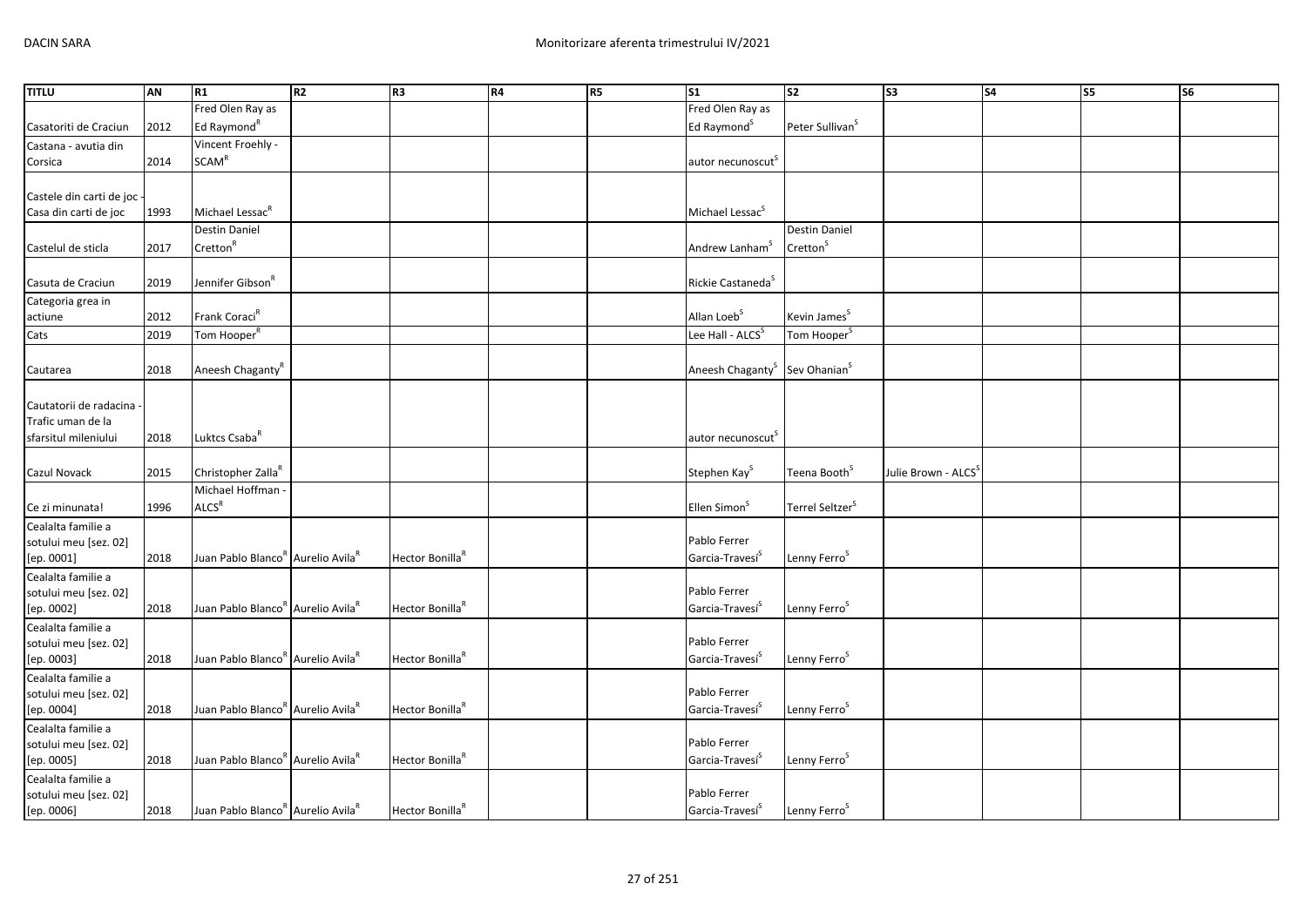| <b>TITLU</b>          | AN   | R1                                                        | R <sub>2</sub> | R <sub>3</sub>              | R4 | R <sub>5</sub> | $\mathsf{S}1$               | <b>S2</b>                | S <sub>3</sub> | <b>S4</b> | S5 | S <sub>6</sub> |
|-----------------------|------|-----------------------------------------------------------|----------------|-----------------------------|----|----------------|-----------------------------|--------------------------|----------------|-----------|----|----------------|
| Cealalta familie a    |      |                                                           |                |                             |    |                |                             |                          |                |           |    |                |
| sotului meu [sez. 02] |      |                                                           |                |                             |    |                | Pablo Ferrer                |                          |                |           |    |                |
| [ep. 0007]            | 2018 | Juan Pablo Blanco" Aurelio Avila                          |                | Hector Bonilla <sup>R</sup> |    |                | Garcia-Travesi <sup>S</sup> | Lenny Ferro <sup>5</sup> |                |           |    |                |
| Cealalta familie a    |      |                                                           |                |                             |    |                |                             |                          |                |           |    |                |
| sotului meu [sez. 02] |      |                                                           |                |                             |    |                | Pablo Ferrer                |                          |                |           |    |                |
| [ep. 0008]            | 2018 | Juan Pablo Blanco <sup>R</sup> Aurelio Avila <sup>R</sup> |                | Hector Bonilla <sup>R</sup> |    |                | Garcia-Travesi <sup>S</sup> | Lenny Ferro <sup>5</sup> |                |           |    |                |
| Cealalta familie a    |      |                                                           |                |                             |    |                |                             |                          |                |           |    |                |
| sotului meu [sez. 02] |      |                                                           |                |                             |    |                | Pablo Ferrer                |                          |                |           |    |                |
| [ep. 0009]            | 2018 | Juan Pablo Blanco <sup>R</sup> Aurelio Avila <sup>R</sup> |                | Hector Bonilla <sup>R</sup> |    |                | Garcia-Travesí <sup>S</sup> | Lenny Ferro <sup>S</sup> |                |           |    |                |
| Cealalta familie a    |      |                                                           |                |                             |    |                |                             |                          |                |           |    |                |
| sotului meu [sez. 02] |      |                                                           |                |                             |    |                | Pablo Ferrer                |                          |                |           |    |                |
|                       | 2018 | Juan Pablo Blanco <sup>R</sup> Aurelio Avila <sup>R</sup> |                | Hector Bonilla <sup>R</sup> |    |                | Garcia-Travesi <sup>S</sup> | Lenny Ferro <sup>S</sup> |                |           |    |                |
| [ep. 0010]            |      |                                                           |                |                             |    |                |                             |                          |                |           |    |                |
| Cealalta familie a    |      |                                                           |                |                             |    |                |                             |                          |                |           |    |                |
| sotului meu [sez. 02] |      |                                                           |                |                             |    |                | Pablo Ferrer                |                          |                |           |    |                |
| [ep. 0011]            | 2018 | Juan Pablo Blanco <sup>R</sup> Aurelio Avila <sup>R</sup> |                | Hector Bonilla <sup>R</sup> |    |                | Garcia-Travesi <sup>5</sup> | Lenny Ferro <sup>S</sup> |                |           |    |                |
| Cealalta familie a    |      |                                                           |                |                             |    |                |                             |                          |                |           |    |                |
| sotului meu [sez. 02] |      |                                                           |                |                             |    |                | Pablo Ferrer                |                          |                |           |    |                |
| [ep. 0012]            | 2018 | Juan Pablo Blanco <sup>k</sup> Aurelio Avila <sup>k</sup> |                | Hector Bonilla <sup>R</sup> |    |                | Garcia-Travesi <sup>5</sup> | Lenny Ferro <sup>S</sup> |                |           |    |                |
| Cealalta familie a    |      |                                                           |                |                             |    |                |                             |                          |                |           |    |                |
| sotului meu [sez. 02] |      |                                                           |                |                             |    |                | Pablo Ferrer                |                          |                |           |    |                |
| [ep. 0013]            | 2018 | Juan Pablo Blanco <sup>k</sup> Aurelio Avila <sup>k</sup> |                | Hector Bonilla <sup>R</sup> |    |                | Garcia-Travesi <sup>5</sup> | Lenny Ferro <sup>S</sup> |                |           |    |                |
| Cealalta familie a    |      |                                                           |                |                             |    |                |                             |                          |                |           |    |                |
| sotului meu [sez. 02] |      |                                                           |                |                             |    |                | Pablo Ferrer                |                          |                |           |    |                |
| [ep. 0014]            | 2018 | Juan Pablo Blanco <sup>k</sup> Aurelio Avila <sup>k</sup> |                | Hector Bonilla <sup>R</sup> |    |                | Garcia-Travesi <sup>5</sup> | Lenny Ferro <sup>S</sup> |                |           |    |                |
| Cealalta familie a    |      |                                                           |                |                             |    |                |                             |                          |                |           |    |                |
| sotului meu [sez. 02] |      |                                                           |                |                             |    |                | Pablo Ferrer                |                          |                |           |    |                |
| [ep. 0015]            | 2018 | Juan Pablo Blanco <sup>R</sup> Aurelio Avila <sup>R</sup> |                | Hector Bonilla <sup>R</sup> |    |                | Garcia-Travesi <sup>5</sup> | Lenny Ferro <sup>5</sup> |                |           |    |                |
| Cealalta familie a    |      |                                                           |                |                             |    |                |                             |                          |                |           |    |                |
|                       |      |                                                           |                |                             |    |                | Pablo Ferrer                |                          |                |           |    |                |
| sotului meu [sez. 02] |      | Juan Pablo Blanco <sup>R</sup> Aurelio Avila <sup>R</sup> |                | Hector Bonilla <sup>R</sup> |    |                | Garcia-Travesí <sup>S</sup> |                          |                |           |    |                |
| [ep. 0016]            | 2018 |                                                           |                |                             |    |                |                             | Lenny Ferro <sup>5</sup> |                |           |    |                |
| Cealalta familie a    |      |                                                           |                |                             |    |                |                             |                          |                |           |    |                |
| sotului meu [sez. 02] |      |                                                           |                |                             |    |                | Pablo Ferrer                |                          |                |           |    |                |
| [ep. 0017]            | 2018 | Juan Pablo Blanco <sup>R</sup> Aurelio Avila <sup>R</sup> |                | Hector Bonilla <sup>R</sup> |    |                | Garcia-Travesi <sup>S</sup> | Lenny Ferro <sup>S</sup> |                |           |    |                |
| Cealalta familie a    |      |                                                           |                |                             |    |                |                             |                          |                |           |    |                |
| sotului meu [sez. 02] |      |                                                           |                |                             |    |                | Pablo Ferrer                |                          |                |           |    |                |
| [ep. 0018]            | 2018 | Juan Pablo Blanco <sup>R</sup> Aurelio Avila <sup>R</sup> |                | Hector Bonilla <sup>R</sup> |    |                | Garcia-Travesi <sup>S</sup> | Lenny Ferro <sup>S</sup> |                |           |    |                |
| Cealalta familie a    |      |                                                           |                |                             |    |                |                             |                          |                |           |    |                |
| sotului meu [sez. 02] |      |                                                           |                |                             |    |                | Pablo Ferrer                |                          |                |           |    |                |
| [ep. 0019]            | 2018 | Juan Pablo Blanco <sup>R</sup> Aurelio Avila <sup>R</sup> |                | Hector Bonilla <sup>R</sup> |    |                | Garcia-Travesí <sup>5</sup> | Lenny Ferro <sup>S</sup> |                |           |    |                |
| Cealalta familie a    |      |                                                           |                |                             |    |                |                             |                          |                |           |    |                |
| sotului meu [sez. 02] |      |                                                           |                |                             |    |                | Pablo Ferrer                |                          |                |           |    |                |
| [ep. 0020]            | 2018 | Juan Pablo Blanco <sup>R</sup> Aurelio Avila <sup>R</sup> |                | Hector Bonilla <sup>R</sup> |    |                | Garcia-Travesi <sup>S</sup> | Lenny Ferro <sup>S</sup> |                |           |    |                |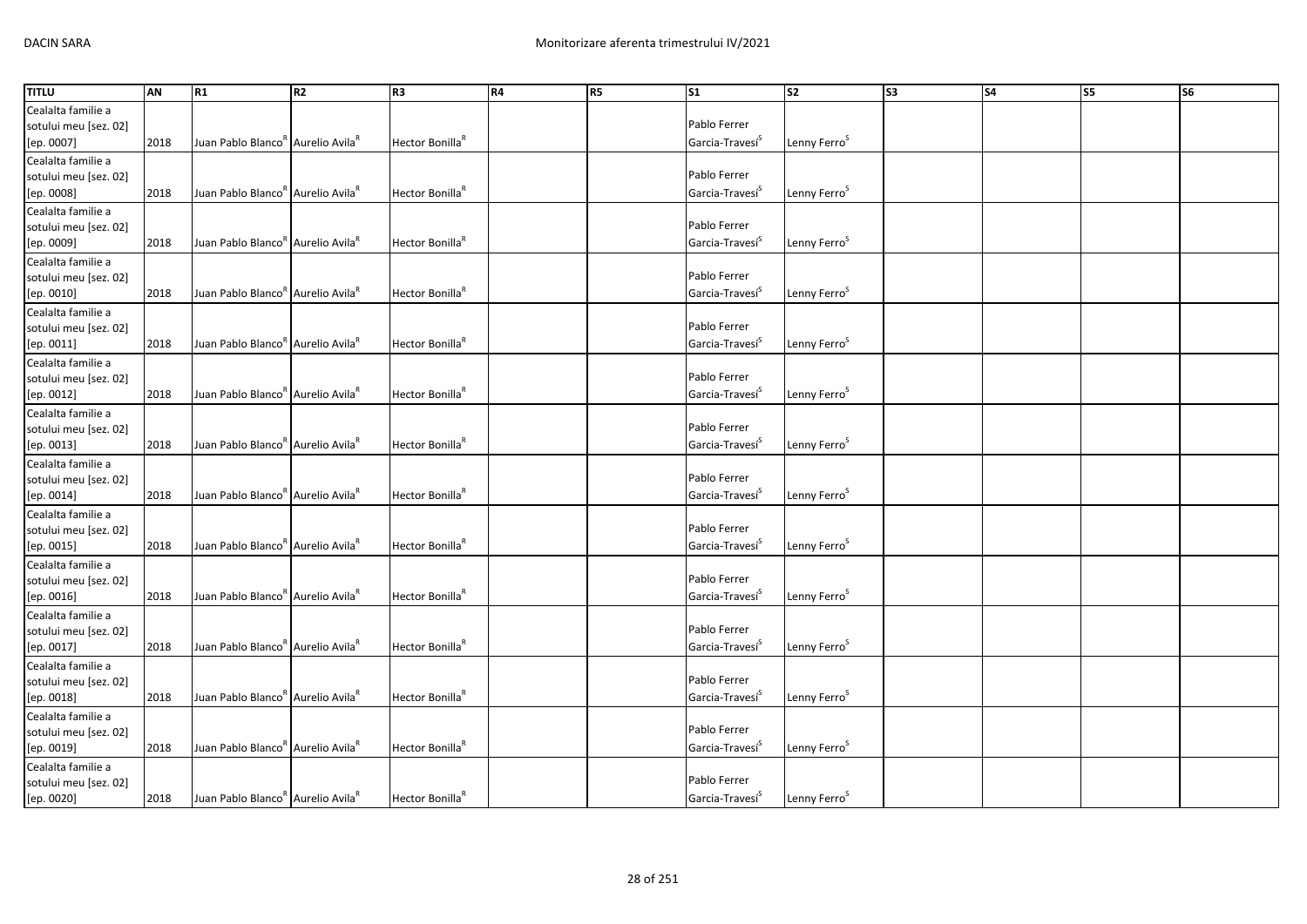| <b>TITLU</b>                        | AN   | R1                                                        | R <sub>2</sub> | R3                          | R4 | R <sub>5</sub> | $\mathsf{S}1$               | <b>S2</b>                | S <sub>3</sub> | <b>S4</b> | S5 | S <sub>6</sub> |
|-------------------------------------|------|-----------------------------------------------------------|----------------|-----------------------------|----|----------------|-----------------------------|--------------------------|----------------|-----------|----|----------------|
| Cealalta familie a                  |      |                                                           |                |                             |    |                |                             |                          |                |           |    |                |
| sotului meu [sez. 02]               |      |                                                           |                |                             |    |                | Pablo Ferrer                |                          |                |           |    |                |
| [ep. 0021]                          | 2018 | Juan Pablo Blanco" Aurelio Avila                          |                | Hector Bonilla <sup>R</sup> |    |                | Garcia-Travesi <sup>S</sup> | Lenny Ferro <sup>5</sup> |                |           |    |                |
| Cealalta familie a                  |      |                                                           |                |                             |    |                |                             |                          |                |           |    |                |
| sotului meu [sez. 02]               |      |                                                           |                |                             |    |                | Pablo Ferrer                |                          |                |           |    |                |
| [ep. 0022]                          | 2018 | Juan Pablo Blanco <sup>R</sup> Aurelio Avila <sup>R</sup> |                | Hector Bonilla <sup>R</sup> |    |                | Garcia-Travesi <sup>S</sup> | Lenny Ferro <sup>5</sup> |                |           |    |                |
| Cealalta familie a                  |      |                                                           |                |                             |    |                |                             |                          |                |           |    |                |
| sotului meu [sez. 02]               |      |                                                           |                |                             |    |                | Pablo Ferrer                |                          |                |           |    |                |
| [ep. 0023]                          | 2018 | Juan Pablo Blanco <sup>R</sup> Aurelio Avila <sup>R</sup> |                | Hector Bonilla <sup>R</sup> |    |                | Garcia-Travesí <sup>S</sup> | Lenny Ferro <sup>S</sup> |                |           |    |                |
| Cealalta familie a                  |      |                                                           |                |                             |    |                |                             |                          |                |           |    |                |
| sotului meu [sez. 02]               |      |                                                           |                |                             |    |                | Pablo Ferrer                |                          |                |           |    |                |
| [ep. 0024]                          | 2018 | Juan Pablo Blanco <sup>R</sup> Aurelio Avila <sup>R</sup> |                | Hector Bonilla <sup>R</sup> |    |                | Garcia-Travesi <sup>S</sup> | Lenny Ferro <sup>S</sup> |                |           |    |                |
| Cealalta familie a                  |      |                                                           |                |                             |    |                |                             |                          |                |           |    |                |
| sotului meu [sez. 02]               |      |                                                           |                |                             |    |                | Pablo Ferrer                |                          |                |           |    |                |
| [ep. 0025]                          | 2018 | Juan Pablo Blanco <sup>R</sup> Aurelio Avila <sup>R</sup> |                | Hector Bonilla <sup>R</sup> |    |                | Garcia-Travesi <sup>5</sup> | Lenny Ferro <sup>S</sup> |                |           |    |                |
| Cealalta familie a                  |      |                                                           |                |                             |    |                |                             |                          |                |           |    |                |
| sotului meu [sez. 02]               |      |                                                           |                |                             |    |                | Pablo Ferrer                |                          |                |           |    |                |
| [ep. 0026]                          | 2018 | Juan Pablo Blanco <sup>k</sup> Aurelio Avila <sup>k</sup> |                | Hector Bonilla <sup>R</sup> |    |                | Garcia-Travesi <sup>5</sup> | Lenny Ferro <sup>S</sup> |                |           |    |                |
| Cealalta familie a                  |      |                                                           |                |                             |    |                |                             |                          |                |           |    |                |
| sotului meu [sez. 02]               |      |                                                           |                |                             |    |                | Pablo Ferrer                |                          |                |           |    |                |
| [ep. 0027]                          | 2018 | Juan Pablo Blanco <sup>k</sup> Aurelio Avila <sup>k</sup> |                | Hector Bonilla <sup>R</sup> |    |                | Garcia-Travesi <sup>5</sup> | Lenny Ferro <sup>S</sup> |                |           |    |                |
| Cealalta familie a                  |      |                                                           |                |                             |    |                |                             |                          |                |           |    |                |
| sotului meu [sez. 02]               |      |                                                           |                |                             |    |                | Pablo Ferrer                |                          |                |           |    |                |
| [ep. 0028]                          | 2018 | Juan Pablo Blanco <sup>k</sup> Aurelio Avila <sup>k</sup> |                | Hector Bonilla <sup>R</sup> |    |                | Garcia-Travesi <sup>5</sup> | Lenny Ferro <sup>S</sup> |                |           |    |                |
| Cealalta familie a                  |      |                                                           |                |                             |    |                |                             |                          |                |           |    |                |
|                                     |      |                                                           |                |                             |    |                | Pablo Ferrer                |                          |                |           |    |                |
| sotului meu [sez. 02]<br>[ep. 0029] | 2018 | Juan Pablo Blanco <sup>R</sup> Aurelio Avila <sup>R</sup> |                | Hector Bonilla <sup>R</sup> |    |                | Garcia-Travesi <sup>5</sup> | Lenny Ferro <sup>5</sup> |                |           |    |                |
| Cealalta familie a                  |      |                                                           |                |                             |    |                |                             |                          |                |           |    |                |
|                                     |      |                                                           |                |                             |    |                | Pablo Ferrer                |                          |                |           |    |                |
| sotului meu [sez. 02]               | 2018 | Juan Pablo Blanco <sup>R</sup> Aurelio Avila <sup>R</sup> |                | Hector Bonilla <sup>R</sup> |    |                | Garcia-Travesí <sup>S</sup> | Lenny Ferro <sup>5</sup> |                |           |    |                |
| [ep. 0030]                          |      |                                                           |                |                             |    |                |                             |                          |                |           |    |                |
| Cealalta familie a                  |      |                                                           |                |                             |    |                | Pablo Ferrer                |                          |                |           |    |                |
| sotului meu [sez. 02]               | 2018 | Juan Pablo Blanco <sup>R</sup> Aurelio Avila <sup>R</sup> |                | Hector Bonilla <sup>R</sup> |    |                | Garcia-Travesi <sup>S</sup> | Lenny Ferro <sup>S</sup> |                |           |    |                |
| [ep. 0031]                          |      |                                                           |                |                             |    |                |                             |                          |                |           |    |                |
| Cealalta familie a                  |      |                                                           |                |                             |    |                | Pablo Ferrer                |                          |                |           |    |                |
| sotului meu [sez. 02]               |      | Juan Pablo Blanco <sup>R</sup> Aurelio Avila <sup>R</sup> |                | Hector Bonilla <sup>R</sup> |    |                |                             |                          |                |           |    |                |
| [ep. 0032]                          | 2018 |                                                           |                |                             |    |                | Garcia-Travesi <sup>S</sup> | Lenny Ferro <sup>S</sup> |                |           |    |                |
| Cealalta familie a                  |      |                                                           |                |                             |    |                | Pablo Ferrer                |                          |                |           |    |                |
| sotului meu [sez. 02]               |      |                                                           |                |                             |    |                |                             |                          |                |           |    |                |
| [ep. 0033]                          | 2018 | Juan Pablo Blanco <sup>R</sup> Aurelio Avila <sup>R</sup> |                | Hector Bonilla <sup>R</sup> |    |                | Garcia-Travesí <sup>5</sup> | Lenny Ferro <sup>S</sup> |                |           |    |                |
| Cealalta familie a                  |      |                                                           |                |                             |    |                |                             |                          |                |           |    |                |
| sotului meu [sez. 02]               |      |                                                           |                |                             |    |                | Pablo Ferrer                |                          |                |           |    |                |
| [ep. 0034]                          | 2018 | Juan Pablo Blanco <sup>R</sup> Aurelio Avila <sup>R</sup> |                | Hector Bonilla <sup>R</sup> |    |                | Garcia-Travesi <sup>S</sup> | Lenny Ferro <sup>S</sup> |                |           |    |                |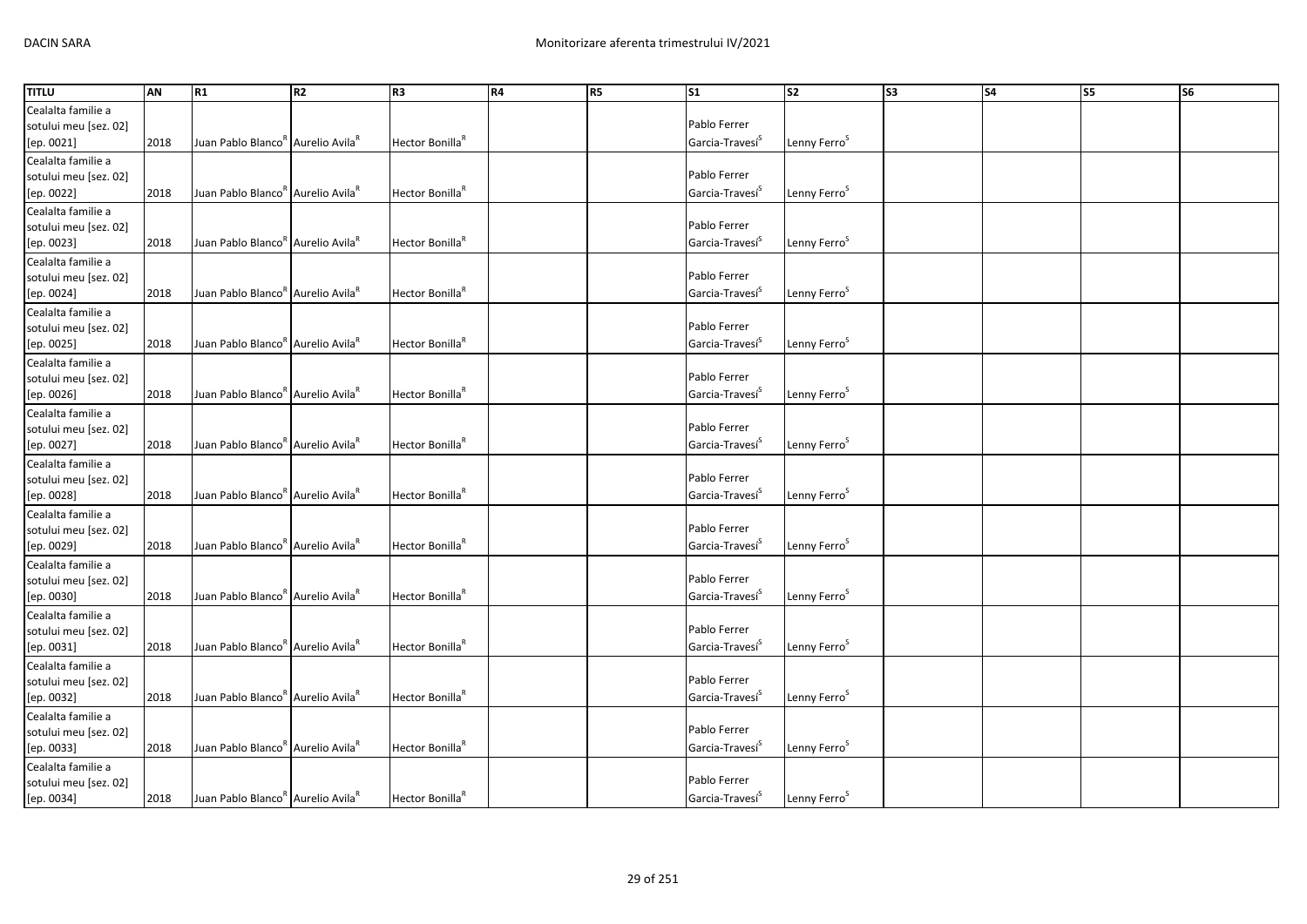| <b>TITLU</b>          | AN   | R1                                                        | R <sub>2</sub> | R3                          | R4 | R <sub>5</sub> | $\mathsf{S}1$               | <b>S2</b>                | S <sub>3</sub> | <b>S4</b> | S5 | S <sub>6</sub> |
|-----------------------|------|-----------------------------------------------------------|----------------|-----------------------------|----|----------------|-----------------------------|--------------------------|----------------|-----------|----|----------------|
| Cealalta familie a    |      |                                                           |                |                             |    |                |                             |                          |                |           |    |                |
| sotului meu [sez. 02] |      |                                                           |                |                             |    |                | Pablo Ferrer                |                          |                |           |    |                |
| [ep. 0035]            | 2018 | Juan Pablo Blanco" Aurelio Avila                          |                | Hector Bonilla <sup>R</sup> |    |                | Garcia-Travesi <sup>S</sup> | Lenny Ferro <sup>5</sup> |                |           |    |                |
| Cealalta familie a    |      |                                                           |                |                             |    |                |                             |                          |                |           |    |                |
| sotului meu [sez. 02] |      |                                                           |                |                             |    |                | Pablo Ferrer                |                          |                |           |    |                |
| [ep. 0036]            | 2018 | Juan Pablo Blanco <sup>R</sup> Aurelio Avila <sup>R</sup> |                | Hector Bonilla <sup>R</sup> |    |                | Garcia-Travesi <sup>S</sup> | Lenny Ferro <sup>5</sup> |                |           |    |                |
| Cealalta familie a    |      |                                                           |                |                             |    |                |                             |                          |                |           |    |                |
| sotului meu [sez. 02] |      |                                                           |                |                             |    |                | Pablo Ferrer                |                          |                |           |    |                |
| [ep. 0037]            | 2018 | Juan Pablo Blanco <sup>R</sup> Aurelio Avila <sup>R</sup> |                | Hector Bonilla <sup>R</sup> |    |                | Garcia-Travesí <sup>S</sup> | Lenny Ferro <sup>S</sup> |                |           |    |                |
| Cealalta familie a    |      |                                                           |                |                             |    |                |                             |                          |                |           |    |                |
| sotului meu [sez. 02] |      |                                                           |                |                             |    |                | Pablo Ferrer                |                          |                |           |    |                |
| [ep. 0038]            | 2018 | Juan Pablo Blanco <sup>R</sup> Aurelio Avila <sup>R</sup> |                | Hector Bonilla <sup>R</sup> |    |                | Garcia-Travesi <sup>S</sup> | Lenny Ferro <sup>S</sup> |                |           |    |                |
| Cealalta familie a    |      |                                                           |                |                             |    |                |                             |                          |                |           |    |                |
| sotului meu [sez. 02] |      |                                                           |                |                             |    |                | Pablo Ferrer                |                          |                |           |    |                |
| [ep. 0039]            | 2018 | Juan Pablo Blanco <sup>R</sup> Aurelio Avila <sup>R</sup> |                | Hector Bonilla <sup>R</sup> |    |                | Garcia-Travesi <sup>5</sup> | Lenny Ferro <sup>S</sup> |                |           |    |                |
| Cealalta familie a    |      |                                                           |                |                             |    |                |                             |                          |                |           |    |                |
| sotului meu [sez. 02] |      |                                                           |                |                             |    |                | Pablo Ferrer                |                          |                |           |    |                |
| [ep. 0040]            | 2018 | Juan Pablo Blanco <sup>k</sup> Aurelio Avila <sup>k</sup> |                | Hector Bonilla <sup>R</sup> |    |                | Garcia-Travesi <sup>5</sup> | Lenny Ferro <sup>S</sup> |                |           |    |                |
|                       |      |                                                           |                |                             |    |                |                             |                          |                |           |    |                |
| Cealalta familie a    |      |                                                           |                |                             |    |                | Pablo Ferrer                |                          |                |           |    |                |
| sotului meu [sez. 02] |      | Juan Pablo Blanco <sup>k</sup> Aurelio Avila <sup>k</sup> |                | Hector Bonilla <sup>R</sup> |    |                | Garcia-Travesi <sup>5</sup> | Lenny Ferro <sup>S</sup> |                |           |    |                |
| [ep. 0041]            | 2018 |                                                           |                |                             |    |                |                             |                          |                |           |    |                |
| Cealalta familie a    |      |                                                           |                |                             |    |                | Pablo Ferrer                |                          |                |           |    |                |
| sotului meu [sez. 02] |      |                                                           |                |                             |    |                |                             |                          |                |           |    |                |
| [ep. 0042]            | 2018 | Juan Pablo Blanco <sup>k</sup> Aurelio Avila <sup>k</sup> |                | Hector Bonilla <sup>R</sup> |    |                | Garcia-Travesi <sup>5</sup> | Lenny Ferro <sup>S</sup> |                |           |    |                |
| Cealalta familie a    |      |                                                           |                |                             |    |                |                             |                          |                |           |    |                |
| sotului meu [sez. 02] |      |                                                           |                |                             |    |                | Pablo Ferrer                |                          |                |           |    |                |
| [ep. 0043]            | 2018 | Juan Pablo Blanco <sup>R</sup> Aurelio Avila <sup>R</sup> |                | Hector Bonilla <sup>R</sup> |    |                | Garcia-Travesi <sup>5</sup> | Lenny Ferro <sup>5</sup> |                |           |    |                |
| Cealalta familie a    |      |                                                           |                |                             |    |                |                             |                          |                |           |    |                |
| sotului meu [sez. 02] |      |                                                           |                |                             |    |                | Pablo Ferrer                |                          |                |           |    |                |
| [ep. 0044]            | 2018 | Juan Pablo Blanco <sup>R</sup> Aurelio Avila <sup>R</sup> |                | Hector Bonilla <sup>R</sup> |    |                | Garcia-Travesí <sup>S</sup> | Lenny Ferro <sup>5</sup> |                |           |    |                |
| Cealalta familie a    |      |                                                           |                |                             |    |                |                             |                          |                |           |    |                |
| sotului meu [sez. 02] |      |                                                           |                |                             |    |                | Pablo Ferrer                |                          |                |           |    |                |
| [ep. 0045]            | 2018 | Juan Pablo Blanco <sup>R</sup> Aurelio Avila <sup>R</sup> |                | Hector Bonilla <sup>R</sup> |    |                | Garcia-Travesi <sup>S</sup> | Lenny Ferro <sup>S</sup> |                |           |    |                |
| Cealalta familie a    |      |                                                           |                |                             |    |                |                             |                          |                |           |    |                |
| sotului meu [sez. 02] |      |                                                           |                |                             |    |                | Pablo Ferrer                |                          |                |           |    |                |
| [ep. 0046]            | 2018 | Juan Pablo Blanco <sup>R</sup> Aurelio Avila <sup>R</sup> |                | Hector Bonilla <sup>R</sup> |    |                | Garcia-Travesi <sup>S</sup> | Lenny Ferro <sup>S</sup> |                |           |    |                |
| Cealalta familie a    |      |                                                           |                |                             |    |                |                             |                          |                |           |    |                |
| sotului meu [sez. 02] |      |                                                           |                |                             |    |                | Pablo Ferrer                |                          |                |           |    |                |
| [ep. 0047]            | 2018 | Juan Pablo Blanco <sup>R</sup> Aurelio Avila <sup>R</sup> |                | Hector Bonilla <sup>R</sup> |    |                | Garcia-Travesí <sup>5</sup> | Lenny Ferro <sup>S</sup> |                |           |    |                |
| Cealalta familie a    |      |                                                           |                |                             |    |                |                             |                          |                |           |    |                |
| sotului meu [sez. 02] |      |                                                           |                |                             |    |                | Pablo Ferrer                |                          |                |           |    |                |
| [ep. 0048]            | 2018 | Juan Pablo Blanco <sup>R</sup> Aurelio Avila <sup>R</sup> |                | Hector Bonilla <sup>R</sup> |    |                | Garcia-Travesi <sup>S</sup> | Lenny Ferro <sup>S</sup> |                |           |    |                |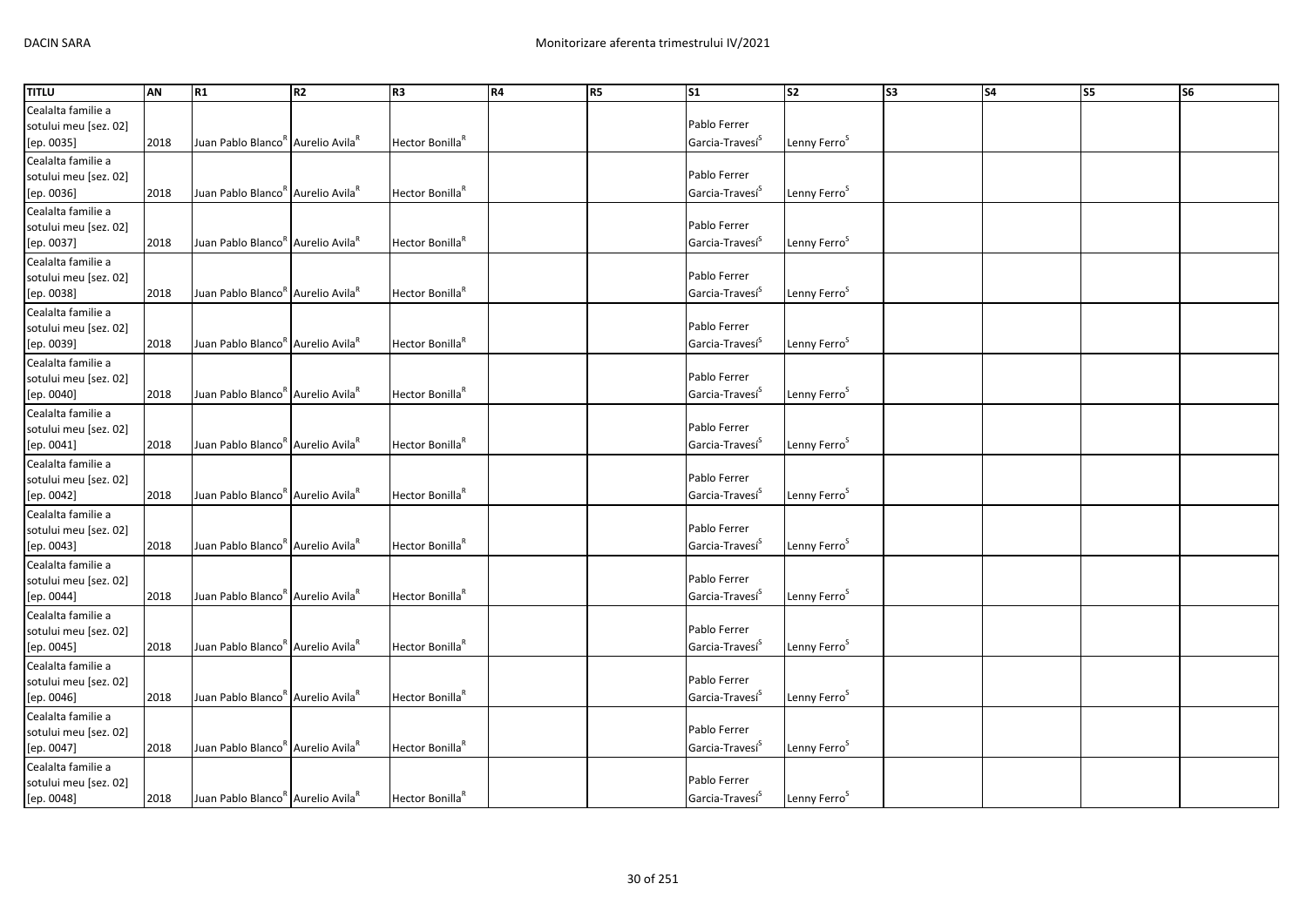| <b>TITLU</b>                                | AN   | R1                                                        | R <sub>2</sub> | R3                          | R4 | R <sub>5</sub> | $\mathsf{S}1$               | <b>S2</b>                | S <sub>3</sub> | <b>S4</b> | S5 | S <sub>6</sub> |
|---------------------------------------------|------|-----------------------------------------------------------|----------------|-----------------------------|----|----------------|-----------------------------|--------------------------|----------------|-----------|----|----------------|
| Cealalta familie a                          |      |                                                           |                |                             |    |                |                             |                          |                |           |    |                |
| sotului meu [sez. 02]                       |      |                                                           |                |                             |    |                | Pablo Ferrer                |                          |                |           |    |                |
| [ep. 0049]                                  | 2018 | Juan Pablo Blanco" Aurelio Avila                          |                | Hector Bonilla <sup>R</sup> |    |                | Garcia-Travesi <sup>S</sup> | Lenny Ferro <sup>5</sup> |                |           |    |                |
| Cealalta familie a                          |      |                                                           |                |                             |    |                |                             |                          |                |           |    |                |
| sotului meu [sez. 02]                       |      |                                                           |                |                             |    |                | Pablo Ferrer                |                          |                |           |    |                |
| [ep. 0050]                                  | 2018 | Juan Pablo Blanco <sup>R</sup> Aurelio Avila <sup>R</sup> |                | Hector Bonilla <sup>R</sup> |    |                | Garcia-Travesi <sup>S</sup> | Lenny Ferro <sup>5</sup> |                |           |    |                |
| Cealalta familie a                          |      |                                                           |                |                             |    |                |                             |                          |                |           |    |                |
| sotului meu [sez. 02]                       |      |                                                           |                |                             |    |                | Pablo Ferrer                |                          |                |           |    |                |
| [ep. 0051]                                  | 2018 | Juan Pablo Blanco <sup>R</sup> Aurelio Avila <sup>R</sup> |                | Hector Bonilla <sup>R</sup> |    |                | Garcia-Travesí <sup>S</sup> | Lenny Ferro <sup>S</sup> |                |           |    |                |
| Cealalta familie a                          |      |                                                           |                |                             |    |                |                             |                          |                |           |    |                |
| sotului meu [sez. 02]                       |      |                                                           |                |                             |    |                | Pablo Ferrer                |                          |                |           |    |                |
| [ep. 0052]                                  | 2018 | Juan Pablo Blanco <sup>R</sup> Aurelio Avila <sup>R</sup> |                | Hector Bonilla <sup>R</sup> |    |                | Garcia-Travesi <sup>S</sup> | Lenny Ferro <sup>S</sup> |                |           |    |                |
| Cealalta familie a                          |      |                                                           |                |                             |    |                |                             |                          |                |           |    |                |
| sotului meu [sez. 02]                       |      |                                                           |                |                             |    |                | Pablo Ferrer                |                          |                |           |    |                |
| [ep. 0053]                                  | 2018 | Juan Pablo Blanco <sup>R</sup> Aurelio Avila <sup>R</sup> |                | Hector Bonilla <sup>R</sup> |    |                | Garcia-Travesi <sup>5</sup> | Lenny Ferro <sup>S</sup> |                |           |    |                |
| Cealalta familie a                          |      |                                                           |                |                             |    |                |                             |                          |                |           |    |                |
| sotului meu [sez. 02]                       |      |                                                           |                |                             |    |                | Pablo Ferrer                |                          |                |           |    |                |
| [ep. 0054]                                  | 2018 | Juan Pablo Blanco <sup>k</sup> Aurelio Avila <sup>k</sup> |                | Hector Bonilla <sup>R</sup> |    |                | Garcia-Travesi <sup>5</sup> | Lenny Ferro <sup>S</sup> |                |           |    |                |
| Cealalta familie a                          |      |                                                           |                |                             |    |                |                             |                          |                |           |    |                |
| sotului meu [sez. 02]                       |      |                                                           |                |                             |    |                | Pablo Ferrer                |                          |                |           |    |                |
| [ep. 0055]                                  | 2018 | Juan Pablo Blanco <sup>k</sup> Aurelio Avila <sup>k</sup> |                | Hector Bonilla <sup>R</sup> |    |                | Garcia-Travesi <sup>5</sup> | Lenny Ferro <sup>S</sup> |                |           |    |                |
| Cealalta familie a                          |      |                                                           |                |                             |    |                |                             |                          |                |           |    |                |
| sotului meu [sez. 02]                       |      |                                                           |                |                             |    |                | Pablo Ferrer                |                          |                |           |    |                |
| [ep. 0056]                                  | 2018 | Juan Pablo Blanco <sup>k</sup> Aurelio Avila <sup>k</sup> |                | Hector Bonilla <sup>R</sup> |    |                | Garcia-Travesi <sup>5</sup> | Lenny Ferro <sup>S</sup> |                |           |    |                |
| Cealalta familie a                          |      |                                                           |                |                             |    |                |                             |                          |                |           |    |                |
| sotului meu [sez. 02]                       |      |                                                           |                |                             |    |                | Pablo Ferrer                |                          |                |           |    |                |
| [ep. 0057]                                  | 2018 | Juan Pablo Blanco <sup>R</sup> Aurelio Avila <sup>R</sup> |                | Hector Bonilla <sup>R</sup> |    |                | Garcia-Travesi <sup>5</sup> | Lenny Ferro <sup>5</sup> |                |           |    |                |
| Cealalta familie a                          |      |                                                           |                |                             |    |                |                             |                          |                |           |    |                |
| sotului meu [sez. 02]                       |      |                                                           |                |                             |    |                | Pablo Ferrer                |                          |                |           |    |                |
| [ep. 0058]                                  | 2018 | Juan Pablo Blanco <sup>R</sup> Aurelio Avila <sup>R</sup> |                | Hector Bonilla <sup>R</sup> |    |                | Garcia-Travesí <sup>S</sup> | Lenny Ferro <sup>5</sup> |                |           |    |                |
| Cealalta familie a                          |      |                                                           |                |                             |    |                |                             |                          |                |           |    |                |
| sotului meu [sez. 02]                       |      |                                                           |                |                             |    |                | Pablo Ferrer                |                          |                |           |    |                |
| [ep. 0059]                                  | 2018 | Juan Pablo Blanco <sup>R</sup> Aurelio Avila <sup>R</sup> |                | Hector Bonilla <sup>R</sup> |    |                | Garcia-Travesi <sup>S</sup> | Lenny Ferro <sup>S</sup> |                |           |    |                |
|                                             |      |                                                           |                |                             |    |                |                             |                          |                |           |    |                |
| Cealalta familie a<br>sotului meu [sez. 02] |      |                                                           |                |                             |    |                | Pablo Ferrer                |                          |                |           |    |                |
| [ep. 0060]                                  | 2018 | Juan Pablo Blanco <sup>R</sup> Aurelio Avila <sup>R</sup> |                | Hector Bonilla <sup>R</sup> |    |                | Garcia-Travesi <sup>S</sup> | Lenny Ferro <sup>S</sup> |                |           |    |                |
| Cealalta familie a                          |      |                                                           |                |                             |    |                |                             |                          |                |           |    |                |
|                                             |      |                                                           |                |                             |    |                | Pablo Ferrer                |                          |                |           |    |                |
| sotului meu [sez. 02]                       | 2018 | Juan Pablo Blanco <sup>R</sup> Aurelio Avila <sup>R</sup> |                | Hector Bonilla <sup>R</sup> |    |                | Garcia-Travesí <sup>5</sup> | Lenny Ferro <sup>S</sup> |                |           |    |                |
| [ep. 0061]                                  |      |                                                           |                |                             |    |                |                             |                          |                |           |    |                |
| Cealalta familie a                          |      |                                                           |                |                             |    |                | Pablo Ferrer                |                          |                |           |    |                |
| sotului meu [sez. 02]<br>[ep. 0062]         |      | Juan Pablo Blanco <sup>R</sup> Aurelio Avila <sup>F</sup> |                | Hector Bonilla <sup>R</sup> |    |                | Garcia-Travesi <sup>S</sup> | Lenny Ferro <sup>S</sup> |                |           |    |                |
|                                             | 2018 |                                                           |                |                             |    |                |                             |                          |                |           |    |                |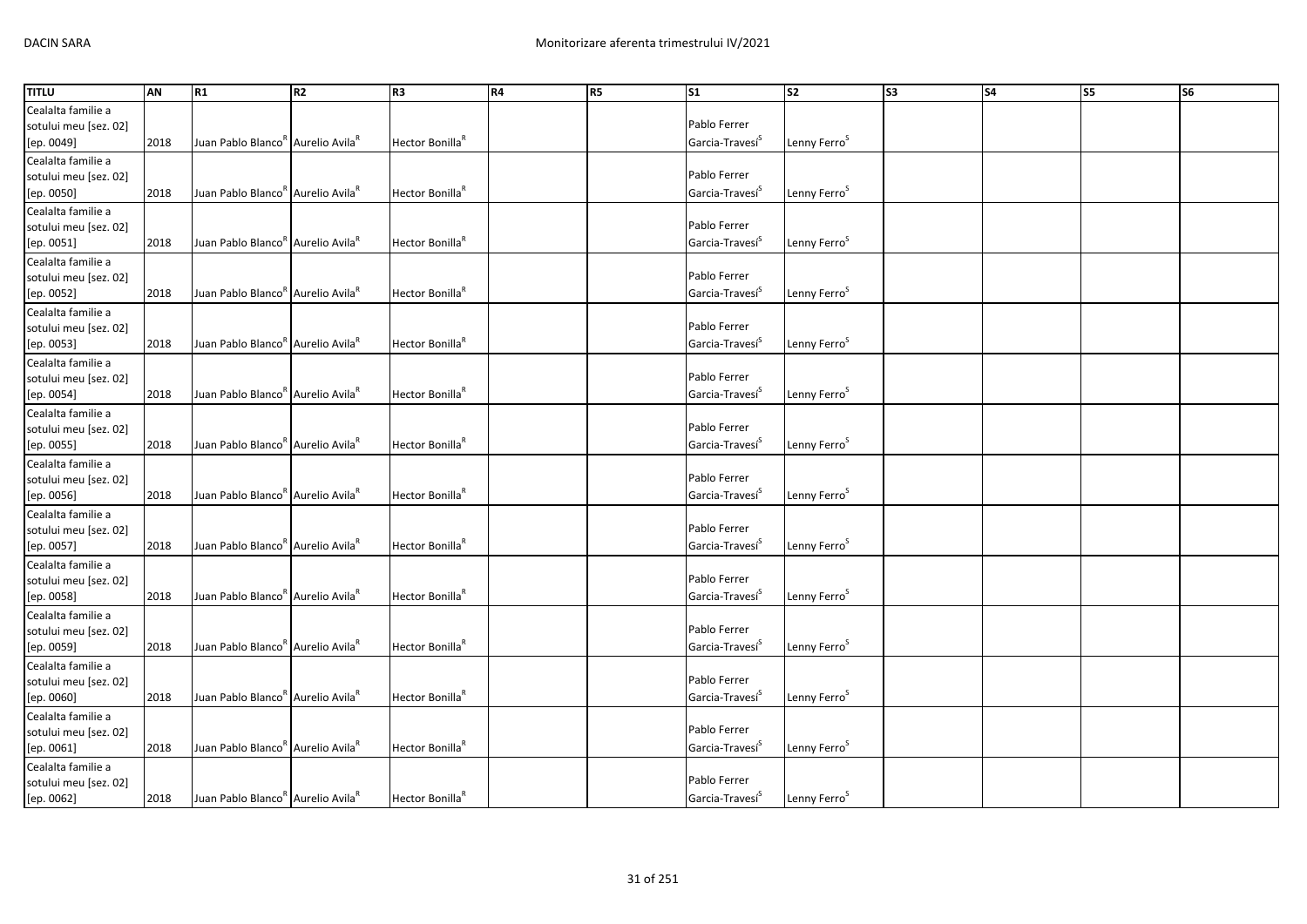| Lakatos Ivan <sup>R</sup><br>Cedrul singuratic<br>1996<br>autor necunoscut <sup>5</sup><br>Alexandre Dumas<br>Pere - SACD <sup>S</sup><br>Stephen Herek <sup>R</sup><br>David Loughery <sup>S</sup><br>Cei 3 muschetari<br>1993<br>Cei 33<br>Patricia Riggen <sup>R</sup><br>Mikko Alanne <sup>S</sup><br>Craig Borten <sup>S</sup><br>2015<br>Michael Thomas <sup>5</sup><br>Mario Caiano <sup>R</sup><br>Mario Caiano <sup>S</sup><br>Cei doi gladiatori<br>1964 | <b>TITLU</b> | AN | R1              | R <sub>2</sub> | R <sub>3</sub> | R4 | R <sub>5</sub> | $\mathsf{S}1$   | S <sub>2</sub> | S <sub>3</sub> | <b>S4</b> | S <sub>5</sub> | S <sub>6</sub> |
|--------------------------------------------------------------------------------------------------------------------------------------------------------------------------------------------------------------------------------------------------------------------------------------------------------------------------------------------------------------------------------------------------------------------------------------------------------------------|--------------|----|-----------------|----------------|----------------|----|----------------|-----------------|----------------|----------------|-----------|----------------|----------------|
|                                                                                                                                                                                                                                                                                                                                                                                                                                                                    |              |    |                 |                |                |    |                |                 |                |                |           |                |                |
|                                                                                                                                                                                                                                                                                                                                                                                                                                                                    |              |    |                 |                |                |    |                |                 |                |                |           |                |                |
|                                                                                                                                                                                                                                                                                                                                                                                                                                                                    |              |    |                 |                |                |    |                |                 |                |                |           |                |                |
|                                                                                                                                                                                                                                                                                                                                                                                                                                                                    |              |    |                 |                |                |    |                |                 |                |                |           |                |                |
|                                                                                                                                                                                                                                                                                                                                                                                                                                                                    |              |    |                 |                |                |    |                |                 |                |                |           |                |                |
|                                                                                                                                                                                                                                                                                                                                                                                                                                                                    |              |    |                 |                |                |    |                |                 |                |                |           |                |                |
|                                                                                                                                                                                                                                                                                                                                                                                                                                                                    |              |    |                 |                |                |    |                |                 |                |                |           |                |                |
|                                                                                                                                                                                                                                                                                                                                                                                                                                                                    |              |    | Nicolas Bedos - |                |                |    |                | Nicolas Bedos - |                |                |           |                |                |
| <b>SACD</b> <sup>S</sup><br><b>SACD<sup>R</sup></b><br>Cei mai frumosi ani<br>2019                                                                                                                                                                                                                                                                                                                                                                                 |              |    |                 |                |                |    |                |                 |                |                |           |                |                |
| Cei mai mici                                                                                                                                                                                                                                                                                                                                                                                                                                                       |              |    |                 |                |                |    |                |                 |                |                |           |                |                |
| Farkas Antal <sup>R</sup><br>autor necunoscut <sup>s</sup><br>ambasadori<br>2018                                                                                                                                                                                                                                                                                                                                                                                   |              |    |                 |                |                |    |                |                 |                |                |           |                |                |
| Michael France <sup>S</sup><br>Tim Story <sup>R</sup><br>Mark Frost <sup>S</sup><br>2005<br>Cei patru fantastici                                                                                                                                                                                                                                                                                                                                                   |              |    |                 |                |                |    |                |                 |                |                |           |                |                |
| Paul W.S.<br>Andrew Davies -                                                                                                                                                                                                                                                                                                                                                                                                                                       |              |    |                 |                |                |    |                |                 |                |                |           |                |                |
| Anderson - ALCS <sup>R</sup><br>Alex Litvak - ALCS <sup>S</sup><br>ALCS <sup>S</sup><br>Cei trei muschetari<br>2011                                                                                                                                                                                                                                                                                                                                                |              |    |                 |                |                |    |                |                 |                |                |           |                |                |
| 2012<br>Bobby Farrelly <sup>R</sup><br>Peter Farrelly <sup>R</sup><br>Mike Cerrone <sup>S</sup><br>Cei trei natarai<br>Bobby Farrelly <sup>S</sup><br>Peter Farrelly <sup>S</sup>                                                                                                                                                                                                                                                                                  |              |    |                 |                |                |    |                |                 |                |                |           |                |                |
|                                                                                                                                                                                                                                                                                                                                                                                                                                                                    |              |    |                 |                |                |    |                |                 |                |                |           |                |                |
| Terry Ingram <sup>R</sup><br>Mike Mariano <sup>S</sup><br>2020<br>Cel mai dulce Craciun                                                                                                                                                                                                                                                                                                                                                                            |              |    |                 |                |                |    |                |                 |                |                |           |                |                |
| Cel mai ilustru ofiter al                                                                                                                                                                                                                                                                                                                                                                                                                                          |              |    |                 |                |                |    |                |                 |                |                |           |                |                |
| Wonke Rezső <sup>R</sup><br>regimentului<br>2009<br>autor necunoscut <sup>5</sup>                                                                                                                                                                                                                                                                                                                                                                                  |              |    |                 |                |                |    |                |                 |                |                |           |                |                |
|                                                                                                                                                                                                                                                                                                                                                                                                                                                                    |              |    |                 |                |                |    |                |                 |                |                |           |                |                |
| Craig Bolotin <sup>S</sup><br>George Tillman Jr.<br>Cel mai lung drum<br>2015                                                                                                                                                                                                                                                                                                                                                                                      |              |    |                 |                |                |    |                |                 |                |                |           |                |                |
| Cele doua fete ale                                                                                                                                                                                                                                                                                                                                                                                                                                                 |              |    |                 |                |                |    |                |                 |                |                |           |                |                |
| Gilles Coulier <sup>R</sup><br>Jonas Geirnaert <sup>S</sup><br>Julie Mahieu <sup>S</sup><br>crimei [ep.0001]<br>2018                                                                                                                                                                                                                                                                                                                                               |              |    |                 |                |                |    |                |                 |                |                |           |                |                |
| Cele doua fete ale                                                                                                                                                                                                                                                                                                                                                                                                                                                 |              |    |                 |                |                |    |                |                 |                |                |           |                |                |
| Dries Vos <sup>R</sup><br>Julie Mahieu <sup>s</sup><br>Jonas Geirnaert <sup>S</sup><br>crimei [ep.0002]<br>2018                                                                                                                                                                                                                                                                                                                                                    |              |    |                 |                |                |    |                |                 |                |                |           |                |                |
| Cele doua fete ale                                                                                                                                                                                                                                                                                                                                                                                                                                                 |              |    |                 |                |                |    |                |                 |                |                |           |                |                |
| Gilles Coulier <sup>R</sup><br>Jonas Geirnaert <sup>S</sup><br>Julie Mahieu <sup>S</sup><br>crimei [ep.0003]<br>2018                                                                                                                                                                                                                                                                                                                                               |              |    |                 |                |                |    |                |                 |                |                |           |                |                |
| Cele doua fete ale                                                                                                                                                                                                                                                                                                                                                                                                                                                 |              |    |                 |                |                |    |                |                 |                |                |           |                |                |
| Dries Vos <sup>R</sup><br>Julie Mahieu <sup>S</sup><br>Jonas Geirnaert <sup>S</sup><br>crimei [ep.0004]<br>2018                                                                                                                                                                                                                                                                                                                                                    |              |    |                 |                |                |    |                |                 |                |                |           |                |                |
| Cele doua fete ale                                                                                                                                                                                                                                                                                                                                                                                                                                                 |              |    |                 |                |                |    |                |                 |                |                |           |                |                |
| Gilles Coulier <sup>R</sup><br>Julie Mahieu <sup>S</sup><br>Jonas Geirnaert <sup>S</sup><br>crimei [ep.0005]<br>2018                                                                                                                                                                                                                                                                                                                                               |              |    |                 |                |                |    |                |                 |                |                |           |                |                |
| Cele doua fete ale                                                                                                                                                                                                                                                                                                                                                                                                                                                 |              |    |                 |                |                |    |                |                 |                |                |           |                |                |
| Dries Vos <sup>R</sup><br>Julie Mahieu <sup>S</sup><br>Jonas Geirnaert <sup>S</sup><br>crimei [ep.0006]<br>2018                                                                                                                                                                                                                                                                                                                                                    |              |    |                 |                |                |    |                |                 |                |                |           |                |                |
| Cele doua fete ale<br>Gilles Coulier <sup>R</sup>                                                                                                                                                                                                                                                                                                                                                                                                                  |              |    |                 |                |                |    |                |                 |                |                |           |                |                |
| crimei [ep.0007]<br>Jonas Geirnaert <sup>S</sup><br>Julie Mahieu <sup>S</sup><br>2018                                                                                                                                                                                                                                                                                                                                                                              |              |    |                 |                |                |    |                |                 |                |                |           |                |                |
| Cele doua fete ale<br>Dries Vos <sup>R</sup><br>Julie Mahieu <sup>S</sup>                                                                                                                                                                                                                                                                                                                                                                                          |              |    |                 |                |                |    |                |                 |                |                |           |                |                |
| crimei [ep.0008]<br>Jonas Geirnaert <sup>S</sup><br>2018                                                                                                                                                                                                                                                                                                                                                                                                           |              |    |                 |                |                |    |                |                 |                |                |           |                |                |
| Cele doua fete ale<br>Gilles Coulier <sup>R</sup><br>Julie Mahieu <sup>S</sup><br>crimei [ep.0009]<br>2018<br>Jonas Geirnaert <sup>S</sup>                                                                                                                                                                                                                                                                                                                         |              |    |                 |                |                |    |                |                 |                |                |           |                |                |
| Cele doua fete ale                                                                                                                                                                                                                                                                                                                                                                                                                                                 |              |    |                 |                |                |    |                |                 |                |                |           |                |                |
| crimei [ep.0010]<br>Gilles Coulier <sup>R</sup><br>Julie Mahieu <sup>S</sup><br>Jonas Geirnaert <sup>S</sup><br>2018                                                                                                                                                                                                                                                                                                                                               |              |    |                 |                |                |    |                |                 |                |                |           |                |                |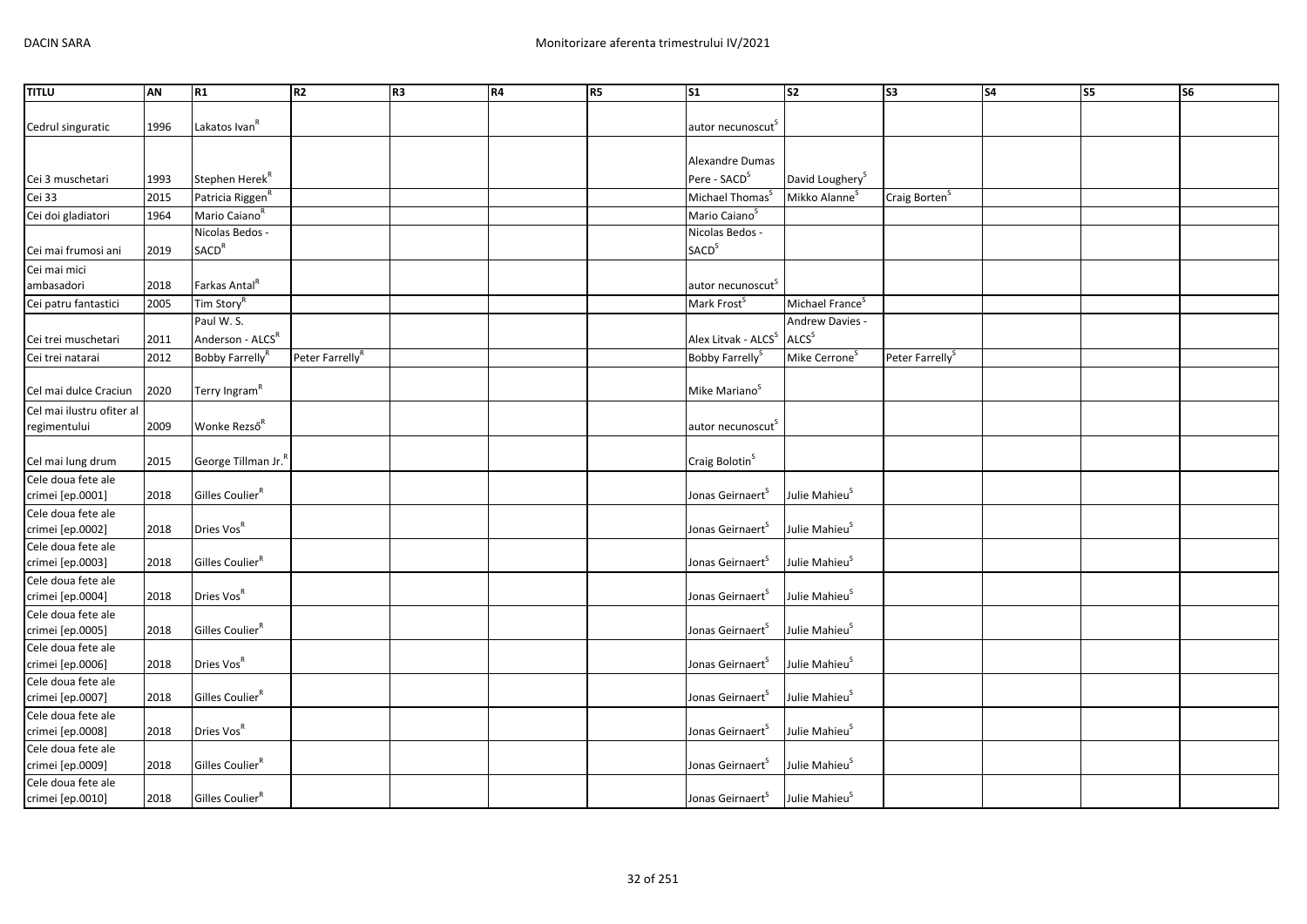| <b>TITLU</b>            | AN   | R1                          | R <sub>2</sub>              | R <sub>3</sub> | R4 | <b>R5</b> | S <sub>1</sub>                | S <sub>2</sub>            | S3                        | S <sub>4</sub> | S5 | S6 |
|-------------------------|------|-----------------------------|-----------------------------|----------------|----|-----------|-------------------------------|---------------------------|---------------------------|----------------|----|----|
| Cele doua fete ale      |      |                             |                             |                |    |           |                               |                           |                           |                |    |    |
| crimei [ep.0011]        | 2018 | Gilles Coulier <sup>R</sup> |                             |                |    |           | Jonas Geirnaert <sup>S</sup>  | Julie Mahieu <sup>S</sup> |                           |                |    |    |
| Cele doua fete ale      |      |                             |                             |                |    |           |                               |                           |                           |                |    |    |
| crimei [ep.0012]        | 2018 | Gilles Coulier <sup>R</sup> |                             |                |    |           | Jonas Geirnaert <sup>5</sup>  | Julie Mahieu <sup>S</sup> |                           |                |    |    |
| Cele patru diamante     | 1995 | Peter Werner <sup>R</sup>   |                             |                |    |           | Todd Robinson <sup>S</sup>    |                           |                           |                |    |    |
|                         |      | Neil Marshall -             |                             |                |    |           | Neil Marshall -               |                           |                           |                |    |    |
| Centurion               | 2010 | ALCS <sup>R</sup>           |                             |                |    |           | ALCS <sup>S</sup>             |                           |                           |                |    |    |
| Certuri de Craciun      | 2016 | Terry Ingram <sup>R</sup>   |                             |                |    |           | Mark Amato <sup>S</sup>       |                           |                           |                |    |    |
|                         |      |                             |                             |                |    |           | Tina Gordon                   |                           |                           |                |    |    |
| Ce-si doresc barbatii   | 2019 | Adam Shankman <sup>"</sup>  |                             |                |    |           | Chism <sup>S</sup>            | Peter Huyck <sup>S</sup>  | Alex Gregory <sup>S</sup> |                |    |    |
|                         |      | Mariel Garcia               |                             |                |    |           |                               | Ana Lucia                 |                           |                |    |    |
| Ceva albastru           | 2021 | Spooner <sup>R</sup>        |                             |                |    |           | Enmanuel Chavez <sup>S</sup>  | Gurisatti <sup>S</sup>    |                           |                |    |    |
| Ceva, ceva tot o iesi   | 2003 | Nancy Meyers <sup>R</sup>   |                             |                |    |           | Nancy Meyers <sup>S</sup>     |                           |                           |                |    |    |
|                         |      |                             |                             |                |    |           |                               | Lewis Colick -            |                           |                |    |    |
| Charlie St. Cloud       | 2010 | Burr Steers <sup>R</sup>    |                             |                |    |           | Craig Pearce <sup>S</sup>     | <b>ALCS</b> <sup>S</sup>  |                           |                |    |    |
| Chartres, arta          |      | Jean Baptiste               |                             |                |    |           | Jean Baptiste                 |                           |                           |                |    |    |
| vitraliului             | 2020 | Mathieu <sup>R</sup>        |                             |                |    |           | Mathieu <sup>S</sup>          |                           |                           |                |    |    |
| Chatuchak - cea mai     |      |                             |                             |                |    |           |                               |                           |                           |                |    |    |
| mare piata din          |      |                             |                             |                |    |           |                               |                           |                           |                |    |    |
| Thailanda               | 2018 | Martin Schacht <sup>R</sup> |                             |                |    |           | autor necunoscut <sup>5</sup> |                           |                           |                |    |    |
|                         |      |                             |                             |                |    |           |                               |                           |                           |                |    |    |
| Chef - Chef cu hashtag  | 2014 | Jon Favreau <sup>R</sup>    |                             |                |    |           | Jon Favreau <sup>S</sup>      |                           |                           |                |    |    |
| Cheia Craciunului       | 2020 | Don McBrearty <sup>R</sup>  |                             |                |    |           | Joey Elkins <sup>S</sup>      | Blake Silver <sup>S</sup> |                           |                |    |    |
|                         |      |                             |                             |                |    |           |                               |                           |                           |                |    |    |
| Chemarea strabunilor    | 2009 | Richard Gabai <sup>R</sup>  |                             |                |    |           | Leland Douglas <sup>S</sup>   |                           |                           |                |    |    |
|                         |      | Michael J.                  |                             |                |    |           |                               |                           |                           |                |    |    |
|                         |      | Schumacher -                |                             |                |    |           |                               |                           |                           |                |    |    |
|                         |      | Juergen Michael             |                             |                |    |           |                               |                           |                           |                |    |    |
| Chile - Incredibila     |      | Schumacher - VG.            |                             |                |    |           |                               |                           |                           |                |    |    |
| calatorie a unei case   |      | WORT/VG. BILD               |                             |                |    |           |                               |                           |                           |                |    |    |
| din lemn                | 2017 | <b>KUNST<sup>R</sup></b>    |                             |                |    |           | autor necunoscut              |                           |                           |                |    |    |
| Chino                   | 1973 | John Sturges <sup>R</sup>   |                             |                |    |           | Clair Huffaker <sup>S</sup>   |                           |                           |                |    |    |
| Chip de inger [sez. 01] |      | Eros Puglielli -            |                             |                |    |           | Teodosio Losito -             | Laura Sabatino -          |                           |                |    |    |
| [ep. 0001]              | 2011 | $\mathsf{SIAE}^\mathsf{R}$  |                             |                |    |           | <b>SIAE</b> <sup>S</sup>      | SIAE <sup>S</sup>         |                           |                |    |    |
| Chip de inger [sez. 01] |      | Eros Puglielli -            |                             |                |    |           | Teodosio Losito -             | Laura Sabatino -          |                           |                |    |    |
| [ep. 0002]              | 2011 | $SIAE^R$                    |                             |                |    |           | <b>SIAE</b> <sup>S</sup>      | SIAE <sup>S</sup>         |                           |                |    |    |
| Chip de inger [sez. 01] |      | Eros Puglielli -            |                             |                |    |           | Teodosio Losito -             | Laura Sabatino -          |                           |                |    |    |
| [ep. 0003]              | 2011 | $\mathsf{SIAE}^\mathsf{R}$  |                             |                |    |           | SIAE <sup>S</sup>             | SIAE <sup>S</sup>         |                           |                |    |    |
| Chip de inger [sez. 01] |      | Eros Puglielli -            |                             |                |    |           | Teodosio Losito -             | Laura Sabatino -          |                           |                |    |    |
| [ep. 0004]              | 2011 | $\mathsf{SIAE}^\mathsf{R}$  |                             |                |    |           | <b>SIAE</b> <sup>S</sup>      | SIAE <sup>S</sup>         |                           |                |    |    |
|                         |      |                             |                             |                |    |           |                               |                           |                           |                |    |    |
| Cimitirul animalelor    | 2019 | Kevin Kolsch <sup>R</sup>   | Dennis Widmyer <sup>R</sup> |                |    |           | Jeff Buhler <sup>S</sup>      |                           |                           |                |    |    |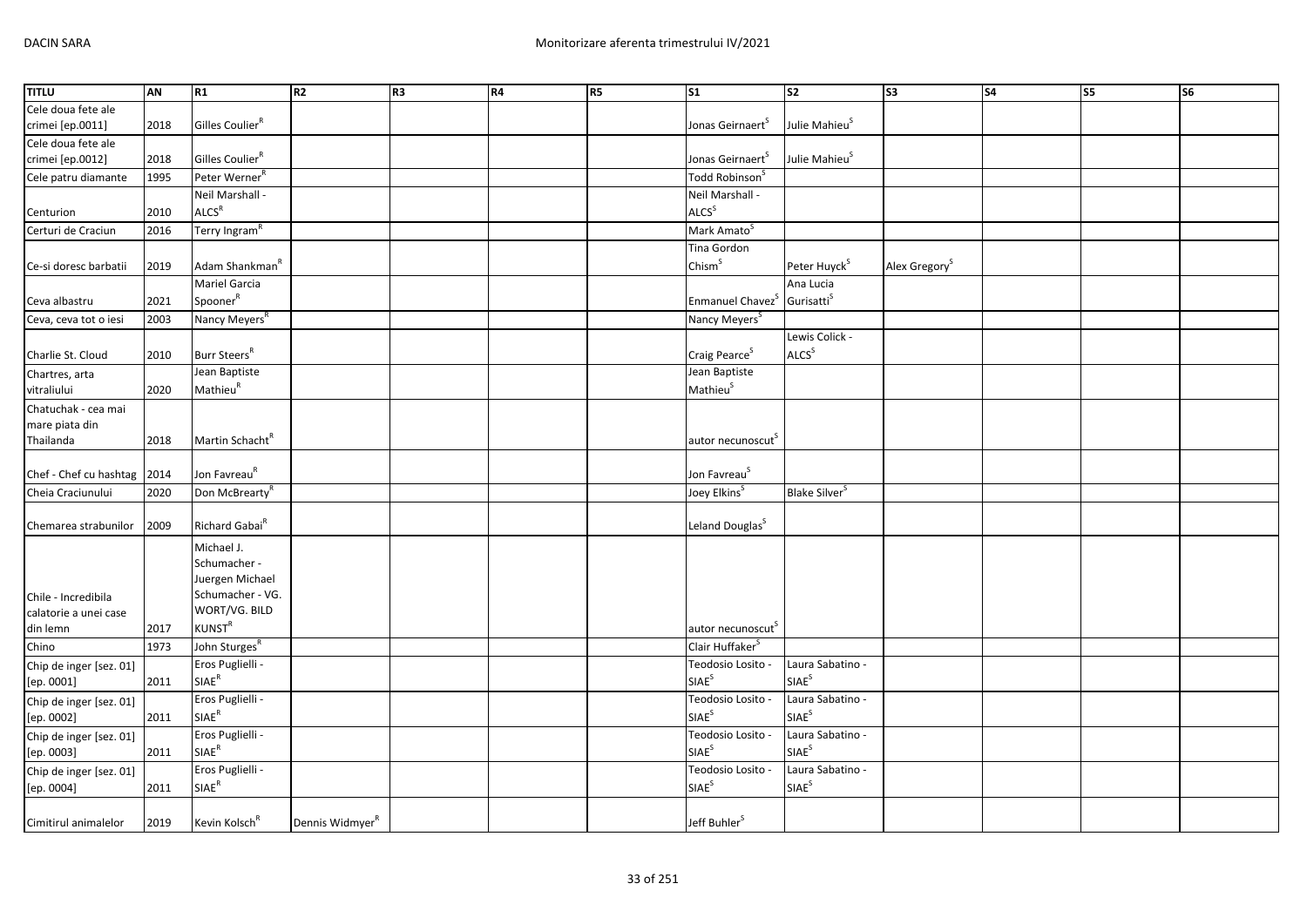| <b>TITLU</b>                 | AN   | R1                              | R <sub>2</sub>           | R <sub>3</sub> | R4 | R <sub>5</sub> | S <sub>1</sub>                                              | S <sub>2</sub>                 | S <sub>3</sub>            | <b>S4</b>                  | S5                      | S6                          |
|------------------------------|------|---------------------------------|--------------------------|----------------|----|----------------|-------------------------------------------------------------|--------------------------------|---------------------------|----------------------------|-------------------------|-----------------------------|
| Cimpanzeu sub                |      |                                 |                          |                |    |                |                                                             |                                |                           |                            |                         |                             |
| acoperire                    | 2021 | Ali Zamani <sup>R</sup>         |                          |                |    |                | Stephen Johnston                                            |                                |                           |                            |                         |                             |
|                              |      |                                 |                          |                |    |                |                                                             |                                |                           |                            |                         |                             |
| Cinci dolari pe zi           | 2008 | Nigel Cole - ALCS <sup>R</sup>  |                          |                |    |                | Neal H. Dobrofsky <sup>S</sup> Tippi Dobrofsky <sup>S</sup> |                                |                           |                            |                         |                             |
| Cine este Clark              |      |                                 |                          |                |    |                |                                                             |                                |                           |                            |                         |                             |
| Rockefeller?                 | 2010 | Mikael Salomon <sup>R</sup>     |                          |                |    |                | Edithe Swensen <sup>S</sup>                                 |                                |                           |                            |                         |                             |
|                              |      |                                 |                          |                |    |                |                                                             |                                |                           |                            |                         |                             |
| Cine este Mos Craciun? 1994  |      | John Pasquin <sup>R</sup>       |                          |                |    |                | Leo Benvenuti <sup>S</sup>                                  | Steve Rudnick <sup>S</sup>     |                           |                            |                         |                             |
| Cine imi aduce               |      |                                 |                          |                |    |                |                                                             |                                |                           |                            |                         |                             |
| scrisoarea                   | 2008 | Moldovanyi Judit <sup>R</sup>   |                          |                |    |                | autor necunoscut <sup>s</sup>                               |                                |                           |                            |                         |                             |
| Cine sunt?                   | 1998 | Benny Chan <sup>R</sup>         | Jackie Chan <sup>R</sup> |                |    |                | Jackie Chan <sup>S</sup>                                    | Susan Chan <sup>S</sup>        | Lee Reynolds <sup>S</sup> |                            |                         |                             |
| Cine trage la urma -         |      |                                 |                          |                |    |                |                                                             |                                |                           |                            |                         |                             |
| Capcana ucigasului           | 2010 | Mark Young <sup>R</sup>         |                          |                |    |                | Mark Young <sup>S</sup>                                     |                                |                           |                            |                         |                             |
| Cine trage sforile?          | 2018 | Brian Henson <sup>R</sup>       |                          |                |    |                | Todd Berger <sup>S</sup>                                    |                                |                           |                            |                         |                             |
|                              |      |                                 |                          |                |    |                |                                                             |                                |                           |                            |                         |                             |
| Circul ororilor:             |      |                                 |                          |                |    |                | Brian Helgeland -                                           |                                |                           |                            |                         |                             |
| Asistentul Vampirilor        | 2009 | Paul Weitz - ALCSR              |                          |                |    |                | ALCS <sup>S</sup>                                           | Paul Weitz - ALCS <sup>S</sup> |                           |                            |                         |                             |
|                              |      |                                 |                          |                |    |                |                                                             |                                |                           |                            |                         |                             |
| Cizmarul si muzicianul       |      |                                 |                          |                |    |                |                                                             |                                |                           |                            |                         |                             |
| de la Sic - Pali Marci       | 2018 | Sarudi Gabor <sup>R</sup>       |                          |                |    |                | autor necunoscut                                            |                                |                           |                            |                         |                             |
| Click-Zapand prin viata 2006 |      | Frank Coraci <sup>R</sup>       |                          |                |    |                | Mark O'Keefe <sup>S</sup>                                   | Steve Koren <sup>S</sup>       |                           |                            |                         |                             |
|                              |      |                                 |                          |                |    |                |                                                             |                                |                           |                            |                         |                             |
| Clientul                     | 1994 | Joel Schumacher <sup>R</sup>    |                          |                |    |                | Akiva Goldsman <sup>S</sup>                                 | Robert Getchell <sup>S</sup>   |                           |                            |                         |                             |
|                              |      |                                 |                          |                |    |                |                                                             |                                |                           |                            |                         |                             |
|                              |      |                                 |                          |                |    |                |                                                             | Steven Kampmann                |                           |                            |                         |                             |
|                              |      |                                 |                          |                |    |                | William Porter as                                           | as Bobby von                   |                           |                            |                         |                             |
| Clifford                     | 1994 | Paul Flaherty <sup>R</sup>      |                          |                |    |                | Jay Dee Rock <sup>S</sup>                                   | Hayes <sup>S</sup>             |                           |                            |                         |                             |
|                              |      |                                 |                          |                |    |                |                                                             |                                |                           |                            |                         |                             |
| Clinica                      | 2002 | Jim Gillespie <sup>R</sup>      |                          |                |    |                | Ron L.Brinkerhoff <sup>S</sup>                              |                                |                           |                            |                         |                             |
|                              |      |                                 |                          |                |    |                |                                                             |                                |                           |                            |                         |                             |
| Clinica                      | 2014 | Kendy Eva <sup>R</sup>          |                          |                |    |                | autor necunoscut                                            |                                |                           |                            |                         |                             |
| Coana Mare: Asa tata,        |      |                                 |                          |                |    |                |                                                             |                                |                           |                            |                         |                             |
| asa fiu                      | 2011 | John Whitesell <sup>R</sup>     |                          |                |    |                | Matthew Fogel <sup>S</sup>                                  |                                |                           |                            |                         |                             |
|                              |      |                                 |                          |                |    |                |                                                             |                                |                           |                            |                         |                             |
| Coconut, micul Dragon 2014   |      | Nina Wels <sup>R</sup>          | Hubert Weiland"          |                |    |                | Gabriele Walther <sup>S</sup>                               | Mark Slater <sup>S</sup>       |                           |                            |                         |                             |
|                              |      |                                 |                          |                |    |                |                                                             |                                |                           |                            |                         |                             |
| Cod de onoare                | 2016 | Michael Winnick <sup>R</sup>    |                          |                |    |                | Michael Winnick <sup>S</sup>                                |                                |                           |                            |                         |                             |
|                              |      |                                 |                          |                |    |                |                                                             |                                | Harry Alan Towers         |                            |                         |                             |
|                              |      |                                 |                          |                |    |                |                                                             | Roberto Gianviti -             | Peter Welbeck -           |                            |                         |                             |
| Colt Alb                     | 1973 | Lucio Fulci - SIAE <sup>R</sup> |                          |                |    |                | Guy Elmes <sup>S</sup>                                      | SIAE <sup>S</sup>              | ALCS <sup>S</sup>         | Piero Regnoli <sup>S</sup> | Thom Keyes <sup>S</sup> | Guillaume Roux <sup>S</sup> |
| Colt Alb 2                   | 1994 | Ken Olin <sup>R</sup>           |                          |                |    |                | David Fallon <sup>S</sup>                                   |                                |                           |                            |                         |                             |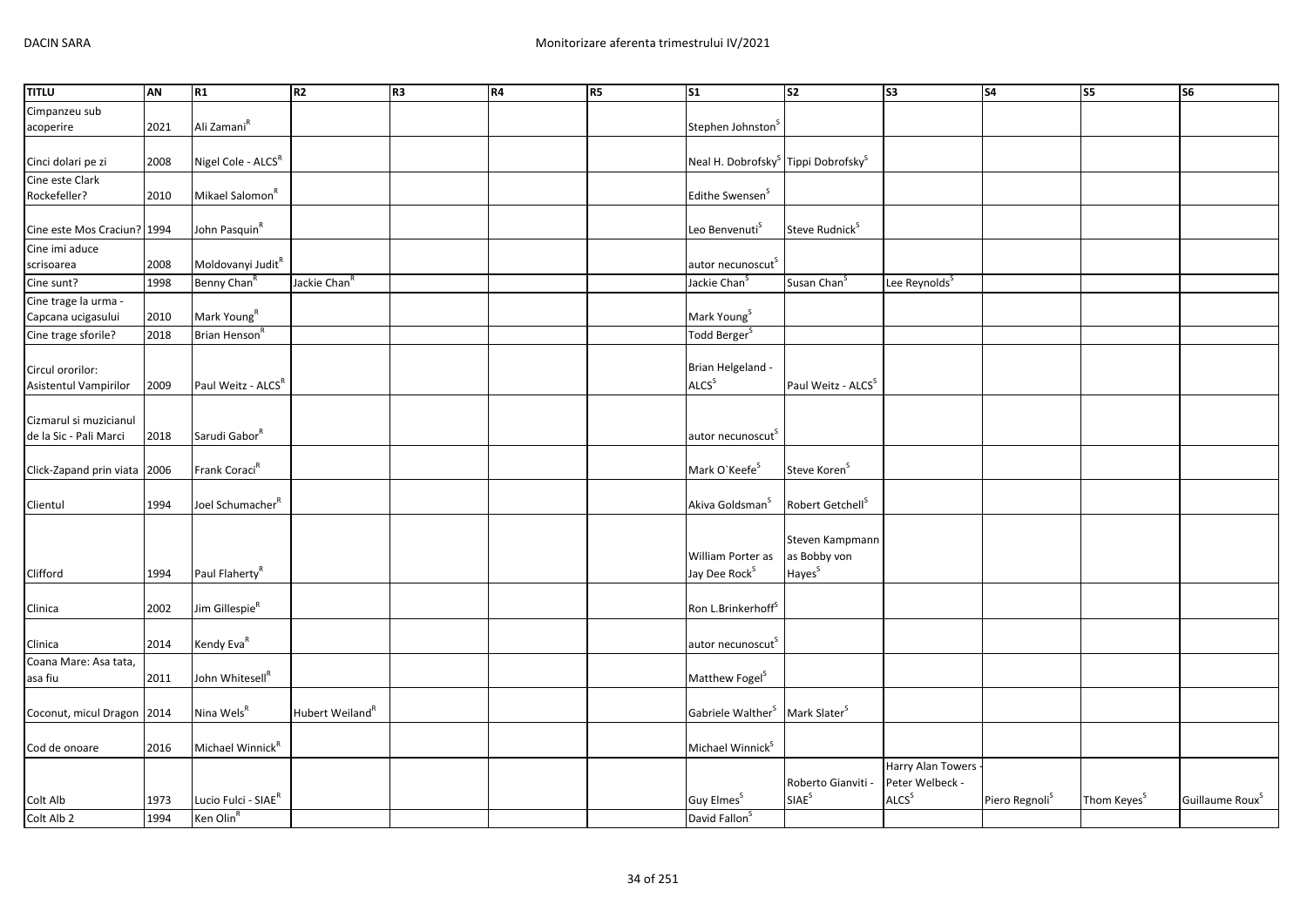| <b>TITLU</b>                 | AN   | R1                                    | R <sub>2</sub>              | R <sub>3</sub>         | R4                      | R5                          | S <sub>1</sub>                               | S <sub>2</sub>            | $\overline{\text{S3}}$                               | S <sub>4</sub>             | S5                             | S <sub>6</sub> |
|------------------------------|------|---------------------------------------|-----------------------------|------------------------|-------------------------|-----------------------------|----------------------------------------------|---------------------------|------------------------------------------------------|----------------------------|--------------------------------|----------------|
|                              |      | Stefan Richts - VG.                   |                             |                        |                         |                             |                                              |                           |                                                      |                            |                                |                |
| Columbia - aviatorii         |      | WORT/VG. BILD                         |                             |                        |                         |                             |                                              |                           |                                                      |                            |                                |                |
| pasionati din Amazonia 2017  |      | <b>KUNST<sup>R</sup></b>              |                             |                        |                         |                             | autor necunoscut                             |                           |                                                      |                            |                                |                |
|                              |      | Olivier Megaton -                     |                             |                        |                         |                             | Luc Besson -                                 | Robert Mark               |                                                      |                            |                                |                |
| Columbiana                   | 2011 | <b>SACD<sup>R</sup></b>               |                             |                        |                         |                             | SACD/ALCS <sup>S</sup>                       | Kamen - ALCS <sup>S</sup> |                                                      |                            |                                |                |
| Comoara din lacul de         |      | Harald Reinl - VG                     |                             |                        |                         |                             | Harald G.                                    |                           |                                                      |                            |                                |                |
| argint                       | 1962 | BILD-KUNST <sup>R</sup>               |                             |                        |                         |                             | Petersson <sup>S</sup>                       |                           |                                                      |                            |                                |                |
|                              |      |                                       |                             |                        |                         |                             | Cormac                                       |                           | Marianne                                             |                            |                                |                |
| Comoara nationala            | 2004 | Jon Turteltaub <sup>R</sup>           |                             |                        |                         |                             | Wibberley <sup>S</sup>                       | Jim Kouf <sup>S</sup>     | Wibberley <sup>S</sup>                               |                            |                                |                |
|                              |      |                                       |                             |                        |                         |                             |                                              |                           |                                                      |                            |                                |                |
| Comoarele Ungariei           | 2019 | Novak Lajos <sup>R</sup>              | Varga Tibor <sup>R</sup>    | Toth Adam <sup>R</sup> | Balo Edina <sup>R</sup> | Krizsan Andras <sup>R</sup> | autor necunoscut <sup>S</sup>                |                           |                                                      |                            |                                |                |
|                              |      |                                       |                             |                        |                         |                             |                                              | Joshua                    |                                                      |                            |                                |                |
|                              |      |                                       |                             |                        |                         |                             | Thomas Dean                                  | Oppenheimer -             |                                                      |                            |                                |                |
| Conan                        | 2011 | Marcus Nispel <sup>R</sup>            |                             |                        |                         |                             | Donnelly - ALCS <sup>S</sup>                 | ALCS <sup>S</sup>         | Robert E. Howard <sup>S</sup> Sean Hood <sup>S</sup> |                            |                                |                |
|                              |      |                                       |                             |                        |                         |                             | Stanley Mann -                               |                           |                                                      |                            |                                |                |
| Conan distrugatorul          | 1984 | Richard Fleischer <sup>R</sup>        |                             |                        |                         |                             | ALCS <sup>S</sup>                            |                           |                                                      |                            |                                |                |
|                              |      |                                       |                             |                        |                         |                             |                                              |                           |                                                      |                            |                                |                |
| Concediu de la casnicie 2011 |      | Bobby Farrelly <sup>R</sup>           | Peter Farrelly <sup>R</sup> |                        |                         |                             | Bobby Farrelly <sup>S</sup>                  | Pete Jones <sup>S</sup>   | Peter Farrelly <sup>S</sup>                          | Kevin Barnett <sup>S</sup> |                                |                |
| Concurs de Sarbatori         | 2019 | David Weaver <sup>R</sup>             |                             |                        |                         |                             | Rick Garman <sup>S</sup>                     |                           |                                                      |                            |                                |                |
| Condamnat la                 |      |                                       |                             |                        |                         |                             |                                              |                           |                                                      |                            |                                |                |
| razbunare                    | 2015 | Jen Soska <sup>R</sup>                | Sylvia Soska <sup>R</sup>   |                        |                         |                             | Justin Shady <sup>S</sup>                    |                           |                                                      |                            |                                |                |
|                              |      | Tom McLoughlin -                      |                             |                        |                         |                             |                                              |                           |                                                      |                            |                                |                |
| Condamnat pe nedrept 2010    |      | ALCS <sup>R</sup>                     |                             |                        |                         |                             | Teena Booth <sup>S</sup>                     |                           |                                                      |                            |                                |                |
|                              |      | McG -Joseph                           |                             |                        |                         |                             | Luc Besson -                                 |                           |                                                      |                            |                                |                |
| Condamnat sa ucida           | 2014 | McGinty Nichol <sup>R</sup>           |                             |                        |                         |                             | SACD/ALCS <sup>S</sup>                       | Adi Hasak <sup>S</sup>    |                                                      |                            |                                |                |
| Condurul si trandafirul:     |      |                                       |                             |                        |                         |                             |                                              |                           |                                                      |                            |                                |                |
| povestea Cenusaresei         |      |                                       |                             |                        |                         |                             |                                              | Richard M.                | Robert B.                                            |                            |                                |                |
| (1)                          | 1976 | Bryan Forbes <sup>R</sup>             |                             |                        |                         |                             | Bryan Forbes <sup>S</sup>                    | Sherman <sup>S</sup>      | Sherman <sup>S</sup>                                 |                            |                                |                |
| Condurul si trandafirul:     |      |                                       |                             |                        |                         |                             |                                              |                           |                                                      |                            |                                |                |
| povestea Cenusaresei         |      |                                       |                             |                        |                         |                             |                                              | Richard M.                | Robert B.                                            |                            |                                |                |
| $(\sf{II})$                  | 1976 | Bryan Forbes <sup>R</sup>             |                             |                        |                         |                             | Bryan Forbes <sup>S</sup>                    | Sherman <sup>S</sup>      | Sherman <sup>S</sup>                                 |                            |                                |                |
|                              |      |                                       |                             |                        |                         |                             |                                              |                           | Brian D. Young -                                     |                            |                                |                |
| Conspiratia tacerii          | 2010 | Peter Werner <sup>R</sup>             |                             |                        |                         |                             | Edithe Swensen <sup>3</sup>                  | Teena Booth <sup>S</sup>  | B.D. Young <sup>S</sup>                              |                            |                                |                |
|                              |      | Enzo Barboni -                        |                             |                        |                         |                             | Marco Barboni                                |                           |                                                      |                            |                                |                |
| Contra cronometru            | 1983 | $SIAE^R$                              |                             |                        |                         |                             | Tullio - SIAE <sup>S</sup>                   |                           |                                                      |                            |                                |                |
| Contract mortal              | 2017 | Tan Bing <sup>R</sup>                 |                             |                        |                         |                             | Tan Bing <sup>S</sup>                        |                           |                                                      |                            |                                |                |
| Copiii domnisoarei           |      |                                       |                             |                        |                         |                             |                                              |                           |                                                      |                            |                                |                |
| Peregrine: Intre doua        |      |                                       |                             |                        |                         |                             | Jane Goldman -<br><b>ALCS</b> <sup>S</sup>   |                           |                                                      |                            |                                |                |
| lumi                         | 2016 | Tim Burton <sup>R</sup>               |                             |                        |                         |                             |                                              |                           |                                                      |                            |                                |                |
|                              |      | Alfonso Cuaron -<br>ALCS <sup>R</sup> |                             |                        |                         |                             | Alfonso Cuaron -<br><b>ALCS</b> <sup>S</sup> |                           |                                                      |                            |                                |                |
| Copiii tatalui               | 2007 |                                       |                             |                        |                         |                             |                                              | David Arata <sup>S</sup>  | Hawk Ostby <sup>S</sup>                              | Mark Fergus <sup>S</sup>   | Timothy J. Sexton <sup>S</sup> |                |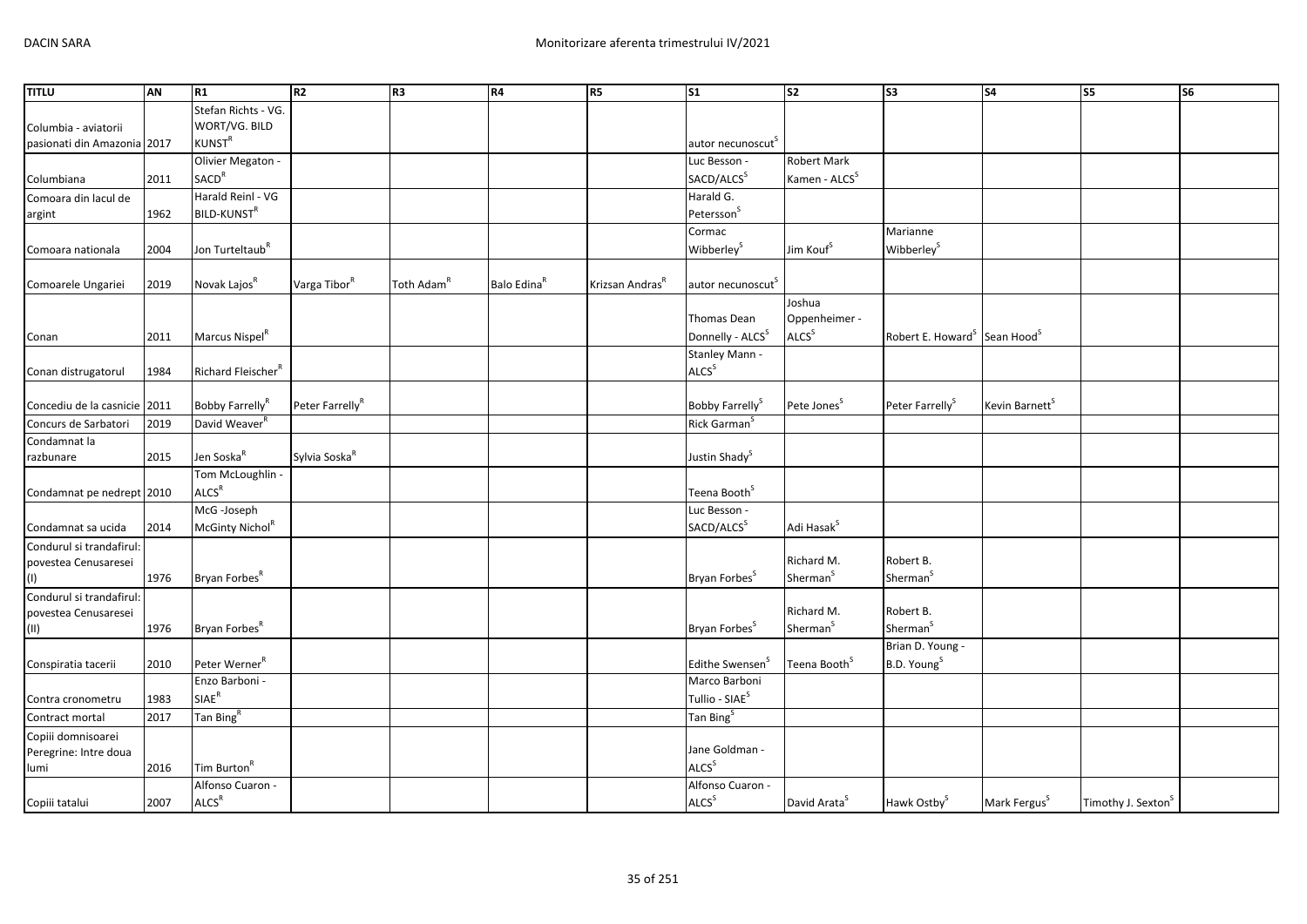| <b>TITLU</b>             | AN   | R1                                 | R <sub>2</sub> | R <sub>3</sub> | R4 | R5 | <b>S1</b>                     | $\overline{\text{S2}}$       | S <sub>3</sub>        | $\overline{\text{S4}}$ | $\overline{\text{S}}$ | <b>S6</b> |
|--------------------------|------|------------------------------------|----------------|----------------|----|----|-------------------------------|------------------------------|-----------------------|------------------------|-----------------------|-----------|
| Copilul 44 / Child 44:   |      |                                    |                |                |    |    |                               |                              |                       |                        |                       |           |
| Crime trecute sub        |      |                                    |                |                |    |    |                               |                              |                       |                        |                       |           |
| tacere                   | 2015 | Daniel Espinosa <sup>R</sup>       |                |                |    |    | Richard Price <sup>S</sup>    |                              |                       |                        |                       |           |
| Copilul care ar putea fi |      |                                    |                |                |    |    |                               |                              |                       |                        |                       |           |
| rege                     | 2019 | Joe Cornish <sup>R</sup>           |                |                |    |    | Joe Cornish <sup>S</sup>      |                              |                       |                        |                       |           |
| Copilul furtunii         | 2019 | Shawn Seet <sup>R</sup>            |                |                |    |    | Justin Monjo <sup>S</sup>     |                              |                       |                        |                       |           |
|                          |      |                                    |                |                |    |    | Hannah                        |                              |                       |                        |                       |           |
| Corbul                   | 2012 | James McTeigue <sup>R</sup>        |                |                |    |    | Shakespeare <sup>S</sup>      | Ben Livingston <sup>S</sup>  |                       |                        |                       |           |
| Corsica - luptatorii cu  |      |                                    |                |                |    |    |                               |                              |                       |                        |                       |           |
| flacarile                | 2019 | Jean Froment <sup>R</sup>          |                |                |    |    | Jean Froment <sup>S</sup>     |                              |                       |                        |                       |           |
| Cositul fanului alpin, o |      |                                    |                |                |    |    |                               |                              |                       |                        |                       |           |
| traditie elvetiana       | 2021 | Anja Reiss <sup>R</sup>            |                |                |    |    | Anja Reiss <sup>S</sup>       |                              |                       |                        |                       |           |
|                          |      | Christopher<br>Misiano - Chris     |                |                |    |    |                               |                              |                       |                        |                       |           |
|                          |      | Misiano <sup>R</sup>               |                |                |    |    | Daniel Arkin <sup>S</sup>     |                              |                       |                        |                       |           |
| Costume (ep.049)         | 2014 | Silver Tree <sup>R</sup>           |                |                |    |    |                               |                              |                       |                        |                       |           |
| Costume (ep.050)         | 2014 |                                    |                |                |    |    | Rick Muirragui <sup>S</sup>   |                              |                       |                        |                       |           |
|                          |      |                                    |                |                |    |    | Aaron Korsh <sup>S</sup>      |                              | Genevieve             |                        |                       |           |
| Costume (ep.051)         | 2014 | Cherie Nowlan <sup>R</sup>         |                |                |    |    |                               | Daniel Arkin <sup>S</sup>    | Sparling <sup>S</sup> |                        |                       |           |
| Costume (ep.052)         | 2014 | John Scott <sup>R</sup>            |                |                |    |    | Justin Peacock <sup>S</sup>   |                              |                       |                        |                       |           |
|                          |      | James Whitmore<br>Jr. <sup>R</sup> |                |                |    |    |                               |                              |                       |                        |                       |           |
| Costume (ep.053)         | 2014 |                                    |                |                |    |    | Kyle Long <sup>S</sup>        |                              |                       |                        |                       |           |
| Costume (ep.054)         | 2014 | Roger Kumble <sup>R</sup>          |                |                |    |    | Chris Downey <sup>S</sup>     |                              |                       |                        |                       |           |
| Costume (ep.055)         | 2015 | Gabriel Macht <sup>R</sup>         |                |                |    |    | Nora Zuckerman <sup>S</sup>   | Lilla Zuckerman <sup>5</sup> |                       |                        |                       |           |
|                          |      |                                    |                |                |    |    | Genevieve                     |                              |                       |                        |                       |           |
| Costume (ep.056)         | 2015 | Anton Cropper <sup>R</sup>         |                |                |    |    | Sparling <sup>S</sup>         |                              |                       |                        |                       |           |
| Costume (ep.057)         | 2015 | Michael Smith <sup>R</sup>         |                |                |    |    | Rick Muirragui <sup>S</sup>   |                              |                       |                        |                       |           |
| Costume (ep.058)         | 2015 | Patrick J. Adams <sup>R</sup>      |                |                |    |    | Justin Peacock <sup>S</sup>   | Kyle Long <sup>S</sup>       |                       |                        |                       |           |
| Costume (ep.059)         | 2015 | Silver Tree <sup>R</sup>           |                |                |    |    | Daniel Arkin <sup>S</sup>     |                              |                       |                        |                       |           |
| Costume (ep.060)         | 2015 | Anton Cropper <sup>R</sup>         |                |                |    |    | Aaron Korsh <sup>S</sup>      |                              |                       |                        |                       |           |
| Costume (ep.061)         | 2015 | Anton Cropper <sup>R</sup>         |                |                |    |    | Aaron Korsh <sup>S</sup>      |                              |                       |                        |                       |           |
| Costume (ep.062)         | 2015 | Michael Smith <sup>R</sup>         |                |                |    |    | Rick Muirragui <sup>S</sup>   |                              |                       |                        |                       |           |
| Costume (ep.063)         | 2015 | Anton Cropper <sup>R</sup>         |                |                |    |    | Chris Downey <sup>S</sup>     |                              |                       |                        |                       |           |
|                          |      |                                    |                |                |    |    | Genevieve                     |                              |                       |                        |                       |           |
| Costume (ep.064)         | 2015 | Silver Tree <sup>R</sup>           |                |                |    |    | Sparling <sup>S</sup>         |                              |                       |                        |                       |           |
| Costume (ep.065)         | 2015 | Kevin Bray <sup>R</sup>            |                |                |    |    | Nora Zuckerman <sup>S</sup>   | Lilla Zuckerman <sup>S</sup> |                       |                        |                       |           |
| Costume (ep.066)         | 2015 | Michael Smith <sup>R</sup>         |                |                |    |    | Kyle Long <sup>S</sup>        |                              |                       |                        |                       |           |
|                          |      |                                    |                |                |    |    |                               |                              |                       |                        |                       |           |
| Costume (ep.067)         | 2015 | Roger Kumble <sup>R</sup>          |                |                |    |    | Sharyn Rothstein <sup>S</sup> |                              |                       |                        |                       |           |
| Costume (ep.068)         | 2015 | Kate Dennis <sup>R</sup>           |                |                |    |    | Daniel Arkin <sup>S</sup>     |                              |                       |                        |                       |           |
| Costume (ep.069)         | 2015 | Silver Tree <sup>R</sup>           |                |                |    |    | Chris Downey <sup>S</sup>     |                              |                       |                        |                       |           |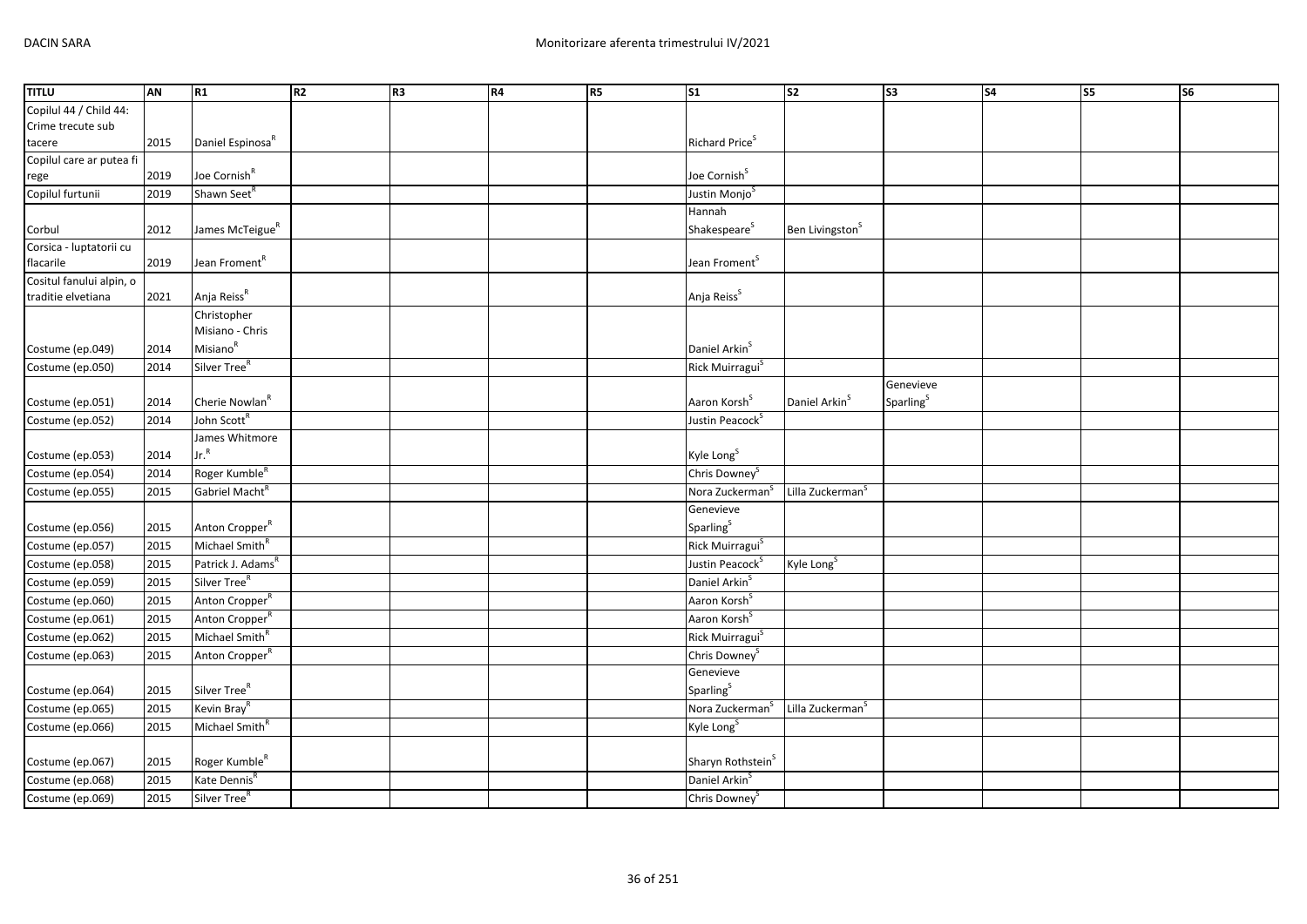| <b>TITLU</b>           | AN   | R1                                                 | R <sub>2</sub> | R <sub>3</sub> | R4 | R <sub>5</sub> | S <sub>1</sub>                                        | s <sub>2</sub>                  | S <sub>3</sub>           | <b>S4</b> | S5 | S <sub>6</sub> |
|------------------------|------|----------------------------------------------------|----------------|----------------|----|----------------|-------------------------------------------------------|---------------------------------|--------------------------|-----------|----|----------------|
|                        |      |                                                    |                |                |    |                | Genevieve                                             |                                 |                          |           |    |                |
| Costume (ep.070)       | 2015 | Anton Cropper <sup>R</sup>                         |                |                |    |                | Sparling <sup>S</sup>                                 |                                 |                          |           |    |                |
| Costume (ep.071)       | 2016 | Cherie Nowlan                                      |                |                |    |                | Nora Zuckerman <sup>S</sup>                           | Lilla Zuckerman <sup>5</sup>    |                          |           |    |                |
|                        |      |                                                    |                |                |    |                |                                                       |                                 |                          |           |    |                |
| Costume (ep.072)       | 2016 | Rob Seidenglanz <sup>R</sup>                       |                |                |    |                | Sharyn Rothstein <sup>S</sup>                         |                                 |                          |           |    |                |
|                        |      |                                                    |                |                |    |                | Genevieve                                             |                                 |                          |           |    |                |
| Costume (ep.073)       | 2016 | Anton Cropper <sup>R</sup>                         |                |                |    |                | Sparling <sup>S</sup>                                 | Sandra Silverstein <sup>5</sup> |                          |           |    |                |
| Costume (ep.074)       | 2016 | Patrick J. Adams <sup>R</sup>                      |                |                |    |                | Kyle Long <sup>S</sup>                                |                                 |                          |           |    |                |
| Costume (ep.075)       | 2016 | Roger Kumble <sup>R</sup>                          |                |                |    |                | Daniel Arkin <sup>5</sup>                             |                                 |                          |           |    |                |
| Costume (ep.076)       | 2016 | Anton Cropper <sup>R</sup>                         |                |                |    |                | Aaron Korsh <sup>5</sup>                              |                                 |                          |           |    |                |
| Craciun                | 2004 | Chazz Palminteri <sup>R</sup>                      |                |                |    |                | David Hubbard <sup>S</sup>                            |                                 |                          |           |    |                |
|                        |      |                                                    |                |                |    |                |                                                       |                                 |                          |           |    |                |
| Craciun cu fostul      | 2014 | Brian Skiba <sup>R</sup>                           |                |                |    |                | Alexandra Julson <sup>S</sup>                         |                                 |                          |           |    |                |
| Craciun cu scantei     | 2006 | John Whitesell <sup>R</sup>                        |                |                |    |                | Chris Ord <sup>S</sup>                                | Don Rhymer <sup>S</sup>         | Matt Corman <sup>S</sup> |           |    |                |
|                        |      |                                                    |                |                |    |                | Dave Alan                                             |                                 |                          |           |    |                |
| Craciun cu Tucker      | 2013 | Larry A. McLean <sup>R</sup>                       |                |                |    |                | Johnson <sup>S</sup>                                  |                                 |                          |           |    |                |
| Craciun de pomina      | 2007 | Stephen Wallis <sup>R</sup>                        |                |                |    |                | Stephen Wallis <sup>S</sup>                           |                                 |                          |           |    |                |
| Craciun in familie     | 2013 | Jonathan Wright <sup>R</sup>                       |                |                |    |                | Barbara Kymlicka <sup>S</sup>                         |                                 |                          |           |    |                |
|                        |      |                                                    |                |                |    |                | Brian D. Young -                                      |                                 |                          |           |    |                |
| Craciun in Louisiana   | 2013 | Leslie Hope <sup>R</sup>                           |                |                |    |                | B.D. Young <sup>S</sup>                               | Marcy Holland <sup>S</sup>      |                          |           |    |                |
|                        |      |                                                    |                |                |    |                | Julie Sherman                                         |                                 |                          |           |    |                |
| Craciun in Montana     | 2019 | T. W. Peacocke <sup>R</sup>                        |                |                |    |                | <b>Wolfe</b> <sup>S</sup>                             |                                 |                          |           |    |                |
| Craciun in muntii Blue |      |                                                    |                |                |    |                |                                                       |                                 |                          |           |    |                |
| Ridge                  | 2020 | David Winning <sup>R</sup>                         |                |                |    |                | Rick Garman <sup>S</sup>                              | Hope Ramsay <sup>S</sup>        |                          |           |    |                |
|                        |      |                                                    |                |                |    |                |                                                       |                                 |                          |           |    |                |
| Craciun la magazin     | 2018 | Michael Robison <sup>R</sup>                       |                |                |    |                | Rick Garman <sup>S</sup>                              |                                 |                          |           |    |                |
| Craciun la palat       | 2018 | Peter Hewitt <sup>R</sup>                          |                |                |    |                | Joie Botkin <sup>S</sup>                              |                                 |                          |           |    |                |
|                        |      |                                                    |                |                |    |                |                                                       |                                 |                          |           |    |                |
|                        |      | Christie Will -                                    |                |                |    |                |                                                       |                                 |                          |           |    |                |
| Craciun zi de zi       | 2018 | Christie Will Wolf <sup>R</sup>                    |                |                |    |                | Gary Goldstein <sup>S</sup>                           |                                 |                          |           |    |                |
| Craciunul de acasa     | 2018 | Mel Damski <sup>R</sup>                            |                |                |    |                | Nina Weinman <sup>S</sup>                             |                                 |                          |           |    |                |
| Craciunul fermecat     | 2019 | William Butler <sup>R</sup>                        |                |                |    |                | William Butler <sup>S</sup>                           |                                 |                          |           |    |                |
|                        |      |                                                    |                |                |    |                |                                                       |                                 |                          |           |    |                |
|                        |      | John Kent Harrison<br>- John Harrison <sup>R</sup> |                |                |    |                |                                                       |                                 |                          |           |    |                |
| Craciunul in Conway    | 2013 |                                                    |                |                |    |                | Stephen P Lindsey <sup>S</sup> Luis Ugaz <sup>S</sup> |                                 |                          |           |    |                |
| Craciunul sperantei    | 2011 | Neill Fearnley <sup>R</sup>                        |                |                |    |                | Donald Davenport                                      |                                 |                          |           |    |                |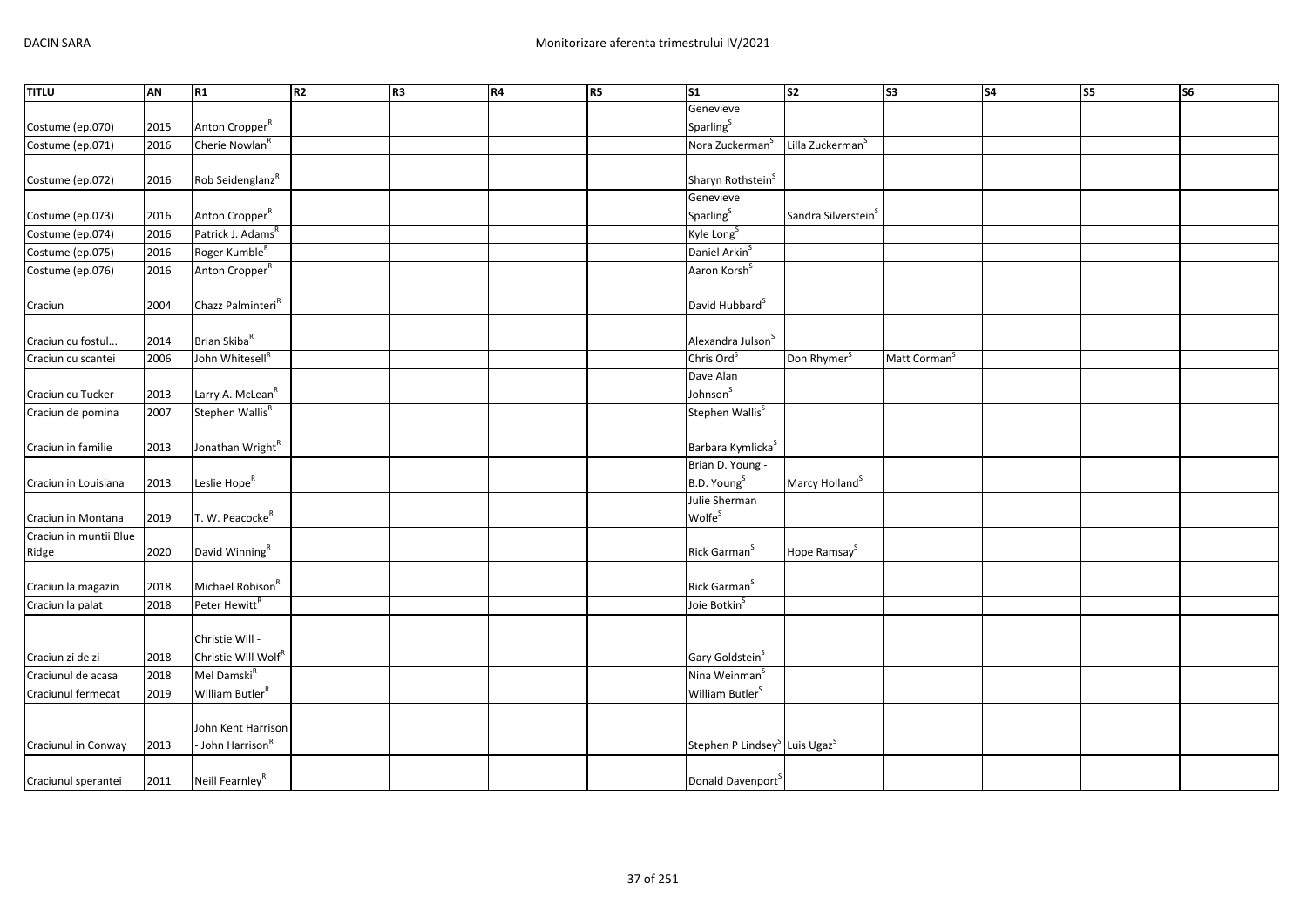| <b>TITLU</b>             | AN   | R1                           | R2                      | R <sub>3</sub> | R4 | R5 | $\overline{\text{S1}}$                                | S <sub>2</sub>                                       | S <sub>3</sub>                 | <b>S4</b>                | S5                      | $\overline{\text{S6}}$ |
|--------------------------|------|------------------------------|-------------------------|----------------|----|----|-------------------------------------------------------|------------------------------------------------------|--------------------------------|--------------------------|-------------------------|------------------------|
|                          |      |                              |                         |                |    |    |                                                       |                                                      |                                |                          |                         |                        |
|                          |      | Gerard Oury -                |                         |                |    |    | Daniele Thompson                                      | Gerard Oury -                                        | Marcel Jullian -               |                          |                         |                        |
| Creierul                 | 1969 | SACD <sup>R</sup>            |                         |                |    |    | - SACD/ALCS <sup>S</sup>                              | <b>SACD</b> <sup>S</sup>                             | SACD <sup>S</sup>              |                          |                         |                        |
|                          |      | Gilles Paquet-               |                         |                |    |    | Julian Fellowes -                                     |                                                      |                                |                          |                         |                        |
| Crima la conac           | 2017 | Brenner - SACD <sup>R</sup>  |                         |                |    |    | ALCS <sup>S</sup>                                     | Tim Rose Price <sup>S</sup>                          |                                |                          |                         |                        |
| Crima si pasiune         | 1976 | Ivan Passer <sup>R</sup>     |                         |                |    |    | Ivan Passer <sup>S</sup>                              | Jesse Lasky Jr <sup>S</sup>                          | William Richert <sup>5</sup>   | Jesse Lasky <sup>5</sup> | Pat Silver <sup>S</sup> |                        |
|                          |      |                              |                         |                |    |    |                                                       | Douglas Cook -                                       |                                |                          |                         |                        |
| Criminal                 | 2016 | Ariel Vromen <sup>R</sup>    |                         |                |    |    | David Weisberg <sup>S</sup>                           | Douglas S. Cook <sup>S</sup>                         |                                |                          |                         |                        |
|                          |      |                              |                         |                |    |    |                                                       |                                                      |                                |                          |                         |                        |
| Croatia - Cioplitorii in |      | Julien Hamelin -             |                         |                |    |    | Julien Hamelin -                                      |                                                      |                                |                          |                         |                        |
| piatra din Insula Brac   | 2021 | <b>SCAM<sup>R</sup></b>      |                         |                |    |    | <b>SCAM<sup>S</sup></b>                               |                                                      |                                |                          |                         |                        |
| Cronicile din Narnia:    |      |                              |                         |                |    |    |                                                       | Christopher                                          | Stephen McFeely -              |                          |                         |                        |
| Printul Caspian          | 2008 | Andrew Adamson               |                         |                |    |    | Andrew Adamson <sup>5</sup>                           | Markus - ALCS <sup>S</sup>                           | ALCS <sup>S</sup>              |                          |                         |                        |
| Cronicile Spiderwick     | 2007 | Mark Waters <sup>R</sup>     |                         |                |    |    | David Berenbaum <sup>S</sup> John Sayles <sup>S</sup> |                                                      | Karey Kirkpatrick <sup>S</sup> |                          |                         |                        |
| Cruciatul                | 2005 | Bryan Goeres <sup>R</sup>    |                         |                |    |    | Nick Angelo <sup>S</sup>                              |                                                      |                                |                          |                         |                        |
| Cu acest inel            | 2015 | Nzingha Stewart <sup>R</sup> |                         |                |    |    | Nzingha Stewart <sup>S</sup>                          |                                                      |                                |                          |                         |                        |
|                          |      | Sydney J.                    |                         |                |    |    | Sydney J.                                             |                                                      |                                |                          |                         |                        |
| Cu mingea la picior      | 2003 | Bartholomew Jr. <sup>R</sup> |                         |                |    |    | Bartholomew Jr. <sup>S</sup>                          | Suzi Landolphi <sup>S</sup>                          | Darren Foldes <sup>S</sup>     |                          |                         |                        |
| Cu pretul sangelui       | 2018 | Nicholas Barton <sup>R</sup> |                         |                |    |    | Nicholas Barton <sup>5</sup>                          | August Benassi <sup>S</sup>                          |                                |                          |                         |                        |
|                          |      |                              |                         |                |    |    |                                                       |                                                      |                                | Christopher              |                         |                        |
| Cu totii la surf!        | 2007 | Ash Brannon <sup>R</sup>     | Chris Buck <sup>R</sup> |                |    |    | Ash Brannon <sup>S</sup>                              | Chris Buck <sup>S</sup>                              | Don Rhymer <sup>S</sup>        | Jenkins <sup>S</sup>     |                         |                        |
|                          |      | Stefan Richts - VG.          |                         |                |    |    | Stefan Richts - VG.                                   |                                                      |                                |                          |                         |                        |
| Cuba, in ritmuri de      |      | WORT/VG. BILD                |                         |                |    |    | WORT/VG. BILD                                         |                                                      |                                |                          |                         |                        |
| flasneta                 | 2017 | <b>KUNST<sup>R</sup></b>     |                         |                |    |    | <b>KUNST</b> <sup>S</sup>                             |                                                      |                                |                          |                         |                        |
| Cuibul Dragonului:       |      |                              |                         |                |    |    |                                                       |                                                      |                                |                          |                         |                        |
| Inceputul Erei           |      |                              |                         |                |    |    |                                                       |                                                      |                                |                          |                         |                        |
| Razboinicilor            | 2014 | Yuefeng Song <sup>R</sup>    |                         |                |    |    | Yuefeng Song <sup>S</sup>                             | Bill Borden <sup>S</sup>                             | Ran Zhuo <sup>S</sup>          |                          |                         |                        |
|                          |      | Stefano Reali -              |                         |                |    |    | Stefano Reali -                                       | Teodosio Losito -                                    |                                |                          |                         |                        |
| Culoarea prieteniei I    | 2005 | $SIAE^R$                     |                         |                |    |    | <b>SIAE<sup>S</sup></b>                               | SIAE <sup>S</sup>                                    |                                |                          |                         |                        |
|                          |      | Stefano Reali -              |                         |                |    |    | Stefano Reali -                                       | Teodosio Losito -                                    |                                |                          |                         |                        |
| Culoarea prieteniei II   | 2005 | $\mathsf{SIAE}^\mathsf{R}$   |                         |                |    |    | <b>SIAE</b> <sup>S</sup>                              | SIAE <sup>S</sup>                                    |                                |                          |                         |                        |
| Cum sa cuceresti         |      |                              |                         |                |    |    |                                                       |                                                      |                                |                          |                         |                        |
| barbatii                 | 2001 | David Mirkin <sup>R</sup>    |                         |                |    |    | Paul Guay <sup>S</sup>                                | Robert Dunn <sup>S</sup>                             | Stephen Mazur <sup>S</sup>     |                          |                         |                        |
| Cum sa dai afara din     |      |                              |                         |                |    |    |                                                       |                                                      |                                |                          |                         |                        |
| casa un burlac de 30 de  |      |                              |                         |                |    |    |                                                       |                                                      |                                |                          |                         |                        |
| ani                      | 2006 | Tom Dey <sup>R</sup>         |                         |                |    |    | Matt Ember <sup>S</sup>                               | Tom J. Astle <sup>S</sup>                            |                                |                          |                         |                        |
| Cum sa faci ca s-o       |      | Hallie Meyers-               |                         |                |    |    | Hallie Meyers-                                        |                                                      |                                |                          |                         |                        |
| desfaci?                 | 2017 | Shyer <sup>R</sup>           |                         |                |    |    | Shyer <sup>S</sup>                                    |                                                      |                                |                          |                         |                        |
| Cum sa fii singur si     |      | Christian Ditter -           |                         |                |    |    |                                                       |                                                      |                                |                          |                         |                        |
| fericit                  | 2016 | VG. Wort <sup>R</sup>        |                         |                |    |    | Dana Fox <sup>S</sup>                                 | Marc Silverstein <sup>S</sup> Abby Kohn <sup>S</sup> |                                |                          |                         |                        |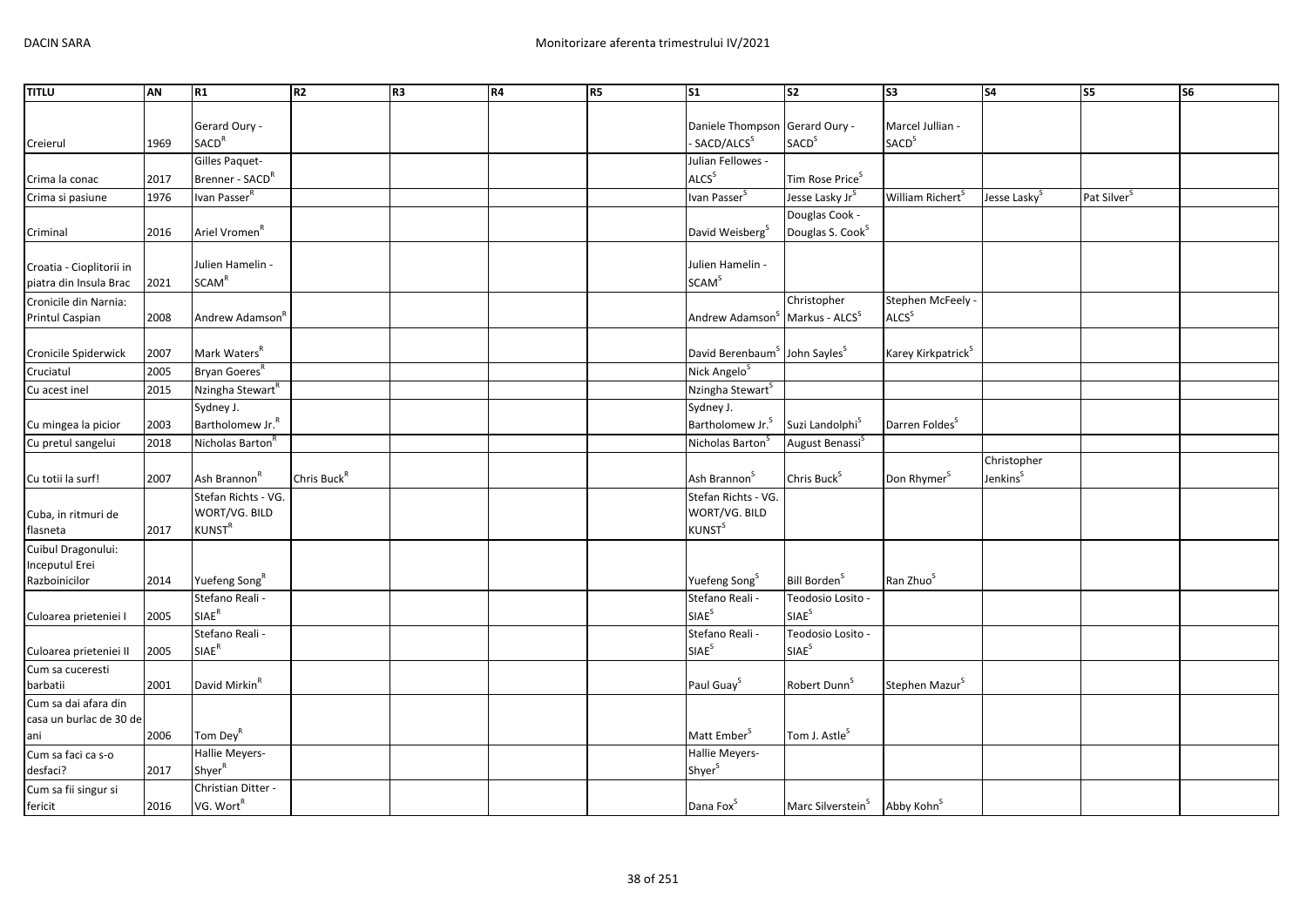| <b>TITLU</b>                 | AN   | R1                             | R <sub>2</sub>          | R <sub>3</sub> | R4 | R <sub>5</sub> | <b>S1</b>                                                 | S <sub>2</sub>               | $\overline{\text{S3}}$    | S <sub>4</sub>          | <b>S5</b> | <b>S6</b> |
|------------------------------|------|--------------------------------|-------------------------|----------------|----|----------------|-----------------------------------------------------------|------------------------------|---------------------------|-------------------------|-----------|-----------|
| Cum sa nu devii              |      |                                |                         |                |    |                |                                                           |                              |                           |                         |           |           |
| american                     | 2004 | James L. Brooks <sup>R</sup>   |                         |                |    |                | James L. Brooks <sup>S</sup>                              |                              |                           |                         |           |           |
| Cum sa scapi de un tip       |      |                                |                         |                |    |                |                                                           |                              |                           |                         |           |           |
| in 10 zile                   | 2003 | Donald Petrie <sup>R</sup>     |                         |                |    |                | Kristen Buckley <sup>S</sup>                              | Burr Steers <sup>S</sup>     | Brian Regan <sup>S</sup>  |                         |           |           |
| Cum s-o dai sa fie           |      |                                |                         |                |    |                |                                                           |                              |                           |                         |           |           |
| bine?                        | 2011 | Byron Howard <sup>R</sup>      | Ron Howard <sup>R</sup> |                |    |                | Allan Loeb <sup>S</sup>                                   |                              |                           |                         |           |           |
|                              |      |                                |                         |                |    |                |                                                           |                              |                           |                         |           |           |
| Cum ti-e scris               | 1994 | Norman Jewison <sup>K</sup>    |                         |                |    |                | Diane Drake <sup>S</sup>                                  |                              |                           |                         |           |           |
| Cupa                         | 1999 | Khyentse Norbu                 |                         |                |    |                | Khyentse Norbu <sup>5</sup>                               |                              |                           |                         |           |           |
|                              |      | Friederike                     |                         |                |    |                | Friederike                                                |                              |                           |                         |           |           |
|                              |      | Schlumbom - VG                 |                         |                |    |                | Schlumbom - VG                                            |                              |                           |                         |           |           |
| Curcuma, mirodenia           |      | WORT/VG. BILD                  |                         |                |    |                | WORT/VG. BILD                                             |                              |                           |                         |           |           |
| din aur                      | 2020 | <b>KUNST<sup>R</sup></b>       |                         |                |    |                | <b>KUNST</b> <sup>S</sup>                                 |                              |                           |                         |           |           |
|                              |      |                                |                         |                |    |                |                                                           |                              |                           |                         |           |           |
| Cursa                        | 2016 | Stephen Hopkins <sup>R</sup>   |                         |                |    |                | Anna Waterhouse <sup>S</sup> Joe Shrapnel <sup>S</sup>    |                              |                           |                         |           |           |
|                              |      |                                |                         |                |    |                |                                                           |                              |                           |                         |           |           |
| Cursa mortala: Infernul 2013 |      | Roel Reine <sup>R</sup>        |                         |                |    |                | Tony Giglio <sup>S</sup>                                  |                              |                           |                         |           |           |
|                              |      |                                |                         |                |    |                |                                                           |                              |                           |                         |           |           |
| Cursa mortii                 | 1975 | Paul Bartel <sup>R</sup>       |                         |                |    |                | Charles B. Griffith <sup>S</sup> Robert Thom <sup>S</sup> |                              |                           |                         |           |           |
|                              |      |                                |                         |                |    |                | Christopher                                               |                              |                           |                         |           |           |
| Curtezana                    | 2009 | Stephen Frears <sup>R</sup>    |                         |                |    |                | Hampton - ALCS <sup>S</sup>                               |                              |                           |                         |           |           |
|                              |      |                                |                         |                |    |                | <b>Ruth Prawer</b>                                        |                              |                           |                         |           |           |
| Cvartet                      | 1981 | James Ivory <sup>R</sup>       |                         |                |    |                | Jhabvala - ALCS <sup>S</sup>                              | Michel Maingois <sup>S</sup> |                           |                         |           |           |
| Daca as fi tu?               | 2011 | David Dobkin                   |                         |                |    |                | Jon Lucas <sup>S</sup>                                    | Scott Moore <sup>S</sup>     |                           |                         |           |           |
|                              |      |                                |                         |                |    |                |                                                           |                              |                           |                         |           |           |
|                              |      |                                |                         |                |    |                | Emma Thompson                                             |                              |                           |                         |           |           |
| Dadaca McPhee                | 2006 | Kirk Jones - ALCS <sup>R</sup> |                         |                |    |                | ALCS <sup>S</sup>                                         |                              |                           |                         |           |           |
| Danseaza cu mine!            | 2012 | John Bradshaw <sup>R</sup>     |                         |                |    |                | Kevin Commins <sup>S</sup>                                |                              |                           |                         |           |           |
|                              |      | Dania Pasquini -               |                         |                |    |                | Jane English -                                            |                              |                           |                         |           |           |
| Dansul strazii 2             | 2012 | SIAE <sup>R</sup>              | Max Giwa <sup>R</sup>   |                |    |                | ALCS <sup>S</sup>                                         |                              |                           |                         |           |           |
|                              |      | Dania Pasquini -               |                         |                |    |                | Jane English -                                            |                              |                           |                         |           |           |
| Dansuri de strada            | 2010 | SIAE <sup>R</sup>              | Max Giwa <sup>R</sup>   |                |    |                | ALCS <sup>S</sup>                                         |                              |                           |                         |           |           |
|                              |      | Mark Steven                    |                         |                |    |                | Mark Steven                                               |                              |                           |                         |           |           |
| Daredevil                    | 2003 | Johnson <sup>R</sup>           |                         |                |    |                | Johnson <sup>S</sup>                                      |                              |                           |                         |           |           |
|                              |      | John Madden -                  |                         |                |    |                | Matthew Vaughn - Jane Goldman -                           |                              | Peter Straughan -         |                         |           |           |
| Datorie de onoare            | 2010 | ALCS <sup>R</sup>              |                         |                |    |                | <b>ALCS</b> <sup>S</sup>                                  | ALCS <sup>S</sup>            | ALCS <sup>S</sup>         |                         |           |           |
|                              |      | James Hayman -                 |                         |                |    |                | Aaron                                                     |                              |                           |                         |           |           |
| De 12 ori Craciunul          | 2011 | Jim Hayman <sup>R</sup>        |                         |                |    |                | Mendelsohn <sup>S</sup>                                   | Janet Brownell <sup>S</sup>  |                           |                         |           |           |
| De ce el?                    | 2016 | John Hamburg <sup>R</sup>      |                         |                |    |                | John Hamburg <sup>S</sup>                                 | lan Helfer <sup>S</sup>      |                           |                         |           |           |
| De Craciun nu stam           |      |                                |                         |                |    |                |                                                           |                              |                           |                         |           |           |
|                              | 2008 | Seth Gordon <sup>R</sup>       |                         |                |    |                | Jon Lucas <sup>S</sup>                                    | Scott Moore <sup>S</sup>     | Caleb Wilson <sup>S</sup> | Matt Allen <sup>S</sup> |           |           |
| acasa!                       |      |                                |                         |                |    |                |                                                           |                              |                           |                         |           |           |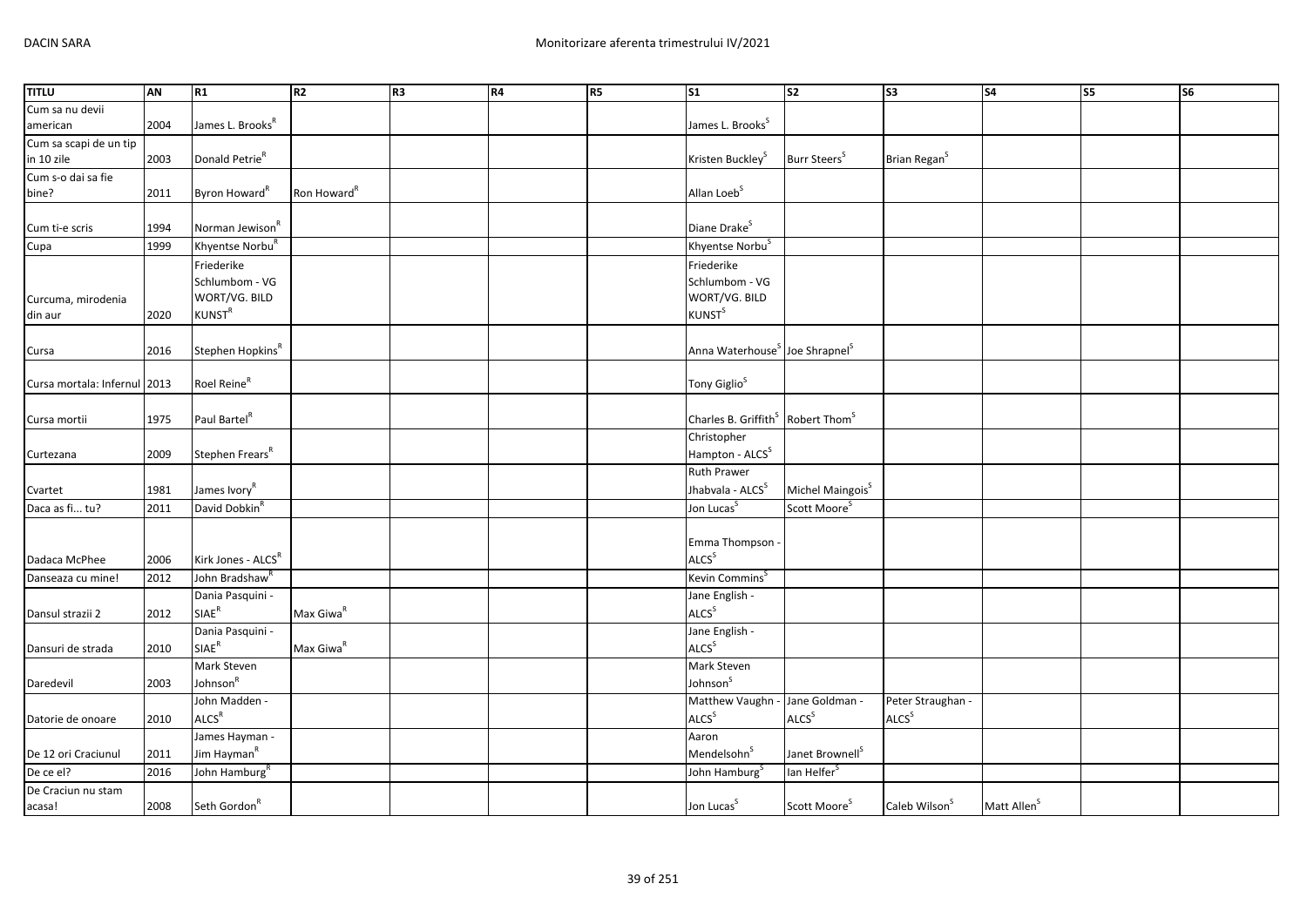| <b>TITLU</b>                              | AN   | R1                                 | R <sub>2</sub>                   | R <sub>3</sub> | R4 | <b>R5</b> | <b>S1</b>                              | S <sub>2</sub>                                               | S <sub>3</sub> | <b>S4</b>                           | S5 | S <sub>6</sub> |
|-------------------------------------------|------|------------------------------------|----------------------------------|----------------|----|-----------|----------------------------------------|--------------------------------------------------------------|----------------|-------------------------------------|----|----------------|
| De la inceput - New<br>York Melody        | 2013 | John Carney <sup>R</sup>           |                                  |                |    |           | John Carney <sup>5</sup>               |                                                              |                |                                     |    |                |
| De neinvins                               | 2014 | Angelina Jolie <sup>R</sup>        |                                  |                |    |           | William Nicholson<br>ALCS <sup>S</sup> | Ethan Coen - ALCS <sup>5</sup> Joel Coen - ALCS <sup>5</sup> |                | Richard<br>LaGravenese <sup>5</sup> |    |                |
| De vorba cu Blunt [sez.                   |      | Tristram                           |                                  |                |    |           |                                        |                                                              |                |                                     |    |                |
| 01] [ep. 0001]                            | 2015 | Shapeero <sup>R</sup>              | Michael Lehmann <sup>'</sup>     |                |    |           | Jonathan Ames                          | Kirsten Kearse <sup>5</sup>                                  |                |                                     |    |                |
| De vorba cu Blunt [sez.<br>01] [ep. 0002] | 2015 | Tristram<br>Shapeero <sup>n</sup>  | Michael Lehmann <sup>"</sup>     |                |    |           | Jonathan Ames                          | Kirsten Kearse <sup>S</sup>                                  |                |                                     |    |                |
| De vorba cu Blunt [sez.                   |      | Tristram                           |                                  |                |    |           |                                        |                                                              |                |                                     |    |                |
| 01] [ep. 0003]                            | 2015 | Shapeero <sup>"</sup>              | Michael Lehmann <sup>"</sup>     |                |    |           | Jonathan Ames <sup>5</sup>             | Kirsten Kearse <sup>5</sup>                                  |                |                                     |    |                |
| De vorba cu Blunt [sez.<br>01] [ep. 0004] | 2015 | Tristram<br>Shapeero <sup>R</sup>  | Michael Lehmann <sup>r</sup>     |                |    |           | Jonathan Ames <sup>5</sup>             | Kirsten Kearse <sup>s</sup>                                  |                |                                     |    |                |
| De vorba cu Blunt [sez.<br>01] [ep. 0005] | 2015 | *Tristram<br>Shapeero <sup>K</sup> | *Michael<br>Lehmann <sup>"</sup> |                |    |           | *Jonathan Ames <sup>5</sup>            | *Kirsten Kearse <sup>S</sup>                                 |                |                                     |    |                |
| De vorba cu Blunt [sez.<br>01] [ep. 0006] | 2015 | Tristram<br>Shapeero <sup>k</sup>  | Michael Lehmann <sup>"</sup>     |                |    |           | Jonathan Ames <sup>5</sup>             | Kirsten Kearse <sup>5</sup>                                  |                |                                     |    |                |
| De vorba cu Blunt [sez.<br>01] [ep. 0007] | 2015 | Tristram<br>Shapeero <sup>"</sup>  | Michael Lehmann <sup>"</sup>     |                |    |           | Jonathan Ames                          | Kirsten Kearse <sup>5</sup>                                  |                |                                     |    |                |
| De vorba cu Blunt [sez.                   |      | Tristram                           |                                  |                |    |           |                                        |                                                              |                |                                     |    |                |
| 01] [ep. 0008]                            | 2015 | Shapeero <sup>k</sup>              | Michael Lehmann <sup>r</sup>     |                |    |           | Jonathan Ames                          | Kirsten Kearse <sup>s</sup>                                  |                |                                     |    |                |
| De vorba cu Blunt [sez.<br>01] [ep. 0009] | 2015 | Tristram<br>Shapeero <sup>R</sup>  | Michael Lehmann <sup>"</sup>     |                |    |           | Jonathan Ames <sup>5</sup>             | Kirsten Kearse <sup>S</sup>                                  |                |                                     |    |                |
| De vorba cu Blunt [sez.<br>01] [ep. 0010] | 2015 | Tristram<br>Shapeero <sup>k</sup>  | Michael Lehmann <sup>'</sup>     |                |    |           | Jonathan Ames <sup>5</sup>             | Kirsten Kearse <sup>s</sup>                                  |                |                                     |    |                |
| De vorba cu Blunt [sez.<br>02] [ep. 0001] | 2015 | Tristram<br>Shapeero <sup>R</sup>  | Michael Lehmann <sup>r</sup>     |                |    |           | Jonathan Ames <sup>5</sup>             | Kirsten Kearse <sup>s</sup>                                  |                |                                     |    |                |
| De vorba cu Blunt [sez.<br>02] [ep. 0002] | 2015 | *Tristram<br>Shapeero <sup>k</sup> | *Michael<br>Lehmann <sup>r</sup> |                |    |           | *Jonathan Ames <sup>S</sup>            | *Kirsten Kearse <sup>5</sup>                                 |                |                                     |    |                |
| De vorba cu Blunt [sez.<br>02] [ep. 0003] | 2015 | Tristram<br>Shapeero <sup>n</sup>  | Michael Lehmann <sup>"</sup>     |                |    |           | Jonathan Ames <sup>5</sup>             | Kirsten Kearse <sup>5</sup>                                  |                |                                     |    |                |
| De vorba cu Blunt [sez.<br>02] [ep. 0004] | 2015 | Tristram<br>Shapeero <sup>k</sup>  | Michael Lehmann <sup>t</sup>     |                |    |           | Jonathan Ames <sup>5</sup>             | Kirsten Kearse <sup>5</sup>                                  |                |                                     |    |                |
| De vorba cu Blunt [sez.<br>02] [ep. 0005] | 2015 | Tristram<br>Shapeero <sup>R</sup>  | Michael Lehmann <sup>'</sup>     |                |    |           | Jonathan Ames <sup>5</sup>             | Kirsten Kearse <sup>5</sup>                                  |                |                                     |    |                |
| De vorba cu Blunt [sez.<br>02] [ep. 0006] | 2015 | Tristram<br>Shapeero <sup>n</sup>  | Michael Lehmann <sup>"</sup>     |                |    |           | Jonathan Ames                          | Kirsten Kearse <sup>S</sup>                                  |                |                                     |    |                |
| De vorba cu Blunt [sez.<br>02] [ep. 0007] | 2015 | Tristram<br>Shapeero <sup>k</sup>  | Michael Lehmann <sup>t</sup>     |                |    |           | Jonathan Ames <sup>5</sup>             | Kirsten Kearse <sup>5</sup>                                  |                |                                     |    |                |
| De vorba cu Blunt [sez.<br>02] [ep. 0008] | 2015 | Tristram<br>Shapeero <sup>R</sup>  | Michael Lehmann <sup>"</sup>     |                |    |           | Jonathan Ames <sup>5</sup>             | Kirsten Kearse <sup>5</sup>                                  |                |                                     |    |                |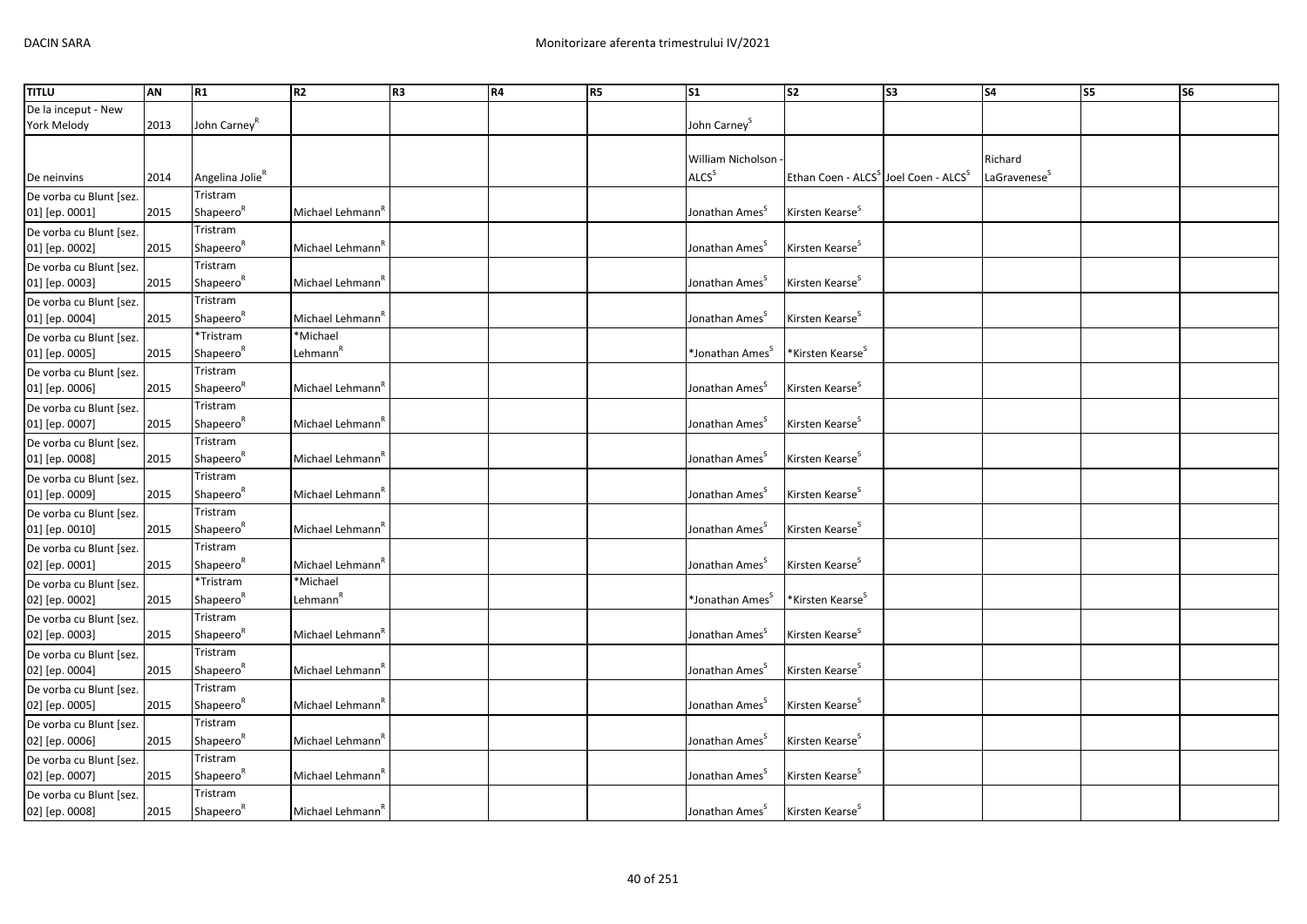| <b>TITLU</b>                             | AN   | R1                            | R2                           | R <sub>3</sub> | R4 | <b>R5</b> | S <sub>1</sub>                | S <sub>2</sub>               | $\overline{\text{S3}}$     | <b>S4</b> | <b>S5</b> | S6 |
|------------------------------------------|------|-------------------------------|------------------------------|----------------|----|-----------|-------------------------------|------------------------------|----------------------------|-----------|-----------|----|
| De vorba cu Blunt [sez.                  |      | *Tristram                     | *Michael                     |                |    |           |                               |                              |                            |           |           |    |
| 02] [ep. 0009]                           | 2015 | Shapeero <sup>R</sup>         | Lehmann <sup>R</sup>         |                |    |           | *Jonathan Ames <sup>5</sup>   | *Kirsten Kearse <sup>s</sup> |                            |           |           |    |
| De vorba cu Blunt [sez.                  |      | Tristram                      |                              |                |    |           |                               |                              |                            |           |           |    |
| 02] [ep. 0010]                           | 2015 | Shapeero <sup>R</sup>         | Michael Lehmann <sup>'</sup> |                |    |           | Jonathan Ames <sup>5</sup>    | Kirsten Kearse <sup>S</sup>  |                            |           |           |    |
|                                          |      |                               |                              |                |    |           |                               |                              |                            |           |           |    |
| Delta Dunarii - ultimul                  |      |                               |                              |                |    |           |                               |                              |                            |           |           |    |
| refugiu al pelicanilor                   | 2020 | Dan Curean <sup>R</sup>       |                              |                |    |           | Dan Curean <sup>S</sup>       |                              |                            |           |           |    |
| Delta Force 3 - Trupe                    |      |                               |                              |                |    |           |                               |                              |                            |           |           |    |
| de elita III                             | 1998 | Mark Roper <sup>R</sup>       |                              |                |    |           | David Sparling <sup>S</sup>   |                              |                            |           |           |    |
|                                          |      | Mark Steven                   |                              |                |    |           | Mark Steven                   |                              |                            |           |           |    |
| Demon pe doua roti                       | 2007 | Johnson <sup>R</sup>          |                              |                |    |           | Johnson <sup>S</sup>          |                              |                            |           |           |    |
| Demonii Kung Fu                          | 2007 | Kenn Scott <sup>R</sup>       |                              |                |    |           | Kenn Scott <sup>S</sup>       |                              |                            |           |           |    |
| Demonii printre noi                      | 1998 | Gregory Hoblit <sup>R</sup>   |                              |                |    |           | Nicholas Kazan <sup>5</sup>   |                              |                            |           |           |    |
|                                          |      | Adam Brooks -                 |                              |                |    |           | Adam Brooks -                 |                              |                            |           |           |    |
| Desigur poate ca                         | 2008 | <b>ALCS<sup>R</sup></b>       |                              |                |    |           | ALCS <sup>S</sup>             |                              |                            |           |           |    |
| Destin fatal / Paradis in                |      |                               |                              |                |    |           | Louis Nowra -                 |                              |                            |           |           |    |
| flacari                                  | 1997 | Craig Lahiff <sup>R</sup>     |                              |                |    |           | ALCS <sup>S</sup>             |                              |                            |           |           |    |
|                                          |      |                               |                              |                |    |           |                               |                              |                            |           |           |    |
| Destine la rascruce                      | 2012 | Derek Cianfrance <sup>R</sup> |                              |                |    |           | Derek Cianfrance <sup>5</sup> | Ben Coccio <sup>5</sup>      | Darius Marder <sup>S</sup> |           |           |    |
| Destine ratacite [sez.                   |      |                               |                              |                |    |           |                               |                              |                            |           |           |    |
| 01] [ep. 0055]                           | 2011 | Pawan Kumar <sup>R</sup>      |                              |                |    |           | Rashmi Sharma <sup>S</sup>    |                              |                            |           |           |    |
| Destine ratacite [sez.                   |      |                               |                              |                |    |           |                               |                              |                            |           |           |    |
| 01] [ep. 0056]                           | 2011 | Pawan Kumar <sup>R</sup>      |                              |                |    |           | Rashmi Sharma <sup>S</sup>    |                              |                            |           |           |    |
| Destine ratacite [sez.                   |      |                               |                              |                |    |           |                               |                              |                            |           |           |    |
| 01] [ep. 0057]                           | 2011 | Pawan Kumar <sup>R</sup>      |                              |                |    |           | Rashmi Sharma <sup>S</sup>    |                              |                            |           |           |    |
| Destine ratacite [sez.                   |      |                               |                              |                |    |           |                               |                              |                            |           |           |    |
| 01] [ep. 0058]                           | 2011 | Pawan Kumar <sup>R</sup>      |                              |                |    |           | Rashmi Sharma <sup>S</sup>    |                              |                            |           |           |    |
| Destine ratacite [sez.                   |      |                               |                              |                |    |           |                               |                              |                            |           |           |    |
| 01] [ep. 0059]                           | 2011 | Pawan Kumar <sup>R</sup>      |                              |                |    |           | Rashmi Sharma <sup>S</sup>    |                              |                            |           |           |    |
| Destine ratacite [sez.<br>01] [ep. 0060] | 2011 | Pawan Kumar <sup>R</sup>      |                              |                |    |           | Rashmi Sharma <sup>S</sup>    |                              |                            |           |           |    |
|                                          |      |                               |                              |                |    |           |                               |                              |                            |           |           |    |
| Destine ratacite [sez.<br>01] [ep. 0061] | 2011 | Pawan Kumar <sup>R</sup>      |                              |                |    |           | Rashmi Sharma <sup>S</sup>    |                              |                            |           |           |    |
| Destine ratacite [sez.                   |      |                               |                              |                |    |           |                               |                              |                            |           |           |    |
| 01] [ep. 0062]                           | 2011 | Pawan Kumar <sup>R</sup>      |                              |                |    |           | Rashmi Sharma <sup>S</sup>    |                              |                            |           |           |    |
| Destine ratacite [sez.                   |      |                               |                              |                |    |           |                               |                              |                            |           |           |    |
| 01] [ep. 0063]                           | 2011 | *Pawan Kumar <sup>R</sup>     |                              |                |    |           | *Rashmi Sharma <sup>S</sup>   |                              |                            |           |           |    |
| Destine ratacite [sez.                   |      |                               |                              |                |    |           |                               |                              |                            |           |           |    |
| 01] [ep. 0064]                           | 2011 | Pawan Kumar <sup>R</sup>      |                              |                |    |           | Rashmi Sharma <sup>S</sup>    |                              |                            |           |           |    |
| Destine ratacite [sez.                   |      |                               |                              |                |    |           |                               |                              |                            |           |           |    |
| 01] [ep. 0065]                           | 2011 | Pawan Kumar <sup>k</sup>      |                              |                |    |           | Rashmi Sharma <sup>S</sup>    |                              |                            |           |           |    |
| Destine ratacite [sez.                   |      |                               |                              |                |    |           |                               |                              |                            |           |           |    |
| 01] [ep. 0066]                           | 2011 | Pawan Kumar <sup>R</sup>      |                              |                |    |           | Rashmi Sharma <sup>S</sup>    |                              |                            |           |           |    |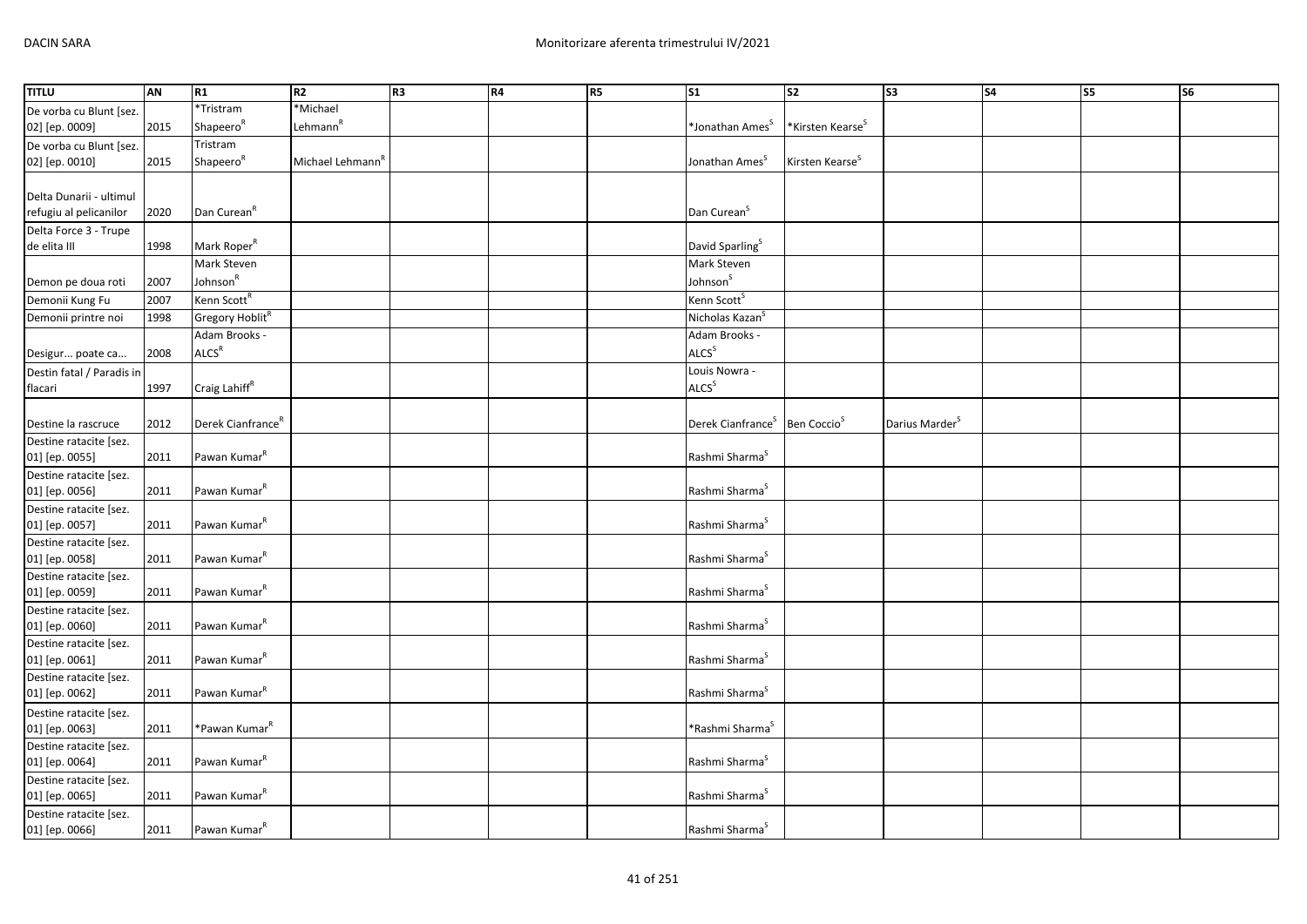| <b>TITLU</b>           | AN   | R <sub>1</sub>            | R2 | R <sub>3</sub> | <b>R4</b> | R5 | S <sub>1</sub>              | s <sub>2</sub> | S <sub>3</sub> | <b>S4</b> | S5 | S6 |
|------------------------|------|---------------------------|----|----------------|-----------|----|-----------------------------|----------------|----------------|-----------|----|----|
| Destine ratacite [sez. |      |                           |    |                |           |    |                             |                |                |           |    |    |
| 01] [ep. 0067]         | 2011 | *Pawan Kumar <sup>ĸ</sup> |    |                |           |    | *Rashmi Sharma <sup>s</sup> |                |                |           |    |    |
| Destine ratacite [sez. |      |                           |    |                |           |    |                             |                |                |           |    |    |
| 01] [ep. 0068]         | 2011 | Pawan Kumar <sup>R</sup>  |    |                |           |    | Rashmi Sharma <sup>S</sup>  |                |                |           |    |    |
| Destine ratacite [sez. |      |                           |    |                |           |    |                             |                |                |           |    |    |
| 01] [ep. 0069]         | 2011 | *Pawan Kumar <sup>R</sup> |    |                |           |    | *Rashmi Sharma <sup>S</sup> |                |                |           |    |    |
| Destine ratacite [sez. |      |                           |    |                |           |    |                             |                |                |           |    |    |
| 01] [ep. 0070]         | 2011 | Pawan Kumar <sup>R</sup>  |    |                |           |    | Rashmi Sharma <sup>S</sup>  |                |                |           |    |    |
| Destine ratacite [sez. |      |                           |    |                |           |    |                             |                |                |           |    |    |
| 01] [ep. 0071]         | 2011 | *Pawan Kumar <sup>R</sup> |    |                |           |    | *Rashmi Sharma <sup>S</sup> |                |                |           |    |    |
| Destine ratacite [sez. |      |                           |    |                |           |    |                             |                |                |           |    |    |
| 01] [ep. 0072]         | 2011 | Pawan Kumar <sup>R</sup>  |    |                |           |    | Rashmi Sharma <sup>S</sup>  |                |                |           |    |    |
| Destine ratacite [sez. |      |                           |    |                |           |    |                             |                |                |           |    |    |
| 01] [ep. 0073]         | 2011 | *Pawan Kumar <sup>R</sup> |    |                |           |    | *Rashmi Sharma <sup>S</sup> |                |                |           |    |    |
| Destine ratacite [sez. |      |                           |    |                |           |    |                             |                |                |           |    |    |
| 01] [ep. 0074]         | 2011 | Pawan Kumar <sup>R</sup>  |    |                |           |    | Rashmi Sharma <sup>S</sup>  |                |                |           |    |    |
| Destine ratacite [sez. |      |                           |    |                |           |    |                             |                |                |           |    |    |
| 01] [ep. 0075]         | 2011 | Pawan Kumar <sup>R</sup>  |    |                |           |    | Rashmi Sharma <sup>S</sup>  |                |                |           |    |    |
| Destine ratacite [sez. |      |                           |    |                |           |    |                             |                |                |           |    |    |
| 01] [ep. 0076]         | 2011 | *Pawan Kumar <sup>R</sup> |    |                |           |    | *Rashmi Sharma <sup>S</sup> |                |                |           |    |    |
| Destine ratacite [sez. |      |                           |    |                |           |    |                             |                |                |           |    |    |
| 01] [ep. 0077]         | 2011 | Pawan Kumar <sup>R</sup>  |    |                |           |    | Rashmi Sharma <sup>S</sup>  |                |                |           |    |    |
| Destine ratacite [sez. |      |                           |    |                |           |    |                             |                |                |           |    |    |
| 01] [ep. 0078]         | 2011 | *Pawan Kumar <sup>R</sup> |    |                |           |    | *Rashmi Sharma <sup>S</sup> |                |                |           |    |    |
| Destine ratacite [sez. |      |                           |    |                |           |    |                             |                |                |           |    |    |
| 01] [ep. 0079]         | 2011 | Pawan Kumar <sup>R</sup>  |    |                |           |    | Rashmi Sharma <sup>S</sup>  |                |                |           |    |    |
| Destine ratacite [sez. |      |                           |    |                |           |    |                             |                |                |           |    |    |
| 01] [ep. 0080]         | 2011 | *Pawan Kumar <sup>R</sup> |    |                |           |    | *Rashmi Sharma <sup>5</sup> |                |                |           |    |    |
| Destine ratacite [sez. |      |                           |    |                |           |    |                             |                |                |           |    |    |
| 01] [ep. 0081]         | 2011 | Pawan Kumar <sup>R</sup>  |    |                |           |    | Rashmi Sharma <sup>S</sup>  |                |                |           |    |    |
| Destine ratacite [sez. |      |                           |    |                |           |    |                             |                |                |           |    |    |
| 01] [ep. 0082]         | 2011 | *Pawan Kumar <sup>R</sup> |    |                |           |    | *Rashmi Sharma <sup>S</sup> |                |                |           |    |    |
| Destine ratacite [sez. |      |                           |    |                |           |    |                             |                |                |           |    |    |
| 01] [ep. 0083]         | 2011 | Pawan Kumar <sup>R</sup>  |    |                |           |    | Rashmi Sharma               |                |                |           |    |    |
| Destine ratacite [sez. |      |                           |    |                |           |    |                             |                |                |           |    |    |
| 01] [ep. 0084]         | 2011 | Pawan Kumar <sup>R</sup>  |    |                |           |    | Rashmi Sharma <sup>S</sup>  |                |                |           |    |    |
| Destine ratacite [sez. |      |                           |    |                |           |    |                             |                |                |           |    |    |
| 01] [ep. 0085]         | 2011 | *Pawan Kumar <sup>R</sup> |    |                |           |    | *Rashmi Sharma <sup>S</sup> |                |                |           |    |    |
| Destine ratacite [sez. |      |                           |    |                |           |    |                             |                |                |           |    |    |
| 01] [ep. 0086]         | 2011 | Pawan Kumar <sup>R</sup>  |    |                |           |    | Rashmi Sharma <sup>5</sup>  |                |                |           |    |    |
| Destine ratacite [sez. |      |                           |    |                |           |    |                             |                |                |           |    |    |
| 01] [ep. 0087]         | 2011 | *Pawan Kumar <sup>k</sup> |    |                |           |    | *Rashmi Sharma <sup>S</sup> |                |                |           |    |    |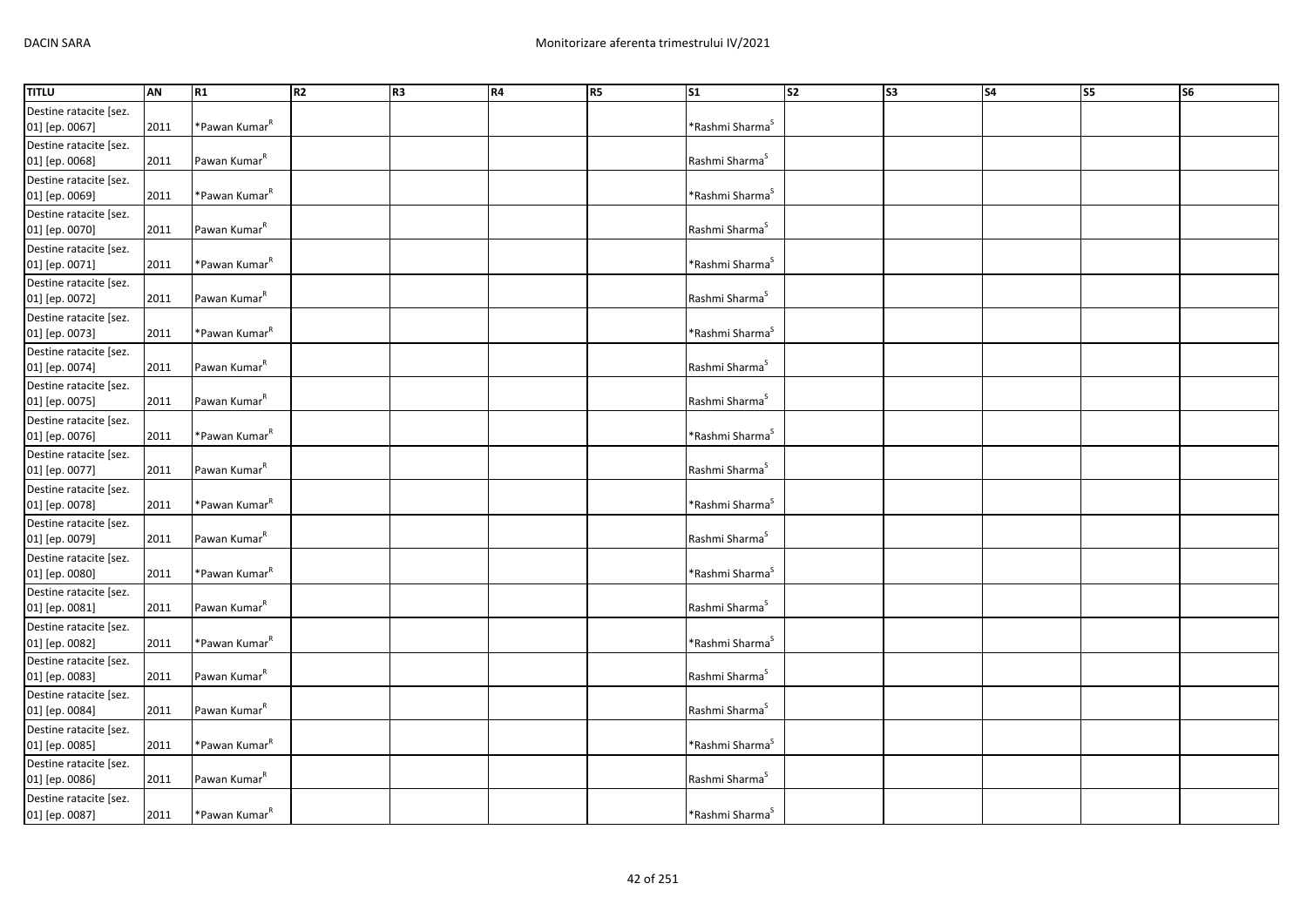| <b>TITLU</b>           | AN   | R1                        | R2 | R <sub>3</sub> | R4 | <b>R5</b> | <b>S1</b>                   | $\overline{\text{S2}}$ | $\overline{\text{S3}}$ | <b>S4</b> | S5 | S6 |
|------------------------|------|---------------------------|----|----------------|----|-----------|-----------------------------|------------------------|------------------------|-----------|----|----|
| Destine ratacite [sez. |      |                           |    |                |    |           |                             |                        |                        |           |    |    |
| 01] [ep. 0088]         | 2011 | Pawan Kumar <sup>R</sup>  |    |                |    |           | Rashmi Sharma <sup>S</sup>  |                        |                        |           |    |    |
| Destine ratacite [sez. |      |                           |    |                |    |           |                             |                        |                        |           |    |    |
| 01] [ep. 0089]         | 2011 | *Pawan Kumar <sup>R</sup> |    |                |    |           | *Rashmi Sharma <sup>S</sup> |                        |                        |           |    |    |
| Destine ratacite [sez. |      |                           |    |                |    |           |                             |                        |                        |           |    |    |
| 01] [ep. 0090]         | 2011 | Pawan Kumar <sup>R</sup>  |    |                |    |           | Rashmi Sharma <sup>S</sup>  |                        |                        |           |    |    |
| Destine ratacite [sez. |      |                           |    |                |    |           |                             |                        |                        |           |    |    |
| 01] [ep. 0091]         | 2011 | *Pawan Kumar <sup>R</sup> |    |                |    |           | *Rashmi Sharma <sup>S</sup> |                        |                        |           |    |    |
| Destine ratacite [sez. |      |                           |    |                |    |           |                             |                        |                        |           |    |    |
| 01] [ep. 0092]         | 2011 | Pawan Kumar <sup>R</sup>  |    |                |    |           | Rashmi Sharma <sup>S</sup>  |                        |                        |           |    |    |
| Destine ratacite [sez. |      |                           |    |                |    |           |                             |                        |                        |           |    |    |
| 01] [ep. 0093]         | 2011 | Pawan Kumar <sup>R</sup>  |    |                |    |           | Rashmi Sharma <sup>S</sup>  |                        |                        |           |    |    |
| Destine ratacite [sez. |      |                           |    |                |    |           |                             |                        |                        |           |    |    |
| 01] [ep. 0094]         | 2011 | *Pawan Kumar <sup>R</sup> |    |                |    |           | *Rashmi Sharma <sup>S</sup> |                        |                        |           |    |    |
| Destine ratacite [sez. |      |                           |    |                |    |           |                             |                        |                        |           |    |    |
| 01] [ep. 0095]         | 2011 | Pawan Kumar <sup>R</sup>  |    |                |    |           | Rashmi Sharma <sup>S</sup>  |                        |                        |           |    |    |
| Destine ratacite [sez. |      |                           |    |                |    |           |                             |                        |                        |           |    |    |
| 01] [ep. 0096]         | 2011 | *Pawan Kumar <sup>R</sup> |    |                |    |           | *Rashmi Sharma <sup>s</sup> |                        |                        |           |    |    |
| Destine ratacite [sez. |      |                           |    |                |    |           |                             |                        |                        |           |    |    |
| 01] [ep. 0097]         | 2011 | Pawan Kumar <sup>R</sup>  |    |                |    |           | Rashmi Sharma <sup>S</sup>  |                        |                        |           |    |    |
| Destine ratacite [sez. |      |                           |    |                |    |           |                             |                        |                        |           |    |    |
| 01] [ep. 0098]         | 2011 | *Pawan Kumar <sup>R</sup> |    |                |    |           | *Rashmi Sharma <sup>S</sup> |                        |                        |           |    |    |
| Destine ratacite [sez. |      |                           |    |                |    |           |                             |                        |                        |           |    |    |
| 01] [ep. 0099]         | 2011 | Pawan Kumar <sup>k</sup>  |    |                |    |           | Rashmi Sharma <sup>S</sup>  |                        |                        |           |    |    |
| Destine ratacite [sez. |      |                           |    |                |    |           |                             |                        |                        |           |    |    |
| 01] [ep. 0100]         | 2011 | *Pawan Kumar <sup>R</sup> |    |                |    |           | *Rashmi Sharma <sup>s</sup> |                        |                        |           |    |    |
| Destine ratacite [sez. |      |                           |    |                |    |           |                             |                        |                        |           |    |    |
| 01] [ep. 0101]         | 2011 | Pawan Kumar <sup>R</sup>  |    |                |    |           | Rashmi Sharma <sup>S</sup>  |                        |                        |           |    |    |
| Destine ratacite [sez. |      |                           |    |                |    |           |                             |                        |                        |           |    |    |
| 01] [ep. 0102]         | 2011 | Pawan Kumar <sup>R</sup>  |    |                |    |           | Rashmi Sharma <sup>S</sup>  |                        |                        |           |    |    |
| Destine ratacite [sez. |      |                           |    |                |    |           |                             |                        |                        |           |    |    |
| 01] [ep. 0103]         | 2011 | *Pawan Kumar <sup>R</sup> |    |                |    |           | *Rashmi Sharma <sup>S</sup> |                        |                        |           |    |    |
| Destine ratacite [sez. |      |                           |    |                |    |           |                             |                        |                        |           |    |    |
| 01] [ep. 0104]         | 2011 | Pawan Kumar <sup>R</sup>  |    |                |    |           | Rashmi Sharma <sup>S</sup>  |                        |                        |           |    |    |
| Destine ratacite [sez. |      |                           |    |                |    |           |                             |                        |                        |           |    |    |
| 01] [ep. 0105]         | 2011 | *Pawan Kumar <sup>R</sup> |    |                |    |           | *Rashmi Sharma <sup>S</sup> |                        |                        |           |    |    |
| Destine ratacite [sez. |      |                           |    |                |    |           |                             |                        |                        |           |    |    |
| 01] [ep. 0106]         | 2011 | Pawan Kumar <sup>R</sup>  |    |                |    |           | Rashmi Sharma <sup>S</sup>  |                        |                        |           |    |    |
| Destine ratacite [sez. |      |                           |    |                |    |           |                             |                        |                        |           |    |    |
| 01] [ep. 0107]         | 2011 | *Pawan Kumar <sup>k</sup> |    |                |    |           | *Rashmi Sharma <sup>5</sup> |                        |                        |           |    |    |
| Destine ratacite [sez. |      |                           |    |                |    |           |                             |                        |                        |           |    |    |
| 01] [ep. 0108]         | 2011 | Pawan Kumar <sup>R</sup>  |    |                |    |           | Rashmi Sharma <sup>S</sup>  |                        |                        |           |    |    |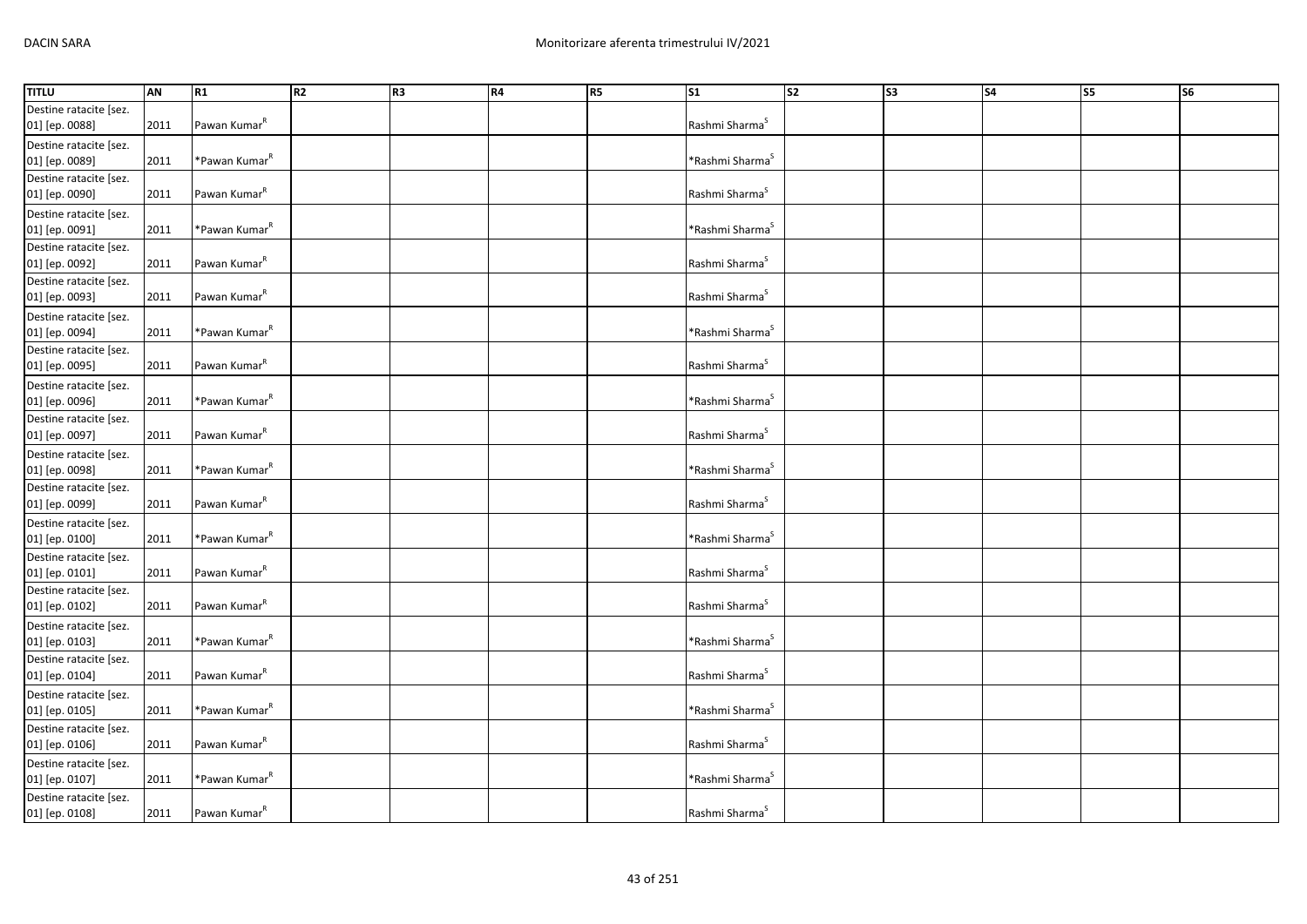| <b>TITLU</b>                             | AN   | R1                        | R2 | R <sub>3</sub> | R4 | <b>R5</b> | <b>S1</b>                   | S <sub>2</sub> | S <sub>3</sub> | S <sub>4</sub> | S5 | S6 |
|------------------------------------------|------|---------------------------|----|----------------|----|-----------|-----------------------------|----------------|----------------|----------------|----|----|
| Destine ratacite [sez.<br>01] [ep. 0109] | 2011 | *Pawan Kumar <sup>R</sup> |    |                |    |           | *Rashmi Sharma <sup>s</sup> |                |                |                |    |    |
| Destine ratacite [sez.<br>01] [ep. 0110] | 2011 | Pawan Kumar <sup>R</sup>  |    |                |    |           | Rashmi Sharma <sup>S</sup>  |                |                |                |    |    |
| Destine ratacite [sez.<br>01] [ep. 0111] | 2011 | Pawan Kumar <sup>R</sup>  |    |                |    |           | Rashmi Sharma <sup>S</sup>  |                |                |                |    |    |
| Destine ratacite [sez.<br>01] [ep. 0112] | 2011 | *Pawan Kumar <sup>R</sup> |    |                |    |           | *Rashmi Sharma <sup>S</sup> |                |                |                |    |    |
| Destine ratacite [sez.<br>01] [ep. 0113] | 2011 | Pawan Kumar <sup>R</sup>  |    |                |    |           | Rashmi Sharma <sup>S</sup>  |                |                |                |    |    |
| Destine ratacite [sez.<br>01] [ep. 0114] | 2011 | *Pawan Kumar <sup>R</sup> |    |                |    |           | *Rashmi Sharma <sup>S</sup> |                |                |                |    |    |
| Destine ratacite [sez.<br>01] [ep. 0115] | 2011 | Pawan Kumar <sup>R</sup>  |    |                |    |           | Rashmi Sharma <sup>S</sup>  |                |                |                |    |    |
| Destine ratacite [sez.<br>01] [ep. 0116] | 2011 | *Pawan Kumar <sup>R</sup> |    |                |    |           | *Rashmi Sharma <sup>S</sup> |                |                |                |    |    |
| Destine ratacite [sez.<br>01] [ep. 0117] | 2011 | Pawan Kumar <sup>R</sup>  |    |                |    |           | Rashmi Sharma <sup>S</sup>  |                |                |                |    |    |
| Destine ratacite [sez.<br>01] [ep. 0118] | 2011 | *Pawan Kumar <sup>R</sup> |    |                |    |           | *Rashmi Sharma <sup>s</sup> |                |                |                |    |    |
| Destine ratacite [sez.<br>01] [ep. 0119] | 2011 | Pawan Kumar <sup>R</sup>  |    |                |    |           | Rashmi Sharma <sup>S</sup>  |                |                |                |    |    |
| Destine ratacite [sez.<br>01] [ep. 0120] | 2011 | Pawan Kumar <sup>R</sup>  |    |                |    |           | Rashmi Sharma <sup>S</sup>  |                |                |                |    |    |
| Destine ratacite [sez.<br>01] [ep. 0121] | 2011 | *Pawan Kumar <sup>R</sup> |    |                |    |           | *Rashmi Sharma <sup>S</sup> |                |                |                |    |    |
| Destine ratacite [sez.<br>01] [ep. 0122] | 2011 | Pawan Kumar <sup>R</sup>  |    |                |    |           | Rashmi Sharma <sup>S</sup>  |                |                |                |    |    |
| Destine ratacite [sez.<br>01] [ep. 0123] | 2011 | *Pawan Kumar <sup>R</sup> |    |                |    |           | *Rashmi Sharma <sup>S</sup> |                |                |                |    |    |
| Destine ratacite [sez.<br>01] [ep. 0124] | 2011 | Pawan Kumar <sup>R</sup>  |    |                |    |           | Rashmi Sharma <sup>S</sup>  |                |                |                |    |    |
| Destine ratacite [sez.<br>01] [ep. 0125] | 2011 | *Pawan Kumar <sup>R</sup> |    |                |    |           | *Rashmi Sharma <sup>S</sup> |                |                |                |    |    |
| Destine ratacite [sez.<br>01] [ep. 0126] | 2011 | Pawan Kumar <sup>R</sup>  |    |                |    |           | Rashmi Sharma <sup>S</sup>  |                |                |                |    |    |
| Destine ratacite [sez.<br>01] [ep. 0127] | 2011 | *Pawan Kumar <sup>R</sup> |    |                |    |           | *Rashmi Sharma <sup>S</sup> |                |                |                |    |    |
| Destine ratacite [sez.<br>01] [ep. 0128] | 2011 | Pawan Kumar <sup>k</sup>  |    |                |    |           | Rashmi Sharma <sup>S</sup>  |                |                |                |    |    |
| Destine ratacite [sez.<br>01] [ep. 0129] | 2011 | Pawan Kumar <sup>k</sup>  |    |                |    |           | Rashmi Sharma <sup>S</sup>  |                |                |                |    |    |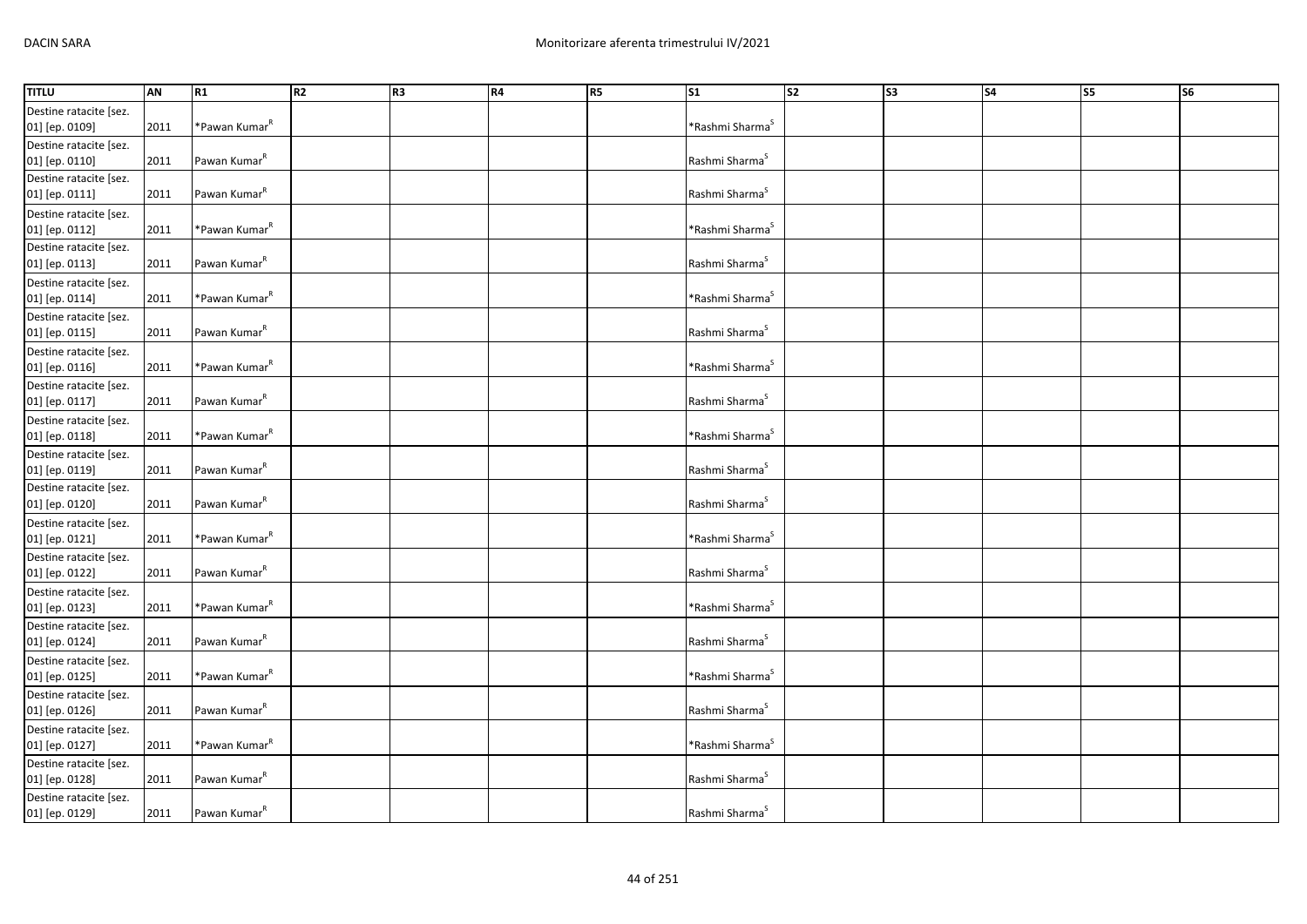| <b>TITLU</b>                             | AN   | R1                        | R2 | R <sub>3</sub> | R4 | <b>R5</b> | <b>S1</b>                   | S <sub>2</sub> | S <sub>3</sub> | S <sub>4</sub> | S5 | S6 |
|------------------------------------------|------|---------------------------|----|----------------|----|-----------|-----------------------------|----------------|----------------|----------------|----|----|
| Destine ratacite [sez.<br>01] [ep. 0130] | 2011 | *Pawan Kumar <sup>R</sup> |    |                |    |           | *Rashmi Sharma <sup>s</sup> |                |                |                |    |    |
| Destine ratacite [sez.<br>01] [ep. 0131] | 2011 | Pawan Kumar <sup>R</sup>  |    |                |    |           | Rashmi Sharma <sup>S</sup>  |                |                |                |    |    |
| Destine ratacite [sez.<br>01] [ep. 0132] | 2011 | *Pawan Kumar <sup>R</sup> |    |                |    |           | *Rashmi Sharma <sup>s</sup> |                |                |                |    |    |
| Destine ratacite [sez.<br>01] [ep. 0133] | 2011 | Pawan Kumar <sup>R</sup>  |    |                |    |           | Rashmi Sharma <sup>S</sup>  |                |                |                |    |    |
| Destine ratacite [sez.<br>01] [ep. 0134] | 2011 | *Pawan Kumar <sup>R</sup> |    |                |    |           | *Rashmi Sharma <sup>S</sup> |                |                |                |    |    |
| Destine ratacite [sez.<br>01] [ep. 0135] | 2011 | Pawan Kumar <sup>R</sup>  |    |                |    |           | Rashmi Sharma <sup>S</sup>  |                |                |                |    |    |
| Destine ratacite [sez.<br>01] [ep. 0136] | 2011 | *Pawan Kumar <sup>R</sup> |    |                |    |           | *Rashmi Sharma <sup>S</sup> |                |                |                |    |    |
| Destine ratacite [sez.<br>01] [ep. 0137] | 2011 | Pawan Kumar <sup>R</sup>  |    |                |    |           | Rashmi Sharma <sup>S</sup>  |                |                |                |    |    |
| Destine ratacite [sez.<br>01] [ep. 0138] | 2011 | Pawan Kumar <sup>R</sup>  |    |                |    |           | Rashmi Sharma <sup>S</sup>  |                |                |                |    |    |
| Destine ratacite [sez.<br>01] [ep. 0139] | 2011 | *Pawan Kumar <sup>R</sup> |    |                |    |           | *Rashmi Sharma <sup>s</sup> |                |                |                |    |    |
| Destine ratacite [sez.<br>01] [ep. 0140] | 2011 | Pawan Kumar <sup>R</sup>  |    |                |    |           | Rashmi Sharma <sup>S</sup>  |                |                |                |    |    |
| Destine ratacite [sez.<br>01] [ep. 0141] | 2011 | *Pawan Kumar <sup>R</sup> |    |                |    |           | *Rashmi Sharma <sup>S</sup> |                |                |                |    |    |
| Destine ratacite [sez.<br>01] [ep. 0142] | 2011 | Pawan Kumar <sup>R</sup>  |    |                |    |           | Rashmi Sharma <sup>S</sup>  |                |                |                |    |    |
| Destine ratacite [sez.<br>01] [ep. 0143] | 2011 | *Pawan Kumar <sup>R</sup> |    |                |    |           | *Rashmi Sharma <sup>s</sup> |                |                |                |    |    |
| Destine ratacite [sez.<br>01] [ep. 0144] | 2011 | Pawan Kumar <sup>R</sup>  |    |                |    |           | Rashmi Sharma <sup>S</sup>  |                |                |                |    |    |
| Destine ratacite [sez.<br>01] [ep. 0145] | 2011 | Pawan Kumar <sup>R</sup>  |    |                |    |           | Rashmi Sharma <sup>S</sup>  |                |                |                |    |    |
| Destine ratacite [sez.<br>01] [ep. 0146] | 2011 | Pawan Kumar <sup>R</sup>  |    |                |    |           | Rashmi Sharma <sup>S</sup>  |                |                |                |    |    |
| Destine ratacite [sez.<br>01] [ep. 0147] | 2011 | Pawan Kumar <sup>R</sup>  |    |                |    |           | Rashmi Sharma <sup>S</sup>  |                |                |                |    |    |
| Destine ratacite [sez.<br>01] [ep. 0148] | 2011 | *Pawan Kumar <sup>R</sup> |    |                |    |           | *Rashmi Sharma <sup>S</sup> |                |                |                |    |    |
| Destine ratacite [sez.<br>01] [ep. 0149] | 2011 | *Pawan Kumar <sup>k</sup> |    |                |    |           | *Rashmi Sharma <sup>5</sup> |                |                |                |    |    |
| Destine ratacite [sez.<br>01] [ep. 0150] | 2011 | Pawan Kumar <sup>k</sup>  |    |                |    |           | Rashmi Sharma <sup>S</sup>  |                |                |                |    |    |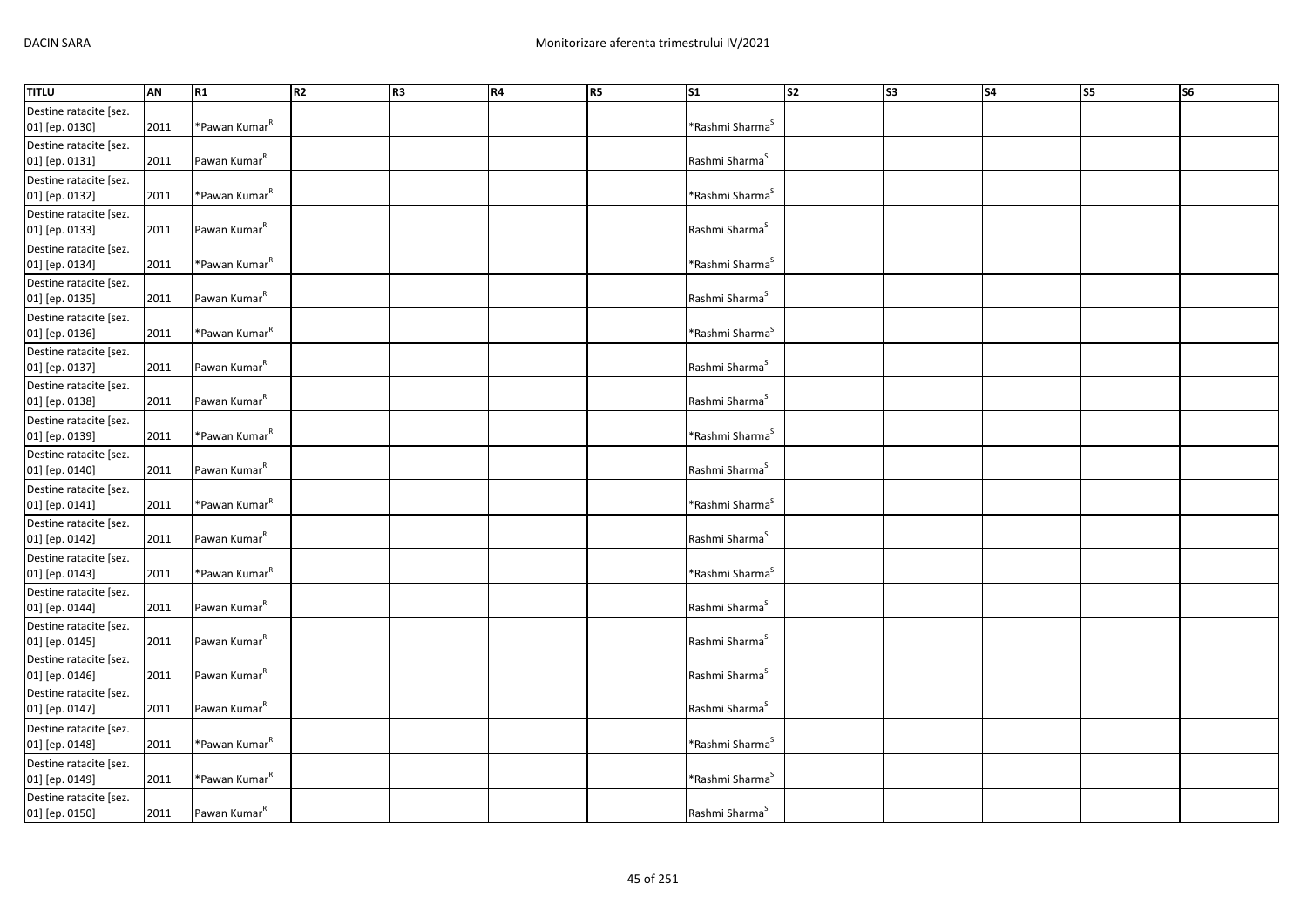| <b>TITLU</b>           | <b>AN</b> | R1                        | R2 | R3 | <b>R4</b> | R <sub>5</sub> | $\overline{\text{S1}}$      | $\overline{\text{S2}}$ | $\overline{\text{S3}}$ | S <sub>4</sub> | <b>S5</b> | $\overline{\text{S6}}$ |
|------------------------|-----------|---------------------------|----|----|-----------|----------------|-----------------------------|------------------------|------------------------|----------------|-----------|------------------------|
| Destine ratacite [sez. |           |                           |    |    |           |                |                             |                        |                        |                |           |                        |
| 01] [ep. 0151]         | 2011      | *Pawan Kumar <sup>R</sup> |    |    |           |                | *Rashmi Sharma <sup>S</sup> |                        |                        |                |           |                        |
| Destine ratacite [sez. |           |                           |    |    |           |                |                             |                        |                        |                |           |                        |
| 01] [ep. 0152]         | 2011      | Pawan Kumar <sup>R</sup>  |    |    |           |                | Rashmi Sharma <sup>S</sup>  |                        |                        |                |           |                        |
| Destine ratacite [sez. |           |                           |    |    |           |                |                             |                        |                        |                |           |                        |
| 01] [ep. 0153]         | 2011      | Pawan Kumar <sup>R</sup>  |    |    |           |                | Rashmi Sharma <sup>S</sup>  |                        |                        |                |           |                        |
| Destine ratacite [sez. |           |                           |    |    |           |                |                             |                        |                        |                |           |                        |
| 01] [ep. 0154]         | 2011      | Pawan Kumar <sup>R</sup>  |    |    |           |                | Rashmi Sharma <sup>S</sup>  |                        |                        |                |           |                        |
| Destine ratacite [sez. |           |                           |    |    |           |                |                             |                        |                        |                |           |                        |
| 01] [ep. 0155]         | 2011      | *Pawan Kumar <sup>R</sup> |    |    |           |                | *Rashmi Sharma <sup>S</sup> |                        |                        |                |           |                        |
| Destine ratacite [sez. |           |                           |    |    |           |                |                             |                        |                        |                |           |                        |
| 01] [ep. 0156]         | 2011      | Pawan Kumar <sup>R</sup>  |    |    |           |                | Rashmi Sharma <sup>S</sup>  |                        |                        |                |           |                        |
| Destine ratacite [sez. |           |                           |    |    |           |                |                             |                        |                        |                |           |                        |
| 01] [ep. 0157]         | 2011      | Pawan Kumar <sup>R</sup>  |    |    |           |                | Rashmi Sharma <sup>S</sup>  |                        |                        |                |           |                        |
| Destine ratacite [sez. |           |                           |    |    |           |                |                             |                        |                        |                |           |                        |
| 01] [ep. 0158]         | 2011      | *Pawan Kumar <sup>R</sup> |    |    |           |                | *Rashmi Sharma <sup>S</sup> |                        |                        |                |           |                        |
| Destine ratacite [sez. |           |                           |    |    |           |                |                             |                        |                        |                |           |                        |
| 01] [ep. 0159]         | 2011      | Pawan Kumar <sup>R</sup>  |    |    |           |                | Rashmi Sharma <sup>S</sup>  |                        |                        |                |           |                        |
| Destine ratacite [sez. |           |                           |    |    |           |                |                             |                        |                        |                |           |                        |
| 01] [ep. 0160]         | 2011      | Pawan Kumar <sup>R</sup>  |    |    |           |                | Rashmi Sharma <sup>S</sup>  |                        |                        |                |           |                        |
| Destine ratacite [sez. |           |                           |    |    |           |                |                             |                        |                        |                |           |                        |
| 01] [ep. 0161]         | 2011      | Pawan Kumar <sup>R</sup>  |    |    |           |                | Rashmi Sharma <sup>S</sup>  |                        |                        |                |           |                        |
| Destine ratacite [sez. |           |                           |    |    |           |                |                             |                        |                        |                |           |                        |
| 01] [ep. 0162]         | 2011      | Pawan Kumar <sup>R</sup>  |    |    |           |                | Rashmi Sharma <sup>S</sup>  |                        |                        |                |           |                        |
| Destine ratacite [sez. |           |                           |    |    |           |                |                             |                        |                        |                |           |                        |
| 01] [ep. 0163]         | 2011      | Pawan Kumar <sup>R</sup>  |    |    |           |                | Rashmi Sharma <sup>S</sup>  |                        |                        |                |           |                        |
| Destine ratacite [sez. |           |                           |    |    |           |                |                             |                        |                        |                |           |                        |
| 01] [ep. 0164]         | 2011      | *Pawan Kumar <sup>R</sup> |    |    |           |                | *Rashmi Sharma <sup>S</sup> |                        |                        |                |           |                        |
| Destine ratacite [sez. |           |                           |    |    |           |                |                             |                        |                        |                |           |                        |
| 01] [ep. 0165]         | 2011      | Pawan Kumar <sup>R</sup>  |    |    |           |                | Rashmi Sharma <sup>S</sup>  |                        |                        |                |           |                        |
| Destine ratacite [sez. |           |                           |    |    |           |                |                             |                        |                        |                |           |                        |
| 01] [ep. 0166]         | 2011      | Pawan Kumar <sup>R</sup>  |    |    |           |                | Rashmi Sharma <sup>S</sup>  |                        |                        |                |           |                        |
| Destine ratacite [sez. |           |                           |    |    |           |                |                             |                        |                        |                |           |                        |
| 01] [ep. 0167]         | 2011      | Pawan Kumar <sup>R</sup>  |    |    |           |                | Rashmi Sharma <sup>S</sup>  |                        |                        |                |           |                        |
| Destine ratacite [sez. |           |                           |    |    |           |                |                             |                        |                        |                |           |                        |
| 01] [ep. 0748]         | 2011      | Pawan Kumar <sup>R</sup>  |    |    |           |                | Rashmi Sharma <sup>S</sup>  |                        |                        |                |           |                        |
| Destine ratacite [sez. |           |                           |    |    |           |                |                             |                        |                        |                |           |                        |
| 01] [ep. 0749]         | 2011      | *Pawan Kumar <sup>R</sup> |    |    |           |                | *Rashmi Sharma <sup>S</sup> |                        |                        |                |           |                        |
| Destine ratacite [sez. |           |                           |    |    |           |                |                             |                        |                        |                |           |                        |
| 01] [ep. 0750]         | 2011      | *Pawan Kumar <sup>R</sup> |    |    |           |                | *Rashmi Sharma <sup>s</sup> |                        |                        |                |           |                        |
| Destine ratacite [sez. |           |                           |    |    |           |                |                             |                        |                        |                |           |                        |
| 01] [ep. 0751]         | 2011      | Pawan Kumar <sup>R</sup>  |    |    |           |                | Rashmi Sharma <sup>S</sup>  |                        |                        |                |           |                        |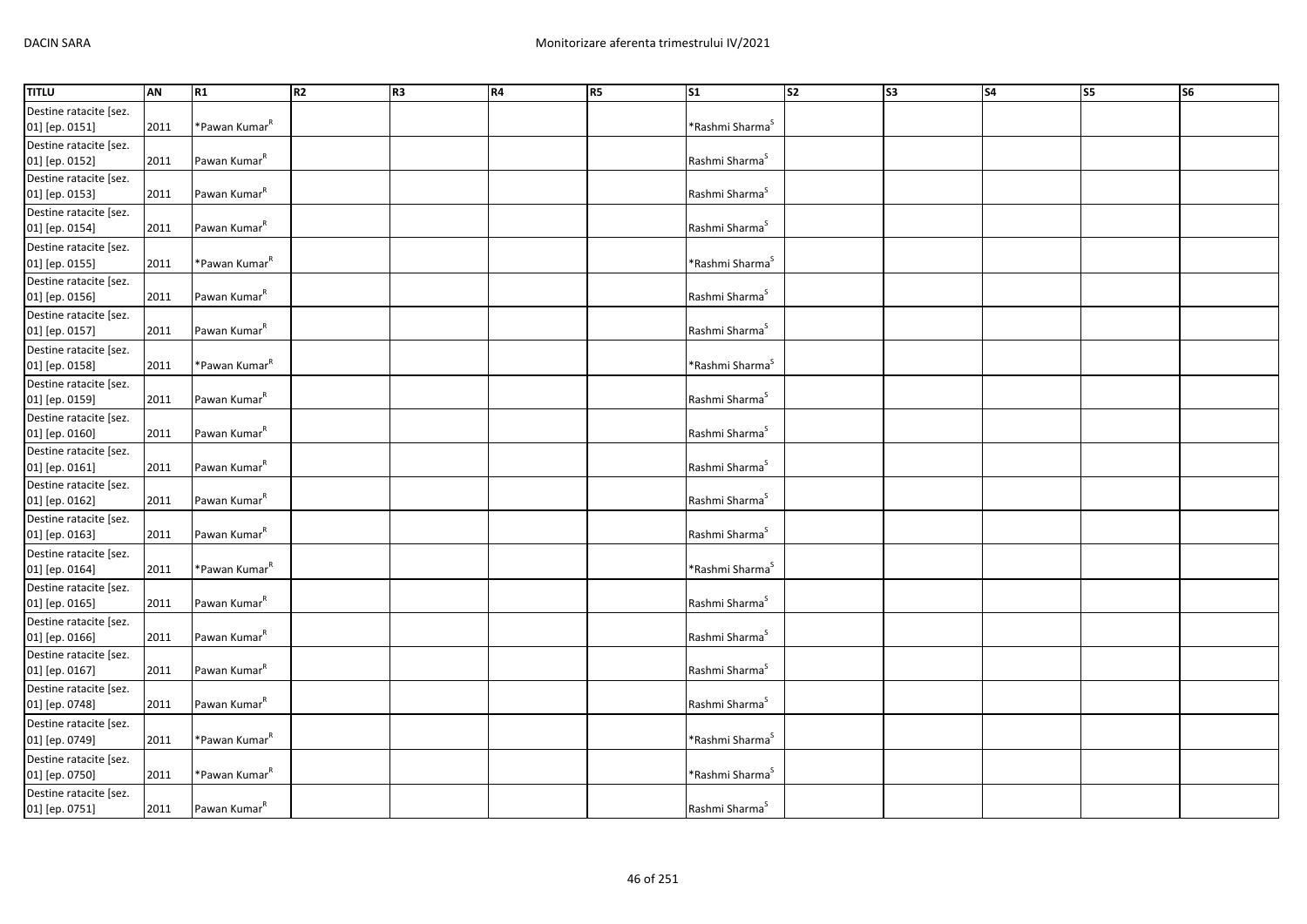| <b>TITLU</b>           | AN   | R1                       | R2 | R <sub>3</sub> | R4 | R5 | S <sub>1</sub>             | s <sub>2</sub> | $\overline{\text{S3}}$ | S <sub>4</sub> | $\overline{\text{S}}$ | S6 |
|------------------------|------|--------------------------|----|----------------|----|----|----------------------------|----------------|------------------------|----------------|-----------------------|----|
| Destine ratacite [sez. |      |                          |    |                |    |    |                            |                |                        |                |                       |    |
| 01] [ep. 0752]         | 2011 | Pawan Kumar <sup>R</sup> |    |                |    |    | Rashmi Sharma <sup>S</sup> |                |                        |                |                       |    |
| Destine ratacite [sez. |      |                          |    |                |    |    |                            |                |                        |                |                       |    |
| 01] [ep. 0753]         | 2011 | Pawan Kumar <sup>R</sup> |    |                |    |    | Rashmi Sharma <sup>S</sup> |                |                        |                |                       |    |
| Destine ratacite [sez. |      |                          |    |                |    |    |                            |                |                        |                |                       |    |
| 01] [ep. 0754]         | 2011 | Pawan Kumar <sup>R</sup> |    |                |    |    | Rashmi Sharma <sup>S</sup> |                |                        |                |                       |    |
| Destine ratacite [sez. |      |                          |    |                |    |    |                            |                |                        |                |                       |    |
| 01] [ep. 0755]         | 2011 | Pawan Kumar <sup>R</sup> |    |                |    |    | Rashmi Sharma <sup>S</sup> |                |                        |                |                       |    |
| Destine ratacite [sez. |      |                          |    |                |    |    |                            |                |                        |                |                       |    |
| 01] [ep. 0756]         | 2011 | Pawan Kumar <sup>R</sup> |    |                |    |    | Rashmi Sharma <sup>S</sup> |                |                        |                |                       |    |
| Destine ratacite [sez. |      |                          |    |                |    |    |                            |                |                        |                |                       |    |
| 01] [ep. 0757]         | 2011 | Pawan Kumar <sup>R</sup> |    |                |    |    | Rashmi Sharma <sup>S</sup> |                |                        |                |                       |    |
| Destine ratacite [sez. |      |                          |    |                |    |    |                            |                |                        |                |                       |    |
| 01] [ep. 0758]         | 2011 | Pawan Kumar <sup>R</sup> |    |                |    |    | Rashmi Sharma <sup>S</sup> |                |                        |                |                       |    |
| Destine ratacite [sez. |      |                          |    |                |    |    |                            |                |                        |                |                       |    |
| 01] [ep. 0759]         | 2011 | Pawan Kumar <sup>R</sup> |    |                |    |    | Rashmi Sharma <sup>S</sup> |                |                        |                |                       |    |
| Destine ratacite [sez. |      |                          |    |                |    |    |                            |                |                        |                |                       |    |
| 01] [ep. 0760]         | 2011 | Pawan Kumar <sup>R</sup> |    |                |    |    | Rashmi Sharma <sup>S</sup> |                |                        |                |                       |    |
| Destine ratacite [sez. |      |                          |    |                |    |    |                            |                |                        |                |                       |    |
| 01] [ep. 0761]         | 2011 | Pawan Kumar <sup>R</sup> |    |                |    |    | Rashmi Sharma <sup>S</sup> |                |                        |                |                       |    |
| Destine ratacite [sez. |      |                          |    |                |    |    |                            |                |                        |                |                       |    |
| 01] [ep. 0762]         | 2011 | Pawan Kumar <sup>R</sup> |    |                |    |    | Rashmi Sharma <sup>S</sup> |                |                        |                |                       |    |
| Destine ratacite [sez. |      |                          |    |                |    |    |                            |                |                        |                |                       |    |
| 01] [ep. 0763]         | 2011 | Pawan Kumar <sup>R</sup> |    |                |    |    | Rashmi Sharma <sup>S</sup> |                |                        |                |                       |    |
| Destine ratacite [sez. |      |                          |    |                |    |    |                            |                |                        |                |                       |    |
| 01] [ep. 0764]         | 2011 | Pawan Kumar <sup>R</sup> |    |                |    |    | Rashmi Sharma <sup>S</sup> |                |                        |                |                       |    |
| Destine ratacite [sez. |      |                          |    |                |    |    |                            |                |                        |                |                       |    |
| 01] [ep. 0765]         | 2011 | Pawan Kumar <sup>R</sup> |    |                |    |    | Rashmi Sharma <sup>S</sup> |                |                        |                |                       |    |
| Destine ratacite [sez. |      |                          |    |                |    |    |                            |                |                        |                |                       |    |
| 01] [ep. 0766]         | 2011 | Pawan Kumar <sup>R</sup> |    |                |    |    | Rashmi Sharma <sup>S</sup> |                |                        |                |                       |    |
| Destine ratacite [sez. |      |                          |    |                |    |    |                            |                |                        |                |                       |    |
| 01] [ep. 0767]         | 2011 | Pawan Kumar <sup>R</sup> |    |                |    |    | Rashmi Sharma <sup>S</sup> |                |                        |                |                       |    |
| Destine ratacite [sez. |      |                          |    |                |    |    |                            |                |                        |                |                       |    |
| 01] [ep. 0768]         | 2011 | Pawan Kumar <sup>R</sup> |    |                |    |    | Rashmi Sharma <sup>S</sup> |                |                        |                |                       |    |
| Destine ratacite [sez. |      |                          |    |                |    |    |                            |                |                        |                |                       |    |
| 01] [ep. 0769]         | 2011 | Pawan Kumar <sup>R</sup> |    |                |    |    | Rashmi Sharma <sup>S</sup> |                |                        |                |                       |    |
| Destine ratacite [sez. |      |                          |    |                |    |    |                            |                |                        |                |                       |    |
| 01] [ep. 0770]         | 2011 | Pawan Kumar <sup>R</sup> |    |                |    |    | Rashmi Sharma <sup>S</sup> |                |                        |                |                       |    |
| Destine ratacite [sez. |      |                          |    |                |    |    |                            |                |                        |                |                       |    |
| 01] [ep. 0771]         | 2011 | Pawan Kumar <sup>R</sup> |    |                |    |    | Rashmi Sharma <sup>S</sup> |                |                        |                |                       |    |
| Destine ratacite [sez. |      |                          |    |                |    |    |                            |                |                        |                |                       |    |
| 01] [ep. 0772]         | 2011 | Pawan Kumar <sup>k</sup> |    |                |    |    | Rashmi Sharma <sup>S</sup> |                |                        |                |                       |    |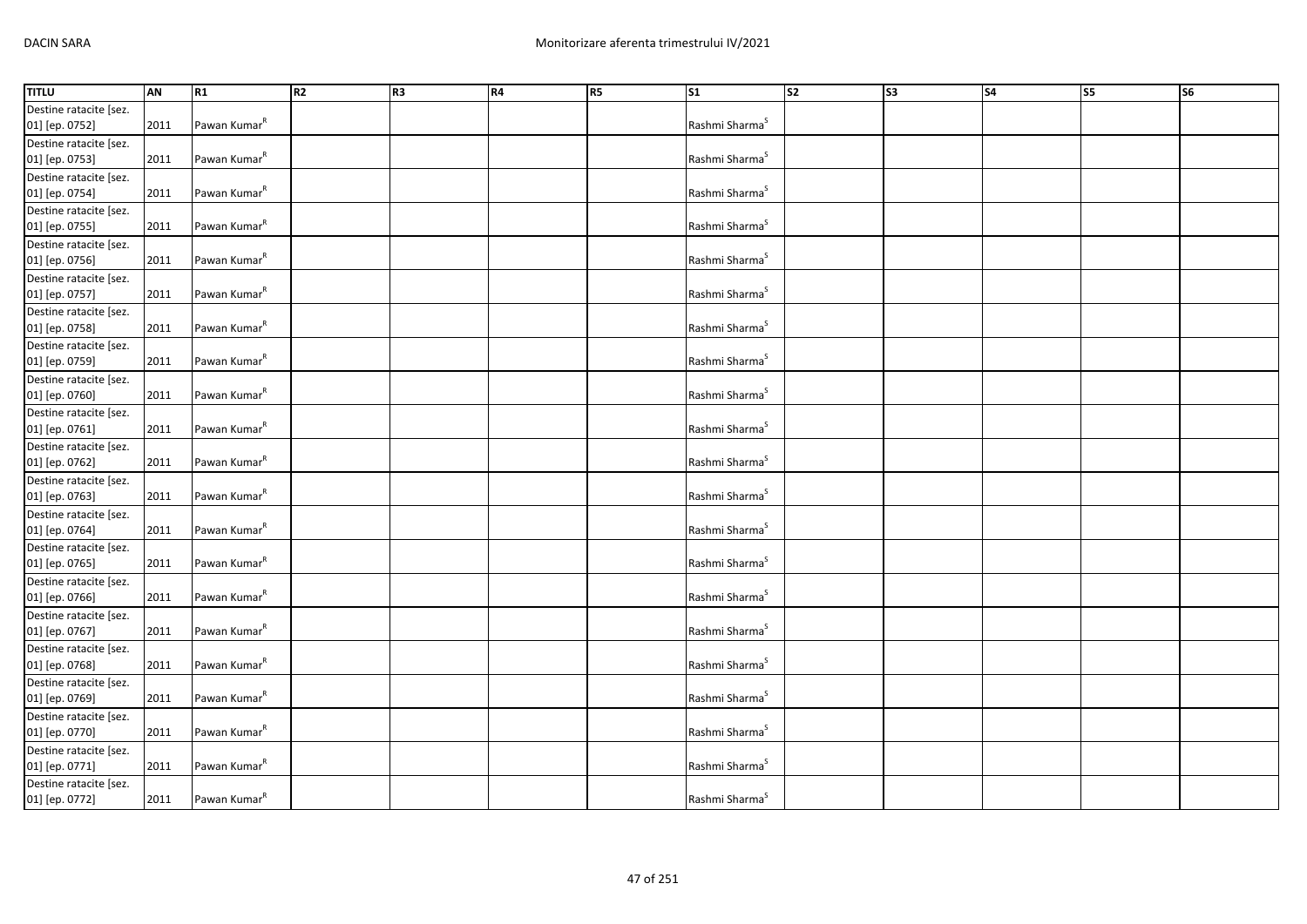| <b>TITLU</b>           | AN   | R1                       | R <sub>2</sub> | R <sub>3</sub> | <b>R4</b> | R5 | S <sub>1</sub>             | $\overline{\text{S2}}$ | $\overline{\text{S3}}$ | S <sub>4</sub> | S5 | S6 |
|------------------------|------|--------------------------|----------------|----------------|-----------|----|----------------------------|------------------------|------------------------|----------------|----|----|
| Destine ratacite [sez. |      |                          |                |                |           |    |                            |                        |                        |                |    |    |
| 01] [ep. 0773]         | 2011 | Pawan Kumar <sup>R</sup> |                |                |           |    | Rashmi Sharma <sup>S</sup> |                        |                        |                |    |    |
| Destine ratacite [sez. |      |                          |                |                |           |    |                            |                        |                        |                |    |    |
| 01] [ep. 0774]         | 2011 | Pawan Kumar <sup>R</sup> |                |                |           |    | Rashmi Sharma <sup>S</sup> |                        |                        |                |    |    |
| Destine ratacite [sez. |      |                          |                |                |           |    |                            |                        |                        |                |    |    |
| 01] [ep. 0775]         | 2011 | Pawan Kumar <sup>R</sup> |                |                |           |    | Rashmi Sharma <sup>S</sup> |                        |                        |                |    |    |
| Destine ratacite [sez. |      |                          |                |                |           |    |                            |                        |                        |                |    |    |
| 01] [ep. 0776]         | 2011 | Pawan Kumar <sup>R</sup> |                |                |           |    | Rashmi Sharma <sup>S</sup> |                        |                        |                |    |    |
| Destine ratacite [sez. |      |                          |                |                |           |    |                            |                        |                        |                |    |    |
| 01] [ep. 0777]         | 2011 | Pawan Kumar <sup>R</sup> |                |                |           |    | Rashmi Sharma <sup>S</sup> |                        |                        |                |    |    |
| Destine ratacite [sez. |      |                          |                |                |           |    |                            |                        |                        |                |    |    |
| 01] [ep. 0778]         | 2011 | Pawan Kumar <sup>R</sup> |                |                |           |    | Rashmi Sharma <sup>S</sup> |                        |                        |                |    |    |
| Destine ratacite [sez. |      |                          |                |                |           |    |                            |                        |                        |                |    |    |
| 01] [ep. 0779]         | 2011 | Pawan Kumar <sup>R</sup> |                |                |           |    | Rashmi Sharma <sup>S</sup> |                        |                        |                |    |    |
| Destine ratacite [sez. |      |                          |                |                |           |    |                            |                        |                        |                |    |    |
| 01] [ep. 0780]         | 2011 | Pawan Kumar <sup>R</sup> |                |                |           |    | Rashmi Sharma <sup>S</sup> |                        |                        |                |    |    |
| Destine ratacite [sez. |      |                          |                |                |           |    |                            |                        |                        |                |    |    |
| 01] [ep. 0781]         | 2011 | Pawan Kumar <sup>R</sup> |                |                |           |    | Rashmi Sharma <sup>S</sup> |                        |                        |                |    |    |
| Destine ratacite [sez. |      |                          |                |                |           |    |                            |                        |                        |                |    |    |
| 01] [ep. 0782]         | 2011 | Pawan Kumar <sup>R</sup> |                |                |           |    | Rashmi Sharma <sup>S</sup> |                        |                        |                |    |    |
| Destine ratacite [sez. |      |                          |                |                |           |    |                            |                        |                        |                |    |    |
| 01] [ep. 0783]         | 2011 | Pawan Kumar <sup>R</sup> |                |                |           |    | Rashmi Sharma <sup>S</sup> |                        |                        |                |    |    |
| Destine ratacite [sez. |      |                          |                |                |           |    |                            |                        |                        |                |    |    |
| 01] [ep. 0784]         | 2011 | Pawan Kumar <sup>R</sup> |                |                |           |    | Rashmi Sharma <sup>S</sup> |                        |                        |                |    |    |
| Destine ratacite [sez. |      |                          |                |                |           |    |                            |                        |                        |                |    |    |
| 01] [ep. 0785]         | 2011 | Pawan Kumar <sup>R</sup> |                |                |           |    | Rashmi Sharma <sup>S</sup> |                        |                        |                |    |    |
| Destine ratacite [sez. |      |                          |                |                |           |    |                            |                        |                        |                |    |    |
| 01] [ep. 0786]         | 2011 | Pawan Kumar <sup>R</sup> |                |                |           |    | Rashmi Sharma <sup>S</sup> |                        |                        |                |    |    |
| Destine ratacite [sez. |      |                          |                |                |           |    |                            |                        |                        |                |    |    |
| 01] [ep. 0787]         | 2011 | Pawan Kumar <sup>R</sup> |                |                |           |    | Rashmi Sharma <sup>S</sup> |                        |                        |                |    |    |
| Destine ratacite [sez. |      |                          |                |                |           |    |                            |                        |                        |                |    |    |
| 01] [ep. 0788]         | 2011 | Pawan Kumar <sup>R</sup> |                |                |           |    | Rashmi Sharma <sup>S</sup> |                        |                        |                |    |    |
| Destine ratacite [sez. |      |                          |                |                |           |    |                            |                        |                        |                |    |    |
| 01] [ep. 0789]         | 2011 | Pawan Kumar <sup>R</sup> |                |                |           |    | Rashmi Sharma <sup>S</sup> |                        |                        |                |    |    |
| Destine ratacite [sez. |      |                          |                |                |           |    |                            |                        |                        |                |    |    |
| 01] [ep. 0790]         | 2011 | Pawan Kumar <sup>R</sup> |                |                |           |    | Rashmi Sharma <sup>5</sup> |                        |                        |                |    |    |
| Destine ratacite [sez. |      |                          |                |                |           |    |                            |                        |                        |                |    |    |
| 01] [ep. 0791]         | 2011 | Pawan Kumar <sup>R</sup> |                |                |           |    | Rashmi Sharma <sup>S</sup> |                        |                        |                |    |    |
| Destine ratacite [sez. |      |                          |                |                |           |    |                            |                        |                        |                |    |    |
| 01] [ep. 0792]         | 2011 | Pawan Kumar <sup>R</sup> |                |                |           |    | Rashmi Sharma <sup>S</sup> |                        |                        |                |    |    |
| Destine ratacite [sez. |      |                          |                |                |           |    |                            |                        |                        |                |    |    |
| 01] [ep. 0793]         | 2011 | Pawan Kumar <sup>R</sup> |                |                |           |    | Rashmi Sharma <sup>S</sup> |                        |                        |                |    |    |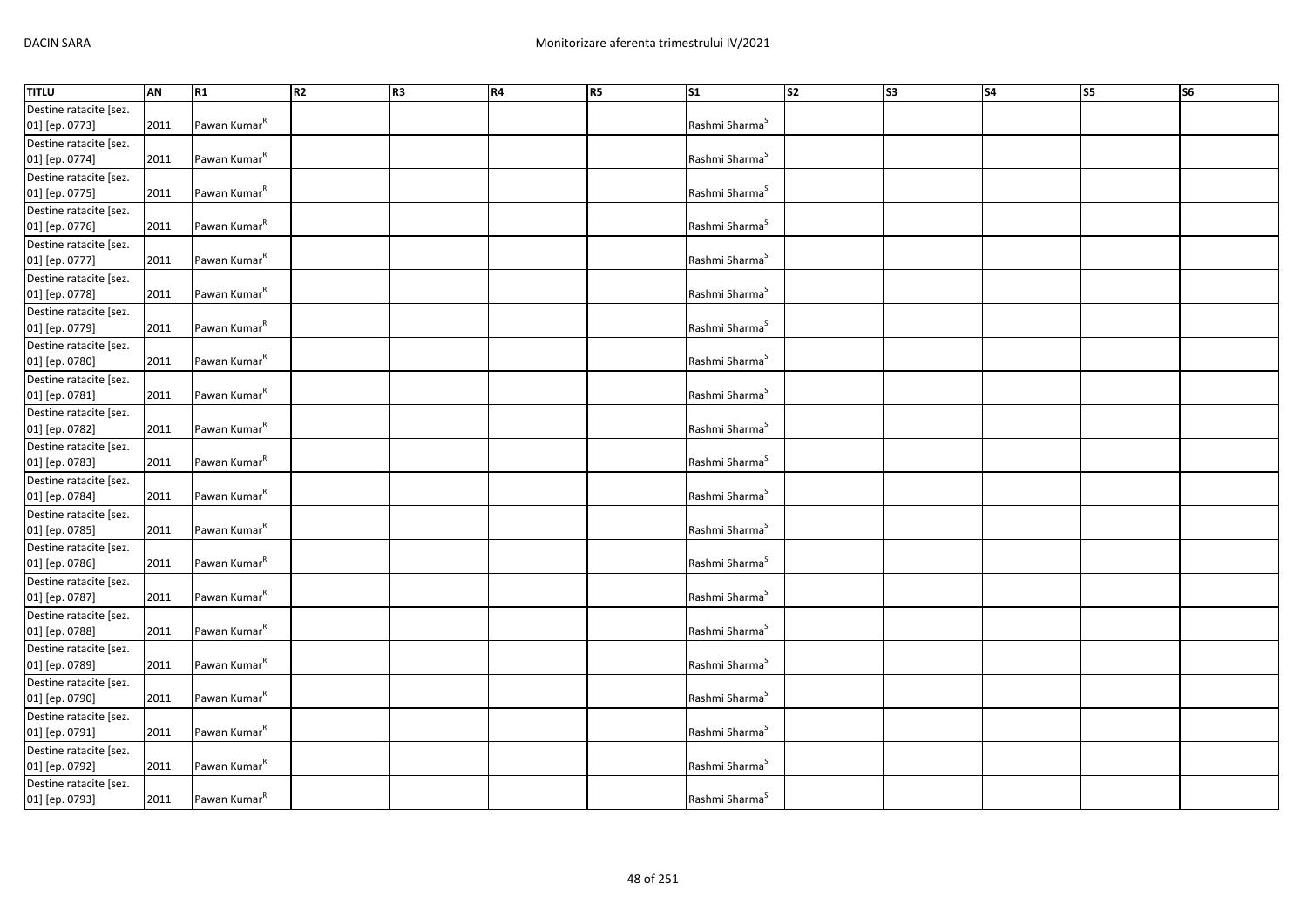| <b>TITLU</b>           | AN   | R1                       | R2 | R <sub>3</sub> | R4 | R5 | S <sub>1</sub>             | s <sub>2</sub> | $\overline{\text{S3}}$ | S <sub>4</sub> | S <sub>5</sub> | S6 |
|------------------------|------|--------------------------|----|----------------|----|----|----------------------------|----------------|------------------------|----------------|----------------|----|
| Destine ratacite [sez. |      |                          |    |                |    |    |                            |                |                        |                |                |    |
| 01] [ep. 0794]         | 2011 | Pawan Kumar <sup>R</sup> |    |                |    |    | Rashmi Sharma <sup>S</sup> |                |                        |                |                |    |
| Destine ratacite [sez. |      |                          |    |                |    |    |                            |                |                        |                |                |    |
| 01] [ep. 0795]         | 2011 | Pawan Kumar <sup>R</sup> |    |                |    |    | Rashmi Sharma <sup>S</sup> |                |                        |                |                |    |
| Destine ratacite [sez. |      |                          |    |                |    |    |                            |                |                        |                |                |    |
| 01] [ep. 0796]         | 2011 | Pawan Kumar <sup>R</sup> |    |                |    |    | Rashmi Sharma <sup>S</sup> |                |                        |                |                |    |
| Destine ratacite [sez. |      |                          |    |                |    |    |                            |                |                        |                |                |    |
| 01] [ep. 0797]         | 2011 | Pawan Kumar <sup>R</sup> |    |                |    |    | Rashmi Sharma <sup>S</sup> |                |                        |                |                |    |
| Destine ratacite [sez. |      |                          |    |                |    |    |                            |                |                        |                |                |    |
| 01] [ep. 0798]         | 2011 | Pawan Kumar <sup>R</sup> |    |                |    |    | Rashmi Sharma <sup>S</sup> |                |                        |                |                |    |
| Destine ratacite [sez. |      |                          |    |                |    |    |                            |                |                        |                |                |    |
| 01] [ep. 0799]         | 2011 | Pawan Kumar <sup>R</sup> |    |                |    |    | Rashmi Sharma <sup>S</sup> |                |                        |                |                |    |
| Destine ratacite [sez. |      |                          |    |                |    |    |                            |                |                        |                |                |    |
| 01] [ep. 0800]         | 2011 | Pawan Kumar <sup>R</sup> |    |                |    |    | Rashmi Sharma <sup>S</sup> |                |                        |                |                |    |
| Destine ratacite [sez. |      |                          |    |                |    |    |                            |                |                        |                |                |    |
| 01] [ep. 0801]         | 2011 | Pawan Kumar <sup>R</sup> |    |                |    |    | Rashmi Sharma <sup>S</sup> |                |                        |                |                |    |
| Destine ratacite [sez. |      |                          |    |                |    |    |                            |                |                        |                |                |    |
| 01] [ep. 0802]         | 2011 | Pawan Kumar <sup>R</sup> |    |                |    |    | Rashmi Sharma <sup>S</sup> |                |                        |                |                |    |
| Destine ratacite [sez. |      |                          |    |                |    |    |                            |                |                        |                |                |    |
| 01] [ep. 0803]         | 2011 | Pawan Kumar <sup>R</sup> |    |                |    |    | Rashmi Sharma <sup>S</sup> |                |                        |                |                |    |
| Destine ratacite [sez. |      |                          |    |                |    |    |                            |                |                        |                |                |    |
| 01] [ep. 0804]         | 2011 | Pawan Kumar <sup>R</sup> |    |                |    |    | Rashmi Sharma <sup>S</sup> |                |                        |                |                |    |
| Destine ratacite [sez. |      |                          |    |                |    |    |                            |                |                        |                |                |    |
| 01] [ep. 0805]         | 2011 | Pawan Kumar <sup>R</sup> |    |                |    |    | Rashmi Sharma <sup>S</sup> |                |                        |                |                |    |
| Destine ratacite [sez. |      |                          |    |                |    |    |                            |                |                        |                |                |    |
| 01] [ep. 0806]         | 2011 | Pawan Kumar <sup>R</sup> |    |                |    |    | Rashmi Sharma <sup>S</sup> |                |                        |                |                |    |
| Destine ratacite [sez. |      |                          |    |                |    |    |                            |                |                        |                |                |    |
| 01] [ep. 0807]         | 2011 | Pawan Kumar <sup>R</sup> |    |                |    |    | Rashmi Sharma <sup>S</sup> |                |                        |                |                |    |
| Destine ratacite [sez. |      |                          |    |                |    |    |                            |                |                        |                |                |    |
| 01] [ep. 0808]         | 2011 | Pawan Kumar <sup>R</sup> |    |                |    |    | Rashmi Sharma <sup>5</sup> |                |                        |                |                |    |
| Destine ratacite [sez. |      |                          |    |                |    |    |                            |                |                        |                |                |    |
| 01] [ep. 0809]         | 2011 | Pawan Kumar <sup>R</sup> |    |                |    |    | Rashmi Sharma <sup>S</sup> |                |                        |                |                |    |
| Destine ratacite [sez. |      |                          |    |                |    |    |                            |                |                        |                |                |    |
| 01] [ep. 0810]         | 2011 | Pawan Kumar <sup>R</sup> |    |                |    |    | Rashmi Sharma <sup>S</sup> |                |                        |                |                |    |
| Destine ratacite [sez. |      |                          |    |                |    |    |                            |                |                        |                |                |    |
| 01] [ep. 0811]         | 2011 | Pawan Kumar <sup>R</sup> |    |                |    |    | Rashmi Sharma <sup>5</sup> |                |                        |                |                |    |
| Destine ratacite [sez. |      |                          |    |                |    |    |                            |                |                        |                |                |    |
| 01] [ep. 0812]         | 2011 | Pawan Kumar <sup>R</sup> |    |                |    |    | Rashmi Sharma <sup>S</sup> |                |                        |                |                |    |
| Destine ratacite [sez. |      |                          |    |                |    |    |                            |                |                        |                |                |    |
| 01] [ep. 0813]         | 2011 | Pawan Kumar <sup>R</sup> |    |                |    |    | Rashmi Sharma <sup>S</sup> |                |                        |                |                |    |
| Destine ratacite [sez. |      |                          |    |                |    |    |                            |                |                        |                |                |    |
| 01] [ep. 0814]         | 2011 | Pawan Kumar <sup>R</sup> |    |                |    |    | Rashmi Sharma <sup>S</sup> |                |                        |                |                |    |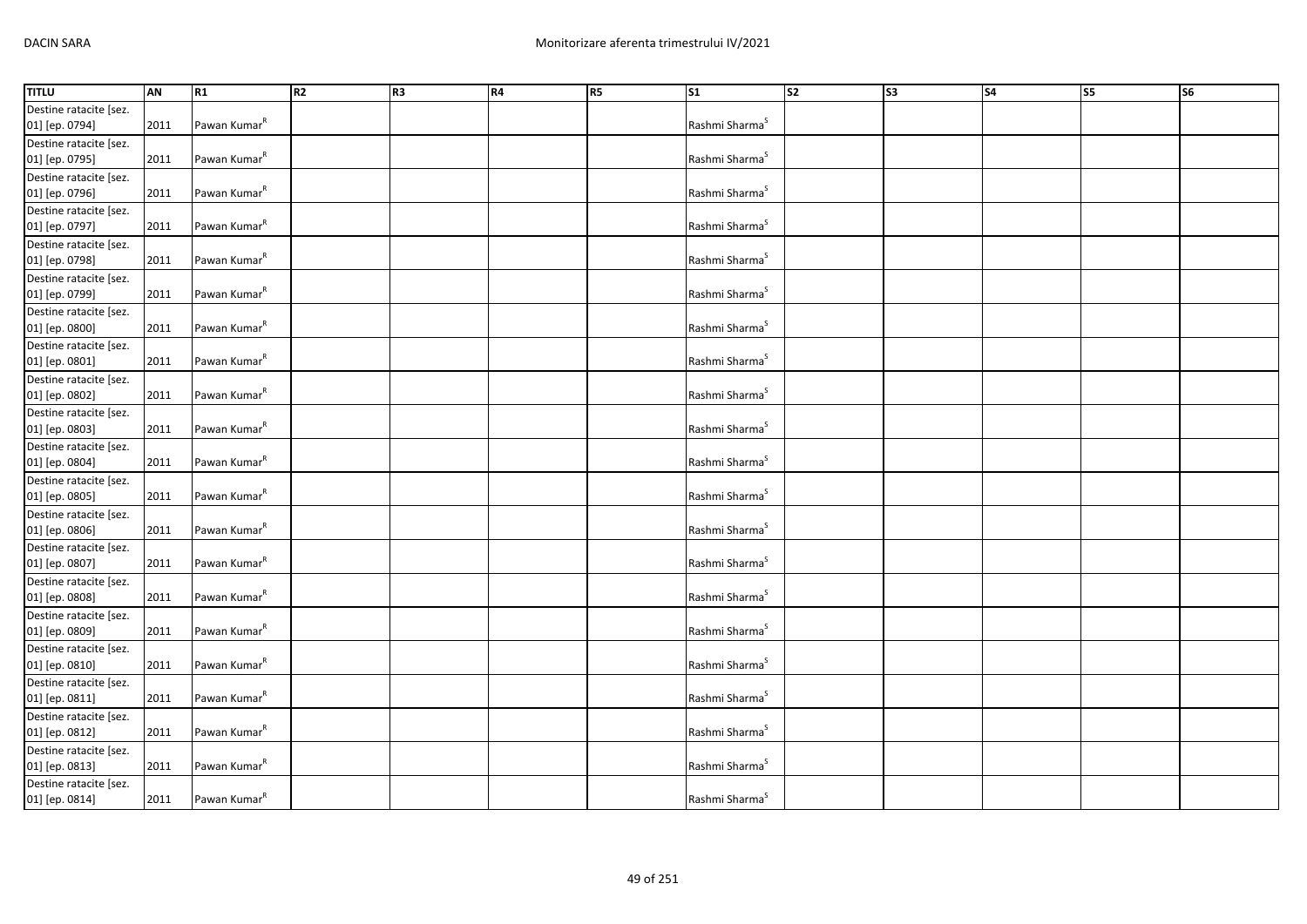| <b>TITLU</b>           | AN   | R <sub>1</sub>            | R2 | R <sub>3</sub> | R4 | R5 | $\overline{\text{S1}}$      | s <sub>2</sub> | $\overline{\text{S3}}$ | <b>S4</b> | <b>S5</b> | <b>S6</b> |
|------------------------|------|---------------------------|----|----------------|----|----|-----------------------------|----------------|------------------------|-----------|-----------|-----------|
| Destine ratacite [sez. |      |                           |    |                |    |    |                             |                |                        |           |           |           |
| 01] [ep. 0815]         | 2011 | *Pawan Kumar <sup>R</sup> |    |                |    |    | *Rashmi Sharma <sup>S</sup> |                |                        |           |           |           |
| Destine ratacite [sez. |      |                           |    |                |    |    |                             |                |                        |           |           |           |
| 01] [ep. 0816]         | 2011 | Pawan Kumar <sup>R</sup>  |    |                |    |    | Rashmi Sharma <sup>S</sup>  |                |                        |           |           |           |
| Destine ratacite [sez. |      |                           |    |                |    |    |                             |                |                        |           |           |           |
| 01] [ep. 0817]         | 2011 | Pawan Kumar <sup>R</sup>  |    |                |    |    | Rashmi Sharma <sup>S</sup>  |                |                        |           |           |           |
| Destine ratacite [sez. |      |                           |    |                |    |    |                             |                |                        |           |           |           |
| 01] [ep. 0818]         | 2011 | Pawan Kumar <sup>R</sup>  |    |                |    |    | Rashmi Sharma <sup>S</sup>  |                |                        |           |           |           |
| Destine ratacite [sez. |      |                           |    |                |    |    |                             |                |                        |           |           |           |
| 01] [ep. 0819]         | 2011 | Pawan Kumar <sup>R</sup>  |    |                |    |    | Rashmi Sharma <sup>5</sup>  |                |                        |           |           |           |
| Destine ratacite [sez. |      |                           |    |                |    |    |                             |                |                        |           |           |           |
| 01] [ep. 0820]         | 2011 | Pawan Kumar <sup>R</sup>  |    |                |    |    | Rashmi Sharma <sup>S</sup>  |                |                        |           |           |           |
| Destine ratacite [sez. |      |                           |    |                |    |    |                             |                |                        |           |           |           |
| 01] [ep. 0821]         | 2011 | Pawan Kumar <sup>R</sup>  |    |                |    |    | Rashmi Sharma <sup>S</sup>  |                |                        |           |           |           |
| Destine ratacite [sez. |      |                           |    |                |    |    |                             |                |                        |           |           |           |
| 01] [ep. 0822]         | 2011 | Pawan Kumar <sup>R</sup>  |    |                |    |    | Rashmi Sharma <sup>S</sup>  |                |                        |           |           |           |
| Destine ratacite [sez. |      |                           |    |                |    |    |                             |                |                        |           |           |           |
| 01] [ep. 0823]         | 2011 | Pawan Kumar <sup>R</sup>  |    |                |    |    | Rashmi Sharma <sup>S</sup>  |                |                        |           |           |           |
| Destine ratacite [sez. |      |                           |    |                |    |    |                             |                |                        |           |           |           |
| 01] [ep. 0824]         | 2011 | Pawan Kumar <sup>R</sup>  |    |                |    |    | Rashmi Sharma <sup>S</sup>  |                |                        |           |           |           |
| Destine ratacite [sez. |      |                           |    |                |    |    |                             |                |                        |           |           |           |
| 01] [ep. 0825]         | 2011 | Pawan Kumar <sup>R</sup>  |    |                |    |    | Rashmi Sharma <sup>S</sup>  |                |                        |           |           |           |
| Destine ratacite [sez. |      |                           |    |                |    |    |                             |                |                        |           |           |           |
| 01] [ep. 0826]         | 2011 | Pawan Kumar <sup>R</sup>  |    |                |    |    | Rashmi Sharma <sup>S</sup>  |                |                        |           |           |           |
| Destine ratacite [sez. |      |                           |    |                |    |    |                             |                |                        |           |           |           |
| 01] [ep. 0827]         | 2011 | Pawan Kumar <sup>R</sup>  |    |                |    |    | Rashmi Sharma <sup>S</sup>  |                |                        |           |           |           |
| Destine ratacite [sez. |      |                           |    |                |    |    |                             |                |                        |           |           |           |
| 01] [ep. 0828]         | 2011 | Pawan Kumar <sup>R</sup>  |    |                |    |    | Rashmi Sharma <sup>S</sup>  |                |                        |           |           |           |
| Destine ratacite [sez. |      |                           |    |                |    |    |                             |                |                        |           |           |           |
| 01] [ep. 0829]         | 2011 | Pawan Kumar <sup>R</sup>  |    |                |    |    | Rashmi Sharma <sup>S</sup>  |                |                        |           |           |           |
| Destine ratacite [sez. |      |                           |    |                |    |    |                             |                |                        |           |           |           |
| 01] [ep. 0830]         | 2011 | Pawan Kumar <sup>R</sup>  |    |                |    |    | Rashmi Sharma <sup>S</sup>  |                |                        |           |           |           |
| Destine ratacite [sez. |      |                           |    |                |    |    |                             |                |                        |           |           |           |
| 01] [ep. 0831]         | 2011 | Pawan Kumar <sup>R</sup>  |    |                |    |    | Rashmi Sharma <sup>S</sup>  |                |                        |           |           |           |
| Destine ratacite [sez. |      |                           |    |                |    |    |                             |                |                        |           |           |           |
| 01] [ep. 0832]         | 2011 | Pawan Kumar <sup>R</sup>  |    |                |    |    | Rashmi Sharma <sup>S</sup>  |                |                        |           |           |           |
| Destine ratacite [sez. |      |                           |    |                |    |    |                             |                |                        |           |           |           |
| 01] [ep. 0833]         | 2011 | Pawan Kumar <sup>R</sup>  |    |                |    |    | Rashmi Sharma <sup>S</sup>  |                |                        |           |           |           |
| Destine ratacite [sez. |      |                           |    |                |    |    |                             |                |                        |           |           |           |
| 01] [ep. 0834]         | 2011 | Pawan Kumar <sup>R</sup>  |    |                |    |    | Rashmi Sharma <sup>S</sup>  |                |                        |           |           |           |
| Destine ratacite [sez. |      |                           |    |                |    |    |                             |                |                        |           |           |           |
| 01] [ep. 0835]         | 2011 | Pawan Kumar <sup>k</sup>  |    |                |    |    | Rashmi Sharma <sup>5</sup>  |                |                        |           |           |           |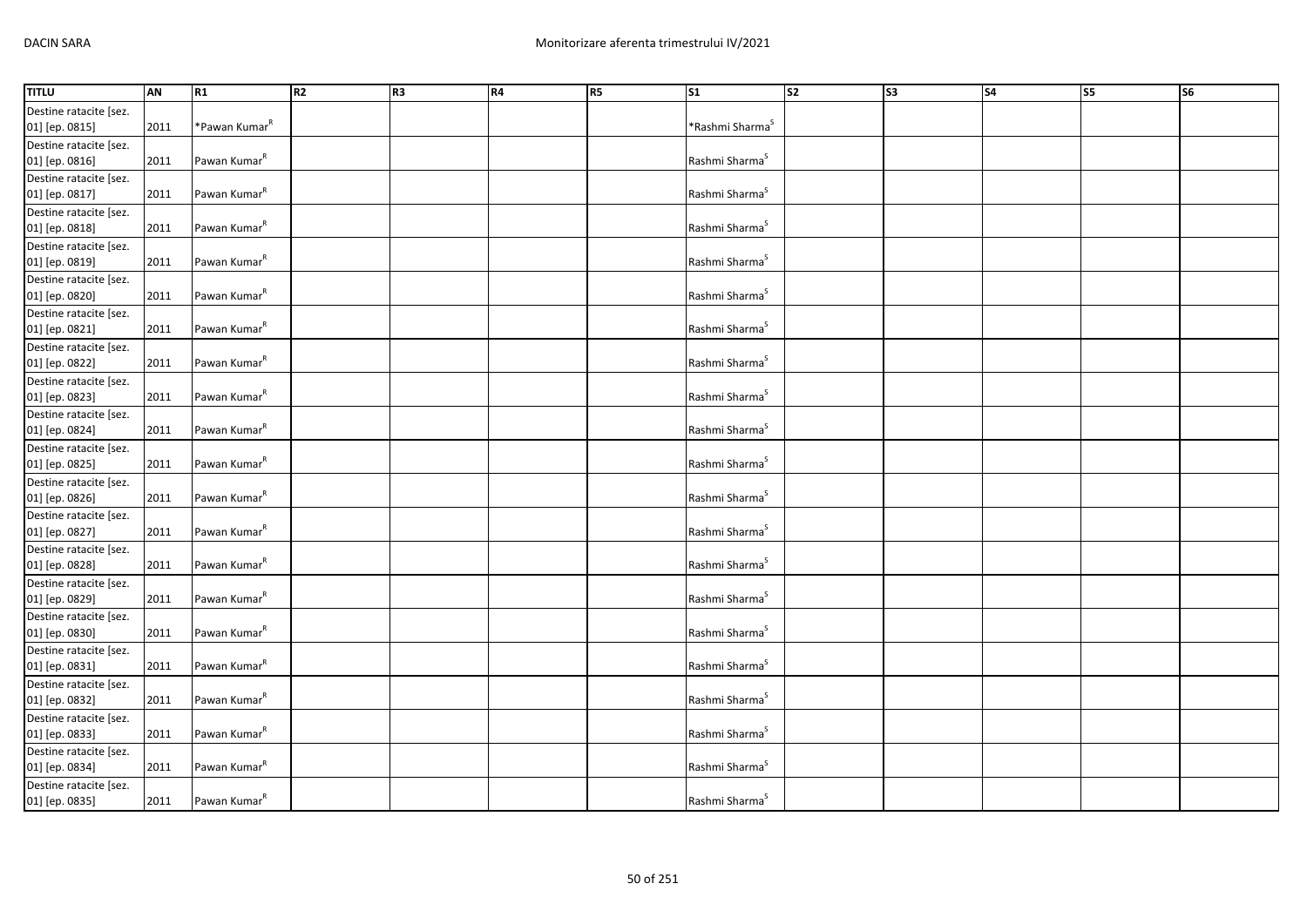| <b>TITLU</b>           | <b>AN</b> | R1                            | R2 | R3 | R4 | R5 | S <sub>1</sub>                 | $\overline{\text{S2}}$          | S <sub>3</sub>         | S <sub>4</sub>       | S5                      | S6                       |
|------------------------|-----------|-------------------------------|----|----|----|----|--------------------------------|---------------------------------|------------------------|----------------------|-------------------------|--------------------------|
| Destine ratacite [sez. |           |                               |    |    |    |    |                                |                                 |                        |                      |                         |                          |
| 01] [ep. 0836]         | 2011      | Pawan Kumar <sup>R</sup>      |    |    |    |    | Rashmi Sharma <sup>S</sup>     |                                 |                        |                      |                         |                          |
| Destine ratacite [sez. |           |                               |    |    |    |    |                                |                                 |                        |                      |                         |                          |
| 01] [ep. 0837]         | 2011      | Pawan Kumar <sup>R</sup>      |    |    |    |    | Rashmi Sharma <sup>S</sup>     |                                 |                        |                      |                         |                          |
| Destine ratacite [sez. |           |                               |    |    |    |    |                                |                                 |                        |                      |                         |                          |
| 01] [ep. 0838]         | 2011      | Pawan Kumar <sup>R</sup>      |    |    |    |    | Rashmi Sharma <sup>S</sup>     |                                 |                        |                      |                         |                          |
| Destine ratacite [sez. |           |                               |    |    |    |    |                                |                                 |                        |                      |                         |                          |
| 01] [ep. 0839]         | 2011      | Pawan Kumar <sup>R</sup>      |    |    |    |    | Rashmi Sharma <sup>S</sup>     |                                 |                        |                      |                         |                          |
| Destine ratacite [sez. |           |                               |    |    |    |    |                                |                                 |                        |                      |                         |                          |
| 01] [ep. 0840]         | 2011      | Pawan Kumar <sup>R</sup>      |    |    |    |    | Rashmi Sharma <sup>S</sup>     |                                 |                        |                      |                         |                          |
| Destine ratacite [sez. |           |                               |    |    |    |    |                                |                                 |                        |                      |                         |                          |
| 01] [ep. 0841]         | 2011      | Pawan Kumar <sup>R</sup>      |    |    |    |    | Rashmi Sharma <sup>S</sup>     |                                 |                        |                      |                         |                          |
| Destine ratacite [sez. |           |                               |    |    |    |    |                                |                                 |                        |                      |                         |                          |
| 01] [ep. 0842]         | 2011      | Pawan Kumar <sup>R</sup>      |    |    |    |    | Rashmi Sharma <sup>S</sup>     |                                 |                        |                      |                         |                          |
| Detectiv fara voie /   |           |                               |    |    |    |    |                                |                                 | Stephen                |                      |                         |                          |
| Politistul hot         | 1999      | Les Mayfield <sup>R</sup>     |    |    |    |    | John Blumenthal <sup>S</sup>   | Michael Berry <sup>S</sup>      | Carpenter <sup>5</sup> |                      |                         |                          |
| Detectivul, mafia si   |           |                               |    |    |    |    |                                | BenDavid                        |                        |                      |                         |                          |
| cartoforul             | 2016      | Renny Harlin <sup>R</sup>     |    |    |    |    | Jay Longino <sup>S</sup>       | Grabinski <sup>S</sup>          |                        |                      |                         |                          |
| Devoratoarea de        |           |                               |    |    |    |    |                                |                                 |                        |                      |                         |                          |
| barbati (ep.001)       | 2009      | Timothy Busfield <sup>R</sup> |    |    |    |    | Suzanne Martin <sup>S</sup>    |                                 |                        |                      |                         |                          |
| Devoratoarea de        |           |                               |    |    |    |    |                                |                                 |                        |                      |                         |                          |
| barbati (ep.002)       | 2009      | Timothy Busfield <sup>R</sup> |    |    |    |    | Suzanne Martin <sup>S</sup>    |                                 |                        |                      |                         |                          |
| Dezastrul din San      |           |                               |    |    |    |    |                                |                                 |                        |                      |                         |                          |
| Andreas                | 2015      | Brad Peyton <sup>R</sup>      |    |    |    |    | Carlton Cuse <sup>S</sup>      | Andre Fabrizio <sup>S</sup>     |                        |                      |                         |                          |
| Din dragoste pentru    |           | Woody Allen -                 |    |    |    |    | Woody Allen -                  |                                 |                        |                      |                         |                          |
| Roma                   | 2012      | ALCS <sup>R</sup>             |    |    |    |    | ALCS <sup>S</sup>              |                                 |                        |                      |                         |                          |
|                        |           | Alessandro Capone             |    |    |    |    |                                |                                 |                        |                      |                         |                          |
| Dincolo de iluzie      | 2017      | - SIAE <sup>R</sup>           |    |    |    |    | Jenny York <sup>S</sup>        | Luca D'Alisera <sup>5</sup>     |                        |                      |                         |                          |
| Dincolo de limite      | 2011      | Neil Burger <sup>R</sup>      |    |    |    |    | Leslie Dixon <sup>S</sup>      |                                 |                        |                      |                         |                          |
|                        |           | Peter Howitt -                |    |    |    |    | Peter Howitt -                 |                                 |                        |                      |                         |                          |
| Dincolo de usi         | 1998      | ALCS <sup>R</sup>             |    |    |    |    | ALCS <sup>S</sup>              |                                 |                        |                      |                         |                          |
| Dispari in 60 de       |           |                               |    |    |    |    |                                |                                 |                        |                      |                         |                          |
| secunde                | 2000      | Dominic Sena <sup>R</sup>     |    |    |    |    | H.B. Halicki <sup>S</sup>      | Scott Rosenberg <sup>S</sup>    |                        |                      |                         |                          |
| Distractie cu Dick si  |           |                               |    |    |    |    |                                |                                 |                        |                      |                         |                          |
| Jane                   | 2005      | Dean Parisot <sup>R</sup>     |    |    |    |    | Judd Apatow <sup>5</sup>       | Nicholas Stoller <sup>S</sup>   |                        |                      |                         |                          |
|                        |           | Pierre Morel -                |    |    |    |    | Luc Besson -                   |                                 |                        |                      |                         |                          |
| Districtul 13          | 2004      | <b>SACD<sup>R</sup></b>       |    |    |    |    | SACD/ALCS <sup>S</sup>         | Bibi Naceri - SACD <sup>S</sup> |                        |                      |                         |                          |
| Divergent              | 2014      | Neil Burger <sup>R</sup>      |    |    |    |    | Vanessa Taylor <sup>S</sup>    | Evan Daugherty <sup>S</sup>     |                        |                      |                         |                          |
|                        |           | Quentin                       |    |    |    |    |                                |                                 |                        |                      |                         |                          |
| Django dezlantuit      | 2012      | Tarantino <sup>R</sup>        |    |    |    |    | Quentin Tarantino <sup>3</sup> |                                 |                        |                      |                         |                          |
|                        |           | Alberto De                    |    |    |    |    | Giovanni Simonelli             |                                 | Vincenzo               | Alberto De           | Sandro                  | Massimiliano             |
| Django trage primul    | 1966      | Martino <sup>R</sup>          |    |    |    |    | SIAE <sup>S</sup>              | Tito Carpi - SIAE <sup>S</sup>  | Mannino <sup>S</sup>   | Martino <sup>S</sup> | Continenza <sup>S</sup> | Capriccioli <sup>S</sup> |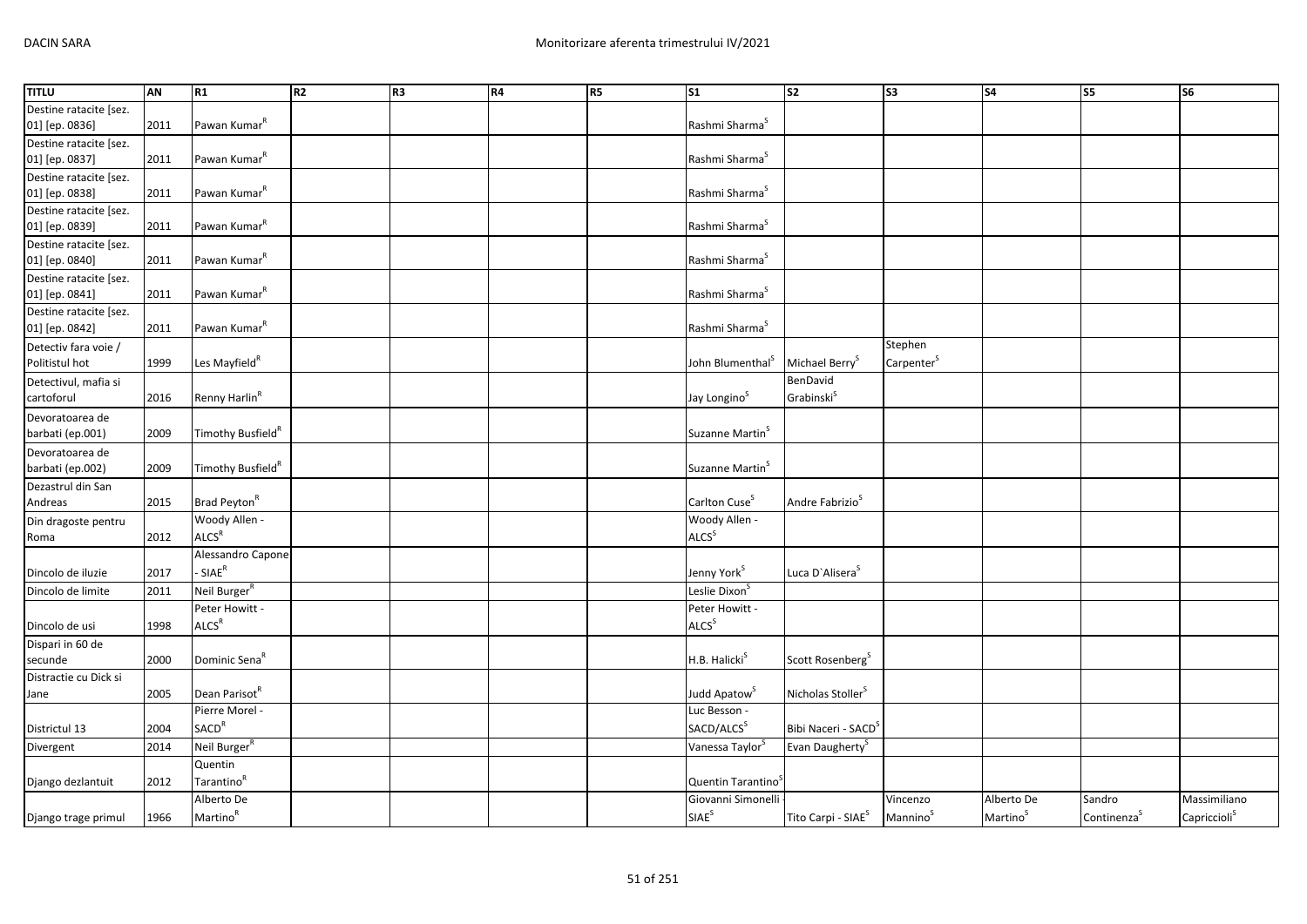| <b>TITLU</b>                  | <b>AN</b> | R1                           | R <sub>2</sub> | R <sub>3</sub> | R4 | R5 | S <sub>1</sub>                | S2                          | $\overline{\text{S3}}$ | S <sub>4</sub> | $\overline{\text{S5}}$ | $\overline{\text{S6}}$ |
|-------------------------------|-----------|------------------------------|----------------|----------------|----|----|-------------------------------|-----------------------------|------------------------|----------------|------------------------|------------------------|
|                               |           | Giuseppe Vari -              |                |                |    |    | Augusto Caminito              |                             |                        |                |                        |                        |
| Django, ultimul pistolar 1967 |           | SIAE <sup>R</sup>            |                |                |    |    | <b>SIAE<sup>S</sup></b>       |                             |                        |                |                        |                        |
|                               |           |                              |                |                |    |    | Heidi Thomas -                |                             |                        |                |                        |                        |
| Doamna Bovary I               | 2000      | Tim Fywell <sup>R</sup>      |                |                |    |    | ALCS <sup>S</sup>             |                             |                        |                |                        |                        |
|                               |           |                              |                |                |    |    | Heidi Thomas -                |                             |                        |                |                        |                        |
| Doamna Bovary II              | 2000      | Tim Fywell <sup>R</sup>      |                |                |    |    | ALCS <sup>S</sup>             |                             |                        |                |                        |                        |
|                               |           |                              |                |                |    |    |                               |                             |                        |                |                        |                        |
| Doctor Dolittle:              |           |                              |                |                |    |    |                               |                             |                        |                |                        |                        |
| Aventura la Hollywood 2009    |           | Alex Zamm <sup>R</sup>       |                |                |    |    | Daniel Altiere <sup>S</sup>   | Steven Altiere <sup>S</sup> |                        |                |                        |                        |
| Doctor Quinn                  |           | Alan J. Levi <sup>R</sup>    |                |                |    |    | Andrew Lipsitz <sup>S</sup>   |                             |                        |                |                        |                        |
| [ep.0085]                     | 1995      |                              |                |                |    |    |                               |                             |                        |                |                        |                        |
| Doctor Quinn<br>[ep.0086]     | 1995      | Jerry Jameson <sup>R</sup>   |                |                |    |    | Carl Binder <sup>S</sup>      |                             |                        |                |                        |                        |
| Doctor Quinn                  |           |                              |                |                |    |    |                               |                             |                        |                |                        |                        |
| [ep.0087]                     | 1995      | James Keach <sup>R</sup>     |                |                |    |    | Julie Henderson <sup>S</sup>  |                             |                        |                |                        |                        |
| Doctor Quinn                  |           |                              |                |                |    |    |                               |                             |                        |                |                        |                        |
| [ep.0088]                     | 1995      | Jerry Jameson <sup>R</sup>   |                |                |    |    | Andrew Lipsitz <sup>S</sup>   |                             |                        |                |                        |                        |
| Doctor Quinn                  |           |                              |                |                |    |    | Melissa                       |                             |                        |                |                        |                        |
| [ep.0089]                     | 1996      | James Keach <sup>R</sup>     |                |                |    |    | Rosenberg <sup>S</sup>        |                             |                        |                |                        |                        |
| Doctor Quinn                  |           |                              |                |                |    |    |                               |                             |                        |                |                        |                        |
| [ep.0090]                     | 1996      | Alan J. Levi <sup>R</sup>    |                |                |    |    | Philip Gerson <sup>S</sup>    |                             |                        |                |                        |                        |
| Doctor Quinn                  |           |                              |                |                |    |    |                               |                             |                        |                |                        |                        |
| [ep.0091]                     | 1996      | Chuck Bowman <sup>R</sup>    |                |                |    |    | Carl Binder <sup>S</sup>      |                             |                        |                |                        |                        |
| Doctor Quinn                  |           |                              |                |                |    |    |                               |                             |                        |                |                        |                        |
| [ep.0092]                     | 1996      | Chuck Bowman <sup>R</sup>    |                |                |    |    | Carl Binder <sup>S</sup>      |                             |                        |                |                        |                        |
| Doctor Quinn<br>[ep.0093]     | 1996      | Bobby Roth <sup>R</sup>      |                |                |    |    | Nancy Bond <sup>S</sup>       |                             |                        |                |                        |                        |
|                               |           | Gabrielle                    |                |                |    |    |                               |                             |                        |                |                        |                        |
| Doctor Quinn<br>[ep.0094]     | 1996      | Beaumont <sup>R</sup>        |                |                |    |    | Kathryn Ford <sup>S</sup>     |                             |                        |                |                        |                        |
| Doctor Quinn                  |           |                              |                |                |    |    |                               |                             |                        |                |                        |                        |
| [ep.0095]                     | 1996      | Terrence O'Hara <sup>R</sup> |                |                |    |    | Andrew Lipsitz <sup>S</sup>   |                             |                        |                |                        |                        |
| Doctor Quinn                  |           |                              |                |                |    |    | Melissa                       |                             |                        |                |                        |                        |
| [ep.0096]                     | 1996      | Gwen Arner <sup>R</sup>      |                |                |    |    | Rosenberg <sup>S</sup>        |                             |                        |                |                        |                        |
| Doctor Quinn                  |           | Gabrielle                    |                |                |    |    |                               |                             |                        |                |                        |                        |
| [ep.0097]                     | 1996      | <b>Beaumont</b> <sup>R</sup> |                |                |    |    | Paul Stubenrauch <sup>S</sup> |                             |                        |                |                        |                        |
| Doctor Quinn                  |           |                              |                |                |    |    |                               |                             |                        |                |                        |                        |
| [ep.0098]                     | 1996      | Gwen Arner <sup>R</sup>      |                |                |    |    | Carl Binder <sup>S</sup>      |                             |                        |                |                        |                        |
| Doctor Quinn                  |           |                              |                |                |    |    |                               |                             |                        |                |                        |                        |
| [ep.0099]                     | 1996      | Chuck Bowman <sup>R</sup>    |                |                |    |    | Philip Gerson <sup>S</sup>    |                             |                        |                |                        |                        |
| Doctor Quinn                  |           |                              |                |                |    |    |                               |                             |                        |                |                        |                        |
| [ep.0100]                     | 1996      | Terrence O'Hara <sup>R</sup> |                |                |    |    | Julie Henderson <sup>S</sup>  |                             |                        |                |                        |                        |
| Doctor Quinn                  |           |                              |                |                |    |    |                               |                             |                        |                |                        |                        |
| $[{\rm ep. 0101}]$            | 1996      | James Keach <sup>R</sup>     |                |                |    |    | Carl Binder <sup>S</sup>      |                             |                        |                |                        |                        |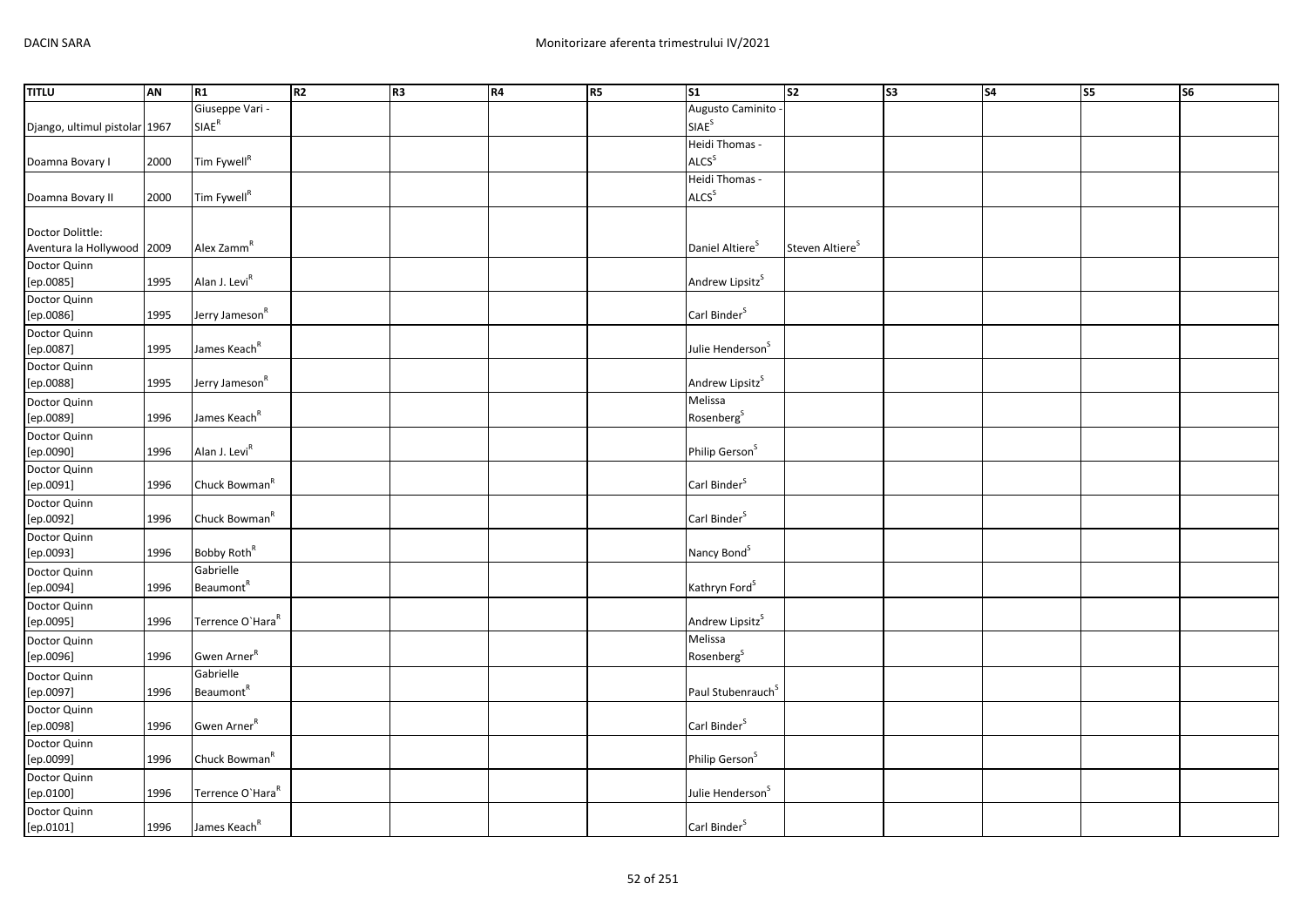| <b>TITLU</b> | AN   | R1                           | R <sub>2</sub> | R3 | R4 | R5 | $\overline{\text{S1}}$         | s <sub>2</sub> | S3 | S <sub>4</sub> | <b>S5</b> | $\overline{\text{S6}}$ |
|--------------|------|------------------------------|----------------|----|----|----|--------------------------------|----------------|----|----------------|-----------|------------------------|
| Doctor Quinn |      |                              |                |    |    |    |                                |                |    |                |           |                        |
| [ep.0102]    | 1996 | *James Keach <sup>R</sup>    |                |    |    |    | *Carl Binder <sup>S</sup>      |                |    |                |           |                        |
| Doctor Quinn |      |                              |                |    |    |    |                                |                |    |                |           |                        |
| [ep.0103]    | 1996 | Terrence O'Hara <sup>R</sup> |                |    |    |    | Philip Gerson <sup>S</sup>     |                |    |                |           |                        |
| Doctor Quinn |      |                              |                |    |    |    |                                |                |    |                |           |                        |
| [ep.0104]    | 1996 | Bethany Rooney <sup>R</sup>  |                |    |    |    | Sara Davidson <sup>S</sup>     |                |    |                |           |                        |
| Doctor Quinn |      |                              |                |    |    |    |                                |                |    |                |           |                        |
| [ep.0105]    | 1996 | Alan J. Levi <sup>R</sup>    |                |    |    |    | Peter Dunne <sup>S</sup>       |                |    |                |           |                        |
| Doctor Quinn |      |                              |                |    |    |    |                                |                |    |                |           |                        |
| [ep.0106]    | 1996 | Terrence O'Hara <sup>R</sup> |                |    |    |    | Jennifer Tait <sup>S</sup>     |                |    |                |           |                        |
| Doctor Quinn |      |                              |                |    |    |    |                                |                |    |                |           |                        |
| [ep.0107]    | 1996 | Jerry London <sup>R</sup>    |                |    |    |    | Kathryn Ford <sup>S</sup>      |                |    |                |           |                        |
|              |      |                              |                |    |    |    |                                |                |    |                |           |                        |
| Doctor Quinn |      |                              |                |    |    |    | Chris Abbott as                |                |    |                |           |                        |
| [ep.0108]    | 1996 | Terrence O'Hara <sup>R</sup> |                |    |    |    | Chris Abbott-Fish <sup>S</sup> |                |    |                |           |                        |
| Doctor Quinn |      |                              |                |    |    |    |                                |                |    |                |           |                        |
| [ep.0109]    | 1996 | Chuck Bowman <sup>R</sup>    |                |    |    |    | Philip Gerson <sup>S</sup>     |                |    |                |           |                        |
| Doctor Quinn |      |                              |                |    |    |    |                                |                |    |                |           |                        |
| [ep.0110]    | 1996 | Alan J. Levi <sup>R</sup>    |                |    |    |    | Steven Baum <sup>S</sup>       |                |    |                |           |                        |
| Doctor Quinn |      |                              |                |    |    |    |                                |                |    |                |           |                        |
| [ep.0111]    | 1996 | Alan J. Levi <sup>R</sup>    |                |    |    |    | Carl Binder <sup>S</sup>       |                |    |                |           |                        |
| Doctor Quinn |      |                              |                |    |    |    |                                |                |    |                |           |                        |
| [ep.0112]    | 1996 | Bobby Roth <sup>R</sup>      |                |    |    |    | Eric Tuchman <sup>S</sup>      |                |    |                |           |                        |
| Doctor Quinn |      |                              |                |    |    |    |                                |                |    |                |           |                        |
| [ep.0113]    | 1996 | Carl Binder $R$              |                |    |    |    | Julie Henderson <sup>S</sup>   |                |    |                |           |                        |
| Doctor Quinn |      |                              |                |    |    |    |                                |                |    |                |           |                        |
| [ep.0114]    | 1996 | Alan J. Levi <sup>R</sup>    |                |    |    |    | Philip Gerson <sup>S</sup>     |                |    |                |           |                        |
| Doctor Quinn |      |                              |                |    |    |    |                                |                |    |                |           |                        |
| [ep.0115]    | 1996 | Carl Binder <sup>R</sup>     |                |    |    |    | Carl Binder <sup>S</sup>       |                |    |                |           |                        |
| Doctor Quinn |      |                              |                |    |    |    |                                |                |    |                |           |                        |
| [ep.0116]    | 1997 | Terrence O'Hara <sup>R</sup> |                |    |    |    | Sara Davidson <sup>S</sup>     |                |    |                |           |                        |
| Doctor Quinn |      |                              |                |    |    |    |                                |                |    |                |           |                        |
| [ep.0117]    | 1997 | Chuck Bowman <sup>R</sup>    |                |    |    |    | Robert Hamilton <sup>S</sup>   |                |    |                |           |                        |
| Doctor Quinn |      |                              |                |    |    |    |                                |                |    |                |           |                        |
| [ep.0119]    | 1997 | Chuck Bowman <sup>R</sup>    |                |    |    |    | Carl Binder <sup>S</sup>       |                |    |                |           |                        |
| Doctor Quinn |      |                              |                |    |    |    |                                |                |    |                |           |                        |
| [ep.0120]    | 1997 | James Keach <sup>R</sup>     |                |    |    |    | Eric Tuchman <sup>S</sup>      |                |    |                |           |                        |
| Doctor Quinn |      |                              |                |    |    |    |                                |                |    |                |           |                        |
| [ep.0121]    | 1997 | James Keach <sup>R</sup>     |                |    |    |    | Eric Tuchman <sup>S</sup>      |                |    |                |           |                        |
|              |      |                              |                |    |    |    |                                |                |    |                |           |                        |
| Doctor Quinn |      |                              |                |    |    |    | Chris Abbott as                |                |    |                |           |                        |
| [ep.0122]    | 1997 | Jerry London <sup>R</sup>    |                |    |    |    | Chris Abbott-Fish <sup>S</sup> |                |    |                |           |                        |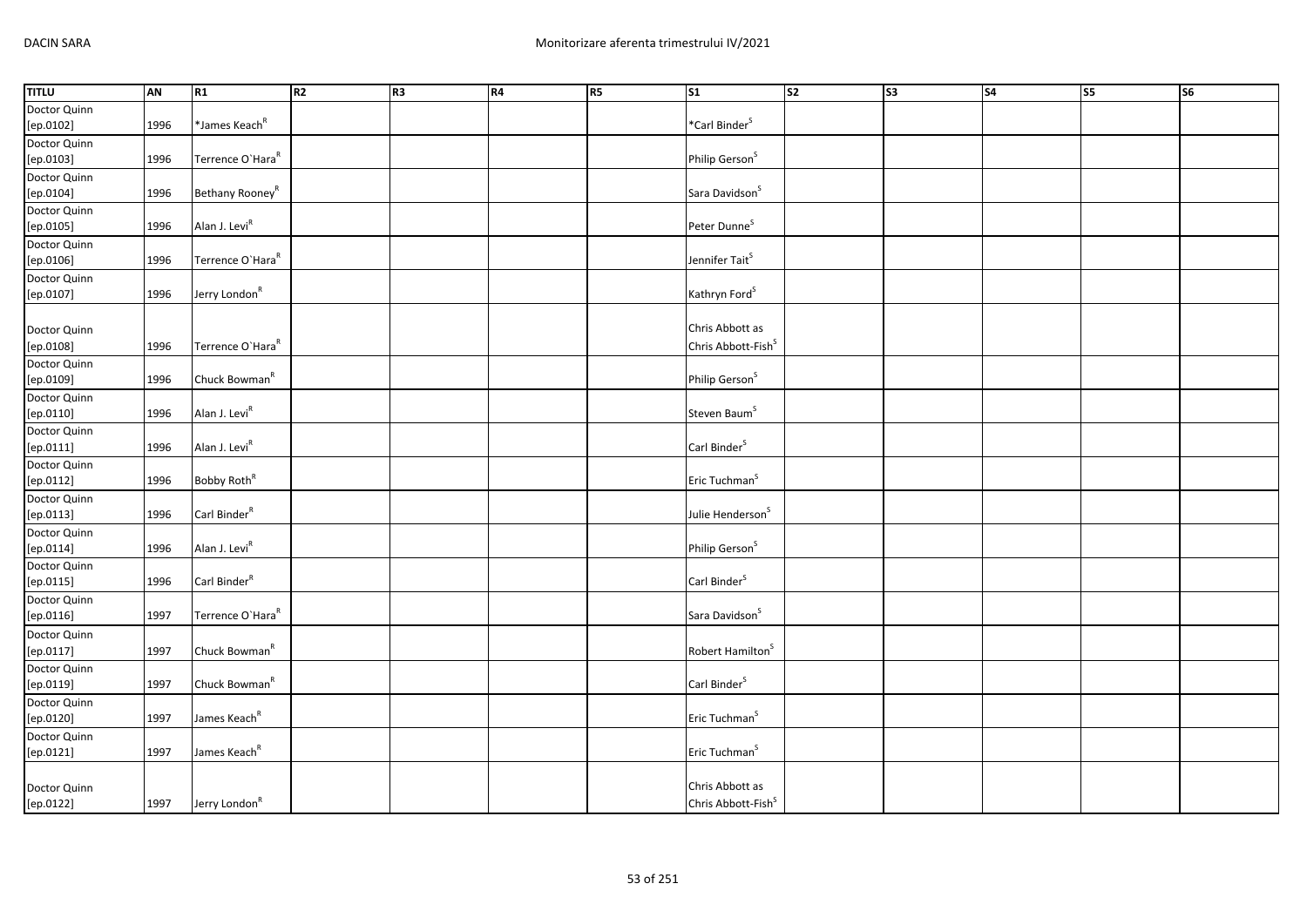| <b>TITLU</b>              | <b>AN</b> | R1                             | R2 | R3 | R4 | R <sub>5</sub> | S <sub>1</sub>                 | $\overline{\text{S2}}$     | $\overline{\text{S3}}$ | $\overline{\phantom{a}}$ S4 | S5 | <b>S6</b> |
|---------------------------|-----------|--------------------------------|----|----|----|----------------|--------------------------------|----------------------------|------------------------|-----------------------------|----|-----------|
| Doctor Quinn              |           |                                |    |    |    |                |                                |                            |                        |                             |    |           |
| [ep.0123]                 | 1997      | Gwen Arner <sup>R</sup>        |    |    |    |                | Christine Berardo <sup>S</sup> |                            |                        |                             |    |           |
| Doctor Quinn              |           |                                |    |    |    |                |                                |                            |                        |                             |    |           |
| [ep.0124]                 | 1997      | Bethany Rooney <sup>R</sup>    |    |    |    |                | Julie Henderson <sup>S</sup>   |                            |                        |                             |    |           |
| Doctor Quinn              |           |                                |    |    |    |                |                                |                            |                        |                             |    |           |
| [ep.0125]                 | 1997      | Gwen Arner <sup>R</sup>        |    |    |    |                | Philip Gerson <sup>S</sup>     |                            |                        |                             |    |           |
|                           |           |                                |    |    |    |                |                                |                            |                        |                             |    |           |
| Doctor Quinn              |           |                                |    |    |    |                | Chris Abbott as                |                            |                        |                             |    |           |
| [ep.0126]                 | 1997      | James Keach <sup>R</sup>       |    |    |    |                | Chris Abbott-Fish <sup>S</sup> |                            |                        |                             |    |           |
| Doctor Quinn<br>[ep.0127] | 1997      | James Keach <sup>R</sup>       |    |    |    |                | Carl Binder <sup>S</sup>       |                            |                        |                             |    |           |
| Doctor Quinn              |           |                                |    |    |    |                |                                |                            |                        |                             |    |           |
| [ep.0128]                 | 1997      | James Keach <sup>R</sup>       |    |    |    |                | Carl Binder <sup>S</sup>       |                            |                        |                             |    |           |
| Doctor Quinn              |           |                                |    |    |    |                |                                |                            |                        |                             |    |           |
| [ep.0129]                 | 1997      | Terrence O'Hara <sup>R</sup>   |    |    |    |                | Philip Gerson <sup>S</sup>     | Beth Sullivan <sup>S</sup> |                        |                             |    |           |
| Doctor Quinn              |           |                                |    |    |    |                |                                |                            |                        |                             |    |           |
| [ep.0130]                 | 1997      | Bethany Rooney <sup>R</sup>    |    |    |    |                | Carl Binder <sup>S</sup>       | Beth Sullivan <sup>S</sup> |                        |                             |    |           |
| Doctor Quinn              |           |                                |    |    |    |                |                                |                            |                        |                             |    |           |
| [ep.0131]                 | 1997      | Terrence O'Hara <sup>R</sup>   |    |    |    |                | Eric Tuchman <sup>S</sup>      | Beth Sullivan <sup>S</sup> |                        |                             |    |           |
| Doctor Quinn              |           |                                |    |    |    |                |                                |                            |                        |                             |    |           |
| [ep.0132]                 | 1997      | Bethany Rooney <sup>R</sup>    |    |    |    |                | Eric Tuchman <sup>S</sup>      | Beth Sullivan <sup>S</sup> |                        |                             |    |           |
| Doctor Quinn              |           |                                |    |    |    |                |                                |                            |                        |                             |    |           |
| [ep.0133]                 | 1997      | Roy Campanella li <sup>R</sup> |    |    |    |                | Robert Hamilton <sup>S</sup>   | Beth Sullivan <sup>S</sup> |                        |                             |    |           |
| Doctor Quinn              |           |                                |    |    |    |                |                                |                            |                        |                             |    |           |
| [ep.0134]                 | 1997      | Chuck Bowman <sup>R</sup>      |    |    |    |                | Julie Henderson <sup>S</sup>   |                            |                        |                             |    |           |
| Doctor Quinn              |           | Carl Binder <sup>R</sup>       |    |    |    |                |                                |                            |                        |                             |    |           |
| [ep.0135]                 | 1997      |                                |    |    |    |                | autor necunoscut <sup>S</sup>  |                            |                        |                             |    |           |
| Doctor Quinn<br>[ep.0136] | 1997      | Terrence O'Hara <sup>R</sup>   |    |    |    |                | Beth Sullivan <sup>S</sup>     |                            |                        |                             |    |           |
| Doctor Quinn              |           |                                |    |    |    |                |                                |                            |                        |                             |    |           |
| [ep.0137]                 | 1997      | Terrence O'Hara <sup>R</sup>   |    |    |    |                | Beth Sullivan <sup>S</sup>     |                            |                        |                             |    |           |
| Doctor Quinn              |           |                                |    |    |    |                |                                |                            |                        |                             |    |           |
| [ep.0138]                 | 1997      | Jerry London <sup>R</sup>      |    |    |    |                | autor necunoscut <sup>S</sup>  |                            |                        |                             |    |           |
| Doctor Quinn              |           |                                |    |    |    |                |                                |                            |                        |                             |    |           |
| [ep.0139]                 | 1997      | Steve Dubin <sup>R</sup>       |    |    |    |                | Eric Tuchman <sup>S</sup>      |                            |                        |                             |    |           |
| Doctor Quinn              |           |                                |    |    |    |                |                                |                            |                        |                             |    |           |
| [ep.0140]                 | 1997      | James Keach <sup>R</sup>       |    |    |    |                | Carl Binder <sup>S</sup>       |                            |                        |                             |    |           |
| Doctor Quinn              |           |                                |    |    |    |                |                                |                            |                        |                             |    |           |
| [ep.0141]                 | 1998      | *James Keach <sup>R</sup>      |    |    |    |                | *Carl Binder <sup>S</sup>      |                            |                        |                             |    |           |
| Doctor Quinn              |           |                                |    |    |    |                |                                |                            |                        |                             |    |           |
| [ep.0142]                 | 1998      | Gwen Arner <sup>R</sup>        |    |    |    |                | Jeanne C. Davis <sup>S</sup>   |                            |                        |                             |    |           |
| Doctor Quinn              |           |                                |    |    |    |                |                                |                            |                        |                             |    |           |
| $[{\sf ep.0143}]$         | 1998      | autor necunoscut <sup>R</sup>  |    |    |    |                | Michael Lyons <sup>S</sup>     | Kim Wells <sup>S</sup>     |                        |                             |    |           |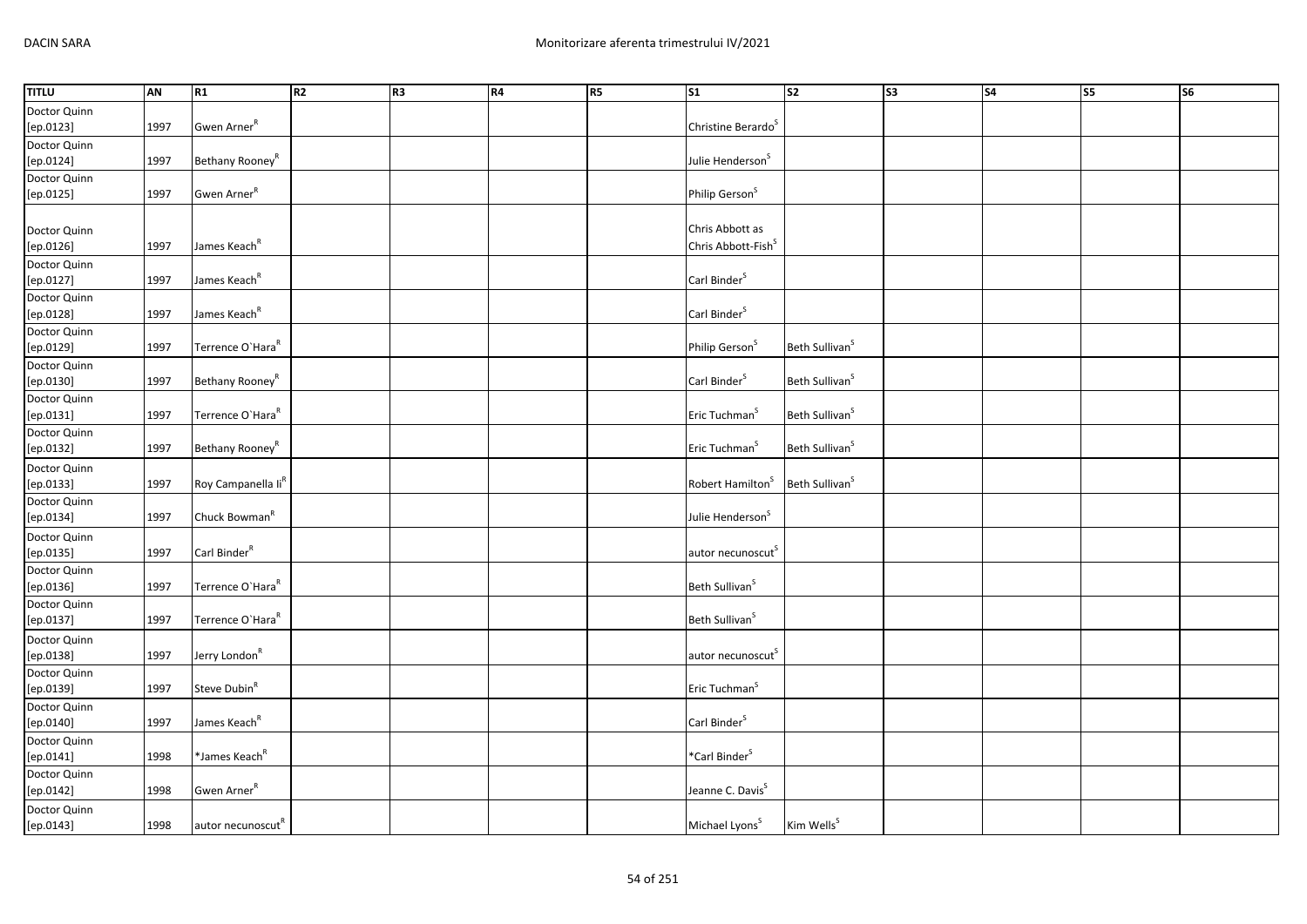| <b>TITLU</b>          | AN   | R1                          | R <sub>2</sub>           | R3 | R4 | <b>R5</b> | <b>S1</b>                     | S <sub>2</sub>           | S <sub>3</sub> | <b>S4</b> | <b>S5</b> | <b>S6</b> |
|-----------------------|------|-----------------------------|--------------------------|----|----|-----------|-------------------------------|--------------------------|----------------|-----------|-----------|-----------|
| Doctor Quinn          |      |                             |                          |    |    |           |                               |                          |                |           |           |           |
| [ep.0144]             | 1998 | Gwen Arner <sup>R</sup>     |                          |    |    |           | autor necunoscut <sup>5</sup> |                          |                |           |           |           |
| Doctorul Minune [sez. |      |                             |                          |    |    |           |                               |                          |                |           |           |           |
| 01] [ep. 0001]        | 2019 | Yusuf Pirhasan <sup>R</sup> | Aytac Cicek <sup>R</sup> |    |    |           | Pinar Bulut <sup>S</sup>      | Onur Koralp <sup>S</sup> |                |           |           |           |
| Doctorul Minune [sez. |      |                             |                          |    |    |           |                               |                          |                |           |           |           |
| 01] [ep. 0002]        | 2019 | Yusuf Pirhasan <sup>R</sup> | Aytac Cicek <sup>R</sup> |    |    |           | Pinar Bulut <sup>5</sup>      | Onur Koralp <sup>S</sup> |                |           |           |           |
| Doctorul Minune [sez. |      |                             |                          |    |    |           |                               |                          |                |           |           |           |
| 01] [ep. 0003]        | 2019 | Yusuf Pirhasan <sup>R</sup> | Aytac Cicek <sup>R</sup> |    |    |           | Pinar Bulut <sup>S</sup>      | Onur Koralp <sup>S</sup> |                |           |           |           |
| Doctorul Minune [sez. |      |                             |                          |    |    |           |                               |                          |                |           |           |           |
| 01] [ep. 0004]        | 2019 | Yusuf Pirhasan <sup>k</sup> | Aytac Cicek <sup>R</sup> |    |    |           | Pinar Bulut <sup>S</sup>      | Onur Koralp <sup>S</sup> |                |           |           |           |
| Doctorul Minune [sez. |      |                             |                          |    |    |           |                               |                          |                |           |           |           |
| 01] [ep. 0005]        | 2019 | Yusuf Pirhasan <sup>R</sup> | Aytac Cicek <sup>R</sup> |    |    |           | Pinar Bulut <sup>S</sup>      | Onur Koralp <sup>S</sup> |                |           |           |           |
| Doctorul Minune [sez. |      |                             |                          |    |    |           |                               |                          |                |           |           |           |
| 01] [ep. 0006]        | 2019 | Yusuf Pirhasan <sup>R</sup> | Aytac Cicek <sup>R</sup> |    |    |           | Pinar Bulut <sup>S</sup>      | Onur Koralp <sup>S</sup> |                |           |           |           |
| Doctorul Minune [sez. |      |                             |                          |    |    |           |                               |                          |                |           |           |           |
| 01] [ep. 0027]        | 2020 | Yusuf Pirhasan <sup>R</sup> | Aytac Cicek <sup>R</sup> |    |    |           | Pinar Bulut <sup>S</sup>      | Onur Koralp <sup>S</sup> |                |           |           |           |
| Doctorul Minune [sez. |      |                             |                          |    |    |           |                               |                          |                |           |           |           |
| 01] [ep. 0028]        | 2020 | Yusuf Pirhasan <sup>R</sup> | Aytac Cicek <sup>R</sup> |    |    |           | Pinar Bulut <sup>S</sup>      | Onur Koralp <sup>S</sup> |                |           |           |           |
| Doctorul Minune [sez. |      |                             |                          |    |    |           |                               |                          |                |           |           |           |
| 02] [ep. 0001]        | 2020 | Yusuf Pirhasan <sup>R</sup> | Aytac Cicek <sup>R</sup> |    |    |           | Pinar Bulut <sup>S</sup>      | Onur Koralp <sup>S</sup> |                |           |           |           |
| Doctorul Minune [sez. |      |                             |                          |    |    |           |                               |                          |                |           |           |           |
| 02] [ep. 0002]        | 2020 | Yusuf Pirhasan <sup>R</sup> | Aytac Cicek <sup>R</sup> |    |    |           | Pinar Bulut <sup>S</sup>      | Onur Koralp <sup>S</sup> |                |           |           |           |
| Doctorul Minune [sez. |      |                             |                          |    |    |           |                               |                          |                |           |           |           |
| 02] [ep. 0003]        | 2020 | Yusuf Pirhasan <sup>R</sup> | Aytac Cicek <sup>R</sup> |    |    |           | Pinar Bulut <sup>S</sup>      | Onur Koralp <sup>S</sup> |                |           |           |           |
| Doctorul Minune [sez. |      |                             |                          |    |    |           |                               |                          |                |           |           |           |
| 02] [ep. 0004]        | 2020 | Yusuf Pirhasan <sup>k</sup> | Aytac Cicek <sup>R</sup> |    |    |           | Pinar Bulut <sup>S</sup>      | Onur Koralp <sup>S</sup> |                |           |           |           |
| Doctorul Minune [sez. |      |                             |                          |    |    |           |                               |                          |                |           |           |           |
| 02] [ep. 0005]        | 2020 | Yusuf Pirhasan <sup>R</sup> | Aytac Cicek <sup>R</sup> |    |    |           | Pinar Bulut <sup>S</sup>      | Onur Koralp <sup>S</sup> |                |           |           |           |
| Doctorul Minune [sez. |      |                             |                          |    |    |           |                               |                          |                |           |           |           |
| 02] [ep. 0006]        | 2020 | Yusuf Pirhasan <sup>R</sup> | Aytac Cicek <sup>R</sup> |    |    |           | Pinar Bulut <sup>S</sup>      | Onur Koralp <sup>S</sup> |                |           |           |           |
| Doctorul Minune [sez. |      |                             |                          |    |    |           |                               |                          |                |           |           |           |
| 02] [ep. 0007]        | 2020 | Yusuf Pirhasan <sup>"</sup> | Aytac Cicek <sup>R</sup> |    |    |           | Pinar Bulut <sup>S</sup>      | Onur Koralp <sup>S</sup> |                |           |           |           |
| Doctorul Minune [sez. |      |                             |                          |    |    |           |                               |                          |                |           |           |           |
| 02] [ep. 0008]        | 2020 | Yusuf Pirhasan <sup>R</sup> | Aytac Cicek <sup>R</sup> |    |    |           | Pinar Bulut <sup>S</sup>      | Onur Koralp <sup>S</sup> |                |           |           |           |
| Doctorul Minune [sez. |      |                             |                          |    |    |           |                               |                          |                |           |           |           |
| 02] [ep. 0009]        | 2020 | Yusuf Pirhasan <sup>R</sup> | Aytac Cicek <sup>R</sup> |    |    |           | Pinar Bulut <sup>S</sup>      | Onur Koralp <sup>S</sup> |                |           |           |           |
| Doctorul Minune [sez. |      |                             |                          |    |    |           |                               |                          |                |           |           |           |
| 02] [ep. 0010]        | 2020 | Yusuf Pirhasan <sup>R</sup> | Aytac Cicek <sup>R</sup> |    |    |           | Pinar Bulut <sup>S</sup>      | Onur Koralp <sup>S</sup> |                |           |           |           |
| Doctorul Minune [sez. |      |                             |                          |    |    |           |                               |                          |                |           |           |           |
| 02] [ep. 0011]        | 2020 | Yusuf Pirhasan <sup>k</sup> | Aytac Cicek <sup>R</sup> |    |    |           | Pinar Bulut <sup>S</sup>      | Onur Koralp <sup>S</sup> |                |           |           |           |
| Doctorul Minune [sez. |      |                             |                          |    |    |           |                               |                          |                |           |           |           |
| 02] [ep. 0012]        | 2020 | Yusuf Pirhasan <sup>R</sup> | Aytac Cicek <sup>R</sup> |    |    |           | Pinar Bulut <sup>S</sup>      | Onur Koralp <sup>S</sup> |                |           |           |           |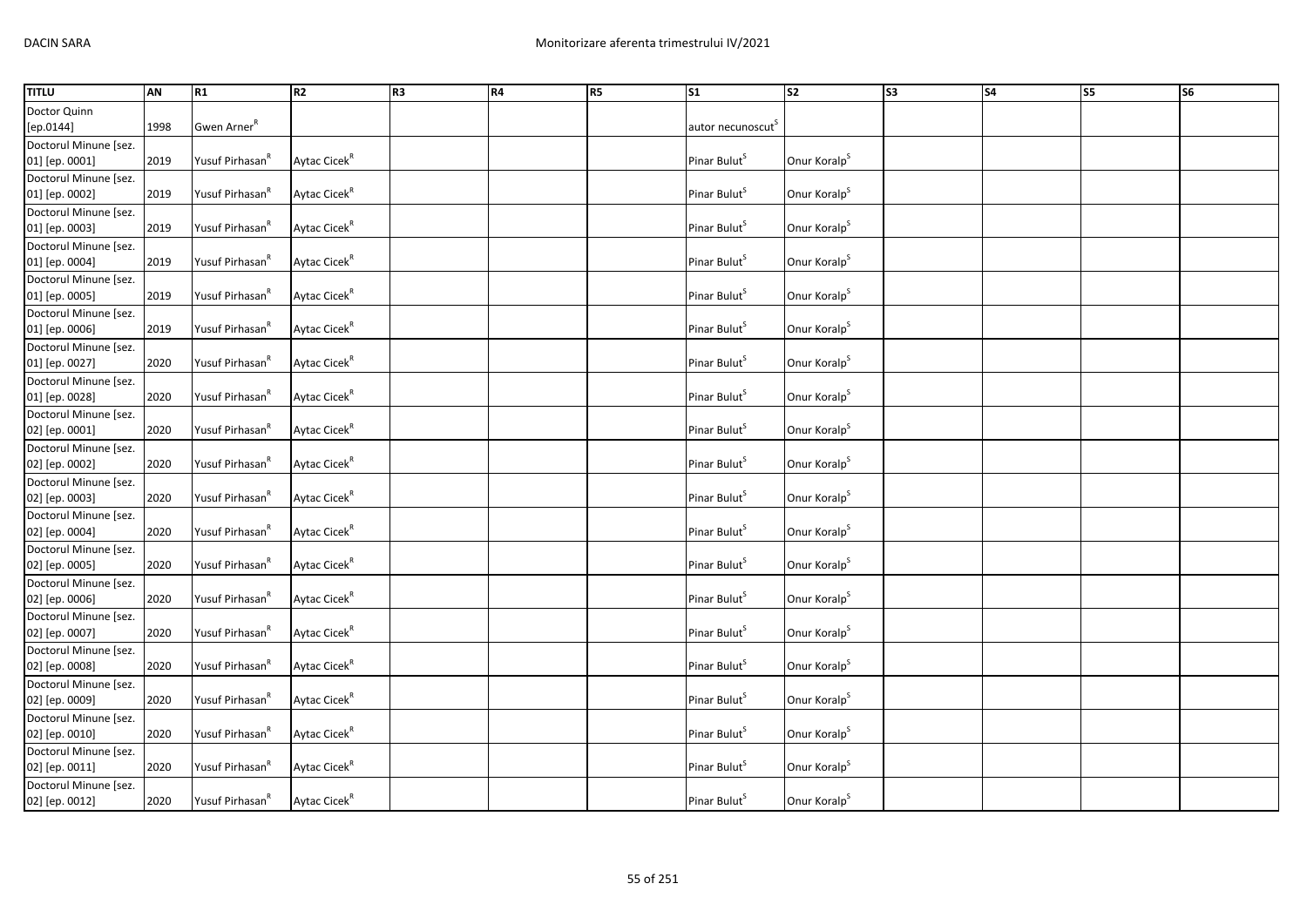| <b>TITLU</b>          | <b>AN</b> | R1                                                         | R <sub>2</sub>           | R <sub>3</sub>           | <b>R4</b> | R <sub>5</sub> | $\overline{\text{S1}}$   | $\overline{\text{S2}}$   | $\overline{\text{S3}}$     | <b>S4</b> | S5 | S6 |
|-----------------------|-----------|------------------------------------------------------------|--------------------------|--------------------------|-----------|----------------|--------------------------|--------------------------|----------------------------|-----------|----|----|
| Doctorul Minune [sez. |           |                                                            |                          |                          |           |                |                          |                          |                            |           |    |    |
| 02] [ep. 0013]        | 2020      | Yusuf Pirhasan <sup>R</sup>                                | Aytac Cicek <sup>R</sup> |                          |           |                | Pinar Bulut <sup>5</sup> | Onur Koralp <sup>S</sup> |                            |           |    |    |
| Doctorul Minune [sez. |           |                                                            |                          |                          |           |                |                          |                          |                            |           |    |    |
| 02] [ep. 0014]        | 2020      | Yusuf Pirhasan <sup>R</sup>                                | Aytac Cicek <sup>R</sup> |                          |           |                | Pinar Bulut <sup>5</sup> | Onur Koralp <sup>S</sup> |                            |           |    |    |
| Doctorul Minune [sez. |           |                                                            |                          |                          |           |                |                          |                          |                            |           |    |    |
| 02] [ep. 0015]        | 2020      | Yusuf Pirhasan <sup>n</sup>                                | Aytac Cicek <sup>R</sup> |                          |           |                | Pinar Bulut <sup>S</sup> | Onur Koralp <sup>5</sup> |                            |           |    |    |
| Doctorul Minune [sez. |           |                                                            |                          |                          |           |                |                          |                          |                            |           |    |    |
| 02] [ep. 0016]        | 2020      | Yusuf Pirhasan <sup>k</sup>                                | Aytac Cicek <sup>R</sup> |                          |           |                | Pinar Bulut <sup>5</sup> | Onur Koralp <sup>S</sup> |                            |           |    |    |
| Doctorul Minune [sez. |           |                                                            |                          |                          |           |                |                          |                          |                            |           |    |    |
| 02] [ep. 0017]        | 2020      | Yusuf Pirhasan <sup>K</sup>                                | Aytac Cicek <sup>R</sup> |                          |           |                | Pinar Bulut <sup>S</sup> | Onur Koralp <sup>S</sup> |                            |           |    |    |
| Doctorul Minune [sez. |           |                                                            |                          |                          |           |                |                          |                          |                            |           |    |    |
| 02] [ep. 0018]        | 2020      | Yusuf Pirhasan <sup>k</sup>                                | Aytac Cicek <sup>R</sup> |                          |           |                | Pinar Bulut <sup>S</sup> | Onur Koralp <sup>S</sup> |                            |           |    |    |
| Doctorul Minune [sez. |           |                                                            |                          |                          |           |                |                          |                          |                            |           |    |    |
| 02] [ep. 0019]        | 2020      | Yusuf Pirhasan <sup>n</sup>                                | Aytac Cicek <sup>R</sup> |                          |           |                | Pinar Bulut <sup>S</sup> | Onur Koralp <sup>S</sup> |                            |           |    |    |
| Doctorul Minune [sez. |           |                                                            |                          |                          |           |                |                          |                          |                            |           |    |    |
| 02] [ep. 0021]        | 2020      | Yusuf Pirhasan <sup>n</sup>                                | Aytac Cicek <sup>R</sup> |                          |           |                | Pinar Bulut <sup>5</sup> | Onur Koralp <sup>S</sup> |                            |           |    |    |
| Doctorul Minune [sez. |           |                                                            |                          |                          |           |                |                          |                          |                            |           |    |    |
| 02] [ep. 0022]        | 2020      | Yusuf Pirhasan <sup>k</sup>                                | Aytac Cicek <sup>R</sup> |                          |           |                | Pinar Bulut <sup>5</sup> | Onur Koralp <sup>S</sup> |                            |           |    |    |
| Doctorul Minune [sez. |           |                                                            |                          |                          |           |                |                          |                          |                            |           |    |    |
| 02] [ep. 0023]        | 2020      | Yusuf Pirhasan <sup>k</sup>                                | Aytac Cicek <sup>R</sup> |                          |           |                | Pinar Bulut <sup>S</sup> | Onur Koralp <sup>5</sup> |                            |           |    |    |
| Doctorul Minune [sez. |           |                                                            |                          |                          |           |                |                          |                          |                            |           |    |    |
| 02] [ep. 0024]        | 2020      | Yusuf Pirhasan <sup>k</sup>                                | Aytac Cicek <sup>R</sup> |                          |           |                | Pinar Bulut <sup>5</sup> | Onur Koralp <sup>S</sup> |                            |           |    |    |
| Doctorul Minune [sez. |           |                                                            |                          |                          |           |                |                          |                          |                            |           |    |    |
| 02] [ep. 0025]        | 2020      | Yusuf Pirhasan <sup>R</sup>                                | Aytac Cicek <sup>R</sup> |                          |           |                | Pinar Bulut <sup>5</sup> | Onur Koralp <sup>S</sup> |                            |           |    |    |
| Doctorul Minune [sez. |           |                                                            |                          |                          |           |                |                          |                          |                            |           |    |    |
| 02] [ep. 0026]        | 2020      | Yusuf Pirhasan <sup>"</sup>                                | Aytac Cicek <sup>R</sup> |                          |           |                | Pinar Bulut <sup>5</sup> | Onur Koralp <sup>S</sup> |                            |           |    |    |
| Doctorul Minune [sez. |           |                                                            |                          |                          |           |                |                          |                          |                            |           |    |    |
| 02] [ep. 0027]        | 2020      | Yusuf Pirhasan <sup>R</sup>                                | Aytac Cicek <sup>R</sup> |                          |           |                | Pinar Bulut <sup>S</sup> | Onur Koralp <sup>S</sup> | Jae-Beom Park <sup>S</sup> |           |    |    |
| Doctorul Minune [sez. |           |                                                            |                          |                          |           |                |                          |                          |                            |           |    |    |
| 02] [ep. 0028]        | 2020      | Yagiz Alp Akaydin"   Yusuf Pirhasan"                       |                          | Aytac Cicek <sup>R</sup> |           |                | Pinar Bulut <sup>S</sup> | Onur Koralp <sup>S</sup> | Jae-Beom Park <sup>S</sup> |           |    |    |
| Doctorul Minune [sez. |           |                                                            |                          |                          |           |                |                          |                          |                            |           |    |    |
| 02] [ep. 0029]        | 2020      | Yagiz Alp Akaydin <sup>R</sup> Yusuf Pirhasan <sup>R</sup> |                          | Aytac Cicek <sup>R</sup> |           |                | Pinar Bulut <sup>5</sup> | Onur Koralp <sup>S</sup> | Jae-Beom Park <sup>S</sup> |           |    |    |
| Doctorul Minune [sez. |           |                                                            |                          |                          |           |                |                          |                          |                            |           |    |    |
| 02] [ep. 0030]        | 2020      | Yagiz Alp Akaydin <sup>k</sup> Yusuf Pirhasan <sup>k</sup> |                          | Aytac Cicek <sup>R</sup> |           |                | Pinar Bulut <sup>5</sup> | Onur Koralp <sup>S</sup> | Jae-Beom Park <sup>5</sup> |           |    |    |
| Doctorul Minune [sez. |           |                                                            |                          |                          |           |                |                          |                          |                            |           |    |    |
| 02] [ep. 0031]        | 2020      | Yagiz Alp Akaydin"   Yusuf Pirhasan"                       |                          | Aytac Cicek <sup>R</sup> |           |                | Pinar Bulut <sup>S</sup> | Onur Koralp <sup>S</sup> | Jae-Beom Park <sup>S</sup> |           |    |    |
| Doctorul Minune [sez. |           |                                                            |                          |                          |           |                |                          |                          |                            |           |    |    |
| 02] [ep. 0032]        | 2020      | Yagiz Alp Akaydin <sup>R</sup> Yusuf Pirhasan <sup>R</sup> |                          | Aytac Cicek <sup>R</sup> |           |                | Pinar Bulut <sup>S</sup> | Onur Koralp <sup>S</sup> | Jae-Beom Park <sup>S</sup> |           |    |    |
| Doctorul Minune [sez. |           |                                                            |                          |                          |           |                |                          |                          |                            |           |    |    |
| 02] [ep. 0033]        | 2020      | Yagiz Alp Akaydin"   Yusuf Pirhasan"                       |                          | Aytac Cicek <sup>R</sup> |           |                | Pinar Bulut <sup>5</sup> | Onur Koralp <sup>S</sup> | Jae-Beom Park <sup>5</sup> |           |    |    |
| Doctorul Minune [sez. |           |                                                            |                          |                          |           |                |                          |                          |                            |           |    |    |
| 02] [ep. 0034]        | 2020      | Yagiz Alp Akaydin <sup>R</sup> Yusuf Pirhasan <sup>R</sup> |                          | Aytac Cicek <sup>R</sup> |           |                | Pinar Bulut <sup>S</sup> | Onur Koralp <sup>S</sup> | Jae-Beom Park <sup>S</sup> |           |    |    |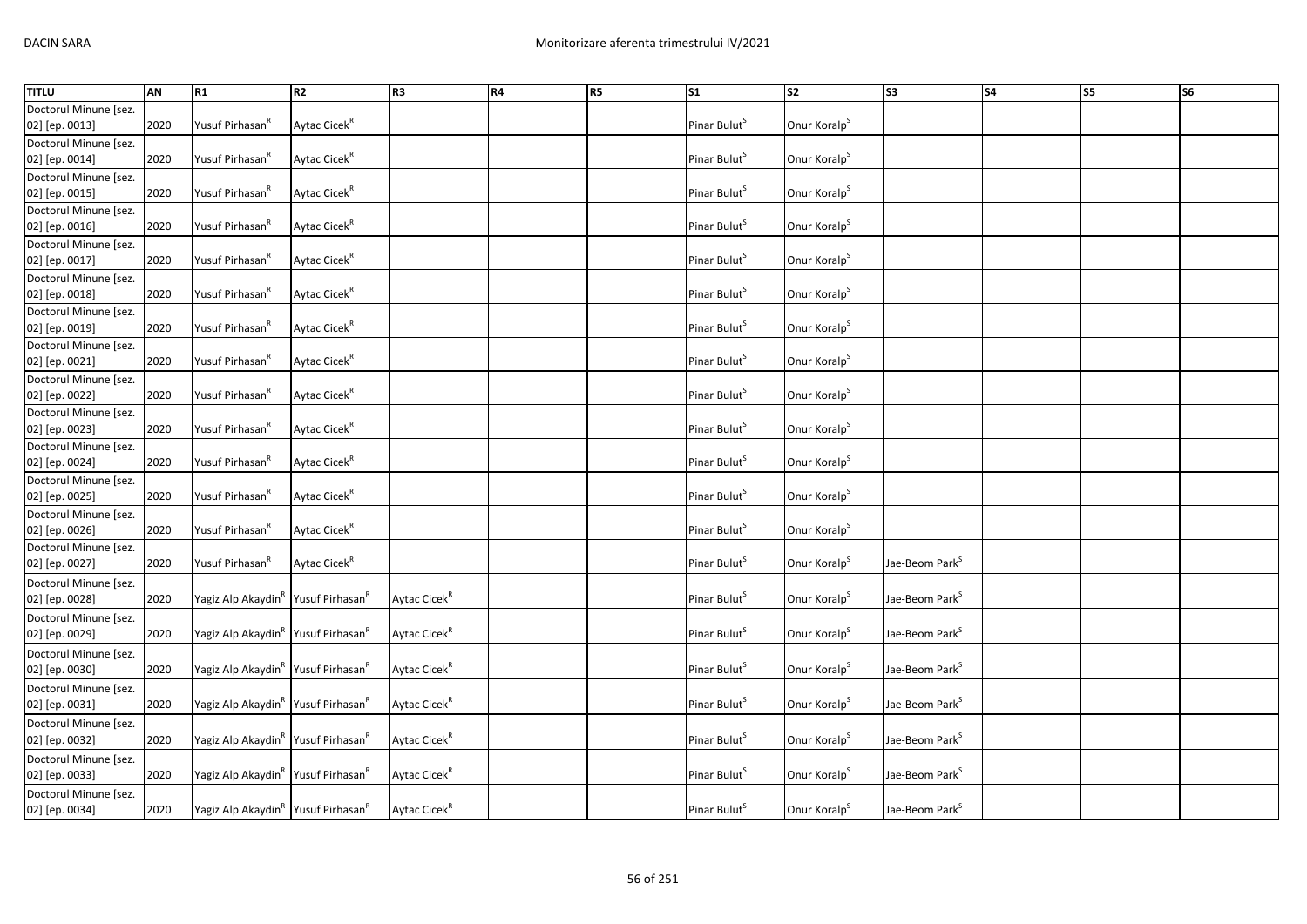| <b>TITLU</b>                                            | <b>AN</b> | R1                                                         | R2 | R <sub>3</sub>           | R4 | R <sub>5</sub> | $\overline{\text{S1}}$                       | $\overline{\text{S2}}$                             | $\sqrt{53}$                                  | $\overline{\text{S4}}$        | <b>S5</b>                     | <b>S6</b> |
|---------------------------------------------------------|-----------|------------------------------------------------------------|----|--------------------------|----|----------------|----------------------------------------------|----------------------------------------------------|----------------------------------------------|-------------------------------|-------------------------------|-----------|
| Doctorul Minune [sez.<br>02] [ep. 0035]                 | 2020      | Yagiz Alp Akaydin <sup>R</sup> Yusuf Pirhasan <sup>R</sup> |    | Aytac Cicek <sup>R</sup> |    |                | Pinar Bulut <sup>S</sup>                     | Onur Koralp <sup>S</sup>                           | Jae-Beom Park <sup>S</sup>                   |                               |                               |           |
| Doctorul Minune [sez.<br>02] [ep. 0036]                 | 2020      | Yagiz Alp Akaydin <sup>R</sup> Yusuf Pirhasan <sup>R</sup> |    | Aytac Cicek <sup>R</sup> |    |                | Pinar Bulut <sup>5</sup>                     | Onur Koralp <sup>S</sup>                           | Jae-Beom Park <sup>S</sup>                   |                               |                               |           |
| Doctorul Minune [sez.<br>02] [ep. 0037]                 | 2020      | Yagiz Alp Akaydin <sup>R</sup> Yusuf Pirhasan <sup>R</sup> |    | Aytac Cicek <sup>R</sup> |    |                | Pinar Bulut <sup>S</sup>                     | Onur Koralp <sup>S</sup>                           | Jae-Beom Park <sup>S</sup>                   |                               |                               |           |
| Doctorul Minune [sez.<br>02] [ep. 0038]                 | 2020      | Yagiz Alp Akaydin <sup>R</sup> Yusuf Pirhasan <sup>R</sup> |    | Aytac Cicek <sup>R</sup> |    |                | Pinar Bulut <sup>S</sup>                     | Onur Koralp <sup>S</sup>                           | Jae-Beom Park <sup>S</sup>                   |                               |                               |           |
| Doctorul Minune [sez.<br>02] [ep. 0039]                 | 2020      | Yagiz Alp Akaydin <sup>R</sup> Yusuf Pirhasan <sup>R</sup> |    | Aytac Cicek <sup>R</sup> |    |                | Pinar Bulut <sup>5</sup>                     | Onur Koralp <sup>S</sup>                           | Jae-Beom Park <sup>S</sup>                   |                               |                               |           |
| Doi baieti si multe fete 2009                           |           | Will Gluck -<br>Freedom Jones <sup>R</sup>                 |    |                          |    |                | Will Gluck -<br>Freedom Jones <sup>S</sup>   |                                                    |                                              |                               |                               |           |
| Doi frati                                               | 2004      | Jean-Jacques<br>Annaud -<br>SACD/ALCS <sup>R</sup>         |    |                          |    |                | Alain Godard -<br>SACD/ALCS <sup>S</sup>     | Jean-Jacques<br>Annaud -<br>SACD/ALCS <sup>S</sup> |                                              |                               |                               |           |
| Doi secui                                               | 2014      | Marossy Geza <sup>K</sup>                                  |    |                          |    |                | autor necunoscut                             |                                                    |                                              |                               |                               |           |
| Dolittle                                                | 2020      | Stephen Gaghan <sup>f</sup>                                |    |                          |    |                | Stephen Gaghan <sup>S</sup>                  | Dan Gregor <sup>S</sup>                            | Doug Mand <sup>5</sup>                       |                               |                               |           |
|                                                         |           |                                                            |    |                          |    |                | David Magee -                                | Simon Beaufoy -                                    |                                              |                               |                               |           |
| Domnisoara Pettigrew                                    | 2008      | Bharat Nalluri <sup>k</sup>                                |    |                          |    |                | ALCS <sup>S</sup>                            | ALCS <sup>S</sup>                                  |                                              |                               |                               |           |
| Domnul si doamna<br>Hart: Pana la moarte                | 1996      | Tom Mankiewicz -<br>ALCS <sup>R</sup>                      |    |                          |    |                | Mark Lisson <sup>S</sup>                     | Bill Froehlich <sup>S</sup>                        |                                              |                               |                               |           |
| Domnul si doamna<br>Hart: Sezon deschis la<br>vanatoare | 1996      | Christian I. Nyby II <sup>K</sup>                          |    |                          |    |                | Mart Crowley <sup>5</sup>                    |                                                    |                                              |                               |                               |           |
| Don Camillo                                             | 1984      | Terence Hill -<br>Mario Girotti -<br>$SIAE^R$              |    |                          |    |                | Lori Hill <sup>S</sup>                       |                                                    |                                              |                               |                               |           |
| Don Matteo [sez. 01]<br>[ep. 0001]                      | 2000      | Enrico Oldoini -<br>$SIAE^R$                               |    |                          |    |                | Enrico Oldoini -<br><b>SIAE<sup>S</sup></b>  | Alessandro<br><b>Bencivenni</b> <sup>S</sup>       | Carlo Mazzotta <sup>3</sup>                  | Domenico Saverni <sup>3</sup> |                               |           |
| Don Matteo [sez. 01]<br>[ep. 0002]                      | 2000      | Enrico Oldoini -<br>$\mathsf{SIAE}^\mathsf{R}$             |    |                          |    |                | Enrico Oldoini -<br>SIAE <sup>S</sup>        | Carlo Mazzotta <sup>S</sup>                        |                                              |                               |                               |           |
| Don Matteo [sez. 01]<br>[ep. 0003]                      | 2000      | Enrico Oldoini -<br>$\mathsf{SIAE}^\mathsf{R}$             |    |                          |    |                | Enrico Oldoini -<br>SIAE <sup>S</sup>        | Carlo Mazzotta <sup>S</sup>                        |                                              |                               |                               |           |
| Don Matteo [sez. 01]<br>[ep. 0004]                      | 2000      | Enrico Oldoini -<br><b>SIAE<sup>R</sup></b>                |    |                          |    |                | Enrico Oldoini -<br><b>SIAE</b> <sup>S</sup> | Francesca<br>Panzarella SIAE <sup>S</sup>          | Alessandro<br><b>Bencivenni</b> <sup>S</sup> | Carlo Mazzotta                | Domenico Saverni <sup>3</sup> |           |
| Don Matteo [sez. 01]<br>[ep. 0005]                      | 2000      | Enrico Oldoini -<br>SIAE <sup>R</sup>                      |    |                          |    |                | Carlo Mazzotta <sup>5</sup>                  |                                                    |                                              |                               |                               |           |
| Don Matteo [sez. 01]<br>[ep. 0006]                      | 2000      | Enrico Oldoini -<br>$\mathsf{SIAE}^\mathsf{R}$             |    |                          |    |                | Paola Catella <sup>S</sup>                   |                                                    |                                              |                               |                               |           |
| Don Matteo [sez. 01]<br>[ep. 0007]                      | 2000      | Enrico Oldoini -<br>$\mathsf{SIAE}^\mathsf{R}$             |    |                          |    |                | Anna Samueli -<br>SIAE <sup>S</sup>          |                                                    |                                              |                               |                               |           |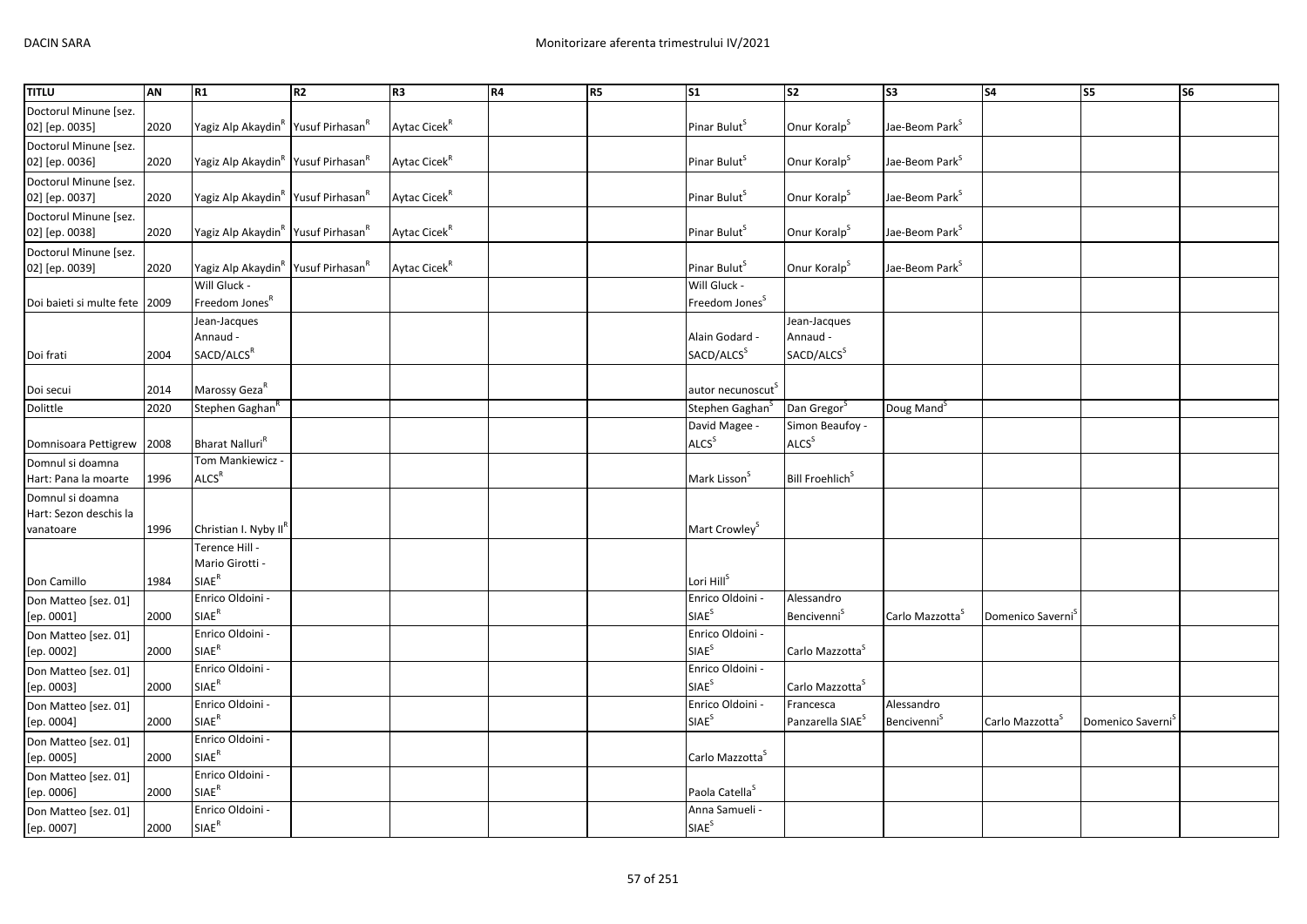| <b>TITLU</b>           | <b>AN</b> | R1                              | R <sub>2</sub> | R <sub>3</sub> | R4 | R5 | $\overline{\text{S1}}$            | $\overline{\text{S2}}$        | $\overline{\text{S3}}$ | $\overline{\text{S4}}$ | <b>S5</b> | $\overline{\text{S6}}$ |
|------------------------|-----------|---------------------------------|----------------|----------------|----|----|-----------------------------------|-------------------------------|------------------------|------------------------|-----------|------------------------|
| Don Matteo [sez. 01]   |           | Enrico Oldoini -                |                |                |    |    | Alessandro                        |                               |                        |                        |           |                        |
| [ep. 0008]             | 2000      | $\mathsf{SIAE}^\mathsf{R}$      |                |                |    |    | <b>Bencivenni</b> <sup>S</sup>    | Domenico Saverni <sup>3</sup> |                        |                        |           |                        |
| Don Matteo [sez. 01]   |           | Enrico Oldoini -                |                |                |    |    | Alessandro                        |                               |                        |                        |           |                        |
| [ep. 0009]             | 2000      | $SIAE^R$                        |                |                |    |    | Bencivenni <sup>S</sup>           | Domenico Saverni <sup>3</sup> |                        |                        |           |                        |
| Don Matteo [sez. 01]   |           | Enrico Oldoini -                |                |                |    |    |                                   |                               |                        |                        |           |                        |
| [ep. 0010]             | 2000      | <b>SIAE<sup>R</sup></b>         |                |                |    |    | Carlo Mazzotta <sup>S</sup>       |                               |                        |                        |           |                        |
| Don Matteo [sez. 01]   |           | Enrico Oldoini -                |                |                |    |    |                                   |                               |                        |                        |           |                        |
| [ep. 0011]             | 2000      | $\mathsf{SIAE}^\mathsf{R}$      |                |                |    |    | Carlo Mazzotta <sup>S</sup>       |                               |                        |                        |           |                        |
| Don Matteo [sez. 01]   |           | Enrico Oldoini -                |                |                |    |    | Anna Samueli -                    |                               |                        |                        |           |                        |
| [ep. 0012]             | 2000      | $SIAE^R$                        |                |                |    |    | <b>SIAE<sup>S</sup></b>           |                               |                        |                        |           |                        |
| Don Matteo [sez. 01]   |           | Enrico Oldoini -                |                |                |    |    |                                   |                               |                        |                        |           |                        |
| [ep. 0013]             | 2000      | $\mathsf{SIAE}^\mathsf{R}$      |                |                |    |    | Carlo Mazzotta <sup>S</sup>       |                               |                        |                        |           |                        |
| Don Matteo [sez. 01]   |           | Enrico Oldoini -                |                |                |    |    |                                   |                               |                        |                        |           |                        |
| [ep. 0014]             | 2000      | $SIAE^R$                        |                |                |    |    | Carlo Mazzotta <sup>5</sup>       |                               |                        |                        |           |                        |
| Don Matteo [sez. 01]   |           | Enrico Oldoini -                |                |                |    |    | Anna Samueli -                    |                               |                        |                        |           |                        |
| [ep. 0015]             | 2000      | SIAE <sup>R</sup>               |                |                |    |    | <b>SIAE<sup>S</sup></b>           |                               |                        |                        |           |                        |
| Don Matteo [sez. 01]   |           | Enrico Oldoini -                |                |                |    |    |                                   |                               |                        |                        |           |                        |
| [ep. 0016]             | 2000      | $SIAE^R$                        |                |                |    |    | Carlo Mazzotta <sup>5</sup>       | Paola Catella <sup>S</sup>    |                        |                        |           |                        |
| Don Matteo [sez. 02]   |           |                                 |                |                |    |    | Francesca                         |                               |                        |                        |           |                        |
| [ep. 0001]             | 2000      | Leone Pompucci <sup>R</sup>     |                |                |    |    | Melandri - SIAE <sup>S</sup>      |                               |                        |                        |           |                        |
| Don Matteo [sez. 02]   |           |                                 |                |                |    |    | Francesca                         |                               |                        |                        |           |                        |
| [ep. 0002]             | 2000      | Leone Pompucci <sup>R</sup>     |                |                |    |    | Melandri - SIAE <sup>S</sup>      |                               |                        |                        |           |                        |
| Don Matteo [sez. 02]   |           |                                 |                |                |    |    |                                   |                               |                        |                        |           |                        |
| [ep. 0003]             | 2000      | Leone Pompucci <sup>R</sup>     |                |                |    |    | Carlo Mazzotta <sup>S</sup>       |                               |                        |                        |           |                        |
| Don Matteo [sez. 02]   |           |                                 |                |                |    |    | Anna Samueli -                    |                               |                        |                        |           |                        |
| [ep. 0004]             | 2000      | Andrea Barzini <sup>R</sup>     |                |                |    |    | SIAE <sup>S</sup>                 |                               |                        |                        |           |                        |
| Don Matteo [sez. 02]   |           |                                 |                |                |    |    |                                   |                               |                        |                        |           |                        |
| [ep. 0005]             | 2000      | Andrea Barzini <sup>R</sup>     |                |                |    |    | Duccio Camerini <sup>S</sup>      |                               |                        |                        |           |                        |
| Don Matteo [sez. 02]   |           |                                 |                |                |    |    |                                   |                               |                        |                        |           |                        |
| [ep. 0006]             | 2000      | Leone Pompucci <sup>R</sup>     |                |                |    |    | Duccio Camerini <sup>S</sup>      |                               |                        |                        |           |                        |
| Don Matteo [sez. 02]   |           |                                 |                |                |    |    | Massimo Torre -                   |                               |                        |                        |           |                        |
| [ep. 0007]             | 2000      | Leone Pompucci <sup>R</sup>     |                |                |    |    | SIAE <sup>S</sup>                 |                               |                        |                        |           |                        |
|                        |           | Baltasar                        |                |                |    |    |                                   |                               |                        |                        |           |                        |
| Doua pistoale          | 2013      | Kormakur <sup>R</sup>           |                |                |    |    | <b>Blake Masters</b> <sup>S</sup> |                               |                        |                        |           |                        |
|                        |           |                                 |                |                |    |    |                                   | Alexia Landeau -              |                        |                        |           |                        |
| Doua zile la New York  | 2012      | Julie Delpy - SACD <sup>R</sup> |                |                |    |    | Julie Delpy - SACD <sup>S</sup>   | <b>SACD</b> <sup>S</sup>      |                        |                        |           |                        |
| Double Trouble and     |           | Marcus H.                       |                |                |    |    |                                   | Nora                          |                        |                        |           |                        |
| the Magical Mirror     | 2019      | Rosenmuller <sup>R</sup>        |                |                |    |    | Simone Hoft <sup>5</sup>          | Lammermann <sup>S</sup>       |                        |                        |           |                        |
|                        |           |                                 |                |                |    |    |                                   |                               |                        |                        |           |                        |
| Dracula si pocalul     |           |                                 |                |                |    |    |                                   |                               |                        |                        |           |                        |
| blestemat / Comoara    |           |                                 |                |                |    |    |                                   |                               |                        |                        |           |                        |
| din spatele cartilor 3 | 2008      | Jonathan Frakes <sup>R</sup>    |                |                |    |    | David N. Titcher <sup>S</sup>     | Marco Schnabel <sup>S</sup>   |                        |                        |           |                        |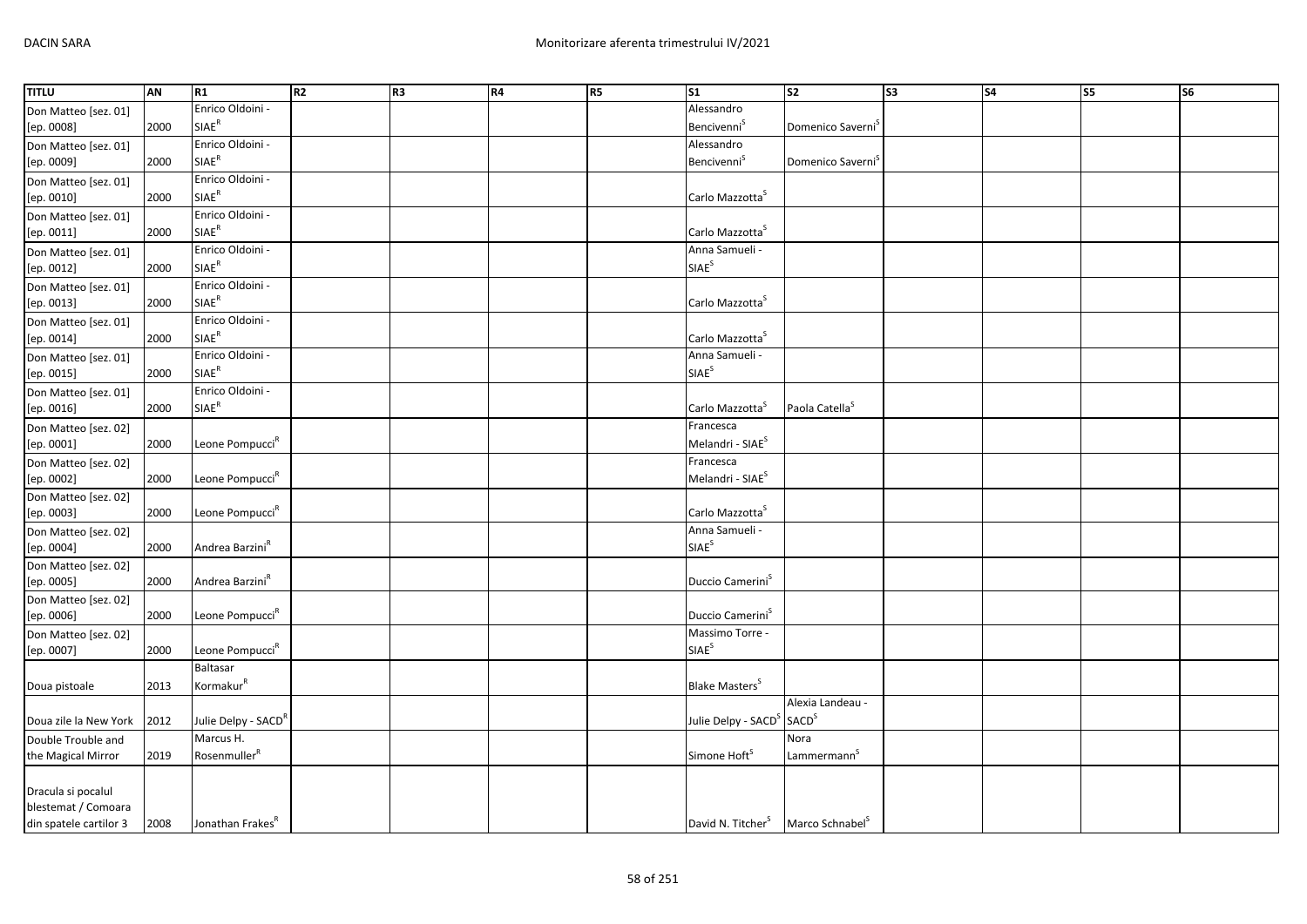| <b>TITLU</b>                                     | AN   | R1                             | <b>R2</b>                 | R3                       | R4 | <b>R5</b> | <b>S1</b>                     | S <sub>2</sub>                                         | S <sub>3</sub>            | <b>S4</b> | S5 | S <sub>6</sub> |
|--------------------------------------------------|------|--------------------------------|---------------------------|--------------------------|----|-----------|-------------------------------|--------------------------------------------------------|---------------------------|-----------|----|----------------|
| Dracula: Povestea                                |      |                                |                           |                          |    |           |                               |                                                        |                           |           |    |                |
| nespusa                                          | 2014 | Gary Shore <sup>R</sup>        |                           |                          |    |           | Matt Sazama <sup>5</sup>      | Burk Sharpless <sup>S</sup>                            |                           |           |    |                |
|                                                  |      |                                |                           |                          |    |           |                               |                                                        |                           |           |    |                |
| Draga Mos Craciun                                | 2011 | Jason Priestley <sup>R</sup>   |                           |                          |    |           | Barbara Kymlicka <sup>S</sup> |                                                        |                           |           |    |                |
| Dragonul rosu                                    | 2002 | Brett Ratner <sup>R</sup>      |                           |                          |    |           | Ted Tally <sup>S</sup>        |                                                        |                           |           |    |                |
| Dragoste ca la carte                             | 2015 | David S. Cass Sr. <sup>R</sup> |                           |                          |    |           | Abbey Cleland <sup>S</sup>    | Jennifer Notas <sup>5</sup>                            | Jeff Bonnett <sup>s</sup> |           |    |                |
| Dragoste cu preaviz                              | 2002 | Marc Lawrence <sup>R</sup>     |                           |                          |    |           | Marc Lawrence <sup>S</sup>    |                                                        |                           |           |    |                |
| Dragoste Eterna                                  | 2017 | Ahmet Katiksiz <sup>R</sup>    |                           |                          |    |           | Deniz Akcay <sup>S</sup>      |                                                        |                           |           |    |                |
| Dragoste fara preaviz                            | 2009 | Brandon Camp <sup>R</sup>      |                           |                          |    |           | Brandon Camp <sup>3</sup>     | Mike Thompson <sup>S</sup>                             |                           |           |    |                |
|                                                  |      |                                |                           |                          |    |           |                               |                                                        |                           |           |    |                |
| Dragoste in alb si negru                         |      |                                |                           |                          |    |           |                               |                                                        |                           |           |    |                |
| [sez. 01] [ep. 0071]                             | 2017 | Altan Donmez <sup>"</sup>      | Orkun Catak <sup>K</sup>  | Yasin Uslu <sup>k</sup>  |    |           | Erkan Birgoren <sup>5</sup>   | Sema Ergenekon <sup>S</sup> Banu Tekcan <sup>S</sup>   |                           |           |    |                |
|                                                  |      |                                |                           |                          |    |           |                               |                                                        |                           |           |    |                |
| Dragoste in alb si negru                         |      |                                |                           |                          |    |           |                               |                                                        |                           |           |    |                |
| [sez. 01] [ep. 0072]                             | 2017 | Altan Donmez <sup>K</sup>      | Orkun Catak <sup>R</sup>  | Yasin Uslu <sup>R</sup>  |    |           | Erkan Birgoren <sup>3</sup>   | Sema Ergenekon <sup>S</sup>                            | Banu Tekcan <sup>5</sup>  |           |    |                |
|                                                  |      |                                |                           |                          |    |           |                               |                                                        |                           |           |    |                |
| Dragoste in alb si negru                         |      |                                |                           |                          |    |           |                               |                                                        |                           |           |    |                |
| [sez. 01] [ep. 0073]                             | 2017 | Altan Donmez <sup>K</sup>      | Orkun Catak <sup>R</sup>  | Yasin Uslu <sup>R</sup>  |    |           | Erkan Birgoren <sup>5</sup>   | Sema Ergenekon <sup>S</sup>                            | Banu Tekcan <sup>S</sup>  |           |    |                |
|                                                  |      |                                |                           |                          |    |           |                               |                                                        |                           |           |    |                |
| Dragoste in alb si negru<br>[sez. 01] [ep. 0074] | 2017 | Altan Donmez <sup>K</sup>      | Orkun Catak <sup>R</sup>  | Yasin Uslu <sup>R</sup>  |    |           | Erkan Birgoren <sup>5</sup>   | Sema Ergenekon <sup>S</sup>                            | Banu Tekcan <sup>5</sup>  |           |    |                |
|                                                  |      |                                |                           |                          |    |           |                               |                                                        |                           |           |    |                |
| Dragoste in alb si negru                         |      |                                |                           |                          |    |           |                               |                                                        |                           |           |    |                |
| [sez. 01] [ep. 0075]                             | 2017 | *Altan Donmez <sup>K</sup>     | *Orkun Catak <sup>R</sup> | *Yasin Uslu <sup>R</sup> |    |           | *Erkan Birgoren <sup>S</sup>  | *Sema Ergenekon <sup>S</sup> *Banu Tekcan <sup>S</sup> |                           |           |    |                |
|                                                  |      |                                |                           |                          |    |           |                               |                                                        |                           |           |    |                |
| Dragoste in alb si negru                         |      |                                |                           |                          |    |           |                               |                                                        |                           |           |    |                |
| [sez. 01] [ep. 0076]                             | 2017 | Altan Donmez <sup>K</sup>      | Orkun Catak <sup>R</sup>  | Yasin Uslu <sup>R</sup>  |    |           | Erkan Birgoren <sup>S</sup>   | Sema Ergenekon <sup>S</sup>                            | Banu Tekcan <sup>5</sup>  |           |    |                |
|                                                  |      |                                |                           |                          |    |           |                               |                                                        |                           |           |    |                |
| Dragoste in alb si negru                         |      |                                |                           |                          |    |           |                               |                                                        |                           |           |    |                |
| [sez. 01] [ep. 0077]                             | 2017 | *Altan Donmez <sup>"</sup>     | *Orkun Catak <sup>R</sup> | *Yasin Uslu <sup>ĸ</sup> |    |           | *Erkan Birgoren <sup>5</sup>  | *Sema Ergenekon <sup>S</sup> *Banu Tekcan <sup>S</sup> |                           |           |    |                |
|                                                  |      |                                |                           |                          |    |           |                               |                                                        |                           |           |    |                |
| Dragoste in alb si negru                         |      |                                |                           |                          |    |           |                               |                                                        |                           |           |    |                |
| [sez. 01] [ep. 0078]                             | 2017 | Altan Donmez <sup>K</sup>      | Orkun Catak <sup>R</sup>  | Yasin Uslu <sup>R</sup>  |    |           | Erkan Birgoren <sup>5</sup>   | Sema Ergenekon <sup>S</sup>                            | Banu Tekcan <sup>S</sup>  |           |    |                |
|                                                  |      |                                |                           |                          |    |           |                               |                                                        |                           |           |    |                |
| Dragoste in alb si negru                         |      |                                |                           |                          |    |           |                               |                                                        |                           |           |    |                |
| [sez. 01] [ep. 0079]                             | 2017 | Altan Donmez <sup>R</sup>      | Orkun Catak <sup>R</sup>  | Yasin Uslu <sup>R</sup>  |    |           | Erkan Birgoren <sup>S</sup>   | Sema Ergenekon <sup>S</sup>                            | Banu Tekcan <sup>S</sup>  |           |    |                |
|                                                  |      |                                |                           |                          |    |           |                               |                                                        |                           |           |    |                |
| Dragoste in alb si negru<br>[sez. 01] [ep. 0080] | 2017 | Altan Donmez <sup>K</sup>      | Orkun Catak <sup>R</sup>  | Yasin Uslu <sup>R</sup>  |    |           | Erkan Birgoren <sup>3</sup>   | Sema Ergenekon <sup>S</sup> Banu Tekcan <sup>S</sup>   |                           |           |    |                |
|                                                  |      |                                |                           |                          |    |           |                               |                                                        |                           |           |    |                |
| Dragoste in alb si negru                         |      |                                |                           |                          |    |           |                               |                                                        |                           |           |    |                |
| [sez. 01] [ep. 0081]                             | 2017 | Altan Donmez <sup>R</sup>      | Orkun Catak <sup>R</sup>  | Yasin Uslu <sup>R</sup>  |    |           | Erkan Birgoren <sup>S</sup>   | Sema Ergenekon <sup>S</sup> Banu Tekcan <sup>S</sup>   |                           |           |    |                |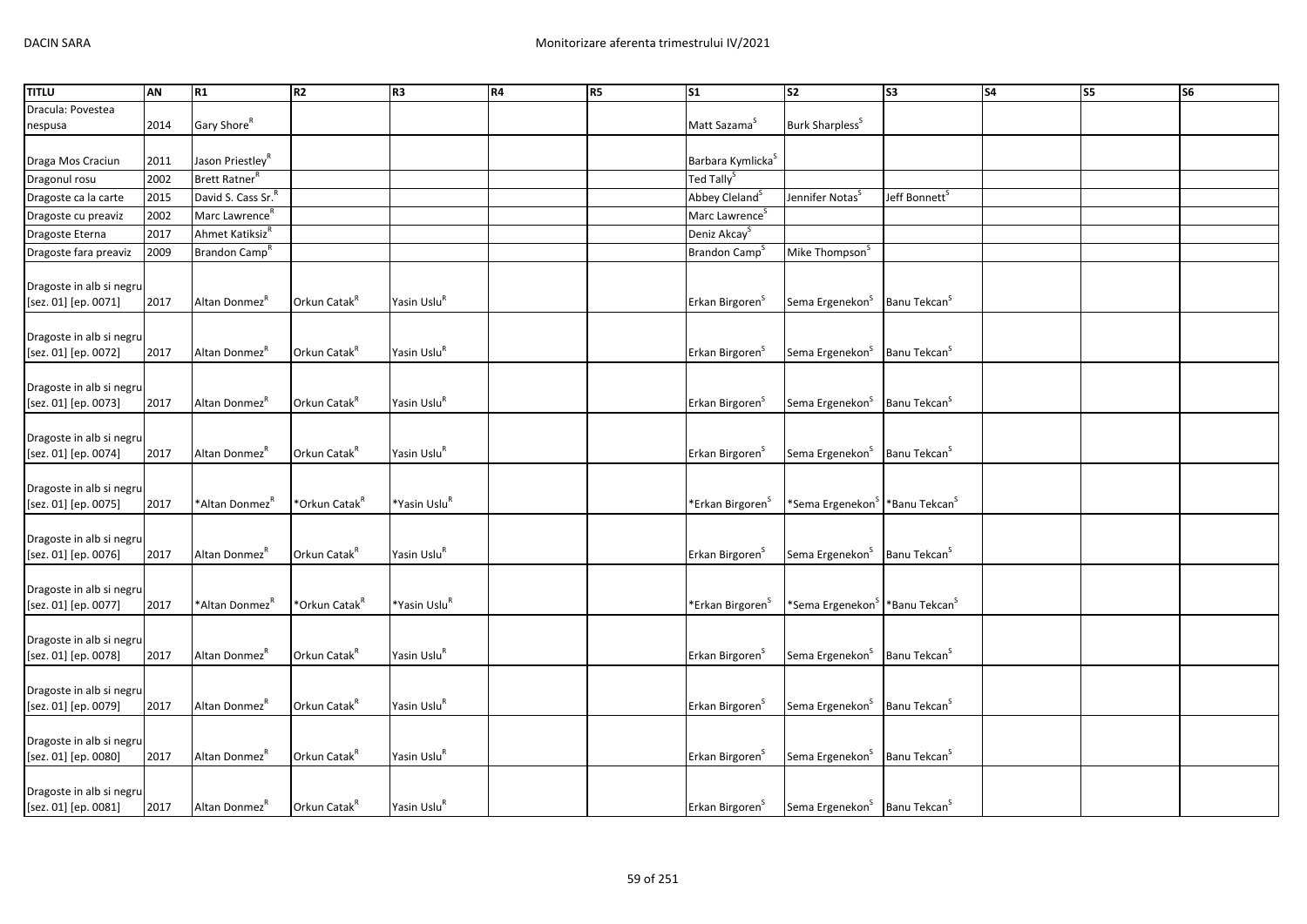| Yasin Uslu <sup>R</sup><br>Orkun Catak <sup>R</sup><br>Sema Ergenekon <sup>S</sup><br>Banu Tekcan <sup>S</sup><br>[sez. 01] [ep. 0082]<br>2017<br>Altan Donmez <sup>"</sup><br>Erkan Birgoren <sup>5</sup><br>Dragoste in alb si negru<br>*Orkun Catak <sup>R</sup><br>*Yasin Uslu <sup>R</sup><br>[sez. 01] [ep. 0083]<br>2017<br>*Altan Donmez <sup>K</sup><br>*Erkan Birgoren <sup>S</sup><br>*Sema Ergenekon <sup>S</sup>   *Banu Tekcan <sup>S</sup><br>Dragoste in alb si negru<br>*Orkun Catak <sup>R</sup><br>*Yasin Uslu <sup>R</sup><br>[sez. 01] [ep. 0084]<br>2017<br>*Altan Donmez <sup>K</sup><br>*Erkan Birgoren <sup>S</sup><br>*Sema Ergenekon <sup>S</sup>   *Banu Tekcan <sup>S</sup><br>Dragoste in alb si negru<br>Yasin Uslu <sup>R</sup><br>Orkun Catak <sup>R</sup><br>Sema Ergenekon <sup>S</sup><br>Banu Tekcan <sup>S</sup><br>[sez. 01] [ep. 0085]<br>2017<br>Altan Donmez <sup>"</sup><br>Erkan Birgoren <sup>5</sup><br>Dragoste in alb si negru<br>Yasin Uslu <sup>R</sup><br>Orkun Catak <sup>R</sup><br>Sema Ergenekon <sup>S</sup><br>Banu Tekcan <sup>S</sup><br>2017<br>Altan Donmez <sup>"</sup><br>Erkan Birgoren <sup>S</sup><br>[sez. 01] [ep. 0086]<br>Dragoste in alb si negru<br>Yasin Uslu <sup>R</sup><br>Orkun Catak <sup>R</sup><br>[sez. 01] [ep. 0087]<br>Sema Ergenekon <sup>S</sup><br>Banu Tekcan <sup>S</sup><br>2017<br>Altan Donmez<br>Erkan Birgoren <sup>5</sup><br>Dragoste in alb si negru<br>Orkun Catak <sup>R</sup><br>Yasin Uslu <sup>R</sup><br>Sema Ergenekon <sup>S</sup><br>[sez. 01] [ep. 0088]<br>2017<br>Altan Donmez <sup>K</sup><br>Erkan Birgoren <sup>S</sup><br>Banu Tekcan <sup>5</sup><br>Dragoste in alb si negru<br>Yasin Uslu <sup>R</sup><br>Orkun Catak <sup>R</sup><br>Sema Ergenekon <sup>S</sup><br>Banu Tekcan <sup>S</sup><br>[sez. 01] [ep. 0089]<br>Altan Donmez <sup>K</sup><br>2017<br>Erkan Birgoren <sup>5</sup><br>Dragoste in alb si negru<br>Yasin Uslu <sup>R</sup><br>Orkun Catak <sup>R</sup><br>Sema Ergenekon <sup>S</sup><br>Banu Tekcan <sup>S</sup><br>[sez. 01] [ep. 0090]<br>2017<br>Altan Donmez <sup>"</sup><br>Erkan Birgoren <sup>5</sup><br>Dragoste in alb si negru<br>Orkun Catak <sup>R</sup><br>Yasin Uslu <sup>R</sup><br>Altan Donmez <sup>R</sup><br>Sema Ergenekon <sup>S</sup><br>Banu Tekcan <sup>5</sup><br>[sez. 01] [ep. 0091]<br>2017<br>Erkan Birgoren <sup>5</sup><br>Dragoste in alb si negru<br>*Orkun Catak <sup>R</sup><br>*Yasin Uslu <sup>R</sup><br>[sez. 01] [ep. 0092]<br>*Altan Donmez <sup>K</sup><br>*Sema Ergenekon <sup>S</sup><br>*Banu Tekcan <sup>S</sup><br>2017<br>*Erkan Birgoren <sup>5</sup><br>Dragoste in alb si negru<br>*Orkun Catak <sup>R</sup><br>*Yasin Uslu <sup>R</sup><br>[sez. 01] [ep. 0093]<br>2017<br>*Altan Donmez <sup>K</sup><br>*Sema Ergenekon <sup>S</sup>   *Banu Tekcan <sup>S</sup><br>*Erkan Birgoren <sup>&gt;</sup><br>Dragoste in alb si negru<br>Yasin Uslu <sup>R</sup><br>Orkun Catak <sup>R</sup><br>Sema Ergenekon <sup>S</sup><br>Banu Tekcan <sup>S</sup><br>[sez. 01] [ep. 0094]<br>2017<br>Altan Donmez <sup>R</sup><br>Erkan Birgoren <sup>S</sup><br>Dragoste in alb si negru | <b>TITLU</b>             | AN | R1 | <b>R2</b> | R <sub>3</sub> | R4 | R <sub>5</sub> | S <sub>1</sub> | S2 | S <sub>3</sub> | <b>S4</b> | S5 | S <sub>6</sub> |
|---------------------------------------------------------------------------------------------------------------------------------------------------------------------------------------------------------------------------------------------------------------------------------------------------------------------------------------------------------------------------------------------------------------------------------------------------------------------------------------------------------------------------------------------------------------------------------------------------------------------------------------------------------------------------------------------------------------------------------------------------------------------------------------------------------------------------------------------------------------------------------------------------------------------------------------------------------------------------------------------------------------------------------------------------------------------------------------------------------------------------------------------------------------------------------------------------------------------------------------------------------------------------------------------------------------------------------------------------------------------------------------------------------------------------------------------------------------------------------------------------------------------------------------------------------------------------------------------------------------------------------------------------------------------------------------------------------------------------------------------------------------------------------------------------------------------------------------------------------------------------------------------------------------------------------------------------------------------------------------------------------------------------------------------------------------------------------------------------------------------------------------------------------------------------------------------------------------------------------------------------------------------------------------------------------------------------------------------------------------------------------------------------------------------------------------------------------------------------------------------------------------------------------------------------------------------------------------------------------------------------------------------------------------------------------------------------------------------------------------------------------------------------------------------------------------------------------------------------------------------------------------------------------------------------------------------------------------------------------------------------------------------------------------------------------------------------------------------------------------------------------------------------------------------------|--------------------------|----|----|-----------|----------------|----|----------------|----------------|----|----------------|-----------|----|----------------|
|                                                                                                                                                                                                                                                                                                                                                                                                                                                                                                                                                                                                                                                                                                                                                                                                                                                                                                                                                                                                                                                                                                                                                                                                                                                                                                                                                                                                                                                                                                                                                                                                                                                                                                                                                                                                                                                                                                                                                                                                                                                                                                                                                                                                                                                                                                                                                                                                                                                                                                                                                                                                                                                                                                                                                                                                                                                                                                                                                                                                                                                                                                                                                                           |                          |    |    |           |                |    |                |                |    |                |           |    |                |
|                                                                                                                                                                                                                                                                                                                                                                                                                                                                                                                                                                                                                                                                                                                                                                                                                                                                                                                                                                                                                                                                                                                                                                                                                                                                                                                                                                                                                                                                                                                                                                                                                                                                                                                                                                                                                                                                                                                                                                                                                                                                                                                                                                                                                                                                                                                                                                                                                                                                                                                                                                                                                                                                                                                                                                                                                                                                                                                                                                                                                                                                                                                                                                           | Dragoste in alb si negru |    |    |           |                |    |                |                |    |                |           |    |                |
|                                                                                                                                                                                                                                                                                                                                                                                                                                                                                                                                                                                                                                                                                                                                                                                                                                                                                                                                                                                                                                                                                                                                                                                                                                                                                                                                                                                                                                                                                                                                                                                                                                                                                                                                                                                                                                                                                                                                                                                                                                                                                                                                                                                                                                                                                                                                                                                                                                                                                                                                                                                                                                                                                                                                                                                                                                                                                                                                                                                                                                                                                                                                                                           |                          |    |    |           |                |    |                |                |    |                |           |    |                |
|                                                                                                                                                                                                                                                                                                                                                                                                                                                                                                                                                                                                                                                                                                                                                                                                                                                                                                                                                                                                                                                                                                                                                                                                                                                                                                                                                                                                                                                                                                                                                                                                                                                                                                                                                                                                                                                                                                                                                                                                                                                                                                                                                                                                                                                                                                                                                                                                                                                                                                                                                                                                                                                                                                                                                                                                                                                                                                                                                                                                                                                                                                                                                                           |                          |    |    |           |                |    |                |                |    |                |           |    |                |
|                                                                                                                                                                                                                                                                                                                                                                                                                                                                                                                                                                                                                                                                                                                                                                                                                                                                                                                                                                                                                                                                                                                                                                                                                                                                                                                                                                                                                                                                                                                                                                                                                                                                                                                                                                                                                                                                                                                                                                                                                                                                                                                                                                                                                                                                                                                                                                                                                                                                                                                                                                                                                                                                                                                                                                                                                                                                                                                                                                                                                                                                                                                                                                           |                          |    |    |           |                |    |                |                |    |                |           |    |                |
|                                                                                                                                                                                                                                                                                                                                                                                                                                                                                                                                                                                                                                                                                                                                                                                                                                                                                                                                                                                                                                                                                                                                                                                                                                                                                                                                                                                                                                                                                                                                                                                                                                                                                                                                                                                                                                                                                                                                                                                                                                                                                                                                                                                                                                                                                                                                                                                                                                                                                                                                                                                                                                                                                                                                                                                                                                                                                                                                                                                                                                                                                                                                                                           |                          |    |    |           |                |    |                |                |    |                |           |    |                |
|                                                                                                                                                                                                                                                                                                                                                                                                                                                                                                                                                                                                                                                                                                                                                                                                                                                                                                                                                                                                                                                                                                                                                                                                                                                                                                                                                                                                                                                                                                                                                                                                                                                                                                                                                                                                                                                                                                                                                                                                                                                                                                                                                                                                                                                                                                                                                                                                                                                                                                                                                                                                                                                                                                                                                                                                                                                                                                                                                                                                                                                                                                                                                                           |                          |    |    |           |                |    |                |                |    |                |           |    |                |
|                                                                                                                                                                                                                                                                                                                                                                                                                                                                                                                                                                                                                                                                                                                                                                                                                                                                                                                                                                                                                                                                                                                                                                                                                                                                                                                                                                                                                                                                                                                                                                                                                                                                                                                                                                                                                                                                                                                                                                                                                                                                                                                                                                                                                                                                                                                                                                                                                                                                                                                                                                                                                                                                                                                                                                                                                                                                                                                                                                                                                                                                                                                                                                           |                          |    |    |           |                |    |                |                |    |                |           |    |                |
|                                                                                                                                                                                                                                                                                                                                                                                                                                                                                                                                                                                                                                                                                                                                                                                                                                                                                                                                                                                                                                                                                                                                                                                                                                                                                                                                                                                                                                                                                                                                                                                                                                                                                                                                                                                                                                                                                                                                                                                                                                                                                                                                                                                                                                                                                                                                                                                                                                                                                                                                                                                                                                                                                                                                                                                                                                                                                                                                                                                                                                                                                                                                                                           |                          |    |    |           |                |    |                |                |    |                |           |    |                |
|                                                                                                                                                                                                                                                                                                                                                                                                                                                                                                                                                                                                                                                                                                                                                                                                                                                                                                                                                                                                                                                                                                                                                                                                                                                                                                                                                                                                                                                                                                                                                                                                                                                                                                                                                                                                                                                                                                                                                                                                                                                                                                                                                                                                                                                                                                                                                                                                                                                                                                                                                                                                                                                                                                                                                                                                                                                                                                                                                                                                                                                                                                                                                                           |                          |    |    |           |                |    |                |                |    |                |           |    |                |
|                                                                                                                                                                                                                                                                                                                                                                                                                                                                                                                                                                                                                                                                                                                                                                                                                                                                                                                                                                                                                                                                                                                                                                                                                                                                                                                                                                                                                                                                                                                                                                                                                                                                                                                                                                                                                                                                                                                                                                                                                                                                                                                                                                                                                                                                                                                                                                                                                                                                                                                                                                                                                                                                                                                                                                                                                                                                                                                                                                                                                                                                                                                                                                           |                          |    |    |           |                |    |                |                |    |                |           |    |                |
|                                                                                                                                                                                                                                                                                                                                                                                                                                                                                                                                                                                                                                                                                                                                                                                                                                                                                                                                                                                                                                                                                                                                                                                                                                                                                                                                                                                                                                                                                                                                                                                                                                                                                                                                                                                                                                                                                                                                                                                                                                                                                                                                                                                                                                                                                                                                                                                                                                                                                                                                                                                                                                                                                                                                                                                                                                                                                                                                                                                                                                                                                                                                                                           |                          |    |    |           |                |    |                |                |    |                |           |    |                |
|                                                                                                                                                                                                                                                                                                                                                                                                                                                                                                                                                                                                                                                                                                                                                                                                                                                                                                                                                                                                                                                                                                                                                                                                                                                                                                                                                                                                                                                                                                                                                                                                                                                                                                                                                                                                                                                                                                                                                                                                                                                                                                                                                                                                                                                                                                                                                                                                                                                                                                                                                                                                                                                                                                                                                                                                                                                                                                                                                                                                                                                                                                                                                                           |                          |    |    |           |                |    |                |                |    |                |           |    |                |
|                                                                                                                                                                                                                                                                                                                                                                                                                                                                                                                                                                                                                                                                                                                                                                                                                                                                                                                                                                                                                                                                                                                                                                                                                                                                                                                                                                                                                                                                                                                                                                                                                                                                                                                                                                                                                                                                                                                                                                                                                                                                                                                                                                                                                                                                                                                                                                                                                                                                                                                                                                                                                                                                                                                                                                                                                                                                                                                                                                                                                                                                                                                                                                           |                          |    |    |           |                |    |                |                |    |                |           |    |                |
|                                                                                                                                                                                                                                                                                                                                                                                                                                                                                                                                                                                                                                                                                                                                                                                                                                                                                                                                                                                                                                                                                                                                                                                                                                                                                                                                                                                                                                                                                                                                                                                                                                                                                                                                                                                                                                                                                                                                                                                                                                                                                                                                                                                                                                                                                                                                                                                                                                                                                                                                                                                                                                                                                                                                                                                                                                                                                                                                                                                                                                                                                                                                                                           |                          |    |    |           |                |    |                |                |    |                |           |    |                |
|                                                                                                                                                                                                                                                                                                                                                                                                                                                                                                                                                                                                                                                                                                                                                                                                                                                                                                                                                                                                                                                                                                                                                                                                                                                                                                                                                                                                                                                                                                                                                                                                                                                                                                                                                                                                                                                                                                                                                                                                                                                                                                                                                                                                                                                                                                                                                                                                                                                                                                                                                                                                                                                                                                                                                                                                                                                                                                                                                                                                                                                                                                                                                                           |                          |    |    |           |                |    |                |                |    |                |           |    |                |
|                                                                                                                                                                                                                                                                                                                                                                                                                                                                                                                                                                                                                                                                                                                                                                                                                                                                                                                                                                                                                                                                                                                                                                                                                                                                                                                                                                                                                                                                                                                                                                                                                                                                                                                                                                                                                                                                                                                                                                                                                                                                                                                                                                                                                                                                                                                                                                                                                                                                                                                                                                                                                                                                                                                                                                                                                                                                                                                                                                                                                                                                                                                                                                           |                          |    |    |           |                |    |                |                |    |                |           |    |                |
|                                                                                                                                                                                                                                                                                                                                                                                                                                                                                                                                                                                                                                                                                                                                                                                                                                                                                                                                                                                                                                                                                                                                                                                                                                                                                                                                                                                                                                                                                                                                                                                                                                                                                                                                                                                                                                                                                                                                                                                                                                                                                                                                                                                                                                                                                                                                                                                                                                                                                                                                                                                                                                                                                                                                                                                                                                                                                                                                                                                                                                                                                                                                                                           |                          |    |    |           |                |    |                |                |    |                |           |    |                |
|                                                                                                                                                                                                                                                                                                                                                                                                                                                                                                                                                                                                                                                                                                                                                                                                                                                                                                                                                                                                                                                                                                                                                                                                                                                                                                                                                                                                                                                                                                                                                                                                                                                                                                                                                                                                                                                                                                                                                                                                                                                                                                                                                                                                                                                                                                                                                                                                                                                                                                                                                                                                                                                                                                                                                                                                                                                                                                                                                                                                                                                                                                                                                                           |                          |    |    |           |                |    |                |                |    |                |           |    |                |
|                                                                                                                                                                                                                                                                                                                                                                                                                                                                                                                                                                                                                                                                                                                                                                                                                                                                                                                                                                                                                                                                                                                                                                                                                                                                                                                                                                                                                                                                                                                                                                                                                                                                                                                                                                                                                                                                                                                                                                                                                                                                                                                                                                                                                                                                                                                                                                                                                                                                                                                                                                                                                                                                                                                                                                                                                                                                                                                                                                                                                                                                                                                                                                           |                          |    |    |           |                |    |                |                |    |                |           |    |                |
|                                                                                                                                                                                                                                                                                                                                                                                                                                                                                                                                                                                                                                                                                                                                                                                                                                                                                                                                                                                                                                                                                                                                                                                                                                                                                                                                                                                                                                                                                                                                                                                                                                                                                                                                                                                                                                                                                                                                                                                                                                                                                                                                                                                                                                                                                                                                                                                                                                                                                                                                                                                                                                                                                                                                                                                                                                                                                                                                                                                                                                                                                                                                                                           |                          |    |    |           |                |    |                |                |    |                |           |    |                |
|                                                                                                                                                                                                                                                                                                                                                                                                                                                                                                                                                                                                                                                                                                                                                                                                                                                                                                                                                                                                                                                                                                                                                                                                                                                                                                                                                                                                                                                                                                                                                                                                                                                                                                                                                                                                                                                                                                                                                                                                                                                                                                                                                                                                                                                                                                                                                                                                                                                                                                                                                                                                                                                                                                                                                                                                                                                                                                                                                                                                                                                                                                                                                                           |                          |    |    |           |                |    |                |                |    |                |           |    |                |
|                                                                                                                                                                                                                                                                                                                                                                                                                                                                                                                                                                                                                                                                                                                                                                                                                                                                                                                                                                                                                                                                                                                                                                                                                                                                                                                                                                                                                                                                                                                                                                                                                                                                                                                                                                                                                                                                                                                                                                                                                                                                                                                                                                                                                                                                                                                                                                                                                                                                                                                                                                                                                                                                                                                                                                                                                                                                                                                                                                                                                                                                                                                                                                           |                          |    |    |           |                |    |                |                |    |                |           |    |                |
|                                                                                                                                                                                                                                                                                                                                                                                                                                                                                                                                                                                                                                                                                                                                                                                                                                                                                                                                                                                                                                                                                                                                                                                                                                                                                                                                                                                                                                                                                                                                                                                                                                                                                                                                                                                                                                                                                                                                                                                                                                                                                                                                                                                                                                                                                                                                                                                                                                                                                                                                                                                                                                                                                                                                                                                                                                                                                                                                                                                                                                                                                                                                                                           |                          |    |    |           |                |    |                |                |    |                |           |    |                |
|                                                                                                                                                                                                                                                                                                                                                                                                                                                                                                                                                                                                                                                                                                                                                                                                                                                                                                                                                                                                                                                                                                                                                                                                                                                                                                                                                                                                                                                                                                                                                                                                                                                                                                                                                                                                                                                                                                                                                                                                                                                                                                                                                                                                                                                                                                                                                                                                                                                                                                                                                                                                                                                                                                                                                                                                                                                                                                                                                                                                                                                                                                                                                                           |                          |    |    |           |                |    |                |                |    |                |           |    |                |
|                                                                                                                                                                                                                                                                                                                                                                                                                                                                                                                                                                                                                                                                                                                                                                                                                                                                                                                                                                                                                                                                                                                                                                                                                                                                                                                                                                                                                                                                                                                                                                                                                                                                                                                                                                                                                                                                                                                                                                                                                                                                                                                                                                                                                                                                                                                                                                                                                                                                                                                                                                                                                                                                                                                                                                                                                                                                                                                                                                                                                                                                                                                                                                           |                          |    |    |           |                |    |                |                |    |                |           |    |                |
|                                                                                                                                                                                                                                                                                                                                                                                                                                                                                                                                                                                                                                                                                                                                                                                                                                                                                                                                                                                                                                                                                                                                                                                                                                                                                                                                                                                                                                                                                                                                                                                                                                                                                                                                                                                                                                                                                                                                                                                                                                                                                                                                                                                                                                                                                                                                                                                                                                                                                                                                                                                                                                                                                                                                                                                                                                                                                                                                                                                                                                                                                                                                                                           |                          |    |    |           |                |    |                |                |    |                |           |    |                |
|                                                                                                                                                                                                                                                                                                                                                                                                                                                                                                                                                                                                                                                                                                                                                                                                                                                                                                                                                                                                                                                                                                                                                                                                                                                                                                                                                                                                                                                                                                                                                                                                                                                                                                                                                                                                                                                                                                                                                                                                                                                                                                                                                                                                                                                                                                                                                                                                                                                                                                                                                                                                                                                                                                                                                                                                                                                                                                                                                                                                                                                                                                                                                                           |                          |    |    |           |                |    |                |                |    |                |           |    |                |
|                                                                                                                                                                                                                                                                                                                                                                                                                                                                                                                                                                                                                                                                                                                                                                                                                                                                                                                                                                                                                                                                                                                                                                                                                                                                                                                                                                                                                                                                                                                                                                                                                                                                                                                                                                                                                                                                                                                                                                                                                                                                                                                                                                                                                                                                                                                                                                                                                                                                                                                                                                                                                                                                                                                                                                                                                                                                                                                                                                                                                                                                                                                                                                           |                          |    |    |           |                |    |                |                |    |                |           |    |                |
|                                                                                                                                                                                                                                                                                                                                                                                                                                                                                                                                                                                                                                                                                                                                                                                                                                                                                                                                                                                                                                                                                                                                                                                                                                                                                                                                                                                                                                                                                                                                                                                                                                                                                                                                                                                                                                                                                                                                                                                                                                                                                                                                                                                                                                                                                                                                                                                                                                                                                                                                                                                                                                                                                                                                                                                                                                                                                                                                                                                                                                                                                                                                                                           |                          |    |    |           |                |    |                |                |    |                |           |    |                |
|                                                                                                                                                                                                                                                                                                                                                                                                                                                                                                                                                                                                                                                                                                                                                                                                                                                                                                                                                                                                                                                                                                                                                                                                                                                                                                                                                                                                                                                                                                                                                                                                                                                                                                                                                                                                                                                                                                                                                                                                                                                                                                                                                                                                                                                                                                                                                                                                                                                                                                                                                                                                                                                                                                                                                                                                                                                                                                                                                                                                                                                                                                                                                                           |                          |    |    |           |                |    |                |                |    |                |           |    |                |
|                                                                                                                                                                                                                                                                                                                                                                                                                                                                                                                                                                                                                                                                                                                                                                                                                                                                                                                                                                                                                                                                                                                                                                                                                                                                                                                                                                                                                                                                                                                                                                                                                                                                                                                                                                                                                                                                                                                                                                                                                                                                                                                                                                                                                                                                                                                                                                                                                                                                                                                                                                                                                                                                                                                                                                                                                                                                                                                                                                                                                                                                                                                                                                           |                          |    |    |           |                |    |                |                |    |                |           |    |                |
|                                                                                                                                                                                                                                                                                                                                                                                                                                                                                                                                                                                                                                                                                                                                                                                                                                                                                                                                                                                                                                                                                                                                                                                                                                                                                                                                                                                                                                                                                                                                                                                                                                                                                                                                                                                                                                                                                                                                                                                                                                                                                                                                                                                                                                                                                                                                                                                                                                                                                                                                                                                                                                                                                                                                                                                                                                                                                                                                                                                                                                                                                                                                                                           |                          |    |    |           |                |    |                |                |    |                |           |    |                |
|                                                                                                                                                                                                                                                                                                                                                                                                                                                                                                                                                                                                                                                                                                                                                                                                                                                                                                                                                                                                                                                                                                                                                                                                                                                                                                                                                                                                                                                                                                                                                                                                                                                                                                                                                                                                                                                                                                                                                                                                                                                                                                                                                                                                                                                                                                                                                                                                                                                                                                                                                                                                                                                                                                                                                                                                                                                                                                                                                                                                                                                                                                                                                                           |                          |    |    |           |                |    |                |                |    |                |           |    |                |
|                                                                                                                                                                                                                                                                                                                                                                                                                                                                                                                                                                                                                                                                                                                                                                                                                                                                                                                                                                                                                                                                                                                                                                                                                                                                                                                                                                                                                                                                                                                                                                                                                                                                                                                                                                                                                                                                                                                                                                                                                                                                                                                                                                                                                                                                                                                                                                                                                                                                                                                                                                                                                                                                                                                                                                                                                                                                                                                                                                                                                                                                                                                                                                           |                          |    |    |           |                |    |                |                |    |                |           |    |                |
|                                                                                                                                                                                                                                                                                                                                                                                                                                                                                                                                                                                                                                                                                                                                                                                                                                                                                                                                                                                                                                                                                                                                                                                                                                                                                                                                                                                                                                                                                                                                                                                                                                                                                                                                                                                                                                                                                                                                                                                                                                                                                                                                                                                                                                                                                                                                                                                                                                                                                                                                                                                                                                                                                                                                                                                                                                                                                                                                                                                                                                                                                                                                                                           |                          |    |    |           |                |    |                |                |    |                |           |    |                |
|                                                                                                                                                                                                                                                                                                                                                                                                                                                                                                                                                                                                                                                                                                                                                                                                                                                                                                                                                                                                                                                                                                                                                                                                                                                                                                                                                                                                                                                                                                                                                                                                                                                                                                                                                                                                                                                                                                                                                                                                                                                                                                                                                                                                                                                                                                                                                                                                                                                                                                                                                                                                                                                                                                                                                                                                                                                                                                                                                                                                                                                                                                                                                                           |                          |    |    |           |                |    |                |                |    |                |           |    |                |
|                                                                                                                                                                                                                                                                                                                                                                                                                                                                                                                                                                                                                                                                                                                                                                                                                                                                                                                                                                                                                                                                                                                                                                                                                                                                                                                                                                                                                                                                                                                                                                                                                                                                                                                                                                                                                                                                                                                                                                                                                                                                                                                                                                                                                                                                                                                                                                                                                                                                                                                                                                                                                                                                                                                                                                                                                                                                                                                                                                                                                                                                                                                                                                           |                          |    |    |           |                |    |                |                |    |                |           |    |                |
| Yasin Uslu <sup>R</sup><br>Sema Ergenekon <sup>S</sup>   Banu Tekcan <sup>S</sup><br>Orkun Catak <sup>R</sup><br>Altan Donmez <sup>"</sup><br>Erkan Birgoren <sup>5</sup><br>2017                                                                                                                                                                                                                                                                                                                                                                                                                                                                                                                                                                                                                                                                                                                                                                                                                                                                                                                                                                                                                                                                                                                                                                                                                                                                                                                                                                                                                                                                                                                                                                                                                                                                                                                                                                                                                                                                                                                                                                                                                                                                                                                                                                                                                                                                                                                                                                                                                                                                                                                                                                                                                                                                                                                                                                                                                                                                                                                                                                                         | [sez. 01] [ep. 0095]     |    |    |           |                |    |                |                |    |                |           |    |                |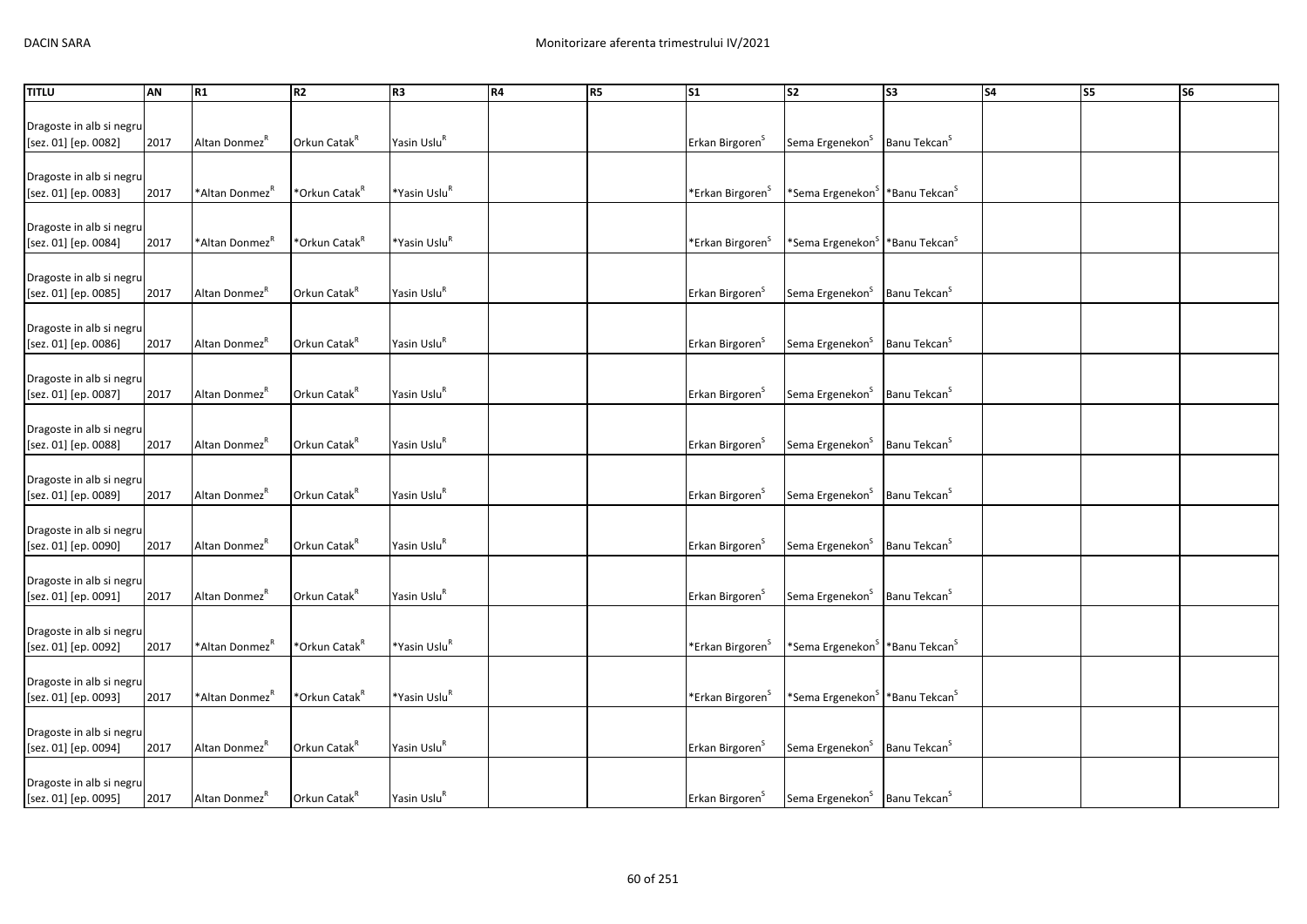| <b>TITLU</b>                                     | AN   | R1                        | R <sub>2</sub>                               | R <sub>3</sub>             | R4 | R5 | $\mathsf{S}1$                 | ls <sub>2</sub>             | S <sub>3</sub>           | S <sub>4</sub> | S5 | S <sub>6</sub> |
|--------------------------------------------------|------|---------------------------|----------------------------------------------|----------------------------|----|----|-------------------------------|-----------------------------|--------------------------|----------------|----|----------------|
|                                                  |      |                           |                                              |                            |    |    |                               |                             |                          |                |    |                |
| Dragoste in alb si negru<br>[sez. 01] [ep. 0096] | 2017 | Altan Donmez <sup>R</sup> | Orkun Catak <sup>R</sup>                     | Yasin Uslu <sup>R</sup>    |    |    | Erkan Birgoren <sup>S</sup>   | Sema Ergenekon <sup>S</sup> | Banu Tekcan <sup>S</sup> |                |    |                |
| Dragoste si alte                                 |      |                           |                                              |                            |    |    | Charles Randolph -            |                             | Marshall                 |                |    |                |
| dependente                                       | 2010 | Edward Zwick <sup>R</sup> |                                              |                            |    |    | ALCS <sup>S</sup>             | Eward Zwick <sup>S</sup>    | Herskovitz <sup>S</sup>  |                |    |                |
| Dragoste si alte                                 |      |                           |                                              |                            |    |    |                               |                             |                          |                |    |                |
| necazuri                                         | 2011 | Salim Akil <sup>R</sup>   |                                              |                            |    |    | Elizabeth Hunter <sup>S</sup> | Arlene Gibbs <sup>5</sup>   |                          |                |    |                |
| Dragoste si onoare                               | 2016 | Laurie Lynd <sup>R</sup>  |                                              |                            |    |    | Gary Goldstein <sup>S</sup>   | Mark Amato <sup>S</sup>     |                          |                |    |                |
| Dragostea gaseste o                              |      |                           |                                              |                            |    |    |                               |                             |                          |                |    |                |
| cale [sez. 01] [ep.<br>0086]                     | 2014 | Lalit Mohan <sup>R</sup>  | Rohit Dwivedi -<br>Rohit Divedi <sup>R</sup> | Jackson Sethi <sup>R</sup> |    |    | Abhishek Kumar <sup>S</sup>   |                             |                          |                |    |                |
| Dragostea gaseste o                              |      |                           |                                              |                            |    |    |                               |                             |                          |                |    |                |
| cale [sez. 01] [ep.                              |      |                           | Rohit Dwivedi -                              |                            |    |    |                               |                             |                          |                |    |                |
| 0087]                                            | 2014 | Lalit Mohan <sup>R</sup>  | Rohit Divedi <sup>R</sup>                    | Jackson Sethi <sup>R</sup> |    |    | Abhishek Kumar <sup>3</sup>   |                             |                          |                |    |                |
| Dragostea gaseste o                              |      |                           |                                              |                            |    |    |                               |                             |                          |                |    |                |
| cale [sez. 01] [ep.                              |      |                           | Rohit Dwivedi -                              |                            |    |    |                               |                             |                          |                |    |                |
| 0088]                                            | 2014 | Lalit Mohan <sup>R</sup>  | Rohit Divedi <sup>R</sup>                    | Jackson Sethi <sup>R</sup> |    |    | Abhishek Kumar <sup>S</sup>   |                             |                          |                |    |                |
| Dragostea gaseste o<br>cale [sez. 01] [ep.       |      |                           | Rohit Dwivedi -                              |                            |    |    |                               |                             |                          |                |    |                |
| 0089]                                            | 2014 | Lalit Mohan <sup>R</sup>  | Rohit Divedi <sup>R</sup>                    | Jackson Sethi <sup>R</sup> |    |    | Abhishek Kumar <sup>S</sup>   |                             |                          |                |    |                |
| Dragostea gaseste o                              |      |                           |                                              |                            |    |    |                               |                             |                          |                |    |                |
| cale [sez. 01] [ep.                              |      |                           | Rohit Dwivedi -                              |                            |    |    |                               |                             |                          |                |    |                |
| 0090]                                            | 2014 | Lalit Mohan <sup>R</sup>  | Rohit Divedi <sup>R</sup>                    | Jackson Sethi <sup>R</sup> |    |    | Abhishek Kumar <sup>5</sup>   |                             |                          |                |    |                |
| Dragostea gaseste o<br>cale [sez. 01] [ep.       |      |                           | Rohit Dwivedi -                              |                            |    |    |                               |                             |                          |                |    |                |
| 0091]                                            | 2014 | Lalit Mohan <sup>R</sup>  | Rohit Divedi <sup>R</sup>                    | Jackson Sethi <sup>R</sup> |    |    | Abhishek Kumar <sup>5</sup>   |                             |                          |                |    |                |
| Dragostea gaseste o                              |      |                           |                                              |                            |    |    |                               |                             |                          |                |    |                |
| cale [sez. 01] [ep.                              |      |                           | Rohit Dwivedi -                              |                            |    |    |                               |                             |                          |                |    |                |
| 0092]                                            | 2014 | Lalit Mohan <sup>R</sup>  | Rohit Divedi <sup>R</sup>                    | Jackson Sethi <sup>R</sup> |    |    | Abhishek Kumar <sup>S</sup>   |                             |                          |                |    |                |
| Dragostea gaseste o                              |      |                           | Rohit Dwivedi -                              |                            |    |    |                               |                             |                          |                |    |                |
| cale [sez. 01] [ep.<br>0093]                     | 2014 | Lalit Mohan <sup>R</sup>  | Rohit Divedi <sup>R</sup>                    | Jackson Sethi <sup>R</sup> |    |    | Abhishek Kumar <sup>S</sup>   |                             |                          |                |    |                |
| Dragostea gaseste o                              |      |                           |                                              |                            |    |    |                               |                             |                          |                |    |                |
| cale [sez. 01] [ep.                              |      |                           | Rohit Dwivedi -                              |                            |    |    |                               |                             |                          |                |    |                |
| 0094]                                            | 2014 | Lalit Mohan <sup>R</sup>  | Rohit Divedi <sup>R</sup>                    | Jackson Sethi <sup>R</sup> |    |    | Abhishek Kumar <sup>5</sup>   |                             |                          |                |    |                |
| Dragostea gaseste o                              |      |                           |                                              |                            |    |    |                               |                             |                          |                |    |                |
| cale [sez. 01] [ep.<br>0095]                     | 2014 | Lalit Mohan <sup>R</sup>  | Rohit Dwivedi -<br>Rohit Divedi <sup>R</sup> | Jackson Sethi <sup>R</sup> |    |    | Abhishek Kumar <sup>S</sup>   |                             |                          |                |    |                |
| Dragostea gaseste o                              |      |                           |                                              |                            |    |    |                               |                             |                          |                |    |                |
| cale [sez. 01] [ep.                              |      |                           | Rohit Dwivedi -                              |                            |    |    |                               |                             |                          |                |    |                |
| 0096]                                            | 2014 | Lalit Mohan <sup>R</sup>  | Rohit Divedi <sup>R</sup>                    | Jackson Sethi <sup>R</sup> |    |    | Abhishek Kumar <sup>S</sup>   |                             |                          |                |    |                |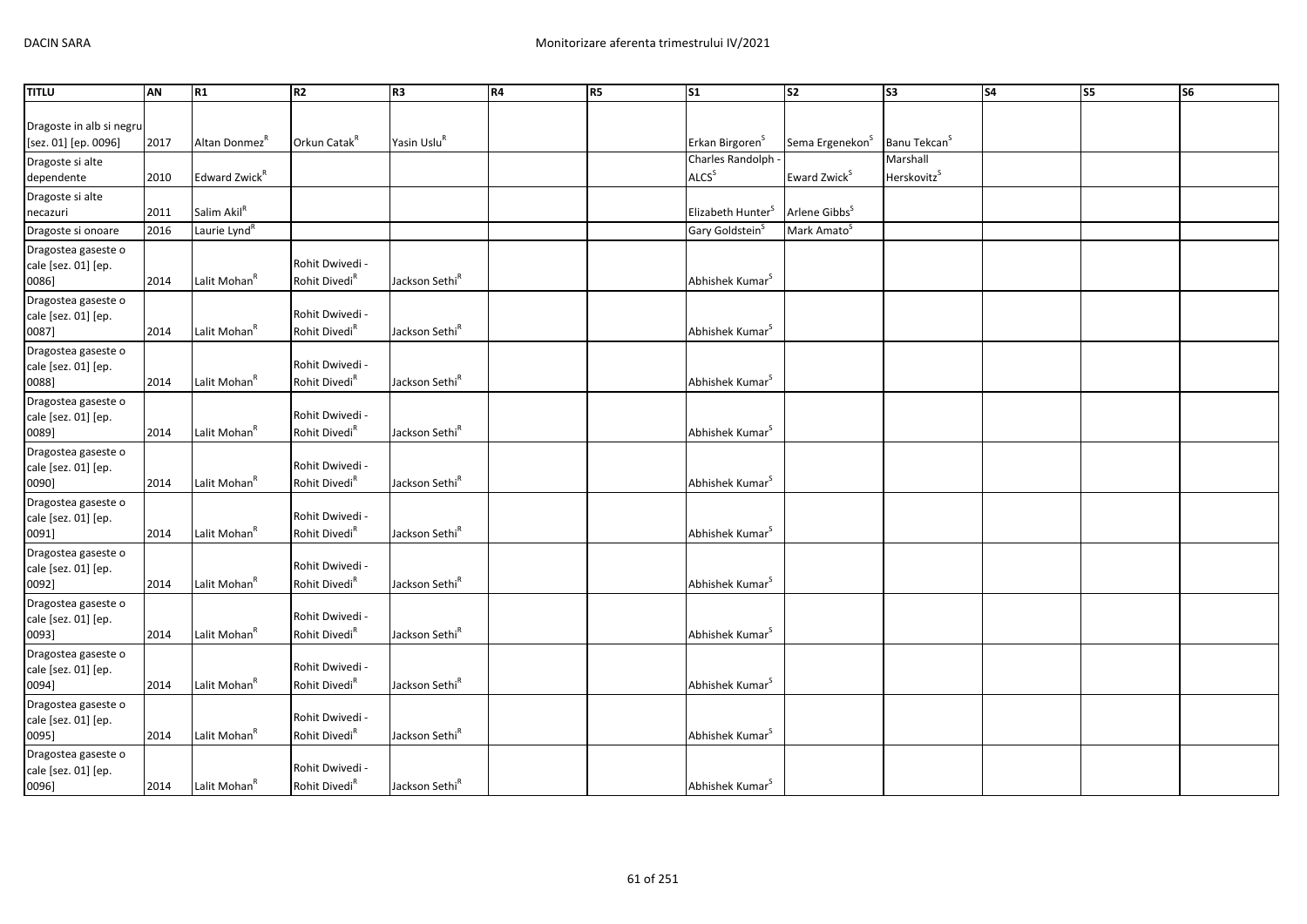| <b>TITLU</b>                                        | AN   | R1                       | R <sub>2</sub>                               | R <sub>3</sub>             | R4 | R5 | S <sub>1</sub>              | s <sub>2</sub> | $\overline{\text{S3}}$ | $\overline{\mathsf{S4}}$ | S5 | S6 |
|-----------------------------------------------------|------|--------------------------|----------------------------------------------|----------------------------|----|----|-----------------------------|----------------|------------------------|--------------------------|----|----|
| Dragostea gaseste o<br>cale [sez. 01] [ep.<br>0097] | 2014 | Lalit Mohan <sup>R</sup> | Rohit Dwivedi -<br>Rohit Divedi <sup>R</sup> | Jackson Sethi <sup>R</sup> |    |    | Abhishek Kumar <sup>S</sup> |                |                        |                          |    |    |
| Dragostea gaseste o<br>cale [sez. 01] [ep.<br>0098] | 2014 | Lalit Mohan <sup>R</sup> | Rohit Dwivedi -<br>Rohit Divedi <sup>R</sup> | Jackson Sethi <sup>R</sup> |    |    | Abhishek Kumar <sup>S</sup> |                |                        |                          |    |    |
| Dragostea gaseste o<br>cale [sez. 01] [ep.<br>0099] | 2014 | Lalit Mohan <sup>R</sup> | Rohit Dwivedi -<br>Rohit Divedi <sup>R</sup> | Jackson Sethi <sup>R</sup> |    |    | Abhishek Kumar <sup>S</sup> |                |                        |                          |    |    |
| Dragostea gaseste o<br>cale [sez. 01] [ep.<br>0101] | 2014 | Lalit Mohan <sup>R</sup> | Rohit Dwivedi -<br>Rohit Divedi <sup>R</sup> | Jackson Sethi <sup>R</sup> |    |    | Abhishek Kumar <sup>S</sup> |                |                        |                          |    |    |
| Dragostea gaseste o<br>cale [sez. 01] [ep.<br>0102] | 2014 | Lalit Mohan <sup>R</sup> | Rohit Dwivedi -<br>Rohit Divedi <sup>R</sup> | Jackson Sethi <sup>R</sup> |    |    | Abhishek Kumar <sup>S</sup> |                |                        |                          |    |    |
| Dragostea gaseste o<br>cale [sez. 01] [ep.<br>0103] | 2014 | Lalit Mohan <sup>R</sup> | Rohit Dwivedi -<br>Rohit Divedi <sup>R</sup> | Jackson Sethi <sup>R</sup> |    |    | Abhishek Kumar <sup>S</sup> |                |                        |                          |    |    |
| Dragostea gaseste o<br>cale [sez. 01] [ep.<br>0104] | 2014 | Lalit Mohan <sup>R</sup> | Rohit Dwivedi -<br>Rohit Divedi <sup>R</sup> | Jackson Sethi <sup>R</sup> |    |    | Abhishek Kumar <sup>S</sup> |                |                        |                          |    |    |
| Dragostea gaseste o<br>cale [sez. 01] [ep.<br>0105] | 2014 | Lalit Mohan <sup>R</sup> | Rohit Dwivedi -<br>Rohit Divedi <sup>R</sup> | Jackson Sethi <sup>R</sup> |    |    | Abhishek Kumar <sup>S</sup> |                |                        |                          |    |    |
| Dragostea gaseste o<br>cale [sez. 01] [ep.<br>0106] | 2014 | Lalit Mohan <sup>R</sup> | Rohit Dwivedi -<br>Rohit Divedi <sup>R</sup> | Jackson Sethi <sup>R</sup> |    |    | Abhishek Kumar <sup>S</sup> |                |                        |                          |    |    |
| Dragostea gaseste o<br>cale [sez. 01] [ep.<br>0107] | 2014 | Lalit Mohan <sup>R</sup> | Rohit Dwivedi -<br>Rohit Divedi <sup>R</sup> | Jackson Sethi <sup>R</sup> |    |    | Abhishek Kumar <sup>S</sup> |                |                        |                          |    |    |
| Dragostea gaseste o<br>cale [sez. 01] [ep.<br>0108] | 2014 | Lalit Mohan <sup>R</sup> | Rohit Dwivedi -<br>Rohit Divedi <sup>R</sup> | Jackson Sethi <sup>R</sup> |    |    | Abhishek Kumar <sup>S</sup> |                |                        |                          |    |    |
| Dragostea gaseste o<br>cale [sez. 01] [ep.<br>0109] | 2014 | Lalit Mohan <sup>R</sup> | Rohit Dwivedi -<br>Rohit Divedi <sup>R</sup> | Jackson Sethi <sup>R</sup> |    |    | Abhishek Kumar <sup>S</sup> |                |                        |                          |    |    |
| Dragostea gaseste o<br>cale [sez. 01] [ep.<br>0110] | 2014 | Lalit Mohan <sup>R</sup> | Rohit Dwivedi -<br>Rohit Divedi <sup>R</sup> | Jackson Sethi <sup>R</sup> |    |    | Abhishek Kumar <sup>S</sup> |                |                        |                          |    |    |
| Dragostea gaseste o<br>cale [sez. 01] [ep.<br>0111] | 2014 | Lalit Mohan <sup>R</sup> | Rohit Dwivedi -<br>Rohit Divedi <sup>R</sup> | Jackson Sethi <sup>R</sup> |    |    | Abhishek Kumar <sup>S</sup> |                |                        |                          |    |    |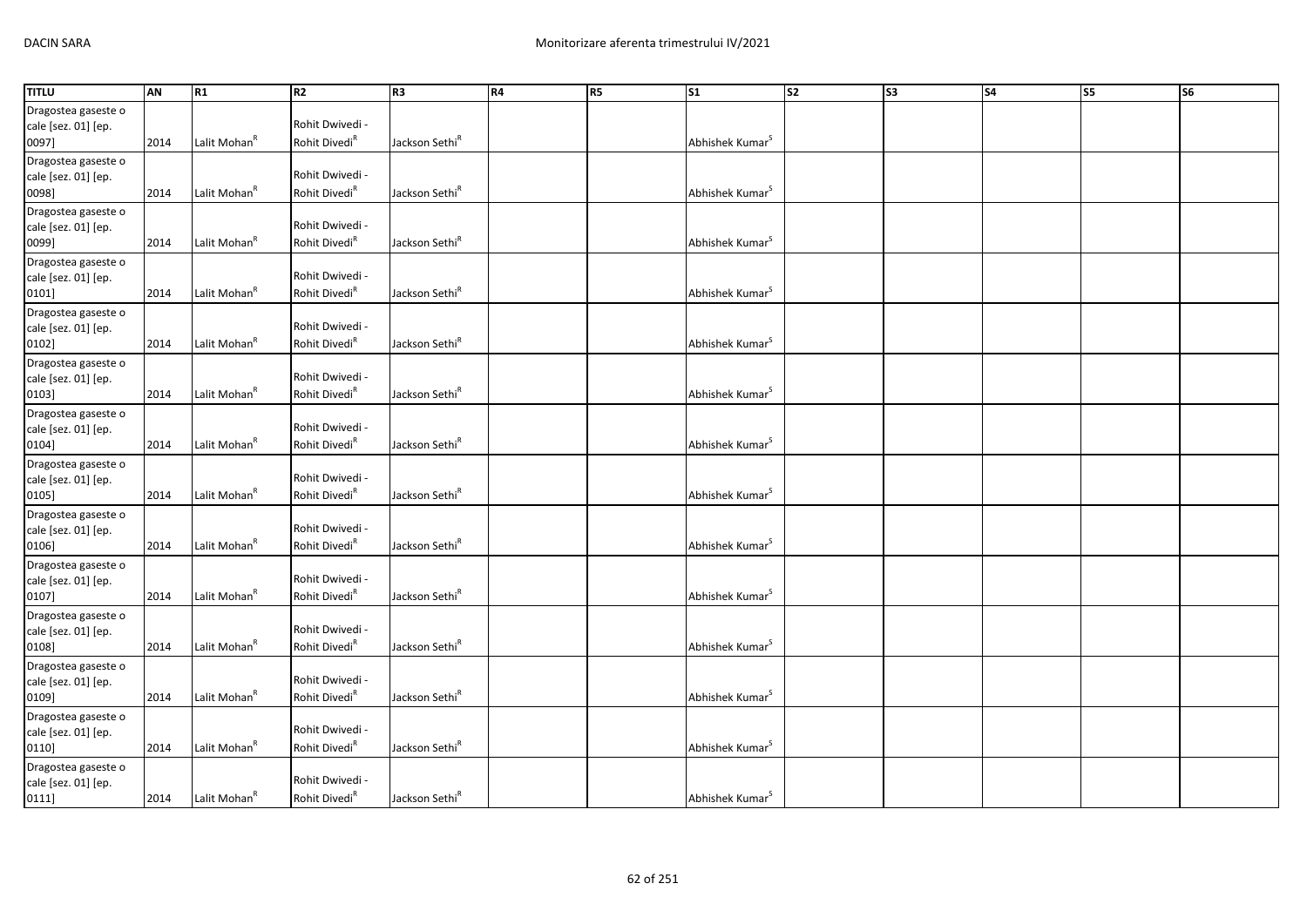| <b>TITLU</b>                | AN   | R1                              | R2                          | R3 | R4 | R5 | S <sub>1</sub>                 | s2                                                    | S <sub>3</sub>              | <b>S4</b>                  | S5                        | S6                           |
|-----------------------------|------|---------------------------------|-----------------------------|----|----|----|--------------------------------|-------------------------------------------------------|-----------------------------|----------------------------|---------------------------|------------------------------|
|                             |      | Lasse Hallstrom -               |                             |    |    |    |                                |                                                       |                             |                            |                           |                              |
| Dragul meu John             | 2010 | ALCS <sup>R</sup>               |                             |    |    |    | Jamie Linden <sup>S</sup>      |                                                       |                             |                            |                           |                              |
|                             |      |                                 |                             |    |    |    | Alex Garland -                 |                                                       |                             |                            |                           |                              |
|                             |      |                                 |                             |    |    |    | Alexander                      |                                                       |                             |                            |                           |                              |
|                             |      |                                 |                             |    |    |    | Medawar Garland                |                                                       |                             |                            |                           |                              |
| Dredd: Ultima judecata 2012 |      | Pete Travis - ALCS <sup>R</sup> |                             |    |    |    | <b>ALCS</b> <sup>S</sup>       |                                                       |                             |                            |                           |                              |
|                             |      |                                 |                             |    |    |    | Pablo F. Fenjves -             |                                                       |                             |                            |                           |                              |
| Dreptate la inaltime        | 2012 | Asger Leth <sup>R</sup>         |                             |    |    |    | Pablo Fenjves <sup>S</sup>     |                                                       |                             |                            |                           |                              |
|                             |      | Roger                           |                             |    |    |    |                                |                                                       |                             |                            |                           |                              |
| Drumul spre casa            | 2014 | Spottiswoode <sup>R</sup>       | Brando Quilici <sup>R</sup> |    |    |    | Hugh Hudson <sup>S</sup>       | Brando Quilici <sup>5</sup>                           | Bart Gavigan <sup>S</sup>   |                            |                           |                              |
|                             |      |                                 |                             |    |    |    |                                |                                                       |                             |                            |                           |                              |
| Drumul spre iubire          | 2018 | Abhishek Kapoor <sup>R</sup>    |                             |    |    |    | Kanika Dhillon <sup>S</sup>    |                                                       |                             |                            |                           |                              |
|                             |      | Susannah Grant -                |                             |    |    |    | Susannah Grant -               |                                                       |                             |                            |                           |                              |
| Drumul spre regasire        | 2006 | ALCS <sup>R</sup>               |                             |    |    |    | ALCS <sup>S</sup>              |                                                       |                             |                            |                           |                              |
|                             |      | Dennis Dimster -                |                             |    |    |    | Dennis Dimster -               |                                                       |                             |                            |                           |                              |
|                             |      | Dennis Dimster -                |                             |    |    |    | Dennis Dimster -               |                                                       |                             |                            |                           |                              |
| Dubla identitate            | 2009 | Denk <sup>R</sup>               |                             |    |    |    | Denk <sup>S</sup>              | Zvia Dimbort <sup>S</sup>                             |                             |                            |                           |                              |
|                             |      |                                 |                             |    |    |    | Jean Claude Van                |                                                       |                             |                            |                           |                              |
|                             |      |                                 |                             |    |    |    | Damme - Jean-                  |                                                       |                             |                            |                           |                              |
|                             |      |                                 |                             |    |    |    | Claude Van                     |                                                       |                             |                            |                           |                              |
| Dublu impact                | 1991 | Sheldon Lettich <sup>R</sup>    |                             |    |    |    | Damme <sup>s</sup>             | Sheldon Lettich <sup>S</sup>                          |                             |                            |                           |                              |
|                             |      |                                 |                             |    |    |    | Nancey Silvers -               |                                                       |                             |                            |                           |                              |
| Duminica, la Tiffany        | 2010 | Mark Piznarski <sup>R</sup>     |                             |    |    |    | ALCS <sup>S</sup>              | Heather Maidat <sup>S</sup>                           | Jennifer Heath <sup>5</sup> |                            |                           |                              |
|                             |      |                                 |                             |    |    |    |                                |                                                       |                             |                            |                           |                              |
| Dupa ce ne-am intalnit 2019 |      | Jenny Gage <sup>R</sup>         |                             |    |    |    | Susan McMartin <sup>S</sup>    | Jenny Gage <sup>S</sup>                               | Tamara Chestna <sup>S</sup> | Tom Betterton <sup>S</sup> |                           |                              |
|                             |      |                                 |                             |    |    |    | Michael                        |                                                       |                             |                            |                           |                              |
|                             |      |                                 |                             |    |    |    | Goldenberg -                   |                                                       |                             |                            |                           |                              |
| Echipa de bob               | 1993 | Jon Turteltaub <sup>R</sup>     |                             |    |    |    | ALCS <sup>S</sup>              | Tommy Swerdlow <sup>S</sup> Lynn Siefert <sup>S</sup> |                             |                            |                           |                              |
|                             |      |                                 |                             |    |    |    |                                |                                                       |                             |                            |                           |                              |
| Echipa de catei             | 2008 | Robert Vince <sup>R</sup>       |                             |    |    |    | Anna McRoberts <sup>S</sup>    | Robert Vince <sup>S</sup>                             |                             |                            |                           |                              |
| Echipa Sfarma-Tot           | 2005 | Peter Segal <sup>R</sup>        |                             |    |    |    | Sheldon Turner <sup>S</sup>    |                                                       |                             |                            |                           |                              |
| Eddie                       | 1996 | Steve Rash <sup>R</sup>         |                             |    |    |    | David Loucka <sup>S</sup>      | Jeff Buhai <sup>S</sup>                               | Keith Mitchell <sup>S</sup> | Steve Zacharias            | Jon Connolly <sup>S</sup> | Eric Champnella <sup>5</sup> |
|                             |      |                                 |                             |    |    |    |                                |                                                       |                             |                            |                           |                              |
| Elektra                     | 2005 | Rob Bowman <sup>R</sup>         |                             |    |    |    | Zak Penn - ALCS <sup>S</sup>   | Stuart Zicherman <sup>S</sup>                         | Raven Metzner <sup>5</sup>  |                            |                           |                              |
|                             |      |                                 |                             |    |    |    |                                |                                                       |                             |                            |                           |                              |
| Eliminati mesagerul         | 2014 | Michael Cuesta <sup>R</sup>     |                             |    |    |    | Peter Landesman <sup>5</sup>   |                                                       |                             |                            |                           |                              |
| Eliza Graves                | 2014 | Brad Anderson <sup>R</sup>      |                             |    |    |    | Joe Gangemi <sup>S</sup>       |                                                       |                             |                            |                           |                              |
| Elliot: O poveste de        |      |                                 |                             |    |    |    |                                |                                                       |                             |                            |                           |                              |
| Craciun                     | 2018 | Jennifer Westcott <sup>R</sup>  |                             |    |    |    | Jennifer Westcott <sup>S</sup> |                                                       |                             |                            |                           |                              |
|                             |      |                                 |                             |    |    |    | Elizabeth Chandler             |                                                       |                             |                            |                           |                              |
| Eloise, micuta Cupidon      | 2003 | Kevin Lima <sup>R</sup>         |                             |    |    |    | - ALCS <sup>S</sup>            |                                                       |                             |                            |                           |                              |
| Elvis si Anabelle           | 2007 | Will Geiger <sup>R</sup>        |                             |    |    |    | Will Geiger <sup>S</sup>       |                                                       |                             |                            |                           |                              |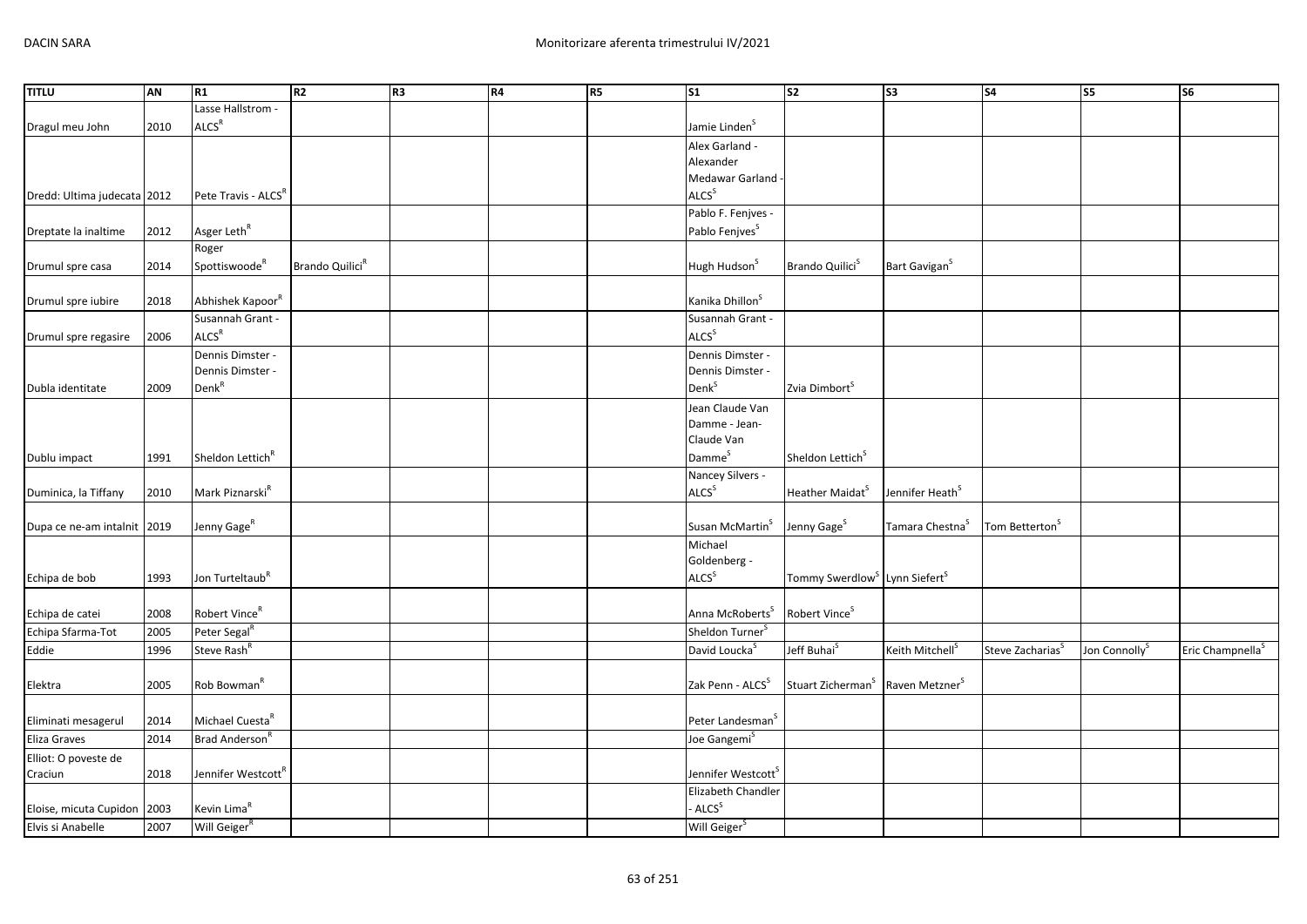| <b>TITLU</b>              | <b>AN</b> | R1                            | R <sub>2</sub>            | R <sub>3</sub> | R4 | R5 | $\overline{\text{S1}}$        | $\overline{\text{S2}}$          | $\overline{\text{S3}}$          | $\overline{\text{S4}}$    | S5 | $\overline{\text{S6}}$ |
|---------------------------|-----------|-------------------------------|---------------------------|----------------|----|----|-------------------------------|---------------------------------|---------------------------------|---------------------------|----|------------------------|
| Elvis si Nixon            | 2016      | Liza Johnson <sup>R</sup>     |                           |                |    |    | Joey Sagal <sup>S</sup>       | Hanala Sagal <sup>S</sup>       | Cary Elwes <sup>S</sup>         |                           |    |                        |
| Epicentru                 | 2000      | Richard Pepin <sup>R</sup>    |                           |                |    |    | Gregg Mcbride <sup>S</sup>    |                                 |                                 |                           |    |                        |
| Epoca de gheta: Ploaie    |           |                               |                           |                |    |    |                               | Michael Wilson -                |                                 |                           |    |                        |
| de meteoriti              | 2016      | Mike Thurmeier <sup>R</sup>   | Galen T. Chu <sup>R</sup> |                |    |    | Michael Berg <sup>S</sup>     | ALCS <sup>S</sup>               | Yoni Brenner <sup>S</sup>       | Galen T. Chu <sup>S</sup> |    |                        |
| Equalizer / Justitiarul / |           |                               |                           |                |    |    |                               |                                 |                                 |                           |    |                        |
| Equalizer: Puterea        |           |                               |                           |                |    |    |                               |                                 |                                 |                           |    |                        |
| dreptatii                 | 2014      | Antoine Fuqua <sup>R</sup>    |                           |                |    |    | Richard Wenk <sup>S</sup>     |                                 |                                 |                           |    |                        |
|                           |           |                               |                           |                |    |    | Peter Buchman -               |                                 |                                 |                           |    |                        |
| Eragon                    | 2006      | Stefen Fangmeier <sup>R</sup> |                           |                |    |    | ALCS <sup>S</sup>             |                                 |                                 |                           |    |                        |
|                           |           | Simon West -                  |                           |                |    |    |                               |                                 |                                 |                           |    |                        |
| Eroi de sacrificiu 2      | 2012      | ALCS <sup>R</sup>             |                           |                |    |    | Richard Wenk <sup>S</sup>     | Sylvester Stallone <sup>S</sup> |                                 |                           |    |                        |
|                           |           |                               |                           |                |    |    | Creighton                     |                                 |                                 |                           |    |                        |
| Eroi de sacrificiu 3      | 2014      | Patrick Hughes <sup>R</sup>   |                           |                |    |    | Rothenberger <sup>S</sup>     | Katrin Benedikt <sup>S</sup>    | Sylvester Stallone <sup>S</sup> |                           |    |                        |
|                           |           |                               |                           |                |    |    |                               |                                 |                                 |                           |    |                        |
| Eroul meu de Craciun      | 2019      | Phil Wurtzel <sup>R</sup>     |                           |                |    |    | Phil Wurtzel <sup>S</sup>     | Patti Wittenberg <sup>S</sup>   |                                 |                           |    |                        |
| Etajul al                 |           | Josef Rusnak - VG.            |                           |                |    |    | Josef Rusnak - VG.            |                                 |                                 |                           |    |                        |
| treisprezecelea - Etajul  |           | Wort/VG BILD-                 |                           |                |    |    | Wort/VG BILD-                 | Ravel Centeno-                  |                                 |                           |    |                        |
| 13                        | 1999      | <b>KUNST<sup>R</sup></b>      |                           |                |    |    | <b>KUNST</b> <sup>S</sup>     | Rodriguez <sup>S</sup>          |                                 |                           |    |                        |
|                           |           | Michael J.                    |                           |                |    |    |                               |                                 |                                 |                           |    |                        |
|                           |           | Schumacher -                  |                           |                |    |    |                               |                                 |                                 |                           |    |                        |
|                           |           | Juergen Michael               |                           |                |    |    |                               |                                 |                                 |                           |    |                        |
|                           |           | Schumacher - VG.              |                           |                |    |    |                               |                                 |                                 |                           |    |                        |
| Etiopia - leagan al       |           | WORT/VG. BILD                 |                           |                |    |    |                               |                                 |                                 |                           |    |                        |
| cafelei                   | 2019      | KUNST <sup>R</sup>            |                           |                |    |    | autor necunoscut <sup>5</sup> |                                 |                                 |                           |    |                        |
|                           |           |                               |                           |                |    |    |                               |                                 |                                 |                           |    |                        |
| Eu si Marley              | 2008      | David Frankel <sup>R</sup>    |                           |                |    |    | Don Roos <sup>S</sup>         | Scott Frank - ALCS <sup>S</sup> |                                 |                           |    |                        |
|                           |           |                               |                           |                |    |    | Robert Nelson                 |                                 |                                 |                           |    |                        |
| Eu si monstrul meu        | 2007      | Jay Russell <sup>R</sup>      |                           |                |    |    | Jacobs - ALCS <sup>S</sup>    |                                 |                                 |                           |    |                        |
| Eu si Printul 3: Luna de  |           |                               |                           |                |    |    |                               |                                 |                                 |                           |    |                        |
| miere                     | 2008      | Catherine Cyran <sup>R</sup>  |                           |                |    |    | Blayne Weaver <sup>S</sup>    |                                 |                                 |                           |    |                        |
|                           |           |                               |                           |                |    |    | <b>Ruth Prawer</b>            |                                 |                                 |                           |    |                        |
| Europenii                 | 1979      | James Ivory <sup>R</sup>      |                           |                |    |    | Jhabvala - ALCS <sup>S</sup>  |                                 |                                 |                           |    |                        |
|                           |           |                               |                           |                |    |    |                               |                                 |                                 |                           |    |                        |
|                           |           | Werner Herzog -               |                           |                |    |    | Werner Herzog -               |                                 |                                 |                           |    |                        |
| Evadare in zori           | 2006      | VG WORT/VG BKR                |                           |                |    |    | VG WORT/VG BK <sup>S</sup>    |                                 |                                 |                           |    |                        |
|                           |           |                               |                           |                |    |    |                               |                                 |                                 |                           |    |                        |
|                           |           | <b>Baltasar</b>               |                           |                |    |    | Simon Beaufoy -               | William Nicholson               |                                 |                           |    |                        |
| Everest                   | 2015      | Kormakur <sup>R</sup>         |                           |                |    |    | ALCS <sup>S</sup>             | <b>ALCS</b> <sup>S</sup>        |                                 |                           |    |                        |
|                           |           | Alex Garland -                |                           |                |    |    | Alex Garland -                |                                 |                                 |                           |    |                        |
|                           |           | Alexander                     |                           |                |    |    | Alexander                     |                                 |                                 |                           |    |                        |
|                           |           | Medawar Garland -             |                           |                |    |    | Medawar Garland               |                                 |                                 |                           |    |                        |
| Ex Machina                | 2015      | ALCS <sup>R</sup>             |                           |                |    |    | ALCS <sup>S</sup>             |                                 |                                 |                           |    |                        |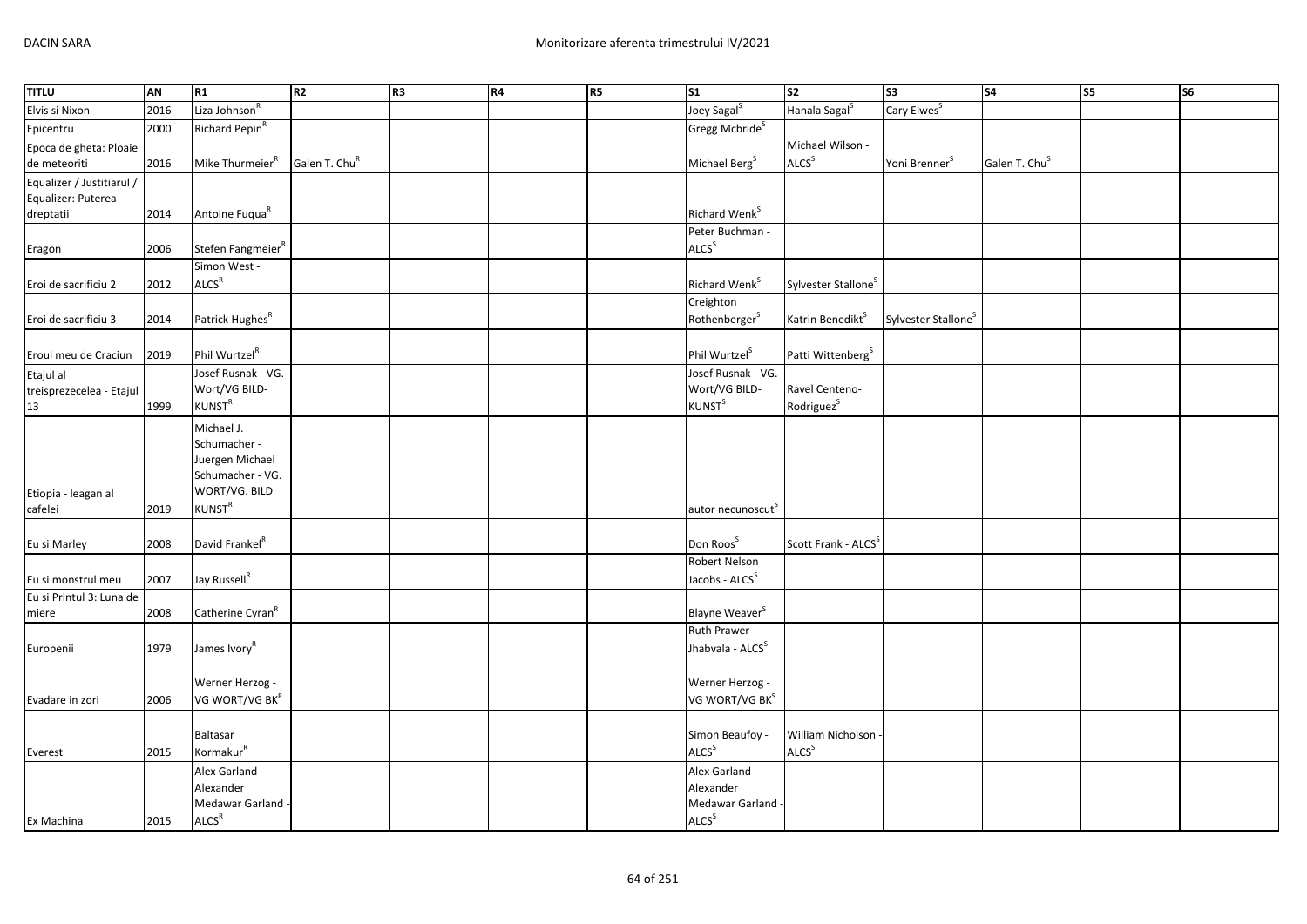| <b>TITLU</b>                | AN   | R1                            | R <sub>2</sub> | R <sub>3</sub> | R4 | R5 | S <sub>1</sub>                                         | S <sub>2</sub>               | <b>S3</b> | S <sub>4</sub> | S5 | S6 |
|-----------------------------|------|-------------------------------|----------------|----------------|----|----|--------------------------------------------------------|------------------------------|-----------|----------------|----|----|
|                             |      |                               |                |                |    |    |                                                        |                              |           |                |    |    |
| Executantul                 | 2017 | Ric Roman Waugh <sup>R</sup>  |                |                |    |    | Ric Roman Waugh <sup>S</sup>                           |                              |           |                |    |    |
|                             |      | Joon-Ho Bong -                |                |                |    |    | Joon-Ho Bong -                                         | Kelly Masterson -            |           |                |    |    |
| Expresul zapezii            | 2013 | Bong Joon Ho <sup>R</sup>     |                |                |    |    | Bong Joon Ho <sup>S</sup>                              | ALCS <sup>S</sup>            |           |                |    |    |
| Extraterestrii din          |      |                               |                |                |    |    |                                                        |                              |           |                |    |    |
| mansarda                    | 2009 | John Schultz <sup>R</sup>     |                |                |    |    | Adam F. Goldberg <sup>S</sup> Mark Burton <sup>S</sup> |                              |           |                |    |    |
|                             |      | Steven                        |                |                |    |    |                                                        |                              |           |                |    |    |
| Faceti jocurile!            | 2001 | Soderbergh <sup>R</sup>       |                |                |    |    | Ted Griffin <sup>S</sup>                               |                              |           |                |    |    |
| Factor de risc              | 2015 | Austin Stark <sup>R</sup>     |                |                |    |    | Austin Stark <sup>S</sup>                              |                              |           |                |    |    |
|                             |      |                               |                |                |    |    |                                                        |                              |           |                |    |    |
| Familia Bundy (ep.218) 1995 |      | Gerry Cohen <sup>R</sup>      |                |                |    |    | Calvin Brown Jr. <sup>S</sup>                          |                              |           |                |    |    |
|                             |      |                               |                |                |    |    |                                                        |                              |           |                |    |    |
| Familia Bundy (ep.219) 1995 |      | Gerry Cohen <sup>R</sup>      |                |                |    |    | Richard Gurman <sup>S</sup>                            | Stacie Lipp <sup>S</sup>     |           |                |    |    |
|                             |      | Amanda Bearse <sup>R</sup>    |                |                |    |    | Al Aidekman <sup>S</sup>                               |                              |           |                |    |    |
| Familia Bundy (ep.220) 1995 |      |                               |                |                |    |    |                                                        |                              |           |                |    |    |
| Familia Bundy (ep.221) 1995 |      | Gerry Cohen <sup>R</sup>      |                |                |    |    | Kim Weiskopf <sup>S</sup>                              |                              |           |                |    |    |
|                             |      |                               |                |                |    |    |                                                        |                              |           |                |    |    |
| Familia Bundy (ep.222) 1995 |      | autor necunoscut <sup>R</sup> |                |                |    |    | Paul Wales <sup>S</sup>                                |                              |           |                |    |    |
|                             |      |                               |                |                |    |    |                                                        |                              |           |                |    |    |
| Familia Bundy (ep.223) 1995 |      | Gerry Cohen <sup>R</sup>      |                |                |    |    | Russell Marcus <sup>S</sup>                            |                              |           |                |    |    |
|                             |      |                               |                |                |    |    |                                                        |                              |           |                |    |    |
| Familia Bundy (ep.224) 1995 |      | Amanda Bearse <sup>R</sup>    |                |                |    |    | Paul Corrigan <sup>S</sup>                             | Brad Walsh <sup>S</sup>      |           |                |    |    |
|                             |      |                               |                |                |    |    |                                                        | Joel Valentincic -           |           |                |    |    |
| Familia Bundy (ep.225) 1995 |      | Sam W. Orender <sup>R</sup>   |                |                |    |    | Scott Zimbler <sup>S</sup>                             | Joel Valentine <sup>S</sup>  |           |                |    |    |
|                             |      |                               |                |                |    |    |                                                        |                              |           |                |    |    |
| Familia Bundy (ep.226) 1996 |      | Gerry Cohen <sup>R</sup>      |                |                |    |    | Dvora Inwood <sup>S</sup>                              |                              |           |                |    |    |
|                             |      |                               |                |                |    |    | Dan O'Keefe -                                          |                              |           |                |    |    |
| Familia Bundy (ep.227) 1996 |      | Gerry Cohen <sup>R</sup>      |                |                |    |    | Daniel O'Keefe <sup>S</sup>                            |                              |           |                |    |    |
|                             |      |                               |                |                |    |    | Fran Kaufer - Fran                                     |                              |           |                |    |    |
| Familia Bundy (ep.228) 1996 |      | Amanda Bearse <sup>R</sup>    |                |                |    |    | E. Kaufer <sup>S</sup>                                 |                              |           |                |    |    |
|                             |      |                               |                |                |    |    |                                                        |                              |           |                |    |    |
| Familia Bundy (ep.229) 1996 |      | Sam W. Orender <sup>R</sup>   |                |                |    |    | Jimmy Aleck <sup>S</sup>                               | Jim Keily <sup>S</sup>       |           |                |    |    |
| Familia Bundy (ep.230) 1996 |      | Gerry Cohen <sup>R</sup>      |                |                |    |    | Kim Weiskopf <sup>S</sup>                              |                              |           |                |    |    |
|                             |      |                               |                |                |    |    |                                                        |                              |           |                |    |    |
| Familia Bundy (ep.231) 1996 |      | Gerry Cohen <sup>R</sup>      |                |                |    |    | Calvin Brown Jr. <sup>S</sup>                          |                              |           |                |    |    |
|                             |      |                               |                |                |    |    | Fran Kaufer - Fran                                     |                              |           |                |    |    |
| Familia Bundy (ep.232) 1996 |      | Sam W. Orender <sup>R</sup>   |                |                |    |    | E. Kaufer <sup>S</sup>                                 |                              |           |                |    |    |
|                             |      |                               |                |                |    |    |                                                        |                              |           |                |    |    |
| Familia Bundy (ep.233) 1996 |      | Sam W. Orender <sup>R</sup>   |                |                |    |    | Garry Bowren <sup>S</sup>                              | Laurie Lee-Goss <sup>S</sup> |           |                |    |    |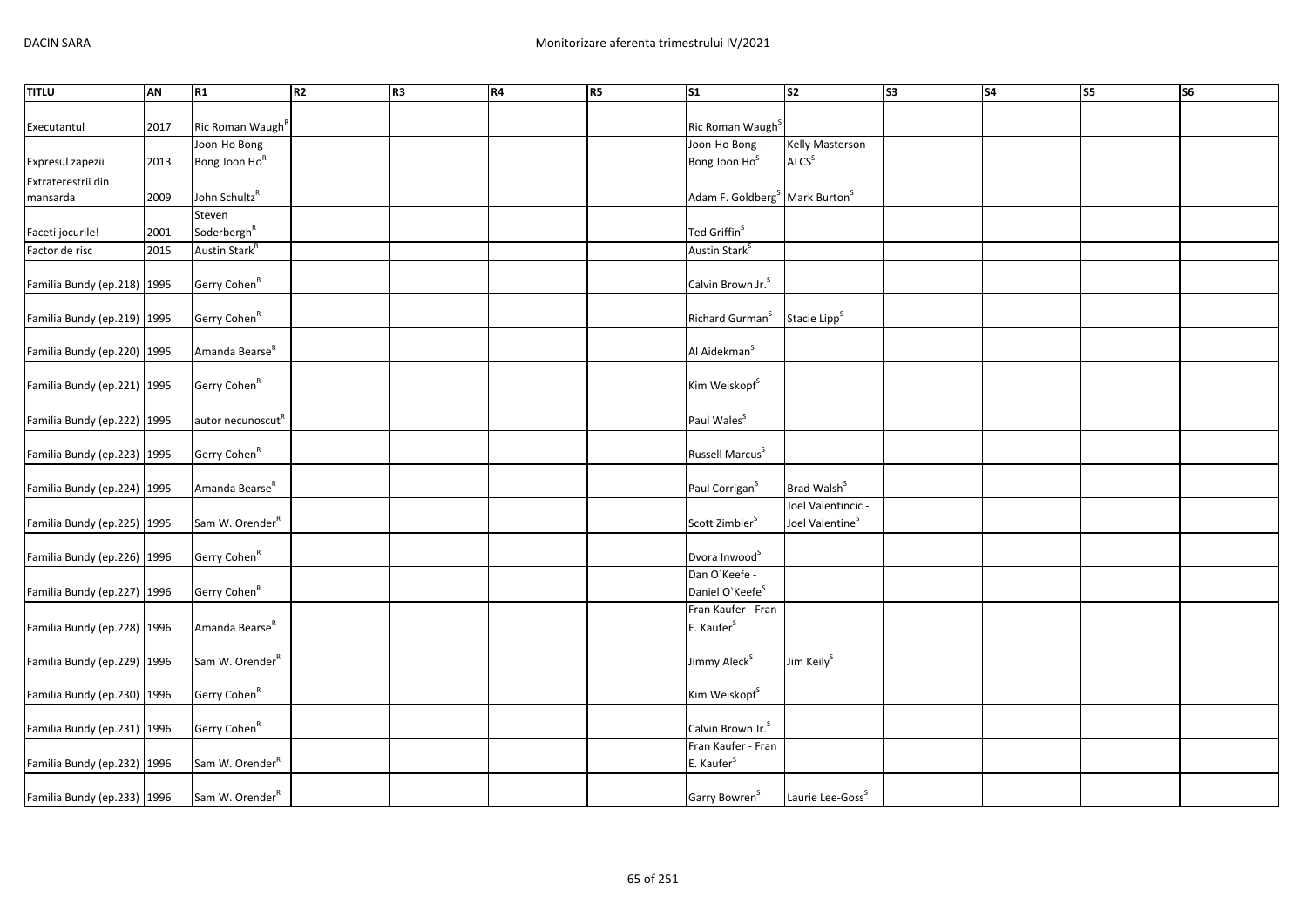| <b>TITLU</b>                | <b>AN</b> | R1                           | R <sub>2</sub> | R <sub>3</sub> | R4 | R <sub>5</sub> | $\overline{\text{S1}}$            | $\overline{\text{S2}}$                     | $\overline{\text{S3}}$      | S <sub>4</sub> | <b>S5</b> | $\overline{\text{S6}}$ |
|-----------------------------|-----------|------------------------------|----------------|----------------|----|----------------|-----------------------------------|--------------------------------------------|-----------------------------|----------------|-----------|------------------------|
| Familia Bundy (ep.234) 1996 |           | Gerry Cohen <sup>R</sup>     |                |                |    |                | Richard Gurman <sup>S</sup>       | Stacie Lipp <sup>S</sup>                   | Russell Marcus <sup>S</sup> |                |           |                        |
| Familia Bundy (ep.235) 1996 |           | Sam W. Orender <sup>R</sup>  |                |                |    |                | Stacie Lipp <sup>S</sup>          |                                            |                             |                |           |                        |
| Familia Bundy (ep.236) 1996 |           | Sam W. Orender <sup>R</sup>  |                |                |    |                | Dvora Inwood <sup>S</sup>         |                                            |                             |                |           |                        |
| Familia Bundy (ep.237) 1996 |           | Gerry Cohen <sup>R</sup>     |                |                |    |                | Donelle Buck <sup>S</sup>         |                                            |                             |                |           |                        |
| Familia Bundy (ep.238) 1996 |           | Amanda Bearse <sup>R</sup>   |                |                |    |                | Calvin Brown Jr. <sup>S</sup>     |                                            |                             |                |           |                        |
| Familia Bundy (ep.239) 1996 |           | Gerry Cohen <sup>R</sup>     |                |                |    |                | Richard Gurman <sup>S</sup>       |                                            |                             |                |           |                        |
| Familia Bundy (ep.240) 1996 |           | Amanda Bearse <sup>R</sup>   |                |                |    |                | Matthew Berry <sup>S</sup>        | Eric Abrams <sup>S</sup>                   |                             |                |           |                        |
| Familia Bundy (ep.241) 1996 |           | Amanda Bearse <sup>R</sup>   |                |                |    |                | Garry Bowren <sup>S</sup>         | Laurie Lee-Goss <sup>S</sup>               |                             |                |           |                        |
| Familia Bundy (ep.242) 1996 |           | Gerry Cohen <sup>R</sup>     |                |                |    |                | Bob Fisher <sup>S</sup>           | Steve Faber <sup>S</sup>                   |                             |                |           |                        |
| Familia Bundy (ep.243) 1996 |           | Amanda Bearse <sup>R</sup>   |                |                |    |                | Russell Marcus <sup>S</sup>       |                                            |                             |                |           |                        |
| Familia Bundy (ep.244) 1996 |           | Amanda Bearse <sup>R</sup>   |                |                |    |                | Ben Montanio <sup>S</sup>         | Vince Cheung <sup>S</sup>                  |                             |                |           |                        |
| Familia Bundy (ep.245) 1996 |           | Gerry Cohen <sup>R</sup>     |                |                |    |                | Ben Montanio <sup>S</sup>         | Vince Cheung <sup>S</sup>                  |                             |                |           |                        |
| Familia Bundy (ep.246) 1996 |           | Amanda Bearse <sup>R</sup>   |                |                |    |                | Bob Fisher <sup>S</sup>           | Steve Faber <sup>S</sup>                   |                             |                |           |                        |
| Familia Bundy (ep.247) 1996 |           | Amanda Bearse <sup>R</sup>   |                |                |    |                | Russell Marcus <sup>S</sup>       |                                            |                             |                |           |                        |
| Familia Bundy (ep.248) 1997 |           | Amanda Bearse <sup>R</sup>   |                |                |    |                | Valerie Ahern <sup>S</sup>        | Christian<br>McLaughlin <sup>S</sup>       |                             |                |           |                        |
| Familia Bundy (ep.249) 1997 |           | Sam W. Orender <sup>R</sup>  |                |                |    |                | Valerie Ahern <sup>S</sup>        | Christian<br>McLaughlin <sup>S</sup>       |                             |                |           |                        |
| Familia Bundy (ep.250) 1997 |           | Sam W. Orender <sup>R</sup>  |                |                |    |                | Bob Fisher <sup>S</sup>           | Steve Faber <sup>S</sup>                   |                             |                |           |                        |
| Familia Bundy (ep.251) 1997 |           | Amanda Bearse <sup>R</sup>   |                |                |    |                | Mindy<br>Morgenstern <sup>S</sup> | <b>Terry Maloney</b><br>Haley <sup>S</sup> |                             |                |           |                        |
| Familia Bundy (ep.252) 1997 |           | Mark K. Samuels <sup>R</sup> |                |                |    |                | Matthew Berry <sup>S</sup>        | Eric Abrams <sup>S</sup>                   |                             |                |           |                        |
| Familia Bundy (ep.253) 1997 |           | Gerry Cohen <sup>R</sup>     |                |                |    |                | Russell Marcus <sup>S</sup>       |                                            |                             |                |           |                        |
| Familia Bundy (ep.254) 1997 |           | Gerry Cohen <sup>R</sup>     |                |                |    |                | Russell Marcus <sup>S</sup>       |                                            |                             |                |           |                        |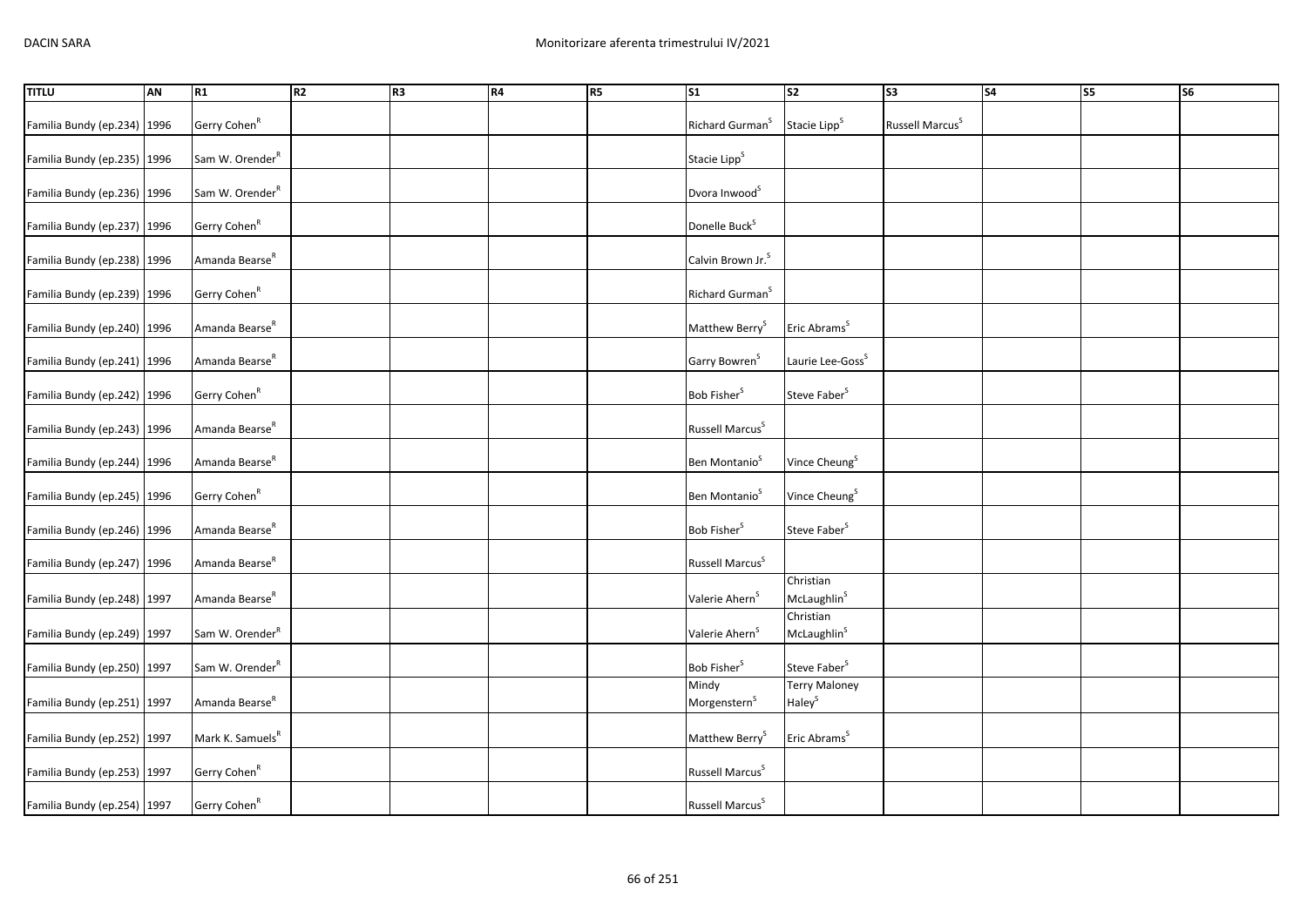| <b>TITLU</b>                | <b>AN</b> | R1                           | R <sub>2</sub>              | R <sub>3</sub>              | R4                          | R <sub>5</sub> | $\overline{\text{S1}}$       | s <sub>2</sub>              | $\overline{\text{S3}}$                                    | <b>S4</b>                                                 | $\overline{\text{S}}$ | <b>S6</b> |
|-----------------------------|-----------|------------------------------|-----------------------------|-----------------------------|-----------------------------|----------------|------------------------------|-----------------------------|-----------------------------------------------------------|-----------------------------------------------------------|-----------------------|-----------|
|                             |           |                              |                             |                             |                             |                |                              |                             |                                                           |                                                           |                       |           |
| Familia Bundy (ep.255) 1997 |           | Amanda Bearse <sup>R</sup>   |                             |                             |                             |                | Matthew Berry <sup>S</sup>   | Eric Abrams <sup>S</sup>    |                                                           |                                                           |                       |           |
|                             |           |                              |                             |                             |                             |                |                              | Christian                   |                                                           |                                                           |                       |           |
| Familia Bundy (ep.256) 1997 |           | Gerry Cohen <sup>R</sup>     |                             |                             |                             |                | Valerie Ahern <sup>5</sup>   | McLaughlin <sup>S</sup>     |                                                           |                                                           |                       |           |
|                             |           |                              |                             |                             |                             |                | Mindy                        | <b>Terry Maloney</b>        |                                                           |                                                           |                       |           |
| Familia Bundy (ep.257) 1997 |           | Gerry Cohen <sup>R</sup>     |                             |                             |                             |                | Morgenstern <sup>S</sup>     | Haley <sup>S</sup>          |                                                           |                                                           |                       |           |
|                             |           | Rich Correll -               |                             |                             |                             |                |                              |                             |                                                           |                                                           |                       |           |
| Familia Bundy (ep.258) 1997 |           | Richard Correll <sup>R</sup> |                             |                             |                             |                | Ben Montanio <sup>S</sup>    | Vince Cheung <sup>S</sup>   |                                                           |                                                           |                       |           |
|                             |           |                              |                             |                             |                             |                |                              |                             |                                                           |                                                           |                       |           |
| Familia Bundy (ep.259) 1997 |           | Gerry Cohen <sup>R</sup>     |                             |                             |                             |                | Pamela Eells <sup>S</sup>    |                             |                                                           |                                                           |                       |           |
|                             |           |                              |                             |                             |                             |                |                              | Christian                   |                                                           |                                                           |                       |           |
| Familia Bundy (ep.260) 1997 |           | Gerry Cohen <sup>R</sup>     |                             |                             |                             |                | Valerie Ahern <sup>S</sup>   | McLaughlin <sup>S</sup>     |                                                           |                                                           |                       |           |
|                             |           |                              |                             |                             |                             |                |                              |                             |                                                           |                                                           |                       |           |
| Familia Bundy (ep.261) 1997 |           | Gerry Cohen <sup>R</sup>     |                             |                             |                             |                | Pamela Eells <sup>S</sup>    | Russell Marcus <sup>S</sup> |                                                           |                                                           |                       |           |
|                             |           |                              |                             |                             |                             |                |                              |                             |                                                           |                                                           |                       |           |
|                             |           | Ricardo                      |                             |                             |                             |                |                              |                             |                                                           |                                                           |                       |           |
|                             |           | Carrasquero                  |                             |                             |                             |                |                              |                             |                                                           |                                                           |                       |           |
| Familia mea perfecta        |           | Schwarz - Ricardo            |                             |                             |                             |                |                              | Jose Vincente               |                                                           |                                                           |                       |           |
| [sez. 01] [ep. 0073]        | 2018      | Schwarz - SGAE <sup>R</sup>  | Otto Rodriguez <sup>R</sup> | Tony Rodriguez <sup>R</sup> | Otto Rodríguez <sup>R</sup> |                | Basilio Alvarez <sup>S</sup> | Spataro <sup>S</sup>        |                                                           | Manuel Mendoza <sup>S</sup> Berenice Cadenas <sup>S</sup> |                       |           |
|                             |           |                              |                             |                             |                             |                |                              |                             |                                                           |                                                           |                       |           |
|                             |           | Ricardo                      |                             |                             |                             |                |                              |                             |                                                           |                                                           |                       |           |
|                             |           | Carrasquero                  |                             |                             |                             |                |                              |                             |                                                           |                                                           |                       |           |
| Familia mea perfecta        |           | Schwarz - Ricardo            |                             |                             |                             |                |                              | Jose Vincente               |                                                           |                                                           |                       |           |
| [sez. 01] [ep. 0074]        | 2018      | Schwarz - SGAE <sup>R</sup>  | Otto Rodriguez <sup>R</sup> | Tony Rodriguez <sup>R</sup> | Otto Rodríguez <sup>R</sup> |                | Basilio Alvarez <sup>5</sup> | Spataro <sup>S</sup>        |                                                           | Manuel Mendoza <sup>S</sup> Berenice Cadenas <sup>S</sup> |                       |           |
|                             |           |                              |                             |                             |                             |                |                              |                             |                                                           |                                                           |                       |           |
|                             |           | Ricardo                      |                             |                             |                             |                |                              |                             |                                                           |                                                           |                       |           |
|                             |           | Carrasquero                  |                             |                             |                             |                |                              |                             |                                                           |                                                           |                       |           |
| Familia mea perfecta        |           | Schwarz - Ricardo            |                             |                             |                             |                |                              | Jose Vincente               |                                                           |                                                           |                       |           |
| [sez. 01] [ep. 0075]        | 2018      | Schwarz - SGAE <sup>R</sup>  | Otto Rodriguez <sup>R</sup> | Tony Rodriguez <sup>R</sup> | Otto Rodríguez <sup>R</sup> |                | Basilio Alvarez <sup>S</sup> | Spataro <sup>S</sup>        |                                                           | Manuel Mendoza <sup>S</sup> Berenice Cadenas <sup>S</sup> |                       |           |
|                             |           |                              |                             |                             |                             |                |                              |                             |                                                           |                                                           |                       |           |
|                             |           | Ricardo                      |                             |                             |                             |                |                              |                             |                                                           |                                                           |                       |           |
|                             |           | Carrasquero                  |                             |                             |                             |                |                              |                             |                                                           |                                                           |                       |           |
| Familia mea perfecta        |           | Schwarz - Ricardo            |                             |                             |                             |                |                              | Jose Vincente               |                                                           |                                                           |                       |           |
| [sez. 01] [ep. 0076]        | 2018      | Schwarz - SGAE <sup>R</sup>  | Otto Rodriguez <sup>R</sup> | Tony Rodriguez <sup>R</sup> | Otto Rodríguez <sup>R</sup> |                | Basilio Alvarez <sup>S</sup> | Spataro <sup>S</sup>        |                                                           | Manuel Mendoza <sup>S</sup> Berenice Cadenas <sup>S</sup> |                       |           |
|                             |           |                              |                             |                             |                             |                |                              |                             |                                                           |                                                           |                       |           |
|                             |           | Ricardo                      |                             |                             |                             |                |                              |                             |                                                           |                                                           |                       |           |
|                             |           | Carrasquero                  |                             |                             |                             |                |                              |                             |                                                           |                                                           |                       |           |
| Familia mea perfecta        |           | Schwarz - Ricardo            |                             |                             |                             |                |                              | Jose Vincente               |                                                           |                                                           |                       |           |
| [sez. 01] [ep. 0077]        | 2018      | Schwarz - SGAE <sup>R</sup>  | Otto Rodriguez <sup>R</sup> | Tony Rodriguez <sup>R</sup> | Otto Rodríguez <sup>R</sup> |                | Basilio Alvarez <sup>S</sup> | Spataro <sup>S</sup>        | Manuel Mendoza <sup>S</sup> Berenice Cadenas <sup>S</sup> |                                                           |                       |           |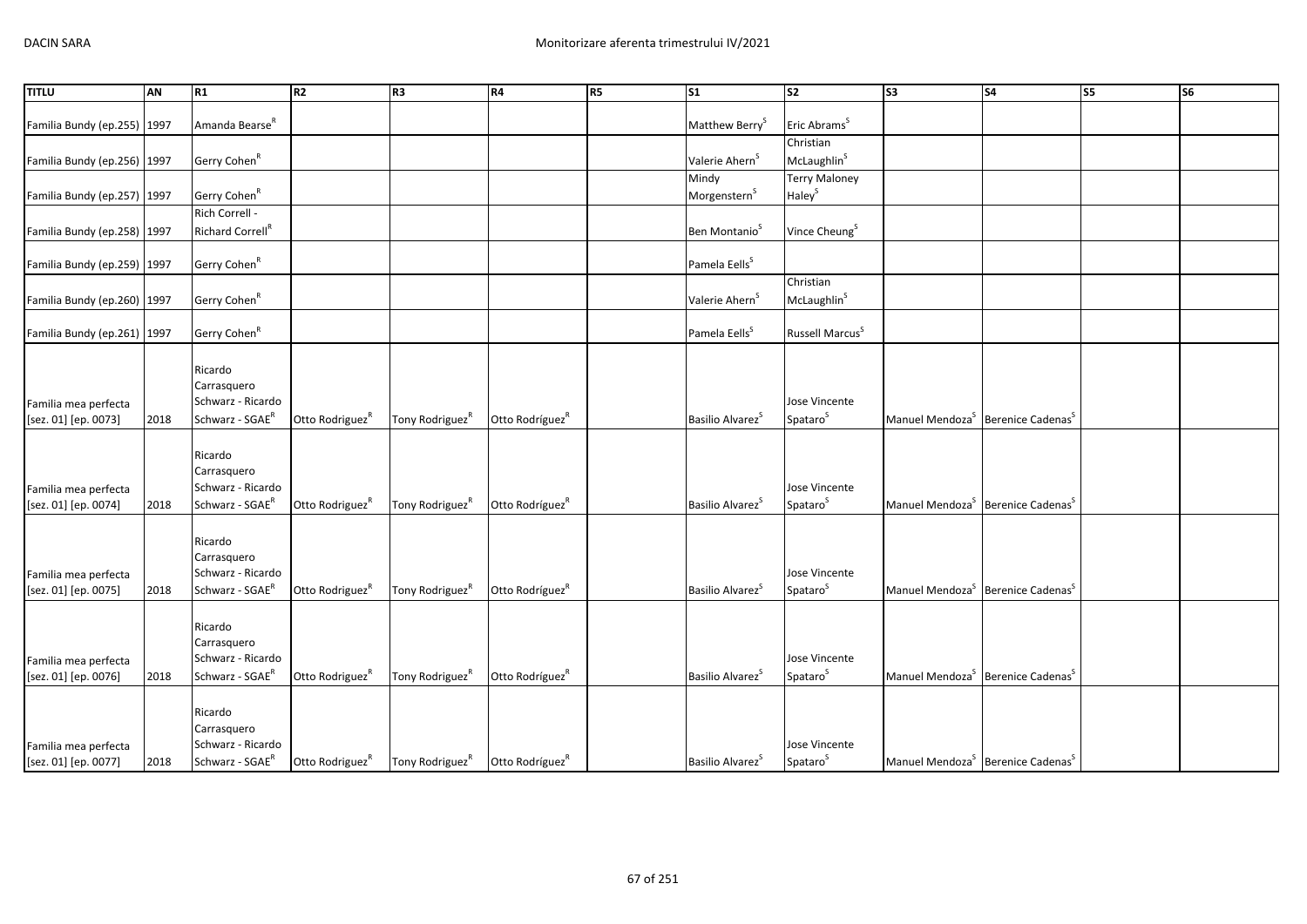| <b>TITLU</b>         | AN   | R1                | R2                           | R <sub>3</sub>               | R4                           | R <sub>5</sub> | S <sub>1</sub>                | S <sub>2</sub>       | $\overline{\text{S3}}$                                    | S <sub>4</sub>                                            | S5 | S <sub>6</sub> |
|----------------------|------|-------------------|------------------------------|------------------------------|------------------------------|----------------|-------------------------------|----------------------|-----------------------------------------------------------|-----------------------------------------------------------|----|----------------|
|                      |      |                   |                              |                              |                              |                |                               |                      |                                                           |                                                           |    |                |
|                      |      | Ricardo           |                              |                              |                              |                |                               |                      |                                                           |                                                           |    |                |
|                      |      | Carrasquero       |                              |                              |                              |                |                               |                      |                                                           |                                                           |    |                |
| Familia mea perfecta |      | Schwarz - Ricardo |                              |                              |                              |                |                               | Jose Vincente        |                                                           |                                                           |    |                |
| [sez. 01] [ep. 0078] | 2018 | Schwarz - SGAER   | Otto Rodriguez <sup>R</sup>  | Tony Rodriguez <sup>R</sup>  | Otto Rodríguez <sup>R</sup>  |                | Basilio Alvarez <sup>S</sup>  | Spataro <sup>S</sup> | Manuel Mendoza <sup>S</sup> Berenice Cadenas <sup>S</sup> |                                                           |    |                |
|                      |      |                   |                              |                              |                              |                |                               |                      |                                                           |                                                           |    |                |
|                      |      | Ricardo           |                              |                              |                              |                |                               |                      |                                                           |                                                           |    |                |
|                      |      | Carrasquero       |                              |                              |                              |                |                               |                      |                                                           |                                                           |    |                |
| Familia mea perfecta |      | Schwarz - Ricardo |                              |                              |                              |                |                               | Jose Vincente        |                                                           |                                                           |    |                |
| [sez. 01] [ep. 0079] | 2018 | Schwarz - SGAER   | Otto Rodriguez <sup>R</sup>  | Tony Rodriguez <sup>R</sup>  | Otto Rodríguez <sup>R</sup>  |                | Basilio Alvarez <sup>S</sup>  | Spataro <sup>S</sup> | Manuel Mendoza <sup>S</sup> Berenice Cadenas <sup>S</sup> |                                                           |    |                |
|                      |      |                   |                              |                              |                              |                |                               |                      |                                                           |                                                           |    |                |
|                      |      | Ricardo           |                              |                              |                              |                |                               |                      |                                                           |                                                           |    |                |
|                      |      | Carrasquero       |                              |                              |                              |                |                               |                      |                                                           |                                                           |    |                |
| Familia mea perfecta |      | Schwarz - Ricardo |                              |                              |                              |                |                               | Jose Vincente        |                                                           |                                                           |    |                |
| [sez. 01] [ep. 0080] | 2018 | Schwarz - SGAER   | Otto Rodriguez <sup>R</sup>  | Tony Rodriguez <sup>R</sup>  | Otto Rodríguez <sup>R</sup>  |                | Basilio Alvarez <sup>S</sup>  | Spataro <sup>S</sup> | Manuel Mendoza <sup>S</sup> Berenice Cadenas <sup>S</sup> |                                                           |    |                |
|                      |      |                   |                              |                              |                              |                |                               |                      |                                                           |                                                           |    |                |
|                      |      | Ricardo           |                              |                              |                              |                |                               |                      |                                                           |                                                           |    |                |
|                      |      | Carrasquero       |                              |                              |                              |                |                               |                      |                                                           |                                                           |    |                |
| Familia mea perfecta |      | Schwarz - Ricardo |                              |                              |                              |                |                               | Jose Vincente        |                                                           |                                                           |    |                |
| [sez. 01] [ep. 0081] | 2018 | Schwarz - SGAER   | Otto Rodriguez <sup>R</sup>  | Tony Rodriguez <sup>R</sup>  | Otto Rodríguez <sup>R</sup>  |                | Basilio Alvarez <sup>S</sup>  | Spataro <sup>S</sup> | Manuel Mendoza <sup>S</sup> Berenice Cadenas <sup>S</sup> |                                                           |    |                |
|                      |      |                   |                              |                              |                              |                |                               |                      |                                                           |                                                           |    |                |
|                      |      | *Ricardo          |                              |                              |                              |                |                               |                      |                                                           |                                                           |    |                |
|                      |      | Carrasquero       |                              |                              |                              |                |                               |                      |                                                           |                                                           |    |                |
| Familia mea perfecta |      | Schwarz - Ricardo |                              |                              |                              |                |                               | *Jose Vincente       | *Manuel                                                   | *Berenice                                                 |    |                |
| [sez. 01] [ep. 0082] | 2018 | Schwarz - SGAER   | *Otto Rodriguez <sup>R</sup> | *Tony Rodriguez <sup>R</sup> | *Otto Rodríguez <sup>R</sup> |                | *Basilio Alvarez <sup>S</sup> | Spataro <sup>S</sup> | Mendoza <sup>S</sup>                                      | Cadenas <sup>S</sup>                                      |    |                |
|                      |      |                   |                              |                              |                              |                |                               |                      |                                                           |                                                           |    |                |
|                      |      | Ricardo           |                              |                              |                              |                |                               |                      |                                                           |                                                           |    |                |
|                      |      | Carrasquero       |                              |                              |                              |                |                               |                      |                                                           |                                                           |    |                |
| Familia mea perfecta |      | Schwarz - Ricardo |                              |                              |                              |                |                               | Jose Vincente        |                                                           |                                                           |    |                |
| [sez. 01] [ep. 0083] | 2018 | Schwarz - SGAER   | Otto Rodriguez <sup>R</sup>  | Tony Rodriguez <sup>K</sup>  | Otto Rodríguez <sup>R</sup>  |                | Basilio Alvarez <sup>5</sup>  | Spataro <sup>S</sup> | Manuel Mendoza <sup>S</sup> Berenice Cadenas <sup>S</sup> |                                                           |    |                |
|                      |      |                   |                              |                              |                              |                |                               |                      |                                                           |                                                           |    |                |
|                      |      | Ricardo           |                              |                              |                              |                |                               |                      |                                                           |                                                           |    |                |
|                      |      | Carrasquero       |                              |                              |                              |                |                               |                      |                                                           |                                                           |    |                |
| Familia mea perfecta |      | Schwarz - Ricardo |                              |                              |                              |                |                               | Jose Vincente        |                                                           |                                                           |    |                |
| [sez. 01] [ep. 0084] | 2018 | $Schwarz - SGAER$ | Otto Rodriguez <sup>R</sup>  | Tony Rodriguez <sup>K</sup>  | Otto Rodríguez <sup>R</sup>  |                | Basilio Alvarez <sup>S</sup>  | Spataro <sup>S</sup> |                                                           | Manuel Mendoza <sup>S</sup> Berenice Cadenas <sup>S</sup> |    |                |
|                      |      |                   |                              |                              |                              |                |                               |                      |                                                           |                                                           |    |                |
|                      |      | Ricardo           |                              |                              |                              |                |                               |                      |                                                           |                                                           |    |                |
|                      |      | Carrasquero       |                              |                              |                              |                |                               |                      |                                                           |                                                           |    |                |
| Familia mea perfecta |      | Schwarz - Ricardo |                              |                              |                              |                |                               | Jose Vincente        |                                                           |                                                           |    |                |
| [sez. 01] [ep. 0085] | 2018 | Schwarz - SGAER   | Otto Rodriguez <sup>R</sup>  | Tony Rodriguez <sup>R</sup>  | Otto Rodríguez <sup>R</sup>  |                | Basilio Alvarez <sup>S</sup>  | Spataro <sup>S</sup> | Manuel Mendoza <sup>S</sup> Berenice Cadenas <sup>S</sup> |                                                           |    |                |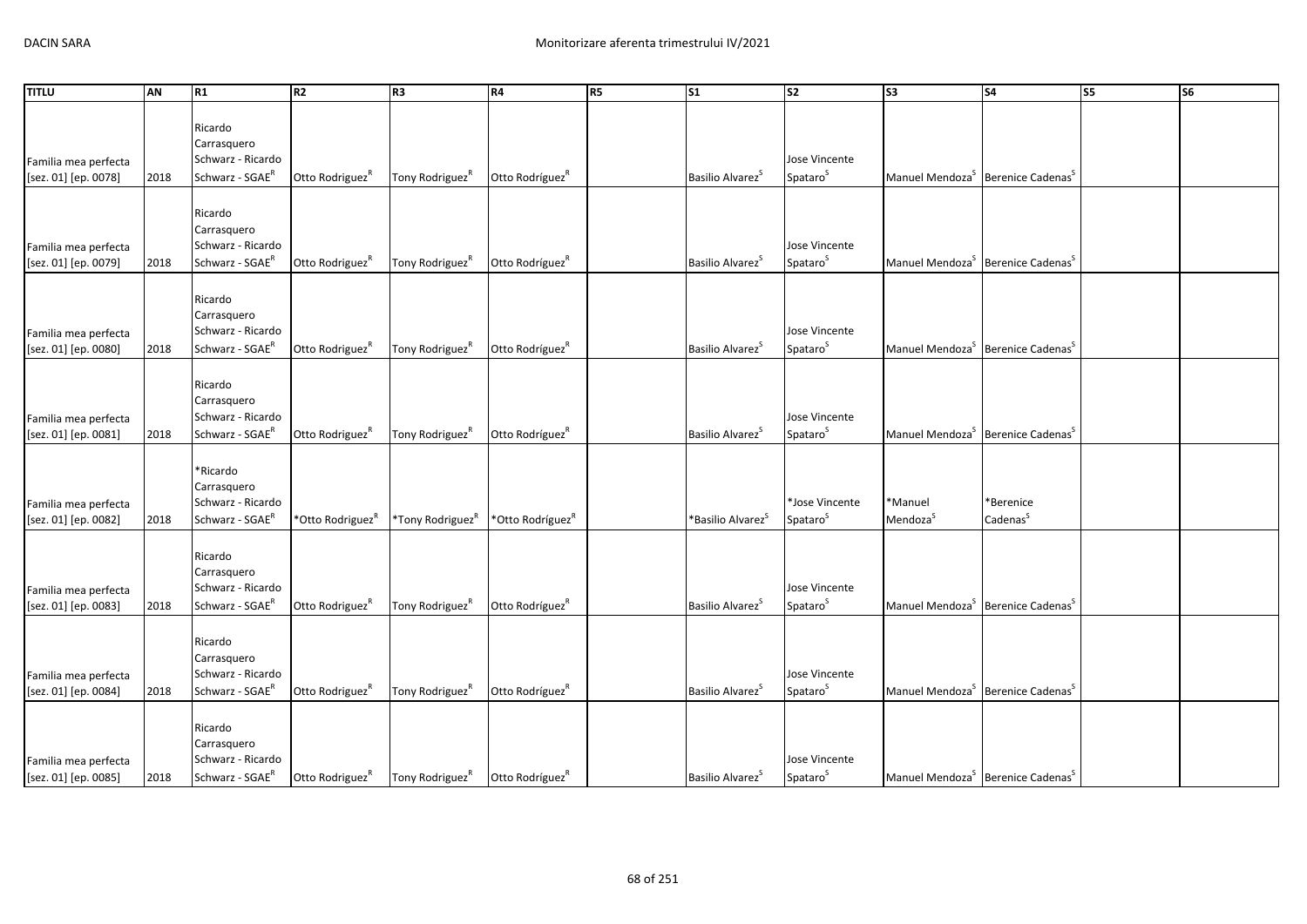| <b>TITLU</b>         | AN   | R1                               | R2                          | R <sub>3</sub>              | R4                          | R <sub>5</sub> | S <sub>1</sub>               | S <sub>2</sub>       | $\overline{\text{S3}}$                                    | S <sub>4</sub>                                            | S5 | S <sub>6</sub> |
|----------------------|------|----------------------------------|-----------------------------|-----------------------------|-----------------------------|----------------|------------------------------|----------------------|-----------------------------------------------------------|-----------------------------------------------------------|----|----------------|
|                      |      |                                  |                             |                             |                             |                |                              |                      |                                                           |                                                           |    |                |
|                      |      | Ricardo                          |                             |                             |                             |                |                              |                      |                                                           |                                                           |    |                |
|                      |      | Carrasquero                      |                             |                             |                             |                |                              |                      |                                                           |                                                           |    |                |
| Familia mea perfecta |      | Schwarz - Ricardo                |                             |                             |                             |                |                              | Jose Vincente        |                                                           |                                                           |    |                |
| [sez. 01] [ep. 0086] | 2018 | Schwarz - SGAER                  | Otto Rodriguez <sup>R</sup> | Tony Rodriguez <sup>R</sup> | Otto Rodríguez <sup>R</sup> |                | Basilio Alvarez <sup>S</sup> | Spataro <sup>S</sup> | Manuel Mendoza <sup>S</sup> Berenice Cadenas <sup>S</sup> |                                                           |    |                |
|                      |      |                                  |                             |                             |                             |                |                              |                      |                                                           |                                                           |    |                |
|                      |      | Ricardo                          |                             |                             |                             |                |                              |                      |                                                           |                                                           |    |                |
|                      |      | Carrasquero                      |                             |                             |                             |                |                              |                      |                                                           |                                                           |    |                |
| Familia mea perfecta |      | Schwarz - Ricardo                |                             |                             |                             |                |                              | Jose Vincente        |                                                           |                                                           |    |                |
| [sez. 01] [ep. 0087] | 2018 | Schwarz - SGAER                  | Otto Rodriguez <sup>R</sup> | Tony Rodriguez <sup>R</sup> | Otto Rodríguez <sup>R</sup> |                | Basilio Alvarez <sup>S</sup> | Spataro <sup>S</sup> | Manuel Mendoza <sup>S</sup> Berenice Cadenas <sup>S</sup> |                                                           |    |                |
|                      |      |                                  |                             |                             |                             |                |                              |                      |                                                           |                                                           |    |                |
|                      |      | Ricardo                          |                             |                             |                             |                |                              |                      |                                                           |                                                           |    |                |
|                      |      |                                  |                             |                             |                             |                |                              |                      |                                                           |                                                           |    |                |
|                      |      | Carrasquero<br>Schwarz - Ricardo |                             |                             |                             |                |                              | Jose Vincente        |                                                           |                                                           |    |                |
| Familia mea perfecta |      | Schwarz - SGAER                  |                             |                             |                             |                | Basilio Alvarez <sup>S</sup> |                      | Manuel Mendoza <sup>S</sup> Berenice Cadenas <sup>S</sup> |                                                           |    |                |
| [sez. 01] [ep. 0088] | 2018 |                                  | Otto Rodriguez <sup>R</sup> | Tony Rodriguez <sup>R</sup> | Otto Rodríguez <sup>R</sup> |                |                              | Spataro <sup>S</sup> |                                                           |                                                           |    |                |
|                      |      |                                  |                             |                             |                             |                |                              |                      |                                                           |                                                           |    |                |
|                      |      | Ricardo                          |                             |                             |                             |                |                              |                      |                                                           |                                                           |    |                |
|                      |      | Carrasquero                      |                             |                             |                             |                |                              |                      |                                                           |                                                           |    |                |
| Familia mea perfecta |      | Schwarz - Ricardo                |                             |                             |                             |                |                              | Jose Vincente        |                                                           |                                                           |    |                |
| [sez. 01] [ep. 0089] | 2018 | Schwarz - SGAER                  | Otto Rodriguez <sup>R</sup> | Tony Rodriguez <sup>R</sup> | Otto Rodríguez <sup>R</sup> |                | Basilio Alvarez <sup>S</sup> | Spataro <sup>S</sup> | Manuel Mendoza <sup>S</sup> Berenice Cadenas <sup>S</sup> |                                                           |    |                |
|                      |      |                                  |                             |                             |                             |                |                              |                      |                                                           |                                                           |    |                |
|                      |      | Ricardo                          |                             |                             |                             |                |                              |                      |                                                           |                                                           |    |                |
|                      |      | Carrasquero                      |                             |                             |                             |                |                              |                      |                                                           |                                                           |    |                |
| Familia mea perfecta |      | Schwarz - Ricardo                |                             |                             |                             |                |                              | Jose Vincente        |                                                           |                                                           |    |                |
| [sez. 01] [ep. 0090] | 2018 | Schwarz - SGAER                  | Otto Rodriguez <sup>R</sup> | Tony Rodriguez <sup>R</sup> | Otto Rodríguez <sup>R</sup> |                | Basilio Alvarez <sup>S</sup> | Spataro <sup>S</sup> |                                                           | Manuel Mendoza <sup>S</sup> Berenice Cadenas <sup>S</sup> |    |                |
|                      |      |                                  |                             |                             |                             |                |                              |                      |                                                           |                                                           |    |                |
|                      |      | Ricardo                          |                             |                             |                             |                |                              |                      |                                                           |                                                           |    |                |
|                      |      | Carrasquero                      |                             |                             |                             |                |                              |                      |                                                           |                                                           |    |                |
| Familia mea perfecta |      | Schwarz - Ricardo                |                             |                             |                             |                |                              | Jose Vincente        |                                                           |                                                           |    |                |
| [sez. 01] [ep. 0091] | 2018 | Schwarz - SGAER                  | Otto Rodriguez <sup>R</sup> | Tony Rodriguez <sup>K</sup> | Otto Rodríguez <sup>R</sup> |                | Basilio Alvarez <sup>5</sup> | Spataro <sup>S</sup> | Manuel Mendoza <sup>S</sup> Berenice Cadenas <sup>S</sup> |                                                           |    |                |
|                      |      |                                  |                             |                             |                             |                |                              |                      |                                                           |                                                           |    |                |
|                      |      | Ricardo                          |                             |                             |                             |                |                              |                      |                                                           |                                                           |    |                |
|                      |      | Carrasquero                      |                             |                             |                             |                |                              |                      |                                                           |                                                           |    |                |
| Familia mea perfecta |      | Schwarz - Ricardo                |                             |                             |                             |                |                              | Jose Vincente        |                                                           |                                                           |    |                |
| [sez. 01] [ep. 0092] | 2018 | Schwarz - SGAER                  | Otto Rodriguez <sup>R</sup> | Tony Rodriguez <sup>K</sup> | Otto Rodríguez <sup>R</sup> |                | Basilio Alvarez <sup>S</sup> | Spataro <sup>S</sup> |                                                           | Manuel Mendoza <sup>S</sup> Berenice Cadenas <sup>S</sup> |    |                |
|                      |      |                                  |                             |                             |                             |                |                              |                      |                                                           |                                                           |    |                |
|                      |      | Ricardo                          |                             |                             |                             |                |                              |                      |                                                           |                                                           |    |                |
|                      |      | Carrasquero                      |                             |                             |                             |                |                              |                      |                                                           |                                                           |    |                |
| Familia mea perfecta |      | Schwarz - Ricardo                |                             |                             |                             |                |                              | Jose Vincente        |                                                           |                                                           |    |                |
| [sez. 01] [ep. 0093] | 2018 | Schwarz - SGAER                  | Otto Rodriguez <sup>R</sup> | Tony Rodriguez <sup>R</sup> | Otto Rodríguez <sup>R</sup> |                | Basilio Alvarez <sup>S</sup> | Spataro <sup>S</sup> | Manuel Mendoza <sup>S</sup> Berenice Cadenas <sup>S</sup> |                                                           |    |                |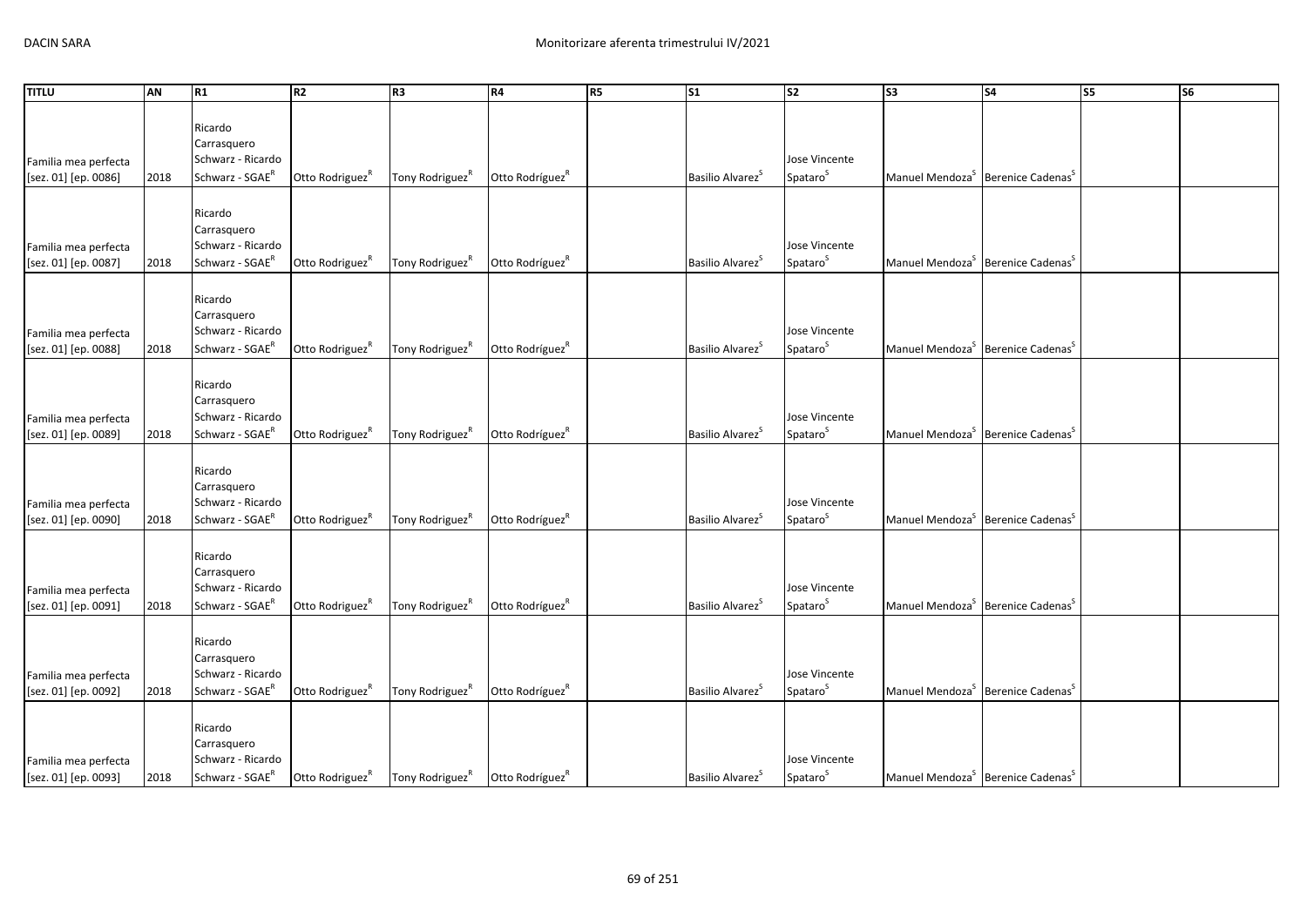| <b>TITLU</b>         | AN   | R1                          | <b>R2</b>                   | R <sub>3</sub>              | R4                          | R <sub>5</sub> | S <sub>1</sub>               | <b>S2</b>                  | S <sub>3</sub>                                            | <b>S4</b> | S5 | S6 |
|----------------------|------|-----------------------------|-----------------------------|-----------------------------|-----------------------------|----------------|------------------------------|----------------------------|-----------------------------------------------------------|-----------|----|----|
|                      |      |                             |                             |                             |                             |                |                              |                            |                                                           |           |    |    |
|                      |      | Ricardo                     |                             |                             |                             |                |                              |                            |                                                           |           |    |    |
|                      |      | Carrasquero                 |                             |                             |                             |                |                              |                            |                                                           |           |    |    |
| Familia mea perfecta |      | Schwarz - Ricardo           |                             |                             |                             |                |                              | Jose Vincente              |                                                           |           |    |    |
| [sez. 01] [ep. 0094] | 2018 | Schwarz - SGAE <sup>R</sup> | Otto Rodriguez <sup>R</sup> | Tony Rodriguez <sup>K</sup> | Otto Rodríguez <sup>K</sup> |                | Basilio Alvarez <sup>5</sup> | Spataro <sup>S</sup>       | Manuel Mendoza <sup>5</sup> Berenice Cadenas <sup>5</sup> |           |    |    |
| Familia sotului meu  |      |                             |                             |                             |                             |                | Pablo Ferrer                 |                            |                                                           |           |    |    |
| (sez.01, ep.073)     | 2017 | Aurelio Avila <sup>R</sup>  | Hector Bonilla <sup>R</sup> |                             |                             |                | Garcia-Travesí <sup>S</sup>  | Hector Forero <sup>S</sup> |                                                           |           |    |    |
| Familia sotului meu  |      |                             |                             |                             |                             |                | Pablo Ferrer                 |                            |                                                           |           |    |    |
| (sez.01, ep.074)     | 2017 | Aurelio Avila <sup>k</sup>  | Hector Bonilla <sup>R</sup> |                             |                             |                | Garcia-Travesi <sup>5</sup>  | Hector Forero <sup>5</sup> |                                                           |           |    |    |
| Familia sotului meu  |      |                             |                             |                             |                             |                | Pablo Ferrer                 |                            |                                                           |           |    |    |
| (sez.01, ep.075)     | 2017 | Aurelio Avila <sup>R</sup>  | Hector Bonilla <sup>R</sup> |                             |                             |                | Garcia-Travesi <sup>5</sup>  | Hector Forero <sup>S</sup> |                                                           |           |    |    |
| Familia sotului meu  |      |                             |                             |                             |                             |                | Pablo Ferrer                 |                            |                                                           |           |    |    |
| (sez.01, ep.076)     | 2017 | Aurelio Avila <sup>R</sup>  | Hector Bonilla <sup>R</sup> |                             |                             |                | Garcia-Travesí <sup>S</sup>  | Hector Forero <sup>S</sup> |                                                           |           |    |    |
| Familia sotului meu  |      |                             |                             |                             |                             |                | Pablo Ferrer                 |                            |                                                           |           |    |    |
| [sez. 01] [ep. 0077] | 2017 | Aurelio Avila <sup>R</sup>  | Hector Bonilla <sup>R</sup> |                             |                             |                | Garcia-Travesí <sup>3</sup>  | Hector Forero <sup>S</sup> |                                                           |           |    |    |
| Familia sotului meu  |      |                             |                             |                             |                             |                | Pablo Ferrer                 |                            |                                                           |           |    |    |
| [sez. 01] [ep. 0078] | 2017 | Aurelio Avila <sup>R</sup>  | Hector Bonilla <sup>k</sup> |                             |                             |                | Garcia-Travesi <sup>5</sup>  | Hector Forero <sup>5</sup> |                                                           |           |    |    |
| Familia sotului meu  |      |                             |                             |                             |                             |                | Pablo Ferrer                 |                            |                                                           |           |    |    |
| [sez. 01] [ep. 0079] | 2017 | Aurelio Avila <sup>R</sup>  | Hector Bonilla <sup>R</sup> |                             |                             |                | Garcia-Travesí <sup>3</sup>  | Hector Forero <sup>S</sup> |                                                           |           |    |    |
| Familia sotului meu  |      |                             |                             |                             |                             |                | Pablo Ferrer                 |                            |                                                           |           |    |    |
| [sez. 01] [ep. 0080] | 2017 | Aurelio Avila <sup>R</sup>  | Hector Bonilla <sup>R</sup> |                             |                             |                | Garcia-Travesí <sup>5</sup>  | Hector Forero <sup>5</sup> |                                                           |           |    |    |
| Familia sotului meu  |      |                             |                             |                             |                             |                | Pablo Ferrer                 |                            |                                                           |           |    |    |
| [sez. 01] [ep. 0081] | 2017 | Aurelio Avila <sup>R</sup>  | Hector Bonilla <sup>R</sup> |                             |                             |                | Garcia-Travesi <sup>5</sup>  | Hector Forero <sup>5</sup> |                                                           |           |    |    |
| Familia sotului meu  |      |                             |                             |                             |                             |                | Pablo Ferrer                 |                            |                                                           |           |    |    |
| [sez. 01] [ep. 0082] | 2017 | Aurelio Avila <sup>R</sup>  | Hector Bonilla <sup>R</sup> |                             |                             |                | Garcia-Travesi <sup>5</sup>  | Hector Forero <sup>5</sup> |                                                           |           |    |    |
| Familia sotului meu  |      |                             |                             |                             |                             |                | Pablo Ferrer                 |                            |                                                           |           |    |    |
| [sez. 01] [ep. 0083] | 2017 | Aurelio Avila <sup>R</sup>  | Hector Bonilla <sup>R</sup> |                             |                             |                | Garcia-Travesi <sup>5</sup>  | Hector Forero <sup>S</sup> |                                                           |           |    |    |
| Familia sotului meu  |      |                             |                             |                             |                             |                | Pablo Ferrer                 |                            |                                                           |           |    |    |
| [sez. 01] [ep. 0084] | 2017 | Aurelio Avila <sup>R</sup>  | Hector Bonilla <sup>R</sup> |                             |                             |                | Garcia-Travesi <sup>5</sup>  | Hector Forero <sup>5</sup> |                                                           |           |    |    |
| Familia sotului meu  |      |                             |                             |                             |                             |                | Pablo Ferrer                 |                            |                                                           |           |    |    |
| [sez. 01] [ep. 0085] | 2017 | Aurelio Avila <sup>K</sup>  | Hector Bonilla <sup>R</sup> |                             |                             |                | Garcia-Travesí <sup>5</sup>  | Hector Forero <sup>5</sup> |                                                           |           |    |    |
| Familia sotului meu  |      |                             |                             |                             |                             |                | Pablo Ferrer                 |                            |                                                           |           |    |    |
| [sez. 01] [ep. 0086] | 2017 | Aurelio Avila <sup>R</sup>  | Hector Bonilla <sup>R</sup> |                             |                             |                | Garcia-Travesi <sup>5</sup>  | Hector Forero <sup>5</sup> |                                                           |           |    |    |
| Familia sotului meu  |      |                             |                             |                             |                             |                | Pablo Ferrer                 |                            |                                                           |           |    |    |
| [sez. 01] [ep. 0087] | 2017 | Aurelio Avila <sup>k</sup>  | Hector Bonilla <sup>R</sup> |                             |                             |                | Garcia-Travesi <sup>5</sup>  | Hector Forero <sup>5</sup> |                                                           |           |    |    |
| Familia sotului meu  |      |                             |                             |                             |                             |                | Pablo Ferrer                 |                            |                                                           |           |    |    |
| [sez. 01] [ep. 0088] | 2017 | Aurelio Avila <sup>R</sup>  | Hector Bonilla <sup>R</sup> |                             |                             |                | Garcia-Travesi <sup>5</sup>  | Hector Forero <sup>5</sup> |                                                           |           |    |    |
| Familia sotului meu  |      |                             |                             |                             |                             |                | Pablo Ferrer                 |                            |                                                           |           |    |    |
| [sez. 01] [ep. 0089] | 2017 | Aurelio Avila <sup>R</sup>  | Hector Bonilla <sup>R</sup> |                             |                             |                | Garcia-Travesi <sup>5</sup>  | Hector Forero <sup>5</sup> |                                                           |           |    |    |
| Familia sotului meu  |      |                             |                             |                             |                             |                | Pablo Ferrer                 |                            |                                                           |           |    |    |
| [sez. 01] [ep. 0090] | 2017 | Aurelio Avila <sup>R</sup>  | Hector Bonilla <sup>R</sup> |                             |                             |                | Garcia-Travesí <sup>S</sup>  | Hector Forero <sup>5</sup> |                                                           |           |    |    |
|                      |      |                             |                             |                             |                             |                |                              |                            |                                                           |           |    |    |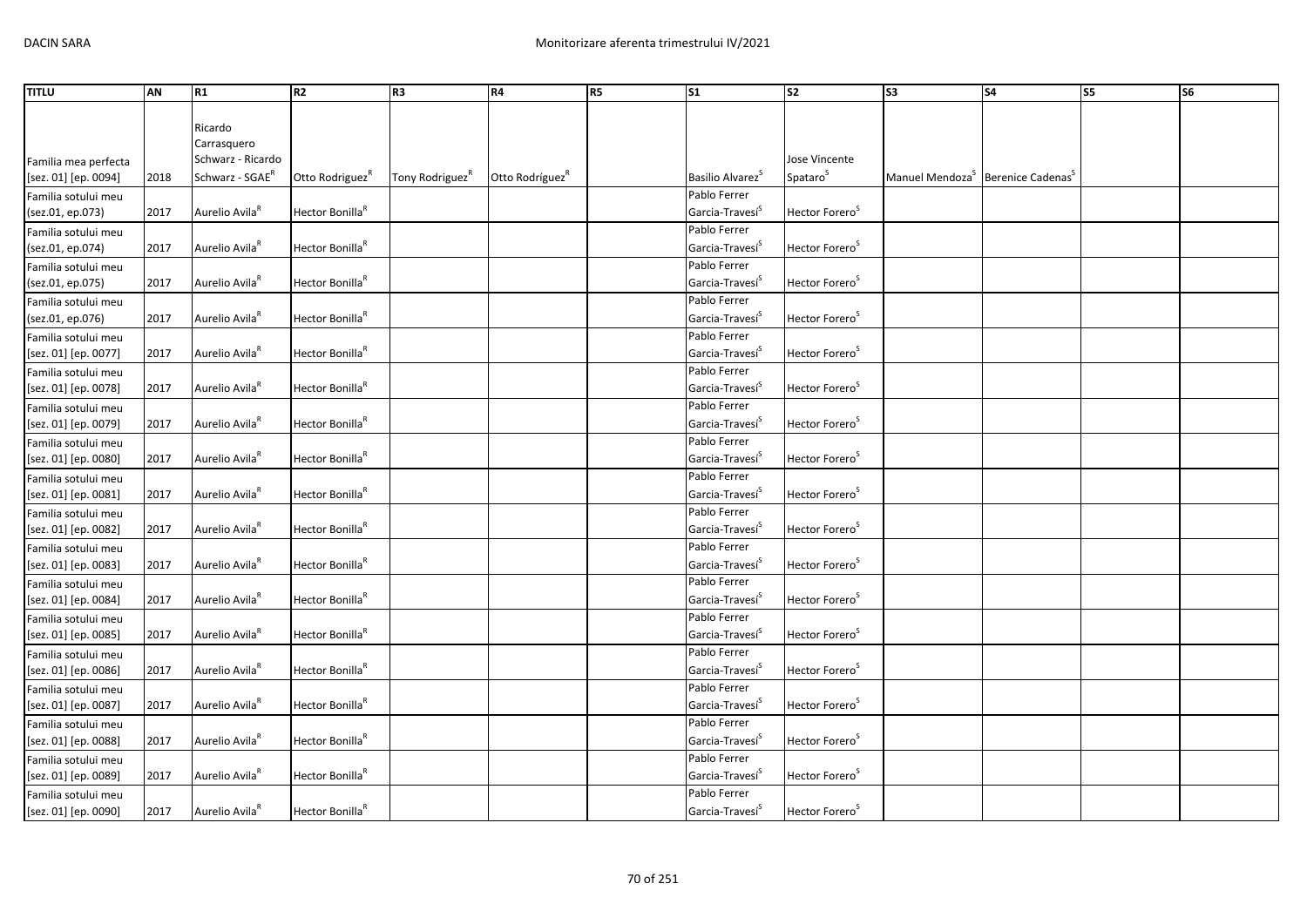| <b>TITLU</b>         | AN   | R1                            | R <sub>2</sub>              | R <sub>3</sub> | R4 | <b>R5</b> | <b>S1</b>                     | $\overline{\text{S2}}$      | $\overline{\text{S3}}$  | S <sub>4</sub> | S5 | <b>S6</b> |
|----------------------|------|-------------------------------|-----------------------------|----------------|----|-----------|-------------------------------|-----------------------------|-------------------------|----------------|----|-----------|
| Familia sotului meu  |      |                               |                             |                |    |           | Pablo Ferrer                  |                             |                         |                |    |           |
| [sez. 01] [ep. 0091] | 2017 | Aurelio Avila <sup>R</sup>    | Hector Bonilla <sup>R</sup> |                |    |           | Garcia-Travesí <sup>S</sup>   | Hector Forero <sup>S</sup>  |                         |                |    |           |
| Familia sotului meu  |      |                               |                             |                |    |           | Pablo Ferrer                  |                             |                         |                |    |           |
| [sez. 01] [ep. 0092] | 2017 | Aurelio Avila <sup>R</sup>    | Hector Bonilla <sup>R</sup> |                |    |           | Garcia-Travesí <sup>S</sup>   | Hector Forero <sup>S</sup>  |                         |                |    |           |
| Familia sotului meu  |      |                               |                             |                |    |           | Pablo Ferrer                  |                             |                         |                |    |           |
| [sez. 01] [ep. 0093] | 2017 | Aurelio Avila <sup>R</sup>    | Hector Bonilla <sup>R</sup> |                |    |           | Garcia-Travesí <sup>5</sup>   | Hector Forero <sup>S</sup>  |                         |                |    |           |
| Familia sotului meu  |      |                               |                             |                |    |           | Pablo Ferrer                  |                             |                         |                |    |           |
| [sez. 01] [ep. 0094] | 2017 | Aurelio Avila <sup>R</sup>    | Hector Bonilla <sup>R</sup> |                |    |           | Garcia-Travesí <sup>S</sup>   | Hector Forero <sup>S</sup>  |                         |                |    |           |
| Familia sotului meu  |      |                               |                             |                |    |           | Pablo Ferrer                  |                             |                         |                |    |           |
| [sez. 01] [ep. 0095] | 2017 | Aurelio Avila <sup>R</sup>    | Hector Bonilla <sup>R</sup> |                |    |           | Garcia-Travesi <sup>S</sup>   | Hector Forero <sup>S</sup>  |                         |                |    |           |
| Familia sotului meu  |      |                               |                             |                |    |           | Pablo Ferrer                  |                             |                         |                |    |           |
| [sez. 01] [ep. 0096] | 2017 | Aurelio Avila <sup>k</sup>    | Hector Bonilla <sup>R</sup> |                |    |           | Garcia-Travesí <sup>S</sup>   | Hector Forero <sup>S</sup>  |                         |                |    |           |
| Familia sotului meu  |      |                               |                             |                |    |           | Pablo Ferrer                  |                             |                         |                |    |           |
| [sez. 01] [ep. 0097] | 2017 | Aurelio Avila <sup>R</sup>    | Hector Bonilla <sup>R</sup> |                |    |           | Garcia-Travesí <sup>S</sup>   | Hector Forero <sup>S</sup>  |                         |                |    |           |
| Familia sotului meu  |      |                               |                             |                |    |           | Pablo Ferrer                  |                             |                         |                |    |           |
| [sez. 01] [ep. 0098] | 2017 | Aurelio Avila <sup>R</sup>    | Hector Bonilla <sup>R</sup> |                |    |           | Garcia-Travesí <sup>S</sup>   | Hector Forero <sup>S</sup>  |                         |                |    |           |
| Familia sotului meu  |      |                               |                             |                |    |           | Pablo Ferrer                  |                             |                         |                |    |           |
| [sez. 01] [ep. 0099] | 2017 | Aurelio Avila <sup>R</sup>    | Hector Bonilla <sup>R</sup> |                |    |           | Garcia-Travesí <sup>S</sup>   | Hector Forero <sup>S</sup>  |                         |                |    |           |
| Familia sotului meu  |      |                               |                             |                |    |           | Pablo Ferrer                  |                             |                         |                |    |           |
| [sez. 01] [ep. 0100] | 2017 | Aurelio Avila <sup>R</sup>    | Hector Bonilla <sup>R</sup> |                |    |           | Garcia-Travesi <sup>5</sup>   | Hector Forero <sup>5</sup>  |                         |                |    |           |
| Familia sotului meu  |      |                               |                             |                |    |           | Pablo Ferrer                  |                             |                         |                |    |           |
| [sez. 01] [ep. 0101] | 2017 | Aurelio Avila <sup>R</sup>    | Hector Bonilla <sup>R</sup> |                |    |           | Garcia-Travesí <sup>S</sup>   | Hector Forero <sup>S</sup>  |                         |                |    |           |
| Familia sotului meu  |      |                               |                             |                |    |           | Pablo Ferrer                  |                             |                         |                |    |           |
| [sez. 01] [ep. 0102] | 2017 | Aurelio Avila <sup>R</sup>    | Hector Bonilla <sup>R</sup> |                |    |           | Garcia-Travesi <sup>S</sup>   | Hector Forero <sup>5</sup>  |                         |                |    |           |
|                      |      |                               |                             |                |    |           |                               |                             |                         |                |    |           |
| Familia Stone        | 2005 | Thomas Bezucha <sup>R</sup>   |                             |                |    |           | Thomas Bezucha <sup>S</sup>   |                             |                         |                |    |           |
| Familie de-a gata    | 2018 | Sean Anders <sup>R</sup>      |                             |                |    |           | John Morris <sup>5</sup>      | Sean Anders <sup>S</sup>    |                         |                |    |           |
|                      |      |                               |                             |                |    |           |                               |                             |                         |                |    |           |
| Fantana              | 2006 | Darren Aronofsky <sup>R</sup> |                             |                |    |           | Darren Aronofsky <sup>S</sup> |                             |                         |                |    |           |
|                      |      |                               |                             |                |    |           | Simon Kinberg -               |                             |                         |                |    |           |
| Fantastic 4          | 2015 | Josh Trank <sup>R</sup>       |                             |                |    |           | ALCS <sup>S</sup>             | Jeremy Slater <sup>5</sup>  | Josh Trank <sup>S</sup> |                |    |           |
| Fantomele fostelor   |      |                               |                             |                |    |           |                               |                             |                         |                |    |           |
| iubite               | 2009 | Mark Watters <sup>R</sup>     |                             |                |    |           | Jon Lucas <sup>S</sup>        |                             |                         |                |    |           |
|                      |      |                               |                             |                |    |           |                               |                             |                         |                |    |           |
|                      |      |                               |                             |                |    |           |                               | Sandra Nettelbeck           |                         |                |    |           |
| Fara retineri        | 2007 | Scott Hicks <sup>R</sup>      |                             |                |    |           | Carol Fuchs <sup>S</sup>      | VG BK/VG. WORT <sup>S</sup> |                         |                |    |           |
|                      |      |                               |                             |                |    |           |                               |                             |                         |                |    |           |
| Fara urma            | 2007 | Renny Harlin <sup>R</sup>     |                             |                |    |           | Matthew Aldrich <sup>S</sup>  |                             |                         |                |    |           |
|                      |      |                               |                             |                |    |           |                               |                             |                         |                |    |           |
| Farago               | 2002 | Moldovanyi Judit <sup>R</sup> |                             |                |    |           | autor necunoscut <sup>5</sup> |                             |                         |                |    |           |
| Fast food            | 1998 | Dean Parisot <sup>R</sup>     |                             |                |    |           | Vince Gilligan <sup>S</sup>   |                             |                         |                |    |           |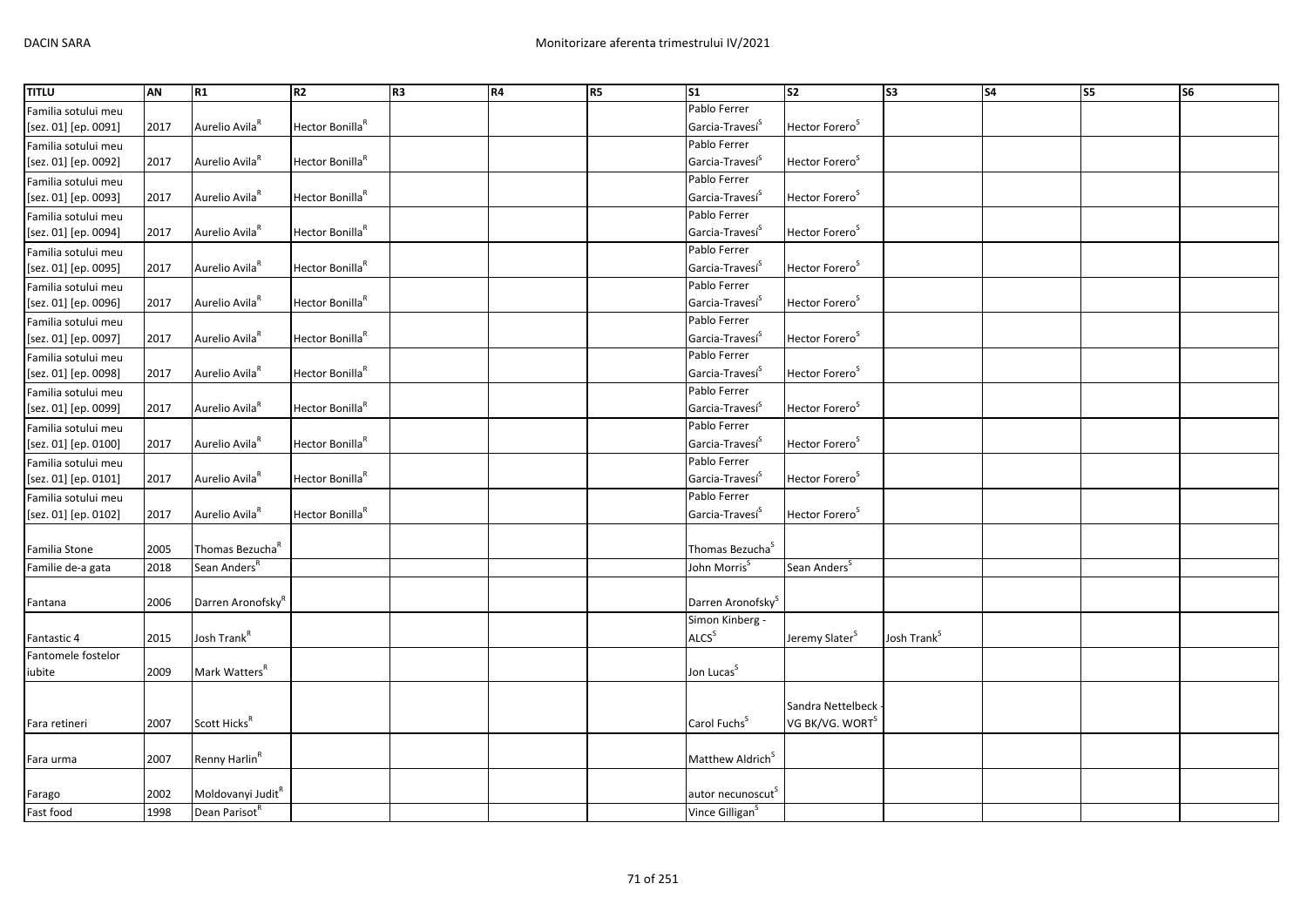| <b>TITLU</b>                                        | AN   | R1                         | R2                       | R <sub>3</sub> | <b>R4</b> | <b>R5</b> | $\overline{\text{S1}}$                       | $\overline{\text{S2}}$                                      | S <sub>3</sub>                            | <b>S4</b>                                   | S5 | S <sub>6</sub> |
|-----------------------------------------------------|------|----------------------------|--------------------------|----------------|-----------|-----------|----------------------------------------------|-------------------------------------------------------------|-------------------------------------------|---------------------------------------------|----|----------------|
| Fata din buncar                                     | 2018 | Stephen Kemp <sup>R</sup>  |                          |                |           |           | Stephen Kemp <sup>S</sup>                    |                                                             |                                           |                                             |    |                |
| Fata disparuta                                      | 2014 | David Fincher <sup>R</sup> |                          |                |           |           | Gillian Flynn <sup>S</sup>                   |                                                             |                                           |                                             |    |                |
| Fata in fata                                        | 1997 | John Woo <sup>R</sup>      |                          |                |           |           | Michael Colleary <sup>S</sup>                | Mike Werb <sup>S</sup>                                      |                                           |                                             |    |                |
| Fata maharajahului I -<br>Fiica maharajahului I     | 1994 | Burt Brinckerhoff          |                          |                |           |           | Franco Verucci -<br>SIAE <sup>S</sup>        | George Eastman /<br>Luigi Montefiori -<br>SIAE <sup>S</sup> | Sergio Donati -<br>SIAE/SACD <sup>S</sup> |                                             |    |                |
| Fata maharajahului II -<br>Fiica maharajahului II   | 1994 | Burt Brinckerhoff          |                          |                |           |           | Franco Verucci -<br>SIAE <sup>S</sup>        | George Eastman /<br>Luigi Montefiori -<br>SIAE <sup>S</sup> | Sergio Donati -<br>SIAE/SACD <sup>S</sup> |                                             |    |                |
| Fata maharajahului III -<br>Fiica maharajahului III | 1994 | Burt Brinckerhoff          |                          |                |           |           | Franco Verucci -<br>SIAE <sup>S</sup>        | George Eastman /<br>Luigi Montefiori -<br>SIAE <sup>S</sup> | Sergio Donati -<br>SIAE/SACD <sup>S</sup> |                                             |    |                |
| Fata terorii                                        | 2003 | Bryan Goeres <sup>R</sup>  |                          |                |           |           | Brent Huff <sup>S</sup>                      | Douglas L. Walton<br>Douglas Walton <sup>S</sup>            | Titus Llangort <sup>S</sup>               | Robert Tiffe -<br>Robert Tiffi <sup>S</sup> |    |                |
| Fatmagul [sez. 01] [ep.<br>0076]                    | 2011 | Hilal Saral <sup>R</sup>   | Hakan Inan <sup>R</sup>  |                |           |           | Ece Yorenc - Melek<br>Gencoglu <sup>S</sup>  |                                                             |                                           |                                             |    |                |
| Fatmagul [sez. 01] [ep.<br>0077]                    | 2011 | Hilal Saral <sup>R</sup>   | Hakan Inan <sup>R</sup>  |                |           |           | Ece Yorenc - Melek<br>Gencoglu <sup>S</sup>  |                                                             |                                           |                                             |    |                |
| Fatmagul [sez. 01] [ep.<br>0078]                    | 2011 | *Hilal Saral <sup>R</sup>  | *Hakan Inan <sup>R</sup> |                |           |           | *Ece Yorenc -<br>Melek Gencoglu <sup>S</sup> |                                                             |                                           |                                             |    |                |
| Fatmagul [sez. 01] [ep.<br>0079]                    | 2011 | Hilal Saral <sup>R</sup>   | Hakan Inan <sup>R</sup>  |                |           |           | Ece Yorenc - Melek<br>Gencoglu <sup>S</sup>  |                                                             |                                           |                                             |    |                |
| Fatmagul [sez. 01] [ep.<br>0080]                    | 2011 | Hilal Saral <sup>R</sup>   | Hakan Inan <sup>R</sup>  |                |           |           | Ece Yorenc - Melek<br>Gencoglu <sup>S</sup>  |                                                             |                                           |                                             |    |                |
| Fatmagul [sez. 01] [ep.<br>0081]                    | 2011 | Hilal Saral <sup>R</sup>   | Hakan Inan <sup>R</sup>  |                |           |           | Ece Yorenc - Melek<br>Gencoglu <sup>S</sup>  |                                                             |                                           |                                             |    |                |
| Fatmagul [sez. 01] [ep.<br>0082]                    | 2011 | Hilal Saral <sup>R</sup>   | Hakan Inan <sup>R</sup>  |                |           |           | Ece Yorenc - Melek<br>Gencoglu <sup>S</sup>  |                                                             |                                           |                                             |    |                |
| Fatmagul [sez. 01] [ep.<br>0083]                    | 2011 | Hilal Saral <sup>R</sup>   | Hakan Inan <sup>R</sup>  |                |           |           | Ece Yorenc - Melek<br>Gencoglu <sup>S</sup>  |                                                             |                                           |                                             |    |                |
| Fatmagul [sez. 01] [ep.<br>0084]                    | 2011 | *Hilal Saral <sup>R</sup>  | *Hakan Inan <sup>R</sup> |                |           |           | *Ece Yorenc -<br>Melek Gencoglu <sup>S</sup> |                                                             |                                           |                                             |    |                |
| Fatmagul [sez. 01] [ep.<br>0085]                    | 2011 | Hilal Saral <sup>R</sup>   | Hakan Inan <sup>R</sup>  |                |           |           | Ece Yorenc - Melek<br>Gencoglu <sup>S</sup>  |                                                             |                                           |                                             |    |                |
| Fatmagul [sez. 01] [ep.<br>0086]                    | 2011 | Hilal Saral <sup>R</sup>   | Hakan Inan <sup>R</sup>  |                |           |           | Ece Yorenc - Melek<br>Gencoglu <sup>S</sup>  |                                                             |                                           |                                             |    |                |
| Fatmagul [sez. 01] [ep.<br>0087]                    | 2011 | Hilal Saral <sup>R</sup>   | Hakan Inan <sup>R</sup>  |                |           |           | Ece Yorenc - Melek<br>Gencoglu <sup>S</sup>  |                                                             |                                           |                                             |    |                |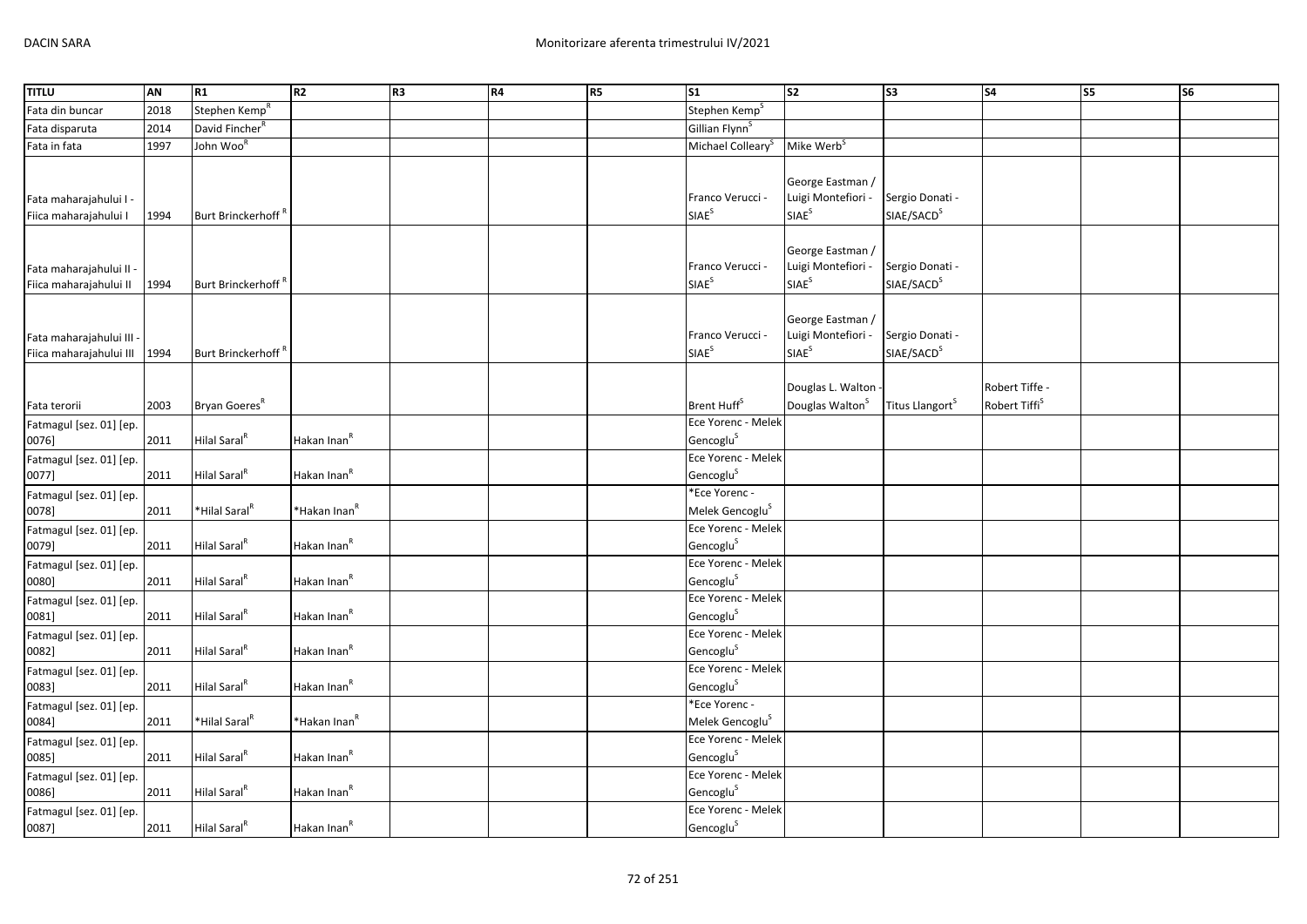| <b>TITLU</b>            | AN   | R1                        | R <sub>2</sub>           | R <sub>3</sub> | R4 | R5 | $\mathsf{S}1$               | $\overline{\text{S2}}$ | S <sub>3</sub> | <b>S4</b> | S5 | S <sub>6</sub> |
|-------------------------|------|---------------------------|--------------------------|----------------|----|----|-----------------------------|------------------------|----------------|-----------|----|----------------|
| Fatmagul [sez. 01] [ep. |      |                           |                          |                |    |    | Ece Yorenc - Melek          |                        |                |           |    |                |
| 0088]                   | 2011 | Hilal Saral <sup>R</sup>  | Hakan Inan <sup>R</sup>  |                |    |    | Gencoglu <sup>S</sup>       |                        |                |           |    |                |
| Fatmagul [sez. 01] [ep. |      |                           |                          |                |    |    | Ece Yorenc - Melek          |                        |                |           |    |                |
| 0089]                   | 2011 | Hilal Saral <sup>R</sup>  | Hakan Inan <sup>R</sup>  |                |    |    | Gencoglu <sup>S</sup>       |                        |                |           |    |                |
| Fatmagul [sez. 01] [ep. |      |                           |                          |                |    |    | Ece Yorenc - Melek          |                        |                |           |    |                |
| 0090]                   | 2011 | Hilal Saral <sup>R</sup>  | Hakan Inan <sup>R</sup>  |                |    |    | Gencoglu <sup>S</sup>       |                        |                |           |    |                |
| Fatmagul [sez. 01] [ep. |      |                           |                          |                |    |    | *Ece Yorenc -               |                        |                |           |    |                |
| 0091]                   | 2011 | *Hilal Saral <sup>R</sup> | *Hakan Inan <sup>R</sup> |                |    |    | Melek Gencoglu <sup>S</sup> |                        |                |           |    |                |
| Fatmagul [sez. 01] [ep. |      |                           |                          |                |    |    | Ece Yorenc - Melek          |                        |                |           |    |                |
| 0092]                   | 2011 | Hilal Saral <sup>R</sup>  | Hakan Inan <sup>R</sup>  |                |    |    | Gencoglu <sup>S</sup>       |                        |                |           |    |                |
| Fatmagul [sez. 01] [ep. |      |                           |                          |                |    |    | Ece Yorenc - Melek          |                        |                |           |    |                |
| 0093]                   | 2011 | Hilal Saral <sup>R</sup>  | Hakan Inan <sup>R</sup>  |                |    |    | Gencoglu <sup>S</sup>       |                        |                |           |    |                |
| Fatmagul [sez. 01] [ep. |      |                           |                          |                |    |    | Ece Yorenc - Melek          |                        |                |           |    |                |
| 0094]                   | 2011 | Hilal Saral <sup>R</sup>  | Hakan Inan <sup>R</sup>  |                |    |    | Gencoglu <sup>S</sup>       |                        |                |           |    |                |
| Fatmagul [sez. 01] [ep. |      |                           |                          |                |    |    | Ece Yorenc - Melek          |                        |                |           |    |                |
| 0095]                   | 2011 | Hilal Saral <sup>R</sup>  | Hakan Inan <sup>R</sup>  |                |    |    | Gencoglu <sup>S</sup>       |                        |                |           |    |                |
| Fatmagul [sez. 01] [ep. |      |                           |                          |                |    |    | Ece Yorenc - Melek          |                        |                |           |    |                |
| 0096]                   | 2011 | Hilal Saral <sup>R</sup>  | Hakan Inan <sup>R</sup>  |                |    |    | Gencoglu <sup>S</sup>       |                        |                |           |    |                |
| Fatmagul [sez. 01] [ep. |      |                           |                          |                |    |    | Ece Yorenc - Melek          |                        |                |           |    |                |
| 0097]                   | 2011 | Hilal Saral <sup>R</sup>  | Hakan Inan <sup>R</sup>  |                |    |    | Gencoglu <sup>S</sup>       |                        |                |           |    |                |
| Fatmagul [sez. 01] [ep. |      |                           |                          |                |    |    | Ece Yorenc - Melek          |                        |                |           |    |                |
| 0098]                   | 2011 | Hilal Saral <sup>R</sup>  | Hakan Inan <sup>R</sup>  |                |    |    | Gencoglu <sup>S</sup>       |                        |                |           |    |                |
| Fatmagul [sez. 01] [ep. |      |                           |                          |                |    |    | Ece Yorenc - Melek          |                        |                |           |    |                |
| 0099]                   | 2011 | Hilal Saral <sup>R</sup>  | Hakan Inan <sup>R</sup>  |                |    |    | Gencoglu <sup>S</sup>       |                        |                |           |    |                |
| Fatmagul [sez. 01] [ep. |      |                           |                          |                |    |    | Ece Yorenc - Melek          |                        |                |           |    |                |
| 0100]                   | 2011 | Hilal Saral <sup>R</sup>  | Hakan Inan <sup>R</sup>  |                |    |    | Gencoglu <sup>S</sup>       |                        |                |           |    |                |
| Fatmagul [sez. 01] [ep. |      |                           |                          |                |    |    | Ece Yorenc - Melek          |                        |                |           |    |                |
| 0101]                   | 2011 | Hilal Saral <sup>R</sup>  | Hakan Inan <sup>R</sup>  |                |    |    | Gencoglu <sup>S</sup>       |                        |                |           |    |                |
| Fatmagul [sez. 01] [ep. |      |                           |                          |                |    |    | Ece Yorenc - Melek          |                        |                |           |    |                |
| 0102]                   | 2011 | Hilal Saral <sup>R</sup>  | Hakan Inan <sup>R</sup>  |                |    |    | Gencoglu <sup>S</sup>       |                        |                |           |    |                |
| Fatmagul [sez. 01] [ep. |      |                           |                          |                |    |    | Ece Yorenc - Melek          |                        |                |           |    |                |
| 0103]                   | 2011 | Hilal Saral <sup>R</sup>  | Hakan Inan <sup>R</sup>  |                |    |    | Gencoglu <sup>S</sup>       |                        |                |           |    |                |
| Fatmagul [sez. 01] [ep. |      |                           |                          |                |    |    | Ece Yorenc - Melek          |                        |                |           |    |                |
| 0104]                   | 2011 | Hilal Saral <sup>R</sup>  | Hakan Inan <sup>R</sup>  |                |    |    | Gencoglu <sup>S</sup>       |                        |                |           |    |                |
| Fatmagul [sez. 01] [ep. |      |                           |                          |                |    |    | Ece Yorenc - Melek          |                        |                |           |    |                |
| 0105]                   | 2011 | Hilal Saral <sup>R</sup>  | Hakan Inan <sup>R</sup>  |                |    |    | Gencoglu <sup>S</sup>       |                        |                |           |    |                |
| Fatmagul [sez. 01] [ep. |      |                           |                          |                |    |    | Ece Yorenc - Melek          |                        |                |           |    |                |
| 0106]                   | 2011 | Hilal Saral <sup>R</sup>  | Hakan Inan <sup>R</sup>  |                |    |    | Gencoglu <sup>S</sup>       |                        |                |           |    |                |
| Fatmagul [sez. 01] [ep. |      |                           |                          |                |    |    | *Ece Yorenc -               |                        |                |           |    |                |
| 0107]                   | 2011 | *Hilal Saral <sup>R</sup> | *Hakan Inan <sup>R</sup> |                |    |    | Melek Gencoglu <sup>S</sup> |                        |                |           |    |                |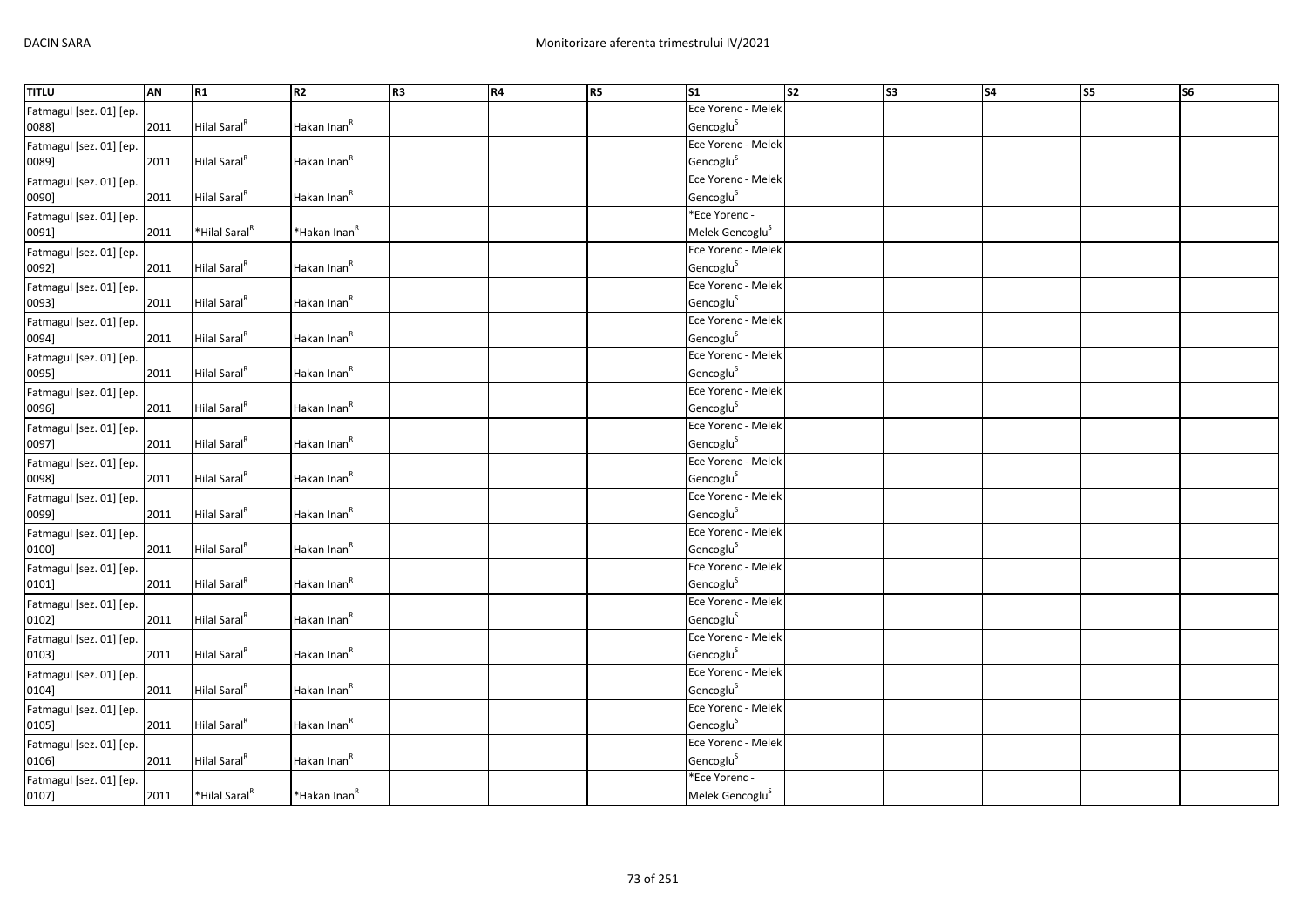| <b>TITLU</b>            | AN   | R1                        | R <sub>2</sub>           | R <sub>3</sub> | R4 | R <sub>5</sub> | $\mathsf{S}1$               | $\overline{\text{S2}}$ | S <sub>3</sub> | <b>S4</b> | S5 | S <sub>6</sub> |
|-------------------------|------|---------------------------|--------------------------|----------------|----|----------------|-----------------------------|------------------------|----------------|-----------|----|----------------|
| Fatmagul [sez. 01] [ep. |      |                           |                          |                |    |                | Ece Yorenc - Melek          |                        |                |           |    |                |
| 0108]                   | 2011 | Hilal Saral <sup>R</sup>  | Hakan Inan <sup>R</sup>  |                |    |                | Gencoglu <sup>S</sup>       |                        |                |           |    |                |
| Fatmagul [sez. 01] [ep. |      |                           |                          |                |    |                | Ece Yorenc - Melek          |                        |                |           |    |                |
| 0109]                   | 2011 | Hilal Saral <sup>R</sup>  | Hakan Inan <sup>R</sup>  |                |    |                | Gencoglu <sup>S</sup>       |                        |                |           |    |                |
| Fatmagul [sez. 01] [ep. |      |                           |                          |                |    |                | Ece Yorenc - Melek          |                        |                |           |    |                |
| 0110]                   | 2011 | Hilal Saral <sup>R</sup>  | Hakan Inan <sup>R</sup>  |                |    |                | Gencoglu <sup>S</sup>       |                        |                |           |    |                |
| Fatmagul [sez. 01] [ep. |      |                           |                          |                |    |                | Ece Yorenc - Melek          |                        |                |           |    |                |
| 0111                    | 2011 | Hilal Saral <sup>R</sup>  | Hakan Inan <sup>R</sup>  |                |    |                | Gencoglu <sup>S</sup>       |                        |                |           |    |                |
| Fatmagul [sez. 01] [ep. |      |                           |                          |                |    |                | Ece Yorenc - Melek          |                        |                |           |    |                |
| 0112]                   | 2011 | Hilal Saral <sup>R</sup>  | Hakan Inan <sup>R</sup>  |                |    |                | Gencoglu <sup>S</sup>       |                        |                |           |    |                |
| Fatmagul [sez. 01] [ep. |      |                           |                          |                |    |                | Ece Yorenc - Melek          |                        |                |           |    |                |
| 0113]                   | 2011 | Hilal Saral <sup>R</sup>  | Hakan Inan <sup>R</sup>  |                |    |                | Gencoglu <sup>S</sup>       |                        |                |           |    |                |
| Fatmagul [sez. 01] [ep. |      |                           |                          |                |    |                | *Ece Yorenc -               |                        |                |           |    |                |
| 0114]                   | 2011 | *Hilal Saral <sup>R</sup> | *Hakan Inan <sup>R</sup> |                |    |                | Melek Gencoglu <sup>S</sup> |                        |                |           |    |                |
| Fatmagul [sez. 01] [ep. |      |                           |                          |                |    |                | *Ece Yorenc -               |                        |                |           |    |                |
| 0115]                   | 2011 | *Hilal Saral <sup>R</sup> | *Hakan Inan <sup>R</sup> |                |    |                | Melek Gencoglu <sup>S</sup> |                        |                |           |    |                |
| Fatmagul [sez. 01] [ep. |      |                           |                          |                |    |                | *Ece Yorenc -               |                        |                |           |    |                |
| 0116]                   | 2011 | *Hilal Saral <sup>R</sup> | *Hakan Inan <sup>R</sup> |                |    |                | Melek Gencoglu <sup>S</sup> |                        |                |           |    |                |
| Fatmagul [sez. 01] [ep. |      |                           |                          |                |    |                | *Ece Yorenc -               |                        |                |           |    |                |
| 0117]                   | 2011 | *Hilal Saral <sup>R</sup> | *Hakan Inan <sup>R</sup> |                |    |                | Melek Gencoglu <sup>S</sup> |                        |                |           |    |                |
| Fatmagul [sez. 01] [ep. |      |                           |                          |                |    |                | Ece Yorenc - Melek          |                        |                |           |    |                |
| 0118]                   | 2011 | Hilal Saral <sup>R</sup>  | Hakan Inan <sup>R</sup>  |                |    |                | Gencoglu <sup>S</sup>       |                        |                |           |    |                |
| Fatmagul [sez. 01] [ep. |      |                           |                          |                |    |                | Ece Yorenc - Melek          |                        |                |           |    |                |
| 0119]                   | 2011 | Hilal Saral <sup>R</sup>  | Hakan Inan <sup>R</sup>  |                |    |                | Gencoglu <sup>S</sup>       |                        |                |           |    |                |
| Fatmagul [sez. 01] [ep. |      |                           |                          |                |    |                | Ece Yorenc - Melek          |                        |                |           |    |                |
| 0120]                   | 2011 | Hilal Saral <sup>R</sup>  | Hakan Inan <sup>R</sup>  |                |    |                | Gencoglu <sup>S</sup>       |                        |                |           |    |                |
| Fatmagul [sez. 01] [ep. |      |                           |                          |                |    |                | Ece Yorenc - Melek          |                        |                |           |    |                |
| 0121]                   | 2011 | Hilal Saral <sup>R</sup>  | Hakan Inan <sup>R</sup>  |                |    |                | Gencoglu <sup>S</sup>       |                        |                |           |    |                |
| Fatmagul [sez. 01] [ep. |      |                           |                          |                |    |                | *Ece Yorenc -               |                        |                |           |    |                |
| 0122]                   | 2011 | *Hilal Saral <sup>R</sup> | *Hakan Inan <sup>R</sup> |                |    |                | Melek Gencoglu <sup>S</sup> |                        |                |           |    |                |
| Fatmagul [sez. 01] [ep. |      |                           |                          |                |    |                | *Ece Yorenc -               |                        |                |           |    |                |
| 0123]                   | 2011 | *Hilal Saral <sup>R</sup> | *Hakan Inan <sup>R</sup> |                |    |                | Melek Gencoglu <sup>S</sup> |                        |                |           |    |                |
| Fatmagul [sez. 01] [ep. |      |                           |                          |                |    |                | *Ece Yorenc -               |                        |                |           |    |                |
| 0124]                   | 2011 | *Hilal Saral <sup>R</sup> | *Hakan Inan <sup>R</sup> |                |    |                | Melek Gencoglu <sup>S</sup> |                        |                |           |    |                |
| Fatmagul [sez. 01] [ep. |      |                           |                          |                |    |                | Ece Yorenc - Melek          |                        |                |           |    |                |
| 0125]                   | 2011 | Hilal Saral <sup>R</sup>  | Hakan Inan <sup>R</sup>  |                |    |                | Gencoglu <sup>S</sup>       |                        |                |           |    |                |
| Fatmagul [sez. 01] [ep. |      |                           |                          |                |    |                | Ece Yorenc - Melek          |                        |                |           |    |                |
| 0126]                   | 2011 | Hilal Saral <sup>R</sup>  | Hakan Inan <sup>R</sup>  |                |    |                | Gencoglu <sup>S</sup>       |                        |                |           |    |                |
| Fatmagul [sez. 01] [ep. |      |                           |                          |                |    |                | Ece Yorenc - Melek          |                        |                |           |    |                |
| 0127]                   | 2011 | Hilal Saral <sup>R</sup>  | Hakan Inan <sup>R</sup>  |                |    |                | Gencoglu <sup>S</sup>       |                        |                |           |    |                |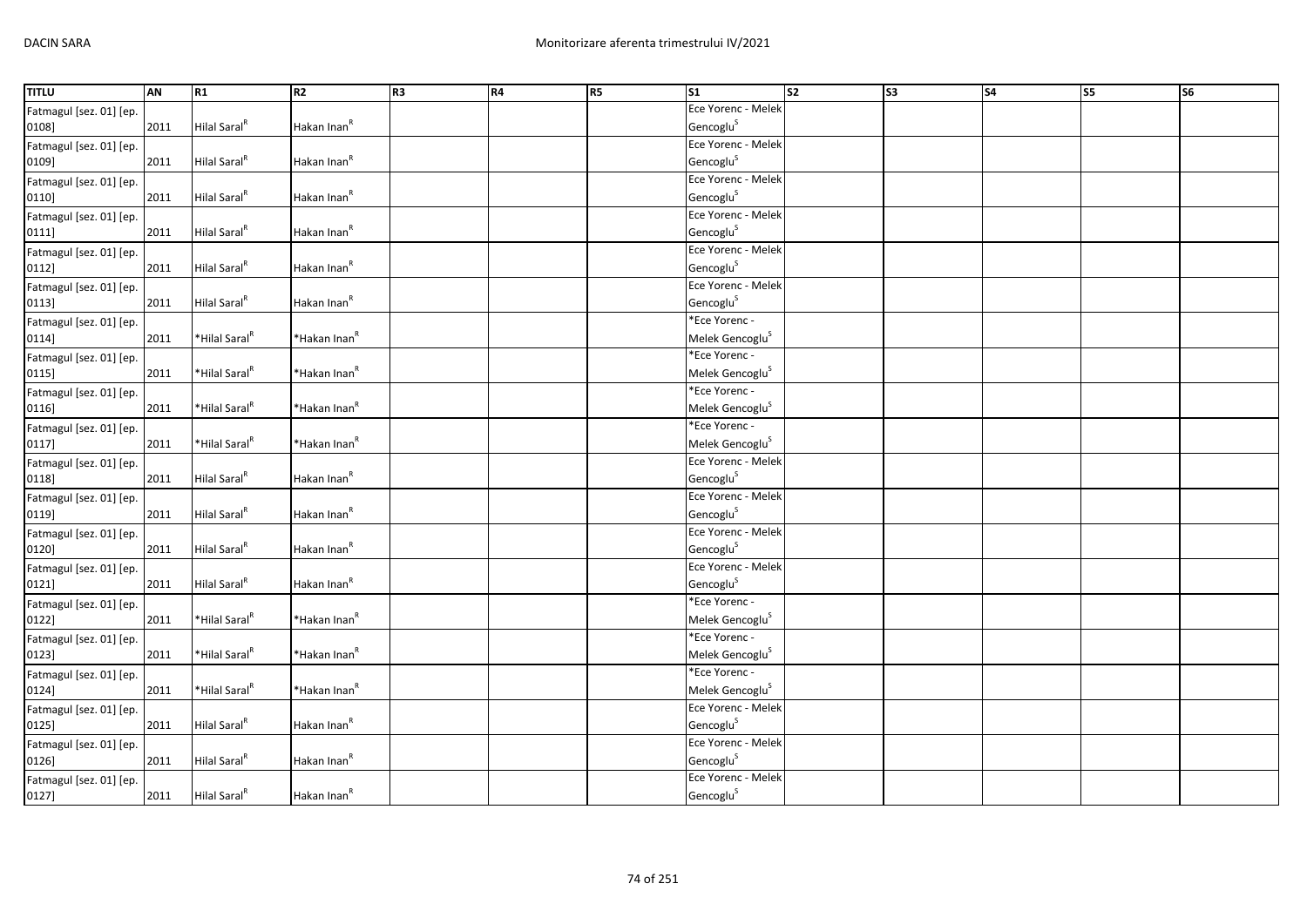| <b>TITLU</b>            | AN   | R <sub>1</sub>            | R <sub>2</sub>           | R <sub>3</sub> | R4 | R <sub>5</sub> | S1                          | $\overline{\text{S2}}$ | S <sub>3</sub> | <b>S4</b> | S5 | S <sub>6</sub> |
|-------------------------|------|---------------------------|--------------------------|----------------|----|----------------|-----------------------------|------------------------|----------------|-----------|----|----------------|
| Fatmagul [sez. 01] [ep. |      |                           |                          |                |    |                | *Ece Yorenc -               |                        |                |           |    |                |
| 0128]                   | 2011 | *Hilal Saral <sup>R</sup> | *Hakan Inan <sup>R</sup> |                |    |                | Melek Gencoglu <sup>S</sup> |                        |                |           |    |                |
| Fatmagul [sez. 01] [ep. |      |                           |                          |                |    |                | *Ece Yorenc -               |                        |                |           |    |                |
| 0129]                   | 2011 | *Hilal Saral <sup>R</sup> | *Hakan Inan <sup>R</sup> |                |    |                | Melek Gencoglu <sup>S</sup> |                        |                |           |    |                |
| Fatmagul [sez. 01] [ep. |      |                           |                          |                |    |                | *Ece Yorenc -               |                        |                |           |    |                |
| 0130]                   | 2011 | *Hilal Saral <sup>R</sup> | *Hakan Inan <sup>R</sup> |                |    |                | Melek Gencoglu <sup>S</sup> |                        |                |           |    |                |
| Fatmagul [sez. 01] [ep. |      |                           |                          |                |    |                | *Ece Yorenc -               |                        |                |           |    |                |
| 0131]                   | 2011 | *Hilal Saral <sup>R</sup> | *Hakan Inan <sup>R</sup> |                |    |                | Melek Gencoglu <sup>S</sup> |                        |                |           |    |                |
| Fatmagul [sez. 01] [ep. |      |                           |                          |                |    |                | *Ece Yorenc -               |                        |                |           |    |                |
| 0132]                   | 2011 | *Hilal Saral <sup>R</sup> | *Hakan Inan <sup>R</sup> |                |    |                | Melek Gencoglu <sup>S</sup> |                        |                |           |    |                |
| Fatmagul [sez. 01] [ep. |      |                           |                          |                |    |                | Ece Yorenc - Melek          |                        |                |           |    |                |
| 0133]                   | 2011 | Hilal Saral <sup>R</sup>  | Hakan Inan <sup>R</sup>  |                |    |                | Gencoglu <sup>S</sup>       |                        |                |           |    |                |
| Fatmagul [sez. 01] [ep. |      |                           |                          |                |    |                | Ece Yorenc - Melek          |                        |                |           |    |                |
| 0134]                   | 2011 | Hilal Saral <sup>R</sup>  | Hakan Inan <sup>R</sup>  |                |    |                | Gencoglu <sup>S</sup>       |                        |                |           |    |                |
| Fatmagul [sez. 01] [ep. |      |                           |                          |                |    |                | *Ece Yorenc -               |                        |                |           |    |                |
| 0135]                   | 2011 | *Hilal Saral <sup>R</sup> | *Hakan Inan <sup>R</sup> |                |    |                | Melek Gencoglu <sup>S</sup> |                        |                |           |    |                |
| Fatmagul [sez. 01] [ep. |      |                           |                          |                |    |                | *Ece Yorenc -               |                        |                |           |    |                |
| 0136]                   | 2011 | *Hilal Saral <sup>R</sup> | *Hakan Inan <sup>R</sup> |                |    |                | Melek Gencoglu <sup>S</sup> |                        |                |           |    |                |
| Fatmagul [sez. 01] [ep. |      |                           |                          |                |    |                | Ece Yorenc - Melek          |                        |                |           |    |                |
| 0137]                   | 2011 | Hilal Saral <sup>R</sup>  | Hakan Inan <sup>R</sup>  |                |    |                | Gencoglu <sup>S</sup>       |                        |                |           |    |                |
| Fatmagul [sez. 01] [ep. |      |                           |                          |                |    |                | Ece Yorenc - Melek          |                        |                |           |    |                |
| 0138]                   | 2011 | Hilal Saral <sup>R</sup>  | Hakan Inan <sup>R</sup>  |                |    |                | Gencoglu <sup>S</sup>       |                        |                |           |    |                |
| Fatmagul [sez. 01] [ep. |      |                           |                          |                |    |                | Ece Yorenc - Melek          |                        |                |           |    |                |
| 0139]                   | 2011 | Hilal Saral <sup>R</sup>  | Hakan Inan <sup>R</sup>  |                |    |                | Gencoglu <sup>S</sup>       |                        |                |           |    |                |
| Fatmagul [sez. 01] [ep. |      |                           |                          |                |    |                | Ece Yorenc - Melek          |                        |                |           |    |                |
| 0140]                   | 2011 | Hilal Saral <sup>R</sup>  | Hakan Inan <sup>R</sup>  |                |    |                | Gencoglu <sup>S</sup>       |                        |                |           |    |                |
| Fatmagul [sez. 01] [ep. |      |                           |                          |                |    |                | Ece Yorenc - Melek          |                        |                |           |    |                |
| 0141]                   | 2011 | Hilal Saral <sup>R</sup>  | Hakan Inan <sup>R</sup>  |                |    |                | Gencoglu <sup>S</sup>       |                        |                |           |    |                |
| Fatmagul [sez. 01] [ep. |      |                           |                          |                |    |                | Ece Yorenc - Melek          |                        |                |           |    |                |
| 0142]                   | 2011 | Hilal Saral <sup>R</sup>  | Hakan Inan <sup>R</sup>  |                |    |                | Gencoglu <sup>S</sup>       |                        |                |           |    |                |
| Fatmagul [sez. 01] [ep. |      |                           |                          |                |    |                | *Ece Yorenc -               |                        |                |           |    |                |
| 0143]                   | 2011 | *Hilal Saral <sup>R</sup> | *Hakan Inan <sup>R</sup> |                |    |                | Melek Gencoglu <sup>S</sup> |                        |                |           |    |                |
| Fatmagul [sez. 01] [ep. |      |                           |                          |                |    |                | *Ece Yorenc -               |                        |                |           |    |                |
| 0144]                   | 2011 | *Hilal Saral <sup>R</sup> | *Hakan Inan <sup>R</sup> |                |    |                | Melek Gencoglu <sup>S</sup> |                        |                |           |    |                |
| Fatmagul [sez. 01] [ep. |      |                           |                          |                |    |                | *Ece Yorenc -               |                        |                |           |    |                |
| 0145]                   | 2011 | *Hilal Saral <sup>R</sup> | *Hakan Inan <sup>R</sup> |                |    |                | Melek Gencoglu <sup>S</sup> |                        |                |           |    |                |
| Fatmagul [sez. 01] [ep. |      |                           |                          |                |    |                | Ece Yorenc - Melek          |                        |                |           |    |                |
| 0146]                   | 2011 | Hilal Saral <sup>R</sup>  | Hakan Inan <sup>R</sup>  |                |    |                | Gencoglu <sup>S</sup>       |                        |                |           |    |                |
| Fatmagul [sez. 01] [ep. |      |                           |                          |                |    |                | Ece Yorenc - Melek          |                        |                |           |    |                |
| 0147]                   | 2011 | Hilal Saral <sup>R</sup>  | Hakan Inan <sup>R</sup>  |                |    |                | Gencoglu <sup>S</sup>       |                        |                |           |    |                |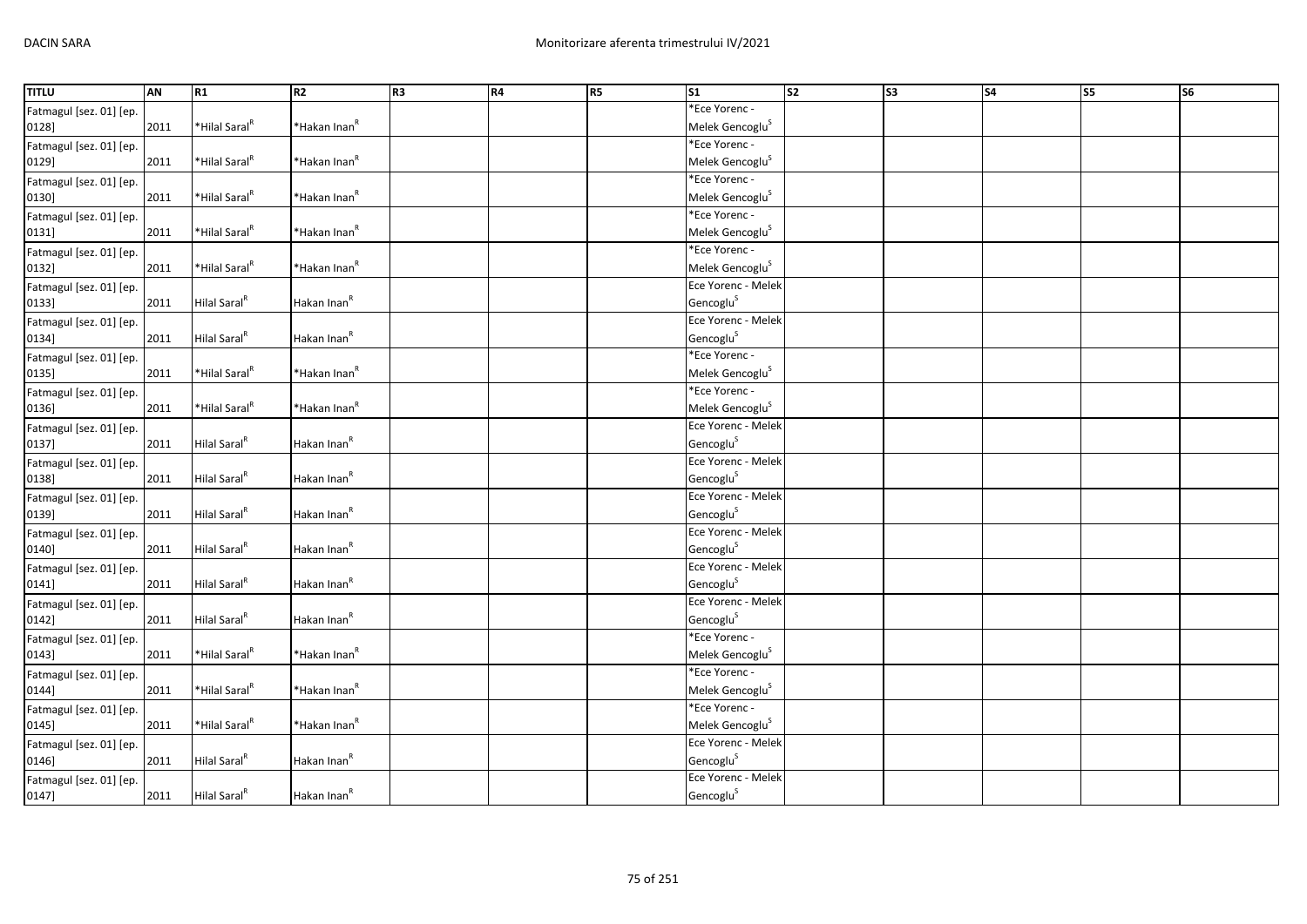| <b>TITLU</b>            | AN   | R1                        | R2                       | R3 | R4 | R5 | S1                          | s <sub>2</sub>         | S <sub>3</sub> | S <sub>4</sub> | S5 | <b>S6</b> |
|-------------------------|------|---------------------------|--------------------------|----|----|----|-----------------------------|------------------------|----------------|----------------|----|-----------|
| Fatmagul [sez. 01] [ep. |      |                           |                          |    |    |    | Ece Yorenc - Melek          |                        |                |                |    |           |
| 0148]                   | 2011 | Hilal Saral <sup>R</sup>  | Hakan Inan <sup>R</sup>  |    |    |    | Gencoglu <sup>S</sup>       |                        |                |                |    |           |
| Fatmagul [sez. 01] [ep. |      |                           |                          |    |    |    | Ece Yorenc - Melek          |                        |                |                |    |           |
| 0149]                   | 2011 | Hilal Saral <sup>R</sup>  | Hakan Inan <sup>R</sup>  |    |    |    | Gencoglu <sup>S</sup>       |                        |                |                |    |           |
| Fatmagul [sez. 01] [ep. |      |                           |                          |    |    |    | Ece Yorenc - Melek          |                        |                |                |    |           |
| 0150]                   | 2011 | Hilal Saral <sup>R</sup>  | Hakan Inan <sup>R</sup>  |    |    |    | Gencoglu <sup>S</sup>       |                        |                |                |    |           |
| Fatmagul [sez. 01] [ep. |      |                           |                          |    |    |    | Ece Yorenc - Melek          |                        |                |                |    |           |
| 0151]                   | 2011 | Hilal Saral <sup>R</sup>  | Hakan Inan <sup>R</sup>  |    |    |    | Gencoglu <sup>S</sup>       |                        |                |                |    |           |
| Fatmagul [sez. 01] [ep. |      |                           |                          |    |    |    | *Ece Yorenc -               |                        |                |                |    |           |
| 0152]                   | 2011 | *Hilal Saral <sup>R</sup> | *Hakan Inan <sup>R</sup> |    |    |    | Melek Gencoglu <sup>S</sup> |                        |                |                |    |           |
| Fatmagul [sez. 01] [ep. |      |                           |                          |    |    |    | *Ece Yorenc -               |                        |                |                |    |           |
| 0153]                   | 2011 | *Hilal Saral <sup>R</sup> | *Hakan Inan <sup>R</sup> |    |    |    | Melek Gencoglu <sup>S</sup> |                        |                |                |    |           |
| Fatmagul [sez. 01] [ep. |      |                           |                          |    |    |    | Ece Yorenc - Melek          |                        |                |                |    |           |
| 0154]                   | 2011 | Hilal Saral <sup>R</sup>  | Hakan Inan <sup>R</sup>  |    |    |    | Gencoglu <sup>S</sup>       |                        |                |                |    |           |
| Fatmagul [sez. 01] [ep. |      |                           |                          |    |    |    | Ece Yorenc - Melek          |                        |                |                |    |           |
| 0155]                   | 2011 | Hilal Saral <sup>R</sup>  | Hakan Inan <sup>R</sup>  |    |    |    | Gencoglu <sup>S</sup>       |                        |                |                |    |           |
| Fatmagul [sez. 01] [ep. |      |                           |                          |    |    |    | *Ece Yorenc -               |                        |                |                |    |           |
| 0156]                   | 2011 | *Hilal Saral <sup>R</sup> | *Hakan Inan <sup>R</sup> |    |    |    | Melek Gencoglu <sup>S</sup> |                        |                |                |    |           |
| Fatmagul [sez. 01] [ep. |      |                           |                          |    |    |    | *Ece Yorenc -               |                        |                |                |    |           |
| 0157]                   | 2011 | *Hilal Saral <sup>R</sup> | *Hakan Inan <sup>R</sup> |    |    |    | Melek Gencoglu <sup>S</sup> |                        |                |                |    |           |
| Fatmagul [sez. 01] [ep. |      |                           |                          |    |    |    | *Ece Yorenc -               |                        |                |                |    |           |
| 0158]                   | 2011 | *Hilal Saral <sup>R</sup> | *Hakan Inan <sup>R</sup> |    |    |    | Melek Gencoglu <sup>S</sup> |                        |                |                |    |           |
| Fatmagul [sez. 01] [ep. |      |                           |                          |    |    |    | *Ece Yorenc -               |                        |                |                |    |           |
| 0159]                   | 2011 | *Hilal Saral <sup>R</sup> | *Hakan Inan <sup>R</sup> |    |    |    | Melek Gencoglu <sup>S</sup> |                        |                |                |    |           |
| Fatmagul [sez. 01] [ep. |      |                           |                          |    |    |    | *Ece Yorenc -               |                        |                |                |    |           |
| 0160]                   | 2011 | *Hilal Saral <sup>R</sup> | *Hakan Inan <sup>R</sup> |    |    |    | Melek Gencoglu <sup>S</sup> |                        |                |                |    |           |
| Fatmagul [sez. 01] [ep. |      |                           |                          |    |    |    | Ece Yorenc - Melek          |                        |                |                |    |           |
| 0161]                   | 2011 | Hilal Saral <sup>R</sup>  | Hakan Inan <sup>R</sup>  |    |    |    | Gencoglu <sup>S</sup>       |                        |                |                |    |           |
| Fatmagul [sez. 01] [ep. |      |                           |                          |    |    |    | Ece Yorenc - Melek          |                        |                |                |    |           |
| 0162]                   | 2011 | Hilal Saral <sup>R</sup>  | Hakan Inan <sup>R</sup>  |    |    |    | Gencoglu <sup>S</sup>       |                        |                |                |    |           |
| Fatmagul [sez. 01] [ep. |      |                           |                          |    |    |    | Ece Yorenc - Melek          |                        |                |                |    |           |
| 0163]                   | 2011 | Hilal Saral <sup>R</sup>  | Hakan Inan <sup>R</sup>  |    |    |    | Gencoglu <sup>S</sup>       |                        |                |                |    |           |
| Fatmagul [sez. 01] [ep. |      |                           |                          |    |    |    | Ece Yorenc - Melek          |                        |                |                |    |           |
| 0164]                   | 2011 | Hilal Saral <sup>R</sup>  | Hakan Inan <sup>R</sup>  |    |    |    | Gencoglu <sup>S</sup>       |                        |                |                |    |           |
| Fatmagul [sez. 01] [ep. |      |                           |                          |    |    |    | *Ece Yorenc -               |                        |                |                |    |           |
| 0165]                   | 2011 | *Hilal Saral <sup>R</sup> | *Hakan Inan <sup>R</sup> |    |    |    | Melek Gencoglu <sup>S</sup> |                        |                |                |    |           |
| Fatmagul [sez. 01] [ep. |      |                           |                          |    |    |    | *Ece Yorenc -               |                        |                |                |    |           |
| 0166]                   | 2011 | *Hilal Saral <sup>R</sup> | *Hakan Inan <sup>R</sup> |    |    |    | Melek Gencoglu <sup>S</sup> |                        |                |                |    |           |
| Fatmagul [sez. 01] [ep. |      |                           |                          |    |    |    | Ece Yorenc - Melek          |                        |                |                |    |           |
| 0167]                   | 2011 | Hilal Saral <sup>R</sup>  | Hakan Inan <sup>R</sup>  |    |    |    | Gencoglu <sup>S</sup>       |                        |                |                |    |           |
| Fatman                  | 2020 | Eshom Nelms <sup>R</sup>  | lan Nelms <sup>R</sup>   |    |    |    | Eshom Nelms <sup>5</sup>    | lan Nelms <sup>S</sup> |                |                |    |           |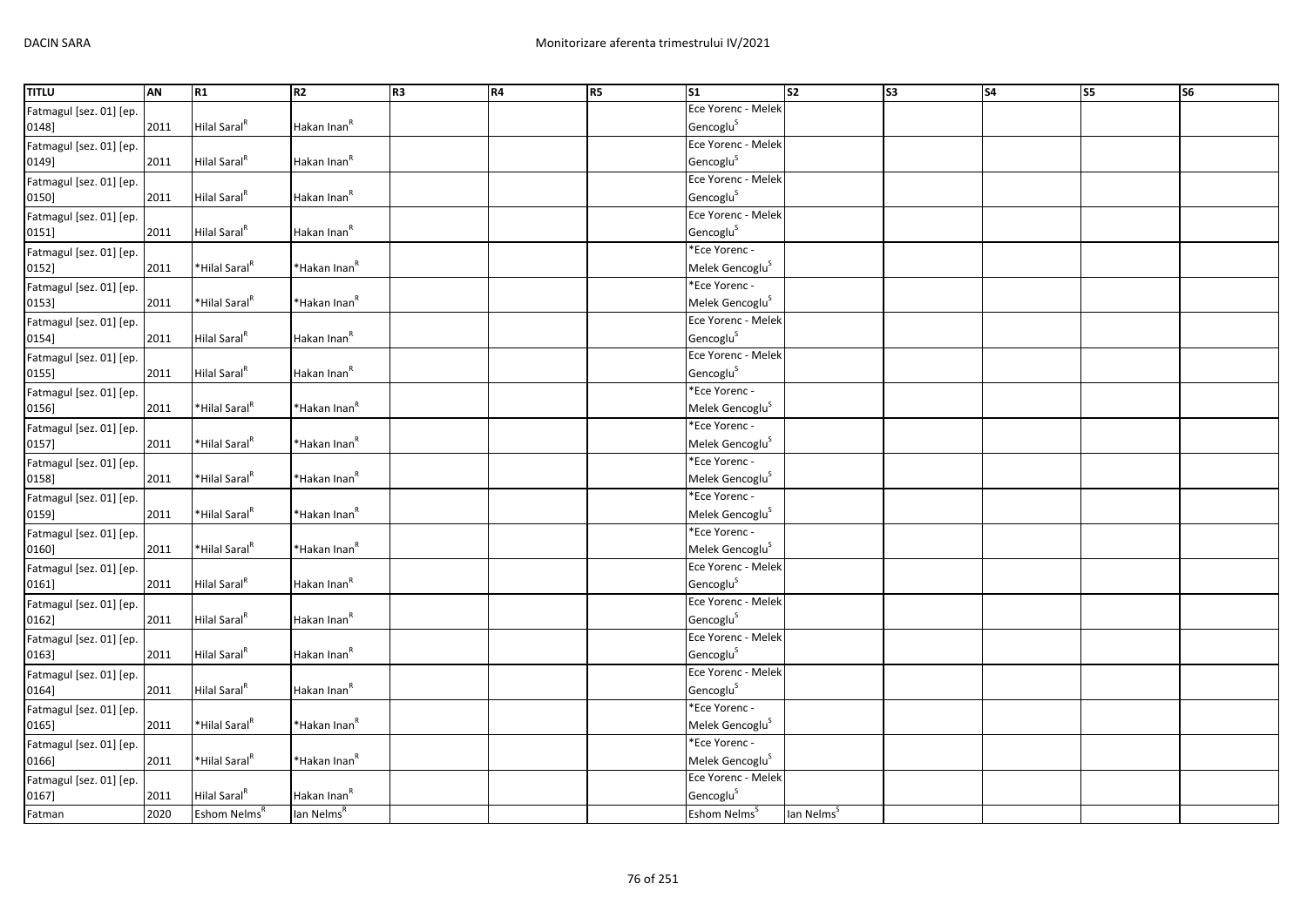| <b>TITLU</b>                                 | <b>AN</b> | R1                      | R <sub>2</sub>          | R <sub>3</sub> | R4 | R5 | $\overline{\text{S1}}$       | $\overline{\text{S2}}$ | $\overline{\text{S3}}$ | $\overline{\text{S4}}$ | S5 | $\overline{\text{S6}}$ |
|----------------------------------------------|-----------|-------------------------|-------------------------|----------------|----|----|------------------------------|------------------------|------------------------|------------------------|----|------------------------|
|                                              |           | Lauren                  |                         |                |    |    |                              |                        |                        |                        |    |                        |
| Femeia fantastică                            | 2009      | Montgomery <sup>R</sup> |                         |                |    |    | Michael Jelenic <sup>S</sup> |                        |                        |                        |    |                        |
|                                              |           | James Watkins -         |                         |                |    |    | Jane Goldman -               |                        |                        |                        |    |                        |
| Femeia in negru                              | 2012      | ALCS <sup>R</sup>       |                         |                |    |    | ALCS <sup>S</sup>            |                        |                        |                        |    |                        |
|                                              |           |                         |                         |                |    |    |                              |                        |                        |                        |    |                        |
| Femeie in infruntarea                        |           | *Merve Girgin           |                         |                |    |    |                              |                        |                        |                        |    |                        |
| destinului (ep.017)                          | 2017      | Aytekin <sup>R</sup>    | *Nadim Guc <sup>R</sup> |                |    |    | *Hande Altayli <sup>S</sup>  |                        |                        |                        |    |                        |
|                                              |           |                         |                         |                |    |    |                              |                        |                        |                        |    |                        |
| Femeie in infruntarea                        |           | *Merve Girgin           |                         |                |    |    |                              |                        |                        |                        |    |                        |
| destinului (ep.018)                          | 2017      | Aytekin <sup>R</sup>    | *Nadim Guc <sup>R</sup> |                |    |    | *Hande Altayli <sup>S</sup>  |                        |                        |                        |    |                        |
|                                              |           |                         |                         |                |    |    |                              |                        |                        |                        |    |                        |
| Femeie in infruntarea                        |           | Merve Girgin            |                         |                |    |    |                              |                        |                        |                        |    |                        |
| destinului (ep.019)                          | 2017      | Aytekin <sup>R</sup>    | Nadim Guc <sup>R</sup>  |                |    |    | Hande Altayli <sup>S</sup>   |                        |                        |                        |    |                        |
|                                              |           | Merve Girgin            |                         |                |    |    |                              |                        |                        |                        |    |                        |
| Femeie in infruntarea                        |           | Aytekin <sup>R</sup>    | Nadim Guc <sup>R</sup>  |                |    |    | Hande Altayli <sup>S</sup>   |                        |                        |                        |    |                        |
| destinului (ep.020)                          | 2017      |                         |                         |                |    |    |                              |                        |                        |                        |    |                        |
| Femeie in infruntarea                        |           | Merve Girgin            |                         |                |    |    |                              |                        |                        |                        |    |                        |
| destinului (ep.021)                          | 2017      | Aytekin <sup>R</sup>    | Nadim Guc <sup>R</sup>  |                |    |    | Hande Altayli <sup>S</sup>   |                        |                        |                        |    |                        |
|                                              |           |                         |                         |                |    |    |                              |                        |                        |                        |    |                        |
| Femeie in infruntarea                        |           | Merve Girgin            |                         |                |    |    |                              |                        |                        |                        |    |                        |
| destinului (ep.022)                          | 2017      | Aytekin <sup>R</sup>    | Nadim Guc <sup>R</sup>  |                |    |    | Hande Altayli <sup>S</sup>   |                        |                        |                        |    |                        |
|                                              |           |                         |                         |                |    |    |                              |                        |                        |                        |    |                        |
| Femeie in infruntarea                        |           | Merve Girgin            |                         |                |    |    |                              |                        |                        |                        |    |                        |
| destinului (ep.023)                          | 2017      | Aytekin <sup>R</sup>    | Nadim Guc <sup>R</sup>  |                |    |    | Hande Altayli <sup>S</sup>   |                        |                        |                        |    |                        |
|                                              |           |                         |                         |                |    |    |                              |                        |                        |                        |    |                        |
| Femeie in infruntarea                        |           | Merve Girgin            |                         |                |    |    |                              |                        |                        |                        |    |                        |
| destinului (ep.024)                          | 2017      | Aytekin <sup>R</sup>    | Nadim Guc <sup>R</sup>  |                |    |    | Hande Altayli <sup>S</sup>   |                        |                        |                        |    |                        |
|                                              |           |                         |                         |                |    |    |                              |                        |                        |                        |    |                        |
| Femeie in infruntarea                        |           | Merve Girgin            |                         |                |    |    |                              |                        |                        |                        |    |                        |
| destinului (ep.025)                          | 2017      | Aytekin <sup>R</sup>    | Nadim Guc <sup>R</sup>  |                |    |    | Hande Altayli <sup>S</sup>   |                        |                        |                        |    |                        |
|                                              |           | Merve Girgin            |                         |                |    |    |                              |                        |                        |                        |    |                        |
| Femeie in infruntarea<br>destinului (ep.026) | 2017      | Aytekin <sup>R</sup>    | Nadim Guc <sup>R</sup>  |                |    |    | Hande Altayli <sup>S</sup>   |                        |                        |                        |    |                        |
|                                              |           |                         |                         |                |    |    |                              |                        |                        |                        |    |                        |
| Femeie in infruntarea                        |           | Merve Girgin            |                         |                |    |    |                              |                        |                        |                        |    |                        |
| destinului (ep.027)                          | 2017      | Aytekin <sup>R</sup>    | Nadim Guc <sup>R</sup>  |                |    |    | Hande Altayli <sup>S</sup>   |                        |                        |                        |    |                        |
|                                              |           |                         |                         |                |    |    |                              |                        |                        |                        |    |                        |
| Femeie in infruntarea                        |           | Merve Girgin            |                         |                |    |    |                              |                        |                        |                        |    |                        |
| destinului (ep.028)                          | 2017      | Aytekin <sup>R</sup>    | Nadim Guc <sup>R</sup>  |                |    |    | Hande Altayli <sup>S</sup>   |                        |                        |                        |    |                        |
|                                              |           |                         |                         |                |    |    |                              |                        |                        |                        |    |                        |
| Femeie in infruntarea                        |           | Merve Girgin            |                         |                |    |    |                              |                        |                        |                        |    |                        |
| destinului (ep.029)                          | 2017      | Aytekin <sup>R</sup>    | Nadim Guc <sup>R</sup>  |                |    |    | Hande Altayli <sup>S</sup>   |                        |                        |                        |    |                        |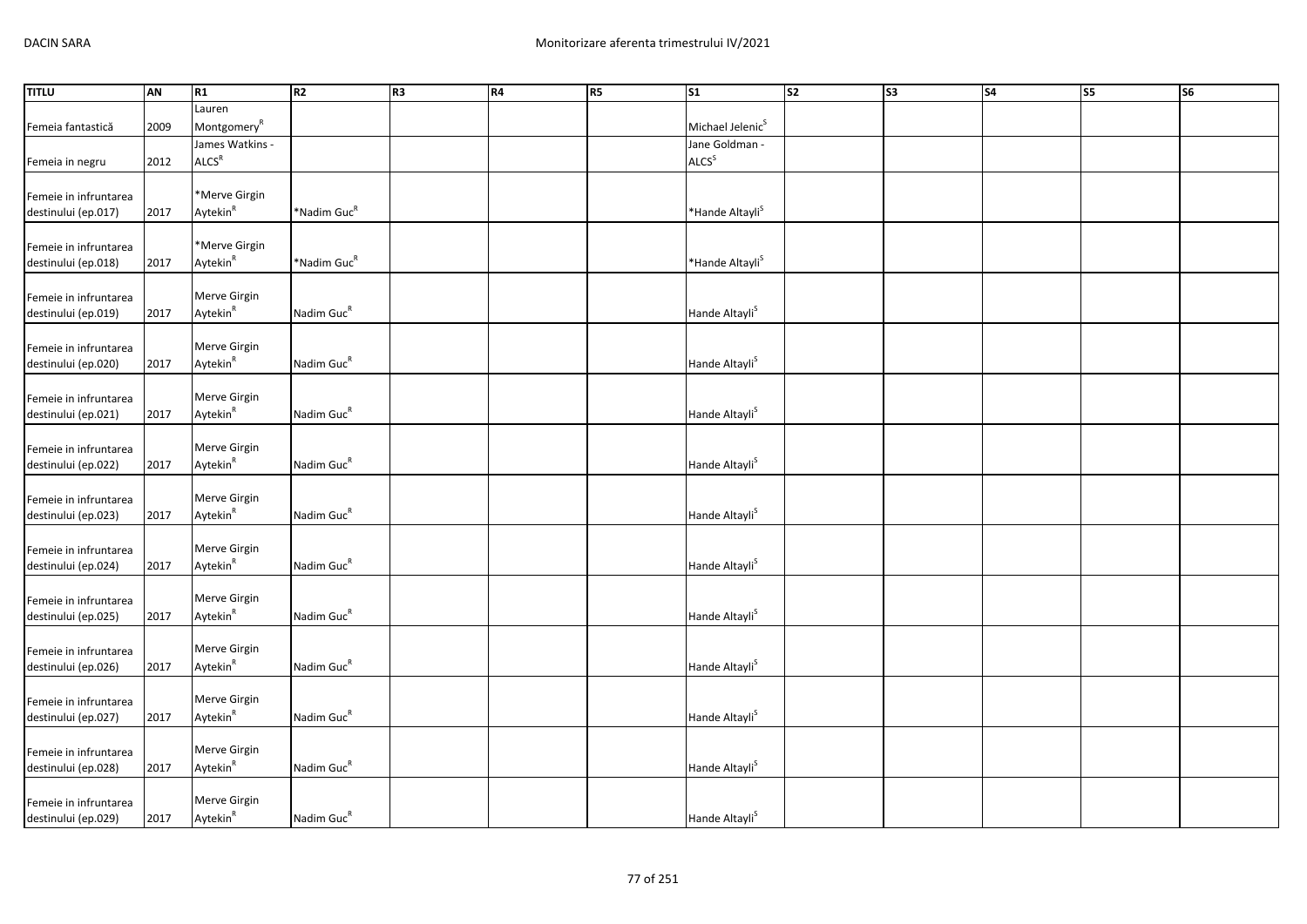| <b>TITLU</b>                   | AN   | R1                           | R <sub>2</sub>         | R <sub>3</sub> | R4 | R5 | $\overline{\text{S1}}$                                   | $\overline{\text{S2}}$    | $\overline{\text{S3}}$    | $\overline{\text{S4}}$ | S5 | <b>S6</b> |
|--------------------------------|------|------------------------------|------------------------|----------------|----|----|----------------------------------------------------------|---------------------------|---------------------------|------------------------|----|-----------|
|                                |      |                              |                        |                |    |    |                                                          |                           |                           |                        |    |           |
| Femeie in infruntarea          |      | Merve Girgin                 |                        |                |    |    |                                                          |                           |                           |                        |    |           |
| destinului (ep.030)            | 2017 | Aytekin <sup>R</sup>         | Nadim Guc <sup>R</sup> |                |    |    | Hande Altayli <sup>S</sup>                               |                           |                           |                        |    |           |
|                                |      |                              |                        |                |    |    |                                                          |                           |                           |                        |    |           |
| Femeie in infruntarea          |      | Merve Girgin                 |                        |                |    |    |                                                          |                           |                           |                        |    |           |
| destinului (ep.031)            | 2017 | Aytekin <sup>R</sup>         | Nadim Guc <sup>R</sup> |                |    |    | Hande Altayli <sup>S</sup>                               |                           |                           |                        |    |           |
|                                |      |                              |                        |                |    |    |                                                          |                           |                           |                        |    |           |
| Femeie in infruntarea          |      | Merve Girgin                 |                        |                |    |    |                                                          |                           |                           |                        |    |           |
| destinului (ep.032)            | 2017 | Aytekin <sup>R</sup>         | Nadim Guc <sup>R</sup> |                |    |    | Hande Altayli <sup>S</sup>                               |                           |                           |                        |    |           |
|                                |      |                              |                        |                |    |    |                                                          |                           |                           |                        |    |           |
| Femeie in infruntarea          |      | Merve Girgin                 |                        |                |    |    |                                                          |                           |                           |                        |    |           |
| destinului (ep.033)            | 2018 | Aytekin <sup>R</sup>         | Nadim Guc <sup>R</sup> |                |    |    | Hande Altayli <sup>S</sup>                               |                           |                           |                        |    |           |
|                                |      |                              |                        |                |    |    |                                                          |                           |                           |                        |    |           |
| Femeie in infruntarea          |      | Merve Girgin                 |                        |                |    |    |                                                          |                           |                           |                        |    |           |
| destinului (ep.034)            | 2018 | Aytekin <sup>R</sup>         | Nadim Guc <sup>R</sup> |                |    |    | Hande Altayli <sup>S</sup>                               |                           |                           |                        |    |           |
|                                |      | David Koepp -                |                        |                |    |    | David Koepp -                                            |                           |                           |                        |    |           |
|                                |      | Leonard Maas Jr.             |                        |                |    |    | Leonard Maas Jr. -                                       |                           |                           |                        |    |           |
| Fereastra secreta              | 2004 | ALCS <sup>R</sup>            |                        |                |    |    | ALCS <sup>S</sup>                                        |                           |                           |                        |    |           |
| Ferma lebedelor                | 2015 | Jeff Bleckner <sup>R</sup>   |                        |                |    |    | Jonah Lisa Dyer <sup>S</sup>                             | Stephen Dyer <sup>S</sup> |                           |                        |    |           |
| Fete rele                      | 2004 | Mark Waters <sup>R</sup>     |                        |                |    |    | Tina Fey <sup>S</sup>                                    |                           |                           |                        |    |           |
|                                |      |                              |                        |                |    |    |                                                          |                           |                           |                        |    |           |
| Fete rele 2                    | 2011 | Melanie Mayron <sup>R</sup>  |                        |                |    |    | Allison Schroeder <sup>S</sup> Cliff Ruby <sup>S</sup>   |                           | Elana Lesser <sup>S</sup> |                        |    |           |
| Fight Club: Sala de            |      |                              |                        |                |    |    |                                                          |                           |                           |                        |    |           |
| lupte                          | 1999 | David Fincher <sup>R</sup>   |                        |                |    |    | Jim Uhls <sup>S</sup>                                    |                           |                           |                        |    |           |
|                                |      |                              |                        |                |    |    |                                                          |                           |                           |                        |    |           |
| Fii pe faza si raporteaza 2009 |      | Jody Hill <sup>R</sup>       |                        |                |    |    | Jody Hill <sup>S</sup>                                   |                           |                           |                        |    |           |
|                                |      |                              |                        |                |    |    |                                                          |                           |                           |                        |    |           |
| Fiica presedintelui            | 2004 | Forest Whitaker <sup>R</sup> |                        |                |    |    | Jessica Bendinger <sup>S</sup> Kate Kondell <sup>S</sup> |                           |                           |                        |    |           |
|                                |      |                              |                        |                |    |    |                                                          |                           |                           |                        |    |           |
| Fiicele doamnei Fazilet        |      | Murat Saracoglu -            |                        |                |    |    |                                                          |                           |                           |                        |    |           |
| [sez. 01] [ep. 0071]           | 2017 | <b>SETEM<sup>R</sup></b>     |                        |                |    |    | Sirma Yanık <sup>S</sup>                                 |                           |                           |                        |    |           |
|                                |      |                              |                        |                |    |    |                                                          |                           |                           |                        |    |           |
| Fiicele doamnei Fazilet        |      | *Murat Saracoglu -           |                        |                |    |    |                                                          |                           |                           |                        |    |           |
| [sez. 01] [ep. 0072]           | 2017 | <b>SETEM<sup>R</sup></b>     |                        |                |    |    | *Sirma Yanık <sup>S</sup>                                |                           |                           |                        |    |           |
|                                |      |                              |                        |                |    |    |                                                          |                           |                           |                        |    |           |
| Fiicele doamnei Fazilet        |      | Murat Saracoglu -            |                        |                |    |    |                                                          |                           |                           |                        |    |           |
| [sez. 01] [ep. 0073]           | 2017 | SETEM <sup>R</sup>           |                        |                |    |    | Sirma Yanık <sup>s</sup>                                 |                           |                           |                        |    |           |
|                                |      |                              |                        |                |    |    |                                                          |                           |                           |                        |    |           |
| Fiicele doamnei Fazilet        |      | Murat Saracoglu -            |                        |                |    |    |                                                          |                           |                           |                        |    |           |
| [sez. 01] [ep. 0074]           | 2017 | <b>SETEM<sup>R</sup></b>     |                        |                |    |    | Sirma Yanık <sup>S</sup>                                 |                           |                           |                        |    |           |
|                                |      |                              |                        |                |    |    |                                                          |                           |                           |                        |    |           |
| Fiicele doamnei Fazilet        |      | Murat Saracoglu -            |                        |                |    |    |                                                          |                           |                           |                        |    |           |
| [sez. 01] [ep. 0075]           | 2017 | <b>SETEM<sup>R</sup></b>     |                        |                |    |    | Sirma Yanık <sup>S</sup>                                 |                           |                           |                        |    |           |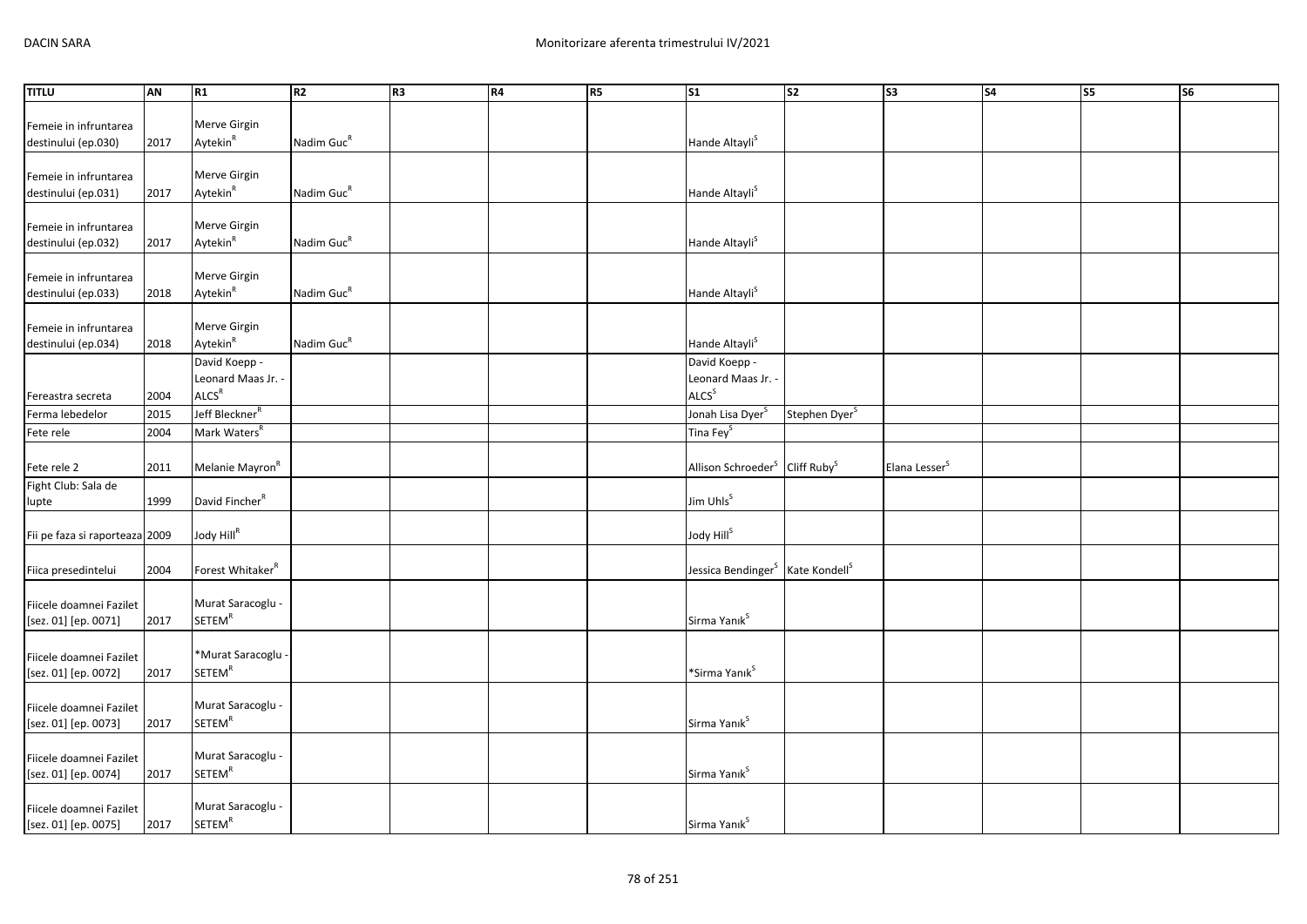| <b>TITLU</b>                                    | AN   | R1                                            | R <sub>2</sub> | R <sub>3</sub> | R4 | R5 | $\overline{\text{S1}}$    | $\overline{\text{S2}}$ | $\overline{\text{S3}}$ | $\overline{\phantom{a}}$ S4 | s <sub>5</sub> | <b>S6</b> |
|-------------------------------------------------|------|-----------------------------------------------|----------------|----------------|----|----|---------------------------|------------------------|------------------------|-----------------------------|----------------|-----------|
|                                                 |      |                                               |                |                |    |    |                           |                        |                        |                             |                |           |
| Fiicele doamnei Fazilet                         |      | *Murat Saracoglu -                            |                |                |    |    |                           |                        |                        |                             |                |           |
| [sez. 01] [ep. 0076]                            | 2017 | <b>SETEM<sup>R</sup></b>                      |                |                |    |    | *Sirma Yanık <sup>s</sup> |                        |                        |                             |                |           |
|                                                 |      |                                               |                |                |    |    |                           |                        |                        |                             |                |           |
| Fiicele doamnei Fazilet                         |      | *Murat Saracoglu -                            |                |                |    |    |                           |                        |                        |                             |                |           |
| [sez. 01] [ep. 0077]                            | 2017 | <b>SETEM<sup>R</sup></b>                      |                |                |    |    | *Sirma Yanık <sup>S</sup> |                        |                        |                             |                |           |
|                                                 |      |                                               |                |                |    |    |                           |                        |                        |                             |                |           |
| Fiicele doamnei Fazilet                         |      | Murat Saracoglu -                             |                |                |    |    |                           |                        |                        |                             |                |           |
| [sez. 01] [ep. 0078]                            | 2017 | <b>SETEM<sup>R</sup></b>                      |                |                |    |    | Sirma Yanık <sup>S</sup>  |                        |                        |                             |                |           |
|                                                 |      |                                               |                |                |    |    |                           |                        |                        |                             |                |           |
| Fiicele doamnei Fazilet                         |      | Murat Saracoglu -                             |                |                |    |    |                           |                        |                        |                             |                |           |
| [sez. 01] [ep. 0079]                            | 2017 | <b>SETEM<sup>R</sup></b>                      |                |                |    |    | Sirma Yanık <sup>S</sup>  |                        |                        |                             |                |           |
|                                                 |      |                                               |                |                |    |    |                           |                        |                        |                             |                |           |
| Fiicele doamnei Fazilet                         |      | Murat Saracoglu -                             |                |                |    |    |                           |                        |                        |                             |                |           |
| [sez. 01] [ep. 0080]                            | 2017 | <b>SETEM<sup>R</sup></b>                      |                |                |    |    | Sirma Yanık <sup>S</sup>  |                        |                        |                             |                |           |
|                                                 |      |                                               |                |                |    |    |                           |                        |                        |                             |                |           |
| Fiicele doamnei Fazilet                         |      | Murat Saracoglu -                             |                |                |    |    |                           |                        |                        |                             |                |           |
| [sez. 01] [ep. 0081]                            | 2017 | <b>SETEM<sup>R</sup></b>                      |                |                |    |    | Sirma Yanık <sup>S</sup>  |                        |                        |                             |                |           |
|                                                 |      |                                               |                |                |    |    |                           |                        |                        |                             |                |           |
| Fiicele doamnei Fazilet                         |      | Murat Saracoglu -<br><b>SETEM<sup>R</sup></b> |                |                |    |    | Sirma Yanık <sup>S</sup>  |                        |                        |                             |                |           |
| [sez. 01] [ep. 0082]                            | 2017 |                                               |                |                |    |    |                           |                        |                        |                             |                |           |
|                                                 |      | Murat Saracoglu -                             |                |                |    |    |                           |                        |                        |                             |                |           |
| Fiicele doamnei Fazilet<br>[sez. 01] [ep. 0083] | 2017 | <b>SETEM<sup>R</sup></b>                      |                |                |    |    | Sirma Yanık <sup>S</sup>  |                        |                        |                             |                |           |
|                                                 |      |                                               |                |                |    |    |                           |                        |                        |                             |                |           |
| Fiicele doamnei Fazilet                         |      | *Murat Saracoglu -                            |                |                |    |    |                           |                        |                        |                             |                |           |
| [sez. 01] [ep. 0084]                            | 2017 | <b>SETEM<sup>R</sup></b>                      |                |                |    |    | *Sirma Yanık <sup>s</sup> |                        |                        |                             |                |           |
|                                                 |      |                                               |                |                |    |    |                           |                        |                        |                             |                |           |
| Fiicele doamnei Fazilet                         |      | Murat Saracoglu -                             |                |                |    |    |                           |                        |                        |                             |                |           |
| [sez. 01] [ep. 0085]                            | 2017 | <b>SETEM<sup>R</sup></b>                      |                |                |    |    | Sirma Yanık <sup>S</sup>  |                        |                        |                             |                |           |
|                                                 |      |                                               |                |                |    |    |                           |                        |                        |                             |                |           |
| Fiicele doamnei Fazilet                         |      | Murat Saracoglu -                             |                |                |    |    |                           |                        |                        |                             |                |           |
| [sez. 01] [ep. 0086]                            | 2017 | <b>SETEM<sup>R</sup></b>                      |                |                |    |    | Sirma Yanık <sup>S</sup>  |                        |                        |                             |                |           |
|                                                 |      |                                               |                |                |    |    |                           |                        |                        |                             |                |           |
| Fiicele doamnei Fazilet                         |      | Murat Saracoglu -                             |                |                |    |    |                           |                        |                        |                             |                |           |
| [sez. 01] [ep. 0087]                            | 2017 | <b>SETEM<sup>R</sup></b>                      |                |                |    |    | Sirma Yanık <sup>S</sup>  |                        |                        |                             |                |           |
|                                                 |      |                                               |                |                |    |    |                           |                        |                        |                             |                |           |
| Fiicele doamnei Fazilet                         |      | Murat Saracoglu -                             |                |                |    |    |                           |                        |                        |                             |                |           |
| [sez. 01] [ep. 0088]                            | 2017 | <b>SETEM<sup>R</sup></b>                      |                |                |    |    | Sirma Yanık <sup>S</sup>  |                        |                        |                             |                |           |
|                                                 |      |                                               |                |                |    |    |                           |                        |                        |                             |                |           |
| Fiicele doamnei Fazilet                         |      | Murat Saracoglu -                             |                |                |    |    |                           |                        |                        |                             |                |           |
| [sez. 01] [ep. 0089]                            | 2017 | <b>SETEM<sup>R</sup></b>                      |                |                |    |    | Sirma Yanık <sup>S</sup>  |                        |                        |                             |                |           |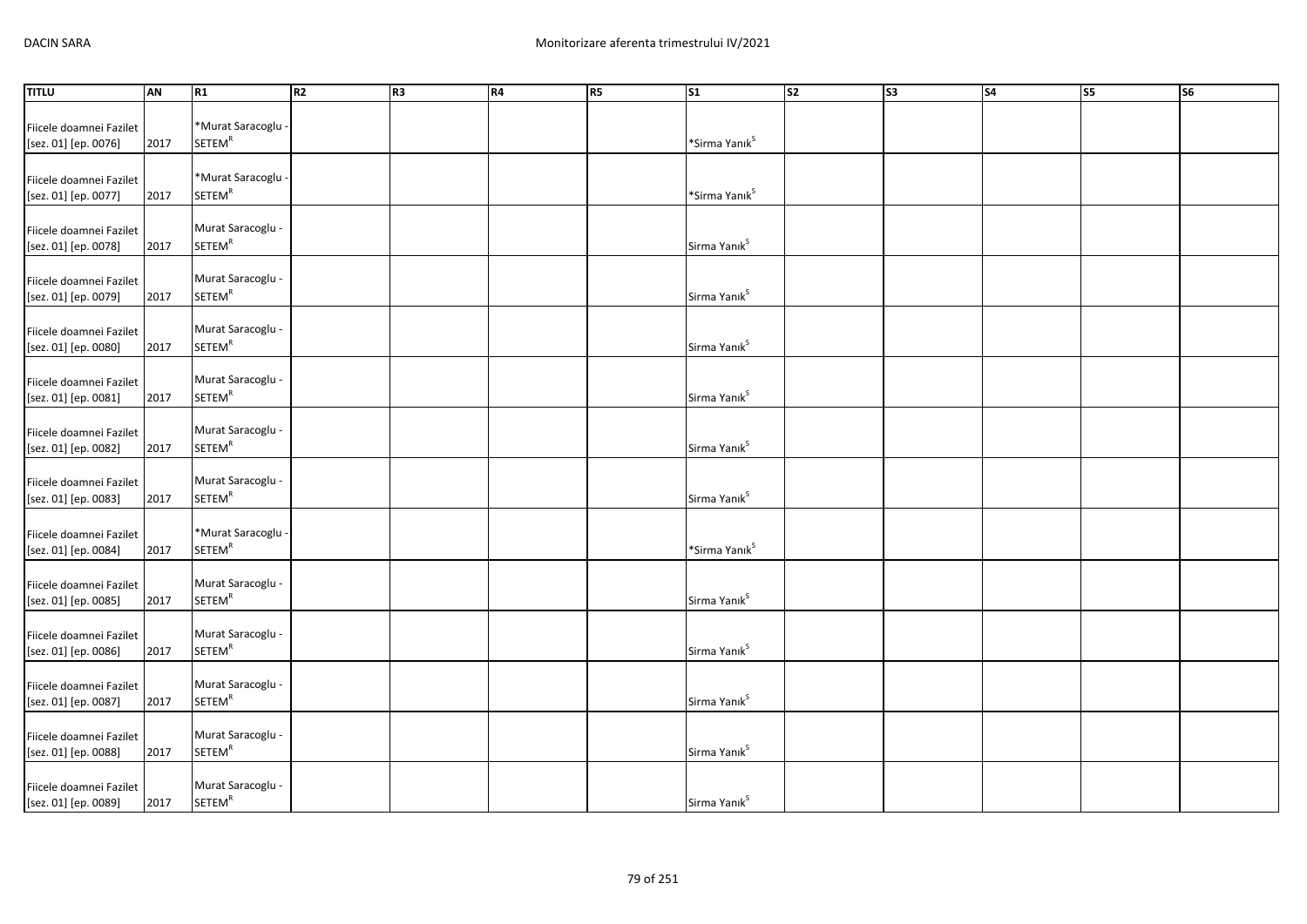| <b>TITLU</b>                                    | AN   | R1                                            | R2 | R <sub>3</sub> | R4 | R <sub>5</sub> | $\overline{\text{s1}}$    | S <sub>2</sub> | S3 | <b>S4</b> | <b>S5</b> | <b>S6</b> |
|-------------------------------------------------|------|-----------------------------------------------|----|----------------|----|----------------|---------------------------|----------------|----|-----------|-----------|-----------|
|                                                 |      |                                               |    |                |    |                |                           |                |    |           |           |           |
| Fiicele doamnei Fazilet                         |      | *Murat Saracoglu -                            |    |                |    |                |                           |                |    |           |           |           |
| [sez. 01] [ep. 0090]                            | 2017 | <b>SETEM<sup>R</sup></b>                      |    |                |    |                | *Sirma Yanık <sup>s</sup> |                |    |           |           |           |
|                                                 |      |                                               |    |                |    |                |                           |                |    |           |           |           |
| Fiicele doamnei Fazilet                         |      | Murat Saracoglu -                             |    |                |    |                |                           |                |    |           |           |           |
| [sez. 01] [ep. 0091]                            | 2017 | <b>SETEM<sup>R</sup></b>                      |    |                |    |                | Sirma Yanık <sup>s</sup>  |                |    |           |           |           |
|                                                 |      | Murat Saracoglu -                             |    |                |    |                |                           |                |    |           |           |           |
| Fiicele doamnei Fazilet                         | 2017 | <b>SETEM<sup>R</sup></b>                      |    |                |    |                | Sirma Yanık <sup>S</sup>  |                |    |           |           |           |
| [sez. 01] [ep. 0092]                            |      |                                               |    |                |    |                |                           |                |    |           |           |           |
| Fiicele doamnei Fazilet                         |      | *Murat Saracoglu -                            |    |                |    |                |                           |                |    |           |           |           |
| [sez. 01] [ep. 0093]                            | 2017 | <b>SETEM<sup>R</sup></b>                      |    |                |    |                | *Sirma Yanık <sup>S</sup> |                |    |           |           |           |
|                                                 |      |                                               |    |                |    |                |                           |                |    |           |           |           |
| Fiicele doamnei Fazilet                         |      | Murat Saracoglu -                             |    |                |    |                |                           |                |    |           |           |           |
| [sez. 01] [ep. 0094]                            | 2017 | <b>SETEM<sup>R</sup></b>                      |    |                |    |                | Sirma Yanık <sup>S</sup>  |                |    |           |           |           |
|                                                 |      |                                               |    |                |    |                |                           |                |    |           |           |           |
| Fiicele doamnei Fazilet                         |      | Murat Saracoglu -                             |    |                |    |                |                           |                |    |           |           |           |
| [sez. 01] [ep. 0095]                            | 2017 | <b>SETEM<sup>R</sup></b>                      |    |                |    |                | Sirma Yanık <sup>s</sup>  |                |    |           |           |           |
|                                                 |      |                                               |    |                |    |                |                           |                |    |           |           |           |
| Fiicele doamnei Fazilet                         |      | Murat Saracoglu -                             |    |                |    |                |                           |                |    |           |           |           |
| [sez. 01] [ep. 0096]                            | 2017 | <b>SETEM<sup>R</sup></b>                      |    |                |    |                | Sirma Yanık <sup>S</sup>  |                |    |           |           |           |
|                                                 |      |                                               |    |                |    |                |                           |                |    |           |           |           |
| Fiicele doamnei Fazilet                         |      | Murat Saracoglu -                             |    |                |    |                |                           |                |    |           |           |           |
| [sez. 01] [ep. 0097]                            | 2017 | <b>SETEM<sup>R</sup></b>                      |    |                |    |                | Sirma Yanık <sup>s</sup>  |                |    |           |           |           |
|                                                 |      |                                               |    |                |    |                |                           |                |    |           |           |           |
| Fiicele doamnei Fazilet                         | 2017 | Murat Saracoglu -<br><b>SETEM<sup>R</sup></b> |    |                |    |                | Sirma Yanık <sup>s</sup>  |                |    |           |           |           |
| [sez. 01] [ep. 0098]                            |      |                                               |    |                |    |                |                           |                |    |           |           |           |
| Fiicele doamnei Fazilet                         |      | Murat Saracoglu -                             |    |                |    |                |                           |                |    |           |           |           |
| [sez. 01] [ep. 0099]                            | 2017 | SETEM <sup>R</sup>                            |    |                |    |                | Sirma Yanık <sup>S</sup>  |                |    |           |           |           |
|                                                 |      |                                               |    |                |    |                |                           |                |    |           |           |           |
| Fiicele doamnei Fazilet                         |      | Murat Saracoglu -                             |    |                |    |                |                           |                |    |           |           |           |
| [sez. 01] [ep. 0100]                            | 2017 | <b>SETEM<sup>R</sup></b>                      |    |                |    |                | Sirma Yanık <sup>s</sup>  |                |    |           |           |           |
|                                                 |      |                                               |    |                |    |                |                           |                |    |           |           |           |
| Fiicele doamnei Fazilet                         |      | Murat Saracoglu -                             |    |                |    |                |                           |                |    |           |           |           |
| [sez. 01] [ep. 0101]                            | 2017 | <b>SETEM<sup>R</sup></b>                      |    |                |    |                | Sirma Yanık <sup>s</sup>  |                |    |           |           |           |
|                                                 |      |                                               |    |                |    |                |                           |                |    |           |           |           |
| Fiicele doamnei Fazilet                         |      | Murat Saracoglu -                             |    |                |    |                |                           |                |    |           |           |           |
| [sez. 01] [ep. 0102]                            | 2017 | <b>SETEM<sup>R</sup></b>                      |    |                |    |                | Sirma Yanık <sup>s</sup>  |                |    |           |           |           |
|                                                 |      | Murat Saracoglu -                             |    |                |    |                |                           |                |    |           |           |           |
| Fiicele doamnei Fazilet<br>[sez. 01] [ep. 0103] | 2017 | <b>SETEM<sup>R</sup></b>                      |    |                |    |                | Sirma Yanık <sup>s</sup>  |                |    |           |           |           |
|                                                 |      |                                               |    |                |    |                |                           |                |    |           |           |           |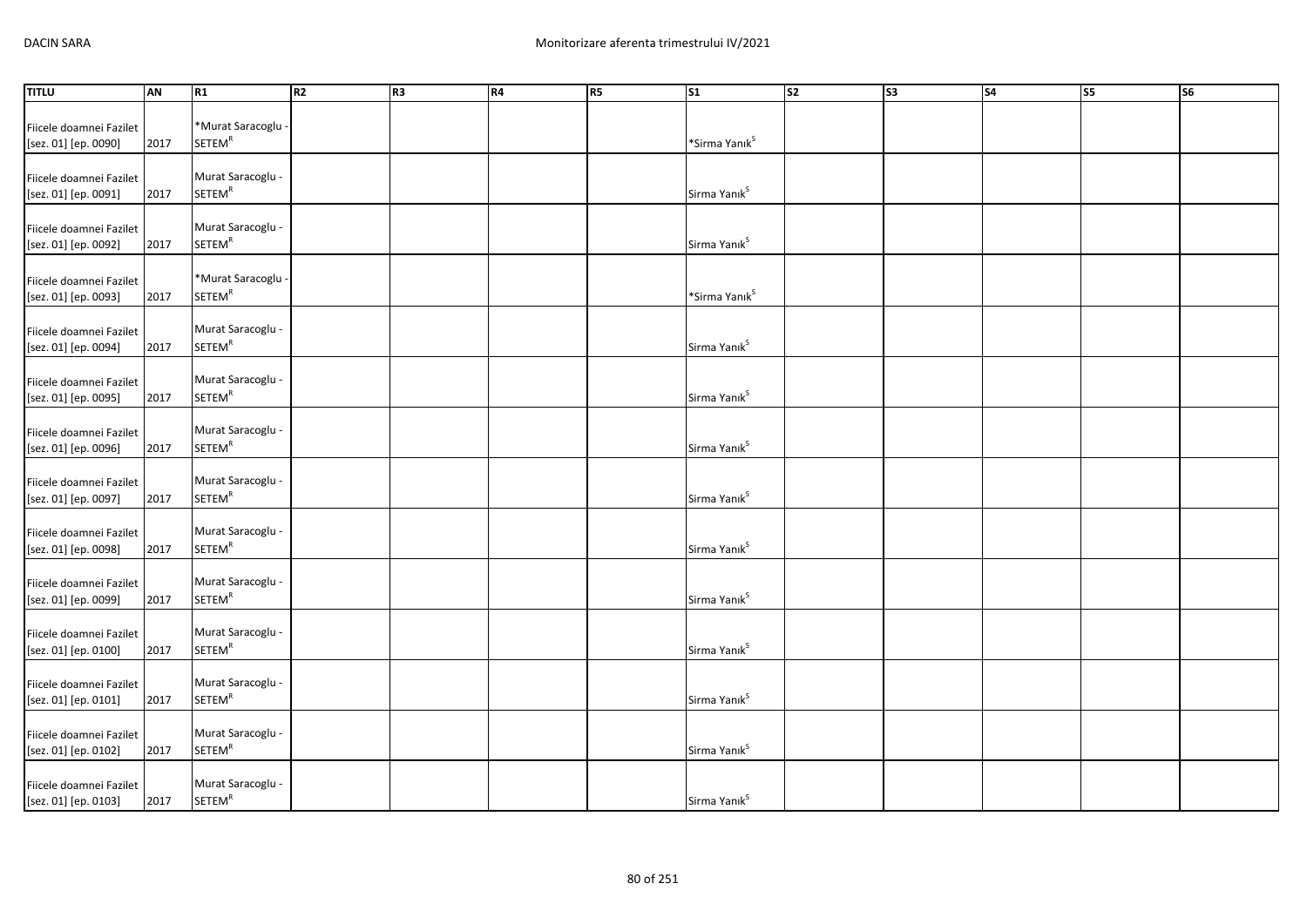| <b>TITLU</b>                                    | AN   | R1                                            | R2 | R <sub>3</sub> | R4 | R <sub>5</sub> | $\overline{\text{s1}}$    | $\overline{\text{S2}}$ | S3 | <b>S4</b> | <b>S5</b> | <b>S6</b> |
|-------------------------------------------------|------|-----------------------------------------------|----|----------------|----|----------------|---------------------------|------------------------|----|-----------|-----------|-----------|
|                                                 |      |                                               |    |                |    |                |                           |                        |    |           |           |           |
| Fiicele doamnei Fazilet                         |      | *Murat Saracoglu -                            |    |                |    |                |                           |                        |    |           |           |           |
| [sez. 01] [ep. 0104]                            | 2017 | <b>SETEM<sup>R</sup></b>                      |    |                |    |                | *Sirma Yanık <sup>s</sup> |                        |    |           |           |           |
|                                                 |      | Murat Saracoglu -                             |    |                |    |                |                           |                        |    |           |           |           |
| Fiicele doamnei Fazilet<br>[sez. 01] [ep. 0105] | 2017 | <b>SETEM<sup>R</sup></b>                      |    |                |    |                | Sirma Yanık <sup>s</sup>  |                        |    |           |           |           |
|                                                 |      |                                               |    |                |    |                |                           |                        |    |           |           |           |
| Fiicele doamnei Fazilet                         |      | Murat Saracoglu -                             |    |                |    |                |                           |                        |    |           |           |           |
| [sez. 01] [ep. 0106]                            | 2017 | <b>SETEM<sup>R</sup></b>                      |    |                |    |                | Sirma Yanık <sup>S</sup>  |                        |    |           |           |           |
|                                                 |      |                                               |    |                |    |                |                           |                        |    |           |           |           |
| Fiicele doamnei Fazilet                         |      | *Murat Saracoglu -                            |    |                |    |                |                           |                        |    |           |           |           |
| [sez. 01] [ep. 0107]                            | 2017 | <b>SETEM<sup>R</sup></b>                      |    |                |    |                | *Sirma Yanık <sup>S</sup> |                        |    |           |           |           |
|                                                 |      |                                               |    |                |    |                |                           |                        |    |           |           |           |
| Fiicele doamnei Fazilet                         |      | Murat Saracoglu -                             |    |                |    |                |                           |                        |    |           |           |           |
| [sez. 01] [ep. 0108]                            | 2017 | <b>SETEM<sup>R</sup></b>                      |    |                |    |                | Sirma Yanık <sup>S</sup>  |                        |    |           |           |           |
|                                                 |      |                                               |    |                |    |                |                           |                        |    |           |           |           |
| Fiicele doamnei Fazilet                         |      | Murat Saracoglu -                             |    |                |    |                |                           |                        |    |           |           |           |
| [sez. 01] [ep. 0109]                            | 2017 | <b>SETEM<sup>R</sup></b>                      |    |                |    |                | Sirma Yanık <sup>s</sup>  |                        |    |           |           |           |
|                                                 |      |                                               |    |                |    |                |                           |                        |    |           |           |           |
| Fiicele doamnei Fazilet                         | 2017 | Murat Saracoglu -<br><b>SETEM<sup>R</sup></b> |    |                |    |                | Sirma Yanık <sup>S</sup>  |                        |    |           |           |           |
| [sez. 01] [ep. 0110]                            |      |                                               |    |                |    |                |                           |                        |    |           |           |           |
| Fiicele doamnei Fazilet                         |      | Murat Saracoglu -                             |    |                |    |                |                           |                        |    |           |           |           |
| [sez. 01] [ep. 0111]                            | 2017 | <b>SETEM<sup>R</sup></b>                      |    |                |    |                | Sirma Yanık <sup>s</sup>  |                        |    |           |           |           |
|                                                 |      |                                               |    |                |    |                |                           |                        |    |           |           |           |
| Fiicele doamnei Fazilet                         |      | Murat Saracoglu -                             |    |                |    |                |                           |                        |    |           |           |           |
| [sez. 01] [ep. 0112]                            | 2017 | <b>SETEM<sup>R</sup></b>                      |    |                |    |                | Sirma Yanık <sup>s</sup>  |                        |    |           |           |           |
|                                                 |      |                                               |    |                |    |                |                           |                        |    |           |           |           |
| Fiicele doamnei Fazilet                         |      | Murat Saracoglu -                             |    |                |    |                |                           |                        |    |           |           |           |
| [sez. 01] [ep. 0113]                            | 2017 | SETEM <sup>R</sup>                            |    |                |    |                | Sirma Yanık <sup>S</sup>  |                        |    |           |           |           |
|                                                 |      |                                               |    |                |    |                |                           |                        |    |           |           |           |
| Fiicele doamnei Fazilet                         |      | Murat Saracoglu -<br><b>SETEM<sup>R</sup></b> |    |                |    |                |                           |                        |    |           |           |           |
| [sez. 01] [ep. 0114]                            | 2017 |                                               |    |                |    |                | Sirma Yanık <sup>s</sup>  |                        |    |           |           |           |
|                                                 |      | Murat Saracoglu -                             |    |                |    |                |                           |                        |    |           |           |           |
| Fiicele doamnei Fazilet<br>[sez. 01] [ep. 0115] | 2017 | <b>SETEM<sup>R</sup></b>                      |    |                |    |                | Sirma Yanık <sup>s</sup>  |                        |    |           |           |           |
|                                                 |      |                                               |    |                |    |                |                           |                        |    |           |           |           |
| Fiicele doamnei Fazilet                         |      | Murat Saracoglu -                             |    |                |    |                |                           |                        |    |           |           |           |
| [sez. 01] [ep. 0116]                            | 2017 | <b>SETEM<sup>R</sup></b>                      |    |                |    |                | Sirma Yanık <sup>s</sup>  |                        |    |           |           |           |
|                                                 |      |                                               |    |                |    |                |                           |                        |    |           |           |           |
| Fiicele doamnei Fazilet                         |      | Murat Saracoglu -                             |    |                |    |                |                           |                        |    |           |           |           |
| [sez. 01] [ep. 0117]                            | 2017 | <b>SETEM<sup>R</sup></b>                      |    |                |    |                | Sirma Yanık <sup>s</sup>  |                        |    |           |           |           |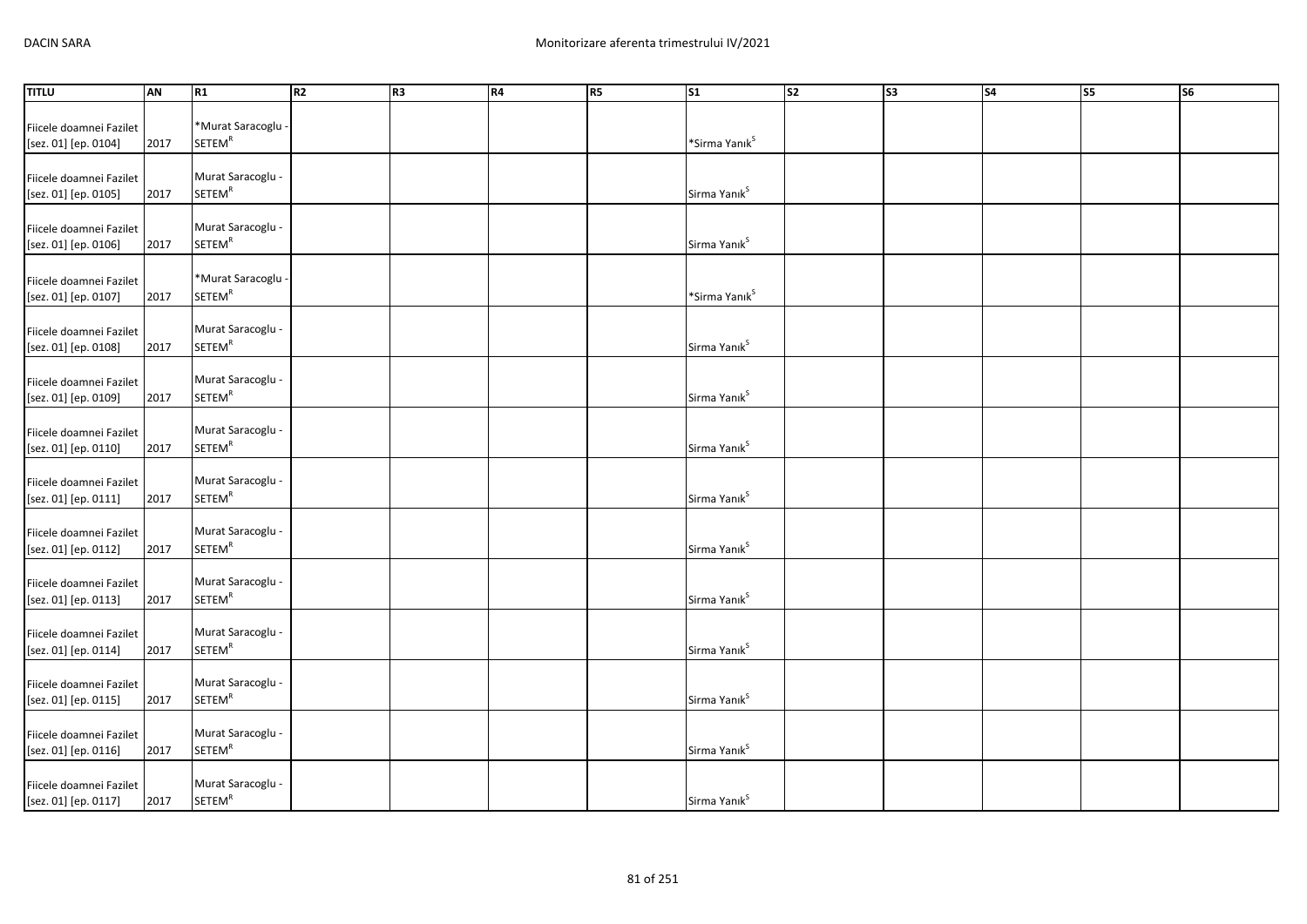| Murat Saracoglu -<br><b>SETEM<sup>R</sup></b><br>Sirma Yanık <sup>S</sup><br>2017<br>Murat Saracoglu -<br><b>SETEM<sup>R</sup></b><br>Sirma Yanık <sup>s</sup><br>2017<br>Murat Saracoglu -<br><b>SETEM<sup>R</sup></b><br>Sirma Yanık <sup>s</sup><br>[sez. 01] [ep. 0120]<br>2017<br>Murat Saracoglu -<br><b>SETEM<sup>R</sup></b><br>Sirma Yanık <sup>s</sup><br>2017<br>[sez. 01] [ep. 0121]<br>Murat Saracoglu -<br><b>SETEM<sup>R</sup></b><br>Sirma Yanık <sup>s</sup><br>2017<br>[sez. 01] [ep. 0122]<br>Murat Saracoglu -<br><b>SETEM<sup>R</sup></b><br>Sirma Yanık <sup>S</sup><br>[sez. 01] [ep. 0123]<br>2017<br>Murat Saracoglu -<br>Fiicele doamnei Fazilet<br><b>SETEM<sup>R</sup></b><br>Sirma Yanık <sup>s</sup><br>2017<br>[sez. 01] [ep. 0124]<br>Murat Saracoglu -<br>Fiicele doamnei Fazilet<br><b>SETEM<sup>R</sup></b><br>Sirma Yanık <sup>S</sup><br>[sez. 01] [ep. 0125]<br>2017<br>Murat Saracoglu -<br>Fiicele doamnei Fazilet<br><b>SETEM<sup>R</sup></b><br>Sirma Yanık <sup>s</sup><br>2017<br>[sez. 01] [ep. 0126]<br>Murat Saracoglu -<br>Fiicele doamnei Fazilet<br><b>SETEM<sup>R</sup></b><br>Sirma Yanık <sup>s</sup><br>2017<br>[sez. 01] [ep. 0127]<br>Murat Saracoglu -<br>Fiicele doamnei Fazilet<br><b>SETEM<sup>R</sup></b><br>Sirma Yanık <sup>s</sup><br>[sez. 01] [ep. 0128]<br>2017<br>Murat Saracoglu -<br>Fiicele doamnei Fazilet<br><b>SETEM<sup>R</sup></b><br>Sirma Yanık <sup>s</sup><br>2017<br>[sez. 01] [ep. 0129]<br>Murat Saracoglu -<br>Fiicele doamnei Fazilet<br><b>SETEM<sup>R</sup></b><br>Sirma Yanık <sup>s</sup><br>[sez. 01] [ep. 0130]<br>2017 | <b>TITLU</b>            | AN | R1                | R2 | R <sub>3</sub> | R4 | R <sub>5</sub> | $\overline{\text{s1}}$ | S <sub>2</sub> | S3 | <b>S4</b> | <b>S5</b> | <b>S6</b> |
|--------------------------------------------------------------------------------------------------------------------------------------------------------------------------------------------------------------------------------------------------------------------------------------------------------------------------------------------------------------------------------------------------------------------------------------------------------------------------------------------------------------------------------------------------------------------------------------------------------------------------------------------------------------------------------------------------------------------------------------------------------------------------------------------------------------------------------------------------------------------------------------------------------------------------------------------------------------------------------------------------------------------------------------------------------------------------------------------------------------------------------------------------------------------------------------------------------------------------------------------------------------------------------------------------------------------------------------------------------------------------------------------------------------------------------------------------------------------------------------------------------------------------------------------------------------------------------------------------------------------|-------------------------|----|-------------------|----|----------------|----|----------------|------------------------|----------------|----|-----------|-----------|-----------|
|                                                                                                                                                                                                                                                                                                                                                                                                                                                                                                                                                                                                                                                                                                                                                                                                                                                                                                                                                                                                                                                                                                                                                                                                                                                                                                                                                                                                                                                                                                                                                                                                                    |                         |    |                   |    |                |    |                |                        |                |    |           |           |           |
|                                                                                                                                                                                                                                                                                                                                                                                                                                                                                                                                                                                                                                                                                                                                                                                                                                                                                                                                                                                                                                                                                                                                                                                                                                                                                                                                                                                                                                                                                                                                                                                                                    | Fiicele doamnei Fazilet |    |                   |    |                |    |                |                        |                |    |           |           |           |
|                                                                                                                                                                                                                                                                                                                                                                                                                                                                                                                                                                                                                                                                                                                                                                                                                                                                                                                                                                                                                                                                                                                                                                                                                                                                                                                                                                                                                                                                                                                                                                                                                    | [sez. 01] [ep. 0118]    |    |                   |    |                |    |                |                        |                |    |           |           |           |
|                                                                                                                                                                                                                                                                                                                                                                                                                                                                                                                                                                                                                                                                                                                                                                                                                                                                                                                                                                                                                                                                                                                                                                                                                                                                                                                                                                                                                                                                                                                                                                                                                    |                         |    |                   |    |                |    |                |                        |                |    |           |           |           |
|                                                                                                                                                                                                                                                                                                                                                                                                                                                                                                                                                                                                                                                                                                                                                                                                                                                                                                                                                                                                                                                                                                                                                                                                                                                                                                                                                                                                                                                                                                                                                                                                                    | Fiicele doamnei Fazilet |    |                   |    |                |    |                |                        |                |    |           |           |           |
|                                                                                                                                                                                                                                                                                                                                                                                                                                                                                                                                                                                                                                                                                                                                                                                                                                                                                                                                                                                                                                                                                                                                                                                                                                                                                                                                                                                                                                                                                                                                                                                                                    | [sez. 01] [ep. 0119]    |    |                   |    |                |    |                |                        |                |    |           |           |           |
|                                                                                                                                                                                                                                                                                                                                                                                                                                                                                                                                                                                                                                                                                                                                                                                                                                                                                                                                                                                                                                                                                                                                                                                                                                                                                                                                                                                                                                                                                                                                                                                                                    |                         |    |                   |    |                |    |                |                        |                |    |           |           |           |
|                                                                                                                                                                                                                                                                                                                                                                                                                                                                                                                                                                                                                                                                                                                                                                                                                                                                                                                                                                                                                                                                                                                                                                                                                                                                                                                                                                                                                                                                                                                                                                                                                    | Fiicele doamnei Fazilet |    |                   |    |                |    |                |                        |                |    |           |           |           |
|                                                                                                                                                                                                                                                                                                                                                                                                                                                                                                                                                                                                                                                                                                                                                                                                                                                                                                                                                                                                                                                                                                                                                                                                                                                                                                                                                                                                                                                                                                                                                                                                                    |                         |    |                   |    |                |    |                |                        |                |    |           |           |           |
|                                                                                                                                                                                                                                                                                                                                                                                                                                                                                                                                                                                                                                                                                                                                                                                                                                                                                                                                                                                                                                                                                                                                                                                                                                                                                                                                                                                                                                                                                                                                                                                                                    |                         |    |                   |    |                |    |                |                        |                |    |           |           |           |
|                                                                                                                                                                                                                                                                                                                                                                                                                                                                                                                                                                                                                                                                                                                                                                                                                                                                                                                                                                                                                                                                                                                                                                                                                                                                                                                                                                                                                                                                                                                                                                                                                    | Fiicele doamnei Fazilet |    |                   |    |                |    |                |                        |                |    |           |           |           |
|                                                                                                                                                                                                                                                                                                                                                                                                                                                                                                                                                                                                                                                                                                                                                                                                                                                                                                                                                                                                                                                                                                                                                                                                                                                                                                                                                                                                                                                                                                                                                                                                                    |                         |    |                   |    |                |    |                |                        |                |    |           |           |           |
|                                                                                                                                                                                                                                                                                                                                                                                                                                                                                                                                                                                                                                                                                                                                                                                                                                                                                                                                                                                                                                                                                                                                                                                                                                                                                                                                                                                                                                                                                                                                                                                                                    |                         |    |                   |    |                |    |                |                        |                |    |           |           |           |
|                                                                                                                                                                                                                                                                                                                                                                                                                                                                                                                                                                                                                                                                                                                                                                                                                                                                                                                                                                                                                                                                                                                                                                                                                                                                                                                                                                                                                                                                                                                                                                                                                    | Fiicele doamnei Fazilet |    |                   |    |                |    |                |                        |                |    |           |           |           |
|                                                                                                                                                                                                                                                                                                                                                                                                                                                                                                                                                                                                                                                                                                                                                                                                                                                                                                                                                                                                                                                                                                                                                                                                                                                                                                                                                                                                                                                                                                                                                                                                                    |                         |    |                   |    |                |    |                |                        |                |    |           |           |           |
|                                                                                                                                                                                                                                                                                                                                                                                                                                                                                                                                                                                                                                                                                                                                                                                                                                                                                                                                                                                                                                                                                                                                                                                                                                                                                                                                                                                                                                                                                                                                                                                                                    |                         |    |                   |    |                |    |                |                        |                |    |           |           |           |
|                                                                                                                                                                                                                                                                                                                                                                                                                                                                                                                                                                                                                                                                                                                                                                                                                                                                                                                                                                                                                                                                                                                                                                                                                                                                                                                                                                                                                                                                                                                                                                                                                    | Fiicele doamnei Fazilet |    |                   |    |                |    |                |                        |                |    |           |           |           |
|                                                                                                                                                                                                                                                                                                                                                                                                                                                                                                                                                                                                                                                                                                                                                                                                                                                                                                                                                                                                                                                                                                                                                                                                                                                                                                                                                                                                                                                                                                                                                                                                                    |                         |    |                   |    |                |    |                |                        |                |    |           |           |           |
|                                                                                                                                                                                                                                                                                                                                                                                                                                                                                                                                                                                                                                                                                                                                                                                                                                                                                                                                                                                                                                                                                                                                                                                                                                                                                                                                                                                                                                                                                                                                                                                                                    |                         |    |                   |    |                |    |                |                        |                |    |           |           |           |
|                                                                                                                                                                                                                                                                                                                                                                                                                                                                                                                                                                                                                                                                                                                                                                                                                                                                                                                                                                                                                                                                                                                                                                                                                                                                                                                                                                                                                                                                                                                                                                                                                    |                         |    |                   |    |                |    |                |                        |                |    |           |           |           |
|                                                                                                                                                                                                                                                                                                                                                                                                                                                                                                                                                                                                                                                                                                                                                                                                                                                                                                                                                                                                                                                                                                                                                                                                                                                                                                                                                                                                                                                                                                                                                                                                                    |                         |    |                   |    |                |    |                |                        |                |    |           |           |           |
|                                                                                                                                                                                                                                                                                                                                                                                                                                                                                                                                                                                                                                                                                                                                                                                                                                                                                                                                                                                                                                                                                                                                                                                                                                                                                                                                                                                                                                                                                                                                                                                                                    |                         |    |                   |    |                |    |                |                        |                |    |           |           |           |
|                                                                                                                                                                                                                                                                                                                                                                                                                                                                                                                                                                                                                                                                                                                                                                                                                                                                                                                                                                                                                                                                                                                                                                                                                                                                                                                                                                                                                                                                                                                                                                                                                    |                         |    |                   |    |                |    |                |                        |                |    |           |           |           |
|                                                                                                                                                                                                                                                                                                                                                                                                                                                                                                                                                                                                                                                                                                                                                                                                                                                                                                                                                                                                                                                                                                                                                                                                                                                                                                                                                                                                                                                                                                                                                                                                                    |                         |    |                   |    |                |    |                |                        |                |    |           |           |           |
|                                                                                                                                                                                                                                                                                                                                                                                                                                                                                                                                                                                                                                                                                                                                                                                                                                                                                                                                                                                                                                                                                                                                                                                                                                                                                                                                                                                                                                                                                                                                                                                                                    |                         |    |                   |    |                |    |                |                        |                |    |           |           |           |
|                                                                                                                                                                                                                                                                                                                                                                                                                                                                                                                                                                                                                                                                                                                                                                                                                                                                                                                                                                                                                                                                                                                                                                                                                                                                                                                                                                                                                                                                                                                                                                                                                    |                         |    |                   |    |                |    |                |                        |                |    |           |           |           |
|                                                                                                                                                                                                                                                                                                                                                                                                                                                                                                                                                                                                                                                                                                                                                                                                                                                                                                                                                                                                                                                                                                                                                                                                                                                                                                                                                                                                                                                                                                                                                                                                                    |                         |    |                   |    |                |    |                |                        |                |    |           |           |           |
|                                                                                                                                                                                                                                                                                                                                                                                                                                                                                                                                                                                                                                                                                                                                                                                                                                                                                                                                                                                                                                                                                                                                                                                                                                                                                                                                                                                                                                                                                                                                                                                                                    |                         |    |                   |    |                |    |                |                        |                |    |           |           |           |
|                                                                                                                                                                                                                                                                                                                                                                                                                                                                                                                                                                                                                                                                                                                                                                                                                                                                                                                                                                                                                                                                                                                                                                                                                                                                                                                                                                                                                                                                                                                                                                                                                    |                         |    |                   |    |                |    |                |                        |                |    |           |           |           |
|                                                                                                                                                                                                                                                                                                                                                                                                                                                                                                                                                                                                                                                                                                                                                                                                                                                                                                                                                                                                                                                                                                                                                                                                                                                                                                                                                                                                                                                                                                                                                                                                                    |                         |    |                   |    |                |    |                |                        |                |    |           |           |           |
|                                                                                                                                                                                                                                                                                                                                                                                                                                                                                                                                                                                                                                                                                                                                                                                                                                                                                                                                                                                                                                                                                                                                                                                                                                                                                                                                                                                                                                                                                                                                                                                                                    |                         |    |                   |    |                |    |                |                        |                |    |           |           |           |
|                                                                                                                                                                                                                                                                                                                                                                                                                                                                                                                                                                                                                                                                                                                                                                                                                                                                                                                                                                                                                                                                                                                                                                                                                                                                                                                                                                                                                                                                                                                                                                                                                    |                         |    |                   |    |                |    |                |                        |                |    |           |           |           |
|                                                                                                                                                                                                                                                                                                                                                                                                                                                                                                                                                                                                                                                                                                                                                                                                                                                                                                                                                                                                                                                                                                                                                                                                                                                                                                                                                                                                                                                                                                                                                                                                                    |                         |    |                   |    |                |    |                |                        |                |    |           |           |           |
|                                                                                                                                                                                                                                                                                                                                                                                                                                                                                                                                                                                                                                                                                                                                                                                                                                                                                                                                                                                                                                                                                                                                                                                                                                                                                                                                                                                                                                                                                                                                                                                                                    |                         |    |                   |    |                |    |                |                        |                |    |           |           |           |
|                                                                                                                                                                                                                                                                                                                                                                                                                                                                                                                                                                                                                                                                                                                                                                                                                                                                                                                                                                                                                                                                                                                                                                                                                                                                                                                                                                                                                                                                                                                                                                                                                    |                         |    |                   |    |                |    |                |                        |                |    |           |           |           |
|                                                                                                                                                                                                                                                                                                                                                                                                                                                                                                                                                                                                                                                                                                                                                                                                                                                                                                                                                                                                                                                                                                                                                                                                                                                                                                                                                                                                                                                                                                                                                                                                                    |                         |    |                   |    |                |    |                |                        |                |    |           |           |           |
|                                                                                                                                                                                                                                                                                                                                                                                                                                                                                                                                                                                                                                                                                                                                                                                                                                                                                                                                                                                                                                                                                                                                                                                                                                                                                                                                                                                                                                                                                                                                                                                                                    |                         |    |                   |    |                |    |                |                        |                |    |           |           |           |
|                                                                                                                                                                                                                                                                                                                                                                                                                                                                                                                                                                                                                                                                                                                                                                                                                                                                                                                                                                                                                                                                                                                                                                                                                                                                                                                                                                                                                                                                                                                                                                                                                    |                         |    |                   |    |                |    |                |                        |                |    |           |           |           |
|                                                                                                                                                                                                                                                                                                                                                                                                                                                                                                                                                                                                                                                                                                                                                                                                                                                                                                                                                                                                                                                                                                                                                                                                                                                                                                                                                                                                                                                                                                                                                                                                                    |                         |    |                   |    |                |    |                |                        |                |    |           |           |           |
|                                                                                                                                                                                                                                                                                                                                                                                                                                                                                                                                                                                                                                                                                                                                                                                                                                                                                                                                                                                                                                                                                                                                                                                                                                                                                                                                                                                                                                                                                                                                                                                                                    | Fiicele doamnei Fazilet |    | Murat Saracoglu - |    |                |    |                |                        |                |    |           |           |           |
| <b>SETEM<sup>R</sup></b><br>Sirma Yanık <sup>s</sup><br>2017                                                                                                                                                                                                                                                                                                                                                                                                                                                                                                                                                                                                                                                                                                                                                                                                                                                                                                                                                                                                                                                                                                                                                                                                                                                                                                                                                                                                                                                                                                                                                       | [sez. 01] [ep. 0131]    |    |                   |    |                |    |                |                        |                |    |           |           |           |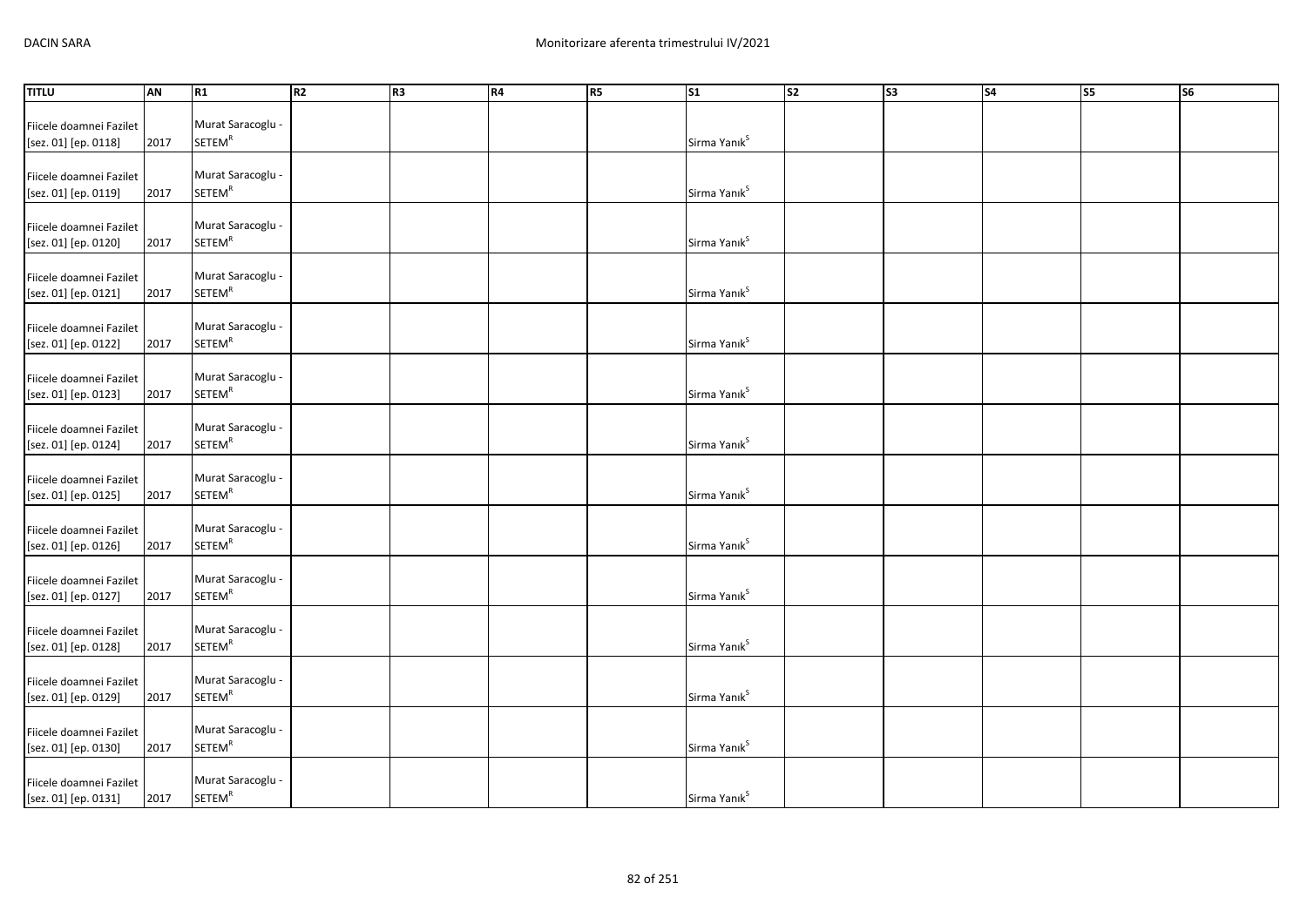| <b>TITLU</b>                                    | AN   | R1                                            | R2 | R <sub>3</sub> | R4 | R <sub>5</sub> | $\overline{\text{s1}}$    | S <sub>2</sub> | S3 | <b>S4</b> | <b>S5</b> | <b>S6</b> |
|-------------------------------------------------|------|-----------------------------------------------|----|----------------|----|----------------|---------------------------|----------------|----|-----------|-----------|-----------|
|                                                 |      |                                               |    |                |    |                |                           |                |    |           |           |           |
| Fiicele doamnei Fazilet                         |      | Murat Saracoglu -                             |    |                |    |                |                           |                |    |           |           |           |
| [sez. 01] [ep. 0132]                            | 2017 | <b>SETEM<sup>R</sup></b>                      |    |                |    |                | Sirma Yanık <sup>S</sup>  |                |    |           |           |           |
|                                                 |      |                                               |    |                |    |                |                           |                |    |           |           |           |
| Fiicele doamnei Fazilet                         |      | Murat Saracoglu -                             |    |                |    |                |                           |                |    |           |           |           |
| [sez. 01] [ep. 0133]                            | 2017 | <b>SETEM<sup>R</sup></b>                      |    |                |    |                | Sirma Yanık <sup>s</sup>  |                |    |           |           |           |
|                                                 |      |                                               |    |                |    |                |                           |                |    |           |           |           |
| Fiicele doamnei Fazilet                         |      | Murat Saracoglu -                             |    |                |    |                |                           |                |    |           |           |           |
| [sez. 01] [ep. 0134]                            | 2017 | <b>SETEM<sup>R</sup></b>                      |    |                |    |                | Sirma Yanık <sup>s</sup>  |                |    |           |           |           |
|                                                 |      |                                               |    |                |    |                |                           |                |    |           |           |           |
| Fiicele doamnei Fazilet                         |      | Murat Saracoglu -                             |    |                |    |                |                           |                |    |           |           |           |
| [sez. 01] [ep. 0135]                            | 2017 | <b>SETEM<sup>R</sup></b>                      |    |                |    |                | Sirma Yanık <sup>S</sup>  |                |    |           |           |           |
|                                                 |      |                                               |    |                |    |                |                           |                |    |           |           |           |
| Fiicele doamnei Fazilet                         |      | Murat Saracoglu -<br><b>SETEM<sup>R</sup></b> |    |                |    |                |                           |                |    |           |           |           |
| [sez. 01] [ep. 0136]                            | 2017 |                                               |    |                |    |                | Sirma Yanık <sup>S</sup>  |                |    |           |           |           |
|                                                 |      | Murat Saracoglu -                             |    |                |    |                |                           |                |    |           |           |           |
| Fiicele doamnei Fazilet                         | 2017 | <b>SETEM<sup>R</sup></b>                      |    |                |    |                | Sirma Yanık <sup>S</sup>  |                |    |           |           |           |
| [sez. 01] [ep. 0137]                            |      |                                               |    |                |    |                |                           |                |    |           |           |           |
|                                                 |      | Murat Saracoglu -                             |    |                |    |                |                           |                |    |           |           |           |
| Fiicele doamnei Fazilet<br>[sez. 01] [ep. 0138] | 2017 | <b>SETEM<sup>R</sup></b>                      |    |                |    |                | Sirma Yanık <sup>S</sup>  |                |    |           |           |           |
|                                                 |      |                                               |    |                |    |                |                           |                |    |           |           |           |
| Fiicele doamnei Fazilet                         |      | Murat Saracoglu -                             |    |                |    |                |                           |                |    |           |           |           |
| [sez. 01] [ep. 0139]                            | 2017 | <b>SETEM<sup>R</sup></b>                      |    |                |    |                | Sirma Yanık <sup>s</sup>  |                |    |           |           |           |
|                                                 |      |                                               |    |                |    |                |                           |                |    |           |           |           |
| Fiicele doamnei Fazilet                         |      | Murat Saracoglu -                             |    |                |    |                |                           |                |    |           |           |           |
| [sez. 01] [ep. 0140]                            | 2017 | SETEM <sup>R</sup>                            |    |                |    |                | Sirma Yanık <sup>s</sup>  |                |    |           |           |           |
|                                                 |      |                                               |    |                |    |                |                           |                |    |           |           |           |
| Fiicele doamnei Fazilet                         |      | Murat Saracoglu -                             |    |                |    |                |                           |                |    |           |           |           |
| [sez. 01] [ep. 0141]                            | 2017 | <b>SETEM<sup>R</sup></b>                      |    |                |    |                | Sirma Yanık <sup>s</sup>  |                |    |           |           |           |
|                                                 |      |                                               |    |                |    |                |                           |                |    |           |           |           |
| Fiicele doamnei Fazilet                         |      | Murat Saracoglu -                             |    |                |    |                |                           |                |    |           |           |           |
| [sez. 01] [ep. 0142]                            | 2017 | <b>SETEM<sup>R</sup></b>                      |    |                |    |                | Sirma Yanık <sup>S</sup>  |                |    |           |           |           |
|                                                 |      |                                               |    |                |    |                |                           |                |    |           |           |           |
| Fiicele doamnei Fazilet                         |      | Murat Saracoglu -                             |    |                |    |                |                           |                |    |           |           |           |
| [sez. 01] [ep. 0143]                            | 2017 | <b>SETEM<sup>R</sup></b>                      |    |                |    |                | Sirma Yanık <sup>S</sup>  |                |    |           |           |           |
|                                                 |      |                                               |    |                |    |                |                           |                |    |           |           |           |
| Fiicele doamnei Fazilet                         |      | Murat Saracoglu -                             |    |                |    |                |                           |                |    |           |           |           |
| [sez. 01] [ep. 0144]                            | 2017 | <b>SETEM<sup>R</sup></b>                      |    |                |    |                | Sirma Yanık <sup>s</sup>  |                |    |           |           |           |
|                                                 |      |                                               |    |                |    |                |                           |                |    |           |           |           |
| Fiicele doamnei Fazilet                         |      | *Murat Saracoglu -                            |    |                |    |                |                           |                |    |           |           |           |
| [sez. 01] [ep. 0145]                            | 2017 | <b>SETEM<sup>R</sup></b>                      |    |                |    |                | *Sirma Yanık <sup>S</sup> |                |    |           |           |           |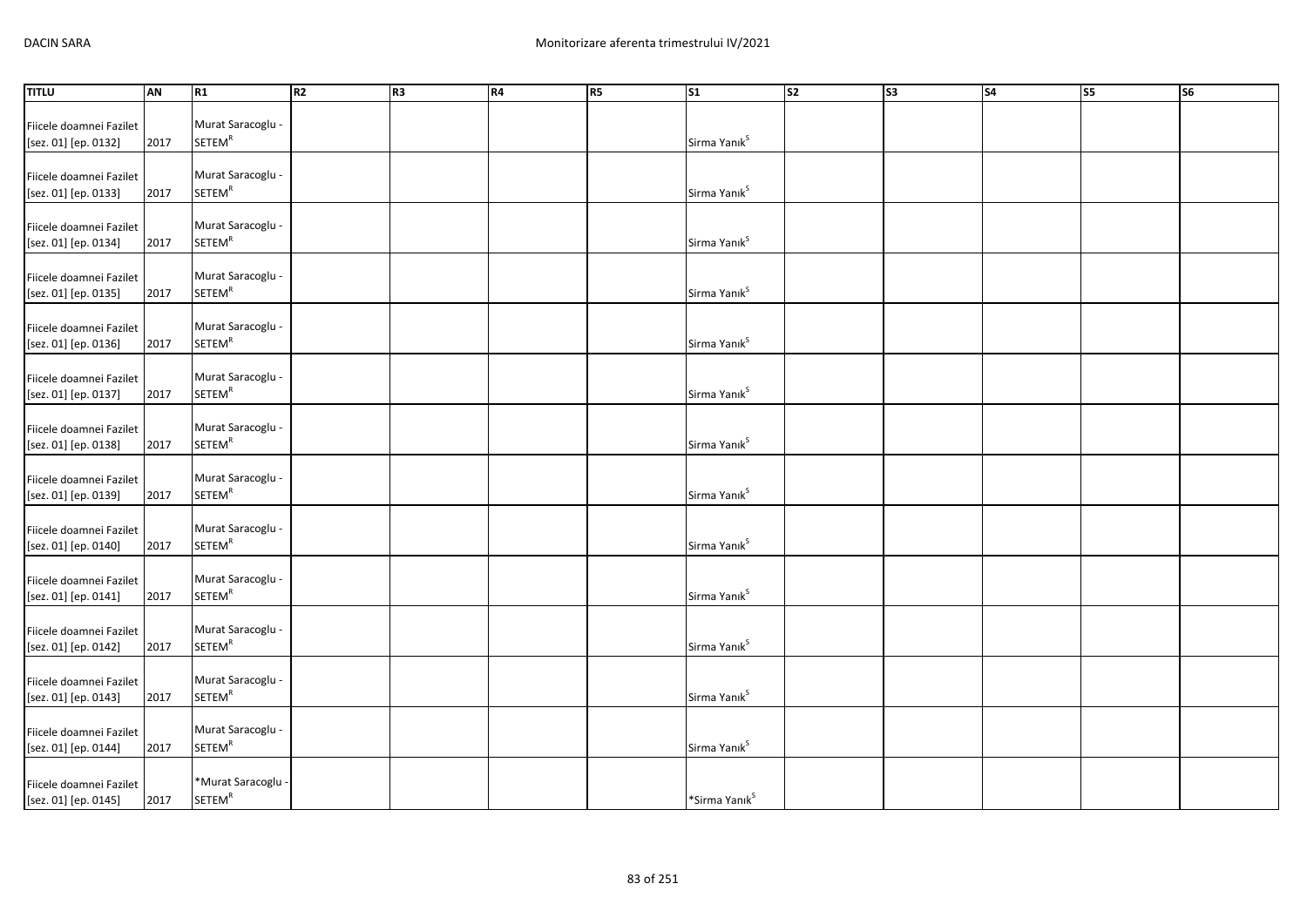| <b>TITLU</b>                                    | AN   | R1                                            | R2 | R <sub>3</sub> | R4 | R <sub>5</sub> | $\overline{\text{s1}}$    | S <sub>2</sub> | S3 | <b>S4</b> | <b>S5</b> | <b>S6</b> |
|-------------------------------------------------|------|-----------------------------------------------|----|----------------|----|----------------|---------------------------|----------------|----|-----------|-----------|-----------|
|                                                 |      |                                               |    |                |    |                |                           |                |    |           |           |           |
| Fiicele doamnei Fazilet                         |      | Murat Saracoglu -                             |    |                |    |                |                           |                |    |           |           |           |
| [sez. 01] [ep. 0146]                            | 2017 | <b>SETEM<sup>R</sup></b>                      |    |                |    |                | Sirma Yanık <sup>S</sup>  |                |    |           |           |           |
|                                                 |      |                                               |    |                |    |                |                           |                |    |           |           |           |
| Fiicele doamnei Fazilet                         |      | Murat Saracoglu -                             |    |                |    |                |                           |                |    |           |           |           |
| [sez. 01] [ep. 0147]                            | 2017 | <b>SETEM<sup>R</sup></b>                      |    |                |    |                | Sirma Yanık <sup>S</sup>  |                |    |           |           |           |
|                                                 |      |                                               |    |                |    |                |                           |                |    |           |           |           |
| Fiicele doamnei Fazilet                         |      | Murat Saracoglu -                             |    |                |    |                |                           |                |    |           |           |           |
| [sez. 01] [ep. 0148]                            | 2017 | <b>SETEM<sup>R</sup></b>                      |    |                |    |                | Sirma Yanık <sup>s</sup>  |                |    |           |           |           |
|                                                 |      |                                               |    |                |    |                |                           |                |    |           |           |           |
| Fiicele doamnei Fazilet                         |      | Murat Saracoglu -                             |    |                |    |                |                           |                |    |           |           |           |
| [sez. 01] [ep. 0149]                            | 2017 | <b>SETEM<sup>R</sup></b>                      |    |                |    |                | Sirma Yanık <sup>s</sup>  |                |    |           |           |           |
|                                                 |      |                                               |    |                |    |                |                           |                |    |           |           |           |
| Fiicele doamnei Fazilet                         |      | Murat Saracoglu -                             |    |                |    |                |                           |                |    |           |           |           |
| [sez. 01] [ep. 0150]                            | 2017 | <b>SETEM<sup>R</sup></b>                      |    |                |    |                | Sirma Yanık <sup>s</sup>  |                |    |           |           |           |
|                                                 |      |                                               |    |                |    |                |                           |                |    |           |           |           |
| Fiicele doamnei Fazilet                         |      | Murat Saracoglu -                             |    |                |    |                |                           |                |    |           |           |           |
| [sez. 01] [ep. 0151]                            | 2017 | <b>SETEM<sup>R</sup></b>                      |    |                |    |                | Sirma Yanık <sup>s</sup>  |                |    |           |           |           |
|                                                 |      |                                               |    |                |    |                |                           |                |    |           |           |           |
| Fiicele doamnei Fazilet                         |      | *Murat Saracoglu -                            |    |                |    |                |                           |                |    |           |           |           |
| [sez. 01] [ep. 0152]                            | 2017 | <b>SETEM<sup>R</sup></b>                      |    |                |    |                | *Sirma Yanık <sup>s</sup> |                |    |           |           |           |
|                                                 |      |                                               |    |                |    |                |                           |                |    |           |           |           |
| Fiicele doamnei Fazilet                         |      | Murat Saracoglu -<br><b>SETEM<sup>R</sup></b> |    |                |    |                |                           |                |    |           |           |           |
| [sez. 01] [ep. 0153]                            | 2017 |                                               |    |                |    |                | Sirma Yanık <sup>S</sup>  |                |    |           |           |           |
|                                                 |      | Murat Saracoglu -                             |    |                |    |                |                           |                |    |           |           |           |
| Fiicele doamnei Fazilet<br>[sez. 01] [ep. 0154] | 2017 | SETEM <sup>R</sup>                            |    |                |    |                | Sirma Yanık <sup>s</sup>  |                |    |           |           |           |
|                                                 |      |                                               |    |                |    |                |                           |                |    |           |           |           |
|                                                 |      | *Murat Saracoglu -                            |    |                |    |                |                           |                |    |           |           |           |
| Fiicele doamnei Fazilet                         | 2017 | SETEM <sup>R</sup>                            |    |                |    |                | *Sirma Yanık <sup>S</sup> |                |    |           |           |           |
| [sez. 01] [ep. 0155]                            |      |                                               |    |                |    |                |                           |                |    |           |           |           |
| Fiicele doamnei Fazilet                         |      | Murat Saracoglu -                             |    |                |    |                |                           |                |    |           |           |           |
| [sez. 01] [ep. 0156]                            | 2017 | <b>SETEM<sup>R</sup></b>                      |    |                |    |                | Sirma Yanık <sup>s</sup>  |                |    |           |           |           |
|                                                 |      |                                               |    |                |    |                |                           |                |    |           |           |           |
| Fiicele doamnei Fazilet                         |      | Murat Saracoglu -                             |    |                |    |                |                           |                |    |           |           |           |
| [sez. 01] [ep. 0157]                            | 2017 | <b>SETEM<sup>R</sup></b>                      |    |                |    |                | Sirma Yanık <sup>s</sup>  |                |    |           |           |           |
|                                                 |      |                                               |    |                |    |                |                           |                |    |           |           |           |
| Fiicele doamnei Fazilet                         |      | Murat Saracoglu -                             |    |                |    |                |                           |                |    |           |           |           |
| [sez. 01] [ep. 0158]                            | 2017 | <b>SETEM<sup>R</sup></b>                      |    |                |    |                | Sirma Yanık <sup>s</sup>  |                |    |           |           |           |
|                                                 |      |                                               |    |                |    |                |                           |                |    |           |           |           |
| Fiicele doamnei Fazilet                         |      | Murat Saracoglu -                             |    |                |    |                |                           |                |    |           |           |           |
| [sez. 01] [ep. 0159]                            | 2017 | <b>SETEM<sup>R</sup></b>                      |    |                |    |                | Sirma Yanık <sup>s</sup>  |                |    |           |           |           |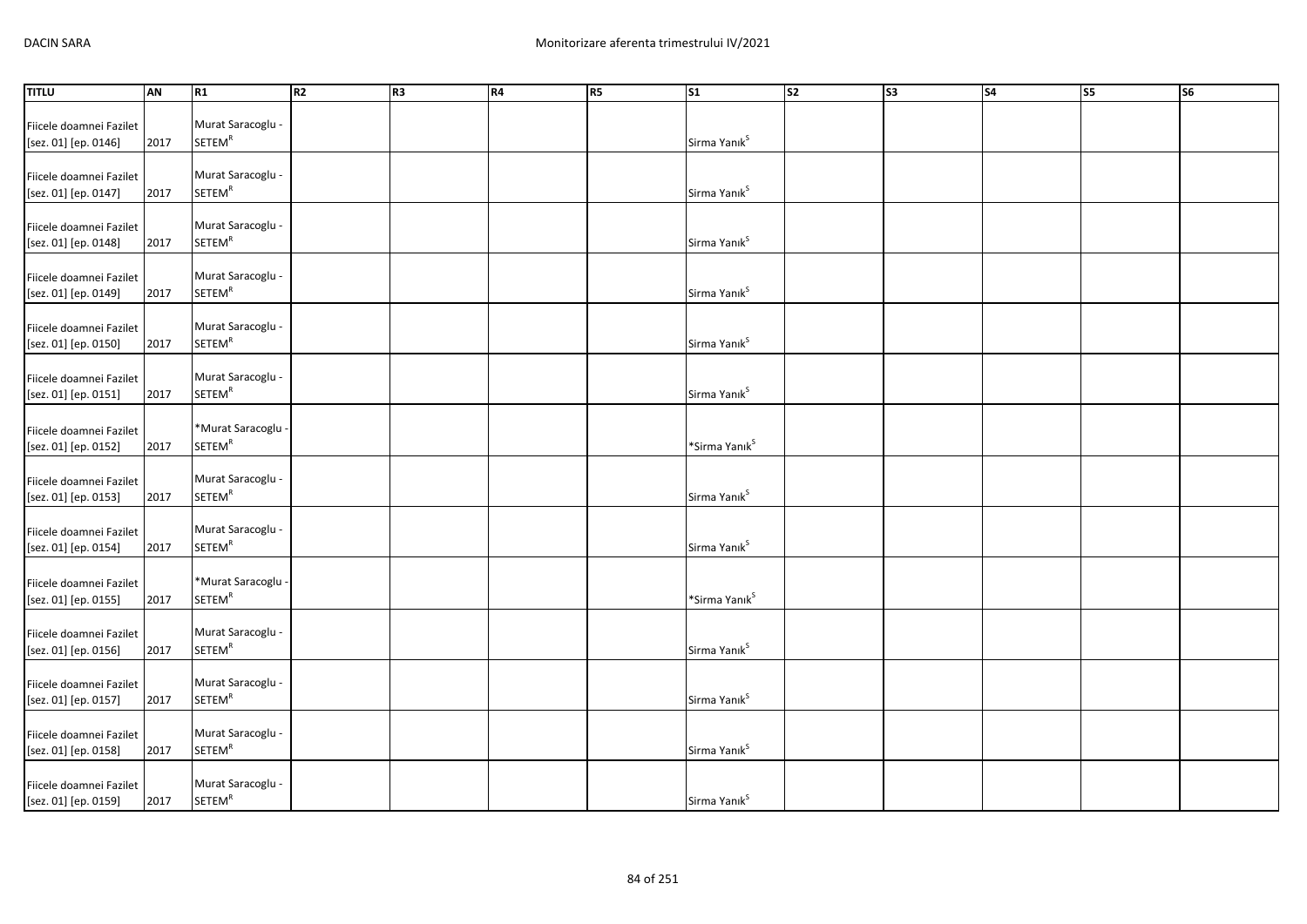| Murat Saracoglu -<br>Fiicele doamnei Fazilet<br><b>SETEM<sup>R</sup></b><br>Sirma Yanık <sup>S</sup><br>[sez. 01] [ep. 0160]<br>2017<br>Murat Saracoglu -<br>Fiicele doamnei Fazilet<br><b>SETEM<sup>R</sup></b><br>Sirma Yanık <sup>S</sup><br>[sez. 01] [ep. 0161]<br>2017<br>Murat Saracoglu -<br>Fiicele doamnei Fazilet<br>SETEM <sup>R</sup><br>Sirma Yanık <sup>S</sup><br>[sez. 01] [ep. 0162]<br>2017<br>Murat Saracoglu -<br>Fiicele doamnei Fazilet<br><b>SETEM<sup>R</sup></b><br>Sirma Yanık <sup>s</sup><br>2017<br>[sez. 01] [ep. 0163]<br>Fiicele doctorului<br>Greta Gerwig <sup>R</sup><br>Greta Gerwig <sup>S</sup><br>March<br>2019 | <b>TITLU</b> | AN | R1 | R <sub>2</sub> | R <sub>3</sub> | R4 | R <sub>5</sub> | $\overline{\text{S1}}$ | S <sub>2</sub> | $\overline{\text{S3}}$ | S <sub>4</sub> | S5 | S6 |
|---------------------------------------------------------------------------------------------------------------------------------------------------------------------------------------------------------------------------------------------------------------------------------------------------------------------------------------------------------------------------------------------------------------------------------------------------------------------------------------------------------------------------------------------------------------------------------------------------------------------------------------------------------|--------------|----|----|----------------|----------------|----|----------------|------------------------|----------------|------------------------|----------------|----|----|
|                                                                                                                                                                                                                                                                                                                                                                                                                                                                                                                                                                                                                                                         |              |    |    |                |                |    |                |                        |                |                        |                |    |    |
|                                                                                                                                                                                                                                                                                                                                                                                                                                                                                                                                                                                                                                                         |              |    |    |                |                |    |                |                        |                |                        |                |    |    |
|                                                                                                                                                                                                                                                                                                                                                                                                                                                                                                                                                                                                                                                         |              |    |    |                |                |    |                |                        |                |                        |                |    |    |
|                                                                                                                                                                                                                                                                                                                                                                                                                                                                                                                                                                                                                                                         |              |    |    |                |                |    |                |                        |                |                        |                |    |    |
|                                                                                                                                                                                                                                                                                                                                                                                                                                                                                                                                                                                                                                                         |              |    |    |                |                |    |                |                        |                |                        |                |    |    |
|                                                                                                                                                                                                                                                                                                                                                                                                                                                                                                                                                                                                                                                         |              |    |    |                |                |    |                |                        |                |                        |                |    |    |
|                                                                                                                                                                                                                                                                                                                                                                                                                                                                                                                                                                                                                                                         |              |    |    |                |                |    |                |                        |                |                        |                |    |    |
|                                                                                                                                                                                                                                                                                                                                                                                                                                                                                                                                                                                                                                                         |              |    |    |                |                |    |                |                        |                |                        |                |    |    |
|                                                                                                                                                                                                                                                                                                                                                                                                                                                                                                                                                                                                                                                         |              |    |    |                |                |    |                |                        |                |                        |                |    |    |
|                                                                                                                                                                                                                                                                                                                                                                                                                                                                                                                                                                                                                                                         |              |    |    |                |                |    |                |                        |                |                        |                |    |    |
|                                                                                                                                                                                                                                                                                                                                                                                                                                                                                                                                                                                                                                                         |              |    |    |                |                |    |                |                        |                |                        |                |    |    |
|                                                                                                                                                                                                                                                                                                                                                                                                                                                                                                                                                                                                                                                         |              |    |    |                |                |    |                |                        |                |                        |                |    |    |
|                                                                                                                                                                                                                                                                                                                                                                                                                                                                                                                                                                                                                                                         |              |    |    |                |                |    |                |                        |                |                        |                |    |    |
| Pitof-Jean-                                                                                                                                                                                                                                                                                                                                                                                                                                                                                                                                                                                                                                             |              |    |    |                |                |    |                |                        |                |                        |                |    |    |
| Michael Konyves -<br>Fire & Ice: Cronica<br>Angela Mancuso <sup>S</sup><br>2008<br>Christophe Comar <sup>R</sup>                                                                                                                                                                                                                                                                                                                                                                                                                                                                                                                                        |              |    |    |                |                |    |                |                        |                |                        |                |    |    |
| Michael Murphy <sup>S</sup><br>dragonilor<br>Rahsan Cigdem                                                                                                                                                                                                                                                                                                                                                                                                                                                                                                                                                                                              |              |    |    |                |                |    |                |                        |                |                        |                |    |    |
| Inan <sup>S</sup><br>Bora Egemen <sup>R</sup><br>Bora Egemen <sup>S</sup><br>Koray Sahin <sup>S</sup><br>2018<br>Fiul meu                                                                                                                                                                                                                                                                                                                                                                                                                                                                                                                               |              |    |    |                |                |    |                |                        |                |                        |                |    |    |
| <b>Burcu Gorgun</b><br>Flacarile destinului                                                                                                                                                                                                                                                                                                                                                                                                                                                                                                                                                                                                             |              |    |    |                |                |    |                |                        |                |                        |                |    |    |
| Toptas <sup>S</sup><br>Ahmet Katiksiz <sup>R</sup><br>[sez. 01] [ep. 0037]<br>2021                                                                                                                                                                                                                                                                                                                                                                                                                                                                                                                                                                      |              |    |    |                |                |    |                |                        |                |                        |                |    |    |
| <b>Burcu Gorgun</b><br>Flacarile destinului                                                                                                                                                                                                                                                                                                                                                                                                                                                                                                                                                                                                             |              |    |    |                |                |    |                |                        |                |                        |                |    |    |
| Toptas <sup>S</sup><br>Ahmet Katiksiz <sup>R</sup><br>[sez. 01] [ep. 0038]<br>2021                                                                                                                                                                                                                                                                                                                                                                                                                                                                                                                                                                      |              |    |    |                |                |    |                |                        |                |                        |                |    |    |
| *Burcu Gorgun<br>Flacarile destinului                                                                                                                                                                                                                                                                                                                                                                                                                                                                                                                                                                                                                   |              |    |    |                |                |    |                |                        |                |                        |                |    |    |
| Toptas <sup>S</sup><br>*Ahmet Katiksiz <sup>R</sup><br>[sez. 01] [ep. 0039]<br>2021                                                                                                                                                                                                                                                                                                                                                                                                                                                                                                                                                                     |              |    |    |                |                |    |                |                        |                |                        |                |    |    |
| *Burcu Gorgun<br>Flacarile destinului                                                                                                                                                                                                                                                                                                                                                                                                                                                                                                                                                                                                                   |              |    |    |                |                |    |                |                        |                |                        |                |    |    |
| Toptas <sup>S</sup><br>*Ahmet Katiksiz <sup>R</sup><br>[sez. 01] [ep. 0040]<br>2021                                                                                                                                                                                                                                                                                                                                                                                                                                                                                                                                                                     |              |    |    |                |                |    |                |                        |                |                        |                |    |    |
| <b>Burcu Gorgun</b><br>Flacarile destinului                                                                                                                                                                                                                                                                                                                                                                                                                                                                                                                                                                                                             |              |    |    |                |                |    |                |                        |                |                        |                |    |    |
| Toptas <sup>S</sup><br>Ahmet Katiksiz <sup>R</sup><br>[sez. 01] [ep. 0041]<br>2021                                                                                                                                                                                                                                                                                                                                                                                                                                                                                                                                                                      |              |    |    |                |                |    |                |                        |                |                        |                |    |    |
| <b>Burcu Gorgun</b><br>Flacarile destinului                                                                                                                                                                                                                                                                                                                                                                                                                                                                                                                                                                                                             |              |    |    |                |                |    |                |                        |                |                        |                |    |    |
| Toptas <sup>S</sup><br>Ahmet Katiksiz <sup>R</sup><br>[sez. 01] [ep. 0042]<br>2021                                                                                                                                                                                                                                                                                                                                                                                                                                                                                                                                                                      |              |    |    |                |                |    |                |                        |                |                        |                |    |    |
| <b>Burcu Gorgun</b><br>Flacarile destinului                                                                                                                                                                                                                                                                                                                                                                                                                                                                                                                                                                                                             |              |    |    |                |                |    |                |                        |                |                        |                |    |    |
| Toptas <sup>S</sup><br>Ahmet Katiksiz <sup>R</sup><br>[sez. 01] [ep. 0043]<br>2021                                                                                                                                                                                                                                                                                                                                                                                                                                                                                                                                                                      |              |    |    |                |                |    |                |                        |                |                        |                |    |    |
| <b>Burcu Gorgun</b><br>Flacarile destinului<br>Toptas <sup>S</sup>                                                                                                                                                                                                                                                                                                                                                                                                                                                                                                                                                                                      |              |    |    |                |                |    |                |                        |                |                        |                |    |    |
| Ahmet Katiksiz <sup>R</sup><br>2021<br>[sez. 01] [ep. 0044]                                                                                                                                                                                                                                                                                                                                                                                                                                                                                                                                                                                             |              |    |    |                |                |    |                |                        |                |                        |                |    |    |
| <b>Burcu Gorgun</b><br>Flacarile destinului<br>Toptas <sup>S</sup><br>Ahmet Katiksiz <sup>R</sup><br>2021                                                                                                                                                                                                                                                                                                                                                                                                                                                                                                                                               |              |    |    |                |                |    |                |                        |                |                        |                |    |    |
| [sez. 01] [ep. 0045]<br><b>Burcu Gorgun</b>                                                                                                                                                                                                                                                                                                                                                                                                                                                                                                                                                                                                             |              |    |    |                |                |    |                |                        |                |                        |                |    |    |
| Flacarile destinului<br>Toptas <sup>S</sup><br>Ahmet Katiksiz <sup>R</sup><br>2021<br>[sez. 01] [ep. 0046]                                                                                                                                                                                                                                                                                                                                                                                                                                                                                                                                              |              |    |    |                |                |    |                |                        |                |                        |                |    |    |
| <b>Burcu Gorgun</b><br>Flacarile destinului                                                                                                                                                                                                                                                                                                                                                                                                                                                                                                                                                                                                             |              |    |    |                |                |    |                |                        |                |                        |                |    |    |
| Toptas <sup>S</sup><br>Ahmet Katiksiz <sup>R</sup><br>[sez. 01] [ep. 0047]<br>2021                                                                                                                                                                                                                                                                                                                                                                                                                                                                                                                                                                      |              |    |    |                |                |    |                |                        |                |                        |                |    |    |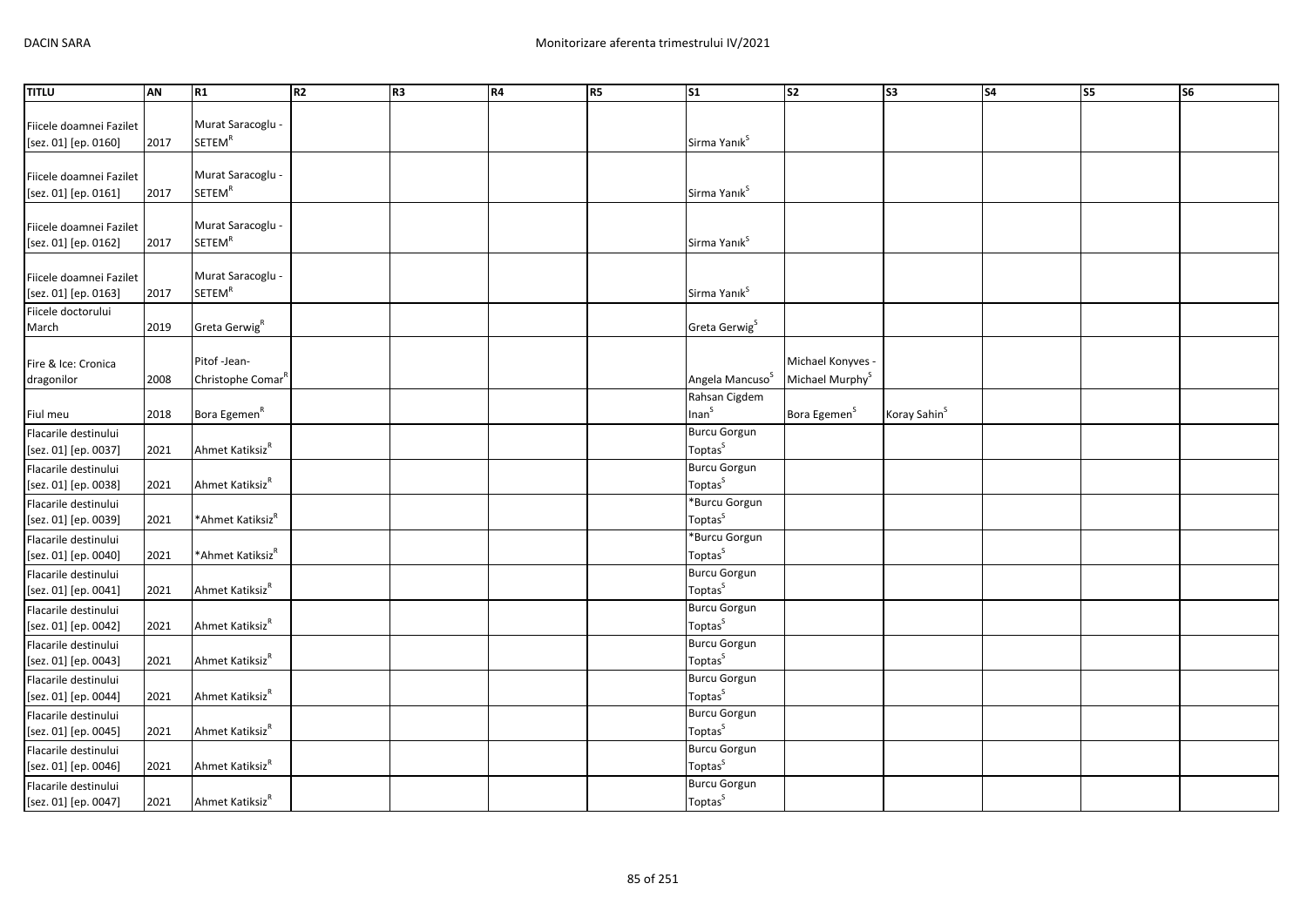| <b>TITLU</b>         | AN   | R1                          | R2 | R <sub>3</sub> | R4 | <b>R5</b> | $\mathsf{S}1$       | $\overline{\text{S2}}$ | S <sub>3</sub> | S <sub>4</sub> | S5 | S6 |
|----------------------|------|-----------------------------|----|----------------|----|-----------|---------------------|------------------------|----------------|----------------|----|----|
| Flacarile destinului |      |                             |    |                |    |           | <b>Burcu Gorgun</b> |                        |                |                |    |    |
| [sez. 01] [ep. 0048] | 2021 | Ahmet Katiksiz <sup>R</sup> |    |                |    |           | Toptas <sup>S</sup> |                        |                |                |    |    |
| Flacarile destinului |      |                             |    |                |    |           | <b>Burcu Gorgun</b> |                        |                |                |    |    |
| [sez. 01] [ep. 0049] | 2021 | Ahmet Katiksiz <sup>R</sup> |    |                |    |           | Toptas <sup>S</sup> |                        |                |                |    |    |
| Flacarile destinului |      |                             |    |                |    |           | <b>Burcu Gorgun</b> |                        |                |                |    |    |
| [sez. 01] [ep. 0050] | 2021 | Ahmet Katiksiz <sup>R</sup> |    |                |    |           | Toptas <sup>S</sup> |                        |                |                |    |    |
| Flacarile destinului |      |                             |    |                |    |           | <b>Burcu Gorgun</b> |                        |                |                |    |    |
| [sez. 01] [ep. 0051] | 2021 | Ahmet Katiksiz <sup>R</sup> |    |                |    |           | Toptas <sup>S</sup> |                        |                |                |    |    |
| Flacarile destinului |      |                             |    |                |    |           | <b>Burcu Gorgun</b> |                        |                |                |    |    |
| [sez. 01] [ep. 0052] | 2021 | Ahmet Katiksiz <sup>R</sup> |    |                |    |           | Toptas <sup>S</sup> |                        |                |                |    |    |
| Flacarile destinului |      |                             |    |                |    |           | <b>Burcu Gorgun</b> |                        |                |                |    |    |
| [sez. 01] [ep. 0053] | 2021 | Ahmet Katiksiz <sup>R</sup> |    |                |    |           | Toptas <sup>S</sup> |                        |                |                |    |    |
| Flacarile destinului |      |                             |    |                |    |           | <b>Burcu Gorgun</b> |                        |                |                |    |    |
| [sez. 01] [ep. 0054] | 2021 | Ahmet Katiksiz <sup>R</sup> |    |                |    |           | Toptas <sup>S</sup> |                        |                |                |    |    |
| Flacarile destinului |      |                             |    |                |    |           | <b>Burcu Gorgun</b> |                        |                |                |    |    |
| [sez. 01] [ep. 0055] | 2021 | Ahmet Katiksiz <sup>R</sup> |    |                |    |           | Toptas <sup>S</sup> |                        |                |                |    |    |
| Flacarile destinului |      |                             |    |                |    |           | <b>Burcu Gorgun</b> |                        |                |                |    |    |
| [sez. 01] [ep. 0056] | 2021 | Ahmet Katiksiz <sup>R</sup> |    |                |    |           | Toptas <sup>S</sup> |                        |                |                |    |    |
| Flacarile destinului |      |                             |    |                |    |           | <b>Burcu Gorgun</b> |                        |                |                |    |    |
| [sez. 01] [ep. 0057] | 2021 | Ahmet Katiksiz <sup>R</sup> |    |                |    |           | Toptas <sup>S</sup> |                        |                |                |    |    |
| Flacarile destinului |      |                             |    |                |    |           | <b>Burcu Gorgun</b> |                        |                |                |    |    |
| [sez. 01] [ep. 0058] | 2021 | Ahmet Katiksiz <sup>R</sup> |    |                |    |           | Toptas <sup>S</sup> |                        |                |                |    |    |
| Flacarile destinului |      |                             |    |                |    |           | <b>Burcu Gorgun</b> |                        |                |                |    |    |
| [sez. 01] [ep. 0059] | 2021 | Ahmet Katiksiz <sup>R</sup> |    |                |    |           | Toptas <sup>S</sup> |                        |                |                |    |    |
| Flacarile destinului |      |                             |    |                |    |           | <b>Burcu Gorgun</b> |                        |                |                |    |    |
| [sez. 01] [ep. 0060] | 2021 | Ahmet Katiksiz <sup>R</sup> |    |                |    |           | Toptas <sup>S</sup> |                        |                |                |    |    |
| Flacarile destinului |      |                             |    |                |    |           | <b>Burcu Gorgun</b> |                        |                |                |    |    |
| [sez. 01] [ep. 0061] | 2021 | Ahmet Katiksiz <sup>R</sup> |    |                |    |           | Toptas <sup>S</sup> |                        |                |                |    |    |
| Flacarile destinului |      |                             |    |                |    |           | <b>Burcu Gorgun</b> |                        |                |                |    |    |
| [sez. 01] [ep. 0062] | 2021 | Ahmet Katiksiz <sup>R</sup> |    |                |    |           | Toptas <sup>S</sup> |                        |                |                |    |    |
| Flacarile destinului |      |                             |    |                |    |           | <b>Burcu Gorgun</b> |                        |                |                |    |    |
| [sez. 01] [ep. 0063] | 2021 | Ahmet Katiksiz <sup>R</sup> |    |                |    |           | Toptas <sup>S</sup> |                        |                |                |    |    |
| Flacarile destinului |      |                             |    |                |    |           | <b>Burcu Gorgun</b> |                        |                |                |    |    |
| [sez. 01] [ep. 0064] | 2021 | Ahmet Katiksiz <sup>R</sup> |    |                |    |           | Toptas <sup>S</sup> |                        |                |                |    |    |
| Flacarile destinului |      |                             |    |                |    |           | <b>Burcu Gorgun</b> |                        |                |                |    |    |
| [sez. 01] [ep. 0065] | 2021 | Ahmet Katiksiz <sup>R</sup> |    |                |    |           | Toptas <sup>S</sup> |                        |                |                |    |    |
| Flacarile destinului |      |                             |    |                |    |           | <b>Burcu Gorgun</b> |                        |                |                |    |    |
| [sez. 01] [ep. 0066] | 2021 | Ahmet Katiksiz <sup>R</sup> |    |                |    |           | Toptas <sup>S</sup> |                        |                |                |    |    |
| Flacarile destinului |      |                             |    |                |    |           | <b>Burcu Gorgun</b> |                        |                |                |    |    |
| [sez. 01] [ep. 0067] | 2021 | Ahmet Katiksiz <sup>R</sup> |    |                |    |           | Toptas <sup>S</sup> |                        |                |                |    |    |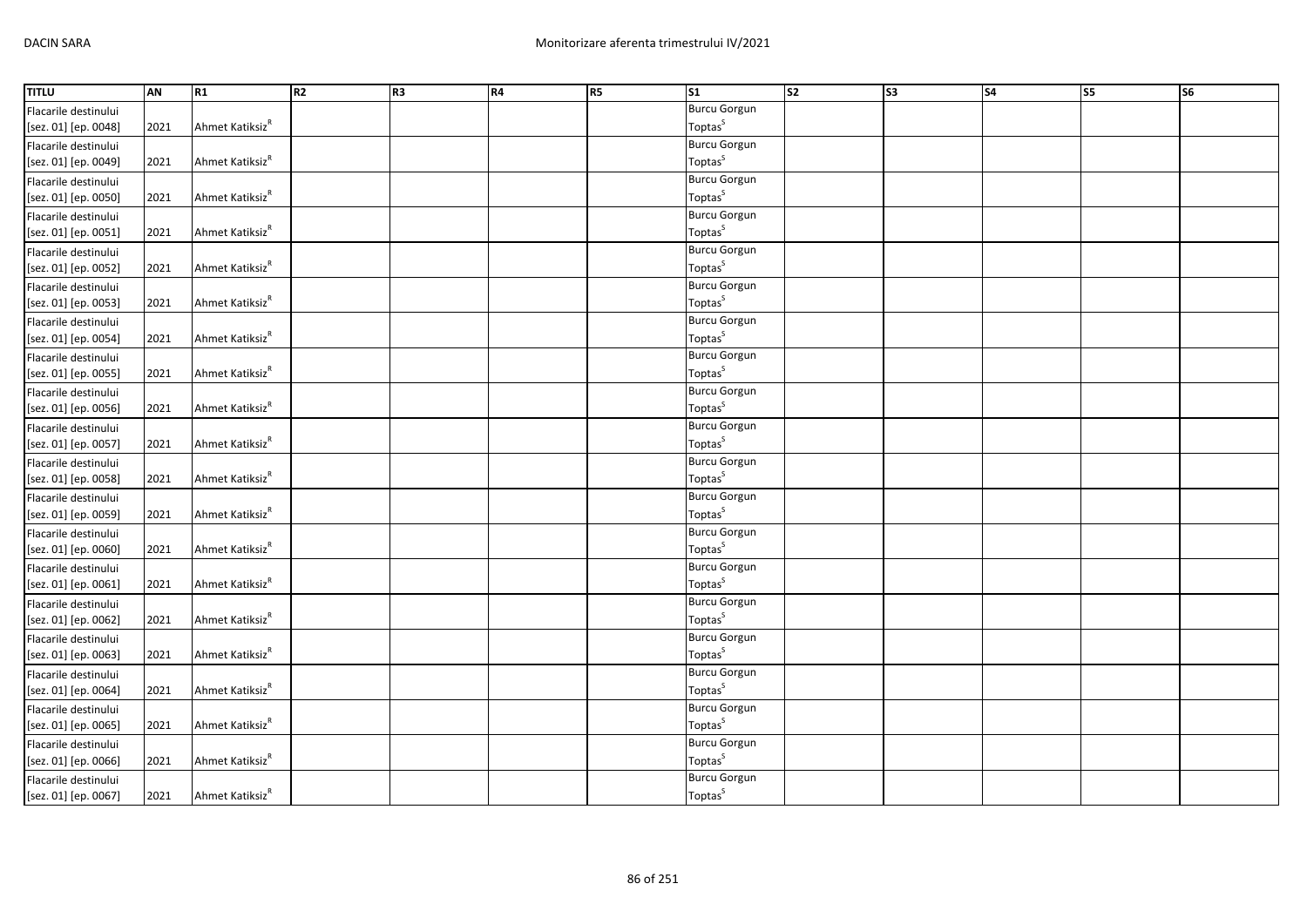| <b>TITLU</b>         | AN   | R <sub>1</sub>              | R2 | R <sub>3</sub> | <b>R4</b> | R5 | $\overline{\text{S1}}$ | s <sub>2</sub> | $\overline{\text{S3}}$ | $\overline{\phantom{a}}$ | S5 | S <sub>6</sub> |
|----------------------|------|-----------------------------|----|----------------|-----------|----|------------------------|----------------|------------------------|--------------------------|----|----------------|
| Flacarile destinului |      |                             |    |                |           |    | <b>Burcu Gorgun</b>    |                |                        |                          |    |                |
| [sez. 01] [ep. 0068] | 2021 | Ahmet Katiksiz <sup>R</sup> |    |                |           |    | Toptas <sup>S</sup>    |                |                        |                          |    |                |
| Flacarile destinului |      |                             |    |                |           |    | <b>Burcu Gorgun</b>    |                |                        |                          |    |                |
| [sez. 01] [ep. 0069] | 2021 | Ahmet Katiksiz <sup>R</sup> |    |                |           |    | Toptas <sup>S</sup>    |                |                        |                          |    |                |
| Flacarile destinului |      |                             |    |                |           |    | <b>Burcu Gorgun</b>    |                |                        |                          |    |                |
| [sez. 01] [ep. 0070] | 2021 | Ahmet Katiksiz <sup>R</sup> |    |                |           |    | Toptas <sup>S</sup>    |                |                        |                          |    |                |
| Flacarile destinului |      |                             |    |                |           |    | <b>Burcu Gorgun</b>    |                |                        |                          |    |                |
| [sez. 01] [ep. 0071] | 2021 | Ahmet Katiksiz <sup>R</sup> |    |                |           |    | Toptas <sup>S</sup>    |                |                        |                          |    |                |
| Flacarile destinului |      |                             |    |                |           |    | <b>Burcu Gorgun</b>    |                |                        |                          |    |                |
| [sez. 01] [ep. 0072] | 2021 | Ahmet Katiksiz <sup>R</sup> |    |                |           |    | Toptas <sup>S</sup>    |                |                        |                          |    |                |
| Flacarile destinului |      |                             |    |                |           |    | <b>Burcu Gorgun</b>    |                |                        |                          |    |                |
| [sez. 01] [ep. 0073] | 2021 | Ahmet Katiksiz <sup>R</sup> |    |                |           |    | Toptas <sup>S</sup>    |                |                        |                          |    |                |
| Flacarile destinului |      |                             |    |                |           |    | <b>Burcu Gorgun</b>    |                |                        |                          |    |                |
| [sez. 01] [ep. 0074] | 2021 | Ahmet Katiksiz <sup>R</sup> |    |                |           |    | Toptas <sup>S</sup>    |                |                        |                          |    |                |
| Flacarile destinului |      |                             |    |                |           |    | <b>Burcu Gorgun</b>    |                |                        |                          |    |                |
| [sez. 01] [ep. 0075] | 2021 | Ahmet Katiksiz <sup>R</sup> |    |                |           |    | Toptas <sup>S</sup>    |                |                        |                          |    |                |
| Flacarile destinului |      |                             |    |                |           |    | <b>Burcu Gorgun</b>    |                |                        |                          |    |                |
| [sez. 01] [ep. 0076] | 2021 | Ahmet Katiksiz <sup>R</sup> |    |                |           |    | Toptas <sup>S</sup>    |                |                        |                          |    |                |
| Flacarile destinului |      |                             |    |                |           |    | <b>Burcu Gorgun</b>    |                |                        |                          |    |                |
| [sez. 01] [ep. 0077] | 2021 | Ahmet Katiksiz <sup>R</sup> |    |                |           |    | Toptas <sup>S</sup>    |                |                        |                          |    |                |
| Flacarile destinului |      |                             |    |                |           |    | <b>Burcu Gorgun</b>    |                |                        |                          |    |                |
| [sez. 01] [ep. 0078] | 2021 | Ahmet Katiksiz <sup>R</sup> |    |                |           |    | Toptas <sup>S</sup>    |                |                        |                          |    |                |
| Flacarile destinului |      |                             |    |                |           |    | <b>Burcu Gorgun</b>    |                |                        |                          |    |                |
| [sez. 01] [ep. 0079] | 2021 | Ahmet Katiksiz <sup>R</sup> |    |                |           |    | Toptas <sup>S</sup>    |                |                        |                          |    |                |
| Flacarile destinului |      |                             |    |                |           |    | <b>Burcu Gorgun</b>    |                |                        |                          |    |                |
| [sez. 01] [ep. 0080] | 2021 | Ahmet Katiksiz <sup>R</sup> |    |                |           |    | Toptas <sup>S</sup>    |                |                        |                          |    |                |
| Flacarile destinului |      |                             |    |                |           |    | <b>Burcu Gorgun</b>    |                |                        |                          |    |                |
| [sez. 01] [ep. 0081] | 2021 | Ahmet Katiksiz <sup>R</sup> |    |                |           |    | Toptas <sup>S</sup>    |                |                        |                          |    |                |
| Flacarile destinului |      |                             |    |                |           |    | <b>Burcu Gorgun</b>    |                |                        |                          |    |                |
| [sez. 01] [ep. 0082] | 2021 | Ahmet Katiksiz <sup>R</sup> |    |                |           |    | Toptas <sup>S</sup>    |                |                        |                          |    |                |
| Flacarile destinului |      |                             |    |                |           |    | <b>Burcu Gorgun</b>    |                |                        |                          |    |                |
| [sez. 01] [ep. 0083] | 2021 | Ahmet Katiksiz <sup>R</sup> |    |                |           |    | Toptas <sup>S</sup>    |                |                        |                          |    |                |
| Flacarile destinului |      |                             |    |                |           |    | <b>Burcu Gorgun</b>    |                |                        |                          |    |                |
| [sez. 01] [ep. 0084] | 2021 | Ahmet Katiksiz <sup>R</sup> |    |                |           |    | Toptas <sup>S</sup>    |                |                        |                          |    |                |
| Flacarile destinului |      |                             |    |                |           |    | <b>Burcu Gorgun</b>    |                |                        |                          |    |                |
| [sez. 01] [ep. 0085] | 2021 | Ahmet Katiksiz <sup>R</sup> |    |                |           |    | Toptas <sup>S</sup>    |                |                        |                          |    |                |
| Flacarile destinului |      |                             |    |                |           |    | <b>Burcu Gorgun</b>    |                |                        |                          |    |                |
| [sez. 01] [ep. 0086] | 2021 | Ahmet Katiksiz <sup>R</sup> |    |                |           |    | Toptas <sup>S</sup>    |                |                        |                          |    |                |
| Flacarile destinului |      |                             |    |                |           |    | <b>Burcu Gorgun</b>    |                |                        |                          |    |                |
| [sez. 01] [ep. 0087] | 2021 | Ahmet Katiksiz <sup>R</sup> |    |                |           |    | Toptas <sup>S</sup>    |                |                        |                          |    |                |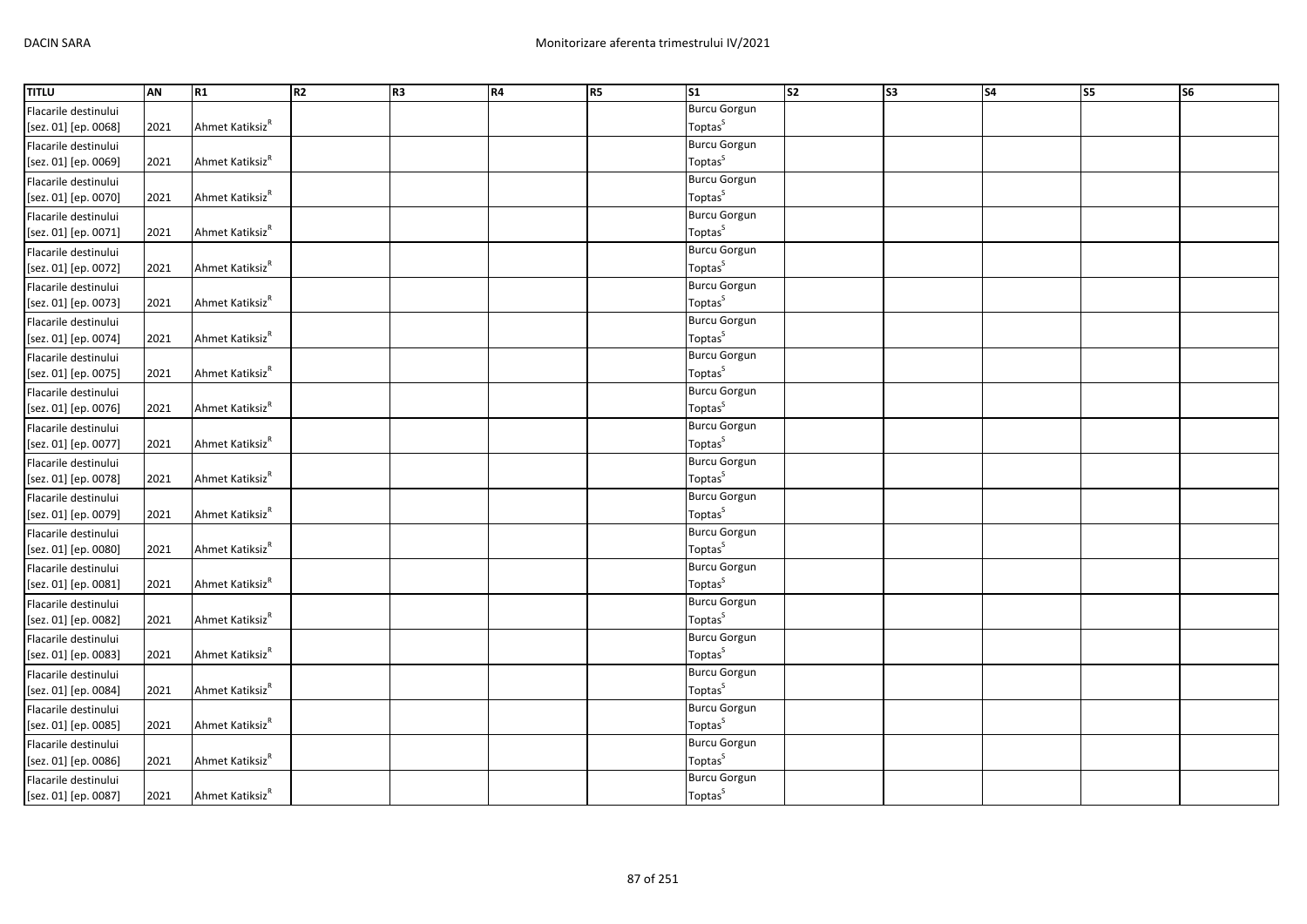| <b>TITLU</b>         | AN   | R1                             | R2 | R <sub>3</sub> | <b>R4</b> | R5 | $\overline{\text{S1}}$       | $\overline{\text{S2}}$        | $\overline{\text{S3}}$   | $\overline{\text{S4}}$                                  | <b>S5</b> | $\overline{\text{S6}}$       |
|----------------------|------|--------------------------------|----|----------------|-----------|----|------------------------------|-------------------------------|--------------------------|---------------------------------------------------------|-----------|------------------------------|
| Flacarile destinului |      |                                |    |                |           |    | <b>Burcu Gorgun</b>          |                               |                          |                                                         |           |                              |
| [sez. 01] [ep. 0088] | 2021 | Ahmet Katiksiz <sup>R</sup>    |    |                |           |    | Toptas <sup>S</sup>          |                               |                          |                                                         |           |                              |
| Flacarile destinului |      |                                |    |                |           |    | <b>Burcu Gorgun</b>          |                               |                          |                                                         |           |                              |
| [sez. 01] [ep. 0089] | 2021 | Ahmet Katiksiz <sup>R</sup>    |    |                |           |    | Toptas <sup>S</sup>          |                               |                          |                                                         |           |                              |
| Flacarile destinului |      |                                |    |                |           |    | <b>Burcu Gorgun</b>          |                               |                          |                                                         |           |                              |
| [sez. 01] [ep. 0090] | 2021 | Ahmet Katiksiz <sup>R</sup>    |    |                |           |    | Toptas <sup>S</sup>          |                               |                          |                                                         |           |                              |
|                      |      |                                |    |                |           |    | Lawrence Konner -            | Mark Rosenthal -              |                          |                                                         |           |                              |
| Flicka               | 2006 | Michael Mayer <sup>R</sup>     |    |                |           |    | ALCS <sup>S</sup>            | ALCS <sup>S</sup>             |                          |                                                         |           |                              |
|                      |      |                                |    |                |           |    |                              |                               |                          |                                                         |           |                              |
|                      |      |                                |    |                |           |    | Jennifer Robinson            |                               |                          |                                                         |           |                              |
| Flicka <sub>2</sub>  | 2010 | Michael Damian <sup>R</sup>    |    |                |           |    | Jen Robinson <sup>S</sup>    |                               |                          |                                                         |           |                              |
|                      |      |                                |    |                |           |    |                              |                               |                          |                                                         |           |                              |
|                      |      |                                |    |                |           |    | Jennifer Robinson            |                               |                          |                                                         |           |                              |
| Flicka 3             | 2012 | Michael Damian <sup>R</sup>    |    |                |           |    | Jen Robinson <sup>S</sup>    |                               |                          |                                                         |           |                              |
|                      |      | Bruce Beresford -              |    |                |           |    | Barbara                      |                               |                          |                                                         |           |                              |
| Flint                | 2017 | $\mathsf{ALCS}^\mathsf{R}$     |    |                |           |    | Stepansky <sup>S</sup>       |                               |                          |                                                         |           |                              |
| Flubber              | 1997 | Les Mayfield <sup>R</sup>      |    |                |           |    | Bill Walsh <sup>S</sup>      | John Hughes <sup>S</sup>      |                          |                                                         |           |                              |
|                      |      | Andrzej                        |    |                |           |    |                              |                               |                          |                                                         |           |                              |
| Foc incrucisat       | 2001 | <b>Bartkowiak</b> <sup>R</sup> |    |                |           |    | Ed Horowitz <sup>S</sup>     | Richard D'Ovidio <sup>S</sup> |                          |                                                         |           |                              |
|                      |      |                                |    |                |           |    | Cory M. Miller -             |                               |                          |                                                         |           |                              |
| Force of Nature      | 2020 | Michael Polish <sup>R</sup>    |    |                |           |    | Cory Miller <sup>S</sup>     |                               |                          |                                                         |           |                              |
| Formidabilul         | 1991 | Jim Abrahams <sup>R</sup>      |    |                |           |    | Jim Abrahams <sup>S</sup>    | Pat Proft <sup>S</sup>        |                          |                                                         |           |                              |
| Formidabilul 2       | 1993 | Jim Abrahams <sup>R</sup>      |    |                |           |    | Jim Abrahams <sup>S</sup>    | Pat Proft <sup>S</sup>        |                          |                                                         |           |                              |
| Forta malefica       | 2020 | John Suits <sup>R</sup>        |    |                |           |    | Corey Large <sup>S</sup>     | Edward Drake <sup>S</sup>     |                          |                                                         |           |                              |
|                      |      |                                |    |                |           |    |                              | Douglas Cook -                |                          |                                                         |           |                              |
| Fortareata           | 1996 | Michael Bay <sup>R</sup>       |    |                |           |    | David Weisberg <sup>S</sup>  | Douglas S. Cook <sup>S</sup>  | Mark Rosner <sup>S</sup> |                                                         |           |                              |
| Fostele iubite ale   |      |                                |    |                |           |    |                              |                               |                          |                                                         |           |                              |
| iubitului meu        | 2004 | Nick Hurran <sup>R</sup>       |    |                |           |    | Elisa Bell <sup>S</sup>      | Melissa Carter <sup>S</sup>   |                          |                                                         |           |                              |
| Fotografia           | 2020 | Stella Meghie <sup>R</sup>     |    |                |           |    | Stella Meghie <sup>S</sup>   |                               |                          |                                                         |           |                              |
|                      |      | Kenneth Branagh                |    |                |           |    |                              |                               |                          |                                                         |           |                              |
| Frankenstein         | 1994 | ALCS <sup>R</sup>              |    |                |           |    | Frank Darabont <sup>S</sup>  | Steph Lady <sup>S</sup>       |                          |                                                         |           |                              |
|                      |      |                                |    |                |           |    |                              |                               |                          |                                                         |           |                              |
| Frankie & Alice      | 2010 | Geoffrey Sax <sup>R</sup>      |    |                |           |    | Cheryl Edwards <sup>S</sup>  | Marko King <sup>S</sup>       | Mary King <sup>S</sup>   | Jonathan Watters <sup>S</sup> Joe Shrapnel <sup>S</sup> |           | Anna Waterhouse <sup>5</sup> |
|                      |      | Christian                      |    |                |           |    | Christian                    |                               |                          |                                                         |           |                              |
| Fratia hotilor       | 2018 | Gudegast <sup>R</sup>          |    |                |           |    | Gudegast <sup>S</sup>        |                               |                          |                                                         |           |                              |
|                      |      | Sammo Kam-Bo                   |    |                |           |    |                              |                               |                          |                                                         |           |                              |
|                      |      | Hung - Samo                    |    |                |           |    |                              |                               |                          |                                                         |           |                              |
| Fratia Kung-Fu       | 1988 | Hung <sup>R</sup>              |    |                |           |    | Cheuk-Hon Szeto <sup>5</sup> |                               |                          |                                                         |           |                              |
| From Prada to Nada   | 2011 | Angel Garcia <sup>R</sup>      |    |                |           |    | Craig Fernandez <sup>S</sup> | Fina Torres <sup>5</sup>      | Luis Alfaro <sup>s</sup> |                                                         |           |                              |
| Frontul inghetat     | 2017 | David Aboucaya <sup>R</sup>    |    |                |           |    | David Aboucaya <sup>S</sup>  |                               |                          |                                                         |           |                              |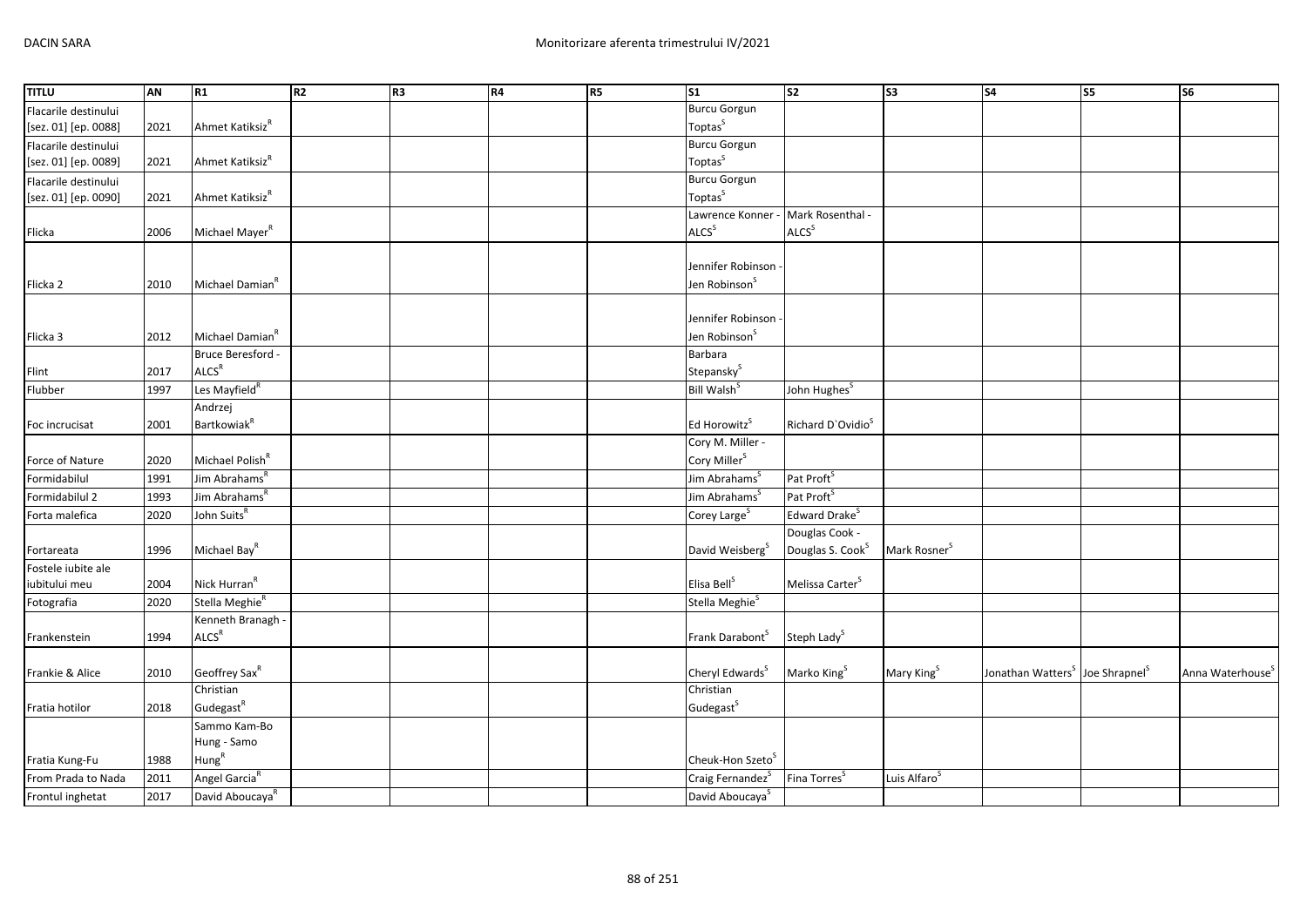| <b>TITLU</b>                  | AN   | R1                              | R <sub>2</sub> | R <sub>3</sub> | R4 | R5 | $\overline{\text{S1}}$                                     | $\overline{\text{S2}}$         | $\overline{\text{S3}}$   | <b>S4</b>               | $\overline{\text{S5}}$ | <b>S6</b> |
|-------------------------------|------|---------------------------------|----------------|----------------|----|----|------------------------------------------------------------|--------------------------------|--------------------------|-------------------------|------------------------|-----------|
|                               |      |                                 |                |                |    |    | Evan                                                       |                                |                          |                         |                        |           |
| Frumoasa si Bestia            | 2017 | Bill Condon - ALCSR             |                |                |    |    | Spiliotopoulos <sup>S</sup>                                | Stephen Chbosky <sup>S</sup>   |                          |                         |                        |           |
| Frumusica                     | 1990 | Garry Marshall <sup>R</sup>     |                |                |    |    | J. F. Lawton                                               |                                |                          |                         |                        |           |
|                               |      | Francis Veber -                 |                |                |    |    | Francis Veber -                                            |                                |                          |                         |                        |           |
| Fugarii                       | 1986 | SACD <sup>R</sup>               |                |                |    |    | <b>SACD</b> <sup>S</sup>                                   |                                |                          |                         |                        |           |
| Fugi, ascunde-te si           |      |                                 |                |                |    |    |                                                            |                                |                          |                         |                        |           |
| lupta!                        | 2020 | Kyle Rankin <sup>R</sup>        |                |                |    |    | Kyle Rankin <sup>S</sup>                                   |                                |                          |                         |                        |           |
|                               |      |                                 |                |                |    |    |                                                            |                                |                          |                         |                        |           |
| Fura si fugi                  | 2010 | John Luessenhop <sup>R</sup>    |                |                |    |    | Gabriel Casseus <sup>S</sup>                               | John Luessenhop <sup>S</sup>   | Peter Allen <sup>S</sup> | Avery Duff <sup>S</sup> |                        |           |
|                               |      |                                 |                |                |    |    | Jim Agnew - James                                          |                                |                          |                         |                        |           |
| Furia                         | 2014 | Paco Cabezas <sup>R</sup>       |                |                |    |    | Agnew <sup>S</sup>                                         | Sean Keller <sup>S</sup>       |                          |                         |                        |           |
|                               |      |                                 |                |                |    |    |                                                            |                                |                          |                         |                        |           |
| Furia unui om periculos 2021  |      | Guy Ritchie - ALCS <sup>R</sup> |                |                |    |    | Guy Ritchie - ALCS <sup>S</sup> Ivan Atkinson <sup>S</sup> |                                | Marn Davies <sup>S</sup> |                         |                        |           |
| Furios si iute 7              | 2015 | James Wan <sup>R</sup>          |                |                |    |    | Chris Morgan <sup>S</sup>                                  |                                |                          |                         |                        |           |
| Furios si iute 8: Destin      |      |                                 |                |                |    |    |                                                            |                                |                          |                         |                        |           |
| periculos                     | 2017 | F. Gary Gray <sup>R</sup>       |                |                |    |    | Chris Morgan <sup>S</sup>                                  |                                |                          |                         |                        |           |
| Furios si iute: Tokyo         |      | Justin Lin <sup>R</sup>         |                |                |    |    | Chris Morgan <sup>S</sup>                                  |                                |                          |                         |                        |           |
| Drift                         | 2006 |                                 |                |                |    |    |                                                            |                                |                          |                         |                        |           |
|                               |      | Wolfgang Petersen               |                |                |    |    |                                                            |                                |                          |                         |                        |           |
|                               |      | - VG WORT/VG.                   |                |                |    |    | William D. Wittliff                                        |                                |                          |                         |                        |           |
| Furtuna perfecta              | 2000 | Bild Kunst <sup>R</sup>         |                |                |    |    | Bill Wittliff <sup>S</sup>                                 |                                |                          |                         |                        |           |
| Galusca                       | 2018 | Anne Fletcher <sup>R</sup>      |                |                |    |    | Kristin Hahn <sup>S</sup>                                  |                                |                          |                         |                        |           |
|                               |      | Ridley Scott -                  |                |                |    |    | Steven Zaillian -                                          |                                |                          |                         |                        |           |
| Gangster American             | 2007 | ALCS <sup>R</sup>               |                |                |    |    | ALCS <sup>S</sup>                                          |                                |                          |                         |                        |           |
| Gardienii destinului          | 2011 | George Nolfi <sup>R</sup>       |                |                |    |    | George Nolfi <sup>S</sup>                                  |                                |                          |                         |                        |           |
| Gardienii Galaxiei            | 2014 | James Gunn <sup>F</sup>         |                |                |    |    | James Gunn <sup>S</sup>                                    | Nicole Perlman <sup>S</sup>    |                          |                         |                        |           |
|                               |      |                                 |                |                |    |    |                                                            |                                |                          |                         |                        |           |
| George trasnitul junglei 1997 |      | Sam Weisman <sup>R</sup>        |                |                |    |    | Audrey Wells <sup>S</sup>                                  | Dana Olsen <sup>S</sup>        |                          |                         |                        |           |
| Ghici cine mai vine la        |      |                                 |                |                |    |    |                                                            |                                |                          |                         |                        |           |
| cina                          | 2020 | Nicol Paone <sup>R</sup>        |                |                |    |    | Nicol Paone <sup>S</sup>                                   |                                |                          |                         |                        |           |
| Ghinionistul                  | 1996 | Dennis Dugan <sup>R</sup>       |                |                |    |    | Adam Sandler <sup>S</sup>                                  | Tim Herlihy <sup>S</sup>       |                          |                         |                        |           |
|                               |      |                                 |                |                |    |    |                                                            |                                |                          |                         |                        |           |
| Glasul inimii [ep.0001] 2014  |      | Michael Landon Jr"              |                |                |    |    | Cindy Kelley <sup>S</sup>                                  | Michael Landon Jr <sup>3</sup> |                          |                         |                        |           |
|                               |      |                                 |                |                |    |    |                                                            |                                |                          |                         |                        |           |
| Glasul inimii [ep.0002] 2014  |      | Michael Landon Jr <sup>R</sup>  |                |                |    |    | Brian Bird <sup>S</sup>                                    |                                |                          |                         |                        |           |
|                               |      |                                 |                |                |    |    |                                                            |                                |                          |                         |                        |           |
| Glasul inimii [ep.0003] 2014  |      | Michael Landon Jr"              |                |                |    |    | Ken Lazebnik <sup>S</sup>                                  |                                |                          |                         |                        |           |
|                               |      |                                 |                |                |    |    |                                                            |                                |                          |                         |                        |           |
| Glasul inimii [ep.0004] 2014  |      | Michael Landon JrR              |                |                |    |    | John Wierick <sup>S</sup>                                  |                                |                          |                         |                        |           |
|                               |      |                                 |                |                |    |    |                                                            |                                |                          |                         |                        |           |
| Glasul inimii [ep.0005] 2014  |      | Anne Wheeler <sup>R</sup>       |                |                |    |    | Ken Lazebnik <sup>S</sup>                                  |                                |                          |                         |                        |           |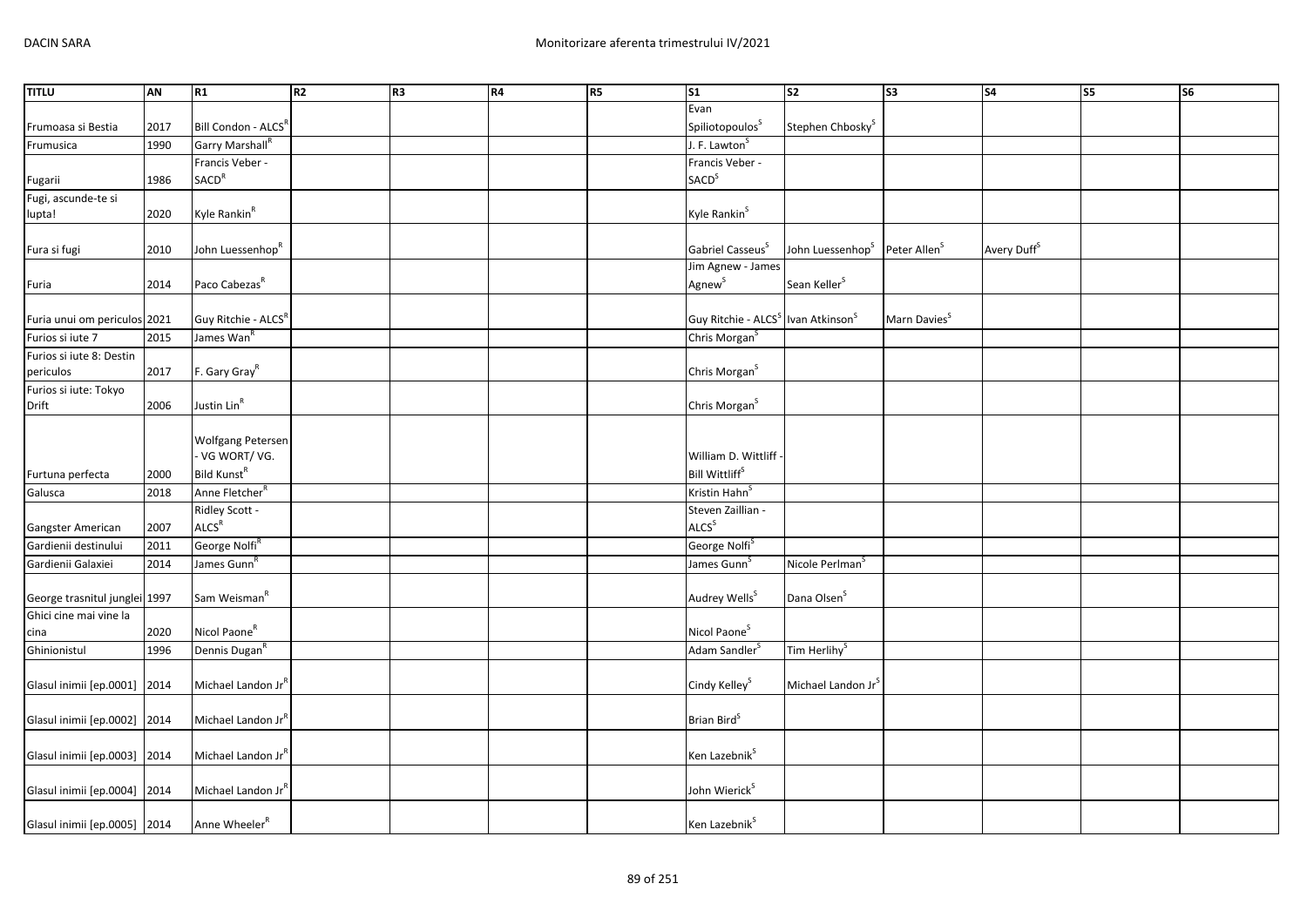| <b>TITLU</b>                 | <b>AN</b> | R1                          | R <sub>2</sub>             | R <sub>3</sub> | R4 | R5 | $\overline{\text{S1}}$                                      | $\overline{\text{S2}}$      | S3 | S <sub>4</sub> | <b>S5</b> | <b>S6</b> |
|------------------------------|-----------|-----------------------------|----------------------------|----------------|----|----|-------------------------------------------------------------|-----------------------------|----|----------------|-----------|-----------|
|                              |           |                             |                            |                |    |    |                                                             |                             |    |                |           |           |
| Glasul inimii [ep.0006]      | 2014      | Anne Wheeler <sup>R</sup>   |                            |                |    |    | Sheryl J. Anderson <sup>S</sup>                             |                             |    |                |           |           |
|                              |           |                             |                            |                |    |    | Kim Beyer-                                                  |                             |    |                |           |           |
| Glasul inimii [ep.0007] 2014 |           | Neill Fearnley <sup>R</sup> |                            |                |    |    | Johnson <sup>S</sup>                                        |                             |    |                |           |           |
|                              |           |                             |                            |                |    |    |                                                             |                             |    |                |           |           |
| Glasul inimii [ep.0008] 2014 |           | Neil Fearnley <sup>R</sup>  |                            |                |    |    | Jon Nappa <sup>S</sup>                                      |                             |    |                |           |           |
| Glasul inimii [ep.0009] 2014 |           | Anne Wheeler <sup>R</sup>   |                            |                |    |    | Ken Craw <sup>S</sup>                                       |                             |    |                |           |           |
| Glasul inimii [ep.0010]      | 2014      | Neil Fearnley <sup>R</sup>  |                            |                |    |    | Vanessa Parise <sup>S</sup>                                 |                             |    |                |           |           |
|                              |           |                             |                            |                |    |    |                                                             |                             |    |                |           |           |
| Glasul inimii [ep.0011] 2014 |           | Neill Fearnley <sup>R</sup> |                            |                |    |    | Neal H. Dobrofsky <sup>S</sup> Tippi Dobrofsky <sup>S</sup> |                             |    |                |           |           |
|                              |           |                             |                            |                |    |    |                                                             |                             |    |                |           |           |
| Glasul inimii [ep.0012] 2014 |           | Neil Fearnley <sup>R</sup>  |                            |                |    |    | Neal H. Dobrofsky <sup>S</sup> Tippi Dobrofsky <sup>S</sup> |                             |    |                |           |           |
| Glasul inimii [ep.0013] 2015 |           | Neil Fearnley <sup>R</sup>  |                            |                |    |    | Neal H. Dobrofsky <sup>S</sup> Tippi Dobrofsky <sup>S</sup> |                             |    |                |           |           |
|                              |           | Mike Rohl -                 |                            |                |    |    |                                                             |                             |    |                |           |           |
| Glasul inimii [ep.0014] 2015 |           | Michael Rohl <sup>R</sup>   |                            |                |    |    | Robin Bernheim <sup>5</sup>                                 |                             |    |                |           |           |
|                              |           | Mike Rohl -                 |                            |                |    |    |                                                             |                             |    |                |           |           |
| Glasul inimii [ep.0015] 2015 |           | Michael Rohl <sup>R</sup>   | Neil Fearnley <sup>R</sup> |                |    |    | Andrea Stevens <sup>S</sup>                                 |                             |    |                |           |           |
|                              |           | Mike Rohl -                 |                            |                |    |    |                                                             |                             |    |                |           |           |
| Glasul inimii [ep.0016] 2015 |           | Michael Rohl <sup>R</sup>   | Neil Fearnley <sup>R</sup> |                |    |    | Derek Thompson <sup>S</sup>                                 |                             |    |                |           |           |
| Glasul inimii [ep.0017] 2015 |           | Neill Fearnley <sup>R</sup> |                            |                |    |    | Tony Blake <sup>S</sup>                                     |                             |    |                |           |           |
|                              |           |                             |                            |                |    |    |                                                             |                             |    |                |           |           |
| Glasul inimii [ep.0018] 2015 |           | Martin Wood <sup>R</sup>    |                            |                |    |    | Robin Bernheim <sup>S</sup>                                 |                             |    |                |           |           |
| Glasul inimii [ep.0019] 2015 |           | Martin Wood <sup>R</sup>    |                            |                |    |    | Tony Blake <sup>S</sup>                                     |                             |    |                |           |           |
|                              |           |                             |                            |                |    |    |                                                             |                             |    |                |           |           |
| Glasul inimii [ep.0020] 2015 |           | Neil Fearnley <sup>R</sup>  |                            |                |    |    | Derek Thompson <sup>S</sup>                                 |                             |    |                |           |           |
| Glasul inimii [ep.0021] 2015 |           | Neil Fearnley <sup>R</sup>  |                            |                |    |    | Tony Blake <sup>S</sup>                                     | Derek Thompson <sup>S</sup> |    |                |           |           |
|                              |           |                             |                            |                |    |    |                                                             |                             |    |                |           |           |
| Glasul inimii [ep.0022]      | 2015      | Neil Fearnley <sup>R</sup>  |                            |                |    |    | Robin Bernheim <sup>S</sup>                                 |                             |    |                |           |           |
| Glasul inimii [ep.0023]      | 2015      | Neil Fearnley <sup>R</sup>  |                            |                |    |    | Robin Bernheim <sup>S</sup>                                 |                             |    |                |           |           |
|                              |           |                             |                            |                |    |    |                                                             |                             |    |                |           |           |
| Glasul inimii [ep.0025] 2016 |           | Martin Wood <sup>R</sup>    |                            |                |    |    | Richard Manning <sup>S</sup>                                |                             |    |                |           |           |
|                              |           |                             |                            |                |    |    |                                                             |                             |    |                |           |           |
| Glasul inimii [ep.0026] 2016 |           | Neill Fearnley <sup>R</sup> |                            |                |    |    | Josef Anderson <sup>S</sup>                                 |                             |    |                |           |           |
| Glasul inimii [ep.0027] 2016 |           | Neill Fearnley <sup>R</sup> |                            |                |    |    | Derek Thompson <sup>S</sup>                                 |                             |    |                |           |           |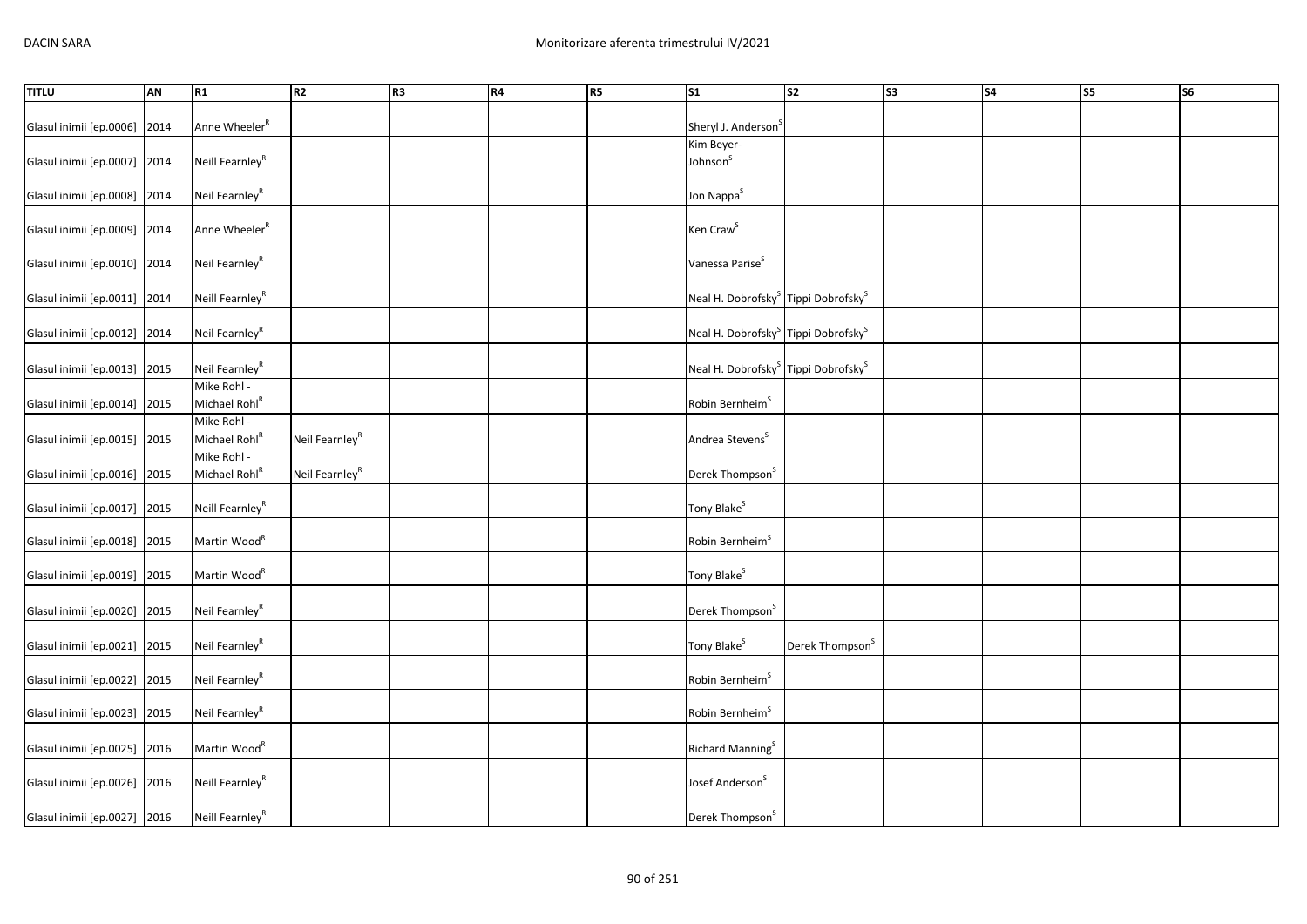| <b>TITLU</b>                 | <b>AN</b> | R1                                       | R <sub>2</sub> | R <sub>3</sub> | R4 | R5 | $\overline{\text{S1}}$         | $\overline{\text{S2}}$        | S3 | S <sub>4</sub> | $\overline{\text{S5}}$ | <b>S6</b> |
|------------------------------|-----------|------------------------------------------|----------------|----------------|----|----|--------------------------------|-------------------------------|----|----------------|------------------------|-----------|
| Glasul inimii [ep.0028]      | 2016      | Peter DeLuise <sup>R</sup>               |                |                |    |    | Josef Anderson <sup>S</sup>    |                               |    |                |                        |           |
| Glasul inimii [ep.0029] 2016 |           | Peter DeLuise <sup>R</sup>               |                |                |    |    | Richard Manning <sup>S</sup>   | Robin Bernheim <sup>S</sup>   |    |                |                        |           |
| Glasul inimii [ep.0033]      | 2016      | Neil Fearnley <sup>R</sup>               |                |                |    |    | Robin Bernheim <sup>S</sup>    |                               |    |                |                        |           |
| Glasul inimii [ep.0034]      | 2017      | Peter DeLuise <sup>R</sup>               |                |                |    |    | Charles Lazer <sup>S</sup>     |                               |    |                |                        |           |
| Glasul inimii [ep.0035] 2017 |           | Peter DeLuise <sup>R</sup>               |                |                |    |    | Derek Thompson <sup>S</sup>    |                               |    |                |                        |           |
| Glasul inimii [ep.0036]      | 2017      | Neil Fearnley <sup>R</sup>               |                |                |    |    | Richard Manning <sup>S</sup>   |                               |    |                |                        |           |
| Glasul inimii [ep.0037] 2017 |           | Neill Fearnley <sup>R</sup>              |                |                |    |    | Paul Jackson <sup>S</sup>      | Cynthia J. Cohen <sup>S</sup> |    |                |                        |           |
| Glasul inimii [ep.0038] 2017 |           | Michael Landon Jr <sup>R</sup>           |                |                |    |    | Derek Thompson <sup>S</sup>    |                               |    |                |                        |           |
| Glasul inimii [ep.0039]      | 2017      | Peter DeLuise <sup>R</sup>               |                |                |    |    | Charles Lazer <sup>S</sup>     |                               |    |                |                        |           |
| Glasul inimii [ep.0040]      | 2017      | Mike Rohl -<br>Michael Rohl <sup>R</sup> |                |                |    |    | Richard Manning <sup>S</sup>   |                               |    |                |                        |           |
| Glasul inimii [ep.0041] 2017 |           | Mike Rohl -<br>Michael Rohl <sup>R</sup> |                |                |    |    | Paul Jackson <sup>S</sup>      | Cynthia J. Cohen <sup>S</sup> |    |                |                        |           |
| Glasul inimii [ep.0042]      | 2017      | Neil Fearnley <sup>R</sup>               |                |                |    |    | Robin Burger <sup>S</sup>      |                               |    |                |                        |           |
| Glasul inimii [ep.0043]      | 2017      | Neil Fearnley <sup>R</sup>               |                |                |    |    | Paul Jackson <sup>S</sup>      | Cynthia J. Cohen <sup>S</sup> |    |                |                        |           |
| Glasul inimii [ep.0044] 2017 |           | Neil Fearnley <sup>R</sup>               |                |                |    |    | Paul Jackson <sup>S</sup>      | Cynthia J. Cohen <sup>S</sup> |    |                |                        |           |
| Glasul inimii [ep.0045] 2018 |           | Neil Fearnley <sup>R</sup>               |                |                |    |    | Paul Jackson <sup>S</sup>      | Cynthia J. Cohen <sup>S</sup> |    |                |                        |           |
| Glasul inimii [ep.0046] 2018 |           | Martin Wood <sup>R</sup>                 |                |                |    |    | Derek Thompson <sup>5</sup>    |                               |    |                |                        |           |
| Glasul inimii [ep.0048]      | 2018      | Mike Rohl -<br>Michael Rohl <sup>R</sup> |                |                |    |    | Elizabeth Stewart <sup>S</sup> |                               |    |                |                        |           |
| Glasul inimii [ep.0049] 2018 |           | Mike Rohl -<br>Michael Rohl <sup>R</sup> |                |                |    |    | Paul Jackson <sup>S</sup>      | Cynthia J. Cohen <sup>S</sup> |    |                |                        |           |
| Glasul inimii [ep.0050] 2018 |           | Neil Fearnley <sup>R</sup>               |                |                |    |    | Paco Cleveland <sup>S</sup>    |                               |    |                |                        |           |
| Glasul inimii [ep.0051] 2018 |           | Neil Fearnley <sup>R</sup>               |                |                |    |    | Paul Jackson <sup>S</sup>      | Cynthia J. Cohen <sup>S</sup> |    |                |                        |           |
| Glasul inimii [ep.0052] 2018 |           | Peter DeLuise <sup>R</sup>               |                |                |    |    | Elizabeth Stewart <sup>S</sup> |                               |    |                |                        |           |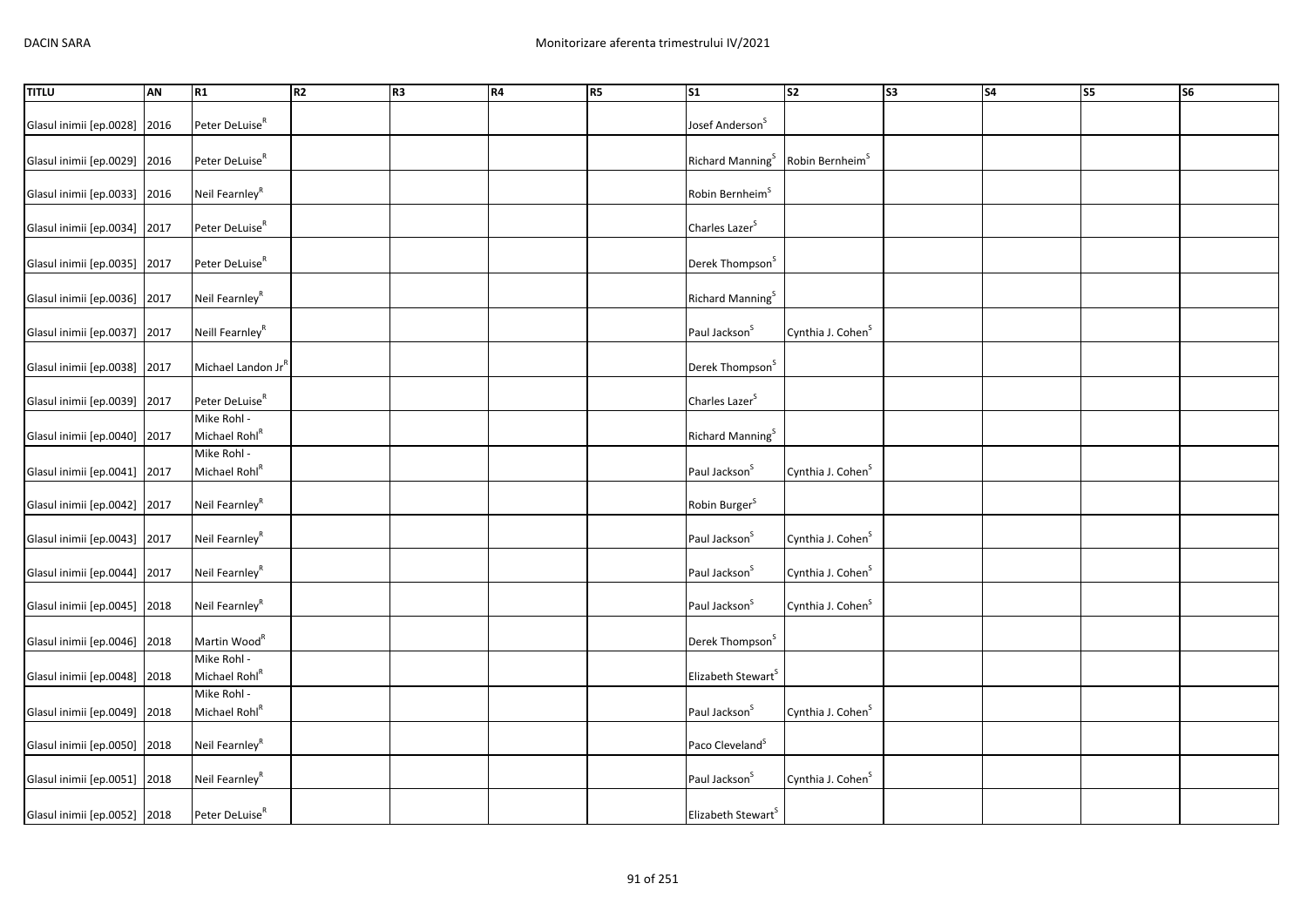| <b>TITLU</b>                 | AN   | R1                         | R2 | R <sub>3</sub> | R4 | R5 | $\overline{\text{S1}}$                                     | $\overline{\text{S2}}$      | $\overline{\text{S3}}$ | $\overline{\phantom{a}}$ S4 | S5 | $\overline{\text{S6}}$ |
|------------------------------|------|----------------------------|----|----------------|----|----|------------------------------------------------------------|-----------------------------|------------------------|-----------------------------|----|------------------------|
|                              |      |                            |    |                |    |    |                                                            |                             |                        |                             |    |                        |
| Glasul inimii [ep.0056]      | 2018 | Peter DeLuise <sup>R</sup> |    |                |    |    | Derek Thompson <sup>S</sup>                                |                             |                        |                             |    |                        |
|                              |      |                            |    |                |    |    |                                                            |                             |                        |                             |    |                        |
| Glasul inimii [ep.0057]      | 2018 | Neil Fearnley <sup>R</sup> |    |                |    |    | Elizabeth Stewart <sup>S</sup>                             |                             |                        |                             |    |                        |
|                              |      |                            |    |                |    |    |                                                            |                             |                        |                             |    |                        |
|                              |      |                            |    |                |    |    | Alfonso H.                                                 |                             |                        |                             |    |                        |
| Glasul inimii [ep.0057]      | 2018 | Neil Fearnley <sup>R</sup> |    |                |    |    | Moreno <sup>S</sup>                                        |                             |                        |                             |    |                        |
|                              |      |                            |    |                |    |    |                                                            |                             |                        |                             |    |                        |
| Glasul inimii [ep.0058]      | 2018 | Neil Fearnley <sup>R</sup> |    |                |    |    | Derek Thompson <sup>S</sup>                                |                             |                        |                             |    |                        |
|                              |      |                            |    |                |    |    |                                                            |                             |                        |                             |    |                        |
| Glasul inimii [ep.0058]      | 2019 | Martin Wood <sup>R</sup>   |    |                |    |    | Derek Thompson <sup>S</sup>                                |                             |                        |                             |    |                        |
|                              |      |                            |    |                |    |    | Alfonso H.                                                 |                             |                        |                             |    |                        |
| Glasul inimii [ep.0059]      | 2018 | Neil Fearnley <sup>R</sup> |    |                |    |    | Moreno <sup>S</sup>                                        |                             |                        |                             |    |                        |
|                              |      |                            |    |                |    |    |                                                            |                             |                        |                             |    |                        |
| Glasul inimii [ep.0059]      | 2019 | Martin Wood <sup>R</sup>   |    |                |    |    | Annie Brunner <sup>S</sup>                                 |                             |                        |                             |    |                        |
|                              |      | Mike Rohl -                |    |                |    |    |                                                            |                             |                        |                             |    |                        |
| Glasul inimii [ep.0060]      | 2019 | Michael Rohl <sup>R</sup>  |    |                |    |    | Elizabeth Stewart <sup>S</sup> Derek Thompson <sup>S</sup> |                             |                        |                             |    |                        |
|                              |      | Mike Rohl -                |    |                |    |    | Alfonso H.                                                 |                             |                        |                             |    |                        |
|                              |      |                            |    |                |    |    |                                                            |                             |                        |                             |    |                        |
| Glasul inimii [ep.0061]      | 2019 | Michael Rohl <sup>R</sup>  |    |                |    |    | Moreno <sup>S</sup>                                        | Annie Brunner <sup>S</sup>  |                        |                             |    |                        |
|                              |      |                            |    |                |    |    |                                                            |                             |                        |                             |    |                        |
| Glasul inimii [ep.0062]      | 2019 | Peter DeLuise <sup>R</sup> |    |                |    |    | Elizabeth Stewart <sup>S</sup>                             | Derek Thompson <sup>S</sup> |                        |                             |    |                        |
|                              |      |                            |    |                |    |    | Alfonso H.                                                 |                             |                        |                             |    |                        |
| Glasul inimii [ep.0063]      | 2019 | Peter DeLuise <sup>R</sup> |    |                |    |    | Moreno <sup>S</sup>                                        | Annie Brunner <sup>S</sup>  |                        |                             |    |                        |
|                              |      |                            |    |                |    |    |                                                            |                             |                        |                             |    |                        |
| Glasul inimii [ep.0064]      | 2019 | Martin Wood <sup>R</sup>   |    |                |    |    | Elizabeth Stewart <sup>S</sup> Derek Thompson <sup>S</sup> |                             |                        |                             |    |                        |
|                              |      |                            |    |                |    |    | Alfonso H.                                                 |                             |                        |                             |    |                        |
| Glasul inimii [ep.0065]      | 2019 | Martin Wood <sup>R</sup>   |    |                |    |    | Moreno <sup>S</sup>                                        | Annie Brunner <sup>S</sup>  |                        |                             |    |                        |
|                              |      | Mike Rohl -                |    |                |    |    | Alfonso H.                                                 |                             |                        |                             |    |                        |
| Glasul inimii [ep.0066]      | 2019 | Michael Rohl <sup>R</sup>  |    |                |    |    | Moreno <sup>S</sup>                                        |                             |                        |                             |    |                        |
|                              |      | Mike Rohl -                |    |                |    |    |                                                            |                             |                        |                             |    |                        |
|                              |      |                            |    |                |    |    |                                                            |                             |                        |                             |    |                        |
| Glasul inimii [ep.0067]      | 2019 | Michael Rohl <sup>R</sup>  |    |                |    |    | Elizabeth Stewart <sup>S</sup>                             |                             |                        |                             |    |                        |
|                              |      |                            |    |                |    |    | Alfonso H.                                                 |                             |                        |                             |    |                        |
| Glasul inimii [ep.0068]      | 2019 | Martin Wood <sup>R</sup>   |    |                |    |    | Moreno <sup>S</sup>                                        |                             |                        |                             |    |                        |
|                              |      |                            |    |                |    |    |                                                            |                             |                        |                             |    |                        |
| Glasul inimii [ep.0069]      | 2019 | Martin Wood <sup>R</sup>   |    |                |    |    | Elizabeth Stewart <sup>S</sup>                             |                             |                        |                             |    |                        |
|                              |      |                            |    |                |    |    |                                                            |                             |                        |                             |    |                        |
| Glasul inimii [ep.0070] 2019 |      | Neil Fearnley <sup>R</sup> |    |                |    |    | Derek Thompson <sup>S</sup>                                |                             |                        |                             |    |                        |
|                              |      |                            |    |                |    |    |                                                            |                             |                        |                             |    |                        |
| Glasul inimii [ep.0071] 2019 |      | Neil Fearnley $R$          |    |                |    |    | Annie Brunner <sup>S</sup>                                 |                             |                        |                             |    |                        |
|                              |      |                            |    |                |    |    |                                                            |                             |                        |                             |    |                        |
| Glasul inimii [ep.0072] 2019 |      | Neil Fearnley <sup>R</sup> |    |                |    |    | Derek Thompson <sup>S</sup>                                |                             |                        |                             |    |                        |
|                              |      |                            |    |                |    |    |                                                            |                             |                        |                             |    |                        |
| Glasul inimii [ep.0073] 2019 |      | Neil Fearnley <sup>R</sup> |    |                |    |    | Annie Brunner <sup>5</sup>                                 |                             |                        |                             |    |                        |
|                              |      |                            |    |                |    |    |                                                            |                             |                        |                             |    |                        |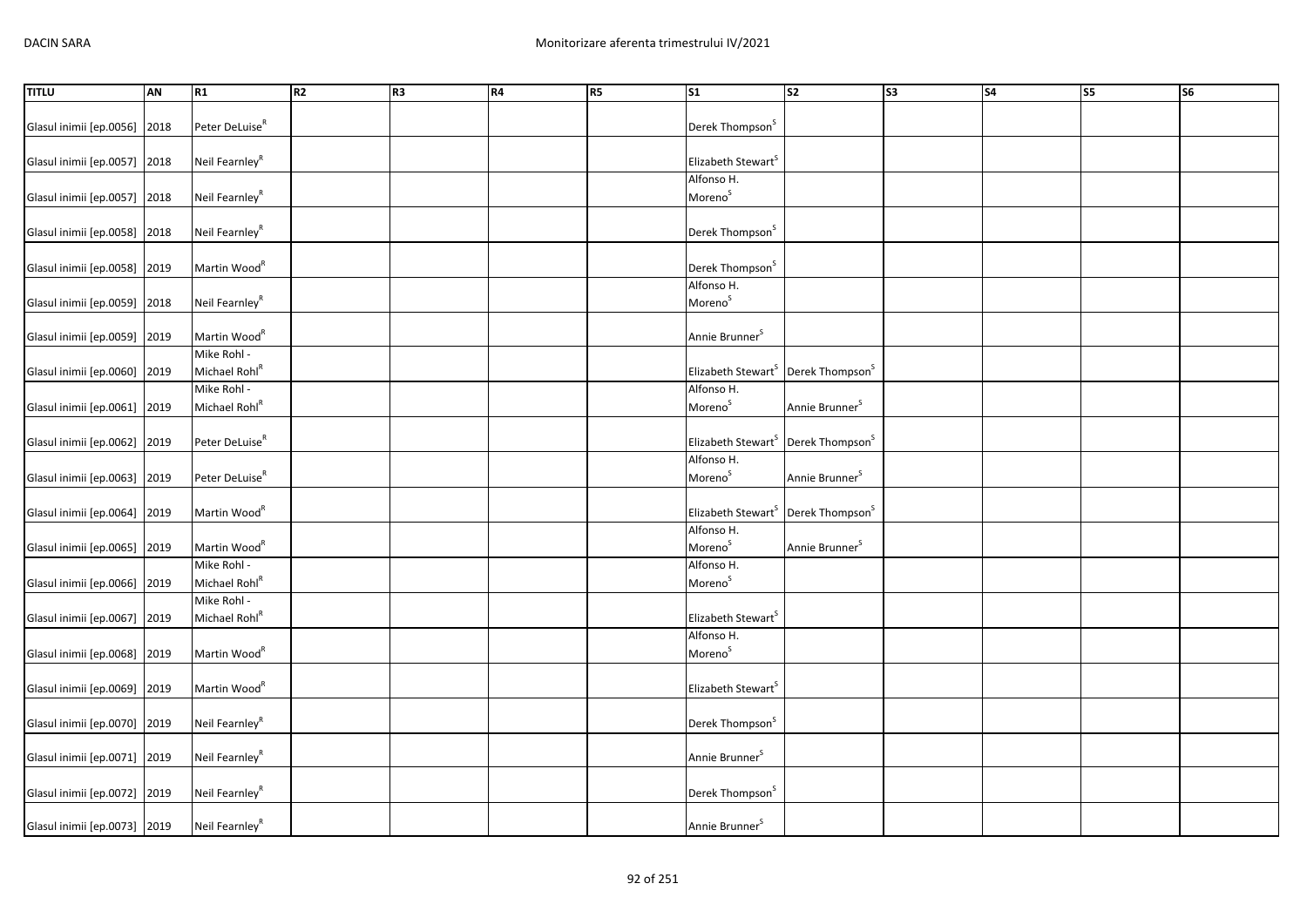| <b>TITLU</b>                 | <b>AN</b> | R1                              | R <sub>2</sub>              | R <sub>3</sub> | R4 | R5 | $\overline{\text{S1}}$                                     | $\overline{\text{S2}}$       | $\overline{\text{S3}}$ | $\overline{\text{S4}}$ | S5 | $\overline{\text{S6}}$ |
|------------------------------|-----------|---------------------------------|-----------------------------|----------------|----|----|------------------------------------------------------------|------------------------------|------------------------|------------------------|----|------------------------|
|                              |           |                                 |                             |                |    |    |                                                            |                              |                        |                        |    |                        |
| Glasul inimii [ep.0074]      | 2019      | Peter DeLuise <sup>R</sup>      |                             |                |    |    | Elizabeth Stewart <sup>S</sup> Derek Thompson <sup>S</sup> |                              |                        |                        |    |                        |
|                              |           |                                 |                             |                |    |    | Alfonso H.                                                 |                              |                        |                        |    |                        |
| Glasul inimii [ep.0075] 2019 |           | Peter DeLuise <sup>R</sup>      |                             |                |    |    | Moreno <sup>S</sup>                                        | Annie Brunner <sup>S</sup>   |                        |                        |    |                        |
|                              |           |                                 |                             |                |    |    |                                                            |                              |                        |                        |    |                        |
| Glasul inimii [ep.0080] 2019 |           | Neil Fearnley <sup>R</sup>      |                             |                |    |    | Elizabeth Stewart <sup>S</sup> Derek Thompson <sup>S</sup> |                              |                        |                        |    |                        |
|                              |           |                                 |                             |                |    |    | Alfonso H.                                                 |                              |                        |                        |    |                        |
| Glasul inimii [ep.0081] 2019 |           | Neil Fearnley <sup>R</sup>      |                             |                |    |    | Moreno <sup>S</sup>                                        |                              |                        |                        |    |                        |
|                              |           |                                 |                             |                |    |    | Alfonso H.                                                 |                              |                        |                        |    |                        |
|                              |           | Neil Fearnley <sup>R</sup>      |                             |                |    |    | Moreno <sup>S</sup>                                        |                              |                        |                        |    |                        |
| Glasul inimii [ep.0082]      | 2019      |                                 |                             |                |    |    |                                                            |                              |                        |                        |    |                        |
|                              |           |                                 |                             |                |    |    |                                                            |                              |                        |                        |    |                        |
| Globul de Craciun            | 2007      | Ron Lagomarsino <sup>R</sup>    |                             |                |    |    | Brian Turner <sup>S</sup>                                  | Garrett Frawley <sup>S</sup> |                        |                        |    |                        |
|                              |           |                                 |                             |                |    |    | John Zinman -                                              | Patrick Massett -            |                        |                        |    |                        |
| Goana dupa aur               | 2016      | Stephen Gaghan <sup>R</sup>     |                             |                |    |    | ALCS <sup>S</sup>                                          | ALCS <sup>S</sup>            |                        |                        |    |                        |
| Goana dupa cadou             | 1996      | Brian Levant <sup>R</sup>       |                             |                |    |    | Randy Kornfield <sup>S</sup>                               |                              |                        |                        |    |                        |
|                              |           |                                 |                             |                |    |    |                                                            | J. Stanford Parker           |                        |                        |    |                        |
| Goana dupa sex               | 1997      | Jeff Pollack <sup>R</sup>       |                             |                |    |    | Takashi Bufford <sup>S</sup>                               | Bootsie <sup>S</sup>         |                        |                        |    |                        |
| Godzilla                     | 2014      | Gareth Evans <sup>R</sup>       | Gareth Edwards <sup>R</sup> |                |    |    | Max Borenstein <sup>5</sup>                                |                              |                        |                        |    |                        |
| Godzilla II: Regele          |           | Michael                         |                             |                |    |    | Michael                                                    |                              |                        |                        |    |                        |
| Monstrilor                   | 2019      | Dougherty <sup>R</sup>          |                             |                |    |    | Dougherty <sup>S</sup>                                     | Zach Shields <sup>S</sup>    |                        |                        |    |                        |
| Gotti                        | 2018      | Kevin Connolly <sup>R</sup>     |                             |                |    |    | Lem Dobbs <sup>S</sup>                                     | Leo Rossi <sup>S</sup>       |                        |                        |    |                        |
|                              |           | Olivier Dahan -                 |                             |                |    |    |                                                            |                              |                        |                        |    |                        |
| Grace de Monaco              | 2014      | <b>SACD<sup>R</sup></b>         |                             |                |    |    | Arash Amel <sup>S</sup>                                    |                              |                        |                        |    |                        |
|                              |           | Andrea Oster -                  |                             |                |    |    | Andrea Oster -                                             |                              |                        |                        |    |                        |
|                              |           | Andrea Erdtmann-                |                             |                |    |    | Andrea Erdtmann-                                           |                              |                        |                        |    |                        |
| Gratia balerinelor           |           | Oster - VG                      |                             |                |    |    | Oster - VG                                                 |                              |                        |                        |    |                        |
| nevazatoare din Sao          |           | WORT/VG. BILD                   |                             |                |    |    | WORT/VG. BILD                                              |                              |                        |                        |    |                        |
| Paulo                        | 2019      | $KUNST^R$                       |                             |                |    |    | <b>KUNST</b> <sup>S</sup>                                  |                              |                        |                        |    |                        |
| Gravity: Misiune in          |           | Alfonso Cuaron -                |                             |                |    |    | Alfonso Cuaron -                                           |                              |                        |                        |    |                        |
| spatiu                       | 2013      | ALCS <sup>R</sup>               |                             |                |    |    | ALCS <sup>S</sup>                                          | Jonas Cuaron <sup>S</sup>    |                        |                        |    |                        |
| Grecia - Monahii intre       |           |                                 |                             |                |    |    |                                                            |                              |                        |                        |    |                        |
| asceza si truda              |           |                                 |                             |                |    |    |                                                            |                              |                        |                        |    |                        |
| pamantului                   | 2019      | Nicolas Gabriel <sup>R</sup>    |                             |                |    |    | Nicolas Gabriel <sup>S</sup>                               |                              |                        |                        |    |                        |
|                              |           |                                 |                             |                |    |    |                                                            |                              |                        |                        |    |                        |
|                              | 2020      |                                 |                             |                |    |    | Chris Sparling <sup>S</sup>                                |                              |                        |                        |    |                        |
| Greenland                    |           | Ric Roman Waugh <sup>R</sup>    |                             |                |    |    |                                                            |                              |                        |                        |    |                        |
|                              |           |                                 |                             |                |    |    |                                                            |                              |                        |                        |    |                        |
| Greta                        | 2018      | Neil Jordan - ALCS <sup>K</sup> |                             |                |    |    | Neil Jordan - ALCS <sup>S</sup> Ray Wright <sup>S</sup>    |                              |                        |                        |    |                        |
| Greu de convins              | 2020      | Matt Eskandari <sup>R</sup>     |                             |                |    |    | Joe Russo <sup>S</sup>                                     | Chris LaMont <sup>S</sup>    |                        |                        |    |                        |
|                              |           |                                 |                             |                |    |    |                                                            | Steven E. De Souza           |                        |                        |    |                        |
|                              |           |                                 |                             |                |    |    |                                                            | Steven E.                    |                        |                        |    |                        |
| Greu de ucis                 | 1988      | John McTiernan <sup>R</sup>     |                             |                |    |    | Jeb Stuart <sup>S</sup>                                    | DeSouza <sup>S</sup>         |                        |                        |    |                        |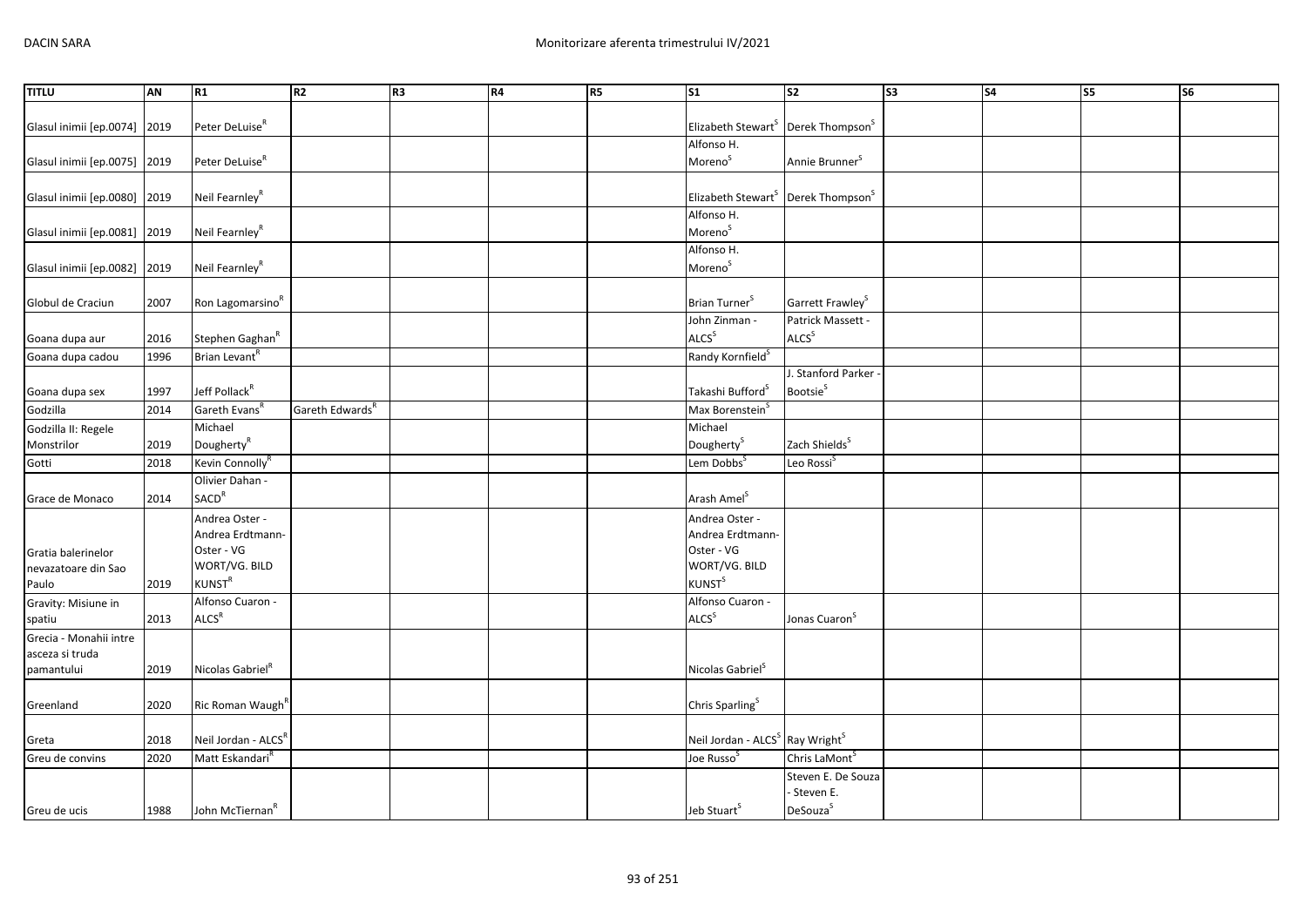| <b>TITLU</b>            | AN   | R1                            | R <sub>2</sub>             | R <sub>3</sub> | R4 | R5 | S <sub>1</sub>               | S <sub>2</sub>                                          | S3                         | <b>S4</b>                    | <b>S5</b> | <b>S6</b> |
|-------------------------|------|-------------------------------|----------------------------|----------------|----|----|------------------------------|---------------------------------------------------------|----------------------------|------------------------------|-----------|-----------|
|                         |      |                               |                            |                |    |    |                              | Steven E. De Souza                                      |                            |                              |           |           |
|                         |      |                               |                            |                |    |    |                              | - Steven E.                                             |                            |                              |           |           |
| Greu de ucis 2          | 1990 | Renny Harlin <sup>R</sup>     |                            |                |    |    | Doug Richardson <sup>S</sup> | DeSouza <sup>S</sup>                                    |                            |                              |           |           |
| Greu de ucis 3:         |      |                               |                            |                |    |    | Jonathan                     |                                                         |                            |                              |           |           |
| Razbunare infernala     | 1995 | John McTiernan <sup>R</sup>   |                            |                |    |    | Hensleigh <sup>S</sup>       | Roderick Thorp <sup>S</sup>                             |                            |                              |           |           |
| Greva de Craciun        | 2010 | Robert Iscove <sup>R</sup>    |                            |                |    |    | Jim Head <sup>S</sup>        |                                                         |                            |                              |           |           |
|                         |      | Louis Leterrier -             |                            |                |    |    | Peter Baynham -              | Sacha Baron                                             |                            |                              |           |           |
| Grimsby                 | 2016 | <b>SACD<sup>R</sup></b>       |                            |                |    |    | <b>ALCS</b> <sup>S</sup>     | Cohen <sup>S</sup>                                      | Phil Johnston <sup>S</sup> |                              |           |           |
|                         |      |                               |                            |                |    |    |                              | *Tommy                                                  |                            |                              |           |           |
| Grinch                  | 2018 | Scott Mosier <sup>R</sup>     | Yarrow Cheney <sup>R</sup> |                |    |    | Michael Lesieur <sup>S</sup> | Swerdlow <sup>S</sup>                                   |                            |                              |           |           |
|                         |      |                               |                            |                |    |    |                              |                                                         | Carlos Clavijo             |                              |           |           |
| Guernica                | 2016 | Koldo Serra <sup>R</sup>      |                            |                |    |    | Barney Cohen <sup>S</sup>    | Jose Alba <sup>S</sup>                                  | Cobos <sup>S</sup>         |                              |           |           |
|                         |      |                               |                            |                |    |    | Richard Curtis -             |                                                         |                            |                              |           |           |
| Gunoi                   | 2014 | Stephen Daldry <sup>R</sup>   |                            |                |    |    | ALCS <sup>S</sup>            |                                                         |                            |                              |           |           |
|                         |      |                               |                            |                |    |    |                              |                                                         |                            |                              |           |           |
|                         |      | Niels Arden Oplev -           |                            |                |    |    |                              |                                                         |                            |                              |           |           |
| Gustul razbunarii       | 2013 | COPYSWEDE <sup>R</sup>        |                            |                |    |    | J. H.Wyman <sup>S</sup>      |                                                         |                            |                              |           |           |
| Habitat ierbos in       |      |                               |                            |                |    |    |                              |                                                         |                            |                              |           |           |
| Ungaria                 | 1997 | Lakatos Ivan <sup>R</sup>     |                            |                |    |    | autor necunoscut             |                                                         |                            |                              |           |           |
| Hachiko: Povestea unui  |      | Lasse Hallstrom -             |                            |                |    |    |                              |                                                         |                            |                              |           |           |
| caine                   | 2009 | ALCS <sup>R</sup>             |                            |                |    |    | Kaneto Shindo <sup>S</sup>   | Stephen P Lindsey                                       |                            |                              |           |           |
|                         |      |                               |                            |                |    |    | Morgan Davis                 |                                                         |                            |                              |           |           |
| Hacker                  | 2015 | Michael Mann <sup>R</sup>     |                            |                |    |    | Foehl <sup>S</sup>           |                                                         |                            |                              |           |           |
|                         |      | Ridley Scott -                |                            |                |    |    | Steven Zaillian -            | David Mamet -                                           |                            |                              |           |           |
| Hannibal                | 2001 | ALCS <sup>R</sup>             |                            |                |    |    | <b>ALCS</b> <sup>S</sup>     | ALCS <sup>S</sup>                                       |                            |                              |           |           |
| Haos de Craciun         | 2015 | Jessie Nelson <sup>R</sup>    |                            |                |    |    | Steven Rogers <sup>S</sup>   |                                                         |                            |                              |           |           |
| Hellboy 2: Armata de    |      | Guillermo Del                 |                            |                |    |    | Guillermo Del                |                                                         |                            |                              |           |           |
| Aur                     | 2008 | Toro <sup>R</sup>             |                            |                |    |    | Toro <sup>S</sup>            |                                                         |                            |                              |           |           |
|                         |      |                               |                            |                |    |    | Evan                         |                                                         |                            |                              |           |           |
| Hercule                 | 2014 | Brett Ratner <sup>R</sup>     |                            |                |    |    | Spiliotopoulos <sup>S</sup>  | Ryan J. Condal <sup>S</sup>                             |                            |                              |           |           |
| Hidalgo, oceanul de foc |      |                               |                            |                |    |    |                              |                                                         |                            |                              |           |           |
| - Hidalgo si oceanul de |      |                               |                            |                |    |    |                              |                                                         |                            |                              |           |           |
| foc                     | 2004 | Joe Johnston <sup>R</sup>     |                            |                |    |    | John Fusco <sup>S</sup>      |                                                         |                            |                              |           |           |
|                         |      |                               |                            |                |    |    |                              |                                                         |                            |                              |           |           |
| Hitch-Consilier in amor | 2005 | Andy Tennant <sup>R</sup>     |                            |                |    |    | Kevin Bisch <sup>S</sup>     |                                                         |                            |                              |           |           |
| Hobbitul: Batalia celor |      |                               |                            |                |    |    |                              | Guillermo Del                                           |                            |                              |           |           |
| cinci ostiri            | 2014 | Peter Jackson <sup>R</sup>    |                            |                |    |    | Fran Walsh <sup>S</sup>      | Toro <sup>S</sup>                                       | Peter Jackson <sup>S</sup> | Philippa Boyens <sup>S</sup> |           |           |
| Hong Kong - Magia       |      | Maja Dielhenn -               |                            |                |    |    | Maja Dielhenn -              |                                                         |                            |                              |           |           |
| firmelor luminoase      | 2019 | VG BILD-KUNST <sup>R</sup>    |                            |                |    |    | VG BILD-KUNST <sup>S</sup>   |                                                         |                            |                              |           |           |
|                         |      |                               |                            |                |    |    |                              |                                                         |                            |                              |           |           |
| Hotel pentru catei      | 2009 | Thor Freudenthal <sup>R</sup> |                            |                |    |    | Jeff Lowell <sup>S</sup>     | Robert Schooley <sup>S</sup> Mark McCorkle <sup>S</sup> |                            |                              |           |           |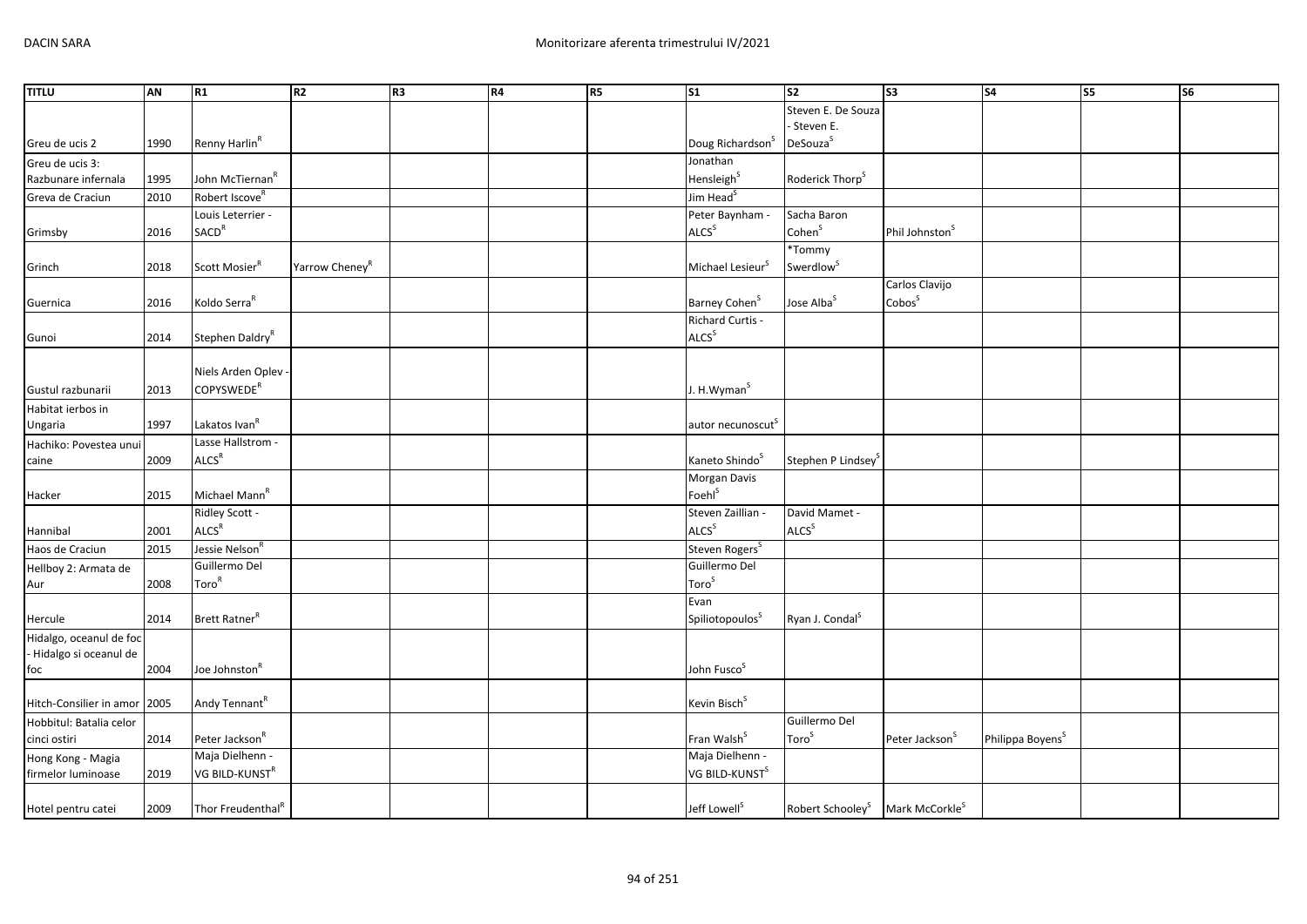| <b>TITLU</b>                               | <b>AN</b> | R1                                        | R <sub>2</sub> | R <sub>3</sub> | R4 | R5 | $\overline{\text{S1}}$                                  | $\overline{\text{S2}}$     | $\overline{\text{S3}}$    | $\overline{\text{S4}}$ | S <sub>5</sub> | $\overline{\text{S6}}$ |
|--------------------------------------------|-----------|-------------------------------------------|----------------|----------------|----|----|---------------------------------------------------------|----------------------------|---------------------------|------------------------|----------------|------------------------|
|                                            |           |                                           |                |                |    |    |                                                         |                            |                           |                        |                |                        |
| Hotel Transylvania 3: A                    |           | Genndy                                    |                |                |    |    | Michael McCullers - Genndy                              |                            |                           |                        |                |                        |
| <b>Monster Vacation</b>                    | 2018      | Tartakovsky <sup>R</sup>                  |                |                |    |    | ALCS <sup>S</sup>                                       | Tartakovsky <sup>S</sup>   |                           |                        |                |                        |
| Hoti de onoare                             | 2009      | Mimi Leder <sup>8</sup>                   |                |                |    |    | Ted Humphrey <sup>S</sup>                               |                            |                           |                        |                |                        |
|                                            |           |                                           |                |                |    |    |                                                         |                            |                           |                        |                |                        |
| Hugo                                       | 2011      | Martin Scorsese <sup>R</sup>              |                |                |    |    | John Logan - ALCS <sup>S</sup>                          |                            |                           |                        |                |                        |
|                                            |           | Michael J.                                |                |                |    |    | Michael J.                                              |                            |                           |                        |                |                        |
|                                            |           | Schumacher -                              |                |                |    |    | Schumacher -                                            |                            |                           |                        |                |                        |
|                                            |           | Juergen Michael                           |                |                |    |    | Juergen Michael                                         |                            |                           |                        |                |                        |
|                                            |           | Schumacher - VG.                          |                |                |    |    | Schumacher - VG.                                        |                            |                           |                        |                |                        |
| Husky - Pe locuri, fiti                    |           | WORT/VG. BILD                             |                |                |    |    | WORT/VG. BILD                                           |                            |                           |                        |                |                        |
| gata, start!                               | 2020      | <b>KUNST<sup>R</sup></b>                  |                |                |    |    | <b>KUNST</b> <sup>S</sup>                               |                            |                           |                        |                |                        |
| ladul se dezlantuie                        | 2011      | Patrick Lussier <sup>R</sup>              |                |                |    |    | Patrick Lussier <sup>S</sup>                            | Todd Farmer <sup>S</sup>   |                           |                        |                |                        |
|                                            |           |                                           |                |                |    |    | Michael Cooney -                                        |                            |                           |                        |                |                        |
|                                            | 2003      | James Mangold <sup>R</sup>                |                |                |    |    | ALCS <sup>S</sup>                                       |                            |                           |                        |                |                        |
| Identitate                                 |           |                                           |                |                |    |    |                                                         |                            |                           |                        |                |                        |
| Identitate dubla                           | 2015      | Bharat Nalluri <sup>R</sup>               |                |                |    |    | Jonathan Brackley <sup>S</sup> Sam Vincent <sup>S</sup> |                            |                           |                        |                |                        |
| Idila cu dadaca mea                        | 2009      | Bart Freundlich <sup>R</sup>              |                |                |    |    | Bart Freundlich <sup>S</sup>                            |                            |                           |                        |                |                        |
| Idila de Craciun                           | 2015      | Letia Clouston <sup>R</sup>               |                |                |    |    | Jake Helgren <sup>S</sup>                               |                            |                           |                        |                |                        |
| Idila de noiembrie                         | 2001      | Pat O'Connor <sup>R</sup>                 |                |                |    |    | Kurt Voelker <sup>5</sup>                               |                            |                           |                        |                |                        |
| lepurasul casei                            | 2008      | Fred Wolf <sup>R</sup>                    |                |                |    |    | Karen McCullah <sup>S</sup>                             | Kirsten Smith <sup>S</sup> |                           |                        |                |                        |
| Iluzionistul                               | 2006      | Neil Burger <sup>R</sup>                  |                |                |    |    | Neil Burger <sup>S</sup>                                |                            |                           |                        |                |                        |
|                                            |           | Heiko De Groot -                          |                |                |    |    | Heiko De Groot -                                        |                            |                           |                        |                |                        |
|                                            |           | VG WORT/VG.                               |                |                |    |    | VG WORT/VG.                                             |                            |                           |                        |                |                        |
|                                            | 2017      | <b>BILD KUNST<sup>R</sup></b>             |                |                |    |    | <b>BILD KUNST<sup>S</sup></b>                           |                            |                           |                        |                |                        |
| Imblanzitorul de caini                     |           |                                           |                |                |    |    |                                                         |                            |                           |                        |                |                        |
|                                            | 1996      | Lakatos Ivan <sup>R</sup>                 |                |                |    |    | autor necunoscut <sup>5</sup>                           |                            |                           |                        |                |                        |
| Imn in opt strofe                          |           | <b>Vipul Amrutlal</b>                     |                |                |    |    |                                                         |                            |                           |                        |                |                        |
|                                            |           | Shah <sup>R</sup>                         |                |                |    |    |                                                         |                            |                           |                        |                |                        |
| Impotriva timpului                         | 2005      | John Hillcoat <sup>R</sup>                |                |                |    |    | Aatish Kapadia <sup>S</sup>                             |                            |                           |                        |                |                        |
| In afara legii                             | 2012      |                                           |                |                |    |    | Nick Cave - ALCS <sup>S</sup>                           |                            |                           |                        |                |                        |
|                                            |           |                                           |                |                |    |    |                                                         |                            |                           |                        |                |                        |
|                                            |           | <b>Wolfgang Petersen</b><br>- VG WORT/VG. |                |                |    |    |                                                         |                            |                           |                        |                |                        |
|                                            |           |                                           |                |                |    |    |                                                         |                            |                           |                        |                |                        |
| In bataia pustii                           | 1993      | Bild Kunst <sup>R</sup>                   |                |                |    |    | Jeff Maguire <sup>S</sup>                               |                            |                           |                        |                |                        |
| In calea fericirii [sez.                   |           |                                           |                |                |    |    |                                                         |                            |                           |                        |                |                        |
| 01] [ep. 0001]                             | 2017      | Sanotsh Bhatt <sup>R</sup>                |                |                |    |    | Renu Watwani <sup>S</sup>                               | Salil Sand <sup>S</sup>    | Agam Gaurav <sup>S</sup>  |                        |                |                        |
| In calea fericirii [sez.                   |           | Sanotsh Bhatt <sup>R</sup>                |                |                |    |    |                                                         |                            |                           |                        |                |                        |
| 01] [ep. 0002]                             | 2017      |                                           |                |                |    |    | Renu Watwani <sup>S</sup>                               | Salil Sand <sup>S</sup>    | Agam Gaurav <sup>S</sup>  |                        |                |                        |
| In calea fericirii [sez.<br>01] [ep. 0003] | 2017      | *Sanotsh Bhatt <sup>R</sup>               |                |                |    |    | *Renu Watwani <sup>S</sup>                              | *Salil Sand <sup>S</sup>   | *Agam Gaurav <sup>S</sup> |                        |                |                        |
| In calea fericirii [sez.                   |           |                                           |                |                |    |    |                                                         |                            |                           |                        |                |                        |
| 01] [ep. 0004]                             | 2017      | *Sanotsh Bhatt <sup>R</sup>               |                |                |    |    | *Renu Watwani <sup>S</sup>                              | *Salil Sand <sup>S</sup>   | *Agam Gaurav <sup>S</sup> |                        |                |                        |
|                                            |           |                                           |                |                |    |    |                                                         |                            |                           |                        |                |                        |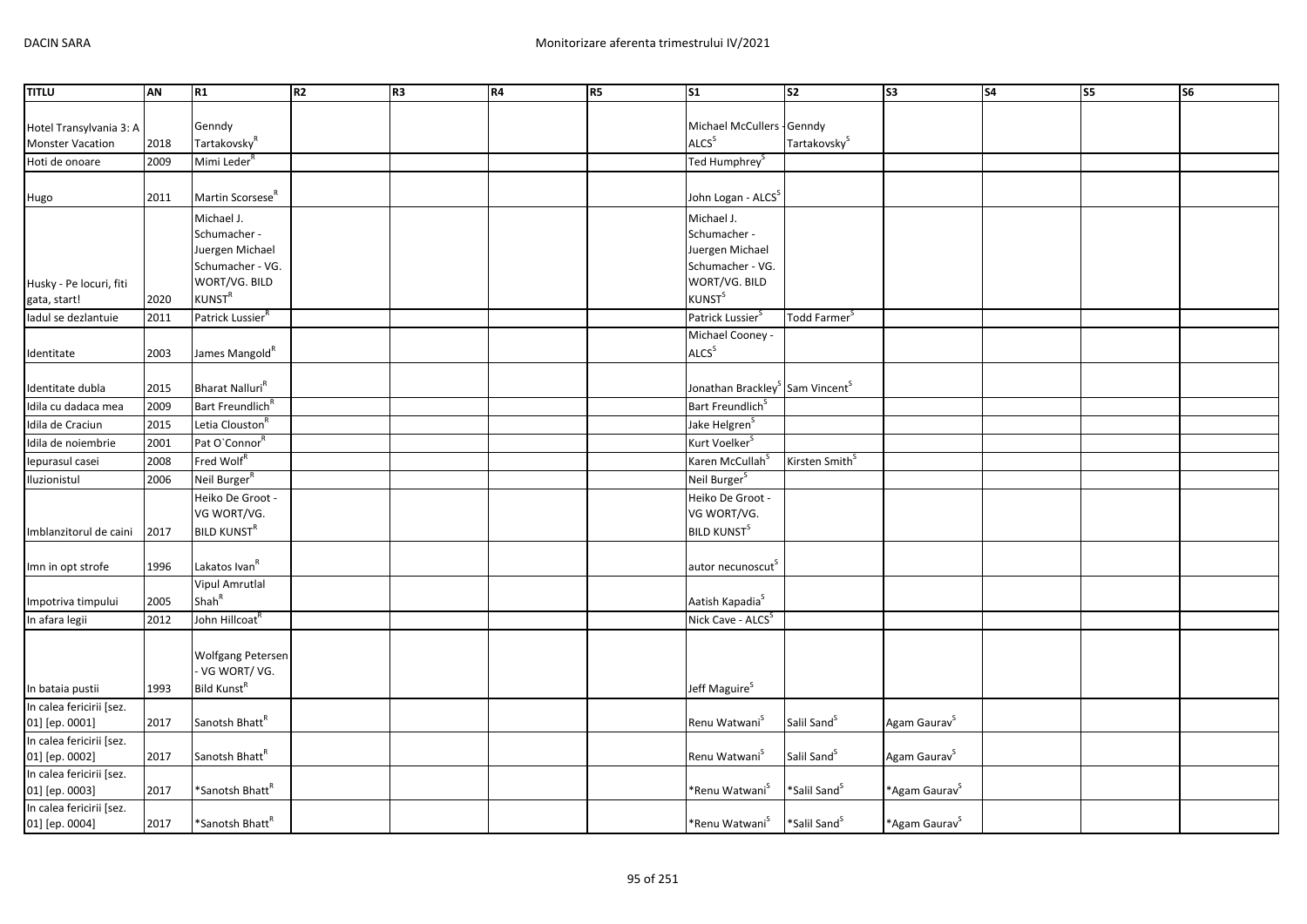| <b>TITLU</b>             | <b>AN</b> | R1                          | R2 | R <sub>3</sub> | R4 | R5 | $\overline{\text{S1}}$     | $\overline{\text{S2}}$   | S <sub>3</sub>               | <b>S4</b> | S5 | <b>S6</b> |
|--------------------------|-----------|-----------------------------|----|----------------|----|----|----------------------------|--------------------------|------------------------------|-----------|----|-----------|
| In calea fericirii [sez. |           |                             |    |                |    |    |                            |                          |                              |           |    |           |
| 01] [ep. 0005]           | 2017      | Sanotsh Bhatt <sup>R</sup>  |    |                |    |    | Renu Watwani <sup>S</sup>  | Salil Sand <sup>S</sup>  | Agam Gaurav <sup>S</sup>     |           |    |           |
| In calea fericirii [sez. |           |                             |    |                |    |    |                            |                          |                              |           |    |           |
| 01] [ep. 0006]           | 2017      | Sanotsh Bhatt <sup>R</sup>  |    |                |    |    | Renu Watwani <sup>S</sup>  | Salil Sand <sup>S</sup>  | Agam Gaurav <sup>S</sup>     |           |    |           |
| In calea fericirii [sez. |           |                             |    |                |    |    |                            |                          |                              |           |    |           |
| 01] [ep. 0007]           | 2017      | *Sanotsh Bhatt <sup>R</sup> |    |                |    |    | *Renu Watwani <sup>s</sup> | *Salil Sand <sup>S</sup> | *Agam Gaurav <sup>S</sup>    |           |    |           |
| In calea fericirii [sez. |           |                             |    |                |    |    |                            |                          |                              |           |    |           |
| 01] [ep. 0008]           | 2017      | *Sanotsh Bhatt <sup>R</sup> |    |                |    |    | *Renu Watwani <sup>S</sup> | *Salil Sand <sup>S</sup> | *Agam Gaurav <sup>S</sup>    |           |    |           |
| In calea fericirii [sez. |           |                             |    |                |    |    |                            |                          |                              |           |    |           |
| 01] [ep. 0009]           | 2017      | Sanotsh Bhatt <sup>R</sup>  |    |                |    |    | Renu Watwani <sup>S</sup>  | Salil Sand <sup>S</sup>  | Agam Gaurav <sup>5</sup>     |           |    |           |
| In calea fericirii [sez. |           |                             |    |                |    |    |                            |                          |                              |           |    |           |
| 01] [ep. 0010]           | 2017      | Sanotsh Bhatt <sup>R</sup>  |    |                |    |    | Renu Watwani <sup>S</sup>  | Salil Sand <sup>S</sup>  | Agam Gaurav <sup>S</sup>     |           |    |           |
| In calea fericirii [sez. |           |                             |    |                |    |    |                            |                          |                              |           |    |           |
| 01] [ep. 0011]           | 2017      | *Sanotsh Bhatt <sup>R</sup> |    |                |    |    | *Renu Watwani <sup>S</sup> | *Salil Sand <sup>S</sup> | *Agam Gaurav <sup>S</sup>    |           |    |           |
| In calea fericirii [sez. |           |                             |    |                |    |    |                            |                          |                              |           |    |           |
| 01] [ep. 0012]           | 2017      | *Sanotsh Bhatt <sup>R</sup> |    |                |    |    | *Renu Watwani <sup>s</sup> | *Salil Sand <sup>S</sup> | *Agam Gaurav <sup>S</sup>    |           |    |           |
| In calea fericirii [sez. |           |                             |    |                |    |    |                            |                          |                              |           |    |           |
| 01] [ep. 0013]           | 2017      | *Sanotsh Bhatt <sup>R</sup> |    |                |    |    | *Renu Watwani <sup>`</sup> | *Salil Sand <sup>S</sup> | *Agam Gaurav <sup>S</sup>    |           |    |           |
| In calea fericirii [sez. |           |                             |    |                |    |    |                            |                          |                              |           |    |           |
| 01] [ep. 0014]           | 2017      | Sanotsh Bhatt <sup>R</sup>  |    |                |    |    | Renu Watwani <sup>5</sup>  | Salil Sand <sup>S</sup>  | Agam Gaurav <sup>S</sup>     |           |    |           |
| In calea fericirii [sez. |           |                             |    |                |    |    |                            |                          |                              |           |    |           |
| 01] [ep. 0015]           | 2017      | Sanotsh Bhatt <sup>R</sup>  |    |                |    |    | Renu Watwani <sup>5</sup>  | Salil Sand <sup>5</sup>  | Agam Gaurav <sup>S</sup>     |           |    |           |
| In calea fericirii [sez. |           |                             |    |                |    |    |                            |                          |                              |           |    |           |
| 01] [ep. 0016]           | 2017      | *Sanotsh Bhatt <sup>R</sup> |    |                |    |    | *Renu Watwani <sup>s</sup> | *Salil Sand <sup>S</sup> | *Agam Gaurav <sup>&gt;</sup> |           |    |           |
| In calea fericirii [sez. |           |                             |    |                |    |    |                            |                          |                              |           |    |           |
| 01] [ep. 0017]           | 2017      | *Sanotsh Bhatt <sup>k</sup> |    |                |    |    | *Renu Watwani <sup>5</sup> | *Salil Sand <sup>S</sup> | *Agam Gaurav <sup>S</sup>    |           |    |           |
| In calea fericirii [sez. |           |                             |    |                |    |    |                            |                          |                              |           |    |           |
| 01] [ep. 0018]           | 2017      | Sanotsh Bhatt <sup>R</sup>  |    |                |    |    | Renu Watwani <sup>S</sup>  | Salil Sand <sup>5</sup>  | Agam Gaurav <sup>5</sup>     |           |    |           |
| In calea fericirii [sez. |           |                             |    |                |    |    |                            |                          |                              |           |    |           |
| 01] [ep. 0019]           | 2017      | Sanotsh Bhatt <sup>R</sup>  |    |                |    |    | Renu Watwani <sup>S</sup>  | Salil Sand <sup>S</sup>  | Agam Gaurav <sup>S</sup>     |           |    |           |
| In calea fericirii [sez. |           |                             |    |                |    |    |                            |                          |                              |           |    |           |
| 01] [ep. 0020]           | 2017      | *Sanotsh Bhatt <sup>R</sup> |    |                |    |    | *Renu Watwani <sup>S</sup> | *Salil Sand <sup>S</sup> | *Agam Gaurav <sup>&gt;</sup> |           |    |           |
| In calea fericirii [sez. |           |                             |    |                |    |    |                            |                          |                              |           |    |           |
| 01] [ep. 0021]           | 2017      | *Sanotsh Bhatt <sup>k</sup> |    |                |    |    | *Renu Watwani <sup>s</sup> | *Salil Sand <sup>S</sup> | *Agam Gaurav <sup>S</sup>    |           |    |           |
| In calea fericirii [sez. |           |                             |    |                |    |    |                            |                          |                              |           |    |           |
| 01] [ep. 0022]           | 2017      | Sanotsh Bhatt <sup>R</sup>  |    |                |    |    | Renu Watwani <sup>S</sup>  | Salil Sand <sup>5</sup>  | Agam Gaurav <sup>S</sup>     |           |    |           |
| In calea fericirii [sez. |           |                             |    |                |    |    |                            |                          |                              |           |    |           |
| 01] [ep. 0023]           | 2017      | Sanotsh Bhatt <sup>R</sup>  |    |                |    |    | Renu Watwani <sup>S</sup>  | Salil Sand <sup>S</sup>  | Agam Gaurav <sup>S</sup>     |           |    |           |
| In calea fericirii [sez. |           |                             |    |                |    |    |                            |                          |                              |           |    |           |
| 01] [ep. 0024]           | 2017      | *Sanotsh Bhatt <sup>R</sup> |    |                |    |    | *Renu Watwani <sup>`</sup> | *Salil Sand <sup>S</sup> | *Agam Gaurav <sup>S</sup>    |           |    |           |
| In calea fericirii [sez. |           |                             |    |                |    |    |                            |                          |                              |           |    |           |
| 01] [ep. 0025]           | 2017      | *Sanotsh Bhatt <sup>R</sup> |    |                |    |    | *Renu Watwani <sup>S</sup> | *Salil Sand <sup>S</sup> | *Agam Gaurav <sup>&gt;</sup> |           |    |           |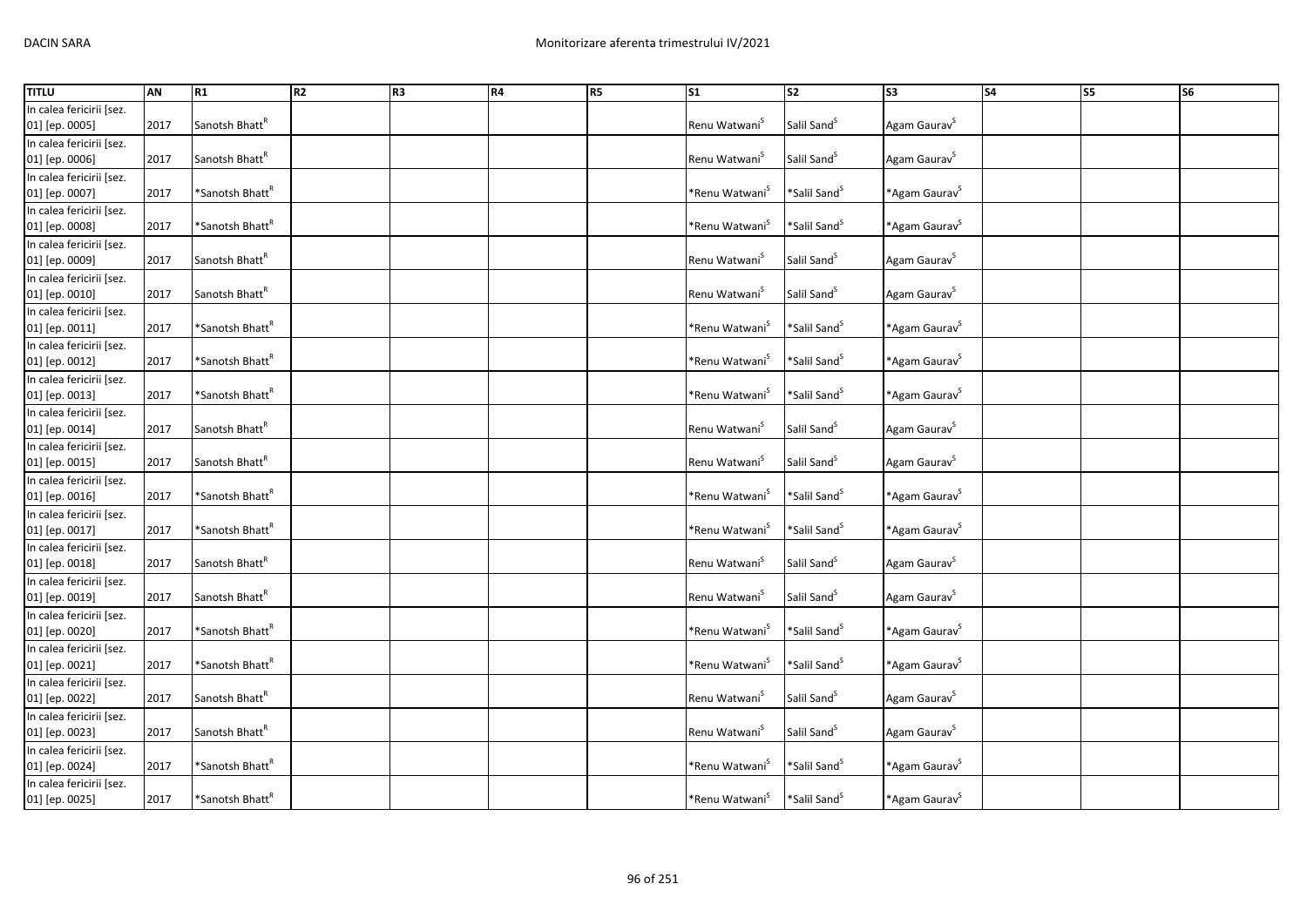| <b>TITLU</b>             | <b>AN</b> | R1                          | R2 | R <sub>3</sub> | R4 | R5 | $\overline{\text{S1}}$     | $\overline{\text{S2}}$   | S <sub>3</sub>               | <b>S4</b> | S5 | <b>S6</b> |
|--------------------------|-----------|-----------------------------|----|----------------|----|----|----------------------------|--------------------------|------------------------------|-----------|----|-----------|
| In calea fericirii [sez. |           |                             |    |                |    |    |                            |                          |                              |           |    |           |
| 01] [ep. 0026]           | 2017      | Sanotsh Bhatt <sup>R</sup>  |    |                |    |    | Renu Watwani <sup>S</sup>  | Salil Sand <sup>5</sup>  | Agam Gaurav <sup>S</sup>     |           |    |           |
| In calea fericirii [sez. |           |                             |    |                |    |    |                            |                          |                              |           |    |           |
| 01] [ep. 0027]           | 2017      | Sanotsh Bhatt <sup>R</sup>  |    |                |    |    | Renu Watwani <sup>S</sup>  | Salil Sand <sup>S</sup>  | Agam Gaurav <sup>S</sup>     |           |    |           |
| In calea fericirii [sez. |           |                             |    |                |    |    |                            |                          |                              |           |    |           |
| 01] [ep. 0028]           | 2017      | *Sanotsh Bhatt <sup>R</sup> |    |                |    |    | *Renu Watwani <sup>S</sup> | *Salil Sand <sup>S</sup> | *Agam Gaurav <sup>S</sup>    |           |    |           |
| In calea fericirii [sez. |           |                             |    |                |    |    |                            |                          |                              |           |    |           |
| 01] [ep. 0029]           | 2017      | *Sanotsh Bhatt <sup>*</sup> |    |                |    |    | *Renu Watwani <sup>S</sup> | *Salil Sand <sup>S</sup> | *Agam Gaurav <sup>S</sup>    |           |    |           |
| In calea fericirii [sez. |           |                             |    |                |    |    |                            |                          |                              |           |    |           |
| 01] [ep. 0030]           | 2017      | Sanotsh Bhatt <sup>R</sup>  |    |                |    |    | Renu Watwani <sup>S</sup>  | Salil Sand <sup>S</sup>  | Agam Gaurav <sup>S</sup>     |           |    |           |
| In calea fericirii [sez. |           |                             |    |                |    |    |                            |                          |                              |           |    |           |
| 01] [ep. 0031]           | 2017      | Sanotsh Bhatt <sup>R</sup>  |    |                |    |    | Renu Watwani <sup>S</sup>  | Salil Sand <sup>S</sup>  | Agam Gaurav <sup>5</sup>     |           |    |           |
| In calea fericirii [sez. |           |                             |    |                |    |    |                            |                          |                              |           |    |           |
| 01] [ep. 0032]           | 2017      | *Sanotsh Bhatt <sup>R</sup> |    |                |    |    | *Renu Watwani <sup>s</sup> | *Salil Sand <sup>S</sup> | *Agam Gaurav <sup>S</sup>    |           |    |           |
| In calea fericirii [sez. |           |                             |    |                |    |    |                            |                          |                              |           |    |           |
| 01] [ep. 0033]           | 2017      | *Sanotsh Bhatt <sup>R</sup> |    |                |    |    | *Renu Watwani <sup>`</sup> | *Salil Sand <sup>S</sup> | *Agam Gaurav <sup>S</sup>    |           |    |           |
| In calea fericirii [sez. |           |                             |    |                |    |    |                            |                          |                              |           |    |           |
| 01] [ep. 0034]           | 2017      | Sanotsh Bhatt <sup>k</sup>  |    |                |    |    | Renu Watwani <sup>5</sup>  | Salil Sand <sup>S</sup>  | Agam Gaurav <sup>S</sup>     |           |    |           |
| In calea fericirii [sez. |           |                             |    |                |    |    |                            |                          |                              |           |    |           |
| 01] [ep. 0035]           | 2017      | Sanotsh Bhatt <sup>R</sup>  |    |                |    |    | Renu Watwani <sup>5</sup>  | Salil Sand <sup>5</sup>  | Agam Gaurav <sup>5</sup>     |           |    |           |
| In calea fericirii [sez. |           |                             |    |                |    |    |                            |                          |                              |           |    |           |
| 01] [ep. 0036]           | 2017      | *Sanotsh Bhatt <sup>R</sup> |    |                |    |    | *Renu Watwani <sup>`</sup> | *Salil Sand <sup>S</sup> | *Agam Gaurav <sup>S</sup>    |           |    |           |
| In calea fericirii [sez. |           |                             |    |                |    |    |                            |                          |                              |           |    |           |
| 01] [ep. 0037]           | 2017      | *Sanotsh Bhatt <sup>k</sup> |    |                |    |    | *Renu Watwani <sup>`</sup> | *Salil Sand <sup>S</sup> | *Agam Gaurav <sup>S</sup>    |           |    |           |
| In calea fericirii [sez. |           |                             |    |                |    |    |                            |                          |                              |           |    |           |
| 01] [ep. 0038]           | 2017      | *Sanotsh Bhatt <sup>k</sup> |    |                |    |    | *Renu Watwani <sup>S</sup> | *Salil Sand <sup>S</sup> | *Agam Gaurav <sup>S</sup>    |           |    |           |
| In calea fericirii [sez. |           |                             |    |                |    |    |                            |                          |                              |           |    |           |
| 01] [ep. 0039]           | 2017      | Sanotsh Bhatt <sup>k</sup>  |    |                |    |    | Renu Watwani <sup>S</sup>  | Salil Sand <sup>S</sup>  | Agam Gaurav <sup>5</sup>     |           |    |           |
| In calea fericirii [sez. |           |                             |    |                |    |    |                            |                          |                              |           |    |           |
| 01] [ep. 0040]           | 2017      | Sanotsh Bhatt <sup>R</sup>  |    |                |    |    | Renu Watwani <sup>5</sup>  | Salil Sand <sup>5</sup>  | Agam Gaurav <sup>S</sup>     |           |    |           |
| In calea fericirii [sez. |           |                             |    |                |    |    |                            |                          |                              |           |    |           |
| 01] [ep. 0041]           | 2017      | *Sanotsh Bhatt <sup>k</sup> |    |                |    |    | *Renu Watwani <sup>S</sup> | *Salil Sand <sup>S</sup> | *Agam Gaurav <sup>&gt;</sup> |           |    |           |
| In calea fericirii [sez. |           |                             |    |                |    |    |                            |                          |                              |           |    |           |
| 01] [ep. 0042]           | 2017      | *Sanotsh Bhatt <sup>k</sup> |    |                |    |    | *Renu Watwani <sup>S</sup> | *Salil Sand <sup>S</sup> | *Agam Gaurav <sup>S</sup>    |           |    |           |
| In calea fericirii [sez. |           |                             |    |                |    |    |                            |                          |                              |           |    |           |
| 01] [ep. 0043]           | 2017      | Sanotsh Bhatt <sup>R</sup>  |    |                |    |    | Renu Watwani <sup>S</sup>  | Salil Sand <sup>5</sup>  | Agam Gaurav <sup>5</sup>     |           |    |           |
| In calea fericirii [sez. |           |                             |    |                |    |    |                            |                          |                              |           |    |           |
| 01] [ep. 0044]           | 2017      | Sanotsh Bhatt <sup>R</sup>  |    |                |    |    | Renu Watwani <sup>S</sup>  | Salil Sand <sup>S</sup>  | Agam Gaurav <sup>S</sup>     |           |    |           |
| In calea fericirii [sez. |           |                             |    |                |    |    |                            |                          |                              |           |    |           |
| 01] [ep. 0045]           | 2017      | *Sanotsh Bhatt <sup>k</sup> |    |                |    |    | *Renu Watwani <sup>`</sup> | *Salil Sand <sup>S</sup> | *Agam Gaurav <sup>S</sup>    |           |    |           |
| In calea fericirii [sez. |           |                             |    |                |    |    |                            |                          |                              |           |    |           |
| 01] [ep. 0046]           | 2017      | *Sanotsh Bhatt <sup>k</sup> |    |                |    |    | *Renu Watwani <sup>S</sup> | *Salil Sand <sup>S</sup> | *Agam Gaurav <sup>&gt;</sup> |           |    |           |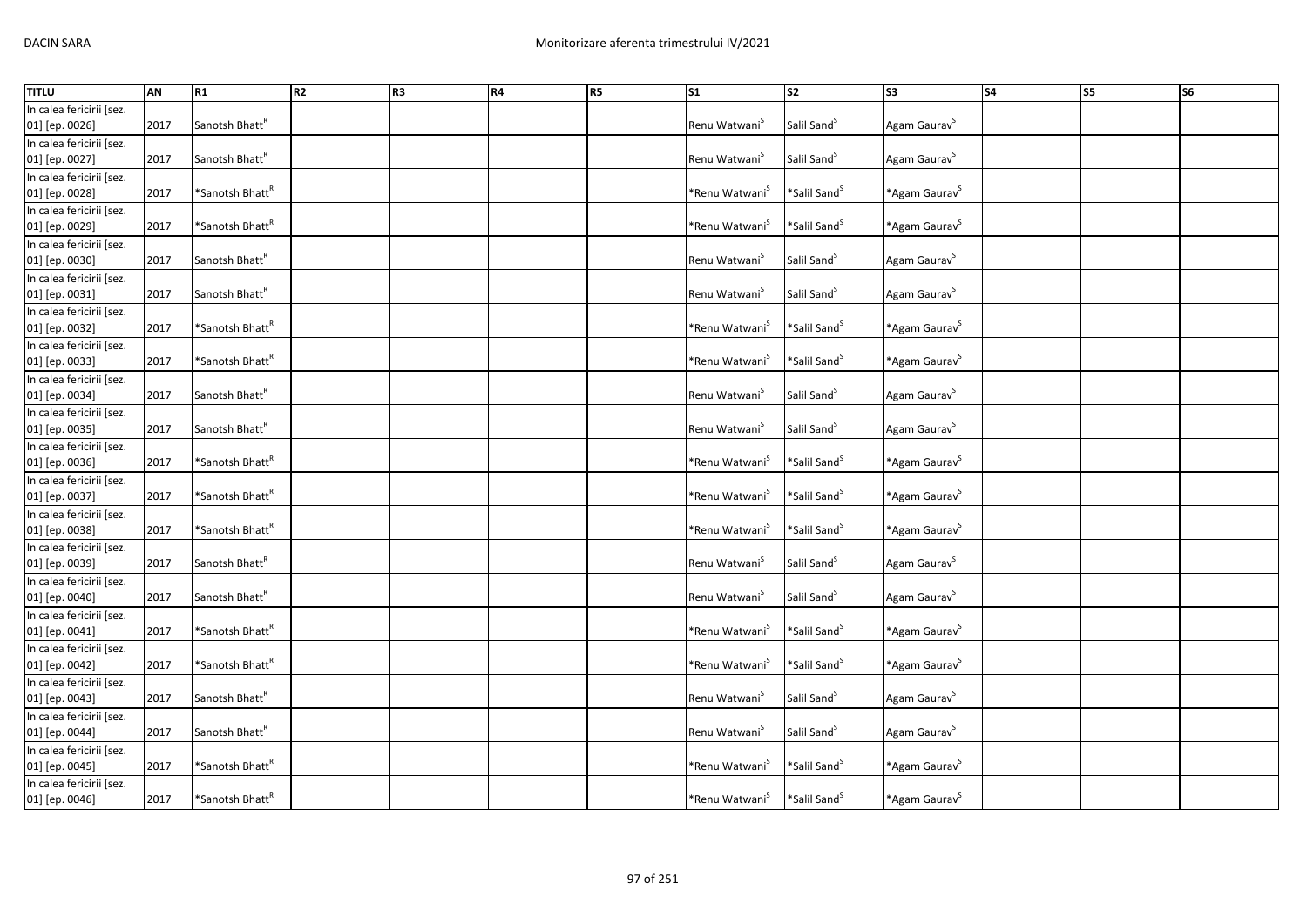| <b>TITLU</b>             | AN   | R1                          | R <sub>2</sub> | R <sub>3</sub> | R4 | R <sub>5</sub> | $\sqrt{51}$                   | $\overline{\text{S2}}$   | $\overline{\text{S3}}$       | <b>S4</b> | S5 | S6 |
|--------------------------|------|-----------------------------|----------------|----------------|----|----------------|-------------------------------|--------------------------|------------------------------|-----------|----|----|
| In calea fericirii [sez. |      |                             |                |                |    |                |                               |                          |                              |           |    |    |
| 01] [ep. 0047]           | 2017 | Sanotsh Bhatt <sup>R</sup>  |                |                |    |                | Renu Watwani <sup>S</sup>     | Salil Sand <sup>5</sup>  | Agam Gaurav <sup>S</sup>     |           |    |    |
| In calea fericirii [sez. |      |                             |                |                |    |                |                               |                          |                              |           |    |    |
| 01] [ep. 0048]           | 2017 | Sanotsh Bhatt <sup>R</sup>  |                |                |    |                | Renu Watwani <sup>S</sup>     | Salil Sand <sup>S</sup>  | Agam Gaurav <sup>S</sup>     |           |    |    |
| In calea fericirii [sez. |      |                             |                |                |    |                |                               |                          |                              |           |    |    |
| 01] [ep. 0049]           | 2017 | *Sanotsh Bhatt <sup>R</sup> |                |                |    |                | *Renu Watwani <sup>s</sup>    | *Salil Sand <sup>S</sup> | *Agam Gaurav <sup>S</sup>    |           |    |    |
| In calea fericirii [sez. |      |                             |                |                |    |                |                               |                          |                              |           |    |    |
| 01] [ep. 0050]           | 2017 | *Sanotsh Bhatt <sup>k</sup> |                |                |    |                | *Renu Watwani <sup>5</sup>    | *Salil Sand <sup>S</sup> | *Agam Gaurav <sup>S</sup>    |           |    |    |
| In calea fericirii [sez. |      |                             |                |                |    |                |                               |                          |                              |           |    |    |
| 01] [ep. 0051]           | 2017 | *Sanotsh Bhatt <sup>ĸ</sup> |                |                |    |                | *Renu Watwani <sup>S</sup>    | *Salil Sand <sup>S</sup> | *Agam Gaurav <sup>S</sup>    |           |    |    |
| In calea fericirii [sez. |      |                             |                |                |    |                |                               |                          |                              |           |    |    |
| 01] [ep. 0052]           | 2017 | Sanotsh Bhatt <sup>R</sup>  |                |                |    |                | Renu Watwani <sup>S</sup>     | Salil Sand <sup>S</sup>  | Agam Gaurav <sup>5</sup>     |           |    |    |
| In calea fericirii [sez. |      |                             |                |                |    |                |                               |                          |                              |           |    |    |
| 01] [ep. 0053]           | 2017 | *Sanotsh Bhatt <sup>R</sup> |                |                |    |                | *Renu Watwani <sup>S</sup>    | *Salil Sand <sup>S</sup> | *Agam Gaurav <sup>S</sup>    |           |    |    |
| In calea fericirii [sez. |      |                             |                |                |    |                |                               |                          |                              |           |    |    |
| 01] [ep. 0054]           | 2017 | *Sanotsh Bhatt <sup>*</sup> |                |                |    |                | *Renu Watwani <sup>5</sup>    | *Salil Sand <sup>S</sup> | *Agam Gaurav <sup>&gt;</sup> |           |    |    |
| In calea fericirii [sez. |      |                             |                |                |    |                |                               |                          |                              |           |    |    |
| 01] [ep. 0055]           | 2017 | *Sanotsh Bhatt <sup>ĸ</sup> |                |                |    |                | *Renu Watwani <sup>`</sup>    | *Salil Sand <sup>S</sup> | *Agam Gaurav <sup>S</sup>    |           |    |    |
| In calea fericirii [sez. |      |                             |                |                |    |                |                               |                          |                              |           |    |    |
| 01] [ep. 0056]           | 2017 | *Sanotsh Bhatt <sup>R</sup> |                |                |    |                | *Renu Watwani <sup>&gt;</sup> | *Salil Sand <sup>S</sup> | *Agam Gaurav <sup>&gt;</sup> |           |    |    |
| In calea fericirii [sez. |      |                             |                |                |    |                |                               |                          |                              |           |    |    |
| 01] [ep. 0057]           | 2017 | *Sanotsh Bhatt <sup>k</sup> |                |                |    |                | *Renu Watwani <sup>5</sup>    | *Salil Sand <sup>S</sup> | *Agam Gaurav <sup>S</sup>    |           |    |    |
| In calea fericirii [sez. |      |                             |                |                |    |                |                               |                          |                              |           |    |    |
| 01] [ep. 0058]           | 2017 | *Sanotsh Bhatt <sup>k</sup> |                |                |    |                | *Renu Watwani <sup>5</sup>    | *Salil Sand <sup>S</sup> | *Agam Gaurav <sup>&gt;</sup> |           |    |    |
| In calea fericirii [sez. |      |                             |                |                |    |                |                               |                          |                              |           |    |    |
| 01] [ep. 0059]           | 2017 | *Sanotsh Bhatt <sup>ĸ</sup> |                |                |    |                | *Renu Watwani <sup>3</sup>    | *Salil Sand <sup>5</sup> | *Agam Gaurav <sup>S</sup>    |           |    |    |
| In calea fericirii [sez. |      |                             |                |                |    |                |                               |                          |                              |           |    |    |
| 01] [ep. 0060]           | 2017 | *Sanotsh Bhatt <sup>ĸ</sup> |                |                |    |                | *Renu Watwani <sup>5</sup>    | *Salil Sand <sup>5</sup> | *Agam Gaurav <sup>S</sup>    |           |    |    |
| In calea fericirii [sez. |      |                             |                |                |    |                |                               |                          |                              |           |    |    |
| 01] [ep. 0061]           | 2017 | *Sanotsh Bhatt <sup>k</sup> |                |                |    |                | *Renu Watwani <sup>3</sup>    | *Salil Sand <sup>S</sup> | *Agam Gaurav <sup>S</sup>    |           |    |    |
| In calea fericirii [sez. |      |                             |                |                |    |                |                               |                          |                              |           |    |    |
| 01] [ep. 0062]           | 2017 | *Sanotsh Bhatt <sup>ĸ</sup> |                |                |    |                | *Renu Watwani <sup>`</sup>    | *Salil Sand <sup>S</sup> | *Agam Gaurav <sup>S</sup>    |           |    |    |
| In calea fericirii [sez. |      |                             |                |                |    |                |                               |                          |                              |           |    |    |
| 01] [ep. 0063]           | 2017 | *Sanotsh Bhatt <sup>k</sup> |                |                |    |                | *Renu Watwani <sup>S</sup>    | *Salil Sand <sup>S</sup> | *Agam Gaurav <sup>S</sup>    |           |    |    |
| In calea fericirii [sez. |      |                             |                |                |    |                |                               |                          |                              |           |    |    |
| 01] [ep. 0064]           | 2017 | *Sanotsh Bhatt <sup>ĸ</sup> |                |                |    |                | *Renu Watwani <sup>`</sup>    | *Salil Sand <sup>S</sup> | *Agam Gaurav <sup>S</sup>    |           |    |    |
| In calea fericirii [sez. |      |                             |                |                |    |                |                               |                          |                              |           |    |    |
| 01] [ep. 0065]           | 2017 | *Sanotsh Bhatt <sup>k</sup> |                |                |    |                | *Renu Watwani <sup>&gt;</sup> | *Salil Sand <sup>S</sup> | *Agam Gaurav <sup>S</sup>    |           |    |    |
| In calea fericirii [sez. |      |                             |                |                |    |                |                               |                          |                              |           |    |    |
| 01] [ep. 0066]           | 2017 | *Sanotsh Bhatt <sup>k</sup> |                |                |    |                | *Renu Watwani <sup>`</sup>    | *Salil Sand <sup>5</sup> | *Agam Gaurav <sup>&gt;</sup> |           |    |    |
| In calea fericirii [sez. |      |                             |                |                |    |                |                               |                          |                              |           |    |    |
| 01] [ep. 0067]           | 2017 | *Sanotsh Bhatt <sup>R</sup> |                |                |    |                | *Renu Watwani <sup>5</sup>    | *Salil Sand <sup>S</sup> | *Agam Gaurav <sup>s</sup>    |           |    |    |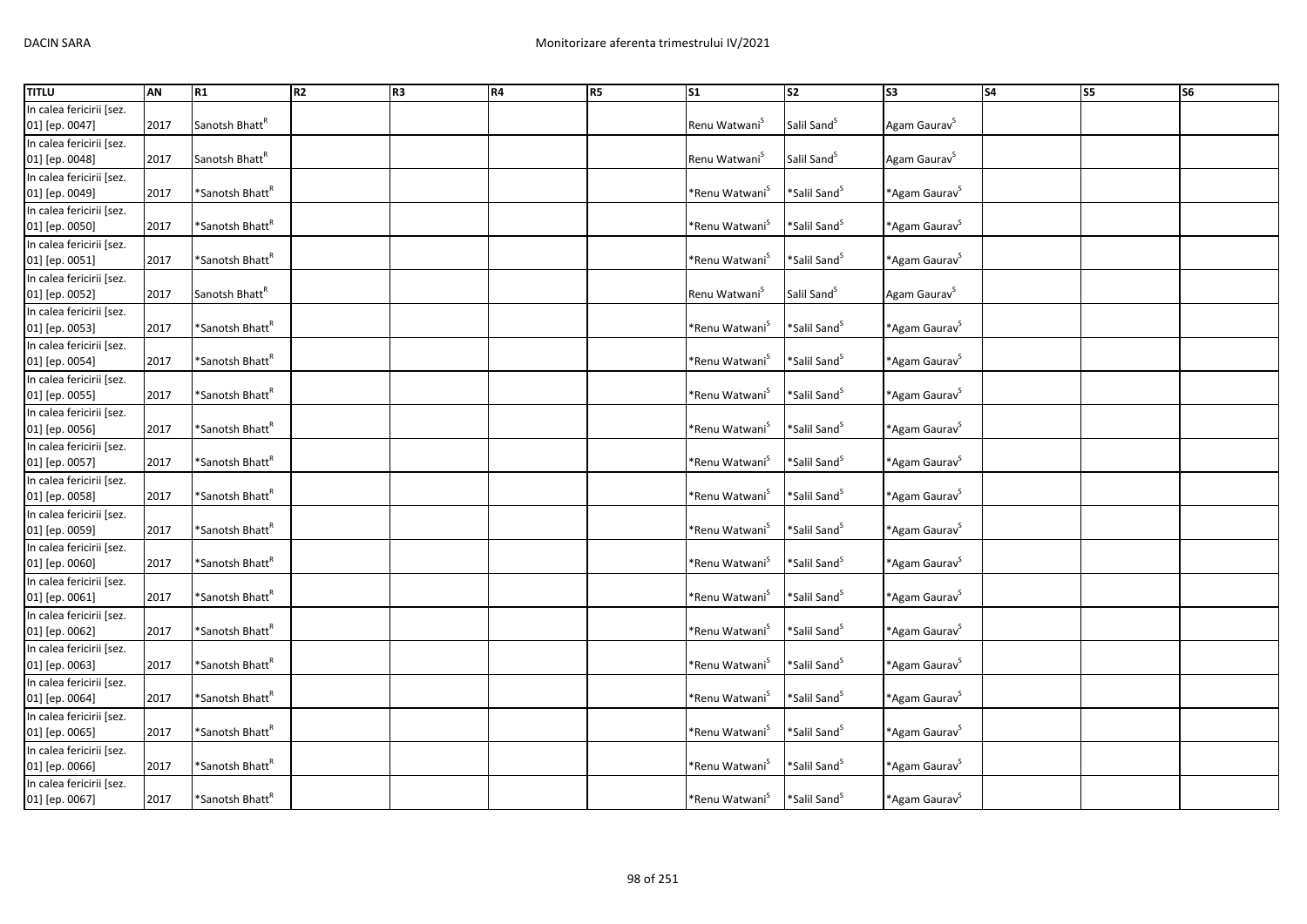| <b>TITLU</b>             | AN   | R1                          | R2 | R <sub>3</sub> | R4 | R5 | S <sub>1</sub>                | S <sub>2</sub>           | S3                        | $\overline{\phantom{a}}$ S4 | <b>S5</b> | <b>S6</b> |
|--------------------------|------|-----------------------------|----|----------------|----|----|-------------------------------|--------------------------|---------------------------|-----------------------------|-----------|-----------|
| In calea fericirii [sez. |      |                             |    |                |    |    |                               |                          |                           |                             |           |           |
| 01] [ep. 0068]           | 2017 | *Sanotsh Bhatt <sup>k</sup> |    |                |    |    | *Renu Watwani <sup>5</sup>    | *Salil Sand <sup>S</sup> | *Agam Gaurav <sup>S</sup> |                             |           |           |
| In calea fericirii [sez. |      |                             |    |                |    |    |                               |                          |                           |                             |           |           |
| 01] [ep. 0069]           | 2017 | *Sanotsh Bhatt <sup>R</sup> |    |                |    |    | *Renu Watwani <sup>3</sup>    | *Salil Sand <sup>S</sup> | *Agam Gaurav <sup>S</sup> |                             |           |           |
| In calea fericirii [sez. |      |                             |    |                |    |    |                               |                          |                           |                             |           |           |
| 01] [ep. 0070]           | 2017 | *Sanotsh Bhatt <sup>R</sup> |    |                |    |    | *Renu Watwani <sup>&gt;</sup> | *Salil Sand <sup>S</sup> | *Agam Gaurav <sup>S</sup> |                             |           |           |
| In calea fericirii [sez. |      |                             |    |                |    |    |                               |                          |                           |                             |           |           |
| 01] [ep. 0071]           | 2017 | *Sanotsh Bhatt <sup>*</sup> |    |                |    |    | *Renu Watwani <sup>S</sup>    | *Salil Sand <sup>S</sup> | *Agam Gaurav <sup>S</sup> |                             |           |           |
| In calea fericirii [sez. |      |                             |    |                |    |    |                               |                          |                           |                             |           |           |
| 01] [ep. 0072]           | 2017 | *Sanotsh Bhatt <sup>R</sup> |    |                |    |    | *Renu Watwani <sup>S</sup>    | *Salil Sand <sup>S</sup> | *Agam Gaurav <sup>S</sup> |                             |           |           |
| In calea fericirii [sez. |      |                             |    |                |    |    |                               |                          |                           |                             |           |           |
| 01] [ep. 0073]           | 2017 | *Sanotsh Bhatt <sup>R</sup> |    |                |    |    | *Renu Watwani <sup>S</sup>    | *Salil Sand <sup>S</sup> | *Agam Gaurav <sup>S</sup> |                             |           |           |
| In calea fericirii [sez. |      |                             |    |                |    |    |                               |                          |                           |                             |           |           |
| 01] [ep. 0074]           | 2017 | *Sanotsh Bhatt <sup>*</sup> |    |                |    |    | *Renu Watwani <sup>3</sup>    | *Salil Sand <sup>S</sup> | *Agam Gaurav <sup>S</sup> |                             |           |           |
| In calea fericirii [sez. |      |                             |    |                |    |    |                               |                          |                           |                             |           |           |
| 01] [ep. 0075]           | 2017 | *Sanotsh Bhatt <sup>k</sup> |    |                |    |    | *Renu Watwani <sup>5</sup>    | *Salil Sand <sup>5</sup> | *Agam Gaurav <sup>S</sup> |                             |           |           |
| In calea fericirii [sez. |      |                             |    |                |    |    |                               |                          |                           |                             |           |           |
| 01] [ep. 0076]           | 2017 | *Sanotsh Bhatt <sup>R</sup> |    |                |    |    | *Renu Watwani <sup>&gt;</sup> | *Salil Sand <sup>5</sup> | *Agam Gaurav <sup>S</sup> |                             |           |           |
| In calea fericirii [sez. |      |                             |    |                |    |    |                               |                          |                           |                             |           |           |
| 01] [ep. 0077]           | 2017 | Sanotsh Bhatt <sup>R</sup>  |    |                |    |    | Renu Watwani <sup>5</sup>     | Salil Sand <sup>5</sup>  | Agam Gaurav <sup>S</sup>  |                             |           |           |
| In calea fericirii [sez. |      |                             |    |                |    |    |                               |                          |                           |                             |           |           |
| 01] [ep. 0078]           | 2017 | *Sanotsh Bhatt <sup>R</sup> |    |                |    |    | *Renu Watwani <sup>&gt;</sup> | *Salil Sand <sup>S</sup> | *Agam Gaurav <sup>S</sup> |                             |           |           |
| In calea fericirii [sez. |      |                             |    |                |    |    |                               |                          |                           |                             |           |           |
| 01] [ep. 0079]           | 2017 | *Sanotsh Bhatt <sup>k</sup> |    |                |    |    | *Renu Watwani <sup>5</sup>    | *Salil Sand <sup>5</sup> | *Agam Gaurav <sup>S</sup> |                             |           |           |
| In calea fericirii [sez. |      |                             |    |                |    |    |                               |                          |                           |                             |           |           |
| 01] [ep. 0080]           | 2017 | *Sanotsh Bhatt <sup>k</sup> |    |                |    |    | *Renu Watwani <sup>5</sup>    | *Salil Sand <sup>S</sup> | *Agam Gaurav <sup>S</sup> |                             |           |           |
| In calea fericirii [sez. |      |                             |    |                |    |    |                               |                          |                           |                             |           |           |
| 01] [ep. 0081]           | 2017 | Sanotsh Bhatt <sup>k</sup>  |    |                |    |    | Renu Watwani <sup>5</sup>     | Salil Sand <sup>S</sup>  | Agam Gaurav <sup>S</sup>  |                             |           |           |
| In calea fericirii [sez. |      |                             |    |                |    |    |                               |                          |                           |                             |           |           |
| 01] [ep. 0082]           | 2017 | *Sanotsh Bhatt <sup>k</sup> |    |                |    |    | *Renu Watwani <sup>5</sup>    | *Salil Sand <sup>5</sup> | *Agam Gaurav <sup>S</sup> |                             |           |           |
| In calea fericirii [sez. |      |                             |    |                |    |    |                               |                          |                           |                             |           |           |
| 01] [ep. 0083]           | 2017 | *Sanotsh Bhatt <sup>k</sup> |    |                |    |    | *Renu Watwani <sup>5</sup>    | *Salil Sand <sup>S</sup> | *Agam Gaurav <sup>S</sup> |                             |           |           |
| In calea fericirii [sez. |      |                             |    |                |    |    |                               |                          |                           |                             |           |           |
| 01] [ep. 0084]           | 2017 | *Sanotsh Bhatt <sup>k</sup> |    |                |    |    | *Renu Watwani <sup>S</sup>    | *Salil Sand <sup>S</sup> | *Agam Gaurav <sup>S</sup> |                             |           |           |
| In calea fericirii [sez. |      |                             |    |                |    |    |                               |                          |                           |                             |           |           |
| 01] [ep. 0085]           | 2017 | Sanotsh Bhatt <sup>k</sup>  |    |                |    |    | Renu Watwani <sup>S</sup>     | Salil Sand <sup>5</sup>  | Agam Gaurav <sup>S</sup>  |                             |           |           |
| In calea fericirii [sez. |      |                             |    |                |    |    |                               |                          |                           |                             |           |           |
| 01] [ep. 0086]           | 2017 | *Sanotsh Bhatt <sup>R</sup> |    |                |    |    | *Renu Watwani <sup>S</sup>    | *Salil Sand <sup>S</sup> | *Agam Gaurav <sup>S</sup> |                             |           |           |
| In calea fericirii [sez. |      |                             |    |                |    |    |                               |                          |                           |                             |           |           |
| 01] [ep. 0087]           | 2017 | *Sanotsh Bhatt <sup>k</sup> |    |                |    |    | *Renu Watwani <sup>`</sup>    | *Salil Sand <sup>S</sup> | *Agam Gaurav <sup>S</sup> |                             |           |           |
| In calea fericirii [sez. |      |                             |    |                |    |    |                               |                          |                           |                             |           |           |
| 01] [ep. 0088]           | 2017 | *Sanotsh Bhatt <sup>k</sup> |    |                |    |    | *Renu Watwani <sup>S</sup>    | *Salil Sand <sup>S</sup> | *Agam Gaurav <sup>S</sup> |                             |           |           |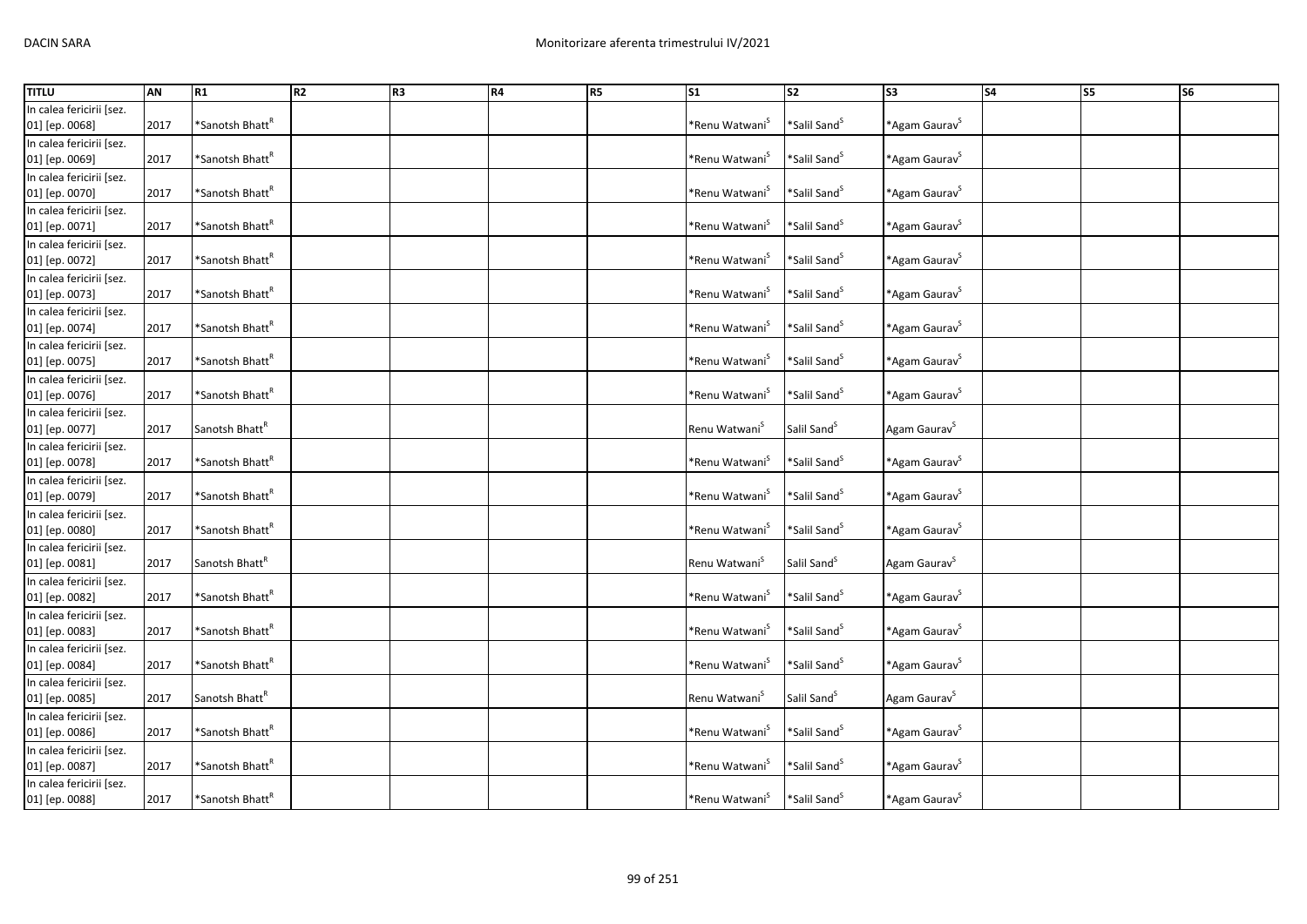| <b>TITLU</b>             | AN   | R1                          | R2 | R <sub>3</sub> | R4 | R5 | $\overline{\text{S1}}$     | $\overline{\text{S2}}$   | S <sub>3</sub>               | <b>S4</b> | S5 | <b>S6</b> |
|--------------------------|------|-----------------------------|----|----------------|----|----|----------------------------|--------------------------|------------------------------|-----------|----|-----------|
| In calea fericirii [sez. |      |                             |    |                |    |    |                            |                          |                              |           |    |           |
| 01] [ep. 0089]           | 2017 | Sanotsh Bhatt <sup>R</sup>  |    |                |    |    | Renu Watwani <sup>S</sup>  | Salil Sand <sup>5</sup>  | Agam Gaurav <sup>S</sup>     |           |    |           |
| In calea fericirii [sez. |      |                             |    |                |    |    |                            |                          |                              |           |    |           |
| 01] [ep. 0090]           | 2017 | Sanotsh Bhatt <sup>R</sup>  |    |                |    |    | Renu Watwani <sup>S</sup>  | Salil Sand <sup>S</sup>  | Agam Gaurav <sup>S</sup>     |           |    |           |
| In calea fericirii [sez. |      |                             |    |                |    |    |                            |                          |                              |           |    |           |
| 01] [ep. 0091]           | 2017 | *Sanotsh Bhatt <sup>R</sup> |    |                |    |    | *Renu Watwani <sup>s</sup> | *Salil Sand <sup>S</sup> | *Agam Gaurav <sup>S</sup>    |           |    |           |
| In calea fericirii [sez. |      |                             |    |                |    |    |                            |                          |                              |           |    |           |
| 01] [ep. 0092]           | 2017 | *Sanotsh Bhatt <sup>*</sup> |    |                |    |    | *Renu Watwani <sup>S</sup> | *Salil Sand <sup>S</sup> | *Agam Gaurav <sup>S</sup>    |           |    |           |
| In calea fericirii [sez. |      |                             |    |                |    |    |                            |                          |                              |           |    |           |
| 01] [ep. 0093]           | 2017 | *Sanotsh Bhatt <sup>k</sup> |    |                |    |    | *Renu Watwani <sup>S</sup> | *Salil Sand <sup>S</sup> | *Agam Gaurav <sup>S</sup>    |           |    |           |
| In calea fericirii [sez. |      |                             |    |                |    |    |                            |                          |                              |           |    |           |
| 01] [ep. 0094]           | 2017 | Sanotsh Bhatt <sup>R</sup>  |    |                |    |    | Renu Watwani <sup>S</sup>  | Salil Sand <sup>S</sup>  | Agam Gaurav <sup>5</sup>     |           |    |           |
| In calea fericirii [sez. |      |                             |    |                |    |    |                            |                          |                              |           |    |           |
| 01] [ep. 0095]           | 2017 | Sanotsh Bhatt <sup>R</sup>  |    |                |    |    | Renu Watwani <sup>S</sup>  | Salil Sand <sup>5</sup>  | Agam Gaurav <sup>5</sup>     |           |    |           |
| In calea fericirii [sez. |      |                             |    |                |    |    |                            |                          |                              |           |    |           |
| 01] [ep. 0096]           | 2017 | *Sanotsh Bhatt <sup>R</sup> |    |                |    |    | *Renu Watwani <sup>S</sup> | *Salil Sand <sup>S</sup> | *Agam Gaurav <sup>S</sup>    |           |    |           |
| In calea fericirii [sez. |      |                             |    |                |    |    |                            |                          |                              |           |    |           |
| 01] [ep. 0097]           | 2017 | *Sanotsh Bhatt <sup>ĸ</sup> |    |                |    |    | *Renu Watwani <sup>s</sup> | *Salil Sand <sup>5</sup> | *Agam Gaurav <sup>S</sup>    |           |    |           |
| In calea fericirii [sez. |      |                             |    |                |    |    |                            |                          |                              |           |    |           |
| 01] [ep. 0098]           | 2017 | Sanotsh Bhatt <sup>R</sup>  |    |                |    |    | Renu Watwani <sup>5</sup>  | Salil Sand <sup>5</sup>  | Agam Gaurav <sup>5</sup>     |           |    |           |
| In calea fericirii [sez. |      |                             |    |                |    |    |                            |                          |                              |           |    |           |
| 01] [ep. 0099]           | 2017 | Sanotsh Bhatt <sup>R</sup>  |    |                |    |    | Renu Watwani <sup>5</sup>  | Salil Sand <sup>S</sup>  | Agam Gaurav <sup>S</sup>     |           |    |           |
| In calea fericirii [sez. |      |                             |    |                |    |    |                            |                          |                              |           |    |           |
| 01] [ep. 0100]           | 2017 | *Sanotsh Bhatt <sup>k</sup> |    |                |    |    | *Renu Watwani <sup>`</sup> | *Salil Sand <sup>S</sup> | *Agam Gaurav <sup>S</sup>    |           |    |           |
| In calea fericirii [sez. |      |                             |    |                |    |    |                            |                          |                              |           |    |           |
| 01] [ep. 0101]           | 2017 | *Sanotsh Bhatt <sup>k</sup> |    |                |    |    | *Renu Watwani <sup>S</sup> | *Salil Sand <sup>S</sup> | *Agam Gaurav <sup>S</sup>    |           |    |           |
| In calea fericirii [sez. |      |                             |    |                |    |    |                            |                          |                              |           |    |           |
| 01] [ep. 0102]           | 2017 | Sanotsh Bhatt <sup>k</sup>  |    |                |    |    | Renu Watwani <sup>S</sup>  | Salil Sand <sup>S</sup>  | Agam Gaurav <sup>5</sup>     |           |    |           |
| In calea fericirii [sez. |      |                             |    |                |    |    |                            |                          |                              |           |    |           |
| 01] [ep. 0103]           | 2017 | Sanotsh Bhatt <sup>R</sup>  |    |                |    |    | Renu Watwani <sup>5</sup>  | Salil Sand <sup>5</sup>  | Agam Gaurav <sup>S</sup>     |           |    |           |
| In calea fericirii [sez. |      |                             |    |                |    |    |                            |                          |                              |           |    |           |
| 01] [ep. 0104]           | 2017 | *Sanotsh Bhatt <sup>k</sup> |    |                |    |    | *Renu Watwani <sup>S</sup> | *Salil Sand <sup>S</sup> | *Agam Gaurav <sup>&gt;</sup> |           |    |           |
| In calea fericirii [sez. |      |                             |    |                |    |    |                            |                          |                              |           |    |           |
| 01] [ep. 0105]           | 2017 | *Sanotsh Bhatt <sup>k</sup> |    |                |    |    | *Renu Watwani <sup>S</sup> | *Salil Sand <sup>S</sup> | *Agam Gaurav <sup>S</sup>    |           |    |           |
| In calea fericirii [sez. |      |                             |    |                |    |    |                            |                          |                              |           |    |           |
| 01] [ep. 0106]           | 2017 | Sanotsh Bhatt <sup>R</sup>  |    |                |    |    | Renu Watwani <sup>S</sup>  | Salil Sand <sup>5</sup>  | Agam Gaurav <sup>5</sup>     |           |    |           |
| In calea fericirii [sez. |      |                             |    |                |    |    |                            |                          |                              |           |    |           |
| 01] [ep. 0107]           | 2017 | Sanotsh Bhatt <sup>R</sup>  |    |                |    |    | Renu Watwani <sup>S</sup>  | Salil Sand <sup>S</sup>  | Agam Gaurav <sup>S</sup>     |           |    |           |
| In calea fericirii [sez. |      |                             |    |                |    |    |                            |                          |                              |           |    |           |
| 01] [ep. 0108]           | 2017 | *Sanotsh Bhatt <sup>k</sup> |    |                |    |    | *Renu Watwani <sup>`</sup> | *Salil Sand <sup>S</sup> | *Agam Gaurav <sup>S</sup>    |           |    |           |
| In calea fericirii [sez. |      |                             |    |                |    |    |                            |                          |                              |           |    |           |
| 01] [ep. 0109]           | 2017 | *Sanotsh Bhatt <sup>k</sup> |    |                |    |    | *Renu Watwani <sup>S</sup> | *Salil Sand <sup>S</sup> | *Agam Gaurav <sup>&gt;</sup> |           |    |           |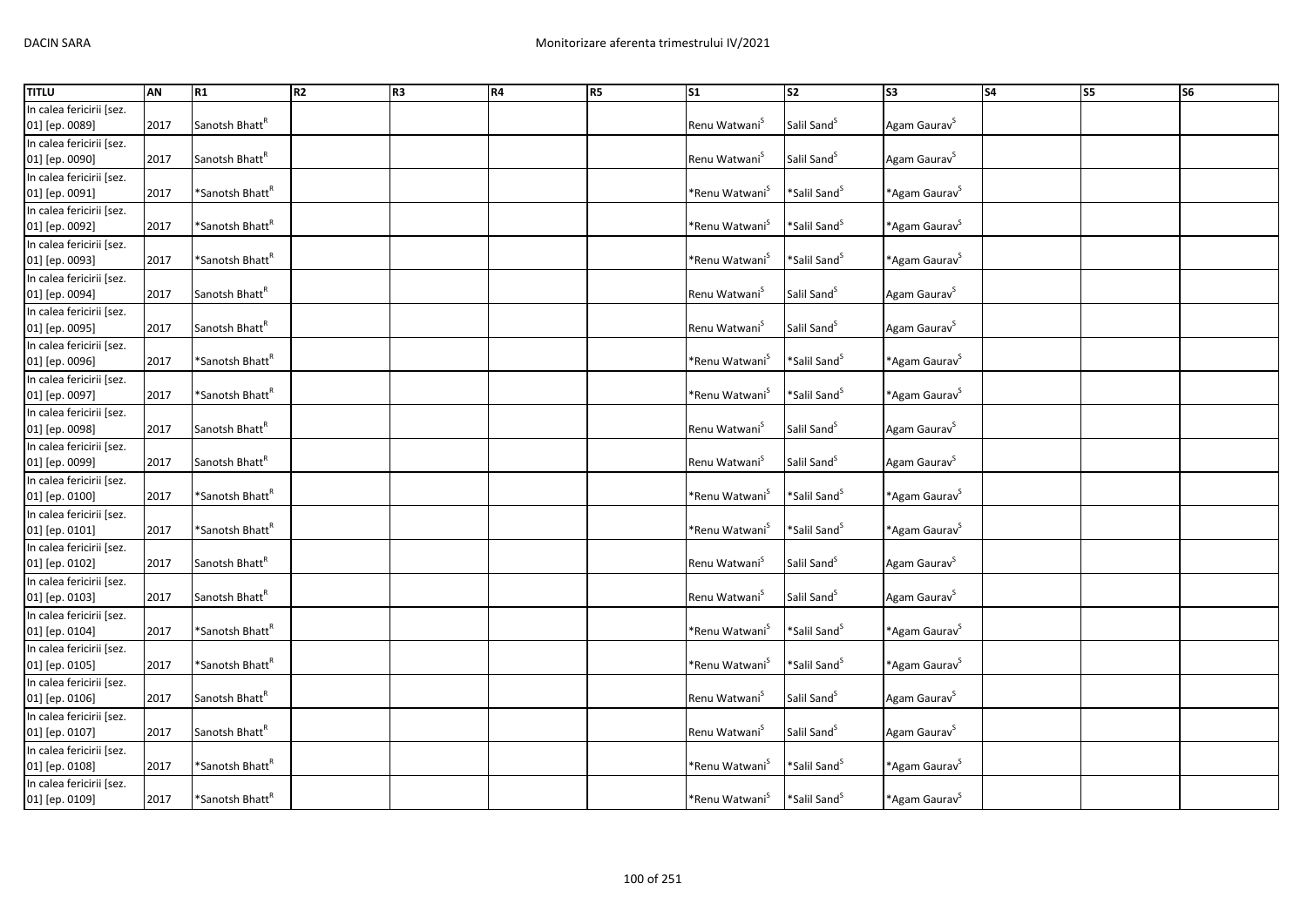| <b>TITLU</b>                 | <b>AN</b> | R1                            | R <sub>2</sub>            | R <sub>3</sub> | <b>R4</b> | R5 | S <sub>1</sub>                | S <sub>2</sub>              | S <sub>3</sub>            | <b>S4</b>                  | S5 | S6 |
|------------------------------|-----------|-------------------------------|---------------------------|----------------|-----------|----|-------------------------------|-----------------------------|---------------------------|----------------------------|----|----|
| In calea fericirii [sez.     |           |                               |                           |                |           |    |                               |                             |                           |                            |    |    |
| 01] [ep. 0110]               | 2017      | Sanotsh Bhatt <sup>R</sup>    |                           |                |           |    | Renu Watwani <sup>S</sup>     | Salil Sand <sup>S</sup>     | Agam Gaurav <sup>S</sup>  |                            |    |    |
| In calea fericirii [sez.     |           |                               |                           |                |           |    |                               |                             |                           |                            |    |    |
| 01] [ep. 0111]               | 2017      | Sanotsh Bhatt <sup>R</sup>    |                           |                |           |    | Renu Watwani <sup>S</sup>     | Salil Sand <sup>S</sup>     | Agam Gaurav <sup>S</sup>  |                            |    |    |
|                              |           |                               |                           |                |           |    |                               |                             |                           |                            |    |    |
| In calea fericirii [sez.     |           |                               |                           |                |           |    |                               |                             |                           |                            |    |    |
| 01] [ep. 0112] partea 1 2017 |           | *Sanotsh Bhatt <sup>R</sup>   |                           |                |           |    | *Renu Watwani <sup>S</sup>    | *Salil Sand <sup>S</sup>    | *Agam Gaurav <sup>S</sup> |                            |    |    |
|                              |           |                               |                           |                |           |    |                               |                             |                           |                            |    |    |
| In calea fericirii [sez.     |           |                               |                           |                |           |    |                               |                             |                           |                            |    |    |
| 01] [ep. 0112] partea 2 2017 |           | *Sanotsh Bhatt <sup>R</sup>   |                           |                |           |    | *Renu Watwani <sup>5</sup>    | *Salil Sand <sup>S</sup>    | *Agam Gaurav <sup>S</sup> |                            |    |    |
| In calea fericirii [sez.     |           |                               |                           |                |           |    |                               |                             |                           |                            |    |    |
| 01] [ep. 0113]               | 2017      | *Sanotsh Bhatt <sup>R</sup>   |                           |                |           |    | *Renu Watwani <sup>S</sup>    | *Salil Sand <sup>S</sup>    | *Agam Gaurav <sup>S</sup> |                            |    |    |
| In calea fericirii [sez.     |           |                               |                           |                |           |    |                               |                             |                           |                            |    |    |
| 01] [ep. 0114]               | 2017      | Sanotsh Bhatt <sup>R</sup>    |                           |                |           |    | Renu Watwani <sup>S</sup>     | Salil Sand <sup>5</sup>     | Agam Gaurav <sup>S</sup>  |                            |    |    |
| In calea fericirii [sez.     |           |                               |                           |                |           |    |                               |                             |                           |                            |    |    |
| 01] [ep. 0115]               | 2017      | Sanotsh Bhatt <sup>R</sup>    |                           |                |           |    | Renu Watwani <sup>S</sup>     | Salil Sand <sup>S</sup>     | Agam Gaurav <sup>S</sup>  |                            |    |    |
|                              |           |                               |                           |                |           |    | Steve Conrad -                |                             |                           |                            |    |    |
| In cautarea fericirii        | 2006      | Gabriele Muccino <sup>R</sup> |                           |                |           |    | Steven Conrad <sup>S</sup>    |                             |                           |                            |    |    |
| In cautarea lui              |           |                               |                           |                |           |    |                               |                             |                           |                            |    |    |
| Forrester                    | 2000      | Gus Van Sant <sup>R</sup>     |                           |                |           |    | Mike Rich <sup>S</sup>        |                             |                           |                            |    |    |
|                              |           |                               |                           |                |           |    |                               |                             |                           |                            |    |    |
| In cautarea razbunarii       | 2017      | Elliott Lester <sup>R</sup>   |                           |                |           |    | Javier Gullon <sup>S</sup>    |                             |                           |                            |    |    |
| In caz de crima              | 2018      | Mel Damski <sup>R</sup>       |                           |                |           |    | Phoef Sutton <sup>5</sup>     |                             |                           |                            |    |    |
| In Costa Rica, un            |           |                               |                           |                |           |    |                               |                             |                           |                            |    |    |
| paradis pentru cainii        |           |                               |                           |                |           |    |                               |                             |                           |                            |    |    |
| abandonati                   | 2019      | Anja Reiss <sup>R</sup>       | Lisa Haefner <sup>8</sup> |                |           |    | Anja Reiss <sup>S</sup>       | Lisa Haefner <sup>S</sup>   |                           |                            |    |    |
|                              |           | Tommy Lee                     |                           |                |           |    |                               | Joy Adamson -               |                           |                            |    |    |
| In libertate                 | 1996      | Wallace <sup>R</sup>          |                           |                |           |    | John Mcgreevey <sup>S</sup>   | ALCS <sup>S</sup>           |                           |                            |    |    |
|                              |           | Richard                       |                           |                |           |    | Richard                       |                             |                           |                            |    |    |
| In mijlocul salbaticiei      | 2013      | Boddington <sup>R</sup>       |                           |                |           |    | Boddington <sup>5</sup>       |                             |                           |                            |    |    |
| In minoritate la             |           |                               |                           |                |           |    |                               |                             |                           |                            |    |    |
| Transcarpatia                | 2020      | Hajduk Marta <sup>R</sup>     |                           |                |           |    | autor necunoscut <sup>5</sup> |                             |                           |                            |    |    |
|                              |           |                               |                           |                |           |    |                               |                             |                           |                            |    |    |
| In noaptea blanda            | 2017      | Eric Styles - ALCSR           |                           |                |           |    | Charles Savage <sup>S</sup>   |                             |                           |                            |    |    |
|                              |           |                               |                           |                |           |    | <b>Gregory Ramon</b>          |                             |                           |                            |    |    |
| In ritm de step              | 2007      | Sylvain White <sup>R</sup>    |                           |                |           |    | Anderson <sup>S</sup>         | Robert Adetuyi <sup>S</sup> |                           |                            |    |    |
| In spatele mastii            | 2015      | Chad Burns <sup>R</sup>       |                           |                |           |    | Paul McCusker <sup>S</sup>    |                             |                           |                            |    |    |
| In timp                      | 2011      | Andrew Niccol <sup>R</sup>    |                           |                |           |    | Andrew Niccol <sup>S</sup>    |                             |                           |                            |    |    |
|                              |           |                               |                           |                |           |    | Suzette Couture -             |                             |                           |                            |    |    |
| In visele mele               | 2014      | Kenny Leon <sup>R</sup>       |                           |                |           |    | <b>SACD</b> <sup>S</sup>      | Teena Booth <sup>S</sup>    |                           |                            |    |    |
| In voia valurilor            | 2009      | Heitor Dhalia <sup>R</sup>    |                           |                |           |    | Heitor Dhalia <sup>S</sup>    |                             |                           |                            |    |    |
| Inainte de Craciun           | 2015      | Jonathan Levine <sup>R</sup>  |                           |                |           |    | Jonathan Levine <sup>S</sup>  | Evan Goldberg <sup>S</sup>  | Kyle Hunter <sup>S</sup>  | Ariel Shaffir <sup>S</sup> |    |    |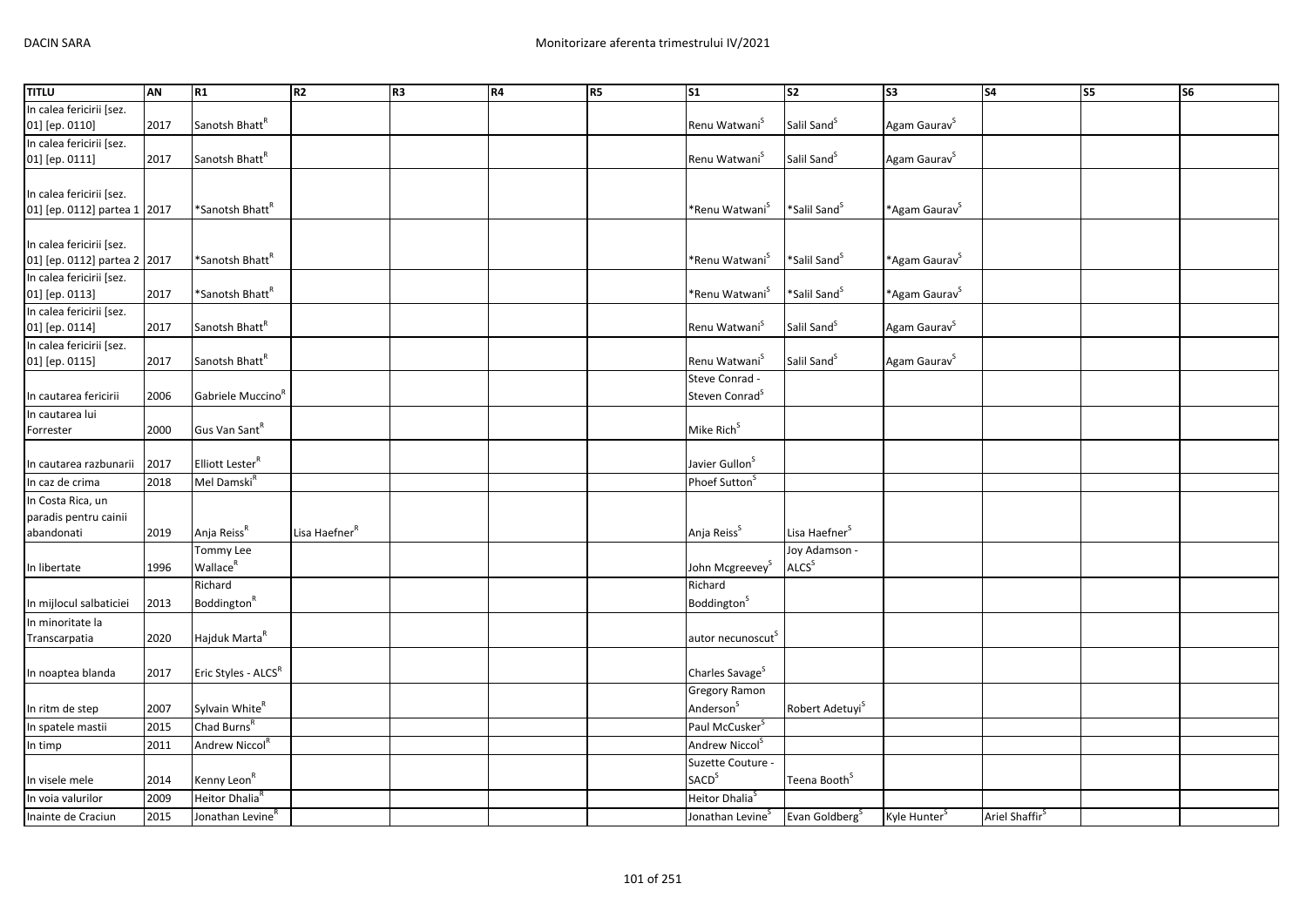| <b>TITLU</b><br>Ronan Bennett -<br>ALCS <sup>S</sup><br>Michael Mann <sup>R</sup><br>Michael Mann <sup>S</sup><br>2009<br>Ann Biderman <sup>3</sup><br>Inamicii publici<br>Steven Seagal -<br>ALCS <sup>S</sup><br>Michael Keusch <sup>R</sup><br>Joe Halpin <sup>S</sup><br>Inamicul invizibil<br>2007<br>Abdel Raouf Dafri<br>Jean-Francois<br><b>SACD</b> <sup>S</sup><br>Richet - SACD <sup>R</sup><br>numarul 1<br>2008<br>Rachel Stuhler <sup>S</sup><br>2014<br>Tom O'Donnell <sup>R</sup><br>Inapoi de Craciun<br>Incurcaturi<br>Nora Ephron <sup>R</sup><br>Delia Ephron <sup>S</sup><br>Nora Ephron <sup>S</sup><br>sentimentale<br>1994<br>Julien Hamelin -<br>Julien Hamelin -<br><b>SCAM<sup>R</sup></b><br><b>SCAM<sup>S</sup></b><br>2020<br>India, magia zmeielor<br>David Koepp -<br>Leonard Maas Jr. -<br>Indiana Jones si regatul<br>ALCS <sup>S</sup><br>craniului de cristal<br>2008<br>Steven Spielberg <sup>R</sup><br>Indiana Jones: In<br>pierdute<br>1981<br>Steven Spielberg <sup>R</sup><br>Lawrence Kasdan <sup>5</sup><br>Josh Boone <sup>R</sup><br>2012<br>Josh Boone <sup>S</sup><br>Indragostiti<br>Mark Waters <sup>R</sup><br>David Kidd <sup>S</sup><br>Ron Burch <sup>S</sup><br>2001<br>Rawson Marshall<br>Rawson Marshall<br>Thurber <sup>R</sup><br>Thurber <sup>S</sup><br>Infernul din zgarie-nori 2018<br>Cyrus Nowrasteh <sup>R</sup><br>Cyrus Nowrasteh <sup>S</sup><br>2019<br>Infidel<br>Jamie Travis <sup>R</sup><br>David Iserson <sup>S</sup><br>2017<br><b>Bryan Michael</b><br>Bryan Michael<br>Stoller <sup>R</sup><br>Stoller <sup>S</sup><br>1999<br>Inger sub acoperire<br>Juan Carlos<br>Munoz <sup>R</sup><br>Marta Luna <sup>R</sup><br>Alberto Gomez <sup>S</sup><br>2000<br>0093]<br>Juan Carlos<br>Ingerasul [sez. 01] [ep. |
|--------------------------------------------------------------------------------------------------------------------------------------------------------------------------------------------------------------------------------------------------------------------------------------------------------------------------------------------------------------------------------------------------------------------------------------------------------------------------------------------------------------------------------------------------------------------------------------------------------------------------------------------------------------------------------------------------------------------------------------------------------------------------------------------------------------------------------------------------------------------------------------------------------------------------------------------------------------------------------------------------------------------------------------------------------------------------------------------------------------------------------------------------------------------------------------------------------------------------------------------------------------------------------------------------------------------------------------------------------------------------------------------------------------------------------------------------------------------------------------------------------------------------------------------------------------------------------------------------------------------------------------------------------------------------------------------------------------------------------------------------------------------------------------------|
| cautarea Arcei<br>Inger nervos                                                                                                                                                                                                                                                                                                                                                                                                                                                                                                                                                                                                                                                                                                                                                                                                                                                                                                                                                                                                                                                                                                                                                                                                                                                                                                                                                                                                                                                                                                                                                                                                                                                                                                                                                             |
| Inamicul public<br>Indragostiti lulea<br>Ingerasul [sez. 01] [ep.                                                                                                                                                                                                                                                                                                                                                                                                                                                                                                                                                                                                                                                                                                                                                                                                                                                                                                                                                                                                                                                                                                                                                                                                                                                                                                                                                                                                                                                                                                                                                                                                                                                                                                                          |
|                                                                                                                                                                                                                                                                                                                                                                                                                                                                                                                                                                                                                                                                                                                                                                                                                                                                                                                                                                                                                                                                                                                                                                                                                                                                                                                                                                                                                                                                                                                                                                                                                                                                                                                                                                                            |
|                                                                                                                                                                                                                                                                                                                                                                                                                                                                                                                                                                                                                                                                                                                                                                                                                                                                                                                                                                                                                                                                                                                                                                                                                                                                                                                                                                                                                                                                                                                                                                                                                                                                                                                                                                                            |
|                                                                                                                                                                                                                                                                                                                                                                                                                                                                                                                                                                                                                                                                                                                                                                                                                                                                                                                                                                                                                                                                                                                                                                                                                                                                                                                                                                                                                                                                                                                                                                                                                                                                                                                                                                                            |
|                                                                                                                                                                                                                                                                                                                                                                                                                                                                                                                                                                                                                                                                                                                                                                                                                                                                                                                                                                                                                                                                                                                                                                                                                                                                                                                                                                                                                                                                                                                                                                                                                                                                                                                                                                                            |
|                                                                                                                                                                                                                                                                                                                                                                                                                                                                                                                                                                                                                                                                                                                                                                                                                                                                                                                                                                                                                                                                                                                                                                                                                                                                                                                                                                                                                                                                                                                                                                                                                                                                                                                                                                                            |
|                                                                                                                                                                                                                                                                                                                                                                                                                                                                                                                                                                                                                                                                                                                                                                                                                                                                                                                                                                                                                                                                                                                                                                                                                                                                                                                                                                                                                                                                                                                                                                                                                                                                                                                                                                                            |
|                                                                                                                                                                                                                                                                                                                                                                                                                                                                                                                                                                                                                                                                                                                                                                                                                                                                                                                                                                                                                                                                                                                                                                                                                                                                                                                                                                                                                                                                                                                                                                                                                                                                                                                                                                                            |
|                                                                                                                                                                                                                                                                                                                                                                                                                                                                                                                                                                                                                                                                                                                                                                                                                                                                                                                                                                                                                                                                                                                                                                                                                                                                                                                                                                                                                                                                                                                                                                                                                                                                                                                                                                                            |
|                                                                                                                                                                                                                                                                                                                                                                                                                                                                                                                                                                                                                                                                                                                                                                                                                                                                                                                                                                                                                                                                                                                                                                                                                                                                                                                                                                                                                                                                                                                                                                                                                                                                                                                                                                                            |
|                                                                                                                                                                                                                                                                                                                                                                                                                                                                                                                                                                                                                                                                                                                                                                                                                                                                                                                                                                                                                                                                                                                                                                                                                                                                                                                                                                                                                                                                                                                                                                                                                                                                                                                                                                                            |
|                                                                                                                                                                                                                                                                                                                                                                                                                                                                                                                                                                                                                                                                                                                                                                                                                                                                                                                                                                                                                                                                                                                                                                                                                                                                                                                                                                                                                                                                                                                                                                                                                                                                                                                                                                                            |
|                                                                                                                                                                                                                                                                                                                                                                                                                                                                                                                                                                                                                                                                                                                                                                                                                                                                                                                                                                                                                                                                                                                                                                                                                                                                                                                                                                                                                                                                                                                                                                                                                                                                                                                                                                                            |
|                                                                                                                                                                                                                                                                                                                                                                                                                                                                                                                                                                                                                                                                                                                                                                                                                                                                                                                                                                                                                                                                                                                                                                                                                                                                                                                                                                                                                                                                                                                                                                                                                                                                                                                                                                                            |
|                                                                                                                                                                                                                                                                                                                                                                                                                                                                                                                                                                                                                                                                                                                                                                                                                                                                                                                                                                                                                                                                                                                                                                                                                                                                                                                                                                                                                                                                                                                                                                                                                                                                                                                                                                                            |
|                                                                                                                                                                                                                                                                                                                                                                                                                                                                                                                                                                                                                                                                                                                                                                                                                                                                                                                                                                                                                                                                                                                                                                                                                                                                                                                                                                                                                                                                                                                                                                                                                                                                                                                                                                                            |
|                                                                                                                                                                                                                                                                                                                                                                                                                                                                                                                                                                                                                                                                                                                                                                                                                                                                                                                                                                                                                                                                                                                                                                                                                                                                                                                                                                                                                                                                                                                                                                                                                                                                                                                                                                                            |
|                                                                                                                                                                                                                                                                                                                                                                                                                                                                                                                                                                                                                                                                                                                                                                                                                                                                                                                                                                                                                                                                                                                                                                                                                                                                                                                                                                                                                                                                                                                                                                                                                                                                                                                                                                                            |
|                                                                                                                                                                                                                                                                                                                                                                                                                                                                                                                                                                                                                                                                                                                                                                                                                                                                                                                                                                                                                                                                                                                                                                                                                                                                                                                                                                                                                                                                                                                                                                                                                                                                                                                                                                                            |
|                                                                                                                                                                                                                                                                                                                                                                                                                                                                                                                                                                                                                                                                                                                                                                                                                                                                                                                                                                                                                                                                                                                                                                                                                                                                                                                                                                                                                                                                                                                                                                                                                                                                                                                                                                                            |
|                                                                                                                                                                                                                                                                                                                                                                                                                                                                                                                                                                                                                                                                                                                                                                                                                                                                                                                                                                                                                                                                                                                                                                                                                                                                                                                                                                                                                                                                                                                                                                                                                                                                                                                                                                                            |
|                                                                                                                                                                                                                                                                                                                                                                                                                                                                                                                                                                                                                                                                                                                                                                                                                                                                                                                                                                                                                                                                                                                                                                                                                                                                                                                                                                                                                                                                                                                                                                                                                                                                                                                                                                                            |
|                                                                                                                                                                                                                                                                                                                                                                                                                                                                                                                                                                                                                                                                                                                                                                                                                                                                                                                                                                                                                                                                                                                                                                                                                                                                                                                                                                                                                                                                                                                                                                                                                                                                                                                                                                                            |
|                                                                                                                                                                                                                                                                                                                                                                                                                                                                                                                                                                                                                                                                                                                                                                                                                                                                                                                                                                                                                                                                                                                                                                                                                                                                                                                                                                                                                                                                                                                                                                                                                                                                                                                                                                                            |
|                                                                                                                                                                                                                                                                                                                                                                                                                                                                                                                                                                                                                                                                                                                                                                                                                                                                                                                                                                                                                                                                                                                                                                                                                                                                                                                                                                                                                                                                                                                                                                                                                                                                                                                                                                                            |
|                                                                                                                                                                                                                                                                                                                                                                                                                                                                                                                                                                                                                                                                                                                                                                                                                                                                                                                                                                                                                                                                                                                                                                                                                                                                                                                                                                                                                                                                                                                                                                                                                                                                                                                                                                                            |
|                                                                                                                                                                                                                                                                                                                                                                                                                                                                                                                                                                                                                                                                                                                                                                                                                                                                                                                                                                                                                                                                                                                                                                                                                                                                                                                                                                                                                                                                                                                                                                                                                                                                                                                                                                                            |
|                                                                                                                                                                                                                                                                                                                                                                                                                                                                                                                                                                                                                                                                                                                                                                                                                                                                                                                                                                                                                                                                                                                                                                                                                                                                                                                                                                                                                                                                                                                                                                                                                                                                                                                                                                                            |
|                                                                                                                                                                                                                                                                                                                                                                                                                                                                                                                                                                                                                                                                                                                                                                                                                                                                                                                                                                                                                                                                                                                                                                                                                                                                                                                                                                                                                                                                                                                                                                                                                                                                                                                                                                                            |
| Munoz <sup>R</sup>                                                                                                                                                                                                                                                                                                                                                                                                                                                                                                                                                                                                                                                                                                                                                                                                                                                                                                                                                                                                                                                                                                                                                                                                                                                                                                                                                                                                                                                                                                                                                                                                                                                                                                                                                                         |
| Marta Luna <sup>R</sup><br>Alberto Gomez <sup>S</sup><br>2000<br>0094]                                                                                                                                                                                                                                                                                                                                                                                                                                                                                                                                                                                                                                                                                                                                                                                                                                                                                                                                                                                                                                                                                                                                                                                                                                                                                                                                                                                                                                                                                                                                                                                                                                                                                                                     |
| Juan Carlos<br>Ingerasul [sez. 01] [ep.                                                                                                                                                                                                                                                                                                                                                                                                                                                                                                                                                                                                                                                                                                                                                                                                                                                                                                                                                                                                                                                                                                                                                                                                                                                                                                                                                                                                                                                                                                                                                                                                                                                                                                                                                    |
| Munoz <sup>R</sup><br>Marta Luna <sup>R</sup><br>Alberto Gomez <sup>S</sup><br>2000<br>0095]                                                                                                                                                                                                                                                                                                                                                                                                                                                                                                                                                                                                                                                                                                                                                                                                                                                                                                                                                                                                                                                                                                                                                                                                                                                                                                                                                                                                                                                                                                                                                                                                                                                                                               |
| *Juan Carlos<br>Ingerasul [sez. 01] [ep.                                                                                                                                                                                                                                                                                                                                                                                                                                                                                                                                                                                                                                                                                                                                                                                                                                                                                                                                                                                                                                                                                                                                                                                                                                                                                                                                                                                                                                                                                                                                                                                                                                                                                                                                                   |
| MunozR<br>*Marta Luna <sup>R</sup><br>*Alberto Gomez <sup>S</sup><br>2000<br>0096]                                                                                                                                                                                                                                                                                                                                                                                                                                                                                                                                                                                                                                                                                                                                                                                                                                                                                                                                                                                                                                                                                                                                                                                                                                                                                                                                                                                                                                                                                                                                                                                                                                                                                                         |
| Juan Carlos<br>Ingerasul [sez. 01] [ep.                                                                                                                                                                                                                                                                                                                                                                                                                                                                                                                                                                                                                                                                                                                                                                                                                                                                                                                                                                                                                                                                                                                                                                                                                                                                                                                                                                                                                                                                                                                                                                                                                                                                                                                                                    |
| Munoz <sup>R</sup><br>Marta Luna <sup>R</sup><br>Alberto Gomez <sup>5</sup><br>2000<br>0097]                                                                                                                                                                                                                                                                                                                                                                                                                                                                                                                                                                                                                                                                                                                                                                                                                                                                                                                                                                                                                                                                                                                                                                                                                                                                                                                                                                                                                                                                                                                                                                                                                                                                                               |
| Juan Carlos<br>Ingerasul [sez. 01] [ep.                                                                                                                                                                                                                                                                                                                                                                                                                                                                                                                                                                                                                                                                                                                                                                                                                                                                                                                                                                                                                                                                                                                                                                                                                                                                                                                                                                                                                                                                                                                                                                                                                                                                                                                                                    |
| MunozR<br>Marta Luna <sup>R</sup><br>Alberto Gomez <sup>S</sup><br>2000<br>0098]                                                                                                                                                                                                                                                                                                                                                                                                                                                                                                                                                                                                                                                                                                                                                                                                                                                                                                                                                                                                                                                                                                                                                                                                                                                                                                                                                                                                                                                                                                                                                                                                                                                                                                           |
| Juan Carlos<br>Ingerasul [sez. 01] [ep.                                                                                                                                                                                                                                                                                                                                                                                                                                                                                                                                                                                                                                                                                                                                                                                                                                                                                                                                                                                                                                                                                                                                                                                                                                                                                                                                                                                                                                                                                                                                                                                                                                                                                                                                                    |
| Munoz <sup>R</sup><br>Marta Luna <sup>R</sup><br>Alberto Gomez <sup>S</sup><br>2000<br>0099]                                                                                                                                                                                                                                                                                                                                                                                                                                                                                                                                                                                                                                                                                                                                                                                                                                                                                                                                                                                                                                                                                                                                                                                                                                                                                                                                                                                                                                                                                                                                                                                                                                                                                               |
| Juan Carlos<br>Ingerasul [sez. 01] [ep.                                                                                                                                                                                                                                                                                                                                                                                                                                                                                                                                                                                                                                                                                                                                                                                                                                                                                                                                                                                                                                                                                                                                                                                                                                                                                                                                                                                                                                                                                                                                                                                                                                                                                                                                                    |
| Munoz <sup>R</sup><br>Marta Luna <sup>R</sup><br>2000<br>Alberto Gomez <sup>5</sup><br>0100]                                                                                                                                                                                                                                                                                                                                                                                                                                                                                                                                                                                                                                                                                                                                                                                                                                                                                                                                                                                                                                                                                                                                                                                                                                                                                                                                                                                                                                                                                                                                                                                                                                                                                               |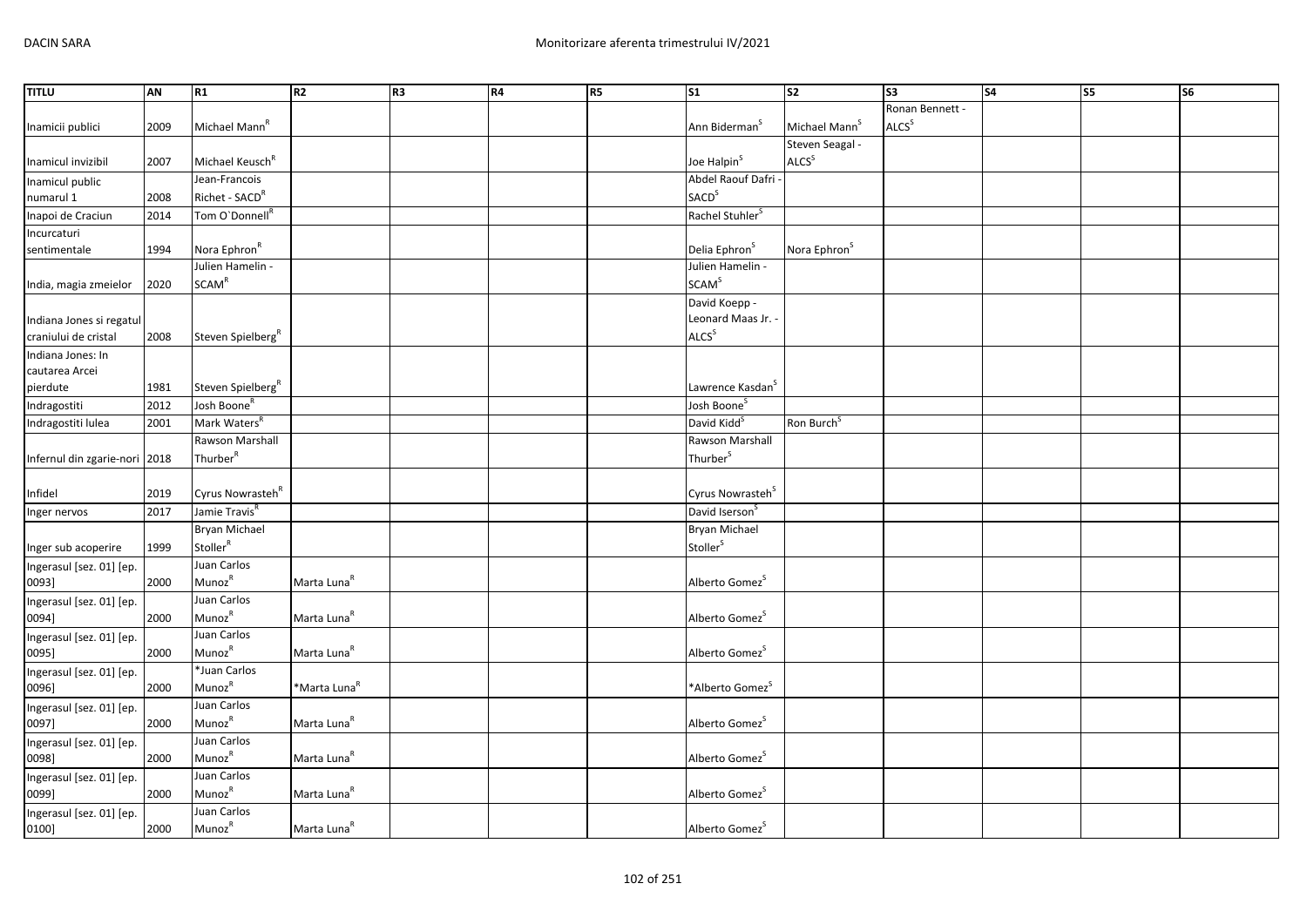| <b>TITLU</b>             | AN   | R1                        | R2                       | R <sub>3</sub> | <b>R4</b> | R5 | S <sub>1</sub>              | $\overline{\text{S2}}$ | S <sub>3</sub> | S <sub>4</sub> | S5 | S <sub>6</sub> |
|--------------------------|------|---------------------------|--------------------------|----------------|-----------|----|-----------------------------|------------------------|----------------|----------------|----|----------------|
| Ingerasul [sez. 01] [ep. |      | *Juan Carlos              |                          |                |           |    |                             |                        |                |                |    |                |
| 0101]                    | 2000 | <b>Munoz</b> <sup>R</sup> | *Marta Luna <sup>R</sup> |                |           |    | *Alberto Gomez              |                        |                |                |    |                |
| Ingerasul [sez. 01] [ep. |      | Juan Carlos               |                          |                |           |    |                             |                        |                |                |    |                |
| 0102]                    | 2000 | Munoz <sup>R</sup>        | Marta Luna <sup>R</sup>  |                |           |    | Alberto Gomez <sup>5</sup>  |                        |                |                |    |                |
| Ingerasul [sez. 01] [ep. |      | Juan Carlos               |                          |                |           |    |                             |                        |                |                |    |                |
| 0103]                    | 2000 | MunozR                    | Marta Luna <sup>R</sup>  |                |           |    | Alberto Gomez <sup>S</sup>  |                        |                |                |    |                |
| Ingerasul [sez. 01] [ep. |      | Juan Carlos               |                          |                |           |    |                             |                        |                |                |    |                |
| 0104]                    | 2000 | Munoz <sup>R</sup>        | Marta Luna <sup>R</sup>  |                |           |    | Alberto Gomez <sup>5</sup>  |                        |                |                |    |                |
| Ingerasul [sez. 01] [ep. |      | Juan Carlos               |                          |                |           |    |                             |                        |                |                |    |                |
| 0105]                    | 2000 | Munoz <sup>R</sup>        | Marta Luna <sup>R</sup>  |                |           |    | Alberto Gomez <sup>5</sup>  |                        |                |                |    |                |
| Ingerasul [sez. 01] [ep. |      | *Juan Carlos              |                          |                |           |    |                             |                        |                |                |    |                |
| 0106]                    | 2000 | MunozR                    | *Marta Luna <sup>R</sup> |                |           |    | *Alberto Gomez <sup>S</sup> |                        |                |                |    |                |
| Ingerasul [sez. 01] [ep. |      | Juan Carlos               |                          |                |           |    |                             |                        |                |                |    |                |
| 0107]                    | 2000 | Munoz <sup>R</sup>        | Marta Luna <sup>R</sup>  |                |           |    | Alberto Gomez <sup>S</sup>  |                        |                |                |    |                |
| Ingerasul [sez. 01] [ep. |      | Juan Carlos               |                          |                |           |    |                             |                        |                |                |    |                |
| 0108]                    | 2000 | MunozR                    | Marta Luna <sup>R</sup>  |                |           |    | Alberto Gomez <sup>S</sup>  |                        |                |                |    |                |
| Ingerasul [sez. 01] [ep. |      | Juan Carlos               |                          |                |           |    |                             |                        |                |                |    |                |
| 0109]                    | 2000 | MunozR                    | Marta Luna <sup>R</sup>  |                |           |    | Alberto Gomez <sup>S</sup>  |                        |                |                |    |                |
| Ingerasul [sez. 01] [ep. |      | Juan Carlos               |                          |                |           |    |                             |                        |                |                |    |                |
| 0110]                    | 2000 | Munoz <sup>R</sup>        | Marta Luna <sup>R</sup>  |                |           |    | Alberto Gomez <sup>5</sup>  |                        |                |                |    |                |
| Ingerasul [sez. 01] [ep. |      | *Juan Carlos              |                          |                |           |    |                             |                        |                |                |    |                |
| 0111]                    | 2000 | Munoz <sup>R</sup>        | *Marta Luna <sup>R</sup> |                |           |    | *Alberto Gomez <sup>S</sup> |                        |                |                |    |                |
| Ingerasul [sez. 01] [ep. |      | Juan Carlos               |                          |                |           |    |                             |                        |                |                |    |                |
| 0112]                    | 2000 | MunozR                    | Marta Luna <sup>R</sup>  |                |           |    | Alberto Gomez <sup>S</sup>  |                        |                |                |    |                |
| Ingerasul [sez. 01] [ep. |      | Juan Carlos               |                          |                |           |    |                             |                        |                |                |    |                |
| 0113]                    | 2000 | Munoz <sup>R</sup>        | Marta Luna <sup>R</sup>  |                |           |    | Alberto Gomez <sup>5</sup>  |                        |                |                |    |                |
| Ingerasul [sez. 01] [ep. |      | Juan Carlos               |                          |                |           |    |                             |                        |                |                |    |                |
| 0114]                    | 2000 | MunozR                    | Marta Luna <sup>R</sup>  |                |           |    | Alberto Gomez <sup>S</sup>  |                        |                |                |    |                |
| Ingerasul [sez. 01] [ep. |      | Juan Carlos               |                          |                |           |    |                             |                        |                |                |    |                |
| 0115]                    | 2000 | MunozR                    | Marta Luna <sup>R</sup>  |                |           |    | Alberto Gomez <sup>5</sup>  |                        |                |                |    |                |
| Ingerasul [sez. 01] [ep. |      | *Juan Carlos              |                          |                |           |    |                             |                        |                |                |    |                |
| 0116]                    | 2000 | Munoz <sup>R</sup>        | *Marta Luna <sup>R</sup> |                |           |    | *Alberto Gomez <sup>5</sup> |                        |                |                |    |                |
| Ingerasul [sez. 01] [ep. |      | Juan Carlos               |                          |                |           |    |                             |                        |                |                |    |                |
| 0117]                    | 2000 | Munoz <sup>R</sup>        | Marta Luna <sup>R</sup>  |                |           |    | Alberto Gomez <sup>S</sup>  |                        |                |                |    |                |
| Ingerasul [sez. 01] [ep. |      | Juan Carlos               |                          |                |           |    |                             |                        |                |                |    |                |
| 0118]                    | 2000 | Munoz <sup>R</sup>        | Marta Luna <sup>R</sup>  |                |           |    | Alberto Gomez <sup>S</sup>  |                        |                |                |    |                |
| Ingerasul [sez. 01] [ep. |      | Juan Carlos               |                          |                |           |    |                             |                        |                |                |    |                |
| 0119]                    | 2000 | MunozR                    | Marta Luna <sup>R</sup>  |                |           |    | Alberto Gomez               |                        |                |                |    |                |
| Ingerasul [sez. 01] [ep. |      | Juan Carlos               |                          |                |           |    |                             |                        |                |                |    |                |
| 0120]                    | 2000 | Munoz <sup>R</sup>        | Marta Luna <sup>R</sup>  |                |           |    | Alberto Gomez <sup>S</sup>  |                        |                |                |    |                |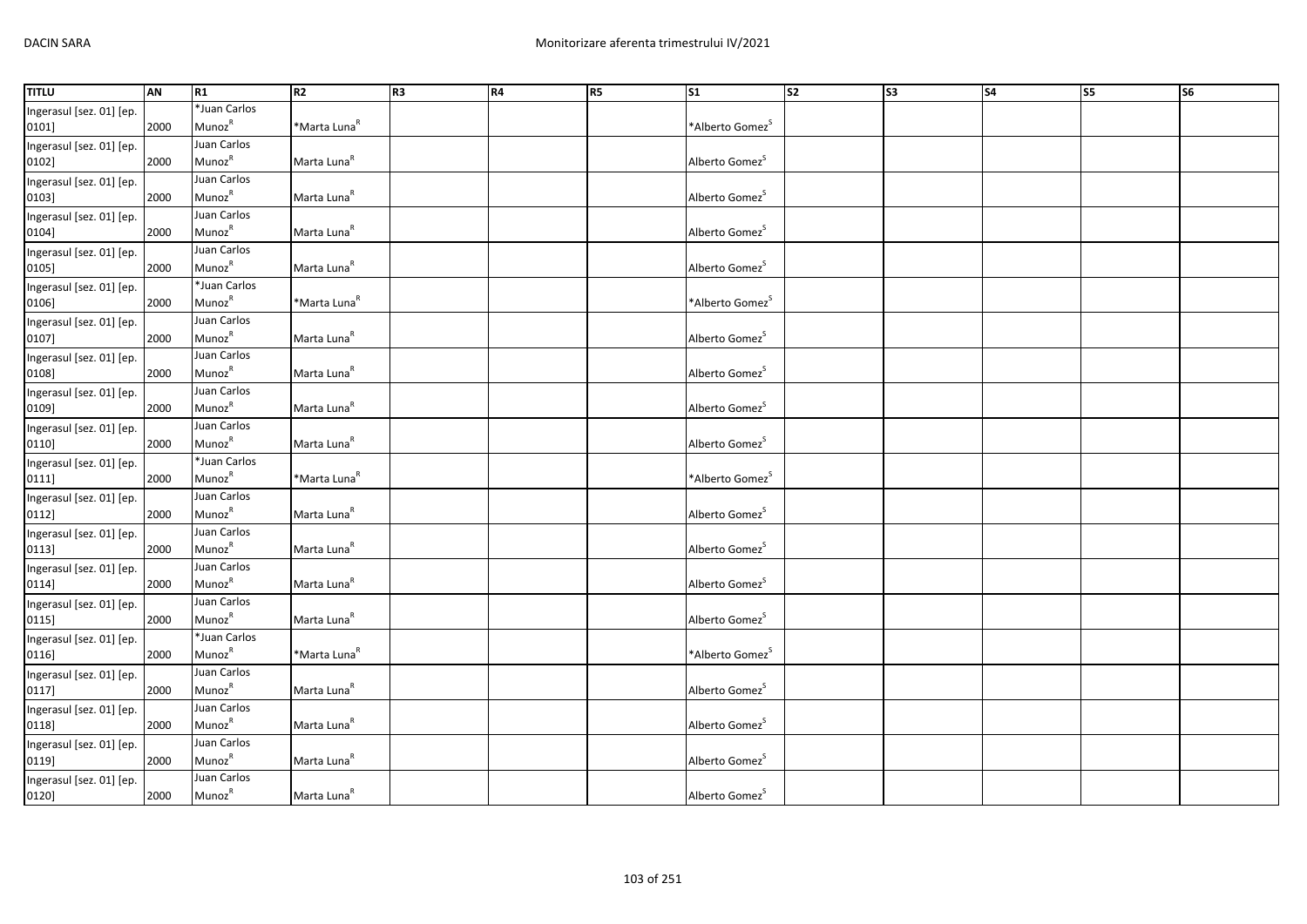| <b>TITLU</b>             | AN   | R1                        | R2                       | R <sub>3</sub> | <b>R4</b> | R5 | S <sub>1</sub>              | $\overline{\text{S2}}$ | S <sub>3</sub> | S <sub>4</sub> | S5 | S <sub>6</sub> |
|--------------------------|------|---------------------------|--------------------------|----------------|-----------|----|-----------------------------|------------------------|----------------|----------------|----|----------------|
| Ingerasul [sez. 01] [ep. |      | *Juan Carlos              |                          |                |           |    |                             |                        |                |                |    |                |
| 0121]                    | 2000 | <b>Munoz</b> <sup>R</sup> | *Marta Luna <sup>R</sup> |                |           |    | *Alberto Gomez              |                        |                |                |    |                |
| Ingerasul [sez. 01] [ep. |      | Juan Carlos               |                          |                |           |    |                             |                        |                |                |    |                |
| 0122]                    | 2000 | Munoz <sup>R</sup>        | Marta Luna <sup>R</sup>  |                |           |    | Alberto Gomez <sup>5</sup>  |                        |                |                |    |                |
| Ingerasul [sez. 01] [ep. |      | Juan Carlos               |                          |                |           |    |                             |                        |                |                |    |                |
| 0123]                    | 2000 | MunozR                    | Marta Luna <sup>R</sup>  |                |           |    | Alberto Gomez <sup>S</sup>  |                        |                |                |    |                |
| Ingerasul [sez. 01] [ep. |      | Juan Carlos               |                          |                |           |    |                             |                        |                |                |    |                |
| 0124]                    | 2000 | Munoz <sup>R</sup>        | Marta Luna <sup>R</sup>  |                |           |    | Alberto Gomez <sup>5</sup>  |                        |                |                |    |                |
| Ingerasul [sez. 01] [ep. |      | Juan Carlos               |                          |                |           |    |                             |                        |                |                |    |                |
| 0125]                    | 2000 | Munoz <sup>R</sup>        | Marta Luna <sup>R</sup>  |                |           |    | Alberto Gomez <sup>5</sup>  |                        |                |                |    |                |
| Ingerasul [sez. 01] [ep. |      | *Juan Carlos              |                          |                |           |    |                             |                        |                |                |    |                |
| 0126]                    | 2000 | MunozR                    | *Marta Luna <sup>R</sup> |                |           |    | *Alberto Gomez <sup>S</sup> |                        |                |                |    |                |
| Ingerasul [sez. 01] [ep. |      | Juan Carlos               |                          |                |           |    |                             |                        |                |                |    |                |
| 0127]                    | 2000 | Munoz <sup>R</sup>        | Marta Luna <sup>R</sup>  |                |           |    | Alberto Gomez <sup>S</sup>  |                        |                |                |    |                |
| Ingerasul [sez. 01] [ep. |      | Juan Carlos               |                          |                |           |    |                             |                        |                |                |    |                |
| 0128]                    | 2000 | MunozR                    | Marta Luna <sup>R</sup>  |                |           |    | Alberto Gomez <sup>S</sup>  |                        |                |                |    |                |
| Ingerasul [sez. 01] [ep. |      | Juan Carlos               |                          |                |           |    |                             |                        |                |                |    |                |
| 0129]                    | 2000 | Munoz <sup>R</sup>        | Marta Luna <sup>R</sup>  |                |           |    | Alberto Gomez <sup>S</sup>  |                        |                |                |    |                |
| Ingerasul [sez. 01] [ep. |      | Juan Carlos               |                          |                |           |    |                             |                        |                |                |    |                |
| 0130]                    | 2000 | Munoz <sup>R</sup>        | Marta Luna <sup>R</sup>  |                |           |    | Alberto Gomez <sup>5</sup>  |                        |                |                |    |                |
| Ingerasul [sez. 01] [ep. |      | *Juan Carlos              |                          |                |           |    |                             |                        |                |                |    |                |
| 0131]                    | 2000 | Munoz <sup>R</sup>        | *Marta Luna <sup>R</sup> |                |           |    | *Alberto Gomez <sup>S</sup> |                        |                |                |    |                |
| Ingerasul [sez. 01] [ep. |      | Juan Carlos               |                          |                |           |    |                             |                        |                |                |    |                |
| 0132]                    | 2000 | MunozR                    | Marta Luna <sup>R</sup>  |                |           |    | Alberto Gomez <sup>S</sup>  |                        |                |                |    |                |
| Ingerasul [sez. 01] [ep. |      | Juan Carlos               |                          |                |           |    |                             |                        |                |                |    |                |
| 0133]                    | 2000 | Munoz <sup>R</sup>        | Marta Luna <sup>R</sup>  |                |           |    | Alberto Gomez <sup>5</sup>  |                        |                |                |    |                |
| Ingerasul [sez. 01] [ep. |      | Juan Carlos               |                          |                |           |    |                             |                        |                |                |    |                |
| 0134]                    | 2000 | MunozR                    | Marta Luna <sup>R</sup>  |                |           |    | Alberto Gomez <sup>S</sup>  |                        |                |                |    |                |
| Ingerasul [sez. 01] [ep. |      | Juan Carlos               |                          |                |           |    |                             |                        |                |                |    |                |
| 0135]                    | 2000 | MunozR                    | Marta Luna <sup>R</sup>  |                |           |    | Alberto Gomez <sup>5</sup>  |                        |                |                |    |                |
| Ingerasul [sez. 01] [ep. |      | *Juan Carlos              |                          |                |           |    |                             |                        |                |                |    |                |
| 0136]                    | 2000 | Munoz <sup>R</sup>        | *Marta Luna <sup>R</sup> |                |           |    | *Alberto Gomez <sup>5</sup> |                        |                |                |    |                |
| Ingerasul [sez. 01] [ep. |      | Juan Carlos               |                          |                |           |    |                             |                        |                |                |    |                |
| 0137]                    | 2000 | Munoz <sup>R</sup>        | Marta Luna <sup>R</sup>  |                |           |    | Alberto Gomez <sup>S</sup>  |                        |                |                |    |                |
| Ingerasul [sez. 01] [ep. |      | Juan Carlos               |                          |                |           |    |                             |                        |                |                |    |                |
| 0138]                    | 2000 | Munoz <sup>R</sup>        | Marta Luna <sup>R</sup>  |                |           |    | Alberto Gomez <sup>S</sup>  |                        |                |                |    |                |
| Ingerasul [sez. 01] [ep. |      | Juan Carlos               |                          |                |           |    |                             |                        |                |                |    |                |
| 0139]                    | 2000 | Munoz <sup>R</sup>        | Marta Luna <sup>R</sup>  |                |           |    | Alberto Gomez               |                        |                |                |    |                |
| Ingerasul [sez. 01] [ep. |      | Juan Carlos               |                          |                |           |    |                             |                        |                |                |    |                |
| 0140]                    | 2000 | Munoz <sup>R</sup>        | Marta Luna <sup>R</sup>  |                |           |    | Alberto Gomez <sup>S</sup>  |                        |                |                |    |                |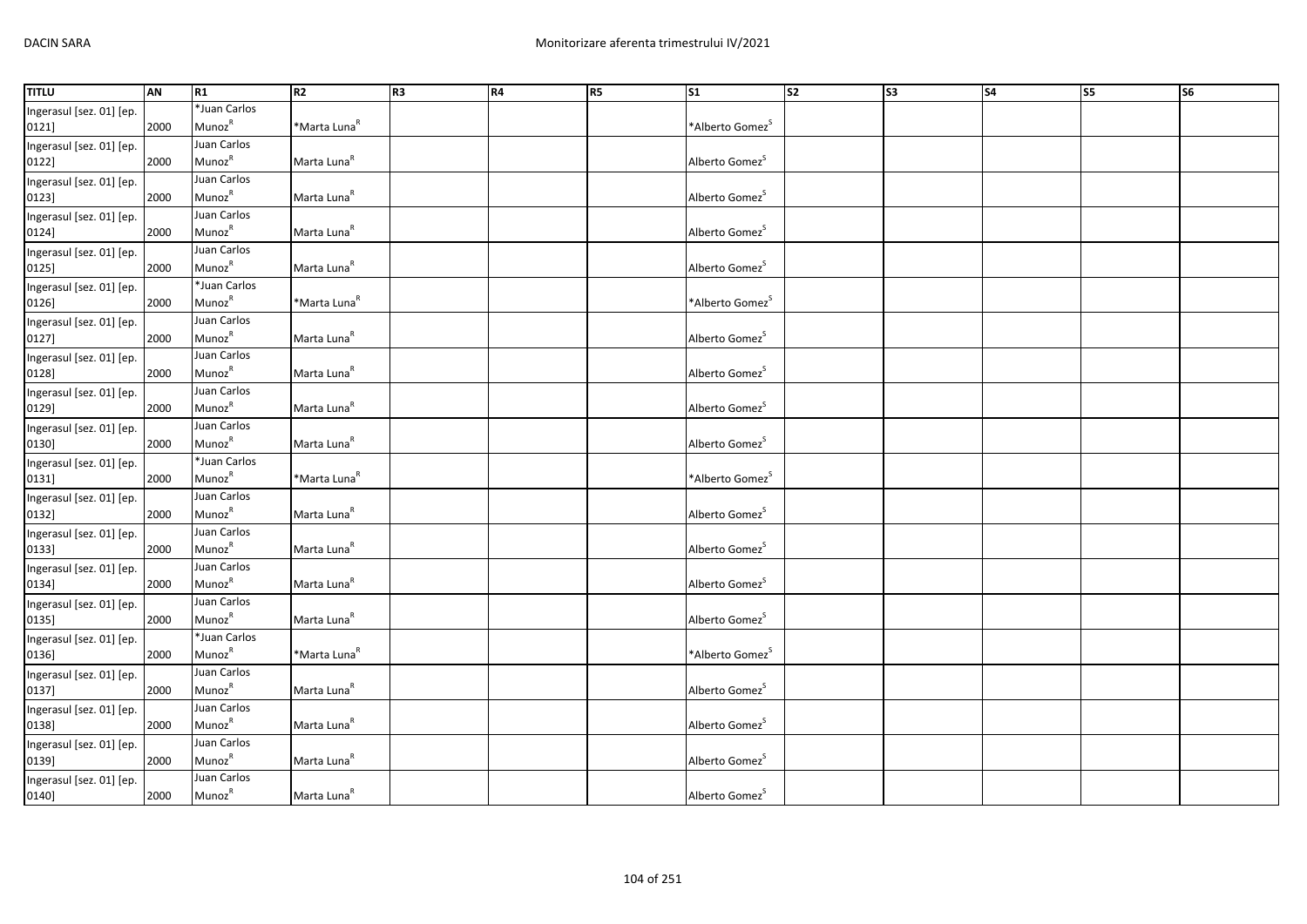| <b>TITLU</b>             | AN   | R1                               | R2                       | R <sub>3</sub> | <b>R4</b> | <b>R5</b> | $\mathsf{S}1$                | $\overline{\text{S2}}$ | S <sub>3</sub>            | S <sub>4</sub>        | S5 | <b>S6</b> |
|--------------------------|------|----------------------------------|--------------------------|----------------|-----------|-----------|------------------------------|------------------------|---------------------------|-----------------------|----|-----------|
| Ingerasul [sez. 01] [ep. |      | *Juan Carlos                     |                          |                |           |           |                              |                        |                           |                       |    |           |
| 0141]                    | 2000 | Munoz <sup>R</sup>               | *Marta Luna <sup>R</sup> |                |           |           | *Alberto Gomez <sup>S</sup>  |                        |                           |                       |    |           |
| Ingerasul [sez. 01] [ep. |      | Juan Carlos                      |                          |                |           |           |                              |                        |                           |                       |    |           |
| 0142]                    | 2000 | MunozR                           | Marta Luna <sup>R</sup>  |                |           |           | Alberto Gomez <sup>5</sup>   |                        |                           |                       |    |           |
| Ingerasul [sez. 01] [ep. |      | Juan Carlos                      |                          |                |           |           |                              |                        |                           |                       |    |           |
| 0143]                    | 2000 | Munoz <sup>R</sup>               | Marta Luna <sup>R</sup>  |                |           |           | Alberto Gomez <sup>S</sup>   |                        |                           |                       |    |           |
| Ingerasul [sez. 01] [ep. |      | Juan Carlos                      |                          |                |           |           |                              |                        |                           |                       |    |           |
| 0144]                    | 2000 | MunozR                           | Marta Luna <sup>R</sup>  |                |           |           | Alberto Gomez <sup>S</sup>   |                        |                           |                       |    |           |
| Ingerasul [sez. 01] [ep. |      | *Juan Carlos                     |                          |                |           |           |                              |                        |                           |                       |    |           |
| 0145]                    | 2000 | Munoz <sup>R</sup>               | *Marta Luna <sup>R</sup> |                |           |           | *Alberto Gomez <sup>S</sup>  |                        |                           |                       |    |           |
| Ingerasul [sez. 01] [ep. |      | *Juan Carlos                     |                          |                |           |           |                              |                        |                           |                       |    |           |
| 0146]                    | 2000 | Munoz <sup>R</sup>               | *Marta Luna <sup>R</sup> |                |           |           | *Alberto Gomez <sup>S</sup>  |                        |                           |                       |    |           |
| Ingerasul [sez. 01] [ep. |      | Juan Carlos                      |                          |                |           |           |                              |                        |                           |                       |    |           |
| 0147]                    | 2000 | Munoz <sup>R</sup>               | Marta Luna <sup>R</sup>  |                |           |           | Alberto Gomez <sup>5</sup>   |                        |                           |                       |    |           |
| Ingerasul [sez. 01] [ep. |      | Juan Carlos                      |                          |                |           |           |                              |                        |                           |                       |    |           |
| 0148]                    | 2000 | MunozR                           | Marta Luna <sup>R</sup>  |                |           |           | Alberto Gomez <sup>S</sup>   |                        |                           |                       |    |           |
| Ingerasul [sez. 01] [ep. |      | Juan Carlos                      |                          |                |           |           |                              |                        |                           |                       |    |           |
| 0149]                    | 2000 | Munoz <sup>R</sup>               | Marta Luna <sup>R</sup>  |                |           |           | Alberto Gomez <sup>S</sup>   |                        |                           |                       |    |           |
| Ingerasul [sez. 01] [ep. |      | *Juan Carlos                     |                          |                |           |           |                              |                        |                           |                       |    |           |
| 0150]                    | 2000 | Munoz <sup>R</sup>               | *Marta Luna <sup>R</sup> |                |           |           | *Alberto Gomez <sup>S</sup>  |                        |                           |                       |    |           |
| Ingerasul [sez. 01] [ep. |      | *Juan Carlos                     |                          |                |           |           |                              |                        |                           |                       |    |           |
| 0151]                    | 2000 | Munoz <sup>R</sup>               | *Marta Luna <sup>R</sup> |                |           |           | *Alberto Gomez <sup>S</sup>  |                        |                           |                       |    |           |
| Ingerasul [sez. 01] [ep. |      | Juan Carlos                      |                          |                |           |           |                              |                        |                           |                       |    |           |
| 0152]                    | 2000 | MunozR                           | Marta Luna <sup>R</sup>  |                |           |           | Alberto Gomez <sup>S</sup>   |                        |                           |                       |    |           |
| Ingerasul [sez. 01] [ep. |      | Juan Carlos                      |                          |                |           |           |                              |                        |                           |                       |    |           |
| 0153]                    | 2000 | Munoz <sup>R</sup>               | Marta Luna <sup>R</sup>  |                |           |           | Alberto Gomez <sup>5</sup>   |                        |                           |                       |    |           |
| Ingerasul [sez. 01] [ep. |      | Juan Carlos                      |                          |                |           |           |                              |                        |                           |                       |    |           |
| 0154]                    | 2000 | Munoz <sup>R</sup>               | Marta Luna <sup>R</sup>  |                |           |           | Alberto Gomez <sup>S</sup>   |                        |                           |                       |    |           |
| Ingerasul [sez. 01] [ep. |      | *Juan Carlos                     |                          |                |           |           |                              |                        |                           |                       |    |           |
| 0155]                    | 2000 | Munoz <sup>R</sup>               | *Marta Luna <sup>R</sup> |                |           |           | *Alberto Gomez <sup>S</sup>  |                        |                           |                       |    |           |
| Ingerasul [sez. 01] [ep. |      | *Juan Carlos                     |                          |                |           |           |                              |                        |                           |                       |    |           |
| 0156]                    | 2000 | MunozR                           | *Marta Luna <sup>R</sup> |                |           |           | *Alberto Gomez <sup>S</sup>  |                        |                           |                       |    |           |
| Ingerasul [sez. 01] [ep. |      | Juan Carlos                      |                          |                |           |           |                              |                        |                           |                       |    |           |
| 0157]                    | 2000 | Munoz <sup>R</sup>               | Marta Luna <sup>R</sup>  |                |           |           | Alberto Gomez <sup>S</sup>   |                        |                           |                       |    |           |
| Ingerasul [sez. 01] [ep. |      | Juan Carlos                      |                          |                |           |           |                              |                        |                           |                       |    |           |
| 0158]                    | 2000 | Munoz <sup>R</sup>               | Marta Luna <sup>R</sup>  |                |           |           | Alberto Gomez <sup>S</sup>   |                        |                           |                       |    |           |
| Ingerii lui Charlie      | 2019 | Elizabeth Banks <sup>R</sup>     |                          |                |           |           | Elizabeth Banks <sup>S</sup> |                        |                           |                       |    |           |
|                          |      |                                  |                          |                |           |           | Wim Wenders -                |                        |                           |                       |    |           |
|                          |      |                                  |                          |                |           |           | SACD/VG BK/VG                | Peter Handke - VG      |                           | Richard Reitinger -   |    |           |
| Ingerul pazitor          |      | 1998 Brad Silbering <sup>R</sup> |                          |                |           |           | <b>Wort</b> <sup>S</sup>     | Wort <sup>S</sup>      | Dana Stevens <sup>S</sup> | VG. Wort <sup>S</sup> |    |           |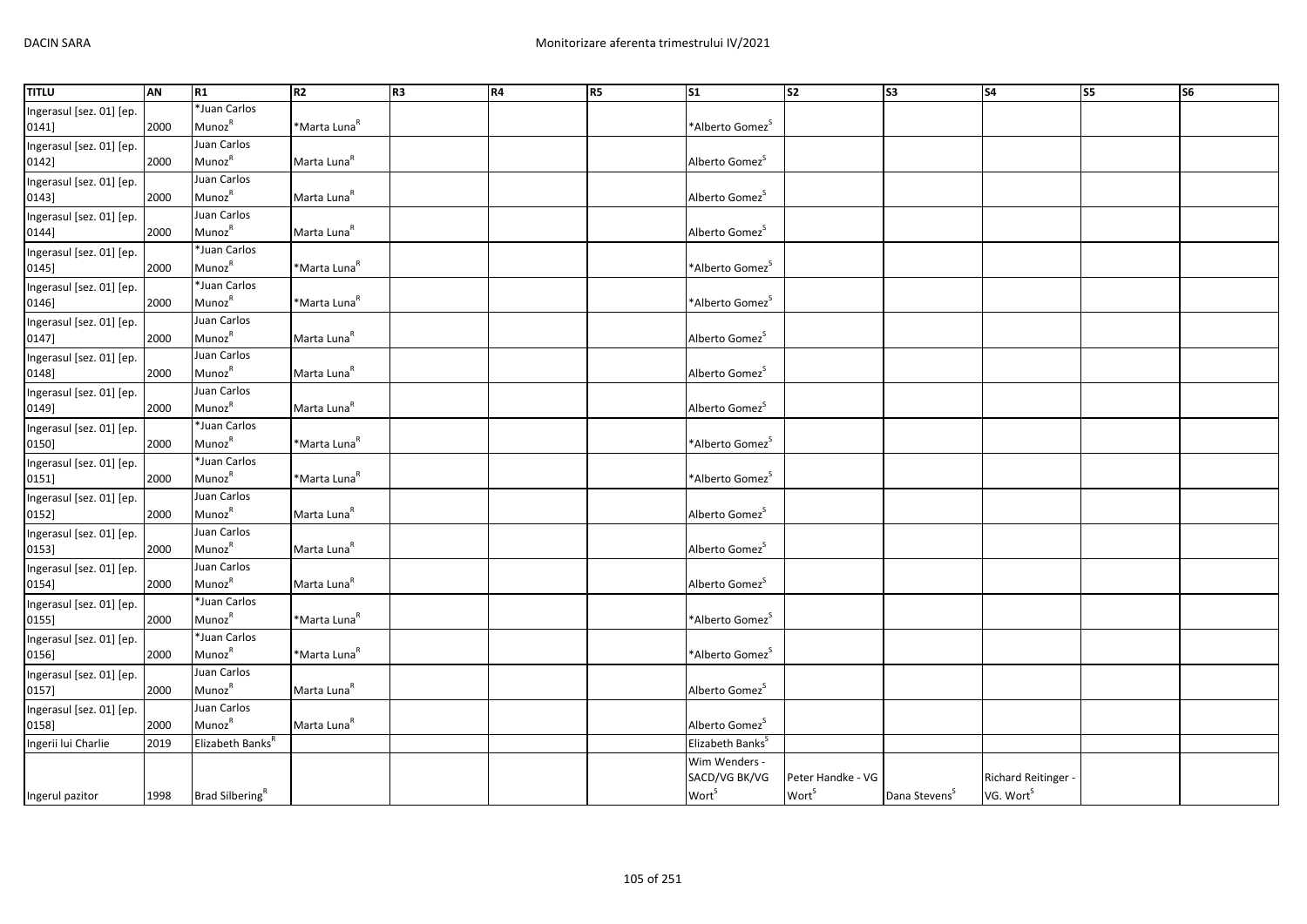| <b>TITLU</b>          | AN   | R1                             | R2 | R3 | R4 | R5 | $\overline{\text{S1}}$       | $\overline{\text{S2}}$ | S <sub>3</sub> | <b>S4</b> | <b>S5</b> | <b>S6</b> |
|-----------------------|------|--------------------------------|----|----|----|----|------------------------------|------------------------|----------------|-----------|-----------|-----------|
|                       |      | Cortes Giraldez                |    |    |    |    | <b>Cortes Giraldez</b>       |                        |                |           |           |           |
| Ingropat de viu       | 2010 | Rodrigo - SGAE <sup>R</sup>    |    |    |    |    | Rodrigo - SGAE <sup>S</sup>  |                        |                |           |           |           |
| Inima de dragon: Un   |      |                                |    |    |    |    |                              |                        |                |           |           |           |
| nou inceput           | 2000 | Doug Lefler <sup>R</sup>       |    |    |    |    | Shari Goodhartz <sup>S</sup> |                        |                |           |           |           |
| Inima salbatica [sez. |      |                                |    |    |    |    |                              |                        |                |           |           |           |
| 01] [ep. 0001]        | 2009 | Salvador Garcini <sup>R</sup>  |    |    |    |    | Liliana Abud <sup>S</sup>    |                        |                |           |           |           |
| Inima salbatica [sez. |      |                                |    |    |    |    |                              |                        |                |           |           |           |
| 01] [ep. 0002]        | 2009 | Salvador Garcini <sup>R</sup>  |    |    |    |    | Liliana Abud <sup>S</sup>    |                        |                |           |           |           |
| Inima salbatica [sez. |      |                                |    |    |    |    |                              |                        |                |           |           |           |
| 01] [ep. 0003]        | 2009 | Salvador Garcini <sup>R</sup>  |    |    |    |    | Liliana Abud <sup>S</sup>    |                        |                |           |           |           |
| Inima salbatica [sez. |      |                                |    |    |    |    |                              |                        |                |           |           |           |
| 01] [ep. 0004]        | 2009 | *Salvador Garcini <sup>R</sup> |    |    |    |    | *Liliana Abud <sup>S</sup>   |                        |                |           |           |           |
| Inima salbatica [sez. |      |                                |    |    |    |    |                              |                        |                |           |           |           |
| 01] [ep. 0005]        | 2009 | *Salvador Garcini <sup>R</sup> |    |    |    |    | *Liliana Abud <sup>S</sup>   |                        |                |           |           |           |
| Inima salbatica [sez. |      |                                |    |    |    |    |                              |                        |                |           |           |           |
| 01] [ep. 0006]        | 2009 | Salvador Garcini <sup>R</sup>  |    |    |    |    | Liliana Abud <sup>S</sup>    |                        |                |           |           |           |
| Inima salbatica [sez. |      |                                |    |    |    |    |                              |                        |                |           |           |           |
| 01] [ep. 0007]        | 2009 | Salvador Garcini <sup>R</sup>  |    |    |    |    | Liliana Abud <sup>S</sup>    |                        |                |           |           |           |
| Inima salbatica [sez. |      |                                |    |    |    |    |                              |                        |                |           |           |           |
| 01] [ep. 0008]        | 2009 | Salvador Garcini <sup>R</sup>  |    |    |    |    | Liliana Abud <sup>S</sup>    |                        |                |           |           |           |
| Inima salbatica [sez. |      |                                |    |    |    |    |                              |                        |                |           |           |           |
| 01] [ep. 0009]        | 2009 | Salvador Garcini <sup>R</sup>  |    |    |    |    | Liliana Abud <sup>S</sup>    |                        |                |           |           |           |
| Inima salbatica [sez. |      |                                |    |    |    |    |                              |                        |                |           |           |           |
| 01] [ep. 0010]        | 2009 | Salvador Garcini <sup>R</sup>  |    |    |    |    | Liliana Abud <sup>S</sup>    |                        |                |           |           |           |
| Inima salbatica [sez. |      |                                |    |    |    |    |                              |                        |                |           |           |           |
| 01] [ep. 0011]        | 2009 | Salvador Garcini <sup>R</sup>  |    |    |    |    | Liliana Abud <sup>S</sup>    |                        |                |           |           |           |
| Inima salbatica [sez. |      |                                |    |    |    |    |                              |                        |                |           |           |           |
| 01] [ep. 0012]        | 2009 | Salvador Garcini <sup>R</sup>  |    |    |    |    | Liliana Abud <sup>S</sup>    |                        |                |           |           |           |
| Inima salbatica [sez. |      |                                |    |    |    |    |                              |                        |                |           |           |           |
| 01] [ep. 0013]        | 2009 | Salvador Garcini <sup>R</sup>  |    |    |    |    | Liliana Abud <sup>S</sup>    |                        |                |           |           |           |
| Inima salbatica [sez. |      |                                |    |    |    |    |                              |                        |                |           |           |           |
| 01] [ep. 0014]        | 2009 | Salvador Garcini <sup>R</sup>  |    |    |    |    | Liliana Abud <sup>S</sup>    |                        |                |           |           |           |
| Inima salbatica [sez. |      |                                |    |    |    |    |                              |                        |                |           |           |           |
| 01] [ep. 0015]        | 2009 | *Salvador Garcini <sup>R</sup> |    |    |    |    | *Liliana Abud <sup>S</sup>   |                        |                |           |           |           |
| Inima salbatica [sez. |      |                                |    |    |    |    |                              |                        |                |           |           |           |
| 01] [ep. 0016]        | 2009 | *Salvador Garcini <sup>R</sup> |    |    |    |    | *Liliana Abud <sup>S</sup>   |                        |                |           |           |           |
| Inima salbatica [sez. |      |                                |    |    |    |    |                              |                        |                |           |           |           |
| 01] [ep. 0017]        | 2009 | *Salvador Garcini <sup>R</sup> |    |    |    |    | *Liliana Abud <sup>S</sup>   |                        |                |           |           |           |
| Inima salbatica [sez. |      |                                |    |    |    |    |                              |                        |                |           |           |           |
| 01] [ep. 0018]        | 2009 | Salvador Garcini <sup>R</sup>  |    |    |    |    | Liliana Abud <sup>S</sup>    |                        |                |           |           |           |
| Inima salbatica [sez. |      |                                |    |    |    |    |                              |                        |                |           |           |           |
| 01] [ep. 0019]        | 2009 | Salvador Garcini <sup>R</sup>  |    |    |    |    | Liliana Abud <sup>S</sup>    |                        |                |           |           |           |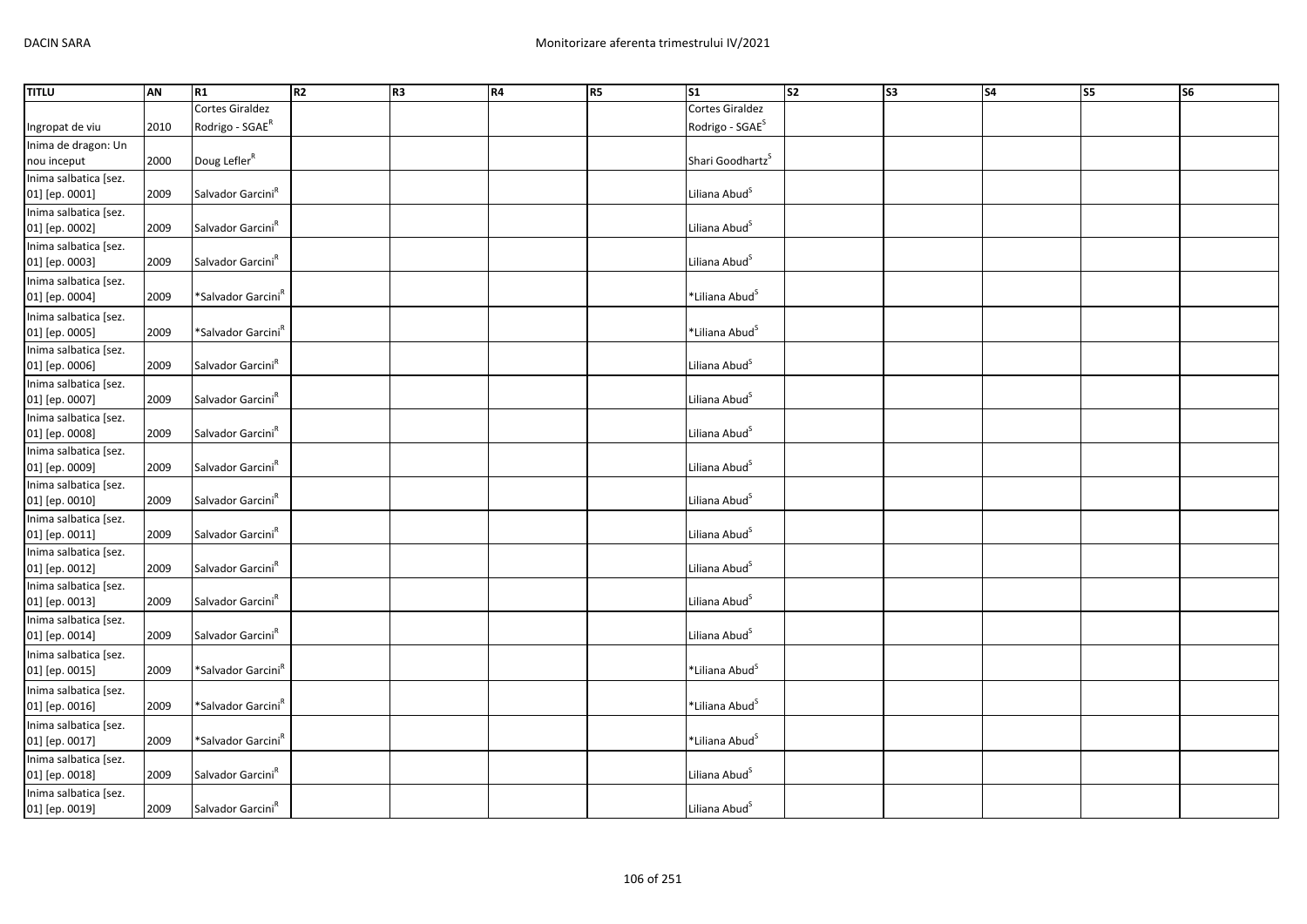| <b>TITLU</b>          | AN   | R1                             | R2 | R <sub>3</sub> | R4 | R5 | $\overline{\text{S1}}$     | s <sub>2</sub> | S3 | $\overline{\phantom{a}}$ | <b>S5</b> | $\overline{\text{S6}}$ |
|-----------------------|------|--------------------------------|----|----------------|----|----|----------------------------|----------------|----|--------------------------|-----------|------------------------|
| Inima salbatica [sez. |      |                                |    |                |    |    |                            |                |    |                          |           |                        |
| 01] [ep. 0020]        | 2009 | Salvador Garcini <sup>R</sup>  |    |                |    |    | Liliana Abud <sup>S</sup>  |                |    |                          |           |                        |
| Inima salbatica [sez. |      |                                |    |                |    |    |                            |                |    |                          |           |                        |
| 01] [ep. 0021]        | 2009 | Salvador Garcini <sup>R</sup>  |    |                |    |    | Liliana Abud <sup>S</sup>  |                |    |                          |           |                        |
| Inima salbatica [sez. |      |                                |    |                |    |    |                            |                |    |                          |           |                        |
| 01] [ep. 0022]        | 2009 | Salvador Garcini <sup>R</sup>  |    |                |    |    | Liliana Abud <sup>S</sup>  |                |    |                          |           |                        |
| Inima salbatica [sez. |      |                                |    |                |    |    |                            |                |    |                          |           |                        |
| 01] [ep. 0023]        | 2009 | Salvador Garcini <sup>R</sup>  |    |                |    |    | Liliana Abud <sup>S</sup>  |                |    |                          |           |                        |
| Inima salbatica [sez. |      |                                |    |                |    |    |                            |                |    |                          |           |                        |
| 01] [ep. 0024]        | 2009 | Salvador Garcini <sup>R</sup>  |    |                |    |    | Liliana Abud <sup>S</sup>  |                |    |                          |           |                        |
| Inima salbatica [sez. |      |                                |    |                |    |    |                            |                |    |                          |           |                        |
| 01] [ep. 0025]        | 2009 | *Salvador Garcini <sup>R</sup> |    |                |    |    | *Liliana Abud <sup>S</sup> |                |    |                          |           |                        |
| Inima salbatica [sez. |      |                                |    |                |    |    |                            |                |    |                          |           |                        |
| 01] [ep. 0026]        | 2009 | *Salvador Garcini <sup>R</sup> |    |                |    |    | *Liliana Abud <sup>S</sup> |                |    |                          |           |                        |
| Inima salbatica [sez. |      |                                |    |                |    |    |                            |                |    |                          |           |                        |
| 01] [ep. 0027]        | 2009 | Salvador Garcini <sup>R</sup>  |    |                |    |    | Liliana Abud <sup>S</sup>  |                |    |                          |           |                        |
| Inima salbatica [sez. |      |                                |    |                |    |    |                            |                |    |                          |           |                        |
| 01] [ep. 0028]        | 2009 | Salvador Garcini <sup>R</sup>  |    |                |    |    | Liliana Abud <sup>S</sup>  |                |    |                          |           |                        |
| Inima salbatica [sez. |      |                                |    |                |    |    |                            |                |    |                          |           |                        |
| 01] [ep. 0029]        | 2009 | Salvador Garcini <sup>R</sup>  |    |                |    |    | Liliana Abud <sup>S</sup>  |                |    |                          |           |                        |
| Inima salbatica [sez. |      |                                |    |                |    |    |                            |                |    |                          |           |                        |
| 01] [ep. 0030]        | 2009 | Salvador Garcini <sup>R</sup>  |    |                |    |    | Liliana Abud <sup>S</sup>  |                |    |                          |           |                        |
| Inima salbatica [sez. |      |                                |    |                |    |    |                            |                |    |                          |           |                        |
| 01] [ep. 0031]        | 2009 | Salvador Garcini <sup>R</sup>  |    |                |    |    | Liliana Abud <sup>S</sup>  |                |    |                          |           |                        |
| Inima salbatica [sez. |      |                                |    |                |    |    |                            |                |    |                          |           |                        |
| 01] [ep. 0032]        | 2009 | *Salvador Garcini <sup>R</sup> |    |                |    |    | *Liliana Abud <sup>S</sup> |                |    |                          |           |                        |
| Inimi si lacrimi [ep. |      |                                |    |                |    |    |                            |                |    |                          |           |                        |
| 0133]                 | 2017 | autor necunoscut"              |    |                |    |    | Savin Shetty <sup>S</sup>  |                |    |                          |           |                        |
| Inimi si lacrimi [ep. |      |                                |    |                |    |    |                            |                |    |                          |           |                        |
| 0134]                 | 2017 | autor necunoscut"              |    |                |    |    | Savin Shetty <sup>S</sup>  |                |    |                          |           |                        |
| Inimi si lacrimi [ep. |      |                                |    |                |    |    |                            |                |    |                          |           |                        |
| 0135]                 | 2017 | autor necunoscut"              |    |                |    |    | Savin Shetty <sup>S</sup>  |                |    |                          |           |                        |
| Inimi si lacrimi [ep. |      |                                |    |                |    |    |                            |                |    |                          |           |                        |
| 0136]                 | 2017 | autor necunoscut"              |    |                |    |    | Savin Shetty <sup>S</sup>  |                |    |                          |           |                        |
| Inimi si lacrimi [ep. |      |                                |    |                |    |    |                            |                |    |                          |           |                        |
| 0137]                 | 2017 | autor necunoscut"              |    |                |    |    | *Savin Shetty <sup>S</sup> |                |    |                          |           |                        |
| Inimi si lacrimi [ep. |      |                                |    |                |    |    |                            |                |    |                          |           |                        |
| 0138]                 | 2017 | autor necunoscut <sup>R</sup>  |    |                |    |    | Savin Shetty <sup>S</sup>  |                |    |                          |           |                        |
| Inimi si lacrimi [ep. |      |                                |    |                |    |    |                            |                |    |                          |           |                        |
| 0139]                 | 2017 | autor necunoscut <sup>"</sup>  |    |                |    |    | Savin Shetty <sup>S</sup>  |                |    |                          |           |                        |
| Inimi si lacrimi [ep. |      |                                |    |                |    |    |                            |                |    |                          |           |                        |
| 0140]                 | 2017 | autor necunoscut <sup>R</sup>  |    |                |    |    | *Savin Shetty <sup>S</sup> |                |    |                          |           |                        |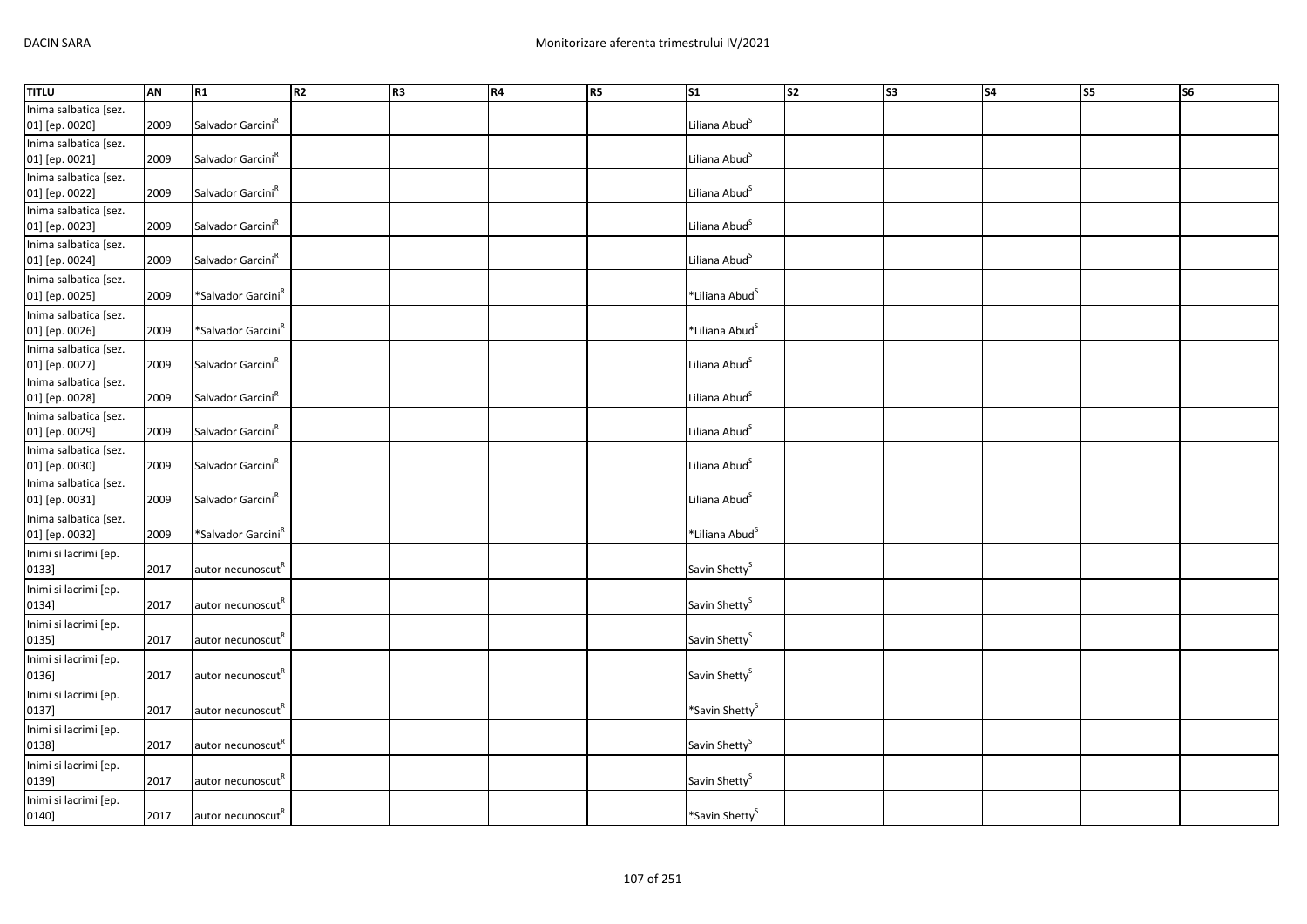| <b>TITLU</b>                   | AN   | R <sub>1</sub>                | R2 | R <sub>3</sub> | <b>R4</b> | <b>R5</b> | <b>S1</b>                  | $\overline{\text{S2}}$ | $\overline{\text{S3}}$ | $\overline{\text{S4}}$ | S5 | S6 |
|--------------------------------|------|-------------------------------|----|----------------|-----------|-----------|----------------------------|------------------------|------------------------|------------------------|----|----|
| Inimi si lacrimi [ep.<br>0141] | 2017 | autor necunoscut <sup>K</sup> |    |                |           |           | Savin Shetty <sup>S</sup>  |                        |                        |                        |    |    |
| Inimi si lacrimi [ep.<br>0142] | 2017 | autor necunoscut"             |    |                |           |           | Savin Shetty <sup>S</sup>  |                        |                        |                        |    |    |
| Inimi si lacrimi [ep.<br>0143] | 2017 | autor necunoscut <sup>R</sup> |    |                |           |           | Savin Shetty <sup>S</sup>  |                        |                        |                        |    |    |
| Inimi si lacrimi [ep.<br>0144] | 2017 | autor necunoscut <sup>R</sup> |    |                |           |           | Savin Shetty <sup>S</sup>  |                        |                        |                        |    |    |
| Inimi si lacrimi [ep.<br>0145] | 2017 | autor necunoscut <sup>"</sup> |    |                |           |           | Savin Shetty <sup>S</sup>  |                        |                        |                        |    |    |
| Inimi si lacrimi [ep.<br>0146] | 2017 | autor necunoscut <sup>R</sup> |    |                |           |           | Savin Shetty <sup>S</sup>  |                        |                        |                        |    |    |
| Inimi si lacrimi [ep.<br>0147] | 2017 | autor necunoscut <sup>"</sup> |    |                |           |           | Savin Shetty <sup>S</sup>  |                        |                        |                        |    |    |
| Inimi si lacrimi [ep.<br>0148] | 2017 | autor necunoscut <sup>"</sup> |    |                |           |           | Savin Shetty <sup>S</sup>  |                        |                        |                        |    |    |
| Inimi si lacrimi [ep.<br>0149] | 2017 | autor necunoscut <sup>R</sup> |    |                |           |           | Savin Shetty <sup>S</sup>  |                        |                        |                        |    |    |
| Inimi si lacrimi [ep.<br>0150] | 2017 | autor necunoscut <sup>R</sup> |    |                |           |           | Savin Shetty <sup>S</sup>  |                        |                        |                        |    |    |
| Inimi si lacrimi [ep.<br>0151] | 2017 | autor necunoscut <sup>R</sup> |    |                |           |           | *Savin Shetty <sup>S</sup> |                        |                        |                        |    |    |
| Inimi si lacrimi [ep.<br>0152] | 2017 | autor necunoscut <sup>R</sup> |    |                |           |           | Savin Shetty <sup>S</sup>  |                        |                        |                        |    |    |
| Inimi si lacrimi [ep.<br>0153] | 2017 | autor necunoscut <sup>"</sup> |    |                |           |           | Savin Shetty <sup>S</sup>  |                        |                        |                        |    |    |
| Inimi si lacrimi [ep.<br>0154] | 2017 | autor necunoscut <sup>"</sup> |    |                |           |           | *Savin Shetty <sup>S</sup> |                        |                        |                        |    |    |
| Inimi si lacrimi [ep.<br>0155] | 2017 | autor necunoscut <sup>R</sup> |    |                |           |           | Savin Shetty <sup>S</sup>  |                        |                        |                        |    |    |
| Inimi si lacrimi [ep.<br>0156] | 2017 | autor necunoscut <sup>R</sup> |    |                |           |           | Savin Shetty <sup>S</sup>  |                        |                        |                        |    |    |
| Inimi si lacrimi [ep.<br>0157] | 2017 | autor necunoscut <sup>R</sup> |    |                |           |           | Savin Shetty <sup>S</sup>  |                        |                        |                        |    |    |
| Inimi si lacrimi [ep.<br>0158] | 2017 | autor necunoscut <sup>R</sup> |    |                |           |           | Savin Shetty <sup>S</sup>  |                        |                        |                        |    |    |
| Inimi si lacrimi [ep.<br>0159] | 2017 | autor necunoscut"             |    |                |           |           | *Savin Shetty <sup>S</sup> |                        |                        |                        |    |    |
| Inimi si lacrimi [ep.<br>0160] | 2017 | autor necunoscut <sup>R</sup> |    |                |           |           | Savin Shetty <sup>S</sup>  |                        |                        |                        |    |    |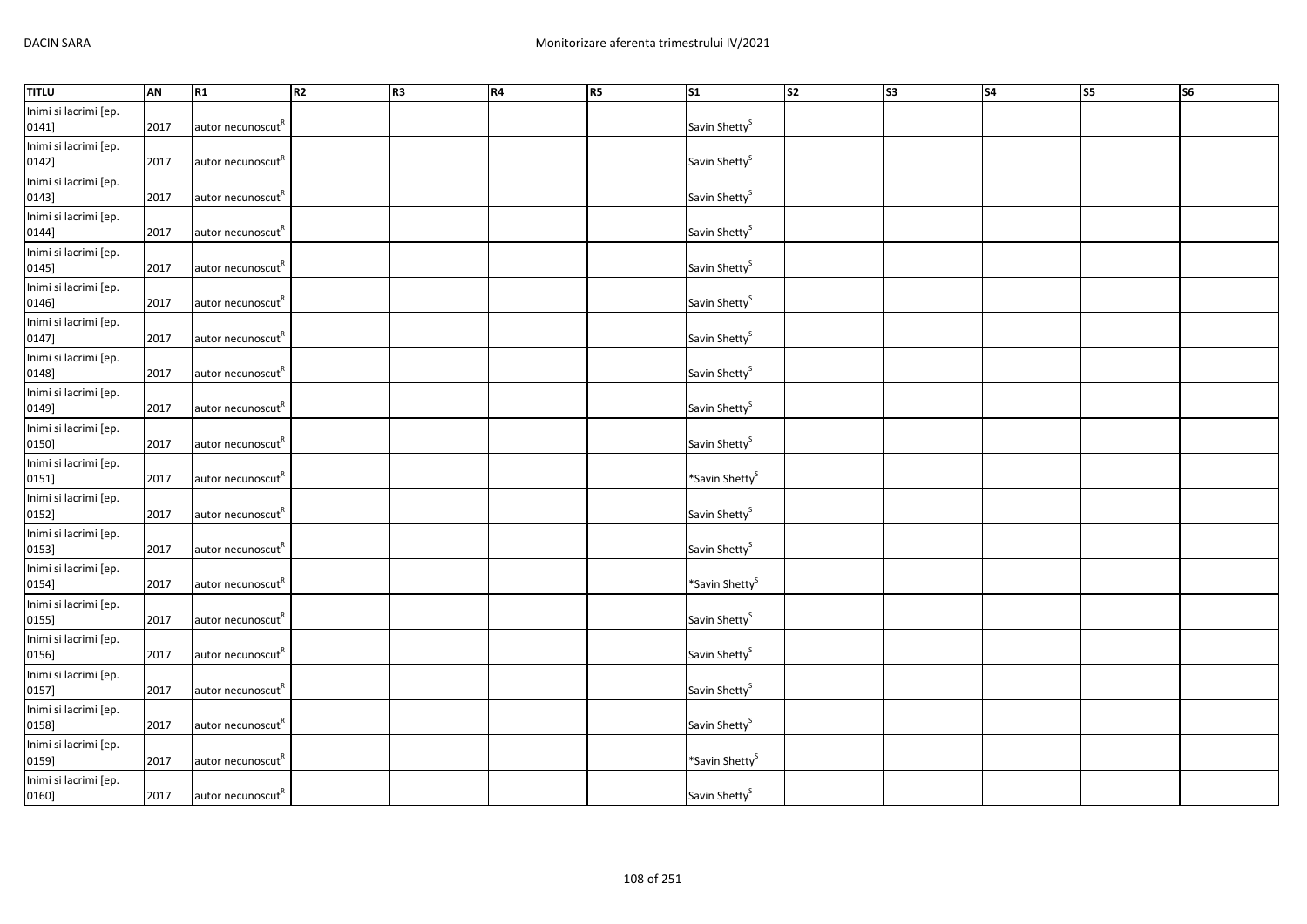| <b>TITLU</b>                   | AN   | R <sub>1</sub>                | R2 | R <sub>3</sub> | <b>R4</b> | <b>R5</b> | <b>S1</b>                  | $\overline{\text{S2}}$ | $\overline{\text{S3}}$ | $\overline{\text{S4}}$ | S5 | S6 |
|--------------------------------|------|-------------------------------|----|----------------|-----------|-----------|----------------------------|------------------------|------------------------|------------------------|----|----|
| Inimi si lacrimi [ep.<br>0161] | 2017 | autor necunoscut <sup>K</sup> |    |                |           |           | Savin Shetty <sup>S</sup>  |                        |                        |                        |    |    |
| Inimi si lacrimi [ep.<br>0162] | 2017 | autor necunoscut"             |    |                |           |           | Savin Shetty <sup>S</sup>  |                        |                        |                        |    |    |
| Inimi si lacrimi [ep.<br>0163] | 2017 | autor necunoscut <sup>R</sup> |    |                |           |           | Savin Shetty <sup>S</sup>  |                        |                        |                        |    |    |
| Inimi si lacrimi [ep.<br>0164] | 2017 | autor necunoscut <sup>R</sup> |    |                |           |           | Savin Shetty <sup>S</sup>  |                        |                        |                        |    |    |
| Inimi si lacrimi [ep.<br>0165] | 2017 | autor necunoscut <sup>R</sup> |    |                |           |           | Savin Shetty <sup>S</sup>  |                        |                        |                        |    |    |
| Inimi si lacrimi [ep.<br>0166] | 2017 | autor necunoscut <sup>R</sup> |    |                |           |           | *Savin Shetty <sup>S</sup> |                        |                        |                        |    |    |
| Inimi si lacrimi [ep.<br>0167] | 2017 | autor necunoscut <sup>"</sup> |    |                |           |           | Savin Shetty <sup>S</sup>  |                        |                        |                        |    |    |
| Inimi si lacrimi [ep.<br>0168] | 2017 | autor necunoscut <sup>"</sup> |    |                |           |           | Savin Shetty <sup>S</sup>  |                        |                        |                        |    |    |
| Inimi si lacrimi [ep.<br>0169] | 2017 | autor necunoscut <sup>R</sup> |    |                |           |           | Savin Shetty <sup>S</sup>  |                        |                        |                        |    |    |
| Inimi si lacrimi [ep.<br>0170] | 2017 | autor necunoscut <sup>R</sup> |    |                |           |           | Savin Shetty <sup>S</sup>  |                        |                        |                        |    |    |
| Inimi si lacrimi [ep.<br>0171] | 2017 | autor necunoscut <sup>R</sup> |    |                |           |           | Savin Shetty <sup>S</sup>  |                        |                        |                        |    |    |
| Inimi si lacrimi [ep.<br>0172] | 2017 | autor necunoscut <sup>R</sup> |    |                |           |           | Savin Shetty <sup>S</sup>  |                        |                        |                        |    |    |
| Inimi si lacrimi [ep.<br>0173] | 2017 | autor necunoscut <sup>"</sup> |    |                |           |           | *Savin Shetty <sup>S</sup> |                        |                        |                        |    |    |
| Inimi si lacrimi [ep.<br>0174] | 2017 | autor necunoscut <sup>"</sup> |    |                |           |           | Savin Shetty <sup>S</sup>  |                        |                        |                        |    |    |
| Inimi si lacrimi [ep.<br>0175] | 2017 | autor necunoscut <sup>R</sup> |    |                |           |           | Savin Shetty <sup>S</sup>  |                        |                        |                        |    |    |
| Inimi si lacrimi [ep.<br>0176] | 2017 | autor necunoscut <sup>R</sup> |    |                |           |           | *Savin Shetty <sup>S</sup> |                        |                        |                        |    |    |
| Inimi si lacrimi [ep.<br>0177] | 2017 | autor necunoscut <sup>R</sup> |    |                |           |           | Savin Shetty <sup>S</sup>  |                        |                        |                        |    |    |
| Inimi si lacrimi [ep.<br>0178] | 2017 | autor necunoscut <sup>R</sup> |    |                |           |           | Savin Shetty <sup>S</sup>  |                        |                        |                        |    |    |
| Inimi si lacrimi [ep.<br>0179] | 2017 | autor necunoscut"             |    |                |           |           | Savin Shetty <sup>S</sup>  |                        |                        |                        |    |    |
| Inimi si lacrimi [ep.<br>0180] | 2017 | autor necunoscut <sup>R</sup> |    |                |           |           | Savin Shetty <sup>S</sup>  |                        |                        |                        |    |    |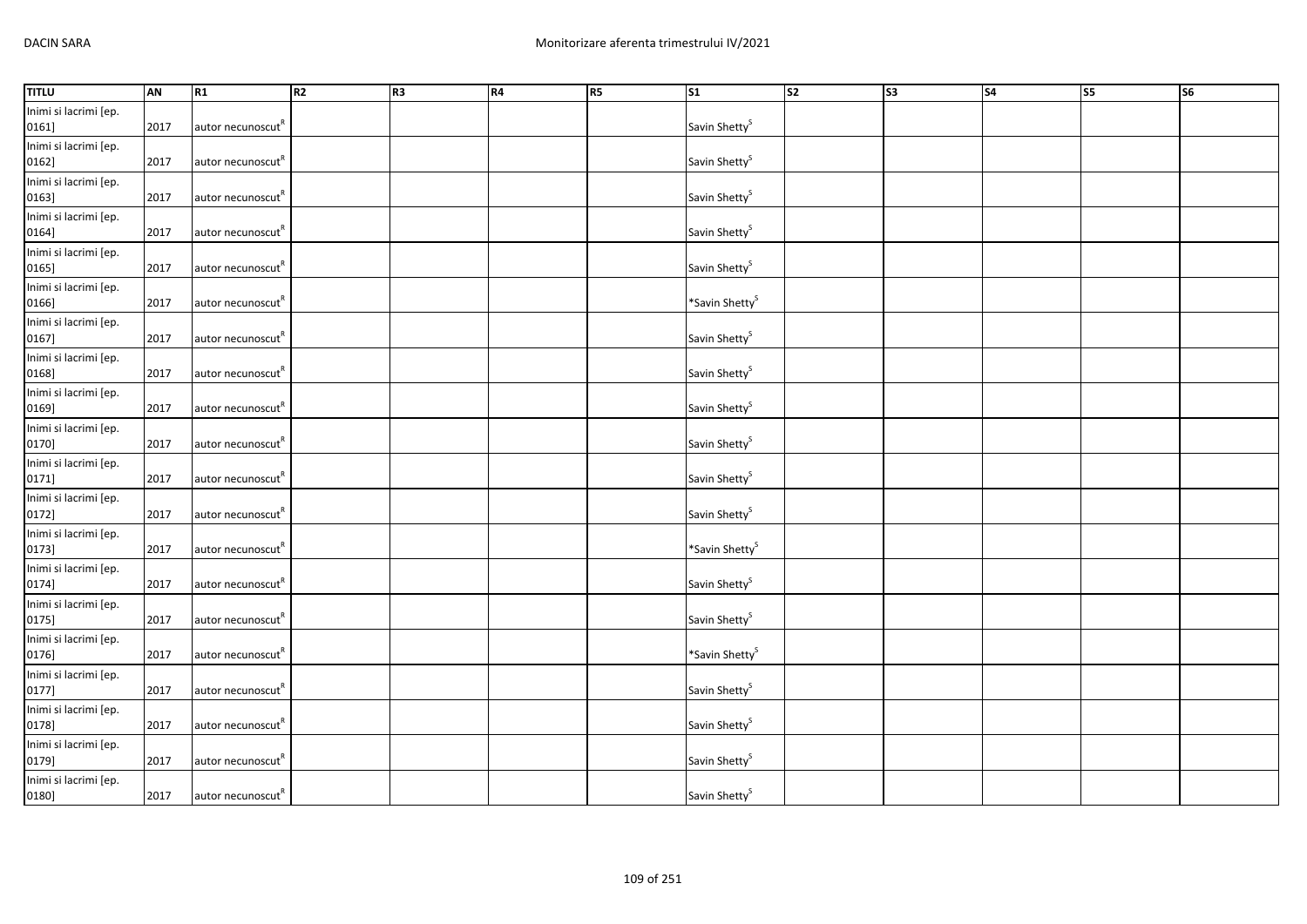| <b>TITLU</b>                   | <b>AN</b> | R1                            | R2 | R3 | <b>R4</b> | R5 | $\overline{\text{S1}}$     | $\overline{\text{S2}}$ | S3 | $\overline{\text{S4}}$ | <b>S5</b> | $\overline{\text{S6}}$ |
|--------------------------------|-----------|-------------------------------|----|----|-----------|----|----------------------------|------------------------|----|------------------------|-----------|------------------------|
| Inimi si lacrimi [ep.<br>0181] | 2017      | autor necunoscut <sup>R</sup> |    |    |           |    | Savin Shetty <sup>S</sup>  |                        |    |                        |           |                        |
| Inimi si lacrimi [ep.<br>0182] | 2017      | autor necunoscut <sup>R</sup> |    |    |           |    | Savin Shetty <sup>S</sup>  |                        |    |                        |           |                        |
| Inimi si lacrimi [ep.<br>0183] | 2017      | autor necunoscut <sup>R</sup> |    |    |           |    | *Savin Shetty <sup>S</sup> |                        |    |                        |           |                        |
| Inimi si lacrimi [ep.<br>0184] | 2017      | autor necunoscut <sup>R</sup> |    |    |           |    | Savin Shetty <sup>S</sup>  |                        |    |                        |           |                        |
| Inimi si lacrimi [ep.<br>0185] | 2017      | autor necunoscut <sup>R</sup> |    |    |           |    | Savin Shetty <sup>S</sup>  |                        |    |                        |           |                        |
| Inimi si lacrimi [ep.<br>0186] | 2017      | autor necunoscut <sup>R</sup> |    |    |           |    | Savin Shetty <sup>S</sup>  |                        |    |                        |           |                        |
| Inimi si lacrimi [ep.<br>0187] | 2017      | autor necunoscut <sup>"</sup> |    |    |           |    | Savin Shetty <sup>S</sup>  |                        |    |                        |           |                        |
| Inimi si lacrimi [ep.<br>0188] | 2017      | autor necunoscut <sup>"</sup> |    |    |           |    | *Savin Shetty <sup>S</sup> |                        |    |                        |           |                        |
| Inimi si lacrimi [ep.<br>0189] | 2017      | autor necunoscut <sup>R</sup> |    |    |           |    | Savin Shetty <sup>S</sup>  |                        |    |                        |           |                        |
| Inimi si lacrimi [ep.<br>0190] | 2017      | autor necunoscut <sup>"</sup> |    |    |           |    | Savin Shetty <sup>S</sup>  |                        |    |                        |           |                        |
| Inimi si lacrimi [ep.<br>0191] | 2017      | autor necunoscut              |    |    |           |    | Savin Shetty <sup>S</sup>  |                        |    |                        |           |                        |
| Inimi si lacrimi [ep.<br>0192] | 2017      | autor necunoscut <sup>R</sup> |    |    |           |    | Savin Shetty <sup>S</sup>  |                        |    |                        |           |                        |
| Inimi si lacrimi [ep.<br>0193] | 2017      | autor necunoscut <sup>"</sup> |    |    |           |    | Savin Shetty <sup>S</sup>  |                        |    |                        |           |                        |
| Inimi si lacrimi [ep.<br>0194] | 2017      | autor necunoscut <sup>K</sup> |    |    |           |    | Savin Shetty <sup>S</sup>  |                        |    |                        |           |                        |
| Inimi si lacrimi [ep.<br>0195] | 2017      | autor necunoscut <sup>R</sup> |    |    |           |    | Savin Shetty <sup>S</sup>  |                        |    |                        |           |                        |
| Inimi si lacrimi [ep.<br>0196] | 2017      | autor necunoscut <sup>R</sup> |    |    |           |    | Savin Shetty <sup>S</sup>  |                        |    |                        |           |                        |
| Inimi si lacrimi [ep.<br>0197] | 2017      | autor necunoscut <sup>R</sup> |    |    |           |    | *Savin Shetty <sup>S</sup> |                        |    |                        |           |                        |
| Inimi si lacrimi [ep.<br>0198] | 2017      | autor necunoscut <sup>R</sup> |    |    |           |    | Savin Shetty <sup>S</sup>  |                        |    |                        |           |                        |
| Inimi si lacrimi [ep.<br>0199] | 2017      | autor necunoscut"             |    |    |           |    | Savin Shetty <sup>S</sup>  |                        |    |                        |           |                        |
| Inimi si lacrimi [ep.<br>0200] | 2017      | autor necunoscut <sup>R</sup> |    |    |           |    | *Savin Shetty <sup>S</sup> |                        |    |                        |           |                        |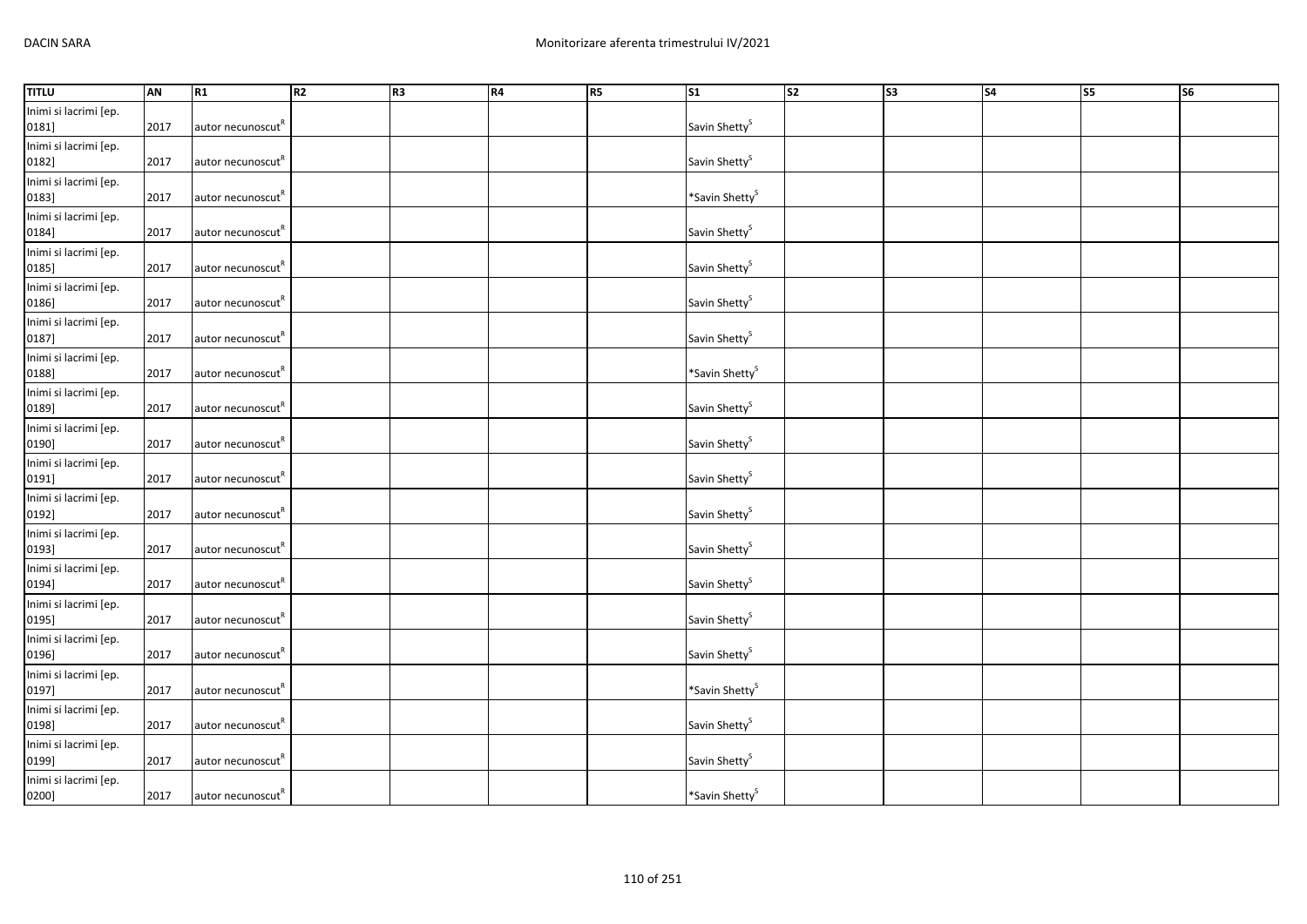| <b>TITLU</b>                   | <b>AN</b> | R1                            | R2 | R3 | <b>R4</b> | R5 | $\overline{\text{S1}}$     | S2 | S3 | $\overline{\text{S4}}$ | S <sub>5</sub> | $\overline{\text{S6}}$ |
|--------------------------------|-----------|-------------------------------|----|----|-----------|----|----------------------------|----|----|------------------------|----------------|------------------------|
| Inimi si lacrimi [ep.<br>0201] | 2017      | autor necunoscut <sup>R</sup> |    |    |           |    | Savin Shetty <sup>S</sup>  |    |    |                        |                |                        |
| Inimi si lacrimi [ep.<br>0202] | 2017      | autor necunoscut <sup>R</sup> |    |    |           |    | Savin Shetty <sup>S</sup>  |    |    |                        |                |                        |
| Inimi si lacrimi [ep.<br>0203] | 2017      | autor necunoscut <sup>R</sup> |    |    |           |    | *Savin Shetty <sup>S</sup> |    |    |                        |                |                        |
| Inimi si lacrimi [ep.<br>0204] | 2017      | autor necunoscut <sup>R</sup> |    |    |           |    | Savin Shetty <sup>S</sup>  |    |    |                        |                |                        |
| Inimi si lacrimi [ep.<br>0205] | 2017      | autor necunoscut"             |    |    |           |    | Savin Shetty <sup>S</sup>  |    |    |                        |                |                        |
| Inimi si lacrimi [ep.<br>0206] | 2017      | autor necunoscut <sup>R</sup> |    |    |           |    | Savin Shetty <sup>S</sup>  |    |    |                        |                |                        |
| Inimi si lacrimi [ep.<br>0207] | 2017      | autor necunoscut <sup>"</sup> |    |    |           |    | Savin Shetty <sup>S</sup>  |    |    |                        |                |                        |
| Inimi si lacrimi [ep.<br>0208] | 2017      | autor necunoscut <sup>"</sup> |    |    |           |    | Savin Shetty <sup>S</sup>  |    |    |                        |                |                        |
| Inimi si lacrimi [ep.<br>0209] | 2017      | autor necunoscut <sup>R</sup> |    |    |           |    | Savin Shetty <sup>S</sup>  |    |    |                        |                |                        |
| Inimi si lacrimi [ep.<br>0210] | 2017      | autor necunoscut <sup>"</sup> |    |    |           |    | *Savin Shetty <sup>S</sup> |    |    |                        |                |                        |
| Inimi si lacrimi [ep.<br>0211] | 2017      | autor necunoscut              |    |    |           |    | Savin Shetty <sup>S</sup>  |    |    |                        |                |                        |
| Inimi si lacrimi [ep.<br>0212] | 2017      | autor necunoscut <sup>R</sup> |    |    |           |    | Savin Shetty <sup>S</sup>  |    |    |                        |                |                        |
| Inimi si lacrimi [ep.<br>0213] | 2017      | autor necunoscut <sup>"</sup> |    |    |           |    | Savin Shetty <sup>S</sup>  |    |    |                        |                |                        |
| Inimi si lacrimi [ep.<br>0214] | 2017      | autor necunoscut <sup>K</sup> |    |    |           |    | Savin Shetty <sup>S</sup>  |    |    |                        |                |                        |
| Inimi si lacrimi [ep.<br>0215] | 2017      | autor necunoscut <sup>R</sup> |    |    |           |    | Savin Shetty <sup>S</sup>  |    |    |                        |                |                        |
| Inimi si lacrimi [ep.<br>0216] | 2017      | autor necunoscut <sup>R</sup> |    |    |           |    | Savin Shetty <sup>S</sup>  |    |    |                        |                |                        |
| Inimi si lacrimi [ep.<br>0217] | 2017      | autor necunoscut <sup>K</sup> |    |    |           |    | Savin Shetty <sup>S</sup>  |    |    |                        |                |                        |
| Inimi si lacrimi [ep.<br>0218] | 2017      | autor necunoscut <sup>R</sup> |    |    |           |    | Savin Shetty <sup>S</sup>  |    |    |                        |                |                        |
| Inimi si lacrimi [ep.<br>0219] | 2017      | autor necunoscut"             |    |    |           |    | *Savin Shetty <sup>S</sup> |    |    |                        |                |                        |
| Inimi si lacrimi [ep.<br>0220] | 2017      | autor necunoscut <sup>R</sup> |    |    |           |    | Savin Shetty <sup>S</sup>  |    |    |                        |                |                        |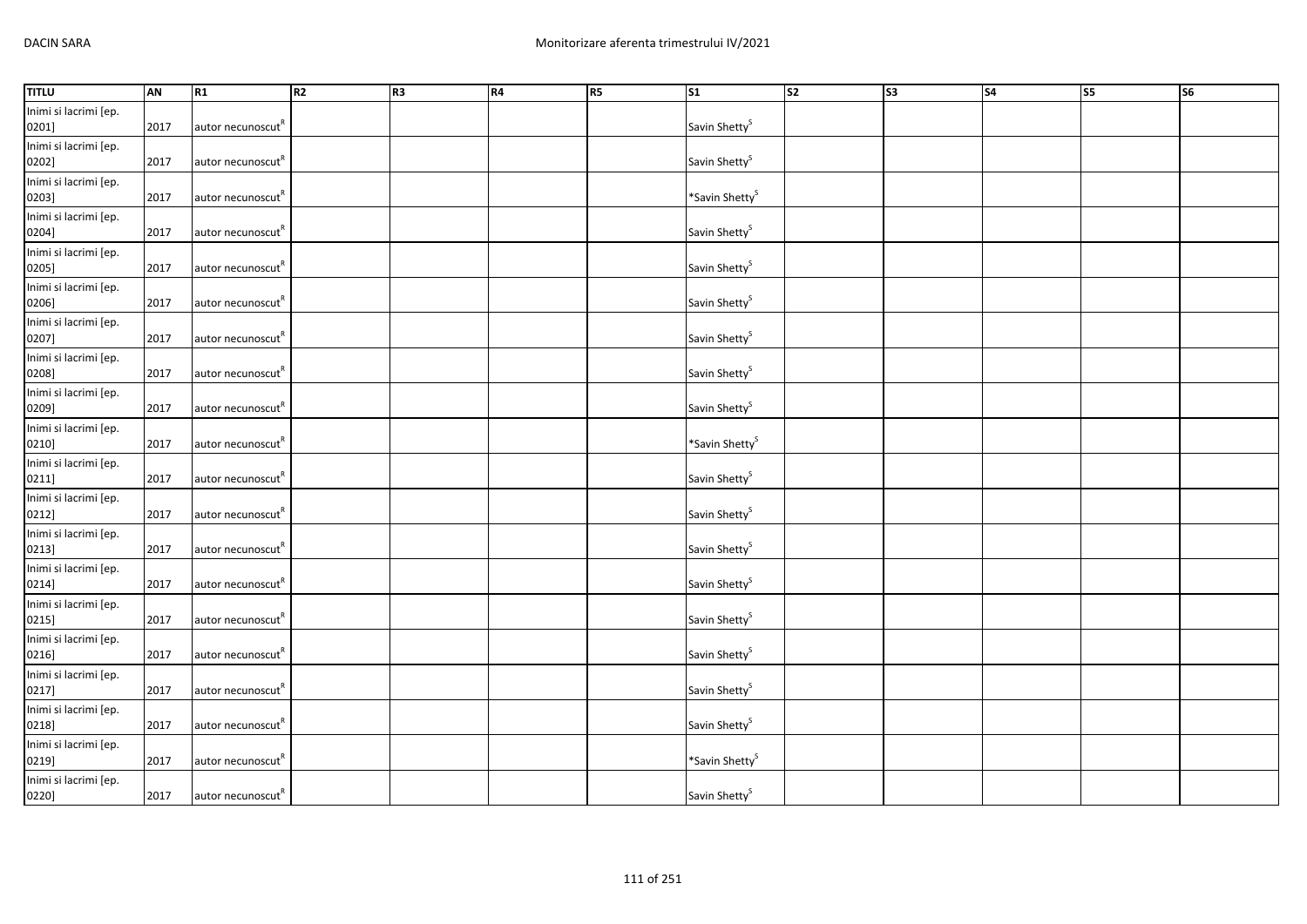| <b>TITLU</b>                   | <b>AN</b> | R1                            | R <sub>2</sub> | R <sub>3</sub> | <b>R4</b> | <b>R5</b> | <b>S1</b>                  | $\overline{\text{S2}}$ | $\overline{\text{S3}}$ | $\overline{\text{S4}}$ | <b>S5</b> | $\overline{\text{S6}}$ |
|--------------------------------|-----------|-------------------------------|----------------|----------------|-----------|-----------|----------------------------|------------------------|------------------------|------------------------|-----------|------------------------|
| Inimi si lacrimi [ep.<br>0221] | 2017      | autor necunoscut <sup>R</sup> |                |                |           |           | Savin Shetty <sup>S</sup>  |                        |                        |                        |           |                        |
| Inimi si lacrimi [ep.<br>0222] | 2017      | autor necunoscut"             |                |                |           |           | *Savin Shetty <sup>S</sup> |                        |                        |                        |           |                        |
| Inimi si lacrimi [ep.<br>0223] | 2017      | autor necunoscut <sup>R</sup> |                |                |           |           | Savin Shetty <sup>S</sup>  |                        |                        |                        |           |                        |
| Inimi si lacrimi [ep.<br>0224] | 2017      | autor necunoscut <sup>R</sup> |                |                |           |           | Savin Shetty <sup>S</sup>  |                        |                        |                        |           |                        |
| Inimi si lacrimi [ep.<br>0225] | 2017      | autor necunoscut <sup>"</sup> |                |                |           |           | Savin Shetty <sup>S</sup>  |                        |                        |                        |           |                        |
| Inimi si lacrimi [ep.<br>0226] | 2017      | autor necunoscut <sup>R</sup> |                |                |           |           | Savin Shetty <sup>S</sup>  |                        |                        |                        |           |                        |
| Inimi si lacrimi [ep.<br>0227] | 2017      | autor necunoscut <sup>"</sup> |                |                |           |           | Savin Shetty <sup>S</sup>  |                        |                        |                        |           |                        |
| Inimi si lacrimi [ep.<br>0228] | 2017      | autor necunoscut <sup>"</sup> |                |                |           |           | Savin Shetty <sup>S</sup>  |                        |                        |                        |           |                        |
| Inimi si lacrimi [ep.<br>0229] | 2017      | autor necunoscut <sup>R</sup> |                |                |           |           | *Savin Shetty <sup>S</sup> |                        |                        |                        |           |                        |
| Inimi si lacrimi [ep.<br>0230] | 2017      | autor necunoscut <sup>"</sup> |                |                |           |           | Savin Shetty <sup>S</sup>  |                        |                        |                        |           |                        |
| Inimi si lacrimi [ep.<br>0231] | 2017      | autor necunoscut              |                |                |           |           | Savin Shetty <sup>S</sup>  |                        |                        |                        |           |                        |
| Inimi si lacrimi [ep.<br>0232] | 2017      | autor necunoscut <sup>R</sup> |                |                |           |           | Savin Shetty <sup>S</sup>  |                        |                        |                        |           |                        |
| Inimi si lacrimi [ep.<br>0233] | 2017      | autor necunoscut <sup>"</sup> |                |                |           |           | Savin Shetty <sup>S</sup>  |                        |                        |                        |           |                        |
| Inimi si lacrimi [ep.<br>0234] | 2017      | autor necunoscut <sup>"</sup> |                |                |           |           | *Savin Shetty <sup>S</sup> |                        |                        |                        |           |                        |
| Inimi si lacrimi [ep.<br>0235] | 2017      | autor necunoscut <sup>K</sup> |                |                |           |           | Savin Shetty <sup>S</sup>  |                        |                        |                        |           |                        |
| Inimi si lacrimi [ep.<br>0236] | 2017      | autor necunoscut <sup>R</sup> |                |                |           |           | Savin Shetty <sup>S</sup>  |                        |                        |                        |           |                        |
| Inimi si lacrimi [ep.<br>0237] | 2017      | autor necunoscut <sup>"</sup> |                |                |           |           | *Savin Shetty <sup>S</sup> |                        |                        |                        |           |                        |
| Inimi si lacrimi [ep.<br>0238] | 2017      | autor necunoscut <sup>R</sup> |                |                |           |           | Savin Shetty <sup>S</sup>  |                        |                        |                        |           |                        |
| Inimi si lacrimi [ep.<br>0239] | 2017      | autor necunoscut              |                |                |           |           | Savin Shetty <sup>S</sup>  |                        |                        |                        |           |                        |
| Inimi si lacrimi [ep.<br>0240] | 2017      | autor necunoscut <sup>"</sup> |                |                |           |           | *Savin Shetty <sup>S</sup> |                        |                        |                        |           |                        |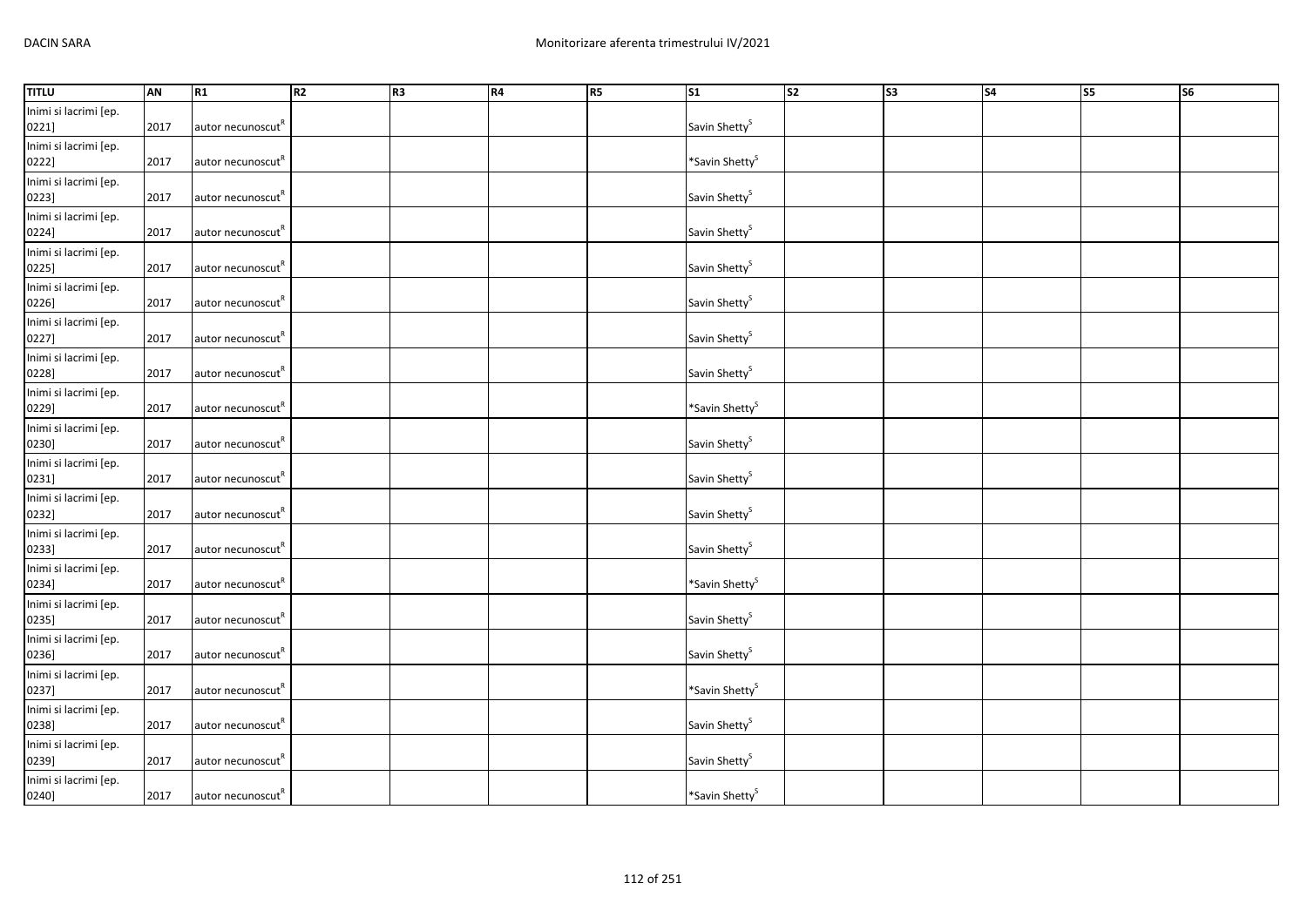| <b>TITLU</b>                               | AN   | R <sub>1</sub>                | R2 | R <sub>3</sub> | <b>R4</b> | <b>R5</b> | <b>S1</b>                  | $\overline{\text{S2}}$ | $\overline{\text{S3}}$ | $\overline{\text{S4}}$ | S5 | S6 |
|--------------------------------------------|------|-------------------------------|----|----------------|-----------|-----------|----------------------------|------------------------|------------------------|------------------------|----|----|
| Inimi si lacrimi [ep.<br>0241]             | 2017 | autor necunoscut <sup>K</sup> |    |                |           |           | Savin Shetty <sup>S</sup>  |                        |                        |                        |    |    |
| Inimi si lacrimi [ep.<br>0242]             | 2017 | autor necunoscut"             |    |                |           |           | Savin Shetty <sup>S</sup>  |                        |                        |                        |    |    |
| Inimi si lacrimi [ep.<br>0243]             | 2017 | autor necunoscut <sup>R</sup> |    |                |           |           | Savin Shetty <sup>S</sup>  |                        |                        |                        |    |    |
| Inimi si lacrimi [ep.<br>0244]             | 2017 | autor necunoscut <sup>"</sup> |    |                |           |           | Savin Shetty <sup>S</sup>  |                        |                        |                        |    |    |
| Inimi si lacrimi [ep.<br>0245]             | 2017 | autor necunoscut <sup>R</sup> |    |                |           |           | Savin Shetty <sup>S</sup>  |                        |                        |                        |    |    |
| Inimi si lacrimi [ep.<br>0246]             | 2017 | autor necunoscut <sup>R</sup> |    |                |           |           | Savin Shetty <sup>S</sup>  |                        |                        |                        |    |    |
| Inimi si lacrimi [ep.<br>0247]             | 2017 | autor necunoscut <sup>"</sup> |    |                |           |           | Savin Shetty <sup>S</sup>  |                        |                        |                        |    |    |
| Inimi si lacrimi [ep.<br>0248]             | 2017 | autor necunoscut <sup>"</sup> |    |                |           |           | Savin Shetty <sup>S</sup>  |                        |                        |                        |    |    |
| Inimi si lacrimi [ep.<br>0249]             | 2017 | autor necunoscut <sup>R</sup> |    |                |           |           | Savin Shetty <sup>S</sup>  |                        |                        |                        |    |    |
| Inimi si lacrimi [ep.<br>0250]             | 2017 | autor necunoscut <sup>R</sup> |    |                |           |           | Savin Shetty <sup>S</sup>  |                        |                        |                        |    |    |
| Inimi si lacrimi [ep.<br>0251]             | 2017 | autor necunoscut <sup>R</sup> |    |                |           |           | *Savin Shetty <sup>S</sup> |                        |                        |                        |    |    |
| Inimi si lacrimi [ep.<br>0252]             | 2017 | autor necunoscut <sup>R</sup> |    |                |           |           | Savin Shetty <sup>S</sup>  |                        |                        |                        |    |    |
| Inimi si lacrimi [ep.<br>0253]             | 2017 | autor necunoscut              |    |                |           |           | Savin Shetty <sup>S</sup>  |                        |                        |                        |    |    |
| Inimi si lacrimi [ep.<br>0254]             | 2017 | autor necunoscut <sup>"</sup> |    |                |           |           | *Savin Shetty <sup>S</sup> |                        |                        |                        |    |    |
| Inimi si lacrimi [ep.<br>0255]             | 2017 | autor necunoscut <sup>R</sup> |    |                |           |           | Savin Shetty <sup>S</sup>  |                        |                        |                        |    |    |
| Inimi si lacrimi [ep.<br>0256] - partea I  | 2017 | autor necunoscut <sup>R</sup> |    |                |           |           | Savin Shetty <sup>S</sup>  |                        |                        |                        |    |    |
| Inimi si lacrimi [ep.<br>0256] - partea II | 2017 | autor necunoscut <sup>K</sup> |    |                |           |           | Savin Shetty <sup>S</sup>  |                        |                        |                        |    |    |
| Inimi si lacrimi [ep.<br>0257]             | 2017 | autor necunoscut <sup>R</sup> |    |                |           |           | Savin Shetty <sup>S</sup>  |                        |                        |                        |    |    |
| Inimi si lacrimi [ep.<br>0258]             | 2017 | autor necunoscut"             |    |                |           |           | *Savin Shetty <sup>S</sup> |                        |                        |                        |    |    |
| Inimi si lacrimi [ep.<br>0259]             | 2017 | autor necunoscut <sup>R</sup> |    |                |           |           | Savin Shetty <sup>S</sup>  |                        |                        |                        |    |    |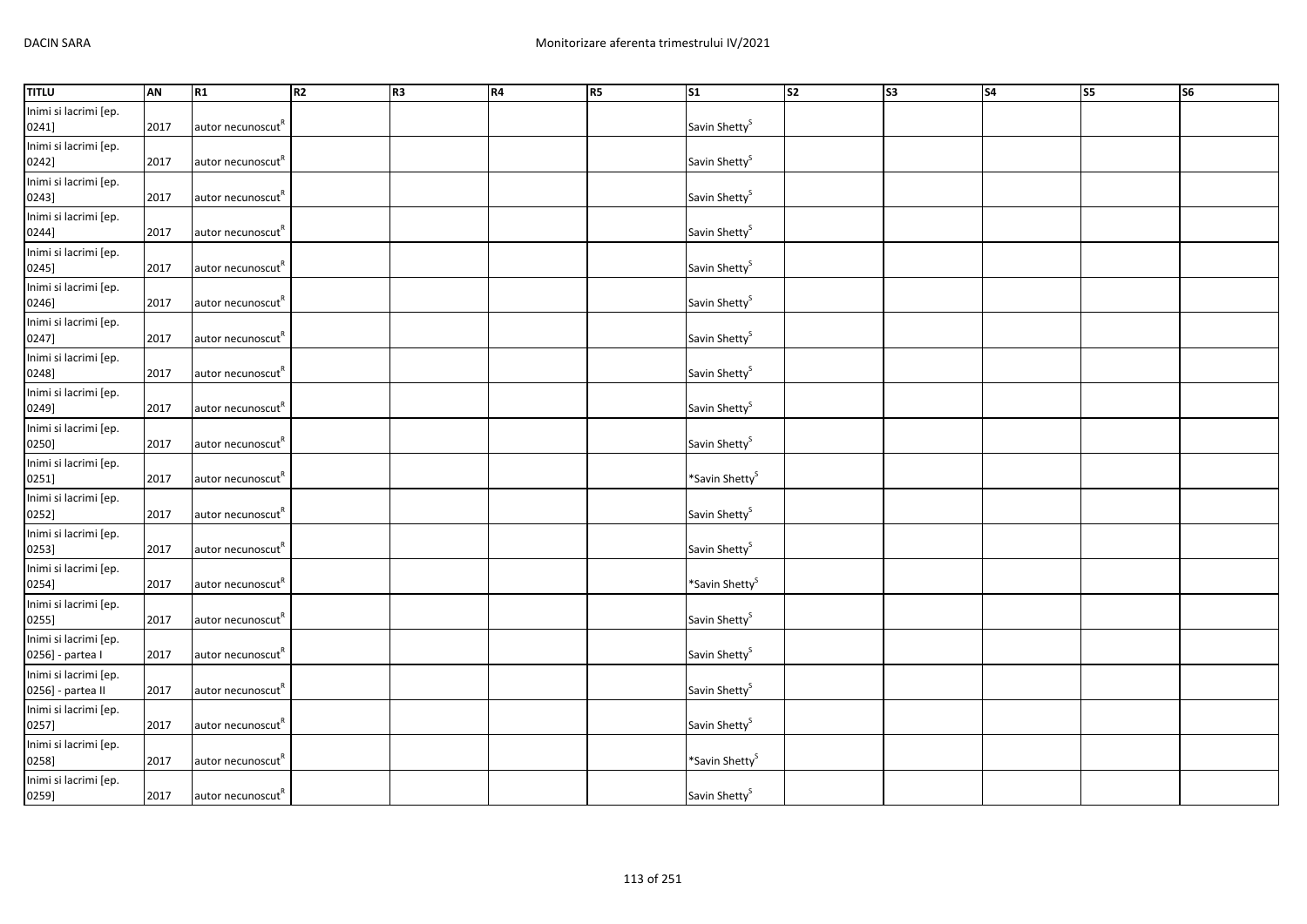| <b>TITLU</b>                   | AN   | R <sub>1</sub>                | R2 | R <sub>3</sub> | <b>R4</b> | <b>R5</b> | <b>S1</b>                  | $\overline{\text{S2}}$ | $\overline{\text{S3}}$ | $\overline{\text{S4}}$ | S5 | S6 |
|--------------------------------|------|-------------------------------|----|----------------|-----------|-----------|----------------------------|------------------------|------------------------|------------------------|----|----|
| Inimi si lacrimi [ep.<br>0260] | 2017 | autor necunoscut <sup>K</sup> |    |                |           |           | Savin Shetty <sup>S</sup>  |                        |                        |                        |    |    |
| Inimi si lacrimi [ep.<br>0261] | 2017 | autor necunoscut"             |    |                |           |           | Savin Shetty <sup>S</sup>  |                        |                        |                        |    |    |
| Inimi si lacrimi [ep.<br>0262] | 2017 | autor necunoscut <sup>R</sup> |    |                |           |           | Savin Shetty <sup>S</sup>  |                        |                        |                        |    |    |
| Inimi si lacrimi [ep.<br>0263] | 2017 | autor necunoscut <sup>R</sup> |    |                |           |           | Savin Shetty <sup>S</sup>  |                        |                        |                        |    |    |
| Inimi si lacrimi [ep.<br>0264] | 2017 | autor necunoscut <sup>R</sup> |    |                |           |           | Savin Shetty <sup>S</sup>  |                        |                        |                        |    |    |
| Inimi si lacrimi [ep.<br>0265] | 2017 | autor necunoscut <sup>R</sup> |    |                |           |           | *Savin Shetty <sup>S</sup> |                        |                        |                        |    |    |
| Inimi si lacrimi [ep.<br>0266] | 2017 | autor necunoscut <sup>"</sup> |    |                |           |           | Savin Shetty <sup>S</sup>  |                        |                        |                        |    |    |
| Inimi si lacrimi [ep.<br>0267] | 2017 | autor necunoscut <sup>"</sup> |    |                |           |           | Savin Shetty <sup>S</sup>  |                        |                        |                        |    |    |
| Inimi si lacrimi [ep.<br>0268] | 2017 | autor necunoscut <sup>R</sup> |    |                |           |           | Savin Shetty <sup>S</sup>  |                        |                        |                        |    |    |
| Inimi si lacrimi [ep.<br>0269] | 2017 | autor necunoscut <sup>R</sup> |    |                |           |           | Savin Shetty <sup>S</sup>  |                        |                        |                        |    |    |
| Inimi si lacrimi [ep.<br>0270] | 2017 | autor necunoscut <sup>R</sup> |    |                |           |           | Savin Shetty <sup>S</sup>  |                        |                        |                        |    |    |
| Inimi si lacrimi [ep.<br>0271] | 2017 | autor necunoscut <sup>R</sup> |    |                |           |           | Savin Shetty <sup>S</sup>  |                        |                        |                        |    |    |
| Inimi si lacrimi [ep.<br>0272] | 2017 | autor necunoscut <sup>"</sup> |    |                |           |           | *Savin Shetty <sup>S</sup> |                        |                        |                        |    |    |
| Inimi si lacrimi [ep.<br>0273] | 2017 | autor necunoscut <sup>"</sup> |    |                |           |           | Savin Shetty <sup>S</sup>  |                        |                        |                        |    |    |
| Inimi si lacrimi [ep.<br>0274] | 2017 | autor necunoscut <sup>R</sup> |    |                |           |           | Savin Shetty <sup>S</sup>  |                        |                        |                        |    |    |
| Inimi si lacrimi [ep.<br>0275] | 2017 | autor necunoscut <sup>R</sup> |    |                |           |           | *Savin Shetty <sup>S</sup> |                        |                        |                        |    |    |
| Inimi si lacrimi [ep.<br>0276] | 2017 | autor necunoscut <sup>K</sup> |    |                |           |           | Savin Shetty <sup>S</sup>  |                        |                        |                        |    |    |
| Inimi si lacrimi [ep.<br>0277] | 2017 | autor necunoscut <sup>R</sup> |    |                |           |           | Savin Shetty <sup>S</sup>  |                        |                        |                        |    |    |
| Inimi si lacrimi [ep.<br>0278] | 2017 | autor necunoscut"             |    |                |           |           | Savin Shetty <sup>S</sup>  |                        |                        |                        |    |    |
| Inimi si lacrimi [ep.<br>0279] | 2017 | autor necunoscut <sup>R</sup> |    |                |           |           | Savin Shetty <sup>S</sup>  |                        |                        |                        |    |    |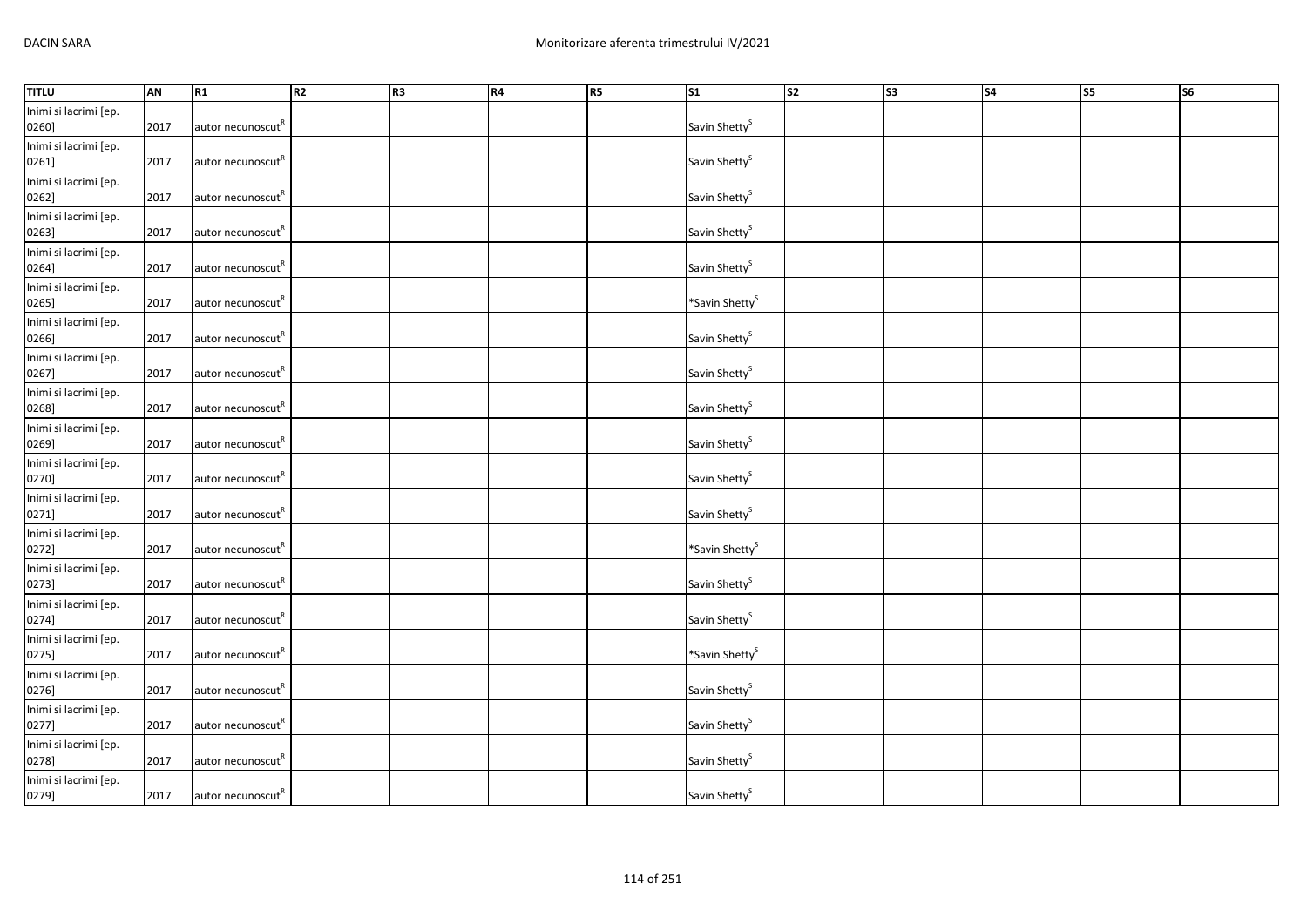| <b>TITLU</b>                              | AN   | R <sub>1</sub>                | R2 | R <sub>3</sub> | <b>R4</b> | <b>R5</b> | <b>S1</b>                  | $\overline{\text{S2}}$ | $\overline{\text{S3}}$ | $\overline{\text{S4}}$ | S5 | S6 |
|-------------------------------------------|------|-------------------------------|----|----------------|-----------|-----------|----------------------------|------------------------|------------------------|------------------------|----|----|
| Inimi si lacrimi [ep.<br>0280]            | 2017 | autor necunoscut <sup>K</sup> |    |                |           |           | *Savin Shetty <sup>S</sup> |                        |                        |                        |    |    |
| Inimi si lacrimi [ep.<br>0281]            | 2017 | autor necunoscut"             |    |                |           |           | Savin Shetty <sup>S</sup>  |                        |                        |                        |    |    |
| Inimi si lacrimi [ep.<br>0282]            | 2017 | autor necunoscut <sup>R</sup> |    |                |           |           | Savin Shetty <sup>S</sup>  |                        |                        |                        |    |    |
| Inimi si lacrimi [ep.<br>0283]            | 2017 | autor necunoscut <sup>"</sup> |    |                |           |           | *Savin Shetty <sup>S</sup> |                        |                        |                        |    |    |
| Inimi si lacrimi [ep.<br>0284]            | 2017 | autor necunoscut <sup>R</sup> |    |                |           |           | Savin Shetty <sup>S</sup>  |                        |                        |                        |    |    |
| Inimi si lacrimi [ep.<br>0285]            | 2017 | autor necunoscut <sup>R</sup> |    |                |           |           | Savin Shetty <sup>S</sup>  |                        |                        |                        |    |    |
| Inimi si lacrimi [ep.<br>0286]            | 2017 | autor necunoscut <sup>"</sup> |    |                |           |           | Savin Shetty <sup>S</sup>  |                        |                        |                        |    |    |
| Inimi si lacrimi [ep.<br>0287]            | 2017 | autor necunoscut <sup>"</sup> |    |                |           |           | Savin Shetty <sup>S</sup>  |                        |                        |                        |    |    |
| Inimi si lacrimi [ep.<br>0288]            | 2017 | autor necunoscut <sup>R</sup> |    |                |           |           | Savin Shetty <sup>S</sup>  |                        |                        |                        |    |    |
| Inimi si lacrimi [ep.<br>0289]            | 2017 | autor necunoscut <sup>R</sup> |    |                |           |           | Savin Shetty <sup>S</sup>  |                        |                        |                        |    |    |
| Inimi si lacrimi [ep.<br>0290]            | 2017 | autor necunoscut <sup>R</sup> |    |                |           |           | Savin Shetty <sup>S</sup>  |                        |                        |                        |    |    |
| Inimi si lacrimi [ep.<br>0291]            | 2017 | autor necunoscut <sup>R</sup> |    |                |           |           | Savin Shetty <sup>S</sup>  |                        |                        |                        |    |    |
| Inimi si lacrimi [ep.<br>0292]            | 2017 | autor necunoscut              |    |                |           |           | *Savin Shetty <sup>S</sup> |                        |                        |                        |    |    |
| Inimi si lacrimi [ep.<br>0293]            | 2017 | autor necunoscut <sup>"</sup> |    |                |           |           | Savin Shetty <sup>S</sup>  |                        |                        |                        |    |    |
| Inimi si lacrimi [ep.<br>0294]            | 2017 | autor necunoscut <sup>R</sup> |    |                |           |           | Savin Shetty <sup>S</sup>  |                        |                        |                        |    |    |
| Inimi si lacrimi [ep.<br>0295] - partea 1 | 2017 | autor necunoscut <sup>R</sup> |    |                |           |           | Savin Shetty <sup>S</sup>  |                        |                        |                        |    |    |
| Inimi si lacrimi [ep.<br>0295] - partea 2 | 2017 | autor necunoscut <sup>K</sup> |    |                |           |           | Savin Shetty <sup>S</sup>  |                        |                        |                        |    |    |
| Inimi si lacrimi [ep.<br>0296]            | 2017 | autor necunoscut <sup>R</sup> |    |                |           |           | *Savin Shetty <sup>S</sup> |                        |                        |                        |    |    |
| Inimi si lacrimi [ep.<br>0297]            | 2017 | autor necunoscut"             |    |                |           |           | Savin Shetty <sup>S</sup>  |                        |                        |                        |    |    |
| Inimi si lacrimi [ep.<br>0298]            | 2017 | autor necunoscut <sup>R</sup> |    |                |           |           | Savin Shetty <sup>S</sup>  |                        |                        |                        |    |    |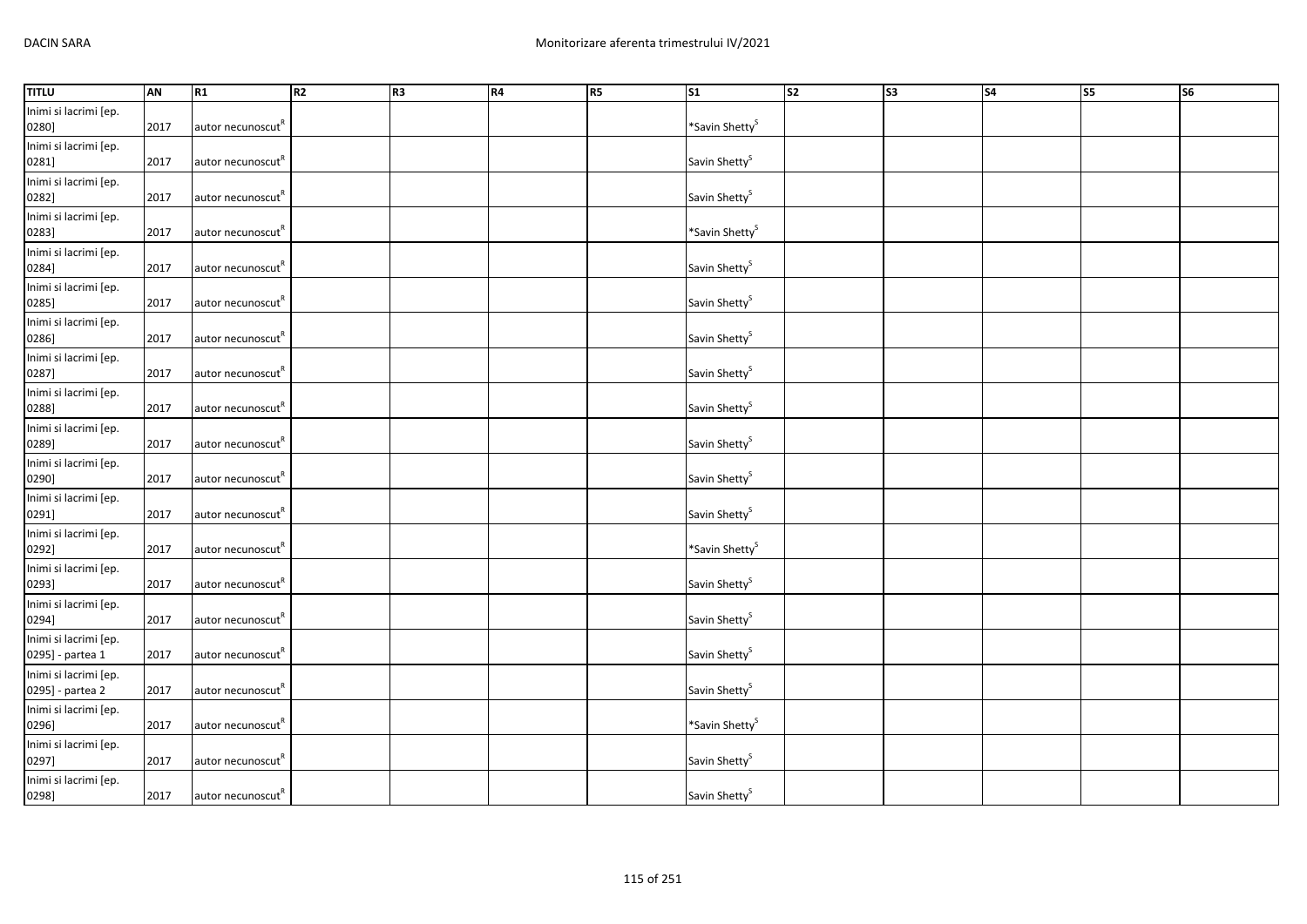| <b>TITLU</b>                    | AN   | R1                                              | R2                                        | R3 | R4 | R <sub>5</sub> | $\overline{\text{S1}}$     | S2                      | S3 | $\overline{\mathsf{S4}}$ | S <sub>5</sub> | S6 |
|---------------------------------|------|-------------------------------------------------|-------------------------------------------|----|----|----------------|----------------------------|-------------------------|----|--------------------------|----------------|----|
| Inimi si lacrimi [ep.<br>0299]  | 2017 | autor necunoscut"                               |                                           |    |    |                | *Savin Shetty <sup>S</sup> |                         |    |                          |                |    |
| Inimi si lacrimi [ep.<br>0300]  | 2017 | autor necunoscut"                               |                                           |    |    |                | Savin Shetty <sup>S</sup>  |                         |    |                          |                |    |
| Inimi si lacrimi [ep.<br>0301]  | 2017 | autor necunoscut <sup>"</sup>                   |                                           |    |    |                | Savin Shetty <sup>S</sup>  |                         |    |                          |                |    |
| Inimi si lacrimi [ep.<br>0302]  | 2017 | autor necunoscut <sup>R</sup>                   |                                           |    |    |                | *Savin Shetty <sup>S</sup> |                         |    |                          |                |    |
| Inimi si lacrimi [ep.<br>0303]  | 2017 | autor necunoscut <sup>R</sup>                   |                                           |    |    |                | *Savin Shetty <sup>S</sup> |                         |    |                          |                |    |
| Inimi si lacrimi [ep.<br>0304]  | 2017 | autor necunoscut"                               |                                           |    |    |                | Savin Shetty <sup>S</sup>  |                         |    |                          |                |    |
| Inimi si lacrimi [ep.<br>0305]  | 2017 | autor necunoscut <sup>R</sup>                   |                                           |    |    |                | Savin Shetty <sup>S</sup>  |                         |    |                          |                |    |
| Inimi si lacrimi [ep.<br>0306]  | 2017 | autor necunoscut <sup>R</sup>                   |                                           |    |    |                | *Savin Shetty <sup>S</sup> |                         |    |                          |                |    |
| Inimi si lacrimi [ep.<br>0307]  | 2017 | autor necunoscut <sup>"</sup>                   |                                           |    |    |                | Savin Shetty <sup>S</sup>  |                         |    |                          |                |    |
| Inimi si lacrimi [ep.<br>0308]  | 2017 | autor necunoscut <sup>R</sup>                   |                                           |    |    |                | Savin Shetty <sup>S</sup>  |                         |    |                          |                |    |
| Inimi si lacrimi [ep.<br>0309]  | 2017 | autor necunoscut"                               |                                           |    |    |                | Savin Shetty <sup>S</sup>  |                         |    |                          |                |    |
| Inimi si lacrimi [ep.<br>0310]  | 2017 | autor necunoscut <sup>R</sup>                   |                                           |    |    |                | Savin Shetty <sup>S</sup>  |                         |    |                          |                |    |
| Inimi si lacrimi [ep.<br>0311]  | 2017 | autor necunoscut                                |                                           |    |    |                | Savin Shetty <sup>S</sup>  |                         |    |                          |                |    |
| Inimi si lacrimi [ep.<br>0312]  | 2017 | autor necunoscut <sup>R</sup>                   |                                           |    |    |                | Savin Shetty <sup>S</sup>  |                         |    |                          |                |    |
| Inimi si lacrimi [ep.<br>0313]  | 2017 | autor necunoscut <sup>K</sup>                   |                                           |    |    |                | *Savin Shetty <sup>S</sup> |                         |    |                          |                |    |
| Inimi si lacrimi [ep.<br>0314]  | 2017 | autor necunoscut <sup>R</sup>                   |                                           |    |    |                | Savin Shetty <sup>S</sup>  |                         |    |                          |                |    |
| Inimi si lacrimi [ep.<br>0315]  | 2017 | autor necunoscut <sup>"</sup>                   |                                           |    |    |                | Savin Shetty <sup>S</sup>  |                         |    |                          |                |    |
| Inimi si lacrimi [ep.<br>0316]  | 2017 | autor necunoscut <sup>K</sup>                   |                                           |    |    |                | Savin Shetty <sup>S</sup>  |                         |    |                          |                |    |
| Inimi si lacrimi [ep.<br>0317]  | 2017 | autor necunoscut <sup>R</sup>                   |                                           |    |    |                | Savin Shetty <sup>S</sup>  |                         |    |                          |                |    |
| Innorat cu sanse de<br>dragoste | 2015 | Bradford May <sup>R</sup>                       |                                           |    |    |                | Todd Mattox <sup>S</sup>   |                         |    |                          |                |    |
| Inscenarea                      | 2004 | Abbas Alibhai<br><b>Burmawalla</b> <sup>R</sup> | Mastan Alibhai<br>Burmawalla <sup>R</sup> |    |    |                | Shiraz Ahmed <sup>S</sup>  | Shyam Goel <sup>S</sup> |    |                          |                |    |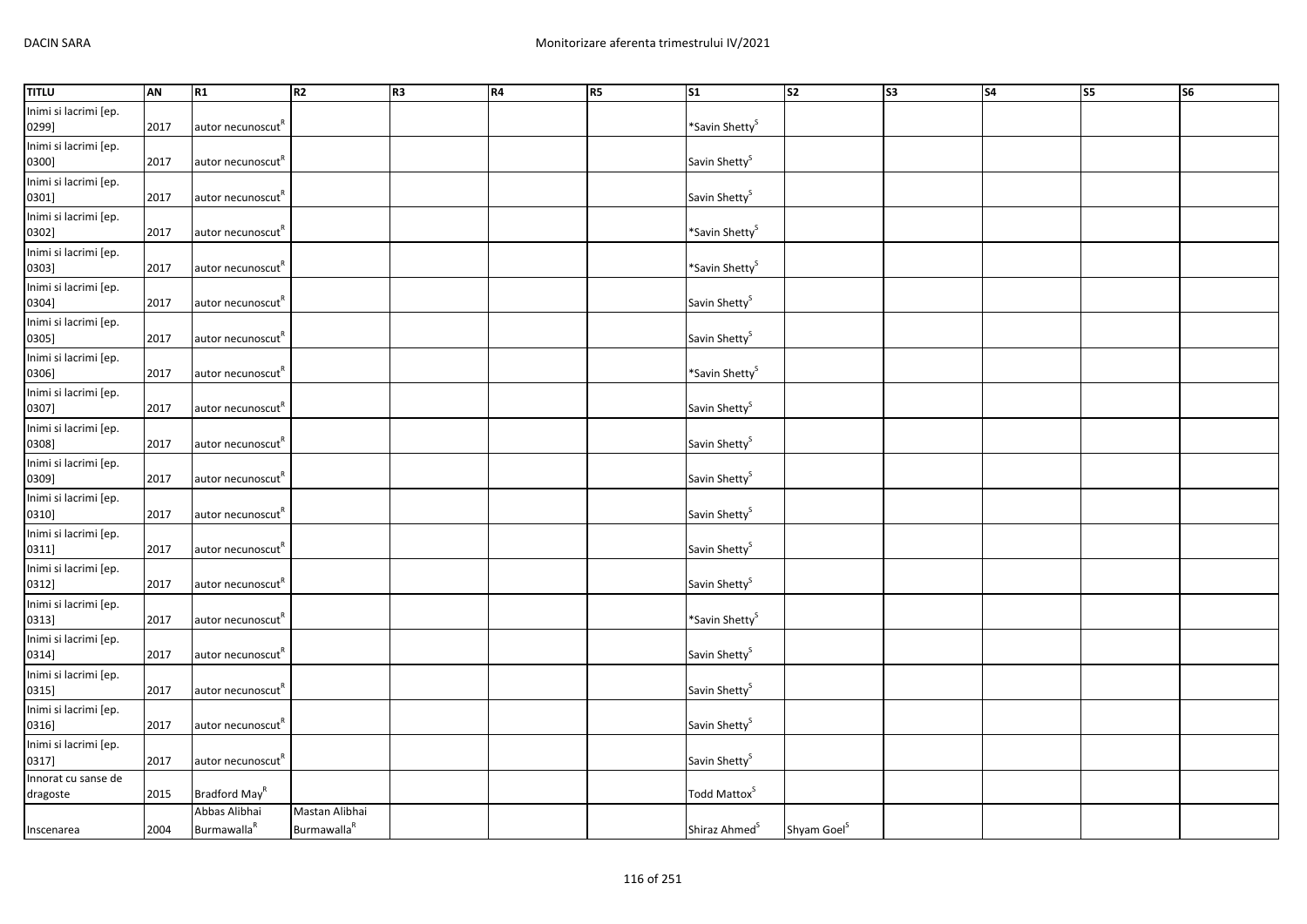| <b>TITLU</b>           | AN   | R1                            | R <sub>2</sub>                                       | R <sub>3</sub>        | R4                         | R <sub>5</sub> | S <sub>1</sub>                | S <sub>2</sub>                                             | S <sub>3</sub>                                          | <b>S4</b>                 | S5 | S6 |
|------------------------|------|-------------------------------|------------------------------------------------------|-----------------------|----------------------------|----------------|-------------------------------|------------------------------------------------------------|---------------------------------------------------------|---------------------------|----|----|
| Insetati de sange      | 2005 | Eric Bross <sup>R</sup>       |                                                      |                       |                            |                | Doug Prochilo <sup>S</sup>    |                                                            |                                                         |                           |    |    |
|                        |      | Jean-Francois                 |                                                      |                       |                            |                | Abdel Raouf Dafri             |                                                            |                                                         |                           |    |    |
| Instinct criminal      | 2008 | Richet - SACD <sup>R</sup>    |                                                      |                       |                            |                | <b>SACD</b> <sup>S</sup>      |                                                            |                                                         |                           |    |    |
|                        |      |                               |                                                      |                       |                            |                | Jessica Postigo -             |                                                            |                                                         |                           |    |    |
| Instrumente mortale:   |      |                               |                                                      |                       |                            |                | Jessica Postigo               |                                                            |                                                         |                           |    |    |
| Orasul oaselor         | 2013 | Harald Zwart <sup>R</sup>     |                                                      |                       |                            |                | Paquette <sup>S</sup>         |                                                            |                                                         |                           |    |    |
|                        |      | Jennifer Flackett -           |                                                      |                       |                            |                | Jennifer Flackett -           |                                                            |                                                         |                           |    |    |
| Insula din vis         | 2008 | ALCS <sup>R</sup>             | Mark Levin - ALCS"                                   |                       |                            |                | <b>ALCS</b> <sup>S</sup>      | Joseph Kwong <sup>3</sup>                                  | Mark Levin - ALCS <sup>S</sup> Paula Mazur <sup>S</sup> |                           |    |    |
|                        |      |                               |                                                      |                       |                            |                |                               |                                                            |                                                         |                           |    |    |
| Insula fanteziilor     | 2020 | Jeff Wadlow <sup>R</sup>      |                                                      |                       |                            |                | Jeff Wadlow <sup>S</sup>      | Christopher Roach <sup>S</sup> Jillian Jacobs <sup>S</sup> |                                                         |                           |    |    |
|                        |      |                               |                                                      |                       |                            |                |                               |                                                            |                                                         |                           |    |    |
| Insurgent              | 2015 | Robert Schwentke <sup>"</sup> |                                                      |                       |                            |                | Akiva Goldsman                | Mark Bomback <sup>3</sup>                                  | Brian Duffield <sup>5</sup>                             |                           |    |    |
| Intalnire exploziva    | 2010 | James Mangold <sup>R</sup>    |                                                      |                       |                            |                | Patrick O'neill <sup>S</sup>  |                                                            |                                                         |                           |    |    |
|                        |      |                               |                                                      |                       |                            |                |                               |                                                            |                                                         |                           |    |    |
| Intalnirea de Craciun  | 2020 | Mick Davis - ALCSR            |                                                      |                       |                            |                | Toby Torlesse <sup>5</sup>    | Brian Marchetti <sup>5</sup>                               | Jack Marchetti <sup>5</sup>                             |                           |    |    |
| Internul               | 2015 | Nancy Meyers <sup>K</sup>     |                                                      |                       |                            |                | Nancy Meyers <sup>5</sup>     |                                                            |                                                         |                           |    |    |
| Interviul              | 2014 | Seth Rogen <sup>R</sup>       | Evan Goldberg <sup>R</sup>                           |                       |                            |                | Dan Sterling <sup>S</sup>     |                                                            |                                                         |                           |    |    |
| Intoarcere la Howards  |      |                               |                                                      |                       |                            |                | Ruth Prawer                   |                                                            |                                                         |                           |    |    |
| End                    | 1992 | James Ivory <sup>R</sup>      |                                                      |                       |                            |                | Jhabvala - ALCS <sup>S</sup>  |                                                            |                                                         |                           |    |    |
|                        |      | Juan Solanas -                |                                                      |                       |                            |                | Juan Solanas -                |                                                            |                                                         |                           |    |    |
| Intre doua lumi        | 2012 | <b>SACD<sup>R</sup></b>       |                                                      |                       |                            |                | <b>SACD</b> <sup>S</sup>      |                                                            |                                                         |                           |    |    |
| Intre doua lumi -      |      |                               |                                                      |                       |                            |                |                               |                                                            |                                                         |                           |    |    |
| portret despre Aknay   |      |                               |                                                      |                       |                            |                |                               |                                                            |                                                         |                           |    |    |
| Janos                  | 2010 | Balogh Erno <sup>K</sup>      |                                                      |                       |                            |                | autor necunoscut <sup>3</sup> |                                                            |                                                         |                           |    |    |
| Intr-o relatie cu      |      |                               |                                                      |                       |                            |                |                               |                                                            |                                                         |                           |    |    |
| telefonul meu          | 2019 | Jon Lucas <sup>R</sup>        | Scott Moore <sup>R</sup>                             |                       |                            |                | Jon Lucas <sup>S</sup>        | Scott Moore <sup>S</sup>                                   |                                                         |                           |    |    |
| Intr-un suflet         | 2004 | Dennie Gordon <sup>R</sup>    |                                                      |                       |                            |                | Emily Fox <sup>S</sup>        | Adam Cooper <sup>S</sup>                                   | <b>Bill Collage<sup>S</sup></b>                         |                           |    |    |
| Intrusa [sez. 01] [ep. |      |                               |                                                      | Patricia Reyes        |                            |                |                               |                                                            |                                                         |                           |    |    |
| 0075]                  | 1993 | Marta Luna <sup>R</sup>       | Beatriz Sheridan <sup>'</sup>                        | Spindola <sup>R</sup> | Gaston Tuset <sup>R</sup>  |                | Ines Rodena <sup>S</sup>      | Carlos Romero <sup>3</sup>                                 | Julio Garibay <sup>S</sup>                              | Tere Medina <sup>5</sup>  |    |    |
| Intrusa [sez. 01] [ep. |      |                               |                                                      | Patricia Reyes        |                            |                |                               |                                                            |                                                         |                           |    |    |
| 0076]                  | 1993 | Marta Luna <sup>R</sup>       | Beatriz Sheridan"                                    | Spindola <sup>R</sup> | Gaston Tuset <sup>R</sup>  |                | Ines Rodena <sup>5</sup>      | Carlos Romero <sup>3</sup>                                 | Julio Garibay <sup>S</sup>                              | Tere Medina <sup>5</sup>  |    |    |
| Intrusa [sez. 01] [ep. |      |                               |                                                      | Patricia Reyes        |                            |                |                               |                                                            |                                                         |                           |    |    |
| 0077]                  | 1993 | Marta Luna <sup>R</sup>       | Beatriz Sheridan <sup>"</sup>                        | Spindola <sup>R</sup> | Gaston Tuset <sup>R</sup>  |                | Ines Rodena <sup>5</sup>      | Carlos Romero <sup>5</sup>                                 | Julio Garibay <sup>5</sup>                              | Tere Medina <sup>5</sup>  |    |    |
| Intrusa [sez. 01] [ep. |      |                               |                                                      | Patricia Reyes        |                            |                |                               |                                                            |                                                         |                           |    |    |
| 0078]                  | 1993 | Marta Luna <sup>R</sup>       | Beatriz Sheridan"                                    | Spindola <sup>R</sup> | Gaston Tuset <sup>R</sup>  |                | Ines Rodena <sup>5</sup>      | Carlos Romero <sup>5</sup>                                 | Julio Garibay <sup>S</sup>                              | Tere Medina <sup>s</sup>  |    |    |
| Intrusa [sez. 01] [ep. |      |                               |                                                      | *Patricia Reyes       |                            |                |                               |                                                            |                                                         |                           |    |    |
| 0079]                  | 1993 | *Marta Luna <sup>R</sup>      | *Beatriz Sheridan'                                   | Spindola <sup>R</sup> | *Gaston Tuset <sup>R</sup> |                | *Ines Rodena <sup>5</sup>     | *Carlos Romero <sup>5</sup>                                | *Julio Garibay <sup>s</sup>                             | *Tere Medina <sup>s</sup> |    |    |
| Intrusa [sez. 01] [ep. |      |                               |                                                      | *Patricia Reyes       |                            |                |                               |                                                            |                                                         |                           |    |    |
| 0080]                  | 1993 | *Marta Luna <sup>R</sup>      | *Beatriz Sheridan'                                   | Spindola <sup>R</sup> | *Gaston Tuset <sup>R</sup> |                | *Ines Rodena <sup>5</sup>     | *Carlos Romero <sup>&gt;</sup>                             | *Julio Garibay <sup>5</sup>                             | *Tere Medina <sup>s</sup> |    |    |
| Intrusa [sez. 01] [ep. |      |                               |                                                      | *Patricia Reyes       |                            |                |                               |                                                            |                                                         |                           |    |    |
| 0081]                  | 1993 | *Marta Luna <sup>ĸ</sup>      | *Beatriz Sheridan <sup>R</sup> Spindola <sup>R</sup> |                       | *Gaston Tuset <sup>R</sup> |                | *Ines Rodena <sup>5</sup>     | *Carlos Romero <sup>S</sup>                                | *Julio Garibay <sup>S</sup>                             | *Tere Medina <sup>s</sup> |    |    |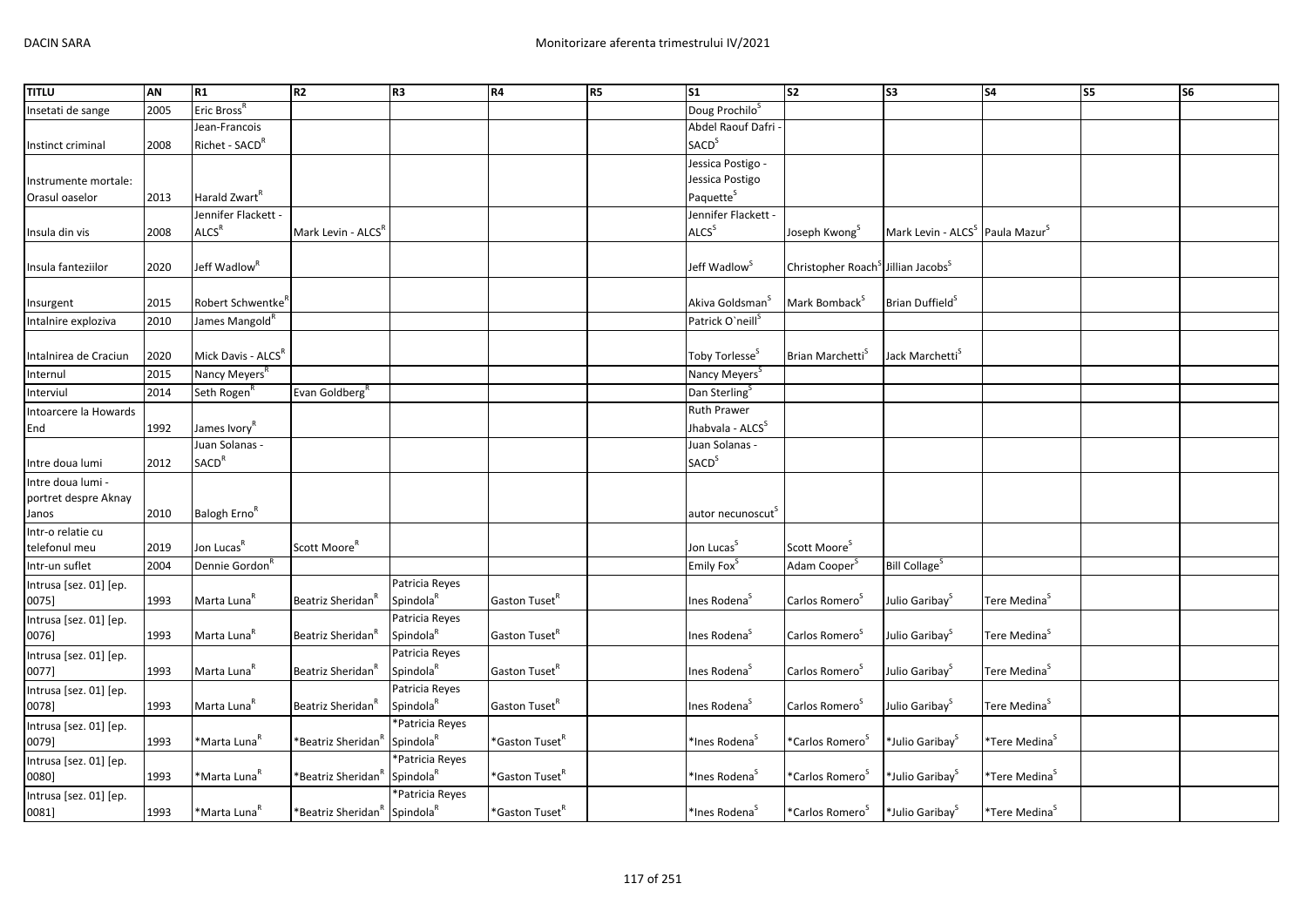| <b>TITLU</b>           | AN   | R1                       | R <sub>2</sub>                 | R <sub>3</sub>        | <b>R4</b>                  | R5 | S <sub>1</sub>            | <b>S2</b>                      | S <sub>3</sub>              | <b>S4</b>                    | <b>S5</b> | <b>S6</b> |
|------------------------|------|--------------------------|--------------------------------|-----------------------|----------------------------|----|---------------------------|--------------------------------|-----------------------------|------------------------------|-----------|-----------|
| Intrusa [sez. 01] [ep. |      |                          |                                | Patricia Reyes        |                            |    |                           |                                |                             |                              |           |           |
| 0082]                  | 1993 | Marta Luna <sup>R</sup>  | Beatriz Sheridan               | Spindola <sup>R</sup> | Gaston Tuset <sup>R</sup>  |    | Ines Rodena <sup>S</sup>  | Carlos Romero <sup>5</sup>     | Julio Garibay <sup>S</sup>  | Tere Medina <sup>S</sup>     |           |           |
| Intrusa [sez. 01] [ep. |      |                          |                                | Patricia Reyes        |                            |    |                           |                                |                             |                              |           |           |
| 0083]                  | 1993 | Marta Luna <sup>K</sup>  | Beatriz Sheridan <sup>"</sup>  | Spindola <sup>R</sup> | Gaston Tuset <sup>K</sup>  |    | Ines Rodena <sup>5</sup>  | Carlos Romero <sup>5</sup>     | Julio Garibay <sup>5</sup>  | Tere Medina <sup>S</sup>     |           |           |
| Intrusa [sez. 01] [ep. |      |                          |                                | Patricia Reyes        |                            |    |                           |                                |                             |                              |           |           |
| 0084]                  | 1993 | Marta Luna <sup>R</sup>  | Beatriz Sheridan <sup>'</sup>  | Spindola <sup>R</sup> | Gaston Tuset <sup>R</sup>  |    | Ines Rodena <sup>5</sup>  | Carlos Romero <sup>5</sup>     | Julio Garibay <sup>S</sup>  | Tere Medina <sup>5</sup>     |           |           |
| Intrusa [sez. 01] [ep. |      |                          |                                | Patricia Reyes        |                            |    |                           |                                |                             |                              |           |           |
| 0085]                  | 1993 | Marta Luna <sup>R</sup>  | Beatriz Sheridan <sup>"</sup>  | Spindola <sup>k</sup> | Gaston Tuset <sup>R</sup>  |    | Ines Rodena <sup>5</sup>  | Carlos Romero <sup>5</sup>     | Julio Garibay <sup>5</sup>  | Tere Medina <sup>5</sup>     |           |           |
| Intrusa [sez. 01] [ep. |      |                          |                                | *Patricia Reyes       |                            |    |                           |                                |                             |                              |           |           |
| 0086]                  | 1993 | *Marta Luna <sup>R</sup> | *Beatriz Sheridan <sup>"</sup> | Spindola <sup>R</sup> | *Gaston Tuset <sup>R</sup> |    | *Ines Rodena <sup>5</sup> | *Carlos Romero <sup>s</sup>    | *Julio Garibay <sup>3</sup> | *Tere Medina <sup>s</sup>    |           |           |
| Intrusa [sez. 01] [ep. |      |                          |                                | *Patricia Reyes       |                            |    |                           |                                |                             |                              |           |           |
| 0087]                  | 1993 | *Marta Luna <sup>R</sup> | *Beatriz Sheridan              | Spindola <sup>R</sup> | *Gaston Tuset <sup>R</sup> |    | *Ines Rodena <sup>5</sup> | *Carlos Romero <sup>5</sup>    | *Julio Garibay <sup>5</sup> | *Tere Medina <sup>s</sup>    |           |           |
| Intrusa [sez. 01] [ep. |      |                          |                                | Patricia Reyes        |                            |    |                           |                                |                             |                              |           |           |
| 0088]                  | 1993 | Marta Luna <sup>K</sup>  | Beatriz Sheridan <sup>"</sup>  | Spindola <sup>R</sup> | Gaston Tuset <sup>K</sup>  |    | Ines Rodena <sup>S</sup>  | Carlos Romero <sup>S</sup>     | Julio Garibay <sup>5</sup>  | Tere Medina <sup>S</sup>     |           |           |
| Intrusa [sez. 01] [ep. |      |                          |                                | Patricia Reyes        |                            |    |                           |                                |                             |                              |           |           |
| 0089]                  | 1993 | Marta Luna <sup>R</sup>  | Beatriz Sheridan"              | Spindola <sup>R</sup> | Gaston Tuset <sup>R</sup>  |    | Ines Rodena <sup>5</sup>  | Carlos Romero <sup>5</sup>     | Julio Garibay <sup>5</sup>  | Tere Medina <sup>S</sup>     |           |           |
| Intrusa [sez. 01] [ep. |      |                          |                                | Patricia Reyes        |                            |    |                           |                                |                             |                              |           |           |
| 0090]                  | 1993 | Marta Luna <sup>R</sup>  | Beatriz Sheridan'              | Spindola <sup>R</sup> | Gaston Tuset <sup>R</sup>  |    | Ines Rodena <sup>5</sup>  | Carlos Romero <sup>5</sup>     | Julio Garibay <sup>S</sup>  | Tere Medina <sup>5</sup>     |           |           |
| Intrusa [sez. 01] [ep. |      |                          |                                | *Patricia Reyes       |                            |    |                           |                                |                             |                              |           |           |
| 0091]                  | 1993 | *Marta Luna <sup>ĸ</sup> | *Beatriz Sheridan'             | Spindola <sup>R</sup> | *Gaston Tuset <sup>R</sup> |    | *Ines Rodena <sup>5</sup> | *Carlos Romero <sup>3</sup>    | *Julio Garibay <sup>5</sup> | *Tere Medina <sup>s</sup>    |           |           |
| Intrusa [sez. 01] [ep. |      |                          |                                | *Patricia Reyes       |                            |    |                           |                                |                             |                              |           |           |
| 0092]                  | 1993 | *Marta Luna <sup>R</sup> | *Beatriz Sheridan′             | Spindola <sup>R</sup> | $*$ Gaston Tuset $R$       |    | *Ines Rodena <sup>S</sup> | *Carlos Romero <sup>&gt;</sup> | *Julio Garibay <sup>S</sup> | *Tere Medina <sup>S</sup>    |           |           |
| Intrusa [sez. 01] [ep. |      |                          |                                | Patricia Reyes        |                            |    |                           |                                |                             |                              |           |           |
| 0093]                  | 1993 | Marta Luna <sup>k</sup>  | Beatriz Sheridan <sup>"</sup>  | Spindola <sup>R</sup> | Gaston Tuset <sup>R</sup>  |    | Ines Rodena <sup>5</sup>  | Carlos Romero <sup>5</sup>     | Julio Garibay <sup>5</sup>  | Tere Medina <sup>S</sup>     |           |           |
| Intrusa [sez. 01] [ep. |      |                          |                                | Patricia Reyes        |                            |    |                           |                                |                             |                              |           |           |
| 0094]                  | 1993 | Marta Luna <sup>R</sup>  | Beatriz Sheridan <sup>R</sup>  | Spindola <sup>R</sup> | Gaston Tuset <sup>K</sup>  |    | Ines Rodena <sup>S</sup>  | Carlos Romero <sup>3</sup>     | Julio Garibay <sup>S</sup>  | Tere Medina <sup>S</sup>     |           |           |
| Intrusa [sez. 01] [ep. |      |                          |                                | Patricia Reyes        |                            |    |                           |                                |                             |                              |           |           |
| 0095]                  | 1993 | Marta Luna <sup>R</sup>  | Beatriz Sheridan <sup>'</sup>  | Spindola <sup>R</sup> | Gaston Tuset <sup>R</sup>  |    | Ines Rodena <sup>S</sup>  | Carlos Romero <sup>5</sup>     | Julio Garibay <sup>5</sup>  | Tere Medina <sup>5</sup>     |           |           |
| Intrusa [sez. 01] [ep. |      |                          |                                | *Patricia Reyes       |                            |    |                           |                                |                             |                              |           |           |
| 0096]                  | 1993 | *Marta Luna <sup>R</sup> | 'Beatriz Sheridan'             | Spindola <sup>R</sup> | *Gaston Tuset <sup>R</sup> |    | *Ines Rodena <sup>5</sup> | *Carlos Romero <sup>&gt;</sup> | *Julio Garibay <sup>3</sup> | *Tere Medina <sup>&gt;</sup> |           |           |
| Intrusa [sez. 01] [ep. |      |                          |                                | *Patricia Reyes       |                            |    |                           |                                |                             |                              |           |           |
| 0097]                  | 1993 | *Marta Luna <sup>ĸ</sup> | *Beatriz Sheridan <sup>"</sup> | Spindola <sup>R</sup> | *Gaston Tuset <sup>R</sup> |    | *Ines Rodena <sup>s</sup> | *Carlos Romero <sup>&gt;</sup> | *Julio Garibay <sup>3</sup> | *Tere Medina <sup>s</sup>    |           |           |
| Intrusa [sez. 01] [ep. |      |                          |                                | Patricia Reyes        |                            |    |                           |                                |                             |                              |           |           |
| 0098]                  | 1993 | Marta Luna <sup>R</sup>  | Beatriz Sheridan               | Spindola <sup>R</sup> | Gaston Tuset <sup>R</sup>  |    | Ines Rodena <sup>S</sup>  | Carlos Romero <sup>S</sup>     | Julio Garibay <sup>S</sup>  | Tere Medina <sup>S</sup>     |           |           |
| Intrusa [sez. 01] [ep. |      |                          |                                | Patricia Reyes        |                            |    |                           |                                |                             |                              |           |           |
| 0099]                  | 1993 | Marta Luna <sup>R</sup>  | Beatriz Sheridan <sup>'</sup>  | Spindola <sup>R</sup> | Gaston Tuset <sup>R</sup>  |    | Ines Rodena <sup>S</sup>  | Carlos Romero <sup>S</sup>     | Julio Garibay <sup>S</sup>  | Tere Medina <sup>S</sup>     |           |           |
| Intrusa [sez. 01] [ep. |      |                          |                                | Patricia Reyes        |                            |    |                           |                                |                             |                              |           |           |
| 0100]                  | 1993 | Marta Luna <sup>R</sup>  | Beatriz Sheridan <sup>R</sup>  | Spindola <sup>R</sup> | Gaston Tuset <sup>R</sup>  |    | Ines Rodena <sup>S</sup>  | Carlos Romero <sup>S</sup>     | Julio Garibay <sup>5</sup>  | Tere Medina <sup>S</sup>     |           |           |
| Intrusa [sez. 01] [ep. |      |                          |                                | *Patricia Reyes       |                            |    |                           |                                |                             |                              |           |           |
| 0101]                  | 1993 | *Marta Luna <sup>K</sup> | *Beatriz Sheridan <sup>*</sup> | Spindola <sup>R</sup> | *Gaston Tuset <sup>R</sup> |    | *Ines Rodena <sup>5</sup> | *Carlos Romero <sup>3</sup>    | *Julio Garibay <sup>5</sup> | *Tere Medina <sup>s</sup>    |           |           |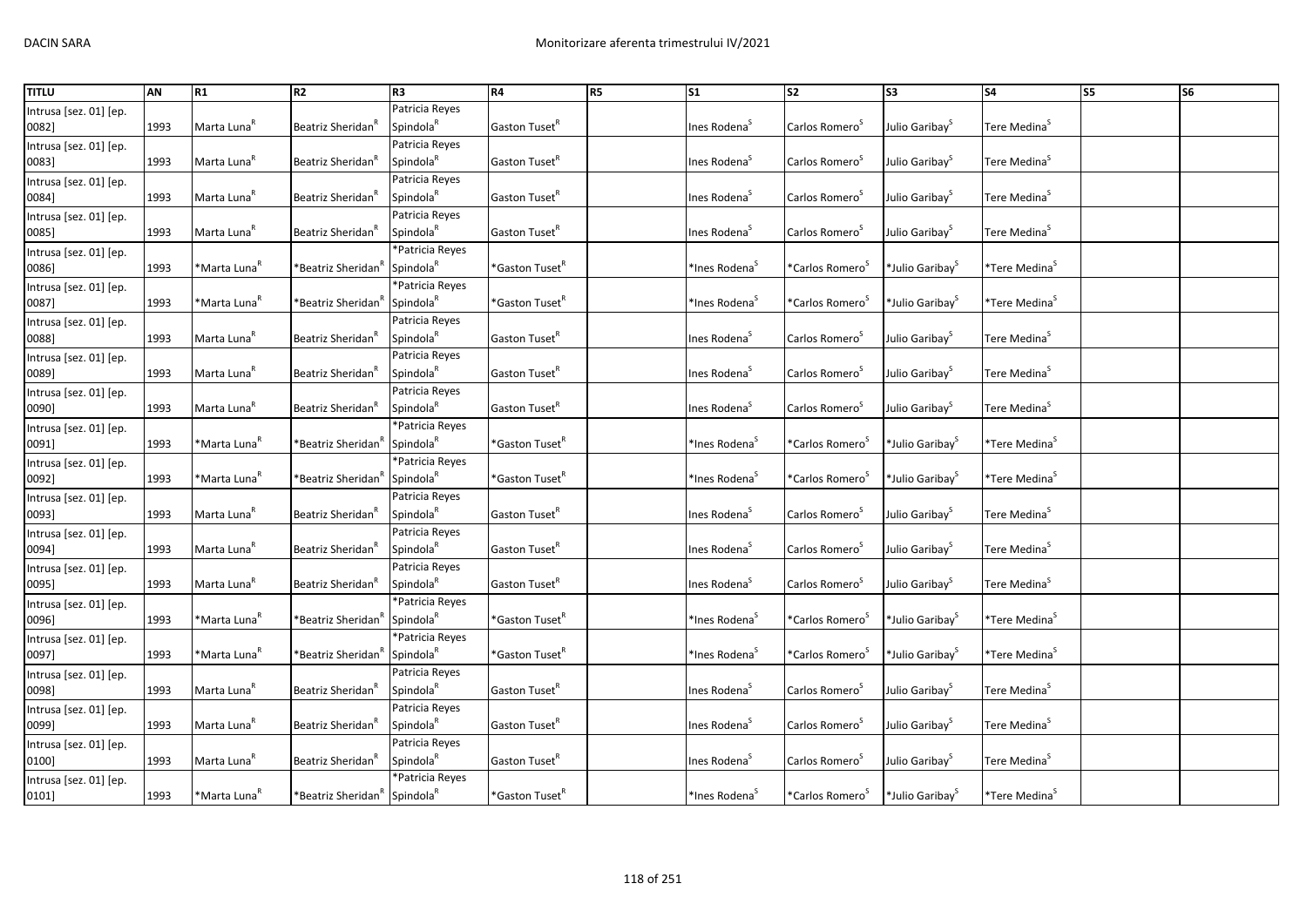| <b>TITLU</b>           | AN   | R1                       | R <sub>2</sub>                                       | R <sub>3</sub>        | <b>R4</b>                  | R5 | S <sub>1</sub>            | <b>S2</b>                      | S <sub>3</sub>              | <b>S4</b>                             | <b>S5</b> | <b>S6</b> |
|------------------------|------|--------------------------|------------------------------------------------------|-----------------------|----------------------------|----|---------------------------|--------------------------------|-----------------------------|---------------------------------------|-----------|-----------|
| Intrusa [sez. 01] [ep. |      |                          |                                                      | *Patricia Reyes       |                            |    |                           |                                |                             |                                       |           |           |
| 0102]                  | 1993 | *Marta Luna <sup>R</sup> | *Beatriz Sheridan                                    | Spindola <sup>R</sup> | *Gaston Tuset <sup>R</sup> |    | *Ines Rodena <sup>5</sup> | *Carlos Romero <sup>5</sup>    | *Julio Garibay <sup>5</sup> | *Tere Medina <sup>s</sup>             |           |           |
| Intrusa [sez. 01] [ep. |      |                          |                                                      | Patricia Reyes        |                            |    |                           |                                |                             |                                       |           |           |
| 0103]                  | 1993 | Marta Luna <sup>K</sup>  | Beatriz Sheridan <sup>"</sup>                        | Spindola <sup>R</sup> | Gaston Tuset <sup>K</sup>  |    | Ines Rodena <sup>5</sup>  | Carlos Romero <sup>5</sup>     | Julio Garibay <sup>5</sup>  | Tere Medina <sup>5</sup>              |           |           |
| Intrusa [sez. 01] [ep. |      |                          |                                                      | Patricia Reyes        |                            |    |                           |                                |                             |                                       |           |           |
| 0104]                  | 1993 | Marta Luna <sup>R</sup>  | Beatriz Sheridan <sup>'</sup>                        | Spindola <sup>R</sup> | Gaston Tuset <sup>R</sup>  |    | Ines Rodena <sup>5</sup>  | Carlos Romero <sup>S</sup>     | Julio Garibay <sup>S</sup>  | Tere Medina <sup>5</sup>              |           |           |
| Intrusa [sez. 01] [ep. |      |                          |                                                      | Patricia Reyes        |                            |    |                           |                                |                             |                                       |           |           |
| 0105]                  | 1993 | Marta Luna <sup>R</sup>  | Beatriz Sheridan <sup>"</sup>                        | Spindola <sup>k</sup> | Gaston Tuset <sup>R</sup>  |    | Ines Rodena <sup>5</sup>  | Carlos Romero <sup>5</sup>     | Julio Garibay <sup>5</sup>  | Tere Medina <sup>5</sup>              |           |           |
| Intrusa [sez. 01] [ep. |      |                          |                                                      | Patricia Reyes        |                            |    |                           |                                |                             |                                       |           |           |
| 0106]                  | 1993 | Marta Luna <sup>R</sup>  | Beatriz Sheridan <sup>"</sup>                        | Spindola <sup>R</sup> | Gaston Tuset <sup>R</sup>  |    | Ines Rodena <sup>5</sup>  | Carlos Romero <sup>5</sup>     | Julio Garibay <sup>S</sup>  | Tere Medina <sup>S</sup>              |           |           |
| Intrusa [sez. 01] [ep. |      |                          |                                                      | *Patricia Reyes       |                            |    |                           |                                |                             |                                       |           |           |
| 0107]                  | 1993 | *Marta Luna <sup>R</sup> | *Beatriz Sheridan                                    | Spindola <sup>R</sup> | *Gaston Tuset <sup>R</sup> |    | *Ines Rodena <sup>s</sup> | *Carlos Romero <sup>3</sup>    | *Julio Garibay <sup>5</sup> | *Tere Medina <sup>s</sup>             |           |           |
| Intrusa [sez. 01] [ep. |      |                          |                                                      | *Patricia Reyes       |                            |    |                           |                                |                             |                                       |           |           |
| 0108]                  | 1993 | *Marta Luna <sup>ĸ</sup> | 'Beatriz Sheridan'                                   | Spindola <sup>R</sup> | *Gaston Tuset <sup>R</sup> |    | *Ines Rodena <sup>s</sup> | *Carlos Romero <sup>3</sup>    | *Julio Garibay <sup>3</sup> | <sup>*</sup> Tere Medina <sup>5</sup> |           |           |
| Intrusa [sez. 01] [ep. |      |                          |                                                      | Patricia Reyes        |                            |    |                           |                                |                             |                                       |           |           |
| 0109]                  | 1993 | Marta Luna <sup>R</sup>  | Beatriz Sheridan"                                    | Spindola <sup>R</sup> | Gaston Tuset <sup>R</sup>  |    | Ines Rodena <sup>5</sup>  | Carlos Romero <sup>5</sup>     | Julio Garibay <sup>5</sup>  | Tere Medina <sup>S</sup>              |           |           |
| Intrusa [sez. 01] [ep. |      |                          |                                                      | Patricia Reyes        |                            |    |                           |                                |                             |                                       |           |           |
| 0110]                  | 1993 | Marta Luna <sup>k</sup>  | Beatriz Sheridan'                                    | Spindola <sup>R</sup> | Gaston Tuset <sup>K</sup>  |    | Ines Rodena <sup>5</sup>  | Carlos Romero <sup>5</sup>     | Julio Garibay <sup>S</sup>  | Tere Medina <sup>5</sup>              |           |           |
| Intrusa [sez. 01] [ep. |      |                          |                                                      | Patricia Reyes        |                            |    |                           |                                |                             |                                       |           |           |
| 0111]                  | 1993 | Marta Luna <sup>R</sup>  | Beatriz Sheridan <sup>"</sup>                        | Spindola <sup>R</sup> | Gaston Tuset <sup>R</sup>  |    | Ines Rodena <sup>5</sup>  | Carlos Romero <sup>5</sup>     | Julio Garibay <sup>5</sup>  | Tere Medina <sup>S</sup>              |           |           |
| Intrusa [sez. 01] [ep. |      |                          |                                                      | *Patricia Reyes       |                            |    |                           |                                |                             |                                       |           |           |
| 0112]                  | 1993 | *Marta Luna <sup>R</sup> | *Beatriz Sheridan′                                   | Spindola <sup>R</sup> | $*$ Gaston Tuset $R$       |    | *Ines Rodena <sup>S</sup> | *Carlos Romero <sup>&gt;</sup> | *Julio Garibay <sup>S</sup> | *Tere Medina <sup>S</sup>             |           |           |
| Intrusa [sez. 01] [ep. |      |                          |                                                      | *Patricia Reyes       |                            |    |                           |                                |                             |                                       |           |           |
| 0113]                  | 1993 | *Marta Luna <sup>ĸ</sup> | *Beatriz Sheridan                                    | Spindola <sup>R</sup> | *Gaston Tuset <sup>R</sup> |    | *Ines Rodena <sup>5</sup> | *Carlos Romero <sup>5</sup>    | *Julio Garibay <sup>5</sup> | *Tere Medina <sup>5</sup>             |           |           |
| Intrusa [sez. 01] [ep. |      |                          |                                                      | Patricia Reyes        |                            |    |                           |                                |                             |                                       |           |           |
| 0114]                  | 1993 | Marta Luna <sup>R</sup>  | Beatriz Sheridan <sup>R</sup>                        | Spindola <sup>R</sup> | Gaston Tuset <sup>K</sup>  |    | Ines Rodena <sup>S</sup>  | Carlos Romero <sup>3</sup>     | Julio Garibay <sup>5</sup>  | Tere Medina <sup>S</sup>              |           |           |
| Intrusa [sez. 01] [ep. |      |                          |                                                      | Patricia Reyes        |                            |    |                           |                                |                             |                                       |           |           |
| 0115]                  | 1993 | Marta Luna <sup>R</sup>  | Beatriz Sheridan <sup>'</sup>                        | Spindola <sup>R</sup> | Gaston Tuset <sup>R</sup>  |    | Ines Rodena <sup>S</sup>  | Carlos Romero <sup>5</sup>     | Julio Garibay <sup>5</sup>  | Tere Medina <sup>5</sup>              |           |           |
| Intrusa [sez. 01] [ep. |      |                          |                                                      | Patricia Reyes        |                            |    |                           |                                |                             |                                       |           |           |
| 0116]                  | 1993 | Marta Luna <sup>R</sup>  | Beatriz Sheridan                                     | Spindola <sup>R</sup> | Gaston Tuset <sup>"</sup>  |    | Ines Rodena <sup>5</sup>  | Carlos Romero <sup>5</sup>     | Julio Garibay <sup>5</sup>  | Tere Medina <sup>S</sup>              |           |           |
| Intrusa [sez. 01] [ep. |      |                          |                                                      | Patricia Reyes        |                            |    |                           |                                |                             |                                       |           |           |
| 0117]                  | 1993 | Marta Luna <sup>k</sup>  | Beatriz Sheridan <sup>"</sup>                        | Spindola <sup>R</sup> | Gaston Tuset <sup>R</sup>  |    | Ines Rodena <sup>5</sup>  | Carlos Romero <sup>5</sup>     | Julio Garibay <sup>S</sup>  | Tere Medina <sup>S</sup>              |           |           |
| Intrusa [sez. 01] [ep. |      |                          |                                                      | Patricia Reyes        |                            |    |                           |                                |                             |                                       |           |           |
| 0118]                  | 1993 | Marta Luna <sup>R</sup>  | Beatriz Sheridan                                     | Spindola <sup>R</sup> | Gaston Tuset <sup>R</sup>  |    | Ines Rodena <sup>S</sup>  | Carlos Romero <sup>S</sup>     | Julio Garibay <sup>S</sup>  | Tere Medina <sup>S</sup>              |           |           |
| Intrusa [sez. 01] [ep. |      |                          |                                                      | Patricia Reyes        |                            |    |                           |                                |                             |                                       |           |           |
| 0119]                  | 1993 | Marta Luna <sup>R</sup>  | Beatriz Sheridan <sup>'</sup>                        | Spindola <sup>R</sup> | Gaston Tuset <sup>R</sup>  |    | Ines Rodena <sup>S</sup>  | Carlos Romero <sup>5</sup>     | Julio Garibay <sup>S</sup>  | Tere Medina <sup>S</sup>              |           |           |
| Intrusa [sez. 01] [ep. |      |                          |                                                      | *Patricia Reyes       |                            |    |                           |                                |                             |                                       |           |           |
| 0120]                  | 1993 | *Marta Luna <sup>R</sup> | *Beatriz Sheridan′                                   | Spindola <sup>R</sup> | *Gaston Tuset <sup>R</sup> |    | *Ines Rodena <sup>S</sup> | *Carlos Romero <sup>5</sup>    | *Julio Garibay              | *Tere Medina <sup>S</sup>             |           |           |
| Intrusa [sez. 01] [ep. |      |                          |                                                      | *Patricia Reyes       |                            |    |                           |                                |                             |                                       |           |           |
| 0121]                  | 1993 | *Marta Luna <sup>K</sup> | *Beatriz Sheridan <sup>k</sup> Spindola <sup>k</sup> |                       | *Gaston Tuset <sup>k</sup> |    | *Ines Rodena <sup>5</sup> | *Carlos Romero <sup>5</sup>    | *Julio Garibay <sup>5</sup> | *Tere Medina <sup>5</sup>             |           |           |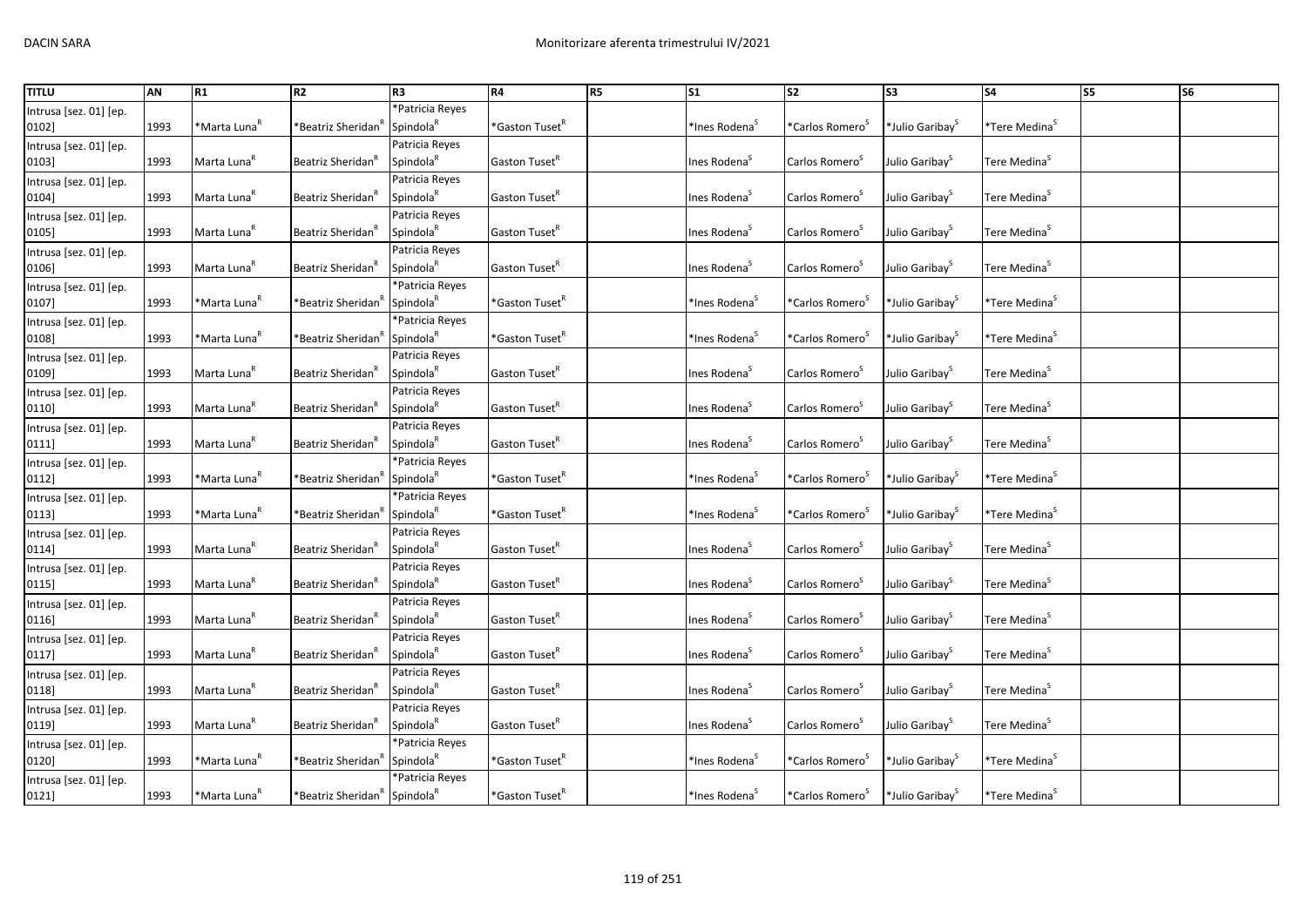| <b>TITLU</b>           | <b>AN</b> | R1                                                      | R <sub>2</sub>                 | R <sub>3</sub>        | <b>R4</b>                  | R5 | $\overline{\text{S1}}$                                  | $\overline{\text{S2}}$      | $\overline{\text{S3}}$         | <b>S4</b>                    | <b>S5</b> | <b>S6</b> |
|------------------------|-----------|---------------------------------------------------------|--------------------------------|-----------------------|----------------------------|----|---------------------------------------------------------|-----------------------------|--------------------------------|------------------------------|-----------|-----------|
| Intrusa [sez. 01] [ep. |           |                                                         |                                | *Patricia Reyes       |                            |    |                                                         |                             |                                |                              |           |           |
| 0122]                  | 1993      | *Marta Luna <sup>R</sup>                                | *Beatriz Sheridan'             | Spindola <sup>R</sup> | *Gaston Tuset <sup>R</sup> |    | *Ines Rodena <sup>s</sup>                               | *Carlos Romero <sup>s</sup> | *Julio Garibay <sup>&gt;</sup> | *Tere Medina <sup>&gt;</sup> |           |           |
| Intrusa [sez. 01] [ep. |           |                                                         |                                | Patricia Reyes        |                            |    |                                                         |                             |                                |                              |           |           |
| 0123]                  | 1993      | Marta Luna <sup>R</sup>                                 | Beatriz Sheridan"              | Spindola <sup>R</sup> | Gaston Tuset <sup>R</sup>  |    | Ines Rodena <sup>s</sup>                                | Carlos Romero <sup>5</sup>  | Julio Garibay <sup>5</sup>     | Tere Medina <sup>S</sup>     |           |           |
| Intrusa [sez. 01] [ep. |           |                                                         |                                | Patricia Reyes        |                            |    |                                                         |                             |                                |                              |           |           |
| 0124]                  | 1993      | Marta Luna <sup>R</sup>                                 | Beatriz Sheridan'              | Spindola <sup>R</sup> | Gaston Tuset <sup>R</sup>  |    | Ines Rodena <sup>5</sup>                                | Carlos Romero <sup>5</sup>  | Julio Garibay <sup>S</sup>     | Tere Medina <sup>5</sup>     |           |           |
| Intrusa [sez. 01] [ep. |           |                                                         |                                | Patricia Reyes        |                            |    |                                                         |                             |                                |                              |           |           |
| 0125]                  | 1993      | Marta Luna <sup>R</sup>                                 | Beatriz Sheridan"              | Spindola <sup>R</sup> | Gaston Tuset <sup>R</sup>  |    | Ines Rodena <sup>5</sup>                                | Carlos Romero <sup>3</sup>  | Julio Garibay <sup>S</sup>     | Tere Medina <sup>S</sup>     |           |           |
| Intrusa [sez. 01] [ep. |           |                                                         |                                | Patricia Reyes        |                            |    |                                                         |                             |                                |                              |           |           |
| 0126]                  | 1993      | Marta Luna <sup>R</sup>                                 | Beatriz Sheridan <sup>"</sup>  | Spindola <sup>R</sup> | Gaston Tuset <sup>R</sup>  |    | Ines Rodena <sup>5</sup>                                | Carlos Romero <sup>5</sup>  | Julio Garibay <sup>S</sup>     | Tere Medina <sup>S</sup>     |           |           |
| Intrusa [sez. 01] [ep. |           |                                                         |                                | Patricia Reyes        |                            |    |                                                         |                             |                                |                              |           |           |
| 0127]                  | 1993      | Marta Luna <sup>R</sup>                                 | Beatriz Sheridan <sup>"</sup>  | Spindola <sup>R</sup> | Gaston Tuset <sup>R</sup>  |    | Ines Rodena <sup>s</sup>                                | Carlos Romero <sup>5</sup>  | Julio Garibay <sup>5</sup>     | Tere Medina <sup>S</sup>     |           |           |
| Intrusa [sez. 01] [ep. |           |                                                         |                                | Patricia Reyes        |                            |    |                                                         |                             |                                |                              |           |           |
| 0128]                  | 1993      | Marta Luna <sup>R</sup>                                 | Beatriz Sheridan <sup>R</sup>  | Spindola <sup>R</sup> | Gaston Tuset <sup>R</sup>  |    | Ines Rodena <sup>5</sup>                                | Carlos Romero <sup>S</sup>  | Julio Garibay <sup>S</sup>     | Tere Medina <sup>S</sup>     |           |           |
| Intrusa [sez. 01] [ep. |           |                                                         |                                | *Patricia Reyes       |                            |    |                                                         |                             |                                |                              |           |           |
| 0129]                  | 1993      | *Marta Luna <sup>R</sup>                                | "Beatriz Sheridan <sup>"</sup> | Spindola <sup>R</sup> | *Gaston Tuset <sup>R</sup> |    | *Ines Rodena <sup>5</sup>                               | *Carlos Romero <sup>3</sup> | *Julio Garibay <sup>5</sup>    | *Tere Medina <sup>&gt;</sup> |           |           |
| Intrusa [sez. 01] [ep. |           |                                                         |                                | *Patricia Reyes       |                            |    |                                                         |                             |                                |                              |           |           |
| 0130]                  | 1993      | *Marta Luna <sup>R</sup>                                | *Beatriz Sheridan"             | Spindola <sup>R</sup> | *Gaston Tuset <sup>R</sup> |    | *Ines Rodena <sup>s</sup>                               | *Carlos Romero <sup>3</sup> | *Julio Garibay <sup>&gt;</sup> | *Tere Medina <sup>&gt;</sup> |           |           |
| Intrusa [sez. 01] [ep. |           |                                                         |                                | Patricia Reyes        |                            |    |                                                         |                             |                                |                              |           |           |
| 0131]                  | 1993      | Marta Luna <sup>R</sup>                                 | Beatriz Sheridan <sup>"</sup>  | Spindola <sup>R</sup> | Gaston Tuset <sup>R</sup>  |    | Ines Rodena <sup>S</sup>                                | Carlos Romero <sup>5</sup>  | Julio Garibay <sup>5</sup>     | Tere Medina <sup>S</sup>     |           |           |
| Intrusa [sez. 01] [ep. |           |                                                         |                                | Patricia Reyes        |                            |    |                                                         |                             |                                |                              |           |           |
| 0132]                  | 1993      | Marta Luna <sup>R</sup>                                 | Beatriz Sheridan               | Spindola <sup>R</sup> | Gaston Tuset <sup>R</sup>  |    | Ines Rodena <sup>s</sup>                                | Carlos Romero <sup>3</sup>  | Julio Garibay <sup>5</sup>     | Tere Medina <sup>S</sup>     |           |           |
| Intrusa [sez. 01] [ep. |           |                                                         |                                | Patricia Reyes        |                            |    |                                                         |                             |                                |                              |           |           |
| 0133]                  | 1993      | Marta Luna <sup>R</sup>                                 | Beatriz Sheridan <sup>'</sup>  | Spindola <sup>R</sup> | Gaston Tuset <sup>R</sup>  |    | Ines Rodena <sup>s</sup>                                | Carlos Romero <sup>5</sup>  | Julio Garibay <sup>5</sup>     | Tere Medina <sup>S</sup>     |           |           |
| Intrusa [sez. 01] [ep. |           |                                                         |                                | Patricia Reyes        |                            |    |                                                         |                             |                                |                              |           |           |
| 0134]                  | 1993      | Marta Luna <sup>R</sup>                                 | Beatriz Sheridan"              | Spindola <sup>R</sup> | Gaston Tuset <sup>R</sup>  |    | Ines Rodena <sup>s</sup>                                | Carlos Romero <sup>3</sup>  | Julio Garibay <sup>5</sup>     | Tere Medina <sup>5</sup>     |           |           |
| Intrusa [sez. 01] [ep. |           |                                                         |                                | Patricia Reyes        |                            |    |                                                         |                             |                                |                              |           |           |
| 0135]                  | 1993      | Marta Luna <sup>R</sup>                                 | Beatriz Sheridan <sup>"</sup>  | Spindola <sup>R</sup> | Gaston Tuset <sup>R</sup>  |    | Ines Rodena <sup>S</sup>                                | Carlos Romero <sup>S</sup>  | Julio Garibay <sup>S</sup>     | Tere Medina <sup>S</sup>     |           |           |
| Intrusul - Pericol     |           |                                                         |                                |                       |                            |    | Lewis Colick -                                          |                             |                                |                              |           |           |
| ascuns                 | 1992      | Jonathan Kaplan <sup>R</sup>                            |                                |                       |                            |    | ALCS <sup>S</sup>                                       |                             |                                |                              |           |           |
|                        |           |                                                         |                                |                       |                            |    |                                                         |                             |                                |                              |           |           |
| Inventarea minciunii   | 2009      | Matthew Robbins <sup>R</sup> Ricky Gervais <sup>R</sup> |                                |                       |                            |    | Matthew Robbins <sup>S</sup> Ricky Gervais <sup>S</sup> |                             |                                |                              |           |           |
| Invidie                | 2004      | Barry Levinson <sup>R</sup>                             |                                |                       |                            |    | Steve Adams <sup>5</sup>                                |                             |                                |                              |           |           |
|                        |           | Wilson Yip - Yip                                        |                                |                       |                            |    |                                                         |                             |                                |                              |           |           |
| Ip Man 4: The Finale   | 2019      | Wai Shun <sup>R</sup>                                   |                                |                       |                            |    | Hiroshi Fukazawa <sup>5</sup>                           |                             |                                |                              |           |           |
| IQ - I.Q.              | 1994      | Fred Schepisi <sup>R</sup>                              |                                |                       |                            |    | Andy Breckman <sup>5</sup>                              | Michael Leeson <sup>5</sup> |                                |                              |           |           |
| Islanda - tricotatul   |           |                                                         |                                |                       |                            |    |                                                         |                             |                                |                              |           |           |
| intre traditie si      |           | Vincent Froehly -                                       |                                |                       |                            |    | Vincent Froehly -                                       |                             |                                |                              |           |           |
| modernitate            | 2019      | SCAM <sup>R</sup>                                       |                                |                       |                            |    | <b>SCAM</b> <sup>S</sup>                                |                             |                                |                              |           |           |
|                        |           |                                                         |                                |                       |                            |    | Patrick Marber -                                        |                             |                                |                              |           |           |
| Ispita                 | 2004      | Mike Nichols <sup>R</sup>                               |                                |                       |                            |    | ALCS <sup>S</sup>                                       |                             |                                |                              |           |           |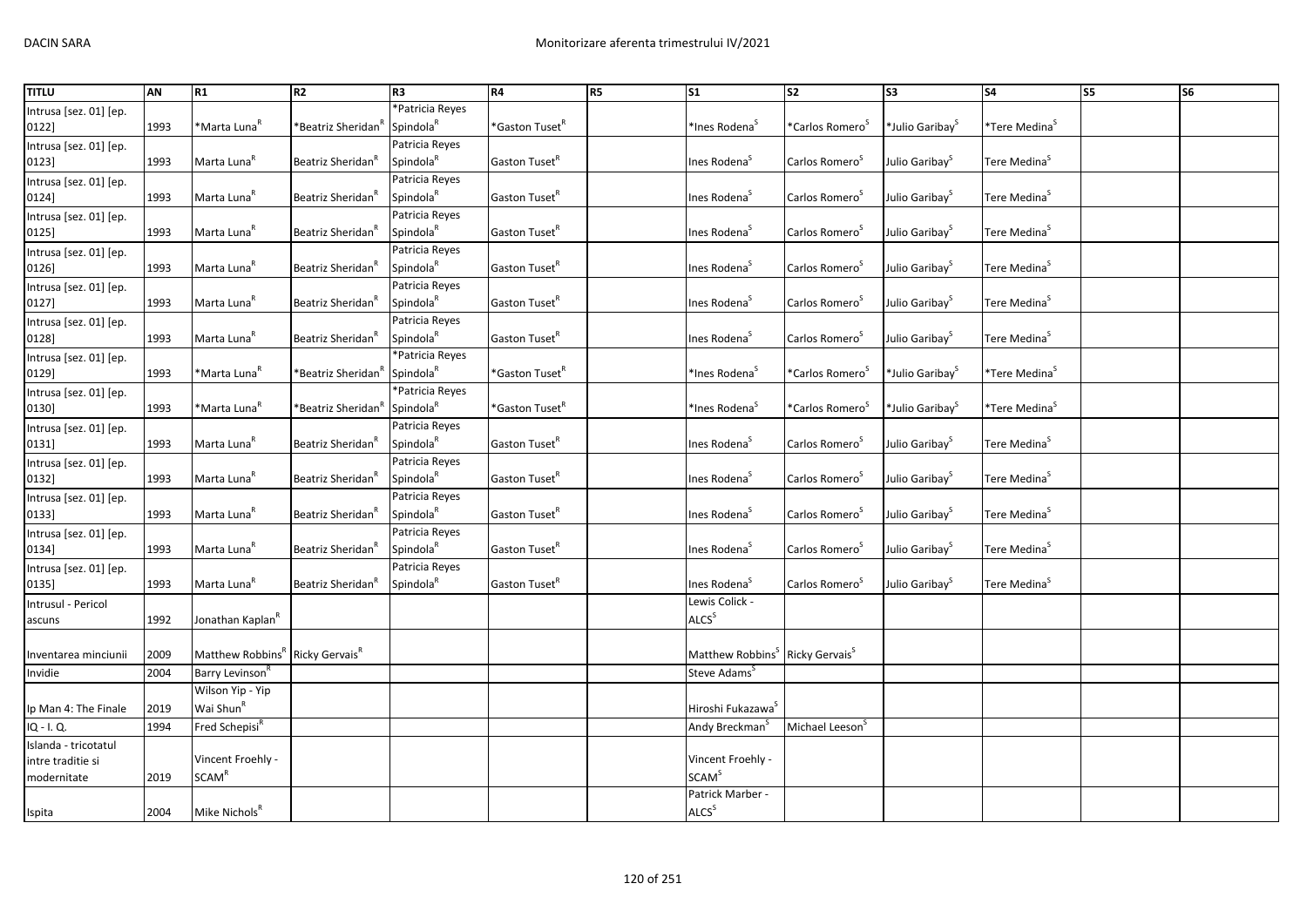| <b>TITLU</b>           | AN   | R <sub>1</sub>                | R2 | R <sub>3</sub> | <b>R4</b> | R5 | S <sub>1</sub>                | s <sub>2</sub> | S <sub>3</sub> | S <sub>4</sub> | S5 | S <sub>6</sub> |
|------------------------|------|-------------------------------|----|----------------|-----------|----|-------------------------------|----------------|----------------|----------------|----|----------------|
| Italia - arta turnarii |      | Manuel Fenn La                |    |                |           |    | Manuel Fenn La                |                |                |                |    |                |
| clopotelor             | 2017 | Chiatura <sup>R</sup>         |    |                |           |    | Chiatura <sup>S</sup>         |                |                |                |    |                |
| Italia, Patria Nostra  |      |                               |    |                |           |    |                               |                |                |                |    |                |
| [sez. 01] [ep. 0001]   | 2019 | autor necunoscut"             |    |                |           |    | autor necunoscut <sup>S</sup> |                |                |                |    |                |
| Italia, Patria Nostra  |      |                               |    |                |           |    |                               |                |                |                |    |                |
| [sez. 01] [ep. 0002]   | 2019 | autor necunoscut <sup>"</sup> |    |                |           |    | autor necunoscut <sup>S</sup> |                |                |                |    |                |
| Italia, Patria Nostra  |      |                               |    |                |           |    |                               |                |                |                |    |                |
| [sez. 01] [ep. 0003]   | 2019 | autor necunoscut <sup>"</sup> |    |                |           |    | autor necunoscut <sup>s</sup> |                |                |                |    |                |
| Italia, Patria Nostra  |      |                               |    |                |           |    |                               |                |                |                |    |                |
| [sez. 01] [ep. 0004]   | 2019 | autor necunoscut"             |    |                |           |    | autor necunoscut <sup>5</sup> |                |                |                |    |                |
| Italia, Patria Nostra  |      |                               |    |                |           |    |                               |                |                |                |    |                |
| [sez. 01] [ep. 0007]   | 2019 | autor necunoscut <sup>R</sup> |    |                |           |    | autor necunoscut <sup>s</sup> |                |                |                |    |                |
| Italia, Patria Nostra  |      |                               |    |                |           |    |                               |                |                |                |    |                |
| [sez. 01] [ep. 0008]   | 2019 | autor necunoscut <sup>"</sup> |    |                |           |    | autor necunoscut <sup>S</sup> |                |                |                |    |                |
| Italia, Patria Nostra  |      |                               |    |                |           |    |                               |                |                |                |    |                |
| [sez. 02] [ep. 0001]   | 2019 | autor necunoscut <sup>"</sup> |    |                |           |    | autor necunoscut <sup>5</sup> |                |                |                |    |                |
| Italia, Patria Nostra  |      |                               |    |                |           |    |                               |                |                |                |    |                |
| [sez. 02] [ep. 0002]   | 2019 | autor necunoscut <sup>"</sup> |    |                |           |    | autor necunoscut <sup>S</sup> |                |                |                |    |                |
| Italia, Patria Nostra  |      |                               |    |                |           |    |                               |                |                |                |    |                |
| [sez. 02] [ep. 0003]   | 2019 | autor necunoscut"             |    |                |           |    | autor necunoscut <sup>5</sup> |                |                |                |    |                |
| Italia, Patria Nostra  |      |                               |    |                |           |    |                               |                |                |                |    |                |
| [sez. 02] [ep. 0004]   | 2019 | autor necunoscut <sup>R</sup> |    |                |           |    | autor necunoscut <sup>S</sup> |                |                |                |    |                |
| Italia, Patria Nostra  |      |                               |    |                |           |    |                               |                |                |                |    |                |
| [sez. 02] [ep. 0005]   | 2019 | autor necunoscut <sup>R</sup> |    |                |           |    | autor necunoscut <sup>S</sup> |                |                |                |    |                |
| Italia, Patria Nostra  |      |                               |    |                |           |    |                               |                |                |                |    |                |
| [sez. 02] [ep. 0006]   | 2019 | autor necunoscut <sup>"</sup> |    |                |           |    | autor necunoscut <sup>5</sup> |                |                |                |    |                |
| Italia, Patria Nostra  |      |                               |    |                |           |    |                               |                |                |                |    |                |
| [sez. 02] [ep. 0007]   | 2019 | autor necunoscut"             |    |                |           |    | autor necunoscut <sup>s</sup> |                |                |                |    |                |
| Italia, Patria Nostra  |      |                               |    |                |           |    |                               |                |                |                |    |                |
| [sez. 02] [ep. 0008]   | 2019 | autor necunoscut <sup>"</sup> |    |                |           |    | autor necunoscut              |                |                |                |    |                |
| Italia, Patria Nostra  |      |                               |    |                |           |    |                               |                |                |                |    |                |
| [sez. 02] [ep. 0009]   | 2019 | autor necunoscut"             |    |                |           |    | autor necunoscut <sup>s</sup> |                |                |                |    |                |
| Italia, Patria Nostra  |      |                               |    |                |           |    |                               |                |                |                |    |                |
| [sez. 02] [ep. 0010]   | 2019 | autor necunoscut"             |    |                |           |    | autor necunoscut <sup>S</sup> |                |                |                |    |                |
|                        |      |                               |    |                |           |    |                               |                |                |                |    |                |
| Iubire periculoasa     | 1996 | Jorge Montesi <sup>k</sup>    |    |                |           |    | Edmond Stevens <sup>5</sup>   |                |                |                |    |                |
| Iubirea invinge [sez.  |      |                               |    |                |           |    |                               |                |                |                |    |                |
| 01] [ep. 0084]         | 2018 | Muzammil Desai <sup>n</sup>   |    |                |           |    | Ekta Kapoor <sup>S</sup>      |                |                |                |    |                |
| Iubirea invinge [sez.  |      |                               |    |                |           |    |                               |                |                |                |    |                |
| 01] [ep. 0085]         | 2018 | Muzammil Desai <sup>R</sup>   |    |                |           |    | Ekta Kapoor <sup>S</sup>      |                |                |                |    |                |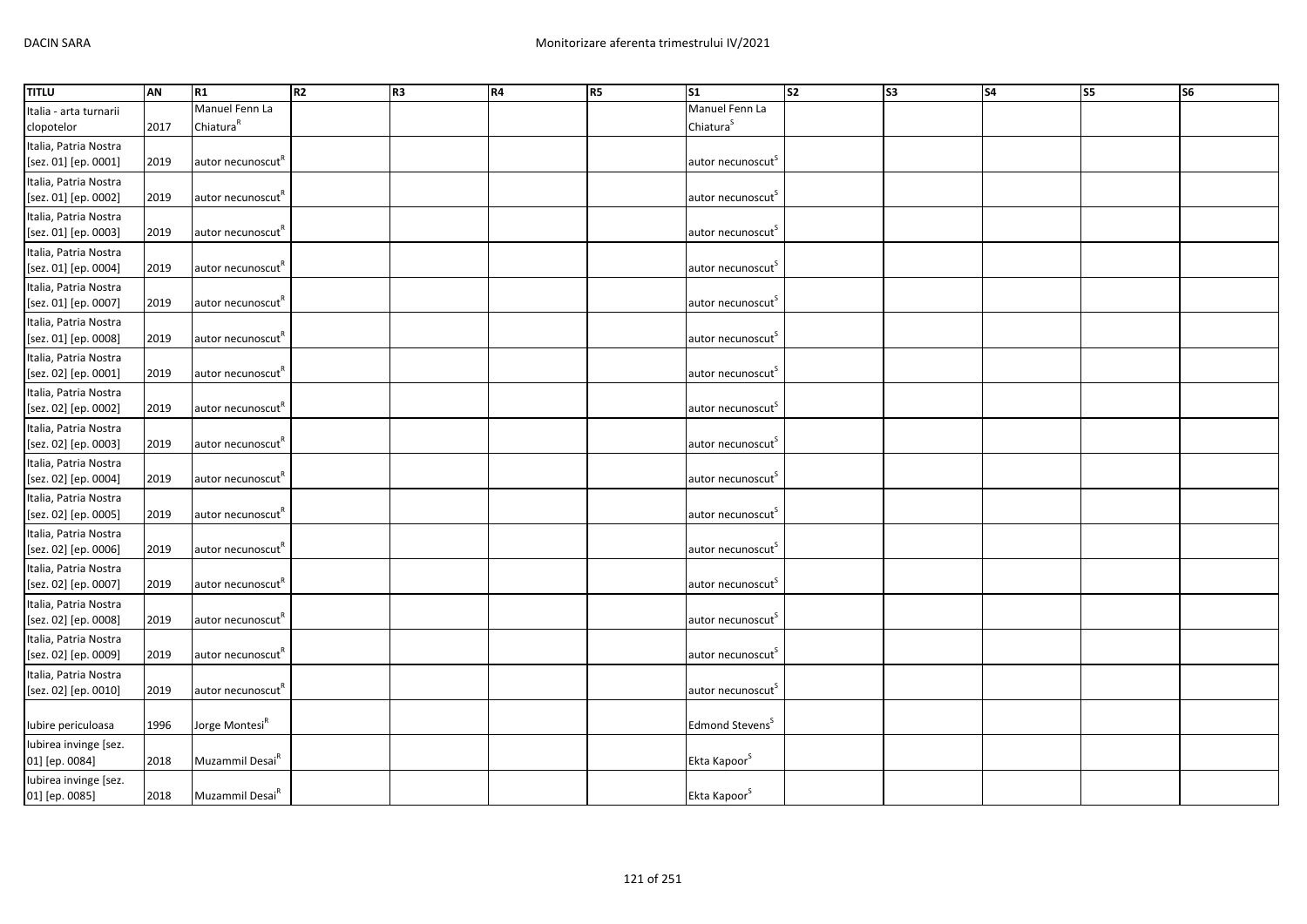| <b>TITLU</b>                            | AN   | R1                          | R2 | R3 | <b>R4</b> | R <sub>5</sub> | $\overline{\text{S1}}$   | $\overline{\text{S2}}$ | $\overline{\text{S3}}$ | $\overline{\text{S4}}$ | S <sub>5</sub> | <b>S6</b> |
|-----------------------------------------|------|-----------------------------|----|----|-----------|----------------|--------------------------|------------------------|------------------------|------------------------|----------------|-----------|
| Iubirea invinge [sez.<br>01] [ep. 0086] | 2018 | Muzammil Desai <sup>R</sup> |    |    |           |                | Ekta Kapoor <sup>S</sup> |                        |                        |                        |                |           |
| Iubirea invinge [sez.<br>01] [ep. 0087] | 2018 | Muzammil Desai <sup>R</sup> |    |    |           |                | Ekta Kapoor <sup>S</sup> |                        |                        |                        |                |           |
| Iubirea invinge [sez.<br>01] [ep. 0088] | 2018 | Muzammil Desai <sup>R</sup> |    |    |           |                | Ekta Kapoor <sup>S</sup> |                        |                        |                        |                |           |
| Iubirea invinge [sez.<br>01] [ep. 0089] | 2018 | Muzammil Desai <sup>R</sup> |    |    |           |                | Ekta Kapoor <sup>S</sup> |                        |                        |                        |                |           |
| Iubirea invinge [sez.<br>01] [ep. 0090] | 2018 | Muzammil Desai <sup>R</sup> |    |    |           |                | Ekta Kapoor <sup>S</sup> |                        |                        |                        |                |           |
| Iubirea invinge [sez.<br>01] [ep. 0091] | 2018 | Muzammil Desai <sup>R</sup> |    |    |           |                | Ekta Kapoor <sup>S</sup> |                        |                        |                        |                |           |
| Iubirea invinge [sez.<br>01] [ep. 0092] | 2018 | Muzammil Desai <sup>R</sup> |    |    |           |                | Ekta Kapoor <sup>S</sup> |                        |                        |                        |                |           |
| Iubirea invinge [sez.<br>01] [ep. 0093] | 2018 | Muzammil Desai <sup>R</sup> |    |    |           |                | Ekta Kapoor <sup>S</sup> |                        |                        |                        |                |           |
| Iubirea invinge [sez.<br>01] [ep. 0094] | 2018 | Muzammil Desai <sup>R</sup> |    |    |           |                | Ekta Kapoor <sup>S</sup> |                        |                        |                        |                |           |
| Iubirea invinge [sez.<br>01] [ep. 0095] | 2018 | Muzammil Desai <sup>R</sup> |    |    |           |                | Ekta Kapoor <sup>S</sup> |                        |                        |                        |                |           |
| Iubirea invinge [sez.<br>01] [ep. 0096] | 2018 | Muzammil Desai <sup>R</sup> |    |    |           |                | Ekta Kapoor <sup>S</sup> |                        |                        |                        |                |           |
| Iubirea invinge [sez.<br>01] [ep. 0097] | 2018 | Muzammil Desai <sup>R</sup> |    |    |           |                | Ekta Kapoor <sup>S</sup> |                        |                        |                        |                |           |
| Iubirea invinge [sez.<br>01] [ep. 0098] | 2018 | Muzammil Desai <sup>R</sup> |    |    |           |                | Ekta Kapoor <sup>S</sup> |                        |                        |                        |                |           |
| Iubirea invinge [sez.<br>01] [ep. 0099] | 2018 | Muzammil Desai <sup>R</sup> |    |    |           |                | Ekta Kapoor <sup>S</sup> |                        |                        |                        |                |           |
| Iubirea invinge [sez.<br>01] [ep. 0100] | 2018 | Muzammil Desai <sup>R</sup> |    |    |           |                | Ekta Kapoor <sup>S</sup> |                        |                        |                        |                |           |
| Iubirea invinge [sez.<br>01] [ep. 0101] | 2018 | Muzammil Desai <sup>R</sup> |    |    |           |                | Ekta Kapoor <sup>S</sup> |                        |                        |                        |                |           |
| Iubirea invinge [sez.<br>01] [ep. 0102] | 2018 | Muzammil Desai <sup>R</sup> |    |    |           |                | Ekta Kapoor <sup>S</sup> |                        |                        |                        |                |           |
| Iubirea invinge [sez.<br>01] [ep. 0103] | 2018 | Muzammil Desai <sup>R</sup> |    |    |           |                | Ekta Kapoor <sup>S</sup> |                        |                        |                        |                |           |
| Iubirea invinge [sez.<br>01] [ep. 0104] | 2018 | Muzammil Desai <sup>R</sup> |    |    |           |                | Ekta Kapoor <sup>S</sup> |                        |                        |                        |                |           |
| Iubirea invinge [sez.<br>01] [ep. 0105] | 2018 | Muzammil Desai <sup>R</sup> |    |    |           |                | Ekta Kapoor <sup>S</sup> |                        |                        |                        |                |           |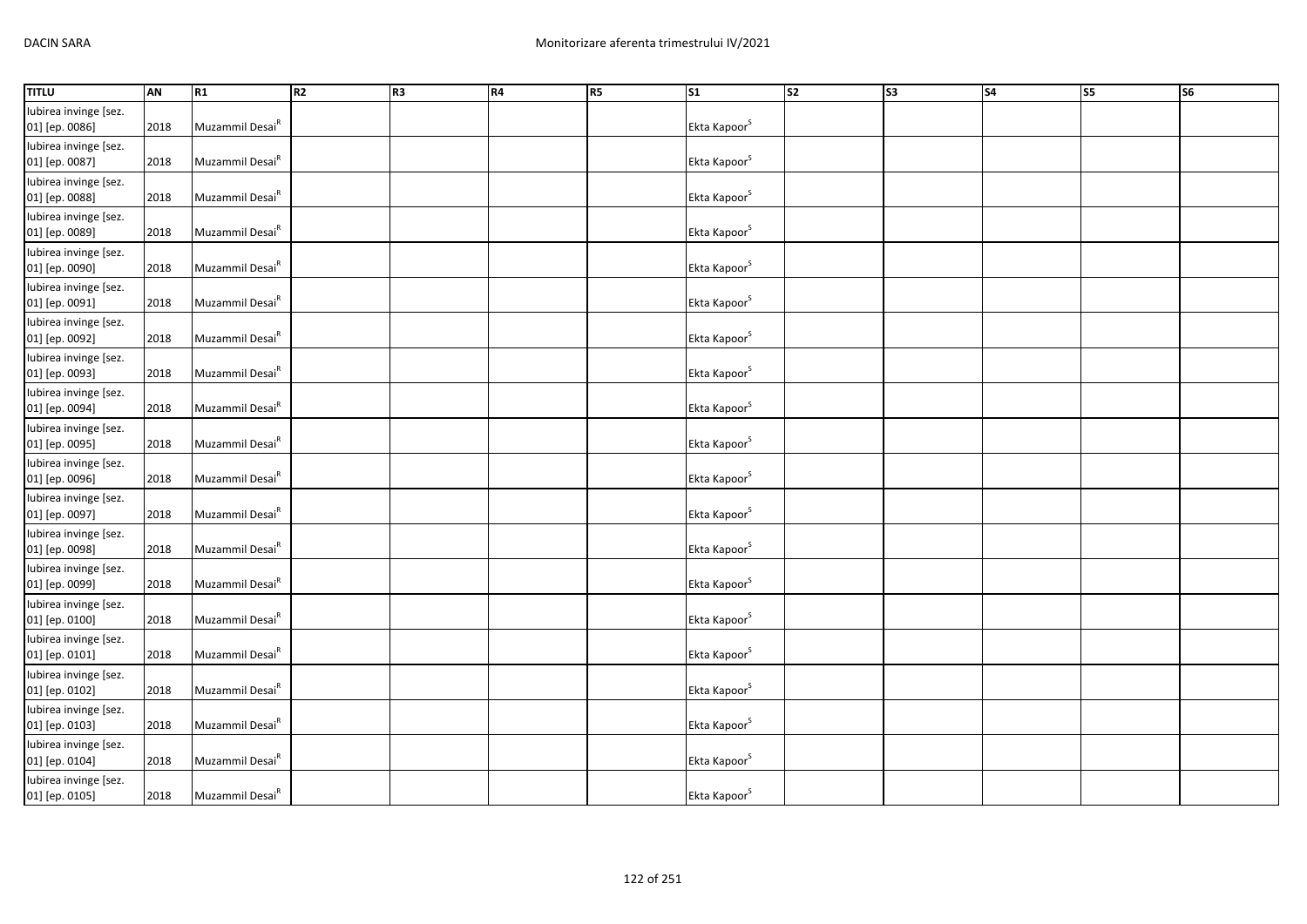| <b>TITLU</b>                               | AN   | R1                                                        | R2 | R <sub>3</sub> | R4 | R5 | S <sub>1</sub>                                                     | $\overline{\text{S2}}$                     | S <sub>3</sub>                        | $\overline{\text{S4}}$ | S5 | <b>S6</b> |
|--------------------------------------------|------|-----------------------------------------------------------|----|----------------|----|----|--------------------------------------------------------------------|--------------------------------------------|---------------------------------------|------------------------|----|-----------|
| Iubirea invinge [sez.<br>01] [ep. 0106]    | 2018 | Muzammil Desai <sup>R</sup>                               |    |                |    |    | Ekta Kapoor <sup>S</sup>                                           |                                            |                                       |                        |    |           |
| Iubirea invinge [sez.<br>01] [ep. 0107]    | 2018 | Muzammil Desai <sup>R</sup>                               |    |                |    |    | Ekta Kapoor <sup>S</sup>                                           |                                            |                                       |                        |    |           |
| Iubirea invinge [sez.<br>01] [ep. 0108]    | 2018 | Muzammil Desai <sup>R</sup>                               |    |                |    |    | Ekta Kapoor <sup>S</sup>                                           |                                            |                                       |                        |    |           |
| Iubirea invinge [sez.<br>01] [ep. 0109]    | 2018 | Muzammil Desai <sup>R</sup>                               |    |                |    |    | Ekta Kapoor <sup>S</sup>                                           |                                            |                                       |                        |    |           |
| Iubirea invinge [sez.<br>01] [ep. 0110]    | 2018 | Muzammil Desai <sup>R</sup>                               |    |                |    |    | Ekta Kapoor <sup>S</sup>                                           |                                            |                                       |                        |    |           |
| Iubirea unei doamne<br>[sez. 02] [ep.0015] | 2009 | Jordi Frades <sup>R</sup>                                 |    |                |    |    | Virginia Yague <sup>S</sup>                                        | Nacho Perez de la<br>$Paz^S$               |                                       |                        |    |           |
| Iubirea unei doamne<br>[sez. 02] [ep.0016] | 2009 | Salvador Garcia<br>Ruiz - Salvator<br>Garcia <sup>R</sup> |    |                |    |    | Virginia Yague <sup>S</sup>                                        | Maria Jose Garcia<br>Mochales <sup>S</sup> |                                       |                        |    |           |
| Iubirea unei doamne<br>[sez. 02] [ep.0017] | 2009 | Jorge Torregrosa<br>$SGAE^R$                              |    |                |    |    | Virginia Yague <sup>5</sup>                                        | Maria Jose Garcia<br>Mochales <sup>S</sup> |                                       |                        |    |           |
| Iubirea unei doamne<br>[sez. 03] [ep.0001] | 2009 | Belen Macias <sup>R</sup>                                 |    |                |    |    | Virginia Yague <sup>S</sup>                                        | Nacho Perez de la<br>$Paz^S$               |                                       |                        |    |           |
| Iubirea unei doamne<br>[sez. 03] [ep.0002] | 2009 | Jordi Frades <sup>R</sup>                                 |    |                |    |    | Virginia Yague <sup>S</sup>                                        | Maria Jose Garcia<br>Mochales <sup>S</sup> |                                       |                        |    |           |
| Iubirea unei doamne<br>[sez. 03] [ep.0003] | 2009 | Salvador Garcia<br>Ruiz - Salvator<br>Garcia <sup>R</sup> |    |                |    |    | Virginia Yague <sup>S</sup>                                        | Maria Jose Garcia<br>Mochales <sup>S</sup> | Sergio Barrejon <sup>S</sup>          |                        |    |           |
| Iubirea unei doamne<br>[sez. 03] [ep.0004] | 2009 | Jorge Torregrosa -<br>$SGAE^R$                            |    |                |    |    | Daniel Martin Saez<br>de Parayuelo -<br><b>SGAE</b> <sup>S</sup>   | Virginia Yague <sup>S</sup>                | Nacho Perez de la<br>Paz <sup>S</sup> |                        |    |           |
| Iubirea unei doamne<br>[sez. 03] [ep.0005] | 2009 | Belen Macias <sup>R</sup>                                 |    |                |    |    | Virginia Yague <sup>S</sup>                                        | Sergio Barrejon <sup>S</sup>               |                                       |                        |    |           |
| Iubirea unei doamne<br>[sez. 03] [ep.0006] | 2009 | Jordi Frades <sup>R</sup>                                 |    |                |    |    | Daniel Martin Saez<br>de Parayuelo -<br><b>SGAE</b> <sup>S</sup>   | Virginia Yague <sup>S</sup>                | Nacho Perez de la<br>$Paz^S$          |                        |    |           |
| Iubirea unei doamne<br>[sez. 03] [ep.0007] | 2010 | Salvador Garcia<br>Ruiz - Salvator<br>Garcia <sup>R</sup> |    |                |    |    | Sergio Barrejon <sup>S</sup>                                       |                                            |                                       |                        |    |           |
| Iubirea unei doamne<br>[sez. 03] [ep.0008] | 2010 | Jorge Torregrosa<br>$\mathsf{SGAE}^\mathsf{R}$            |    |                |    |    | Daniel Martin Saez<br>de Parayuelo -<br>$\mathsf{SGAE}^\mathsf{S}$ | Nacho Perez de la<br>$Paz^S$               |                                       |                        |    |           |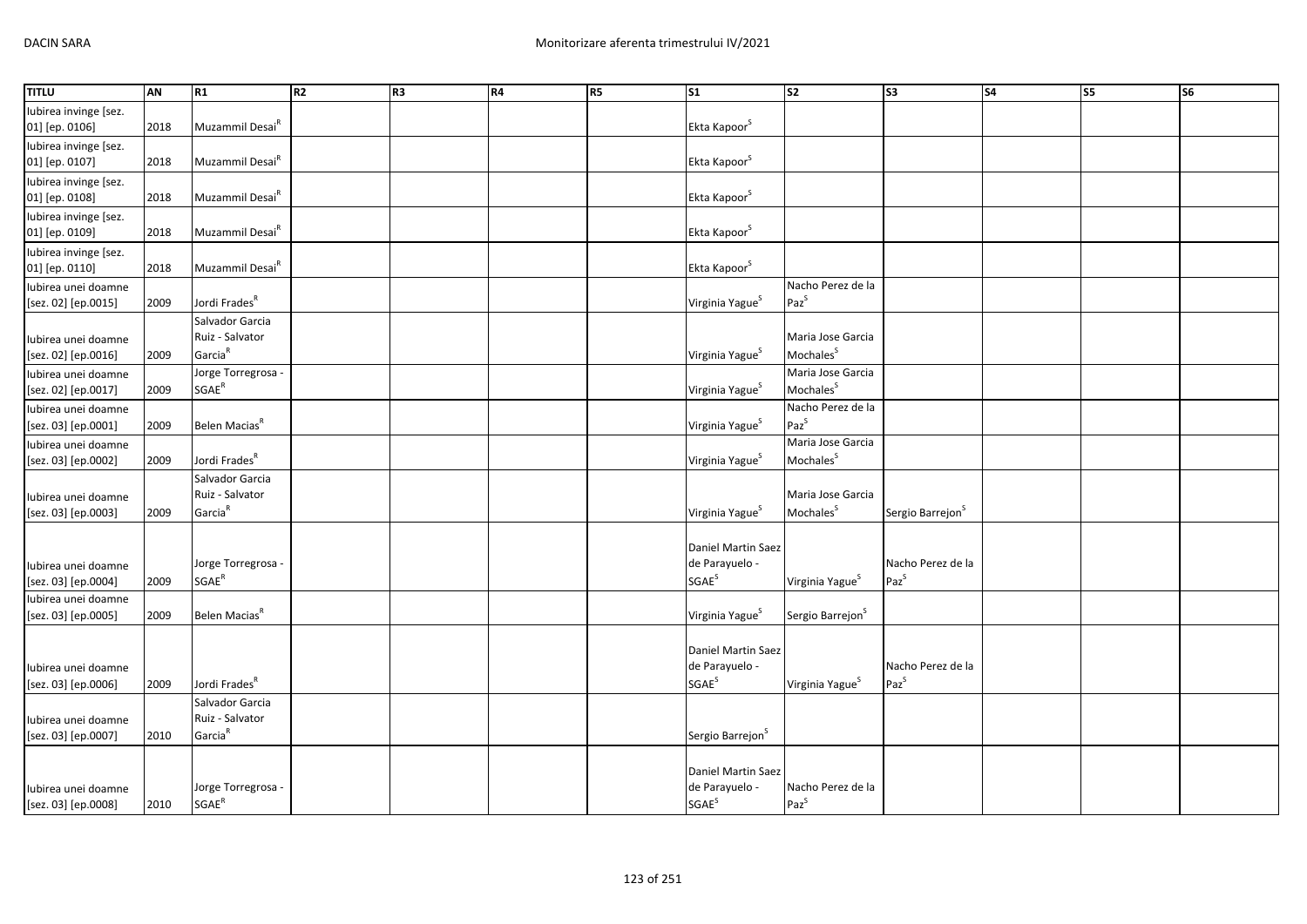| <b>TITLU</b>                              | <b>AN</b> | R1                           | R2 | R3 | <b>R4</b> | R5 | $\overline{\text{S1}}$       | $\overline{\text{S2}}$        | $\overline{\text{S3}}$        | S <sub>4</sub>            | S5 | $\overline{\text{S6}}$ |
|-------------------------------------------|-----------|------------------------------|----|----|-----------|----|------------------------------|-------------------------------|-------------------------------|---------------------------|----|------------------------|
| Iubirea unei doamne                       |           |                              |    |    |           |    |                              |                               |                               |                           |    |                        |
| [sez. 03] [ep.0009]                       | 2010      | Jordi Frades <sup>R</sup>    |    |    |           |    | Virginia Yague <sup>S</sup>  | Sergio Barrejon <sup>S</sup>  |                               |                           |    |                        |
| lubitul meu e zombi                       | 2013      | Jonathan Levine <sup>R</sup> |    |    |           |    | Jonathan Levine <sup>S</sup> |                               |                               |                           |    |                        |
|                                           |           |                              |    |    |           |    | Mark Steven                  |                               |                               |                           |    |                        |
| Jack Frost                                | 1998      | Troy Miller <sup>R</sup>     |    |    |           |    | Johnson <sup>S</sup>         | Steve Bloom <sup>S</sup>      | Jonathan Roberts <sup>S</sup> | Jeff Cesario <sup>S</sup> |    |                        |
| Jack Reacher: Sa nu te                    |           |                              |    |    |           |    |                              | Marshall                      |                               |                           |    |                        |
| intorci niciodata!                        | 2016      | Edward Zwick <sup>R</sup>    |    |    |           |    | Edward Zwick <sup>S</sup>    | Herskovitz <sup>S</sup>       | Richard Wenk <sup>S</sup>     |                           |    |                        |
| Jack si Sarah                             | 1995      | Tim Sullivan <sup>R</sup>    |    |    |           |    | Tim Sullivan <sup>S</sup>    |                               |                               |                           |    |                        |
|                                           |           |                              |    |    |           |    |                              |                               |                               |                           |    |                        |
| Jackie                                    | 2016      | Pablo Larrain <sup>R</sup>   |    |    |           |    | Noah Oppenheim <sup>S</sup>  |                               |                               |                           |    |                        |
|                                           |           |                              |    |    |           |    |                              | Evan                          |                               |                           |    |                        |
| Jaf in lumea artei                        | 2004      | Bryan Goeres <sup>R</sup>    |    |    |           |    | Diane Fine <sup>S</sup>      | Spiliotopoulos <sup>S</sup>   |                               |                           |    |                        |
|                                           |           |                              |    |    |           |    |                              | Troy Kennedy-                 |                               |                           |    |                        |
| Jaf in stil italian                       | 2003      | F. Gary Gray <sup>R</sup>    |    |    |           |    | Donna Powers <sup>S</sup>    | Martin - ALCS <sup>S</sup>    | Wayne Powers <sup>S</sup>     |                           |    |                        |
| Jafla turnul mare                         | 2011      | Brett Ratner                 |    |    |           |    | Jeff Nathanson               | Ted Griffin <sup>S</sup>      |                               |                           |    |                        |
|                                           |           |                              |    |    |           |    |                              |                               |                               |                           |    |                        |
| Jaful de pe Baker                         |           | Roger Donaldson -            |    |    |           |    | Dick Clement -               | lan La Frenais - lan          |                               |                           |    |                        |
| Street                                    | 2008      | ALCS <sup>R</sup>            |    |    |           |    | ALCS <sup>S</sup>            | Lafrenais - ALCS <sup>S</sup> |                               |                           |    |                        |
|                                           |           |                              |    |    |           |    | Ed Solomon -                 |                               |                               |                           |    |                        |
| Jaful perfect 2                           | 2016      | Jon M. Chu <sup>R</sup>      |    |    |           |    | ALCS <sup>S</sup>            |                               |                               |                           |    |                        |
| Jane si Maura:                            |           |                              |    |    |           |    |                              |                               |                               |                           |    |                        |
| Detectivi in Boston                       |           |                              |    |    |           |    |                              | Russ Grant -                  |                               |                           |    |                        |
| [sez.07] [ep.0001]                        | 2014      | Paul Holahan <sup>R</sup>    |    |    |           |    | Michael Sardo <sup>S</sup>   | Russell J. Grant <sup>S</sup> |                               |                           |    |                        |
| Jane si Maura:                            |           |                              |    |    |           |    |                              |                               |                               |                           |    |                        |
| Detectivi in Boston                       |           |                              |    |    |           |    |                              | Russ Grant -                  |                               |                           |    |                        |
| [sez.07] [ep.0002]                        | 2014      | Paul Holahan <sup>R</sup>    |    |    |           |    | Michael Sardo <sup>S</sup>   | Russell J. Grant <sup>S</sup> |                               |                           |    |                        |
| Jane si Maura:                            |           |                              |    |    |           |    |                              |                               |                               |                           |    |                        |
| Detectivi in Boston                       |           |                              |    |    |           |    |                              | Russ Grant -                  |                               |                           |    |                        |
| [sez.07] [ep.0003]                        | 2014      | Paul Holahan <sup>R</sup>    |    |    |           |    | Michael Sardo <sup>S</sup>   | Russell J. Grant <sup>S</sup> |                               |                           |    |                        |
| Jane si Maura:                            |           |                              |    |    |           |    |                              | Russ Grant -                  |                               |                           |    |                        |
| Detectivi in Boston<br>[sez.07] [ep.0004] | 2014      | Paul Holahan <sup>R</sup>    |    |    |           |    | Michael Sardo <sup>S</sup>   | Russell J. Grant <sup>S</sup> |                               |                           |    |                        |
| Jane si Maura:                            |           |                              |    |    |           |    |                              |                               |                               |                           |    |                        |
| Detectivi in Boston                       |           |                              |    |    |           |    |                              | Russ Grant -                  |                               |                           |    |                        |
| [sez.07] [ep.0005]                        | 2014      | Paul Holahan <sup>R</sup>    |    |    |           |    | Michael Sardo <sup>5</sup>   | Russell J. Grant <sup>S</sup> |                               |                           |    |                        |
| Jane si Maura:                            |           |                              |    |    |           |    |                              |                               |                               |                           |    |                        |
| Detectivi in Boston                       |           |                              |    |    |           |    |                              | Russ Grant -                  |                               |                           |    |                        |
| [sez.07] [ep.0006]                        | 2014      | Paul Holahan <sup>R</sup>    |    |    |           |    | Michael Sardo <sup>S</sup>   | Russell J. Grant <sup>S</sup> |                               |                           |    |                        |
| Jane si Maura:                            |           |                              |    |    |           |    |                              |                               |                               |                           |    |                        |
| Detectivi in Boston                       |           |                              |    |    |           |    |                              | Russ Grant -                  |                               |                           |    |                        |
| [sez.07] [ep.0007]                        | 2014      | Paul Holahan <sup>R</sup>    |    |    |           |    | Michael Sardo <sup>S</sup>   | Russell J. Grant <sup>S</sup> |                               |                           |    |                        |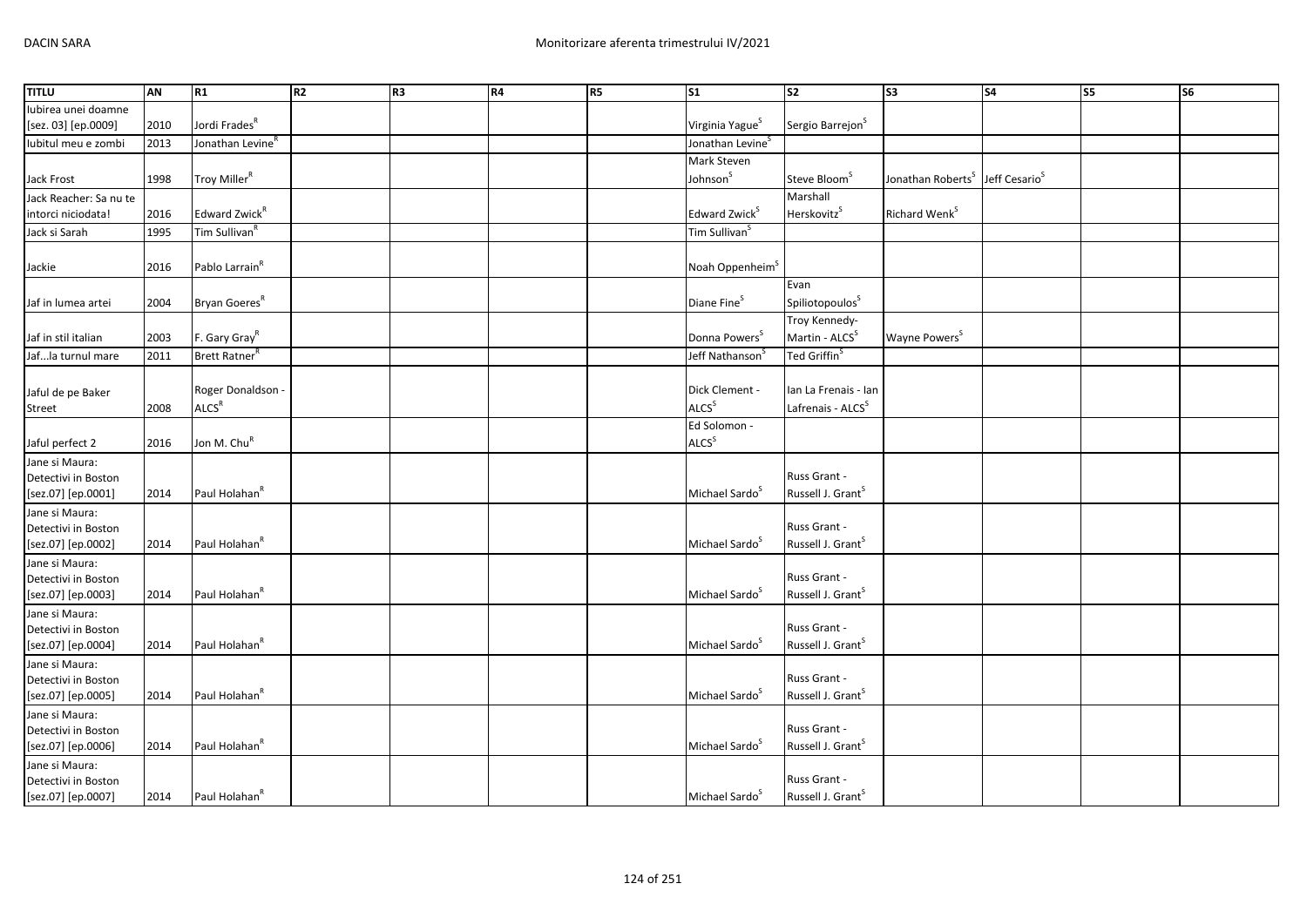| <b>TITLU</b>            | AN   | R1                            | R2 | R3 | <b>R4</b> | R5 | $\overline{\text{S1}}$         | S <sub>2</sub>                 | S <sub>3</sub>              | <b>S4</b> | <b>S5</b> | $\overline{\text{S6}}$ |
|-------------------------|------|-------------------------------|----|----|-----------|----|--------------------------------|--------------------------------|-----------------------------|-----------|-----------|------------------------|
| Jane si Maura:          |      |                               |    |    |           |    |                                |                                |                             |           |           |                        |
| Detectivi in Boston     |      |                               |    |    |           |    |                                | Russ Grant -                   |                             |           |           |                        |
| [sez.07] [ep.0008]      | 2014 | Paul Holahan <sup>R</sup>     |    |    |           |    | Michael Sardo <sup>S</sup>     | Russell J. Grant <sup>S</sup>  |                             |           |           |                        |
| Jane si Maura:          |      |                               |    |    |           |    |                                |                                |                             |           |           |                        |
| Detectivi in Boston     |      |                               |    |    |           |    |                                | Russ Grant -                   |                             |           |           |                        |
| [sez.07] [ep.0009]      | 2014 | Paul Holahan <sup>R</sup>     |    |    |           |    | Michael Sardo <sup>S</sup>     | Russell J. Grant <sup>S</sup>  |                             |           |           |                        |
| Jane si Maura:          |      |                               |    |    |           |    |                                |                                |                             |           |           |                        |
| Detectivi in Boston     |      |                               |    |    |           |    |                                | Russ Grant -                   |                             |           |           |                        |
| [sez.07] [ep.0010]      | 2014 | Paul Holahan <sup>R</sup>     |    |    |           |    | Michael Sardo <sup>S</sup>     | Russell J. Grant <sup>S</sup>  |                             |           |           |                        |
| Jane si Maura:          |      |                               |    |    |           |    |                                |                                |                             |           |           |                        |
| Detectivi in Boston     |      |                               |    |    |           |    |                                | Russ Grant -                   |                             |           |           |                        |
| [sez.07] [ep.0011]      | 2014 | Paul Holahan <sup>R</sup>     |    |    |           |    | Michael Sardo <sup>3</sup>     | Russell J. Grant <sup>S</sup>  |                             |           |           |                        |
| Jane si Maura:          |      |                               |    |    |           |    |                                |                                |                             |           |           |                        |
| Detectivi in Boston     |      |                               |    |    |           |    |                                | Russ Grant -                   |                             |           |           |                        |
| [sez.07] [ep.0012]      | 2014 | Paul Holahan <sup>R</sup>     |    |    |           |    | Michael Sardo <sup>S</sup>     | Russell J. Grant <sup>S</sup>  |                             |           |           |                        |
| Jane si Maura:          |      |                               |    |    |           |    |                                |                                |                             |           |           |                        |
| Detectivi in Boston     |      |                               |    |    |           |    |                                | Russ Grant -                   |                             |           |           |                        |
| [sez.07] [ep.0013]      | 2014 | Paul Holahan <sup>R</sup>     |    |    |           |    | Michael Sardo <sup>S</sup>     | Russell J. Grant <sup>S</sup>  |                             |           |           |                        |
|                         |      | Paul Greengrass -             |    |    |           |    | Paul Greengrass -              |                                |                             |           |           |                        |
| Jason Bourne            | 2016 | ALCS <sup>R</sup>             |    |    |           |    | ALCS <sup>S</sup>              | Christopher Rouse <sup>3</sup> |                             |           |           |                        |
|                         |      |                               |    |    |           |    |                                |                                |                             |           |           |                        |
| Jim Button si mecanicul |      |                               |    |    |           |    | Andrew Birkin -                | Sebastian                      |                             |           |           |                        |
| de locomotiva           | 2018 | Dennis Gansel <sup>R</sup>    |    |    |           |    | SACD/ALCS <sup>S</sup>         | Niemann <sup>5</sup>           | Dirk Ahner <sup>5</sup>     |           |           |                        |
| Joc mortal              | 2016 | Brian DeCubellis <sup>R</sup> |    |    |           |    | Brian DeCubellis <sup>S</sup>  |                                |                             |           |           |                        |
|                         |      |                               |    |    |           |    |                                |                                |                             |           |           |                        |
| Joc riscant             | 2013 | Brad Furman <sup>R</sup>      |    |    |           |    | Brian Koppelman <sup>S</sup>   | David Levien <sup>S</sup>      |                             |           |           |                        |
|                         |      | Antoine                       |    |    |           |    |                                |                                |                             |           |           |                        |
|                         |      | Charreyron -                  |    |    |           |    | Alexandre De La                | Matthieu                       |                             |           |           |                        |
| Jocul razbunarii        | 2011 | <b>SACD<sup>R</sup></b>       |    |    |           |    | Patelliere - SACD <sup>S</sup> | Delaporte - SACD <sup>S</sup>  |                             |           |           |                        |
| Jocuri murdare          | 2008 | George Clooney <sup>R</sup>   |    |    |           |    | Duncan Brantley <sup>5</sup>   | Rick Reilly <sup>S</sup>       |                             |           |           |                        |
|                         |      |                               |    |    |           |    | Pando Jimenez                  |                                |                             |           |           |                        |
| Jocurile timpului       |      |                               |    |    |           |    | Ridruejo Carlos De             |                                |                             |           |           |                        |
| [sez.003][ep.0004]      | 2016 | Jorge Dorado <sup>R</sup>     |    |    |           |    | <b>SGAE</b> <sup>S</sup>       | Alonso Laporta <sup>S</sup>    |                             |           |           |                        |
| Jocurile timpului       |      |                               |    |    |           |    |                                |                                |                             |           |           |                        |
| [sez.003][ep.0005]      | 2016 | Oskar Santos <sup>R</sup>     |    |    |           |    | Javier Olivares <sup>S</sup>   | Anais Schaaff <sup>S</sup>     | Javier Pascual <sup>S</sup> |           |           |                        |
|                         |      |                               |    |    |           |    | Pando Jimenez                  |                                |                             |           |           |                        |
| Jocurile timpului       |      |                               |    |    |           |    | Ridruejo Carlos De             |                                |                             |           |           |                        |
| [sez.003][ep.0006]      | 2016 | Ignasi Tarruella <sup>R</sup> |    |    |           |    | <b>SGAE<sup>S</sup></b>        | Javier Olivares <sup>S</sup>   | Alonso Laporta <sup>S</sup> |           |           |                        |
| Jocurile timpului       |      |                               |    |    |           |    |                                |                                |                             |           |           |                        |
| [sez.003][ep.0007]      | 2016 | Abigail Schaaff <sup>R</sup>  |    |    |           |    | Javier Olivares <sup>5</sup>   | Alonso Laporta <sup>5</sup>    |                             |           |           |                        |
| Jocurile timpului       |      |                               |    |    |           |    |                                |                                |                             |           |           |                        |
| [sez.003][ep.0008]      | 2017 | Koldo Serra <sup>R</sup>      |    |    |           |    | Alberto Lopez <sup>S</sup>     |                                |                             |           |           |                        |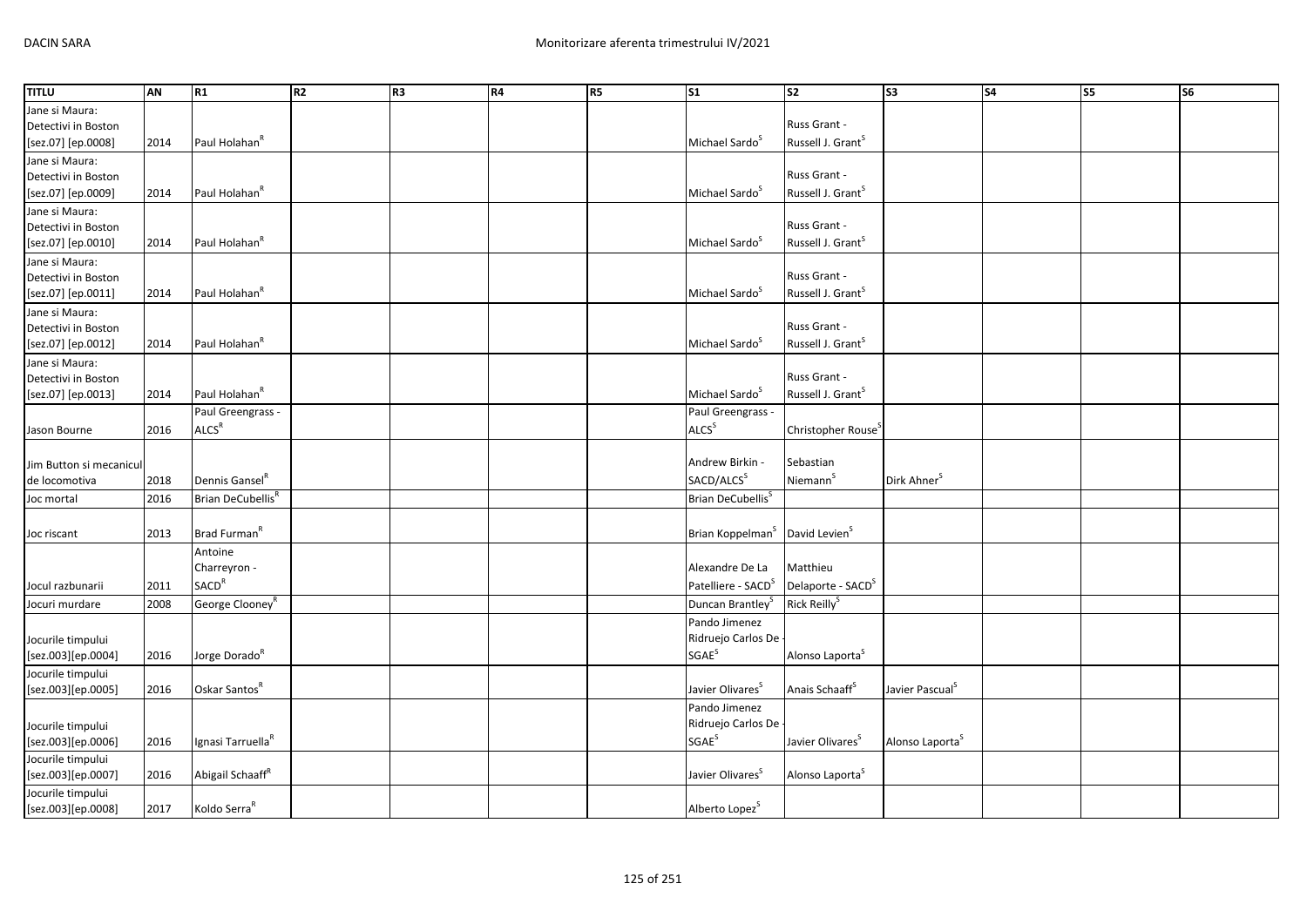| <b>TITLU</b>         | AN   | R1                          | R <sub>2</sub>           | R <sub>3</sub> | R4 | R5 | $\overline{\text{S1}}$         | s2                           | $\overline{\text{S3}}$      | S <sub>4</sub>            | S5 | S <sub>6</sub> |
|----------------------|------|-----------------------------|--------------------------|----------------|----|----|--------------------------------|------------------------------|-----------------------------|---------------------------|----|----------------|
|                      |      | Alcantud Diaz               |                          |                |    |    |                                |                              |                             |                           |    |                |
| Jocurile timpului    |      | Miguel Angel -              |                          |                |    |    |                                |                              |                             |                           |    |                |
| [sez.003][ep.0009]   | 2017 | <b>DAMA<sup>R</sup></b>     |                          |                |    |    | Anais Schaaff <sup>S</sup>     | Javier Pascual <sup>S</sup>  |                             |                           |    |                |
| Jocurile timpului    |      |                             |                          |                |    |    |                                | Angel Aranda                 |                             |                           |    |                |
| [sez.003][ep.0010]   | 2017 | Gabe Ibanez <sup>R</sup>    |                          |                |    |    | Pablo Lara <sup>S</sup>        | Lamas <sup>S</sup>           |                             |                           |    |                |
|                      |      | <b>Alcantud Diaz</b>        |                          |                |    |    |                                |                              |                             |                           |    |                |
| Jocurile timpului    |      | Miguel Angel -              |                          |                |    |    |                                |                              |                             |                           |    |                |
| [sez.003][ep.0011]   | 2017 | <b>DAMA<sup>R</sup></b>     |                          |                |    |    | Anais Schaaff <sup>S</sup>     | Javier Pascual <sup>S</sup>  |                             |                           |    |                |
|                      |      | Castillo Martin             |                          |                |    |    | Pando Jimenez                  |                              |                             |                           |    |                |
| Jocurile timpului    |      | Marco Antonio -             |                          |                |    |    | Ridruejo Carlos De             |                              |                             |                           |    |                |
| [sez.003][ep.0012]   | 2017 | $\mathsf{SGAE}^\mathsf{R}$  |                          |                |    |    | SGAE <sup>S</sup>              | Anais Schaaff <sup>S</sup>   | Alonso Laporta <sup>S</sup> |                           |    |                |
|                      |      | <b>Alcantud Diaz</b>        |                          |                |    |    | Pando Jimenez                  |                              |                             |                           |    |                |
| Jocurile timpului    |      | Miguel Angel -              |                          |                |    |    | Ridruejo Carlos De             |                              |                             |                           |    |                |
| [sez.003][ep.0013]   | 2017 | <b>DAMA</b> <sup>R</sup>    |                          |                |    |    | <b>SGAE<sup>S</sup></b>        | Javier Pascual <sup>S</sup>  | Alonso Laporta <sup>S</sup> |                           |    |                |
| Joe si Max           | 2002 | Steve James <sup>R</sup>    |                          |                |    |    | Jason Horwitch <sup>S</sup>    |                              |                             |                           |    |                |
|                      |      |                             |                          |                |    |    | Stuart Beattie -               |                              |                             |                           |    |                |
| Joey                 | 1997 | lan Barry <sup>R</sup>      |                          |                |    |    | ALCS <sup>S</sup>              |                              |                             |                           |    |                |
| Joey si Ella         | 2021 | Stephen Shimek <sup>R</sup> |                          |                |    |    | Nick Pollack <sup>S</sup>      |                              |                             |                           |    |                |
| John Wick            | 2014 | Chad Stahelski <sup>R</sup> |                          |                |    |    | Derek Kolstad <sup>S</sup>     |                              |                             |                           |    |                |
| Johnny English se    |      | Oliver Parker -             |                          |                |    |    | Hamish McColl -                |                              |                             |                           |    |                |
| intoarce!            | 2011 | ALCS <sup>R</sup>           |                          |                |    |    | ALCS <sup>S</sup>              |                              |                             |                           |    |                |
| Josh si S.A.M.       | 1993 | Billy Weber <sup>R</sup>    |                          |                |    |    | Frank Deese <sup>S</sup>       |                              |                             |                           |    |                |
|                      |      | Pavel Chukhray -            |                          |                |    |    | Pavel Chukhray -               |                              |                             |                           |    |                |
| Jucatorii de carti   | 2007 | Pavel Ciuhrai <sup>R</sup>  |                          |                |    |    | Pavel Ciuhrai <sup>S</sup>     |                              |                             |                           |    |                |
|                      |      |                             |                          |                |    |    |                                |                              | Jonathan                    |                           |    |                |
| Jumanji              | 1995 | Joe Johnston <sup>R</sup>   |                          |                |    |    | Greg Taylor <sup>S</sup>       | Jim Strain <sup>S</sup>      | Hensleigh <sup>S</sup>      |                           |    |                |
| Jumanji: Aventura in |      |                             |                          |                |    |    |                                |                              |                             |                           |    |                |
| jungla               | 2017 | Jake Kasdan <sup>R</sup>    |                          |                |    |    | Chris McKenna <sup>S</sup>     | Scott Rosenberg <sup>S</sup> | Jeff Pinkner <sup>S</sup>   | Erik Sommers <sup>5</sup> |    |                |
| Jumanji: Nivelul     |      |                             |                          |                |    |    |                                |                              |                             |                           |    |                |
| urmator              | 2019 | Jake Kasdan <sup>R</sup>    |                          |                |    |    | Jake Kasdan <sup>S</sup>       | Scott Rosenberg <sup>S</sup> | Jeff Pinkner <sup>S</sup>   |                           |    |                |
| Jumper, oriunde,     |      |                             |                          |                |    |    | David S. Goyer -               |                              | Simon Kinberg -             |                           |    |                |
| oricand              | 2008 | Doug Liman <sup>R</sup>     |                          |                |    |    | David Goyer <sup>S</sup>       | Jim Uhls <sup>S</sup>        | ALCS <sup>S</sup>           |                           |    |                |
| Juramantul [sez. 02] |      |                             |                          |                |    |    |                                |                              |                             |                           |    |                |
| [ep. 0090]           | 2020 | Serkan Mut <sup>R</sup>     | *Ayhan Ozen <sup>R</sup> |                |    |    | *Basak Yazi Odasi <sup>s</sup> |                              |                             |                           |    |                |
| Juramantul [sez. 02] |      |                             |                          |                |    |    |                                |                              |                             |                           |    |                |
| [ep. 0091]           | 2020 | Serkan Mut <sup>R</sup>     | *Ayhan Ozen <sup>R</sup> |                |    |    | *Basak Yazi Odasi`             |                              |                             |                           |    |                |
| Juramantul [sez. 02] |      |                             |                          |                |    |    |                                |                              |                             |                           |    |                |
| [ep. 0093]           | 2020 | Serkan Mut <sup>R</sup>     | *Ayhan Ozen <sup>R</sup> |                |    |    | *Basak Yazi Odasi <sup>s</sup> |                              |                             |                           |    |                |
| Juramantul [sez. 02] |      |                             |                          |                |    |    |                                |                              |                             |                           |    |                |
| [ep. 0094]           | 2020 | Serkan Mut <sup>R</sup>     | *Ayhan Ozen <sup>R</sup> |                |    |    | *Basak Yazi Odasi <sup>`</sup> |                              |                             |                           |    |                |
| Juramantul [sez. 02] |      |                             |                          |                |    |    |                                |                              |                             |                           |    |                |
| [ep. 0095]           | 2020 | Serkan Mut <sup>R</sup>     | *Ayhan Ozen <sup>R</sup> |                |    |    | *Basak Yazi Odasi <sup>s</sup> |                              |                             |                           |    |                |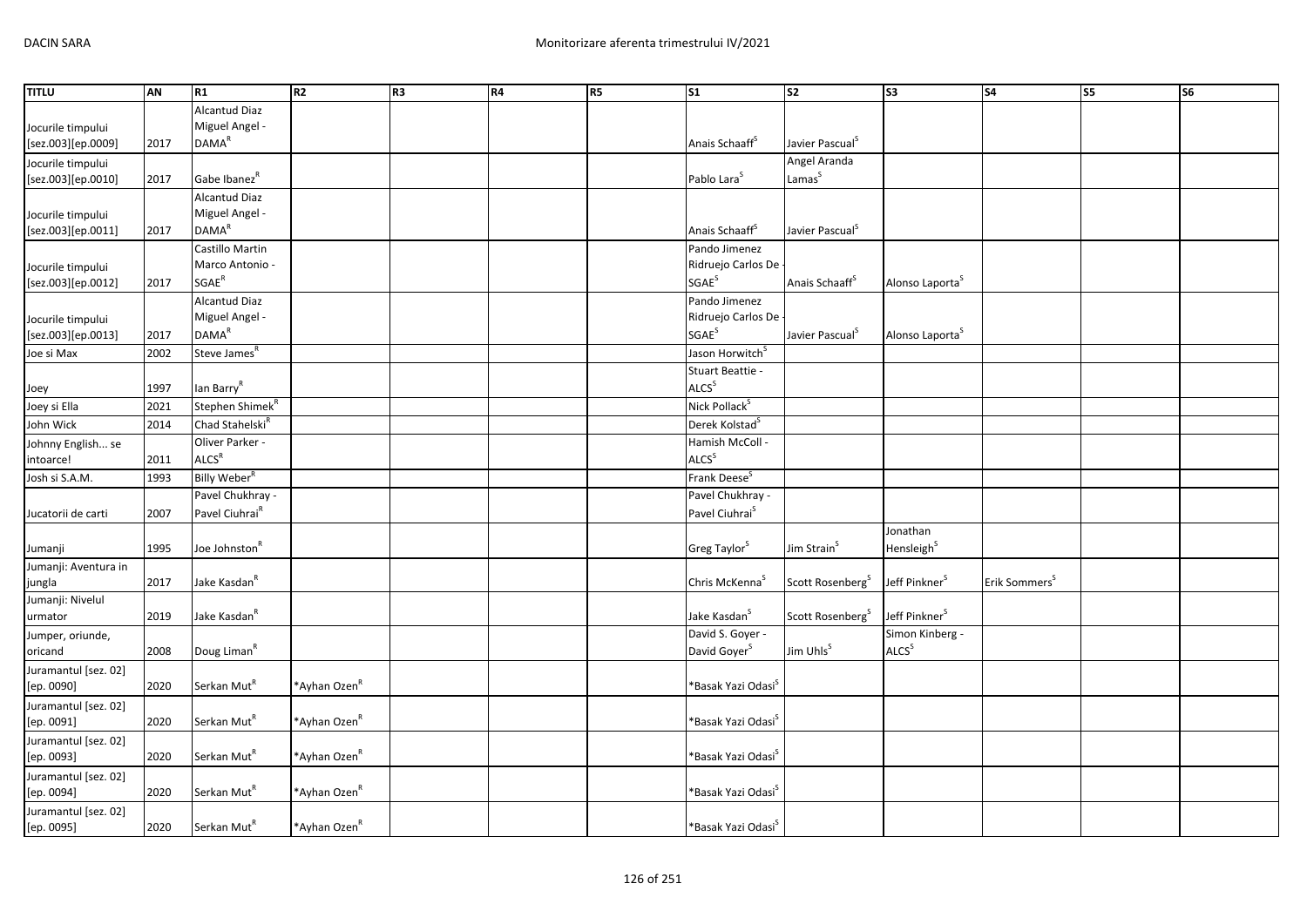| <b>TITLU</b>                       | AN   | R1                      | R <sub>2</sub>           | R <sub>3</sub> | R4 | R5 | $\mathsf{S}1$                     | $\overline{\text{S2}}$ | S <sub>3</sub> | S <sub>4</sub> | S5 | S <sub>6</sub> |
|------------------------------------|------|-------------------------|--------------------------|----------------|----|----|-----------------------------------|------------------------|----------------|----------------|----|----------------|
| Juramantul [sez. 02]<br>[ep. 0096] | 2020 | Serkan Mut <sup>R</sup> | *Ayhan Ozen <sup>R</sup> |                |    |    | *Basak Yazi Odasi <sup>s</sup>    |                        |                |                |    |                |
| Juramantul [sez. 02]<br>[ep. 0097] | 2020 | Serkan Mut <sup>R</sup> | *Ayhan Ozen <sup>R</sup> |                |    |    | *Basak Yazi Odasi <sup>s</sup>    |                        |                |                |    |                |
| Juramantul [sez. 02]<br>[ep. 0098] | 2020 | Serkan Mut <sup>R</sup> | *Ayhan Ozen <sup>R</sup> |                |    |    | *Basak Yazi Odasi <sup>s</sup>    |                        |                |                |    |                |
| Juramantul [sez. 02]<br>[ep. 0099] | 2020 | Serkan Mut <sup>R</sup> | *Ayhan Ozen <sup>R</sup> |                |    |    | *Basak Yazi Odasi <sup>s</sup>    |                        |                |                |    |                |
| Juramantul [sez. 02]<br>[ep. 0100] | 2020 | Serkan Mut <sup>R</sup> | *Ayhan Ozen <sup>R</sup> |                |    |    | *Basak Yazi Odasi <sup>s</sup>    |                        |                |                |    |                |
| Juramantul [sez. 02]<br>[ep. 0101] | 2020 | Serkan Mut <sup>R</sup> | *Ayhan Ozen <sup>R</sup> |                |    |    | *Basak Yazi Odasi <sup>s</sup>    |                        |                |                |    |                |
| Juramantul [sez. 02]<br>[ep. 0102] | 2020 | Serkan Mut <sup>R</sup> | *Ayhan Ozen <sup>R</sup> |                |    |    | *Basak Yazi Odasi <sup>s</sup>    |                        |                |                |    |                |
| Juramantul [sez. 02]<br>[ep. 0103] | 2020 | Serkan Mut <sup>R</sup> | *Ayhan Ozen <sup>R</sup> |                |    |    | *Basak Yazi Odasi <sup>s</sup>    |                        |                |                |    |                |
| Juramantul [sez. 02]<br>[ep. 0104] | 2020 | Serkan Mut <sup>R</sup> | *Ayhan Ozen <sup>R</sup> |                |    |    | *Basak Yazi Odasi <sup>s</sup>    |                        |                |                |    |                |
| Juramantul [sez. 02]<br>[ep. 0105] | 2020 | Serkan Mut <sup>R</sup> | *Ayhan Ozen <sup>R</sup> |                |    |    | *Basak Yazi Odasi <sup>s</sup>    |                        |                |                |    |                |
| Juramantul [sez. 02]<br>[ep. 0106] | 2020 | Serkan Mut <sup>R</sup> | *Ayhan Ozen <sup>R</sup> |                |    |    | *Basak Yazi Odasi <sup>S</sup>    |                        |                |                |    |                |
| Juramantul [sez. 02]<br>[ep. 0107] | 2020 | Serkan Mut <sup>R</sup> | *Ayhan Ozen <sup>R</sup> |                |    |    | *Basak Yazi Odasi <sup>s</sup>    |                        |                |                |    |                |
| Juramantul [sez. 02]<br>[ep. 0108] | 2020 | Serkan Mut <sup>R</sup> | *Ayhan Ozen <sup>R</sup> |                |    |    | *Basak Yazi Odasi <sup>&gt;</sup> |                        |                |                |    |                |
| Juramantul [sez. 02]<br>[ep. 0109] | 2020 | Serkan Mut <sup>R</sup> | *Ayhan Ozen <sup>R</sup> |                |    |    | *Basak Yazi Odasi <sup>s</sup>    |                        |                |                |    |                |
| Juramantul [sez. 02]<br>[ep. 0110] | 2020 | Serkan Mut <sup>R</sup> | *Ayhan Ozen <sup>R</sup> |                |    |    | *Basak Yazi Odasi <sup>&gt;</sup> |                        |                |                |    |                |
| Juramantul [sez. 02]<br>[ep. 0111] | 2020 | Serkan Mut <sup>R</sup> | *Ayhan Ozen <sup>R</sup> |                |    |    | *Basak Yazi Odasi <sup>s</sup>    |                        |                |                |    |                |
| Juramantul [sez. 02]<br>[ep. 0112] | 2020 | Serkan Mut <sup>R</sup> | *Ayhan Ozen <sup>R</sup> |                |    |    | *Basak Yazi Odasi <sup>s</sup>    |                        |                |                |    |                |
| Juramantul [sez. 02]<br>[ep. 0113] | 2020 | Serkan Mut <sup>R</sup> | *Ayhan Ozen <sup>R</sup> |                |    |    | *Basak Yazi Odasi <sup>s</sup>    |                        |                |                |    |                |
| Juramantul [sez. 02]<br>[ep. 0114] | 2020 | Serkan Mut <sup>R</sup> | *Ayhan Ozen <sup>R</sup> |                |    |    | *Basak Yazi Odasi <sup>&gt;</sup> |                        |                |                |    |                |
| Juramantul [sez. 02]<br>[ep. 0115] | 2020 | Serkan Mut <sup>R</sup> | *Ayhan Ozen <sup>R</sup> |                |    |    | *Basak Yazi Odasi <sup>5</sup>    |                        |                |                |    |                |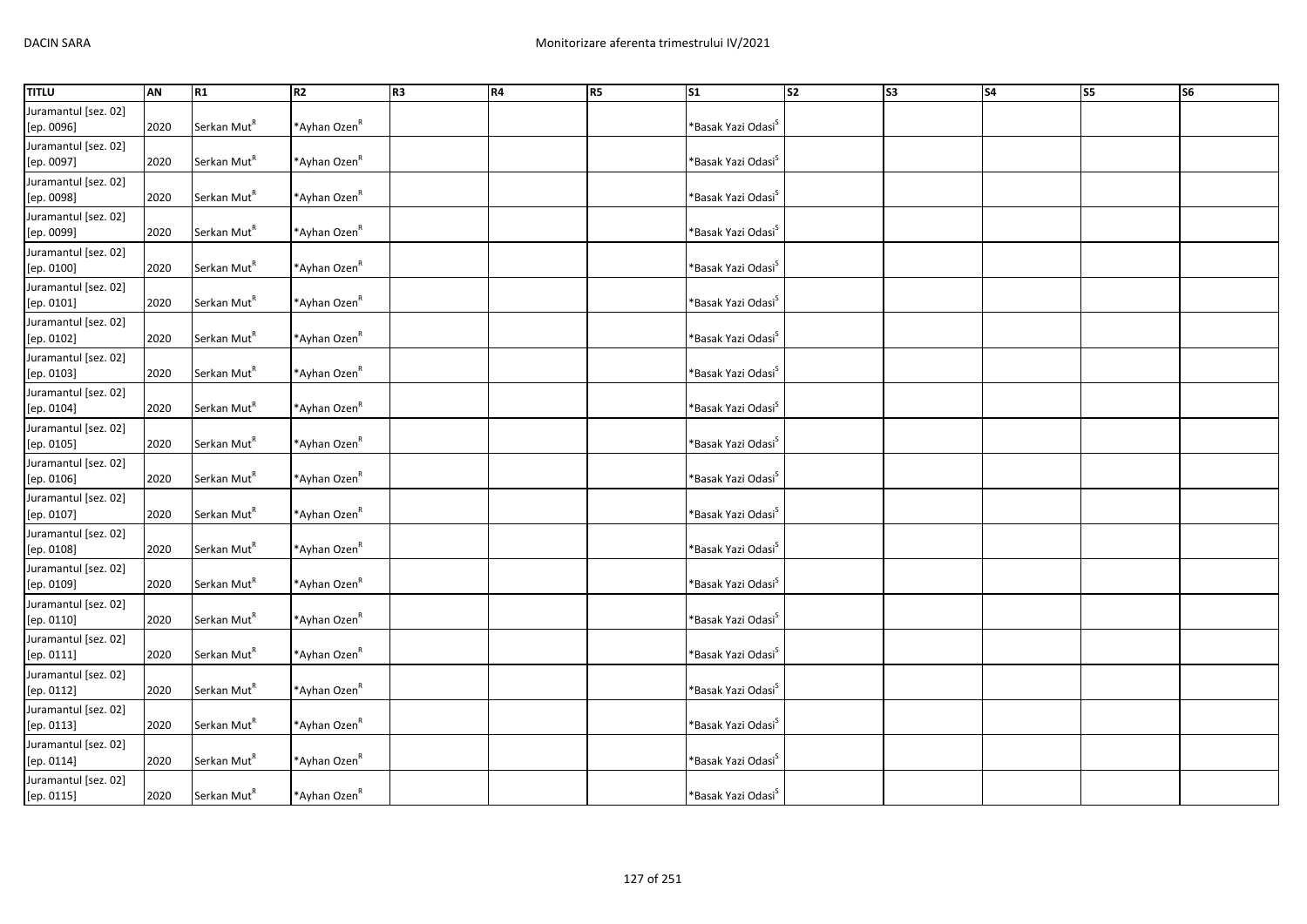| <b>TITLU</b>                       | AN   | R1                         | R2                       | R <sub>3</sub> | <b>R4</b> | R5 | S <sub>1</sub>                    | S <sub>2</sub> | S3 | $\overline{\phantom{a}}$ | <b>S5</b> | $\overline{\text{S6}}$ |
|------------------------------------|------|----------------------------|--------------------------|----------------|-----------|----|-----------------------------------|----------------|----|--------------------------|-----------|------------------------|
| Juramantul [sez. 02]<br>[ep. 0116] | 2020 | Serkan Mut <sup>R</sup>    | *Ayhan Ozen <sup>R</sup> |                |           |    | *Basak Yazi Odasi <sup>S</sup>    |                |    |                          |           |                        |
| Juramantul [sez. 02]<br>[ep. 0117] | 2020 | Serkan Mut <sup>R</sup>    | *Ayhan Ozen <sup>R</sup> |                |           |    | *Basak Yazi Odasi <sup>s</sup>    |                |    |                          |           |                        |
| Juramantul [sez. 02]<br>[ep. 0118] | 2020 | Serkan Mut <sup>R</sup>    | *Ayhan Ozen <sup>R</sup> |                |           |    | *Basak Yazi Odasi <sup>s</sup>    |                |    |                          |           |                        |
| Juramantul [sez. 02]<br>[ep. 0119] | 2020 | Serkan Mut <sup>R</sup>    | *Ayhan Ozen <sup>R</sup> |                |           |    | *Basak Yazi Odasi <sup>S</sup>    |                |    |                          |           |                        |
| Juramantul [sez. 02]<br>[ep. 0120] | 2020 | Serkan Mut <sup>R</sup>    | *Ayhan Ozen <sup>R</sup> |                |           |    | *Basak Yazi Odasi <sup>s</sup>    |                |    |                          |           |                        |
| Juramantul [sez. 02]<br>[ep. 0121] | 2020 | Serkan Mut <sup>R</sup>    | *Ayhan Ozen <sup>R</sup> |                |           |    | *Basak Yazi Odasi <sup>s</sup>    |                |    |                          |           |                        |
| Juramantul [sez. 02]<br>[ep. 0122] | 2020 | Serkan Mut <sup>R</sup>    | *Ayhan Ozen <sup>R</sup> |                |           |    | *Basak Yazi Odasi <sup>s</sup>    |                |    |                          |           |                        |
| Juramantul [sez. 02]<br>[ep. 0123] | 2020 | Serkan Mut <sup>R</sup>    | *Ayhan Ozen <sup>R</sup> |                |           |    | *Basak Yazi Odasi <sup>s</sup>    |                |    |                          |           |                        |
| Juramantul [sez. 02]<br>[ep. 0124] | 2020 | Serkan Mut <sup>R</sup>    | *Ayhan Ozen <sup>R</sup> |                |           |    | *Basak Yazi Odasi <sup>S</sup>    |                |    |                          |           |                        |
| Juramantul [sez. 02]<br>[ep. 0125] | 2020 | Serkan Mut <sup>R</sup>    | *Ayhan Ozen <sup>R</sup> |                |           |    | *Basak Yazi Odasi <sup>&gt;</sup> |                |    |                          |           |                        |
| Juramantul [sez. 02]<br>[ep. 0126] | 2020 | *Serkan Mut <sup>R</sup>   | *Ayhan Ozen <sup>R</sup> |                |           |    | *Basak Yazi Odasi <sup>S</sup>    |                |    |                          |           |                        |
| Juramantul [sez. 02]<br>[ep. 0127] | 2020 | Serkan Mut <sup>R</sup>    | *Ayhan Ozen <sup>R</sup> |                |           |    | *Basak Yazi Odasi <sup>s</sup>    |                |    |                          |           |                        |
| Juramantul [sez. 02]<br>[ep. 0128] | 2020 | Serkan Mut <sup>R</sup>    | *Ayhan Ozen <sup>R</sup> |                |           |    | *Basak Yazi Odasi <sup>S</sup>    |                |    |                          |           |                        |
| Juramantul [sez. 02]<br>[ep. 0129] | 2020 | Serkan Mut <sup>R</sup>    | *Ayhan Ozen <sup>R</sup> |                |           |    | *Basak Yazi Odasi <sup>s</sup>    |                |    |                          |           |                        |
| Juramantul [sez. 02]<br>[ep. 0130] | 2020 | Serkan Mut <sup>R</sup>    | *Ayhan Ozen <sup>R</sup> |                |           |    | *Basak Yazi Odasi <sup>&gt;</sup> |                |    |                          |           |                        |
| Juramantul [sez. 02]<br>[ep. 0131] | 2020 | Serkan Mut <sup>R</sup>    | *Ayhan Ozen <sup>R</sup> |                |           |    | *Basak Yazi Odasi <sup>s</sup>    |                |    |                          |           |                        |
| Juraminte incalcate<br>[ep. 0220]  | 2018 | Ravi Bhushan <sup>R</sup>  |                          |                |           |    | Gajra Kottary <sup>S</sup>        |                |    |                          |           |                        |
| Juraminte incalcate<br>[ep. 0221]  | 2018 | Ravi Bhushan <sup>R</sup>  |                          |                |           |    | Gajra Kottary <sup>S</sup>        |                |    |                          |           |                        |
| Juraminte incalcate<br>[ep. 0222]  | 2018 | *Ravi Bhushan <sup>R</sup> |                          |                |           |    | *Gajra Kottary <sup>S</sup>       |                |    |                          |           |                        |
| Juraminte incalcate<br>[ep. 0223]  | 2018 | *Ravi Bhushan <sup>R</sup> |                          |                |           |    | *Gajra Kottary <sup>S</sup>       |                |    |                          |           |                        |
| Juraminte incalcate<br>[ep. 0224]  | 2018 | Ravi Bhushan <sup>R</sup>  |                          |                |           |    | Gajra Kottary <sup>S</sup>        |                |    |                          |           |                        |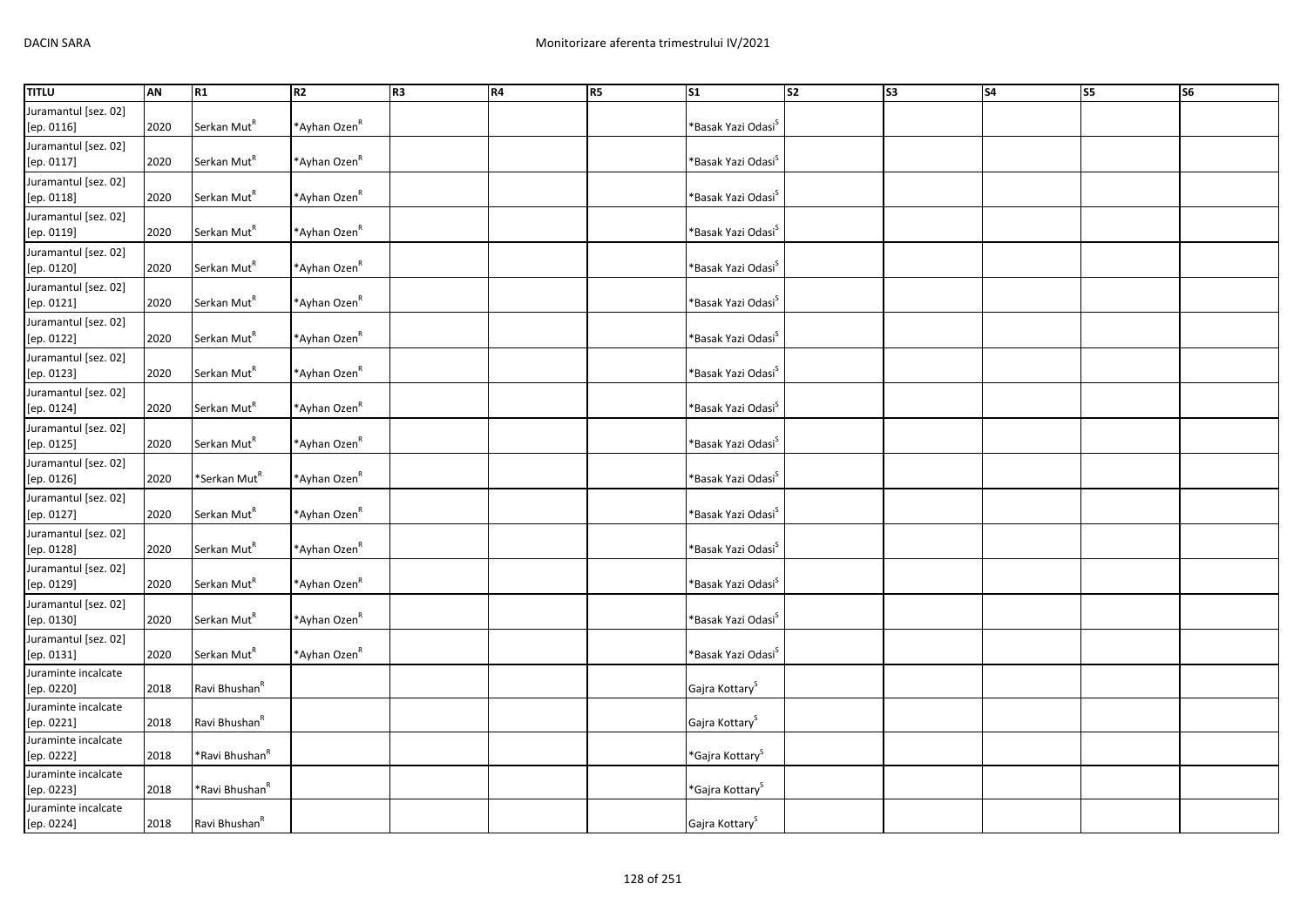| <b>TITLU</b>        | <b>AN</b> | R1                         | R <sub>2</sub> | R <sub>3</sub> | R4 | R <sub>5</sub> | $\overline{\text{S1}}$             | s <sub>2</sub> | $\overline{\text{S3}}$ | S <sub>4</sub> | $\overline{\text{S5}}$ | <b>S6</b> |
|---------------------|-----------|----------------------------|----------------|----------------|----|----------------|------------------------------------|----------------|------------------------|----------------|------------------------|-----------|
| Juraminte incalcate |           |                            |                |                |    |                |                                    |                |                        |                |                        |           |
| [ep. 0225]          | 2018      | *Ravi Bhushan <sup>R</sup> |                |                |    |                | *Gajra Kottary <sup>S</sup>        |                |                        |                |                        |           |
| Juraminte incalcate |           |                            |                |                |    |                |                                    |                |                        |                |                        |           |
| [ep. 0226]          | 2018      | Ravi Bhushan <sup>R</sup>  |                |                |    |                | Gajra Kottary <sup>S</sup>         |                |                        |                |                        |           |
| Juraminte incalcate |           |                            |                |                |    |                |                                    |                |                        |                |                        |           |
| [ep. 0227]          | 2018      | *Ravi Bhushan <sup>R</sup> |                |                |    |                | $*$ Gajra Kottary $^{\text{S}}$    |                |                        |                |                        |           |
| Juraminte incalcate |           |                            |                |                |    |                |                                    |                |                        |                |                        |           |
| [ep. 0228]          | 2018      | Ravi Bhushan <sup>R</sup>  |                |                |    |                | Gajra Kottary <sup>S</sup>         |                |                        |                |                        |           |
| Juraminte incalcate |           |                            |                |                |    |                |                                    |                |                        |                |                        |           |
| [ep. 0229]          | 2018      | Ravi Bhushan <sup>R</sup>  |                |                |    |                | Gajra Kottary <sup>S</sup>         |                |                        |                |                        |           |
| Juraminte incalcate |           |                            |                |                |    |                |                                    |                |                        |                |                        |           |
| [ep. 0230]          | 2018      | *Ravi Bhushan <sup>R</sup> |                |                |    |                | $*$ Gajra Kottary $S$              |                |                        |                |                        |           |
| Juraminte incalcate |           |                            |                |                |    |                |                                    |                |                        |                |                        |           |
| [ep. 0231]          | 2018      | Ravi Bhushan <sup>R</sup>  |                |                |    |                | Gajra Kottary <sup>S</sup>         |                |                        |                |                        |           |
| Juraminte incalcate |           |                            |                |                |    |                |                                    |                |                        |                |                        |           |
| [ep. 0232]          | 2018      | *Ravi Bhushan <sup>R</sup> |                |                |    |                | *Gajra Kottary <sup>S</sup>        |                |                        |                |                        |           |
| Juraminte incalcate |           |                            |                |                |    |                |                                    |                |                        |                |                        |           |
| [ep. 0233]          | 2018      | Ravi Bhushan <sup>R</sup>  |                |                |    |                | Gajra Kottary <sup>S</sup>         |                |                        |                |                        |           |
| Juraminte incalcate |           |                            |                |                |    |                |                                    |                |                        |                |                        |           |
| [ep. 0234]          | 2018      | *Ravi Bhushan <sup>R</sup> |                |                |    |                | *Gajra Kottary <sup>S</sup>        |                |                        |                |                        |           |
| Juraminte incalcate |           |                            |                |                |    |                |                                    |                |                        |                |                        |           |
| [ep. 0235]          | 2018      | *Ravi Bhushan <sup>R</sup> |                |                |    |                | *Gajra Kottary <sup>S</sup>        |                |                        |                |                        |           |
| Juraminte incalcate |           |                            |                |                |    |                |                                    |                |                        |                |                        |           |
| [ep. 0236]          | 2018      | *Ravi Bhushan <sup>R</sup> |                |                |    |                | *Gajra Kottary <sup>S</sup>        |                |                        |                |                        |           |
| Juraminte incalcate |           |                            |                |                |    |                |                                    |                |                        |                |                        |           |
| [ep. 0237]          | 2018      | *Ravi Bhushan <sup>R</sup> |                |                |    |                | *Gajra Kottary <sup>S</sup>        |                |                        |                |                        |           |
| Juraminte incalcate |           |                            |                |                |    |                |                                    |                |                        |                |                        |           |
| [ep. 0238]          | 2018      | Ravi Bhushan <sup>R</sup>  |                |                |    |                | Gajra Kottary <sup>S</sup>         |                |                        |                |                        |           |
| Juraminte incalcate |           |                            |                |                |    |                |                                    |                |                        |                |                        |           |
| [ep. 0239]          | 2018      | *Ravi Bhushan <sup>R</sup> |                |                |    |                | $*$ Gajra Kottary $^{\mathcal{S}}$ |                |                        |                |                        |           |
| Juraminte incalcate |           |                            |                |                |    |                |                                    |                |                        |                |                        |           |
| [ep. 0240]          | 2018      | Ravi Bhushan <sup>R</sup>  |                |                |    |                | Gajra Kottary <sup>S</sup>         |                |                        |                |                        |           |
| Juraminte incalcate |           |                            |                |                |    |                |                                    |                |                        |                |                        |           |
| [ep. 0241]          | 2018      | *Ravi Bhushan <sup>R</sup> |                |                |    |                | *Gajra Kottary <sup>S</sup>        |                |                        |                |                        |           |
| Juraminte incalcate |           |                            |                |                |    |                |                                    |                |                        |                |                        |           |
| [ep. 0242]          | 2018      | Ravi Bhushan <sup>R</sup>  |                |                |    |                | Gajra Kottary <sup>S</sup>         |                |                        |                |                        |           |
| Juraminte incalcate |           |                            |                |                |    |                |                                    |                |                        |                |                        |           |
| [ep. 0243]          | 2018      | *Ravi Bhushan <sup>R</sup> |                |                |    |                | *Gajra Kottary <sup>S</sup>        |                |                        |                |                        |           |
| Juraminte incalcate |           |                            |                |                |    |                |                                    |                |                        |                |                        |           |
| [ep. 0244]          | 2018      | Ravi Bhushan <sup>R</sup>  |                |                |    |                | Gajra Kottary <sup>S</sup>         |                |                        |                |                        |           |
| Juraminte incalcate |           |                            |                |                |    |                |                                    |                |                        |                |                        |           |
| [ep. 0245]          | 2018      | *Ravi Bhushan <sup>R</sup> |                |                |    |                | *Gajra Kottary <sup>S</sup>        |                |                        |                |                        |           |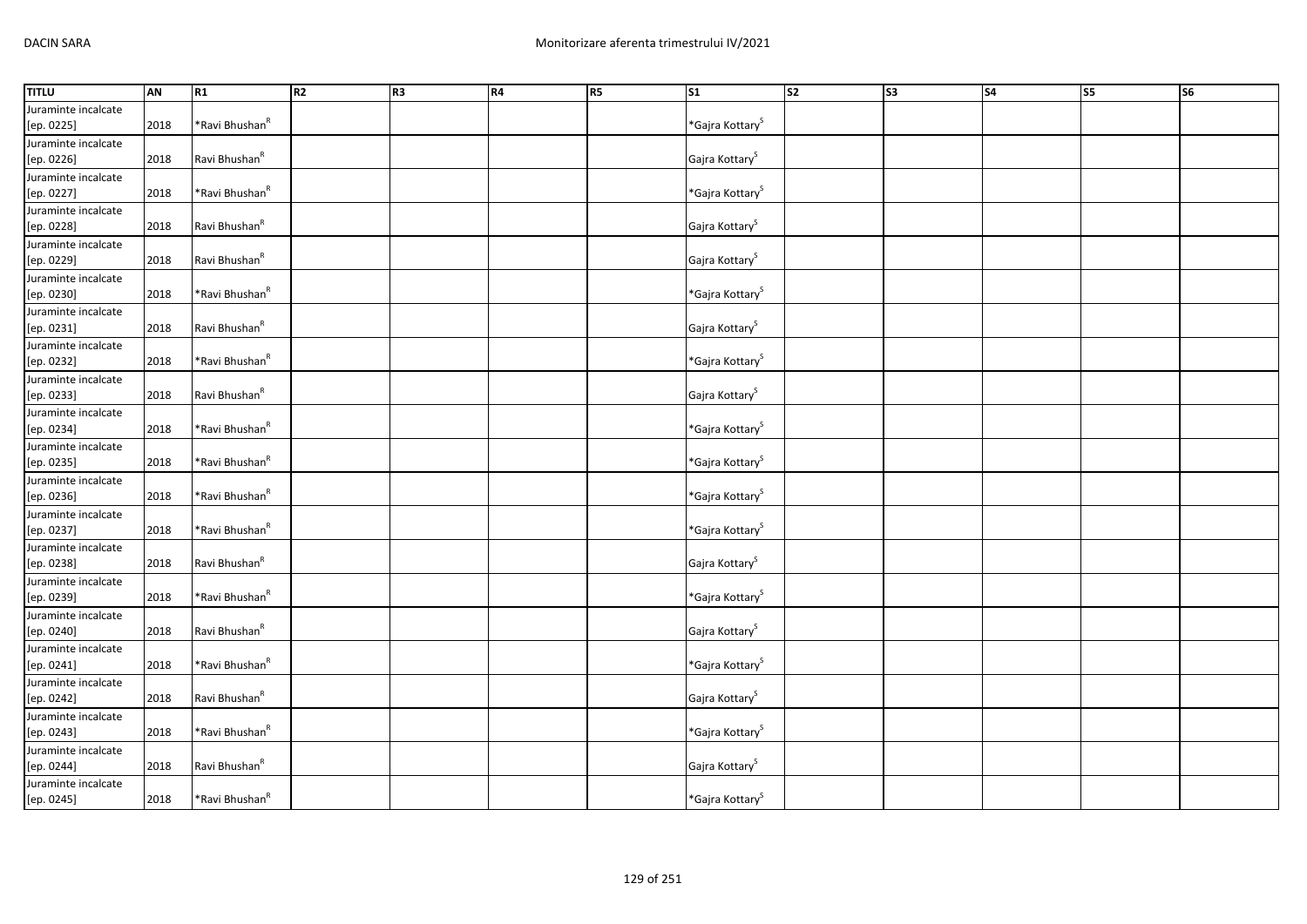| <b>TITLU</b>        | <b>AN</b> | R1                         | R <sub>2</sub> | R <sub>3</sub> | R4 | R <sub>5</sub> | $\overline{\text{S1}}$          | s <sub>2</sub> | $\overline{\text{S3}}$ | S <sub>4</sub> | $\overline{\text{S5}}$ | <b>S6</b> |
|---------------------|-----------|----------------------------|----------------|----------------|----|----------------|---------------------------------|----------------|------------------------|----------------|------------------------|-----------|
| Juraminte incalcate |           |                            |                |                |    |                |                                 |                |                        |                |                        |           |
| [ep. 0246]          | 2018      | Ravi Bhushan <sup>R</sup>  |                |                |    |                | Gajra Kottary <sup>S</sup>      |                |                        |                |                        |           |
| Juraminte incalcate |           |                            |                |                |    |                |                                 |                |                        |                |                        |           |
| [ep. 0247]          | 2018      | Ravi Bhushan <sup>R</sup>  |                |                |    |                | Gajra Kottary <sup>S</sup>      |                |                        |                |                        |           |
| Juraminte incalcate |           |                            |                |                |    |                |                                 |                |                        |                |                        |           |
| [ep. 0248]          | 2018      | *Ravi Bhushan <sup>R</sup> |                |                |    |                | $*$ Gajra Kottary $^{\text{S}}$ |                |                        |                |                        |           |
| Juraminte incalcate |           |                            |                |                |    |                |                                 |                |                        |                |                        |           |
| [ep. 0249]          | 2018      | Ravi Bhushan <sup>R</sup>  |                |                |    |                | Gajra Kottary <sup>S</sup>      |                |                        |                |                        |           |
| Juraminte incalcate |           |                            |                |                |    |                |                                 |                |                        |                |                        |           |
| [ep. 0250]          | 2018      | *Ravi Bhushan <sup>R</sup> |                |                |    |                | $*$ Gajra Kottary $S$           |                |                        |                |                        |           |
| Juraminte incalcate |           |                            |                |                |    |                |                                 |                |                        |                |                        |           |
| [ep. 0251]          | 2018      | *Ravi Bhushan <sup>R</sup> |                |                |    |                | $*$ Gajra Kottary $S$           |                |                        |                |                        |           |
| Juraminte incalcate |           |                            |                |                |    |                |                                 |                |                        |                |                        |           |
| [ep. 0252]          | 2018      | *Ravi Bhushan <sup>R</sup> |                |                |    |                | *Gajra Kottary <sup>S</sup>     |                |                        |                |                        |           |
| Juraminte incalcate |           |                            |                |                |    |                |                                 |                |                        |                |                        |           |
| [ep. 0253]          | 2018      | *Ravi Bhushan <sup>R</sup> |                |                |    |                | *Gajra Kottary <sup>S</sup>     |                |                        |                |                        |           |
| Juraminte incalcate |           |                            |                |                |    |                |                                 |                |                        |                |                        |           |
| [ep. 0254]          | 2018      | *Ravi Bhushan <sup>R</sup> |                |                |    |                | *Gajra Kottary <sup>S</sup>     |                |                        |                |                        |           |
| Juraminte incalcate |           |                            |                |                |    |                |                                 |                |                        |                |                        |           |
| [ep. 0255]          | 2018      | *Ravi Bhushan <sup>R</sup> |                |                |    |                | *Gajra Kottary <sup>S</sup>     |                |                        |                |                        |           |
| Juraminte incalcate |           |                            |                |                |    |                |                                 |                |                        |                |                        |           |
| [ep. 0256]          | 2018      | Ravi Bhushan <sup>R</sup>  |                |                |    |                | Gajra Kottary <sup>S</sup>      |                |                        |                |                        |           |
| Juraminte incalcate |           |                            |                |                |    |                |                                 |                |                        |                |                        |           |
| [ep. 0257]          | 2018      | *Ravi Bhushan <sup>R</sup> |                |                |    |                | *Gajra Kottary <sup>S</sup>     |                |                        |                |                        |           |
| Juraminte incalcate |           |                            |                |                |    |                |                                 |                |                        |                |                        |           |
| [ep. 0258]          | 2018      | Ravi Bhushan <sup>R</sup>  |                |                |    |                | Gajra Kottary <sup>S</sup>      |                |                        |                |                        |           |
| Juraminte incalcate |           |                            |                |                |    |                |                                 |                |                        |                |                        |           |
| [ep. 0259]          | 2018      | *Ravi Bhushan <sup>R</sup> |                |                |    |                | *Gajra Kottary <sup>S</sup>     |                |                        |                |                        |           |
| Juraminte incalcate |           |                            |                |                |    |                |                                 |                |                        |                |                        |           |
| [ep. 0260]          | 2018      | Ravi Bhushan <sup>R</sup>  |                |                |    |                | Gajra Kottary <sup>S</sup>      |                |                        |                |                        |           |
| Juraminte incalcate |           |                            |                |                |    |                |                                 |                |                        |                |                        |           |
| [ep. 0261]          | 2018      | Ravi Bhushan <sup>R</sup>  |                |                |    |                | Gajra Kottary <sup>S</sup>      |                |                        |                |                        |           |
| Juraminte incalcate |           |                            |                |                |    |                |                                 |                |                        |                |                        |           |
| [ep. 0262]          | 2018      | Ravi Bhushan <sup>R</sup>  |                |                |    |                | Gajra Kottary <sup>S</sup>      |                |                        |                |                        |           |
| Juraminte incalcate |           |                            |                |                |    |                |                                 |                |                        |                |                        |           |
| [ep. 0263]          | 2018      | Ravi Bhushan <sup>R</sup>  |                |                |    |                | Gajra Kottary <sup>S</sup>      |                |                        |                |                        |           |
| Juraminte incalcate |           |                            |                |                |    |                |                                 |                |                        |                |                        |           |
| [ep. 0264]          | 2018      | *Ravi Bhushan <sup>R</sup> |                |                |    |                | *Gajra Kottary <sup>S</sup>     |                |                        |                |                        |           |
| Juraminte incalcate |           |                            |                |                |    |                |                                 |                |                        |                |                        |           |
| [ep. 0265]          | 2018      | Ravi Bhushan <sup>R</sup>  |                |                |    |                | Gajra Kottary <sup>S</sup>      |                |                        |                |                        |           |
| Juraminte incalcate |           |                            |                |                |    |                |                                 |                |                        |                |                        |           |
| [ep. 0266]          | 2018      | *Ravi Bhushan <sup>R</sup> |                |                |    |                | *Gajra Kottary <sup>S</sup>     |                |                        |                |                        |           |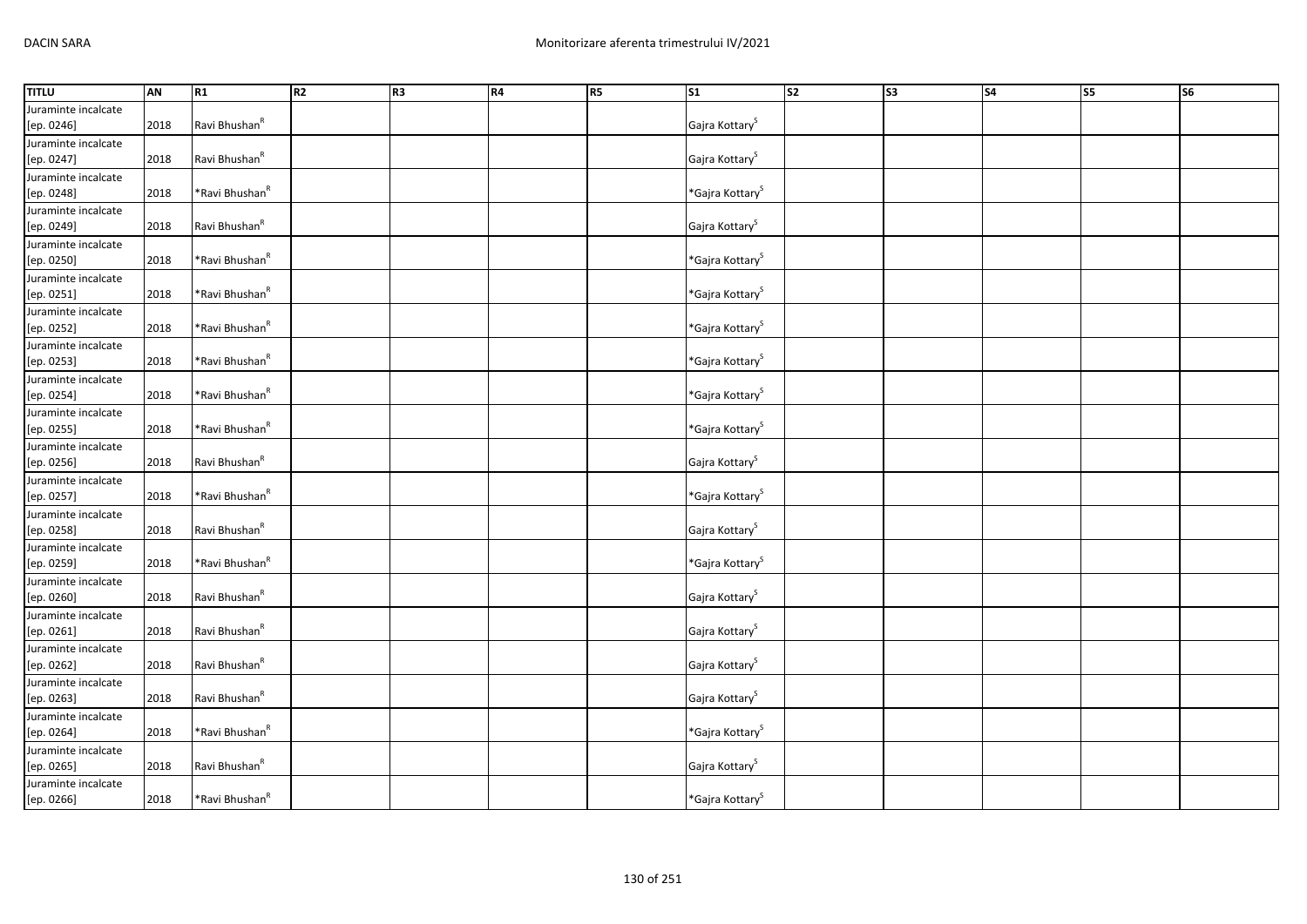| <b>TITLU</b>        | <b>AN</b> | R1                         | R <sub>2</sub> | R <sub>3</sub> | R4 | R <sub>5</sub> | $\overline{\text{S1}}$      | s <sub>2</sub> | $\overline{\text{S3}}$ | S <sub>4</sub> | $\overline{\text{S5}}$ | <b>S6</b> |
|---------------------|-----------|----------------------------|----------------|----------------|----|----------------|-----------------------------|----------------|------------------------|----------------|------------------------|-----------|
| Juraminte incalcate |           |                            |                |                |    |                |                             |                |                        |                |                        |           |
| [ep. 0267]          | 2018      | Ravi Bhushan <sup>R</sup>  |                |                |    |                | Gajra Kottary <sup>S</sup>  |                |                        |                |                        |           |
| Juraminte incalcate |           |                            |                |                |    |                |                             |                |                        |                |                        |           |
| [ep. 0268]          | 2018      | *Ravi Bhushan <sup>R</sup> |                |                |    |                | *Gajra Kottary <sup>S</sup> |                |                        |                |                        |           |
| Juraminte incalcate |           |                            |                |                |    |                |                             |                |                        |                |                        |           |
| [ep. 0269]          | 2018      | *Ravi Bhushan <sup>R</sup> |                |                |    |                | *Gajra Kottary <sup>S</sup> |                |                        |                |                        |           |
| Juraminte incalcate |           |                            |                |                |    |                |                             |                |                        |                |                        |           |
| [ep. 0270]          | 2018      | *Ravi Bhushan <sup>R</sup> |                |                |    |                | $*$ Gajra Kottary $S$       |                |                        |                |                        |           |
| Juraminte incalcate |           |                            |                |                |    |                |                             |                |                        |                |                        |           |
| [ep. 0271]          | 2018      | *Ravi Bhushan <sup>R</sup> |                |                |    |                | $*$ Gajra Kottary $S$       |                |                        |                |                        |           |
| Juraminte incalcate |           |                            |                |                |    |                |                             |                |                        |                |                        |           |
| [ep. 0272]          | 2018      | Ravi Bhushan <sup>R</sup>  |                |                |    |                | Gajra Kottary <sup>S</sup>  |                |                        |                |                        |           |
| Juraminte incalcate |           |                            |                |                |    |                |                             |                |                        |                |                        |           |
| [ep. 0273]          | 2018      | *Ravi Bhushan <sup>R</sup> |                |                |    |                | *Gajra Kottary <sup>S</sup> |                |                        |                |                        |           |
| Juraminte incalcate |           |                            |                |                |    |                |                             |                |                        |                |                        |           |
| [ep. 0274]          | 2018      | Ravi Bhushan <sup>R</sup>  |                |                |    |                | Gajra Kottary <sup>S</sup>  |                |                        |                |                        |           |
| Juraminte incalcate |           |                            |                |                |    |                |                             |                |                        |                |                        |           |
| [ep. 0275]          | 2018      | *Ravi Bhushan <sup>R</sup> |                |                |    |                | *Gajra Kottary <sup>S</sup> |                |                        |                |                        |           |
| Juraminte incalcate |           |                            |                |                |    |                |                             |                |                        |                |                        |           |
| [ep. 0276]          | 2018      | Ravi Bhushan <sup>R</sup>  |                |                |    |                | Gajra Kottary <sup>S</sup>  |                |                        |                |                        |           |
| Juraminte incalcate |           |                            |                |                |    |                |                             |                |                        |                |                        |           |
| [ep. 0277]          | 2018      | Ravi Bhushan <sup>R</sup>  |                |                |    |                | Gajra Kottary <sup>S</sup>  |                |                        |                |                        |           |
| Juraminte incalcate |           |                            |                |                |    |                |                             |                |                        |                |                        |           |
| [ep. 0278]          | 2018      | *Ravi Bhushan <sup>R</sup> |                |                |    |                | *Gajra Kottary <sup>S</sup> |                |                        |                |                        |           |
| Juraminte incalcate |           |                            |                |                |    |                |                             |                |                        |                |                        |           |
| [ep. 0279]          | 2018      | Ravi Bhushan <sup>R</sup>  |                |                |    |                | Gajra Kottary <sup>S</sup>  |                |                        |                |                        |           |
| Juraminte incalcate |           |                            |                |                |    |                |                             |                |                        |                |                        |           |
| [ep. 0280]          | 2018      | *Ravi Bhushan <sup>R</sup> |                |                |    |                | *Gajra Kottary <sup>S</sup> |                |                        |                |                        |           |
| Juraminte incalcate |           |                            |                |                |    |                |                             |                |                        |                |                        |           |
| [ep. 0281]          | 2018      | Ravi Bhushan <sup>R</sup>  |                |                |    |                | Gajra Kottary <sup>S</sup>  |                |                        |                |                        |           |
| Juraminte incalcate |           |                            |                |                |    |                |                             |                |                        |                |                        |           |
| [ep. 0282]          | 2018      | *Ravi Bhushan <sup>R</sup> |                |                |    |                | *Gajra Kottary <sup>S</sup> |                |                        |                |                        |           |
| Juraminte incalcate |           |                            |                |                |    |                |                             |                |                        |                |                        |           |
| [ep. 0283]          | 2018      | Ravi Bhushan <sup>R</sup>  |                |                |    |                | Gajra Kottary <sup>S</sup>  |                |                        |                |                        |           |
| Juraminte incalcate |           |                            |                |                |    |                |                             |                |                        |                |                        |           |
| [ep. 0284]          | 2018      | *Ravi Bhushan <sup>R</sup> |                |                |    |                | *Gajra Kottary <sup>S</sup> |                |                        |                |                        |           |
| Juraminte incalcate |           |                            |                |                |    |                |                             |                |                        |                |                        |           |
| [ep. 0285]          | 2018      | Ravi Bhushan <sup>R</sup>  |                |                |    |                | Gajra Kottary <sup>S</sup>  |                |                        |                |                        |           |
| Juraminte incalcate |           |                            |                |                |    |                |                             |                |                        |                |                        |           |
| [ep. 0286]          | 2018      | *Ravi Bhushan <sup>R</sup> |                |                |    |                | *Gajra Kottary <sup>S</sup> |                |                        |                |                        |           |
| Juraminte incalcate |           |                            |                |                |    |                |                             |                |                        |                |                        |           |
| [ep. 0287]          | 2018      | Ravi Bhushan <sup>R</sup>  |                |                |    |                | Gajra Kottary <sup>S</sup>  |                |                        |                |                        |           |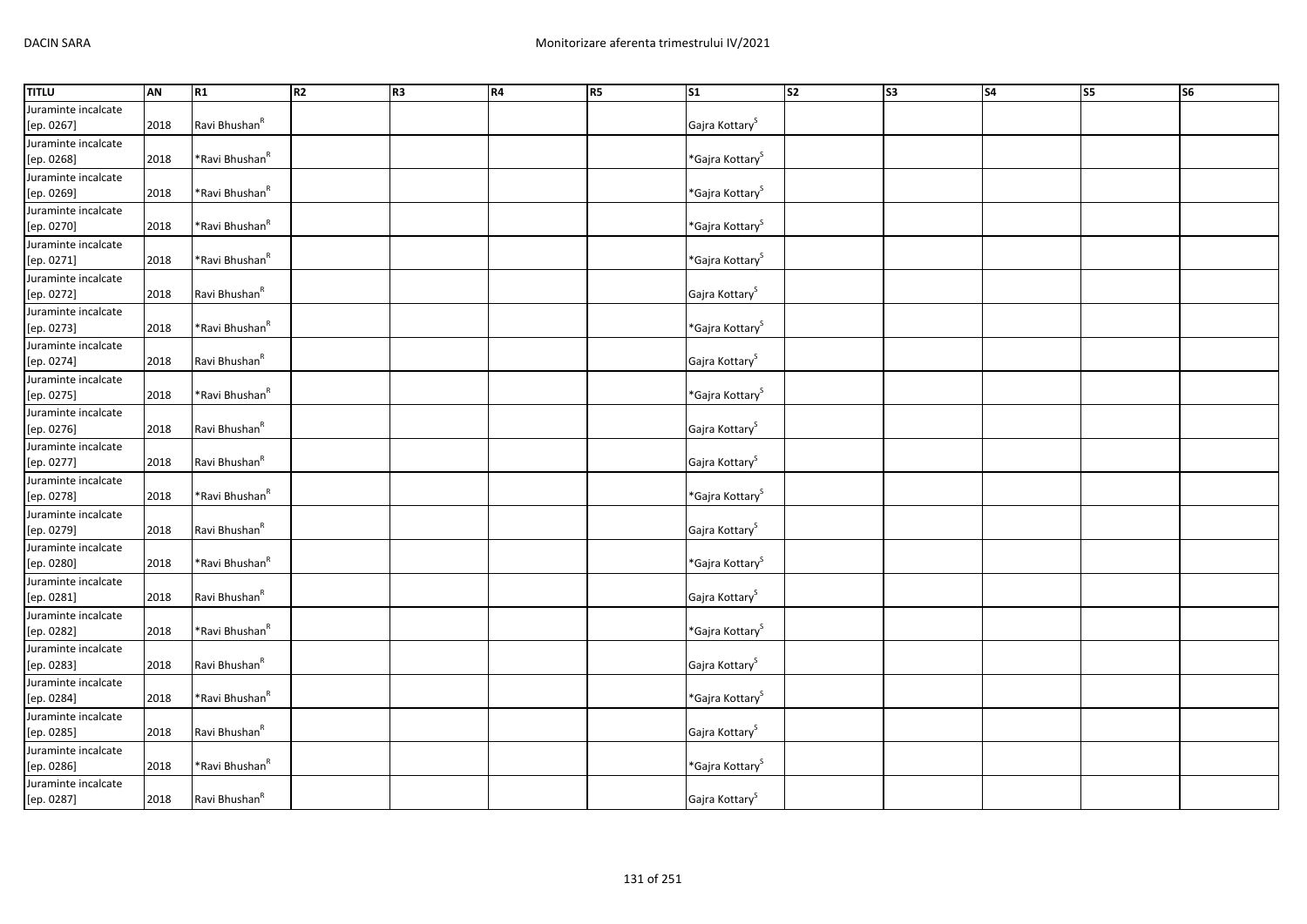| <b>TITLU</b>                  | AN   | R1                           | R2 | R3 | R4 | R5 | $\overline{\text{S1}}$        | s <sub>2</sub>                | $\overline{\text{S3}}$       | <b>S4</b>                   | <b>S5</b> | <b>S6</b> |
|-------------------------------|------|------------------------------|----|----|----|----|-------------------------------|-------------------------------|------------------------------|-----------------------------|-----------|-----------|
| Juraminte incalcate           |      |                              |    |    |    |    |                               |                               |                              |                             |           |           |
| [ep. 0288]                    | 2018 | *Ravi Bhushan <sup>R</sup>   |    |    |    |    | *Gajra Kottary <sup>S</sup>   |                               |                              |                             |           |           |
| Juraminte incalcate           |      |                              |    |    |    |    |                               |                               |                              |                             |           |           |
| [ep. 0289]                    | 2018 | Ravi Bhushan <sup>R</sup>    |    |    |    |    | Gajra Kottary <sup>S</sup>    |                               |                              |                             |           |           |
| Juraminte incalcate           |      |                              |    |    |    |    |                               |                               |                              |                             |           |           |
| [ep. 0290]                    | 2018 | *Ravi Bhushan <sup>R</sup>   |    |    |    |    | *Gajra Kottary <sup>S</sup>   |                               |                              |                             |           |           |
| Juraminte incalcate           |      |                              |    |    |    |    |                               |                               |                              |                             |           |           |
| [ep. 0291]                    | 2018 | *Ravi Bhushan <sup>R</sup>   |    |    |    |    | *Gajra Kottary <sup>S</sup>   |                               |                              |                             |           |           |
| Juraminte incalcate           |      |                              |    |    |    |    |                               |                               |                              |                             |           |           |
| [ep. 0292]                    | 2018 | *Ravi Bhushan <sup>R</sup>   |    |    |    |    | *Gajra Kottary <sup>S</sup>   |                               |                              |                             |           |           |
| Juraminte incalcate           |      |                              |    |    |    |    |                               |                               |                              |                             |           |           |
| [ep. 0293]                    | 2018 | *Ravi Bhushan <sup>R</sup>   |    |    |    |    | *Gajra Kottary <sup>S</sup>   |                               |                              |                             |           |           |
| Juraminte incalcate           |      |                              |    |    |    |    |                               |                               |                              |                             |           |           |
| [ep. 0294]                    | 2018 | Ravi Bhushan <sup>R</sup>    |    |    |    |    | Gajra Kottary <sup>S</sup>    |                               |                              |                             |           |           |
| Juraminte incalcate           |      |                              |    |    |    |    |                               |                               |                              |                             |           |           |
| [ep. 0295]                    | 2018 | *Ravi Bhushan <sup>R</sup>   |    |    |    |    | *Gajra Kottary <sup>S</sup>   |                               |                              |                             |           |           |
| Jurassic World                | 2015 | Colin Trevorrow <sup>F</sup> |    |    |    |    | Amanda Silver <sup>s</sup>    | Rick Jaffa <sup>S</sup>       | Colin Trevorrow <sup>S</sup> | Derek Connolly <sup>S</sup> |           |           |
|                               |      |                              |    |    |    |    |                               |                               | Matthew                      |                             |           |           |
| Juriul                        | 2003 | Gary Fleder <sup>R</sup>     |    |    |    |    | Brian Koppelman <sup>S</sup>  | David Levien <sup>S</sup>     | Chapman <sup>S</sup>         | Rick Cleveland <sup>S</sup> |           |           |
| Jurnalul lui Bridget          |      | Sharon Maguire -             |    |    |    |    | Andrew Davies -               | Richard Curtis -              | Helen Fielding -             |                             |           |           |
| Jones                         | 2001 | ALCS <sup>R</sup>            |    |    |    |    | ALCS <sup>S</sup>             | ALCS <sup>S</sup>             | ALCS <sup>S</sup>            |                             |           |           |
| Jurnalul unei mame            | 2002 | Callie Khouri <sup>R</sup>   |    |    |    |    | Callie Khouri <sup>S</sup>    |                               |                              |                             |           |           |
| Jurnalul unui iubitor de      |      |                              |    |    |    |    |                               |                               |                              |                             |           |           |
| rom                           | 2011 | Bruce Robinson <sup>R</sup>  |    |    |    |    | Bruce Robinson <sup>S</sup>   |                               |                              |                             |           |           |
|                               |      | Jonathan                     |    |    |    |    | Jonathan                      |                               |                              |                             |           |           |
| Justitiarul                   | 2004 | Hensleigh <sup>R</sup>       |    |    |    |    | Hensleigh <sup>S</sup>        | Michael France <sup>S</sup>   |                              |                             |           |           |
|                               |      |                              |    |    |    |    | John Hodge -                  |                               |                              |                             |           |           |
| Justitie la limita legii      | 2012 | Nick Love - ALCSR            |    |    |    |    | ALCS <sup>S</sup>             | Nick Love - ALCS <sup>S</sup> |                              |                             |           |           |
|                               |      | Roger Donaldson              |    |    |    |    |                               |                               |                              |                             |           |           |
| Justitie pe cont propriu 2011 |      | ALCS <sup>R</sup>            |    |    |    |    | Robert Tannen <sup>S</sup>    |                               |                              |                             |           |           |
|                               |      | Don E.                       |    |    |    |    |                               |                               |                              |                             |           |           |
| Justitie urbana               | 2007 | FauntLeRoyR                  |    |    |    |    | Gilmar Fortis li <sup>S</sup> |                               |                              |                             |           |           |
|                               |      |                              |    |    |    |    | Christopher/Chris             |                               |                              |                             |           |           |
| Karate Kid                    | 2010 | Harald Zwart <sup>R</sup>    |    |    |    |    | Murphey <sup>S</sup>          |                               |                              |                             |           |           |
|                               |      | John G. Avildsen -           |    |    |    |    | Robert Mark                   |                               |                              |                             |           |           |
|                               | 1984 | Danny Mulroon <sup>R</sup>   |    |    |    |    | Kamen - ALCS <sup>S</sup>     |                               |                              |                             |           |           |
| Karate Kid I                  |      | John G. Avildsen -           |    |    |    |    | <b>Robert Mark</b>            |                               |                              |                             |           |           |
|                               |      |                              |    |    |    |    |                               |                               |                              |                             |           |           |
| Karate Kid II                 | 1986 | Danny Mulroon <sup>R</sup>   |    |    |    |    | Kamen - ALCS <sup>S</sup>     |                               |                              |                             |           |           |
|                               |      |                              |    |    |    |    |                               |                               |                              |                             |           |           |
| Kenya - in pasi de dans 2018  |      | Myriam Bou-Saha <sup>R</sup> |    |    |    |    | autor necunoscut <sup>5</sup> |                               |                              |                             |           |           |
| Khonanesta                    | 1997 | Catherine Cyran <sup>R</sup> |    |    |    |    | Catherine Cyran <sup>S</sup>  |                               |                              |                             |           |           |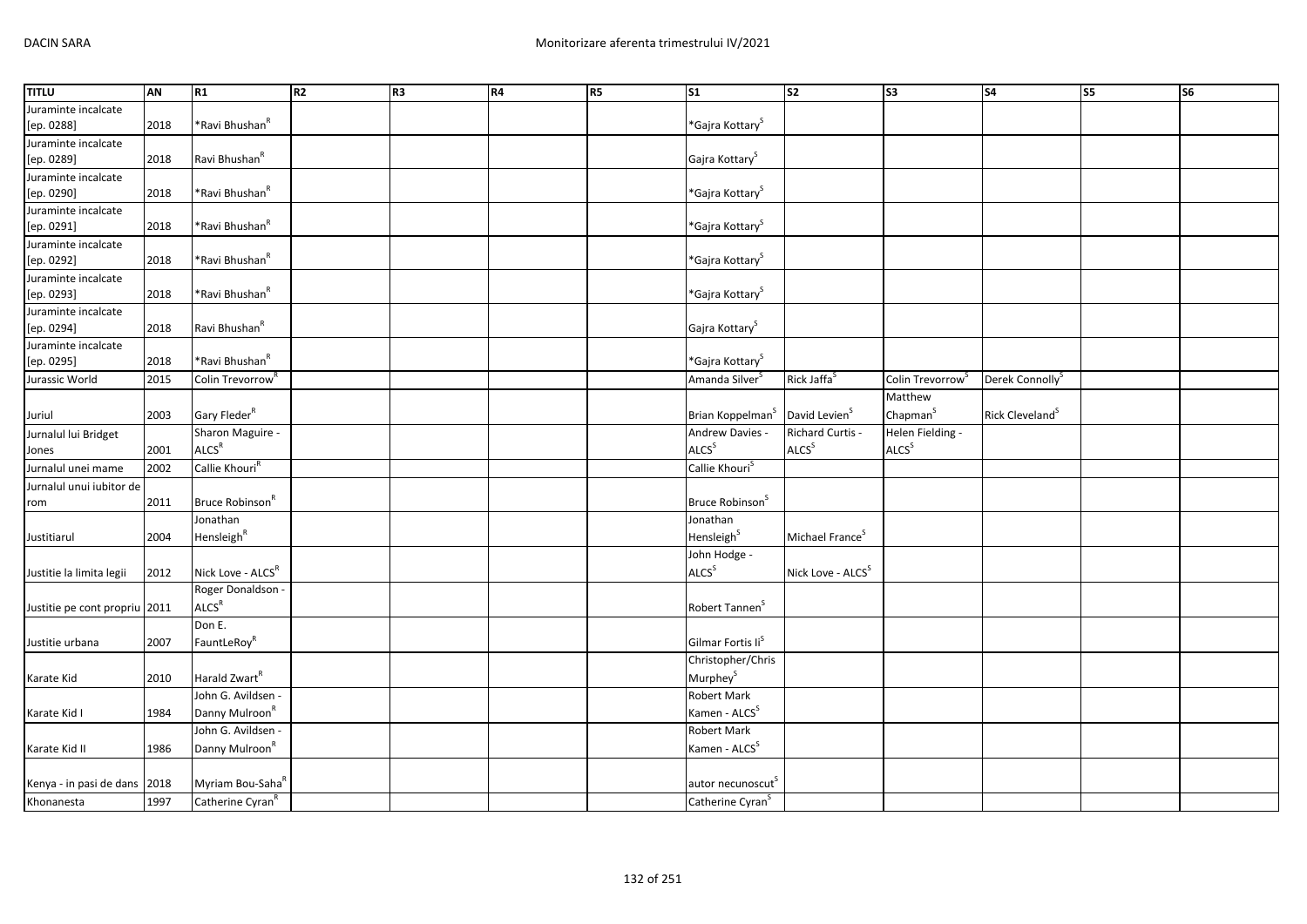| <b>TITLU</b>                   | AN   | R1                                | R <sub>2</sub> | R <sub>3</sub> | R4 | R <sub>5</sub> | $\overline{\text{S1}}$                                             | S <sub>2</sub>                         | $\overline{\text{S3}}$      | S <sub>4</sub>       | S5 | <b>S6</b> |
|--------------------------------|------|-----------------------------------|----------------|----------------|----|----------------|--------------------------------------------------------------------|----------------------------------------|-----------------------------|----------------------|----|-----------|
| Kickboxer                      | 2016 | John Stockwell <sup>R</sup>       |                |                |    |                | Jim McGrath <sup>S</sup>                                           | Dimitri Logothetis <sup>5</sup>        |                             |                      |    |           |
| Kickboxer: Razbunarea          | 2018 | Dimitri Logothetis <sup>R</sup>   |                |                |    |                | Jim McGrath <sup>S</sup>                                           | Dimitri Logothetis <sup>S</sup>        |                             |                      |    |           |
| Kidnap                         | 2017 | Luis Prieto <sup>R</sup>          |                |                |    |                | Knate Lee <sup>S</sup>                                             |                                        |                             |                      |    |           |
| Killer Elite-Infruntarea       | 2011 | Gary Mckendry <sup>R</sup>        |                |                |    |                | Matt Sherring -<br>ALCS <sup>S</sup>                               |                                        |                             |                      |    |           |
| Kung Fu la gramada             | 2004 | Stephen Chow <sup>R</sup>         |                |                |    |                | Kan-Cheung Tsang <sup>S</sup> Man Keung Chan <sup>S</sup>          |                                        | Stephen Chow <sup>S</sup>   | Xin Huo <sup>S</sup> |    |           |
| La bine si la rau              | 1997 | Bryan Spicer <sup>R</sup>         |                |                |    |                | Jana Howington <sup>S</sup>                                        | Steve LuKanic <sup>S</sup>             |                             |                      |    |           |
| LA Confidential                | 1997 | Curtis Hanson <sup>R</sup>        |                |                |    |                | Brian Helgeland -<br>ALCS <sup>S</sup>                             | Curtis Hanson <sup>S</sup>             |                             |                      |    |           |
| La cutite                      | 2019 | Rian Johnson <sup>R</sup>         |                |                |    |                | Rian Johnson <sup>S</sup>                                          |                                        |                             |                      |    |           |
| La La Land                     | 2016 | Damien Chazelle <sup>R</sup>      |                |                |    |                | Damien Chazelle <sup>S</sup>                                       |                                        |                             |                      |    |           |
| La limita extrema              | 1991 | Kathryn Bigelow <sup>R</sup>      |                |                |    |                | W. Peter Iliff <sup>S</sup>                                        |                                        |                             |                      |    |           |
| La limita extrema              | 2015 | Ericson Core <sup>R</sup>         |                |                |    |                | Kurt Wimmer <sup>5</sup>                                           |                                        |                             |                      |    |           |
| La timp pentru Craciun 2015    |      | Sean McNamara <sup>R</sup>        |                |                |    |                | Don Macleod <sup>S</sup>                                           | Helen Frost <sup>S</sup>               |                             |                      |    |           |
| Labirintul mintii              | 2013 | Jorge Dorado <sup>R</sup>         |                |                |    |                | Guy Holmes <sup>S</sup>                                            |                                        |                             |                      |    |           |
| Lacrima diavolului             | 2010 | Norma Bailey <sup>R</sup>         |                |                |    |                | Ron Hutchinson -<br>ALCS <sup>S</sup>                              |                                        |                             |                      |    |           |
| Lacrimi din soare              | 2003 | Antoine Fuqua <sup>R</sup>        |                |                |    |                | Alex Lasker <sup>S</sup>                                           | Patrick Cirillo <sup>S</sup>           |                             |                      |    |           |
| Lanterna verde:<br>Inceputuri  | 2009 | Lauren<br>Montgomery <sup>R</sup> |                |                |    |                | Alan Burnett <sup>S</sup>                                          |                                        |                             |                      |    |           |
| Lassie                         | 1994 | Daniel Petrie Jr. <sup>R</sup>    |                |                |    |                | Elizabeth<br>Anderson <sup>S</sup>                                 | Gary Ross <sup>S</sup>                 | Matthew Jacobs <sup>S</sup> |                      |    |           |
| Legaturi de sange<br>[ep.0001] | 2011 | Luigi Parisi <sup>R</sup>         |                |                |    |                | George Eastman /<br>Luigi Montefiori -<br><b>SIAE</b> <sup>S</sup> | Teodosio Losito -<br>SIAE <sup>S</sup> |                             |                      |    |           |
| Legaturi de sange<br>[ep.0002] | 2011 | Luigi Parisi <sup>R</sup>         |                |                |    |                | Teodosio Losito -<br>SIAE <sup>S</sup>                             | Manuela Romano <sup>5</sup>            |                             |                      |    |           |
| Legea familiei (ep.077) 2019   |      | Sinan Ozturk <sup>R</sup>         |                |                |    |                | Gokhan Horzum <sup>S</sup>                                         |                                        |                             |                      |    |           |
| Legea familiei (ep.078) 2019   |      | *Sinan Ozturk <sup>R</sup>        |                |                |    |                | *Gokhan Horzum`                                                    |                                        |                             |                      |    |           |
| Legea familiei (ep.079) 2019   |      | Sinan Ozturk <sup>R</sup>         |                |                |    |                | Gokhan Horzum <sup>S</sup>                                         |                                        |                             |                      |    |           |
| Legea familiei (ep.080) 2019   |      | Sinan Ozturk <sup>R</sup>         |                |                |    |                | Gokhan Horzum <sup>S</sup>                                         |                                        |                             |                      |    |           |
| Legea familiei (ep.081) 2019   |      | Sinan Ozturk <sup>R</sup>         |                |                |    |                | Gokhan Horzum <sup>5</sup>                                         |                                        |                             |                      |    |           |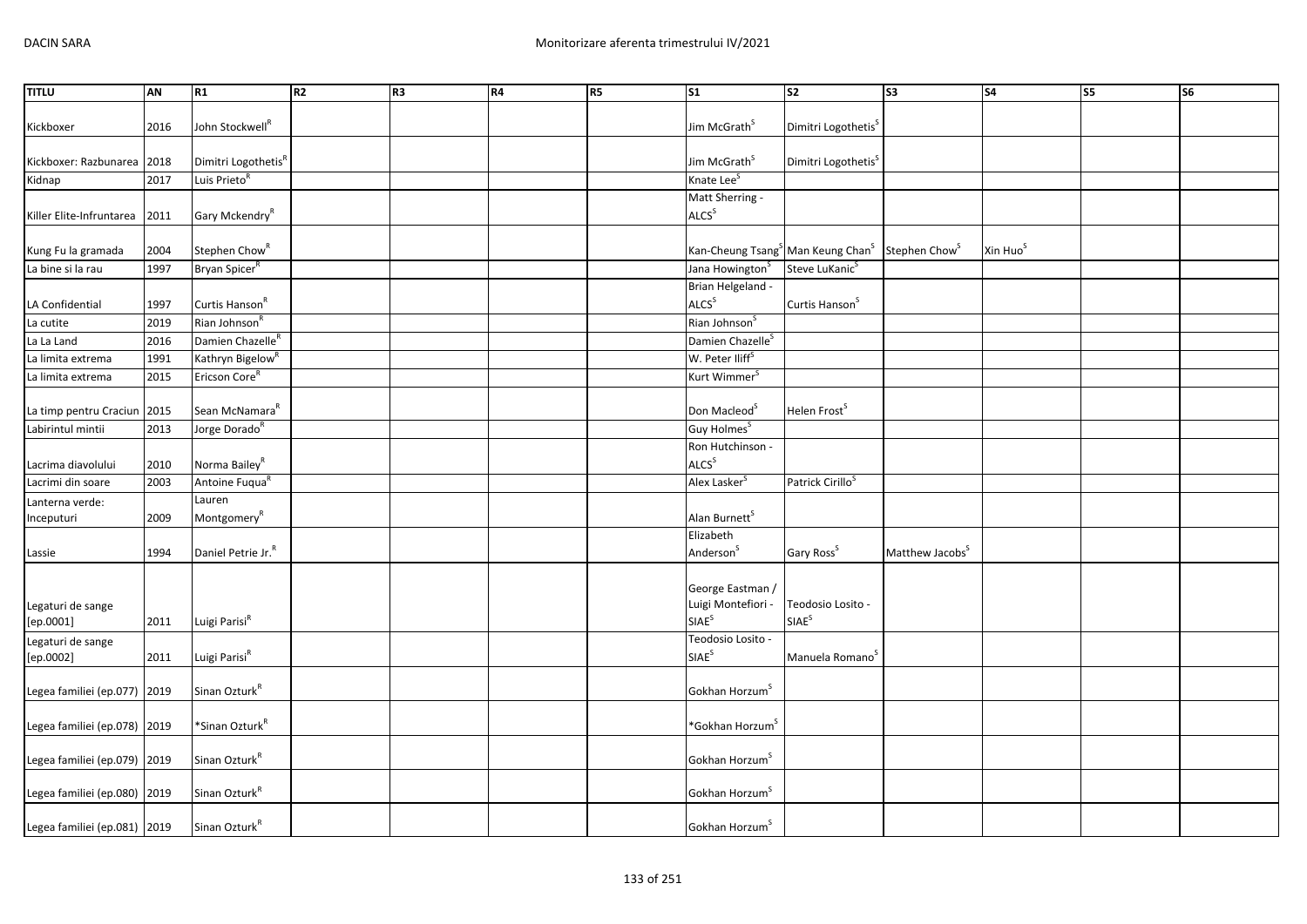| <b>TITLU</b>                 | AN | R1                        | R2 | R3 | R4 | R5 | $\overline{\text{S1}}$     | $\overline{\text{S2}}$ | s <sub>3</sub> | $\overline{\text{S4}}$ | <b>S5</b> | $\overline{\text{S6}}$ |
|------------------------------|----|---------------------------|----|----|----|----|----------------------------|------------------------|----------------|------------------------|-----------|------------------------|
| Legea familiei (ep.082) 2019 |    | Sinan Ozturk <sup>R</sup> |    |    |    |    | Gokhan Horzum <sup>S</sup> |                        |                |                        |           |                        |
| Legea familiei (ep.083) 2019 |    | Sinan Ozturk <sup>R</sup> |    |    |    |    | Gokhan Horzum <sup>S</sup> |                        |                |                        |           |                        |
| Legea familiei (ep.084) 2019 |    | Sinan Ozturk <sup>R</sup> |    |    |    |    | Gokhan Horzum <sup>S</sup> |                        |                |                        |           |                        |
| Legea familiei (ep.085) 2019 |    | Sinan Ozturk <sup>R</sup> |    |    |    |    | Gokhan Horzum <sup>S</sup> |                        |                |                        |           |                        |
| Legea familiei (ep.086) 2019 |    | Sinan Ozturk <sup>R</sup> |    |    |    |    | Gokhan Horzum <sup>S</sup> |                        |                |                        |           |                        |
| Legea familiei (ep.087) 2019 |    | Sinan Ozturk <sup>R</sup> |    |    |    |    | Gokhan Horzum <sup>S</sup> |                        |                |                        |           |                        |
| Legea familiei (ep.088) 2019 |    | Sinan Ozturk <sup>R</sup> |    |    |    |    | Gokhan Horzum <sup>S</sup> |                        |                |                        |           |                        |
| Legea familiei (ep.089) 2019 |    | Sinan Ozturk <sup>R</sup> |    |    |    |    | Gokhan Horzum <sup>S</sup> |                        |                |                        |           |                        |
| Legea familiei (ep.090) 2019 |    | Sinan Ozturk <sup>R</sup> |    |    |    |    | Gokhan Horzum <sup>S</sup> |                        |                |                        |           |                        |
| Legea familiei (ep.091) 2019 |    | Sinan Ozturk <sup>R</sup> |    |    |    |    | Gokhan Horzum <sup>S</sup> |                        |                |                        |           |                        |
| Legea familiei (ep.092) 2019 |    | Sinan Ozturk <sup>R</sup> |    |    |    |    | Gokhan Horzum <sup>S</sup> |                        |                |                        |           |                        |
| Legea familiei (ep.093) 2019 |    | Sinan Ozturk <sup>R</sup> |    |    |    |    | Gokhan Horzum <sup>S</sup> |                        |                |                        |           |                        |
| Legea familiei (ep.094) 2019 |    | Sinan Ozturk <sup>R</sup> |    |    |    |    | Gokhan Horzum <sup>S</sup> |                        |                |                        |           |                        |
| Legea familiei (ep.095) 2019 |    | Sinan Ozturk <sup>R</sup> |    |    |    |    | Gokhan Horzum <sup>S</sup> |                        |                |                        |           |                        |
| Legea familiei (ep.096) 2019 |    | Sinan Ozturk <sup>R</sup> |    |    |    |    | Gokhan Horzum <sup>S</sup> |                        |                |                        |           |                        |
| Legea familiei (ep.097) 2019 |    | Sinan Ozturk <sup>R</sup> |    |    |    |    | Gokhan Horzum <sup>S</sup> |                        |                |                        |           |                        |
| Legea familiei (ep.098) 2019 |    | Sinan Ozturk <sup>R</sup> |    |    |    |    | Gokhan Horzum <sup>S</sup> |                        |                |                        |           |                        |
| Legea familiei (ep.099) 2019 |    | Sinan Ozturk <sup>R</sup> |    |    |    |    | Gokhan Horzum <sup>S</sup> |                        |                |                        |           |                        |
| Legea familiei (ep.100) 2019 |    | Sinan Ozturk <sup>R</sup> |    |    |    |    | Gokhan Horzum <sup>S</sup> |                        |                |                        |           |                        |
| Legea familiei (ep.101) 2019 |    | Sinan Ozturk <sup>R</sup> |    |    |    |    | Gokhan Horzum <sup>S</sup> |                        |                |                        |           |                        |
| Legea familiei (ep.102) 2019 |    | Sinan Ozturk <sup>R</sup> |    |    |    |    | Gokhan Horzum <sup>S</sup> |                        |                |                        |           |                        |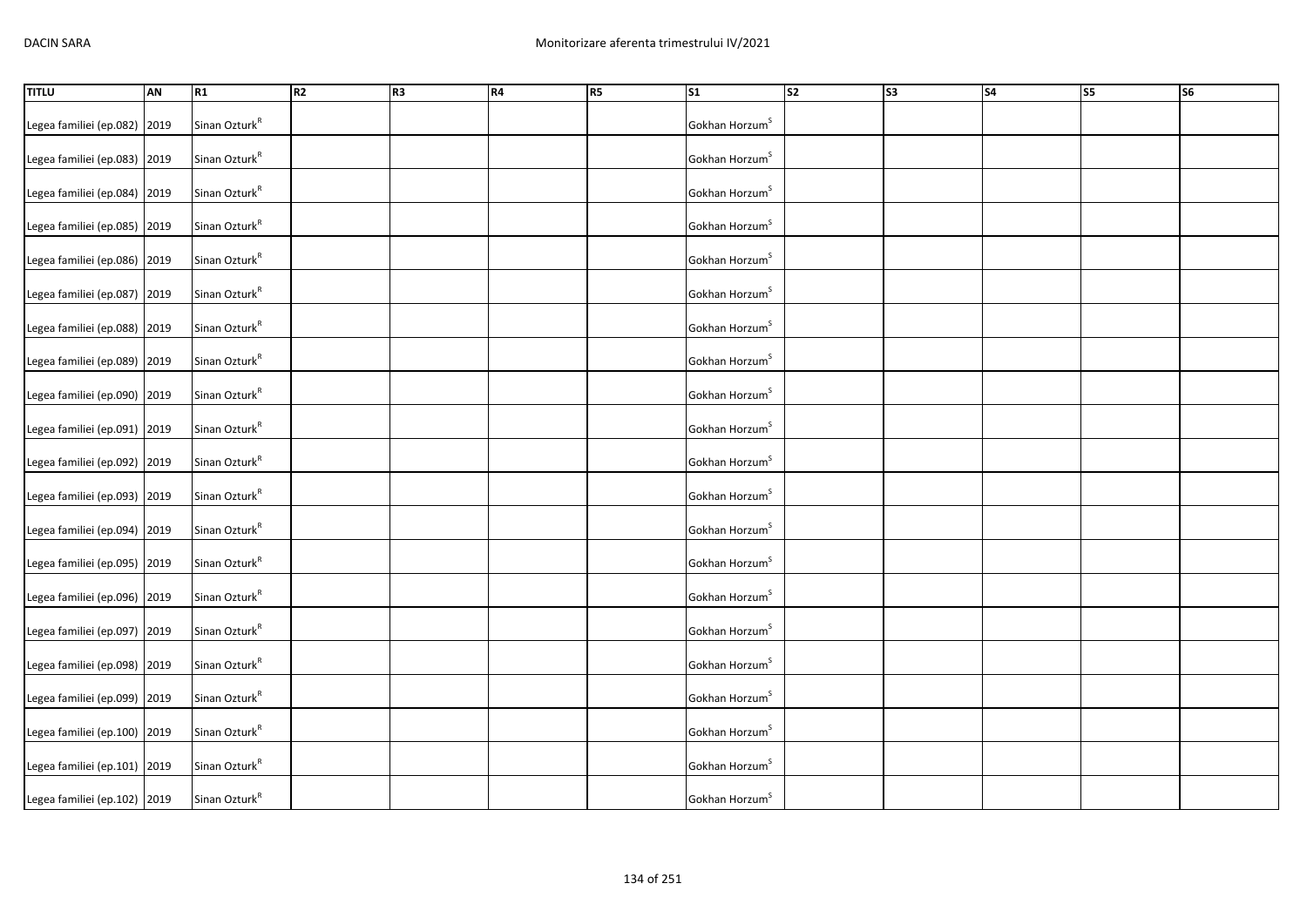| <b>TITLU</b>                 | AN | R1                        | R <sub>2</sub> | R3 | R4 | R5 | $\overline{\text{S1}}$     | S2 | S3 | $\overline{\phantom{a}}$ S4 | $\overline{\text{S5}}$ | <b>S6</b> |
|------------------------------|----|---------------------------|----------------|----|----|----|----------------------------|----|----|-----------------------------|------------------------|-----------|
| Legea familiei (ep.103) 2019 |    | Sinan Ozturk <sup>R</sup> |                |    |    |    | Gokhan Horzum <sup>S</sup> |    |    |                             |                        |           |
| Legea familiei (ep.104) 2019 |    | Sinan Ozturk <sup>R</sup> |                |    |    |    | Gokhan Horzum <sup>S</sup> |    |    |                             |                        |           |
| Legea familiei (ep.105) 2019 |    | Sinan Ozturk <sup>R</sup> |                |    |    |    | Gokhan Horzum <sup>S</sup> |    |    |                             |                        |           |
| Legea familiei (ep.106) 2019 |    | Sinan Ozturk <sup>R</sup> |                |    |    |    | Gokhan Horzum <sup>S</sup> |    |    |                             |                        |           |
| Legea familiei (ep.107) 2019 |    | Sinan Ozturk <sup>R</sup> |                |    |    |    | Gokhan Horzum <sup>S</sup> |    |    |                             |                        |           |
| Legea familiei (ep.108) 2019 |    | Sinan Ozturk <sup>R</sup> |                |    |    |    | Gokhan Horzum <sup>S</sup> |    |    |                             |                        |           |
| Legea familiei (ep.109) 2019 |    | Sinan Ozturk <sup>R</sup> |                |    |    |    | Gokhan Horzum <sup>S</sup> |    |    |                             |                        |           |
| Legea familiei (ep.110) 2019 |    | Sinan Ozturk <sup>R</sup> |                |    |    |    | Gokhan Horzum <sup>S</sup> |    |    |                             |                        |           |
| Legea familiei (ep.111) 2019 |    | Sinan Ozturk <sup>R</sup> |                |    |    |    | Gokhan Horzum <sup>S</sup> |    |    |                             |                        |           |
| Legea familiei (ep.112) 2019 |    | Sinan Ozturk <sup>R</sup> |                |    |    |    | Gokhan Horzum <sup>S</sup> |    |    |                             |                        |           |
| Legea familiei (ep.113) 2019 |    | Sinan Ozturk <sup>R</sup> |                |    |    |    | Gokhan Horzum <sup>S</sup> |    |    |                             |                        |           |
| Legea familiei (ep.114) 2019 |    | Sinan Ozturk <sup>R</sup> |                |    |    |    | Gokhan Horzum <sup>S</sup> |    |    |                             |                        |           |
| Legea familiei (ep.115) 2019 |    | Sinan Ozturk <sup>R</sup> |                |    |    |    | Gokhan Horzum <sup>S</sup> |    |    |                             |                        |           |
| Legea familiei (ep.116) 2019 |    | Sinan Ozturk <sup>R</sup> |                |    |    |    | Gokhan Horzum <sup>S</sup> |    |    |                             |                        |           |
| Legea familiei (ep.117) 2019 |    | Sinan Ozturk <sup>R</sup> |                |    |    |    | Gokhan Horzum <sup>S</sup> |    |    |                             |                        |           |
| Legea familiei (ep.118) 2019 |    | Sinan Ozturk <sup>R</sup> |                |    |    |    | Gokhan Horzum <sup>S</sup> |    |    |                             |                        |           |
| Legea familiei (ep.119) 2019 |    | Sinan Ozturk <sup>R</sup> |                |    |    |    | Gokhan Horzum <sup>S</sup> |    |    |                             |                        |           |
| Legea familiei (ep.120) 2019 |    | Sinan Ozturk <sup>R</sup> |                |    |    |    | Gokhan Horzum <sup>S</sup> |    |    |                             |                        |           |
| Legea familiei (ep.121) 2019 |    | Sinan Ozturk <sup>R</sup> |                |    |    |    | Gokhan Horzum <sup>S</sup> |    |    |                             |                        |           |
| Legea familiei (ep.122) 2019 |    | Sinan Ozturk $R$          |                |    |    |    | Gokhan Horzum <sup>S</sup> |    |    |                             |                        |           |
| Legea familiei (ep.123) 2019 |    | Sinan Ozturk <sup>R</sup> |                |    |    |    | Gokhan Horzum <sup>S</sup> |    |    |                             |                        |           |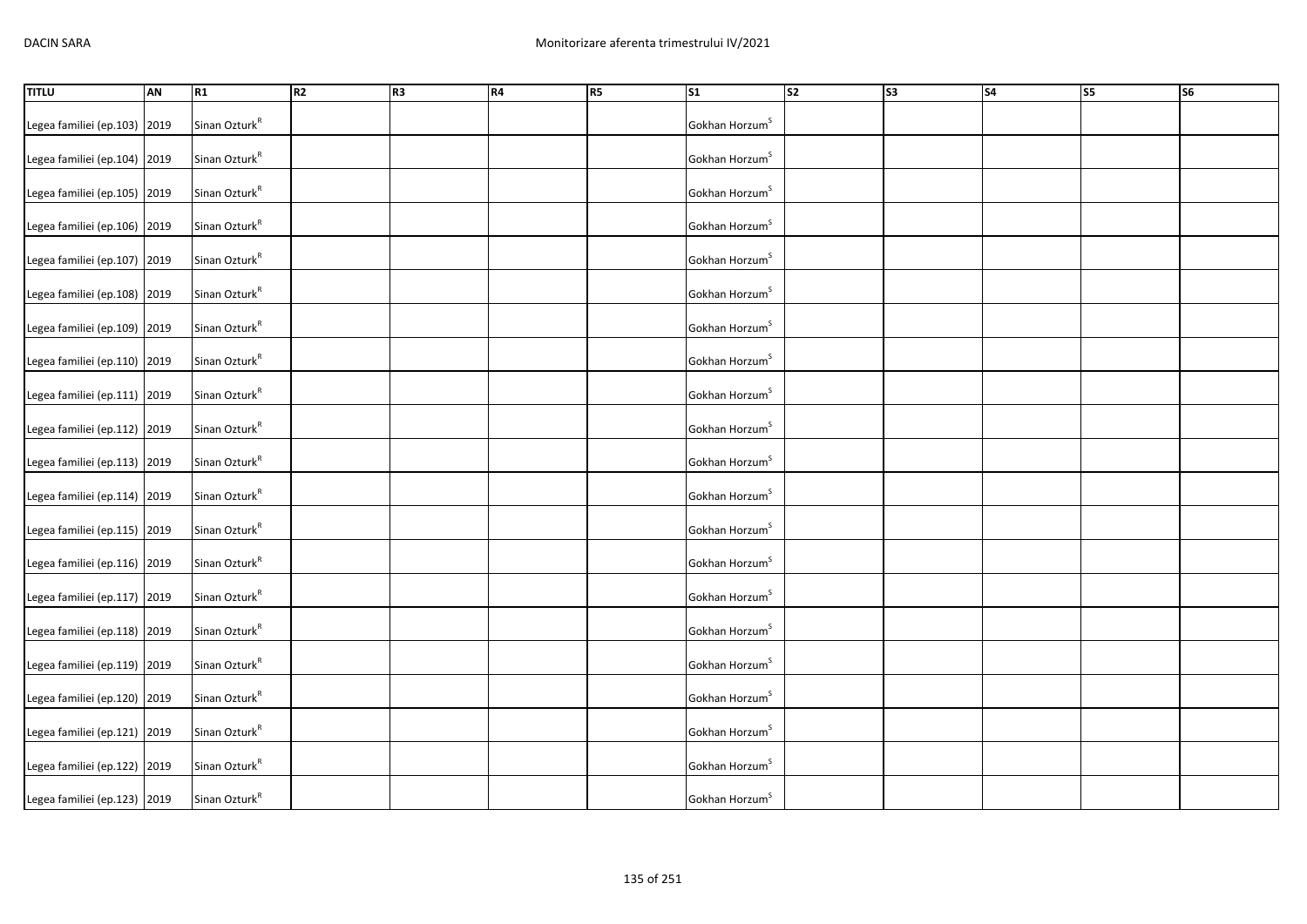| <b>TITLU</b>                 | AN   | R1                                     | R <sub>2</sub> | R <sub>3</sub> | R4 | R5 | <b>S1</b>                         | s2                          | S3 | S <sub>4</sub> | S5 | S6 |
|------------------------------|------|----------------------------------------|----------------|----------------|----|----|-----------------------------------|-----------------------------|----|----------------|----|----|
| Legea familiei (ep.124) 2019 |      | Sinan Ozturk <sup>R</sup>              |                |                |    |    | Gokhan Horzum <sup>3</sup>        |                             |    |                |    |    |
| Legea familiei (ep.125) 2019 |      | Sinan Ozturk <sup>R</sup>              |                |                |    |    | Gokhan Horzum <sup>S</sup>        |                             |    |                |    |    |
| Legea familiei (ep.126) 2019 |      | Sinan Ozturk <sup>R</sup>              |                |                |    |    | Gokhan Horzum <sup>S</sup>        |                             |    |                |    |    |
| Legea familiei (ep.127) 2019 |      | Sinan Ozturk <sup>R</sup>              |                |                |    |    | Gokhan Horzum <sup>S</sup>        |                             |    |                |    |    |
| Legea familiei (ep.128) 2019 |      | Sinan Ozturk <sup>R</sup>              |                |                |    |    | Gokhan Horzum <sup>S</sup>        |                             |    |                |    |    |
| Legea familiei (ep.129) 2019 |      | Sinan Ozturk <sup>R</sup>              |                |                |    |    | Gokhan Horzum <sup>S</sup>        |                             |    |                |    |    |
| Legea familiei (ep.130) 2019 |      | Sinan Ozturk <sup>R</sup>              |                |                |    |    | Gokhan Horzum <sup>S</sup>        |                             |    |                |    |    |
| Legea familiei (ep.131) 2019 |      | Sinan Ozturk <sup>R</sup>              |                |                |    |    | Gokhan Horzum <sup>S</sup>        |                             |    |                |    |    |
| Legea familiei (ep.132) 2019 |      | Sinan Ozturk <sup>R</sup>              |                |                |    |    | Gokhan Horzum <sup>S</sup>        |                             |    |                |    |    |
| Legea familiei (ep.133) 2019 |      | Sinan Ozturk <sup>R</sup>              |                |                |    |    | Gokhan Horzum <sup>S</sup>        |                             |    |                |    |    |
| Legea familiei (ep.134) 2019 |      | Sinan Ozturk <sup>R</sup>              |                |                |    |    | Gokhan Horzum <sup>S</sup>        |                             |    |                |    |    |
| Legea familiei (ep.135) 2019 |      | Sinan Ozturk <sup>R</sup>              |                |                |    |    | Gokhan Horzum <sup>S</sup>        |                             |    |                |    |    |
| Legea familiei (ep.136) 2019 |      | Sinan Ozturk <sup>R</sup>              |                |                |    |    | Gokhan Horzum <sup>S</sup>        |                             |    |                |    |    |
| Legea familiei (ep.137) 2019 |      | Sinan Ozturk <sup>R</sup>              |                |                |    |    | Gokhan Horzum <sup>S</sup>        |                             |    |                |    |    |
| Legea familiei (ep.138) 2019 |      | Sinan Ozturk <sup>R</sup>              |                |                |    |    | Gokhan Horzum <sup>S</sup>        |                             |    |                |    |    |
| Legea familiei (ep.139) 2019 |      | Sinan Ozturk <sup>R</sup>              |                |                |    |    | Gokhan Horzum <sup>S</sup>        |                             |    |                |    |    |
| Legea familiei (ep.140) 2019 |      | Sinan Ozturk <sup>R</sup>              |                |                |    |    | Gokhan Horzum <sup>S</sup>        |                             |    |                |    |    |
| Legea familiei (ep.141) 2019 |      | Sinan Ozturk <sup>R</sup>              |                |                |    |    | Gokhan Horzum <sup>S</sup>        |                             |    |                |    |    |
| Legea familiei (ep.142) 2019 |      | Sinan Ozturk <sup>R</sup>              |                |                |    |    | Gokhan Horzum <sup>S</sup>        |                             |    |                |    |    |
|                              |      | Steven Knight -<br>Steve Knight -      |                |                |    |    | Steven Knight -<br>Steve Knight - |                             |    |                |    |    |
| Legea strazii                | 2013 | ALCS <sup>R</sup>                      |                |                |    |    | ALCS <sup>S</sup>                 |                             |    |                |    |    |
| Legenda                      | 1993 | Corey Yuen - Cory<br>Yuen <sup>R</sup> |                |                |    |    | Kin Chung Chan <sup>S</sup>       | Kung-Yung Chai <sup>S</sup> |    |                |    |    |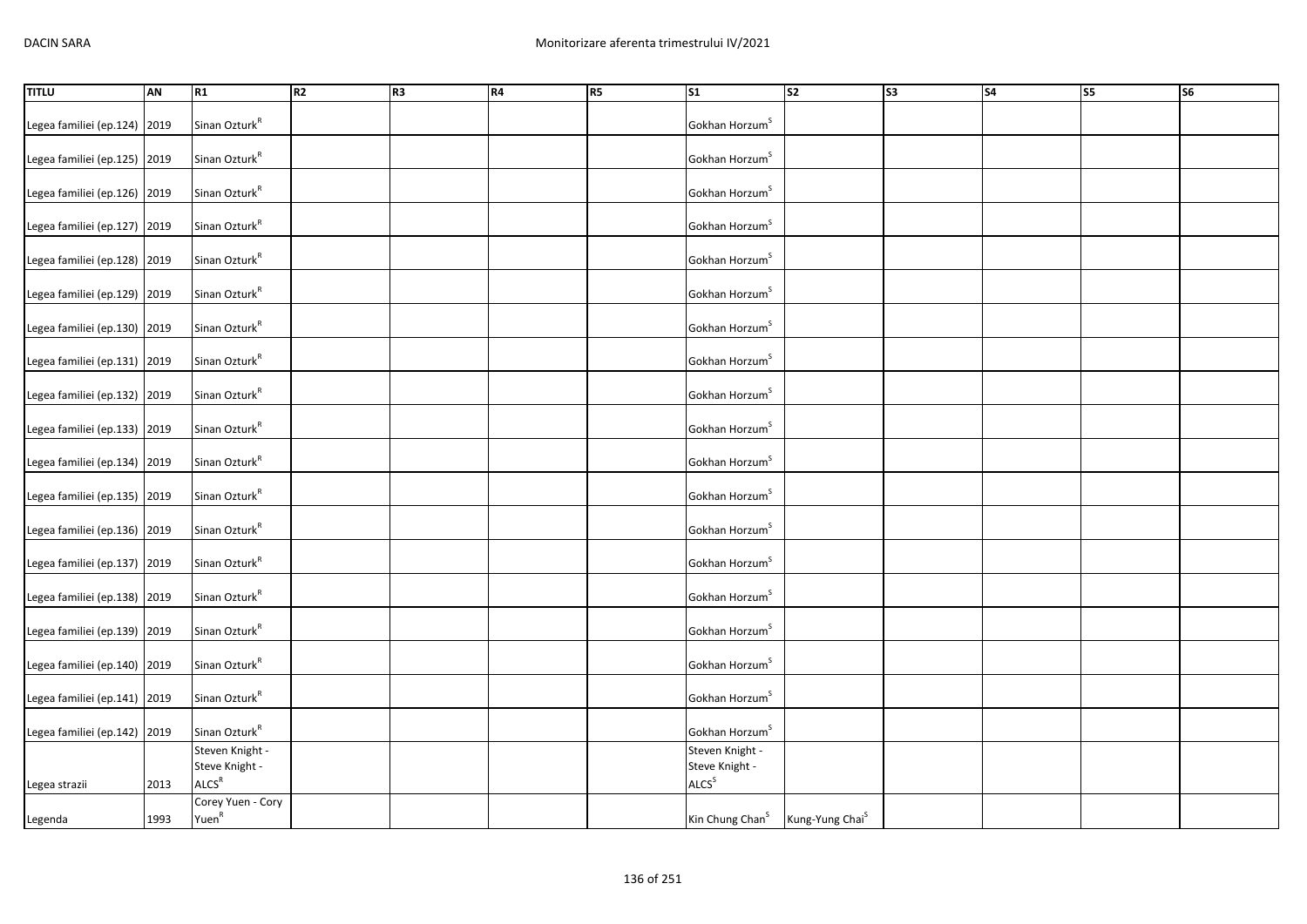| <b>TITLU</b>                                 | <b>AN</b> | R1                           | R <sub>2</sub>            | R <sub>3</sub> | R4 | R5 | $\overline{\text{S1}}$     | $\overline{\text{S2}}$     | $\overline{\text{S3}}$       | $\overline{\text{S4}}$    | <b>S5</b> | $\overline{\text{S6}}$ |
|----------------------------------------------|-----------|------------------------------|---------------------------|----------------|----|----|----------------------------|----------------------------|------------------------------|---------------------------|-----------|------------------------|
| Legenda calaretului                          |           |                              |                           |                |    |    |                            |                            |                              |                           |           |                        |
| singuratic                                   | 2013      | Gore Verbinski <sup>R</sup>  |                           |                |    |    | Justin Haythe <sup>S</sup> | Terry Rossio <sup>S</sup>  | Ted Elliott <sup>S</sup>     |                           |           |                        |
|                                              |           |                              |                           |                |    |    |                            |                            |                              |                           |           |                        |
| Legenda lui Bruc                             | 2010      | Daniel Benmayor <sup>R</sup> |                           |                |    |    | Jordi Gasull <sup>S</sup>  |                            |                              |                           |           |                        |
| Legenda lui Hercule                          | 2014      | Renny Harlin <sup>R</sup>    |                           |                |    |    | Renny Harlin <sup>S</sup>  | Sean Hood <sup>S</sup>     | Daniel Giat <sup>S</sup>     | Giulio Steve <sup>S</sup> |           |                        |
|                                              |           | John Carl                    |                           |                |    |    |                            |                            | John Carl                    |                           |           |                        |
| Legenda lui Holly Boy                        | 2003      | <b>Buechler</b> <sup>R</sup> |                           |                |    |    | Frank Latino <sup>S</sup>  | Gary Lo Conti <sup>S</sup> | <b>Buechler</b> <sup>S</sup> |                           |           |                        |
| Legenda lui Johnny                           |           |                              |                           |                |    |    |                            |                            |                              |                           |           |                        |
| Lingo                                        | 2003      | Steven Ramirez <sup>R</sup>  |                           |                |    |    | Riwia Brown <sup>S</sup>   | John Garbett <sup>S</sup>  |                              |                           |           |                        |
|                                              |           | David Yates -                |                           |                |    |    |                            |                            |                              |                           |           |                        |
| Legenda lui Tarzan                           | 2016      | ALCS <sup>R</sup>            |                           |                |    |    | Craig Brewer <sup>S</sup>  | Adam Cozad <sup>S</sup>    |                              |                           |           |                        |
|                                              |           |                              |                           |                |    |    |                            |                            |                              |                           |           |                        |
| Legenda lui Zorro                            | 2005      | Martin Campbell <sup>R</sup> |                           |                |    |    | Alex Kurtzman <sup>S</sup> | Roberto Orci <sup>S</sup>  |                              |                           |           |                        |
| Legendele palatului:                         |           |                              |                           |                |    |    |                            |                            |                              |                           |           |                        |
| Pictorul de la curte                         |           |                              |                           |                |    |    |                            |                            |                              |                           |           |                        |
| [ep.0001]                                    | 2008      | Jin Hyeok <sup>R</sup>       | Tae-yoo Jang <sup>R</sup> |                |    |    | Lee Eun-yeong <sup>S</sup> |                            |                              |                           |           |                        |
| Legendele palatului:                         |           |                              |                           |                |    |    |                            |                            |                              |                           |           |                        |
| Pictorul de la curte                         |           |                              |                           |                |    |    |                            |                            |                              |                           |           |                        |
| [ep.0002]                                    | 2008      | Jin Hyeok <sup>R</sup>       | Tae-yoo Jang <sup>R</sup> |                |    |    | Lee Eun-yeong <sup>S</sup> |                            |                              |                           |           |                        |
| Legendele palatului:                         |           |                              |                           |                |    |    |                            |                            |                              |                           |           |                        |
| Pictorul de la curte                         |           |                              |                           |                |    |    |                            |                            |                              |                           |           |                        |
| [ep.0003]                                    | 2008      | Jin Hyeok <sup>R</sup>       | Tae-yoo Jang <sup>R</sup> |                |    |    | Lee Eun-yeong <sup>S</sup> |                            |                              |                           |           |                        |
| Legendele palatului:                         |           |                              |                           |                |    |    |                            |                            |                              |                           |           |                        |
| Pictorul de la curte                         |           |                              |                           |                |    |    |                            |                            |                              |                           |           |                        |
| [ep.0004]                                    | 2008      | Jin Hyeok <sup>R</sup>       | Tae-yoo Jang <sup>R</sup> |                |    |    | Lee Eun-yeong <sup>S</sup> |                            |                              |                           |           |                        |
| Legendele palatului:                         |           |                              |                           |                |    |    |                            |                            |                              |                           |           |                        |
| Pictorul de la curte                         |           |                              |                           |                |    |    |                            |                            |                              |                           |           |                        |
| [ep.0005]                                    | 2008      | Jin Hyeok <sup>R</sup>       | Tae-yoo Jang <sup>R</sup> |                |    |    | Lee Eun-yeong <sup>S</sup> |                            |                              |                           |           |                        |
| Legendele palatului:                         |           |                              |                           |                |    |    |                            |                            |                              |                           |           |                        |
| Pictorul de la curte                         |           |                              |                           |                |    |    |                            |                            |                              |                           |           |                        |
| [ep.0006]                                    | 2008      | Jin Hyeok <sup>R</sup>       | Tae-yoo Jang <sup>R</sup> |                |    |    | Lee Eun-yeong <sup>S</sup> |                            |                              |                           |           |                        |
| Legendele palatului:                         |           |                              |                           |                |    |    |                            |                            |                              |                           |           |                        |
| Pictorul de la curte                         |           | Jin Hyeok <sup>R</sup>       | Tae-yoo Jang <sup>R</sup> |                |    |    | Lee Eun-yeong <sup>S</sup> |                            |                              |                           |           |                        |
| [ep.0007]                                    | 2008      |                              |                           |                |    |    |                            |                            |                              |                           |           |                        |
| Legendele palatului:<br>Pictorul de la curte |           |                              |                           |                |    |    |                            |                            |                              |                           |           |                        |
| [ep.0008]                                    | 2008      | Jin Hyeok <sup>R</sup>       | Tae-yoo Jang <sup>R</sup> |                |    |    | Lee Eun-yeong <sup>S</sup> |                            |                              |                           |           |                        |
|                                              |           |                              |                           |                |    |    |                            |                            |                              |                           |           |                        |
| Legendele palatului:<br>Pictorul de la curte |           |                              |                           |                |    |    |                            |                            |                              |                           |           |                        |
| [ep.0009]                                    | 2008      | Jin Hyeok <sup>R</sup>       | Tae-yoo Jang <sup>R</sup> |                |    |    | Lee Eun-yeong <sup>S</sup> |                            |                              |                           |           |                        |
| Legendele palatului:                         |           |                              |                           |                |    |    |                            |                            |                              |                           |           |                        |
| Pictorul de la curte                         |           |                              |                           |                |    |    |                            |                            |                              |                           |           |                        |
| [ep.0010]                                    | 2008      | Jin Hyeok <sup>R</sup>       | Tae-yoo Jang <sup>R</sup> |                |    |    | Lee Eun-yeong <sup>S</sup> |                            |                              |                           |           |                        |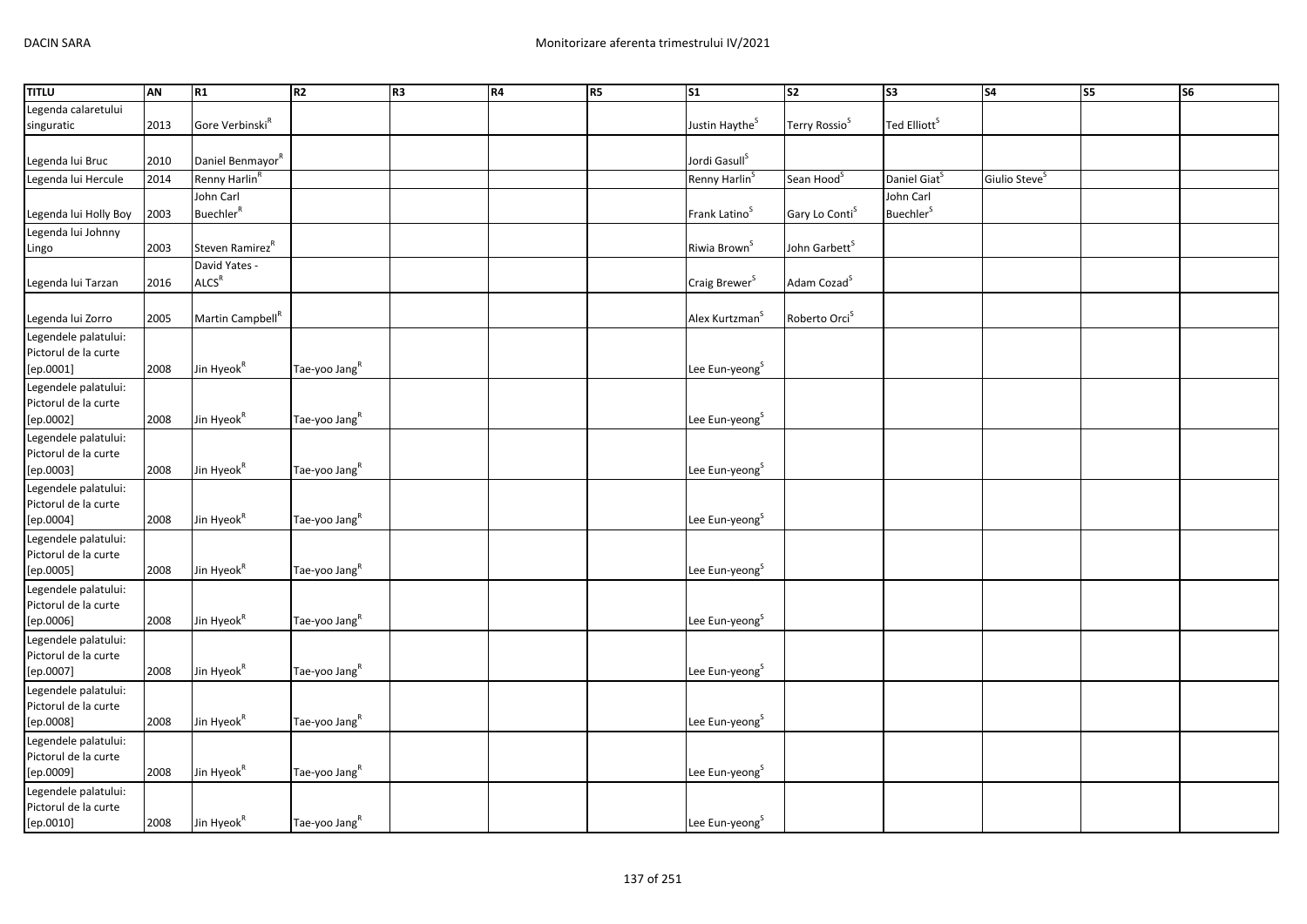| <b>TITLU</b>                                                      | AN   | R1                         | R <sub>2</sub>             | R <sub>3</sub> | R4 | <b>R5</b> | S <sub>1</sub>               | S <sub>2</sub> | S <sub>3</sub> | S <sub>4</sub> | S <sub>5</sub> | S6 |
|-------------------------------------------------------------------|------|----------------------------|----------------------------|----------------|----|-----------|------------------------------|----------------|----------------|----------------|----------------|----|
| Legendele palatului:<br>Pictorul de la curte<br>[ep.0011]         | 2008 | Jin Hyeok <sup>R</sup>     | Tae-yoo Jang <sup>R</sup>  |                |    |           | Lee Eun-yeong <sup>S</sup>   |                |                |                |                |    |
| Legendele palatului:<br>Pictorul de la curte<br>[ep.0012]         | 2008 | Jin Hyeok <sup>R</sup>     | Tae-yoo Jang <sup>R</sup>  |                |    |           | Lee Eun-yeong <sup>S</sup>   |                |                |                |                |    |
| Legendele palatului:<br>Pictorul de la curte<br>[ep.0013]         | 2008 | *Jin Hyeok <sup>R</sup>    | *Tae-yoo Jang <sup>R</sup> |                |    |           | *Lee Eun-yeong <sup>S</sup>  |                |                |                |                |    |
| Legendele palatului:<br>Pictorul de la curte<br>[ep.0014]         | 2008 | Jin Hyeok <sup>R</sup>     | Tae-yoo Jang <sup>R</sup>  |                |    |           | Lee Eun-yeong <sup>S</sup>   |                |                |                |                |    |
| Legendele palatului:<br>Pictorul de la curte<br>[ep.0015]         | 2008 | Jin Hyeok <sup>R</sup>     | Tae-yoo Jang <sup>R</sup>  |                |    |           | Lee Eun-yeong <sup>S</sup>   |                |                |                |                |    |
| Legendele palatului:<br>Pictorul de la curte<br>$[{\sf ep.0016}]$ | 2008 | Jin Hyeok <sup>R</sup>     | Tae-yoo Jang <sup>R</sup>  |                |    |           | Lee Eun-yeong <sup>S</sup>   |                |                |                |                |    |
| Legendele palatului:<br>Pictorul de la curte<br>[ep.0017]         | 2008 | Jin Hyeok <sup>R</sup>     | Tae-yoo Jang <sup>R</sup>  |                |    |           | Lee Eun-yeong <sup>S</sup>   |                |                |                |                |    |
| Legendele palatului:<br>Pictorul de la curte<br>[ep.0018]         | 2008 | Jin Hyeok <sup>R</sup>     | Tae-yoo Jang <sup>R</sup>  |                |    |           | Lee Eun-yeong <sup>S</sup>   |                |                |                |                |    |
| Legendele palatului:<br>Pictorul de la curte<br>[ep.0019]         | 2008 | Jin Hyeok <sup>R</sup>     | Tae-yoo Jang <sup>R</sup>  |                |    |           | Lee Eun-yeong <sup>S</sup>   |                |                |                |                |    |
| Legendele palatului:<br>Pictorul de la curte<br>[ep.0020]         | 2008 | *Jin Hyeok <sup>R</sup>    | *Tae-yoo Jang <sup>R</sup> |                |    |           | *Lee Eun-yeong <sup>S</sup>  |                |                |                |                |    |
| Legendele palatului:<br>Printesa Ja Myung<br>[ep.0001]            | 2009 | Lee Myung Woo <sup>R</sup> |                            |                |    |           | Jeong Seong-Hee <sup>S</sup> |                |                |                |                |    |
| Legendele palatului:<br>Printesa Ja Myung<br>[ep.0002]            | 2009 | Lee Myung Woo <sup>R</sup> |                            |                |    |           | Jeong Seong-Hee <sup>S</sup> |                |                |                |                |    |
| Legendele palatului:<br>Printesa Ja Myung<br>[ep.0003]            | 2009 | Lee Myung Woo <sup>R</sup> |                            |                |    |           | Jeong Seong-Hee <sup>S</sup> |                |                |                |                |    |
| Legendele palatului:<br>Printesa Ja Myung<br>[ep.0004]            | 2009 | Lee Myung Woo <sup>R</sup> |                            |                |    |           | Jeong Seong-Hee <sup>S</sup> |                |                |                |                |    |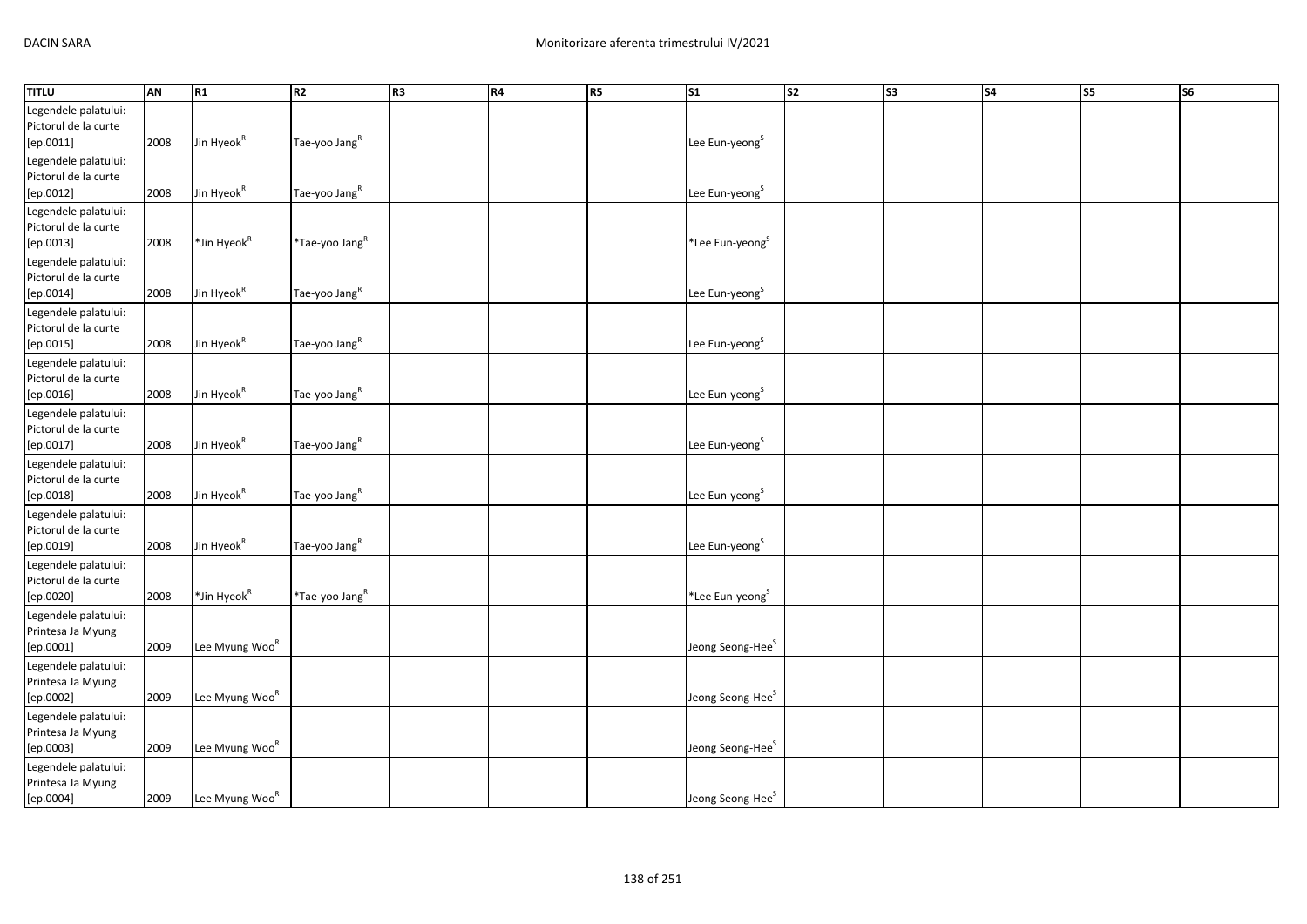| <b>TITLU</b>                                           | AN   | R1                                               | R2 | R <sub>3</sub> | R4 | R5 | S <sub>1</sub>                             | S <sub>2</sub>                        | S <sub>3</sub>                                          | S <sub>4</sub> | $\overline{\text{S}}$ | $\overline{\text{S6}}$ |
|--------------------------------------------------------|------|--------------------------------------------------|----|----------------|----|----|--------------------------------------------|---------------------------------------|---------------------------------------------------------|----------------|-----------------------|------------------------|
| Legendele palatului:<br>Printesa Ja Myung<br>[ep.0005] | 2009 | Lee Myung Woo <sup>R</sup>                       |    |                |    |    | Jeong Seong-Hee <sup>S</sup>               |                                       |                                                         |                |                       |                        |
| Legendele palatului:<br>Printesa Ja Myung<br>[ep.0006] | 2009 | Lee Myung Woo <sup>R</sup>                       |    |                |    |    | Jeong Seong-Hee <sup>S</sup>               |                                       |                                                         |                |                       |                        |
| Legendele palatului:<br>Printesa Ja Myung<br>[ep.0007] | 2009 | Lee Myung Woo <sup>R</sup>                       |    |                |    |    | Jeong Seong-Hee <sup>S</sup>               |                                       |                                                         |                |                       |                        |
| Legendele palatului:<br>Printesa Ja Myung<br>[ep.0008] | 2009 | *Lee Myung Woo <sup>R</sup>                      |    |                |    |    | *Jeong Seong-Hee <sup>5</sup>              |                                       |                                                         |                |                       |                        |
| Legendele palatului:<br>Printesa Ja Myung<br>[ep.0009] | 2009 | Lee Myung Woo <sup>R</sup>                       |    |                |    |    | Jeong Seong-Hee <sup>S</sup>               |                                       |                                                         |                |                       |                        |
| Legendele palatului:<br>Printesa Ja Myung<br>[ep.0010] | 2009 | Lee Myung Woo <sup>R</sup>                       |    |                |    |    | Jeong Seong-Hee <sup>S</sup>               |                                       |                                                         |                |                       |                        |
| Legendele palatului:<br>Printesa Ja Myung<br>[ep.0011] | 2009 | Lee Myung Woo <sup>R</sup>                       |    |                |    |    | Jeong Seong-Hee <sup>S</sup>               |                                       |                                                         |                |                       |                        |
| Legile atractiei                                       | 2004 | Peter Howitt -<br>ALCS <sup>R</sup>              |    |                |    |    | Aline Brosh<br>McKenna - ALCS <sup>S</sup> | Robert Harling -<br>ALCS <sup>S</sup> |                                                         |                |                       |                        |
| Legionarul                                             | 1998 | Peter MacDonald -<br>Peter McDonald <sup>R</sup> |    |                |    |    | Rebecca Morrison <sup>5</sup>              | Sheldon Lettich <sup>S</sup>          |                                                         |                |                       |                        |
| Legiunea                                               | 2010 | Scott Stewart <sup>R</sup>                       |    |                |    |    | Peter Schink <sup>S</sup>                  | Scott Stewart <sup>S</sup>            |                                                         |                |                       |                        |
| Leul din Teba                                          | 1964 | Giorgio Ferroni <sup>R</sup>                     |    |                |    |    | Remigio Del<br>Grosso - SIAE <sup>S</sup>  | Giorgio Ferroni <sup>S</sup>          | Andrey De Coligny <sup>S</sup> Jean Velter <sup>S</sup> |                |                       |                        |
| Liga feminina de<br>baseball                           | 1992 | Penny Marshall <sup>R</sup>                      |    |                |    |    | Babaloo Mandel <sup>S</sup>                | Lowell Ganz <sup>S</sup>              |                                                         |                |                       |                        |
| Like. Share. Crima                                     | 2016 | Micho Rutare <sup>R</sup>                        |    |                |    |    | Marie Bertonneau <sup>5</sup>              |                                       |                                                         |                |                       |                        |
| Linia rosie [sez. 01] [ep.<br>0001]                    | 2019 | Victoria Mahoney <sup>R</sup>                    |    |                |    |    | Caitlin Parrish <sup>S</sup>               | Erica Weiss <sup>S</sup>              |                                                         |                |                       |                        |
| Linia rosie [sez. 01] [ep.<br>0002]                    | 2019 | Kevin Hooks <sup>R</sup>                         |    |                |    |    | Shernold Edwards <sup>5</sup>              |                                       |                                                         |                |                       |                        |
| Linia rosie [sez. 01] [ep.<br>0003]                    | 2019 | Aurora Guerrero <sup>R</sup>                     |    |                |    |    | Sue Chung <sup>S</sup>                     |                                       |                                                         |                |                       |                        |
| Linia rosie [sez. 01] [ep.<br>0004]                    | 2019 | Aurora Guerrero <sup>R</sup>                     |    |                |    |    | Sue Chung <sup>S</sup>                     |                                       |                                                         |                |                       |                        |
| Linia rosie [sez. 01] [ep.<br>0005]                    | 2019 | Sheelin Choksey <sup>R</sup>                     |    |                |    |    | Fawzia Mirza <sup>S</sup>                  |                                       |                                                         |                |                       |                        |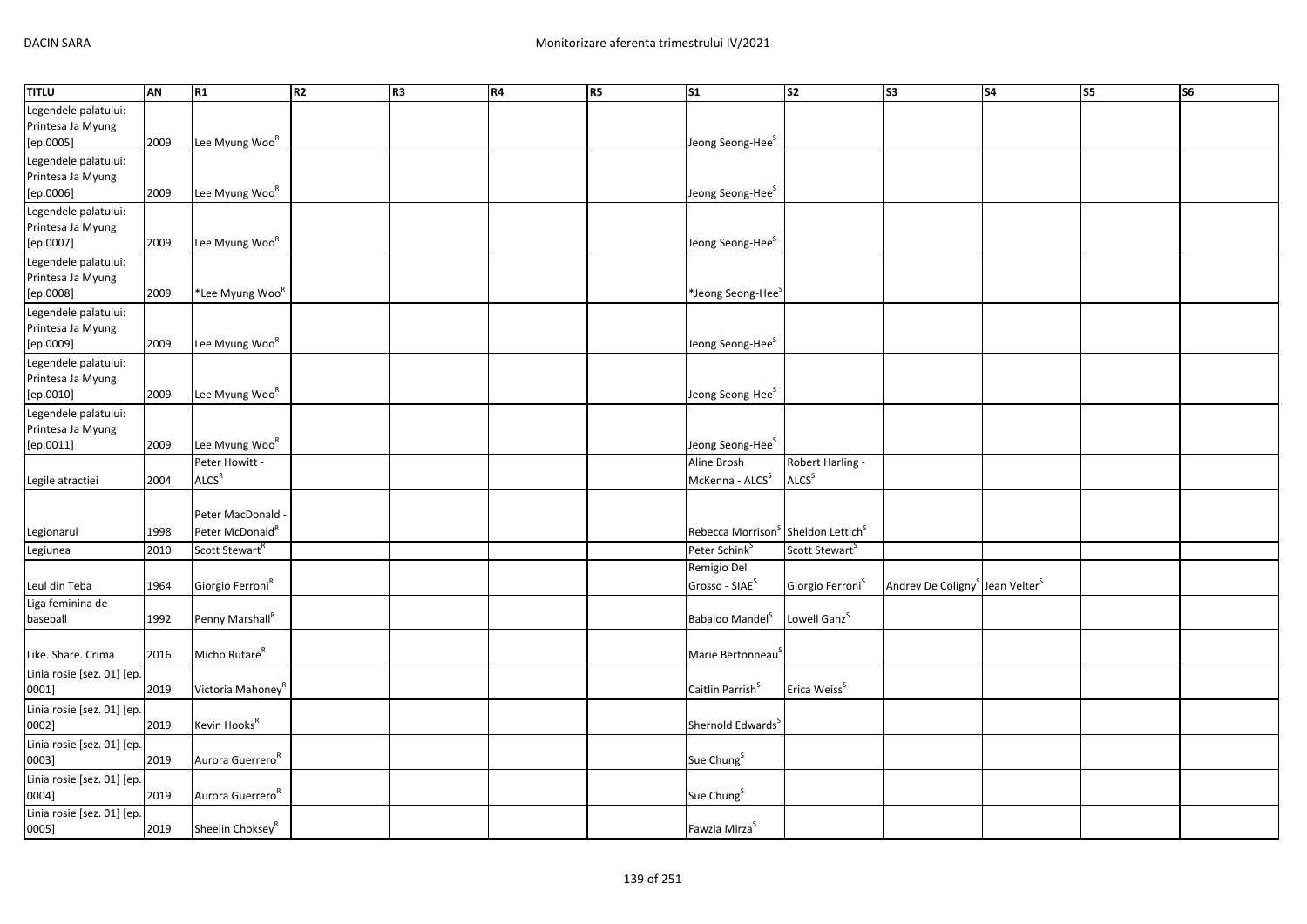| <b>TITLU</b>               | AN   | R1                           | R2                            | R <sub>3</sub> | R4 | <b>R5</b> | <b>S1</b>                                               | $\overline{\text{S2}}$        | $\overline{\text{S3}}$    | $\overline{\text{S4}}$   | S5 | S <sub>6</sub> |
|----------------------------|------|------------------------------|-------------------------------|----------------|----|-----------|---------------------------------------------------------|-------------------------------|---------------------------|--------------------------|----|----------------|
| Linia rosie [sez. 01] [ep. |      |                              |                               |                |    |           |                                                         |                               |                           |                          |    |                |
| 0006]                      | 2019 | Kevin Hooks <sup>R</sup>     |                               |                |    |           | Brendan Kelly <sup>S</sup>                              |                               |                           |                          |    |                |
| Linia rosie [sez. 01] [ep. |      |                              |                               |                |    |           |                                                         |                               |                           |                          |    |                |
| 0007]                      | 2019 | DeMane Davis <sup>R</sup>    |                               |                |    |           | Sunil Nayar <sup>S</sup>                                |                               |                           |                          |    |                |
| Linia rosie [sez. 01] [ep. |      |                              |                               |                |    |           |                                                         |                               |                           |                          |    |                |
| 0008]                      | 2019 | Thomas Carter <sup>R</sup>   |                               |                |    |           | Caitlin Parrish <sup>S</sup>                            | Erica Weiss <sup>S</sup>      |                           |                          |    |                |
| Lista clientilor           | 2010 | Eric Laneuville <sup>R</sup> |                               |                |    |           | Suzanne Martin <sup>S</sup>                             |                               |                           |                          |    |                |
| Little Italy               | 2018 | Donald Petrie <sup>R</sup>   |                               |                |    |           | Steve Galuccio <sup>S</sup>                             | Vinay Virmani <sup>S</sup>    |                           |                          |    |                |
| Locotenentul otoman        | 2017 | Joseph Ruben <sup>R</sup>    |                               |                |    |           | Jeff Stockwell <sup>S</sup>                             |                               |                           |                          |    |                |
|                            |      |                              |                               |                |    |           | Steven Knight -                                         |                               |                           |                          |    |                |
|                            |      | David Cronenberg -           |                               |                |    |           | Steve Knight -                                          |                               |                           |                          |    |                |
| Lorzii crimei              | 2007 | ALCS <sup>R</sup>            |                               |                |    |           | ALCS <sup>S</sup>                                       |                               |                           |                          |    |                |
| Lorzii intunericului       | 2013 | John Lyde <sup>R</sup>       |                               |                |    |           | Kynan Griffin <sup>S</sup>                              | Jason Faller <sup>S</sup>     |                           |                          |    |                |
| Louis van Beethoven        | 2020 | Niki Stein <sup>R</sup>      |                               |                |    |           | Niki Stein <sup>S</sup>                                 |                               |                           |                          |    |                |
|                            |      | Christian Ditter -           |                               |                |    |           | Juliette Towhidi -                                      |                               |                           |                          |    |                |
| Love, Rosie                | 2014 | VG. Wort <sup>R</sup>        |                               |                |    |           | ALCS <sup>S</sup>                                       |                               |                           |                          |    |                |
| Loveste si fugi            | 2012 | Dax Shepard <sup>R</sup>     | David Palmer <sup>R</sup>     |                |    |           | Dax Shepard <sup>S</sup>                                |                               |                           |                          |    |                |
|                            |      | Joel Hopkins -               |                               |                |    |           | Joel Hopkins -                                          |                               |                           |                          |    |                |
| Loviti de dragoste         | 2013 | ALCS <sup>R</sup>            |                               |                |    |           | ALCS <sup>S</sup>                                       |                               |                           |                          |    |                |
| Lovitura                   | 2016 | Alex Brewer <sup>R</sup>     | Benjamin Brewer <sup>R</sup>  |                |    |           | Benjamin Brewer <sup>S</sup> Adam Hirsch <sup>S</sup>   |                               |                           |                          |    |                |
|                            |      | Paolo Taviani -              |                               |                |    |           | Paolo Taviani -                                         |                               |                           |                          |    |                |
| Luisa Sanfelice            | 2004 | $\mathsf{SIAE}^\mathsf{R}$   | Vittorio Taviani <sup>R</sup> |                |    |           | SIAE <sup>S</sup>                                       | Vittorio Taviani <sup>S</sup> |                           |                          |    |                |
| Lumea de dincolo:          |      | Patrick                      |                               |                |    |           |                                                         |                               | Dirk Blackman -           |                          |    |                |
| Revolta Lycanilor          | 2009 | Tatopoulos <sup>R</sup>      |                               |                |    |           | Danny McBride <sup>S</sup>                              | Howard McCain <sup>S</sup>    | Jeff Black <sup>S</sup>   |                          |    |                |
| Lumea de dincolo:          |      |                              |                               |                |    |           |                                                         | J. Michael                    |                           |                          |    |                |
| Trezirea la viata          | 2012 | Bjorn Stein <sup>R</sup>     | Mans Marlind <sup>R</sup>     |                |    |           | Allison Burnett <sup>S</sup>                            | Straczynski $^{\text{S}}$     | Len Wiseman <sup>S</sup>  | John Hlavin <sup>S</sup> |    |                |
|                            |      | John Mallory                 |                               |                |    |           |                                                         |                               |                           |                          |    |                |
|                            |      | Asher - John                 |                               |                |    |           |                                                         |                               |                           |                          |    |                |
| Lumea lui Po               | 2016 | AsherR                       |                               |                |    |           | Colin Goldman <sup>S</sup>                              |                               |                           |                          |    |                |
| Luminile Craciunului       | 2019 | Bill Corcoran <sup>"</sup>   |                               |                |    |           | Caitlin English <sup>S</sup>                            |                               |                           |                          |    |                |
| Luna a raspuns -           |      |                              |                               |                |    |           |                                                         |                               |                           |                          |    |                |
| Portret despre Bay         |      |                              |                               |                |    |           |                                                         |                               |                           |                          |    |                |
| Zoltan                     | 2014 | Simon Judit <sup>R</sup>     |                               |                |    |           | autor necunoscut                                        |                               |                           |                          |    |                |
| Luna de miere in Las       |      |                              |                               |                |    |           |                                                         |                               |                           |                          |    |                |
| Vegas                      | 1992 | Andrew Bergman <sup>R</sup>  |                               |                |    |           | Andrew Bergman <sup>S</sup>                             |                               |                           |                          |    |                |
|                            |      |                              |                               |                |    |           |                                                         |                               |                           |                          |    |                |
| Luna neagra                | 1986 | Harley Cokeliss <sup>R</sup> |                               |                |    |           | Desmond Nakano <sup>S</sup> John Carpenter <sup>S</sup> |                               | William Gray <sup>S</sup> |                          |    |                |
|                            |      |                              |                               |                |    |           |                                                         |                               |                           |                          |    |                |
| Luni ostatici              | 2018 | Szabo Imre <sup>R</sup>      |                               |                |    |           | autor necunoscut <sup>S</sup>                           |                               |                           |                          |    |                |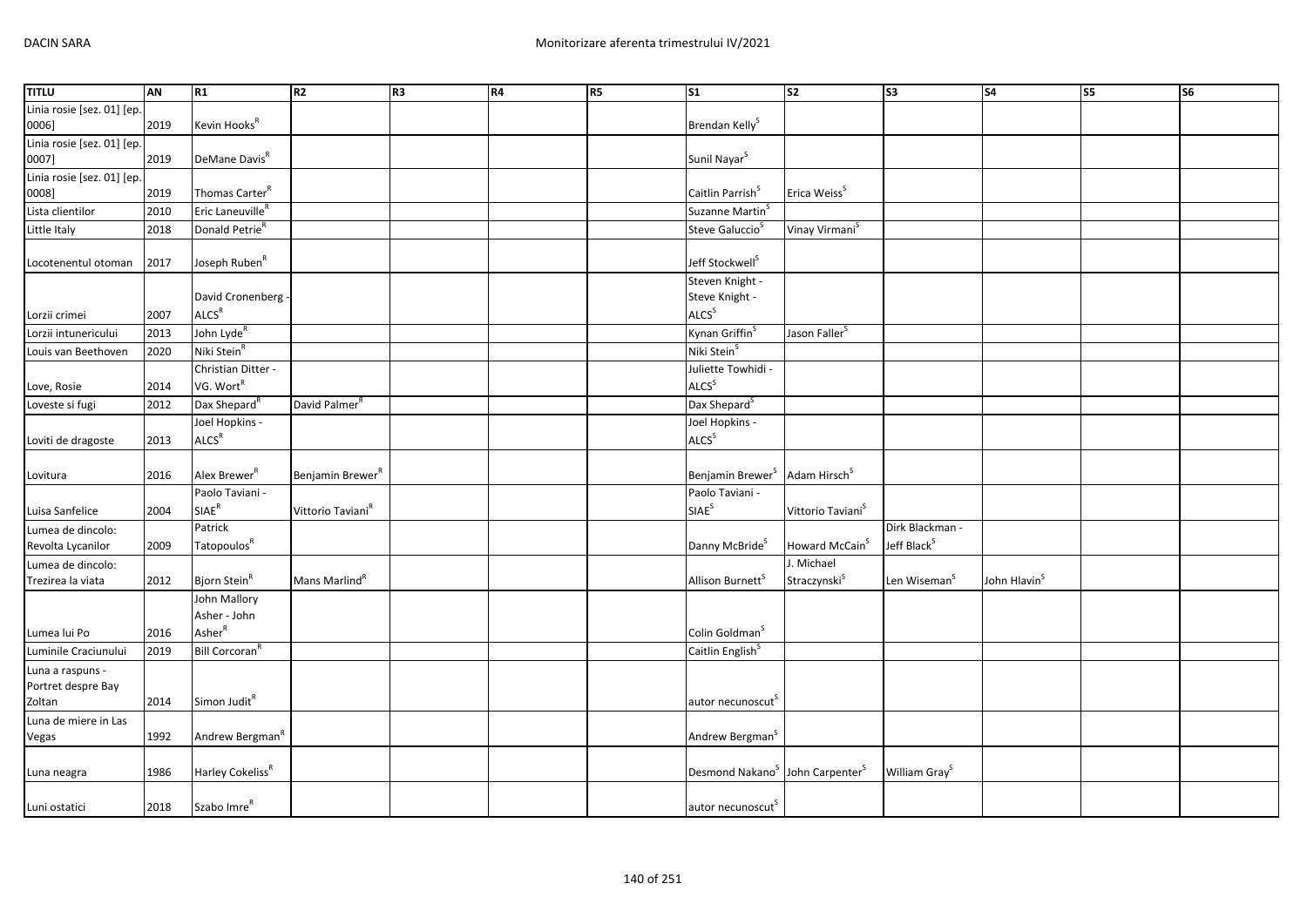| <b>TITLU</b>                      | AN   | R1                              | R2                          | R <sub>3</sub> | <b>R4</b> | R5 | $\overline{\text{S1}}$                          | $\overline{\text{S2}}$      | S3                          | $\overline{\phantom{a}}$  | <b>S5</b>                   | $\overline{\text{S6}}$   |
|-----------------------------------|------|---------------------------------|-----------------------------|----------------|-----------|----|-------------------------------------------------|-----------------------------|-----------------------------|---------------------------|-----------------------------|--------------------------|
|                                   |      |                                 |                             |                |           |    |                                                 |                             |                             |                           |                             |                          |
| Lupta cu inaltimile               | 2000 | Martin Campbell <sup>R</sup>    |                             |                |           |    | Robert King <sup>S</sup>                        | Terry Hayes <sup>S</sup>    |                             |                           |                             |                          |
|                                   |      |                                 |                             |                |           |    |                                                 |                             |                             |                           |                             |                          |
| Lupul de pe Wall Street 2013      |      | Martin Scorsese <sup>R</sup>    |                             |                |           |    | Terence Winter <sup>S</sup>                     |                             |                             |                           |                             |                          |
| Mad Max: Drumul                   |      |                                 |                             |                |           |    |                                                 | <b>Brendan</b>              | Nick Lathouris -            |                           |                             |                          |
| furiei                            | 2015 | George Miller <sup>R</sup>      |                             |                |           |    | George Miller <sup>S</sup>                      | McCarthy <sup>S</sup>       | Nico Lathouris <sup>S</sup> |                           |                             |                          |
|                                   |      |                                 |                             |                |           |    |                                                 |                             | Jack Maeby - J.             |                           |                             |                          |
| Maestrul                          | 1982 | Jackie Chan <sup>R</sup>        |                             |                |           |    | Edward Tang <sup>S</sup>                        | Jackie Chan <sup>S</sup>    | Maeby <sup>S</sup>          | Barry Wong <sup>S</sup>   |                             |                          |
| Magia iubirii                     | 2002 | David Dhawan <sup>R</sup>       |                             |                |           |    | Ikram Akhtar <sup>S</sup>                       |                             |                             |                           |                             |                          |
|                                   |      |                                 |                             |                |           |    | <b>Rodney Patrick</b>                           |                             |                             |                           |                             |                          |
| Magia zapezii                     | 2005 | Peter Werner <sup>R</sup>       |                             |                |           |    | Vaccaro <sup>S</sup>                            |                             |                             |                           |                             |                          |
| Mai tantalau, mai                 |      |                                 |                             |                |           |    |                                                 |                             |                             |                           |                             |                          |
| gogoman                           | 2014 | Bobby Farrelly <sup>R</sup>     | Peter Farrelly <sup>R</sup> |                |           |    | Bennett Yellin <sup>S</sup>                     | Bobby Farrelly <sup>S</sup> | John Morris <sup>S</sup>    | Mike Cerrone <sup>S</sup> | Peter Farrelly <sup>S</sup> | Sean Anders <sup>S</sup> |
|                                   |      |                                 |                             |                |           |    |                                                 |                             |                             |                           |                             |                          |
| Maini de aur: Povestea            |      |                                 |                             |                |           |    | John Pielmeier -                                |                             |                             |                           |                             |                          |
| lui Ben Carson                    | 2009 | Thomas Carter <sup>R</sup>      |                             |                |           |    | <b>SACD</b> <sup>S</sup>                        |                             |                             |                           |                             |                          |
| Malavita: O familie               |      | Luc Besson -                    |                             |                |           |    | Luc Besson -                                    |                             |                             |                           |                             |                          |
| criminala                         | 2013 | SACD/ALCS <sup>R</sup>          |                             |                |           |    | SACD/ALCS <sup>S</sup>                          | Michael Caleo <sup>S</sup>  |                             |                           |                             |                          |
|                                   |      |                                 |                             |                |           |    |                                                 |                             |                             |                           |                             |                          |
| Maleficent                        | 2014 | Robert Stromberg <sup>R</sup>   |                             |                |           |    | Linda Woolverton <sup>5</sup>                   |                             |                             |                           |                             |                          |
| Maleficent: Suverana              |      |                                 |                             |                |           |    |                                                 | Micah Fitzerman             |                             |                           |                             |                          |
| Raului                            | 2019 | Joachim Ronning <sup>R</sup>    |                             |                |           |    | Linda Woolverton <sup>S</sup> Blue <sup>S</sup> |                             | Noah Harpster <sup>S</sup>  |                           |                             |                          |
| Mama mea vitrega,                 |      |                                 |                             |                |           |    |                                                 |                             |                             |                           |                             |                          |
| extraterestra - Mama              |      |                                 |                             |                |           |    | Herschel                                        | Jerico -Jericho             |                             | Jonathan                  |                             |                          |
| mea vitrega este                  |      |                                 |                             |                |           |    |                                                 | Stone <sup>S</sup>          |                             | Reynolds <sup>S</sup>     |                             |                          |
| extraterestra                     | 1988 | Richard Benjamin <sup>R</sup>   |                             |                |           |    | Weingrod <sup>S</sup>                           |                             | Timothy Harris <sup>S</sup> |                           |                             |                          |
| Mama si tata din nou<br>la scoala | 2014 | Lauren Davis <sup>R</sup>       |                             |                |           |    | Lauren Davis <sup>S</sup>                       |                             |                             |                           |                             |                          |
|                                   |      | Chris Columbus -                |                             |                |           |    |                                                 |                             | Karen Leigh                 | Ronald Bass - Ron         |                             |                          |
| Mama vitrega                      | 1998 | ALCS <sup>R</sup>               |                             |                |           |    | Gigi Levangie <sup>S</sup>                      | Jessie Nelson <sup>S</sup>  | Hopkins <sup>S</sup>        | <b>Bass</b> <sup>S</sup>  | Steven Rogers <sup>S</sup>  |                          |
| Mame bune si nebune               |      |                                 |                             |                |           |    |                                                 |                             |                             |                           |                             |                          |
|                                   | 2017 | Jon Lucas <sup>R</sup>          | Scott Moore <sup>R</sup>    |                |           |    | Jon Lucas <sup>5</sup>                          | Scott Moore <sup>S</sup>    |                             |                           |                             |                          |
|                                   |      |                                 |                             |                |           |    | Catherine                                       |                             |                             |                           |                             |                          |
| Mamma mia!                        | 2008 | Phylliada Lloyd <sup>R</sup>    |                             |                |           |    | Johnson <sup>S</sup>                            |                             |                             |                           |                             |                          |
|                                   |      |                                 |                             |                |           |    |                                                 |                             |                             |                           |                             |                          |
| Mananca, joaca-te,                |      | Christie Will -                 |                             |                |           |    |                                                 |                             |                             |                           |                             |                          |
| iubeste                           | 2017 | Christie Will Wolf <sup>R</sup> |                             |                |           |    | Joel Canfield <sup>5</sup>                      | Lisa Canfield <sup>S</sup>  |                             |                           |                             |                          |
| Mananca, roaga-te,                |      |                                 |                             |                |           |    |                                                 | Jennifer Salt -             |                             |                           |                             |                          |
| iubeste                           | 2010 | Ryan Murphy <sup>R</sup>        |                             |                |           |    | Ryan Murphy <sup>S</sup>                        | ALCS <sup>S</sup>           |                             |                           |                             |                          |
|                                   |      | <b>Wolfgang Mertin</b>          |                             |                |           |    |                                                 |                             |                             |                           |                             |                          |
| Manastirile - comorile            |      | VG. WORT/VG.                    |                             |                |           |    |                                                 |                             |                             |                           |                             |                          |
| tainice din Georgia               | 2019 | <b>BILD KUNST<sup>R</sup></b>   |                             |                |           |    | autor necunoscut <sup>5</sup>                   |                             |                             |                           |                             |                          |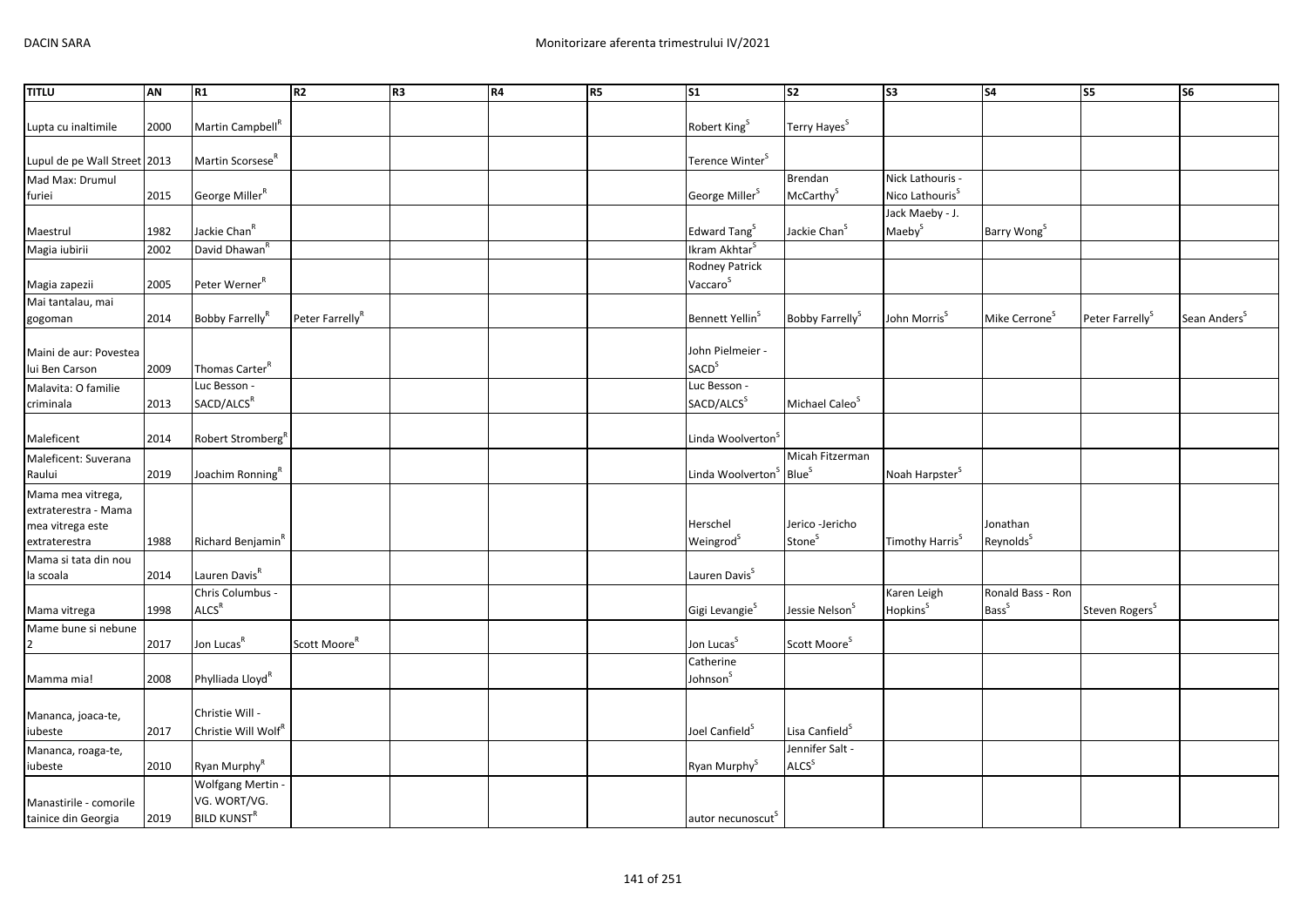| <b>TITLU</b>                | AN   | R1                            | R <sub>2</sub> | R <sub>3</sub> | R4 | <b>R5</b> | <b>S1</b>                                                  | $\overline{\text{S2}}$       | S3 | <b>S4</b> | S5 | S <sub>6</sub> |
|-----------------------------|------|-------------------------------|----------------|----------------|----|-----------|------------------------------------------------------------|------------------------------|----|-----------|----|----------------|
|                             |      |                               |                |                |    |           |                                                            |                              |    |           |    |                |
| Mandrie si prejudecata 2005 |      | Joe Wright <sup>R</sup>       |                |                |    |           | Deborah Moggach <sup>3</sup>                               |                              |    |           |    |                |
| Manifest (ep.017)           | 2020 | Joe Chappelle <sup>R</sup>    |                |                |    |           | Jeff Rake <sup>S</sup>                                     | Bobak Esfarjani <sup>S</sup> |    |           |    |                |
| Manifest (ep.018)           | 2020 | Claudia Yarmy <sup>F</sup>    |                |                |    |           | Laura Putney <sup>S</sup>                                  | Margaret Easley <sup>S</sup> |    |           |    |                |
|                             |      |                               |                |                |    |           |                                                            | <b>MW Cartozian</b>          |    |           |    |                |
| Manifest (ep.019)           | 2020 | Nathan Hope <sup>R</sup>      |                |                |    |           | Jeannine Renshaw <sup>S</sup> Wilson <sup>S</sup>          |                              |    |           |    |                |
| Manifest (ep.020)           | 2020 | Sherwin Shilati <sup>R</sup>  |                |                |    |           | Bobak Esfarjani <sup>S</sup>                               | Simran Baidwan <sup>S</sup>  |    |           |    |                |
|                             |      |                               |                |                |    |           |                                                            | Marta Gene                   |    |           |    |                |
| Manifest (ep.021)           | 2020 | Marisol Adler <sup>R</sup>    |                |                |    |           | Matthew Lau <sup>S</sup>                                   | Camps <sup>S</sup>           |    |           |    |                |
| Manifest (ep.022)           | 2020 | Mo Perkins <sup>R</sup>       |                |                |    |           | Laura Putney                                               | Margaret Easley <sup>S</sup> |    |           |    |                |
|                             |      |                               |                |                |    |           |                                                            |                              |    |           |    |                |
| Manifest (ep.023)           | 2020 | Jean De Segonzac <sup>R</sup> |                |                |    |           | Jeannine Renshaw <sup>3</sup> Ezra W. Nachman <sup>3</sup> |                              |    |           |    |                |
| Manifest (ep.024)           | 2020 | Nicole Rubio <sup>R</sup>     |                |                |    |           | Jeff Rake <sup>S</sup>                                     | Simran Baidwan <sup>S</sup>  |    |           |    |                |
|                             |      |                               |                |                |    |           |                                                            | <b>MW Cartozian</b>          |    |           |    |                |
| Manifest (ep.025)           | 2020 | autor necunoscut <sup>R</sup> |                |                |    |           | Matthew Lau <sup>S</sup>                                   | Wilson <sup>S</sup>          |    |           |    |                |
|                             |      |                               |                |                |    |           |                                                            |                              |    |           |    |                |
| Manifest (ep.026)           | 2020 | autor necunoscut <sup>"</sup> |                |                |    |           | Laura Putney <sup>S</sup>                                  | Margaret Easley <sup>S</sup> |    |           |    |                |
|                             |      |                               |                |                |    |           |                                                            | Marta Gene                   |    |           |    |                |
| Manifest (ep.027)           | 2020 | autor necunoscut <sup>K</sup> |                |                |    |           | Jeannine Renshaw <sup>S</sup> Camps <sup>S</sup>           |                              |    |           |    |                |
|                             |      |                               |                |                |    |           |                                                            |                              |    |           |    |                |
| Manifest (ep.028)           | 2020 | autor necunoscut <sup>"</sup> |                |                |    |           | Simran Baidwan <sup>S</sup>                                | Ezra Nachman <sup>S</sup>    |    |           |    |                |
| Manifest (ep.029)           | 2020 | Romeo Tirone <sup>R</sup>     |                |                |    |           | Matthew Lau <sup>S</sup>                                   |                              |    |           |    |                |
| Manifest (ep.030)           | 2021 | Romeo Tirone <sup>R</sup>     |                |                |    |           | Jeff Rake <sup>S</sup>                                     | Bobak Esfarjani <sup>S</sup> |    |           |    |                |
| Manifest (ep.031)           | 2021 | Romeo Tirone <sup>R</sup>     |                |                |    |           | Laura Putney <sup>S</sup>                                  | Margaret Easley <sup>S</sup> |    |           |    |                |
|                             |      | Michael Smith <sup>R</sup>    |                |                |    |           |                                                            | Simran Baidwan <sup>S</sup>  |    |           |    |                |
| Manifest (ep.032)           | 2021 |                               |                |                |    |           | Ezra W. Nachman <sup>3</sup><br>MW Cartozian               | Marta Gene                   |    |           |    |                |
| Manifest (ep.033)           | 2021 | Michael Smith <sup>R</sup>    |                |                |    |           | Wilson <sup>S</sup>                                        | Camps <sup>S</sup>           |    |           |    |                |
| Manifest (ep.034)           | 2021 | Marisol Adler <sup>R</sup>    |                |                |    |           | Matthew Lau <sup>S</sup>                                   |                              |    |           |    |                |
| Manifest (ep.035)           | 2021 | Sherwin Shilati <sup>R</sup>  |                |                |    |           | Laura Putney <sup>S</sup>                                  | Margaret Easley <sup>S</sup> |    |           |    |                |
| Manifest (ep.036)           | 2021 | Romeo Tirone <sup>R</sup>     |                |                |    |           | Bobak Esfarjani                                            | Ezra Nachman <sup>S</sup>    |    |           |    |                |
|                             |      |                               |                |                |    |           |                                                            | Marta Gene                   |    |           |    |                |
| Manifest (ep.037)           | 2021 | Claudia Yarmy <sup>R</sup>    |                |                |    |           | Eric Haywood <sup>S</sup>                                  | Camps <sup>S</sup>           |    |           |    |                |
|                             |      |                               |                |                |    |           | <b>MW Cartozian</b>                                        |                              |    |           |    |                |
| Manifest (ep.038)           | 2021 | Laura Belsey <sup>R</sup>     |                |                |    |           | Wilson <sup>S</sup>                                        | Simran Baidwan <sup>S</sup>  |    |           |    |                |
| Manifest (ep.039)           | 2021 | Ramaa Mosley <sup>R</sup>     |                |                |    |           | Laura Putney <sup>5</sup>                                  | Margaret Easley <sup>S</sup> |    |           |    |                |
|                             |      |                               |                |                |    |           |                                                            |                              |    |           |    |                |
| Manifest (ep.040)           | 2021 | Ruba Nadda <sup>R</sup>       |                |                |    |           | Bobak Esfarjani <sup>S</sup>                               | Darika Fuhrmann <sup>S</sup> |    |           |    |                |
|                             |      |                               |                |                |    |           |                                                            | Marta Gene                   |    |           |    |                |
| Manifest (ep.041)           | 2021 | Dean White <sup>R</sup>       |                |                |    |           | Simran Baidwan <sup>3</sup>                                | Camps <sup>S</sup>           |    |           |    |                |
| Manifest (ep.042)           | 2021 | Romeo Tirone <sup>"</sup>     |                |                |    |           | Jeff Rake <sup>S</sup>                                     | Matthew Lau <sup>S</sup>     |    |           |    |                |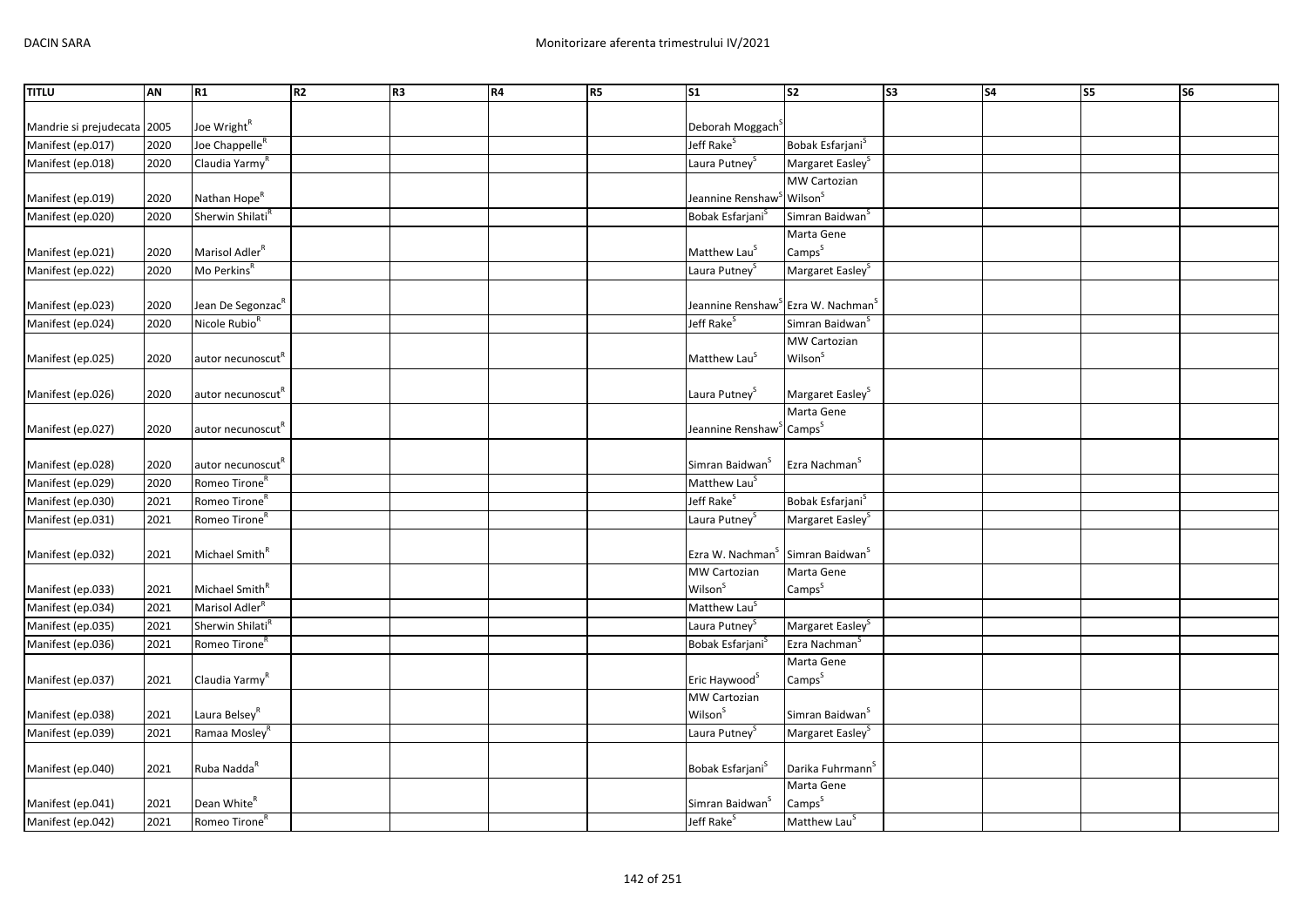| <b>TITLU</b>               | AN   | R1                             | R <sub>2</sub> | R <sub>3</sub> | R4 | R5 | S <sub>1</sub>                | S <sub>2</sub>                                             | <b>S3</b>                  | S <sub>4</sub> | S5 | S6 |
|----------------------------|------|--------------------------------|----------------|----------------|----|----|-------------------------------|------------------------------------------------------------|----------------------------|----------------|----|----|
|                            |      |                                |                |                |    |    |                               |                                                            |                            |                |    |    |
| Mansfield Park             | 2007 | lain B. MacDonald <sup>R</sup> |                |                |    |    | Maggie Wadey <sup>S</sup>     |                                                            |                            |                |    |    |
|                            |      | Emir Kusturica -               |                |                |    |    |                               |                                                            |                            |                |    |    |
| Maradona by Kusturica 2008 |      | <b>SACD<sup>R</sup></b>        |                |                |    |    | autor necunoscut              |                                                            |                            |                |    |    |
|                            |      | Jean-Francois                  |                |                |    |    |                               |                                                            |                            |                |    |    |
| Marea Bulgareala           | 2015 | Pouliot <sup>R</sup>           |                |                |    |    | Paul Risacher <sup>S</sup>    |                                                            |                            |                |    |    |
|                            |      |                                |                |                |    |    |                               |                                                            |                            |                |    |    |
| Marea Bulgareala 2-        |      | Benoit Godbout <sup>R</sup>    |                |                |    |    | Paul Risacher <sup>S</sup>    | Claude Landry <sup>S</sup>                                 | Maxime Landry <sup>S</sup> |                |    |    |
| Supercursa saniutelor      | 2018 |                                |                |                |    |    | Peter Baynham -               |                                                            |                            |                |    |    |
| Marea cursa de<br>Craciun  | 2011 | Barry Cook <sup>R</sup>        |                |                |    |    | <b>ALCS</b> <sup>S</sup>      |                                                            |                            |                |    |    |
| Marea lovitura             | 1998 | Kirk Wong <sup>R</sup>         |                |                |    |    | Ben Ramsey <sup>S</sup>       |                                                            |                            |                |    |    |
| Marea mahmureala           | 2009 | Todd Phillips <sup>R</sup>     |                |                |    |    | Jon Lucas <sup>S</sup>        | Scott Moore <sup>5</sup>                                   |                            |                |    |    |
|                            |      |                                |                |                |    |    |                               |                                                            |                            |                |    |    |
| Marea mahmureala 2         | 2011 | Todd Phillips <sup>R</sup>     |                |                |    |    | Craig Mazin <sup>S</sup>      | Scot Armstrong <sup>S</sup>                                | Todd Phillips <sup>S</sup> |                |    |    |
|                            |      |                                |                |                |    |    |                               |                                                            |                            |                |    |    |
| Marea mahmureala 3         | 2013 | Todd Phillips <sup>R</sup>     |                |                |    |    | Craig Mazin <sup>S</sup>      | Todd Phillips <sup>S</sup>                                 |                            |                |    |    |
|                            |      | Federico Bondi -               |                |                |    |    | Federico Bondi -              |                                                            |                            |                |    |    |
| Marea Neagra               | 2008 | $SIAE^R$                       |                |                |    |    | SIAE <sup>S</sup>             | Ugo Chiti - SIAE <sup>S</sup>                              |                            |                |    |    |
| Marea Neagra               | 2014 | Kevin Macdonald <sup>R</sup>   |                |                |    |    | Dennis Kelly <sup>S</sup>     |                                                            |                            |                |    |    |
|                            |      | Michael J.                     |                |                |    |    | Michael J.                    |                                                            |                            |                |    |    |
|                            |      | Schumacher -                   |                |                |    |    | Schumacher -                  |                                                            |                            |                |    |    |
|                            |      | Juergen Michael                |                |                |    |    | Juergen Michael               |                                                            |                            |                |    |    |
|                            |      | Schumacher - VG.               |                |                |    |    | Schumacher - VG.              |                                                            |                            |                |    |    |
| Marea Nordului -           |      | WORT/VG. BILD                  |                |                |    |    | WORT/VG. BILD                 |                                                            |                            |                |    |    |
| salvarea puilor de foca    | 2021 | KUNST <sup>R</sup>             |                |                |    |    | <b>KUNST</b> <sup>S</sup>     |                                                            |                            |                |    |    |
|                            |      | Baz Luhrmann -                 |                |                |    |    | Baz Luhrmann -                |                                                            |                            |                |    |    |
| Marele Gatsby              | 2013 | ALCS <sup>R</sup>              |                |                |    |    | ALCS <sup>S</sup>             | Craig Pearce <sup>S</sup>                                  |                            |                |    |    |
| Marele Stan                | 2007 | Rob Schneider <sup>R</sup>     |                |                |    |    | Josh Lieb <sup>S</sup>        |                                                            |                            |                |    |    |
|                            |      |                                |                |                |    |    |                               |                                                            |                            |                |    |    |
| Marele zid                 | 2016 | Yimou Zhang <sup>R</sup>       |                |                |    |    | Doug Miro <sup>S</sup>        | Tony Gilroy - ALCS <sup>S</sup> Carlo Bernard <sup>S</sup> |                            |                |    |    |
|                            |      | David Gordon                   |                |                |    |    |                               |                                                            |                            |                |    |    |
| Maria ta                   | 2011 | Green <sup>R</sup>             |                |                |    |    | Danny McBride <sup>S</sup>    | Ben Best <sup>S</sup>                                      |                            |                |    |    |
| Mariaj de Vegas            | 2008 | Tom Vaughan <sup>R</sup>       |                |                |    |    | Dana Fox <sup>S</sup>         |                                                            |                            |                |    |    |
| Marmaduke                  | 2010 | Tom Dey <sup>R</sup>           |                |                |    |    | Tim Rasmussen <sup>S</sup>    | Vince Di Meglio <sup>S</sup>                               |                            |                |    |    |
| Martor si acuzator         | 2010 | Larysa Kondracki <sup>R</sup>  |                |                |    |    | Larysa Kondracki <sup>S</sup> | Eilis Kirwan <sup>S</sup>                                  |                            |                |    |    |
|                            |      |                                |                |                |    |    |                               |                                                            |                            |                |    |    |
| Martorul - Martorul        |      |                                |                |                |    |    | Anthony L. Greene - Evan      |                                                            |                            |                |    |    |
| indragostit                | 2002 | Kelley Cauthen <sup>R</sup>    |                |                |    |    | A.G.Lawrence <sup>S</sup>     | Spiliotopoulos <sup>S</sup>                                |                            |                |    |    |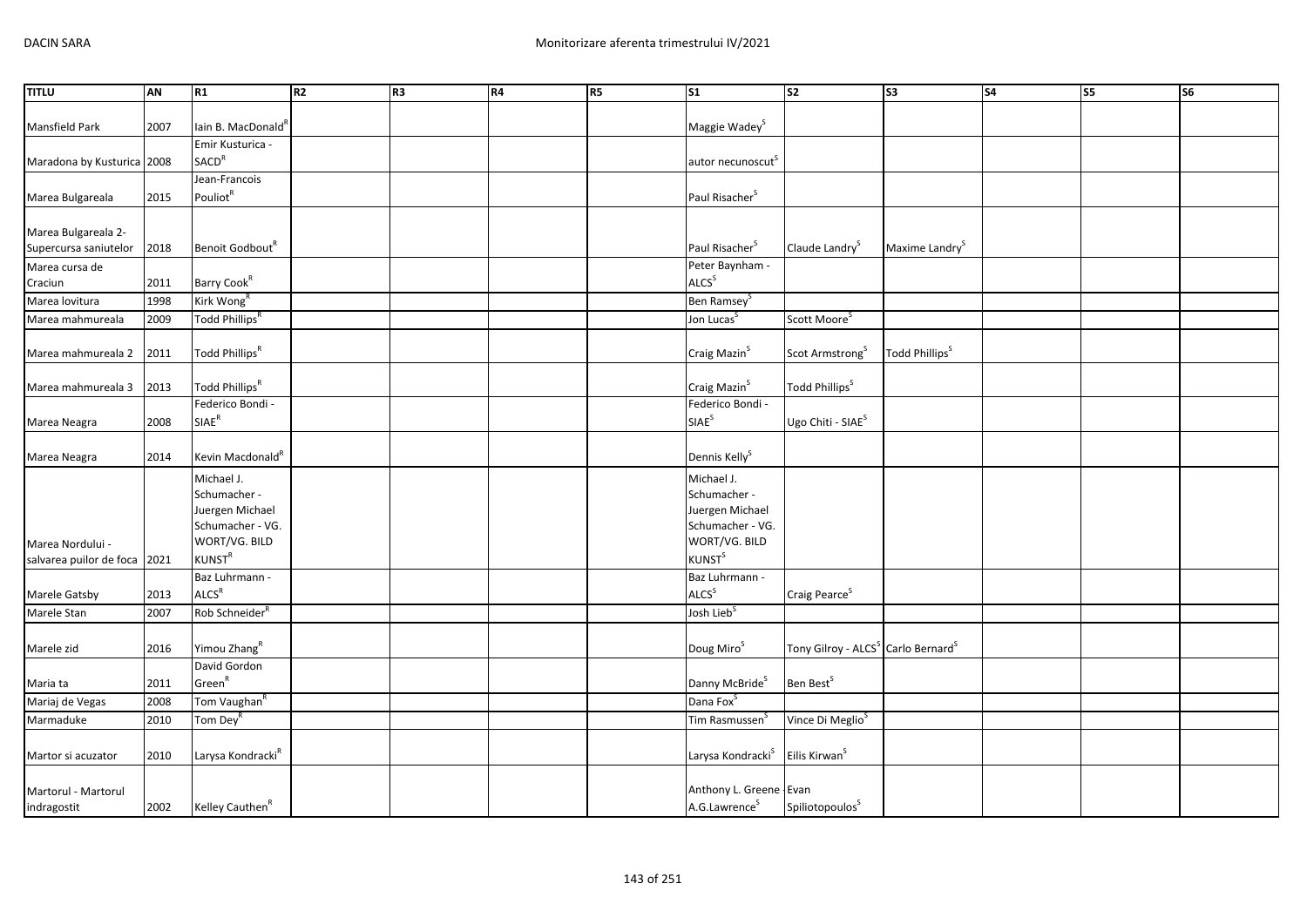| <b>TITLU</b>            | AN   | R1                            | R <sub>2</sub>           | R <sub>3</sub> | R4 | <b>R5</b> | <b>S1</b>                     | S <sub>2</sub>             | S3                           | S <sub>4</sub> | S5 | S6 |
|-------------------------|------|-------------------------------|--------------------------|----------------|----|-----------|-------------------------------|----------------------------|------------------------------|----------------|----|----|
| Marturisire si iertare, |      |                               |                          |                |    |           |                               |                            |                              |                |    |    |
| partea 1                | 1999 | Lakatos Ivan <sup>R</sup>     |                          |                |    |           | autor necunoscut <sup>5</sup> |                            |                              |                |    |    |
| Marturisire si iertare, |      |                               |                          |                |    |           |                               |                            |                              |                |    |    |
| partea 2                | 1999 | Lakatos Ivan <sup>R</sup>     |                          |                |    |           | autor necunoscut <sup>5</sup> |                            |                              |                |    |    |
| Marturisire si iertare, |      |                               |                          |                |    |           |                               |                            |                              |                |    |    |
| partea 3                | 1999 | Lakatos Ivan <sup>R</sup>     |                          |                |    |           | autor necunoscut <sup>5</sup> |                            |                              |                |    |    |
| Marturisire si iertare, |      |                               |                          |                |    |           |                               |                            |                              |                |    |    |
| partea 4                | 1999 | Lakatos Ivan <sup>R</sup>     |                          |                |    |           | autor necunoscut              |                            |                              |                |    |    |
| Marturisire si iertare, |      |                               |                          |                |    |           |                               |                            |                              |                |    |    |
| partea 5                | 1999 | Lakatos Ivan <sup>R</sup>     |                          |                |    |           | autor necunoscut <sup>5</sup> |                            |                              |                |    |    |
| Marul discordiei        | 2008 | Neil LaBute <sup>R</sup>      |                          |                |    |           | David Loughery <sup>S</sup>   | Howard Korder <sup>5</sup> |                              |                |    |    |
|                         |      |                               |                          |                |    |           | David Magee -                 |                            |                              |                |    |    |
| Mary Poppins revine     | 2018 | Rob Marshall <sup>R</sup>     |                          |                |    |           | ALCS <sup>S</sup>             |                            |                              |                |    |    |
| Masina de bani          | 2016 | Jodie Foster <sup>R</sup>     |                          |                |    |           | Alan Difiore <sup>S</sup>     | Jamie Linden <sup>S</sup>  | Jim Kouf <sup>s</sup>        |                |    |    |
| Masinarii infernale     | 2018 | Christian Rivers <sup>R</sup> |                          |                |    |           | Fran Walsh <sup>S</sup>       | Peter Jackson <sup>S</sup> | Philippa Boyens <sup>S</sup> |                |    |    |
| Master Z: Ip Man        |      | Woo-Ping Yuen -               |                          |                |    |           |                               | Tai-lee Chan -             |                              |                |    |    |
| Legacy                  | 2018 | Yuen Woo Ping <sup>R</sup>    |                          |                |    |           | Edmond Wong <sup>S</sup>      | Chan Tai Lee <sup>S</sup>  |                              |                |    |    |
| Mate - elixirul din     |      |                               |                          |                |    |           |                               |                            |                              |                |    |    |
| Argentina               | 2017 | German Kral <sup>R</sup>      |                          |                |    |           | autor necunoscut <sup>S</sup> |                            |                              |                |    |    |
|                         |      | Andy Wachowski -              |                          |                |    |           | Andy Wachowski -              |                            |                              |                |    |    |
|                         |      | Lilly Wachowski -             | Lana Wachowski -         |                |    |           | Lilly Wachowski -             | Lana Wachowski -           |                              |                |    |    |
| Matrix                  | 1999 | <b>ALCS<sup>R</sup></b>       | ALCS <sup>R</sup>        |                |    |           | ALCS <sup>S</sup>             | ALCS <sup>S</sup>          |                              |                |    |    |
|                         |      | Andy Wachowski -              |                          |                |    |           | Andy Wachowski -              |                            |                              |                |    |    |
|                         |      | Lilly Wachowski -             | Lana Wachowski -         |                |    |           | Lilly Wachowski -             | Lana Wachowski -           |                              |                |    |    |
| Matrix - Reincarcat     | 2003 | ALCS <sup>R</sup>             | ALCS <sup>R</sup>        |                |    |           | ALCS <sup>S</sup>             | ALCS <sup>S</sup>          |                              |                |    |    |
|                         |      | Andy Wachowski -              |                          |                |    |           | Andy Wachowski -              |                            |                              |                |    |    |
|                         |      | Lilly Wachowski -             | Lana Wachowski           |                |    |           | Lilly Wachowski -             | Lana Wachowski -           |                              |                |    |    |
| Matrix: Revolutii       | 2003 | ALCS <sup>R</sup>             | ALCS <sup>R</sup>        |                |    |           | ALCS <sup>S</sup>             | ALCS <sup>S</sup>          |                              |                |    |    |
|                         |      |                               |                          |                |    |           |                               |                            |                              |                |    |    |
| Matusa Etus             | 1997 | Cselenyi Laszlo <sup>R</sup>  |                          |                |    |           | autor necunoscut <sup>s</sup> |                            |                              |                |    |    |
|                         |      | Andrew V.                     |                          |                |    |           | James Edward                  |                            |                              |                |    |    |
| McLintock               | 1963 | McLaglen <sup>R</sup>         |                          |                |    |           | Grant <sup>S</sup>            |                            |                              |                |    |    |
|                         |      |                               |                          |                |    |           | Philip Shelby -               |                            |                              |                |    |    |
| Mecanicul 2             | 2016 | Dennis Gansel <sup>R</sup>    |                          |                |    |           | ALCS <sup>S</sup>             | Tony Mosher <sup>S</sup>   |                              |                |    |    |
|                         |      | Holger Riedel - VG.           |                          |                |    |           | Holger Riedel - VG.           |                            |                              |                |    |    |
| Medicina tibetana, arta |      | Wort/VG. BILD                 |                          |                |    |           | Wort/VG. BILD                 |                            |                              |                |    |    |
| a vindecarii            | 2020 | $KUNST^R$                     | Nazan Sahan <sup>R</sup> |                |    |           | <b>KUNST</b> <sup>S</sup>     | Nazan Sahan <sup>S</sup>   |                              |                |    |    |
|                         |      |                               |                          |                |    |           |                               |                            |                              |                |    |    |
|                         |      | Christopher Ray -             |                          |                |    |           |                               |                            |                              |                |    |    |
|                         |      | Christopher                   |                          |                |    |           |                               |                            |                              |                |    |    |
| Mercenarele             | 2014 | Douglas-Olen Ray <sup>R</sup> |                          |                |    |           | Edward DeRuiter <sup>S</sup>  |                            |                              |                |    |    |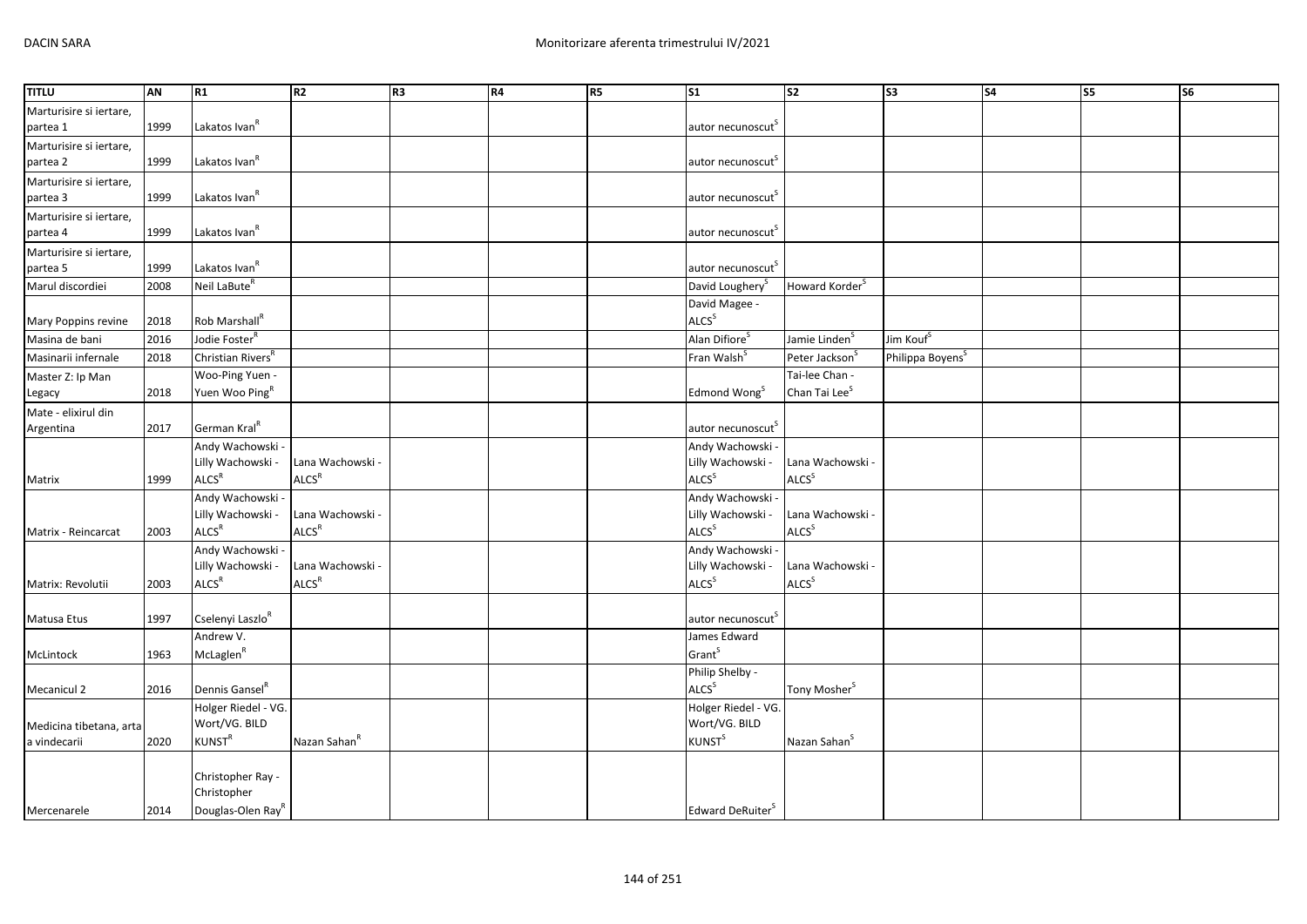| <b>TITLU</b>                                | AN   | R1                            | R2 | R <sub>3</sub> | R4 | R5 | <b>S1</b>                      | $\overline{\text{S2}}$       | $\sqrt{53}$                | <b>S4</b> | S5 | S6 |
|---------------------------------------------|------|-------------------------------|----|----------------|----|----|--------------------------------|------------------------------|----------------------------|-----------|----|----|
|                                             |      |                               |    |                |    |    |                                |                              |                            |           |    |    |
| Mereu in offside                            | 2012 | Gabriele Muccino <sup>R</sup> |    |                |    |    | Robbie Fox <sup>S</sup>        |                              |                            |           |    |    |
| Mereu la prima                              |      |                               |    |                |    |    |                                |                              |                            |           |    |    |
| intalnire                                   | 2004 | Peter Segal <sup>R</sup>      |    |                |    |    | George Wing <sup>S</sup>       |                              |                            |           |    |    |
|                                             |      |                               |    |                |    |    |                                |                              |                            |           |    |    |
| Miau Craciun                                | 2014 | Glenn Miller <sup>R</sup>     |    |                |    |    | Anna Rasmussen <sup>S</sup>    |                              |                            |           |    |    |
|                                             |      | Blake Edwards -               |    |                |    |    | George Axelrod -               |                              |                            |           |    |    |
| Mic dejun la Tiffany                        | 1961 | ALCS <sup>R</sup>             |    |                |    |    | ALCS <sup>S</sup>              |                              |                            |           |    |    |
|                                             |      |                               |    |                |    |    |                                |                              |                            |           |    |    |
|                                             |      | Kelly Makin -                 |    |                |    |    | Adam Scheinman - Robert Khun - |                              |                            |           |    |    |
| Mickey, Ochi Albastri                       | 1999 | ALCS <sup>R</sup>             |    |                |    |    | <b>ALCS</b> <sup>S</sup>       | <b>ALCS</b> <sup>S</sup>     |                            |           |    |    |
|                                             |      | Blake Edwards -               |    |                |    |    | Jonathan                       |                              |                            |           |    |    |
| Micki si Maude                              | 1984 | ALCS <sup>R</sup>             |    |                |    |    | Reynolds <sup>S</sup>          |                              |                            |           |    |    |
| Micul print                                 | 2015 | Mark Osborne <sup>R</sup>     |    |                |    |    | Irena Brignull <sup>S</sup>    | Bob Persichetti <sup>S</sup> |                            |           |    |    |
|                                             |      |                               |    |                |    |    |                                |                              |                            |           |    |    |
| Middle School: The                          |      |                               |    |                |    |    |                                |                              |                            |           |    |    |
| Worst Years of My Life                      |      |                               |    |                |    |    |                                |                              |                            |           |    |    |
| Scoala:cei mai urati ani 2016               |      | Steve Carr <sup>R</sup>       |    |                |    |    | Kara Holden <sup>S</sup>       | Chris Bowman <sup>5</sup>    | Hubbel Palmer <sup>S</sup> |           |    |    |
|                                             |      | Catherine                     |    |                |    |    |                                |                              |                            |           |    |    |
| Mi-e dor de tine                            | 2015 | Hardwicke <sup>R</sup>        |    |                |    |    | Morwenna Banks <sup>S</sup>    |                              |                            |           |    |    |
| Mile 22: Misiune                            | 2018 | Peter Berg <sup>R</sup>       |    |                |    |    | Lea Carpenter <sup>S</sup>     |                              |                            |           |    |    |
| secreta                                     |      |                               |    |                |    |    |                                |                              |                            |           |    |    |
| Minoritates Mundi -<br>Catalunia, partea 1. | 1996 | Cselenyi Laszlo <sup>R</sup>  |    |                |    |    | autor necunoscut <sup>s</sup>  |                              |                            |           |    |    |
|                                             |      |                               |    |                |    |    |                                |                              |                            |           |    |    |
| Minoritates Mundi -<br>Catalunia, partea 2  | 1996 | Cselenyi Laszlo <sup>R</sup>  |    |                |    |    | autor necunoscut <sup>S</sup>  |                              |                            |           |    |    |
| Minoritates Mundi -                         |      |                               |    |                |    |    |                                |                              |                            |           |    |    |
| Catalunia, partea 3                         | 1996 | Cselenyi Laszlo <sup>R</sup>  |    |                |    |    | autor necunoscut <sup>s</sup>  |                              |                            |           |    |    |
| Minoritates Mundi -                         |      |                               |    |                |    |    |                                |                              |                            |           |    |    |
| Italia, partea 1                            | 1996 | Cselenyi Laszlo <sup>R</sup>  |    |                |    |    | autor necunoscut               |                              |                            |           |    |    |
| Minoritates Mundi -                         |      |                               |    |                |    |    |                                |                              |                            |           |    |    |
| Italia, partea 2                            | 1996 | Cselenyi Laszlo <sup>R</sup>  |    |                |    |    | autor necunoscut <sup>5</sup>  |                              |                            |           |    |    |
| Minoritates Mundi -                         |      |                               |    |                |    |    |                                |                              |                            |           |    |    |
| Italia, partea 3                            | 1996 | Cselenyi Laszlo <sup>R</sup>  |    |                |    |    | autor necunoscut               |                              |                            |           |    |    |
| Minoritates Mundi -                         |      |                               |    |                |    |    |                                |                              |                            |           |    |    |
| Spania, partea 1                            | 1996 | Cselenyi Laszlo <sup>R</sup>  |    |                |    |    | autor necunoscut <sup>s</sup>  |                              |                            |           |    |    |
| Minoritates Mundi -                         |      |                               |    |                |    |    |                                |                              |                            |           |    |    |
| Spania, partea 2                            | 1996 | Cselenyi Laszlo <sup>R</sup>  |    |                |    |    | autor necunoscut <sup>S</sup>  |                              |                            |           |    |    |
|                                             |      |                               |    |                |    |    |                                | Steve Conrad -               | Jack Thorne -              |           |    |    |
| Minunea                                     | 2017 | Stephen Chbosky <sup>R</sup>  |    |                |    |    | Stephen Chbosky <sup>S</sup>   | Steven Conrad <sup>S</sup>   | <b>ALCS</b> <sup>S</sup>   |           |    |    |
| Miracol de Craciun                          | 2012 | Terry Ingram <sup>R</sup>     |    |                |    |    | Joseph Nasser <sup>S</sup>     |                              |                            |           |    |    |
|                                             |      |                               |    |                |    |    |                                |                              |                            |           |    |    |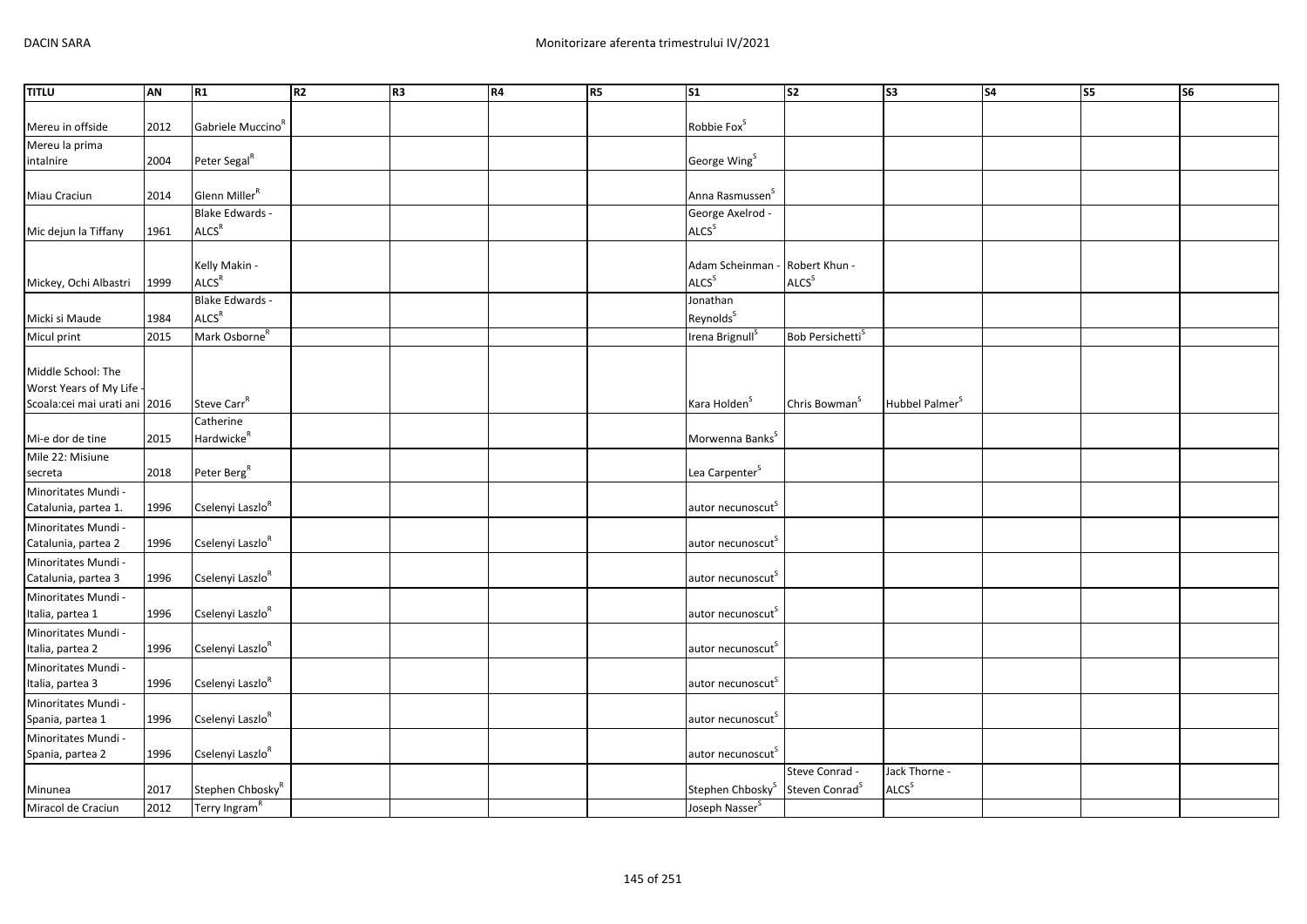| <b>TITLU</b>           | AN   | R1                        | R2                       | R3 | R4 | R <sub>5</sub> | $\sqrt{51}$                | $\overline{\text{S2}}$        | S3 | $\overline{\phantom{a}}$ S4 | S5 | $\overline{\text{S6}}$ |
|------------------------|------|---------------------------|--------------------------|----|----|----------------|----------------------------|-------------------------------|----|-----------------------------|----|------------------------|
| Miracolul de pe strada |      |                           |                          |    |    |                |                            |                               |    |                             |    |                        |
| 34                     | 1994 | Les Mayfield <sup>R</sup> |                          |    |    |                | George Seaton <sup>S</sup> | John Hughes <sup>S</sup>      |    |                             |    |                        |
| Mirajul dansului 3     | 2016 | Director X. <sup>R</sup>  |                          |    |    |                | Nisha Ganatra <sup>S</sup> |                               |    |                             |    |                        |
| Mireasa din Istanbul   |      |                           |                          |    |    |                |                            |                               |    |                             |    |                        |
| (sez.01, ep.001)       | 2017 | Zeynep Gunay <sup>K</sup> | Deniz Kolos <sup>R</sup> |    |    |                | Deniz Akcay <sup>S</sup>   | Armagan Gulsahin              |    |                             |    |                        |
| Mireasa din Istanbul   |      |                           |                          |    |    |                |                            |                               |    |                             |    |                        |
| (sez.01, ep.002)       | 2017 | Zeynep Gunay <sup>R</sup> | Deniz Kolos <sup>R</sup> |    |    |                | Deniz Akcay <sup>S</sup>   | Armagan Gulsahin <sup>5</sup> |    |                             |    |                        |
| Mireasa din Istanbul   |      |                           |                          |    |    |                |                            |                               |    |                             |    |                        |
| (sez.01, ep.003)       | 2017 | Zeynep Gunay <sup>K</sup> | Deniz Kolos <sup>R</sup> |    |    |                | Deniz Akcay <sup>S</sup>   | Armagan Gulsahin              |    |                             |    |                        |
| Mireasa din Istanbul   |      |                           |                          |    |    |                |                            |                               |    |                             |    |                        |
| (sez.01, ep.004)       | 2017 | Zeynep Gunay <sup>K</sup> | Deniz Kolos <sup>R</sup> |    |    |                | Deniz Akcay <sup>S</sup>   | Armagan Gulsahin <sup>3</sup> |    |                             |    |                        |
| Mireasa din Istanbul   |      |                           |                          |    |    |                |                            |                               |    |                             |    |                        |
| (sez.01, ep.005)       | 2017 | Zeynep Gunay <sup>R</sup> | Deniz Kolos <sup>R</sup> |    |    |                | Deniz Akcay <sup>S</sup>   | Armagan Gulsahin <sup>9</sup> |    |                             |    |                        |
| Mireasa din Istanbul   |      |                           |                          |    |    |                |                            |                               |    |                             |    |                        |
| (sez.01, ep.006)       | 2017 | Zeynep Gunay <sup>R</sup> | Deniz Kolos <sup>R</sup> |    |    |                | Deniz Akcay <sup>S</sup>   | Armagan Gulsahin <sup>3</sup> |    |                             |    |                        |
| Mireasa din Istanbul   |      |                           |                          |    |    |                |                            |                               |    |                             |    |                        |
| (sez.01, ep.007)       | 2017 | Zeynep Gunay <sup>R</sup> | Deniz Kolos <sup>R</sup> |    |    |                | Deniz Akcay <sup>S</sup>   | Armagan Gulsahin              |    |                             |    |                        |
| Mireasa din Istanbul   |      |                           |                          |    |    |                |                            |                               |    |                             |    |                        |
| (sez.01, ep.008)       | 2017 | Zeynep Gunay <sup>R</sup> | Deniz Kolos <sup>K</sup> |    |    |                | Deniz Akcay <sup>S</sup>   | Armagan Gulsahin <sup>3</sup> |    |                             |    |                        |
| Mireasa din Istanbul   |      |                           |                          |    |    |                |                            |                               |    |                             |    |                        |
| (sez.01, ep.009)       | 2017 | Zeynep Gunay <sup>R</sup> | Deniz Kolos <sup>R</sup> |    |    |                | Deniz Akcay <sup>S</sup>   | Armagan Gulsahin              |    |                             |    |                        |
| Mireasa din Istanbul   |      |                           |                          |    |    |                |                            |                               |    |                             |    |                        |
| (sez.01, ep.010)       | 2017 | Zeynep Gunay <sup>R</sup> | Deniz Kolos <sup>R</sup> |    |    |                | Deniz Akcay <sup>S</sup>   | Armagan Gulsahin <sup>3</sup> |    |                             |    |                        |
| Mireasa din Istanbul   |      |                           |                          |    |    |                |                            |                               |    |                             |    |                        |
| (sez.01, ep.011)       | 2017 | Zeynep Gunay <sup>R</sup> | Deniz Kolos <sup>R</sup> |    |    |                | Deniz Akcay <sup>S</sup>   | Armagan Gulsahin <sup>5</sup> |    |                             |    |                        |
| Mireasa din Istanbul   |      |                           |                          |    |    |                |                            |                               |    |                             |    |                        |
| (sez.01, ep.012)       | 2017 | Zeynep Gunay <sup>R</sup> | Deniz Kolos <sup>R</sup> |    |    |                | Deniz Akcay <sup>S</sup>   | Armagan Gulsahin <sup>3</sup> |    |                             |    |                        |
| Mireasa din Istanbul   |      |                           |                          |    |    |                |                            |                               |    |                             |    |                        |
| (sez.01, ep.013)       | 2017 | Zeynep Gunay <sup>R</sup> | Deniz Kolos <sup>R</sup> |    |    |                | Deniz Akcay <sup>S</sup>   | Armagan Gulsahin <sup>5</sup> |    |                             |    |                        |
| Mireasa din Istanbul   |      |                           |                          |    |    |                |                            |                               |    |                             |    |                        |
| (sez.01, ep.014)       | 2017 | Zeynep Gunay <sup>K</sup> | Deniz Kolos <sup>R</sup> |    |    |                | Deniz Akcay <sup>S</sup>   | Armagan Gulsahin <sup>3</sup> |    |                             |    |                        |
| Mireasa din Istanbul   |      |                           |                          |    |    |                |                            |                               |    |                             |    |                        |
| (sez.01, ep.015)       | 2017 | Zeynep Gunay <sup>R</sup> | Deniz Kolos <sup>R</sup> |    |    |                | Deniz Akcay <sup>S</sup>   | Armagan Gulsahin <sup>5</sup> |    |                             |    |                        |
| Mireasa din Istanbul   |      |                           |                          |    |    |                |                            |                               |    |                             |    |                        |
| (sez.01, ep.016)       | 2017 | Zeynep Gunay <sup>K</sup> | Deniz Kolos <sup>R</sup> |    |    |                | Deniz Akcay <sup>S</sup>   | Armagan Gulsahin              |    |                             |    |                        |
| Mireasa din Istanbul   |      |                           |                          |    |    |                |                            |                               |    |                             |    |                        |
| (sez.02, ep.001)       | 2017 | Zeynep Gunay <sup>R</sup> | Deniz Kolos <sup>R</sup> |    |    |                | Deniz Akcay <sup>S</sup>   | Armagan Gulsahin <sup>5</sup> |    |                             |    |                        |
| Mireasa din Istanbul   |      |                           |                          |    |    |                |                            |                               |    |                             |    |                        |
| (sez.02, ep.002)       | 2017 | Zeynep Gunay <sup>R</sup> | Deniz Kolos <sup>R</sup> |    |    |                | Deniz Akcay <sup>S</sup>   | Armagan Gulsahin <sup>3</sup> |    |                             |    |                        |
| Mireasa din Istanbul   |      |                           |                          |    |    |                |                            |                               |    |                             |    |                        |
| (sez.02, ep.003)       | 2017 | Zeynep Gunay <sup>R</sup> | Deniz Kolos <sup>R</sup> |    |    |                | Deniz Akcay <sup>S</sup>   | Armagan Gulsahin <sup>3</sup> |    |                             |    |                        |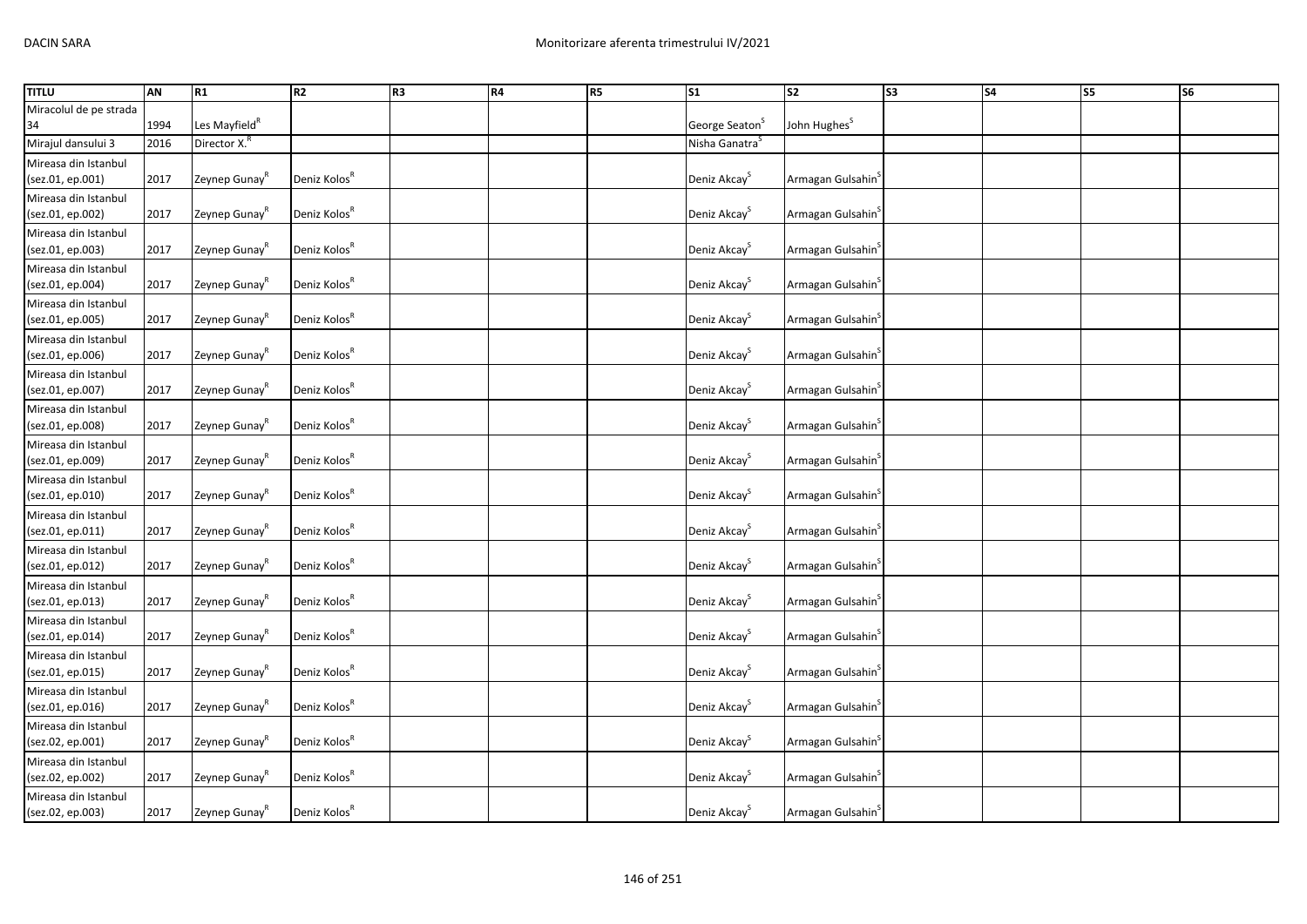| <b>TITLU</b>                                   | AN   | R1                           | R <sub>2</sub>                | R <sub>3</sub> | <b>R4</b> | R5 | S <sub>1</sub>               | $\overline{\text{S2}}$          | S <sub>3</sub>             | <b>S4</b> | <b>S5</b> | $\overline{\text{S6}}$ |
|------------------------------------------------|------|------------------------------|-------------------------------|----------------|-----------|----|------------------------------|---------------------------------|----------------------------|-----------|-----------|------------------------|
| Mireasa din Istanbul                           |      |                              |                               |                |           |    |                              |                                 |                            |           |           |                        |
| (sez.02, ep.004)                               | 2017 | Zeynep Gunay <sup>R</sup>    | Deniz Kolos <sup>R</sup>      |                |           |    | Deniz Akcay <sup>S</sup>     | Armagan Gulsahin                |                            |           |           |                        |
|                                                |      |                              |                               |                |           |    |                              |                                 |                            |           |           |                        |
| Mireasa e iubita mea!                          | 2008 | Paul Weiland <sup>R</sup>    |                               |                |           |    | Deborah Kaplan <sup>S</sup>  | Harry Elfont <sup>S</sup>       | Adam Sztykiel <sup>S</sup> |           |           |                        |
| Misiune de salvare                             | 2021 | Hicham Hajji <sup>f</sup>    |                               |                |           |    | Hicham Hajji <sup>S</sup>    | Sam Chouia <sup>S</sup>         | Lemore Syvan <sup>S</sup>  |           |           |                        |
| Misiune Imposibila:                            |      |                              |                               |                |           |    |                              |                                 |                            |           |           |                        |
| Natiunea Rebela -                              |      | Christopher                  |                               |                |           |    | Christopher                  |                                 |                            |           |           |                        |
| Misiune: Imposibila.<br>Natiunea Secreta       | 2015 | McQuarrie <sup>R</sup>       |                               |                |           |    | McQuarrie <sup>S</sup>       |                                 |                            |           |           |                        |
|                                                |      | Philippe Martinez            |                               |                |           |    | Philippe Martinez            |                                 |                            |           |           |                        |
|                                                | 2019 | <b>SACD<sup>R</sup></b>      | Ross W. Clarkson <sup>R</sup> |                |           |    | SACD <sup>S</sup>            |                                 |                            |           |           |                        |
| Misiune in Hong Kong                           |      |                              |                               |                |           |    |                              |                                 |                            |           |           |                        |
| Misiune in Tara Sfanta                         | 2001 | Jonas Mccord <sup>R</sup>    |                               |                |           |    | Jonas Mccord <sup>S</sup>    |                                 |                            |           |           |                        |
| Misiune:                                       |      | Christopher                  |                               |                |           |    | Christopher                  |                                 |                            |           |           |                        |
| Imposibila.Declinul                            | 2018 | McQuarrie <sup>R</sup>       |                               |                |           |    | McQuarrie <sup>S</sup>       |                                 |                            |           |           |                        |
| Misiunea 'Laser' -                             |      |                              |                               |                |           |    |                              |                                 |                            |           |           |                        |
| Misiune contra                                 |      |                              |                               |                |           |    |                              |                                 |                            |           |           |                        |
| cronometru                                     | 1989 | B.J. Davis <sup>R</sup>      |                               |                |           |    | David A. Frank <sup>S</sup>  | Phillip Gutteridge <sup>S</sup> |                            |           |           |                        |
| Misterele Darrow                               | 2017 | Peter DeLuise <sup>R</sup>   |                               |                |           |    | Phoef Sutton <sup>S</sup>    |                                 |                            |           |           |                        |
| Misterele de Marta's                           |      |                              |                               |                |           |    |                              |                                 |                            |           |           |                        |
| Vineyard: Capcanele                            |      |                              |                               |                |           |    |                              |                                 |                            |           |           |                        |
| trecutului                                     | 2020 | Mark Jean <sup>R</sup>       |                               |                |           |    | Teena Booth <sup>5</sup>     |                                 |                            |           |           |                        |
| Misterele de Marta's                           |      |                              |                               |                |           |    |                              |                                 |                            |           |           |                        |
| Vineyard: Hotul de                             |      |                              |                               |                |           |    | John Christian               |                                 |                            |           |           |                        |
| smaralde                                       | 2020 | Andy Mikita <sup>R</sup>     |                               |                |           |    | Plummer <sup>S</sup>         |                                 |                            |           |           |                        |
|                                                |      |                              |                               |                |           |    |                              |                                 |                            |           |           |                        |
| Misterele rebusului 2:<br>sinonim pentru crima | 2019 | Don McCutcheon <sup>R</sup>  |                               |                |           |    | Brian Sawyer <sup>S</sup>    | Gregg Rossen <sup>S</sup>       | Will Shortz <sup>S</sup>   |           |           |                        |
| Misterele rebusului 3:                         |      |                              |                               |                |           |    |                              |                                 |                            |           |           |                        |
| magie mortala                                  | 2019 | Jonathan Wright <sup>R</sup> |                               |                |           |    | Brian Sawyer <sup>S</sup>    | Gregg Rossen <sup>S</sup>       |                            |           |           |                        |
| Misterele rebusului: un                        |      |                              |                               |                |           |    |                              |                                 |                            |           |           |                        |
| puzzle mortal                                  | 2019 | Don McCutcheon <sup>R</sup>  |                               |                |           |    | Gregg Rossen <sup>S</sup>    |                                 |                            |           |           |                        |
| Misterul din florarie:                         |      |                              |                               |                |           |    |                              |                                 |                            |           |           |                        |
| taiat din radacina                             | 2016 | Bradley Walsh <sup>R</sup>   |                               |                |           |    | Gary Goldstein <sup>S</sup>  |                                 |                            |           |           |                        |
|                                                |      |                              |                               |                |           |    |                              |                                 |                            |           |           |                        |
| Misterul fetei din cada 2018                   |      | Karen Moncrieff <sup>R</sup> |                               |                |           |    | Karen Moncrieff <sup>S</sup> |                                 |                            |           |           |                        |
|                                                |      | Bille August -               |                               |                |           |    |                              |                                 |                            |           |           |                        |
| Mizerabilii                                    | 1998 | ALCS <sup>R</sup>            |                               |                |           |    | Rafael Yglesias <sup>S</sup> |                                 |                            |           |           |                        |
|                                                |      |                              |                               |                |           |    |                              |                                 |                            |           |           |                        |
| Moartea unui comis-                            |      | Volker Schlondorff           |                               |                |           |    |                              |                                 |                            |           |           |                        |
| voiajor                                        | 1985 | VG BILD KUNST <sup>R</sup>   |                               |                |           |    | Arthur Miller <sup>S</sup>   |                                 |                            |           |           |                        |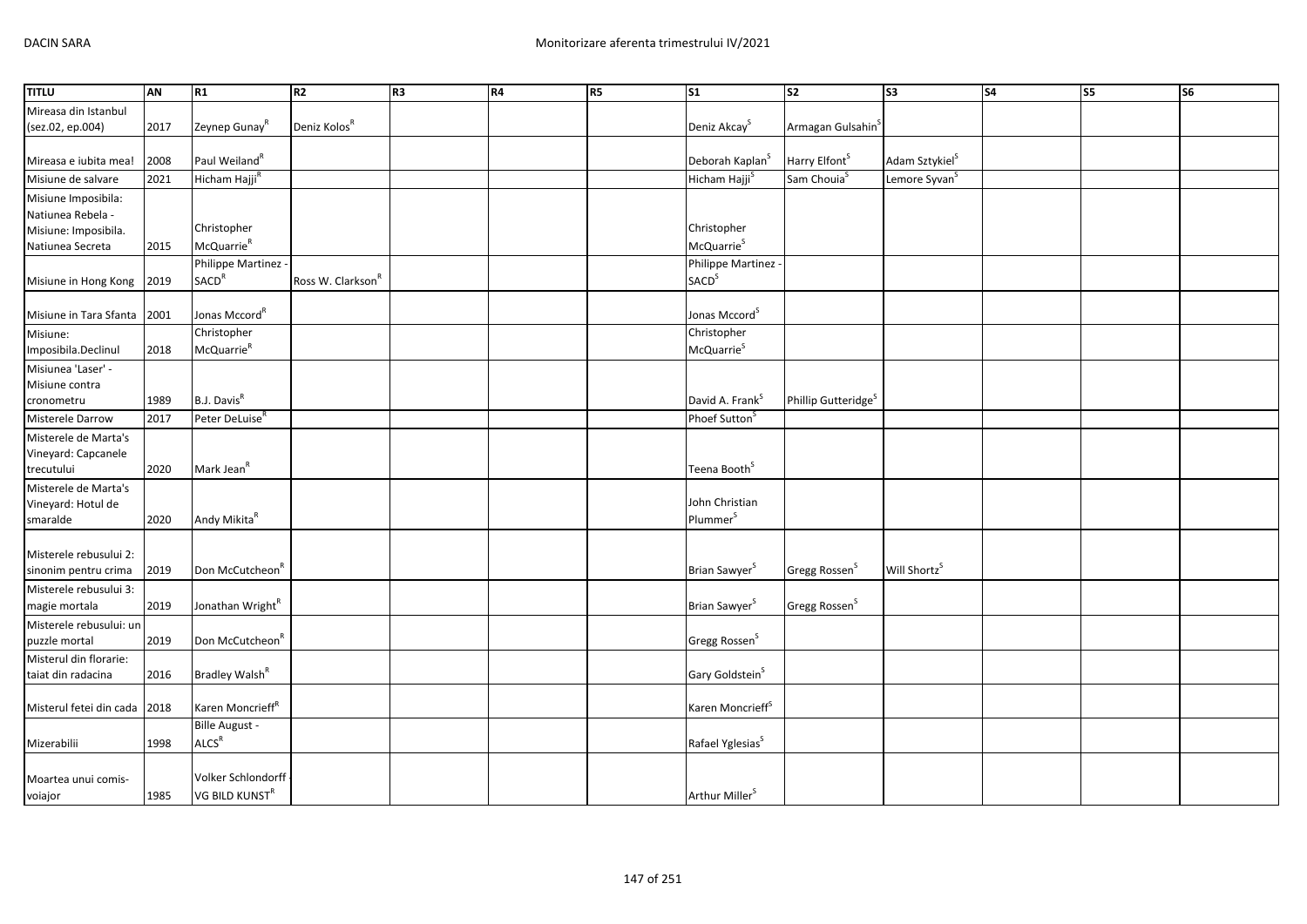| <b>TITLU</b>                             | AN   | R1                            | R2                       | R <sub>3</sub> | <b>R4</b> | R5 | $\overline{\text{S1}}$            | s <sub>2</sub>              | S3                          | $\overline{\phantom{a}}$ | <b>S5</b> | $\overline{\text{S6}}$ |
|------------------------------------------|------|-------------------------------|--------------------------|----------------|-----------|----|-----------------------------------|-----------------------------|-----------------------------|--------------------------|-----------|------------------------|
| Moneyball: Arta de a                     |      |                               |                          |                |           |    | Steven Zaillian -                 |                             |                             |                          |           |                        |
| Invinge                                  | 2011 | Bennett Miller <sup>R</sup>   |                          |                |           |    | ALCS <sup>S</sup>                 | Aaron Sorkin <sup>S</sup>   |                             |                          |           |                        |
| Monstrul din Lake                        |      |                               |                          |                |           |    |                                   |                             |                             |                          |           |                        |
| Placid 3                                 | 2010 | Griff Furst <sup>R</sup>      |                          |                |           |    | David Reed <sup>S</sup>           |                             |                             |                          |           |                        |
|                                          |      |                               |                          |                |           |    |                                   |                             |                             |                          |           |                        |
| Monstrul din Lake                        |      |                               |                          |                |           |    |                                   |                             |                             |                          |           |                        |
| Placid: Ultimul capitol                  | 2012 | Don Michael Paul <sup>R</sup> |                          |                |           |    | David Reed <sup>S</sup>           |                             |                             |                          |           |                        |
|                                          |      |                               |                          |                |           |    |                                   |                             |                             |                          |           |                        |
| Monte Carlo                              | 2011 | Thomas Bezucha <sup>R</sup>   |                          |                |           |    | April Blair <sup>S</sup>          | Maria Maggenti <sup>S</sup> | Thomas Bezucha <sup>S</sup> |                          |           |                        |
|                                          |      |                               |                          |                |           |    |                                   |                             |                             |                          |           |                        |
| Morgan: Un<br>experiment cibernetic 2016 |      | Luke Scott <sup>R</sup>       |                          |                |           |    | Seth W. Owen <sup>S</sup>         |                             |                             |                          |           |                        |
|                                          |      |                               |                          |                |           |    |                                   |                             |                             |                          |           |                        |
| Mostenirea                               | 2020 | R. Ellis Frazier <sup>R</sup> |                          |                |           |    | Robert Orr - ALCS <sup>S</sup>    |                             |                             |                          |           |                        |
|                                          |      |                               |                          |                |           |    |                                   |                             |                             |                          |           |                        |
| Mostenirea                               | 2020 | Vaughn Stein <sup>R</sup>     |                          |                |           |    | Matthew Kennedy                   |                             |                             |                          |           |                        |
| Mostenirea [sez. 01]                     |      |                               |                          |                |           |    |                                   |                             |                             |                          |           |                        |
| [ep. 0123]                               | 2020 | Ayhan Ozen <sup>R</sup>       | Taner Tunc <sup>R</sup>  |                |           |    | Basak Yazi Odasi <sup>S</sup>     |                             |                             |                          |           |                        |
| Mostenirea [sez. 01]                     |      |                               |                          |                |           |    |                                   |                             |                             |                          |           |                        |
| [ep. 0124]                               | 2020 | Ayhan Ozen <sup>R</sup>       | Taner Tunc <sup>R</sup>  |                |           |    | Basak Yazi Odasi <sup>S</sup>     |                             |                             |                          |           |                        |
| Mostenirea [sez. 01]                     |      |                               |                          |                |           |    |                                   |                             |                             |                          |           |                        |
| [ep. 0125]                               | 2020 | *Ayhan Ozen <sup>R</sup>      | $*$ Taner Tunc $R$       |                |           |    | *Basak Yazi Odasi <sup>s</sup>    |                             |                             |                          |           |                        |
| Mostenirea [sez. 01]                     |      |                               |                          |                |           |    |                                   |                             |                             |                          |           |                        |
| [ep. 0126]                               | 2020 | *Ayhan Ozen <sup>R</sup>      | *Taner Tunc <sup>R</sup> |                |           |    | *Basak Yazi Odasi <sup>s</sup>    |                             |                             |                          |           |                        |
| Mostenirea [sez. 01]                     |      |                               |                          |                |           |    |                                   |                             |                             |                          |           |                        |
| [ep. 0127]                               | 2020 | *Ayhan Ozen <sup>R</sup>      | *Taner Tunc <sup>R</sup> |                |           |    | *Basak Yazi Odasi <sup>s</sup>    |                             |                             |                          |           |                        |
| Mostenirea [sez. 01]                     |      |                               |                          |                |           |    |                                   |                             |                             |                          |           |                        |
| [ep. 0128]                               | 2020 | *Ayhan Ozen <sup>R</sup>      | *Taner Tunc <sup>R</sup> |                |           |    | *Basak Yazi Odasi <sup>s</sup>    |                             |                             |                          |           |                        |
| Mostenirea [sez. 01]                     |      |                               |                          |                |           |    |                                   |                             |                             |                          |           |                        |
| [ep. 0129]                               | 2020 | *Ayhan Ozen <sup>R</sup>      | *Taner Tunc <sup>R</sup> |                |           |    | *Basak Yazi Odasi <sup>s</sup>    |                             |                             |                          |           |                        |
| Mostenirea [sez. 01]                     |      |                               |                          |                |           |    |                                   |                             |                             |                          |           |                        |
| [ep. 0130]                               | 2020 | *Ayhan Ozen <sup>R</sup>      | *Taner Tunc <sup>R</sup> |                |           |    | *Basak Yazi Odasi <sup>s</sup>    |                             |                             |                          |           |                        |
| Mostenirea [sez. 01]                     |      |                               |                          |                |           |    |                                   |                             |                             |                          |           |                        |
| [ep. 0131]                               | 2020 | *Ayhan Ozen <sup>R</sup>      | *Taner Tunc <sup>R</sup> |                |           |    | *Basak Yazi Odasi <sup>s</sup>    |                             |                             |                          |           |                        |
| Mostenirea [sez. 01]                     |      |                               |                          |                |           |    |                                   |                             |                             |                          |           |                        |
| [ep. 0132]                               | 2020 | *Ayhan Ozen <sup>R</sup>      | *Taner Tunc <sup>R</sup> |                |           |    | *Basak Yazi Odasi <sup>&gt;</sup> |                             |                             |                          |           |                        |
| Mostenirea [sez. 01]                     |      |                               |                          |                |           |    |                                   |                             |                             |                          |           |                        |
| [ep. 0133]                               | 2020 | *Ayhan Ozen <sup>R</sup>      | $*$ Taner Tunc $R$       |                |           |    | *Basak Yazi Odasi <sup>&gt;</sup> |                             |                             |                          |           |                        |
| Mostenirea [sez. 01]                     |      |                               |                          |                |           |    |                                   |                             |                             |                          |           |                        |
| [ep. 0134]                               | 2020 | *Ayhan Ozen <sup>R</sup>      | *Taner Tunc <sup>R</sup> |                |           |    | *Basak Yazi Odasi <sup>s</sup>    |                             |                             |                          |           |                        |
| Mostenirea [sez. 01]                     |      |                               |                          |                |           |    |                                   |                             |                             |                          |           |                        |
| [ep. 0135]                               | 2020 | *Ayhan Ozen <sup>k</sup>      | *Taner Tunc <sup>R</sup> |                |           |    | *Basak Yazi Odasi <sup>S</sup>    |                             |                             |                          |           |                        |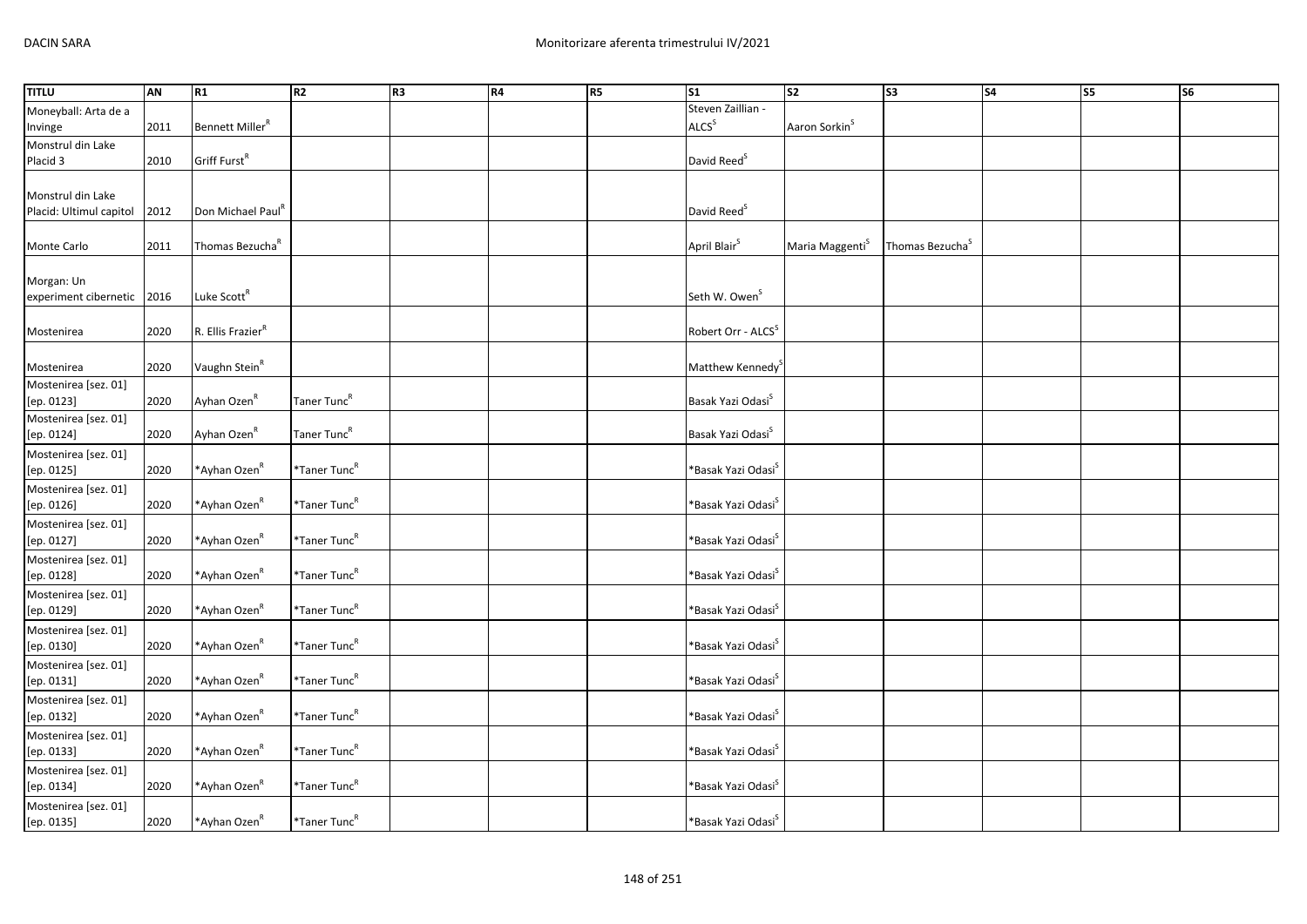| <b>TITLU</b>         | AN   | R1                       | R2                       | R <sub>3</sub> | R4 | R5 | $\overline{\text{S1}}$            | $\overline{\text{S2}}$ | $\overline{\text{S3}}$ | $\overline{\phantom{a}}$ | <b>S5</b> | $\overline{\text{S6}}$ |
|----------------------|------|--------------------------|--------------------------|----------------|----|----|-----------------------------------|------------------------|------------------------|--------------------------|-----------|------------------------|
| Mostenirea [sez. 01] |      |                          |                          |                |    |    |                                   |                        |                        |                          |           |                        |
| [ep. 0136]           | 2020 | *Ayhan Ozen <sup>R</sup> | *Taner Tunc <sup>R</sup> |                |    |    | *Basak Yazi Odasi <sup>S</sup>    |                        |                        |                          |           |                        |
| Mostenirea [sez. 01] |      |                          |                          |                |    |    |                                   |                        |                        |                          |           |                        |
| [ep. 0137]           | 2020 | Ayhan Ozen <sup>R</sup>  | *Taner Tunc <sup>R</sup> |                |    |    | Basak Yazi Odasi <sup>S</sup>     |                        |                        |                          |           |                        |
| Mostenirea [sez. 01] |      |                          |                          |                |    |    |                                   |                        |                        |                          |           |                        |
| [ep. 0138]           | 2020 | Ayhan Ozen <sup>R</sup>  | $*$ Taner Tunc $R$       |                |    |    | Basak Yazi Odasi <sup>S</sup>     |                        |                        |                          |           |                        |
| Mostenirea [sez. 01] |      |                          |                          |                |    |    |                                   |                        |                        |                          |           |                        |
| [ep. 0139]           | 2020 | Ayhan Ozen <sup>R</sup>  | *Taner Tunc <sup>R</sup> |                |    |    | Basak Yazi Odasi <sup>S</sup>     |                        |                        |                          |           |                        |
| Mostenirea [sez. 01] |      |                          |                          |                |    |    |                                   |                        |                        |                          |           |                        |
| [ep. 0140]           | 2020 | Ayhan Ozen <sup>R</sup>  | *Taner Tunc <sup>R</sup> |                |    |    | Basak Yazi Odasi <sup>S</sup>     |                        |                        |                          |           |                        |
| Mostenirea [sez. 01] |      |                          |                          |                |    |    |                                   |                        |                        |                          |           |                        |
| [ep. 0141]           | 2020 | Ayhan Ozen <sup>R</sup>  | *Taner Tunc <sup>R</sup> |                |    |    | Basak Yazi Odasi <sup>S</sup>     |                        |                        |                          |           |                        |
| Mostenirea [sez. 01] |      |                          |                          |                |    |    |                                   |                        |                        |                          |           |                        |
| [ep. 0142]           | 2020 | Ayhan Ozen <sup>R</sup>  | *Taner Tunc <sup>R</sup> |                |    |    | Basak Yazi Odasi <sup>S</sup>     |                        |                        |                          |           |                        |
| Mostenirea [sez. 01] |      |                          |                          |                |    |    |                                   |                        |                        |                          |           |                        |
| [ep. 0143]           | 2020 | Ayhan Ozen <sup>R</sup>  | *Taner Tunc <sup>R</sup> |                |    |    | Basak Yazi Odasi <sup>S</sup>     |                        |                        |                          |           |                        |
| Mostenirea [sez. 01] |      |                          |                          |                |    |    |                                   |                        |                        |                          |           |                        |
| [ep. 0144]           | 2020 | Ayhan Ozen <sup>R</sup>  | *Taner Tunc <sup>R</sup> |                |    |    | Basak Yazi Odasi <sup>S</sup>     |                        |                        |                          |           |                        |
| Mostenirea [sez. 01] |      |                          |                          |                |    |    |                                   |                        |                        |                          |           |                        |
| [ep. 0145]           | 2020 | Ayhan Ozen <sup>R</sup>  | *Taner Tunc <sup>R</sup> |                |    |    | Basak Yazi Odasi <sup>S</sup>     |                        |                        |                          |           |                        |
| Mostenirea [sez. 01] |      |                          |                          |                |    |    |                                   |                        |                        |                          |           |                        |
| [ep. 0146]           | 2020 | Ayhan Ozen <sup>R</sup>  | *Taner Tunc <sup>R</sup> |                |    |    | Basak Yazi Odasi <sup>5</sup>     |                        |                        |                          |           |                        |
| Mostenirea [sez. 01] |      |                          |                          |                |    |    |                                   |                        |                        |                          |           |                        |
| [ep. 0147]           | 2020 | *Ayhan Ozen <sup>R</sup> | *Taner Tunc <sup>R</sup> |                |    |    | *Basak Yazi Odasi <sup>s</sup>    |                        |                        |                          |           |                        |
| Mostenirea [sez. 01] |      |                          |                          |                |    |    |                                   |                        |                        |                          |           |                        |
| [ep. 0148]           | 2020 | *Ayhan Ozen <sup>R</sup> | *Taner Tunc <sup>R</sup> |                |    |    | *Basak Yazi Odasi <sup>s</sup>    |                        |                        |                          |           |                        |
| Mostenirea [sez. 01] |      |                          |                          |                |    |    |                                   |                        |                        |                          |           |                        |
| [ep. 0149]           | 2020 | *Ayhan Ozen <sup>R</sup> | *Taner Tunc <sup>R</sup> |                |    |    | *Basak Yazi Odasi <sup>&gt;</sup> |                        |                        |                          |           |                        |
| Mostenirea [sez. 01] |      |                          |                          |                |    |    |                                   |                        |                        |                          |           |                        |
| [ep. 0150]           | 2020 | *Ayhan Ozen <sup>ĸ</sup> | *Taner Tunc <sup>R</sup> |                |    |    | *Basak Yazi Odasi <sup>s</sup>    |                        |                        |                          |           |                        |
| Mostenirea [sez. 01] |      |                          |                          |                |    |    |                                   |                        |                        |                          |           |                        |
| [ep. 0151]           | 2020 | *Ayhan Ozen <sup>ĸ</sup> | *Taner Tunc <sup>R</sup> |                |    |    | *Basak Yazi Odasi <sup>&gt;</sup> |                        |                        |                          |           |                        |
| Mostenirea [sez. 01] |      |                          |                          |                |    |    |                                   |                        |                        |                          |           |                        |
| [ep. 0152]           | 2020 | *Ayhan Ozen <sup>R</sup> | *Taner Tunc <sup>R</sup> |                |    |    | *Basak Yazi Odasi <sup>s</sup>    |                        |                        |                          |           |                        |
| Mostenirea [sez. 01] |      |                          |                          |                |    |    |                                   |                        |                        |                          |           |                        |
| [ep. 0153]           | 2020 | *Ayhan Ozen <sup>R</sup> | *Taner Tunc <sup>R</sup> |                |    |    | *Basak Yazi Odasi <sup>s</sup>    |                        |                        |                          |           |                        |
| Mostenirea [sez. 01] |      |                          |                          |                |    |    |                                   |                        |                        |                          |           |                        |
| [ep. 0154]           | 2020 | *Ayhan Ozen <sup>R</sup> | *Taner Tunc <sup>R</sup> |                |    |    | *Basak Yazi Odasi <sup>s</sup>    |                        |                        |                          |           |                        |
| Mostenirea [sez. 01] |      |                          |                          |                |    |    |                                   |                        |                        |                          |           |                        |
| [ep. 0155]           | 2020 | *Ayhan Ozen <sup>R</sup> | *Taner Tunc <sup>R</sup> |                |    |    | *Basak Yazi Odasi <sup>S</sup>    |                        |                        |                          |           |                        |
| Mostenirea [sez. 01] |      |                          |                          |                |    |    |                                   |                        |                        |                          |           |                        |
| [ep. 0156]           | 2020 | *Ayhan Ozen <sup>k</sup> | *Taner Tunc <sup>R</sup> |                |    |    | *Basak Yazi Odasi <sup>S</sup>    |                        |                        |                          |           |                        |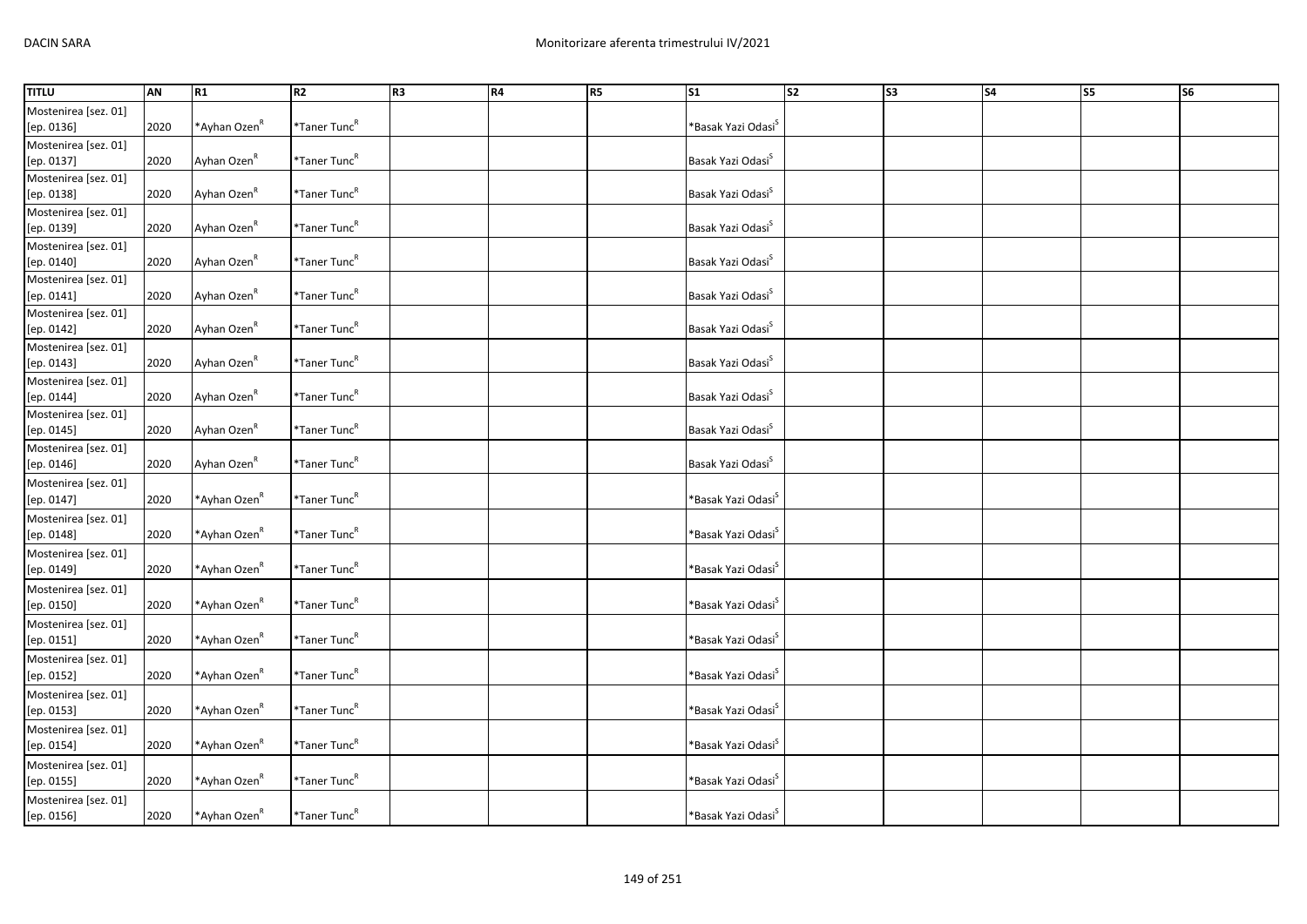| <b>TITLU</b>         | AN   | R1                       | R2                       | R <sub>3</sub> | R4 | R5 | $\overline{\text{S1}}$            | s <sub>2</sub> | $\overline{\text{S3}}$ | $\overline{\phantom{a}}$ | <b>S5</b> | $\overline{\text{S6}}$ |
|----------------------|------|--------------------------|--------------------------|----------------|----|----|-----------------------------------|----------------|------------------------|--------------------------|-----------|------------------------|
| Mostenirea [sez. 01] |      |                          |                          |                |    |    |                                   |                |                        |                          |           |                        |
| [ep. 0157]           | 2020 | Ayhan Ozen <sup>R</sup>  | *Taner Tunc <sup>R</sup> |                |    |    | Basak Yazi Odasi <sup>S</sup>     |                |                        |                          |           |                        |
| Mostenirea [sez. 01] |      |                          |                          |                |    |    |                                   |                |                        |                          |           |                        |
| [ep. 0158]           | 2020 | Ayhan Ozen <sup>R</sup>  | *Taner Tunc <sup>R</sup> |                |    |    | Basak Yazi Odasi <sup>S</sup>     |                |                        |                          |           |                        |
| Mostenirea [sez. 01] |      |                          |                          |                |    |    |                                   |                |                        |                          |           |                        |
| [ep. 0159]           | 2020 | Ayhan Ozen <sup>R</sup>  | *Taner Tunc <sup>R</sup> |                |    |    | Basak Yazi Odasi <sup>S</sup>     |                |                        |                          |           |                        |
| Mostenirea [sez. 01] |      |                          |                          |                |    |    |                                   |                |                        |                          |           |                        |
| [ep. 0160]           | 2020 | Ayhan Ozen <sup>R</sup>  | *Taner Tunc <sup>R</sup> |                |    |    | Basak Yazi Odasi <sup>S</sup>     |                |                        |                          |           |                        |
| Mostenirea [sez. 01] |      |                          |                          |                |    |    |                                   |                |                        |                          |           |                        |
| [ep. 0161]           | 2020 | Ayhan Ozen <sup>R</sup>  | *Taner Tunc <sup>R</sup> |                |    |    | Basak Yazi Odasi <sup>S</sup>     |                |                        |                          |           |                        |
| Mostenirea [sez. 01] |      |                          |                          |                |    |    |                                   |                |                        |                          |           |                        |
| [ep. 0162]           | 2020 | Ayhan Ozen <sup>R</sup>  | *Taner Tunc <sup>R</sup> |                |    |    | Basak Yazi Odasi <sup>S</sup>     |                |                        |                          |           |                        |
| Mostenirea [sez. 01] |      |                          |                          |                |    |    |                                   |                |                        |                          |           |                        |
| [ep. 0163]           | 2020 | Ayhan Ozen <sup>R</sup>  | *Taner Tunc <sup>R</sup> |                |    |    | Basak Yazi Odasi <sup>S</sup>     |                |                        |                          |           |                        |
| Mostenirea [sez. 01] |      |                          |                          |                |    |    |                                   |                |                        |                          |           |                        |
| [ep. 0164]           | 2020 | Ayhan Ozen <sup>R</sup>  | *Taner Tunc <sup>R</sup> |                |    |    | Basak Yazi Odasi <sup>S</sup>     |                |                        |                          |           |                        |
| Mostenirea [sez. 01] |      |                          |                          |                |    |    |                                   |                |                        |                          |           |                        |
| [ep. 0165]           | 2020 | Ayhan Ozen <sup>R</sup>  | *Taner Tunc <sup>R</sup> |                |    |    | Basak Yazi Odasi <sup>S</sup>     |                |                        |                          |           |                        |
| Mostenirea [sez. 01] |      |                          |                          |                |    |    |                                   |                |                        |                          |           |                        |
| [ep. 0166]           | 2020 | Ayhan Ozen <sup>R</sup>  | $*$ Taner Tunc $R$       |                |    |    | Basak Yazi Odasi <sup>S</sup>     |                |                        |                          |           |                        |
| Mostenirea [sez. 01] |      |                          |                          |                |    |    |                                   |                |                        |                          |           |                        |
| [ep. 0167]           | 2020 | *Ayhan Ozen <sup>R</sup> | *Taner Tunc <sup>R</sup> |                |    |    | *Basak Yazi Odasi <sup>S</sup>    |                |                        |                          |           |                        |
| Mostenirea [sez. 01] |      |                          |                          |                |    |    |                                   |                |                        |                          |           |                        |
| [ep. 0168]           | 2020 | *Ayhan Ozen <sup>ĸ</sup> | *Taner Tunc <sup>R</sup> |                |    |    | *Basak Yazi Odasi <sup>&gt;</sup> |                |                        |                          |           |                        |
| Mostenirea [sez. 01] |      |                          |                          |                |    |    |                                   |                |                        |                          |           |                        |
| [ep. 0169]           | 2020 | *Ayhan Ozen <sup>R</sup> | *Taner Tunc <sup>R</sup> |                |    |    | *Basak Yazi Odasi <sup>s</sup>    |                |                        |                          |           |                        |
| Mostenirea [sez. 01] |      |                          |                          |                |    |    |                                   |                |                        |                          |           |                        |
| [ep. 0170]           | 2020 | *Ayhan Ozen <sup>ĸ</sup> | *Taner Tunc <sup>R</sup> |                |    |    | *Basak Yazi Odasi <sup>s</sup>    |                |                        |                          |           |                        |
| Mostenirea [sez. 01] |      |                          |                          |                |    |    |                                   |                |                        |                          |           |                        |
| [ep. 0171]           | 2020 | *Ayhan Ozen <sup>R</sup> | *Taner Tunc <sup>R</sup> |                |    |    | *Basak Yazi Odasi <sup>&gt;</sup> |                |                        |                          |           |                        |
| Mostenirea [sez. 01] |      |                          |                          |                |    |    |                                   |                |                        |                          |           |                        |
| [ep. 0172]           | 2020 | *Ayhan Ozen <sup>R</sup> | *Taner Tunc <sup>R</sup> |                |    |    | *Basak Yazi Odasi <sup>s</sup>    |                |                        |                          |           |                        |
| Mostenirea [sez. 01] |      |                          |                          |                |    |    |                                   |                |                        |                          |           |                        |
| [ep. 0173]           | 2020 | *Ayhan Ozen <sup>R</sup> | *Taner Tunc <sup>R</sup> |                |    |    | *Basak Yazi Odasi <sup>s</sup>    |                |                        |                          |           |                        |
| Mostenirea [sez. 01] |      |                          |                          |                |    |    |                                   |                |                        |                          |           |                        |
| [ep. 0174]           | 2020 | *Ayhan Ozen <sup>R</sup> | *Taner Tunc <sup>R</sup> |                |    |    | *Basak Yazi Odasi <sup>s</sup>    |                |                        |                          |           |                        |
| Mostenirea [sez. 01] |      |                          |                          |                |    |    |                                   |                |                        |                          |           |                        |
| [ep. 0175]           | 2020 | *Ayhan Ozen <sup>ĸ</sup> | *Taner Tunc <sup>R</sup> |                |    |    | *Basak Yazi Odasi <sup>&gt;</sup> |                |                        |                          |           |                        |
| Mostenirea [sez. 01] |      |                          |                          |                |    |    |                                   |                |                        |                          |           |                        |
| [ep. 0176]           | 2020 | *Ayhan Ozen <sup>ĸ</sup> | *Taner Tunc <sup>R</sup> |                |    |    | *Basak Yazi Odasi <sup>S</sup>    |                |                        |                          |           |                        |
| Mostenirea [sez. 01] |      |                          |                          |                |    |    |                                   |                |                        |                          |           |                        |
| [ep. 0177]           | 2020 | Ayhan Ozen <sup>R</sup>  | *Taner Tunc <sup>R</sup> |                |    |    | Basak Yazi Odasi <sup>S</sup>     |                |                        |                          |           |                        |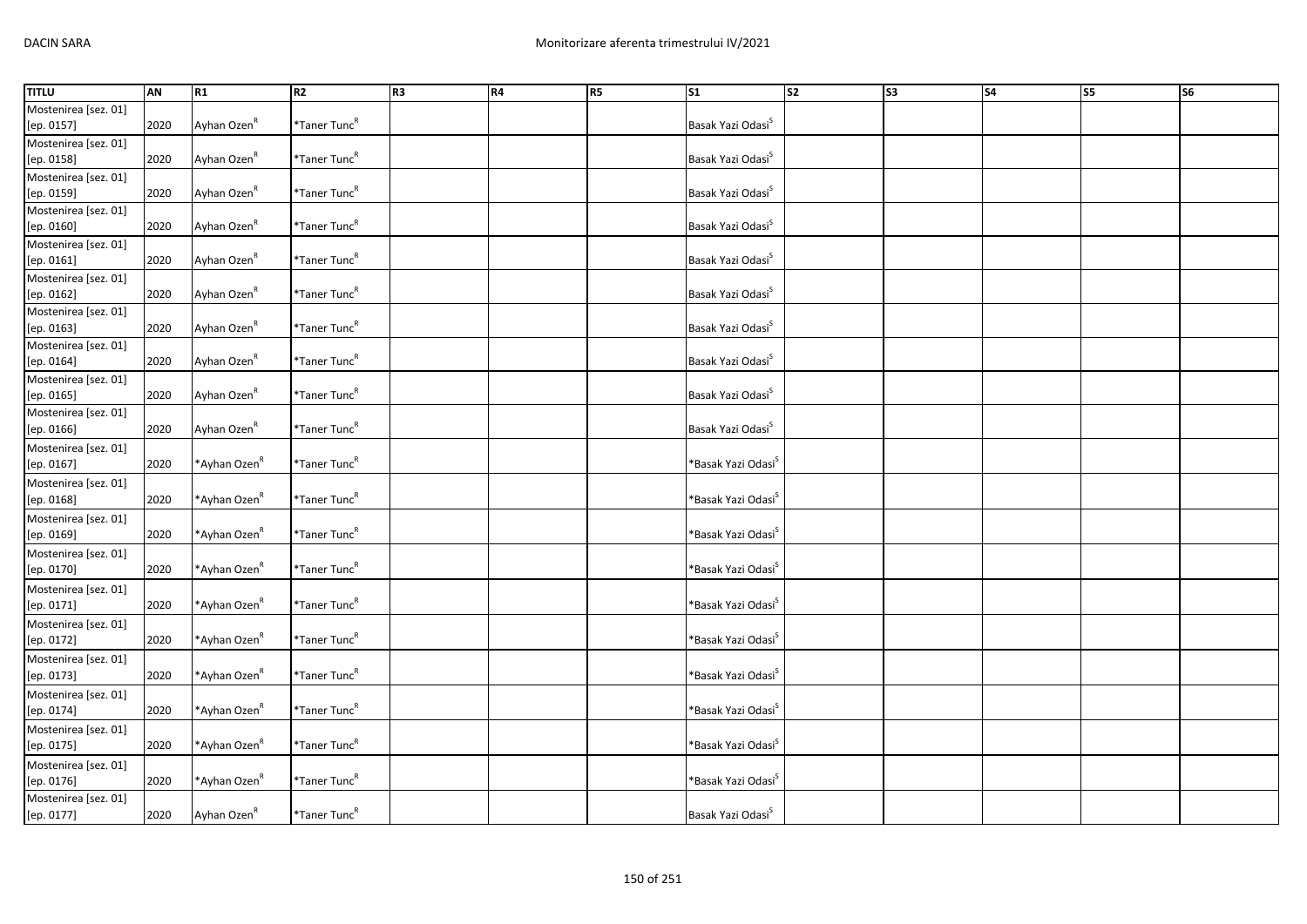| <b>TITLU</b>         | <b>AN</b> | R1                       | R2                       | R <sub>3</sub> | R4 | R5 | S <sub>1</sub>                 | $\overline{\text{S2}}$ | S <sub>3</sub> | S <sub>4</sub> | S5 | S6 |
|----------------------|-----------|--------------------------|--------------------------|----------------|----|----|--------------------------------|------------------------|----------------|----------------|----|----|
| Mostenirea [sez. 01] |           |                          |                          |                |    |    |                                |                        |                |                |    |    |
| [ep. 0178]           | 2020      | Ayhan Ozen <sup>R</sup>  | *Taner Tunc <sup>R</sup> |                |    |    | Basak Yazi Odasi <sup>S</sup>  |                        |                |                |    |    |
| Mostenirea [sez. 01] |           |                          |                          |                |    |    |                                |                        |                |                |    |    |
| [ep. 0179]           | 2020      | Ayhan Ozen <sup>R</sup>  | *Taner Tunc <sup>R</sup> |                |    |    | Basak Yazi Odasi <sup>S</sup>  |                        |                |                |    |    |
| Mostenirea [sez. 01] |           |                          |                          |                |    |    |                                |                        |                |                |    |    |
| [ep. 0180]           | 2020      | Ayhan Ozen <sup>R</sup>  | *Taner Tunc <sup>R</sup> |                |    |    | Basak Yazi Odasi <sup>S</sup>  |                        |                |                |    |    |
| Mostenirea [sez. 01] |           |                          |                          |                |    |    |                                |                        |                |                |    |    |
| [ep. 0181]           | 2020      | Ayhan Ozen <sup>R</sup>  | *Taner Tunc <sup>R</sup> |                |    |    | Basak Yazi Odasi <sup>S</sup>  |                        |                |                |    |    |
| Mostenirea [sez. 01] |           |                          |                          |                |    |    |                                |                        |                |                |    |    |
| [ep. 0182]           | 2020      | Ayhan Ozen <sup>R</sup>  | *Taner Tunc <sup>R</sup> |                |    |    | Basak Yazi Odasi <sup>S</sup>  |                        |                |                |    |    |
| Mostenirea [sez. 01] |           |                          |                          |                |    |    |                                |                        |                |                |    |    |
| [ep. 0183]           | 2020      | Ayhan Ozen <sup>R</sup>  | *Taner Tunc <sup>R</sup> |                |    |    | Basak Yazi Odasi <sup>S</sup>  |                        |                |                |    |    |
| Mostenirea [sez. 01] |           |                          |                          |                |    |    |                                |                        |                |                |    |    |
| [ep. 0184]           | 2020      | Ayhan Ozen <sup>R</sup>  | *Taner Tunc <sup>R</sup> |                |    |    | Basak Yazi Odasi <sup>S</sup>  |                        |                |                |    |    |
| Mostenirea [sez. 01] |           |                          |                          |                |    |    |                                |                        |                |                |    |    |
| [ep. 0185]           | 2020      | Ayhan Ozen <sup>R</sup>  | *Taner Tunc <sup>R</sup> |                |    |    | Basak Yazi Odasi <sup>S</sup>  |                        |                |                |    |    |
| Mostenirea [sez. 01] |           |                          |                          |                |    |    |                                |                        |                |                |    |    |
| [ep. 0186]           | 2020      | Ayhan Ozen <sup>R</sup>  | *Taner Tunc <sup>R</sup> |                |    |    | Basak Yazi Odasi <sup>S</sup>  |                        |                |                |    |    |
| Mostenirea [sez. 01] |           |                          |                          |                |    |    |                                |                        |                |                |    |    |
| [ep. 0187]           | 2020      | *Ayhan Ozen <sup>R</sup> | *Taner Tunc <sup>R</sup> |                |    |    | *Basak Yazi Odasi <sup>s</sup> |                        |                |                |    |    |
| Mostenirea [sez. 01] |           |                          |                          |                |    |    |                                |                        |                |                |    |    |
| [ep. 0188]           | 2020      | *Ayhan Ozen <sup>R</sup> | *Taner Tunc <sup>R</sup> |                |    |    | *Basak Yazi Odasi <sup>s</sup> |                        |                |                |    |    |
| Mostenirea [sez. 01] |           |                          |                          |                |    |    |                                |                        |                |                |    |    |
| [ep. 0189]           | 2020      | *Ayhan Ozen <sup>R</sup> | *Taner Tunc <sup>R</sup> |                |    |    | *Basak Yazi Odasi <sup>s</sup> |                        |                |                |    |    |
| Mostenirea [sez. 01] |           |                          |                          |                |    |    |                                |                        |                |                |    |    |
| [ep. 0190]           | 2020      | *Ayhan Ozen <sup>R</sup> | *Taner Tunc <sup>R</sup> |                |    |    | *Basak Yazi Odasi <sup>s</sup> |                        |                |                |    |    |
| Mostenirea [sez. 01] |           |                          |                          |                |    |    |                                |                        |                |                |    |    |
| [ep. 0191]           | 2020      | *Ayhan Ozen <sup>R</sup> | *Taner Tunc <sup>R</sup> |                |    |    | *Basak Yazi Odasi <sup>s</sup> |                        |                |                |    |    |
| Mostenirea [sez. 01] |           |                          |                          |                |    |    |                                |                        |                |                |    |    |
| [ep. 0192]           | 2020      | *Ayhan Ozen <sup>R</sup> | *Taner Tunc <sup>R</sup> |                |    |    | *Basak Yazi Odasi <sup>s</sup> |                        |                |                |    |    |
| Mostenirea [sez. 01] |           |                          |                          |                |    |    |                                |                        |                |                |    |    |
| [ep. 0193]           | 2020      | *Ayhan Ozen <sup>R</sup> | *Taner Tunc <sup>R</sup> |                |    |    | *Basak Yazi Odasi <sup>s</sup> |                        |                |                |    |    |
| Mostenirea [sez. 01] |           |                          |                          |                |    |    |                                |                        |                |                |    |    |
| [ep. 0194]           | 2020      | *Ayhan Ozen <sup>R</sup> | *Taner Tunc <sup>R</sup> |                |    |    | *Basak Yazi Odasi <sup>s</sup> |                        |                |                |    |    |
| Mostenirea [sez. 01] |           |                          |                          |                |    |    |                                |                        |                |                |    |    |
| [ep. 0195]           | 2020      | *Ayhan Ozen <sup>R</sup> | *Taner Tunc <sup>R</sup> |                |    |    | *Basak Yazi Odasi <sup>s</sup> |                        |                |                |    |    |
| Mostenirea [sez. 01] |           |                          |                          |                |    |    |                                |                        |                |                |    |    |
| [ep. 0196]           | 2020      | *Ayhan Ozen <sup>R</sup> | *Taner Tunc <sup>R</sup> |                |    |    | *Basak Yazi Odasi <sup>s</sup> |                        |                |                |    |    |
| Mostenirea [sez. 01] |           |                          |                          |                |    |    |                                |                        |                |                |    |    |
| [ep. 0197]           | 2020      | Ayhan Ozen <sup>R</sup>  | *Taner Tunc <sup>R</sup> |                |    |    | Basak Yazi Odasi <sup>S</sup>  |                        |                |                |    |    |
| Mostenirea [sez. 01] |           |                          |                          |                |    |    |                                |                        |                |                |    |    |
| [ep. 0198]           | 2020      | Ayhan Ozen <sup>R</sup>  | *Taner Tunc <sup>R</sup> |                |    |    | Basak Yazi Odasi <sup>S</sup>  |                        |                |                |    |    |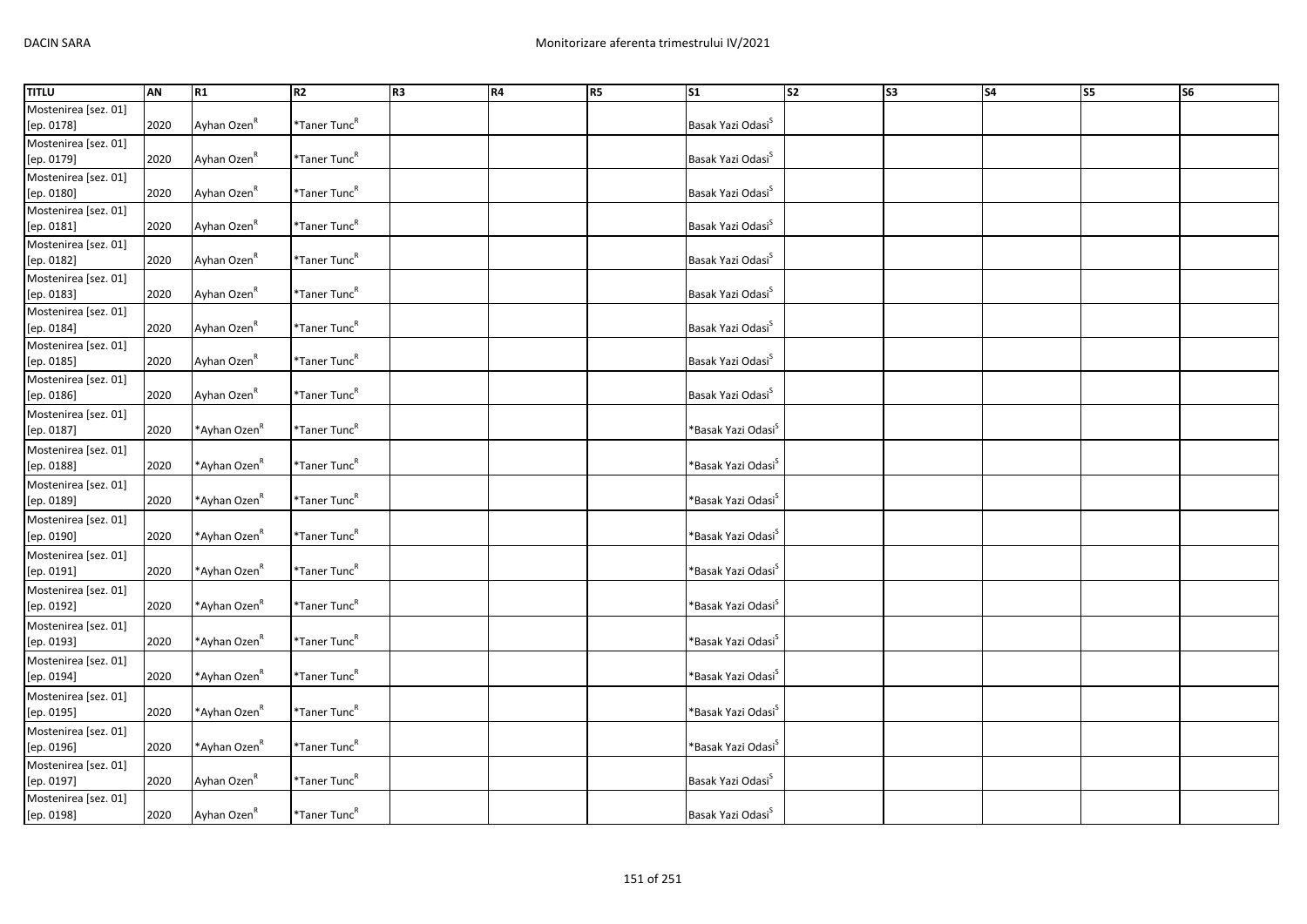| <b>TITLU</b>         | <b>AN</b> | R1                       | R2                       | R3 | <b>R4</b> | R5 | $\overline{\text{S1}}$            | $\overline{\text{S2}}$ | $\overline{\text{S3}}$ | S <sub>4</sub> | S5 | $\overline{\text{S6}}$ |
|----------------------|-----------|--------------------------|--------------------------|----|-----------|----|-----------------------------------|------------------------|------------------------|----------------|----|------------------------|
| Mostenirea [sez. 01] |           |                          |                          |    |           |    |                                   |                        |                        |                |    |                        |
| [ep. 0199]           | 2020      | Ayhan Ozen <sup>R</sup>  | *Taner Tunc <sup>R</sup> |    |           |    | Basak Yazi Odasi <sup>S</sup>     |                        |                        |                |    |                        |
| Mostenirea [sez. 01] |           |                          |                          |    |           |    |                                   |                        |                        |                |    |                        |
| [ep. 0200]           | 2020      | Ayhan Ozen <sup>R</sup>  | *Taner Tunc <sup>R</sup> |    |           |    | Basak Yazi Odasi <sup>S</sup>     |                        |                        |                |    |                        |
| Mostenirea [sez. 01] |           |                          |                          |    |           |    |                                   |                        |                        |                |    |                        |
| [ep. 0201]           | 2020      | Ayhan Ozen <sup>R</sup>  | Taner Tunc <sup>R</sup>  |    |           |    | Basak Yazi Odasi <sup>S</sup>     |                        |                        |                |    |                        |
| Mostenirea [sez. 01] |           |                          |                          |    |           |    |                                   |                        |                        |                |    |                        |
| [ep. 0202]           | 2020      | *Ayhan Ozen <sup>R</sup> | *Taner Tunc <sup>R</sup> |    |           |    | *Basak Yazi Odasi <sup>s</sup>    |                        |                        |                |    |                        |
| Mostenirea [sez. 01] |           |                          |                          |    |           |    |                                   |                        |                        |                |    |                        |
| [ep. 0203]           | 2020      | Ayhan Ozen <sup>R</sup>  | *Taner Tunc <sup>R</sup> |    |           |    | Basak Yazi Odasi <sup>S</sup>     |                        |                        |                |    |                        |
| Mostenirea [sez. 01] |           |                          |                          |    |           |    |                                   |                        |                        |                |    |                        |
| [ep. 0204]           | 2020      | Ayhan Ozen <sup>R</sup>  | *Taner Tunc <sup>R</sup> |    |           |    | Basak Yazi Odasi <sup>S</sup>     |                        |                        |                |    |                        |
| Mostenirea [sez. 01] |           |                          |                          |    |           |    |                                   |                        |                        |                |    |                        |
| [ep. 0205]           | 2020      | Ayhan Ozen <sup>R</sup>  | *Taner Tunc <sup>R</sup> |    |           |    | Basak Yazi Odasi <sup>S</sup>     |                        |                        |                |    |                        |
| Mostenirea [sez. 01] |           |                          |                          |    |           |    |                                   |                        |                        |                |    |                        |
| [ep. 0206]           | 2020      | Ayhan Ozen <sup>R</sup>  | *Taner Tunc <sup>R</sup> |    |           |    | Basak Yazi Odasi <sup>S</sup>     |                        |                        |                |    |                        |
| Mostenirea [sez. 01] |           |                          |                          |    |           |    |                                   |                        |                        |                |    |                        |
| [ep. 0207]           | 2020      | *Ayhan Ozen <sup>R</sup> | *Taner Tunc <sup>R</sup> |    |           |    | *Basak Yazi Odasi <sup>`</sup>    |                        |                        |                |    |                        |
| Mostenirea [sez. 01] |           |                          |                          |    |           |    |                                   |                        |                        |                |    |                        |
| [ep. 0208]           | 2020      | *Ayhan Ozen <sup>R</sup> | *Taner Tunc <sup>R</sup> |    |           |    | *Basak Yazi Odasi <sup>&gt;</sup> |                        |                        |                |    |                        |
| Mostenirea [sez. 01] |           |                          |                          |    |           |    |                                   |                        |                        |                |    |                        |
| [ep. 0209]           | 2020      | *Ayhan Ozen <sup>R</sup> | *Taner Tunc <sup>R</sup> |    |           |    | *Basak Yazi Odasi <sup>&gt;</sup> |                        |                        |                |    |                        |
| Mostenirea [sez. 01] |           |                          |                          |    |           |    |                                   |                        |                        |                |    |                        |
| [ep. 0210]           | 2020      | *Ayhan Ozen <sup>R</sup> | *Taner Tunc <sup>R</sup> |    |           |    | *Basak Yazi Odasi <sup>s</sup>    |                        |                        |                |    |                        |
| Mostenirea [sez. 01] |           |                          |                          |    |           |    |                                   |                        |                        |                |    |                        |
| [ep. 0211]           | 2020      | *Ayhan Ozen <sup>R</sup> | *Taner Tunc <sup>R</sup> |    |           |    | *Basak Yazi Odasi <sup>s</sup>    |                        |                        |                |    |                        |
| Mostenirea [sez. 01] |           |                          |                          |    |           |    |                                   |                        |                        |                |    |                        |
| [ep. 0212]           | 2020      | *Ayhan Ozen <sup>R</sup> | *Taner Tunc <sup>R</sup> |    |           |    | *Basak Yazi Odasi <sup>&gt;</sup> |                        |                        |                |    |                        |
| Mostenirea [sez. 01] |           |                          |                          |    |           |    |                                   |                        |                        |                |    |                        |
| [ep. 0213]           | 2020      | *Ayhan Ozen <sup>R</sup> | *Taner Tunc <sup>R</sup> |    |           |    | *Basak Yazi Odasi <sup>`</sup>    |                        |                        |                |    |                        |
| Mostenirea [sez. 01] |           |                          |                          |    |           |    |                                   |                        |                        |                |    |                        |
| [ep. 0214]           | 2020      | *Ayhan Ozen <sup>k</sup> | *Taner Tunc <sup>R</sup> |    |           |    | *Basak Yazi Odasi <sup>s</sup>    |                        |                        |                |    |                        |
| Mostenirea [sez. 01] |           |                          |                          |    |           |    |                                   |                        |                        |                |    |                        |
| [ep. 0215]           | 2020      | *Ayhan Ozen <sup>R</sup> | *Taner Tunc <sup>R</sup> |    |           |    | *Basak Yazi Odasi <sup>`</sup>    |                        |                        |                |    |                        |
| Mostenirea [sez. 01] |           |                          |                          |    |           |    |                                   |                        |                        |                |    |                        |
| [ep. 0216]           | 2020      | *Ayhan Ozen <sup>R</sup> | *Taner Tunc <sup>R</sup> |    |           |    | *Basak Yazi Odasi <sup>s</sup>    |                        |                        |                |    |                        |
| Mostenirea [sez. 01] |           |                          |                          |    |           |    |                                   |                        |                        |                |    |                        |
| [ep. 0217]           | 2020      | Ayhan Ozen <sup>R</sup>  | *Taner Tunc <sup>R</sup> |    |           |    | Basak Yazi Odasi <sup>S</sup>     |                        |                        |                |    |                        |
| Mostenirea [sez. 01] |           |                          |                          |    |           |    |                                   |                        |                        |                |    |                        |
| [ep. 0218]           | 2020      | Ayhan Ozen <sup>R</sup>  | *Taner Tunc <sup>R</sup> |    |           |    | Basak Yazi Odasi <sup>S</sup>     |                        |                        |                |    |                        |
| Mostenirea [sez. 01] |           |                          |                          |    |           |    |                                   |                        |                        |                |    |                        |
| [ep. 0219]           | 2020      | Ayhan Ozen <sup>K</sup>  | *Taner Tunc <sup>R</sup> |    |           |    | Basak Yazi Odasi <sup>S</sup>     |                        |                        |                |    |                        |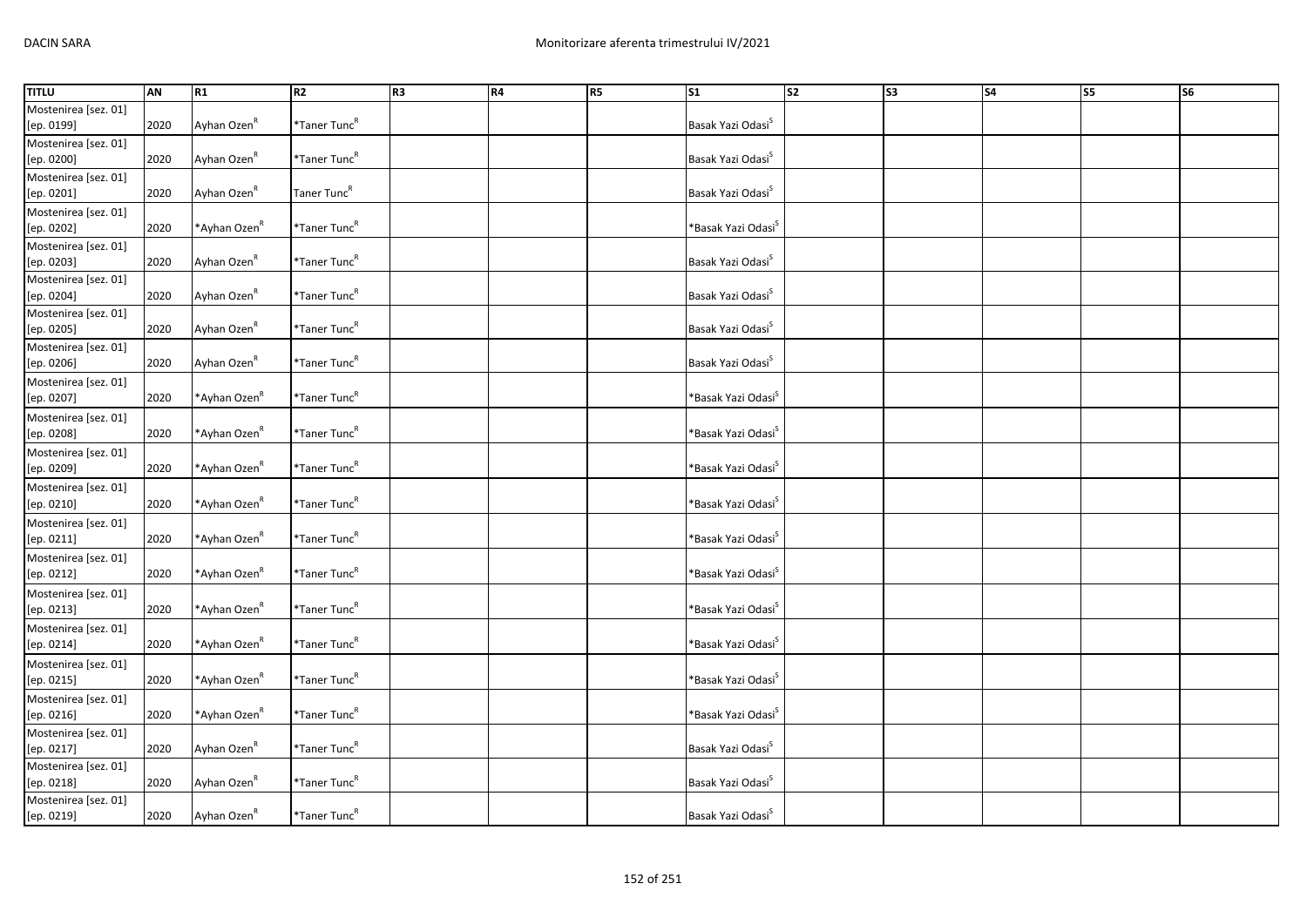| <b>TITLU</b>         | AN   | R1                       | R2                       | R <sub>3</sub> | <b>R4</b> | R5 | $\overline{\text{S1}}$            | s <sub>2</sub> | $\overline{\text{S3}}$ | $\overline{\phantom{a}}$ | <b>S5</b> | $\overline{\text{S6}}$ |
|----------------------|------|--------------------------|--------------------------|----------------|-----------|----|-----------------------------------|----------------|------------------------|--------------------------|-----------|------------------------|
| Mostenirea [sez. 01] |      |                          |                          |                |           |    |                                   |                |                        |                          |           |                        |
| [ep. 0220]           | 2020 | Ayhan Ozen <sup>R</sup>  | *Taner Tunc <sup>R</sup> |                |           |    | Basak Yazi Odasi <sup>S</sup>     |                |                        |                          |           |                        |
| Mostenirea [sez. 01] |      |                          |                          |                |           |    |                                   |                |                        |                          |           |                        |
| [ep. 0221]           | 2020 | Ayhan Ozen <sup>R</sup>  | *Taner Tunc <sup>R</sup> |                |           |    | Basak Yazi Odasi <sup>S</sup>     |                |                        |                          |           |                        |
| Mostenirea [sez. 01] |      |                          |                          |                |           |    |                                   |                |                        |                          |           |                        |
| [ep. 0222]           | 2020 | Ayhan Ozen <sup>R</sup>  | *Taner Tunc <sup>R</sup> |                |           |    | Basak Yazi Odasi <sup>S</sup>     |                |                        |                          |           |                        |
| Mostenirea [sez. 01] |      |                          |                          |                |           |    |                                   |                |                        |                          |           |                        |
| [ep. 0223]           | 2020 | Ayhan Ozen <sup>R</sup>  | *Taner Tunc <sup>R</sup> |                |           |    | Basak Yazi Odasi <sup>S</sup>     |                |                        |                          |           |                        |
| Mostenirea [sez. 01] |      |                          |                          |                |           |    |                                   |                |                        |                          |           |                        |
| [ep. 0224]           | 2020 | Ayhan Ozen <sup>R</sup>  | *Taner Tunc <sup>R</sup> |                |           |    | Basak Yazi Odasi <sup>S</sup>     |                |                        |                          |           |                        |
| Mostenirea [sez. 01] |      |                          |                          |                |           |    |                                   |                |                        |                          |           |                        |
| [ep. 0225]           | 2020 | Ayhan Ozen <sup>R</sup>  | *Taner Tunc <sup>R</sup> |                |           |    | Basak Yazi Odasi <sup>S</sup>     |                |                        |                          |           |                        |
| Mostenirea [sez. 01] |      |                          |                          |                |           |    |                                   |                |                        |                          |           |                        |
| [ep. 0226]           | 2020 | Ayhan Ozen <sup>R</sup>  | *Taner Tunc <sup>R</sup> |                |           |    | Basak Yazi Odasi <sup>S</sup>     |                |                        |                          |           |                        |
| Mostenirea [sez. 01] |      |                          |                          |                |           |    |                                   |                |                        |                          |           |                        |
| [ep. 0227]           | 2020 | *Ayhan Ozen <sup>R</sup> | *Taner Tunc <sup>R</sup> |                |           |    | *Basak Yazi Odasi <sup>&gt;</sup> |                |                        |                          |           |                        |
| Mostenirea [sez. 01] |      |                          |                          |                |           |    |                                   |                |                        |                          |           |                        |
| [ep. 0228]           | 2020 | *Ayhan Ozen <sup>R</sup> | *Taner Tunc <sup>R</sup> |                |           |    | *Basak Yazi Odasi <sup>`</sup>    |                |                        |                          |           |                        |
| Mostenirea [sez. 01] |      |                          |                          |                |           |    |                                   |                |                        |                          |           |                        |
| [ep. 0229]           | 2020 | *Ayhan Ozen <sup>R</sup> | *Taner Tunc <sup>R</sup> |                |           |    | *Basak Yazi Odasi <sup>s</sup>    |                |                        |                          |           |                        |
| Mostenirea [sez. 01] |      |                          |                          |                |           |    |                                   |                |                        |                          |           |                        |
| [ep. 0230]           | 2020 | *Ayhan Ozen <sup>R</sup> | *Taner Tunc <sup>R</sup> |                |           |    | *Basak Yazi Odasi <sup>S</sup>    |                |                        |                          |           |                        |
| Mostenirea [sez. 01] |      |                          |                          |                |           |    |                                   |                |                        |                          |           |                        |
| [ep. 0231]           | 2020 | *Ayhan Ozen <sup>R</sup> | *Taner Tunc <sup>R</sup> |                |           |    | *Basak Yazi Odasi <sup>s</sup>    |                |                        |                          |           |                        |
| Mostenirea [sez. 01] |      |                          |                          |                |           |    |                                   |                |                        |                          |           |                        |
| [ep. 0232]           | 2020 | *Ayhan Ozen <sup>R</sup> | *Taner Tunc <sup>R</sup> |                |           |    | *Basak Yazi Odasi <sup>s</sup>    |                |                        |                          |           |                        |
| Mostenirea [sez. 01] |      |                          |                          |                |           |    |                                   |                |                        |                          |           |                        |
| [ep. 0233]           | 2020 | *Ayhan Ozen <sup>R</sup> | *Taner Tunc <sup>R</sup> |                |           |    | *Basak Yazi Odasi <sup>s</sup>    |                |                        |                          |           |                        |
| Mostenirea [sez. 01] |      |                          |                          |                |           |    |                                   |                |                        |                          |           |                        |
| [ep. 0234]           | 2020 | *Ayhan Ozen <sup>R</sup> | *Taner Tunc <sup>R</sup> |                |           |    | *Basak Yazi Odasi <sup>s</sup>    |                |                        |                          |           |                        |
| Mostenirea [sez. 01] |      |                          |                          |                |           |    |                                   |                |                        |                          |           |                        |
| [ep. 0235]           | 2020 | *Ayhan Ozen <sup>R</sup> | $*$ Taner Tunc $R$       |                |           |    | *Basak Yazi Odasi <sup>s</sup>    |                |                        |                          |           |                        |
| Mostenirea [sez. 01] |      |                          |                          |                |           |    |                                   |                |                        |                          |           |                        |
| [ep. 0236]           | 2020 | *Ayhan Ozen <sup>R</sup> | *Taner Tunc <sup>R</sup> |                |           |    | *Basak Yazi Odasi <sup>`</sup>    |                |                        |                          |           |                        |
| Mostenirea [sez. 01] |      |                          |                          |                |           |    |                                   |                |                        |                          |           |                        |
| [ep. 0237]           | 2020 | Ayhan Ozen <sup>R</sup>  | *Taner Tunc <sup>R</sup> |                |           |    | Basak Yazi Odasi <sup>S</sup>     |                |                        |                          |           |                        |
| Mostenirea [sez. 01] |      |                          |                          |                |           |    |                                   |                |                        |                          |           |                        |
| [ep. 0238]           | 2020 | Ayhan Ozen <sup>R</sup>  | $*$ Taner Tunc $R$       |                |           |    | Basak Yazi Odasi <sup>S</sup>     |                |                        |                          |           |                        |
| Mostenirea [sez. 01] |      |                          |                          |                |           |    |                                   |                |                        |                          |           |                        |
| [ep. 0239]           | 2020 | Ayhan Ozen <sup>R</sup>  | *Taner Tunc <sup>R</sup> |                |           |    | Basak Yazi Odasi <sup>5</sup>     |                |                        |                          |           |                        |
| Mostenirea [sez. 01] |      |                          |                          |                |           |    |                                   |                |                        |                          |           |                        |
| [ep. 0240]           | 2020 | Ayhan Ozen <sup>R</sup>  | *Taner Tunc <sup>R</sup> |                |           |    | Basak Yazi Odasi <sup>S</sup>     |                |                        |                          |           |                        |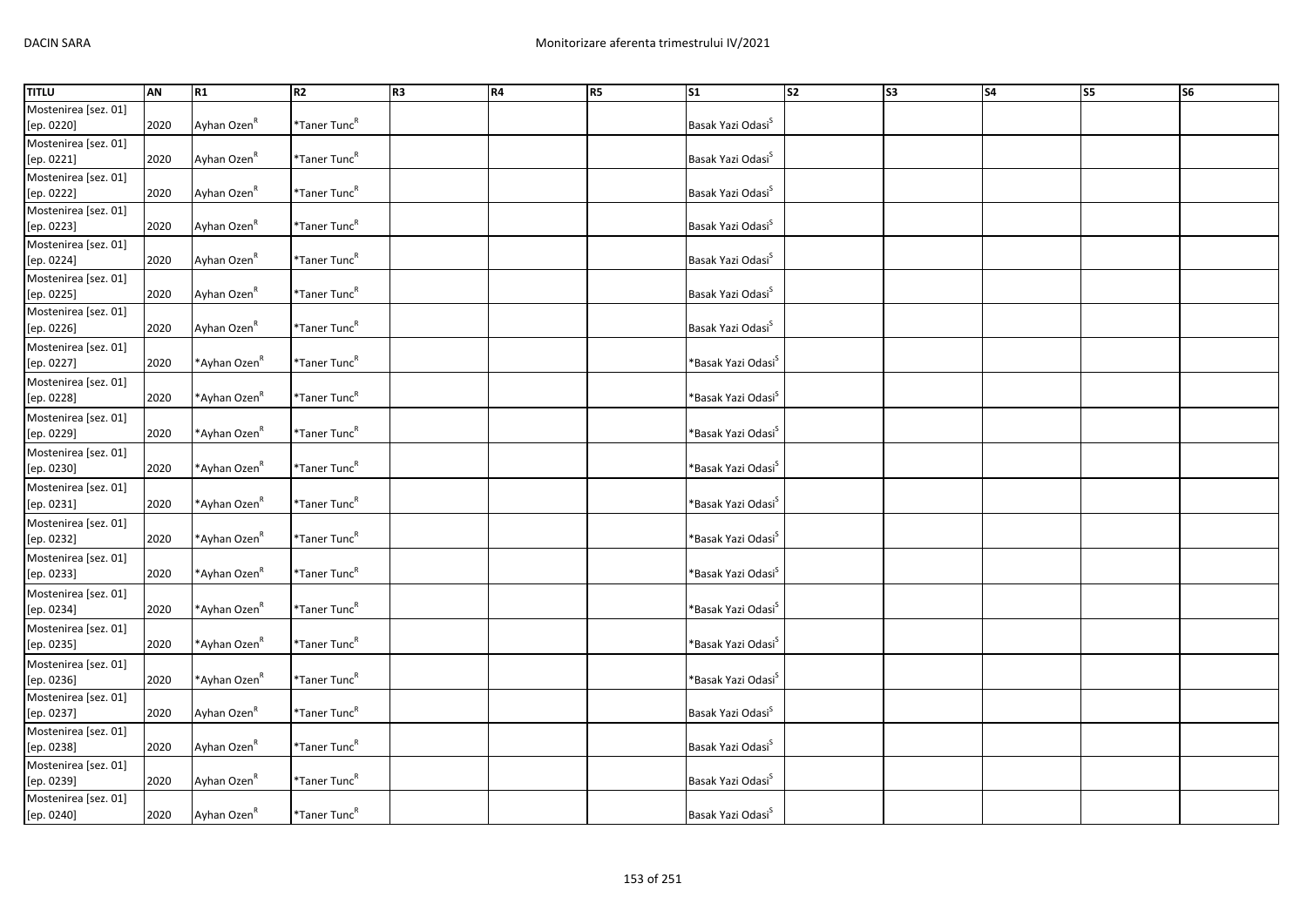| <b>TITLU</b>          | AN   | R <sub>1</sub>              | R <sub>2</sub>           | R <sub>3</sub> | R4 | <b>R5</b> | S <sub>1</sub>                 | s <sub>2</sub>                | S3 | <b>S4</b> | S5 | S6 |
|-----------------------|------|-----------------------------|--------------------------|----------------|----|-----------|--------------------------------|-------------------------------|----|-----------|----|----|
| Mostenirea [sez. 01]  |      |                             |                          |                |    |           |                                |                               |    |           |    |    |
| [ep. 0241]            | 2020 | Ayhan Ozen <sup>R</sup>     | *Taner Tunc <sup>R</sup> |                |    |           | Basak Yazi Odasi <sup>S</sup>  |                               |    |           |    |    |
| Mostenirea [sez. 01]  |      |                             |                          |                |    |           |                                |                               |    |           |    |    |
| [ep. 0242]            | 2020 | *Ayhan Ozen <sup>R</sup>    | Taner Tunc <sup>R</sup>  |                |    |           | *Basak Yazi Odasi <sup>s</sup> |                               |    |           |    |    |
| Mostenirea [sez. 01]  |      |                             |                          |                |    |           |                                |                               |    |           |    |    |
| [ep. 0243]            | 2020 | Ayhan Ozen <sup>R</sup>     | *Taner Tunc <sup>R</sup> |                |    |           | Basak Yazi Odasi <sup>S</sup>  |                               |    |           |    |    |
| Mostenirea [sez. 01]  |      |                             |                          |                |    |           |                                |                               |    |           |    |    |
| [ep. 0244]            | 2020 | Ayhan Ozen <sup>R</sup>     | *Taner Tunc <sup>R</sup> |                |    |           | Basak Yazi Odasi <sup>S</sup>  |                               |    |           |    |    |
| Mostenirea [sez. 01]  |      |                             |                          |                |    |           |                                |                               |    |           |    |    |
| [ep. 0245]            | 2020 | Ayhan Ozen <sup>R</sup>     | *Taner Tunc <sup>R</sup> |                |    |           | Basak Yazi Odasi <sup>S</sup>  |                               |    |           |    |    |
| Mostenirea [sez. 01]  |      |                             |                          |                |    |           |                                |                               |    |           |    |    |
| [ep. 0246]            | 2020 | Ayhan Ozen <sup>R</sup>     | *Taner Tunc <sup>R</sup> |                |    |           | Basak Yazi Odasi <sup>S</sup>  |                               |    |           |    |    |
| Mostenirea [sez. 01]  |      |                             |                          |                |    |           |                                |                               |    |           |    |    |
| [ep. 0247]            | 2020 | *Ayhan Ozen <sup>R</sup>    | *Taner Tunc <sup>R</sup> |                |    |           | *Basak Yazi Odasi <sup>S</sup> |                               |    |           |    |    |
| Mostenirea [sez. 01]  |      |                             |                          |                |    |           |                                |                               |    |           |    |    |
| [ep. 0248]            | 2020 | *Ayhan Ozen <sup>R</sup>    | $*$ Taner Tunc $R$       |                |    |           | *Basak Yazi Odasi <sup>s</sup> |                               |    |           |    |    |
| Mostenirea [sez. 01]  |      |                             |                          |                |    |           |                                |                               |    |           |    |    |
| [ep. 0249]            | 2020 | *Ayhan Ozen <sup>R</sup>    | *Taner Tunc <sup>R</sup> |                |    |           | *Basak Yazi Odasi <sup>S</sup> |                               |    |           |    |    |
| Mostenirea [sez. 01]  |      |                             |                          |                |    |           |                                |                               |    |           |    |    |
| [ep. 0250]            | 2020 | Ayhan Ozen <sup>R</sup>     | Taner Tunc <sup>R</sup>  |                |    |           | Basak Yazi Odasi <sup>S</sup>  |                               |    |           |    |    |
| Mostenirea [sez. 01]  |      |                             |                          |                |    |           |                                |                               |    |           |    |    |
| [ep. 0251]            | 2020 | *Ayhan Ozen <sup>R</sup>    | *Taner Tunc <sup>R</sup> |                |    |           | *Basak Yazi Odasi <sup>s</sup> |                               |    |           |    |    |
| Mostenirea [sez. 01]  |      |                             |                          |                |    |           |                                |                               |    |           |    |    |
| [ep. 0252]            | 2020 | *Ayhan Ozen <sup>R</sup>    | *Taner Tunc <sup>R</sup> |                |    |           | *Basak Yazi Odasi <sup>5</sup> |                               |    |           |    |    |
| Mostenirea [sez. 01]  |      |                             |                          |                |    |           |                                |                               |    |           |    |    |
| [ep. 0253]            | 2020 | *Ayhan Ozen <sup>R</sup>    | *Taner Tunc <sup>R</sup> |                |    |           | *Basak Yazi Odasi <sup>s</sup> |                               |    |           |    |    |
| Mostenirea [sez. 01]  |      |                             |                          |                |    |           |                                |                               |    |           |    |    |
| [ep. 0254]            | 2020 | *Ayhan Ozen <sup>R</sup>    | *Taner Tunc <sup>R</sup> |                |    |           | *Basak Yazi Odasi <sup>S</sup> |                               |    |           |    |    |
| Mostenirea [sez. 01]  |      |                             |                          |                |    |           |                                |                               |    |           |    |    |
| [ep. 0255]            | 2020 | *Ayhan Ozen <sup>R</sup>    | *Taner Tunc <sup>R</sup> |                |    |           | *Basak Yazi Odasi <sup>s</sup> |                               |    |           |    |    |
| Mostenirea [sez. 01]  |      |                             |                          |                |    |           |                                |                               |    |           |    |    |
| [ep. 0256]            | 2020 | *Ayhan Ozen <sup>R</sup>    | *Taner Tunc <sup>R</sup> |                |    |           | *Basak Yazi Odasi <sup>s</sup> |                               |    |           |    |    |
|                       |      |                             |                          |                |    |           |                                |                               |    |           |    |    |
| Mosul cel rau 2       | 2016 | Mark Waters <sup>R</sup>    |                          |                |    |           | Shauna Cross <sup>S</sup>      | Johnny Rosenthal <sup>S</sup> |    |           |    |    |
| Mugurii de pin, aurul |      |                             |                          |                |    |           |                                |                               |    |           |    |    |
| din Taiga             | 2019 | Gordian Arneth <sup>R</sup> |                          |                |    |           | Gordian Arneth <sup>S</sup>    |                               |    |           |    |    |
| Mulan                 | 2009 | Jingle Ma <sup>R</sup>      |                          |                |    |           | Jingle Ma <sup>S</sup>         | Ting Zhang <sup>S</sup>       |    |           |    |    |
| Muzica tradarii [sez. |      | Rodrigo Ugalde De           |                          |                |    |           |                                |                               |    |           |    |    |
| 01] [ep. 0076]        | 2019 | Haene <sup>R</sup>          | Laura Marco <sup>R</sup> |                |    |           | Andres Salgado <sup>S</sup>    |                               |    |           |    |    |
| Muzica tradarii [sez. |      | Rodrigo Ugalde De           |                          |                |    |           |                                |                               |    |           |    |    |
| 01] [ep. 0077]        | 2019 | Haene <sup>R</sup>          | Laura Marco <sup>R</sup> |                |    |           | Andres Salgado <sup>S</sup>    |                               |    |           |    |    |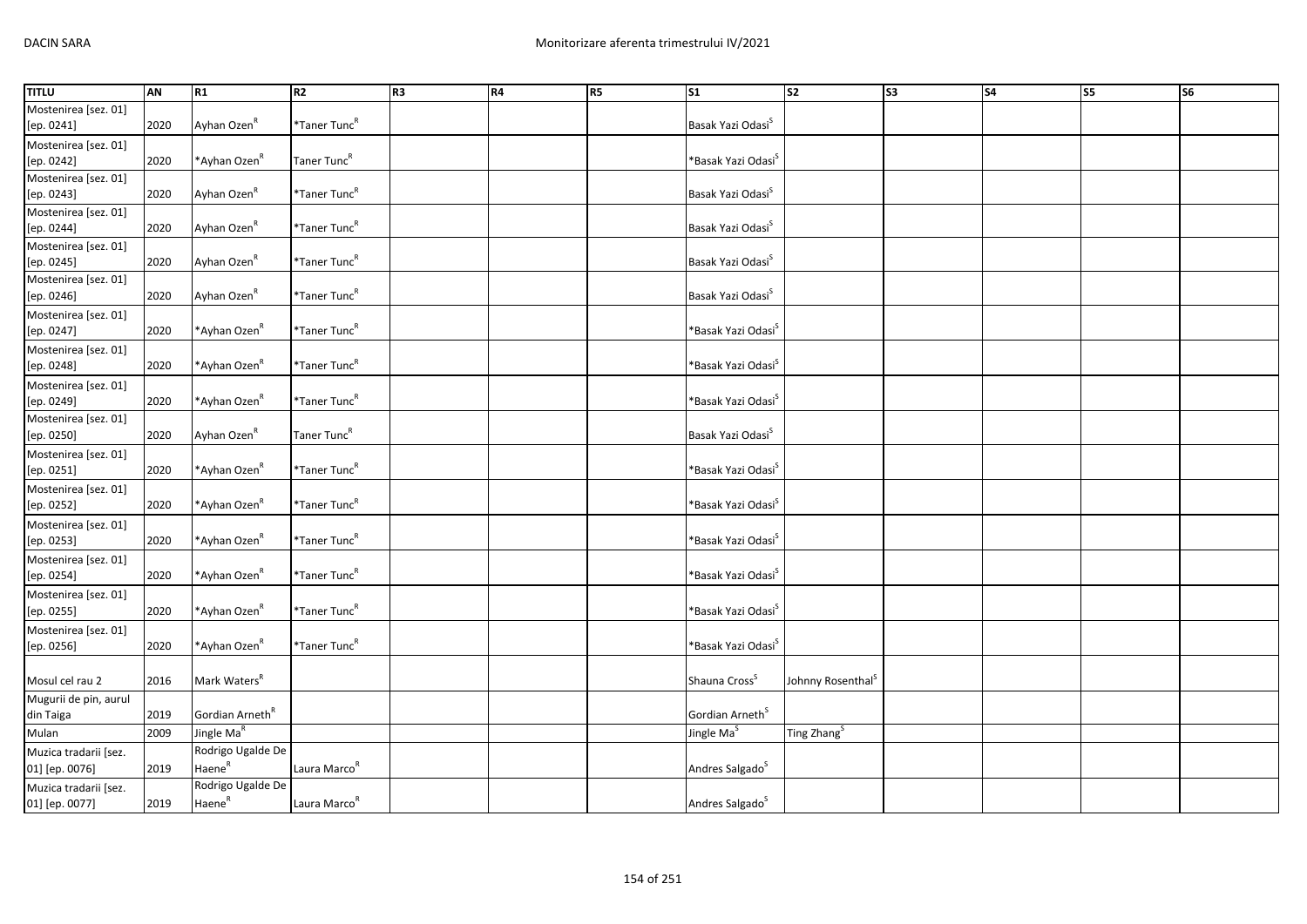| Rodrigo Ugalde De<br>Muzica tradarii [sez.<br>Haene <sup>R</sup><br>01] [ep. 0078]<br>Laura Marco <sup>R</sup><br>Andres Salgado <sup>S</sup><br>2019<br>Rodrigo Ugalde De<br>Muzica tradarii [sez.<br>Haene <sup>R</sup><br>Andres Salgado <sup>S</sup><br>Laura Marco <sup>R</sup><br>01] [ep. 0079]<br>2019<br>Rodrigo Ugalde De<br>Muzica tradarii [sez.<br>Haene <sup>R</sup><br>Laura Marco <sup>R</sup><br>Andres Salgado <sup>S</sup><br>01] [ep. 0080]<br>2019<br>Rodrigo Ugalde De<br>Muzica tradarii [sez.<br>Haene <sup>R</sup><br>Laura Marco <sup>R</sup><br>Andres Salgado <sup>S</sup><br>01] [ep. 0081]<br>2019<br>Rodrigo Ugalde De<br>Muzica tradarii [sez.<br>Haene <sup>R</sup><br>01] [ep. 0082]<br>Laura Marco <sup>R</sup><br>Andres Salgado <sup>S</sup><br>2019<br>Jonathan LevineR<br>Dan Sterling <sup>S</sup><br>Liz Hannah <sup>S</sup><br>N-ai sanse, frate!<br>2019<br>Mildred Wirt<br>Ami Canaan Mann <sup>S</sup> Benson <sup>S</sup><br>2002<br>James Frawley <sup>R</sup><br>Nancy Drew<br>Nancy, fii barbata! - O<br>iubire neplanificata<br>Ben Palmer <sup>R</sup><br>Tess Morris <sup>S</sup><br>2015<br>Emma Thompson - Christianna Brand<br>Nanny McPhee: Marea<br><b>ALCS</b> <sup>S</sup><br>Susanna White <sup>R</sup><br>ALCS <sup>S</sup><br>2010<br>infruntare<br>Narativul [sez. 01] [ep.<br>Michael Engler <sup>R</sup><br>Josh Berman <sup>S</sup><br>Allie Hagan <sup>S</sup><br>0001]<br>2016<br>Narativul [sez. 01] [ep.<br>0002]<br>2016<br>Michael Engler <sup>R</sup><br>Josh Berman <sup>S</sup><br>Allie Hagan <sup>S</sup><br>Narativul [sez. 01] [ep.<br>Michael Engler <sup>R</sup><br>Allie Hagan <sup>S</sup><br>0003]<br>2016<br>Josh Berman <sup>5</sup><br>Narativul [sez. 01] [ep.<br>Michael Engler <sup>R</sup><br>Josh Berman <sup>S</sup><br>Allie Hagan <sup>S</sup><br>0004]<br>2016<br>Narativul [sez. 01] [ep.<br>2016<br>Michael Engler <sup>R</sup><br>Josh Berman <sup>S</sup><br>Allie Hagan <sup>S</sup><br>0005]<br>Narativul [sez. 01] [ep.<br>Michael Engler <sup>R</sup><br>2016<br>Josh Berman <sup>5</sup><br>Allie Hagan <sup>S</sup><br>0006]<br>Narativul [sez. 01] [ep.<br>0007]<br>Michael Engler <sup>R</sup><br>Josh Berman <sup>5</sup><br>Allie Hagan <sup>S</sup><br>2016<br>Narativul [sez. 01] [ep.<br>Michael Engler <sup>R</sup><br>Josh Berman <sup>S</sup><br>Allie Hagan <sup>S</sup><br>0008]<br>2016<br>Narativul [sez. 01] [ep.<br>Michael Engler <sup>R</sup><br>2016<br>Josh Berman <sup>S</sup><br>Allie Hagan <sup>S</sup><br>0009]<br>Narativul [sez. 01] [ep.<br>Josh Berman <sup>S</sup><br>Michael Engler <sup>R</sup><br>Allie Hagan <sup>S</sup><br>0010]<br>2016<br>Nate Parker <sup>R</sup><br>Nate Parker <sup>S</sup><br>2016<br>Nasterea unei natiuni<br>Sergio Corbucci -<br>Fernando Di Leo - | <b>TITLU</b> | AN   | R1                         | R <sub>2</sub> | R <sub>3</sub> | R4 | <b>R5</b> | S <sub>1</sub>    | $\overline{\text{S2}}$     | $\sqrt{53}$ | <b>S4</b> | S5 | S <sub>6</sub> |
|---------------------------------------------------------------------------------------------------------------------------------------------------------------------------------------------------------------------------------------------------------------------------------------------------------------------------------------------------------------------------------------------------------------------------------------------------------------------------------------------------------------------------------------------------------------------------------------------------------------------------------------------------------------------------------------------------------------------------------------------------------------------------------------------------------------------------------------------------------------------------------------------------------------------------------------------------------------------------------------------------------------------------------------------------------------------------------------------------------------------------------------------------------------------------------------------------------------------------------------------------------------------------------------------------------------------------------------------------------------------------------------------------------------------------------------------------------------------------------------------------------------------------------------------------------------------------------------------------------------------------------------------------------------------------------------------------------------------------------------------------------------------------------------------------------------------------------------------------------------------------------------------------------------------------------------------------------------------------------------------------------------------------------------------------------------------------------------------------------------------------------------------------------------------------------------------------------------------------------------------------------------------------------------------------------------------------------------------------------------------------------------------------------------------------------------------------------------------------------------------------------------------------------------------------------------------------------------------------------------------------------------------------------------------------------------------------------------------------------------------------------------------------------------------------------------------------|--------------|------|----------------------------|----------------|----------------|----|-----------|-------------------|----------------------------|-------------|-----------|----|----------------|
|                                                                                                                                                                                                                                                                                                                                                                                                                                                                                                                                                                                                                                                                                                                                                                                                                                                                                                                                                                                                                                                                                                                                                                                                                                                                                                                                                                                                                                                                                                                                                                                                                                                                                                                                                                                                                                                                                                                                                                                                                                                                                                                                                                                                                                                                                                                                                                                                                                                                                                                                                                                                                                                                                                                                                                                                                           |              |      |                            |                |                |    |           |                   |                            |             |           |    |                |
|                                                                                                                                                                                                                                                                                                                                                                                                                                                                                                                                                                                                                                                                                                                                                                                                                                                                                                                                                                                                                                                                                                                                                                                                                                                                                                                                                                                                                                                                                                                                                                                                                                                                                                                                                                                                                                                                                                                                                                                                                                                                                                                                                                                                                                                                                                                                                                                                                                                                                                                                                                                                                                                                                                                                                                                                                           |              |      |                            |                |                |    |           |                   |                            |             |           |    |                |
|                                                                                                                                                                                                                                                                                                                                                                                                                                                                                                                                                                                                                                                                                                                                                                                                                                                                                                                                                                                                                                                                                                                                                                                                                                                                                                                                                                                                                                                                                                                                                                                                                                                                                                                                                                                                                                                                                                                                                                                                                                                                                                                                                                                                                                                                                                                                                                                                                                                                                                                                                                                                                                                                                                                                                                                                                           |              |      |                            |                |                |    |           |                   |                            |             |           |    |                |
|                                                                                                                                                                                                                                                                                                                                                                                                                                                                                                                                                                                                                                                                                                                                                                                                                                                                                                                                                                                                                                                                                                                                                                                                                                                                                                                                                                                                                                                                                                                                                                                                                                                                                                                                                                                                                                                                                                                                                                                                                                                                                                                                                                                                                                                                                                                                                                                                                                                                                                                                                                                                                                                                                                                                                                                                                           |              |      |                            |                |                |    |           |                   |                            |             |           |    |                |
|                                                                                                                                                                                                                                                                                                                                                                                                                                                                                                                                                                                                                                                                                                                                                                                                                                                                                                                                                                                                                                                                                                                                                                                                                                                                                                                                                                                                                                                                                                                                                                                                                                                                                                                                                                                                                                                                                                                                                                                                                                                                                                                                                                                                                                                                                                                                                                                                                                                                                                                                                                                                                                                                                                                                                                                                                           |              |      |                            |                |                |    |           |                   |                            |             |           |    |                |
|                                                                                                                                                                                                                                                                                                                                                                                                                                                                                                                                                                                                                                                                                                                                                                                                                                                                                                                                                                                                                                                                                                                                                                                                                                                                                                                                                                                                                                                                                                                                                                                                                                                                                                                                                                                                                                                                                                                                                                                                                                                                                                                                                                                                                                                                                                                                                                                                                                                                                                                                                                                                                                                                                                                                                                                                                           |              |      |                            |                |                |    |           |                   |                            |             |           |    |                |
|                                                                                                                                                                                                                                                                                                                                                                                                                                                                                                                                                                                                                                                                                                                                                                                                                                                                                                                                                                                                                                                                                                                                                                                                                                                                                                                                                                                                                                                                                                                                                                                                                                                                                                                                                                                                                                                                                                                                                                                                                                                                                                                                                                                                                                                                                                                                                                                                                                                                                                                                                                                                                                                                                                                                                                                                                           |              |      |                            |                |                |    |           |                   |                            |             |           |    |                |
|                                                                                                                                                                                                                                                                                                                                                                                                                                                                                                                                                                                                                                                                                                                                                                                                                                                                                                                                                                                                                                                                                                                                                                                                                                                                                                                                                                                                                                                                                                                                                                                                                                                                                                                                                                                                                                                                                                                                                                                                                                                                                                                                                                                                                                                                                                                                                                                                                                                                                                                                                                                                                                                                                                                                                                                                                           |              |      |                            |                |                |    |           |                   |                            |             |           |    |                |
|                                                                                                                                                                                                                                                                                                                                                                                                                                                                                                                                                                                                                                                                                                                                                                                                                                                                                                                                                                                                                                                                                                                                                                                                                                                                                                                                                                                                                                                                                                                                                                                                                                                                                                                                                                                                                                                                                                                                                                                                                                                                                                                                                                                                                                                                                                                                                                                                                                                                                                                                                                                                                                                                                                                                                                                                                           |              |      |                            |                |                |    |           |                   |                            |             |           |    |                |
|                                                                                                                                                                                                                                                                                                                                                                                                                                                                                                                                                                                                                                                                                                                                                                                                                                                                                                                                                                                                                                                                                                                                                                                                                                                                                                                                                                                                                                                                                                                                                                                                                                                                                                                                                                                                                                                                                                                                                                                                                                                                                                                                                                                                                                                                                                                                                                                                                                                                                                                                                                                                                                                                                                                                                                                                                           |              |      |                            |                |                |    |           |                   |                            |             |           |    |                |
|                                                                                                                                                                                                                                                                                                                                                                                                                                                                                                                                                                                                                                                                                                                                                                                                                                                                                                                                                                                                                                                                                                                                                                                                                                                                                                                                                                                                                                                                                                                                                                                                                                                                                                                                                                                                                                                                                                                                                                                                                                                                                                                                                                                                                                                                                                                                                                                                                                                                                                                                                                                                                                                                                                                                                                                                                           |              |      |                            |                |                |    |           |                   |                            |             |           |    |                |
|                                                                                                                                                                                                                                                                                                                                                                                                                                                                                                                                                                                                                                                                                                                                                                                                                                                                                                                                                                                                                                                                                                                                                                                                                                                                                                                                                                                                                                                                                                                                                                                                                                                                                                                                                                                                                                                                                                                                                                                                                                                                                                                                                                                                                                                                                                                                                                                                                                                                                                                                                                                                                                                                                                                                                                                                                           |              |      |                            |                |                |    |           |                   |                            |             |           |    |                |
|                                                                                                                                                                                                                                                                                                                                                                                                                                                                                                                                                                                                                                                                                                                                                                                                                                                                                                                                                                                                                                                                                                                                                                                                                                                                                                                                                                                                                                                                                                                                                                                                                                                                                                                                                                                                                                                                                                                                                                                                                                                                                                                                                                                                                                                                                                                                                                                                                                                                                                                                                                                                                                                                                                                                                                                                                           |              |      |                            |                |                |    |           |                   |                            |             |           |    |                |
|                                                                                                                                                                                                                                                                                                                                                                                                                                                                                                                                                                                                                                                                                                                                                                                                                                                                                                                                                                                                                                                                                                                                                                                                                                                                                                                                                                                                                                                                                                                                                                                                                                                                                                                                                                                                                                                                                                                                                                                                                                                                                                                                                                                                                                                                                                                                                                                                                                                                                                                                                                                                                                                                                                                                                                                                                           |              |      |                            |                |                |    |           |                   |                            |             |           |    |                |
|                                                                                                                                                                                                                                                                                                                                                                                                                                                                                                                                                                                                                                                                                                                                                                                                                                                                                                                                                                                                                                                                                                                                                                                                                                                                                                                                                                                                                                                                                                                                                                                                                                                                                                                                                                                                                                                                                                                                                                                                                                                                                                                                                                                                                                                                                                                                                                                                                                                                                                                                                                                                                                                                                                                                                                                                                           |              |      |                            |                |                |    |           |                   |                            |             |           |    |                |
|                                                                                                                                                                                                                                                                                                                                                                                                                                                                                                                                                                                                                                                                                                                                                                                                                                                                                                                                                                                                                                                                                                                                                                                                                                                                                                                                                                                                                                                                                                                                                                                                                                                                                                                                                                                                                                                                                                                                                                                                                                                                                                                                                                                                                                                                                                                                                                                                                                                                                                                                                                                                                                                                                                                                                                                                                           |              |      |                            |                |                |    |           |                   |                            |             |           |    |                |
|                                                                                                                                                                                                                                                                                                                                                                                                                                                                                                                                                                                                                                                                                                                                                                                                                                                                                                                                                                                                                                                                                                                                                                                                                                                                                                                                                                                                                                                                                                                                                                                                                                                                                                                                                                                                                                                                                                                                                                                                                                                                                                                                                                                                                                                                                                                                                                                                                                                                                                                                                                                                                                                                                                                                                                                                                           |              |      |                            |                |                |    |           |                   |                            |             |           |    |                |
|                                                                                                                                                                                                                                                                                                                                                                                                                                                                                                                                                                                                                                                                                                                                                                                                                                                                                                                                                                                                                                                                                                                                                                                                                                                                                                                                                                                                                                                                                                                                                                                                                                                                                                                                                                                                                                                                                                                                                                                                                                                                                                                                                                                                                                                                                                                                                                                                                                                                                                                                                                                                                                                                                                                                                                                                                           |              |      |                            |                |                |    |           |                   |                            |             |           |    |                |
|                                                                                                                                                                                                                                                                                                                                                                                                                                                                                                                                                                                                                                                                                                                                                                                                                                                                                                                                                                                                                                                                                                                                                                                                                                                                                                                                                                                                                                                                                                                                                                                                                                                                                                                                                                                                                                                                                                                                                                                                                                                                                                                                                                                                                                                                                                                                                                                                                                                                                                                                                                                                                                                                                                                                                                                                                           |              |      |                            |                |                |    |           |                   |                            |             |           |    |                |
|                                                                                                                                                                                                                                                                                                                                                                                                                                                                                                                                                                                                                                                                                                                                                                                                                                                                                                                                                                                                                                                                                                                                                                                                                                                                                                                                                                                                                                                                                                                                                                                                                                                                                                                                                                                                                                                                                                                                                                                                                                                                                                                                                                                                                                                                                                                                                                                                                                                                                                                                                                                                                                                                                                                                                                                                                           |              |      |                            |                |                |    |           |                   |                            |             |           |    |                |
|                                                                                                                                                                                                                                                                                                                                                                                                                                                                                                                                                                                                                                                                                                                                                                                                                                                                                                                                                                                                                                                                                                                                                                                                                                                                                                                                                                                                                                                                                                                                                                                                                                                                                                                                                                                                                                                                                                                                                                                                                                                                                                                                                                                                                                                                                                                                                                                                                                                                                                                                                                                                                                                                                                                                                                                                                           |              |      |                            |                |                |    |           |                   |                            |             |           |    |                |
|                                                                                                                                                                                                                                                                                                                                                                                                                                                                                                                                                                                                                                                                                                                                                                                                                                                                                                                                                                                                                                                                                                                                                                                                                                                                                                                                                                                                                                                                                                                                                                                                                                                                                                                                                                                                                                                                                                                                                                                                                                                                                                                                                                                                                                                                                                                                                                                                                                                                                                                                                                                                                                                                                                                                                                                                                           |              |      |                            |                |                |    |           |                   |                            |             |           |    |                |
|                                                                                                                                                                                                                                                                                                                                                                                                                                                                                                                                                                                                                                                                                                                                                                                                                                                                                                                                                                                                                                                                                                                                                                                                                                                                                                                                                                                                                                                                                                                                                                                                                                                                                                                                                                                                                                                                                                                                                                                                                                                                                                                                                                                                                                                                                                                                                                                                                                                                                                                                                                                                                                                                                                                                                                                                                           |              |      |                            |                |                |    |           |                   |                            |             |           |    |                |
|                                                                                                                                                                                                                                                                                                                                                                                                                                                                                                                                                                                                                                                                                                                                                                                                                                                                                                                                                                                                                                                                                                                                                                                                                                                                                                                                                                                                                                                                                                                                                                                                                                                                                                                                                                                                                                                                                                                                                                                                                                                                                                                                                                                                                                                                                                                                                                                                                                                                                                                                                                                                                                                                                                                                                                                                                           |              |      |                            |                |                |    |           |                   |                            |             |           |    |                |
|                                                                                                                                                                                                                                                                                                                                                                                                                                                                                                                                                                                                                                                                                                                                                                                                                                                                                                                                                                                                                                                                                                                                                                                                                                                                                                                                                                                                                                                                                                                                                                                                                                                                                                                                                                                                                                                                                                                                                                                                                                                                                                                                                                                                                                                                                                                                                                                                                                                                                                                                                                                                                                                                                                                                                                                                                           |              |      |                            |                |                |    |           |                   |                            |             |           |    |                |
|                                                                                                                                                                                                                                                                                                                                                                                                                                                                                                                                                                                                                                                                                                                                                                                                                                                                                                                                                                                                                                                                                                                                                                                                                                                                                                                                                                                                                                                                                                                                                                                                                                                                                                                                                                                                                                                                                                                                                                                                                                                                                                                                                                                                                                                                                                                                                                                                                                                                                                                                                                                                                                                                                                                                                                                                                           |              |      |                            |                |                |    |           |                   |                            |             |           |    |                |
|                                                                                                                                                                                                                                                                                                                                                                                                                                                                                                                                                                                                                                                                                                                                                                                                                                                                                                                                                                                                                                                                                                                                                                                                                                                                                                                                                                                                                                                                                                                                                                                                                                                                                                                                                                                                                                                                                                                                                                                                                                                                                                                                                                                                                                                                                                                                                                                                                                                                                                                                                                                                                                                                                                                                                                                                                           |              |      |                            |                |                |    |           |                   |                            |             |           |    |                |
|                                                                                                                                                                                                                                                                                                                                                                                                                                                                                                                                                                                                                                                                                                                                                                                                                                                                                                                                                                                                                                                                                                                                                                                                                                                                                                                                                                                                                                                                                                                                                                                                                                                                                                                                                                                                                                                                                                                                                                                                                                                                                                                                                                                                                                                                                                                                                                                                                                                                                                                                                                                                                                                                                                                                                                                                                           |              |      |                            |                |                |    |           |                   |                            |             |           |    |                |
|                                                                                                                                                                                                                                                                                                                                                                                                                                                                                                                                                                                                                                                                                                                                                                                                                                                                                                                                                                                                                                                                                                                                                                                                                                                                                                                                                                                                                                                                                                                                                                                                                                                                                                                                                                                                                                                                                                                                                                                                                                                                                                                                                                                                                                                                                                                                                                                                                                                                                                                                                                                                                                                                                                                                                                                                                           |              |      |                            |                |                |    |           |                   |                            |             |           |    |                |
|                                                                                                                                                                                                                                                                                                                                                                                                                                                                                                                                                                                                                                                                                                                                                                                                                                                                                                                                                                                                                                                                                                                                                                                                                                                                                                                                                                                                                                                                                                                                                                                                                                                                                                                                                                                                                                                                                                                                                                                                                                                                                                                                                                                                                                                                                                                                                                                                                                                                                                                                                                                                                                                                                                                                                                                                                           |              |      |                            |                |                |    |           |                   |                            |             |           |    |                |
|                                                                                                                                                                                                                                                                                                                                                                                                                                                                                                                                                                                                                                                                                                                                                                                                                                                                                                                                                                                                                                                                                                                                                                                                                                                                                                                                                                                                                                                                                                                                                                                                                                                                                                                                                                                                                                                                                                                                                                                                                                                                                                                                                                                                                                                                                                                                                                                                                                                                                                                                                                                                                                                                                                                                                                                                                           |              |      |                            |                |                |    |           |                   |                            |             |           |    |                |
|                                                                                                                                                                                                                                                                                                                                                                                                                                                                                                                                                                                                                                                                                                                                                                                                                                                                                                                                                                                                                                                                                                                                                                                                                                                                                                                                                                                                                                                                                                                                                                                                                                                                                                                                                                                                                                                                                                                                                                                                                                                                                                                                                                                                                                                                                                                                                                                                                                                                                                                                                                                                                                                                                                                                                                                                                           |              |      |                            |                |                |    |           |                   |                            |             |           |    |                |
|                                                                                                                                                                                                                                                                                                                                                                                                                                                                                                                                                                                                                                                                                                                                                                                                                                                                                                                                                                                                                                                                                                                                                                                                                                                                                                                                                                                                                                                                                                                                                                                                                                                                                                                                                                                                                                                                                                                                                                                                                                                                                                                                                                                                                                                                                                                                                                                                                                                                                                                                                                                                                                                                                                                                                                                                                           |              |      |                            |                |                |    |           |                   |                            |             |           |    |                |
|                                                                                                                                                                                                                                                                                                                                                                                                                                                                                                                                                                                                                                                                                                                                                                                                                                                                                                                                                                                                                                                                                                                                                                                                                                                                                                                                                                                                                                                                                                                                                                                                                                                                                                                                                                                                                                                                                                                                                                                                                                                                                                                                                                                                                                                                                                                                                                                                                                                                                                                                                                                                                                                                                                                                                                                                                           |              |      |                            |                |                |    |           |                   |                            |             |           |    |                |
|                                                                                                                                                                                                                                                                                                                                                                                                                                                                                                                                                                                                                                                                                                                                                                                                                                                                                                                                                                                                                                                                                                                                                                                                                                                                                                                                                                                                                                                                                                                                                                                                                                                                                                                                                                                                                                                                                                                                                                                                                                                                                                                                                                                                                                                                                                                                                                                                                                                                                                                                                                                                                                                                                                                                                                                                                           |              |      |                            |                |                |    |           |                   |                            |             |           |    |                |
|                                                                                                                                                                                                                                                                                                                                                                                                                                                                                                                                                                                                                                                                                                                                                                                                                                                                                                                                                                                                                                                                                                                                                                                                                                                                                                                                                                                                                                                                                                                                                                                                                                                                                                                                                                                                                                                                                                                                                                                                                                                                                                                                                                                                                                                                                                                                                                                                                                                                                                                                                                                                                                                                                                                                                                                                                           |              |      |                            |                |                |    |           |                   |                            |             |           |    |                |
|                                                                                                                                                                                                                                                                                                                                                                                                                                                                                                                                                                                                                                                                                                                                                                                                                                                                                                                                                                                                                                                                                                                                                                                                                                                                                                                                                                                                                                                                                                                                                                                                                                                                                                                                                                                                                                                                                                                                                                                                                                                                                                                                                                                                                                                                                                                                                                                                                                                                                                                                                                                                                                                                                                                                                                                                                           |              |      |                            |                |                |    |           |                   |                            |             |           |    |                |
|                                                                                                                                                                                                                                                                                                                                                                                                                                                                                                                                                                                                                                                                                                                                                                                                                                                                                                                                                                                                                                                                                                                                                                                                                                                                                                                                                                                                                                                                                                                                                                                                                                                                                                                                                                                                                                                                                                                                                                                                                                                                                                                                                                                                                                                                                                                                                                                                                                                                                                                                                                                                                                                                                                                                                                                                                           |              |      |                            |                |                |    |           |                   |                            |             |           |    |                |
|                                                                                                                                                                                                                                                                                                                                                                                                                                                                                                                                                                                                                                                                                                                                                                                                                                                                                                                                                                                                                                                                                                                                                                                                                                                                                                                                                                                                                                                                                                                                                                                                                                                                                                                                                                                                                                                                                                                                                                                                                                                                                                                                                                                                                                                                                                                                                                                                                                                                                                                                                                                                                                                                                                                                                                                                                           |              |      |                            |                |                |    |           |                   |                            |             |           |    |                |
|                                                                                                                                                                                                                                                                                                                                                                                                                                                                                                                                                                                                                                                                                                                                                                                                                                                                                                                                                                                                                                                                                                                                                                                                                                                                                                                                                                                                                                                                                                                                                                                                                                                                                                                                                                                                                                                                                                                                                                                                                                                                                                                                                                                                                                                                                                                                                                                                                                                                                                                                                                                                                                                                                                                                                                                                                           | Navajo Joe   | 1966 | $\mathsf{SIAE}^\mathsf{R}$ |                |                |    |           | SIAE <sup>S</sup> | Piero Regnoli <sup>S</sup> |             |           |    |                |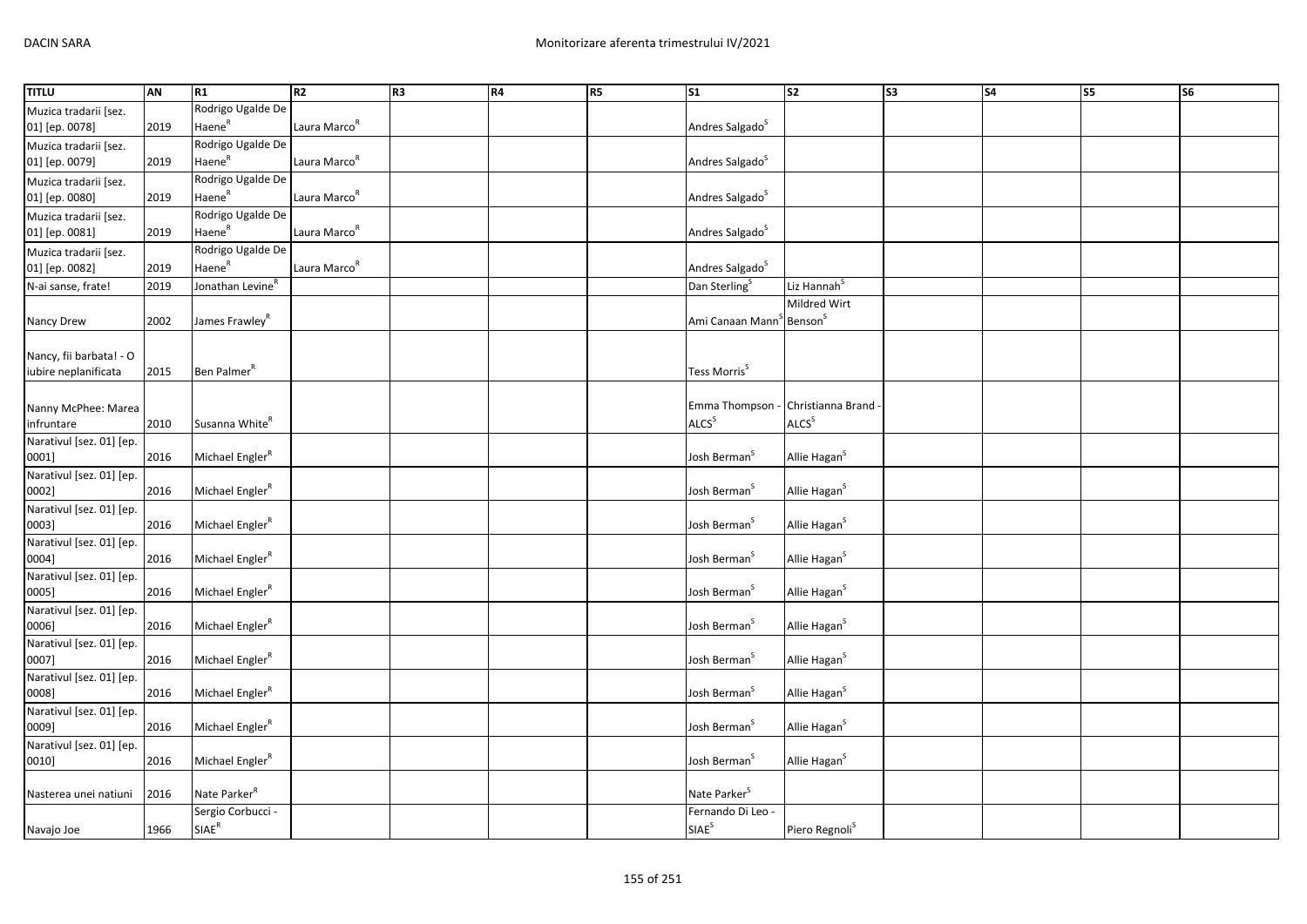| Nazdravanii din<br>padure: Speriosul<br>David Feiss <sup>R</sup>                                                                 |  |
|----------------------------------------------------------------------------------------------------------------------------------|--|
|                                                                                                                                  |  |
|                                                                                                                                  |  |
| Carlos Kotkin <sup>S</sup><br>speriosilor<br>2015                                                                                |  |
| Need for Speed:                                                                                                                  |  |
| Scott Waugh <sup>R</sup><br>George Gatins <sup>S</sup><br>Inceputuri<br>2014                                                     |  |
|                                                                                                                                  |  |
| Kevin Fox <sup>S</sup><br>F. Gary Gray <sup>R</sup><br>1998<br>James DeMonaco <sup>5</sup><br>Negociatorul                       |  |
| Negru si albastru<br>Deon Taylor <sup>R</sup><br>Peter A. Dowling <sup>S</sup><br>2019                                           |  |
| Nehir [sez. 01] [ep.                                                                                                             |  |
| Hasan Tolga Pulat <sup>R</sup> Ece Erdek Kocoglu <sup>F</sup><br>2020<br>Hasan Tolga Pulat <sup>5</sup><br>0001]                 |  |
| Nehir [sez. 01] [ep.                                                                                                             |  |
| Hasan Tolga Pulat <sup>R</sup> Ece Erdek Kocoglu <sup>r</sup><br>2020<br>Hasan Tolga Pulat <sup>5</sup><br>0002]                 |  |
| Nehir [sez. 01] [ep.                                                                                                             |  |
| 2020<br>Hasan Tolga Pulat <sup>R</sup> Ece Erdek Kocoglu <sup>R</sup><br>0003]<br>Hasan Tolga Pulat <sup>S</sup>                 |  |
| Nehir [sez. 01] [ep.                                                                                                             |  |
| 2020<br>Hasan Tolga Pulat <sup>R</sup> Ece Erdek Kocoglu <sup>R</sup><br>0004]<br>Hasan Tolga Pulat                              |  |
|                                                                                                                                  |  |
| Nehir [sez. 01] [ep.<br>2020                                                                                                     |  |
| Hasan Tolga Pulat <sup>R</sup> Ece Erdek Kocoglu <sup>R</sup><br>Hasan Tolga Pulat <sup>S</sup><br>0005]                         |  |
| Nehir [sez. 01] [ep.                                                                                                             |  |
| 2020<br>Hasan Tolga Pulat <sup>K</sup> Ece Erdek Kocoglu <sup>K</sup><br>Hasan Tolga Pulat <sup>S</sup><br>0006]                 |  |
| Nehir [sez. 01] [ep.                                                                                                             |  |
| Hasan Tolga Pulat <sup>R</sup> Ece Erdek Kocoglu <sup>R</sup><br>0007]<br>2020<br>Hasan Tolga Pulat <sup>S</sup>                 |  |
| Nehir [sez. 01] [ep.                                                                                                             |  |
| 2020<br>Hasan Tolga Pulat <sup>K</sup> Ece Erdek Kocoglu <sup>K</sup><br>Hasan Tolga Pulat <sup>5</sup><br>0008]                 |  |
| Nehir [sez. 01] [ep.                                                                                                             |  |
| 2020<br>Hasan Tolga Pulat <sup>R</sup> Ece Erdek Kocoglu <sup>R</sup><br>0009]<br>Hasan Tolga Pulat <sup>5</sup>                 |  |
| Nehir [sez. 01] [ep.                                                                                                             |  |
| Hasan Tolga Pulat <sup>R</sup> Ece Erdek Kocoglu <sup>R</sup><br>0010]<br>2020<br>Hasan Tolga Pulat <sup>3</sup>                 |  |
| Nehir [sez. 01] [ep.                                                                                                             |  |
| Hasan Tolga Pulat <sup>R</sup> Ece Erdek Kocoglu <sup>R</sup><br>0011]<br>2020<br>Hasan Tolga Pulat <sup>3</sup>                 |  |
| Nehir [sez. 01] [ep.                                                                                                             |  |
| 2020<br>Hasan Tolga Pulat <sup>R</sup> Ece Erdek Kocoglu <sup>R</sup><br>0012]<br>Hasan Tolga Pulat <sup>3</sup>                 |  |
| Nehir [sez. 01] [ep.                                                                                                             |  |
| 2020<br>Hasan Tolga Pulat <sup>R</sup> Ece Erdek Kocoglu <sup>R</sup><br>Hasan Tolga Pulat <sup>S</sup><br>0013]                 |  |
| Nehir [sez. 01] [ep.                                                                                                             |  |
| Hasan Tolga Pulat <sup>R</sup> Ece Erdek Kocoglu <sup>R</sup><br>Hasan Tolga Pulat <sup>S</sup><br>2020<br>0014]                 |  |
| Nur Araboga<br>Nehir [sez. 01] [ep.                                                                                              |  |
| Kiymac <sup>S</sup><br>Ayse Teker <sup>S</sup><br>2021<br>Hasan Tolga Pulat <sup>R</sup> Ece Erdek Kocoglu <sup>R</sup><br>0032] |  |
| Nur Araboga<br>Nehir [sez. 01] [ep.                                                                                              |  |
| Kiymac <sup>S</sup><br>Ayse Teker <sup>S</sup><br>Hasan Tolga Pulat <sup>R</sup> Ece Erdek Kocoglu <sup>R</sup><br>2021<br>0033] |  |
| Nur Araboga<br>Nehir [sez. 01] [ep.                                                                                              |  |
| Kiymac <sup>S</sup><br>Hasan Tolga Pulat <sup>R</sup> Ece Erdek Kocoglu <sup>R</sup><br>Ayse Teker <sup>S</sup><br>0034]<br>2021 |  |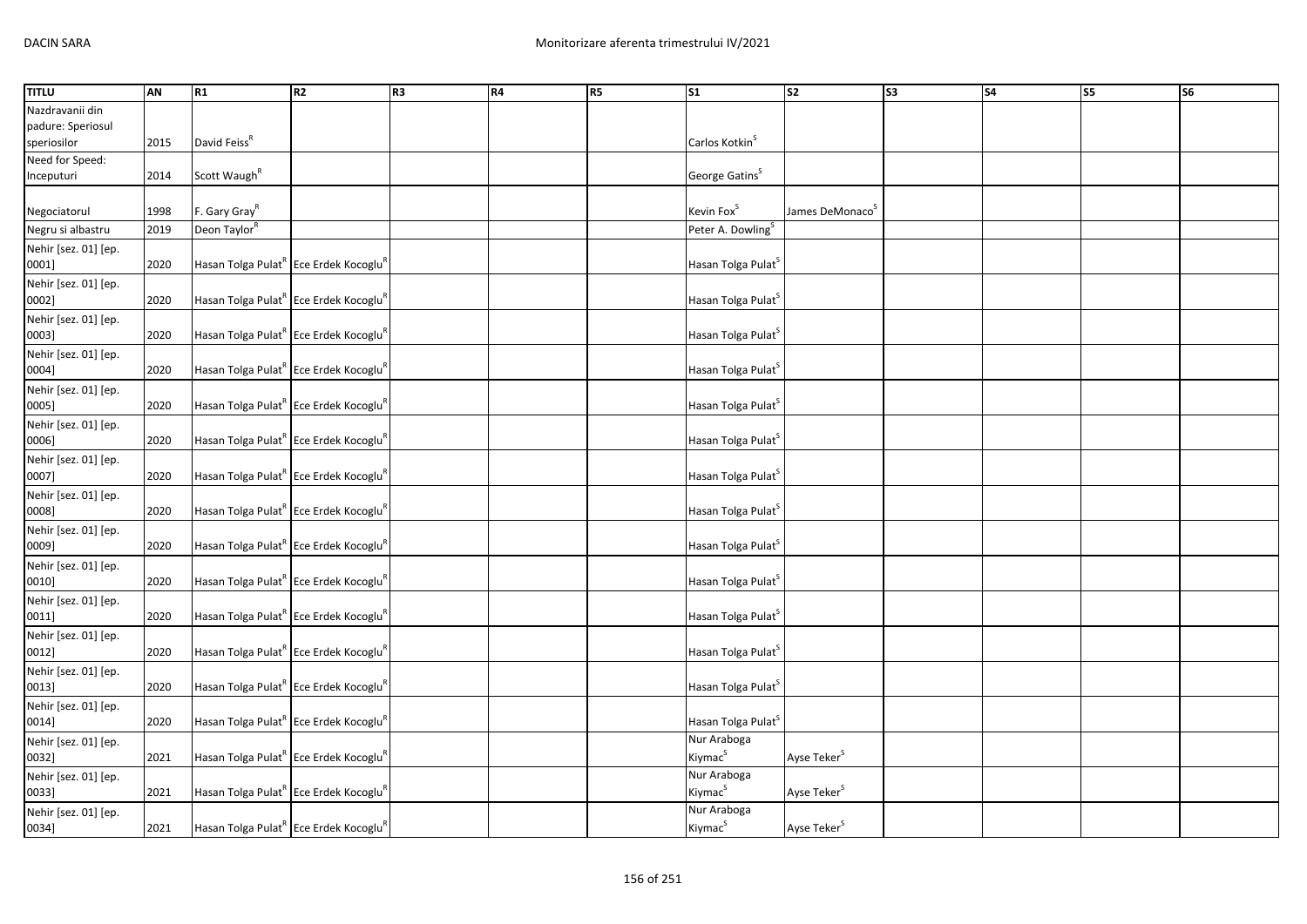| <b>TITLU</b>           | AN   | R1                                                            | R2 | R <sub>3</sub> | <b>R4</b> | R5 | $\overline{\text{s1}}$        | s <sub>2</sub>             | $\overline{\text{S3}}$ | $\overline{\phantom{a}}$ | <b>S5</b> | $\overline{\text{S6}}$ |
|------------------------|------|---------------------------------------------------------------|----|----------------|-----------|----|-------------------------------|----------------------------|------------------------|--------------------------|-----------|------------------------|
| Nehir [sez. 01] [ep.   |      |                                                               |    |                |           |    | Nur Araboga                   |                            |                        |                          |           |                        |
| 0035]                  | 2021 | Hasan Tolga Pulat <sup>R</sup> Ece Erdek Kocoglu <sup>R</sup> |    |                |           |    | Kiymac <sup>S</sup>           | Ayse Teker <sup>S</sup>    |                        |                          |           |                        |
| Nehir [sez. 01] [ep.   |      |                                                               |    |                |           |    | Nur Araboga                   |                            |                        |                          |           |                        |
| 0036]                  | 2021 | Hasan Tolga Pulat <sup>R</sup> Ece Erdek Kocoglu <sup>F</sup> |    |                |           |    | Kiymac <sup>S</sup>           | Ayse Teker <sup>S</sup>    |                        |                          |           |                        |
| Nehir [sez. 01] [ep.   |      |                                                               |    |                |           |    | Nur Araboga                   |                            |                        |                          |           |                        |
| 0037]                  | 2021 | Hasan Tolga Pulat <sup>R</sup> Ece Erdek Kocoglu <sup>F</sup> |    |                |           |    | Kiymac <sup>S</sup>           | Ayse Teker <sup>S</sup>    |                        |                          |           |                        |
| Nehir [sez. 01] [ep.   |      |                                                               |    |                |           |    | Nur Araboga                   |                            |                        |                          |           |                        |
| 0038]                  | 2021 | Hasan Tolga Pulat <sup>R</sup> Ece Erdek Kocoglu <sup>R</sup> |    |                |           |    | Kiymac <sup>S</sup>           | Ayse Teker <sup>S</sup>    |                        |                          |           |                        |
| Nehir [sez. 01] [ep.   |      |                                                               |    |                |           |    | Nur Araboga                   |                            |                        |                          |           |                        |
| 0039]                  | 2021 | Hasan Tolga Pulat <sup>R</sup> Ece Erdek Kocoglu <sup>R</sup> |    |                |           |    | Kiymac <sup>S</sup>           | Ayse Teker <sup>S</sup>    |                        |                          |           |                        |
| Nepotul taietorului de |      |                                                               |    |                |           |    |                               |                            |                        |                          |           |                        |
| lemne, partea 1.       | 2002 | Lakatos Ivan <sup>R</sup>                                     |    |                |           |    | autor necunoscut <sup>s</sup> |                            |                        |                          |           |                        |
| Nepotul taietorului de |      |                                                               |    |                |           |    |                               |                            |                        |                          |           |                        |
| lemne, partea 2.       | 2002 | Lakatos Ivan <sup>R</sup>                                     |    |                |           |    | autor necunoscut <sup>s</sup> |                            |                        |                          |           |                        |
| Nepotul taietorului de |      |                                                               |    |                |           |    |                               |                            |                        |                          |           |                        |
| lemne, partea 3.       | 2002 | Lakatos Ivan <sup>R</sup>                                     |    |                |           |    | autor necunoscut <sup>s</sup> |                            |                        |                          |           |                        |
| Night Walk             | 2019 | Aziz Tazi <sup>R</sup>                                        |    |                |           |    | Aziz Tazi <sup>S</sup>        |                            |                        |                          |           |                        |
| Nimeni nu ma           |      |                                                               |    |                |           |    |                               |                            |                        |                          |           |                        |
| pacaleste              | 2018 | Tyler Perry <sup>R</sup>                                      |    |                |           |    | Tyler Perry <sup>S</sup>      |                            |                        |                          |           |                        |
|                        |      |                                                               |    |                |           |    |                               | Michael Hurst -            |                        |                          |           |                        |
| Ninja                  | 2009 | Isaac Florentine <sup>R</sup>                                 |    |                |           |    | Boaz Davidson <sup>S</sup>    | ALCS <sup>S</sup>          |                        |                          |           |                        |
| Ninja: Razbunarea      | 2013 | Isaac Florentine <sup>R</sup>                                 |    |                |           |    | David N. White <sup>S</sup>   |                            |                        |                          |           |                        |
|                        |      |                                                               |    |                |           |    | Alessandro                    |                            |                        |                          |           |                        |
| Noapte exploziva       | 2019 | Giorgio Bruno <sup>R</sup>                                    |    |                |           |    | Riccardi <sup>S</sup>         |                            |                        |                          |           |                        |
| Noaptea judecatii:     |      |                                                               |    |                |           |    |                               |                            |                        |                          |           |                        |
| Alegerile              | 2016 | James DeMonaco <sup>R</sup>                                   |    |                |           |    | James DeMonaco <sup>5</sup>   |                            |                        |                          |           |                        |
| Noaptea judecatii:     |      |                                                               |    |                |           |    |                               |                            |                        |                          |           |                        |
| Anarhia                | 2014 | James DeMonaco <sup>R</sup>                                   |    |                |           |    | James DeMonaco <sup>S</sup>   |                            |                        |                          |           |                        |
| Noblete [sez. 01] [ep. |      |                                                               |    |                |           |    |                               |                            |                        |                          |           |                        |
| 0010]                  | 2010 | Kang Byung-Taek <sup>R</sup> Sung-Yoon Kim <sup>R</sup>       |    |                |           |    | Kim Jin-suk <sup>S</sup>      | Kang Da-young <sup>S</sup> |                        |                          |           |                        |
| Noblete [sez. 01] [ep. |      |                                                               |    |                |           |    |                               |                            |                        |                          |           |                        |
| 0011]                  | 2010 | Kang Byung-Taek <sup>R</sup> Sung-Yoon Kim <sup>R</sup>       |    |                |           |    | Kim Jin-suk <sup>5</sup>      | Kang Da-young <sup>S</sup> |                        |                          |           |                        |
| Noblete [sez. 01] [ep. |      |                                                               |    |                |           |    |                               |                            |                        |                          |           |                        |
| 0012]                  | 2010 | Kang Byung-Taek <sup>R</sup> Sung-Yoon Kim <sup>R</sup>       |    |                |           |    | Kim Jin-suk <sup>S</sup>      | Kang Da-young <sup>S</sup> |                        |                          |           |                        |
| Noblete [sez. 01] [ep. |      |                                                               |    |                |           |    |                               |                            |                        |                          |           |                        |
| 0013]                  | 2010 | Kang Byung-Taek <sup>R</sup> Sung-Yoon Kim <sup>R</sup>       |    |                |           |    | Kim Jin-suk <sup>S</sup>      | Kang Da-young <sup>S</sup> |                        |                          |           |                        |
| Noblete [sez. 01] [ep. |      |                                                               |    |                |           |    |                               |                            |                        |                          |           |                        |
| 0014]                  | 2010 | Kang Byung-Taek <sup>R</sup> Sung-Yoon Kim <sup>R</sup>       |    |                |           |    | Kim Jin-suk <sup>S</sup>      | Kang Da-young <sup>S</sup> |                        |                          |           |                        |
| Noblete [sez. 01] [ep. |      |                                                               |    |                |           |    |                               |                            |                        |                          |           |                        |
| 0015]                  | 2010 | Kang Byung-Taek <sup>R</sup> Sung-Yoon Kim <sup>R</sup>       |    |                |           |    | Kim Jin-suk <sup>S</sup>      | Kang Da-young <sup>S</sup> |                        |                          |           |                        |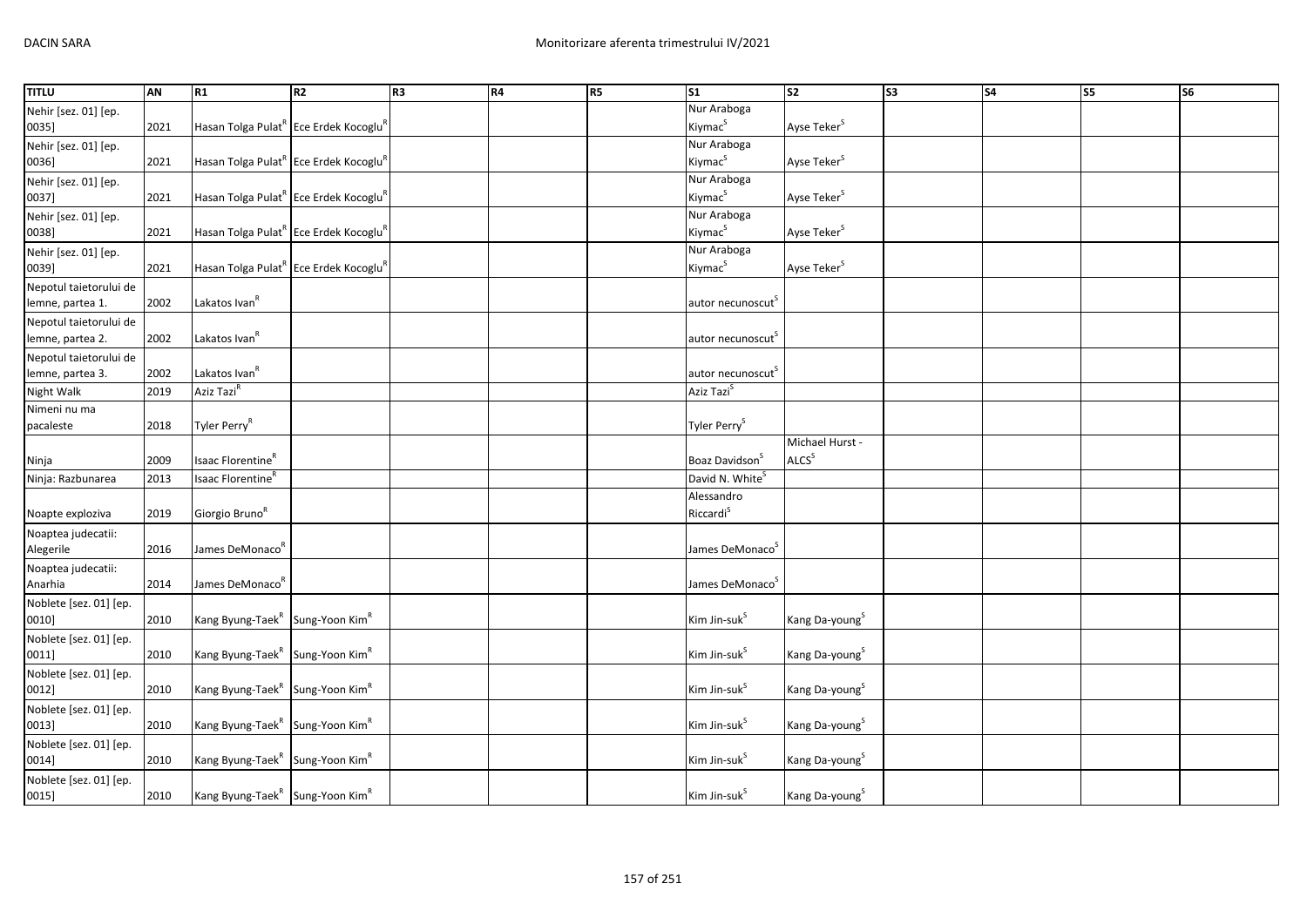| <b>TITLU</b>                    | <b>AN</b> | R1                                                      | R2 | R <sub>3</sub> | R4 | R <sub>5</sub> | $\overline{\text{S1}}$                                | s <sub>2</sub>                                         | $\overline{\text{S3}}$    | <b>S4</b>                | S5 | <b>S6</b> |
|---------------------------------|-----------|---------------------------------------------------------|----|----------------|----|----------------|-------------------------------------------------------|--------------------------------------------------------|---------------------------|--------------------------|----|-----------|
| Noblete [sez. 01] [ep.          |           |                                                         |    |                |    |                |                                                       |                                                        |                           |                          |    |           |
| 0016]                           | 2010      | Kang Byung-Taek <sup>R</sup> Sung-Yoon Kim <sup>R</sup> |    |                |    |                | Kim Jin-suk <sup>S</sup>                              | Kang Da-young <sup>S</sup>                             |                           |                          |    |           |
| Noblete [sez. 01] [ep.          |           |                                                         |    |                |    |                |                                                       |                                                        |                           |                          |    |           |
| 0017]                           | 2010      | Kang Byung-Taek <sup>R</sup> Sung-Yoon Kim <sup>R</sup> |    |                |    |                | Kim Jin-suk <sup>S</sup>                              | Kang Da-young <sup>S</sup>                             |                           |                          |    |           |
| Noblete [sez. 01] [ep.          |           |                                                         |    |                |    |                |                                                       |                                                        |                           |                          |    |           |
| 0018]                           | 2010      | Kang Byung-Taek <sup>R</sup> Sung-Yoon Kim <sup>R</sup> |    |                |    |                | Kim Jin-suk <sup>S</sup>                              | Kang Da-young <sup>S</sup>                             |                           |                          |    |           |
| Noblete [sez. 01] [ep.          |           |                                                         |    |                |    |                |                                                       |                                                        |                           |                          |    |           |
| 0019]                           | 2010      | Kang Byung-Taek <sup>R</sup> Sung-Yoon Kim <sup>R</sup> |    |                |    |                | Kim Jin-suk <sup>S</sup>                              | Kang Da-young <sup>S</sup>                             |                           |                          |    |           |
| Noblete [sez. 01] [ep.          |           |                                                         |    |                |    |                |                                                       |                                                        |                           |                          |    |           |
| 0020]                           | 2010      | Kang Byung-Taek <sup>R</sup> Sung-Yoon Kim <sup>R</sup> |    |                |    |                | Kim Jin-suk <sup>S</sup>                              | Kang Da-young <sup>S</sup>                             |                           |                          |    |           |
| Noblete [sez. 01] [ep.          |           |                                                         |    |                |    |                |                                                       |                                                        |                           |                          |    |           |
| 0021]                           | 2010      | Kang Byung-Taek <sup>R</sup> Sung-Yoon Kim <sup>R</sup> |    |                |    |                | Kim Jin-suk <sup>S</sup>                              | Kang Da-young <sup>S</sup>                             |                           |                          |    |           |
| Noblete [sez. 01] [ep.          |           |                                                         |    |                |    |                |                                                       |                                                        |                           |                          |    |           |
| 0022]                           | 2010      | Kang Byung-Taek <sup>R</sup> Sung-Yoon Kim <sup>R</sup> |    |                |    |                | Kim Jin-suk <sup>S</sup>                              | Kang Da-young <sup>S</sup>                             |                           |                          |    |           |
|                                 |           |                                                         |    |                |    |                |                                                       |                                                        |                           |                          |    |           |
| Noblete [sez. 01] [ep.<br>0023] | 2010      | Kang Byung-Taek <sup>R</sup> Sung-Yoon Kim <sup>R</sup> |    |                |    |                | Kim Jin-suk <sup>S</sup>                              | Kang Da-young <sup>S</sup>                             |                           |                          |    |           |
|                                 |           |                                                         |    |                |    |                |                                                       |                                                        |                           |                          |    |           |
| Noblete [sez. 01] [ep.<br>0024] | 2010      |                                                         |    |                |    |                | Kim Jin-suk <sup>S</sup>                              |                                                        |                           |                          |    |           |
|                                 |           | Kang Byung-Taek <sup>R</sup> Sung-Yoon Kim <sup>R</sup> |    |                |    |                |                                                       | Kang Da-young <sup>S</sup>                             |                           |                          |    |           |
| Noblete [sez. 01] [ep.          |           |                                                         |    |                |    |                |                                                       |                                                        |                           |                          |    |           |
| 0025]                           | 2010      | Kang Byung-Taek <sup>R</sup> Sung-Yoon Kim <sup>R</sup> |    |                |    |                | Kim Jin-suk <sup>S</sup>                              | Kang Da-young <sup>S</sup>                             |                           |                          |    |           |
| Noblete [sez. 01] [ep.          |           |                                                         |    |                |    |                |                                                       |                                                        |                           |                          |    |           |
| 0026]                           | 2010      | Kang Byung-Taek <sup>R</sup> Sung-Yoon Kim <sup>R</sup> |    |                |    |                | Kim Jin-suk <sup>S</sup>                              | Kang Da-young <sup>S</sup>                             |                           |                          |    |           |
| Noblete [sez. 01] [ep.          |           |                                                         |    |                |    |                |                                                       |                                                        |                           |                          |    |           |
| 0027]                           | 2010      | Kang Byung-Taek <sup>R</sup> Sung-Yoon Kim <sup>R</sup> |    |                |    |                | Kim Jin-suk <sup>S</sup>                              | Kang Da-young <sup>S</sup>                             |                           |                          |    |           |
| Noblete [sez. 01] [ep.          |           |                                                         |    |                |    |                |                                                       |                                                        |                           |                          |    |           |
| 0028]                           | 2010      | Kang Byung-Taek <sup>R</sup> Sung-Yoon Kim <sup>R</sup> |    |                |    |                | Kim Jin-suk <sup>S</sup>                              | Kang Da-young <sup>S</sup>                             |                           |                          |    |           |
| Noblete [sez. 01] [ep.          |           |                                                         |    |                |    |                |                                                       |                                                        |                           |                          |    |           |
| 0029]                           | 2010      | Kang Byung-Taek <sup>R</sup> Sung-Yoon Kim <sup>R</sup> |    |                |    |                | Kim Jin-suk <sup>S</sup>                              | Kang Da-young <sup>S</sup>                             |                           |                          |    |           |
| Noblete [sez. 01] [ep.          |           |                                                         |    |                |    |                |                                                       |                                                        |                           |                          |    |           |
| 0030]                           | 2010      | Kang Byung-Taek <sup>R</sup> Sung-Yoon Kim <sup>R</sup> |    |                |    |                | Kim Jin-suk <sup>S</sup>                              | Kang Da-young <sup>S</sup>                             |                           |                          |    |           |
|                                 |           |                                                         |    |                |    |                |                                                       |                                                        |                           |                          |    |           |
| Noe                             | 2014      | Darren Aronofsky"                                       |    |                |    |                | Darren Aronofsky <sup>3</sup> Ari Handel <sup>5</sup> |                                                        |                           |                          |    |           |
|                                 |           |                                                         |    |                |    |                |                                                       |                                                        |                           |                          |    |           |
| Noi bresle nobili               | 1996      | Magyar Tamas <sup>R</sup>                               |    |                |    |                | autor necunoscut <sup>3</sup>                         |                                                        |                           |                          |    |           |
| Noi suntem familia              |           | Rawson Marshall                                         |    |                |    |                |                                                       |                                                        |                           |                          |    |           |
| Miller                          | 2013      | Thurber <sup>R</sup>                                    |    |                |    |                | Bob Fisher <sup>S</sup>                               | John Morris <sup>S</sup>                               | Sean Anders <sup>S</sup>  | Steve Faber <sup>S</sup> |    |           |
|                                 |           | Jaume Collet-                                           |    |                |    |                | John W.                                               |                                                        |                           |                          |    |           |
| Non-Stop - Non Stop             | 2014      | Serra <sup>R</sup>                                      |    |                |    |                | Richardson <sup>5</sup>                               | Christopher Roach <sup>S</sup> Ryan Engle <sup>S</sup> |                           |                          |    |           |
| Nopti albe pana la              |           |                                                         |    |                |    |                |                                                       |                                                        |                           |                          |    |           |
| Craciun                         | 2018      | Phil Traill <sup>R</sup>                                |    |                |    |                | Phil Traill <sup>5</sup>                              | Steve Smith <sup>S</sup>                               |                           |                          |    |           |
| Nota perfecta                   | 2004      | Brian Robbins <sup>R</sup>                              |    |                |    |                | Jon Zack <sup>S</sup>                                 | Marc Hyman <sup>S</sup>                                | Mark Schwahn <sup>S</sup> |                          |    |           |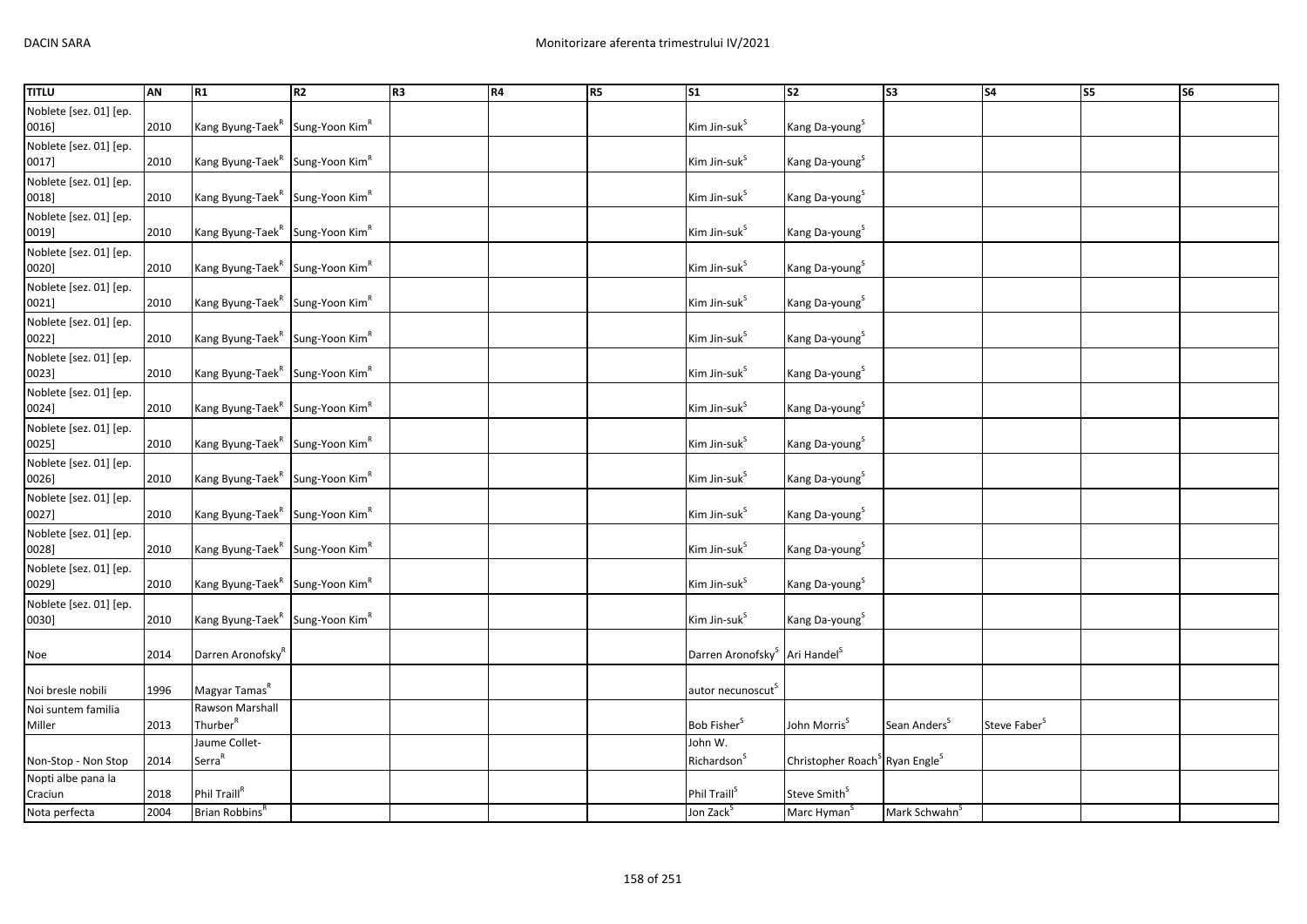| <b>TITLU</b>          | <b>AN</b> | R1                             | R <sub>2</sub>               | R <sub>3</sub>               | <b>R4</b> | R <sub>5</sub> | S <sub>1</sub>                                          | S <sub>2</sub>                 | S <sub>3</sub>               | <b>S4</b>                   | S5                        | S <sub>6</sub> |
|-----------------------|-----------|--------------------------------|------------------------------|------------------------------|-----------|----------------|---------------------------------------------------------|--------------------------------|------------------------------|-----------------------------|---------------------------|----------------|
|                       |           |                                |                              |                              |           |                |                                                         |                                |                              |                             |                           |                |
| Noua vieti            | 2016      | Barry Sonnenfeld <sup>R</sup>  |                              |                              |           |                | Caleb Wilson <sup>S</sup>                               | Matt Allen <sup>5</sup>        | Gwyn Lurie <sup>S</sup>      | Dan Antoniazzi <sup>S</sup> | Ben Shiffrin <sup>S</sup> |                |
| Noua Zeelanda -       |           |                                |                              |                              |           |                |                                                         |                                |                              |                             |                           |                |
| animalele de la       |           |                                |                              |                              |           |                |                                                         |                                |                              |                             |                           |                |
| antipozi              | 2018      | Bettina Pohlmann <sup>R</sup>  |                              |                              |           |                | Bettina Pohlmann                                        |                                |                              |                             |                           |                |
|                       |           |                                |                              |                              |           |                |                                                         |                                |                              |                             |                           |                |
| Nu capitulam! -       |           | Corey Yuen - Cory              |                              |                              |           |                | Keith W.                                                |                                |                              |                             |                           |                |
| Fantoma lui Bruce Lee | 1986      | Yuen <sup>R</sup>              |                              |                              |           |                | Strandberg <sup>S</sup>                                 |                                |                              |                             |                           |                |
|                       |           |                                |                              |                              |           |                |                                                         |                                |                              |                             |                           |                |
| Nu da inapoi 3        | 2016      | Michael Jai White <sup>R</sup> |                              |                              |           |                | Chris Hauty <sup>S</sup>                                | Michael Jai White <sup>S</sup> |                              |                             |                           |                |
|                       |           | Francisco Franco               |                              |                              |           |                |                                                         |                                |                              |                             |                           |                |
| Nu te-am uitat [sez.  |           | Alba - Francisco               |                              |                              |           |                |                                                         |                                |                              |                             |                           |                |
| 01] [ep. 0052]        | 2021      | Franco <sup>R</sup>            | Rodrigo Curiel <sup>R</sup>  | Nelhino Acosta <sup>R</sup>  |           |                | Larissa Andrade <sup>S</sup>                            | Zaria Abreu <sup>s</sup>       | Pablo Aramendi <sup>S</sup>  |                             |                           |                |
|                       |           |                                |                              |                              |           |                |                                                         |                                |                              |                             |                           |                |
|                       |           | *Francisco Franco              |                              |                              |           |                |                                                         |                                |                              |                             |                           |                |
| Nu te-am uitat [sez.  |           | Alba - Francisco               |                              |                              |           |                |                                                         |                                |                              |                             |                           |                |
| 01] [ep. 0053]        | 2021      | Franco <sup>R</sup>            | *Rodrigo Curiel <sup>R</sup> | *Nelhino Acosta <sup>"</sup> |           |                | *Larissa Andrade <sup>S</sup>                           | *Zaria Abreu <sup>s</sup>      | *Pablo Aramendi <sup>S</sup> |                             |                           |                |
|                       |           |                                |                              |                              |           |                |                                                         |                                |                              |                             |                           |                |
|                       |           | *Francisco Franco              |                              |                              |           |                |                                                         |                                |                              |                             |                           |                |
| Nu te-am uitat [sez.  |           | Alba - Francisco               |                              |                              |           |                |                                                         |                                |                              |                             |                           |                |
| 01] [ep. 0054]        | 2021      | Franco <sup>R</sup>            | *Rodrigo Curiel              | *Nelhino Acosta <sup>"</sup> |           |                | *Larissa Andrade <sup>S</sup>                           | *Zaria Abreu <sup>5</sup>      | *Pablo Aramendi <sup>S</sup> |                             |                           |                |
|                       |           |                                |                              |                              |           |                |                                                         |                                |                              |                             |                           |                |
|                       |           | *Francisco Franco              |                              |                              |           |                |                                                         |                                |                              |                             |                           |                |
| Nu te-am uitat [sez.  |           | Alba - Francisco               |                              |                              |           |                |                                                         |                                |                              |                             |                           |                |
| 01] [ep. 0055]        | 2021      | Franco <sup>R</sup>            | *Rodrigo Curiel <sup>R</sup> | *Nelhino Acosta <sup>"</sup> |           |                | *Larissa Andrade <sup>S</sup>                           | *Zaria Abreu <sup>S</sup>      | *Pablo Aramendi <sup>s</sup> |                             |                           |                |
|                       |           |                                |                              |                              |           |                |                                                         |                                |                              |                             |                           |                |
|                       |           | *Francisco Franco              |                              |                              |           |                |                                                         |                                |                              |                             |                           |                |
| Nu te-am uitat [sez.  |           | Alba - Francisco               |                              |                              |           |                |                                                         |                                |                              |                             |                           |                |
| 01] [ep. 0056]        | 2021      | Franco <sup>R</sup>            | *Rodrigo Curiel <sup>R</sup> | *Nelhino Acosta <sup>R</sup> |           |                | *Larissa Andrade <sup>S</sup>                           | *Zaria Abreu <sup>s</sup>      | *Pablo Aramendi <sup>S</sup> |                             |                           |                |
|                       |           |                                |                              |                              |           |                |                                                         |                                |                              |                             |                           |                |
|                       |           | *Francisco Franco              |                              |                              |           |                |                                                         |                                |                              |                             |                           |                |
| Nu te-am uitat [sez.  |           | Alba - Francisco               |                              |                              |           |                |                                                         |                                |                              |                             |                           |                |
| 01] [ep. 0057]        | 2021      | Franco <sup>R</sup>            | *Rodrigo Curiel <sup>R</sup> | *Nelhino Acosta <sup>r</sup> |           |                | *Larissa Andrade <sup>S</sup>                           | *Zaria Abreu <sup>S</sup>      | *Pablo Aramendi <sup>S</sup> |                             |                           |                |
|                       |           |                                |                              |                              |           |                |                                                         |                                |                              |                             |                           |                |
|                       |           | *Francisco Franco              |                              |                              |           |                |                                                         |                                |                              |                             |                           |                |
| Nu te-am uitat [sez.  |           | Alba - Francisco               |                              |                              |           |                |                                                         |                                |                              |                             |                           |                |
| 01] [ep. 0058]        | 2021      | Franco <sup>R</sup>            | *Rodrigo Curiel <sup>K</sup> | *Nelhino Acosta              |           |                | *Larissa Andrade $^{\text{S}}$                          | *Zaria Abreu <sup>S</sup>      | *Pablo Aramendi <sup>S</sup> |                             |                           |                |
|                       |           |                                |                              |                              |           |                |                                                         |                                |                              |                             |                           |                |
|                       |           | *Francisco Franco              |                              |                              |           |                |                                                         |                                |                              |                             |                           |                |
| Nu te-am uitat [sez.  |           | Alba - Francisco               |                              |                              |           |                |                                                         |                                |                              |                             |                           |                |
| 01] [ep. 0059]        | 2021      | Franco <sup>R</sup>            | *Rodrigo Curiel <sup>R</sup> | *Nelhino Acosta <sup>k</sup> |           |                | *Larissa Andrade <sup>S</sup> *Zaria Abreu <sup>S</sup> |                                | *Pablo Aramendi <sup>S</sup> |                             |                           |                |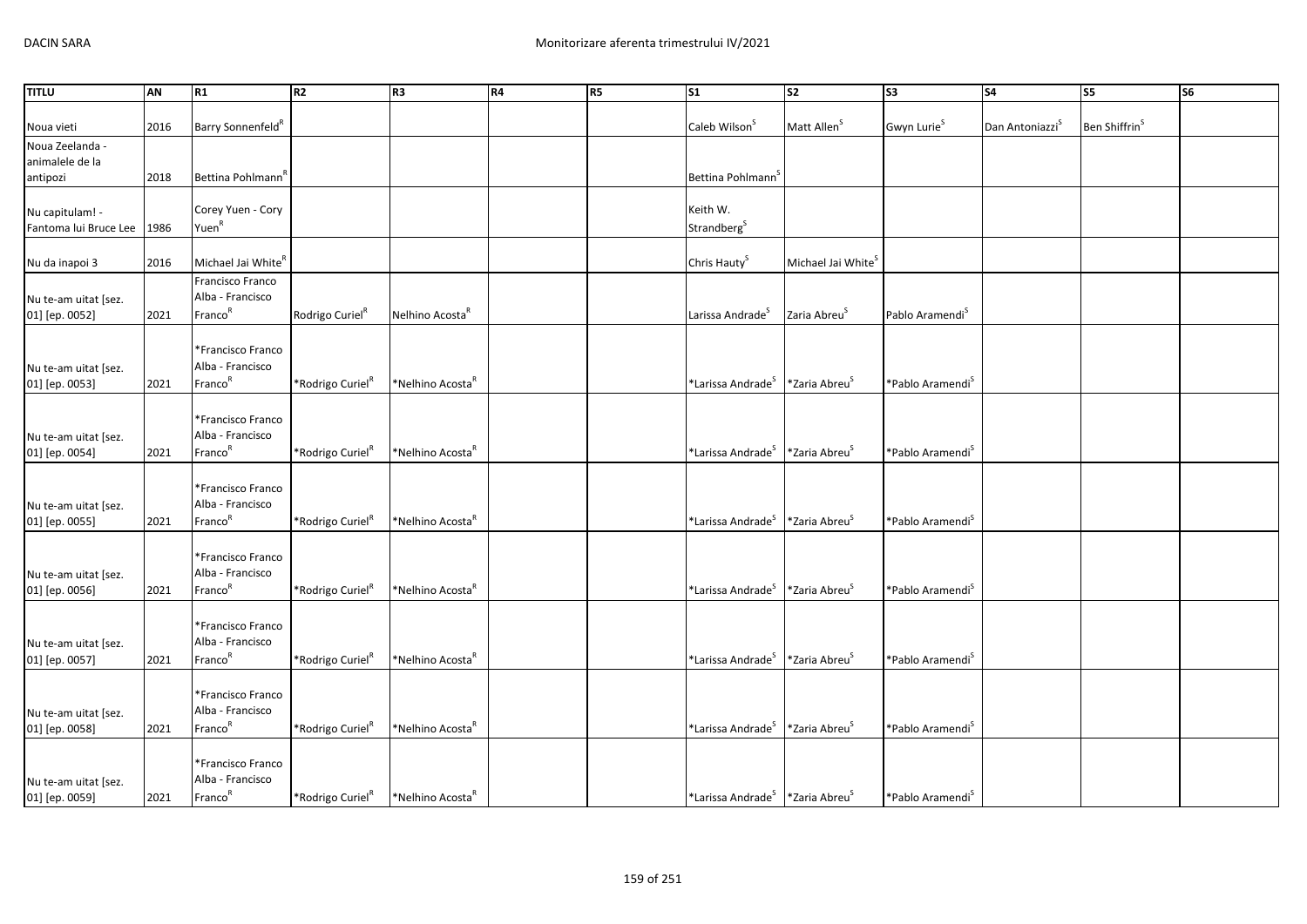| <b>TITLU</b>         | AN   | R1                                      | R2                           | R <sub>3</sub>               | R4 | R5 | $\overline{\text{S1}}$                                  | S <sub>2</sub>            | S <sub>3</sub>               | <b>S4</b> | S5 | S6 |
|----------------------|------|-----------------------------------------|------------------------------|------------------------------|----|----|---------------------------------------------------------|---------------------------|------------------------------|-----------|----|----|
|                      |      | Francisco Franco                        |                              |                              |    |    |                                                         |                           |                              |           |    |    |
| Nu te-am uitat [sez. |      | Alba - Francisco                        |                              |                              |    |    |                                                         |                           |                              |           |    |    |
| 01] [ep. 0060]       | 2021 | Franco <sup>R</sup>                     | Rodrigo Curiel <sup>K</sup>  | Nelhino Acosta <sup>R</sup>  |    |    | Larissa Andrade <sup>S</sup>                            | Zaria Abreu <sup>5</sup>  | Pablo Aramendi <sup>S</sup>  |           |    |    |
|                      |      | Francisco Franco                        |                              |                              |    |    |                                                         |                           |                              |           |    |    |
| Nu te-am uitat [sez. |      | Alba - Francisco                        |                              |                              |    |    |                                                         |                           |                              |           |    |    |
| 01] [ep. 0061]       | 2021 | Franco <sup>R</sup>                     | Rodrigo Curiel <sup>K</sup>  | Nelhino Acosta <sup>n</sup>  |    |    | Larissa Andrade <sup>5</sup>                            | Zaria Abreu <sup>5</sup>  | Pablo Aramendi <sup>3</sup>  |           |    |    |
|                      |      | Francisco Franco                        |                              |                              |    |    |                                                         |                           |                              |           |    |    |
| Nu te-am uitat [sez. |      | Alba - Francisco                        |                              |                              |    |    |                                                         |                           |                              |           |    |    |
| 01] [ep. 0062]       | 2021 | Franco <sup>R</sup>                     | Rodrigo Curiel <sup>R</sup>  | Nelhino Acosta <sup>R</sup>  |    |    | Larissa Andrade <sup>5</sup>                            | Zaria Abreu <sup>s</sup>  | Pablo Aramendi <sup>S</sup>  |           |    |    |
|                      |      | Francisco Franco                        |                              |                              |    |    |                                                         |                           |                              |           |    |    |
| Nu te-am uitat [sez. |      | Alba - Francisco                        |                              |                              |    |    |                                                         |                           |                              |           |    |    |
| 01] [ep. 0063]       | 2021 | Franco <sup>R</sup>                     | Rodrigo Curiel <sup>R</sup>  | Nelhino Acosta <sup>k</sup>  |    |    | Larissa Andrade <sup>5</sup>                            | Zaria Abreu <sup>5</sup>  | Pablo Aramendi <sup>5</sup>  |           |    |    |
|                      |      | Francisco Franco                        |                              |                              |    |    |                                                         |                           |                              |           |    |    |
| Nu te-am uitat [sez. |      | Alba - Francisco                        |                              |                              |    |    |                                                         |                           |                              |           |    |    |
| 01] [ep. 0064]       | 2021 | Franco <sup>R</sup>                     | Rodrigo Curiel <sup>R</sup>  | Nelhino Acosta <sup>"</sup>  |    |    | Larissa Andrade <sup>S</sup>                            | Zaria Abreu <sup>5</sup>  | Pablo Aramendi <sup>5</sup>  |           |    |    |
|                      |      |                                         |                              |                              |    |    |                                                         |                           |                              |           |    |    |
|                      |      | *Francisco Franco                       |                              |                              |    |    |                                                         |                           |                              |           |    |    |
| Nu te-am uitat [sez. |      | Alba - Francisco                        |                              |                              |    |    |                                                         |                           |                              |           |    |    |
| 01] [ep. 0065]       | 2021 | Franco <sup>R</sup>                     | *Rodrigo Curiel <sup>R</sup> | *Nelhino Acosta <sup>R</sup> |    |    | $*$ Larissa Andrade $^{\text{S}}$                       | *Zaria Abreu <sup>S</sup> | *Pablo Aramendi <sup>s</sup> |           |    |    |
|                      |      |                                         |                              |                              |    |    |                                                         |                           |                              |           |    |    |
|                      |      | *Francisco Franco                       |                              |                              |    |    |                                                         |                           |                              |           |    |    |
| Nu te-am uitat [sez. |      | Alba - Francisco<br>Franco <sup>R</sup> |                              | *Nelhino Acosta <sup>ĸ</sup> |    |    | *Larissa Andrade <sup>S</sup>                           | *Zaria Abreu <sup>5</sup> | *Pablo Aramendi <sup>5</sup> |           |    |    |
| 01] [ep. 0066]       | 2021 |                                         | *Rodrigo Curiel <sup>K</sup> |                              |    |    |                                                         |                           |                              |           |    |    |
|                      |      | *Francisco Franco                       |                              |                              |    |    |                                                         |                           |                              |           |    |    |
| Nu te-am uitat [sez. |      | Alba - Francisco                        |                              |                              |    |    |                                                         |                           |                              |           |    |    |
| 01] [ep. 0067]       | 2021 | Franco <sup>R</sup>                     | *Rodrigo Curiel <sup>R</sup> | *Nelhino Acosta <sup>ĸ</sup> |    |    | *Larissa Andrade <sup>s</sup>                           | *Zaria Abreu <sup>S</sup> | *Pablo Aramendi <sup>S</sup> |           |    |    |
|                      |      |                                         |                              |                              |    |    |                                                         |                           |                              |           |    |    |
|                      |      | *Francisco Franco                       |                              |                              |    |    |                                                         |                           |                              |           |    |    |
| Nu te-am uitat [sez. |      | Alba - Francisco                        |                              |                              |    |    |                                                         |                           |                              |           |    |    |
| 01] [ep. 0068]       | 2021 | Franco <sup>R</sup>                     | *Rodrigo Curiel <sup>R</sup> | *Nelhino Acosta <sup>k</sup> |    |    | *Larissa Andrade <sup>S</sup>                           | *Zaria Abreu <sup>5</sup> | *Pablo Aramendi <sup>5</sup> |           |    |    |
|                      |      | Francisco Franco                        |                              |                              |    |    |                                                         |                           |                              |           |    |    |
| Nu te-am uitat [sez. |      | Alba - Francisco                        |                              |                              |    |    |                                                         |                           |                              |           |    |    |
| 01] [ep. 0069]       | 2021 | Franco <sup>R</sup>                     | Rodrigo Curiel <sup>R</sup>  | Nelhino Acosta <sup>"</sup>  |    |    | Larissa Andrade <sup>S</sup>                            | Zaria Abreu <sup>5</sup>  | Pablo Aramendi <sup>5</sup>  |           |    |    |
|                      |      | Francisco Franco                        |                              |                              |    |    |                                                         |                           |                              |           |    |    |
| Nu te-am uitat [sez. |      | Alba - Francisco                        |                              |                              |    |    |                                                         |                           |                              |           |    |    |
| 01] [ep. 0070]       | 2021 | Franco <sup>R</sup>                     | Rodrigo Curiel <sup>R</sup>  | Nelhino Acosta <sup>k</sup>  |    |    | Larissa Andrade <sup>5</sup>                            | Zaria Abreu <sup>5</sup>  | Pablo Aramendi <sup>5</sup>  |           |    |    |
|                      |      |                                         |                              |                              |    |    |                                                         |                           |                              |           |    |    |
|                      |      | *Francisco Franco                       |                              |                              |    |    |                                                         |                           |                              |           |    |    |
| Nu te-am uitat [sez. |      | Alba - Francisco                        |                              |                              |    |    |                                                         |                           |                              |           |    |    |
| 01] [ep. 0071]       | 2021 | Franco <sup>R</sup>                     | *Rodrigo Curiel <sup>R</sup> | *Nelhino Acosta <sup>R</sup> |    |    | *Larissa Andrade <sup>S</sup> *Zaria Abreu <sup>S</sup> |                           | *Pablo Aramendi <sup>S</sup> |           |    |    |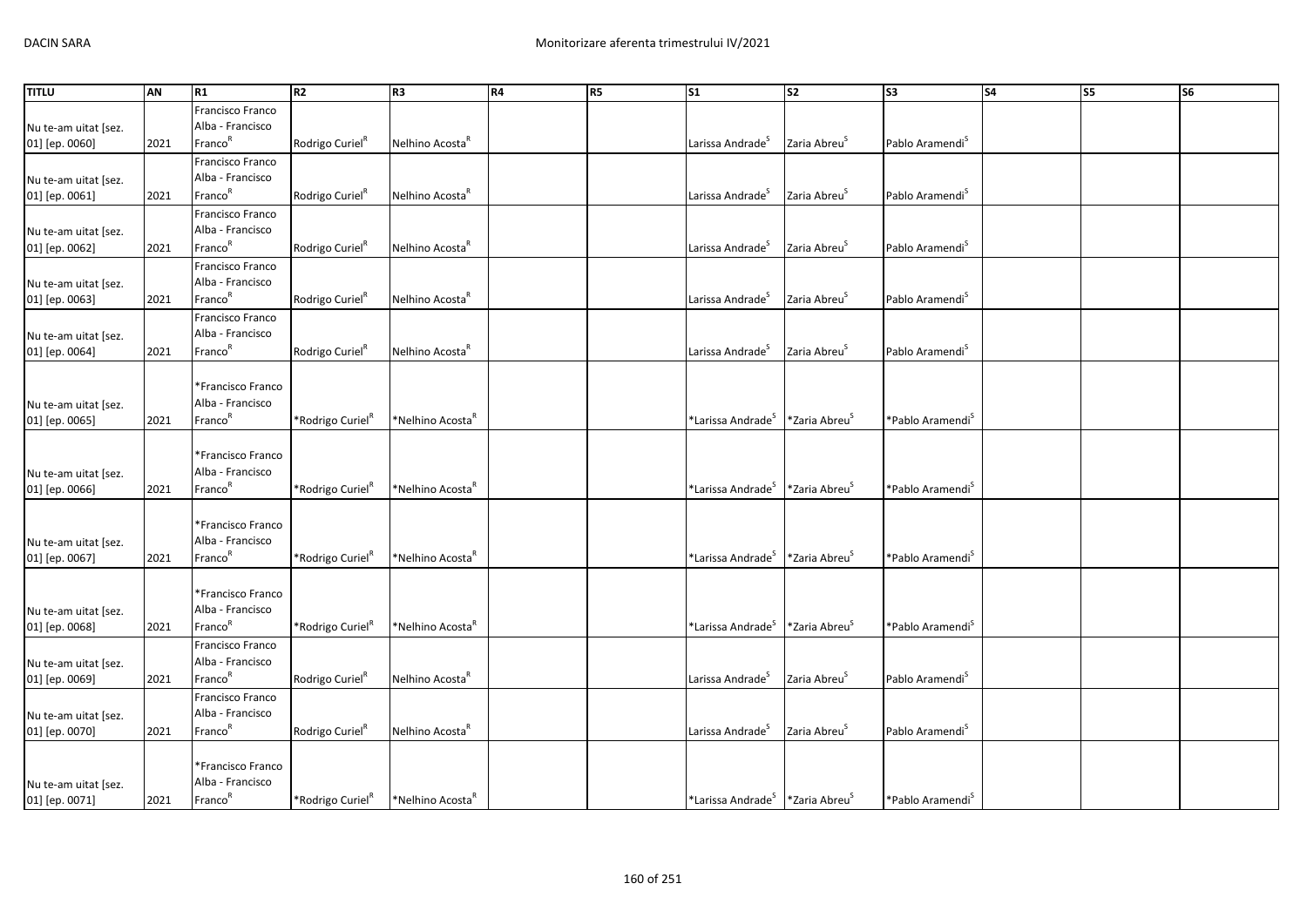| <b>TITLU</b>                           | AN   | R1                                      | R <sub>2</sub>               | R <sub>3</sub>               | R4 | R <sub>5</sub> | S <sub>1</sub>                | <b>S2</b>                 | S3                           | <b>S4</b> | S5 | S <sub>6</sub> |
|----------------------------------------|------|-----------------------------------------|------------------------------|------------------------------|----|----------------|-------------------------------|---------------------------|------------------------------|-----------|----|----------------|
|                                        |      |                                         |                              |                              |    |                |                               |                           |                              |           |    |                |
|                                        |      | *Francisco Franco                       |                              |                              |    |                |                               |                           |                              |           |    |                |
| Nu te-am uitat [sez.                   |      | Alba - Francisco                        |                              |                              |    |                |                               |                           |                              |           |    |                |
| 01] [ep. 0072]                         | 2021 | Franco <sup>R</sup>                     | *Rodrigo Curiel <sup>R</sup> | *Nelhino Acosta"             |    |                | *Larissa Andrade <sup>5</sup> | *Zaria Abreu <sup>5</sup> | *Pablo Aramendi <sup>S</sup> |           |    |                |
|                                        |      | Francisco Franco                        |                              |                              |    |                |                               |                           |                              |           |    |                |
| Nu te-am uitat [sez.                   |      | Alba - Francisco                        |                              |                              |    |                |                               |                           |                              |           |    |                |
| 01] [ep. 0073]                         | 2021 | Franco <sup>R</sup>                     | Rodrigo Curiel <sup>8</sup>  | Nelhino Acosta <sup>"</sup>  |    |                | Larissa Andrade <sup>S</sup>  | Zaria Abreu <sup>S</sup>  | Pablo Aramendi <sup>S</sup>  |           |    |                |
|                                        |      | Francisco Franco                        |                              |                              |    |                |                               |                           |                              |           |    |                |
| Nu te-am uitat [sez.                   |      | Alba - Francisco                        |                              |                              |    |                |                               |                           |                              |           |    |                |
| 01] [ep. 0074]                         | 2021 | Franco <sup>R</sup>                     | Rodrigo Curiel <sup>R</sup>  | Nelhino Acosta <sup>k</sup>  |    |                | Larissa Andrade <sup>5</sup>  | Zaria Abreu <sup>5</sup>  | Pablo Aramendi <sup>5</sup>  |           |    |                |
|                                        |      | Francisco Franco                        |                              |                              |    |                |                               |                           |                              |           |    |                |
| Nu te-am uitat [sez.                   |      | Alba - Francisco                        |                              |                              |    |                |                               |                           |                              |           |    |                |
| 01] [ep. 0075]                         | 2021 | Franco <sup>R</sup>                     | Rodrigo Curiel"              | Nelhino Acosta <sup>"</sup>  |    |                | Larissa Andrade <sup>5</sup>  | Zaria Abreu <sup>5</sup>  | Pablo Aramendi <sup>5</sup>  |           |    |                |
|                                        |      | Francisco Franco                        |                              |                              |    |                |                               |                           |                              |           |    |                |
| Nu te-am uitat [sez.                   |      | Alba - Francisco                        |                              |                              |    |                |                               |                           |                              |           |    |                |
| 01] [ep. 0076]                         | 2021 | Franco <sup>R</sup>                     | Rodrigo Curiel <sup>R</sup>  | Nelhino Acosta               |    |                | Larissa Andrade <sup>3</sup>  | Zaria Abreu <sup>5</sup>  | Pablo Aramendi <sup>5</sup>  |           |    |                |
|                                        |      |                                         |                              |                              |    |                |                               |                           |                              |           |    |                |
|                                        |      | *Francisco Franco                       |                              |                              |    |                |                               |                           |                              |           |    |                |
| Nu te-am uitat [sez.                   |      | Alba - Francisco                        |                              |                              |    |                |                               |                           |                              |           |    |                |
| 01] [ep. 0077]                         | 2021 | Franco <sup>R</sup>                     | *Rodrigo Curiel <sup>R</sup> | *Nelhino Acosta <sup>K</sup> |    |                | *Larissa Andrade <sup>5</sup> | *Zaria Abreu <sup>5</sup> | *Pablo Aramendi <sup>5</sup> |           |    |                |
|                                        |      |                                         |                              |                              |    |                |                               |                           |                              |           |    |                |
|                                        |      | *Francisco Franco                       |                              |                              |    |                |                               |                           |                              |           |    |                |
| Nu te-am uitat [sez.                   |      | Alba - Francisco<br>Franco <sup>R</sup> |                              |                              |    |                |                               |                           |                              |           |    |                |
| 01] [ep. 0078]                         | 2021 |                                         | *Rodrigo Curiel <sup>"</sup> | *Nelhino Acosta              |    |                | *Larissa Andrade <sup>S</sup> | *Zaria Abreu <sup>5</sup> | *Pablo Aramendi <sup>5</sup> |           |    |                |
|                                        |      | Francisco Franco                        |                              |                              |    |                |                               |                           |                              |           |    |                |
| Nu te-am uitat [sez.                   |      | Alba - Francisco<br>Franco <sup>R</sup> |                              |                              |    |                |                               |                           |                              |           |    |                |
| 01] [ep. 0079]                         | 2021 |                                         | Rodrigo Curiel <sup>R</sup>  | Nelhino Acosta <sup>R</sup>  |    |                | Larissa Andrade <sup>5</sup>  | Zaria Abreu <sup>S</sup>  | Pablo Aramendi <sup>S</sup>  |           |    |                |
|                                        |      | Francisco Franco<br>Alba - Francisco    |                              |                              |    |                |                               |                           |                              |           |    |                |
| Nu te-am uitat [sez.                   |      | Franco <sup>R</sup>                     |                              |                              |    |                |                               | Zaria Abreu <sup>S</sup>  |                              |           |    |                |
| 01] [ep. 0080]                         | 2021 |                                         | Rodrigo Curiel <sup>R</sup>  | Nelhino Acosta <sup>R</sup>  |    |                | Larissa Andrade <sup>S</sup>  |                           | Pablo Aramendi <sup>S</sup>  |           |    |                |
|                                        |      | Francisco Franco<br>Alba - Francisco    |                              |                              |    |                |                               |                           |                              |           |    |                |
| Nu te-am uitat [sez.                   |      | Franco <sup>R</sup>                     |                              | Nelhino Acosta <sup>"</sup>  |    |                | Larissa Andrade               | Zaria Abreu <sup>5</sup>  | Pablo Aramendi <sup>3</sup>  |           |    |                |
| 01] [ep. 0081]                         | 2021 |                                         | Rodrigo Curiel"              |                              |    |                |                               |                           |                              |           |    |                |
|                                        |      | Francisco Franco<br>Alba - Francisco    |                              |                              |    |                |                               |                           |                              |           |    |                |
| Nu te-am uitat [sez.<br>01] [ep. 0082] | 2021 | Franco <sup>R</sup>                     | Rodrigo Curiel"              | Nelhino Acosta <sup>"</sup>  |    |                | Larissa Andrade <sup>5</sup>  | Zaria Abreu <sup>5</sup>  | Pablo Aramendi <sup>S</sup>  |           |    |                |
|                                        |      |                                         |                              |                              |    |                |                               |                           |                              |           |    |                |
|                                        |      | Francisco Franco<br>Alba - Francisco    |                              |                              |    |                |                               |                           |                              |           |    |                |
| Nu te-am uitat [sez.<br>01] [ep. 0083] | 2021 | Franco <sup>R</sup>                     | Rodrigo Curiel <sup>R</sup>  | Nelhino Acosta <sup>k</sup>  |    |                | Larissa Andrade <sup>5</sup>  | Zaria Abreu <sup>5</sup>  | Pablo Aramendi <sup>S</sup>  |           |    |                |
|                                        |      | Francisco Franco                        |                              |                              |    |                |                               |                           |                              |           |    |                |
|                                        |      | Alba - Francisco                        |                              |                              |    |                |                               |                           |                              |           |    |                |
| Nu te-am uitat [sez.<br>01] [ep. 0084] | 2021 | Franco <sup>R</sup>                     | Rodrigo Curiel <sup>R</sup>  | Nelhino Acosta <sup>R</sup>  |    |                | Larissa Andrade <sup>S</sup>  | Zaria Abreu <sup>5</sup>  | Pablo Aramendi <sup>S</sup>  |           |    |                |
|                                        |      |                                         |                              |                              |    |                |                               |                           |                              |           |    |                |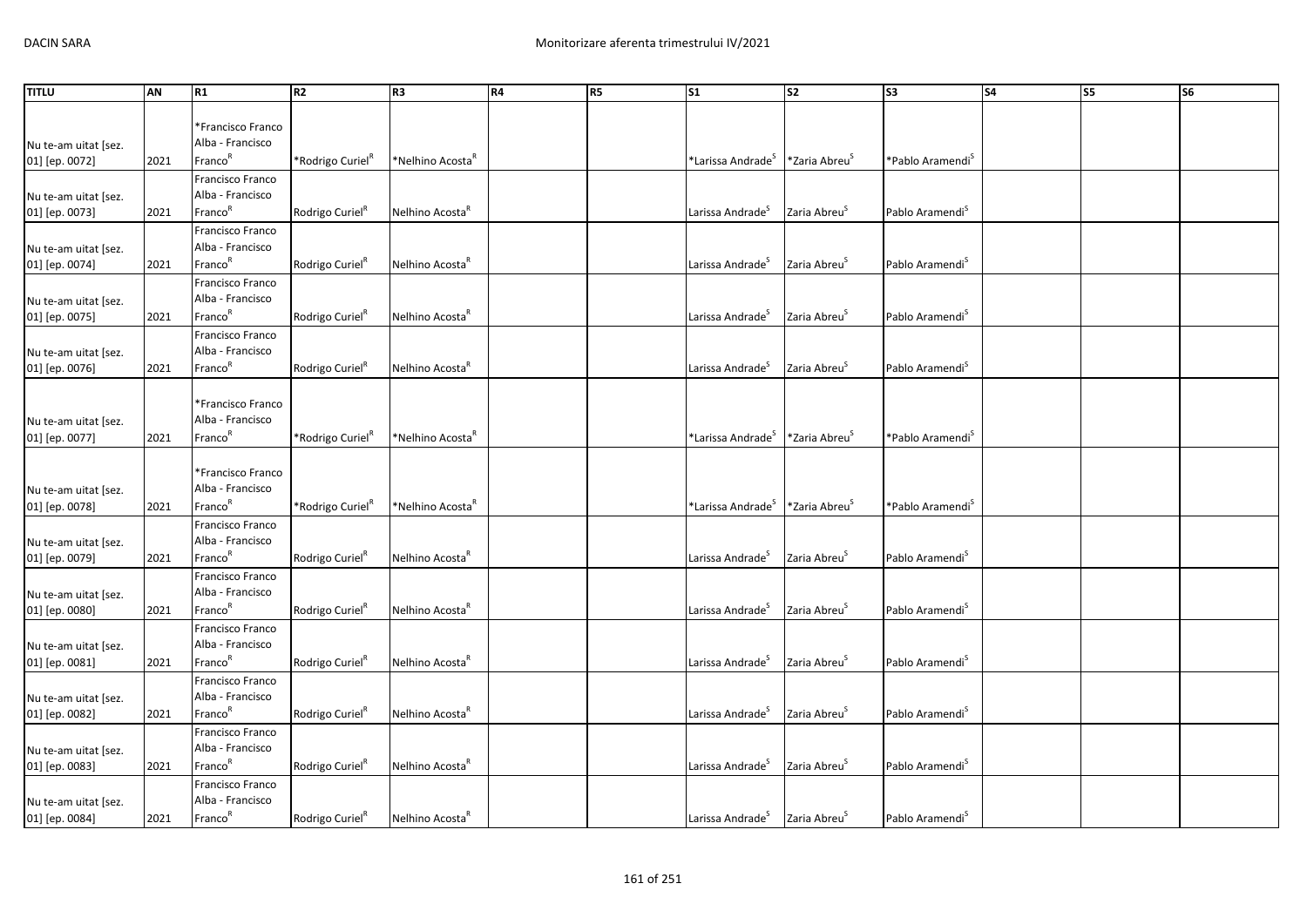| <b>TITLU</b>                         | AN   | R1                                     | R <sub>2</sub>               | R3                           | R4 | R5 | S <sub>1</sub>                                              | s <sub>2</sub>                       | S <sub>3</sub>               | <b>S4</b> | S5 | S6 |
|--------------------------------------|------|----------------------------------------|------------------------------|------------------------------|----|----|-------------------------------------------------------------|--------------------------------------|------------------------------|-----------|----|----|
|                                      |      | Francisco Franco                       |                              |                              |    |    |                                                             |                                      |                              |           |    |    |
| Nu te-am uitat [sez.                 |      | Alba - Francisco                       |                              |                              |    |    |                                                             |                                      |                              |           |    |    |
| 01] [ep. 0085]                       | 2021 | Franco <sup>R</sup>                    | Rodrigo Curiel <sup>R</sup>  | Nelhino Acosta <sup>R</sup>  |    |    | Larissa Andrade <sup>S</sup>                                | Zaria Abreu <sup>S</sup>             | Pablo Aramendi <sup>S</sup>  |           |    |    |
|                                      |      |                                        |                              |                              |    |    |                                                             |                                      |                              |           |    |    |
|                                      |      | *Francisco Franco                      |                              |                              |    |    |                                                             |                                      |                              |           |    |    |
| Nu te-am uitat [sez.                 |      | Alba - Francisco                       |                              |                              |    |    |                                                             |                                      |                              |           |    |    |
| 01] [ep. 0086]                       | 2021 | Franco <sup>R</sup>                    | *Rodrigo Curiel <sup>K</sup> | *Nelhino Acosta <sup>"</sup> |    |    | *Larissa Andrade <sup>S</sup>                               | *Zaria Abreu <sup>5</sup>            | *Pablo Aramendi <sup>S</sup> |           |    |    |
|                                      |      |                                        |                              |                              |    |    |                                                             |                                      |                              |           |    |    |
| Nume de cod: Spionul<br>de noiembrie |      | Roger Donaldson -<br>ALCS <sup>R</sup> |                              |                              |    |    | Karl Gajdusek <sup>S</sup>                                  | Michael Finch -<br>ALCS <sup>S</sup> |                              |           |    |    |
|                                      | 2014 |                                        |                              |                              |    |    |                                                             |                                      |                              |           |    |    |
| Nunta cu peripetii                   | 2013 | Justin Zackham <sup>R</sup>            |                              |                              |    |    | Justin Zackham <sup>S</sup>                                 |                                      |                              |           |    |    |
| Nunta de Craciun                     | 2018 | David Winning <sup>R</sup>             |                              |                              |    |    | David Golden <sup>S</sup>                                   |                                      |                              |           |    |    |
| Nunta mea favorita                   | 2017 | Mel Damski <sup>R</sup>                |                              |                              |    |    | Brian Sawyer <sup>S</sup>                                   | Gregg Rossen <sup>S</sup>            | Keith Calabrese <sup>S</sup> |           |    |    |
| Nuntasi de inchiriat                 | 2015 | Jeremy Garelick <sup>R</sup>           |                              |                              |    |    | Jeremy Garelick <sup>S</sup>                                | Jay Lavender <sup>S</sup>            |                              |           |    |    |
| O alta sansa                         | 2000 | Brett Ratner <sup>R</sup>              |                              |                              |    |    | David Diamond <sup>S</sup>                                  | David Weissman <sup>S</sup>          |                              |           |    |    |
|                                      |      | Til Schweiger - VG                     |                              |                              |    |    | Til Schweiger - VG                                          |                                      |                              |           |    |    |
|                                      |      | Wort / VG BILD                         |                              |                              |    |    | Wort / VG BILD                                              |                                      |                              |           |    |    |
| O calatorie de neuitat               | 2018 | <b>KUNST<sup>R</sup></b>               |                              |                              |    |    | <b>KUNST</b> <sup>S</sup>                                   | Jojo Moyes <sup>S</sup>              | Lo Malinke <sup>S</sup>      |           |    |    |
| O clipa magica                       | 2013 | David S. Cass Sr. <sup>R</sup>         |                              |                              |    |    | Gary Goldstein <sup>S</sup>                                 |                                      |                              |           |    |    |
| O coroana de Craciun                 | 2015 | Alex Zamm <sup>R</sup>                 |                              |                              |    |    | Neal H. Dobrofsky <sup>S</sup> Tippi Dobrofsky <sup>S</sup> |                                      |                              |           |    |    |
|                                      |      | Ananth Narayan                         |                              |                              |    |    |                                                             | Himesh                               |                              |           |    |    |
| O crima in noapte                    | 2014 | Mahadevan <sup>R</sup>                 |                              |                              |    |    | Jainesh Ejardar <sup>S</sup>                                | Reshammiya <sup>S</sup>              |                              |           |    |    |
| O dragoste cu noua                   |      |                                        |                              |                              |    |    | Nancey Silvers -                                            |                                      |                              |           |    |    |
| vieti                                | 2014 | Mark Jean <sup>R</sup>                 |                              |                              |    |    | <b>ALCS</b> <sup>S</sup>                                    |                                      |                              |           |    |    |
|                                      |      |                                        |                              |                              |    |    |                                                             |                                      |                              |           |    |    |
| O duminica de pomina                 | 2008 | David E.Talbert <sup>R</sup>           |                              |                              |    |    | David E.Talbert <sup>S</sup>                                |                                      |                              |           |    |    |
|                                      |      | Roger Young Earl -                     |                              |                              |    |    |                                                             |                                      |                              |           |    |    |
|                                      |      | Roger E. Young -                       |                              |                              |    |    |                                                             |                                      |                              |           |    |    |
| O familie impotriva                  |      | Roger Young-                           |                              |                              |    |    | Lionel Chetwynd -                                           |                                      |                              |           |    |    |
| legii I                              | 1996 | $SIAE^R$                               |                              |                              |    |    | ALCS <sup>S</sup>                                           |                                      |                              |           |    |    |
|                                      |      | Roger Young Earl -                     |                              |                              |    |    |                                                             |                                      |                              |           |    |    |
|                                      |      | Roger E. Young -                       |                              |                              |    |    |                                                             |                                      |                              |           |    |    |
| O familie impotriva                  |      | Roger Young-                           |                              |                              |    |    | Lionel Chetwynd -<br><b>ALCS</b> <sup>S</sup>               |                                      |                              |           |    |    |
| legii II                             | 1996 | SIAE <sup>R</sup>                      |                              |                              |    |    |                                                             |                                      |                              |           |    |    |
| O fata de milioane                   | 2004 | Clint Eastwood <sup>K</sup>            |                              |                              |    |    | Paul Haggis - ALCS <sup>S</sup>                             |                                      |                              |           |    |    |
| O femeie drept                       |      |                                        |                              |                              |    |    |                                                             |                                      |                              |           |    |    |
| rasplata                             | 1993 | John McNaughton'                       |                              |                              |    |    | Richard Price <sup>S</sup>                                  |                                      |                              |           |    |    |
|                                      |      |                                        |                              |                              |    |    | Julie Sherman                                               |                                      |                              |           |    |    |
| O logodna de Craciun                 | 2017 | Terry Ingram <sup>R</sup>              |                              |                              |    |    | Wolfe <sup>S</sup>                                          |                                      |                              |           |    |    |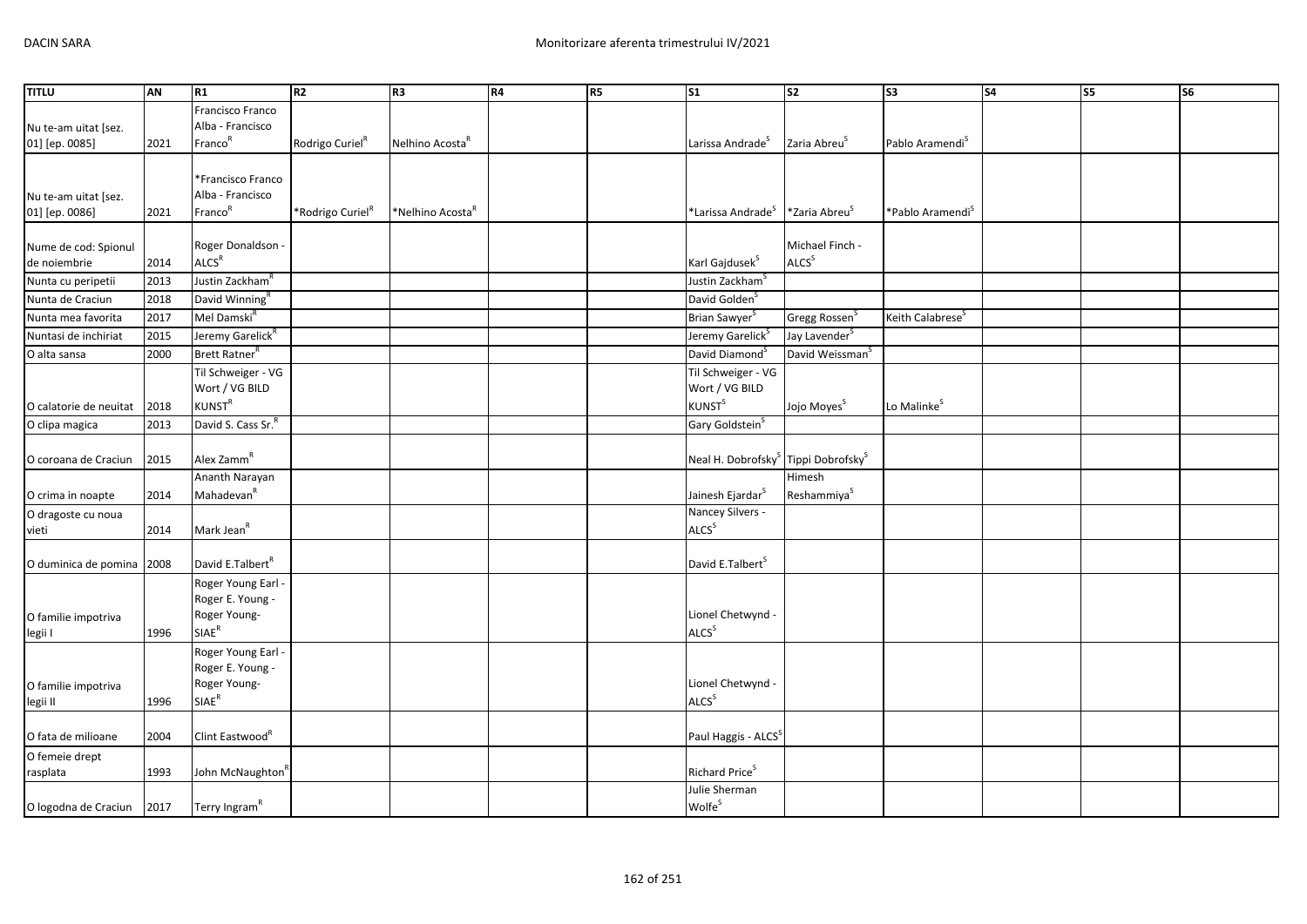| <b>TITLU</b>                  | AN   | R1                                                  | R2 | R <sub>3</sub> | R4 | R5 | $\overline{\text{S1}}$                       | $\overline{\text{S2}}$        | $\sqrt{53}$              | S <sub>4</sub>         | S5 | $\overline{\text{S6}}$ |
|-------------------------------|------|-----------------------------------------------------|----|----------------|----|----|----------------------------------------------|-------------------------------|--------------------------|------------------------|----|------------------------|
|                               |      |                                                     |    |                |    |    |                                              |                               |                          |                        |    |                        |
|                               |      |                                                     |    |                |    |    | Alan B. McElroy -                            | Michelle Gallagher<br>Michell |                          |                        |    |                        |
| O lupta personala             | 2006 | John Bonito <sup>R</sup>                            |    |                |    |    | Alan McElroy <sup>S</sup>                    | Gallagher <sup>S</sup>        |                          |                        |    |                        |
| O mama de Craciun             | 1990 | George Miller <sup>R</sup>                          |    |                |    |    | Gerald Di Pego <sup>S</sup>                  |                               |                          |                        |    |                        |
| O mie de cuvinte              | 2012 | Brian Robbins <sup>R</sup>                          |    |                |    |    | Steve Koren <sup>S</sup>                     |                               |                          |                        |    |                        |
| O noapte de neuitat           | 2011 | Michael Dowse <sup>R</sup>                          |    |                |    |    | Jackie Filgo <sup>S</sup>                    | Jeff Filgo <sup>S</sup>       |                          |                        |    |                        |
| O noapte                      |      |                                                     |    |                |    |    |                                              |                               |                          |                        |    |                        |
| nebuna, nebuna                | 2017 | Lucia Aniello <sup>R</sup>                          |    |                |    |    | Lucia Aniello <sup>S</sup>                   | Paul W. Downs <sup>S</sup>    |                          |                        |    |                        |
|                               |      |                                                     |    |                |    |    |                                              |                               |                          |                        |    |                        |
| O poveste de Craciun          | 2017 | Paul A. Kaufman <sup>R</sup><br>Kristoffer Tabori - |    |                |    |    | Claudia Grazioso <sup>S</sup>                |                               |                          |                        |    |                        |
| O reteta letala:<br>Desertul  | 2017 | K.T. Donaldson <sup>R</sup>                         |    |                |    |    | Melissa Salmons <sup>S</sup>                 |                               |                          |                        |    |                        |
| O reteta letala: portia       |      | Kristoffer Tabori -                                 |    |                |    |    |                                              |                               |                          |                        |    |                        |
| finala                        | 2016 | K.T. Donaldson <sup>R</sup>                         |    |                |    |    | Kraig Wenman <sup>S</sup>                    | Teena Booth <sup>S</sup>      |                          |                        |    |                        |
|                               |      | Anna Elizabeth                                      |    |                |    |    | Anna Elizabeth                               |                               |                          |                        |    |                        |
| O sansa pentru Emma           | 2016 | James <sup>R</sup>                                  |    |                |    |    | James <sup>S</sup>                           |                               |                          |                        |    |                        |
|                               |      |                                                     |    |                |    |    |                                              |                               |                          |                        |    |                        |
| O saptamana nebuna            | 2014 | Shawn Levy <sup>R</sup>                             |    |                |    |    | Jonathan Tropper <sup>S</sup>                |                               |                          |                        |    |                        |
|                               |      |                                                     |    |                |    |    | David Nicholls -                             |                               |                          |                        |    |                        |
| O singura zi                  | 2011 | Lone Scherfig <sup>R</sup>                          |    |                |    |    | <b>ALCS</b> <sup>S</sup>                     |                               |                          |                        |    |                        |
| O stea pentru Craciun         | 2012 | Michael Feifer <sup>R</sup>                         |    |                |    |    | Amy Heidish <sup>S</sup>                     |                               |                          |                        |    |                        |
|                               |      |                                                     |    |                |    |    |                                              |                               |                          |                        |    |                        |
| O terapie pentru viata        | 2016 | Gore Verbinski <sup>R</sup>                         |    |                |    |    | Justin Haythe <sup>S</sup>                   |                               |                          |                        |    |                        |
| O tipa dezastru               | 2015 | Judd Apatow <sup>R</sup>                            |    |                |    |    | Amy Schumer <sup>S</sup>                     |                               |                          |                        |    |                        |
|                               |      |                                                     |    |                |    |    |                                              |                               | Jonathan                 |                        |    |                        |
| O trupa de amatori            | 2008 | Andy Cadiff <sup>R</sup>                            |    |                |    |    | lan Hislop <sup>S</sup>                      | Nick Newman <sup>S</sup>      | Gershfield <sup>S</sup>  | John Ross <sup>5</sup> |    |                        |
| O viata aproape               |      |                                                     |    |                |    |    |                                              | John Scott                    |                          |                        |    |                        |
| perfecta                      | 2002 | Stephen Herek <sup>R</sup>                          |    |                |    |    | Dana Stevens <sup>S</sup><br>Micah Fitzerman | Shepherd <sup>S</sup>         |                          |                        |    |                        |
| O zi minunata in cartier 2019 |      | Marielle Heller <sup>R</sup>                        |    |                |    |    | <b>Blue</b> <sup>S</sup>                     | Noah Harpster <sup>S</sup>    |                          |                        |    |                        |
|                               |      |                                                     |    |                |    |    |                                              |                               |                          |                        |    |                        |
| Oaia neagra a familiei        | 2011 | Jesse Peretz <sup>R</sup>                           |    |                |    |    | Evgenia Peretz <sup>S</sup>                  | David Schisgall <sup>S</sup>  |                          |                        |    |                        |
| Oameni mari si fara           |      |                                                     |    |                |    |    |                                              |                               |                          |                        |    |                        |
| minte 2                       | 2013 | Dennis Dugan <sup>R</sup>                           |    |                |    |    | Adam Sandler <sup>S</sup>                    | Fred Wolf <sup>S</sup>        | Tim Herlihy <sup>S</sup> |                        |    |                        |
| Oameni si elefanti            | 2013 | Eric Schwab <sup>R</sup>                            |    |                |    |    | Eric Schwab <sup>S</sup>                     |                               |                          |                        |    |                        |
|                               |      |                                                     |    |                |    |    |                                              | Michael Arndt -               |                          |                        |    |                        |
| Oblivion. Planeta uitata 2013 |      | Joseph Kosinski <sup>R</sup>                        |    |                |    |    | Karl Gajdusek <sup>S</sup>                   | Michael deBruyn <sup>S</sup>  |                          |                        |    |                        |
| Obsesia                       | 2009 | Steve Shill <sup>R</sup>                            |    |                |    |    | David Loughery <sup>S</sup>                  |                               |                          |                        |    |                        |
| Obsesia                       | 1995 | Michael Mann <sup>F</sup>                           |    |                |    |    | Michael Mann <sup>S</sup>                    |                               |                          |                        |    |                        |
|                               |      |                                                     |    |                |    |    |                                              |                               |                          |                        |    |                        |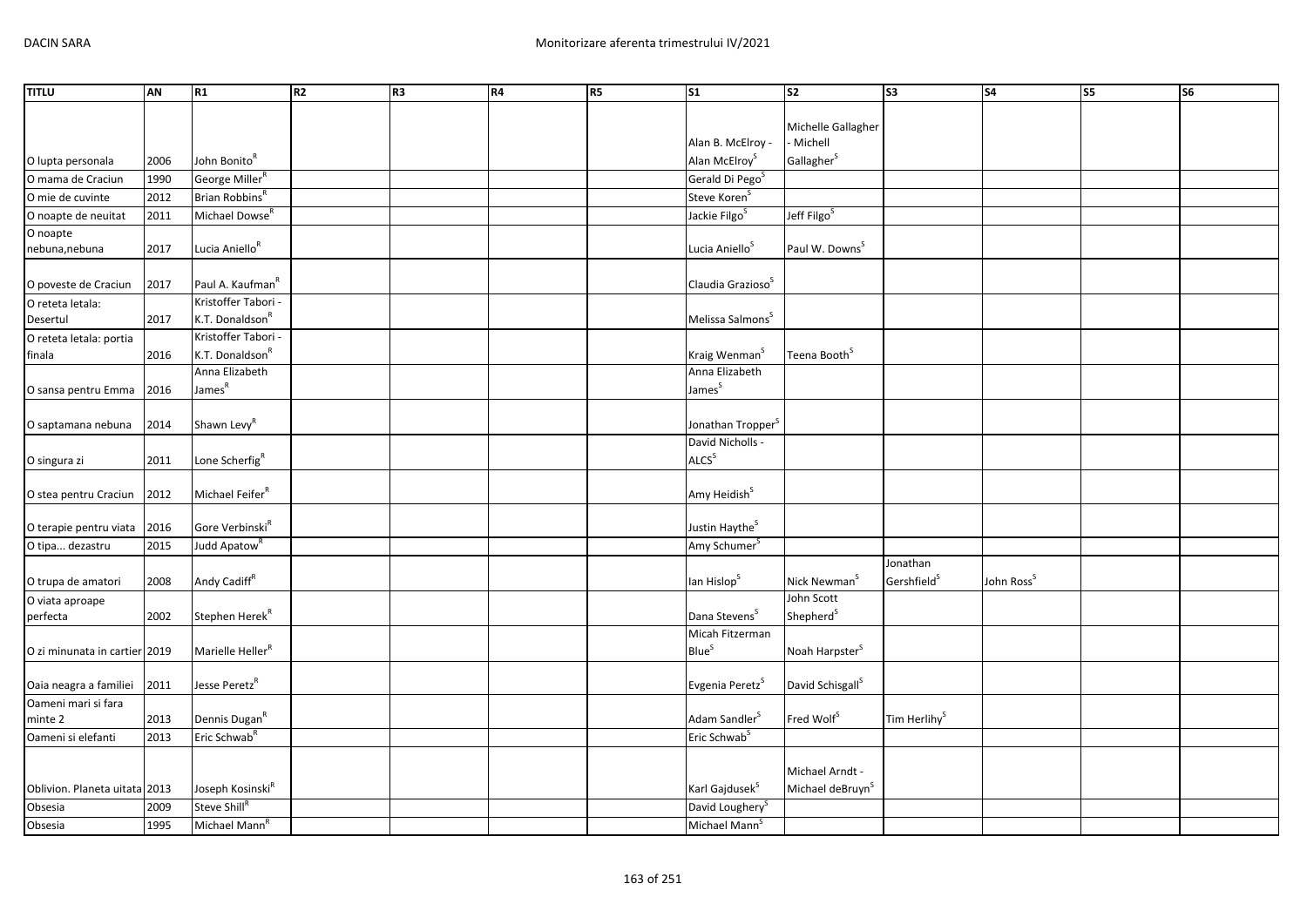| TITLU                       | AN   | R1                           | R <sub>2</sub> | R <sub>3</sub> | R4 | <b>R5</b> | S <sub>1</sub>               | $\overline{\text{S2}}$        | <b>S3</b>                  | <b>S4</b>                  | S5 | S <sub>6</sub> |
|-----------------------------|------|------------------------------|----------------|----------------|----|-----------|------------------------------|-------------------------------|----------------------------|----------------------------|----|----------------|
|                             |      |                              |                |                |    |           |                              |                               |                            |                            |    |                |
| Obsesia Evei [ep.0007] 2018 |      | Damon Thomas <sup>R</sup>    |                |                |    |           | Rob Williams <sup>S</sup>    |                               |                            |                            |    |                |
|                             |      |                              |                |                |    |           | Phoebe Waller-               |                               |                            |                            |    |                |
| Obsesia Evei [ep.0008] 2018 |      | Damon Thomas <sup>R</sup>    |                |                |    |           | <b>Bridge</b> <sup>S</sup>   |                               |                            |                            |    |                |
|                             |      |                              |                |                |    |           |                              |                               |                            |                            |    |                |
| Obsesia Evei [ep.0009] 2018 |      | Damon Thomas <sup>R</sup>    |                |                |    |           | Emerald Fennell <sup>S</sup> |                               |                            |                            |    |                |
|                             |      | Damon Thomas <sup>R</sup>    |                |                |    |           | Emerald Fennell <sup>S</sup> |                               |                            |                            |    |                |
| Obsesia Evei [ep.0010] 2018 |      |                              |                |                |    |           |                              |                               | Henrietta                  |                            |    |                |
| Obsesia Evei [ep.0011] 2018 |      | Lisa Bruhlmann <sup>R</sup>  |                |                |    |           | Emerald Fennell <sup>S</sup> | Jessica Ashworth <sup>S</sup> | Ashworth <sup>S</sup>      |                            |    |                |
|                             |      |                              |                |                |    |           |                              |                               |                            |                            |    |                |
| Obsesia Evei [ep.0012] 2018 |      | Lisa Bruhlmann <sup>R</sup>  |                |                |    |           | Emerald Fennell <sup>S</sup> | D.C. Moore <sup>S</sup>       |                            |                            |    |                |
|                             |      | Francesca                    |                |                |    |           |                              |                               |                            |                            |    |                |
| Obsesia Evei [ep.0013] 2018 |      | Gregorini <sup>R</sup>       |                |                |    |           | Freddy Syborn <sup>S</sup>   |                               |                            |                            |    |                |
|                             |      | Francesca                    |                |                |    |           | Jeremy Dyson -               |                               |                            |                            |    |                |
| Obsesia Evei [ep.0014] 2018 |      | Gregorini <sup>R</sup>       |                |                |    |           | ALCS <sup>S</sup>            |                               |                            |                            |    |                |
|                             |      |                              |                |                |    |           |                              |                               |                            |                            |    |                |
| Obsesia Evei [ep.0015] 2018 |      | Damon Thomas <sup>R</sup>    |                |                |    |           | Emerald Fennell <sup>S</sup> |                               |                            |                            |    |                |
|                             |      |                              |                |                |    |           |                              |                               |                            |                            |    |                |
| Obsesia Evei [ep.0016] 2018 |      | Damon Thomas <sup>R</sup>    |                |                |    |           | Emerald Fennell <sup>S</sup> |                               |                            |                            |    |                |
|                             |      |                              |                |                |    |           | Suzanne                      |                               |                            |                            |    |                |
| Obsesia Evei [ep.0017] 2018 |      | Terry McDonough <sup>R</sup> |                |                |    |           | Heathcote <sup>S</sup>       |                               |                            |                            |    |                |
|                             |      |                              |                |                |    |           |                              |                               |                            |                            |    |                |
| Obsesia Evei [ep.0018] 2018 |      | Terry McDonough <sup>R</sup> |                |                |    |           | Anna Jordan <sup>S</sup>     |                               |                            |                            |    |                |
|                             |      |                              |                |                |    |           |                              |                               |                            |                            |    |                |
| Obsesia Evei [ep.0019] 2018 |      | Miranda Bowen <sup>R</sup>   |                |                |    |           | Laura Neal <sup>S</sup>      |                               |                            |                            |    |                |
|                             |      |                              |                |                |    |           |                              |                               |                            |                            |    |                |
| Obsesia Evei [ep.0020] 2018 |      | Miranda Bowen <sup>R</sup>   |                |                |    |           | Elinor Cook <sup>S</sup>     |                               |                            |                            |    |                |
|                             |      |                              |                |                |    |           | Suzanne                      |                               |                            |                            |    |                |
| Obsesia Evei [ep.0021] 2018 |      | Shannon Murphy <sup>R</sup>  |                |                |    |           | Heathcote <sup>S</sup>       |                               |                            |                            |    |                |
|                             |      |                              |                |                |    |           |                              |                               |                            |                            |    |                |
| Obsesia Evei [ep.0022] 2018 |      | Shannon Murphy <sup>R</sup>  |                |                |    |           | Krissie Ducker <sup>S</sup>  |                               |                            |                            |    |                |
| Obsesia Evei [ep.0023] 2018 |      | Damon Thomas <sup>R</sup>    |                |                |    |           | Laura Neal <sup>S</sup>      |                               |                            |                            |    |                |
|                             |      |                              |                |                |    |           | Suzanne                      |                               |                            |                            |    |                |
| Obsesia Evei [ep.0024] 2018 |      | Damon Thomas <sup>R</sup>    |                |                |    |           | Heathcote <sup>S</sup>       | Laura Neal <sup>S</sup>       |                            |                            |    |                |
|                             |      |                              |                |                |    |           |                              |                               |                            | Travis Wright -            |    |                |
|                             |      |                              |                |                |    |           |                              |                               | John Glenn - John          | Travis Adam                |    |                |
| Ochi de vultur              | 2008 | D.J. Caruso <sup>R</sup>     |                |                |    |           | Dan McDermott <sup>S</sup>   | Hillary Seitz <sup>S</sup>    | Patrick Glenn <sup>S</sup> | <b>Wright</b> <sup>S</sup> |    |                |
| Ocolul Pamantului in        |      |                              |                |                |    |           |                              |                               |                            |                            |    |                |
| 80 de zile I                | 1989 | Buzz Kulik <sup>R</sup>      |                |                |    |           | John Gay - ALCS <sup>S</sup> |                               |                            |                            |    |                |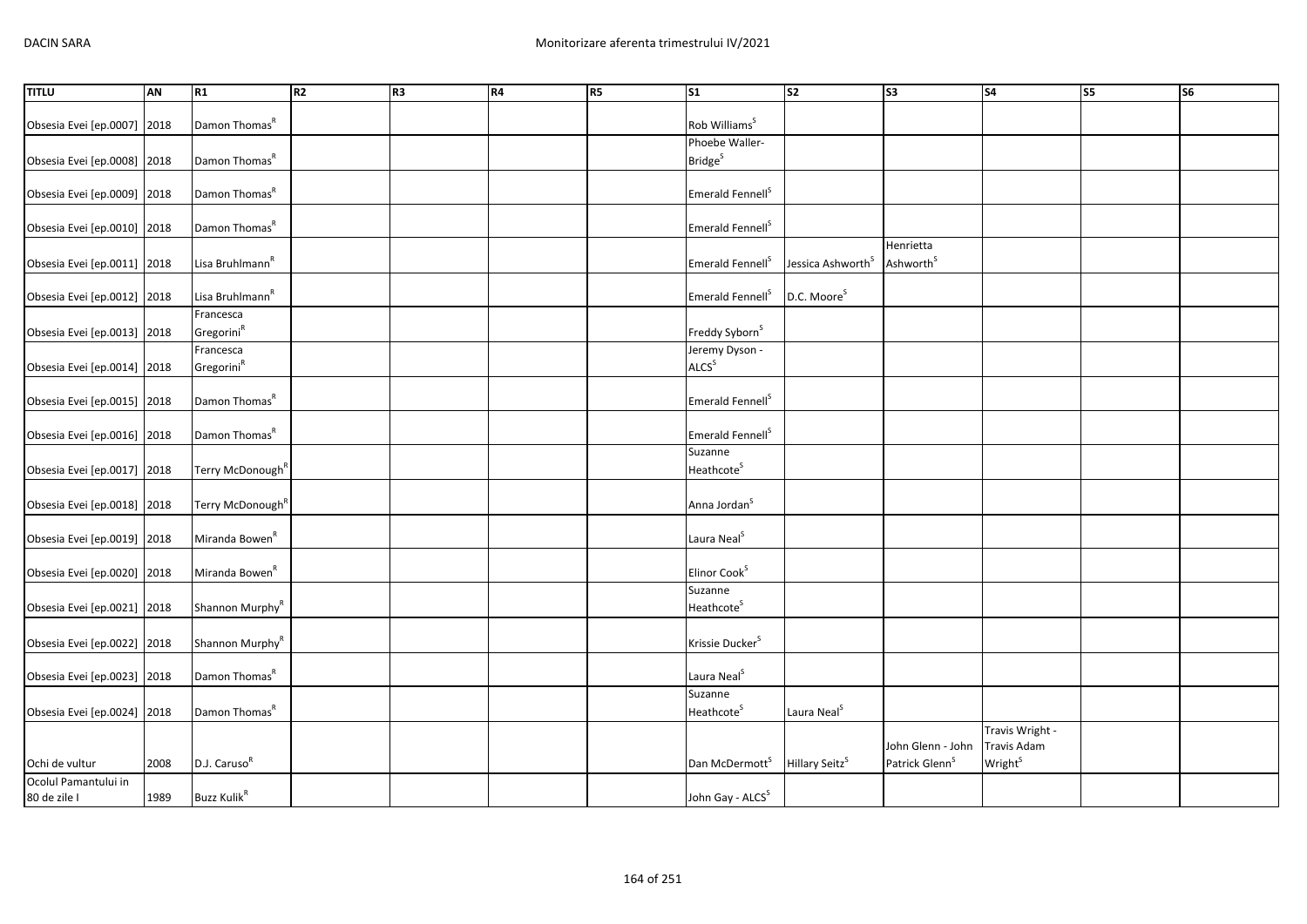| <b>TITLU</b>          | <b>AN</b> | R1                             | R2                                                       | R <sub>3</sub> | R4 | R5 | $\overline{\text{S1}}$         | $\overline{\text{S2}}$                                 | S <sub>3</sub>                | S <sub>4</sub>              | $\overline{\text{S5}}$ | $\overline{\text{S6}}$ |
|-----------------------|-----------|--------------------------------|----------------------------------------------------------|----------------|----|----|--------------------------------|--------------------------------------------------------|-------------------------------|-----------------------------|------------------------|------------------------|
| Ocolul Pamantului in  |           |                                |                                                          |                |    |    |                                |                                                        |                               |                             |                        |                        |
| 80 de zile II         | 1989      | <b>Buzz Kulik<sup>R</sup></b>  |                                                          |                |    |    | John Gay - ALCS <sup>S</sup>   |                                                        |                               |                             |                        |                        |
| Ocolul Pamantului in  |           |                                |                                                          |                |    |    |                                |                                                        |                               |                             |                        |                        |
| 80 de zile III        | 1989      | <b>Buzz Kulik<sup>R</sup></b>  |                                                          |                |    |    | John Gay - ALCS <sup>S</sup>   |                                                        |                               |                             |                        |                        |
| Oglinda timpului      |           |                                |                                                          |                |    |    |                                |                                                        |                               |                             |                        |                        |
| trecator              | 1997      | Lakatos Ivan <sup>R</sup>      |                                                          |                |    |    | autor necunoscut <sup>S</sup>  |                                                        |                               |                             |                        |                        |
|                       |           | Tarsem Singh -                 |                                                          |                |    |    |                                |                                                        |                               |                             |                        |                        |
|                       |           | <b>Tarsem Singh</b>            |                                                          |                |    |    | Jason Keller -                 |                                                        |                               |                             |                        |                        |
| Oglinda, oglinjoara   | 2012      | Dhandwar <sup>R</sup>          |                                                          |                |    |    | Arnell Jesko <sup>S</sup>      | Marc Klein - ALCS <sup>S</sup>                         |                               |                             |                        |                        |
| Omu' de la Zoo        | 2011      | Frank Coraci <sup>R</sup>      |                                                          |                |    |    | David Ronn <sup>S</sup>        | Jay Scherick <sup>S</sup>                              | Kevin James <sup>S</sup>      | Nick Bakay                  | Rock Reuben            |                        |
| Omul care a cunoscut  |           |                                |                                                          |                |    |    |                                |                                                        |                               |                             |                        |                        |
| infinitul             | 2015      | Matt Brown <sup>R</sup>        |                                                          |                |    |    | Matt Brown <sup>S</sup>        |                                                        |                               |                             |                        |                        |
| Omul care stia prea   |           |                                |                                                          |                |    |    |                                |                                                        |                               |                             |                        |                        |
| putin                 | 1997      | Jon Amiel <sup>R</sup>         |                                                          |                |    |    | Howard Franklin <sup>S</sup>   | Robert Farrar <sup>S</sup>                             |                               |                             |                        |                        |
|                       |           | Randall Wallace -              |                                                          |                |    |    | Randall Wallace -              |                                                        |                               |                             |                        |                        |
| Omul cu masca de fier | 1998      | ALCS <sup>R</sup>              |                                                          |                |    |    | ALCS <sup>S</sup>              |                                                        |                               |                             |                        |                        |
| Omul din interior     | 2006      | Spike Lee <sup>R</sup>         |                                                          |                |    |    | Russell Gewirtz <sup>S</sup>   |                                                        |                               |                             |                        |                        |
| Omul din intuneric /  |           |                                |                                                          |                |    |    |                                |                                                        |                               |                             |                        |                        |
| Nu respira!           | 2016      | Fede Alvarez <sup>R</sup>      |                                                          |                |    |    | Fede Alvarez <sup>5</sup>      | Rodo Sayagues <sup>S</sup>                             |                               |                             |                        |                        |
| Omul invizibil        | 2020      | Leigh Whannell <sup>R</sup>    |                                                          |                |    |    | Leigh Whannell <sup>S</sup>    |                                                        |                               |                             |                        |                        |
|                       |           | Claudio Fah -                  |                                                          |                |    |    |                                |                                                        |                               |                             |                        |                        |
|                       |           | Claudio Faeh -                 |                                                          |                |    |    | Andrew W.                      | Gary Scott                                             |                               |                             |                        |                        |
| Omul Invizibil 2      | 2006      | <b>SUISSIMAGE<sup>R</sup></b>  |                                                          |                |    |    | Marlowe <sup>S</sup>           | Thompson <sup>S</sup>                                  |                               |                             |                        |                        |
| Omul nostru din       |           | John Boorman -                 |                                                          |                |    |    | Andrew Davies -                | John Boorman -                                         | John Le Carre -               |                             |                        |                        |
| Panama                | 2001      | ALCS <sup>R</sup>              |                                                          |                |    |    | ALCS <sup>S</sup>              | ALCS <sup>S</sup>                                      | ALCS <sup>S</sup>             |                             |                        |                        |
|                       |           |                                |                                                          |                |    |    | David Koepp -                  |                                                        |                               |                             |                        |                        |
|                       |           |                                |                                                          |                |    |    | Leonard Maas Jr.               |                                                        |                               |                             |                        |                        |
| Omul Paianjen         | 2002      | Sam Raimi - ALCS <sup>R</sup>  |                                                          |                |    |    | ALCS <sup>S</sup>              |                                                        |                               |                             |                        |                        |
|                       |           |                                |                                                          |                |    |    |                                |                                                        |                               |                             |                        |                        |
| Omul paianjen 2       | 2004      | Sam Raimi - ALCS <sup>R</sup>  |                                                          |                |    |    | Alvin Sargent <sup>S</sup>     |                                                        |                               |                             |                        |                        |
|                       |           |                                |                                                          |                |    |    |                                |                                                        |                               |                             |                        |                        |
| Omul paianjen 3       | 2007      | Sam Raimi - ALCS <sup>R</sup>  |                                                          |                |    |    | Alvin Sargent <sup>S</sup>     | Ivan Raimi <sup>S</sup>                                | Sam Raimi - ALCS <sup>S</sup> |                             |                        |                        |
|                       |           |                                |                                                          |                |    |    |                                |                                                        |                               | Alexander                   |                        |                        |
| Omul Pasare sau       |           |                                |                                                          |                |    |    |                                |                                                        |                               | Dinelaris -                 |                        |                        |
| Virtutea nesperata a  |           | Alejandro                      |                                                          |                |    |    | Alejandro                      |                                                        |                               | Alexander                   |                        |                        |
| ignorantei            | 2014      | Gonzalez Inarritu <sup>R</sup> |                                                          |                |    |    | Gonzalez Inarritu <sup>s</sup> | Nicolas Giacobone <sup>5</sup> Armando Bo <sup>5</sup> |                               | Dinerlaris Jr. <sup>S</sup> |                        |                        |
|                       |           |                                |                                                          |                |    |    | Andrew Kevin                   |                                                        |                               |                             |                        |                        |
| Omul-lup              | 2010      | Joe Johnston <sup>R</sup>      |                                                          |                |    |    | Walker <sup>S</sup>            | David Self <sup>S</sup>                                |                               |                             |                        |                        |
| Omul-Paianjen:        |           |                                |                                                          |                |    |    |                                |                                                        |                               |                             |                        |                        |
| Departe de casa       | 2019      | Jon Watts <sup>R</sup>         |                                                          |                |    |    | Chris McKenna <sup>5</sup>     | Erik Sommers <sup>S</sup>                              |                               |                             |                        |                        |
| Omul-Paianjen: In     |           |                                |                                                          |                |    |    |                                |                                                        |                               |                             |                        |                        |
| lumea paianjenului    | 2018      | Peter Ramsey <sup>R</sup>      | Rodney Rothman <sup>R</sup> Bob Persichetti <sup>R</sup> |                |    |    | Phil Lord <sup>S</sup>         | Rodney Rothman <sup>S</sup>                            |                               |                             |                        |                        |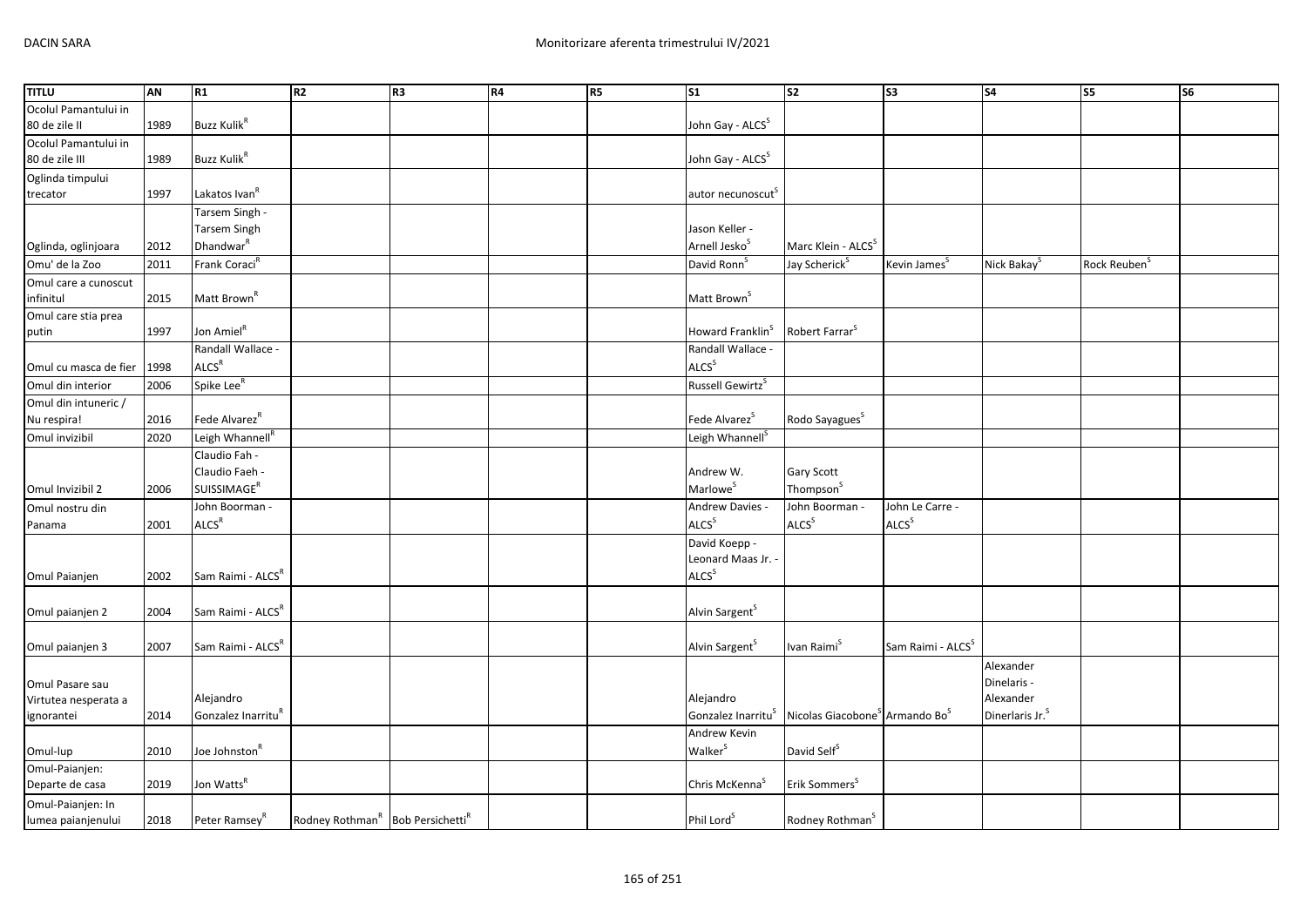| <b>TITLU</b>            | AN   | R1                             | R <sub>2</sub>          | R <sub>3</sub> | R4 | <b>R5</b> | S <sub>1</sub>                                        | S <sub>2</sub>                  | S <sub>3</sub>                                         | S <sub>4</sub>           | S5 | S6 |
|-------------------------|------|--------------------------------|-------------------------|----------------|----|-----------|-------------------------------------------------------|---------------------------------|--------------------------------------------------------|--------------------------|----|----|
| Operatiunea 'Broken     |      |                                |                         |                |    |           | Graham Yost -                                         |                                 |                                                        |                          |    |    |
| Arrows'                 | 1996 | John Woo <sup>R</sup>          |                         |                |    |           | <b>ALCS</b> <sup>S</sup>                              |                                 |                                                        |                          |    |    |
| Operatiunea Delta       |      |                                |                         |                |    |           |                                                       |                                 |                                                        |                          |    |    |
| Force 2: Trupe de elita |      |                                |                         |                |    |           |                                                       |                                 |                                                        |                          |    |    |
|                         | 1997 | Yossi Wein <sup>R</sup>        |                         |                |    |           | David Sparling <sup>S</sup>                           |                                 |                                                        |                          |    |    |
| Operatiunea Delta       |      |                                |                         |                |    |           |                                                       |                                 |                                                        |                          |    |    |
| Force/Trupe de elita    | 1997 | Sam Firstenberg <sup>R</sup>   |                         |                |    |           | David Sparling <sup>&gt;</sup>                        |                                 |                                                        |                          |    |    |
| Ora de varf 2           | 2001 | Brett Ratner <sup>R</sup>      |                         |                |    |           | Jeff Nathanson <sup>5</sup>                           |                                 |                                                        |                          |    |    |
| Ora de varf 3           | 2007 | Brett Ratner <sup>R</sup>      |                         |                |    |           | Jeff Nathanson <sup>3</sup>                           | Ross Lamanna <sup>S</sup>       |                                                        |                          |    |    |
|                         |      |                                |                         |                |    |           |                                                       |                                 |                                                        |                          |    |    |
| Oras violent / Un oras  |      | Sergio Sollima -               |                         |                |    |           | Arcangela / Lina                                      | Sergio Sollima -                |                                                        | Gianfranco               |    |    |
| violent                 | 1970 | SIAE/ALCS <sup>R</sup>         |                         |                |    |           | Wertmuller - SIAE <sup>S</sup> SIAE/ALCS <sup>S</sup> |                                 | Sauro Scavolini <sup>S</sup>                           | Calligarich <sup>S</sup> |    |    |
| Orasenii cowboy         | 1991 | Ron Underwood <sup>R</sup>     |                         |                |    |           | Babaloo Mandel <sup>S</sup>                           | Lowell Ganz <sup>S</sup>        |                                                        |                          |    |    |
|                         |      |                                |                         |                |    |           |                                                       |                                 |                                                        |                          |    |    |
|                         |      | Allen Hughes - The             |                         |                |    |           |                                                       |                                 |                                                        |                          |    |    |
| Orasul corupt           | 2013 | Hughes Brothers <sup>R</sup>   |                         |                |    |           | Brian Tucker <sup>S</sup>                             |                                 |                                                        |                          |    |    |
| Orasul tacerii          | 2007 | Gregory Nava <sup>R</sup>      |                         |                |    |           | Gregory Nava <sup>S</sup>                             |                                 |                                                        |                          |    |    |
|                         |      |                                |                         |                |    |           | Jean Claude Van                                       |                                 |                                                        |                          |    |    |
|                         |      |                                |                         |                |    |           | Damme - Jean-                                         |                                 |                                                        |                          |    |    |
|                         |      |                                |                         |                |    |           | Claude Van                                            |                                 |                                                        |                          |    |    |
| Ordinul                 | 2001 | Sheldon Lettich <sup>R</sup>   |                         |                |    |           | Damme <sup>S</sup>                                    | Les Weldon <sup>S</sup>         |                                                        |                          |    |    |
|                         |      | Michael                        |                         |                |    |           |                                                       |                                 |                                                        |                          |    |    |
| Orizont intunecat       | 2003 | Haussman <sup>R</sup>          |                         |                |    |           | Steve Tomlin <sup>S</sup>                             | F. Paul Benz <sup>S</sup>       |                                                        |                          |    |    |
| Oscar                   | 1991 | John Landis <sup>R</sup>       |                         |                |    |           | Michael Barrie                                        | Jim Mulholland <sup>S</sup>     |                                                        |                          |    |    |
|                         |      | Markus Dietrich -              |                         |                |    |           |                                                       |                                 |                                                        |                          |    |    |
| Oscar, imblanzitorul de |      | VG. WORT/VG.                   | Dietrich von            |                |    |           | Dietrich von                                          |                                 |                                                        |                          |    |    |
| cai                     | 2020 | <b>BILD KUNST<sup>R</sup></b>  | Richthofen <sup>R</sup> |                |    |           | Richthofen <sup>S</sup>                               |                                 |                                                        |                          |    |    |
|                         |      |                                |                         |                |    |           |                                                       |                                 |                                                        |                          |    |    |
| Pacat originar          | 2001 | Michael Cristofer <sup>R</sup> |                         |                |    |           | Michael Cristofer <sup>S</sup>                        |                                 |                                                        |                          |    |    |
| Pacatele tineretii      | 1996 | Barry Levinson <sup>R</sup>    |                         |                |    |           | Barry Levinson <sup>5</sup>                           |                                 |                                                        |                          |    |    |
| Pacatele unui politist- |      |                                |                         |                |    |           |                                                       |                                 |                                                        |                          |    |    |
| Ultimul apel: New       |      | Werner Herzog -                |                         |                |    |           | William M                                             |                                 |                                                        |                          |    |    |
| Orleans                 | 2009 | VG WORT/VG BKR                 |                         |                |    |           | Finkelstein <sup>S</sup>                              |                                 |                                                        |                          |    |    |
| Pacatul cosmic          | 2021 | Edward Drake <sup>R</sup>      |                         |                |    |           | Corey Large <sup>5</sup>                              | Edward Drake <sup>S</sup>       |                                                        |                          |    |    |
|                         |      | Steven S.                      |                         |                |    |           | Steven S.                                             |                                 |                                                        |                          |    |    |
| Pacific Rim 2: Revolta  | 2018 | DeKnight <sup>R</sup>          |                         |                |    |           | DeKnight <sup>S</sup>                                 | T.S. Nowlin <sup>S</sup>        | Emily Carmichael <sup>S</sup> Kira Snyder <sup>S</sup> |                          |    |    |
| Pact cu diavolul /      |      |                                |                         |                |    |           |                                                       |                                 |                                                        |                          |    |    |
| Avocatul diavolului     | 1997 | Taylor Hackford <sup>R</sup>   |                         |                |    |           | Jonathan Lemkin <sup>S</sup>                          | Tony Gilroy - ALCS <sup>S</sup> |                                                        |                          |    |    |
| Paddington              | 2014 | Paul King - ALCS <sup>R</sup>  |                         |                |    |           | Paul King - ALCS <sup>S</sup>                         |                                 |                                                        |                          |    |    |
|                         |      |                                |                         |                |    |           |                                                       |                                 |                                                        |                          |    |    |
| Painea                  | 1993 | Mester József <sup>R</sup>     |                         |                |    |           | autor necunoscut <sup>S</sup>                         |                                 |                                                        |                          |    |    |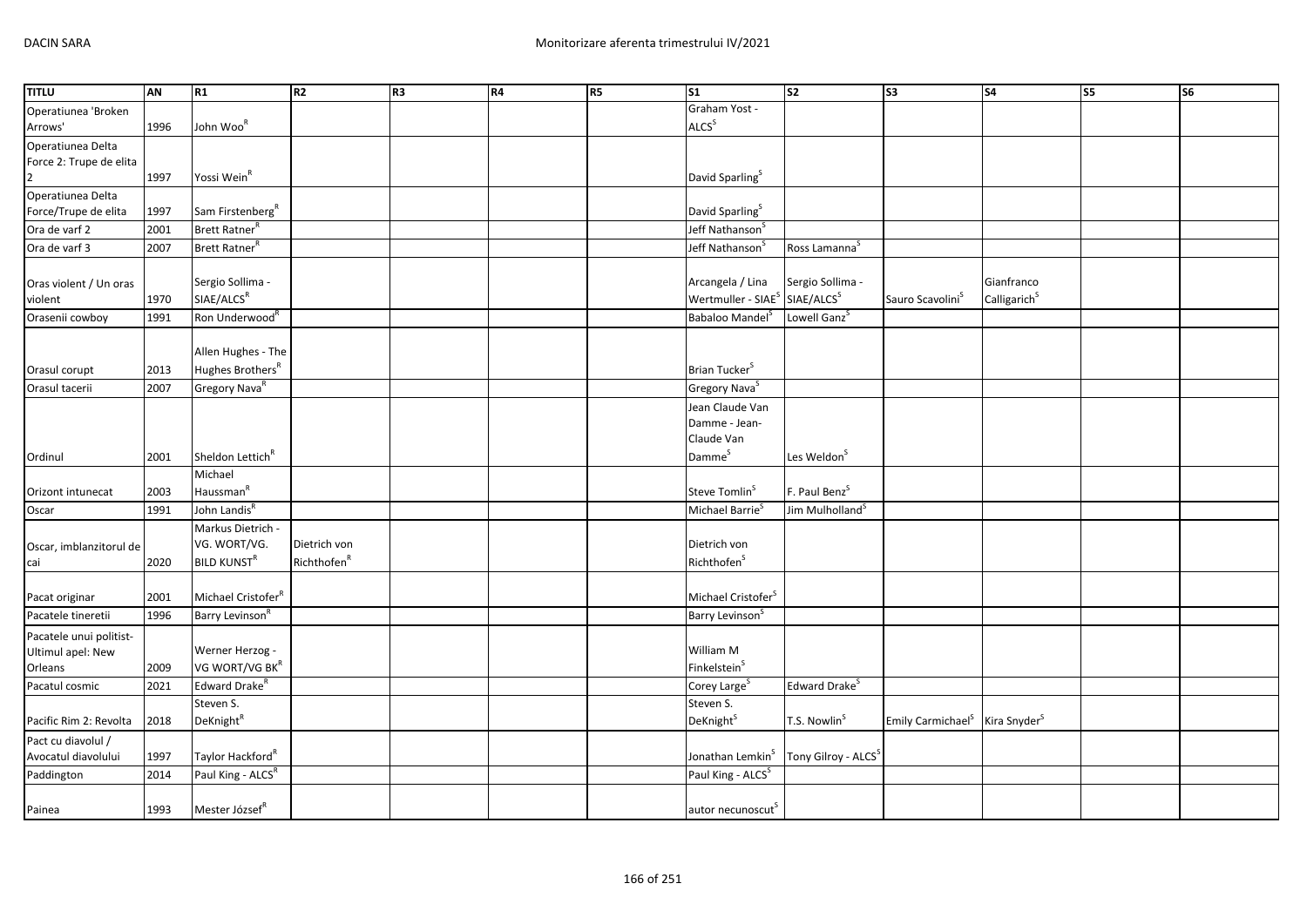| <b>TITLU</b>           | <b>AN</b> | R1                            | R <sub>2</sub> | R <sub>3</sub> | R4 | R5 | $\overline{\text{S1}}$                                     | S <sub>2</sub>              | S <sub>3</sub>             | <b>S4</b>           | <b>S5</b> | <b>S6</b> |
|------------------------|-----------|-------------------------------|----------------|----------------|----|----|------------------------------------------------------------|-----------------------------|----------------------------|---------------------|-----------|-----------|
| Pamantul fagaduit / Nu |           | Kristian Levring -            |                |                |    |    | Anders Thomas                                              | Kristian Levring -          |                            |                     |           |           |
| e loc de iertare       | 2014      | ALCS <sup>R</sup>             |                |                |    |    | Jensen - ALCS <sup>S</sup>                                 | ALCS <sup>S</sup>           |                            |                     |           |           |
| Pan: Aventuri in Tara  |           |                               |                |                |    |    |                                                            |                             |                            |                     |           |           |
| de Nicaieri            | 2015      | Joe Wright <sup>R</sup>       |                |                |    |    | Jason Fuchs <sup>S</sup>                                   |                             |                            |                     |           |           |
| Pandora si olandezul   |           |                               |                |                |    |    |                                                            |                             |                            |                     |           |           |
| zburator               | 1951      | Albert Lewin <sup>R</sup>     |                |                |    |    | Albert Lewin <sup>S</sup>                                  |                             |                            |                     |           |           |
| Pantofii fermecati de  |           |                               |                |                |    |    |                                                            |                             |                            |                     |           |           |
| Craciun                | 2019      | Robin Dunne <sup>R</sup>      |                |                |    |    | Rickie Castaneda <sup>S</sup>                              | Megan Hocking <sup>S</sup>  |                            |                     |           |           |
|                        |           | Sergio Corbucci -             |                |                |    |    | Bruno Corbucci -                                           | Sergio Corbucci -           | Mario Amendola -           | Sabatino Ciuffini - |           |           |
| Par impar              | 1978      | $\mathsf{SIAE}^\mathsf{R}$    |                |                |    |    | SIAE <sup>S</sup>                                          | SIAE <sup>S</sup>           | <b>SIAE</b> <sup>S</sup>   | SIAE <sup>S</sup>   |           |           |
|                        |           |                               |                |                |    |    |                                                            |                             |                            |                     |           |           |
| Paradise Hills         | 2019      | Alice Waddington <sup>R</sup> |                |                |    |    | Nacho Vigalondo <sup>S</sup>                               | Brian DeLeeuw <sup>5</sup>  |                            |                     |           |           |
|                        |           | Garcia Bayona                 |                |                |    |    |                                                            |                             |                            |                     |           |           |
|                        |           | Juan Antonio -                |                |                |    |    | Gutierrez Sanchez                                          |                             |                            |                     |           |           |
| Paradisul spulberat    | 2012      | <b>SGAE<sup>R</sup></b>       |                |                |    |    | Sergio - SGAE <sup>S</sup>                                 |                             |                            |                     |           |           |
| Paravanul de fum       | 2010      | Gary Yates <sup>R</sup>       |                |                |    |    | Karen Stillman <sup>s</sup>                                |                             |                            |                     |           |           |
|                        |           |                               |                |                |    |    |                                                            |                             |                            |                     |           |           |
| Parfumul dragostei     | 2017      | Jonathan Wright <sup>R</sup>  |                |                |    |    | Julie Kim <sup>S</sup>                                     | Karine Marwood <sup>S</sup> |                            |                     |           |           |
|                        |           | Andy Fickman <sup>R</sup>     |                |                |    |    | Lisa Addario <sup>S</sup>                                  |                             |                            |                     |           |           |
| Parinti versus bunici  | 2012      |                               |                |                |    |    |                                                            | Joe Syracuse <sup>S</sup>   |                            |                     |           |           |
|                        |           |                               |                |                |    |    |                                                            |                             |                            |                     |           |           |
| Pariu ca ma casatoresc | 2017      | Marita Grabiak <sup>R</sup>   |                |                |    |    | Barbara Kymlicka <sup>S</sup>                              |                             |                            |                     |           |           |
|                        |           |                               |                |                |    |    | John J.                                                    |                             |                            |                     |           |           |
| Parker                 | 2013      | Taylor Hackford <sup>R</sup>  |                |                |    |    | McLaughlin <sup>S</sup>                                    |                             |                            |                     |           |           |
| Partenere pentru Mike  |           |                               |                |                |    |    |                                                            |                             |                            |                     |           |           |
| si Dave                | 2016      | Jake Szymanski <sup>R</sup>   |                |                |    |    | Andrew Jay Cohen <sup>S</sup> Brendan O'Brien <sup>S</sup> |                             |                            |                     |           |           |
| Partia de snowboard -  |           | Brendan Malloy -              |                |                |    |    | <b>Emmett Malloy -</b>                                     |                             |                            |                     |           |           |
| Distractie la rece     | 2001      | The Malloys <sup>R</sup>      |                |                |    |    | The Malloys <sup>S</sup>                                   |                             |                            |                     |           |           |
|                        |           | John Badham -                 |                |                |    |    |                                                            |                             |                            |                     |           |           |
| Pasarea pe sarma       | 1990      | ALCS <sup>R</sup>             |                |                |    |    | David Seltzer <sup>S</sup>                                 | Eric Lerner <sup>S</sup>    | Louis Venosta <sup>5</sup> |                     |           |           |
|                        |           | Thaddeus                      |                |                |    |    | Lucinda Coxon -                                            |                             |                            |                     |           |           |
| Pasiune                | 2002      | O'Sullivan <sup>R</sup>       |                |                |    |    | ALCS <sup>S</sup>                                          |                             |                            |                     |           |           |
|                        |           |                               |                |                |    |    |                                                            |                             |                            |                     |           |           |
| Pasune pentru albine   | 2017      | Poroszka Zsolt <sup>R</sup>   |                |                |    |    | autor necunoscut <sup>5</sup>                              |                             |                            |                     |           |           |
| Patinatoarele - Rivale |           |                               |                |                |    |    |                                                            |                             |                            |                     |           |           |
| pe gheata              | 2016      | Damian Lee <sup>R</sup>       |                |                |    |    | Damian Lee <sup>S</sup>                                    | Lara Daans <sup>S</sup>     |                            |                     |           |           |
| Patru asasini          | 2014      | Keith Parmer <sup>R</sup>     |                |                |    |    | Keith Parmer <sup>S</sup>                                  |                             |                            |                     |           |           |
| Paul, mare politist la |           |                               |                |                |    |    |                                                            |                             |                            |                     |           |           |
| Mall                   | 2009      | Steve Carr <sup>R</sup>       |                |                |    |    | Kevin James <sup>S</sup>                                   | Nick Bakay <sup>S</sup>     |                            |                     |           |           |
| Paul, mare politist la |           |                               |                |                |    |    |                                                            |                             |                            |                     |           |           |
| mall 2                 | 2015      | Andy Fickman <sup>R</sup>     |                |                |    |    | Kevin James <sup>S</sup>                                   | Nick Bakay <sup>S</sup>     |                            |                     |           |           |
| Paulie                 | 1998      | John Roberts <sup>R</sup>     |                |                |    |    | Laurie Craig <sup>S</sup>                                  |                             |                            |                     |           |           |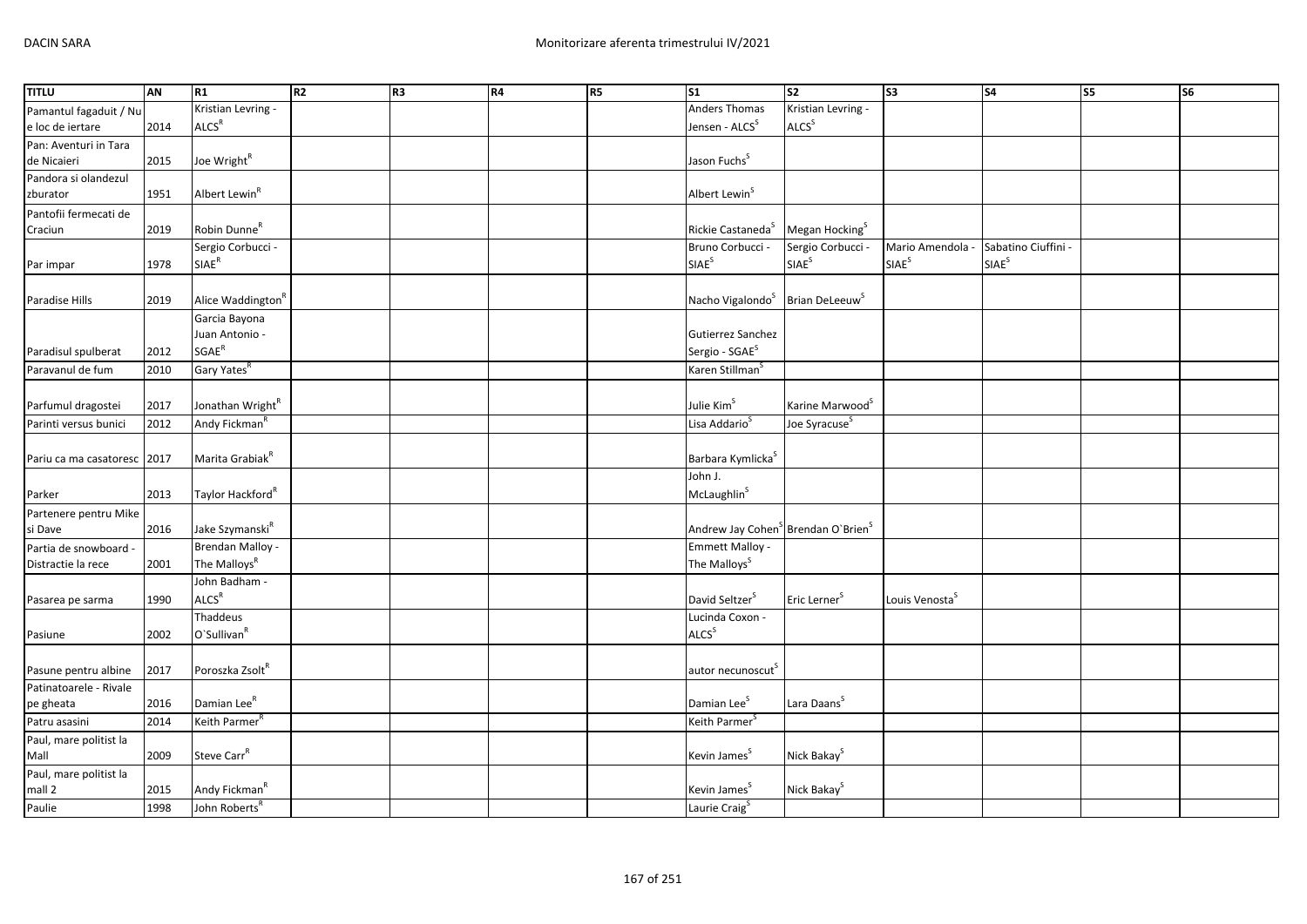| <b>TITLU</b>         | AN   | R1                         | R <sub>2</sub> | R3 | R4 | R <sub>5</sub> | $\sqrt{51}$              | S2                          | S3 | $\overline{\phantom{a}}$ S4 | S5 | <b>S6</b> |
|----------------------|------|----------------------------|----------------|----|----|----------------|--------------------------|-----------------------------|----|-----------------------------|----|-----------|
| Pazeste-ma de mine!  |      |                            |                |    |    |                |                          |                             |    |                             |    |           |
| [sez. 01] [ep. 0001] | 2021 | Arda Sarigun <sup>R</sup>  |                |    |    |                | Ercan Ugur <sup>S</sup>  | Ethem Ozisik <sup>S</sup>   |    |                             |    |           |
| Pazeste-ma de mine!  |      |                            |                |    |    |                |                          |                             |    |                             |    |           |
| [sez. 01] [ep. 0002] | 2021 | Arda Sarigun <sup>R</sup>  |                |    |    |                | Ercan Ugur <sup>S</sup>  | Ethem Ozisik <sup>S</sup>   |    |                             |    |           |
| Pazeste-ma de mine!  |      |                            |                |    |    |                |                          |                             |    |                             |    |           |
| [sez. 01] [ep. 0003] | 2021 | *Arda Sarigun <sup>R</sup> |                |    |    |                | *Ercan Ugur <sup>S</sup> | *Ethem Ozisik $^{\text{S}}$ |    |                             |    |           |
| Pazeste-ma de mine!  |      |                            |                |    |    |                |                          |                             |    |                             |    |           |
| [sez. 01] [ep. 0004] | 2021 | *Arda Sarigun <sup>R</sup> |                |    |    |                | *Ercan Ugur <sup>S</sup> | *Ethem Ozisik <sup>S</sup>  |    |                             |    |           |
| Pazeste-ma de mine!  |      |                            |                |    |    |                |                          |                             |    |                             |    |           |
| [sez. 01] [ep. 0005] | 2021 | Arda Sarigun <sup>R</sup>  |                |    |    |                | Ercan Ugur <sup>S</sup>  | Ethem Ozisik <sup>S</sup>   |    |                             |    |           |
| Pazeste-ma de mine!  |      |                            |                |    |    |                |                          |                             |    |                             |    |           |
| [sez. 01] [ep. 0006] | 2021 | Arda Sarigun <sup>R</sup>  |                |    |    |                | Ercan Ugur <sup>S</sup>  | Ethem Ozisik <sup>S</sup>   |    |                             |    |           |
| Pazeste-ma de mine!  |      |                            |                |    |    |                |                          |                             |    |                             |    |           |
| [sez. 01] [ep. 0007] | 2021 | Arda Sarigun <sup>R</sup>  |                |    |    |                | Ercan Ugur <sup>S</sup>  | Ethem Ozisik <sup>S</sup>   |    |                             |    |           |
| Pazeste-ma de mine!  |      |                            |                |    |    |                |                          |                             |    |                             |    |           |
| [sez. 01] [ep. 0008] | 2021 | Arda Sarigun <sup>R</sup>  |                |    |    |                | Ercan Ugur <sup>S</sup>  | Ethem Ozisik <sup>S</sup>   |    |                             |    |           |
| Pazeste-ma de mine!  |      |                            |                |    |    |                |                          |                             |    |                             |    |           |
| [sez. 01] [ep. 0009] | 2021 | Arda Sarigun <sup>R</sup>  |                |    |    |                | Ercan Ugur <sup>S</sup>  | Ethem Ozisik <sup>S</sup>   |    |                             |    |           |
| Pazeste-ma de mine!  |      |                            |                |    |    |                |                          |                             |    |                             |    |           |
| [sez. 01] [ep. 0010] | 2021 | Arda Sarigun <sup>R</sup>  |                |    |    |                | Ercan Ugur <sup>S</sup>  | Ethem Ozisik <sup>S</sup>   |    |                             |    |           |
| Pazeste-ma de mine!  |      |                            |                |    |    |                |                          |                             |    |                             |    |           |
| [sez. 01] [ep. 0011] | 2021 | *Arda Sarigun <sup>R</sup> |                |    |    |                | *Ercan Ugur <sup>S</sup> | *Ethem Ozisik <sup>S</sup>  |    |                             |    |           |
| Pazeste-ma de mine!  |      |                            |                |    |    |                |                          |                             |    |                             |    |           |
| [sez. 01] [ep. 0012] | 2021 | *Arda Sarigun <sup>R</sup> |                |    |    |                | *Ercan Ugur <sup>S</sup> | *Ethem Ozisik <sup>S</sup>  |    |                             |    |           |
| Pazeste-ma de mine!  |      |                            |                |    |    |                |                          |                             |    |                             |    |           |
| [sez. 01] [ep. 0013] | 2021 | Arda Sarigun <sup>R</sup>  |                |    |    |                | Ercan Ugur <sup>S</sup>  | Ethem Ozisik <sup>S</sup>   |    |                             |    |           |
| Pazeste-ma de mine!  |      |                            |                |    |    |                |                          |                             |    |                             |    |           |
| [sez. 01] [ep. 0014] | 2021 | Arda Sarigun <sup>R</sup>  |                |    |    |                | Ercan Ugur <sup>S</sup>  | Ethem Ozisik <sup>S</sup>   |    |                             |    |           |
| Pazeste-ma de mine!  |      |                            |                |    |    |                |                          |                             |    |                             |    |           |
| [sez. 01] [ep. 0015] | 2021 | *Arda Sarigun <sup>R</sup> |                |    |    |                | $*$ Ercan Ugur $S$       | *Ethem Ozisik <sup>S</sup>  |    |                             |    |           |
| Pazeste-ma de mine!  |      |                            |                |    |    |                |                          |                             |    |                             |    |           |
| [sez. 01] [ep. 0016] | 2021 | *Arda Sarigun <sup>R</sup> |                |    |    |                | *Ercan Ugur <sup>S</sup> | *Ethem Ozisik <sup>S</sup>  |    |                             |    |           |
| Pazeste-ma de mine!  |      |                            |                |    |    |                |                          |                             |    |                             |    |           |
| [sez. 01] [ep. 0017] | 2021 | Arda Sarigun <sup>R</sup>  |                |    |    |                | Ercan Ugur <sup>S</sup>  | Ethem Ozisik <sup>S</sup>   |    |                             |    |           |
| Pazeste-ma de mine!  |      |                            |                |    |    |                |                          |                             |    |                             |    |           |
| [sez. 01] [ep. 0018] | 2021 | Arda Sarigun <sup>R</sup>  |                |    |    |                | Ercan Ugur <sup>S</sup>  | Ethem Ozisik <sup>S</sup>   |    |                             |    |           |
| Pazeste-ma de mine!  |      |                            |                |    |    |                |                          |                             |    |                             |    |           |
| [sez. 01] [ep. 0019] | 2021 | Arda Sarigun <sup>R</sup>  |                |    |    |                | Ercan Ugur <sup>S</sup>  | Ethem Ozisik <sup>S</sup>   |    |                             |    |           |
| Pazeste-ma de mine!  |      |                            |                |    |    |                |                          |                             |    |                             |    |           |
| [sez. 01] [ep. 0020] | 2021 | *Arda Sarigun <sup>R</sup> |                |    |    |                | *Ercan Ugur <sup>S</sup> | *Ethem Ozisik <sup>S</sup>  |    |                             |    |           |
| Pazeste-ma de mine!  |      |                            |                |    |    |                |                          |                             |    |                             |    |           |
| [sez. 01] [ep. 0021] | 2021 | *Arda Sarigun <sup>R</sup> |                |    |    |                | *Ercan Ugur <sup>S</sup> | *Ethem Ozisik <sup>S</sup>  |    |                             |    |           |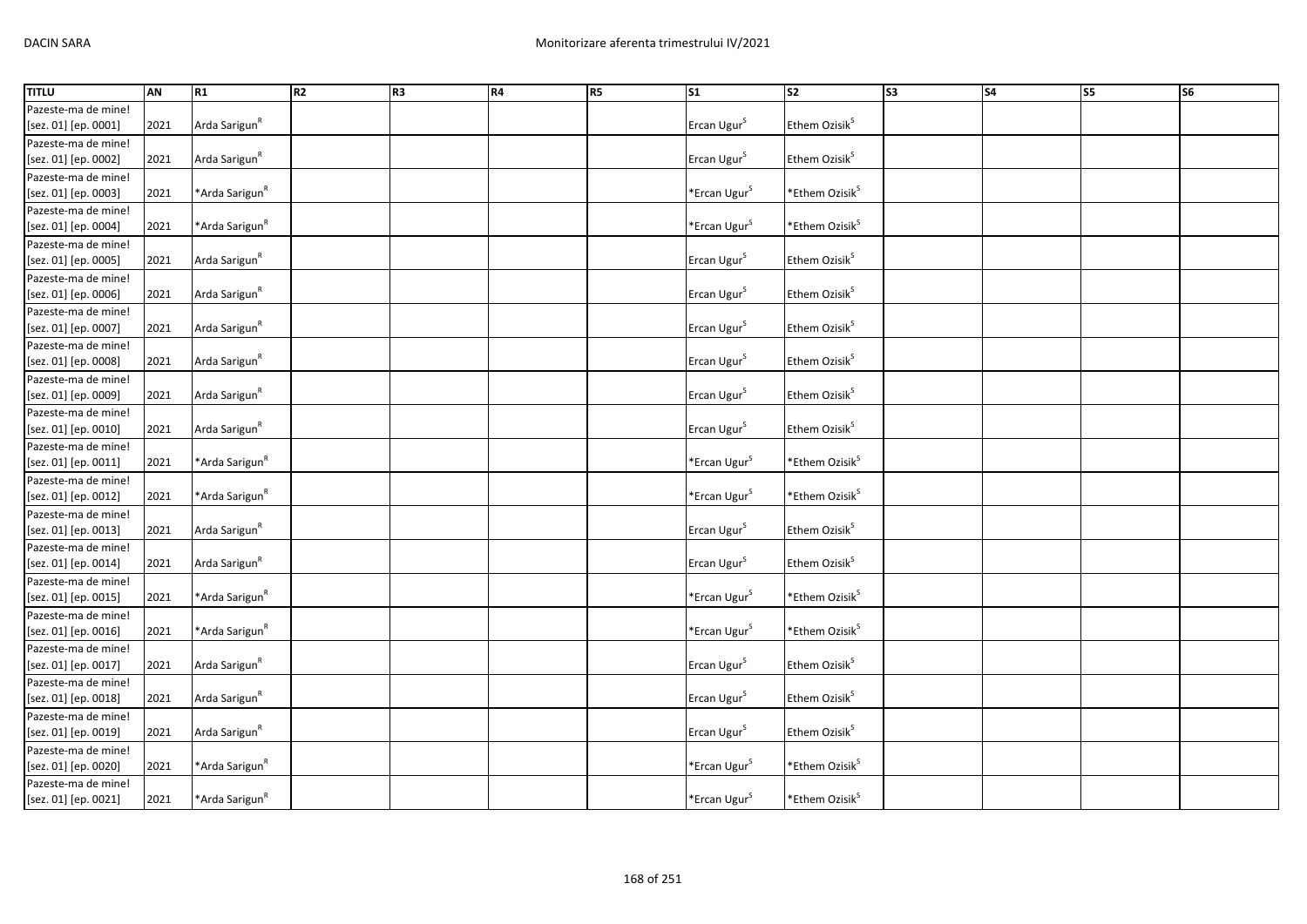| <b>TITLU</b>         | AN   | R1                         | R <sub>2</sub> | R3 | R4 | R <sub>5</sub> | $\sqrt{51}$              | S2                         | S3 | $\overline{\phantom{a}}$ S4 | S5 | <b>S6</b> |
|----------------------|------|----------------------------|----------------|----|----|----------------|--------------------------|----------------------------|----|-----------------------------|----|-----------|
| Pazeste-ma de mine!  |      |                            |                |    |    |                |                          |                            |    |                             |    |           |
| [sez. 01] [ep. 0022] | 2021 | *Arda Sarigun <sup>R</sup> |                |    |    |                | *Ercan Ugur <sup>S</sup> | *Ethem Ozisik <sup>S</sup> |    |                             |    |           |
| Pazeste-ma de mine!  |      |                            |                |    |    |                |                          |                            |    |                             |    |           |
| [sez. 01] [ep. 0023] | 2021 | Arda Sarigun <sup>R</sup>  |                |    |    |                | Ercan Ugur <sup>S</sup>  | Ethem Ozisik <sup>S</sup>  |    |                             |    |           |
| Pazeste-ma de mine!  |      |                            |                |    |    |                |                          |                            |    |                             |    |           |
| [sez. 01] [ep. 0024] | 2021 | Arda Sarigun <sup>R</sup>  |                |    |    |                | Ercan Ugur <sup>S</sup>  | Ethem Ozisik <sup>S</sup>  |    |                             |    |           |
| Pazeste-ma de mine!  |      |                            |                |    |    |                |                          |                            |    |                             |    |           |
| [sez. 01] [ep. 0025] | 2021 | Arda Sarigun <sup>R</sup>  |                |    |    |                | Ercan Ugur <sup>S</sup>  | Ethem Ozisik <sup>S</sup>  |    |                             |    |           |
| Pazeste-ma de mine!  |      |                            |                |    |    |                |                          |                            |    |                             |    |           |
| [sez. 01] [ep. 0026] | 2021 | *Arda Sarigun <sup>R</sup> |                |    |    |                | *Ercan Ugur <sup>S</sup> | *Ethem Ozisik <sup>S</sup> |    |                             |    |           |
| Pazeste-ma de mine!  |      |                            |                |    |    |                |                          |                            |    |                             |    |           |
| [sez. 01] [ep. 0027] | 2021 | *Arda Sarigun <sup>R</sup> |                |    |    |                | *Ercan Ugur <sup>S</sup> | *Ethem Ozisik <sup>S</sup> |    |                             |    |           |
| Pazeste-ma de mine!  |      |                            |                |    |    |                |                          |                            |    |                             |    |           |
| [sez. 01] [ep. 0028] | 2021 | *Arda Sarigun <sup>R</sup> |                |    |    |                | *Ercan Ugur <sup>S</sup> | *Ethem Ozisik <sup>S</sup> |    |                             |    |           |
| Pazeste-ma de mine!  |      |                            |                |    |    |                |                          |                            |    |                             |    |           |
| [sez. 01] [ep. 0029] | 2021 | *Arda Sarigun <sup>R</sup> |                |    |    |                | *Ercan Ugur <sup>S</sup> | *Ethem Ozisik <sup>S</sup> |    |                             |    |           |
| Pazeste-ma de mine!  |      |                            |                |    |    |                |                          |                            |    |                             |    |           |
| [sez. 01] [ep. 0030] | 2021 | Arda Sarigun <sup>R</sup>  |                |    |    |                | Ercan Ugur <sup>S</sup>  | Ethem Ozisik <sup>S</sup>  |    |                             |    |           |
| Pazeste-ma de mine!  |      |                            |                |    |    |                |                          |                            |    |                             |    |           |
| [sez. 01] [ep. 0031] | 2021 | Arda Sarigun <sup>R</sup>  |                |    |    |                | Ercan Ugur <sup>S</sup>  | Ethem Ozisik <sup>S</sup>  |    |                             |    |           |
| Pazeste-ma de mine!  |      |                            |                |    |    |                |                          |                            |    |                             |    |           |
| [sez. 01] [ep. 0032] | 2021 | Arda Sarigun <sup>R</sup>  |                |    |    |                | Ercan Ugur <sup>S</sup>  | Ethem Ozisik <sup>S</sup>  |    |                             |    |           |
| Pazeste-ma de mine!  |      |                            |                |    |    |                |                          |                            |    |                             |    |           |
| [sez. 01] [ep. 0033] | 2021 | *Arda Sarigun <sup>R</sup> |                |    |    |                | *Ercan Ugur <sup>S</sup> | *Ethem Ozisik <sup>S</sup> |    |                             |    |           |
| Pazeste-ma de mine!  |      |                            |                |    |    |                |                          |                            |    |                             |    |           |
| [sez. 01] [ep. 0034] | 2021 | *Arda Sarigun <sup>R</sup> |                |    |    |                | *Ercan Ugur <sup>S</sup> | *Ethem Ozisik <sup>S</sup> |    |                             |    |           |
| Pazeste-ma de mine!  |      |                            |                |    |    |                |                          |                            |    |                             |    |           |
| [sez. 01] [ep. 0035] | 2021 | Arda Sarigun <sup>R</sup>  |                |    |    |                | Ercan Ugur <sup>S</sup>  | Ethem Ozisik <sup>S</sup>  |    |                             |    |           |
| Pazeste-ma de mine!  |      |                            |                |    |    |                |                          |                            |    |                             |    |           |
| [sez. 01] [ep. 0036] | 2021 | Arda Sarigun <sup>R</sup>  |                |    |    |                | Ercan Ugur <sup>S</sup>  | Ethem Ozisik <sup>S</sup>  |    |                             |    |           |
| Pazeste-ma de mine!  |      |                            |                |    |    |                |                          |                            |    |                             |    |           |
| [sez. 01] [ep. 0037] | 2021 | Arda Sarigun <sup>R</sup>  |                |    |    |                | Ercan Ugur <sup>S</sup>  | Ethem Ozisik <sup>S</sup>  |    |                             |    |           |
| Pazeste-ma de mine!  |      |                            |                |    |    |                |                          |                            |    |                             |    |           |
| [sez. 01] [ep. 0038] | 2021 | Arda Sarigun <sup>R</sup>  |                |    |    |                | Ercan Ugur <sup>S</sup>  | Ethem Ozisik <sup>S</sup>  |    |                             |    |           |
| Pazeste-ma de mine!  |      |                            |                |    |    |                |                          |                            |    |                             |    |           |
| [sez. 01] [ep. 0039] | 2021 | Arda Sarigun <sup>R</sup>  |                |    |    |                | Ercan Ugur <sup>S</sup>  | Ethem Ozisik <sup>S</sup>  |    |                             |    |           |
| Pazeste-ma de mine!  |      |                            |                |    |    |                |                          |                            |    |                             |    |           |
| [sez. 01] [ep. 0040] | 2021 | *Arda Sarigun <sup>R</sup> |                |    |    |                | *Ercan Ugur <sup>S</sup> | *Ethem Ozisik <sup>S</sup> |    |                             |    |           |
| Pazeste-ma de mine!  |      |                            |                |    |    |                |                          |                            |    |                             |    |           |
| [sez. 01] [ep. 0041] | 2021 | *Arda Sarigun <sup>R</sup> |                |    |    |                | *Ercan Ugur <sup>S</sup> | *Ethem Ozisik <sup>S</sup> |    |                             |    |           |
| Pazeste-ma de mine!  |      |                            |                |    |    |                |                          |                            |    |                             |    |           |
| [sez. 01] [ep. 0042] | 2021 | *Arda Sarigun <sup>R</sup> |                |    |    |                | *Ercan Ugur <sup>S</sup> | *Ethem Ozisik <sup>S</sup> |    |                             |    |           |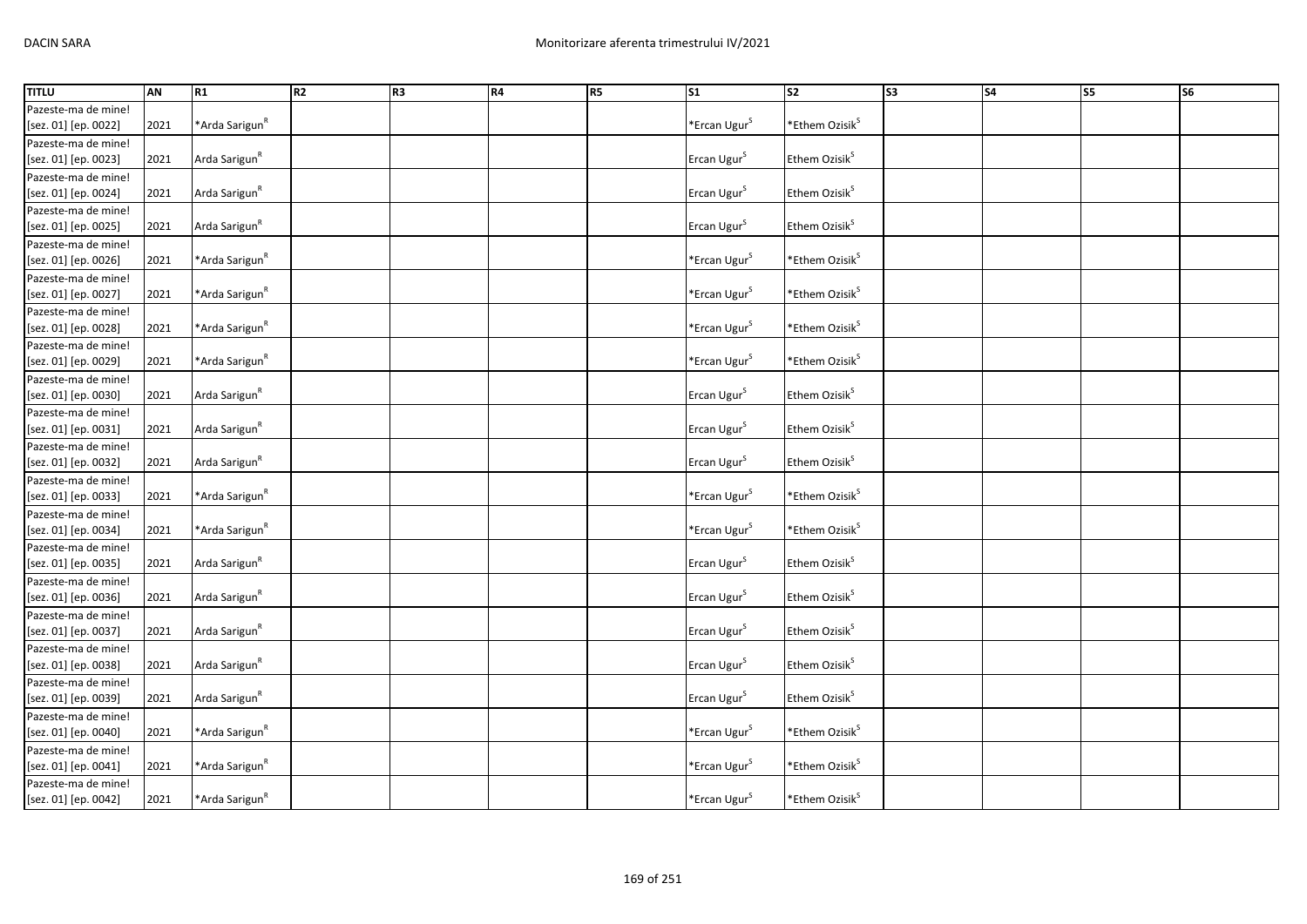| Pazeste-ma de mine!<br>Arda Sarigun <sup>R</sup><br>Ercan Ugur <sup>S</sup><br>Ethem Ozisik <sup>S</sup><br>[sez. 01] [ep. 0043]<br>2021<br>Pazeste-ma de mine!<br>Arda Sarigun <sup>R</sup><br>Ethem Ozisik <sup>S</sup><br>Ercan Ugur <sup>S</sup><br>[sez. 01] [ep. 0044]<br>2021<br>Pazeste-ma de mine!<br>Arda Sarigun <sup>R</sup><br>Ercan Ugur <sup>S</sup><br>Ethem Ozisik <sup>S</sup><br>[sez. 01] [ep. 0045]<br>2021 |                     |
|----------------------------------------------------------------------------------------------------------------------------------------------------------------------------------------------------------------------------------------------------------------------------------------------------------------------------------------------------------------------------------------------------------------------------------|---------------------|
|                                                                                                                                                                                                                                                                                                                                                                                                                                  |                     |
|                                                                                                                                                                                                                                                                                                                                                                                                                                  |                     |
|                                                                                                                                                                                                                                                                                                                                                                                                                                  |                     |
|                                                                                                                                                                                                                                                                                                                                                                                                                                  |                     |
|                                                                                                                                                                                                                                                                                                                                                                                                                                  |                     |
|                                                                                                                                                                                                                                                                                                                                                                                                                                  |                     |
|                                                                                                                                                                                                                                                                                                                                                                                                                                  | Pazeste-ma de mine! |
| *Ethem Ozisik <sup>S</sup><br>*Ercan Ugur <sup>S</sup><br>*Arda Sarigun <sup>R</sup><br>[sez. 01] [ep. 0046]<br>2021                                                                                                                                                                                                                                                                                                             |                     |
| Pazeste-ma de mine!                                                                                                                                                                                                                                                                                                                                                                                                              |                     |
| *Ethem Ozisik <sup>S</sup><br>*Arda Sarigun <sup>R</sup><br>*Ercan Ugur <sup>S</sup><br>2021<br>[sez. 01] [ep. 0047]                                                                                                                                                                                                                                                                                                             |                     |
| Pazeste-ma de mine!                                                                                                                                                                                                                                                                                                                                                                                                              |                     |
| *Ethem Ozisik <sup>S</sup><br>*Arda Sarigun <sup>R</sup><br>*Ercan Ugur <sup>S</sup><br>2021<br>[sez. 01] [ep. 0048]                                                                                                                                                                                                                                                                                                             |                     |
| Pazeste-ma de mine!                                                                                                                                                                                                                                                                                                                                                                                                              |                     |
| Arda Sarigun <sup>R</sup><br>Ethem Ozisik <sup>S</sup><br>Ercan Ugur <sup>S</sup><br>[sez. 01] [ep. 0049]<br>2021                                                                                                                                                                                                                                                                                                                |                     |
| Pazeste-ma de mine!                                                                                                                                                                                                                                                                                                                                                                                                              |                     |
| Arda Sarigun <sup>R</sup><br>Ercan Ugur <sup>S</sup><br>Ethem Ozisik <sup>S</sup><br>[sez. 01] [ep. 0050]<br>2021                                                                                                                                                                                                                                                                                                                |                     |
| Pazeste-ma de mine!                                                                                                                                                                                                                                                                                                                                                                                                              |                     |
| Arda Sarigun <sup>R</sup><br>Ethem Ozisik <sup>S</sup><br>Ercan Ugur <sup>S</sup><br>[sez. 01] [ep. 0051]<br>2021                                                                                                                                                                                                                                                                                                                |                     |
| Pazeste-ma de mine!                                                                                                                                                                                                                                                                                                                                                                                                              |                     |
| Arda Sarigun <sup>R</sup><br>Ercan Ugur <sup>S</sup><br>Ethem Ozisik <sup>S</sup><br>2021<br>[sez. 01] [ep. 0052]                                                                                                                                                                                                                                                                                                                |                     |
| Pazeste-ma de mine!                                                                                                                                                                                                                                                                                                                                                                                                              |                     |
| *Ethem Ozisik <sup>S</sup><br>*Arda Sarigun <sup>R</sup><br>*Ercan Ugur <sup>S</sup><br>[sez. 01] [ep. 0053]<br>2021                                                                                                                                                                                                                                                                                                             |                     |
| Pazeste-ma de mine!                                                                                                                                                                                                                                                                                                                                                                                                              |                     |
| *Ethem Ozisik <sup>S</sup><br>*Ercan Ugur <sup>S</sup><br>2021<br>*Arda Sarigun <sup>R</sup><br>[sez. 01] [ep. 0054]                                                                                                                                                                                                                                                                                                             |                     |
| Pazind-o pe Tess<br>Hugh Wilson <sup>R</sup><br>Hugh Wilson <sup>S</sup><br>Pj Torokvei <sup>S</sup><br>1994                                                                                                                                                                                                                                                                                                                     |                     |
| Carl Prechezer -<br>Carl Prechezer -                                                                                                                                                                                                                                                                                                                                                                                             |                     |
| ALCS <sup>R</sup><br>ALCS <sup>S</sup><br>1995<br>Peter Salmi - ALCS <sup>S</sup><br>Pe creasta valului                                                                                                                                                                                                                                                                                                                          |                     |
| Jose Pinheiro <sup>R</sup><br>Alain Delon <sup>5</sup><br>Jose Pinheiro <sup>5</sup><br>Frederic Fajardie <sup>5</sup><br>Pe cuvant de politist<br>1985                                                                                                                                                                                                                                                                          |                     |
|                                                                                                                                                                                                                                                                                                                                                                                                                                  |                     |
| 2015<br>Luktcs Csaba <sup>R</sup><br>Marossy Geza <sup>R</sup><br>Pe granita 1988-89<br>autor necunoscut <sup>5</sup>                                                                                                                                                                                                                                                                                                            |                     |
| Angelina Jolie <sup>R</sup><br>Pe malul marii<br>2015<br>Angelina Jolie <sup>5</sup>                                                                                                                                                                                                                                                                                                                                             |                     |
| Michael Damian <sup>R</sup><br>Michael Damian <sup>S</sup><br>Pe note de hip-hop<br>2016<br>Janeen Damian <sup>5</sup>                                                                                                                                                                                                                                                                                                           |                     |
| Pe note de hip-hop:                                                                                                                                                                                                                                                                                                                                                                                                              |                     |
| Michael Damian <sup>R</sup><br>Michael Damian <sup>S</sup><br>Dans liber<br>2018<br>Janeen Damian <sup>5</sup>                                                                                                                                                                                                                                                                                                                   |                     |
| Deeksha RJ<br>Pecetea iubirii [sez. 01]                                                                                                                                                                                                                                                                                                                                                                                          |                     |
| Kushwaha <sup>R</sup><br>Jafar Shaikh <sup>R</sup><br>Malla Sampada <sup>S</sup><br>Raman Manaktala <sup>5</sup><br>[ep. 0113]<br>2015<br>Rajesh Dubey <sup>5</sup>                                                                                                                                                                                                                                                              |                     |
| Deeksha RJ<br>Pecetea iubirii [sez. 01]                                                                                                                                                                                                                                                                                                                                                                                          |                     |
| Kushwaha <sup>R</sup><br>2015<br>Jafar Shaikh <sup>R</sup><br>Raman Manaktala <sup>S</sup><br>Rajesh Dubey <sup>S</sup><br>Malla Sampada <sup>S</sup><br>[ep. 0114]                                                                                                                                                                                                                                                              |                     |
| *Deeksha RJ<br>*Raman<br>Pecetea iubirii [sez. 01]                                                                                                                                                                                                                                                                                                                                                                               |                     |
| Kushwaha <sup>R</sup><br>2015<br>*Jafar Shaikh <sup>ĸ</sup><br>*Malla Sampada <sup>S</sup><br>Manaktala <sup>5</sup><br>[ep. 0115]<br>*Rajesh Dubey <sup>s</sup>                                                                                                                                                                                                                                                                 |                     |
| *Deeksha RJ<br>*Raman<br>Pecetea iubirii [sez. 01]                                                                                                                                                                                                                                                                                                                                                                               |                     |
| Kushwaha <sup>R</sup><br>*Jafar Shaikh <sup>R</sup><br>*Malla Sampada <sup>S</sup><br>[ep. 0116]<br>2015<br>*Rajesh Dubey <sup>S</sup><br>Manaktala <sup>5</sup>                                                                                                                                                                                                                                                                 |                     |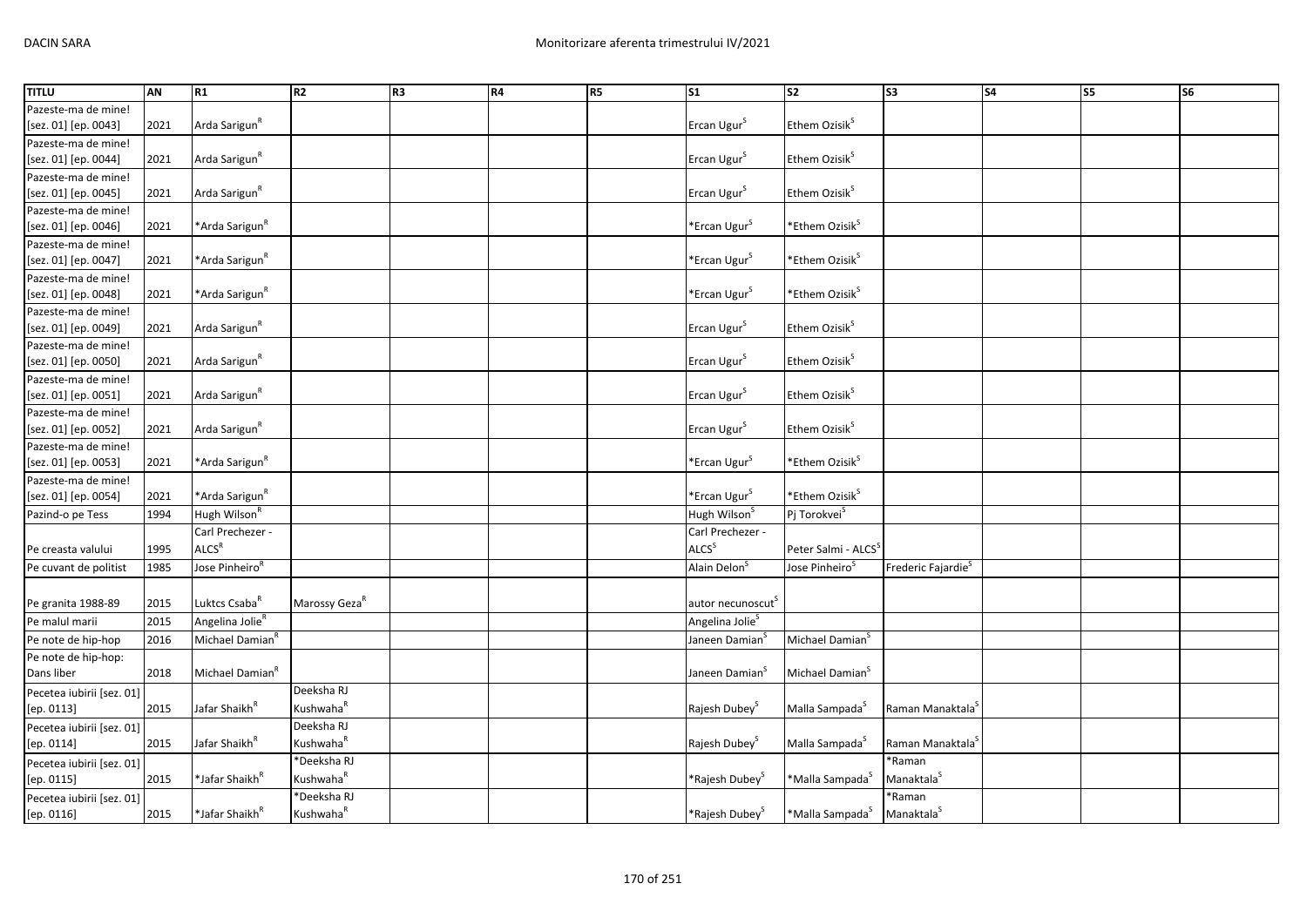| <b>TITLU</b>              | AN   | R1                         | R <sub>2</sub>        | R <sub>3</sub> | R4 | R5 | S <sub>1</sub>                | $\overline{\text{S2}}$         | $\overline{\text{S3}}$ | <b>S4</b> | <b>S5</b> | S <sub>6</sub> |
|---------------------------|------|----------------------------|-----------------------|----------------|----|----|-------------------------------|--------------------------------|------------------------|-----------|-----------|----------------|
| Pecetea iubirii [sez. 01] |      |                            | <b>Deeksha RJ</b>     |                |    |    |                               |                                | *Raman                 |           |           |                |
| [ep. 0117]                | 2015 | *Jafar Shaikh <sup>ĸ</sup> | Kushwaha <sup>R</sup> |                |    |    | *Rajesh Dubey <sup>5</sup>    | *Malla Sampada <sup>5</sup>    | Manaktala <sup>S</sup> |           |           |                |
| Pecetea iubirii [sez. 01] |      |                            | Deeksha RJ            |                |    |    |                               |                                | *Raman                 |           |           |                |
| [ep. 0118]                | 2015 | *Jafar Shaikh <sup>ĸ</sup> | Kushwaha <sup>R</sup> |                |    |    | *Rajesh Dubey <sup>&gt;</sup> | *Malla Sampada <sup>5</sup>    | Manaktala <sup>5</sup> |           |           |                |
| Pecetea iubirii [sez. 01] |      |                            | *Deeksha RJ           |                |    |    |                               |                                | *Raman                 |           |           |                |
| [ep. 0119]                | 2015 | *Jafar Shaikh <sup>R</sup> | Kushwaha <sup>R</sup> |                |    |    | *Rajesh Dubey <sup>S</sup>    | *Malla Sampada <sup>S</sup>    | Manaktala <sup>S</sup> |           |           |                |
| Pecetea iubirii [sez. 01] |      |                            | Deeksha RJ            |                |    |    |                               |                                | *Raman                 |           |           |                |
| [ep. 0120]                | 2015 | *Jafar Shaikh <sup>ĸ</sup> | Kushwaha <sup>R</sup> |                |    |    | *Rajesh Dubey <sup>&gt;</sup> | *Malla Sampada <sup>5</sup>    | Manaktala <sup>S</sup> |           |           |                |
| Pecetea iubirii [sez. 01] |      |                            | <b>Deeksha RJ</b>     |                |    |    |                               |                                | *Raman                 |           |           |                |
| [ep. 0121]                | 2015 | *Jafar Shaikh <sup>ĸ</sup> | Kushwaha <sup>R</sup> |                |    |    | *Rajesh Dubey <sup>3</sup>    | *Malla Sampada <sup>5</sup>    | Manaktala <sup>S</sup> |           |           |                |
| Pecetea iubirii [sez. 01] |      |                            | <b>Deeksha RJ</b>     |                |    |    |                               |                                | *Raman                 |           |           |                |
| [ep. 0122]                | 2015 | *Jafar Shaikh <sup>R</sup> | Kushwaha <sup>R</sup> |                |    |    | *Rajesh Dubey <sup>&gt;</sup> | *Malla Sampada <sup>s</sup>    | Manaktala <sup>5</sup> |           |           |                |
| Pecetea iubirii [sez. 01] |      |                            | *Deeksha RJ           |                |    |    |                               |                                | *Raman                 |           |           |                |
| [ep. 0123]                | 2015 | *Jafar Shaikh <sup>R</sup> | Kushwaha <sup>R</sup> |                |    |    | *Rajesh Dubey <sup>:</sup>    | *Malla Sampada <sup>S</sup>    | Manaktala <sup>S</sup> |           |           |                |
| Pecetea iubirii [sez. 01] |      |                            | *Deeksha RJ           |                |    |    |                               |                                | *Raman                 |           |           |                |
| [ep. 0124]                | 2015 | *Jafar Shaikh <sup>ĸ</sup> | Kushwaha <sup>R</sup> |                |    |    | *Rajesh Dubey <sup>5</sup>    | *Malla Sampada <sup>S</sup>    | Manaktala <sup>S</sup> |           |           |                |
| Pecetea iubirii [sez. 01] |      |                            | *Deeksha RJ           |                |    |    |                               |                                | *Raman                 |           |           |                |
| [ep. 0125]                | 2015 | *Jafar Shaikh <sup>R</sup> | Kushwaha <sup>R</sup> |                |    |    | *Rajesh Dubey <sup>&gt;</sup> | *Malla Sampada <sup>5</sup>    | Manaktala <sup>5</sup> |           |           |                |
| Pecetea iubirii [sez. 01] |      |                            | <b>Deeksha RJ</b>     |                |    |    |                               |                                | *Raman                 |           |           |                |
| [ep. 0126]                | 2015 | *Jafar Shaikh <sup>ĸ</sup> | Kushwaha <sup>R</sup> |                |    |    | *Rajesh Dubey <sup>5</sup>    | *Malla Sampada <sup>&gt;</sup> | Manaktala <sup>S</sup> |           |           |                |
| Pecetea iubirii [sez. 01] |      |                            | <b>Deeksha RJ</b>     |                |    |    |                               |                                | *Raman                 |           |           |                |
| [ep. 0127]                | 2015 | *Jafar Shaikh <sup>ĸ</sup> | Kushwaha <sup>R</sup> |                |    |    | *Rajesh Dubey <sup>3</sup>    | *Malla Sampada <sup>5</sup>    | Manaktala <sup>S</sup> |           |           |                |
| Pecetea iubirii [sez. 01] |      |                            | Deeksha RJ            |                |    |    |                               |                                | *Raman                 |           |           |                |
| [ep. 0128]                | 2015 | *Jafar Shaikh <sup>R</sup> | Kushwaha <sup>R</sup> |                |    |    | *Rajesh Dubey <sup>&gt;</sup> | *Malla Sampada <sup>5</sup>    | Manaktala <sup>S</sup> |           |           |                |
| Pecetea iubirii [sez. 01] |      |                            | <b>Deeksha RJ</b>     |                |    |    |                               |                                | *Raman                 |           |           |                |
| [ep. 0129]                | 2015 | *Jafar Shaikh <sup>"</sup> | Kushwaha <sup>R</sup> |                |    |    | *Rajesh Dubey <sup>3</sup>    | *Malla Sampada <sup>s</sup>    | Manaktala <sup>S</sup> |           |           |                |
| Pecetea iubirii [sez. 01] |      |                            | Deeksha RJ            |                |    |    |                               |                                | *Raman                 |           |           |                |
| [ep. 0130]                | 2015 | *Jafar Shaikh <sup>R</sup> | Kushwaha <sup>R</sup> |                |    |    | *Rajesh Dubey <sup>S</sup>    | *Malla Sampada <sup>S</sup>    | Manaktala <sup>S</sup> |           |           |                |
| Pecetea iubirii [sez. 01] |      |                            | Deeksha RJ            |                |    |    |                               |                                | *Raman                 |           |           |                |
| [ep. 0131]                | 2015 | *Jafar Shaikh <sup>R</sup> | Kushwaha <sup>R</sup> |                |    |    | *Rajesh Dubey <sup>3</sup>    | *Malla Sampada <sup>S</sup>    | Manaktala <sup>S</sup> |           |           |                |
| Pecetea iubirii [sez. 01] |      |                            | *Deeksha RJ           |                |    |    |                               |                                | *Raman                 |           |           |                |
| [ep. 0132]                | 2015 | *Jafar Shaikh <sup>R</sup> | Kushwaha <sup>R</sup> |                |    |    | *Rajesh Dubey <sup>&gt;</sup> | *Malla Sampada <sup>5</sup>    | Manaktala <sup>S</sup> |           |           |                |
| Pecetea iubirii [sez. 01] |      |                            | <b>Deeksha RJ</b>     |                |    |    |                               |                                | *Raman                 |           |           |                |
| [ep. 0133]                | 2015 | *Jafar Shaikh <sup>"</sup> | Kushwaha <sup>R</sup> |                |    |    | *Rajesh Dubey <sup>5</sup>    | *Malla Sampada <sup>5</sup>    | Manaktala <sup>S</sup> |           |           |                |
| Pecetea iubirii [sez. 01] |      |                            | <b>Deeksha RJ</b>     |                |    |    |                               |                                | *Raman                 |           |           |                |
| [ep. 0134]                | 2015 | *Jafar Shaikh <sup>ĸ</sup> | Kushwaha <sup>R</sup> |                |    |    | *Rajesh Dubey <sup>3</sup>    | *Malla Sampada <sup>s</sup>    | Manaktala <sup>5</sup> |           |           |                |
| Pecetea iubirii [sez. 01] |      |                            | <b>Deeksha RJ</b>     |                |    |    |                               |                                | *Raman                 |           |           |                |
| [ep. 0135]                | 2015 | *Jafar Shaikh <sup>ĸ</sup> | Kushwaha <sup>R</sup> |                |    |    | *Rajesh Dubey <sup>3</sup>    | *Malla Sampada <sup>S</sup>    | Manaktala <sup>S</sup> |           |           |                |
| Pecetea iubirii [sez. 01] |      |                            | <b>Deeksha RJ</b>     |                |    |    |                               |                                | *Raman                 |           |           |                |
| [ep. 0136]                | 2015 | *Jafar Shaikh <sup>ĸ</sup> | Kushwaha <sup>R</sup> |                |    |    | *Rajesh Dubey <sup>S</sup>    | *Malla Sampada <sup>5</sup>    | Manaktala <sup>5</sup> |           |           |                |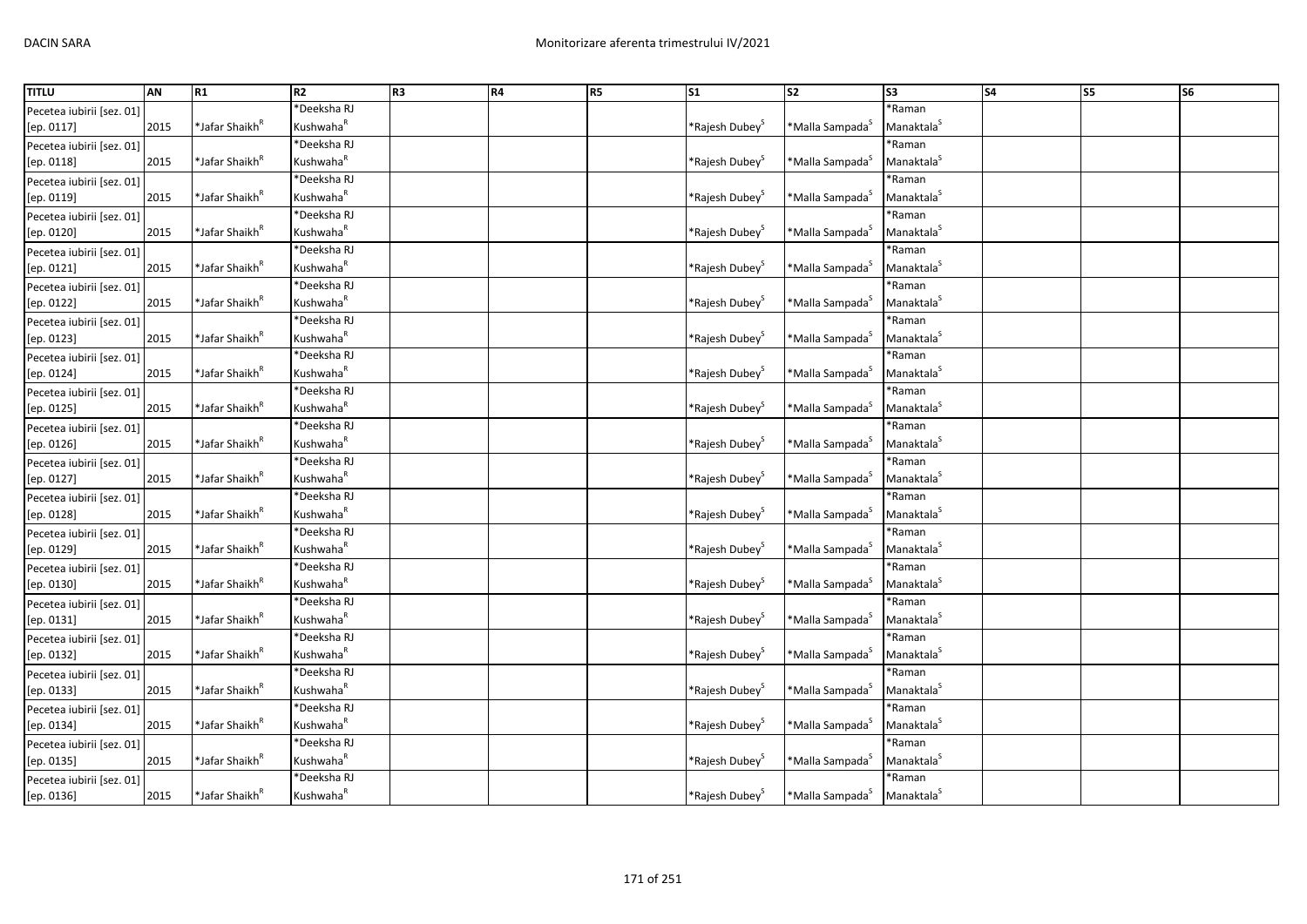| <b>TITLU</b>              | AN   | R1                         | R2                    | R <sub>3</sub> | R4 | R <sub>5</sub> | S <sub>1</sub>                | S <sub>2</sub>              | S3                      | <b>S4</b> | <b>S5</b> | S <sub>6</sub> |
|---------------------------|------|----------------------------|-----------------------|----------------|----|----------------|-------------------------------|-----------------------------|-------------------------|-----------|-----------|----------------|
| Pecetea iubirii [sez. 01] |      |                            | *Deeksha RJ           |                |    |                |                               |                             | *Raman                  |           |           |                |
| [ep. 0137]                | 2015 | *Jafar Shaikh <sup>ĸ</sup> | Kushwaha <sup>R</sup> |                |    |                | *Rajesh Dubey <sup>&gt;</sup> | *Malla Sampada <sup>5</sup> | Manaktala <sup>S</sup>  |           |           |                |
| Pecetea iubirii [sez. 01] |      |                            | *Deeksha RJ           |                |    |                |                               |                             | *Raman                  |           |           |                |
| [ep. 0138]                | 2015 | *Jafar Shaikh <sup>ĸ</sup> | Kushwaha <sup>k</sup> |                |    |                | *Rajesh Dubey <sup>&gt;</sup> | *Malla Sampada <sup>3</sup> | Manaktala <sup>S</sup>  |           |           |                |
| Pecetea iubirii [sez. 01] |      |                            | *Deeksha RJ           |                |    |                |                               |                             | *Raman                  |           |           |                |
| [ep. 0139]                | 2015 | *Jafar Shaikh <sup>ĸ</sup> | Kushwaha <sup>R</sup> |                |    |                | *Rajesh Dubey <sup>&gt;</sup> | *Malla Sampada <sup>S</sup> | Manaktala <sup>S</sup>  |           |           |                |
| Pecetea iubirii [sez. 01] |      |                            | *Deeksha RJ           |                |    |                |                               |                             | *Raman                  |           |           |                |
| [ep. 0140]                | 2015 | *Jafar Shaikh <sup>ĸ</sup> | Kushwaha <sup>k</sup> |                |    |                | *Rajesh Dubey <sup>&gt;</sup> | *Malla Sampada <sup>S</sup> | Manaktala <sup>5</sup>  |           |           |                |
| Pecetea iubirii [sez. 01] |      |                            | *Deeksha RJ           |                |    |                |                               |                             | *Raman                  |           |           |                |
| [ep. 0141]                | 2015 | *Jafar Shaikh <sup>ĸ</sup> | Kushwaha <sup>R</sup> |                |    |                | *Rajesh Dubey <sup>3</sup>    | *Malla Sampada <sup>3</sup> | Manaktala <sup>S</sup>  |           |           |                |
| Pecetea iubirii [sez. 01] |      |                            | <b>Deeksha RJ</b>     |                |    |                |                               |                             | *Raman                  |           |           |                |
| [ep. 0142]                | 2015 | *Jafar Shaikh <sup>ĸ</sup> | Kushwaha <sup>R</sup> |                |    |                | *Rajesh Dubey <sup>&gt;</sup> | *Malla Sampada <sup>3</sup> | Manaktala <sup>S</sup>  |           |           |                |
| Pecetea iubirii [sez. 01] |      |                            | *Deeksha RJ           |                |    |                |                               |                             | *Raman                  |           |           |                |
| [ep. 0143]                | 2015 | *Jafar Shaikh <sup>ĸ</sup> | Kushwaha <sup>R</sup> |                |    |                | *Rajesh Dubey <sup>3</sup>    | *Malla Sampada <sup>5</sup> | Manaktala <sup>S</sup>  |           |           |                |
| Pecetea iubirii [sez. 01] |      |                            | *Deeksha RJ           |                |    |                |                               |                             | *Raman                  |           |           |                |
| [ep. 0144]                | 2015 | *Jafar Shaikh <sup>R</sup> | Kushwaha <sup>R</sup> |                |    |                | *Rajesh Dubey <sup>5</sup>    | *Malla Sampada <sup>S</sup> | Manaktala <sup>S</sup>  |           |           |                |
| Pecetea iubirii [sez. 01] |      |                            | *Deeksha RJ           |                |    |                |                               |                             | *Raman                  |           |           |                |
| [ep. 0145]                | 2015 | *Jafar Shaikh <sup>R</sup> | Kushwaha <sup>R</sup> |                |    |                | *Rajesh Dubey <sup>&gt;</sup> | *Malla Sampada <sup>S</sup> | Manaktala <sup>5</sup>  |           |           |                |
| Pecetea iubirii [sez. 01] |      |                            | *Deeksha RJ           |                |    |                |                               |                             | *Raman                  |           |           |                |
| [ep. 0146]                | 2015 | *Jafar Shaikh <sup>ĸ</sup> | Kushwaha <sup>k</sup> |                |    |                | *Rajesh Dubey <sup>&gt;</sup> | *Malla Sampada <sup>S</sup> | Manaktala <sup>S</sup>  |           |           |                |
| Pecetea iubirii [sez. 01] |      |                            | *Deeksha RJ           |                |    |                |                               |                             | *Raman                  |           |           |                |
| [ep. 0147]                | 2015 | *Jafar Shaikh <sup>к</sup> | Kushwaha <sup>R</sup> |                |    |                | *Rajesh Dubey <sup>3</sup>    | *Malla Sampada <sup>S</sup> | Manaktala <sup>S</sup>  |           |           |                |
| Pecetea iubirii [sez. 01] |      |                            | *Deeksha RJ           |                |    |                |                               |                             | *Raman                  |           |           |                |
| [ep. 0148]                | 2015 | *Jafar Shaikh <sup>ĸ</sup> | Kushwaha <sup>R</sup> |                |    |                | *Rajesh Dubey <sup>&gt;</sup> | *Malla Sampada <sup>S</sup> | Manaktala <sup>S</sup>  |           |           |                |
| Pecetea iubirii [sez. 01] |      |                            | *Deeksha RJ           |                |    |                |                               |                             | *Raman                  |           |           |                |
| [ep. 0149]                | 2015 | *Jafar Shaikh <sup>"</sup> | Kushwaha <sup>R</sup> |                |    |                | *Rajesh Dubey <sup>3</sup>    | *Malla Sampada <sup>s</sup> | Manaktala $^{\text{S}}$ |           |           |                |
| Pecetea iubirii [sez. 01] |      |                            | *Deeksha RJ           |                |    |                |                               |                             | *Raman                  |           |           |                |
| [ep. 0150]                | 2015 | *Jafar Shaikh <sup>R</sup> | Kushwaha <sup>R</sup> |                |    |                | *Rajesh Dubey <sup>&gt;</sup> | *Malla Sampada <sup>S</sup> | Manaktala <sup>S</sup>  |           |           |                |
| Pecetea iubirii [sez. 01] |      |                            | *Deeksha RJ           |                |    |                |                               |                             | *Raman                  |           |           |                |
| [ep. 0151]                | 2015 | *Jafar Shaikh <sup>n</sup> | Kushwaha <sup>R</sup> |                |    |                | *Rajesh Dubey <sup>3</sup>    | *Malla Sampada <sup>S</sup> | Manaktala <sup>S</sup>  |           |           |                |
| Pecetea iubirii [sez. 01] |      |                            | *Deeksha RJ           |                |    |                |                               |                             | *Raman                  |           |           |                |
| [ep. 0152]                | 2015 | *Jafar Shaikh <sup>R</sup> | Kushwaha <sup>R</sup> |                |    |                | *Rajesh Dubey <sup>&gt;</sup> | *Malla Sampada <sup>3</sup> | Manaktala <sup>S</sup>  |           |           |                |
| Pecetea iubirii [sez. 01] |      |                            | 'Deeksha RJ           |                |    |                |                               |                             | *Raman                  |           |           |                |
| [ep. 0153]                | 2015 | *Jafar Shaikh <sup>R</sup> | Kushwaha <sup>R</sup> |                |    |                | *Rajesh Dubey <sup>&gt;</sup> | *Malla Sampada <sup>3</sup> | Manaktala <sup>S</sup>  |           |           |                |
| Pecetea iubirii [sez. 01] |      |                            | *Deeksha RJ           |                |    |                |                               |                             | *Raman                  |           |           |                |
| [ep. 0154]                | 2015 | *Jafar Shaikh <sup>ĸ</sup> | Kushwaha <sup>k</sup> |                |    |                | *Rajesh Dubey <sup>3</sup>    | *Malla Sampada <sup>S</sup> | Manaktala <sup>5</sup>  |           |           |                |
| Pecetea iubirii [sez. 01] |      |                            | *Deeksha RJ           |                |    |                |                               |                             | *Raman                  |           |           |                |
| [ep. 0155]                | 2015 | *Jafar Shaikh <sup>ĸ</sup> | Kushwaha <sup>R</sup> |                |    |                | *Rajesh Dubey                 | *Malla Sampada <sup>S</sup> | Manaktala <sup>S</sup>  |           |           |                |
| Pecetea iubirii [sez. 01] |      |                            | *Deeksha RJ           |                |    |                |                               |                             | *Raman                  |           |           |                |
| [ep. 0156]                | 2015 | *Jafar Shaikh <sup>ĸ</sup> | Kushwaha <sup>R</sup> |                |    |                | *Rajesh Dubey <sup>S</sup>    | *Malla Sampada <sup>5</sup> | Manaktala <sup>5</sup>  |           |           |                |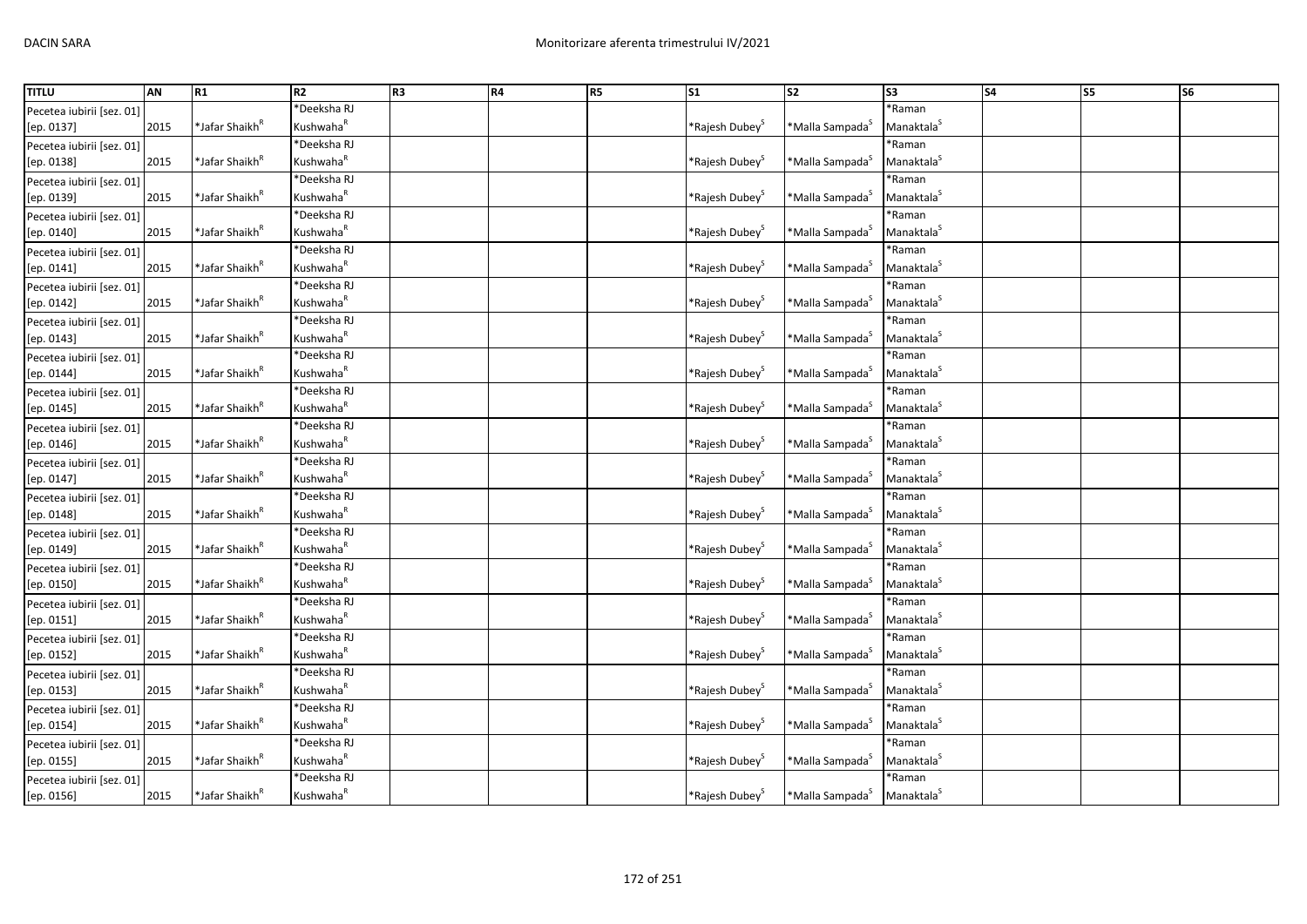| <b>TITLU</b>              | AN   | R1                         | R2                    | R <sub>3</sub> | R4 | R <sub>5</sub> | S <sub>1</sub>                | $\overline{\text{S2}}$      | S <sub>3</sub>               | S <sub>4</sub> | <b>S5</b> | S <sub>6</sub> |
|---------------------------|------|----------------------------|-----------------------|----------------|----|----------------|-------------------------------|-----------------------------|------------------------------|----------------|-----------|----------------|
| Pecetea iubirii [sez. 01] |      |                            | *Deeksha RJ           |                |    |                |                               |                             | *Raman                       |                |           |                |
| [ep. 0157]                | 2015 | *Jafar Shaikh <sup>R</sup> | Kushwaha <sup>R</sup> |                |    |                | *Rajesh Dubey <sup>s</sup>    | *Malla Sampada <sup>s</sup> | Manaktala <sup>S</sup>       |                |           |                |
| Pecetea iubirii [sez. 01] |      |                            | Deeksha RJ            |                |    |                |                               |                             |                              |                |           |                |
| [ep. 0158]                | 2015 | Jafar Shaikh <sup>k</sup>  | Kushwaha <sup>R</sup> |                |    |                | Rajesh Dubey <sup>5</sup>     | Malla Sampada <sup>5</sup>  | Raman Manaktala <sup>3</sup> |                |           |                |
| Pecetea iubirii [sez. 01] |      |                            | *Deeksha RJ           |                |    |                |                               |                             | *Raman                       |                |           |                |
| [ep. 0159]                | 2015 | *Jafar Shaikh <sup>R</sup> | Kushwaha <sup>R</sup> |                |    |                | *Rajesh Dubey <sup>&gt;</sup> | *Malla Sampada <sup>S</sup> | Manaktala <sup>S</sup>       |                |           |                |
| Pecetea iubirii [sez. 01] |      |                            | *Deeksha RJ           |                |    |                |                               |                             | *Raman                       |                |           |                |
| [ep. 0160]                | 2015 | *Jafar Shaikh <sup>R</sup> | Kushwaha <sup>R</sup> |                |    |                | *Rajesh Dubey <sup>S</sup>    | *Malla Sampada <sup>5</sup> | Manaktala <sup>S</sup>       |                |           |                |
| Pecetea iubirii [sez. 01] |      |                            | *Deeksha RJ           |                |    |                |                               |                             | *Raman                       |                |           |                |
| [ep. 0161]                | 2015 | *Jafar Shaikh <sup>ĸ</sup> | Kushwaha <sup>R</sup> |                |    |                | *Rajesh Dubey <sup>s</sup>    | *Malla Sampada <sup>S</sup> | Manaktala <sup>S</sup>       |                |           |                |
| Pecetea iubirii [sez. 01] |      |                            | Deeksha RJ            |                |    |                |                               |                             |                              |                |           |                |
| [ep. 0162]                | 2015 | Jafar Shaikh <sup>k</sup>  | Kushwaha <sup>R</sup> |                |    |                | Rajesh Dubey <sup>S</sup>     | Malla Sampada <sup>S</sup>  | Raman Manaktala <sup>S</sup> |                |           |                |
| Pecetea iubirii [sez. 01] |      |                            | *Deeksha RJ           |                |    |                |                               |                             | *Raman                       |                |           |                |
| [ep. 0163]                | 2015 | *Jafar Shaikh <sup>ĸ</sup> | Kushwaha <sup>R</sup> |                |    |                | *Rajesh Dubey <sup>3</sup>    | *Malla Sampada <sup>S</sup> | Manaktala <sup>5</sup>       |                |           |                |
| Pecetea iubirii [sez. 01] |      |                            | *Deeksha RJ           |                |    |                |                               |                             | *Raman                       |                |           |                |
| [ep. 0164]                | 2015 | *Jafar Shaikh <sup>"</sup> | Kushwaha <sup>R</sup> |                |    |                | *Rajesh Dubey <sup>&gt;</sup> | *Malla Sampada <sup>5</sup> | Manaktala <sup>S</sup>       |                |           |                |
| Pecetea iubirii [sez. 01] |      |                            | *Deeksha RJ           |                |    |                |                               |                             | *Raman                       |                |           |                |
| [ep. 0165]                | 2015 | *Jafar Shaikh <sup>R</sup> | Kushwaha <sup>R</sup> |                |    |                | *Rajesh Dubey <sup>S</sup>    | *Malla Sampada <sup>5</sup> | Manaktala <sup>S</sup>       |                |           |                |
| Pecetea iubirii [sez. 01] |      |                            | Deeksha RJ            |                |    |                |                               |                             |                              |                |           |                |
| [ep. 0166]                | 2015 | Jafar Shaikh <sup>k</sup>  | Kushwaha <sup>R</sup> |                |    |                | Rajesh Dubey <sup>5</sup>     | Malla Sampada <sup>5</sup>  | Raman Manaktala <sup>3</sup> |                |           |                |
| Pecetea iubirii [sez. 01] |      |                            | *Deeksha RJ           |                |    |                |                               |                             | *Raman                       |                |           |                |
| [ep. 0167]                | 2015 | *Jafar Shaikh <sup>ĸ</sup> | Kushwaha <sup>R</sup> |                |    |                | *Rajesh Dubey <sup>3</sup>    | *Malla Sampada <sup>S</sup> | Manaktala <sup>S</sup>       |                |           |                |
| Pecetea iubirii [sez. 01] |      |                            | *Deeksha RJ           |                |    |                |                               |                             | *Raman                       |                |           |                |
| [ep. 0168]                | 2015 | *Jafar Shaikh <sup>ĸ</sup> | Kushwaha <sup>R</sup> |                |    |                | *Rajesh Dubey <sup>&gt;</sup> | *Malla Sampada <sup>s</sup> | Manaktala <sup>5</sup>       |                |           |                |
| Pecetea iubirii [sez. 01] |      |                            | Deeksha RJ            |                |    |                |                               |                             |                              |                |           |                |
| [ep. 0169]                | 2015 | Jafar Shaikh <sup>"</sup>  | Kushwaha <sup>R</sup> |                |    |                | Rajesh Dubey <sup>3</sup>     | Malla Sampada <sup>3</sup>  | Raman Manaktala <sup>3</sup> |                |           |                |
| Pecetea iubirii [sez. 01] |      |                            | *Deeksha RJ           |                |    |                |                               |                             | *Raman                       |                |           |                |
| [ep. 0170]                | 2015 | *Jafar Shaikh <sup>R</sup> | Kushwaha <sup>R</sup> |                |    |                | *Rajesh Dubey <sup>&gt;</sup> | *Malla Sampada <sup>S</sup> | Manaktala <sup>S</sup>       |                |           |                |
| Pecetea iubirii [sez. 01] |      |                            | *Deeksha RJ           |                |    |                |                               |                             | *Raman                       |                |           |                |
| [ep. 0171]                | 2015 | *Jafar Shaikh <sup>ĸ</sup> | Kushwaha <sup>R</sup> |                |    |                | *Rajesh Dubey <sup>3</sup>    | *Malla Sampada <sup>3</sup> | Manaktala <sup>S</sup>       |                |           |                |
| Pecetea iubirii [sez. 01] |      |                            | Deeksha RJ            |                |    |                |                               |                             |                              |                |           |                |
| [ep. 0172]                | 2015 | Jafar Shaikh <sup>k</sup>  | Kushwaha <sup>R</sup> |                |    |                | Rajesh Dubey <sup>5</sup>     | Malla Sampada <sup>5</sup>  | Raman Manaktala <sup>3</sup> |                |           |                |
| Pecetea iubirii [sez. 01] |      |                            | Deeksha RJ            |                |    |                |                               |                             |                              |                |           |                |
| [ep. 0173]                | 2015 | Jafar Shaikh <sup>R</sup>  | Kushwaha <sup>R</sup> |                |    |                | Rajesh Dubey <sup>5</sup>     | Malla Sampada <sup>S</sup>  | Raman Manaktala <sup>s</sup> |                |           |                |
| Pecetea iubirii [sez. 01] |      |                            | *Deeksha RJ           |                |    |                |                               |                             | *Raman                       |                |           |                |
| [ep. 0174]                | 2015 | *Jafar Shaikh <sup>ĸ</sup> | Kushwaha <sup>R</sup> |                |    |                | *Rajesh Dubey <sup>3</sup>    | *Malla Sampada <sup>S</sup> | Manaktala <sup>5</sup>       |                |           |                |
| Pecetea iubirii [sez. 01] |      |                            | *Deeksha RJ           |                |    |                |                               |                             | *Raman                       |                |           |                |
| [ep. 0175]                | 2015 | *Jafar Shaikh <sup>ĸ</sup> | Kushwaha <sup>R</sup> |                |    |                | *Rajesh Dubey <sup>š</sup>    | *Malla Sampada <sup>S</sup> | Manaktala <sup>S</sup>       |                |           |                |
| Pecetea iubirii [sez. 01] |      |                            | Deeksha RJ            |                |    |                |                               |                             |                              |                |           |                |
| [ep. 0176]                | 2015 | Jafar Shaikh <sup>R</sup>  | Kushwaha <sup>R</sup> |                |    |                | Rajesh Dubey <sup>5</sup>     | Malla Sampada <sup>5</sup>  | Raman Manaktala <sup>3</sup> |                |           |                |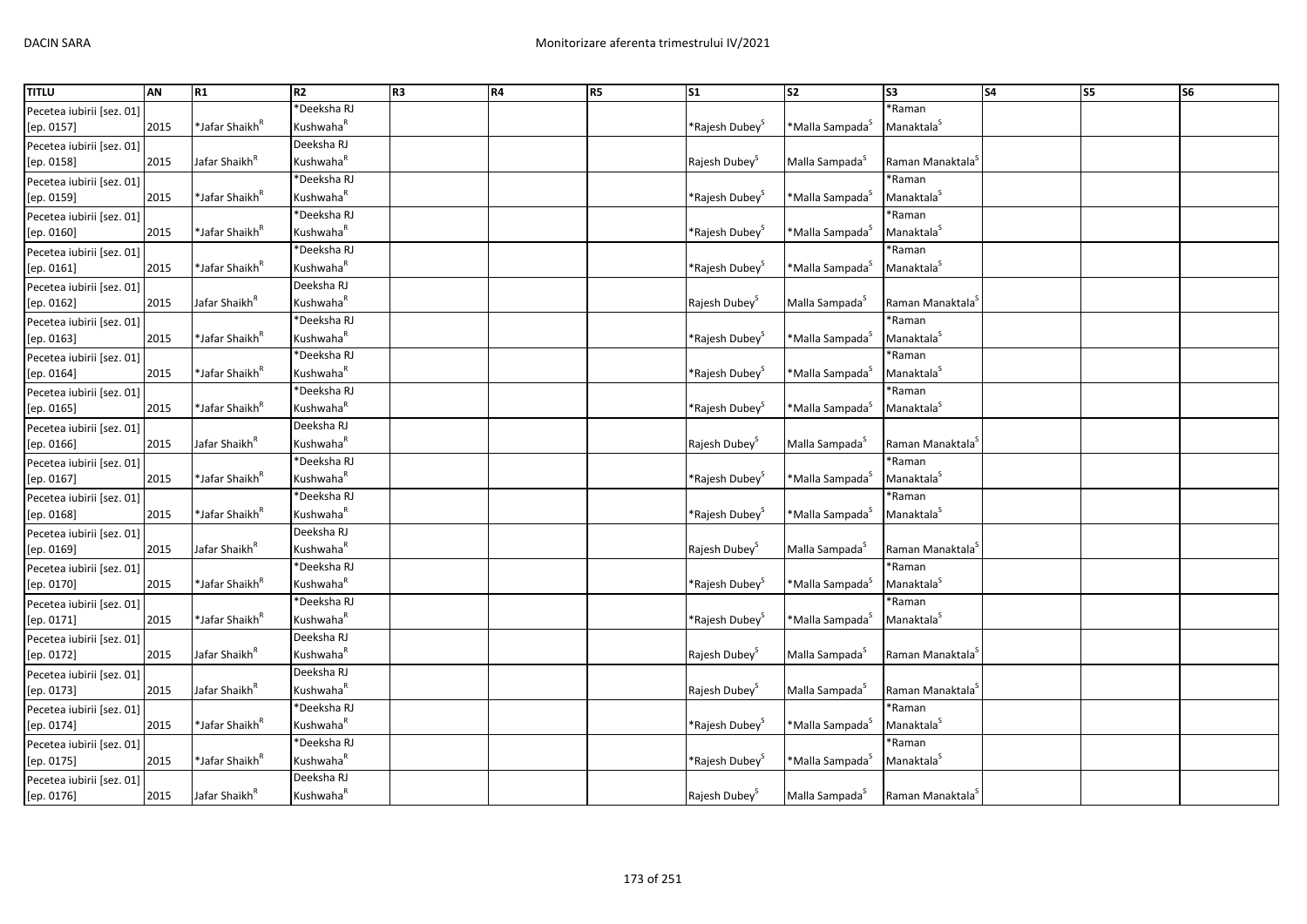| <b>TITLU</b>              | AN   | R1                         | R2                    | R <sub>3</sub> | R4 | R <sub>5</sub> | S <sub>1</sub>                | S <sub>2</sub>              | S <sub>3</sub>               | <b>S4</b> | S5 | S <sub>6</sub> |
|---------------------------|------|----------------------------|-----------------------|----------------|----|----------------|-------------------------------|-----------------------------|------------------------------|-----------|----|----------------|
| Pecetea iubirii [sez. 01] |      |                            | Deeksha RJ            |                |    |                |                               |                             |                              |           |    |                |
| [ep. 0177]                | 2015 | Jafar Shaikh <sup>k</sup>  | Kushwaha <sup>R</sup> |                |    |                | Rajesh Dubey <sup>S</sup>     | Malla Sampada <sup>S</sup>  | Raman Manaktala <sup>5</sup> |           |    |                |
| Pecetea iubirii [sez. 01] |      |                            | *Deeksha RJ           |                |    |                |                               |                             | *Raman                       |           |    |                |
| [ep. 0178]                | 2015 | *Jafar Shaikh <sup>ĸ</sup> | Kushwaha <sup>R</sup> |                |    |                | *Rajesh Dubey <sup>&gt;</sup> | *Malla Sampada <sup>5</sup> | Manaktala <sup>5</sup>       |           |    |                |
| Pecetea iubirii [sez. 01] |      |                            | *Deeksha RJ           |                |    |                |                               |                             | *Raman                       |           |    |                |
| [ep. 0179]                | 2015 | *Jafar Shaikh <sup>R</sup> | Kushwaha <sup>R</sup> |                |    |                | *Rajesh Dubey <sup>&gt;</sup> | *Malla Sampada <sup>S</sup> | Manaktala <sup>S</sup>       |           |    |                |
| Pecetea iubirii [sez. 01] |      |                            | Deeksha RJ            |                |    |                |                               |                             |                              |           |    |                |
| [ep. 0180]                | 2015 | Jafar Shaikh <sup>k</sup>  | Kushwaha <sup>k</sup> |                |    |                | Rajesh Dubey <sup>5</sup>     | Malla Sampada <sup>5</sup>  | Raman Manaktala <sup>3</sup> |           |    |                |
| Pecetea iubirii [sez. 01] |      |                            | Deeksha RJ            |                |    |                |                               |                             |                              |           |    |                |
| [ep. 0181]                | 2015 | Jafar Shaikh <sup>"</sup>  | Kushwaha <sup>R</sup> |                |    |                | Rajesh Dubey <sup>3</sup>     | Malla Sampada <sup>3</sup>  | Raman Manaktala <sup>3</sup> |           |    |                |
| Pecetea iubirii [sez. 01] |      |                            | <b>Deeksha RJ</b>     |                |    |                |                               |                             | *Raman                       |           |    |                |
| [ep. 0182]                | 2015 | *Jafar Shaikh <sup>ĸ</sup> | Kushwaha <sup>R</sup> |                |    |                | *Rajesh Dubey <sup>&gt;</sup> | *Malla Sampada <sup>5</sup> | Manaktala <sup>S</sup>       |           |    |                |
| Pecetea iubirii [sez. 01] |      |                            | *Deeksha RJ           |                |    |                |                               |                             | *Raman                       |           |    |                |
| [ep. 0183]                | 2015 | *Jafar Shaikh <sup>ĸ</sup> | Kushwaha <sup>R</sup> |                |    |                | *Rajesh Dubey <sup>&gt;</sup> | *Malla Sampada <sup>S</sup> | Manaktala <sup>S</sup>       |           |    |                |
| Pecetea iubirii [sez. 01] |      |                            | *Deeksha RJ           |                |    |                |                               |                             | *Raman                       |           |    |                |
| [ep. 0184]                | 2015 | *Jafar Shaikh <sup>R</sup> | Kushwaha <sup>R</sup> |                |    |                | *Rajesh Dubey <sup>S</sup>    | *Malla Sampada <sup>5</sup> | Manaktala <sup>S</sup>       |           |    |                |
| Pecetea iubirii [sez. 01] |      |                            | Deeksha RJ            |                |    |                |                               |                             |                              |           |    |                |
| [ep. 0185]                | 2015 | Jafar Shaikh <sup>R</sup>  | Kushwaha <sup>k</sup> |                |    |                | Rajesh Dubey <sup>5</sup>     | Malla Sampada <sup>S</sup>  | Raman Manaktala <sup>3</sup> |           |    |                |
| Pecetea iubirii [sez. 01] |      |                            | *Deeksha RJ           |                |    |                |                               |                             | *Raman                       |           |    |                |
| [ep. 0186]                | 2015 | *Jafar Shaikh <sup>ĸ</sup> | Kushwaha <sup>R</sup> |                |    |                | *Rajesh Dubey <sup>&gt;</sup> | *Malla Sampada <sup>S</sup> | Manaktala <sup>S</sup>       |           |    |                |
| Pecetea iubirii [sez. 01] |      |                            | Deeksha RJ            |                |    |                |                               |                             |                              |           |    |                |
| [ep. 0187]                | 2015 | Jafar Shaikh <sup>R</sup>  | Kushwaha <sup>R</sup> |                |    |                | Rajesh Dubey <sup>5</sup>     | Malla Sampada <sup>5</sup>  | Raman Manaktala <sup>s</sup> |           |    |                |
| Pecetea iubirii [sez. 01] |      |                            | Deeksha RJ            |                |    |                |                               |                             |                              |           |    |                |
| [ep. 0188]                | 2015 | Jafar Shaikh <sup>R</sup>  | Kushwaha <sup>k</sup> |                |    |                | Rajesh Dubey <sup>5</sup>     | Malla Sampada <sup>5</sup>  | Raman Manaktala <sup>3</sup> |           |    |                |
| Pecetea iubirii [sez. 01] |      |                            | *Deeksha RJ           |                |    |                |                               |                             | *Raman                       |           |    |                |
| [ep. 0189]                | 2015 | *Jafar Shaikh <sup>ĸ</sup> | Kushwaha <sup>R</sup> |                |    |                | *Rajesh Dubey <sup>3</sup>    | *Malla Sampada <sup>s</sup> | Manaktala <sup>5</sup>       |           |    |                |
| Pecetea iubirii [sez. 01] |      |                            | *Deeksha RJ           |                |    |                |                               |                             | *Raman                       |           |    |                |
| [ep. 0190]                | 2015 | *Jafar Shaikh <sup>R</sup> | Kushwaha <sup>R</sup> |                |    |                | *Rajesh Dubey <sup>3</sup>    | *Malla Sampada <sup>s</sup> | Manaktala <sup>S</sup>       |           |    |                |
| Pecetea iubirii [sez. 01] |      |                            | *Deeksha RJ           |                |    |                |                               |                             | *Raman                       |           |    |                |
| [ep. 0191]                | 2015 | *Jafar Shaikh <sup>ĸ</sup> | Kushwaha <sup>R</sup> |                |    |                | *Rajesh Dubey <sup>3</sup>    | *Malla Sampada <sup>5</sup> | Manaktala <sup>5</sup>       |           |    |                |
| Pecetea iubirii [sez. 01] |      |                            | Deeksha RJ            |                |    |                |                               |                             |                              |           |    |                |
| [ep. 0192]                | 2015 | Jafar Shaikh <sup>k</sup>  | Kushwaha <sup>R</sup> |                |    |                | Rajesh Dubey <sup>5</sup>     | Malla Sampada <sup>5</sup>  | Raman Manaktala <sup>s</sup> |           |    |                |
| Pecetea iubirii [sez. 01] |      |                            | Deeksha RJ            |                |    |                |                               |                             |                              |           |    |                |
| [ep. 0193]                | 2015 | Jafar Shaikh <sup>R</sup>  | Kushwaha <sup>R</sup> |                |    |                | Rajesh Dubey <sup>5</sup>     | Malla Sampada <sup>S</sup>  | Raman Manaktala <sup>s</sup> |           |    |                |
| Pecetea iubirii [sez. 01] |      |                            | *Deeksha RJ           |                |    |                |                               |                             | *Raman                       |           |    |                |
| [ep. 0194]                | 2015 | *Jafar Shaikh <sup>ĸ</sup> | Kushwaha <sup>R</sup> |                |    |                | *Rajesh Dubey <sup>s</sup>    | *Malla Sampada <sup>S</sup> | Manaktala <sup>5</sup>       |           |    |                |
| Pecetea iubirii [sez. 01] |      |                            | *Deeksha RJ           |                |    |                |                               |                             | *Raman                       |           |    |                |
| [ep. 0195]                | 2015 | *Jafar Shaikh <sup>ĸ</sup> | Kushwaha <sup>R</sup> |                |    |                | *Rajesh Dubey <sup>š</sup>    | *Malla Sampada <sup>S</sup> | Manaktala <sup>S</sup>       |           |    |                |
| Pecetea iubirii [sez. 01] |      |                            | *Deeksha RJ           |                |    |                |                               |                             | *Raman                       |           |    |                |
| [ep. 0196]                | 2015 | *Jafar Shaikh <sup>ĸ</sup> | Kushwaha <sup>R</sup> |                |    |                | *Rajesh Dubey <sup>S</sup>    | *Malla Sampada <sup>5</sup> | Manaktala <sup>5</sup>       |           |    |                |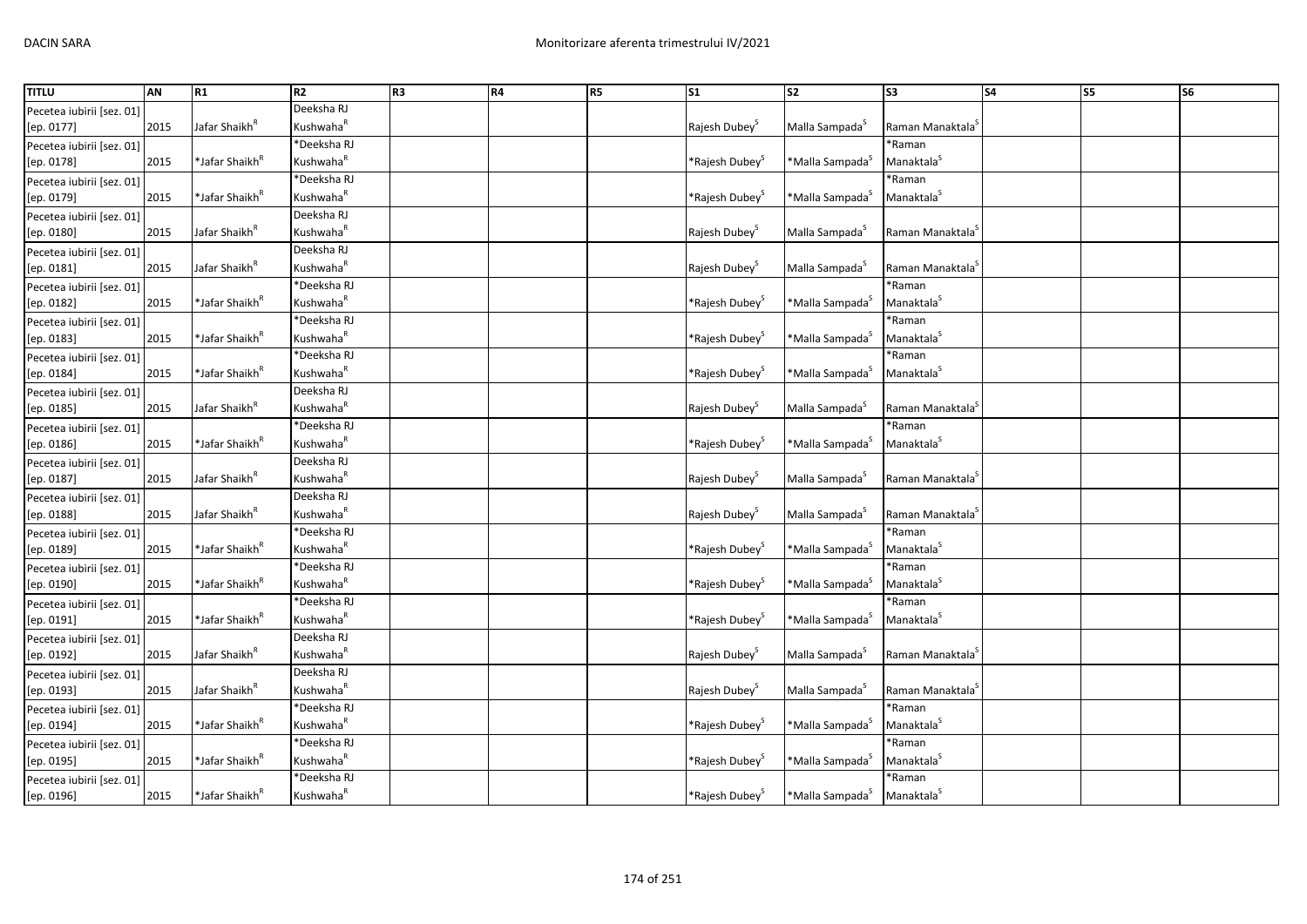| <b>TITLU</b>              | AN   | R1                         | R2                    | R <sub>3</sub> | R4 | R <sub>5</sub> | S <sub>1</sub>                | S <sub>2</sub>              | S <sub>3</sub>               | <b>S4</b> | S5 | S <sub>6</sub> |
|---------------------------|------|----------------------------|-----------------------|----------------|----|----------------|-------------------------------|-----------------------------|------------------------------|-----------|----|----------------|
| Pecetea iubirii [sez. 01] |      |                            | Deeksha RJ            |                |    |                |                               |                             |                              |           |    |                |
| [ep. 0197]                | 2015 | Jafar Shaikh <sup>k</sup>  | Kushwaha <sup>R</sup> |                |    |                | Rajesh Dubey <sup>S</sup>     | Malla Sampada <sup>S</sup>  | Raman Manaktala <sup>5</sup> |           |    |                |
| Pecetea iubirii [sez. 01] |      |                            | *Deeksha RJ           |                |    |                |                               |                             | *Raman                       |           |    |                |
| [ep. 0198]                | 2015 | *Jafar Shaikh <sup>ĸ</sup> | Kushwaha <sup>k</sup> |                |    |                | *Rajesh Dubey <sup>&gt;</sup> | *Malla Sampada <sup>3</sup> | Manaktala <sup>S</sup>       |           |    |                |
| Pecetea iubirii [sez. 01] |      |                            | *Deeksha RJ           |                |    |                |                               |                             | *Raman                       |           |    |                |
| [ep. 0199]                | 2015 | *Jafar Shaikh <sup>R</sup> | Kushwaha <sup>R</sup> |                |    |                | *Rajesh Dubey <sup>&gt;</sup> | *Malla Sampada <sup>S</sup> | Manaktala <sup>S</sup>       |           |    |                |
| Pecetea iubirii [sez. 01] |      |                            | *Deeksha RJ           |                |    |                |                               |                             | *Raman                       |           |    |                |
| [ep. 0200]                | 2015 | *Jafar Shaikh <sup>ĸ</sup> | Kushwaha <sup>k</sup> |                |    |                | *Rajesh Dubey <sup>&gt;</sup> | *Malla Sampada <sup>S</sup> | Manaktala <sup>S</sup>       |           |    |                |
| Pecetea iubirii [sez. 01] |      |                            | Deeksha RJ            |                |    |                |                               |                             |                              |           |    |                |
| [ep. 0201]                | 2015 | Jafar Shaikh <sup>"</sup>  | Kushwaha <sup>R</sup> |                |    |                | Rajesh Dubey <sup>5</sup>     | Malla Sampada <sup>5</sup>  | Raman Manaktala <sup>5</sup> |           |    |                |
| Pecetea iubirii [sez. 01] |      |                            | <b>Deeksha RJ</b>     |                |    |                |                               |                             | *Raman                       |           |    |                |
| [ep. 0202]                | 2015 | *Jafar Shaikh <sup>ĸ</sup> | Kushwaha <sup>R</sup> |                |    |                | *Rajesh Dubey <sup>S</sup>    | *Malla Sampada <sup>5</sup> | Manaktala <sup>S</sup>       |           |    |                |
| Pecetea iubirii [sez. 01] |      |                            | *Deeksha RJ           |                |    |                |                               |                             | *Raman                       |           |    |                |
| [ep. 0203]                | 2015 | *Jafar Shaikh <sup>ĸ</sup> | Kushwaha <sup>R</sup> |                |    |                | *Rajesh Dubey <sup>3</sup>    | *Malla Sampada <sup>S</sup> | Manaktala <sup>S</sup>       |           |    |                |
| Pecetea iubirii [sez. 01] |      |                            | *Deeksha RJ           |                |    |                |                               |                             | *Raman                       |           |    |                |
| [ep. 0204]                | 2015 | *Jafar Shaikh <sup>ĸ</sup> | Kushwaha <sup>R</sup> |                |    |                | *Rajesh Dubey <sup>5</sup>    | *Malla Sampada <sup>S</sup> | Manaktala <sup>S</sup>       |           |    |                |
| Pecetea iubirii [sez. 01] |      |                            | *Deeksha RJ           |                |    |                |                               |                             | *Raman                       |           |    |                |
| [ep. 0205]                | 2015 | *Jafar Shaikh <sup>R</sup> | Kushwaha <sup>R</sup> |                |    |                | *Rajesh Dubey <sup>&gt;</sup> | *Malla Sampada <sup>S</sup> | Manaktala <sup>5</sup>       |           |    |                |
| Pecetea iubirii [sez. 01] |      |                            | *Deeksha RJ           |                |    |                |                               |                             | *Raman                       |           |    |                |
| [ep. 0206]                | 2015 | *Jafar Shaikh <sup>ĸ</sup> | Kushwaha <sup>k</sup> |                |    |                | *Rajesh Dubey <sup>&gt;</sup> | *Malla Sampada <sup>S</sup> | Manaktala <sup>S</sup>       |           |    |                |
| Pecetea iubirii [sez. 01] |      |                            | *Deeksha RJ           |                |    |                |                               |                             | *Raman                       |           |    |                |
| [ep. 0207]                | 2015 | *Jafar Shaikh <sup>к</sup> | Kushwaha <sup>R</sup> |                |    |                | *Rajesh Dubey <sup>3</sup>    | *Malla Sampada <sup>S</sup> | Manaktala <sup>S</sup>       |           |    |                |
| Pecetea iubirii [sez. 01] |      |                            | *Deeksha RJ           |                |    |                |                               |                             | *Raman                       |           |    |                |
| [ep. 0208]                | 2015 | *Jafar Shaikh <sup>ĸ</sup> | Kushwaha <sup>R</sup> |                |    |                | *Rajesh Dubey <sup>S</sup>    | *Malla Sampada <sup>S</sup> | Manaktala <sup>S</sup>       |           |    |                |
| Pecetea iubirii [sez. 01] |      |                            | *Deeksha RJ           |                |    |                |                               |                             | *Raman                       |           |    |                |
| [ep. 0209]                | 2015 | *Jafar Shaikh <sup>"</sup> | Kushwaha <sup>R</sup> |                |    |                | *Rajesh Dubey <sup>3</sup>    | *Malla Sampada <sup>s</sup> | Manaktala $^{\text{S}}$      |           |    |                |
| Pecetea iubirii [sez. 01] |      |                            | *Deeksha RJ           |                |    |                |                               |                             | *Raman                       |           |    |                |
| [ep. 0210]                | 2015 | *Jafar Shaikh <sup>R</sup> | Kushwaha <sup>R</sup> |                |    |                | *Rajesh Dubey <sup>&gt;</sup> | *Malla Sampada <sup>S</sup> | Manaktala <sup>S</sup>       |           |    |                |
| Pecetea iubirii [sez. 01] |      |                            | *Deeksha RJ           |                |    |                |                               |                             | *Raman                       |           |    |                |
| [ep. 0211]                | 2015 | *Jafar Shaikh <sup>n</sup> | Kushwaha <sup>R</sup> |                |    |                | *Rajesh Dubey <sup>&gt;</sup> | *Malla Sampada <sup>S</sup> | Manaktala <sup>S</sup>       |           |    |                |
| Pecetea iubirii [sez. 01] |      |                            | *Deeksha RJ           |                |    |                |                               |                             | *Raman                       |           |    |                |
| [ep. 0212]                | 2015 | *Jafar Shaikh <sup>R</sup> | Kushwaha <sup>R</sup> |                |    |                | *Rajesh Dubey <sup>&gt;</sup> | *Malla Sampada <sup>3</sup> | Manaktala <sup>S</sup>       |           |    |                |
| Pecetea iubirii [sez. 01] |      |                            | Deeksha RJ            |                |    |                |                               |                             | *Raman                       |           |    |                |
| [ep. 0213]                | 2015 | *Jafar Shaikh <sup>R</sup> | Kushwaha <sup>R</sup> |                |    |                | *Rajesh Dubey <sup>&gt;</sup> | *Malla Sampada <sup>3</sup> | Manaktala <sup>S</sup>       |           |    |                |
| Pecetea iubirii [sez. 01] |      |                            | *Deeksha RJ           |                |    |                |                               |                             | *Raman                       |           |    |                |
| [ep. 0214]                | 2015 | *Jafar Shaikh <sup>ĸ</sup> | Kushwaha <sup>R</sup> |                |    |                | *Rajesh Dubey <sup>3</sup>    | *Malla Sampada <sup>S</sup> | Manaktala <sup>5</sup>       |           |    |                |
| Pecetea iubirii [sez. 01] |      |                            | *Deeksha RJ           |                |    |                |                               |                             | *Raman                       |           |    |                |
| [ep. 0215]                | 2015 | *Jafar Shaikh <sup>ĸ</sup> | Kushwaha <sup>R</sup> |                |    |                | *Rajesh Dubey                 | *Malla Sampada <sup>S</sup> | Manaktala <sup>S</sup>       |           |    |                |
| Pecetea iubirii [sez. 01] |      |                            | *Deeksha RJ           |                |    |                |                               |                             | *Raman                       |           |    |                |
| [ep. 0216]                | 2015 | *Jafar Shaikh <sup>ĸ</sup> | Kushwaha <sup>R</sup> |                |    |                | *Rajesh Dubey <sup>S</sup>    | *Malla Sampada <sup>5</sup> | Manaktala <sup>5</sup>       |           |    |                |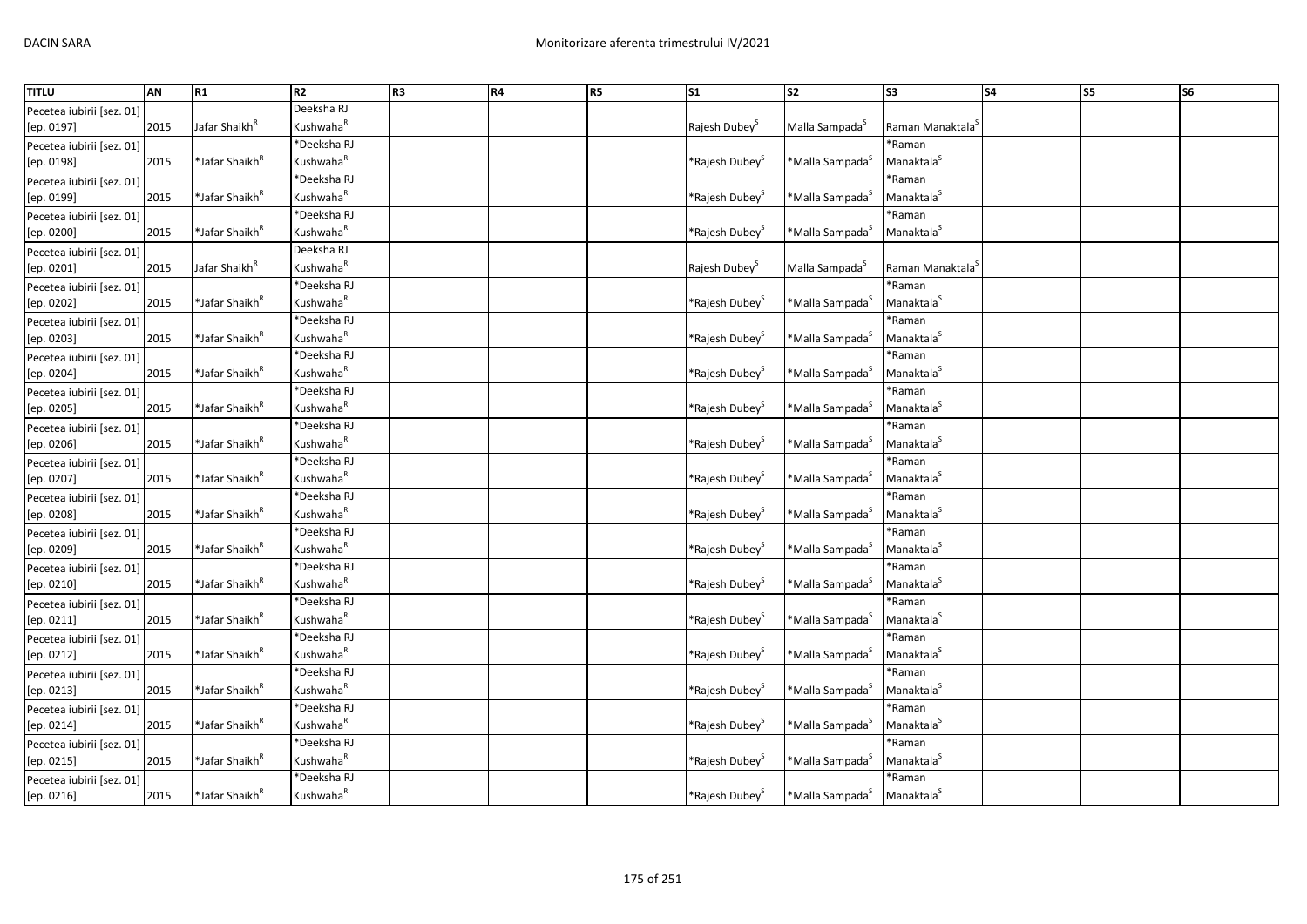| <b>TITLU</b>              | AN   | R1                         | R2                    | R <sub>3</sub> | R4 | R <sub>5</sub> | S <sub>1</sub>                | S <sub>2</sub>              | S3                           | <b>S4</b> | S5 | S <sub>6</sub> |
|---------------------------|------|----------------------------|-----------------------|----------------|----|----------------|-------------------------------|-----------------------------|------------------------------|-----------|----|----------------|
| Pecetea iubirii [sez. 01] |      |                            | *Deeksha RJ           |                |    |                |                               |                             | *Raman                       |           |    |                |
| [ep. 0217]                | 2015 | *Jafar Shaikh <sup>R</sup> | Kushwaha <sup>R</sup> |                |    |                | *Rajesh Dubey <sup>&gt;</sup> | *Malla Sampada <sup>5</sup> | Manaktala <sup>S</sup>       |           |    |                |
| Pecetea iubirii [sez. 01] |      |                            | *Deeksha RJ           |                |    |                |                               |                             | *Raman                       |           |    |                |
| [ep. 0218]                | 2015 | *Jafar Shaikh <sup>ĸ</sup> | Kushwaha <sup>k</sup> |                |    |                | *Rajesh Dubey <sup>3</sup>    | *Malla Sampada <sup>5</sup> | Manaktala <sup>S</sup>       |           |    |                |
| Pecetea iubirii [sez. 01] |      |                            | *Deeksha RJ           |                |    |                |                               |                             | *Raman                       |           |    |                |
| [ep. 0219]                | 2015 | *Jafar Shaikh <sup>R</sup> | Kushwaha <sup>R</sup> |                |    |                | *Rajesh Dubey <sup>&gt;</sup> | *Malla Sampada <sup>S</sup> | Manaktala <sup>S</sup>       |           |    |                |
| Pecetea iubirii [sez. 01] |      |                            | *Deeksha RJ           |                |    |                |                               |                             | *Raman                       |           |    |                |
| [ep. 0220]                | 2015 | *Jafar Shaikh <sup>ĸ</sup> | Kushwaha <sup>k</sup> |                |    |                | *Rajesh Dubey <sup>&gt;</sup> | *Malla Sampada <sup>S</sup> | Manaktala <sup>S</sup>       |           |    |                |
| Pecetea iubirii [sez. 01] |      |                            | *Deeksha RJ           |                |    |                |                               |                             | *Raman                       |           |    |                |
| [ep. 0221]                | 2015 | *Jafar Shaikh <sup>ĸ</sup> | Kushwaha <sup>R</sup> |                |    |                | *Rajesh Dubey <sup>3</sup>    | *Malla Sampada <sup>3</sup> | Manaktala <sup>S</sup>       |           |    |                |
| Pecetea iubirii [sez. 01] |      |                            | <b>Deeksha RJ</b>     |                |    |                |                               |                             | *Raman                       |           |    |                |
| [ep. 0222]                | 2015 | *Jafar Shaikh <sup>ĸ</sup> | Kushwaha <sup>R</sup> |                |    |                | *Rajesh Dubey <sup>5</sup>    | *Malla Sampada <sup>5</sup> | Manaktala <sup>S</sup>       |           |    |                |
| Pecetea iubirii [sez. 01] |      |                            | *Deeksha RJ           |                |    |                |                               |                             | *Raman                       |           |    |                |
| [ep. 0223]                | 2015 | *Jafar Shaikh <sup>ĸ</sup> | Kushwaha <sup>R</sup> |                |    |                | *Rajesh Dubey <sup>&gt;</sup> | *Malla Sampada <sup>S</sup> | Manaktala <sup>S</sup>       |           |    |                |
| Pecetea iubirii [sez. 01] |      |                            | *Deeksha RJ           |                |    |                |                               |                             | *Raman                       |           |    |                |
| [ep. 0224]                | 2015 | *Jafar Shaikh <sup>R</sup> | Kushwaha <sup>R</sup> |                |    |                | *Rajesh Dubey <sup>S</sup>    | *Malla Sampada <sup>5</sup> | Manaktala <sup>S</sup>       |           |    |                |
| Pecetea iubirii [sez. 01] |      |                            | *Deeksha RJ           |                |    |                |                               |                             | *Raman                       |           |    |                |
| [ep. 0225]                | 2015 | *Jafar Shaikh <sup>R</sup> | Kushwaha <sup>k</sup> |                |    |                | *Rajesh Dubey <sup>&gt;</sup> | *Malla Sampada <sup>S</sup> | Manaktala <sup>S</sup>       |           |    |                |
| Pecetea iubirii [sez. 01] |      |                            | *Deeksha RJ           |                |    |                |                               |                             | *Raman                       |           |    |                |
| [ep. 0226]                | 2015 | *Jafar Shaikh <sup>ĸ</sup> | Kushwaha <sup>R</sup> |                |    |                | *Rajesh Dubey <sup>&gt;</sup> | *Malla Sampada <sup>S</sup> | Manaktala <sup>S</sup>       |           |    |                |
| Pecetea iubirii [sez. 01] |      |                            | *Deeksha RJ           |                |    |                |                               |                             | *Raman                       |           |    |                |
| [ep. 0227]                | 2015 | *Jafar Shaikh <sup>к</sup> | Kushwaha <sup>R</sup> |                |    |                | *Rajesh Dubey <sup>3</sup>    | *Malla Sampada <sup>S</sup> | Manaktala <sup>S</sup>       |           |    |                |
| Pecetea iubirii [sez. 01] |      |                            | *Deeksha RJ           |                |    |                |                               |                             | *Raman                       |           |    |                |
| [ep. 0228]                | 2015 | *Jafar Shaikh <sup>R</sup> | Kushwaha <sup>R</sup> |                |    |                | *Rajesh Dubey <sup>&gt;</sup> | *Malla Sampada <sup>s</sup> | Manaktala <sup>S</sup>       |           |    |                |
| Pecetea iubirii [sez. 01] |      |                            | *Deeksha RJ           |                |    |                |                               |                             | *Raman                       |           |    |                |
| [ep. 0229]                | 2015 | *Jafar Shaikh <sup>ĸ</sup> | Kushwaha <sup>R</sup> |                |    |                | *Rajesh Dubey <sup>3</sup>    | *Malla Sampada <sup>s</sup> | Manaktala <sup>5</sup>       |           |    |                |
| Pecetea iubirii [sez. 01] |      |                            | *Deeksha RJ           |                |    |                |                               |                             | *Raman                       |           |    |                |
| [ep. 0230]                | 2015 | *Jafar Shaikh <sup>R</sup> | Kushwaha <sup>R</sup> |                |    |                | *Rajesh Dubey <sup>3</sup>    | *Malla Sampada <sup>s</sup> | Manaktala <sup>S</sup>       |           |    |                |
| Pecetea iubirii [sez. 01] |      |                            | *Deeksha RJ           |                |    |                |                               |                             | *Raman                       |           |    |                |
| [ep. 0231]                | 2015 | *Jafar Shaikh <sup>ĸ</sup> | Kushwaha <sup>R</sup> |                |    |                | *Rajesh Dubey <sup>3</sup>    | *Malla Sampada <sup>5</sup> | Manaktala                    |           |    |                |
| Pecetea iubirii [sez. 01] |      |                            | *Deeksha RJ           |                |    |                |                               |                             | *Raman                       |           |    |                |
| [ep. 0232]                | 2015 | *Jafar Shaikh <sup>ĸ</sup> | Kushwaha <sup>R</sup> |                |    |                | *Rajesh Dubey <sup>&gt;</sup> | *Malla Sampada <sup>s</sup> | Manaktala <sup>S</sup>       |           |    |                |
| Pecetea iubirii [sez. 01] |      |                            | *Deeksha RJ           |                |    |                |                               |                             | *Raman                       |           |    |                |
| [ep. 0233]                | 2015 | *Jafar Shaikh <sup>R</sup> | Kushwaha <sup>R</sup> |                |    |                | *Rajesh Dubey <sup>&gt;</sup> | *Malla Sampada <sup>5</sup> | Manaktala <sup>S</sup>       |           |    |                |
| Pecetea iubirii [sez. 01] |      |                            | Deeksha RJ            |                |    |                |                               |                             |                              |           |    |                |
| [ep. 0234]                | 2015 | Jafar Shaikh <sup>R</sup>  | Kushwaha <sup>R</sup> |                |    |                | Rajesh Dubey <sup>3</sup>     | Malla Sampada <sup>5</sup>  | Raman Manaktala <sup>5</sup> |           |    |                |
| Pecetea iubirii [sez. 01] |      |                            | *Deeksha RJ           |                |    |                |                               |                             | *Raman                       |           |    |                |
| [ep. 0235]                | 2015 | *Jafar Shaikh <sup>ĸ</sup> | Kushwaha <sup>R</sup> |                |    |                | *Rajesh Dubey <sup>š</sup>    | *Malla Sampada <sup>3</sup> | Manaktala <sup>S</sup>       |           |    |                |
| Pecetea iubirii [sez. 01] |      |                            | *Deeksha RJ           |                |    |                |                               |                             | *Raman                       |           |    |                |
| [ep. 0236]                | 2015 | *Jafar Shaikh <sup>ĸ</sup> | Kushwaha <sup>R</sup> |                |    |                | *Rajesh Dubey <sup>S</sup>    | *Malla Sampada <sup>5</sup> | Manaktala <sup>5</sup>       |           |    |                |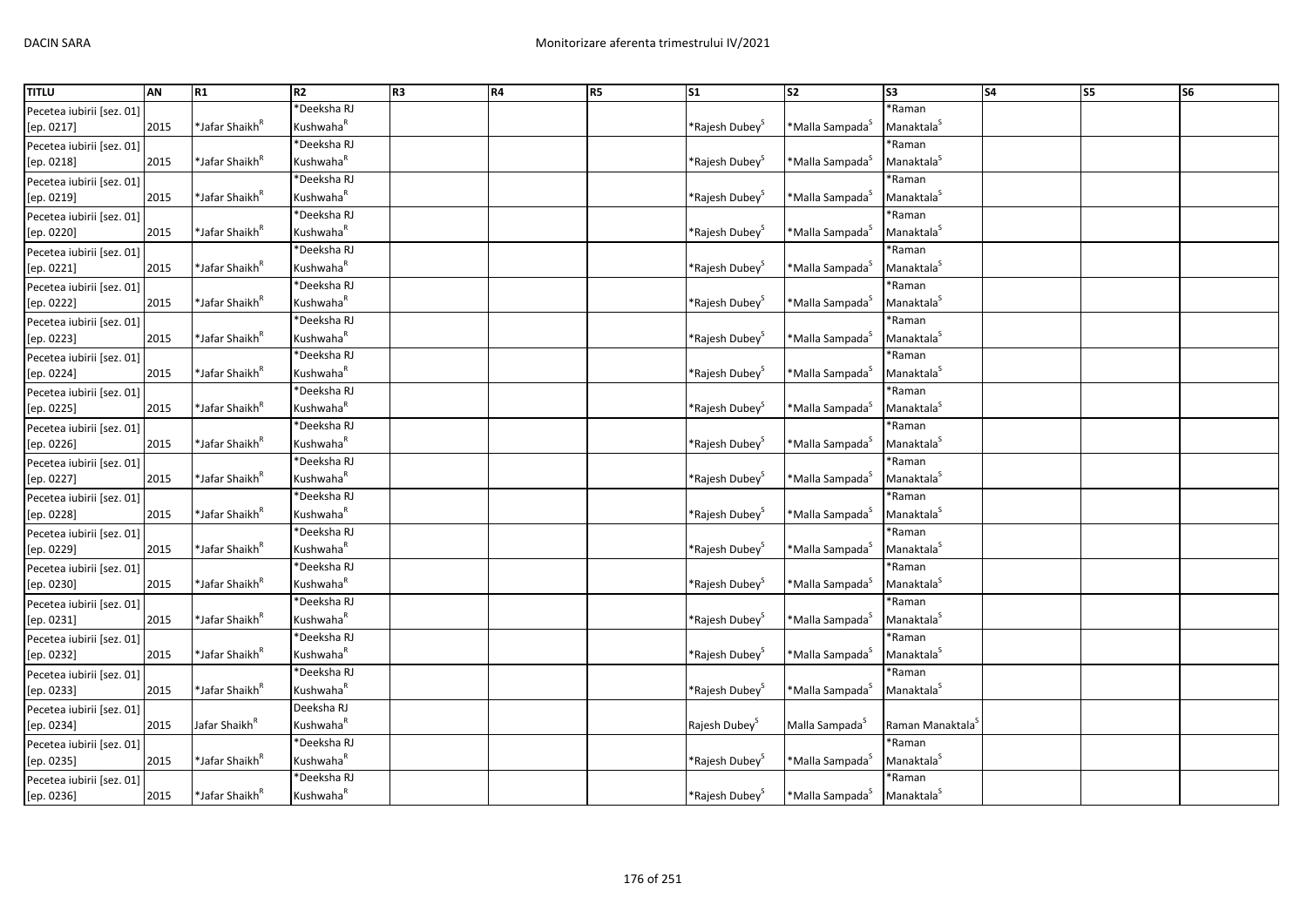| <b>TITLU</b>              | AN   | R1                         | R2                    | R <sub>3</sub> | R4 | R <sub>5</sub> | S <sub>1</sub>                | $\overline{\text{S2}}$      | S <sub>3</sub>               | S <sub>4</sub> | <b>S5</b> | <b>S6</b> |
|---------------------------|------|----------------------------|-----------------------|----------------|----|----------------|-------------------------------|-----------------------------|------------------------------|----------------|-----------|-----------|
| Pecetea iubirii [sez. 01] |      |                            | *Deeksha RJ           |                |    |                |                               |                             | *Raman                       |                |           |           |
| [ep. 0237]                | 2015 | *Jafar Shaikh <sup>R</sup> | Kushwaha <sup>R</sup> |                |    |                | *Rajesh Dubey <sup>&gt;</sup> | *Malla Sampada <sup>s</sup> | Manaktala <sup>S</sup>       |                |           |           |
| Pecetea iubirii [sez. 01] |      |                            | Deeksha RJ            |                |    |                |                               |                             |                              |                |           |           |
| [ep. 0238]                | 2015 | Jafar Shaikh <sup>k</sup>  | Kushwaha <sup>R</sup> |                |    |                | Rajesh Dubey <sup>5</sup>     | Malla Sampada <sup>5</sup>  | Raman Manaktala <sup>3</sup> |                |           |           |
| Pecetea iubirii [sez. 01] |      |                            | *Deeksha RJ           |                |    |                |                               |                             | *Raman                       |                |           |           |
| [ep. 0239]                | 2015 | *Jafar Shaikh <sup>R</sup> | Kushwaha <sup>R</sup> |                |    |                | *Rajesh Dubey <sup>&gt;</sup> | *Malla Sampada <sup>S</sup> | Manaktala <sup>5</sup>       |                |           |           |
| Pecetea iubirii [sez. 01] |      |                            | *Deeksha RJ           |                |    |                |                               |                             | *Raman                       |                |           |           |
| [ep. 0240]                | 2015 | *Jafar Shaikh <sup>ĸ</sup> | Kushwaha <sup>R</sup> |                |    |                | *Rajesh Dubey <sup>&gt;</sup> | *Malla Sampada <sup>5</sup> | Manaktala <sup>S</sup>       |                |           |           |
| Pecetea iubirii [sez. 01] |      |                            | *Deeksha RJ           |                |    |                |                               |                             | *Raman                       |                |           |           |
| [ep. 0241]                | 2015 | *Jafar Shaikh <sup>ĸ</sup> | Kushwaha <sup>R</sup> |                |    |                | *Rajesh Dubey <sup>&gt;</sup> | *Malla Sampada <sup>S</sup> | Manaktala <sup>S</sup>       |                |           |           |
| Pecetea iubirii [sez. 01] |      |                            | Deeksha RJ            |                |    |                |                               |                             |                              |                |           |           |
| [ep. 0242]                | 2015 | Jafar Shaikh <sup>R</sup>  | Kushwaha <sup>R</sup> |                |    |                | Rajesh Dubey <sup>5</sup>     | Malla Sampada <sup>5</sup>  | Raman Manaktala <sup>3</sup> |                |           |           |
| Pecetea iubirii [sez. 01] |      |                            | Deeksha RJ            |                |    |                |                               |                             |                              |                |           |           |
| [ep. 0243]                | 2015 | Jafar Shaikh <sup>k</sup>  | Kushwaha <sup>R</sup> |                |    |                | Rajesh Dubey <sup>5</sup>     | Malla Sampada <sup>S</sup>  | Raman Manaktala <sup>`</sup> |                |           |           |
| Pecetea iubirii [sez. 01] |      |                            | *Deeksha RJ           |                |    |                |                               |                             | *Raman                       |                |           |           |
| [ep. 0244]                | 2015 | *Jafar Shaikh <sup>ĸ</sup> | Kushwaha <sup>R</sup> |                |    |                | *Rajesh Dubey <sup>&gt;</sup> | *Malla Sampada <sup>S</sup> | Manaktala <sup>5</sup>       |                |           |           |
| Pecetea iubirii [sez. 01] |      |                            | *Deeksha RJ           |                |    |                |                               |                             | *Raman                       |                |           |           |
| [ep. 0245]                | 2015 | *Jafar Shaikh <sup>R</sup> | Kushwaha <sup>R</sup> |                |    |                | *Rajesh Dubey <sup>S</sup>    | *Malla Sampada <sup>5</sup> | Manaktala <sup>S</sup>       |                |           |           |
| Pecetea iubirii [sez. 01] |      |                            | Deeksha RJ            |                |    |                |                               |                             |                              |                |           |           |
| [ep. 0246]                | 2015 | Jafar Shaikh <sup>"</sup>  | Kushwaha <sup>R</sup> |                |    |                | Rajesh Dubey <sup>5</sup>     | Malla Sampada <sup>5</sup>  | Raman Manaktala <sup>3</sup> |                |           |           |
| Pecetea iubirii [sez. 01] |      |                            | Deeksha RJ            |                |    |                |                               |                             |                              |                |           |           |
| [ep. 0247]                | 2015 | Jafar Shaikh <sup>R</sup>  | Kushwaha <sup>R</sup> |                |    |                | Rajesh Dubey <sup>S</sup>     | Malla Sampada <sup>S</sup>  | Raman Manaktala <sup>s</sup> |                |           |           |
| Pecetea iubirii [sez. 01] |      |                            | *Deeksha RJ           |                |    |                |                               |                             | *Raman                       |                |           |           |
| [ep. 0248]                | 2015 | *Jafar Shaikh <sup>ĸ</sup> | Kushwaha <sup>R</sup> |                |    |                | *Rajesh Dubey <sup>&gt;</sup> | *Malla Sampada <sup>S</sup> | Manaktala <sup>S</sup>       |                |           |           |
| Pecetea iubirii [sez. 01] |      |                            | *Deeksha RJ           |                |    |                |                               |                             | *Raman                       |                |           |           |
| [ep. 0249]                | 2015 | *Jafar Shaikh <sup>"</sup> | Kushwaha <sup>R</sup> |                |    |                | *Rajesh Dubey <sup>3</sup>    | *Malla Sampada <sup>s</sup> | Manaktala <sup>5</sup>       |                |           |           |
| Pecetea iubirii [sez. 01] |      |                            | *Deeksha RJ           |                |    |                |                               |                             | *Raman                       |                |           |           |
| [ep. 0250]                | 2015 | *Jafar Shaikh <sup>R</sup> | Kushwaha <sup>R</sup> |                |    |                | *Rajesh Dubey <sup>S</sup>    | *Malla Sampada <sup>S</sup> | Manaktala <sup>S</sup>       |                |           |           |
| Pecetea iubirii [sez. 01] |      |                            | Deeksha RJ            |                |    |                |                               |                             |                              |                |           |           |
| [ep. 0251]                | 2015 | Jafar Shaikh <sup>"</sup>  | Kushwaha <sup>R</sup> |                |    |                | Rajesh Dubey <sup>3</sup>     | Malla Sampada <sup>S</sup>  | Raman Manaktala <sup>3</sup> |                |           |           |
| Pecetea iubirii [sez. 01] |      |                            | Deeksha RJ            |                |    |                |                               |                             |                              |                |           |           |
| [ep. 0252]                | 2015 | Jafar Shaikh <sup>k</sup>  | Kushwaha <sup>R</sup> |                |    |                | Rajesh Dubey <sup>S</sup>     | Malla Sampada <sup>S</sup>  | Raman Manaktala <sup>5</sup> |                |           |           |
| Pecetea iubirii [sez. 01] |      |                            | *Deeksha RJ           |                |    |                |                               |                             | *Raman                       |                |           |           |
| [ep. 0253]                | 2015 | *Jafar Shaikh <sup>ĸ</sup> | Kushwaha <sup>R</sup> |                |    |                | *Rajesh Dubey <sup>S</sup>    | *Malla Sampada <sup>s</sup> | Manaktala <sup>S</sup>       |                |           |           |
| Pecetea iubirii [sez. 01] |      |                            | *Deeksha RJ           |                |    |                |                               |                             | *Raman                       |                |           |           |
| [ep. 0254]                | 2015 | *Jafar Shaikh <sup>ĸ</sup> | Kushwaha <sup>R</sup> |                |    |                | *Rajesh Dubey <sup>&gt;</sup> | *Malla Sampada <sup>S</sup> | Manaktala <sup>5</sup>       |                |           |           |
| Pecetea iubirii [sez. 01] |      |                            | Deeksha RJ            |                |    |                |                               |                             |                              |                |           |           |
| [ep. 0255]                | 2015 | Jafar Shaikh <sup>R</sup>  | Kushwaha <sup>R</sup> |                |    |                | Rajesh Dubey <sup>3</sup>     | Malla Sampada <sup>S</sup>  | Raman Manaktala <sup>3</sup> |                |           |           |
| Pecetea iubirii [sez. 01] |      |                            | Deeksha RJ            |                |    |                |                               |                             |                              |                |           |           |
| [ep. 0256]                | 2015 | Jafar Shaikh <sup>k</sup>  | Kushwaha <sup>R</sup> |                |    |                | Rajesh Dubey <sup>5</sup>     | Malla Sampada <sup>5</sup>  | Raman Manaktala <sup>3</sup> |                |           |           |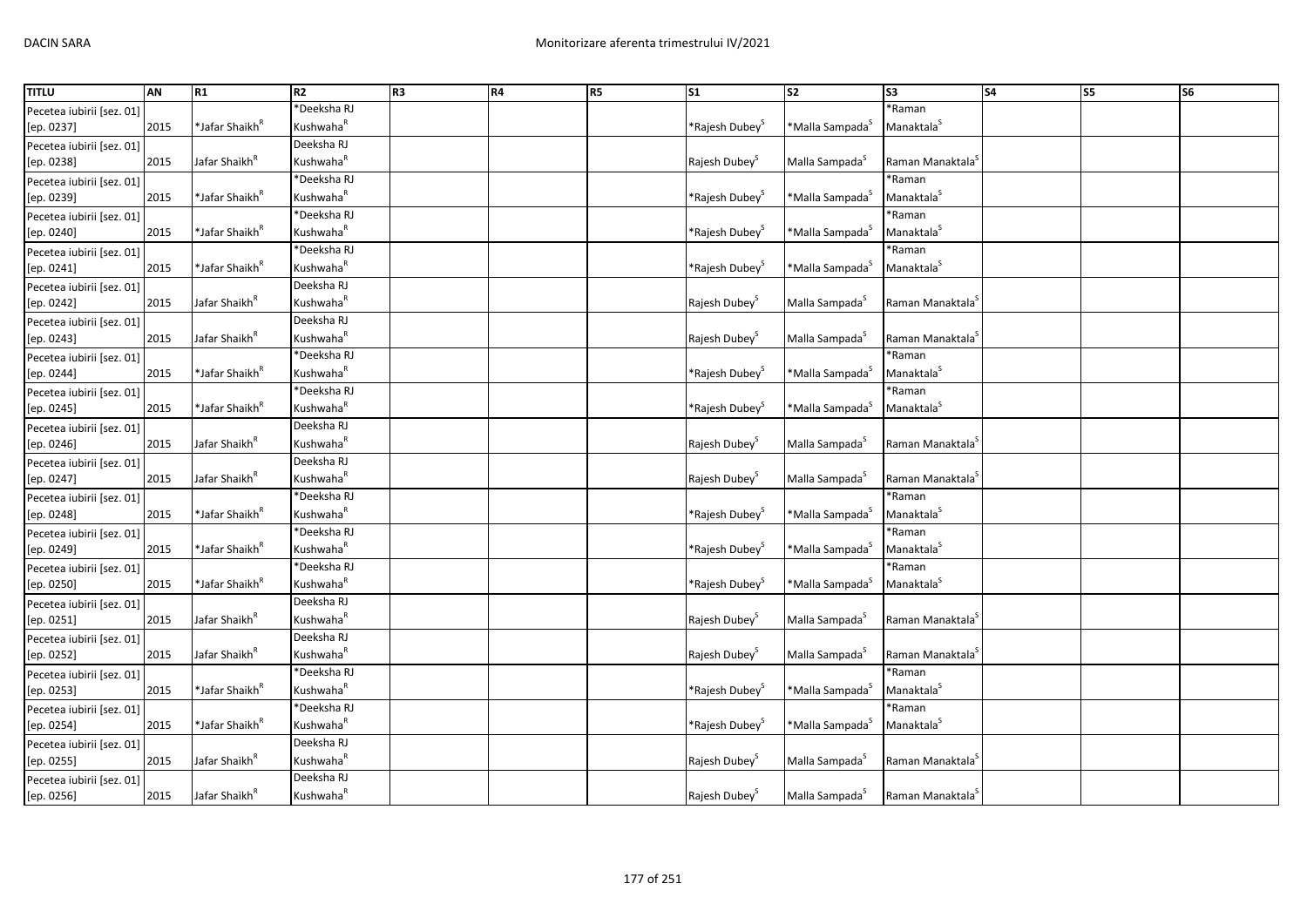| <b>TITLU</b>              | AN   | R1                         | R2                    | R <sub>3</sub> | R4 | R <sub>5</sub> | S <sub>1</sub>                | $\overline{\text{S2}}$      | S3                           | <b>S4</b> | <b>S5</b> | S <sub>6</sub> |
|---------------------------|------|----------------------------|-----------------------|----------------|----|----------------|-------------------------------|-----------------------------|------------------------------|-----------|-----------|----------------|
| Pecetea iubirii [sez. 01] |      |                            | *Deeksha RJ           |                |    |                |                               |                             | *Raman                       |           |           |                |
| [ep. 0257]                | 2015 | *Jafar Shaikh <sup>ĸ</sup> | Kushwaha <sup>R</sup> |                |    |                | *Rajesh Dubey <sup>S</sup>    | *Malla Sampada <sup>S</sup> | Manaktala <sup>S</sup>       |           |           |                |
| Pecetea iubirii [sez. 01] |      |                            | *Deeksha RJ           |                |    |                |                               |                             | *Raman                       |           |           |                |
| [ep. 0258]                | 2015 | *Jafar Shaikh <sup>ĸ</sup> | Kushwaha <sup>R</sup> |                |    |                | *Rajesh Dubey <sup>&gt;</sup> | *Malla Sampada <sup>s</sup> | Manaktala <sup>5</sup>       |           |           |                |
| Pecetea iubirii [sez. 01] |      |                            | *Deeksha RJ           |                |    |                |                               |                             | *Raman                       |           |           |                |
| [ep. 0259]                | 2015 | *Jafar Shaikh <sup>R</sup> | Kushwaha <sup>R</sup> |                |    |                | *Rajesh Dubey <sup>&gt;</sup> | *Malla Sampada <sup>S</sup> | Manaktala <sup>S</sup>       |           |           |                |
| Pecetea iubirii [sez. 01] |      |                            | Deeksha RJ            |                |    |                |                               |                             |                              |           |           |                |
| [ep. 0260]                | 2015 | Jafar Shaikh <sup>k</sup>  | Kushwaha <sup>R</sup> |                |    |                | Rajesh Dubey <sup>5</sup>     | Malla Sampada <sup>5</sup>  | Raman Manaktala <sup>3</sup> |           |           |                |
| Pecetea iubirii [sez. 01] |      |                            | Deeksha RJ            |                |    |                |                               |                             |                              |           |           |                |
| [ep. 0261]                | 2015 | Jafar Shaikh <sup>"</sup>  | Kushwaha <sup>R</sup> |                |    |                | Rajesh Dubey <sup>3</sup>     | Malla Sampada <sup>3</sup>  | Raman Manaktala <sup>3</sup> |           |           |                |
| Pecetea iubirii [sez. 01] |      |                            | *Deeksha RJ           |                |    |                |                               |                             | *Raman                       |           |           |                |
| [ep. 0262]                | 2015 | *Jafar Shaikh <sup>ĸ</sup> | Kushwaha <sup>R</sup> |                |    |                | *Rajesh Dubey <sup>&gt;</sup> | *Malla Sampada <sup>S</sup> | Manaktala <sup>S</sup>       |           |           |                |
| Pecetea iubirii [sez. 01] |      |                            | *Deeksha RJ           |                |    |                |                               |                             | *Raman                       |           |           |                |
| [ep. 0263]                | 2015 | *Jafar Shaikh <sup>ĸ</sup> | Kushwaha <sup>R</sup> |                |    |                | *Rajesh Dubey <sup>&gt;</sup> | *Malla Sampada <sup>S</sup> | Manaktala <sup>S</sup>       |           |           |                |
| Pecetea iubirii [sez. 01] |      |                            | Deeksha RJ            |                |    |                |                               |                             |                              |           |           |                |
| [ep. 0264]                | 2015 | Jafar Shaikh <sup>R</sup>  | Kushwaha <sup>R</sup> |                |    |                | Rajesh Dubey <sup>S</sup>     | Malla Sampada <sup>5</sup>  | Raman Manaktala <sup>3</sup> |           |           |                |
| Pecetea iubirii [sez. 01] |      |                            | Deeksha RJ            |                |    |                |                               |                             |                              |           |           |                |
| [ep. 0265]                | 2015 | Jafar Shaikh <sup>R</sup>  | Kushwaha <sup>k</sup> |                |    |                | Rajesh Dubey <sup>5</sup>     | Malla Sampada <sup>S</sup>  | Raman Manaktala <sup>3</sup> |           |           |                |
| Pecetea iubirii [sez. 01] |      |                            | *Deeksha RJ           |                |    |                |                               |                             | *Raman                       |           |           |                |
| [ep. 0266]                | 2015 | *Jafar Shaikh <sup>ĸ</sup> | Kushwaha <sup>R</sup> |                |    |                | *Rajesh Dubey <sup>&gt;</sup> | *Malla Sampada <sup>S</sup> | Manaktala <sup>S</sup>       |           |           |                |
| Pecetea iubirii [sez. 01] |      |                            | *Deeksha RJ           |                |    |                |                               |                             | *Raman                       |           |           |                |
| [ep. 0267]                | 2015 | *Jafar Shaikh <sup>к</sup> | Kushwaha <sup>R</sup> |                |    |                | *Rajesh Dubey <sup>S</sup>    | *Malla Sampada <sup>S</sup> | Manaktala <sup>S</sup>       |           |           |                |
| Pecetea iubirii [sez. 01] |      |                            | Deeksha RJ            |                |    |                |                               |                             |                              |           |           |                |
| [ep. 0268]                | 2015 | Jafar Shaikh <sup>R</sup>  | Kushwaha <sup>k</sup> |                |    |                | Rajesh Dubey <sup>5</sup>     | Malla Sampada <sup>5</sup>  | Raman Manaktala <sup>3</sup> |           |           |                |
| Pecetea iubirii [sez. 01] |      |                            | Deeksha RJ            |                |    |                |                               |                             |                              |           |           |                |
| [ep. 0269]                | 2015 | Jafar Shaikh <sup>R</sup>  | Kushwaha <sup>R</sup> |                |    |                | Rajesh Dubey <sup>3</sup>     | Malla Sampada <sup>S</sup>  | Raman Manaktala <sup>3</sup> |           |           |                |
| Pecetea iubirii [sez. 01] |      |                            | *Deeksha RJ           |                |    |                |                               |                             | *Raman                       |           |           |                |
| [ep. 0270]                | 2015 | *Jafar Shaikh <sup>R</sup> | Kushwaha <sup>R</sup> |                |    |                | *Rajesh Dubey <sup>S</sup>    | *Malla Sampada <sup>S</sup> | Manaktala <sup>5</sup>       |           |           |                |
| Pecetea iubirii [sez. 01] |      |                            | *Deeksha RJ           |                |    |                |                               |                             | *Raman                       |           |           |                |
| [ep. 0271]                | 2015 | *Jafar Shaikh <sup>ĸ</sup> | Kushwaha <sup>R</sup> |                |    |                | *Rajesh Dubey <sup>3</sup>    | *Malla Sampada <sup>5</sup> | Manaktala <sup>S</sup>       |           |           |                |
| Pecetea iubirii [sez. 01] |      |                            | Deeksha RJ            |                |    |                |                               |                             |                              |           |           |                |
| [ep. 0272]                | 2015 | Jafar Shaikh <sup>k</sup>  | Kushwaha <sup>R</sup> |                |    |                | Rajesh Dubey <sup>5</sup>     | Malla Sampada <sup>5</sup>  | Raman Manaktala <sup>s</sup> |           |           |                |
| Pecetea iubirii [sez. 01] |      |                            | Deeksha RJ            |                |    |                |                               |                             |                              |           |           |                |
| [ep. 0273]                | 2015 | Jafar Shaikh <sup>R</sup>  | Kushwaha <sup>R</sup> |                |    |                | Rajesh Dubey <sup>5</sup>     | Malla Sampada <sup>S</sup>  | Raman Manaktala <sup>s</sup> |           |           |                |
| Pecetea iubirii [sez. 01] |      |                            | *Deeksha RJ           |                |    |                |                               |                             | *Raman                       |           |           |                |
| [ep. 0274]                | 2015 | *Jafar Shaikh <sup>ĸ</sup> | Kushwaha <sup>R</sup> |                |    |                | *Rajesh Dubey <sup>s</sup>    | *Malla Sampada <sup>S</sup> | Manaktala <sup>5</sup>       |           |           |                |
| Pecetea iubirii [sez. 01] |      |                            | *Deeksha RJ           |                |    |                |                               |                             | *Raman                       |           |           |                |
| [ep. 0275]                | 2015 | *Jafar Shaikh <sup>ĸ</sup> | Kushwaha <sup>R</sup> |                |    |                | *Rajesh Dubey <sup>š</sup>    | *Malla Sampada <sup>S</sup> | Manaktala <sup>S</sup>       |           |           |                |
| Pecetea iubirii [sez. 01] |      |                            | *Deeksha RJ           |                |    |                |                               |                             | *Raman                       |           |           |                |
| [ep. 0276]                | 2015 | *Jafar Shaikh <sup>R</sup> | Kushwaha <sup>R</sup> |                |    |                | *Rajesh Dubey <sup>5</sup>    | *Malla Sampada <sup>S</sup> | Manaktala <sup>5</sup>       |           |           |                |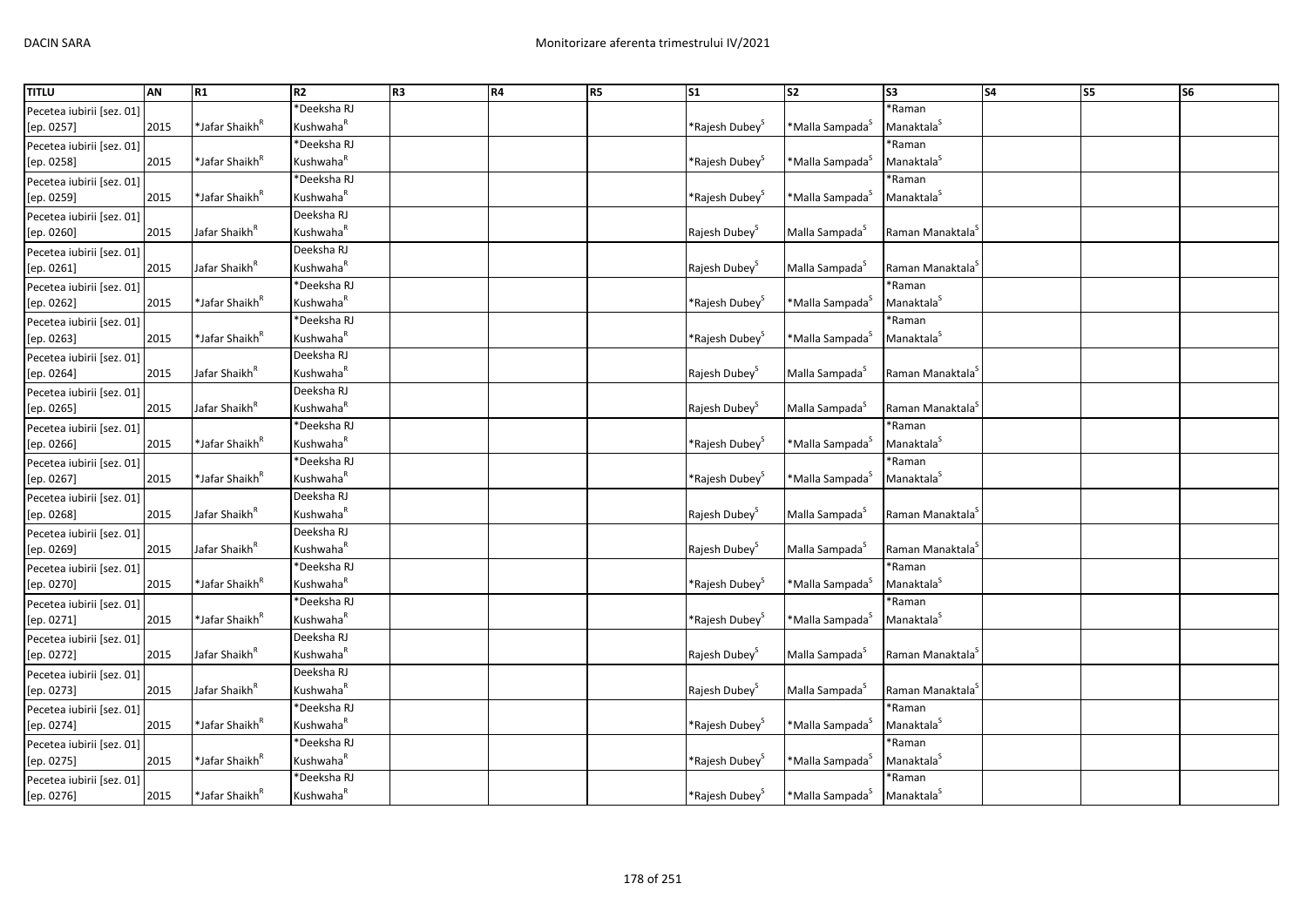| <b>TITLU</b><br><b>S4</b><br>AN<br>R1<br>R2<br>R <sub>3</sub><br>R4<br>R <sub>5</sub><br>S <sub>1</sub><br>S <sub>2</sub><br>S <sub>3</sub>                         | S5 | S <sub>6</sub> |
|---------------------------------------------------------------------------------------------------------------------------------------------------------------------|----|----------------|
| Deeksha RJ<br>Pecetea iubirii [sez. 01]                                                                                                                             |    |                |
| Kushwaha <sup>R</sup><br>2015<br>Jafar Shaikh <sup>k</sup><br>Rajesh Dubey <sup>S</sup><br>Malla Sampada <sup>S</sup><br>Raman Manaktala <sup>5</sup><br>[ep. 0277] |    |                |
| *Deeksha RJ<br>*Raman<br>Pecetea iubirii [sez. 01]                                                                                                                  |    |                |
| Manaktala <sup>S</sup><br>Kushwaha <sup>k</sup><br>2015<br>*Jafar Shaikh <sup>ĸ</sup><br>*Rajesh Dubey <sup>&gt;</sup><br>[ep. 0278]<br>*Malla Sampada <sup>3</sup> |    |                |
| *Deeksha RJ<br>*Raman<br>Pecetea iubirii [sez. 01]                                                                                                                  |    |                |
| Kushwaha <sup>R</sup><br>Manaktala <sup>S</sup><br>2015<br>*Jafar Shaikh <sup>ĸ</sup><br>*Malla Sampada <sup>S</sup><br>[ep. 0279]<br>*Rajesh Dubey <sup>&gt;</sup> |    |                |
| *Deeksha RJ<br>*Raman<br>Pecetea iubirii [sez. 01]                                                                                                                  |    |                |
| 2015<br>*Jafar Shaikh <sup>ĸ</sup><br>Kushwaha <sup>k</sup><br>*Malla Sampada <sup>S</sup><br>Manaktala <sup>S</sup><br>[ep. 0280]<br>*Rajesh Dubey <sup>&gt;</sup> |    |                |
| Deeksha RJ<br>Pecetea iubirii [sez. 01]                                                                                                                             |    |                |
| Kushwaha <sup>R</sup><br>Raman Manaktala <sup>5</sup><br>2015<br>Jafar Shaikh <sup>"</sup><br>Rajesh Dubey <sup>5</sup><br>Malla Sampada <sup>5</sup><br>[ep. 0281] |    |                |
| <b>Deeksha RJ</b><br>*Raman<br>Pecetea iubirii [sez. 01]                                                                                                            |    |                |
| Kushwaha <sup>R</sup><br>Manaktala <sup>S</sup><br>2015<br>*Jafar Shaikh <sup>ĸ</sup><br>[ep. 0282]<br>*Rajesh Dubey <sup>&gt;</sup><br>*Malla Sampada <sup>5</sup> |    |                |
| *Deeksha RJ<br>*Raman<br>Pecetea iubirii [sez. 01]                                                                                                                  |    |                |
| Kushwaha <sup>R</sup><br>*Malla Sampada <sup>S</sup><br>Manaktala <sup>S</sup><br>2015<br>*Jafar Shaikh <sup>ĸ</sup><br>[ep. 0283]<br>*Rajesh Dubey <sup>3</sup>    |    |                |
| *Deeksha RJ<br>*Raman<br>Pecetea iubirii [sez. 01]                                                                                                                  |    |                |
| Kushwaha <sup>R</sup><br>Manaktala <sup>S</sup><br>2015<br>*Jafar Shaikh <sup>R</sup><br>*Malla Sampada <sup>S</sup><br>[ep. 0284]<br>*Rajesh Dubey <sup>5</sup>    |    |                |
| *Deeksha RJ<br>*Raman<br>Pecetea iubirii [sez. 01]                                                                                                                  |    |                |
| *Jafar Shaikh <sup>R</sup><br>Kushwaha <sup>R</sup><br>2015<br>*Malla Sampada <sup>S</sup><br>Manaktala <sup>5</sup><br>[ep. 0285]<br>*Rajesh Dubey <sup>&gt;</sup> |    |                |
| *Deeksha RJ<br>*Raman<br>Pecetea iubirii [sez. 01]                                                                                                                  |    |                |
| Manaktala <sup>S</sup><br>Kushwaha <sup>k</sup><br>*Malla Sampada <sup>S</sup><br>2015<br>*Jafar Shaikh <sup>ĸ</sup><br>*Rajesh Dubey <sup>&gt;</sup><br>[ep. 0286] |    |                |
| *Deeksha RJ<br>*Raman<br>Pecetea iubirii [sez. 01]                                                                                                                  |    |                |
| Kushwaha <sup>R</sup><br>Manaktala <sup>S</sup><br>2015<br>*Jafar Shaikh <sup>к</sup><br>*Malla Sampada <sup>S</sup><br>[ep. 0287]<br>*Rajesh Dubey <sup>3</sup>    |    |                |
| *Deeksha RJ<br>*Raman<br>Pecetea iubirii [sez. 01]                                                                                                                  |    |                |
| Kushwaha <sup>R</sup><br>Manaktala <sup>S</sup><br>2015<br>*Jafar Shaikh <sup>ĸ</sup><br>*Malla Sampada <sup>S</sup><br>[ep. 0288]<br>*Rajesh Dubey <sup>&gt;</sup> |    |                |
| *Deeksha RJ<br>*Raman<br>Pecetea iubirii [sez. 01]                                                                                                                  |    |                |
| Manaktala $^{\text{S}}$<br>Kushwaha <sup>R</sup><br>*Jafar Shaikh <sup>"</sup><br>*Malla Sampada <sup>s</sup><br>[ep. 0289]<br>2015<br>*Rajesh Dubey <sup>3</sup>   |    |                |
| *Deeksha RJ<br>*Raman<br>Pecetea iubirii [sez. 01]                                                                                                                  |    |                |
| *Jafar Shaikh <sup>R</sup><br>Kushwaha <sup>R</sup><br>Manaktala <sup>S</sup><br>2015<br>*Malla Sampada <sup>S</sup><br>[ep. 0290]<br>*Rajesh Dubey <sup>&gt;</sup> |    |                |
| *Deeksha RJ<br>*Raman<br>Pecetea iubirii [sez. 01]                                                                                                                  |    |                |
| Kushwaha <sup>R</sup><br>*Malla Sampada <sup>S</sup><br>Manaktala <sup>S</sup><br>2015<br>*Jafar Shaikh <sup>n</sup><br>*Rajesh Dubey <sup>&gt;</sup><br>[ep. 0291] |    |                |
| *Deeksha RJ<br>*Raman<br>Pecetea iubirii [sez. 01]                                                                                                                  |    |                |
| Kushwaha <sup>R</sup><br>Manaktala <sup>S</sup><br>2015<br>*Jafar Shaikh <sup>R</sup><br>[ep. 0292]<br>*Rajesh Dubey <sup>&gt;</sup><br>*Malla Sampada <sup>3</sup> |    |                |
| Deeksha RJ<br>*Raman<br>Pecetea iubirii [sez. 01]                                                                                                                   |    |                |
| Kushwaha <sup>R</sup><br>Manaktala <sup>S</sup><br>2015<br>*Jafar Shaikh <sup>R</sup><br>*Rajesh Dubey <sup>&gt;</sup><br>[ep. 0293]<br>*Malla Sampada <sup>3</sup> |    |                |
| *Deeksha RJ<br>*Raman<br>Pecetea iubirii [sez. 01]                                                                                                                  |    |                |
| Kushwaha <sup>R</sup><br>2015<br>*Malla Sampada <sup>S</sup><br>Manaktala <sup>5</sup><br>[ep. 0294]<br>*Jafar Shaikh <sup>ĸ</sup><br>*Rajesh Dubey <sup>3</sup>    |    |                |
| *Deeksha RJ<br>*Raman<br>Pecetea iubirii [sez. 01]                                                                                                                  |    |                |
| Kushwaha <sup>R</sup><br>Manaktala <sup>S</sup><br>2015<br>*Jafar Shaikh <sup>ĸ</sup><br>*Malla Sampada <sup>S</sup><br>[ep. 0295]<br>*Rajesh Dubey                 |    |                |
| *Deeksha RJ<br>*Raman<br>Pecetea iubirii [sez. 01]                                                                                                                  |    |                |
| Kushwaha <sup>R</sup><br>2015<br>*Jafar Shaikh <sup>ĸ</sup><br>*Rajesh Dubey <sup>S</sup><br>*Malla Sampada <sup>5</sup><br>Manaktala <sup>5</sup><br>[ep. 0296]    |    |                |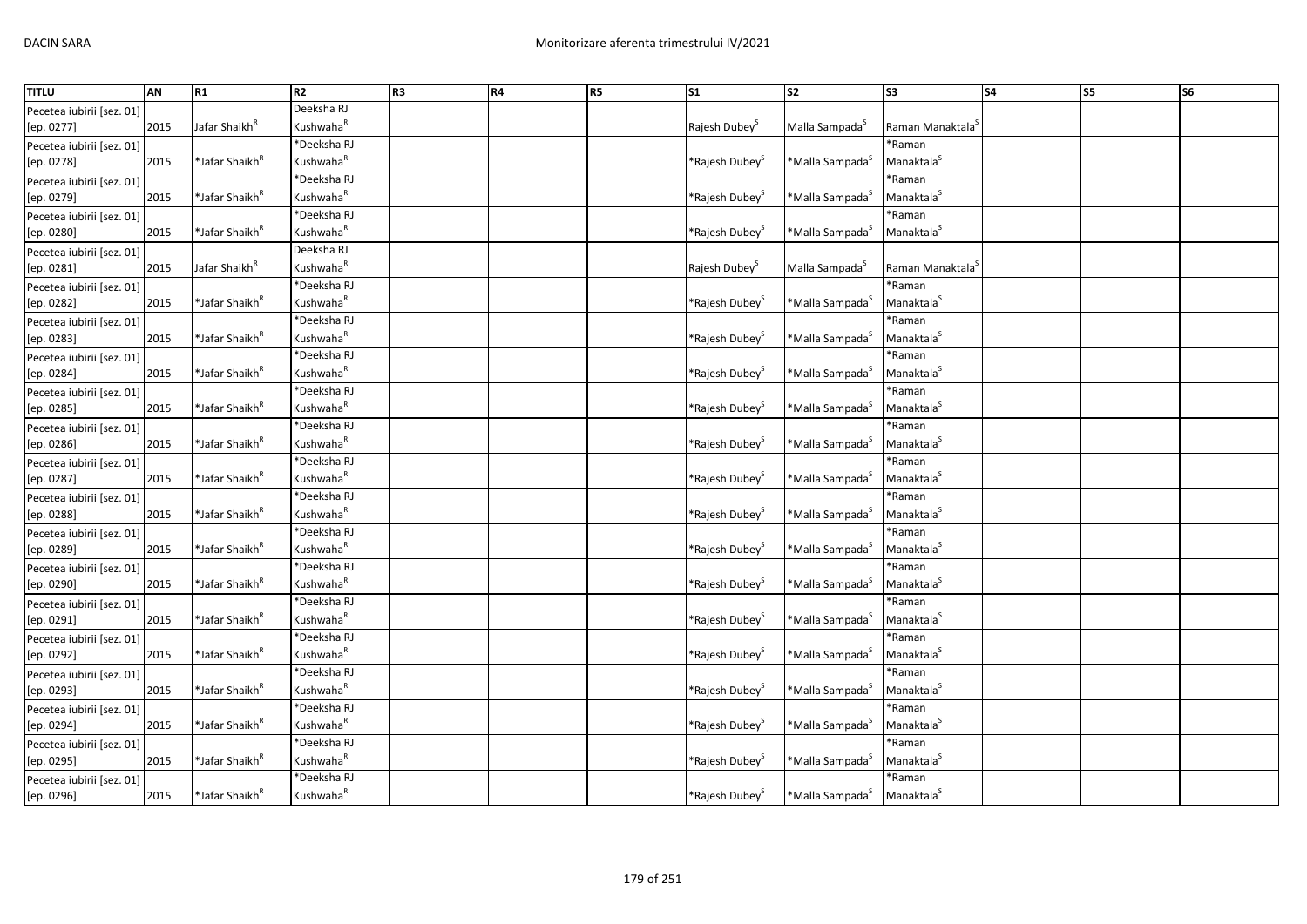| <b>TITLU</b>              | AN   | R1                         | R <sub>2</sub>        | R <sub>3</sub> | R4 | R5 | S <sub>1</sub>                | $\overline{\text{S2}}$      | $\overline{\text{S3}}$ | <b>S4</b> | <b>S5</b> | S <sub>6</sub> |
|---------------------------|------|----------------------------|-----------------------|----------------|----|----|-------------------------------|-----------------------------|------------------------|-----------|-----------|----------------|
| Pecetea iubirii [sez. 01] |      |                            | <b>Deeksha RJ</b>     |                |    |    |                               |                             | *Raman                 |           |           |                |
| [ep. 0297]                | 2015 | *Jafar Shaikh <sup>R</sup> | Kushwaha <sup>R</sup> |                |    |    | *Rajesh Dubey <sup>5</sup>    | *Malla Sampada <sup>5</sup> | Manaktala <sup>5</sup> |           |           |                |
| Pecetea iubirii [sez. 01] |      |                            | Deeksha RJ            |                |    |    |                               |                             | *Raman                 |           |           |                |
| [ep. 0298]                | 2015 | *Jafar Shaikh <sup>ĸ</sup> | Kushwaha <sup>R</sup> |                |    |    | *Rajesh Dubey <sup>&gt;</sup> | *Malla Sampada <sup>5</sup> | Manaktala <sup>S</sup> |           |           |                |
| Pecetea iubirii [sez. 01] |      |                            | *Deeksha RJ           |                |    |    |                               |                             | *Raman                 |           |           |                |
| [ep. 0299]                | 2015 | *Jafar Shaikh <sup>ĸ</sup> | Kushwaha <sup>R</sup> |                |    |    | *Rajesh Dubey <sup>&gt;</sup> | *Malla Sampada <sup>S</sup> | Manaktala <sup>5</sup> |           |           |                |
| Pecetea iubirii [sez. 01] |      |                            | Deeksha RJ            |                |    |    |                               |                             | *Raman                 |           |           |                |
| [ep. 0300]                | 2015 | *Jafar Shaikh <sup>ĸ</sup> | Kushwaha <sup>R</sup> |                |    |    | *Rajesh Dubey <sup>&gt;</sup> | *Malla Sampada <sup>5</sup> | Manaktala <sup>S</sup> |           |           |                |
| Pecetea iubirii [sez. 01] |      |                            | *Deeksha RJ           |                |    |    |                               |                             | *Raman                 |           |           |                |
| [ep. 0301]                | 2015 | *Jafar Shaikh <sup>ĸ</sup> | Kushwaha <sup>R</sup> |                |    |    | *Rajesh Dubey <sup>3</sup>    | *Malla Sampada <sup>3</sup> | Manaktala <sup>S</sup> |           |           |                |
| Pecetea iubirii [sez. 01] |      |                            | <b>Deeksha RJ</b>     |                |    |    |                               |                             | *Raman                 |           |           |                |
| [ep. 0302]                | 2015 | *Jafar Shaikh <sup>R</sup> | Kushwaha <sup>R</sup> |                |    |    | *Rajesh Dubey <sup>&gt;</sup> | *Malla Sampada <sup>s</sup> | Manaktala <sup>S</sup> |           |           |                |
| Pecetea iubirii [sez. 01] |      |                            | *Deeksha RJ           |                |    |    |                               |                             | *Raman                 |           |           |                |
| [ep. 0303]                | 2015 | *Jafar Shaikh <sup>ĸ</sup> | Kushwaha <sup>R</sup> |                |    |    | *Rajesh Dubey <sup>s</sup>    | *Malla Sampada <sup>S</sup> | Manaktala <sup>5</sup> |           |           |                |
| Pecetea iubirii [sez. 01] |      |                            | Deeksha RJ            |                |    |    |                               |                             | *Raman                 |           |           |                |
| [ep. 0304]                | 2015 | *Jafar Shaikh <sup>R</sup> | Kushwaha <sup>R</sup> |                |    |    | *Rajesh Dubey <sup>S</sup>    | *Malla Sampada <sup>S</sup> | Manaktala <sup>S</sup> |           |           |                |
| Pecetea iubirii [sez. 01] |      |                            | <b>Deeksha RJ</b>     |                |    |    |                               |                             | *Raman                 |           |           |                |
| [ep. 0305]                | 2015 | *Jafar Shaikh <sup>ĸ</sup> | Kushwaha <sup>R</sup> |                |    |    | *Rajesh Dubey <sup>&gt;</sup> | *Malla Sampada <sup>s</sup> | Manaktala <sup>5</sup> |           |           |                |
| Pecetea iubirii [sez. 01] |      |                            | <b>Deeksha RJ</b>     |                |    |    |                               |                             | *Raman                 |           |           |                |
| [ep. 0306]                | 2015 | *Jafar Shaikh <sup>ĸ</sup> | Kushwaha <sup>R</sup> |                |    |    | *Rajesh Dubey <sup>&gt;</sup> | *Malla Sampada <sup>S</sup> | Manaktala <sup>S</sup> |           |           |                |
| Pecetea iubirii [sez. 01] |      |                            | <b>Deeksha RJ</b>     |                |    |    |                               |                             | *Raman                 |           |           |                |
| [ep. 0307]                | 2015 | *Jafar Shaikh <sup>n</sup> | Kushwaha <sup>R</sup> |                |    |    | *Rajesh Dubey                 | *Malla Sampada <sup>5</sup> | Manaktala <sup>S</sup> |           |           |                |
| Pecetea iubirii [sez. 01] |      |                            | <b>Deeksha RJ</b>     |                |    |    |                               |                             | *Raman                 |           |           |                |
| [ep. 0308]                | 2015 | *Jafar Shaikh <sup>R</sup> | Kushwaha <sup>R</sup> |                |    |    | *Rajesh Dubey <sup>&gt;</sup> | *Malla Sampada <sup>s</sup> | Manaktala <sup>S</sup> |           |           |                |
| Pecetea iubirii [sez. 01] |      |                            | <b>Deeksha RJ</b>     |                |    |    |                               |                             | *Raman                 |           |           |                |
| [ep. 0309]                | 2015 | *Jafar Shaikh <sup>"</sup> | Kushwaha <sup>R</sup> |                |    |    | *Rajesh Dubey <sup>3</sup>    | *Malla Sampada <sup>S</sup> | Manaktala <sup>S</sup> |           |           |                |
| Pecetea iubirii [sez. 01] |      |                            | *Deeksha RJ           |                |    |    |                               |                             | *Raman                 |           |           |                |
| [ep. 0310]                | 2015 | *Jafar Shaikh <sup>R</sup> | Kushwaha <sup>R</sup> |                |    |    | *Rajesh Dubey <sup>S</sup>    | *Malla Sampada <sup>S</sup> | Manaktala <sup>S</sup> |           |           |                |
| Pecetea iubirii [sez. 01] |      |                            | <b>Deeksha RJ</b>     |                |    |    |                               |                             | *Raman                 |           |           |                |
| [ep. 0311]                | 2015 | *Jafar Shaikh <sup>ĸ</sup> | Kushwaha <sup>R</sup> |                |    |    | *Rajesh Dubey <sup>3</sup>    | *Malla Sampada <sup>5</sup> | Manaktala <sup>5</sup> |           |           |                |
| Pecetea iubirii [sez. 01] |      |                            | <b>Deeksha RJ</b>     |                |    |    |                               |                             | *Raman                 |           |           |                |
| [ep. 0312]                | 2015 | *Jafar Shaikh <sup>ĸ</sup> | Kushwaha <sup>R</sup> |                |    |    | *Rajesh Dubey <sup>&gt;</sup> | *Malla Sampada <sup>S</sup> | Manaktala <sup>S</sup> |           |           |                |
| Pecetea iubirii [sez. 01] |      |                            | Deeksha RJ            |                |    |    |                               |                             | *Raman                 |           |           |                |
| [ep. 0313]                | 2015 | *Jafar Shaikh <sup>R</sup> | Kushwaha <sup>R</sup> |                |    |    | *Rajesh Dubey <sup>5</sup>    | *Malla Sampada <sup>5</sup> | Manaktala <sup>S</sup> |           |           |                |
| Pecetea iubirii [sez. 01] |      |                            | *Deeksha RJ           |                |    |    |                               |                             | *Raman                 |           |           |                |
| [ep. 0314]                | 2015 | *Jafar Shaikh <sup>ĸ</sup> | Kushwaha <sup>R</sup> |                |    |    | *Rajesh Dubey <sup>3</sup>    | *Malla Sampada <sup>S</sup> | Manaktala <sup>S</sup> |           |           |                |
| Pecetea iubirii [sez. 01] |      |                            | <b>Deeksha RJ</b>     |                |    |    |                               |                             | *Raman                 |           |           |                |
| [ep. 0315]                | 2015 | *Jafar Shaikh <sup>ĸ</sup> | Kushwaha <sup>R</sup> |                |    |    | *Rajesh Dubey <sup>3</sup>    | *Malla Sampada <sup>S</sup> | Manaktala <sup>S</sup> |           |           |                |
| Pecetea iubirii [sez. 01] |      |                            | <b>Deeksha RJ</b>     |                |    |    |                               |                             | *Raman                 |           |           |                |
| [ep. 0316]                | 2015 | *Jafar Shaikh <sup>ĸ</sup> | Kushwaha <sup>R</sup> |                |    |    | *Rajesh Dubey <sup>5</sup>    | *Malla Sampada <sup>5</sup> | Manaktala <sup>S</sup> |           |           |                |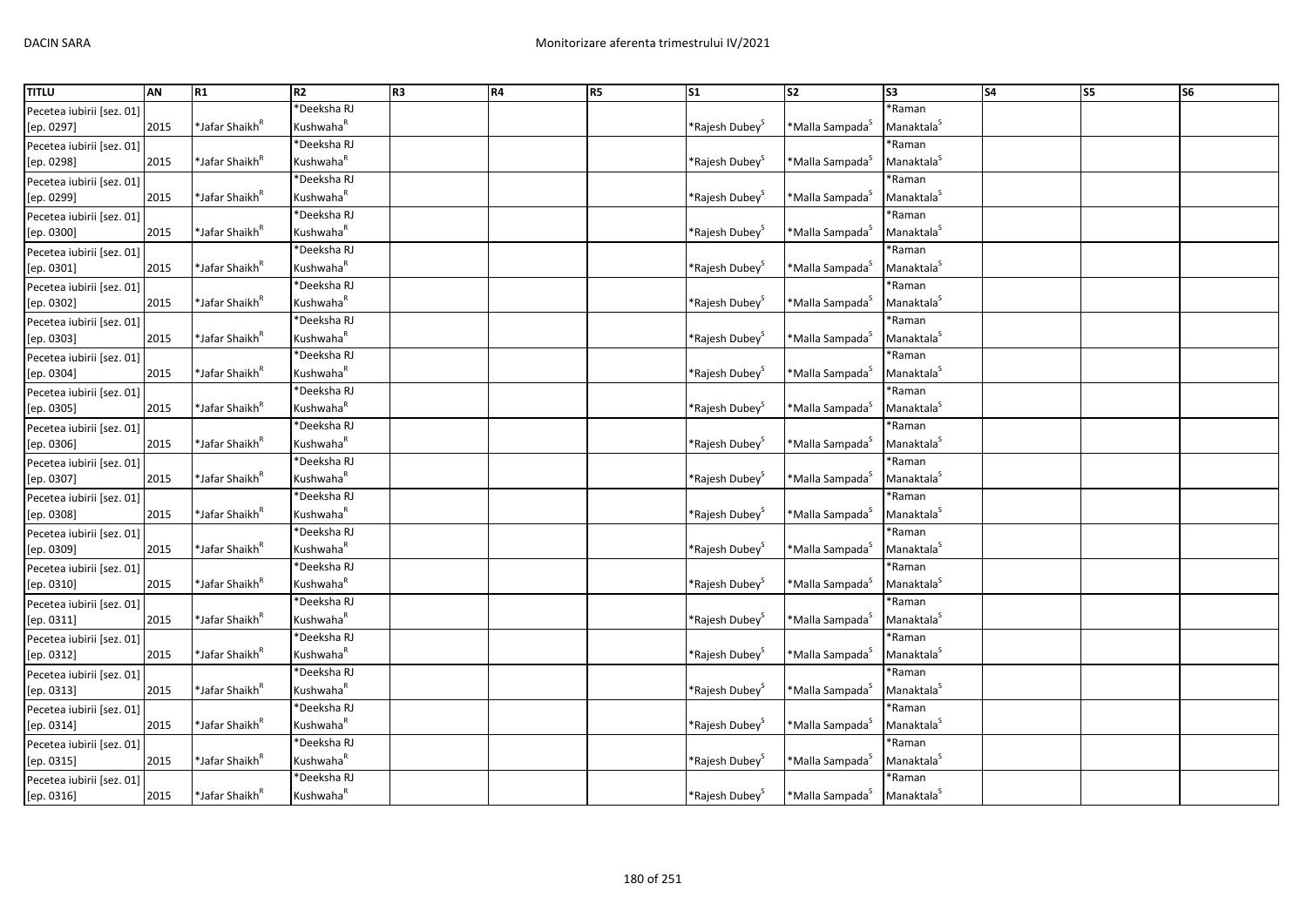| <b>TITLU</b>              | AN   | R1                         | R2                    | R <sub>3</sub> | R4 | R <sub>5</sub> | S <sub>1</sub>                | $\overline{\text{S2}}$         | S <sub>3</sub>               | S <sub>4</sub> | <b>S5</b> | S <sub>6</sub> |
|---------------------------|------|----------------------------|-----------------------|----------------|----|----------------|-------------------------------|--------------------------------|------------------------------|----------------|-----------|----------------|
| Pecetea iubirii [sez. 01] |      |                            | *Deeksha RJ           |                |    |                |                               |                                | *Raman                       |                |           |                |
| [ep. 0317]                | 2015 | *Jafar Shaikh <sup>R</sup> | Kushwaha <sup>R</sup> |                |    |                | *Rajesh Dubey <sup>s</sup>    | *Malla Sampada <sup>s</sup>    | Manaktala <sup>S</sup>       |                |           |                |
| Pecetea iubirii [sez. 01] |      |                            | Deeksha RJ            |                |    |                |                               |                                |                              |                |           |                |
| [ep. 0318]                | 2015 | Jafar Shaikh <sup>k</sup>  | Kushwaha <sup>R</sup> |                |    |                | Rajesh Dubey <sup>5</sup>     | Malla Sampada <sup>5</sup>     | Raman Manaktala <sup>3</sup> |                |           |                |
| Pecetea iubirii [sez. 01] |      |                            | *Deeksha RJ           |                |    |                |                               |                                | *Raman                       |                |           |                |
| [ep. 0319]                | 2015 | *Jafar Shaikh <sup>R</sup> | Kushwaha <sup>R</sup> |                |    |                | *Rajesh Dubey <sup>&gt;</sup> | *Malla Sampada <sup>S</sup>    | Manaktala <sup>5</sup>       |                |           |                |
| Pecetea iubirii [sez. 01] |      |                            | *Deeksha RJ           |                |    |                |                               |                                | *Raman                       |                |           |                |
| [ep. 0320]                | 2015 | *Jafar Shaikh <sup>R</sup> | Kushwaha <sup>k</sup> |                |    |                | *Rajesh Dubey <sup>3</sup>    | *Malla Sampada <sup>5</sup>    | Manaktala <sup>5</sup>       |                |           |                |
| Pecetea iubirii [sez. 01] |      |                            | *Deeksha RJ           |                |    |                |                               |                                | *Raman                       |                |           |                |
| [ep. 0321]                | 2015 | *Jafar Shaikh <sup>ĸ</sup> | Kushwaha <sup>R</sup> |                |    |                | *Rajesh Dubey <sup>&gt;</sup> | *Malla Sampada <sup>S</sup>    | Manaktala <sup>S</sup>       |                |           |                |
| Pecetea iubirii [sez. 01] |      |                            | Deeksha RJ            |                |    |                |                               |                                |                              |                |           |                |
| [ep. 0322]                | 2015 | Jafar Shaikh <sup>R</sup>  | Kushwaha <sup>R</sup> |                |    |                | Rajesh Dubey <sup>S</sup>     | Malla Sampada <sup>S</sup>     | Raman Manaktala <sup>5</sup> |                |           |                |
| Pecetea iubirii [sez. 01] |      |                            | Deeksha RJ            |                |    |                |                               |                                |                              |                |           |                |
| [ep. 0323]                | 2015 | Jafar Shaikh <sup>k</sup>  | Kushwaha <sup>R</sup> |                |    |                | Rajesh Dubey <sup>5</sup>     | Malla Sampada <sup>5</sup>     | Raman Manaktala <sup>3</sup> |                |           |                |
| Pecetea iubirii [sez. 01] |      |                            | *Deeksha RJ           |                |    |                |                               |                                | *Raman                       |                |           |                |
| [ep. 0324]                | 2015 | *Jafar Shaikh <sup>R</sup> | Kushwaha <sup>R</sup> |                |    |                | *Rajesh Dubey <sup>s</sup>    | *Malla Sampada <sup>5</sup>    | Manaktala <sup>S</sup>       |                |           |                |
| Pecetea iubirii [sez. 01] |      |                            | *Deeksha RJ           |                |    |                |                               |                                | *Raman                       |                |           |                |
| [ep. 0325]                | 2015 | *Jafar Shaikh <sup>ĸ</sup> | Kushwaha <sup>k</sup> |                |    |                | *Rajesh Dubey <sup>&gt;</sup> | *Malla Sampada <sup>&gt;</sup> | Manaktala <sup>S</sup>       |                |           |                |
| Pecetea iubirii [sez. 01] |      |                            | Deeksha RJ            |                |    |                |                               |                                |                              |                |           |                |
| [ep. 0326]                | 2015 | Jafar Shaikh <sup>"</sup>  | Kushwaha <sup>R</sup> |                |    |                | Rajesh Dubey <sup>5</sup>     | Malla Sampada <sup>S</sup>     | Raman Manaktala <sup>3</sup> |                |           |                |
| Pecetea iubirii [sez. 01] |      |                            | Deeksha RJ            |                |    |                |                               |                                |                              |                |           |                |
| [ep. 0327]                | 2015 | Jafar Shaikh <sup>R</sup>  | Kushwaha <sup>R</sup> |                |    |                | Rajesh Dubey <sup>3</sup>     | Malla Sampada <sup>S</sup>     | Raman Manaktala <sup>3</sup> |                |           |                |
| Pecetea iubirii [sez. 01] |      |                            | *Deeksha RJ           |                |    |                |                               |                                | *Raman                       |                |           |                |
| [ep. 0328]                | 2015 | *Jafar Shaikh <sup>ĸ</sup> | Kushwaha <sup>R</sup> |                |    |                | *Rajesh Dubey <sup>&gt;</sup> | *Malla Sampada <sup>s</sup>    | Manaktala <sup>S</sup>       |                |           |                |
| Pecetea iubirii [sez. 01] |      |                            | 'Deeksha RJ           |                |    |                |                               |                                | *Raman                       |                |           |                |
| [ep. 0329]                | 2015 | *Jafar Shaikh <sup>"</sup> | Kushwaha <sup>R</sup> |                |    |                | *Rajesh Dubey <sup>3</sup>    | *Malla Sampada <sup>S</sup>    | Manaktala <sup>S</sup>       |                |           |                |
| Pecetea iubirii [sez. 01] |      |                            | *Deeksha RJ           |                |    |                |                               |                                | *Raman                       |                |           |                |
| [ep. 0330]                | 2015 | *Jafar Shaikh <sup>R</sup> | Kushwaha <sup>R</sup> |                |    |                | *Rajesh Dubey <sup>&gt;</sup> | *Malla Sampada <sup>S</sup>    | Manaktala <sup>S</sup>       |                |           |                |
| Pecetea iubirii [sez. 01] |      |                            | Deeksha RJ            |                |    |                |                               |                                |                              |                |           |                |
| [ep. 0331]                | 2015 | Jafar Shaikh <sup>R</sup>  | Kushwaha <sup>R</sup> |                |    |                | Rajesh Dubey <sup>5</sup>     | Malla Sampada <sup>5</sup>     | Raman Manaktala <sup>3</sup> |                |           |                |
| Pecetea iubirii [sez. 01] |      |                            | Deeksha RJ            |                |    |                |                               |                                |                              |                |           |                |
| [ep. 0332]                | 2015 | Jafar Shaikh <sup>"</sup>  | Kushwaha <sup>R</sup> |                |    |                | Rajesh Dubey <sup>5</sup>     | Malla Sampada <sup>S</sup>     | Raman Manaktala <sup>3</sup> |                |           |                |
| Pecetea iubirii [sez. 01] |      |                            | <b>Deeksha RJ</b>     |                |    |                |                               |                                | *Raman                       |                |           |                |
| [ep. 0333]                | 2015 | *Jafar Shaikh <sup>"</sup> | Kushwaha <sup>R</sup> |                |    |                | *Rajesh Dubey <sup>&gt;</sup> | *Malla Sampada <sup>3</sup>    | Manaktala <sup>S</sup>       |                |           |                |
| Pecetea iubirii [sez. 01] |      |                            | *Deeksha RJ           |                |    |                |                               |                                | *Raman                       |                |           |                |
| [ep. 0334]                | 2015 | *Jafar Shaikh <sup>ĸ</sup> | Kushwaha <sup>R</sup> |                |    |                | *Rajesh Dubey <sup>3</sup>    | *Malla Sampada <sup>S</sup>    | Manaktala <sup>5</sup>       |                |           |                |
| Pecetea iubirii [sez. 01] |      |                            | *Deeksha RJ           |                |    |                |                               |                                | *Raman                       |                |           |                |
| [ep. 0335]                | 2015 | *Jafar Shaikh <sup>ĸ</sup> | Kushwaha <sup>R</sup> |                |    |                | *Rajesh Dubey <sup>3</sup>    | *Malla Sampada <sup>S</sup>    | Manaktala <sup>S</sup>       |                |           |                |
| Pecetea iubirii [sez. 01] |      |                            | Deeksha RJ            |                |    |                |                               |                                |                              |                |           |                |
| [ep. 0336]                | 2015 | Jafar Shaikh <sup>R</sup>  | Kushwaha <sup>R</sup> |                |    |                | Rajesh Dubey <sup>S</sup>     | Malla Sampada <sup>5</sup>     | Raman Manaktala <sup>3</sup> |                |           |                |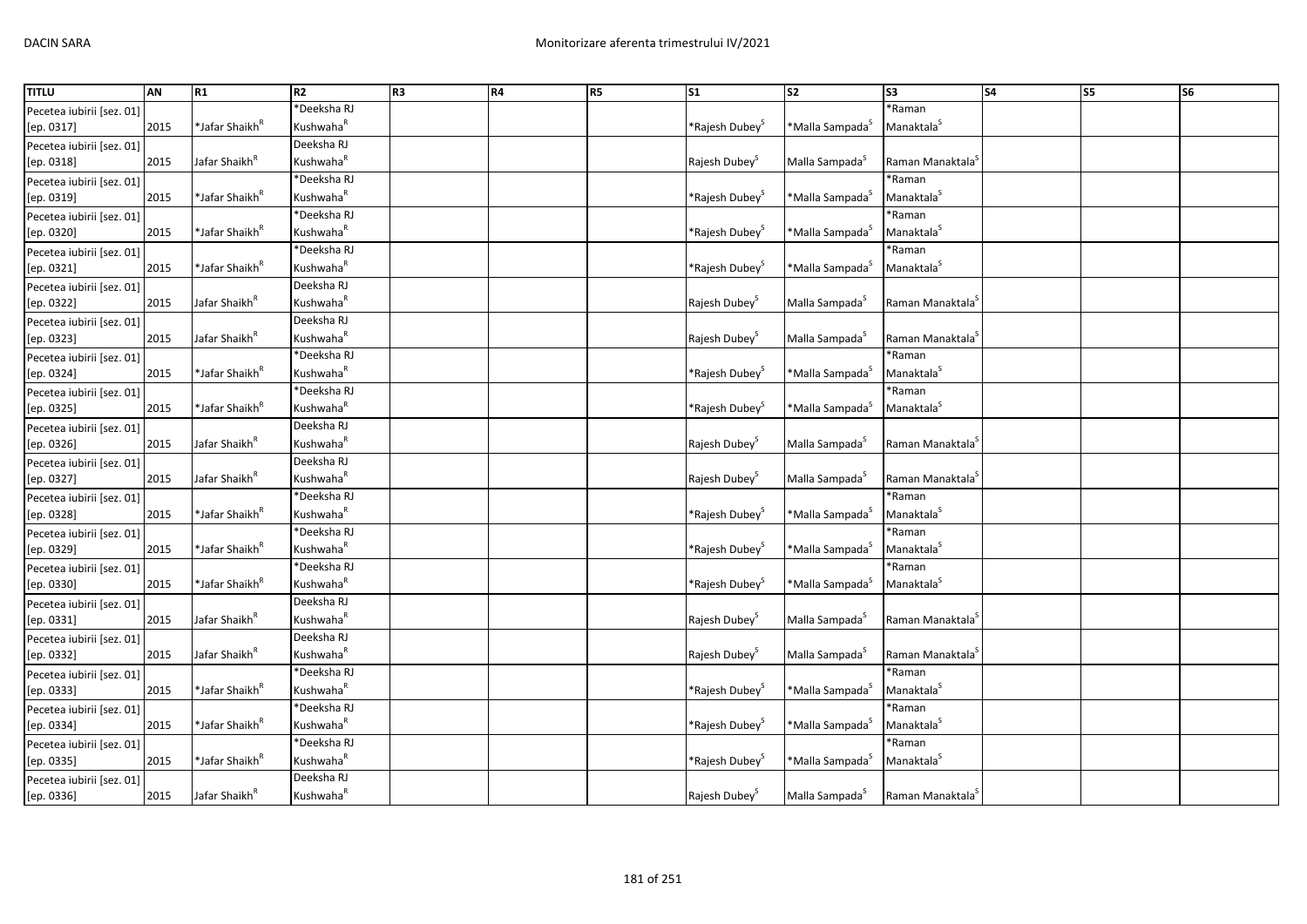| <b>TITLU</b>              | <b>AN</b> | R1                          | R2                    | R <sub>3</sub> | R4 | R5 | $\overline{\text{S1}}$                                 | <b>S2</b>                   | S <sub>3</sub>               | <b>S4</b> | <b>S5</b> | $\overline{\text{S6}}$ |
|---------------------------|-----------|-----------------------------|-----------------------|----------------|----|----|--------------------------------------------------------|-----------------------------|------------------------------|-----------|-----------|------------------------|
| Pecetea iubirii [sez. 01] |           |                             | Deeksha RJ            |                |    |    |                                                        |                             |                              |           |           |                        |
| [ep. 0337]                | 2015      | Jafar Shaikh <sup>R</sup>   | Kushwaha <sup>R</sup> |                |    |    | Rajesh Dubey <sup>5</sup>                              | Malla Sampada <sup>5</sup>  | Raman Manaktala <sup>5</sup> |           |           |                        |
| Pecetea iubirii [sez. 01] |           |                             | *Deeksha RJ           |                |    |    |                                                        |                             | *Raman                       |           |           |                        |
| [ep. 0338]                | 2015      | *Jafar Shaikh <sup>R</sup>  | Kushwaha <sup>R</sup> |                |    |    | *Rajesh Dubey <sup>s</sup>                             | *Malla Sampada <sup>S</sup> | Manaktala <sup>S</sup>       |           |           |                        |
| Pecetea iubirii [sez. 01] |           |                             | *Deeksha RJ           |                |    |    |                                                        |                             | *Raman                       |           |           |                        |
| [ep. 0339]                | 2015      | *Jafar Shaikh <sup>R</sup>  | Kushwaha <sup>R</sup> |                |    |    | *Rajesh Dubey <sup>S</sup>                             | *Malla Sampada <sup>S</sup> | Manaktala <sup>S</sup>       |           |           |                        |
| Pecetea iubirii [sez. 01] |           |                             | Deeksha RJ            |                |    |    |                                                        |                             |                              |           |           |                        |
| [ep. 0340]                | 2015      | Jafar Shaikh <sup>R</sup>   | Kushwaha <sup>R</sup> |                |    |    | Rajesh Dubey <sup>S</sup>                              | Malla Sampada <sup>S</sup>  | Raman Manaktala <sup>5</sup> |           |           |                        |
| Pecetea iubirii [sez. 01] |           |                             | Deeksha RJ            |                |    |    |                                                        |                             |                              |           |           |                        |
| [ep. 0341]                | 2015      | Jafar Shaikh <sup>R</sup>   | Kushwaha <sup>R</sup> |                |    |    | Rajesh Dubey <sup>S</sup>                              | Malla Sampada <sup>S</sup>  | Raman Manaktala <sup>5</sup> |           |           |                        |
|                           |           |                             |                       |                |    |    |                                                        |                             |                              |           |           |                        |
| Pensiunea lui Cupidon     | 2014      | Kevin Connor <sup>R</sup>   |                       |                |    |    | Bob Saenz <sup>S</sup>                                 | Margot Leitman <sup>S</sup> |                              |           |           |                        |
| Peru, o lana cat o mina   |           | Roberto Lugones -           |                       |                |    |    | Roberto Lugones -                                      |                             |                              |           |           |                        |
| de aur                    | 2019      | <b>SCAM<sup>R</sup></b>     |                       |                |    |    | <b>SCAM<sup>S</sup></b>                                |                             |                              |           |           |                        |
|                           |           |                             |                       |                |    |    |                                                        |                             |                              |           |           |                        |
| Pestera                   | 2005      | Bruce Hunt <sup>R</sup>     |                       |                |    |    | Michael Steinberg <sup>S</sup> Tegan West <sup>S</sup> |                             |                              |           |           |                        |
| Pete si dragonul          | 2016      | David Lowery <sup>f</sup>   |                       |                |    |    | David Lowery <sup>S</sup>                              | Toby Halbrooks <sup>S</sup> |                              |           |           |                        |
| Petrecere pentru          |           |                             |                       |                |    |    |                                                        |                             |                              |           |           |                        |
| Gillian - Aniversarea     | 1996      | Michael Pressman            |                       |                |    |    | David E. Kelley <sup>S</sup>                           |                             |                              |           |           |                        |
| Phoebe in Tara            |           |                             |                       |                |    |    |                                                        |                             |                              |           |           |                        |
| Minunilor                 | 2008      | Daniel Barnz <sup>R</sup>   |                       |                |    |    | Daniel Barnz <sup>5</sup>                              |                             |                              |           |           |                        |
| Picatura de apa smulge    |           |                             |                       |                |    |    |                                                        |                             |                              |           |           |                        |
| piatra                    | 1997      | Lakatos Ivan <sup>R</sup>   |                       |                |    |    | autor necunoscut <sup>5</sup>                          |                             |                              |           |           |                        |
|                           |           | Steno - Stefano             |                       |                |    |    | Adriano Bolzoni -                                      | Franco Verucci -            | Giovanni Simonelli           |           |           |                        |
| Piedone africanul         | 1978      | Vanzina - SIAE <sup>R</sup> |                       |                |    |    | <b>SIAE</b> <sup>S</sup>                               | SIAE <sup>S</sup>           | SIAE <sup>S</sup>            |           |           |                        |
|                           |           | Steno - Stefano             |                       |                |    |    | Adriano Bolzoni -                                      | Massimo Franciosa           |                              |           |           |                        |
| Piedone in Egipt          | 1979      | Vanzina - SIAE <sup>R</sup> |                       |                |    |    | <b>SIAE<sup>S</sup></b>                                | SIAE <sup>S</sup>           |                              |           |           |                        |
|                           |           | Steno - Stefano             |                       |                |    |    | Steno - Stefano                                        | Franco Verucci -            | Lucio De Caro -              |           |           |                        |
| Piedone la Hong Kong      | 1975      | Vanzina - SIAE <sup>R</sup> |                       |                |    |    | Vanzina - SIAE <sup>S</sup>                            | SIAE <sup>S</sup>           | SIAE <sup>S</sup>            |           |           |                        |
| Piedone, comisarul        |           | Steno - Stefano             |                       |                |    |    | Lucio De Caro -                                        |                             |                              |           |           |                        |
| fara arma                 | 1973      | Vanzina - SIAE <sup>R</sup> |                       |                |    |    | <b>SIAE</b> <sup>S</sup>                               |                             |                              |           |           |                        |
| Pinguinii domnului        |           |                             |                       |                |    |    |                                                        |                             |                              |           |           |                        |
| Popper                    | 2011      | Mark Waters <sup>R</sup>    |                       |                |    |    | John Morris <sup>5</sup>                               | Sean Anders <sup>S</sup>    | Jared Stern <sup>s</sup>     |           |           |                        |
|                           |           |                             |                       |                |    |    |                                                        |                             |                              |           |           |                        |
| Piratii din Caraibe:      |           |                             |                       |                |    |    |                                                        |                             |                              |           |           |                        |
| Blestemul perlei negre    | 2003      | Gore Verbinski <sup>R</sup> |                       |                |    |    | Terry Rossio <sup>S</sup>                              | Ted Elliott <sup>5</sup>    |                              |           |           |                        |
| Piratii din Caraibe:      |           |                             |                       |                |    |    |                                                        |                             |                              |           |           |                        |
| Cufarul omului mort       | 2006      | Gore Verbinski <sup>R</sup> |                       |                |    |    | Terry Rossio <sup>5</sup>                              | Ted Elliott <sup>S</sup>    |                              |           |           |                        |
| Piratii din Caraibe: La   |           |                             |                       |                |    |    |                                                        |                             |                              |           |           |                        |
| capatul lumii             | 2007      | Gore Verbinski <sup>R</sup> |                       |                |    |    | Terry Rossio <sup>S</sup>                              | Ted Elliott <sup>&gt;</sup> |                              |           |           |                        |
| Pitch Perfect             | 2012      | Jason Moore <sup>R</sup>    |                       |                |    |    | Kay Cannon <sup>S</sup>                                |                             |                              |           |           |                        |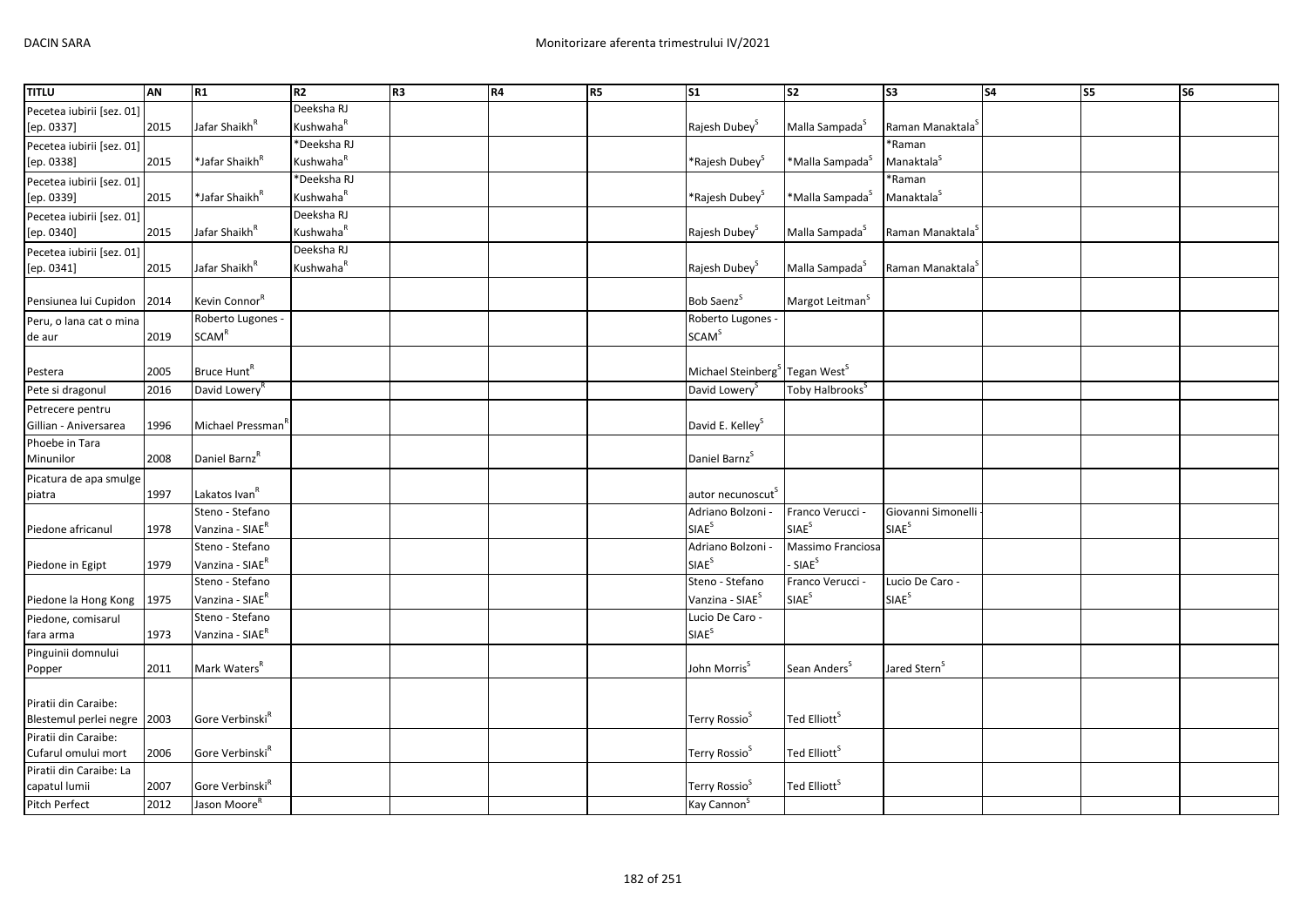| <b>TITLU</b>                               | AN   | R1                            | R2                   | R <sub>3</sub> | R4 | R5 | S <sub>1</sub>                                | S <sub>2</sub>                        | S <sub>3</sub>             | <b>S4</b>                | $\overline{\text{S}}$ | <b>S6</b> |
|--------------------------------------------|------|-------------------------------|----------------------|----------------|----|----|-----------------------------------------------|---------------------------------------|----------------------------|--------------------------|-----------------------|-----------|
| Pixels: O aventura                         |      | Chris Columbus -              |                      |                |    |    |                                               |                                       |                            |                          |                       |           |
| digitala                                   | 2015 | ALCS <sup>R</sup>             |                      |                |    |    | Tim Herlihy <sup>S</sup>                      | Timothy Dowling <sup>S</sup>          |                            |                          |                       |           |
|                                            |      |                               |                      |                |    |    |                                               | Amy Katherine                         |                            |                          |                       |           |
|                                            |      |                               |                      |                |    |    |                                               | Taylor - Amy                          |                            |                          |                       |           |
| Planul de Craciun                          | 2019 | Curtis Crawford <sup>"</sup>  |                      |                |    |    | Jennifer Edwards <sup>S</sup>                 | Taylor <sup>S</sup>                   |                            |                          |                       |           |
|                                            |      | Vondie Curtis -               |                      |                |    |    |                                               |                                       |                            |                          |                       |           |
| Planul divin                               | 2018 | Hall <sup>R</sup>             |                      |                |    |    | Stephen Kay <sup>S</sup>                      |                                       |                            |                          |                       |           |
|                                            |      |                               | <b>Arvind Singh</b>  |                |    |    |                                               |                                       |                            |                          |                       |           |
| Poate fi sora ta!                          | 2017 | Ajay Pannalal <sup>R</sup>    | Rajpoot <sup>R</sup> |                |    |    | Vinit Vyas <sup>S</sup>                       |                                       |                            |                          |                       |           |
| Pokemon Detectiv                           |      |                               |                      |                |    |    |                                               |                                       |                            |                          |                       |           |
| Pikachu                                    | 2019 | Rob Letterman <sup>R</sup>    |                      |                |    |    | Rob Letterman <sup>S</sup>                    | Derek Connolly <sup>S</sup>           | Dan Hernandez <sup>5</sup> | Benji Samit <sup>S</sup> |                       |           |
|                                            |      |                               |                      |                |    |    |                                               |                                       |                            |                          |                       |           |
| Polgar Judit 40                            | 2018 | Szabo Imre <sup>R</sup>       |                      |                |    |    | autor necunoscut <sup>S</sup>                 |                                       |                            |                          |                       |           |
|                                            |      |                               |                      |                |    |    | Alfred Gough -                                |                                       | Miles Millar -             |                          |                       |           |
| Politia in direct                          | 2002 | Tom Dey <sup>R</sup>          |                      |                |    |    | <b>ALCS</b> <sup>S</sup>                      | Keith Sharon <sup>S</sup>             | ALCS <sup>S</sup>          |                          |                       |           |
| Politist la ananghie 3 /                   |      |                               |                      |                |    |    |                                               |                                       |                            |                          |                       |           |
| Superpolitistul                            | 1992 | Stanley Tong <sup>R</sup>     |                      |                |    |    | Edward Tang <sup>S</sup>                      | Fibe Ma <sup>S</sup>                  | Lee Wai Yee <sup>S</sup>   |                          |                       |           |
|                                            |      |                               |                      |                |    |    | John J.                                       |                                       |                            |                          |                       |           |
| Politist sub acoperire                     | 2005 | Stephen Herek <sup>R</sup>    |                      |                |    |    | McLaughlin <sup>S</sup>                       | Matthew Stone <sup>S</sup>            | Robert Ramsey <sup>S</sup> |                          |                       |           |
|                                            |      |                               |                      |                |    |    |                                               |                                       |                            |                          |                       |           |
| Politisti in Brooklyn                      | 2009 | Antoine Fuqua <sup>R</sup>    |                      |                |    |    | Michael C. Martin                             |                                       |                            |                          |                       |           |
|                                            |      |                               |                      |                |    |    |                                               |                                       |                            |                          |                       |           |
| Pomana porcului                            | 1993 | Mester József <sup>R</sup>    |                      |                |    |    | autor necunoscut                              |                                       |                            |                          |                       |           |
|                                            |      |                               |                      |                |    |    |                                               |                                       | Susan Estelle              |                          |                       |           |
| Pop star: Lizzie<br>McGuire                | 2003 | Jim Fall <sup>R</sup>         |                      |                |    |    | Ed Decter <sup>5</sup>                        | John J. Strauss <sup>5</sup>          | Jansen <sup>S</sup>        |                          |                       |           |
|                                            |      | Uli Edel - Ulrich             |                      |                |    |    |                                               |                                       |                            |                          |                       |           |
|                                            |      | Edel - VG WORT -              |                      |                |    |    | Dan Kay - Daniel                              |                                       |                            |                          |                       |           |
| Portile intunericului                      | 2015 | VG BILD KUNST <sup>R</sup>    |                      |                |    |    | Kay <sup>S</sup>                              |                                       |                            |                          |                       |           |
|                                            |      |                               |                      |                |    |    |                                               |                                       |                            |                          |                       |           |
| Porto Rico - Un spital<br>pentru lamantini | 2021 | Anja Reiss <sup>R</sup>       |                      |                |    |    | Anja Reiss <sup>S</sup>                       |                                       |                            |                          |                       |           |
| Poveste adevarata                          | 2015 | Rupert Goold <sup>R</sup>     |                      |                |    |    | David Kajganich <sup>S</sup>                  | Rupert Goold <sup>S</sup>             |                            |                          |                       |           |
|                                            |      |                               |                      |                |    |    |                                               |                                       |                            |                          |                       |           |
| Povestea lui Tommy                         |      | Benjamin Caron <sup>R</sup>   |                      |                |    |    | Simon Nye - ALCS <sup>S</sup>                 |                                       |                            |                          |                       |           |
| Cooper                                     | 2014 |                               |                      |                |    |    |                                               | John Fisher <sup>S</sup>              |                            |                          |                       |           |
| Povestea noastra                           |      |                               |                      |                |    |    | Banu Kiremitci<br><b>Bozkurt</b> <sup>S</sup> | Elif Asilkefeli<br>Yeter <sup>S</sup> |                            |                          |                       |           |
| (ep.001)                                   | 2017 | Serdar Gozelekli <sup>R</sup> |                      |                |    |    |                                               |                                       | Hatice Meryem <sup>S</sup> |                          |                       |           |
| Povestea noastra                           |      |                               |                      |                |    |    | Banu Kiremitci                                | Elif Asilkefeli                       |                            |                          |                       |           |
| (ep.002)                                   | 2017 | Serdar Gozelekli <sup>R</sup> |                      |                |    |    | Bozkurt <sup>S</sup>                          | Yeter <sup>S</sup>                    | Hatice Meryem <sup>S</sup> |                          |                       |           |
| Povestea noastra                           |      |                               |                      |                |    |    | Banu Kiremitci                                | Elif Asilkefeli                       |                            |                          |                       |           |
| (ep.003)                                   | 2017 | Serdar Gozelekli <sup>R</sup> |                      |                |    |    | <b>Bozkurt</b> <sup>S</sup>                   | Yeter <sup>S</sup>                    | Hatice Meryem <sup>S</sup> |                          |                       |           |
| Povestea noastra                           |      |                               |                      |                |    |    | <b>Banu Kiremitci</b>                         | Elif Asilkefeli                       |                            |                          |                       |           |
| (ep.004)                                   | 2017 | Serdar Gozelekli <sup>R</sup> |                      |                |    |    | Bozkurt <sup>S</sup>                          | Yeter <sup>S</sup>                    |                            |                          |                       |           |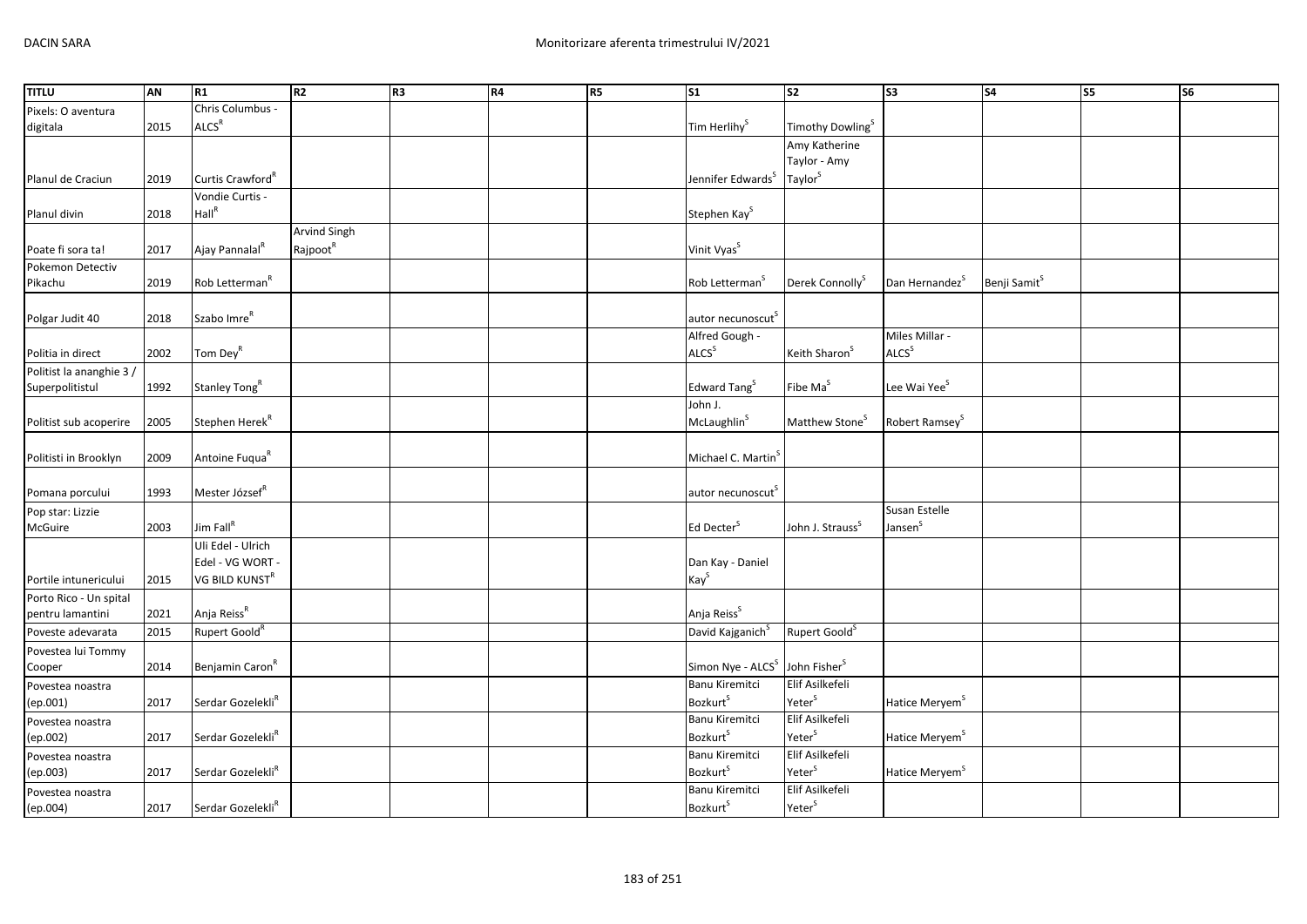| <b>TITLU</b>     | AN   | R1                            | R2 | R <sub>3</sub> | <b>R4</b> | R5 | $\overline{\text{S1}}$      | $\overline{\text{S2}}$ | $\overline{\text{S3}}$     | <b>S4</b>               | <b>S5</b> | $\overline{\text{S6}}$ |
|------------------|------|-------------------------------|----|----------------|-----------|----|-----------------------------|------------------------|----------------------------|-------------------------|-----------|------------------------|
| Povestea noastra |      |                               |    |                |           |    | Banu Kiremitci              | Elif Asilkefeli        |                            |                         |           |                        |
| (ep.005)         | 2017 | Serdar Gozelekli <sup>R</sup> |    |                |           |    | <b>Bozkurt</b> <sup>S</sup> | Yeter <sup>S</sup>     |                            |                         |           |                        |
| Povestea noastra |      |                               |    |                |           |    | Banu Kiremitci              | Elif Asilkefeli        |                            |                         |           |                        |
| (ep.006)         | 2017 | Serdar Gozelekli <sup>R</sup> |    |                |           |    | <b>Bozkurt</b> <sup>S</sup> | Yeter <sup>S</sup>     |                            |                         |           |                        |
| Povestea noastra |      |                               |    |                |           |    | Banu Kiremitci              | Elif Asilkefeli        |                            |                         |           |                        |
| (ep.007)         | 2017 | Serdar Gozelekli <sup>R</sup> |    |                |           |    | Bozkurt <sup>S</sup>        | Yeter <sup>S</sup>     |                            |                         |           |                        |
| Povestea noastra |      |                               |    |                |           |    | Banu Kiremitci              | Elif Asilkefeli        |                            |                         |           |                        |
| (ep.008)         | 2017 | Serdar Gozelekli <sup>R</sup> |    |                |           |    | <b>Bozkurt</b> <sup>S</sup> | Yeter <sup>S</sup>     |                            |                         |           |                        |
| Povestea noastra |      |                               |    |                |           |    | Banu Kiremitci              | Elif Asilkefeli        |                            |                         |           |                        |
| (ep.009)         | 2017 | Serdar Gozelekli <sup>R</sup> |    |                |           |    | <b>Bozkurt</b> <sup>S</sup> | Yeter <sup>S</sup>     |                            |                         |           |                        |
| Povestea noastra |      |                               |    |                |           |    | Banu Kiremitci              | Elif Asilkefeli        |                            |                         |           |                        |
| (ep.011)         | 2017 | Serdar Gozelekli <sup>R</sup> |    |                |           |    | <b>Bozkurt</b> <sup>S</sup> | Yeter <sup>S</sup>     |                            |                         |           |                        |
| Povestea noastra |      |                               |    |                |           |    | Banu Kiremitci              | Elif Asilkefeli        |                            |                         |           |                        |
| (ep.012)         | 2017 | Serdar Gozelekli <sup>R</sup> |    |                |           |    | <b>Bozkurt</b> <sup>S</sup> | Yeter <sup>S</sup>     |                            |                         |           |                        |
| Povestea noastra |      |                               |    |                |           |    | <b>Banu Kiremitci</b>       | Elif Asilkefeli        |                            |                         |           |                        |
| (ep.013)         | 2017 | Serdar Gozelekli <sup>k</sup> |    |                |           |    | <b>Bozkurt</b> <sup>S</sup> | Yeter <sup>S</sup>     |                            |                         |           |                        |
| Povestea noastra |      |                               |    |                |           |    | Banu Kiremitci              | Elif Asilkefeli        |                            |                         |           |                        |
| (ep.014)         | 2017 | Serdar Gozelekli <sup>R</sup> |    |                |           |    | <b>Bozkurt</b> <sup>S</sup> | Yeter <sup>S</sup>     |                            |                         |           |                        |
| Povestea noastra |      |                               |    |                |           |    | Banu Kiremitci              | Elif Asilkefeli        |                            |                         |           |                        |
| (ep.015)         | 2017 | Serdar Gozelekli <sup>R</sup> |    |                |           |    | <b>Bozkurt</b> <sup>S</sup> | Yeter <sup>S</sup>     |                            |                         |           |                        |
| Povestea noastra |      |                               |    |                |           |    | <b>Banu Kiremitci</b>       | Elif Asilkefeli        |                            |                         |           |                        |
| (ep.016)         | 2017 | Serdar Gozelekli <sup>R</sup> |    |                |           |    | Bozkurt <sup>S</sup>        | Yeter <sup>S</sup>     |                            |                         |           |                        |
| Povestea noastra |      |                               |    |                |           |    | Banu Kiremitci              | Elif Asilkefeli        |                            |                         |           |                        |
| (ep.017)         | 2018 | Serdar Gozelekli <sup>R</sup> |    |                |           |    | <b>Bozkurt</b> <sup>S</sup> | Yeter <sup>S</sup>     |                            |                         |           |                        |
| Povestea noastra |      |                               |    |                |           |    | Banu Kiremitci              | Elif Asilkefeli        |                            |                         |           |                        |
| (ep.018)         | 2018 | Serdar Gozelekli <sup>R</sup> |    |                |           |    | <b>Bozkurt</b> <sup>S</sup> | Yeter <sup>S</sup>     |                            |                         |           |                        |
| Povestea noastra |      |                               |    |                |           |    | Banu Kiremitci              | Elif Asilkefeli        |                            |                         |           |                        |
| (ep.019)         | 2018 | Serdar Gozelekli <sup>R</sup> |    |                |           |    | <b>Bozkurt</b> <sup>S</sup> | Yeter <sup>S</sup>     |                            |                         |           |                        |
| Povestea noastra |      |                               |    |                |           |    | Banu Kiremitci              | Elif Asilkefeli        |                            |                         |           |                        |
| (ep.020)         | 2018 | Serdar Gozelekli <sup>R</sup> |    |                |           |    | Bozkurts                    | Yeter <sup>S</sup>     |                            |                         |           |                        |
| Povestea noastra |      |                               |    |                |           |    | Banu Kiremitci              | Elif Asilkefeli        |                            |                         |           |                        |
| (ep.021)         | 2018 | Serdar Gozelekli <sup>R</sup> |    |                |           |    | <b>Bozkurt</b> <sup>S</sup> | Yeter <sup>S</sup>     | Hatice Meryem <sup>5</sup> |                         |           |                        |
| Povestea noastra |      |                               |    |                |           |    | <b>Banu Kiremitci</b>       | Elif Asilkefeli        |                            |                         |           |                        |
| (ep.022)         | 2018 | Serdar Gozelekli <sup>R</sup> |    |                |           |    | <b>Bozkurt</b> <sup>S</sup> | Yeter <sup>S</sup>     |                            |                         |           |                        |
| Povestea noastra |      |                               |    |                |           |    | Banu Kiremitci              | Elif Asilkefeli        |                            |                         |           |                        |
| (ep.023)         | 2018 | Serdar Gozelekli <sup>R</sup> |    |                |           |    | <b>Bozkurt</b> <sup>S</sup> | Yeter <sup>S</sup>     | Hatice Meryem <sup>S</sup> |                         |           |                        |
| Povestea noastra |      |                               |    |                |           |    | <b>Banu Kiremitci</b>       | Elif Asilkefeli        |                            |                         |           |                        |
| (ep.024)         | 2018 | Serdar Gozelekli <sup>R</sup> |    |                |           |    | Bozkurt <sup>S</sup>        | Yeter <sup>S</sup>     | Ebru Hacioglu <sup>5</sup> | Verda Pars <sup>5</sup> |           |                        |
| Povestea noastra |      |                               |    |                |           |    | Banu Kiremitci              | Elif Asilkefeli        |                            |                         |           |                        |
| (ep.025)         | 2018 | Serdar Gozelekli <sup>R</sup> |    |                |           |    | <b>Bozkurt</b> <sup>S</sup> | Yeter <sup>S</sup>     |                            |                         |           |                        |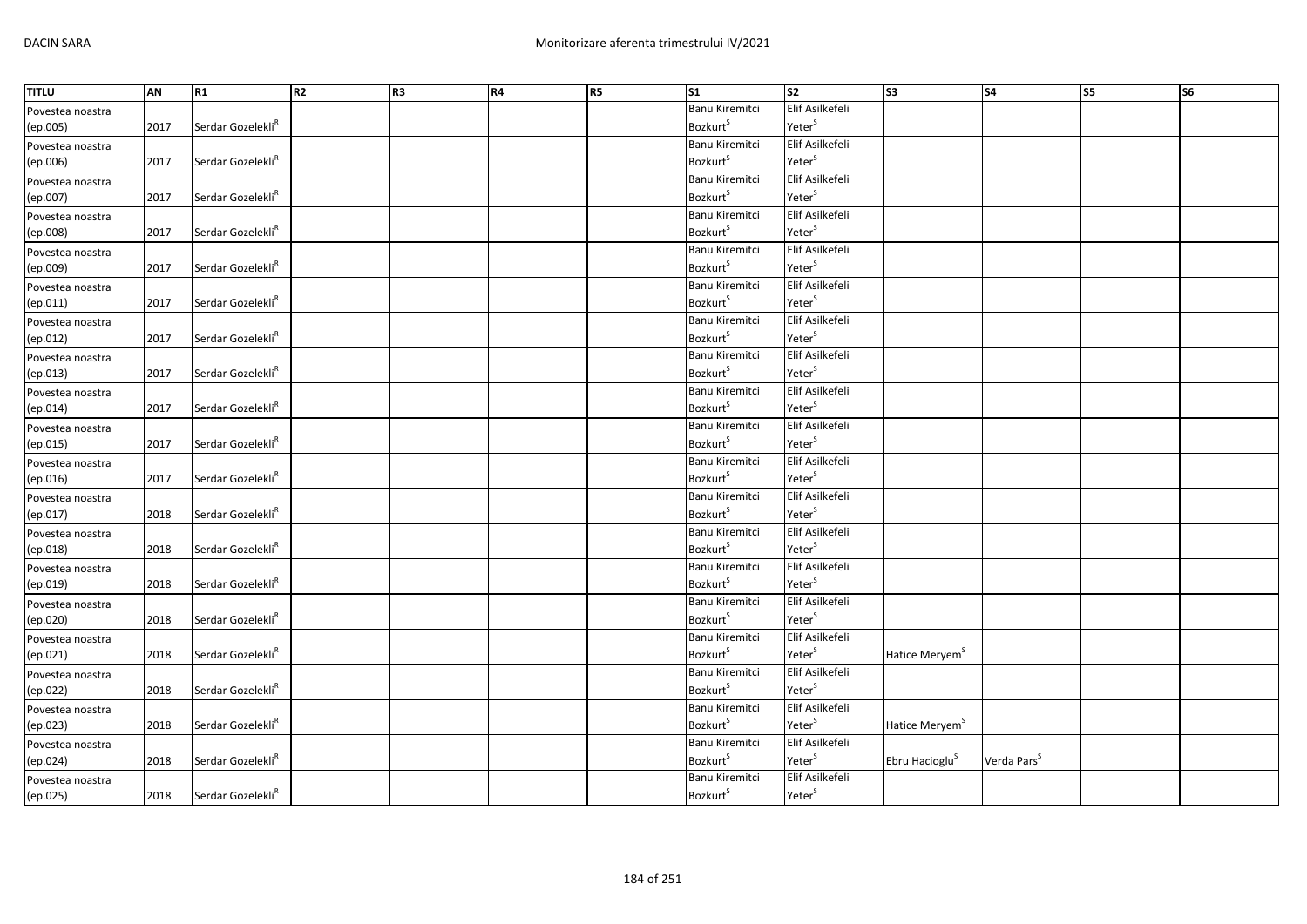| <b>TITLU</b>     | <b>AN</b> | R1                            | R2 | R3 | R4 | R5 | S <sub>1</sub>              | S <sub>2</sub>          | S <sub>3</sub>             | S <sub>4</sub>             | $\overline{\text{S}}$      | $\overline{\text{S6}}$ |
|------------------|-----------|-------------------------------|----|----|----|----|-----------------------------|-------------------------|----------------------------|----------------------------|----------------------------|------------------------|
| Povestea noastra |           |                               |    |    |    |    | Banu Kiremitci              | Elif Asilkefeli         |                            |                            |                            |                        |
| (ep.026)         | 2018      | Serdar Gozelekli <sup>R</sup> |    |    |    |    | <b>Bozkurt</b> <sup>S</sup> | Yeter <sup>S</sup>      |                            |                            |                            |                        |
| Povestea noastra |           |                               |    |    |    |    | Banu Kiremitci              | Elif Asilkefeli         |                            |                            |                            |                        |
| (ep.027)         | 2018      | Serdar Gozelekli <sup>R</sup> |    |    |    |    | <b>Bozkurt</b> <sup>S</sup> | Yeter <sup>S</sup>      |                            |                            |                            |                        |
| Povestea noastra |           |                               |    |    |    |    | <b>Banu Kiremitci</b>       | Elif Asilkefeli         |                            |                            |                            |                        |
| (ep.028)         | 2018      | Serdar Gozelekli <sup>R</sup> |    |    |    |    | Bozkurt <sup>S</sup>        | Yeter <sup>S</sup>      |                            |                            |                            |                        |
| Povestea noastra |           |                               |    |    |    |    | Banu Kiremitci              | Elif Asilkefeli         |                            |                            |                            |                        |
| (ep.029)         | 2018      | Serdar Gozelekli <sup>R</sup> |    |    |    |    | <b>Bozkurt</b> <sup>S</sup> | Yeter <sup>S</sup>      | Ebru Hacioglu <sup>S</sup> | Hatice Meryem <sup>S</sup> |                            |                        |
| Povestea noastra |           |                               |    |    |    |    | <b>Banu Kiremitci</b>       | Elif Asilkefeli         |                            |                            |                            |                        |
| (ep.030)         | 2018      | Serdar Gozelekli <sup>R</sup> |    |    |    |    | <b>Bozkurt</b> <sup>S</sup> | Yeter <sup>S</sup>      | Ebru Hacioglu <sup>S</sup> | Verda Pars <sup>S</sup>    | Hatice Meryem <sup>S</sup> |                        |
| Povestea noastra |           |                               |    |    |    |    | Banu Kiremitci              | Elif Asilkefeli         |                            |                            |                            |                        |
| (ep.031)         | 2018      | Serdar Gozelekli <sup>R</sup> |    |    |    |    | Bozkurt <sup>S</sup>        | Yeter <sup>S</sup>      | Ebru Hacioglu <sup>S</sup> | Hatice Meryem <sup>S</sup> |                            |                        |
| Povestea noastra |           |                               |    |    |    |    | Banu Kiremitci              | Elif Asilkefeli         |                            |                            |                            |                        |
| (ep.032)         | 2018      | Serdar Gozelekli <sup>R</sup> |    |    |    |    | <b>Bozkurt</b> <sup>S</sup> | Yeter <sup>S</sup>      | Ebru Hacioglu <sup>S</sup> | Hatice Meryem <sup>S</sup> |                            |                        |
| Povestea noastra |           |                               |    |    |    |    | <b>Banu Kiremitci</b>       | Elif Asilkefeli         |                            |                            |                            |                        |
| (ep.033)         | 2018      | Serdar Gozelekli <sup>R</sup> |    |    |    |    | <b>Bozkurt</b> <sup>S</sup> | Yeter <sup>S</sup>      | Ebru Hacioglu <sup>S</sup> | Hatice Meryem <sup>S</sup> |                            |                        |
| Povestea noastra |           |                               |    |    |    |    |                             |                         |                            |                            |                            |                        |
| (ep.058)         | 2019      | Koray Kerimoglu <sup>R</sup>  |    |    |    |    | Ebru Hacioglu <sup>S</sup>  | Verda Pars <sup>S</sup> |                            |                            |                            |                        |
| Povestea noastra |           |                               |    |    |    |    |                             |                         |                            |                            |                            |                        |
| (ep.059)         | 2019      | Koray Kerimoglu <sup>R</sup>  |    |    |    |    | Ebru Hacioglu <sup>S</sup>  | Verda Pars <sup>S</sup> |                            |                            |                            |                        |
| Povestea noastra |           |                               |    |    |    |    |                             |                         |                            |                            |                            |                        |
| (ep.060)         | 2019      | Koray Kerimoglu <sup>R</sup>  |    |    |    |    | Ebru Hacioglu <sup>S</sup>  | Verda Pars <sup>S</sup> |                            |                            |                            |                        |
| Povestea noastra |           |                               |    |    |    |    |                             |                         |                            |                            |                            |                        |
| (ep.061)         | 2019      | Koray Kerimoglu <sup>R</sup>  |    |    |    |    | Ebru Hacioglu <sup>S</sup>  | Verda Pars <sup>S</sup> |                            |                            |                            |                        |
| Povestea noastra |           |                               |    |    |    |    |                             |                         |                            |                            |                            |                        |
| (ep.062)         | 2019      | Koray Kerimoglu <sup>R</sup>  |    |    |    |    | Ebru Hacioglu <sup>S</sup>  | Verda Pars <sup>S</sup> |                            |                            |                            |                        |
| Povestea noastra |           |                               |    |    |    |    |                             |                         |                            |                            |                            |                        |
| (ep.063)         | 2019      | Koray Kerimoglu <sup>R</sup>  |    |    |    |    | Ebru Hacioglu <sup>S</sup>  | Verda Pars <sup>S</sup> |                            |                            |                            |                        |
| Povestea noastra |           |                               |    |    |    |    |                             |                         |                            |                            |                            |                        |
| (ep.064)         | 2019      | Koray Kerimoglu <sup>R</sup>  |    |    |    |    | Ebru Hacioglu <sup>S</sup>  | Verda Pars <sup>S</sup> |                            |                            |                            |                        |
| Povestea noastra |           |                               |    |    |    |    |                             |                         |                            |                            |                            |                        |
| (ep.065)         | 2019      | Koray Kerimoglu <sup>R</sup>  |    |    |    |    | Ebru Hacioglu <sup>S</sup>  | Verda Pars <sup>S</sup> |                            |                            |                            |                        |
| Povestea noastra |           |                               |    |    |    |    |                             |                         |                            |                            |                            |                        |
| (ep.066)         | 2019      | Koray Kerimoglu <sup>R</sup>  |    |    |    |    | Ebru Hacioglu <sup>S</sup>  | Verda Pars <sup>S</sup> |                            |                            |                            |                        |
| Povestea noastra |           |                               |    |    |    |    |                             |                         |                            |                            |                            |                        |
| (ep.067)         | 2019      | Koray Kerimoglu <sup>R</sup>  |    |    |    |    | Ebru Hacioglu <sup>S</sup>  | Verda Pars <sup>S</sup> |                            |                            |                            |                        |
| Povestea noastra |           |                               |    |    |    |    |                             |                         |                            |                            |                            |                        |
| (ep.068)         | 2019      | Koray Kerimoglu <sup>R</sup>  |    |    |    |    | Ebru Hacioglu <sup>S</sup>  | Verda Pars <sup>S</sup> |                            |                            |                            |                        |
| Povestea noastra |           |                               |    |    |    |    |                             |                         |                            |                            |                            |                        |
| (ep.069)         | 2019      | Koray Kerimoglu <sup>R</sup>  |    |    |    |    | Ebru Hacioglu <sup>S</sup>  | Verda Pars <sup>S</sup> |                            |                            |                            |                        |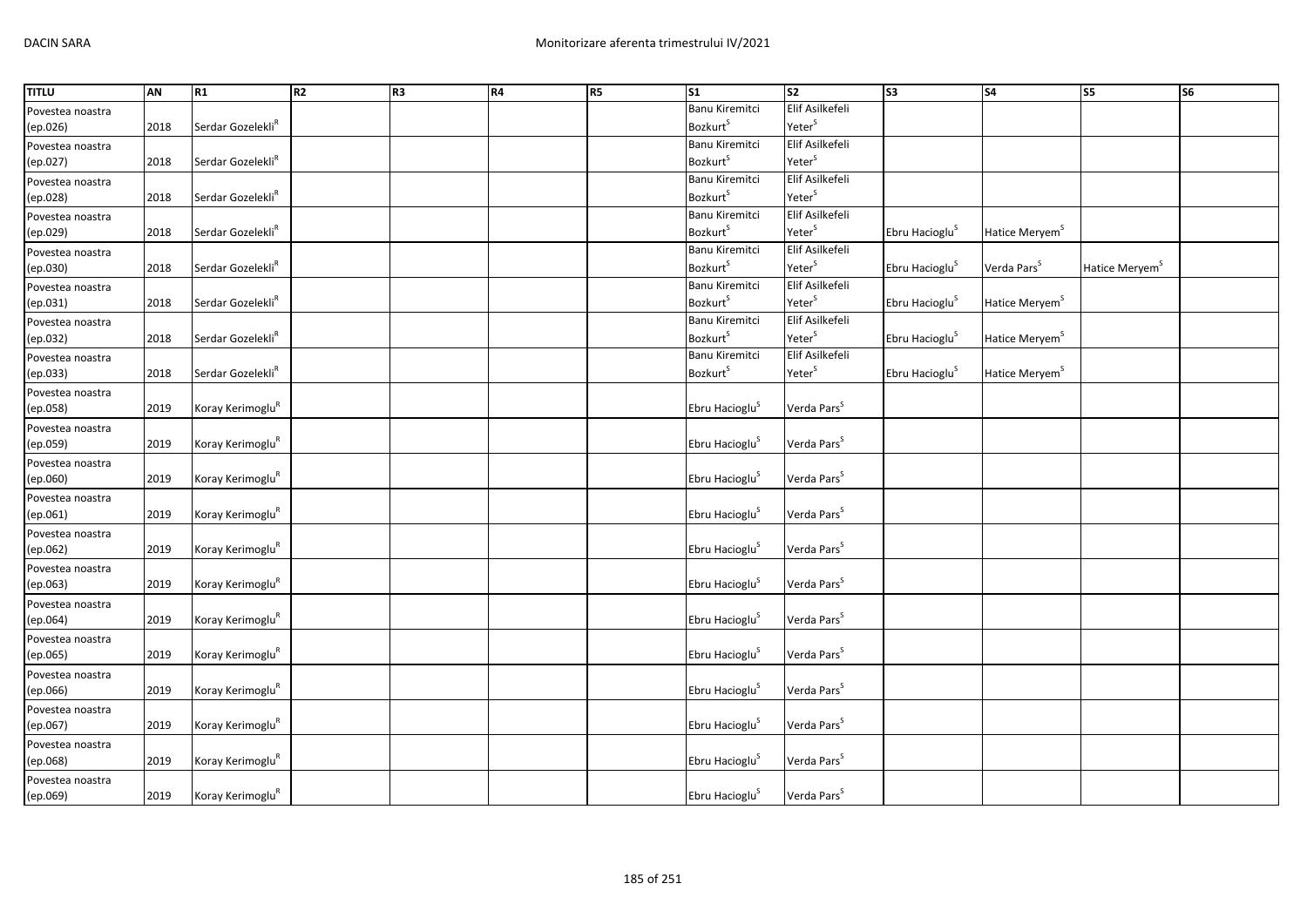| Povestea noastra<br>Koray Kerimoglu <sup>R</sup><br>Ebru Hacioglu <sup>S</sup><br>Verda Pars <sup>S</sup><br>(ep.070)<br>2019<br>Brian Helgeland -<br>Brian Helgeland -<br>ALCS <sup>R</sup><br>ALCS <sup>S</sup><br>2001<br>Povestea unui cavaler<br>Paul Haggis - ALCS <sup>R</sup><br>Paul Haggis - ALCS <sup>S</sup> Bobby Moresco <sup>S</sup><br>Povesti din LA<br>2004<br>Povestirile lui Csoori<br>Viczko Tibor <sup>R</sup><br>2002<br>autor necunoscut <sup>s</sup><br>Sanyi<br>Nick Powell <sup>R</sup><br>Richard Leder <sup>S</sup><br>Pradator<br>2019 |  |
|----------------------------------------------------------------------------------------------------------------------------------------------------------------------------------------------------------------------------------------------------------------------------------------------------------------------------------------------------------------------------------------------------------------------------------------------------------------------------------------------------------------------------------------------------------------------|--|
|                                                                                                                                                                                                                                                                                                                                                                                                                                                                                                                                                                      |  |
|                                                                                                                                                                                                                                                                                                                                                                                                                                                                                                                                                                      |  |
|                                                                                                                                                                                                                                                                                                                                                                                                                                                                                                                                                                      |  |
|                                                                                                                                                                                                                                                                                                                                                                                                                                                                                                                                                                      |  |
|                                                                                                                                                                                                                                                                                                                                                                                                                                                                                                                                                                      |  |
|                                                                                                                                                                                                                                                                                                                                                                                                                                                                                                                                                                      |  |
|                                                                                                                                                                                                                                                                                                                                                                                                                                                                                                                                                                      |  |
|                                                                                                                                                                                                                                                                                                                                                                                                                                                                                                                                                                      |  |
|                                                                                                                                                                                                                                                                                                                                                                                                                                                                                                                                                                      |  |
| Dan Gilroy <sup>R</sup><br>Dan Gilroy <sup>S</sup><br>2014<br>Pradator de noapte                                                                                                                                                                                                                                                                                                                                                                                                                                                                                     |  |
| Steven C. Miller <sup>R</sup><br>Pradatorii<br>2016<br>Michael Cody <sup>S</sup><br>Chris Sivertson <sup>S</sup>                                                                                                                                                                                                                                                                                                                                                                                                                                                     |  |
|                                                                                                                                                                                                                                                                                                                                                                                                                                                                                                                                                                      |  |
| Dylan Pearce <sup>R</sup><br>Neil Chase <sup>S</sup><br>Nathan Usher <sup>S</sup><br>Prajiturele de Craciun<br>2018                                                                                                                                                                                                                                                                                                                                                                                                                                                  |  |
| Prea frumos sa fie                                                                                                                                                                                                                                                                                                                                                                                                                                                                                                                                                   |  |
| Ron Oliver <sup>R</sup><br>Bob Saenz <sup>S</sup><br>Jennifer Notas <sup>S</sup><br>adevarat<br>2014                                                                                                                                                                                                                                                                                                                                                                                                                                                                 |  |
|                                                                                                                                                                                                                                                                                                                                                                                                                                                                                                                                                                      |  |
| Prachya Pinkaew <sup>R</sup><br>Kevin Bernhardt <sup>S</sup><br>2011<br>Pretul razbunarii                                                                                                                                                                                                                                                                                                                                                                                                                                                                            |  |
| Jennifer                                                                                                                                                                                                                                                                                                                                                                                                                                                                                                                                                             |  |
| Westfeldt <sup>R</sup><br>2011<br>Jennifer Westfeldt<br>Prieteni cu copii                                                                                                                                                                                                                                                                                                                                                                                                                                                                                            |  |
|                                                                                                                                                                                                                                                                                                                                                                                                                                                                                                                                                                      |  |
| Adam Davis -                                                                                                                                                                                                                                                                                                                                                                                                                                                                                                                                                         |  |
| Adam 'Tex' Davis <sup>S</sup><br>Roger Kumble <sup>R</sup><br>Prieteni si atat<br>2005                                                                                                                                                                                                                                                                                                                                                                                                                                                                               |  |
| Will Gluck -<br>Will Gluck -                                                                                                                                                                                                                                                                                                                                                                                                                                                                                                                                         |  |
| Freedom Jones <sup>R</sup><br>Freedom Jones <sup>S</sup><br>David A. Newman <sup>S</sup> Keith Merryman <sup>S</sup><br>Prietenie cu folos<br>2011                                                                                                                                                                                                                                                                                                                                                                                                                   |  |
| Scott Silveri <sup>S</sup><br>Prietenii tai (ep. 083)<br>Gary Halvorson <sup>R</sup><br>1997                                                                                                                                                                                                                                                                                                                                                                                                                                                                         |  |
| David Steinberg <sup>R</sup><br>Seth Kurland <sup>S</sup><br>Prietenii tai (ep. 084)<br>1998                                                                                                                                                                                                                                                                                                                                                                                                                                                                         |  |
| Kevin Bright -                                                                                                                                                                                                                                                                                                                                                                                                                                                                                                                                                       |  |
| Kevin S. Bright <sup>R</sup><br>Jill Condon <sup>S</sup><br>Amy Toomin <sup>S</sup><br>1998<br>Prietenii tai (ep. 085)                                                                                                                                                                                                                                                                                                                                                                                                                                               |  |
| Dana DeVally<br>Shana Goldberg -<br>Piazza <sup>R</sup>                                                                                                                                                                                                                                                                                                                                                                                                                                                                                                              |  |
| Meehan <sup>S</sup><br>1998<br>Prietenii tai (ep. 086)                                                                                                                                                                                                                                                                                                                                                                                                                                                                                                               |  |
| Peter Bonerz <sup>R</sup><br>Wil Calhoun <sup>S</sup><br>Prietenii tai (ep. 087)<br>1998                                                                                                                                                                                                                                                                                                                                                                                                                                                                             |  |
| Wil Calhoun <sup>S</sup><br>James Burrows <sup>R</sup><br>Prietenii tai (ep. 088)<br>1998                                                                                                                                                                                                                                                                                                                                                                                                                                                                            |  |
| Shana Goldberg -                                                                                                                                                                                                                                                                                                                                                                                                                                                                                                                                                     |  |
| Meehan <sup>S</sup><br>Michael Lembeck <sup>R</sup><br>Scott Silveri <sup>S</sup><br>1998<br>Prietenii tai (ep. 089)                                                                                                                                                                                                                                                                                                                                                                                                                                                 |  |
| Michael Lembeck <sup>R</sup><br>Prietenii tai (ep. 090)<br>1998<br>Richard Goodman <sup>3</sup>                                                                                                                                                                                                                                                                                                                                                                                                                                                                      |  |
| Gail Mancuso <sup>R</sup><br>Prietenii tai (ep. 091)<br>Jill Condon<br>Amy Toomin <sup>5</sup><br>1998                                                                                                                                                                                                                                                                                                                                                                                                                                                               |  |
| Kevin Bright -                                                                                                                                                                                                                                                                                                                                                                                                                                                                                                                                                       |  |
| Kevin S. Bright <sup>R</sup><br>Scott Silveri <sup>S</sup><br>Wil Calhoun <sup>S</sup><br>1998<br>Prietenii tai (ep. 092)                                                                                                                                                                                                                                                                                                                                                                                                                                            |  |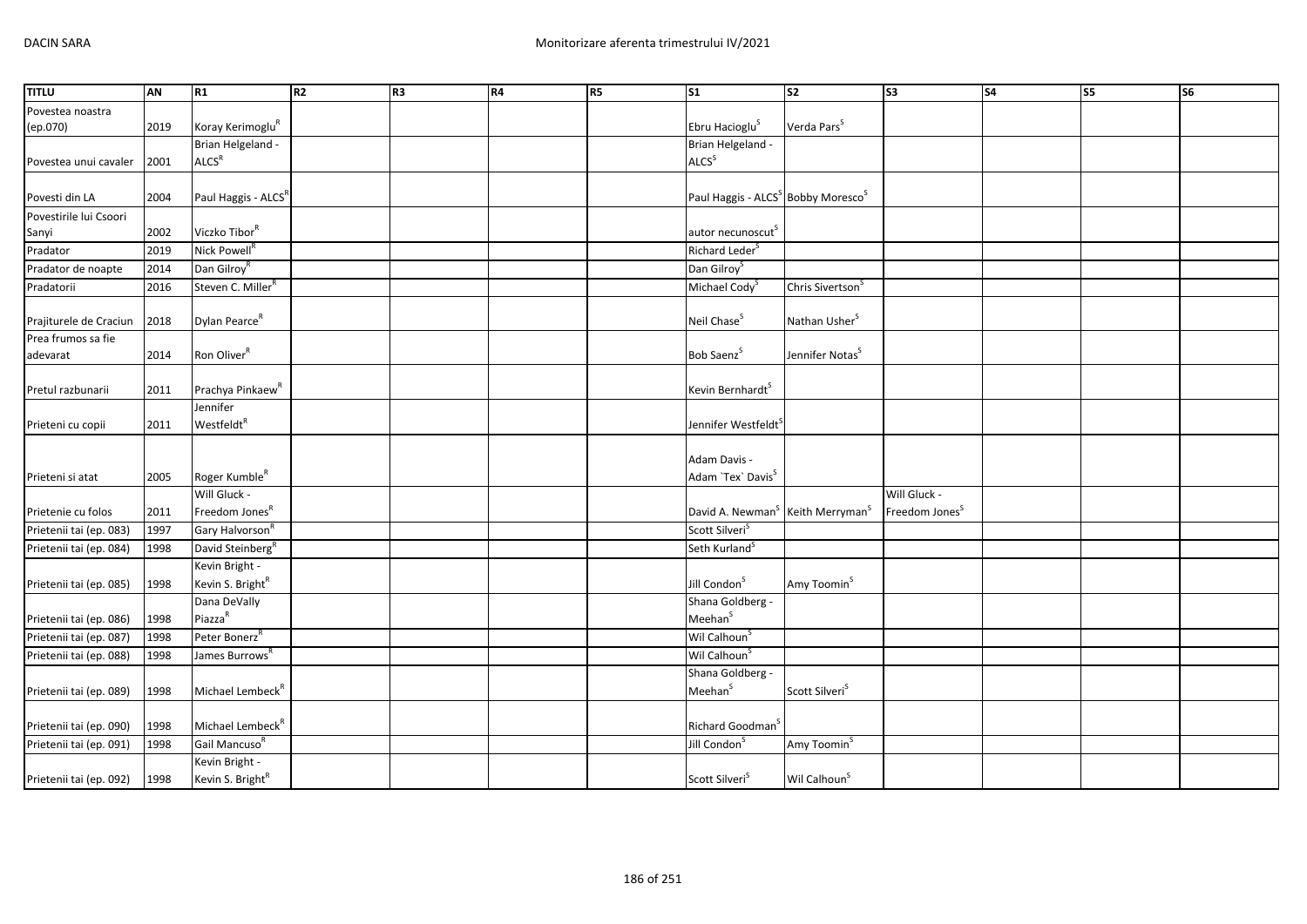| <b>TITLU</b>                           | <b>AN</b> | R1                           | R2 | R <sub>3</sub> | R4 | <b>R5</b> | S <sub>1</sub>                 | $\overline{\text{S2}}$         | S <sub>3</sub> | <b>S4</b> | S <sub>5</sub> | <b>S6</b> |
|----------------------------------------|-----------|------------------------------|----|----------------|----|-----------|--------------------------------|--------------------------------|----------------|-----------|----------------|-----------|
|                                        |           |                              |    |                |    |           |                                |                                |                |           |                |           |
|                                        |           |                              |    |                |    |           |                                | Greg Malins -                  |                |           |                |           |
| Prietenii tai (ep. 093)                | 1998      | *Gail Mancuso <sup>R</sup>   |    |                |    |           | Michael Curtis <sup>5</sup>    | Gregory S. Malins <sup>S</sup> |                |           |                |           |
| Prietenii tai (ep. 094)                | 1998      | Peter Bonerz <sup>R</sup>    |    |                |    |           | Seth Kurland <sup>S</sup>      |                                |                |           |                |           |
|                                        |           |                              |    |                |    |           |                                |                                |                |           |                |           |
|                                        |           |                              |    |                |    |           |                                | Greg Malins -                  |                |           |                |           |
| Prietenii tai (ep. 095)                | 1998      | Peter Bonerz <sup>R</sup>    |    |                |    |           | Michael Curtis <sup>5</sup>    | Gregory S. Malins <sup>S</sup> |                |           |                |           |
|                                        |           | Kevin Bright -               |    |                |    |           |                                |                                |                |           |                |           |
| Prietenii tai (ep. 096)                | 1998      | Kevin S. Bright <sup>R</sup> |    |                |    |           | Michael Borkow <sup>S</sup>    |                                |                |           |                |           |
|                                        |           | *Kevin Bright -              |    |                |    |           | Shana Goldberg -               |                                |                |           |                |           |
| Prietenii tai (ep. 097)                | 1998      | Kevin S. Bright <sup>R</sup> |    |                |    |           | Meehan <sup>S</sup>            | Scott Silveri <sup>S</sup>     |                |           |                |           |
|                                        |           | *Kevin Bright -              |    |                |    |           | Shana Goldberg -               |                                |                |           |                |           |
| Prietenii tai (ep. 097) -<br>partea II | 1998      | Kevin S. Bright <sup>R</sup> |    |                |    |           | Meehan <sup>S</sup>            | Scott Silveri <sup>S</sup>     |                |           |                |           |
|                                        |           | *Kevin Bright -              |    |                |    |           |                                |                                |                |           |                |           |
|                                        |           |                              |    |                |    |           |                                |                                |                |           |                |           |
| Prietenii tai (ep. 098)                | 1998      | Kevin S. Bright <sup>R</sup> |    |                |    |           | Seth Kurland <sup>S</sup>      |                                |                |           |                |           |
| Prietenii tai (ep. 099)                | 1998      | Gary Halvorson <sup>R</sup>  |    |                |    |           | Wil Calhoun <sup>S</sup>       |                                |                |           |                |           |
|                                        |           | Kevin Bright -               |    |                |    |           |                                |                                |                |           |                |           |
| Prietenii tai (ep. 100)                | 1998      | Kevin S. Bright <sup>R</sup> |    |                |    |           | Marta Kauffman <sup>S</sup>    | David Crane <sup>S</sup>       |                |           |                |           |
| Prietenii tai (ep. 101)                | 1998      | Shelley Jensen <sup>R</sup>  |    |                |    |           | Michael Curtis <sup>S</sup>    |                                |                |           |                |           |
|                                        |           | Dana DeVally                 |    |                |    |           |                                |                                |                |           |                |           |
| Prietenii tai (ep. 102)                | 1998      | Piazza <sup>R</sup>          |    |                |    |           | Scott Silveri <sup>S</sup>     |                                |                |           |                |           |
| Prietenii tai (ep. 103)                | 1998      | Gary Halvorson <sup>R</sup>  |    |                |    |           | Alexa Junge <sup>S</sup>       |                                |                |           |                |           |
|                                        |           |                              |    |                |    |           |                                |                                |                |           |                |           |
| Prietenii tai (ep. 104)                | 1998      | *Gary Halvorson <sup>R</sup> |    |                |    |           | Gigi McCreery <sup>5</sup>     | Perry Rein <sup>S</sup>        |                |           |                |           |
|                                        |           |                              |    |                |    |           |                                |                                |                |           |                |           |
|                                        |           | Kevin Bright -               |    |                |    |           | Greg Malins -                  |                                |                |           |                |           |
| Prietenii tai (ep. 105)                | 1998      | Kevin S. Bright <sup>R</sup> |    |                |    |           | Gregory S. Malins <sup>S</sup> |                                |                |           |                |           |
|                                        |           |                              |    |                |    |           |                                |                                |                |           |                |           |
| Prietenii tai (ep. 106)                | 1998      | *Gary Halvorson <sup>R</sup> |    |                |    |           | Andrew Reich <sup>S</sup>      | Ted Cohen <sup>S</sup>         |                |           |                |           |
|                                        |           | Dana DeVally                 |    |                |    |           | Shana Goldberg -               |                                |                |           |                |           |
| Prietenii tai (ep. 107)                | 1998      | Piazza <sup>R</sup>          |    |                |    |           | Meehan <sup>S</sup>            |                                |                |           |                |           |
|                                        |           |                              |    |                |    |           | Suzie Villandry -              |                                |                |           |                |           |
|                                        |           |                              |    |                |    |           | Suzie Villandry                |                                |                |           |                |           |
| Prietenii tai (ep. 108)                | 1999      | Joe Regalbuto <sup>R</sup>   |    |                |    |           | Freeman <sup>S</sup>           |                                |                |           |                |           |
|                                        |           | Kevin Bright -               |    |                |    |           | Alicia Sky                     |                                |                |           |                |           |
| Prietenii tai (ep. 109)                | 1999      | Kevin S. Bright <sup>R</sup> |    |                |    |           | Varinaitis <sup>S</sup>        |                                |                |           |                |           |
| Prietenii tai (ep. 110)                | 1999      | Gail Mancuso <sup>R</sup>    |    |                |    |           | Seth Kurland <sup>S</sup>      |                                |                |           |                |           |
|                                        |           |                              |    |                |    |           |                                |                                |                |           |                |           |
| Prietenii tai (ep. 111)                | 1999      | Michael Lembeck <sup>R</sup> |    |                |    |           | Alexa Junge <sup>S</sup>       |                                |                |           |                |           |
|                                        |           | Kevin Bright -               |    |                |    |           |                                |                                |                |           |                |           |
| Prietenii tai (ep. 112)                | 1999      | Kevin S. Bright <sup>R</sup> |    |                |    |           | Adam Chase <sup>S</sup>        |                                |                |           |                |           |
|                                        |           |                              |    |                |    |           |                                |                                |                |           |                |           |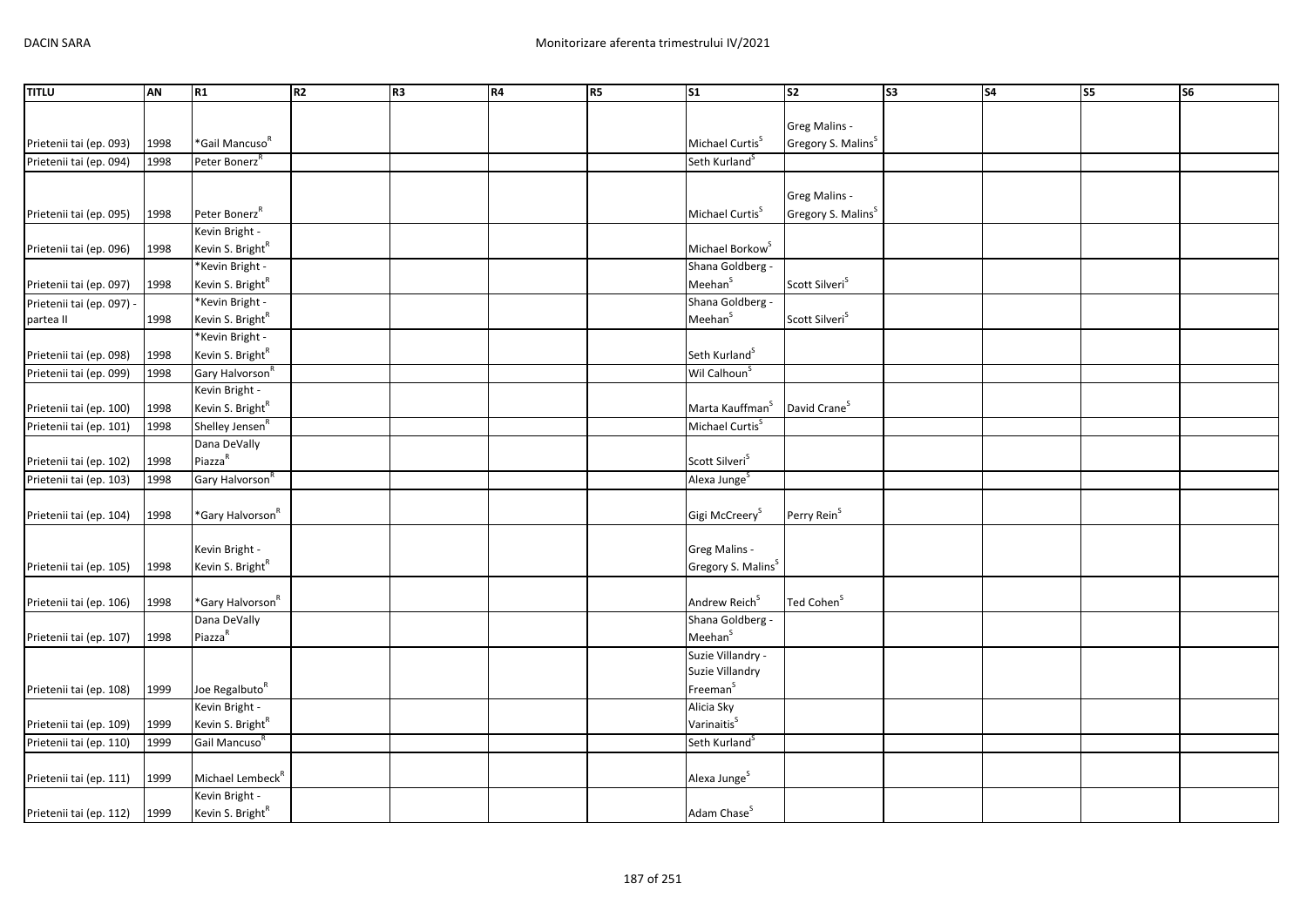| <b>TITLU</b>                                       | <b>AN</b> | R1                           | R <sub>2</sub> | R <sub>3</sub> | R4 | R <sub>5</sub> | $\overline{\text{S1}}$         | s <sub>2</sub>                 | S3 | <b>S4</b> | $\overline{\text{S5}}$ | $\overline{\text{S6}}$ |
|----------------------------------------------------|-----------|------------------------------|----------------|----------------|----|----------------|--------------------------------|--------------------------------|----|-----------|------------------------|------------------------|
| Prietenii tai (ep. 113)                            | 1999      | Andrew Tsao <sup>R</sup>     |                |                |    |                | Gigi McCreery <sup>S</sup>     | Perry Rein <sup>S</sup>        |    |           |                        |                        |
| Prietenii tai (ep. 114)                            | 1999      | Shelley Jensen <sup>R</sup>  |                |                |    |                | Andrew Reich <sup>S</sup>      | Ted Cohen <sup>5</sup>         |    |           |                        |                        |
| Prietenii tai (ep. 115)                            | 1999      | Todd Holland <sup>R</sup>    |                |                |    |                | Michael Curtis <sup>S</sup>    |                                |    |           |                        |                        |
| Prietenii tai (ep. 116)                            | 1999      | Gail Mancuso <sup>R</sup>    |                |                |    |                | Doty Abrams <sup>S</sup>       |                                |    |           |                        |                        |
|                                                    |           |                              |                |                |    |                | Shana Goldberg -               |                                |    |           |                        |                        |
| Prietenii tai (ep. 117)                            | 1999      | Gary Halvorson <sup>R</sup>  |                |                |    |                | Meehan <sup>S</sup>            | Seth Kurland <sup>S</sup>      |    |           |                        |                        |
|                                                    |           |                              |                |                |    |                |                                |                                |    |           |                        |                        |
|                                                    |           |                              |                |                |    |                | Greg Malins -                  |                                |    |           |                        |                        |
| Prietenii tai (ep. 118)                            | 1999      | Gary Halvorson <sup>R</sup>  |                |                |    |                | Gregory S. Malins <sup>S</sup> |                                |    |           |                        |                        |
|                                                    |           |                              |                |                |    |                |                                |                                |    |           |                        |                        |
| Prietenii tai (ep. 119)                            | 1999      | *Gary Halvorson <sup>R</sup> |                |                |    |                | Wil Calhoun <sup>S</sup>       |                                |    |           |                        |                        |
|                                                    |           | Kevin Bright -               |                |                |    |                |                                |                                |    |           |                        |                        |
| Prietenii tai (ep. 120)                            | 1999      | Kevin S. Bright <sup>R</sup> |                |                |    |                | Andrew Reich <sup>S</sup>      | Ted Cohen <sup>S</sup>         |    |           |                        |                        |
|                                                    |           |                              |                |                |    |                |                                |                                |    |           |                        |                        |
|                                                    |           | Kevin Bright -               |                |                |    |                |                                | *Greg Malins -                 |    |           |                        |                        |
| Prietenii tai (ep. 121)                            | 1999      | Kevin S. Bright <sup>R</sup> |                |                |    |                | Scott Silveri <sup>S</sup>     | Gregory S. Malins <sup>S</sup> |    |           |                        |                        |
|                                                    |           | *Kevin Bright -              |                |                |    |                | Adam Chase <sup>S</sup>        |                                |    |           |                        |                        |
| Prietenii tai (ep. 122)                            | 1999      | Kevin S. Bright <sup>R</sup> |                |                |    |                | Shana Goldberg -               |                                |    |           |                        |                        |
|                                                    | 1999      | Gail Mancuso <sup>R</sup>    |                |                |    |                | Meehan <sup>S</sup>            |                                |    |           |                        |                        |
| Prietenii tai (ep. 123)<br>Prietenii tai (ep. 124) | 1999      | Gary Halvorson <sup>R</sup>  |                |                |    |                | Seth Kurland <sup>S</sup>      |                                |    |           |                        |                        |
| Prietenii tai (ep. 125)                            | 1999      | Gary Halvorson <sup>R</sup>  |                |                |    |                | Andrew Reich <sup>S</sup>      | Ted Cohen <sup>S</sup>         |    |           |                        |                        |
|                                                    |           |                              |                |                |    |                |                                |                                |    |           |                        |                        |
| Prietenii tai (ep. 126)                            | 1999      | *Gary Halvorson <sup>R</sup> |                |                |    |                | Gigi McCreery <sup>S</sup>     | Perry Rein <sup>S</sup>        |    |           |                        |                        |
|                                                    |           |                              |                |                |    |                |                                |                                |    |           |                        |                        |
| Prietenii tai (ep. 127)                            | 1999      | David Schwimmer <sup>"</sup> |                |                |    |                | Scott Silveri <sup>S</sup>     |                                |    |           |                        |                        |
|                                                    |           |                              |                |                |    |                | Sherry Bilsing-                |                                |    |           |                        |                        |
| Prietenii tai (ep. 128)                            | 1999      | Gary Halvorson <sup>R</sup>  |                |                |    |                | Graham <sup>S</sup>            | Ellen Plummer <sup>S</sup>     |    |           |                        |                        |
| Prietenii tai (ep. 129)                            | 1999      | Gary Halvorson <sup>R</sup>  |                |                |    |                | *Gigi McCreery <sup>s</sup>    | *Perry Rein <sup>S</sup>       |    |           |                        |                        |
|                                                    |           |                              |                |                |    |                |                                |                                |    |           |                        |                        |
|                                                    |           | Kevin Bright -               |                |                |    |                | <b>Greg Malins -</b>           |                                |    |           |                        |                        |
| Prietenii tai (ep. 130)                            | 1999      | Kevin S. Bright <sup>R</sup> |                |                |    |                | Gregory S. Malins <sup>S</sup> |                                |    |           |                        |                        |
|                                                    |           | Kevin Bright -               |                |                |    |                |                                |                                |    |           |                        |                        |
| Prietenii tai (ep. 131)                            | 1999      | Kevin S. Bright <sup>R</sup> |                |                |    |                | Brian Boyle <sup>S</sup>       |                                |    |           |                        |                        |
|                                                    |           | *Kevin Bright -              |                |                |    |                |                                |                                |    |           |                        |                        |
| Prietenii tai (ep. 132)                            | 2000      | Kevin S. Bright <sup>R</sup> |                |                |    |                | *Brian Boyle <sup>S</sup>      |                                |    |           |                        |                        |
| Prietenii tai (ep. 133)                            | 2000      | Gary Halvorson <sup>R</sup>  |                |                |    |                | Andrew Reich <sup>S</sup>      | Ted Cohen <sup>S</sup>         |    |           |                        |                        |
|                                                    |           |                              |                |                |    |                | Sherry Bilsing-                |                                |    |           |                        |                        |
| Prietenii tai (ep. 134)                            | 2000      | Gary Halvorson <sup>R</sup>  |                |                |    |                | Graham <sup>S</sup>            | Ellen Plummer <sup>S</sup>     |    |           |                        |                        |
|                                                    |           | Kevin Bright -               |                |                |    |                |                                |                                |    |           |                        |                        |
| Prietenii tai (ep. 135)                            | 2000      | Kevin S. Bright <sup>R</sup> |                |                |    |                | Andrew Reich <sup>S</sup>      | Ted Cohen <sup>S</sup>         |    |           |                        |                        |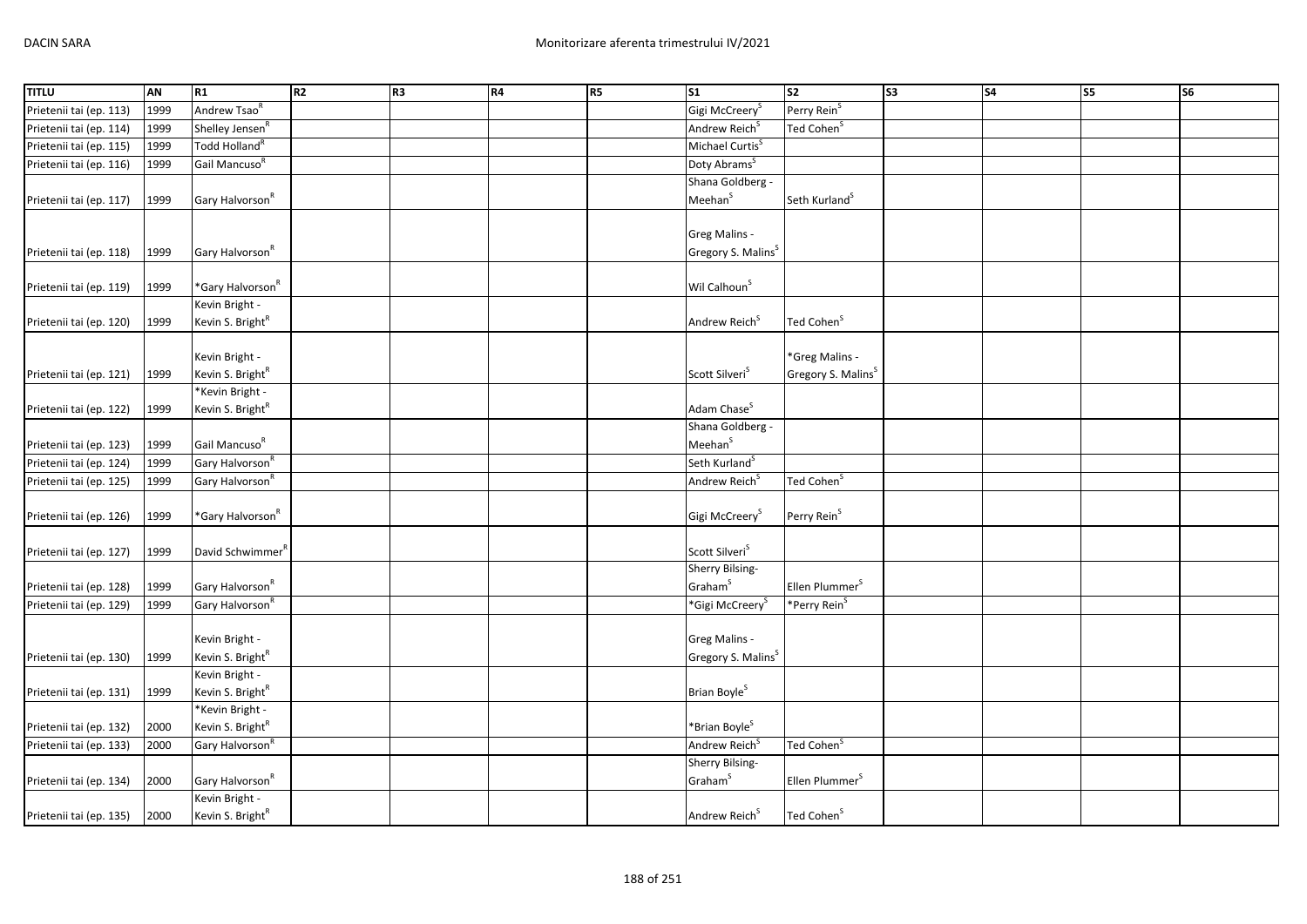| <b>TITLU</b>            | AN   | R1                           | R2 | R <sub>3</sub> | R4 | R5 | S <sub>1</sub>                 | $\overline{\text{S2}}$         | S <sub>3</sub> | <b>S4</b> | S5 | s6 |
|-------------------------|------|------------------------------|----|----------------|----|----|--------------------------------|--------------------------------|----------------|-----------|----|----|
|                         |      |                              |    |                |    |    |                                |                                |                |           |    |    |
|                         |      |                              |    |                |    |    |                                | Greg Malins -                  |                |           |    |    |
| Prietenii tai (ep. 136) | 2000 | Michael Lembeck <sup>R</sup> |    |                |    |    | Adam Chase <sup>S</sup>        | Gregory S. Malins <sup>S</sup> |                |           |    |    |
|                         |      |                              |    |                |    |    |                                |                                |                |           |    |    |
| Prietenii tai (ep. 137) | 2000 | Michael Lembeck <sup>R</sup> |    |                |    |    | Marta Kauffman <sup>S</sup>    | David Crane <sup>S</sup>       |                |           |    |    |
| Prietenii tai (ep. 138) | 2000 | Gary Halvorson <sup>R</sup>  |    |                |    |    | Adam Chase <sup>S</sup>        |                                |                |           |    |    |
| Prietenii tai (ep. 139) | 2000 | Gary Halvorson <sup>R</sup>  |    |                |    |    | Seth Kurland <sup>S</sup>      |                                |                |           |    |    |
| Prietenii tai (ep. 140) | 2000 | Ben Weiss <sup>R</sup>       |    |                |    |    | Gigi McCreery <sup>S</sup>     | Perry Rein <sup>S</sup>        |                |           |    |    |
|                         |      | Kevin Bright -               |    |                |    |    |                                |                                |                |           |    |    |
| Prietenii tai (ep. 141) | 2000 | Kevin S. Bright <sup>R</sup> |    |                |    |    | Doty Abrams <sup>S</sup>       |                                |                |           |    |    |
| Prietenii tai (ep. 142) | 2000 | Michael Lembeck <sup>R</sup> |    |                |    |    | Scott Silveri <sup>S</sup>     |                                |                |           |    |    |
|                         |      |                              |    |                |    |    | Sherry Bilsing-                |                                |                |           |    |    |
| Prietenii tai (ep. 143) | 2000 | Gary Halvorson <sup>R</sup>  |    |                |    |    | Graham <sup>S</sup>            | Ellen Plummer <sup>S</sup>     |                |           |    |    |
|                         |      |                              |    |                |    |    |                                |                                |                |           |    |    |
| Prietenii tai (ep. 144) | 2000 | *Gary Halvorson <sup>R</sup> |    |                |    |    | Andrew Reich <sup>S</sup>      | Ted Cohen <sup>S</sup>         |                |           |    |    |
|                         |      | Kevin Bright -               |    |                |    |    | Shana Goldberg -               |                                |                |           |    |    |
| Prietenii tai (ep. 145) | 2000 | Kevin S. Bright <sup>R</sup> |    |                |    |    | Meehan <sup>S</sup>            | *Scott Silveri <sup>S</sup>    |                |           |    |    |
|                         |      | Kevin Bright -               |    |                |    |    |                                |                                |                |           |    |    |
| Prietenii tai (ep. 146) | 2000 | Kevin S. Bright <sup>R</sup> |    |                |    |    | Andrew Reich <sup>S</sup>      | Ted Cohen <sup>S</sup>         |                |           |    |    |
|                         |      | *Kevin Bright -              |    |                |    |    |                                |                                |                |           |    |    |
| Prietenii tai (ep. 147) | 2000 | Kevin S. Bright <sup>R</sup> |    |                |    |    | Marta Kauffman <sup>S</sup>    | David Crane <sup>S</sup>       |                |           |    |    |
|                         |      | Michael Lembeck <sup>R</sup> |    |                |    |    | *Andrew Reich <sup>S</sup>     | *Ted Cohen <sup>S</sup>        |                |           |    |    |
| Prietenii tai (ep. 148) | 2000 |                              |    |                |    |    | Sherry Bilsing-                |                                |                |           |    |    |
| Prietenii tai (ep. 149) | 2000 | Gary Halvorson <sup>R</sup>  |    |                |    |    | Graham <sup>S</sup>            | Ellen Plummer <sup>S</sup>     |                |           |    |    |
|                         |      |                              |    |                |    |    |                                |                                |                |           |    |    |
| Prietenii tai (ep. 150) | 2000 | David Schwimmer <sup>R</sup> |    |                |    |    | Brian Boyle <sup>S</sup>       |                                |                |           |    |    |
| Prietenii tai (ep. 151) | 2000 | Gary Halvorson <sup>R</sup>  |    |                |    |    | Patty Lin <sup>S</sup>         |                                |                |           |    |    |
|                         |      |                              |    |                |    |    |                                |                                |                |           |    |    |
| Prietenii tai (ep. 152) | 2000 | *Gary Halvorson <sup>R</sup> |    |                |    |    | Brian Buckner <sup>S</sup>     | Sebastian Jones <sup>S</sup>   |                |           |    |    |
|                         |      | *David                       |    |                |    |    |                                |                                |                |           |    |    |
| Prietenii tai (ep. 153) | 2000 | Schwimmer <sup>R</sup>       |    |                |    |    | Scott Silveri <sup>S</sup>     |                                |                |           |    |    |
|                         |      | Kevin Bright -               |    |                |    |    |                                |                                |                |           |    |    |
| Prietenii tai (ep. 154) | 2000 | Kevin S. Bright <sup>R</sup> |    |                |    |    | *Patty Lin <sup>S</sup>        |                                |                |           |    |    |
|                         |      |                              |    |                |    |    |                                |                                |                |           |    |    |
| Prietenii tai (ep. 155) | 2000 | David Schwimmer <sup>R</sup> |    |                |    |    | Wil Calhoun <sup>S</sup>       |                                |                |           |    |    |
|                         |      |                              |    |                |    |    | Greg Malins -                  |                                |                |           |    |    |
|                         | 2000 | Gary Halvorson <sup>R</sup>  |    |                |    |    | Gregory S. Malins <sup>S</sup> |                                |                |           |    |    |
| Prietenii tai (ep. 156) |      |                              |    |                |    |    |                                |                                |                |           |    |    |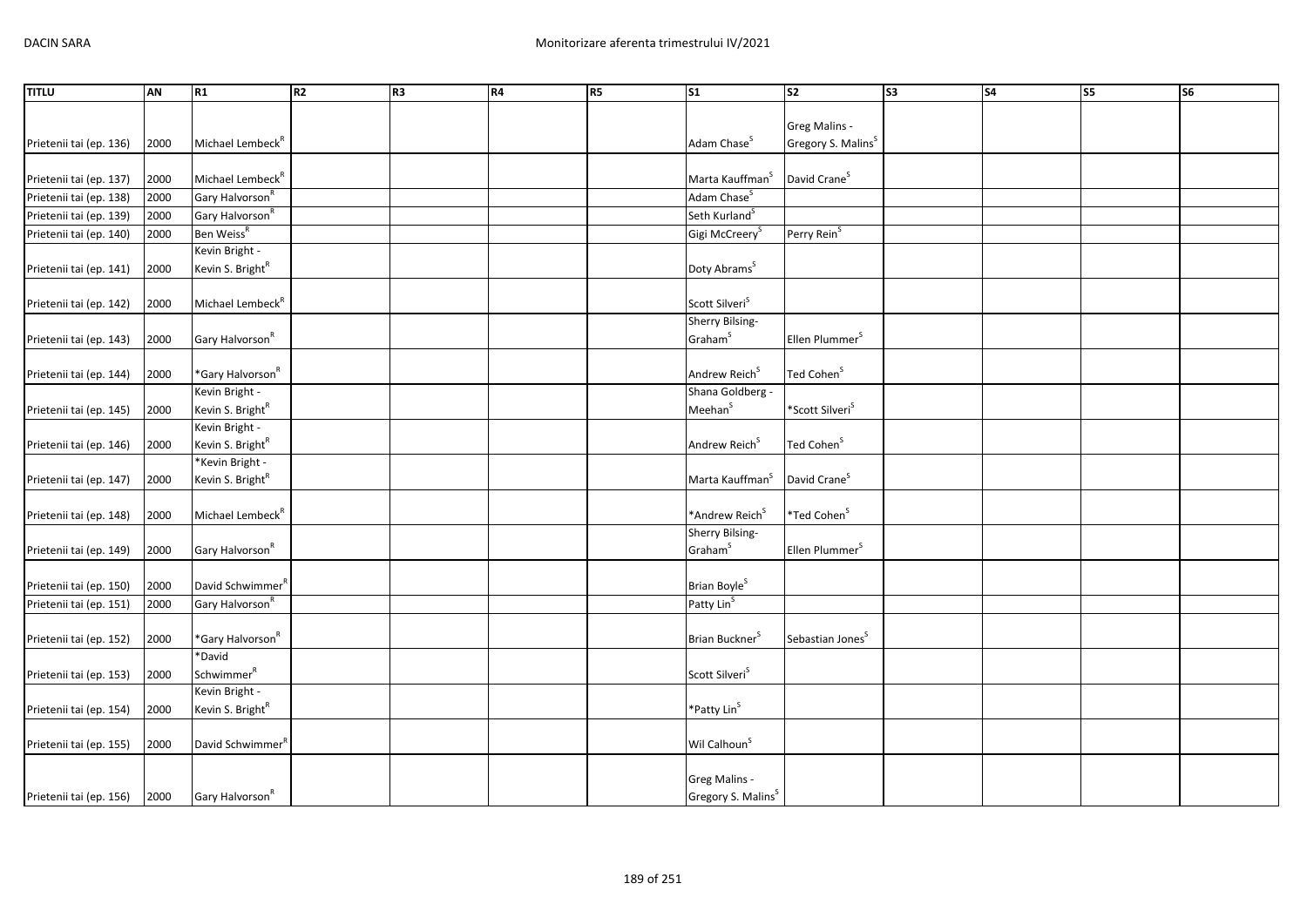| <b>TITLU</b>            | AN   | R1                                              | R <sub>2</sub> | R <sub>3</sub> | R4 | <b>R5</b> | S <sub>1</sub>                  | $\overline{\text{S2}}$       | S <sub>3</sub>                 | S <sub>4</sub> | S5 | S6 |
|-------------------------|------|-------------------------------------------------|----------------|----------------|----|-----------|---------------------------------|------------------------------|--------------------------------|----------------|----|----|
|                         |      |                                                 |                |                |    |           | Shana Goldberg -                |                              |                                |                |    |    |
| Prietenii tai (ep. 157) | 2000 | Gary Halvorson <sup>R</sup>                     |                |                |    |           | Meehan <sup>S</sup>             |                              |                                |                |    |    |
|                         |      | Kevin Bright -                                  |                |                |    |           | Zachary                         |                              |                                |                |    |    |
| Prietenii tai (ep. 158) | 2000 | Kevin S. Bright <sup>R</sup>                    |                |                |    |           | Rosenblatt <sup>S</sup>         |                              |                                |                |    |    |
| Prietenii tai (ep. 159) | 2000 | Stephen Prime <sup>R</sup>                      |                |                |    |           | Brian Buckner <sup>S</sup>      | Sebastian Jones <sup>S</sup> |                                |                |    |    |
|                         |      |                                                 |                |                |    |           | Sherry Bilsing-                 |                              |                                |                |    |    |
| Prietenii tai (ep. 160) | 2000 | Ben Weiss <sup>R</sup>                          |                |                |    |           | Graham <sup>S</sup>             | Ellen Plummer <sup>S</sup>   |                                |                |    |    |
|                         |      | Kevin Bright -                                  |                |                |    |           |                                 |                              |                                |                |    |    |
| Prietenii tai (ep. 161) | 2000 | Kevin S. Bright <sup>R</sup>                    |                |                |    |           | Andrew Reich <sup>S</sup>       | Ted Cohen <sup>S</sup>       |                                |                |    |    |
|                         |      |                                                 |                |                |    |           | Zachary                         |                              |                                |                |    |    |
| Prietenii tai (ep. 162) | 2000 | David Schwimmer"                                |                |                |    |           | Rosenblatt <sup>S</sup>         |                              |                                |                |    |    |
|                         |      | *Kevin Bright -                                 |                |                |    |           |                                 |                              |                                |                |    |    |
| Prietenii tai (ep. 163) | 2000 | Kevin S. Bright <sup>R</sup>                    |                |                |    |           | Andrew Reich <sup>S</sup>       | Ted Cohen <sup>S</sup>       |                                |                |    |    |
| Prietenii tai (ep. 164) | 2000 | Gary Halvorson <sup>R</sup>                     |                |                |    |           | Brian Boyle <sup>5</sup>        |                              |                                |                |    |    |
| Prietenii tai (ep. 165) | 2000 | Gary Halvorson <sup>R</sup>                     |                |                |    |           | Andrew Reich <sup>S</sup>       | Ted Cohen <sup>S</sup>       |                                |                |    |    |
|                         |      |                                                 |                |                |    |           | Shana Goldberg -                |                              |                                |                |    |    |
| Prietenii tai (ep. 166) | 2000 | *Gary Halvorson <sup>R</sup>                    |                |                |    |           | Meehan <sup>S</sup>             | Scott Silveri <sup>S</sup>   |                                |                |    |    |
|                         |      |                                                 |                |                |    |           |                                 |                              |                                |                |    |    |
| Prietenii tai (ep. 167) | 2000 | *Gary Halvorson <sup>R</sup>                    |                |                |    |           | Doty Abrams <sup>S</sup>        |                              |                                |                |    |    |
|                         |      | Kevin Bright -                                  |                |                |    |           |                                 |                              |                                |                |    |    |
| Prietenii tai (ep. 168) | 2000 | Kevin S. Bright <sup>R</sup>                    |                |                |    |           | Brian Buckner <sup>s</sup>      | Sebastian Jones <sup>S</sup> |                                |                |    |    |
|                         |      |                                                 |                |                |    |           |                                 |                              |                                |                |    |    |
|                         |      | Kevin Bright -                                  |                |                |    |           |                                 |                              | Greg Malins -                  |                |    |    |
| Prietenii tai (ep. 169) | 2000 | Kevin S. Bright <sup>R</sup>                    |                |                |    |           | Marta Kauffman <sup>S</sup>     | David Crane <sup>S</sup>     | Gregory S. Malins <sup>S</sup> |                |    |    |
|                         |      |                                                 |                |                |    |           |                                 |                              |                                |                |    |    |
|                         |      | *Kevin Bright -                                 |                |                |    |           |                                 |                              | Greg Malins -                  |                |    |    |
| Prietenii tai (ep. 170) | 2000 | Kevin S. Bright <sup>R</sup>                    |                |                |    |           | Marta Kauffman <sup>S</sup>     | David Crane <sup>S</sup>     | Gregory S. Malins <sup>S</sup> |                |    |    |
|                         |      | *Kevin Bright -                                 |                |                |    |           |                                 |                              |                                |                |    |    |
| Prietenii tai (ep. 171) | 2001 | Kevin S. Bright <sup>R</sup>                    |                |                |    |           | *Marta Kauffman <sup>3</sup>    | *David Crane <sup>S</sup>    |                                |                |    |    |
|                         |      |                                                 |                |                |    |           |                                 |                              |                                |                |    |    |
| Prietenii tai (ep. 172) | 2001 | David Schwimmer <sup>R</sup>                    |                |                |    |           | Dana Klein <sup>S</sup>         |                              |                                |                |    |    |
|                         |      |                                                 |                |                |    |           | Sherry Bilsing-                 |                              |                                |                |    |    |
| Prietenii tai (ep. 173) | 2001 | Sheldon Epps <sup>R</sup><br>Kevin Bright -     |                |                |    |           | Graham <sup>S</sup>             | Ellen Plummer <sup>S</sup>   |                                |                |    |    |
|                         |      |                                                 |                |                |    |           | Scott Silveri <sup>S</sup>      |                              |                                |                |    |    |
| Prietenii tai (ep. 174) | 2001 | Kevin S. Bright <sup>R</sup>                    |                |                |    |           |                                 |                              |                                |                |    |    |
| Prietenii tai (ep. 175) | 2001 | Gary Halvorson <sup>R</sup>                     |                |                |    |           | Brian Buckner <sup>5</sup>      | Sebastian Jones <sup>S</sup> |                                |                |    |    |
|                         |      |                                                 |                |                |    |           |                                 |                              |                                |                |    |    |
| Prietenii tai (ep. 176) | 2001 | *Gary Halvorson <sup>R</sup>                    |                |                |    |           | Mark Kunerth <sup>S</sup>       |                              |                                |                |    |    |
|                         |      | *Kevin Bright -<br>Kevin S. Bright <sup>R</sup> |                |                |    |           |                                 |                              |                                |                |    |    |
| Prietenii tai (ep. 177) | 2001 |                                                 |                |                |    |           | R. Lee Fleming Jr. <sup>S</sup> |                              |                                |                |    |    |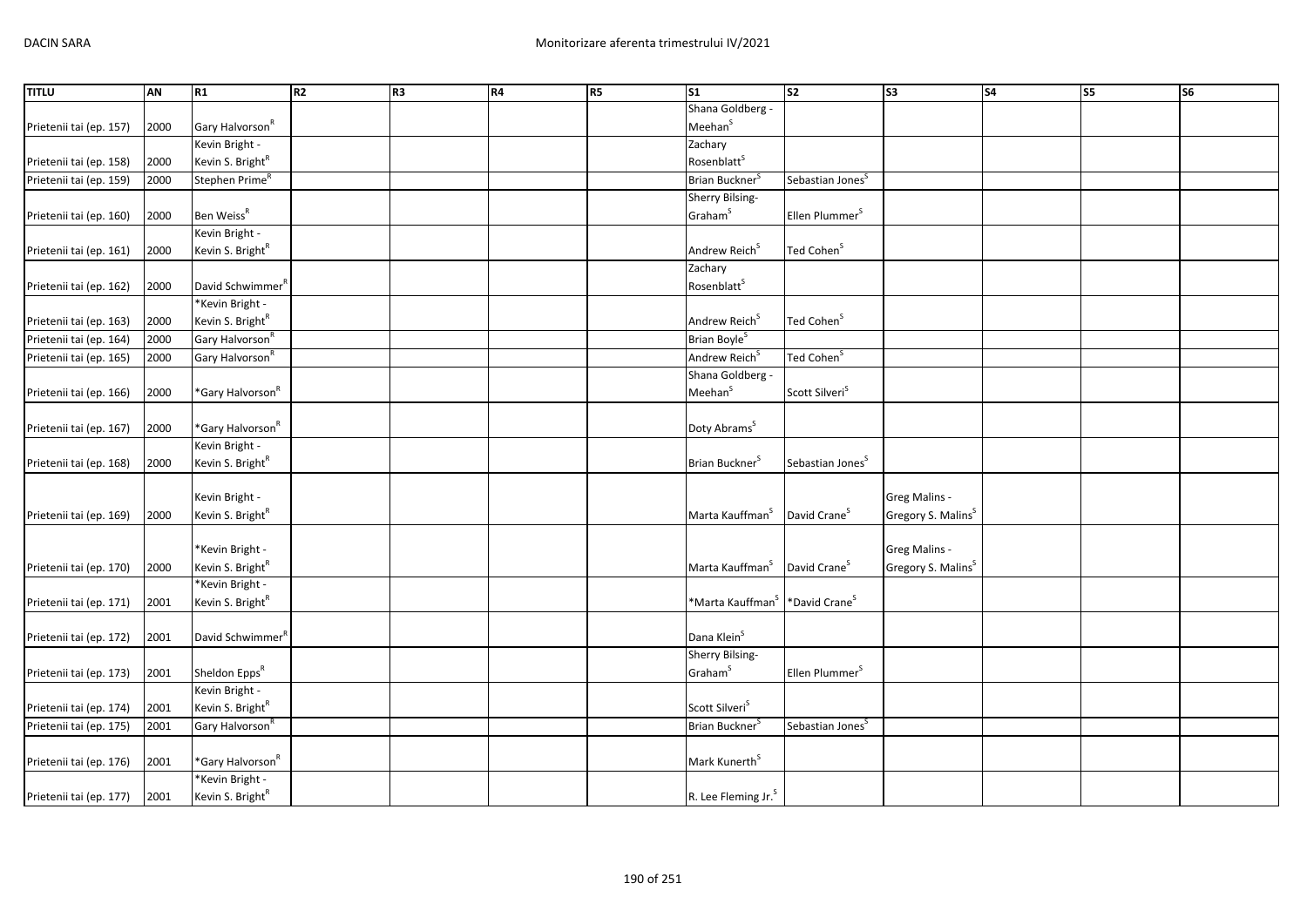| <b>TITLU</b>            | <b>AN</b>    | R1                                                      | R <sub>2</sub> | R <sub>3</sub> | R4 | R <sub>5</sub> | $\overline{\text{S1}}$        | $\overline{\text{S2}}$       | $\overline{\text{S3}}$     | S <sub>4</sub> | <b>S5</b> | $\overline{\text{S6}}$ |
|-------------------------|--------------|---------------------------------------------------------|----------------|----------------|----|----------------|-------------------------------|------------------------------|----------------------------|----------------|-----------|------------------------|
|                         |              |                                                         |                |                |    |                |                               |                              |                            |                |           |                        |
| Prietenii tai (ep. 178) | 2001         | David Schwimmer <sup>R</sup>                            |                |                |    |                | Andrew Reich <sup>S</sup>     | Ted Cohen <sup>S</sup>       |                            |                |           |                        |
|                         |              |                                                         |                |                |    |                | Shana Goldberg -              |                              |                            |                |           |                        |
| Prietenii tai (ep. 179) | 2001         | Gary Halvorson <sup>R</sup>                             |                |                |    |                | Meehan <sup>S</sup>           |                              |                            |                |           |                        |
|                         |              | Kevin Bright -                                          |                |                |    |                |                               |                              |                            |                |           |                        |
| Prietenii tai (ep. 180) | 2001         | Kevin S. Bright <sup>R</sup>                            |                |                |    |                | Brian Buckner <sup>S</sup>    | Sebastian Jones <sup>S</sup> |                            |                |           |                        |
|                         |              |                                                         |                |                |    |                |                               |                              |                            |                |           |                        |
| Prietenii tai (ep. 181) | 2001         | *Gary Halvorson <sup>R</sup>                            |                |                |    |                | Robert Carlock <sup>S</sup>   |                              |                            |                |           |                        |
|                         |              |                                                         |                |                |    |                | Sherry Bilsing-               |                              |                            |                |           |                        |
| Prietenii tai (ep. 182) | 2001         | David Schwimmer <sup>"</sup>                            |                |                |    |                | Graham <sup>S</sup>           | Ellen Plummer <sup>5</sup>   |                            |                |           |                        |
|                         |              |                                                         |                |                |    |                |                               |                              |                            |                |           |                        |
| Prietenii tai (ep. 183) | 2001         | Ben Weiss <sup>R</sup>                                  |                |                |    |                | Vanessa McCarthy <sup>3</sup> |                              |                            |                |           |                        |
|                         |              | Kevin Bright -                                          |                |                |    |                |                               |                              |                            |                |           |                        |
| Prietenii tai (ep. 184) | 2001         | Kevin S. Bright <sup>R</sup>                            |                |                |    |                | Brian Buckner <sup>S</sup>    | Sebastian Jones <sup>S</sup> |                            |                |           |                        |
|                         |              | Kevin Bright -                                          |                |                |    |                | Dana Klein <sup>S</sup>       |                              |                            |                |           |                        |
| Prietenii tai (ep. 185) | 2001<br>2001 | Kevin S. Bright <sup>R</sup><br>*Ben Weiss <sup>R</sup> |                |                |    |                | Andrew Reich <sup>S</sup>     | Ted Cohen <sup>S</sup>       |                            |                |           |                        |
| Prietenii tai (ep. 186) |              |                                                         |                |                |    |                |                               |                              |                            |                |           |                        |
| Prietenii tai (ep. 187) | 2001         | Gary Halvorson <sup>R</sup>                             |                |                |    |                | Steven Rosenhaus <sup>S</sup> |                              |                            |                |           |                        |
|                         |              |                                                         |                |                |    |                |                               |                              |                            |                |           |                        |
| Prietenii tai (ep. 188) | 2001         | *Gary Halvorson <sup>R</sup>                            |                |                |    |                | Mark Kunerth <sup>S</sup>     |                              |                            |                |           |                        |
|                         |              |                                                         |                |                |    |                |                               |                              |                            |                |           |                        |
| Prietenii tai (ep. 189) | 2001         | *Gary Halvorson <sup>R</sup>                            |                |                |    |                | Doty Abrams <sup>S</sup>      |                              |                            |                |           |                        |
|                         |              | Kevin Bright -                                          |                |                |    |                | Sherry Bilsing-               |                              |                            |                |           |                        |
| Prietenii tai (ep. 190) | 2001         | Kevin S. Bright <sup>R</sup>                            |                |                |    |                | Graham <sup>S</sup>           | Ellen Plummer <sup>5</sup>   |                            |                |           |                        |
| Prietenii tai (ep. 191) | 2001         | Gary Halvorson <sup>R</sup>                             |                |                |    |                | Brian Buckner <sup>S</sup>    | Sebastian Jones <sup>S</sup> |                            |                |           |                        |
|                         |              |                                                         |                |                |    |                | Shana Goldberg -              |                              |                            |                |           |                        |
| Prietenii tai (ep. 192) | 2001         | Gary Halvorson <sup>R</sup>                             |                |                |    |                | Meehan <sup>S</sup>           |                              |                            |                |           |                        |
|                         |              | Kevin Bright -                                          |                |                |    |                |                               |                              |                            |                |           |                        |
| Prietenii tai (ep. 193) | 2001         | Kevin S. Bright <sup>R</sup>                            |                |                |    |                | Marta Kauffman <sup>S</sup>   | David Crane <sup>S</sup>     | Scott Silveri <sup>S</sup> |                |           |                        |
|                         |              | *Kevin Bright -                                         |                |                |    |                |                               |                              |                            |                |           |                        |
| Prietenii tai (ep. 194) | 2001         | Kevin S. Bright <sup>R</sup>                            |                |                |    |                | Marta Kauffman <sup>S</sup>   | David Crane <sup>S</sup>     | Scott Silveri <sup>S</sup> |                |           |                        |
|                         |              | *Kevin Bright -                                         |                |                |    |                | Sherry Bilsing-               |                              |                            |                |           |                        |
| Prietenii tai (ep. 195) | 2002         | Kevin S. Bright <sup>R</sup>                            |                |                |    |                | Graham <sup>S</sup>           | Ellen Plummer <sup>S</sup>   |                            |                |           |                        |
| Prietenii tai (ep. 196) | 2002         | Sheldon Epps <sup>R</sup>                               |                |                |    |                | Dana Klein <sup>S</sup>       |                              |                            |                |           |                        |
|                         |              |                                                         |                |                |    |                |                               |                              |                            |                |           |                        |
|                         |              | Roger Christiansen                                      |                |                |    |                |                               |                              |                            |                |           |                        |
| Prietenii tai (ep. 197) | 2002<br>2002 | Roger Christian <sup>R</sup><br>Ben Weiss <sup>R</sup>  |                |                |    |                | Brian Buckner <sup>S</sup>    | Sebastian Jones <sup>S</sup> |                            |                |           |                        |
| Prietenii tai (ep. 198) |              |                                                         |                |                |    |                | Andrew Reich <sup>S</sup>     | Ted Cohen <sup>S</sup>       |                            |                |           |                        |
| Prietenii tai (ep. 199) | 2002         | David Schwimmer <sup>R</sup>                            |                |                |    |                | Scott Silveri <sup>S</sup>    |                              |                            |                |           |                        |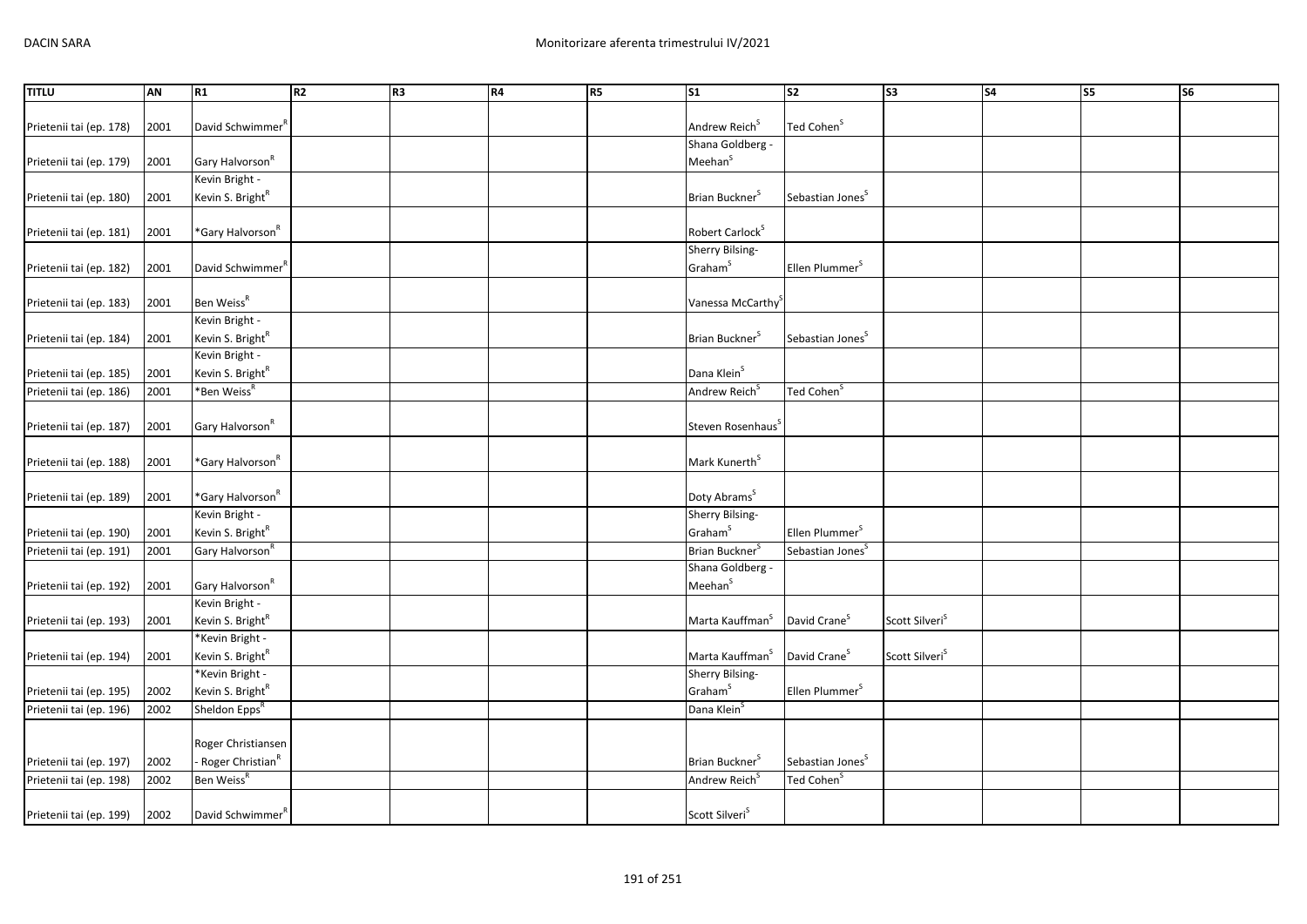| <b>TITLU</b>            | AN   | R1                             | R <sub>2</sub> | R <sub>3</sub> | R4 | R5 | S1                           | S <sub>2</sub>               | S <sub>3</sub>      | <b>S4</b>                  | S5 | S <sub>6</sub> |
|-------------------------|------|--------------------------------|----------------|----------------|----|----|------------------------------|------------------------------|---------------------|----------------------------|----|----------------|
|                         |      | Kevin Bright -                 |                |                |    |    |                              |                              |                     |                            |    |                |
| Prietenii tai (ep. 200) | 2002 | Kevin S. Bright <sup>R</sup>   |                |                |    |    | Marta Kauffman <sup>S</sup>  | David Crane <sup>S</sup>     |                     |                            |    |                |
| Prietenii tai (ep. 201) | 2002 | Gary Halvorson <sup>R</sup>    |                |                |    |    | Robert Carlock <sup>S</sup>  |                              |                     |                            |    |                |
|                         |      | Kevin Bright -                 |                |                |    |    | Shana Goldberg -             |                              |                     |                            |    |                |
| Prietenii tai (ep. 202) | 2002 | Kevin S. Bright <sup>R</sup>   |                |                |    |    | Meehan <sup>S</sup>          |                              |                     |                            |    |                |
| Prietenii tai (ep. 203) | 2002 | Ben Weiss <sup>R</sup>         |                |                |    |    | Mark Kunerth <sup>S</sup>    |                              |                     |                            |    |                |
|                         |      | Kevin Bright -                 |                |                |    |    |                              |                              |                     |                            |    |                |
| Prietenii tai (ep. 204) | 2002 | Kevin S. Bright <sup>R</sup>   |                |                |    |    | Doty Abrams <sup>S</sup>     |                              |                     |                            |    |                |
| Prietenii tai (ep. 205) | 2002 | Gary Halvorson <sup>R</sup>    |                |                |    |    | Peter Tibbals <sup>S</sup>   |                              |                     |                            |    |                |
| Prietenii tai (ep. 206) | 2002 | *Ben Weiss <sup>R</sup>        |                |                |    |    | Brian Buckner <sup>S</sup>   | Sebastian Jones <sup>S</sup> |                     |                            |    |                |
|                         |      |                                |                |                |    |    |                              |                              |                     |                            |    |                |
| Prietenii tai (ep. 207) | 2002 | Gary Halvorson <sup>R</sup>    |                |                |    |    | Steven Rosenhaus             |                              |                     |                            |    |                |
|                         |      |                                |                |                |    |    | Sherry Bilsing-              |                              |                     |                            |    |                |
| Prietenii tai (ep. 208) | 2002 | *Gary Halvorson <sup>R</sup>   |                |                |    |    | Graham <sup>S</sup>          | Ellen Plummer <sup>5</sup>   |                     |                            |    |                |
|                         |      |                                |                |                |    |    |                              |                              |                     |                            |    |                |
| Prietenii tai (ep. 209) | 2002 | *Gary Halvorson <sup>R</sup>   |                |                |    |    | Peter Tibbals <sup>S</sup>   |                              |                     |                            |    |                |
|                         |      |                                |                |                |    |    |                              |                              |                     |                            |    |                |
| Prietenii tai (ep. 210) | 2002 | *Gary Halvorson <sup>R</sup>   |                |                |    |    | Mark Kunerth <sup>S</sup>    |                              |                     |                            |    |                |
| Prietenii tai (ep. 211) | 2002 | Gary Halvorson <sup>R</sup>    |                |                |    |    | Brian Buckner <sup>S</sup>   | Sebastian Jones <sup>S</sup> |                     |                            |    |                |
|                         |      |                                |                |                |    |    | Sherry Bilsing-              |                              |                     |                            |    |                |
| Prietenii tai (ep. 212) | 2002 | *Gary Halvorson <sup>R</sup>   |                |                |    |    | Graham <sup>S</sup>          | Ellen Plummer <sup>S</sup>   |                     |                            |    |                |
| Prietenii tai (ep. 213) | 2002 | Terry Hughes <sup>R</sup>      |                |                |    |    | Mark Kunerth <sup>S</sup>    |                              |                     |                            |    |                |
| Prietenii tai (ep. 214) | 2002 | Sheldon Epps <sup>R</sup>      |                |                |    |    | Andrew Reich <sup>5</sup>    | Ted Cohen <sup>5</sup>       |                     |                            |    |                |
|                         |      |                                |                |                |    |    |                              |                              |                     |                            |    |                |
| Prietenii tai (ep. 215) | 2002 | *Gary Halvorson <sup>R</sup>   |                |                |    |    | Robert Carlock <sup>S</sup>  |                              |                     |                            |    |                |
| Prietenii tai (ep. 216) | 2002 | Ben Weiss <sup>R</sup>         |                |                |    |    | Andrew Reich <sup>S</sup>    | Ted Cohen <sup>S</sup>       |                     |                            |    |                |
|                         |      | Kevin Bright -                 |                |                |    |    |                              |                              | Shana Goldberg -    |                            |    |                |
| Prietenii tai (ep. 217) | 2002 | Kevin S. Bright <sup>R</sup>   |                |                |    |    | Marta Kauffman <sup>S</sup>  | David Crane <sup>S</sup>     | Meehan <sup>S</sup> | Scott Silveri <sup>S</sup> |    |                |
|                         |      | Kevin Bright -                 |                |                |    |    |                              |                              | Shana Goldberg -    |                            |    |                |
| Prietenii tai (ep. 218) | 2002 | Kevin S. Bright <sup>R</sup>   |                |                |    |    | Marta Kauffman <sup>S</sup>  | David Crane <sup>S</sup>     | Meehan <sup>S</sup> | Scott Silveri <sup>S</sup> |    |                |
|                         |      | Kevin Bright -                 |                |                |    |    |                              |                              |                     |                            |    |                |
| Prietenii tai (ep. 219) | 2003 | Kevin S. Bright <sup>R</sup>   |                |                |    |    | Andrew Reich <sup>S</sup>    | Ted Cohen <sup>S</sup>       |                     |                            |    |                |
|                         |      |                                |                |                |    |    | Sherry Bilsing-              |                              |                     |                            |    |                |
| Prietenii tai (ep. 220) | 2003 | Ben Weiss <sup>R</sup>         |                |                |    |    | Graham <sup>S</sup>          | Ellen Plummer <sup>S</sup>   |                     |                            |    |                |
| Prietenii tai (ep. 221) | 2003 | Gary Halvorson <sup>R</sup>    |                |                |    |    | Brian Buckner <sup>S</sup>   |                              |                     |                            |    |                |
| Prietenii tai (ep. 222) | 2003 | Gary Halvorson <sup>R</sup>    |                |                |    |    | Robert Carlock <sup>S</sup>  |                              |                     |                            |    |                |
|                         |      |                                |                |                |    |    |                              |                              |                     |                            |    |                |
|                         |      | Roger Christiansen             |                |                |    |    | Dana Klein <sup>S</sup>      |                              |                     |                            |    |                |
| Prietenii tai (ep. 223) | 2002 | - Roger Christian <sup>R</sup> |                |                |    |    |                              |                              |                     |                            |    |                |
| Prietenii tai (ep. 224) | 2003 | Ben Weiss <sup>R</sup>         |                |                |    |    | Sebastian Jones <sup>S</sup> |                              |                     |                            |    |                |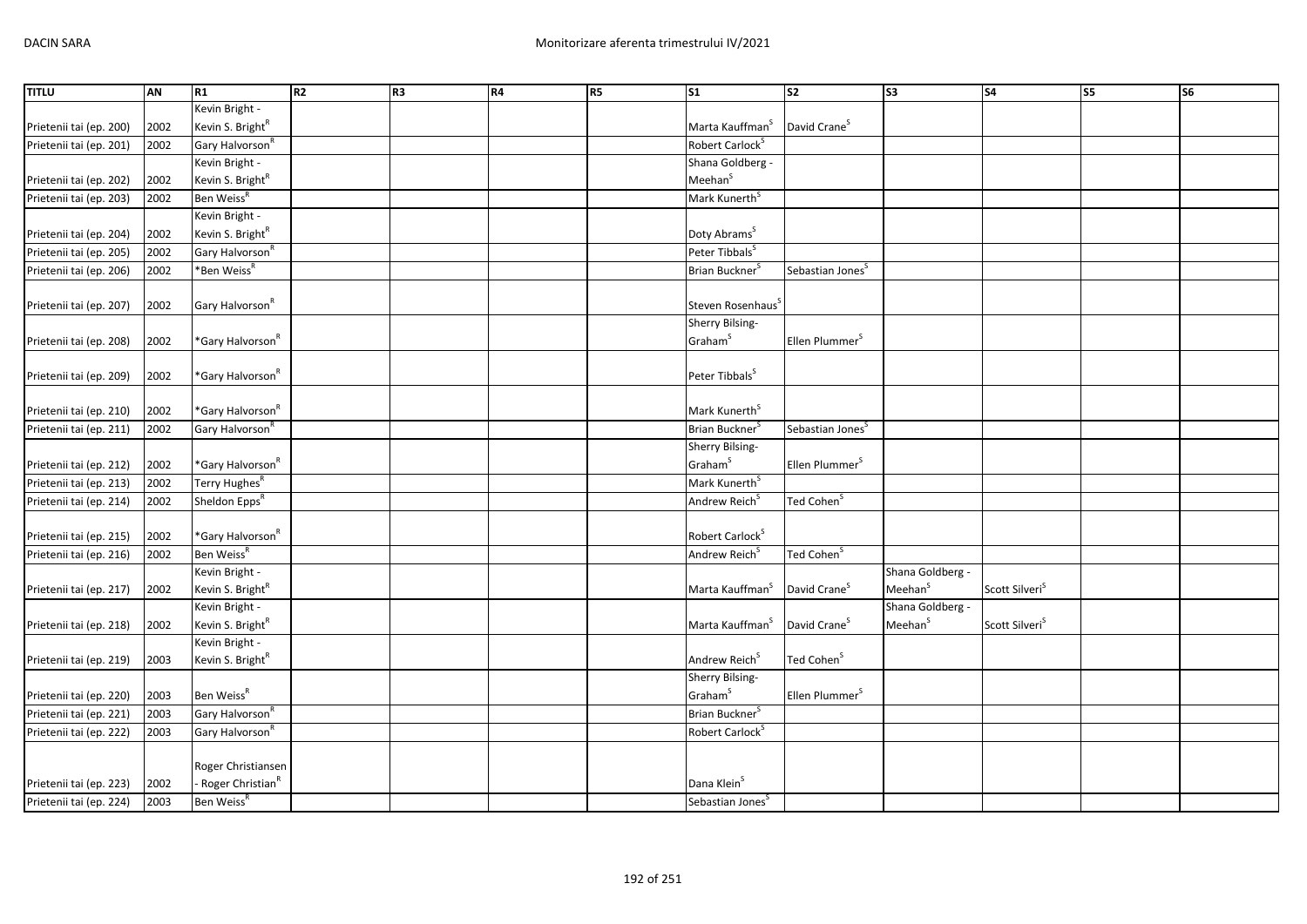| <b>TITLU</b>            | AN   | R1                            | R <sub>2</sub> | R <sub>3</sub> | R4 | R5 | $\overline{\text{S1}}$                                 | $\overline{\text{S2}}$      | $\overline{\text{S3}}$ | S <sub>4</sub> | S5 | S <sub>6</sub> |
|-------------------------|------|-------------------------------|----------------|----------------|----|----|--------------------------------------------------------|-----------------------------|------------------------|----------------|----|----------------|
|                         |      | Kevin Bright -                |                |                |    |    |                                                        |                             |                        |                |    |                |
| Prietenii tai (ep. 225) | 2003 | Kevin S. Bright <sup>R</sup>  |                |                |    |    | Mark Kunerth <sup>S</sup>                              |                             |                        |                |    |                |
|                         |      |                               |                |                |    |    | Shana Goldberg -                                       |                             |                        |                |    |                |
| Prietenii tai (ep. 226) | 2003 | Gary Halvorson <sup>R</sup>   |                |                |    |    | Meehan <sup>S</sup>                                    |                             |                        |                |    |                |
|                         |      |                               |                |                |    |    |                                                        |                             |                        |                |    |                |
| Prietenii tai (ep. 227) | 2003 | David Schwimmer <sup>R</sup>  |                |                |    |    | Scott Silveri <sup>S</sup>                             |                             |                        |                |    |                |
|                         |      |                               |                |                |    |    |                                                        |                             |                        |                |    |                |
| Prietenii tai (ep. 228) | 2003 | *Gary Halvorson <sup>R</sup>  |                |                |    |    | Doty Abrams <sup>S</sup>                               |                             |                        |                |    |                |
|                         |      | Kevin Bright -                |                |                |    |    |                                                        |                             |                        |                |    |                |
| Prietenii tai (ep. 229) | 2003 | Kevin S. Bright <sup>R</sup>  |                |                |    |    | Marta Kauffman <sup>S</sup>                            | David Crane <sup>S</sup>    |                        |                |    |                |
|                         |      | Kevin Bright -                |                |                |    |    |                                                        |                             |                        |                |    |                |
| Prietenii tai (ep. 230) | 2003 | Kevin S. Bright <sup>R</sup>  |                |                |    |    | Dana Klein <sup>S</sup>                                | Robert Carlock <sup>S</sup> |                        |                |    |                |
|                         |      |                               |                |                |    |    | Sherry Bilsing-                                        |                             |                        |                |    |                |
| Prietenii tai (ep. 231) | 2003 | Gary Halvorson <sup>R</sup>   |                |                |    |    | Graham <sup>S</sup>                                    | Ellen Plummer <sup>S</sup>  |                        |                |    |                |
|                         |      |                               |                |                |    |    |                                                        |                             |                        |                |    |                |
| Prietenii tai (ep. 232) | 2003 | *Gary Halvorson <sup>R</sup>  |                |                |    |    | Tracy Reilly <sup>S</sup>                              |                             |                        |                |    |                |
|                         |      | *Gary Halvorson <sup>R</sup>  |                |                |    |    | Marta Kauffman <sup>S</sup>                            | David Crane <sup>S</sup>    |                        |                |    |                |
| Prietenii tai (ep. 233) | 2003 |                               |                |                |    |    |                                                        |                             |                        |                |    |                |
|                         | 2003 | *Gary Halvorson <sup>R</sup>  |                |                |    |    | Andrew Reich <sup>S</sup>                              | Ted Cohen <sup>S</sup>      |                        |                |    |                |
| Prietenii tai (ep. 234) |      | Kevin Bright -                |                |                |    |    |                                                        |                             |                        |                |    |                |
| Prietenii tai (ep. 235) | 2003 | Kevin S. Bright <sup>R</sup>  |                |                |    |    | Marta Kauffman <sup>S</sup>                            | David Crane <sup>S</sup>    |                        |                |    |                |
|                         |      | *Kevin Bright -               |                |                |    |    |                                                        |                             |                        |                |    |                |
| Prietenii tai (ep. 236) | 2003 | Kevin S. Bright <sup>R</sup>  |                |                |    |    | *Marta Kauffman <sup>S</sup> *David Crane <sup>S</sup> |                             |                        |                |    |                |
| Prietenul la nevoie se  |      | Sergio Corbucci -             |                |                |    |    | Sergio Corbucci -                                      | Mario Amendola -            |                        |                |    |                |
| cunoaste                | 1981 | $\mathsf{SIAE}^\mathsf{R}$    |                |                |    |    | SIAE <sup>S</sup>                                      | SIAE <sup>S</sup>           |                        |                |    |                |
| Prima crima             | 2017 | Steven C. Miller <sup>R</sup> |                |                |    |    | Nick Gordon <sup>S</sup>                               |                             |                        |                |    |                |
| Prima iubire            | 1994 | Howard Zieff <sup>R</sup>     |                |                |    |    | Janet Kovalcik <sup>S</sup>                            |                             |                        |                |    |                |
| Primul an de casnicie   | 2013 | Dan Mazer <sup>R</sup>        |                |                |    |    | Dan Mazer <sup>S</sup>                                 |                             |                        |                |    |                |
|                         |      |                               |                |                |    |    |                                                        |                             |                        |                |    |                |
| Primul sarut            | 1991 | Howard Zieff <sup>R</sup>     |                |                |    |    | Laurice Elehwany <sup>S</sup>                          |                             |                        |                |    |                |
|                         |      |                               |                |                |    |    |                                                        |                             |                        |                |    |                |
| Prin Taiga - pe urmele  |      |                               |                |                |    |    |                                                        |                             |                        |                |    |                |
| tigrului siberian       | 2018 | Galina Kirsunowa <sup>R</sup> |                |                |    |    | autor necunoscut <sup>S</sup>                          |                             |                        |                |    |                |
|                         |      | Matthew Vaughn -              |                |                |    |    | J. J. Connolly -                                       |                             |                        |                |    |                |
| Prins la inghesuiala    | 2004 | ALCS <sup>R</sup>             |                |                |    |    | <b>ALCS</b> <sup>S</sup>                               |                             |                        |                |    |                |
| Printesa indaratnica    | 2001 | Garry Marshall <sup>R</sup>   |                |                |    |    | Gina Wendkos <sup>S</sup>                              |                             |                        |                |    |                |
|                         |      |                               |                |                |    |    |                                                        |                             |                        |                |    |                |
| Printesa vampirilor     | 2005 | Uwe Boll <sup>R</sup>         |                |                |    |    | Guinevere Turner <sup>S</sup>                          |                             |                        |                |    |                |
| Printre inamici         | 2013 | Mark Schmidt <sup>R</sup>     |                |                |    |    | Kenny Golde <sup>S</sup>                               |                             |                        |                |    |                |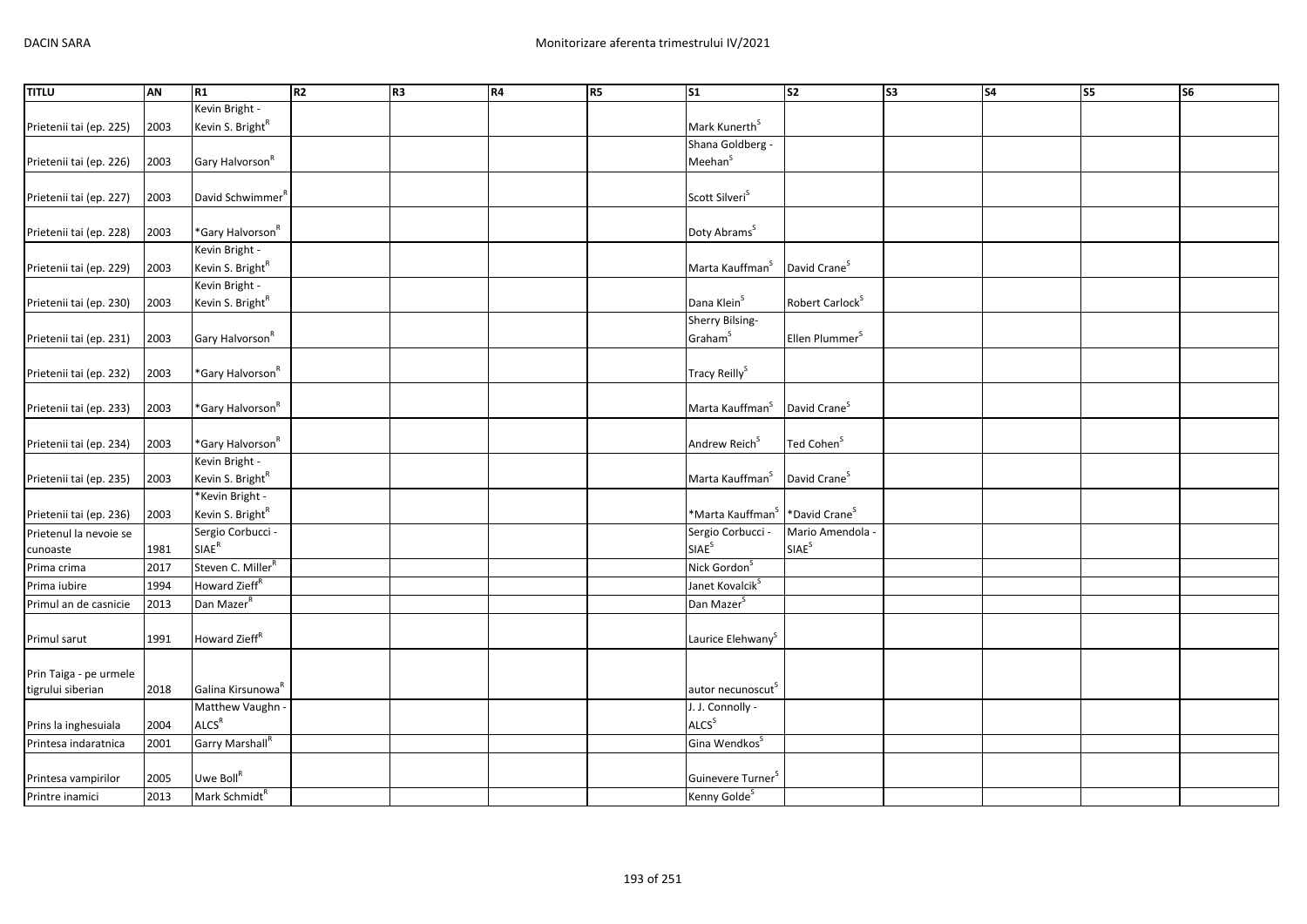| <b>TITLU</b>          | <b>AN</b> | R1                             | R2 | R <sub>3</sub> | R4 | R5 | $\overline{\text{S1}}$       | S <sub>2</sub>                | s <sub>3</sub> | $\overline{\phantom{a}}$ S4 | $\overline{\text{S5}}$ | <b>S6</b> |
|-----------------------|-----------|--------------------------------|----|----------------|----|----|------------------------------|-------------------------------|----------------|-----------------------------|------------------------|-----------|
| Prison Break (sez.04, |           | Dwight H. Little -             |    |                |    |    |                              |                               |                |                             |                        |           |
| ep.001)               | 2008      | Dwight Little <sup>R</sup>     |    |                |    |    | Matt Olmstead <sup>S</sup>   |                               |                |                             |                        |           |
| Prison Break (sez.04, |           |                                |    |                |    |    |                              |                               |                |                             |                        |           |
| ep.002)               | 2008      | James Widdoes <sup>R</sup>     |    |                |    |    | Zack Estrin <sup>S</sup>     |                               |                |                             |                        |           |
| Prison Break (sez.04, |           |                                |    |                |    |    |                              |                               |                |                             |                        |           |
| ep.003)               | 2008      | Milan Cheylov <sup>R</sup>     |    |                |    |    | Nick Santora <sup>S</sup>    |                               |                |                             |                        |           |
|                       |           |                                |    |                |    |    |                              |                               |                |                             |                        |           |
| Prison Break (sez.04, |           |                                |    |                |    |    |                              |                               |                |                             |                        |           |
| ep.004)               | 2008      | James Widdoes <sup>R</sup>     |    |                |    |    | Karyn Usher <sup>S</sup>     |                               |                |                             |                        |           |
| Prison Break (sez.04, |           |                                |    |                |    |    |                              |                               |                |                             |                        |           |
| ep.005)               | 2008      | Kevin Hooks <sup>R</sup>       |    |                |    |    | Seth Hoffman <sup>S</sup>    |                               |                |                             |                        |           |
| Prison Break (sez.04, |           |                                |    |                |    |    |                              |                               |                |                             |                        |           |
| ep.006)               | 2008      | James Widdoes <sup>R</sup>     |    |                |    |    | Kalinda Vazquez <sup>S</sup> |                               |                |                             |                        |           |
|                       |           |                                |    |                |    |    | Christian W.                 |                               |                |                             |                        |           |
| Prison Break (sez.04, |           |                                |    |                |    |    | Trokey - Christian           |                               |                |                             |                        |           |
| ep.007)               | 2008      | Kevin Hooks <sup>R</sup>       |    |                |    |    | Trokey <sup>S</sup>          |                               |                |                             |                        |           |
| Prison Break (sez.04, |           |                                |    |                |    |    |                              |                               |                |                             |                        |           |
| ep.008)               | 2008      | Bill Johnson <sup>R</sup>      |    |                |    |    | Graham Roland <sup>S</sup>   |                               |                |                             |                        |           |
| Prison Break (sez.04, |           |                                |    |                |    |    |                              |                               |                |                             |                        |           |
| ep.009)               | 2008      | Bobby Roth <sup>R</sup>        |    |                |    |    | Nick Santora <sup>S</sup>    |                               |                |                             |                        |           |
|                       |           |                                |    |                |    |    |                              |                               |                |                             |                        |           |
| Prison Break (sez.04, |           | Bobby Roth <sup>R</sup>        |    |                |    |    |                              |                               |                |                             |                        |           |
| ep.010)               | 2008      |                                |    |                |    |    | Karyn Usher <sup>S</sup>     |                               |                |                             |                        |           |
| Prison Break (sez.04, |           |                                |    |                |    |    |                              |                               |                |                             |                        |           |
| ep.011)               | 2008      | Bobby Roth <sup>R</sup>        |    |                |    |    | Seth Hoffman <sup>S</sup>    |                               |                |                             |                        |           |
| Prison Break (sez.04, |           |                                |    |                |    |    |                              |                               |                |                             |                        |           |
| ep.012)               | 2008      | Bobby Roth <sup>R</sup>        |    |                |    |    | Kalinda Vazquez <sup>S</sup> |                               |                |                             |                        |           |
|                       |           |                                |    |                |    |    | Christian W.                 |                               |                |                             |                        |           |
| Prison Break (sez.04, |           |                                |    |                |    |    | Trokey - Christian           |                               |                |                             |                        |           |
| ep.013)               | 2008      | Bobby Roth <sup>R</sup>        |    |                |    |    | Trokey <sup>S</sup>          |                               |                |                             |                        |           |
| Prison Break (sez.04, |           |                                |    |                |    |    |                              |                               |                |                             |                        |           |
| ep.014)               | 2008      | Bobby Roth <sup>R</sup>        |    |                |    |    | Graham Roland <sup>S</sup>   |                               |                |                             |                        |           |
| Prison Break (sez.04, |           |                                |    |                |    |    |                              |                               |                |                             |                        |           |
| ep.015)               | 2008      | Karen Gaviola <sup>R</sup>     |    |                |    |    | Zack Estrin <sup>S</sup>     |                               |                |                             |                        |           |
| Prison Break (sez.04, |           |                                |    |                |    |    |                              |                               |                |                             |                        |           |
| ep.016)               | 2008      | Kevin Hooks <sup>R</sup>       |    |                |    |    | Matt Olmstead <sup>S</sup>   | Nicholas Wootton <sup>5</sup> |                |                             |                        |           |
|                       |           |                                |    |                |    |    |                              |                               |                |                             |                        |           |
| Prison Break (sez.04, |           |                                |    |                |    |    |                              |                               |                |                             |                        |           |
| ep.017)               | 2009      | Jonathan Glassner <sup>R</sup> |    |                |    |    | Seth Hoffman <sup>S</sup>    |                               |                |                             |                        |           |
|                       |           |                                |    |                |    |    |                              | Christian W.                  |                |                             |                        |           |
| Prison Break (sez.04, |           | Dwight H. Little -             |    |                |    |    |                              | Trokey - Christian            |                |                             |                        |           |
| ep.018)               | 2009      | Dwight Little <sup>R</sup>     |    |                |    |    | Kalinda Vazquez <sup>S</sup> | Trokey <sup>S</sup>           |                |                             |                        |           |
| Prison Break (sez.04, |           | Dwight H. Little -             |    |                |    |    |                              |                               |                |                             |                        |           |
| ep.019)               | 2009      | Dwight LittleR                 |    |                |    |    | Karyn Usher <sup>S</sup>     |                               |                |                             |                        |           |
| Prison Break (sez.04, |           | Dwight H. Little -             |    |                |    |    |                              |                               |                |                             |                        |           |
| ep.020)               | 2009      | Dwight LittleR                 |    |                |    |    | Nick Santora <sup>S</sup>    |                               |                |                             |                        |           |
|                       |           |                                |    |                |    |    |                              |                               |                |                             |                        |           |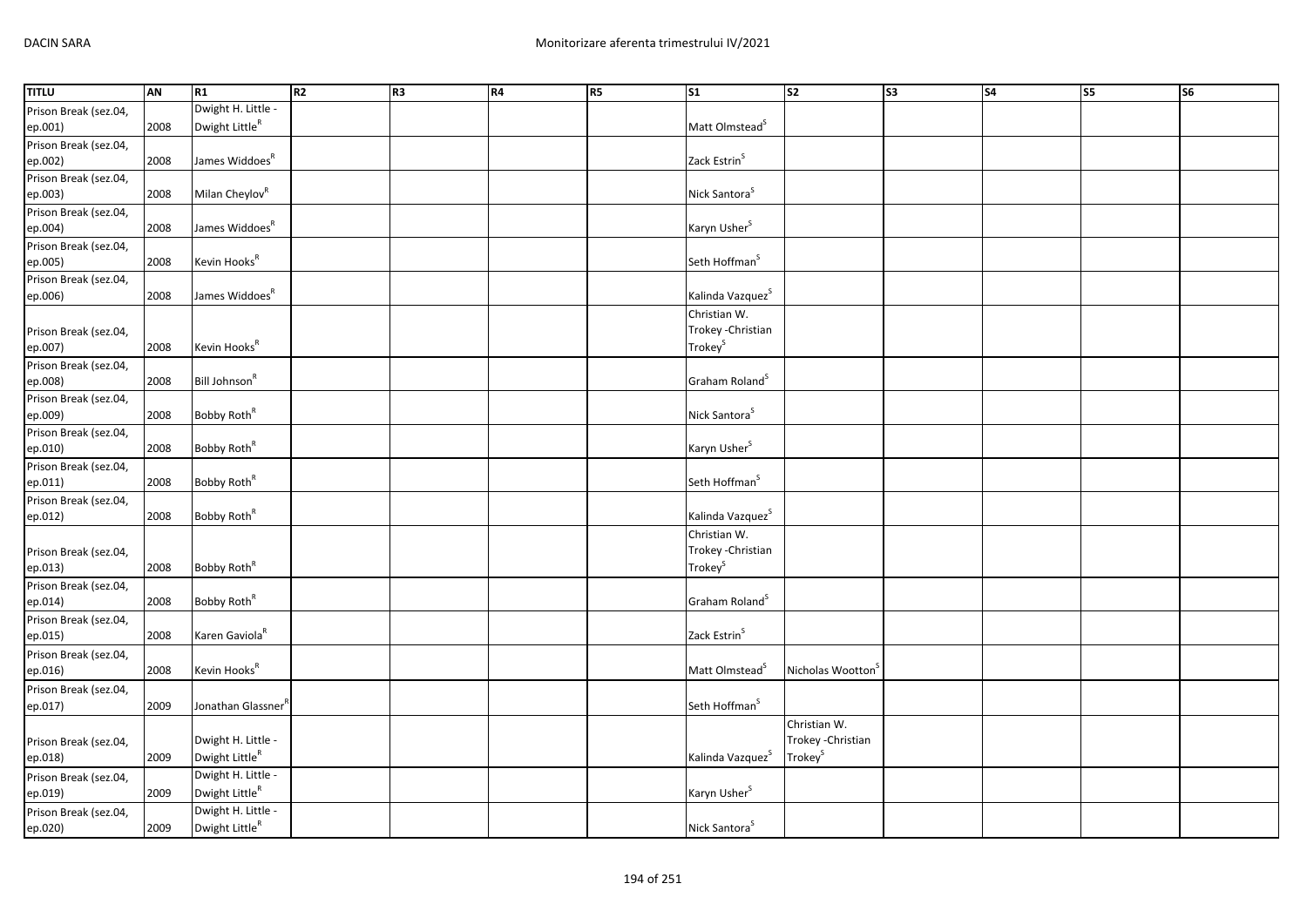| <b>TITLU</b>          | AN   | R1                            | R <sub>2</sub>            | R3 | R4 | R <sub>5</sub> | $\sqrt{51}$                  | $\overline{\text{S2}}$        | S3 | $\overline{\phantom{a}}$ S4 | S5 | $\overline{\text{S6}}$ |
|-----------------------|------|-------------------------------|---------------------------|----|----|----------------|------------------------------|-------------------------------|----|-----------------------------|----|------------------------|
| Prison Break (sez.04, |      | Dwight H. Little -            |                           |    |    |                |                              |                               |    |                             |    |                        |
| ep.021)               | 2009 | Dwight Little <sup>R</sup>    |                           |    |    |                | Zack Estrin <sup>S</sup>     |                               |    |                             |    |                        |
| Prison Break (sez.04, |      | Dwight H. Little -            |                           |    |    |                |                              |                               |    |                             |    |                        |
| ep.022)               | 2009 | Dwight Little <sup>R</sup>    |                           |    |    |                | Matt Olmstead <sup>5</sup>   | Nicholas Wootton <sup>3</sup> |    |                             |    |                        |
|                       |      |                               |                           |    |    |                | Christian W.                 |                               |    |                             |    |                        |
| Prison Break (sez.04, |      |                               |                           |    |    |                | Trokey - Christian           |                               |    |                             |    |                        |
| ep.023)               | 2009 | Brad Turner <sup>R</sup>      |                           |    |    |                | Trokey <sup>S</sup>          |                               |    |                             |    |                        |
| Prison Break (sez.04, |      |                               |                           |    |    |                |                              |                               |    |                             |    |                        |
| ep.024)               | 2009 | Kevin Hooks <sup>R</sup>      |                           |    |    |                | Kalinda Vazquez <sup>S</sup> |                               |    |                             |    |                        |
|                       |      |                               |                           |    |    |                |                              |                               |    |                             |    |                        |
| Privind in urma       | 2010 | Steven Schachter <sup>R</sup> |                           |    |    |                | Anne Gerard <sup>S</sup>     | Otis Jones <sup>S</sup>       |    |                             |    |                        |
| Prizoniera destinului |      |                               |                           |    |    |                |                              |                               |    |                             |    |                        |
| [sez. 02] [ep. 0001]  | 2020 | Cagri Bayrak <sup>R</sup>     | Murat Ozturk <sup>R</sup> |    |    |                | Eylem Canpolat <sup>S</sup>  | Aysenur Siki <sup>S</sup>     |    |                             |    |                        |
| Prizoniera destinului |      |                               |                           |    |    |                |                              |                               |    |                             |    |                        |
| [sez. 02] [ep. 0002]  | 2020 | Cagri Bayrak <sup>R</sup>     |                           |    |    |                | Eylem Canpolat <sup>S</sup>  |                               |    |                             |    |                        |
| Prizoniera destinului |      |                               |                           |    |    |                |                              |                               |    |                             |    |                        |
| [sez. 02] [ep. 0003]  | 2020 | Cagri Bayrak <sup>R</sup>     |                           |    |    |                | Eylem Canpolat <sup>S</sup>  |                               |    |                             |    |                        |
| Prizoniera destinului |      |                               |                           |    |    |                |                              |                               |    |                             |    |                        |
| [sez. 02] [ep. 0004]  | 2020 | Cagri Bayrak <sup>R</sup>     |                           |    |    |                | Eylem Canpolat <sup>S</sup>  |                               |    |                             |    |                        |
| Prizoniera destinului |      |                               |                           |    |    |                |                              |                               |    |                             |    |                        |
| [sez. 02] [ep. 0005]  | 2020 | Cagri Bayrak <sup>R</sup>     |                           |    |    |                | Eylem Canpolat <sup>S</sup>  |                               |    |                             |    |                        |
| Prizoniera destinului |      |                               |                           |    |    |                |                              |                               |    |                             |    |                        |
| [sez. 02] [ep. 0006]  | 2020 | Cagri Bayrak <sup>R</sup>     |                           |    |    |                | Eylem Canpolat <sup>S</sup>  |                               |    |                             |    |                        |
| Prizoniera destinului |      |                               |                           |    |    |                |                              |                               |    |                             |    |                        |
| [sez. 02] [ep. 0007]  | 2020 | Cagri Bayrak <sup>R</sup>     |                           |    |    |                | Eylem Canpolat <sup>S</sup>  |                               |    |                             |    |                        |
| Prizoniera destinului |      |                               |                           |    |    |                |                              |                               |    |                             |    |                        |
| [sez. 02] [ep. 0008]  | 2020 | Cagri Bayrak <sup>R</sup>     |                           |    |    |                | Eylem Canpolat <sup>S</sup>  |                               |    |                             |    |                        |
| Prizoniera destinului |      |                               |                           |    |    |                |                              |                               |    |                             |    |                        |
| [sez. 02] [ep. 0009]  | 2020 | Cagri Bayrak <sup>R</sup>     |                           |    |    |                | Eylem Canpolat <sup>S</sup>  |                               |    |                             |    |                        |
| Prizoniera destinului |      |                               |                           |    |    |                |                              |                               |    |                             |    |                        |
| [sez. 02] [ep. 0010]  | 2020 | Cagri Bayrak <sup>R</sup>     |                           |    |    |                | Eylem Canpolat <sup>S</sup>  |                               |    |                             |    |                        |
| Prizoniera destinului |      |                               |                           |    |    |                |                              |                               |    |                             |    |                        |
| [sez. 02] [ep. 0011]  | 2020 | Cagri Bayrak <sup>R</sup>     |                           |    |    |                | Eylem Canpolat <sup>S</sup>  |                               |    |                             |    |                        |
| Prizoniera destinului |      |                               |                           |    |    |                |                              |                               |    |                             |    |                        |
| [sez. 02] [ep. 0012]  | 2020 | Cagri Bayrak <sup>R</sup>     |                           |    |    |                | Eylem Canpolat <sup>S</sup>  |                               |    |                             |    |                        |
| Prizoniera destinului |      |                               |                           |    |    |                |                              |                               |    |                             |    |                        |
| [sez. 02] [ep. 0013]  | 2020 | Cagri Bayrak <sup>R</sup>     |                           |    |    |                | Eylem Canpolat <sup>S</sup>  |                               |    |                             |    |                        |
| Prizoniera destinului |      |                               |                           |    |    |                |                              |                               |    |                             |    |                        |
| [sez. 02] [ep. 0014]  | 2020 | Cagri Bayrak <sup>R</sup>     |                           |    |    |                | Eylem Canpolat <sup>S</sup>  |                               |    |                             |    |                        |
| Prizoniera destinului |      |                               |                           |    |    |                |                              |                               |    |                             |    |                        |
| [sez. 02] [ep. 0015]  | 2021 | Cagri Bayrak <sup>R</sup>     |                           |    |    |                | Eylem Canpolat <sup>5</sup>  |                               |    |                             |    |                        |
| Prizoniera destinului |      |                               |                           |    |    |                |                              |                               |    |                             |    |                        |
| [sez. 02] [ep. 0016]  | 2021 | Cagri Bayrak <sup>R</sup>     |                           |    |    |                | Seray Sahiner <sup>S</sup>   |                               |    |                             |    |                        |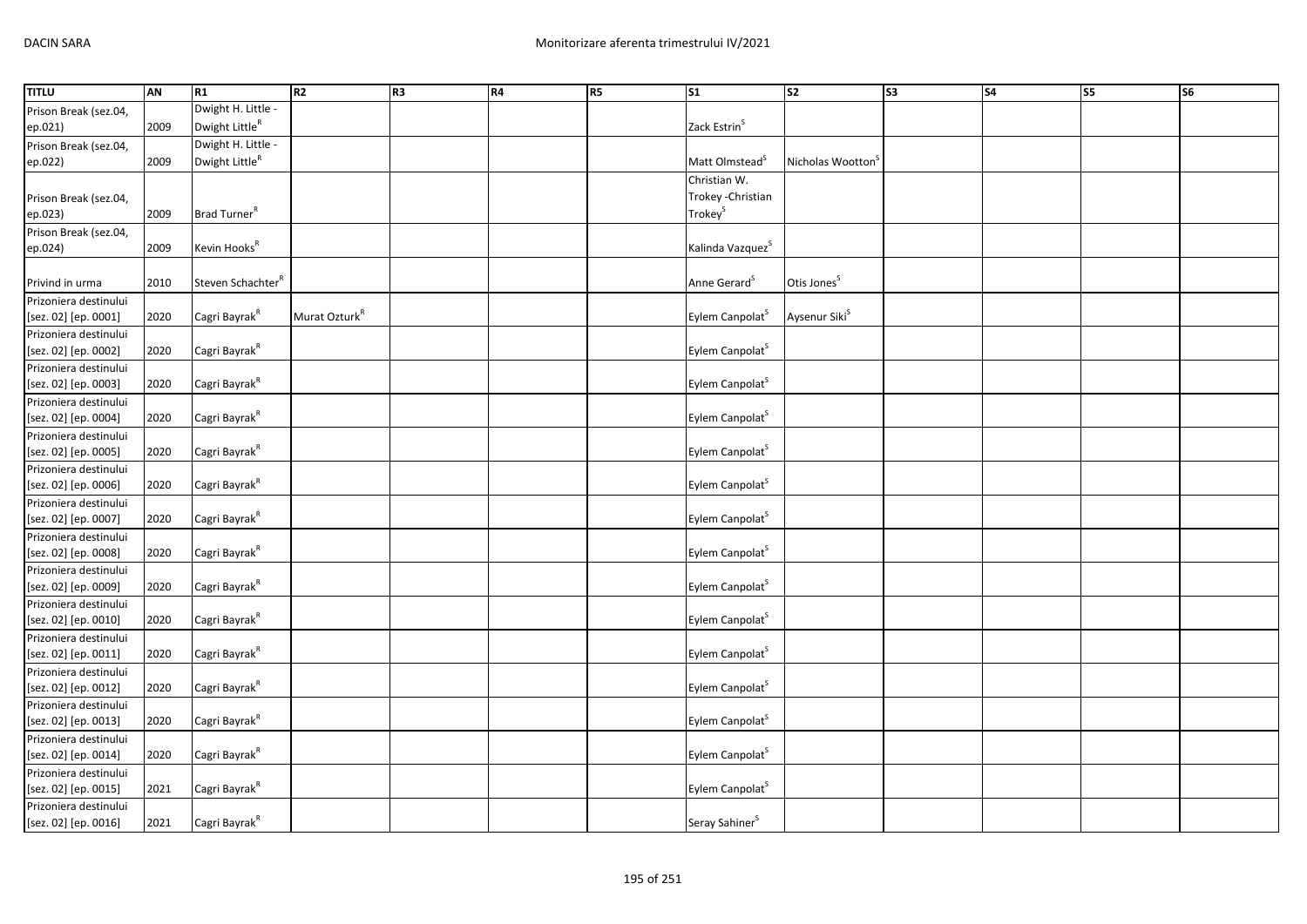| <b>TITLU</b>               | AN   | R1                           | R2 | R <sub>3</sub> | R4 | R <sub>5</sub> | <b>S1</b>                                                  | s <sub>2</sub>                  | S <sub>3</sub> | <b>S4</b> | $\overline{\text{S}}$ | <b>S6</b> |
|----------------------------|------|------------------------------|----|----------------|----|----------------|------------------------------------------------------------|---------------------------------|----------------|-----------|-----------------------|-----------|
| Prizoniera destinului      |      |                              |    |                |    |                |                                                            |                                 |                |           |                       |           |
| [sez. 02] [ep. 0017]       | 2021 | Cagri Bayrak <sup>R</sup>    |    |                |    |                | Seray Sahiner <sup>S</sup>                                 |                                 |                |           |                       |           |
|                            |      | Denis Villeneuve -           |    |                |    |                |                                                            |                                 |                |           |                       |           |
| Prizonieri                 | 2013 | SACD <sup>R</sup>            |    |                |    |                | Aaron Guzikowski <sup>S</sup>                              |                                 |                |           |                       |           |
| Profu' de spionaj          | 2020 | Peter Segal <sup>R</sup>     |    |                |    |                | Erich Hoeber                                               | Jon Hoeber <sup>5</sup>         |                |           |                       |           |
| Puiul cu curry             | 2021 | Abhilash Shetty <sup>R</sup> |    |                |    |                | Abhilash Shetty <sup>S</sup>                               |                                 |                |           |                       |           |
|                            |      | Matthew Vaughn -             |    |                |    |                | Matthew Vaughn - Jane Goldman -                            |                                 |                |           |                       |           |
| Pulbere de stele           | 2007 | ALCS <sup>R</sup>            |    |                |    |                | <b>ALCS</b> <sup>S</sup>                                   | <b>ALCS</b> <sup>S</sup>        |                |           |                       |           |
|                            |      |                              |    |                |    |                |                                                            |                                 |                |           |                       |           |
| Pumnul de fier             | 1987 | Menahem Golan <sup>R</sup>   |    |                |    |                | Stirling Silliphant <sup>S</sup>                           | Sylvester Stallone <sup>5</sup> |                |           |                       |           |
| Punct si de la capat       | 2014 | Marc Lawrence <sup>R</sup>   |    |                |    |                | Marc Lawrence <sup>S</sup>                                 |                                 |                |           |                       |           |
|                            |      | Richard Curtis -             |    |                |    |                | Richard Curtis -                                           |                                 |                |           |                       |           |
| Pur si simplu dragoste     | 2003 | <b>ALCS<sup>R</sup></b>      |    |                |    |                | ALCS <sup>S</sup>                                          |                                 |                |           |                       |           |
|                            |      |                              |    |                |    |                | Brian Helgeland -                                          |                                 |                |           |                       |           |
| Pus pe jar                 | 2004 | Tony Scott <sup>R</sup>      |    |                |    |                | ALCS <sup>S</sup>                                          |                                 |                |           |                       |           |
| Putere si inocenta         |      | Giorgio Serafini -           |    |                |    |                |                                                            |                                 |                |           |                       |           |
| (ep.001)                   | 2009 | SIAE <sup>R</sup>            |    |                |    |                | Stendhal <sup>5</sup>                                      |                                 |                |           |                       |           |
| Putere si inocenta         |      | Giorgio Serafini -           |    |                |    |                |                                                            |                                 |                |           |                       |           |
| (ep.002)                   | 2009 | SIAE <sup>R</sup>            |    |                |    |                | Stendhal <sup>S</sup>                                      |                                 |                |           |                       |           |
| Putere si inocenta         |      | Giorgio Serafini -           |    |                |    |                |                                                            |                                 |                |           |                       |           |
| (ep.003)                   | 2009 | <b>SIAE<sup>R</sup></b>      |    |                |    |                | Stendhal <sup>S</sup>                                      |                                 |                |           |                       |           |
| Putere si inocenta         |      | Giorgio Serafini -           |    |                |    |                |                                                            |                                 |                |           |                       |           |
| (ep.004)                   | 2009 | <b>SIAE<sup>R</sup></b>      |    |                |    |                | Stendhal <sup>S</sup>                                      |                                 |                |           |                       |           |
| Putere si inocenta         |      | Giorgio Serafini -           |    |                |    |                |                                                            |                                 |                |           |                       |           |
| (ep.005)                   | 2009 | $\mathsf{SIAE}^\mathsf{R}$   |    |                |    |                | Stendhal <sup>S</sup>                                      |                                 |                |           |                       |           |
|                            |      |                              |    |                |    |                |                                                            |                                 |                |           |                       |           |
| Puterea dragonilor -       |      | Courtney                     |    |                |    |                |                                                            |                                 |                |           |                       |           |
| Razbunarea dragonilor 2000 |      | Solomon <sup>R</sup>         |    |                |    |                | Carroll Cartwright <sup>S</sup> Topper Lilien <sup>S</sup> |                                 |                |           |                       |           |
| Puterea dragostei -        |      | Prabhu Deva -                |    |                |    |                |                                                            |                                 |                |           |                       |           |
| Cautat                     | 2009 | Prabhudheva <sup>R</sup>     |    |                |    |                | Shiraz Ahmed <sup>S</sup>                                  |                                 |                |           |                       |           |
| Putin sunt si al tau [sez  |      | Victor Herrera               |    |                |    |                |                                                            |                                 |                |           |                       |           |
| 01] [ep.0001]              | 2019 | McNaught <sup>R</sup>        |    |                |    |                | Laura Sosa <sup>S</sup>                                    | Rodrigo Bastidas <sup>5</sup>   |                |           |                       |           |
| Putin sunt si al tau [sez. |      | Victor Herrera               |    |                |    |                |                                                            |                                 |                |           |                       |           |
| 01] [ep.0002]              | 2019 | McNaught <sup>R</sup>        |    |                |    |                | Laura Sosa <sup>S</sup>                                    | Rodrigo Bastidas <sup>S</sup>   |                |           |                       |           |
| Putin sunt si al tau [sez. |      | Victor Herrera               |    |                |    |                |                                                            |                                 |                |           |                       |           |
| 01] [ep.0003]              | 2019 | McNaught <sup>R</sup>        |    |                |    |                | Laura Sosa <sup>S</sup>                                    | Rodrigo Bastidas <sup>S</sup>   |                |           |                       |           |
| Putin sunt si al tau [sez  |      | Victor Herrera               |    |                |    |                |                                                            |                                 |                |           |                       |           |
| 01] [ep.0004]              | 2019 | McNaught <sup>R</sup>        |    |                |    |                | Laura Sosa <sup>S</sup>                                    | Rodrigo Bastidas <sup>S</sup>   |                |           |                       |           |
| Putin sunt si al tau [sez  |      | Victor Herrera               |    |                |    |                |                                                            |                                 |                |           |                       |           |
| 01] [ep.0005]              | 2019 | McNaught <sup>R</sup>        |    |                |    |                | Laura Sosa <sup>S</sup>                                    | Rodrigo Bastidas <sup>S</sup>   |                |           |                       |           |
| Putin sunt si al tau [sez  |      | Victor Herrera               |    |                |    |                |                                                            |                                 |                |           |                       |           |
| 01] [ep.0006]              | 2019 | McNaught <sup>R</sup>        |    |                |    |                | Laura Sosa <sup>S</sup>                                    | Rodrigo Bastidas <sup>S</sup>   |                |           |                       |           |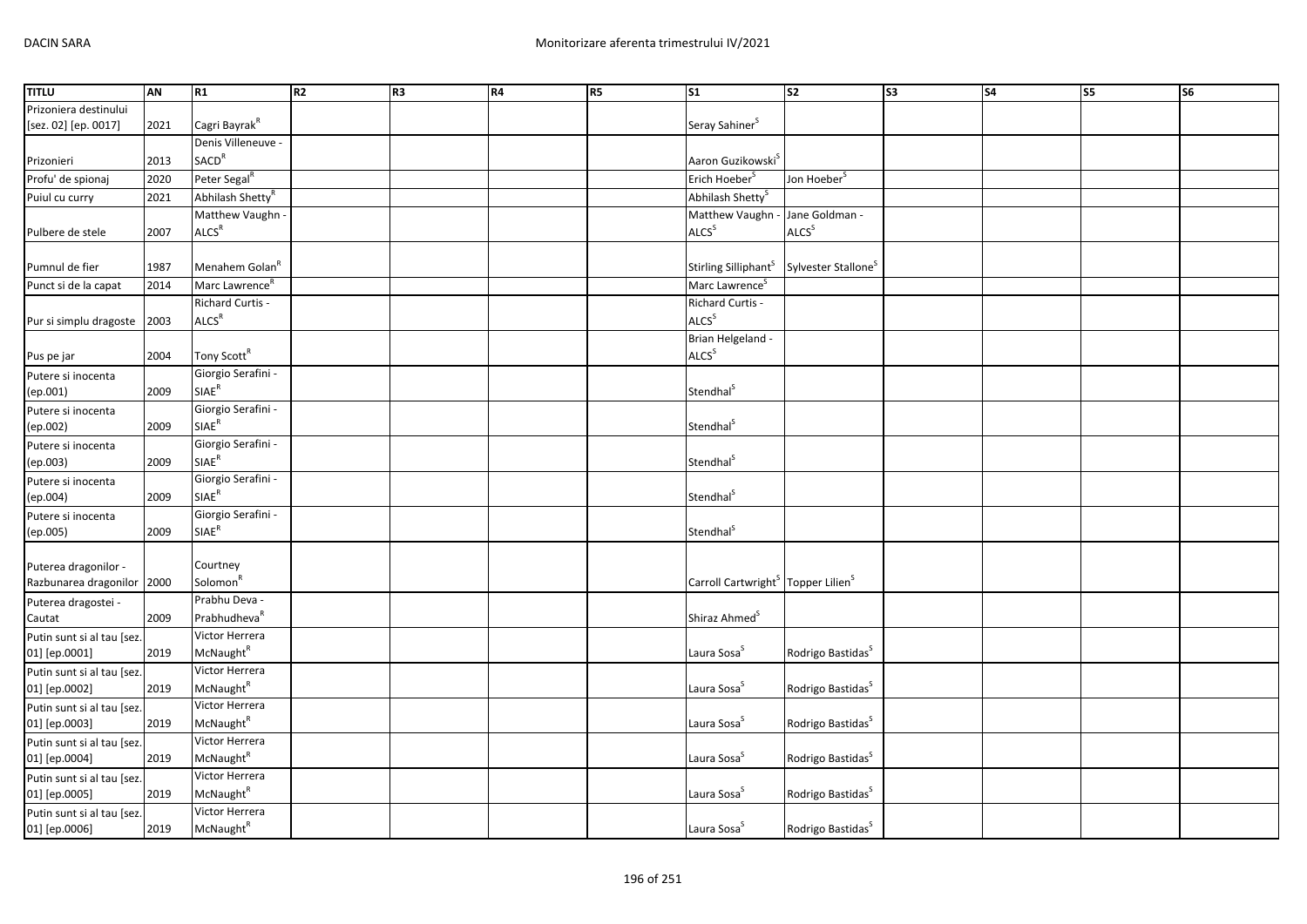| <b>TITLU</b>               | AN   | R1                    | R <sub>2</sub> | R <sub>3</sub> | <b>R4</b> | R5 | S <sub>1</sub>          | $\overline{\text{S2}}$        | S <sub>3</sub> | S <sub>4</sub> | $\overline{\text{S}}$ | S <sub>6</sub> |
|----------------------------|------|-----------------------|----------------|----------------|-----------|----|-------------------------|-------------------------------|----------------|----------------|-----------------------|----------------|
| Putin sunt si al tau [sez. |      | Victor Herrera        |                |                |           |    |                         |                               |                |                |                       |                |
| 01] [ep.0007]              | 2019 | McNaught <sup>R</sup> |                |                |           |    | Laura Sosa <sup>S</sup> | Rodrigo Bastidas <sup>S</sup> |                |                |                       |                |
| Putin sunt si al tau [sez. |      | Victor Herrera        |                |                |           |    |                         |                               |                |                |                       |                |
| 01] [ep.0008]              | 2019 | McNaught <sup>R</sup> |                |                |           |    | Laura Sosa <sup>S</sup> | Rodrigo Bastidas <sup>S</sup> |                |                |                       |                |
| Putin sunt si al tau [sez  |      | Victor Herrera        |                |                |           |    |                         |                               |                |                |                       |                |
| 01] [ep.0009]              | 2019 | McNaught <sup>R</sup> |                |                |           |    | Laura Sosa <sup>S</sup> | Rodrigo Bastidas <sup>S</sup> |                |                |                       |                |
| Putin sunt si al tau [sez. |      | Victor Herrera        |                |                |           |    |                         |                               |                |                |                       |                |
| 01] [ep.0010]              | 2019 | McNaught <sup>R</sup> |                |                |           |    | Laura Sosa <sup>S</sup> | Rodrigo Bastidas <sup>S</sup> |                |                |                       |                |
| Putin sunt si al tau [sez. |      | Victor Herrera        |                |                |           |    |                         |                               |                |                |                       |                |
| 01] [ep.0011]              | 2019 | McNaught <sup>R</sup> |                |                |           |    | Laura Sosa <sup>S</sup> | Rodrigo Bastidas <sup>S</sup> |                |                |                       |                |
| Putin sunt si al tau [sez  |      | Victor Herrera        |                |                |           |    |                         |                               |                |                |                       |                |
| 01] [ep.0012]              | 2019 | McNaught <sup>R</sup> |                |                |           |    | Laura Sosa <sup>S</sup> | Rodrigo Bastidas <sup>S</sup> |                |                |                       |                |
| Putin sunt si al tau [sez. |      | Victor Herrera        |                |                |           |    |                         |                               |                |                |                       |                |
| 01] [ep.0013]              | 2019 | McNaught <sup>R</sup> |                |                |           |    | Laura Sosa <sup>S</sup> | Rodrigo Bastidas <sup>S</sup> |                |                |                       |                |
| Putin sunt si al tau [sez. |      | Victor Herrera        |                |                |           |    |                         |                               |                |                |                       |                |
| 01] [ep.0014]              | 2019 | McNaught <sup>R</sup> |                |                |           |    | Laura Sosa <sup>S</sup> | Rodrigo Bastidas <sup>S</sup> |                |                |                       |                |
| Putin sunt si al tau [sez. |      | Victor Herrera        |                |                |           |    |                         |                               |                |                |                       |                |
| 01] [ep.0015]              | 2019 | McNaught <sup>R</sup> |                |                |           |    | Laura Sosa <sup>S</sup> | Rodrigo Bastidas <sup>S</sup> |                |                |                       |                |
| Putin sunt si al tau [sez. |      | Victor Herrera        |                |                |           |    |                         |                               |                |                |                       |                |
| 01] [ep.0016]              | 2019 | McNaught <sup>R</sup> |                |                |           |    | Laura Sosa <sup>S</sup> | Rodrigo Bastidas <sup>S</sup> |                |                |                       |                |
| Putin sunt si al tau [sez  |      | Victor Herrera        |                |                |           |    |                         |                               |                |                |                       |                |
| 01] [ep.0017]              | 2019 | McNaught <sup>R</sup> |                |                |           |    | Laura Sosa <sup>S</sup> | Rodrigo Bastidas <sup>S</sup> |                |                |                       |                |
| Putin sunt si al tau [sez. |      | Victor Herrera        |                |                |           |    |                         |                               |                |                |                       |                |
| 01] [ep.0018]              | 2019 | McNaught <sup>R</sup> |                |                |           |    | Laura Sosa <sup>s</sup> | Rodrigo Bastidas <sup>S</sup> |                |                |                       |                |
| Putin sunt si al tau [sez. |      | Victor Herrera        |                |                |           |    |                         |                               |                |                |                       |                |
| 01] [ep.0019]              | 2019 | McNaught <sup>R</sup> |                |                |           |    | Laura Sosa <sup>S</sup> | Rodrigo Bastidas <sup>S</sup> |                |                |                       |                |
| Putin sunt si al tau [sez. |      | Victor Herrera        |                |                |           |    |                         |                               |                |                |                       |                |
| 01] [ep.0020]              | 2019 | McNaught <sup>R</sup> |                |                |           |    | Laura Sosa <sup>S</sup> | Rodrigo Bastidas <sup>S</sup> |                |                |                       |                |
| Putin sunt si al tau [sez. |      | Victor Herrera        |                |                |           |    |                         |                               |                |                |                       |                |
| 01] [ep.0021]              | 2019 | McNaught <sup>R</sup> |                |                |           |    | Laura Sosa <sup>S</sup> | Rodrigo Bastidas <sup>S</sup> |                |                |                       |                |
| Putin sunt si al tau [sez. |      | Victor Herrera        |                |                |           |    |                         |                               |                |                |                       |                |
| 01] [ep.0022]              | 2019 | McNaught <sup>R</sup> |                |                |           |    | Laura Sosa <sup>S</sup> | Rodrigo Bastidas <sup>S</sup> |                |                |                       |                |
| Putin sunt si al tau [sez  |      | Victor Herrera        |                |                |           |    |                         |                               |                |                |                       |                |
| 01] [ep.0023]              | 2019 | McNaught <sup>R</sup> |                |                |           |    | Laura Sosa <sup>S</sup> | Rodrigo Bastidas <sup>S</sup> |                |                |                       |                |
| Putin sunt si al tau [sez. |      | Victor Herrera        |                |                |           |    |                         |                               |                |                |                       |                |
| 01] [ep.0024]              | 2019 | McNaught <sup>R</sup> |                |                |           |    | Laura Sosa <sup>S</sup> | Rodrigo Bastidas <sup>S</sup> |                |                |                       |                |
| Putin sunt si al tau [sez. |      | Victor Herrera        |                |                |           |    |                         |                               |                |                |                       |                |
| 01] [ep.0025]              | 2019 | McNaught <sup>R</sup> |                |                |           |    | Laura Sosa <sup>S</sup> | Rodrigo Bastidas <sup>5</sup> |                |                |                       |                |
| Putin sunt si al tau [sez. |      | Victor Herrera        |                |                |           |    |                         |                               |                |                |                       |                |
| 01] [ep.0026]              | 2019 | McNaught <sup>R</sup> |                |                |           |    | Laura Sosa <sup>S</sup> | Rodrigo Bastidas <sup>S</sup> |                |                |                       |                |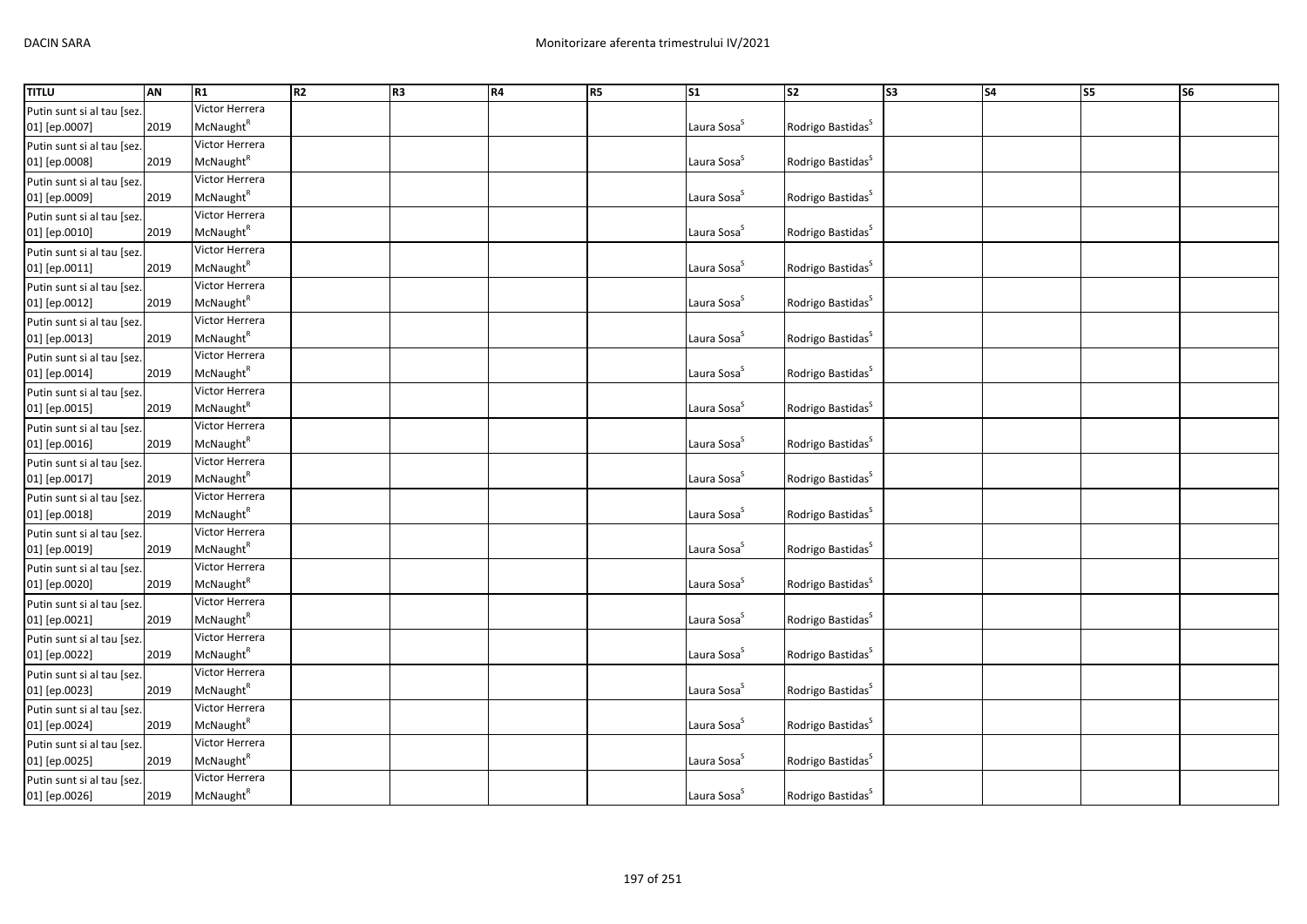| Victor Herrera<br>Putin sunt si al tau [sez.<br>McNaught <sup>R</sup><br>Laura Sosa <sup>S</sup><br>Rodrigo Bastidas <sup>S</sup><br>01] [ep.0027]<br>2019<br>Victor Herrera<br>Putin sunt si al tau [sez.<br>McNaught <sup>R</sup><br>Laura Sosa <sup>S</sup><br>01] [ep.0028]<br>2019<br>Rodrigo Bastidas <sup>S</sup><br>Victor Herrera<br>Putin sunt si al tau [sez<br>McNaught <sup>R</sup><br>Laura Sosa <sup>S</sup><br>Rodrigo Bastidas <sup>S</sup><br>2019<br>01] [ep.0029]<br>Victor Herrera<br>Putin sunt si al tau [sez.<br>McNaught <sup>R</sup><br>Rodrigo Bastidas <sup>S</sup><br>01] [ep.0030]<br>2019<br>Laura Sosa <sup>S</sup><br>Victor Herrera<br>Laura Sosa <sup>S</sup><br>McNaught <sup>R</sup><br>Rodrigo Bastidas <sup>S</sup><br>2019<br>01] [ep.0031]<br>Victor Herrera<br>Putin sunt si al tau [sez.<br>Laura Sosa <sup>S</sup><br>2019<br>McNaught <sup>R</sup><br>Rodrigo Bastidas <sup>S</sup><br>01] [ep.0032]<br>Victor Herrera<br>2019<br>McNaught <sup>R</sup><br>Laura Sosa <sup>S</sup><br>01] [ep.0033]<br>Rodrigo Bastidas <sup>S</sup><br>Victor Herrera<br>McNaught <sup>R</sup><br>Laura Sosa <sup>S</sup><br>2019<br>Rodrigo Bastidas <sup>S</sup><br>01] [ep.0034]<br>Victor Herrera<br>Putin sunt si al tau [sez.<br>McNaught <sup>R</sup><br>2019<br>Laura Sosa <sup>S</sup><br>Rodrigo Bastidas <sup>S</sup><br>01] [ep.0035]<br>Victor Herrera<br>McNaught <sup>R</sup><br>Laura Sosa <sup>S</sup><br>Rodrigo Bastidas <sup>S</sup><br>2019<br>01] [ep.0036]<br>Victor Herrera<br>Putin sunt si al tau [sez<br>Laura Sosa <sup>S</sup><br>McNaught <sup>R</sup><br>Rodrigo Bastidas <sup>S</sup><br>2019<br>01] [ep.0037]<br>Victor Herrera<br>Putin sunt si al tau [sez.<br>McNaught <sup>R</sup><br>Laura Sosa <sup>s</sup><br>2019<br>Rodrigo Bastidas <sup>S</sup><br>01] [ep.0038]<br>Victor Herrera<br>Putin sunt si al tau [sez.<br>Laura Sosa <sup>S</sup><br>McNaught <sup>R</sup><br>Rodrigo Bastidas <sup>S</sup><br>01] [ep.0039]<br>2019<br>Victor Herrera<br>Putin sunt si al tau [sez<br>McNaught <sup>R</sup><br>Laura Sosa <sup>S</sup><br>Rodrigo Bastidas <sup>S</sup><br>01] [ep.0040]<br>2019<br>Victor Herrera<br>Putin sunt si al tau [sez.<br>McNaught <sup>R</sup><br>Laura Sosa <sup>S</sup><br>Rodrigo Bastidas <sup>S</sup><br>01] [ep.0041]<br>2019<br>Victor Herrera<br>Putin sunt si al tau [sez.<br>McNaught <sup>R</sup><br>Laura Sosa <sup>S</sup><br>Rodrigo Bastidas <sup>S</sup><br>01] [ep.0042]<br>2019<br>Victor Herrera<br>Putin sunt si al tau [sez<br>Laura Sosa <sup>S</sup><br>Rodrigo Bastidas <sup>S</sup><br>McNaught <sup>R</sup><br>2019<br>01] [ep.0043]<br>Victor Herrera<br>Putin sunt si al tau [sez.<br>McNaught <sup>R</sup><br>2019<br>Laura Sosa <sup>S</sup><br>Rodrigo Bastidas <sup>S</sup><br>01] [ep.0044]<br>Victor Herrera<br>Putin sunt si al tau [sez.<br>McNaught <sup>R</sup><br>Laura Sosa <sup>S</sup><br>01] [ep.0045]<br>2019<br>Rodrigo Bastidas <sup>5</sup><br>Victor Herrera<br>Putin sunt si al tau [sez. | <b>TITLU</b>               | AN   | R1                    | R <sub>2</sub> | R <sub>3</sub> | <b>R4</b> | R5 | S <sub>1</sub>          | $\overline{\text{S2}}$        | S <sub>3</sub> | S <sub>4</sub> | $\overline{\text{S}}$ | S <sub>6</sub> |
|--------------------------------------------------------------------------------------------------------------------------------------------------------------------------------------------------------------------------------------------------------------------------------------------------------------------------------------------------------------------------------------------------------------------------------------------------------------------------------------------------------------------------------------------------------------------------------------------------------------------------------------------------------------------------------------------------------------------------------------------------------------------------------------------------------------------------------------------------------------------------------------------------------------------------------------------------------------------------------------------------------------------------------------------------------------------------------------------------------------------------------------------------------------------------------------------------------------------------------------------------------------------------------------------------------------------------------------------------------------------------------------------------------------------------------------------------------------------------------------------------------------------------------------------------------------------------------------------------------------------------------------------------------------------------------------------------------------------------------------------------------------------------------------------------------------------------------------------------------------------------------------------------------------------------------------------------------------------------------------------------------------------------------------------------------------------------------------------------------------------------------------------------------------------------------------------------------------------------------------------------------------------------------------------------------------------------------------------------------------------------------------------------------------------------------------------------------------------------------------------------------------------------------------------------------------------------------------------------------------------------------------------------------------------------------------------------------------------------------------------------------------------------------------------------------------------------------------------------------------------------------------------------------------------------------------------------------------------------------------------------------------------------------------------|----------------------------|------|-----------------------|----------------|----------------|-----------|----|-------------------------|-------------------------------|----------------|----------------|-----------------------|----------------|
|                                                                                                                                                                                                                                                                                                                                                                                                                                                                                                                                                                                                                                                                                                                                                                                                                                                                                                                                                                                                                                                                                                                                                                                                                                                                                                                                                                                                                                                                                                                                                                                                                                                                                                                                                                                                                                                                                                                                                                                                                                                                                                                                                                                                                                                                                                                                                                                                                                                                                                                                                                                                                                                                                                                                                                                                                                                                                                                                                                                                                                            |                            |      |                       |                |                |           |    |                         |                               |                |                |                       |                |
|                                                                                                                                                                                                                                                                                                                                                                                                                                                                                                                                                                                                                                                                                                                                                                                                                                                                                                                                                                                                                                                                                                                                                                                                                                                                                                                                                                                                                                                                                                                                                                                                                                                                                                                                                                                                                                                                                                                                                                                                                                                                                                                                                                                                                                                                                                                                                                                                                                                                                                                                                                                                                                                                                                                                                                                                                                                                                                                                                                                                                                            |                            |      |                       |                |                |           |    |                         |                               |                |                |                       |                |
|                                                                                                                                                                                                                                                                                                                                                                                                                                                                                                                                                                                                                                                                                                                                                                                                                                                                                                                                                                                                                                                                                                                                                                                                                                                                                                                                                                                                                                                                                                                                                                                                                                                                                                                                                                                                                                                                                                                                                                                                                                                                                                                                                                                                                                                                                                                                                                                                                                                                                                                                                                                                                                                                                                                                                                                                                                                                                                                                                                                                                                            |                            |      |                       |                |                |           |    |                         |                               |                |                |                       |                |
|                                                                                                                                                                                                                                                                                                                                                                                                                                                                                                                                                                                                                                                                                                                                                                                                                                                                                                                                                                                                                                                                                                                                                                                                                                                                                                                                                                                                                                                                                                                                                                                                                                                                                                                                                                                                                                                                                                                                                                                                                                                                                                                                                                                                                                                                                                                                                                                                                                                                                                                                                                                                                                                                                                                                                                                                                                                                                                                                                                                                                                            |                            |      |                       |                |                |           |    |                         |                               |                |                |                       |                |
|                                                                                                                                                                                                                                                                                                                                                                                                                                                                                                                                                                                                                                                                                                                                                                                                                                                                                                                                                                                                                                                                                                                                                                                                                                                                                                                                                                                                                                                                                                                                                                                                                                                                                                                                                                                                                                                                                                                                                                                                                                                                                                                                                                                                                                                                                                                                                                                                                                                                                                                                                                                                                                                                                                                                                                                                                                                                                                                                                                                                                                            |                            |      |                       |                |                |           |    |                         |                               |                |                |                       |                |
|                                                                                                                                                                                                                                                                                                                                                                                                                                                                                                                                                                                                                                                                                                                                                                                                                                                                                                                                                                                                                                                                                                                                                                                                                                                                                                                                                                                                                                                                                                                                                                                                                                                                                                                                                                                                                                                                                                                                                                                                                                                                                                                                                                                                                                                                                                                                                                                                                                                                                                                                                                                                                                                                                                                                                                                                                                                                                                                                                                                                                                            |                            |      |                       |                |                |           |    |                         |                               |                |                |                       |                |
|                                                                                                                                                                                                                                                                                                                                                                                                                                                                                                                                                                                                                                                                                                                                                                                                                                                                                                                                                                                                                                                                                                                                                                                                                                                                                                                                                                                                                                                                                                                                                                                                                                                                                                                                                                                                                                                                                                                                                                                                                                                                                                                                                                                                                                                                                                                                                                                                                                                                                                                                                                                                                                                                                                                                                                                                                                                                                                                                                                                                                                            |                            |      |                       |                |                |           |    |                         |                               |                |                |                       |                |
|                                                                                                                                                                                                                                                                                                                                                                                                                                                                                                                                                                                                                                                                                                                                                                                                                                                                                                                                                                                                                                                                                                                                                                                                                                                                                                                                                                                                                                                                                                                                                                                                                                                                                                                                                                                                                                                                                                                                                                                                                                                                                                                                                                                                                                                                                                                                                                                                                                                                                                                                                                                                                                                                                                                                                                                                                                                                                                                                                                                                                                            |                            |      |                       |                |                |           |    |                         |                               |                |                |                       |                |
|                                                                                                                                                                                                                                                                                                                                                                                                                                                                                                                                                                                                                                                                                                                                                                                                                                                                                                                                                                                                                                                                                                                                                                                                                                                                                                                                                                                                                                                                                                                                                                                                                                                                                                                                                                                                                                                                                                                                                                                                                                                                                                                                                                                                                                                                                                                                                                                                                                                                                                                                                                                                                                                                                                                                                                                                                                                                                                                                                                                                                                            | Putin sunt si al tau [sez. |      |                       |                |                |           |    |                         |                               |                |                |                       |                |
|                                                                                                                                                                                                                                                                                                                                                                                                                                                                                                                                                                                                                                                                                                                                                                                                                                                                                                                                                                                                                                                                                                                                                                                                                                                                                                                                                                                                                                                                                                                                                                                                                                                                                                                                                                                                                                                                                                                                                                                                                                                                                                                                                                                                                                                                                                                                                                                                                                                                                                                                                                                                                                                                                                                                                                                                                                                                                                                                                                                                                                            |                            |      |                       |                |                |           |    |                         |                               |                |                |                       |                |
|                                                                                                                                                                                                                                                                                                                                                                                                                                                                                                                                                                                                                                                                                                                                                                                                                                                                                                                                                                                                                                                                                                                                                                                                                                                                                                                                                                                                                                                                                                                                                                                                                                                                                                                                                                                                                                                                                                                                                                                                                                                                                                                                                                                                                                                                                                                                                                                                                                                                                                                                                                                                                                                                                                                                                                                                                                                                                                                                                                                                                                            |                            |      |                       |                |                |           |    |                         |                               |                |                |                       |                |
|                                                                                                                                                                                                                                                                                                                                                                                                                                                                                                                                                                                                                                                                                                                                                                                                                                                                                                                                                                                                                                                                                                                                                                                                                                                                                                                                                                                                                                                                                                                                                                                                                                                                                                                                                                                                                                                                                                                                                                                                                                                                                                                                                                                                                                                                                                                                                                                                                                                                                                                                                                                                                                                                                                                                                                                                                                                                                                                                                                                                                                            |                            |      |                       |                |                |           |    |                         |                               |                |                |                       |                |
|                                                                                                                                                                                                                                                                                                                                                                                                                                                                                                                                                                                                                                                                                                                                                                                                                                                                                                                                                                                                                                                                                                                                                                                                                                                                                                                                                                                                                                                                                                                                                                                                                                                                                                                                                                                                                                                                                                                                                                                                                                                                                                                                                                                                                                                                                                                                                                                                                                                                                                                                                                                                                                                                                                                                                                                                                                                                                                                                                                                                                                            | Putin sunt si al tau [sez. |      |                       |                |                |           |    |                         |                               |                |                |                       |                |
|                                                                                                                                                                                                                                                                                                                                                                                                                                                                                                                                                                                                                                                                                                                                                                                                                                                                                                                                                                                                                                                                                                                                                                                                                                                                                                                                                                                                                                                                                                                                                                                                                                                                                                                                                                                                                                                                                                                                                                                                                                                                                                                                                                                                                                                                                                                                                                                                                                                                                                                                                                                                                                                                                                                                                                                                                                                                                                                                                                                                                                            |                            |      |                       |                |                |           |    |                         |                               |                |                |                       |                |
|                                                                                                                                                                                                                                                                                                                                                                                                                                                                                                                                                                                                                                                                                                                                                                                                                                                                                                                                                                                                                                                                                                                                                                                                                                                                                                                                                                                                                                                                                                                                                                                                                                                                                                                                                                                                                                                                                                                                                                                                                                                                                                                                                                                                                                                                                                                                                                                                                                                                                                                                                                                                                                                                                                                                                                                                                                                                                                                                                                                                                                            | Putin sunt si al tau [sez. |      |                       |                |                |           |    |                         |                               |                |                |                       |                |
|                                                                                                                                                                                                                                                                                                                                                                                                                                                                                                                                                                                                                                                                                                                                                                                                                                                                                                                                                                                                                                                                                                                                                                                                                                                                                                                                                                                                                                                                                                                                                                                                                                                                                                                                                                                                                                                                                                                                                                                                                                                                                                                                                                                                                                                                                                                                                                                                                                                                                                                                                                                                                                                                                                                                                                                                                                                                                                                                                                                                                                            |                            |      |                       |                |                |           |    |                         |                               |                |                |                       |                |
|                                                                                                                                                                                                                                                                                                                                                                                                                                                                                                                                                                                                                                                                                                                                                                                                                                                                                                                                                                                                                                                                                                                                                                                                                                                                                                                                                                                                                                                                                                                                                                                                                                                                                                                                                                                                                                                                                                                                                                                                                                                                                                                                                                                                                                                                                                                                                                                                                                                                                                                                                                                                                                                                                                                                                                                                                                                                                                                                                                                                                                            |                            |      |                       |                |                |           |    |                         |                               |                |                |                       |                |
|                                                                                                                                                                                                                                                                                                                                                                                                                                                                                                                                                                                                                                                                                                                                                                                                                                                                                                                                                                                                                                                                                                                                                                                                                                                                                                                                                                                                                                                                                                                                                                                                                                                                                                                                                                                                                                                                                                                                                                                                                                                                                                                                                                                                                                                                                                                                                                                                                                                                                                                                                                                                                                                                                                                                                                                                                                                                                                                                                                                                                                            |                            |      |                       |                |                |           |    |                         |                               |                |                |                       |                |
|                                                                                                                                                                                                                                                                                                                                                                                                                                                                                                                                                                                                                                                                                                                                                                                                                                                                                                                                                                                                                                                                                                                                                                                                                                                                                                                                                                                                                                                                                                                                                                                                                                                                                                                                                                                                                                                                                                                                                                                                                                                                                                                                                                                                                                                                                                                                                                                                                                                                                                                                                                                                                                                                                                                                                                                                                                                                                                                                                                                                                                            | Putin sunt si al tau [sez. |      |                       |                |                |           |    |                         |                               |                |                |                       |                |
|                                                                                                                                                                                                                                                                                                                                                                                                                                                                                                                                                                                                                                                                                                                                                                                                                                                                                                                                                                                                                                                                                                                                                                                                                                                                                                                                                                                                                                                                                                                                                                                                                                                                                                                                                                                                                                                                                                                                                                                                                                                                                                                                                                                                                                                                                                                                                                                                                                                                                                                                                                                                                                                                                                                                                                                                                                                                                                                                                                                                                                            |                            |      |                       |                |                |           |    |                         |                               |                |                |                       |                |
|                                                                                                                                                                                                                                                                                                                                                                                                                                                                                                                                                                                                                                                                                                                                                                                                                                                                                                                                                                                                                                                                                                                                                                                                                                                                                                                                                                                                                                                                                                                                                                                                                                                                                                                                                                                                                                                                                                                                                                                                                                                                                                                                                                                                                                                                                                                                                                                                                                                                                                                                                                                                                                                                                                                                                                                                                                                                                                                                                                                                                                            |                            |      |                       |                |                |           |    |                         |                               |                |                |                       |                |
|                                                                                                                                                                                                                                                                                                                                                                                                                                                                                                                                                                                                                                                                                                                                                                                                                                                                                                                                                                                                                                                                                                                                                                                                                                                                                                                                                                                                                                                                                                                                                                                                                                                                                                                                                                                                                                                                                                                                                                                                                                                                                                                                                                                                                                                                                                                                                                                                                                                                                                                                                                                                                                                                                                                                                                                                                                                                                                                                                                                                                                            |                            |      |                       |                |                |           |    |                         |                               |                |                |                       |                |
|                                                                                                                                                                                                                                                                                                                                                                                                                                                                                                                                                                                                                                                                                                                                                                                                                                                                                                                                                                                                                                                                                                                                                                                                                                                                                                                                                                                                                                                                                                                                                                                                                                                                                                                                                                                                                                                                                                                                                                                                                                                                                                                                                                                                                                                                                                                                                                                                                                                                                                                                                                                                                                                                                                                                                                                                                                                                                                                                                                                                                                            |                            |      |                       |                |                |           |    |                         |                               |                |                |                       |                |
|                                                                                                                                                                                                                                                                                                                                                                                                                                                                                                                                                                                                                                                                                                                                                                                                                                                                                                                                                                                                                                                                                                                                                                                                                                                                                                                                                                                                                                                                                                                                                                                                                                                                                                                                                                                                                                                                                                                                                                                                                                                                                                                                                                                                                                                                                                                                                                                                                                                                                                                                                                                                                                                                                                                                                                                                                                                                                                                                                                                                                                            |                            |      |                       |                |                |           |    |                         |                               |                |                |                       |                |
|                                                                                                                                                                                                                                                                                                                                                                                                                                                                                                                                                                                                                                                                                                                                                                                                                                                                                                                                                                                                                                                                                                                                                                                                                                                                                                                                                                                                                                                                                                                                                                                                                                                                                                                                                                                                                                                                                                                                                                                                                                                                                                                                                                                                                                                                                                                                                                                                                                                                                                                                                                                                                                                                                                                                                                                                                                                                                                                                                                                                                                            |                            |      |                       |                |                |           |    |                         |                               |                |                |                       |                |
|                                                                                                                                                                                                                                                                                                                                                                                                                                                                                                                                                                                                                                                                                                                                                                                                                                                                                                                                                                                                                                                                                                                                                                                                                                                                                                                                                                                                                                                                                                                                                                                                                                                                                                                                                                                                                                                                                                                                                                                                                                                                                                                                                                                                                                                                                                                                                                                                                                                                                                                                                                                                                                                                                                                                                                                                                                                                                                                                                                                                                                            |                            |      |                       |                |                |           |    |                         |                               |                |                |                       |                |
|                                                                                                                                                                                                                                                                                                                                                                                                                                                                                                                                                                                                                                                                                                                                                                                                                                                                                                                                                                                                                                                                                                                                                                                                                                                                                                                                                                                                                                                                                                                                                                                                                                                                                                                                                                                                                                                                                                                                                                                                                                                                                                                                                                                                                                                                                                                                                                                                                                                                                                                                                                                                                                                                                                                                                                                                                                                                                                                                                                                                                                            |                            |      |                       |                |                |           |    |                         |                               |                |                |                       |                |
|                                                                                                                                                                                                                                                                                                                                                                                                                                                                                                                                                                                                                                                                                                                                                                                                                                                                                                                                                                                                                                                                                                                                                                                                                                                                                                                                                                                                                                                                                                                                                                                                                                                                                                                                                                                                                                                                                                                                                                                                                                                                                                                                                                                                                                                                                                                                                                                                                                                                                                                                                                                                                                                                                                                                                                                                                                                                                                                                                                                                                                            |                            |      |                       |                |                |           |    |                         |                               |                |                |                       |                |
|                                                                                                                                                                                                                                                                                                                                                                                                                                                                                                                                                                                                                                                                                                                                                                                                                                                                                                                                                                                                                                                                                                                                                                                                                                                                                                                                                                                                                                                                                                                                                                                                                                                                                                                                                                                                                                                                                                                                                                                                                                                                                                                                                                                                                                                                                                                                                                                                                                                                                                                                                                                                                                                                                                                                                                                                                                                                                                                                                                                                                                            |                            |      |                       |                |                |           |    |                         |                               |                |                |                       |                |
|                                                                                                                                                                                                                                                                                                                                                                                                                                                                                                                                                                                                                                                                                                                                                                                                                                                                                                                                                                                                                                                                                                                                                                                                                                                                                                                                                                                                                                                                                                                                                                                                                                                                                                                                                                                                                                                                                                                                                                                                                                                                                                                                                                                                                                                                                                                                                                                                                                                                                                                                                                                                                                                                                                                                                                                                                                                                                                                                                                                                                                            |                            |      |                       |                |                |           |    |                         |                               |                |                |                       |                |
|                                                                                                                                                                                                                                                                                                                                                                                                                                                                                                                                                                                                                                                                                                                                                                                                                                                                                                                                                                                                                                                                                                                                                                                                                                                                                                                                                                                                                                                                                                                                                                                                                                                                                                                                                                                                                                                                                                                                                                                                                                                                                                                                                                                                                                                                                                                                                                                                                                                                                                                                                                                                                                                                                                                                                                                                                                                                                                                                                                                                                                            |                            |      |                       |                |                |           |    |                         |                               |                |                |                       |                |
|                                                                                                                                                                                                                                                                                                                                                                                                                                                                                                                                                                                                                                                                                                                                                                                                                                                                                                                                                                                                                                                                                                                                                                                                                                                                                                                                                                                                                                                                                                                                                                                                                                                                                                                                                                                                                                                                                                                                                                                                                                                                                                                                                                                                                                                                                                                                                                                                                                                                                                                                                                                                                                                                                                                                                                                                                                                                                                                                                                                                                                            |                            |      |                       |                |                |           |    |                         |                               |                |                |                       |                |
|                                                                                                                                                                                                                                                                                                                                                                                                                                                                                                                                                                                                                                                                                                                                                                                                                                                                                                                                                                                                                                                                                                                                                                                                                                                                                                                                                                                                                                                                                                                                                                                                                                                                                                                                                                                                                                                                                                                                                                                                                                                                                                                                                                                                                                                                                                                                                                                                                                                                                                                                                                                                                                                                                                                                                                                                                                                                                                                                                                                                                                            |                            |      |                       |                |                |           |    |                         |                               |                |                |                       |                |
|                                                                                                                                                                                                                                                                                                                                                                                                                                                                                                                                                                                                                                                                                                                                                                                                                                                                                                                                                                                                                                                                                                                                                                                                                                                                                                                                                                                                                                                                                                                                                                                                                                                                                                                                                                                                                                                                                                                                                                                                                                                                                                                                                                                                                                                                                                                                                                                                                                                                                                                                                                                                                                                                                                                                                                                                                                                                                                                                                                                                                                            |                            |      |                       |                |                |           |    |                         |                               |                |                |                       |                |
|                                                                                                                                                                                                                                                                                                                                                                                                                                                                                                                                                                                                                                                                                                                                                                                                                                                                                                                                                                                                                                                                                                                                                                                                                                                                                                                                                                                                                                                                                                                                                                                                                                                                                                                                                                                                                                                                                                                                                                                                                                                                                                                                                                                                                                                                                                                                                                                                                                                                                                                                                                                                                                                                                                                                                                                                                                                                                                                                                                                                                                            |                            |      |                       |                |                |           |    |                         |                               |                |                |                       |                |
|                                                                                                                                                                                                                                                                                                                                                                                                                                                                                                                                                                                                                                                                                                                                                                                                                                                                                                                                                                                                                                                                                                                                                                                                                                                                                                                                                                                                                                                                                                                                                                                                                                                                                                                                                                                                                                                                                                                                                                                                                                                                                                                                                                                                                                                                                                                                                                                                                                                                                                                                                                                                                                                                                                                                                                                                                                                                                                                                                                                                                                            |                            |      |                       |                |                |           |    |                         |                               |                |                |                       |                |
|                                                                                                                                                                                                                                                                                                                                                                                                                                                                                                                                                                                                                                                                                                                                                                                                                                                                                                                                                                                                                                                                                                                                                                                                                                                                                                                                                                                                                                                                                                                                                                                                                                                                                                                                                                                                                                                                                                                                                                                                                                                                                                                                                                                                                                                                                                                                                                                                                                                                                                                                                                                                                                                                                                                                                                                                                                                                                                                                                                                                                                            |                            |      |                       |                |                |           |    |                         |                               |                |                |                       |                |
|                                                                                                                                                                                                                                                                                                                                                                                                                                                                                                                                                                                                                                                                                                                                                                                                                                                                                                                                                                                                                                                                                                                                                                                                                                                                                                                                                                                                                                                                                                                                                                                                                                                                                                                                                                                                                                                                                                                                                                                                                                                                                                                                                                                                                                                                                                                                                                                                                                                                                                                                                                                                                                                                                                                                                                                                                                                                                                                                                                                                                                            |                            |      |                       |                |                |           |    |                         |                               |                |                |                       |                |
|                                                                                                                                                                                                                                                                                                                                                                                                                                                                                                                                                                                                                                                                                                                                                                                                                                                                                                                                                                                                                                                                                                                                                                                                                                                                                                                                                                                                                                                                                                                                                                                                                                                                                                                                                                                                                                                                                                                                                                                                                                                                                                                                                                                                                                                                                                                                                                                                                                                                                                                                                                                                                                                                                                                                                                                                                                                                                                                                                                                                                                            | 01] [ep.0046]              | 2019 | McNaught <sup>R</sup> |                |                |           |    | Laura Sosa <sup>S</sup> | Rodrigo Bastidas <sup>S</sup> |                |                |                       |                |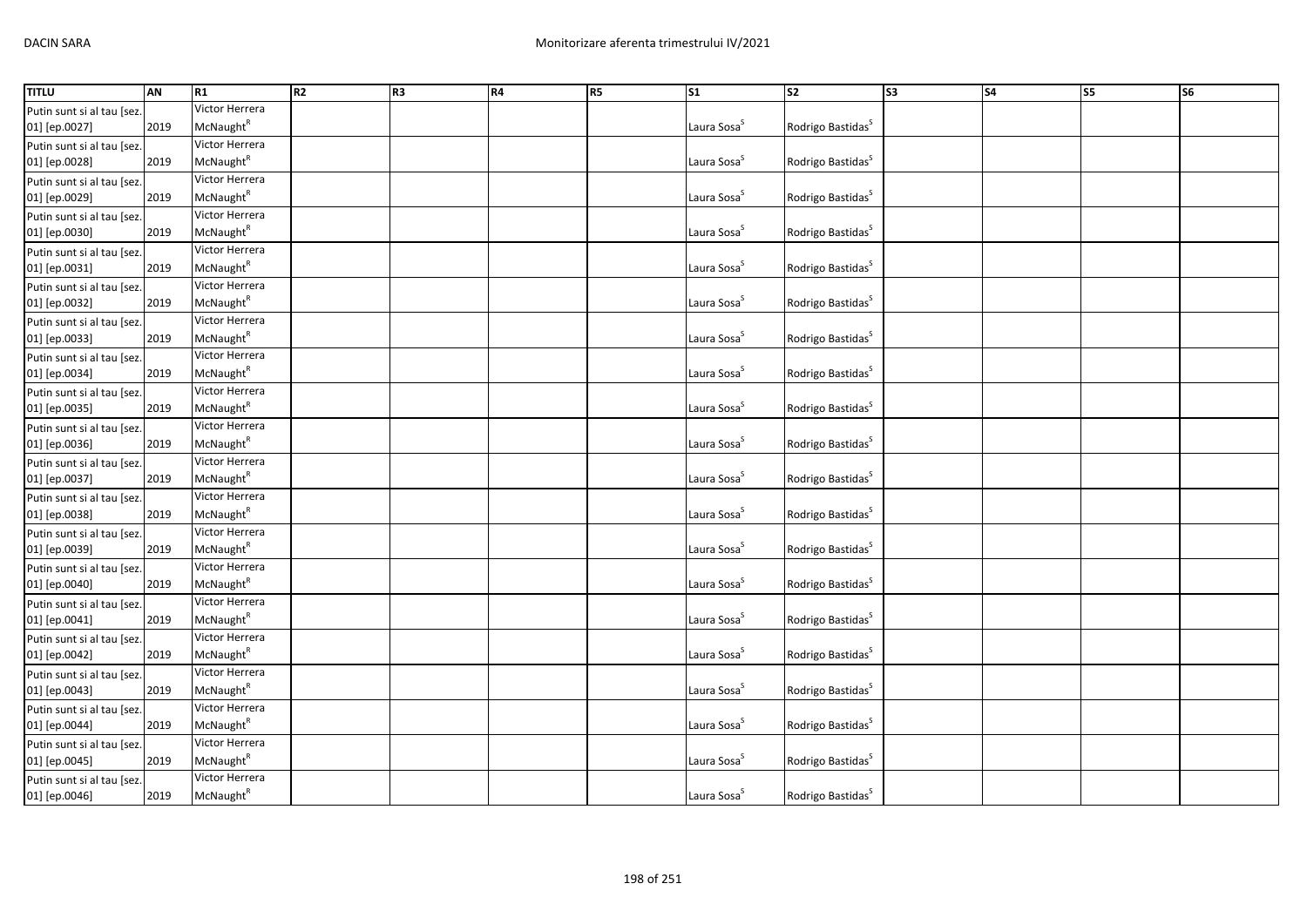| <b>TITLU</b>               | AN   | R1                              | R2                           | R <sub>3</sub> | R4 | R5 | S <sub>1</sub>                 | $\overline{\text{S2}}$          | $\overline{\text{S3}}$ | $\overline{\phantom{a}}$ | <b>S5</b> | $\overline{\text{S6}}$ |
|----------------------------|------|---------------------------------|------------------------------|----------------|----|----|--------------------------------|---------------------------------|------------------------|--------------------------|-----------|------------------------|
| Putin sunt si al tau [sez. |      | Victor Herrera                  |                              |                |    |    |                                |                                 |                        |                          |           |                        |
| 01] [ep.0047]              | 2019 | <b>McNaught</b> <sup>R</sup>    |                              |                |    |    | Laura Sosa <sup>S</sup>        | Rodrigo Bastidas <sup>S</sup>   |                        |                          |           |                        |
| Putin sunt si al tau [sez. |      | Victor Herrera                  |                              |                |    |    |                                |                                 |                        |                          |           |                        |
| 01] [ep.0048]              | 2019 | <b>McNaught</b> <sup>R</sup>    |                              |                |    |    | Laura Sosa <sup>S</sup>        | Rodrigo Bastidas <sup>S</sup>   |                        |                          |           |                        |
| Putin sunt si al tau [sez. |      | Victor Herrera                  |                              |                |    |    |                                |                                 |                        |                          |           |                        |
| 01] [ep.0049]              | 2019 | McNaught <sup>R</sup>           |                              |                |    |    | Laura Sosa <sup>5</sup>        | Rodrigo Bastidas <sup>S</sup>   |                        |                          |           |                        |
| Putin sunt si al tau [sez. |      | Victor Herrera                  |                              |                |    |    |                                |                                 |                        |                          |           |                        |
| 01] [ep.0050]              | 2019 | McNaught <sup>R</sup>           |                              |                |    |    | Laura Sosa <sup>S</sup>        | Rodrigo Bastidas <sup>S</sup>   |                        |                          |           |                        |
| Putin sunt si al tau [sez. |      | Victor Herrera                  |                              |                |    |    |                                |                                 |                        |                          |           |                        |
| 01] [ep.0051]              | 2019 | McNaught <sup>R</sup>           |                              |                |    |    | Laura Sosa <sup>S</sup>        | Rodrigo Bastidas <sup>S</sup>   |                        |                          |           |                        |
| Putin sunt si al tau [sez. |      | Victor Herrera                  |                              |                |    |    |                                |                                 |                        |                          |           |                        |
| 01] [ep.0052]              | 2019 | McNaught <sup>R</sup>           |                              |                |    |    | Laura Sosa <sup>S</sup>        | Rodrigo Bastidas <sup>S</sup>   |                        |                          |           |                        |
| Putin sunt si al tau [sez. |      | Victor Herrera                  |                              |                |    |    |                                |                                 |                        |                          |           |                        |
| 01] [ep.0053]              | 2019 | McNaught <sup>R</sup>           |                              |                |    |    | Laura Sosa <sup>S</sup>        | Rodrigo Bastidas <sup>S</sup>   |                        |                          |           |                        |
| Putin sunt si al tau [sez. |      | Victor Herrera                  |                              |                |    |    |                                |                                 |                        |                          |           |                        |
| 01] [ep.0054]              | 2019 | McNaught <sup>R</sup>           |                              |                |    |    | Laura Sosa <sup>S</sup>        | Rodrigo Bastidas <sup>S</sup>   |                        |                          |           |                        |
| Putin sunt si al tau [sez. |      | Victor Herrera                  |                              |                |    |    |                                |                                 |                        |                          |           |                        |
| 01] [ep.0055]              | 2019 | McNaught <sup>R</sup>           |                              |                |    |    | Laura Sosa <sup>S</sup>        | Rodrigo Bastidas <sup>S</sup>   |                        |                          |           |                        |
|                            |      | Melina                          |                              |                |    |    |                                |                                 |                        |                          |           |                        |
| Queen & Slim               | 2019 | Matsoukas <sup>R</sup>          |                              |                |    |    | Lena Waithe <sup>5</sup>       |                                 |                        |                          |           |                        |
| Queenpins                  | 2021 | Aron Gaudet <sup>R</sup>        | Gita Pullapilly <sup>R</sup> |                |    |    | Aron Gaudet <sup>S</sup>       | Gita Pullapilly <sup>S</sup>    |                        |                          |           |                        |
| Radacinile sperantei       | 2014 | Chris Dowling <sup>R</sup>      |                              |                |    |    | Chris Dowling <sup>S</sup>     |                                 |                        |                          |           |                        |
| Raidul                     | 2011 | Gareth Evans <sup>R</sup>       |                              |                |    |    | Gareth Evans <sup>S</sup>      |                                 |                        |                          |           |                        |
| Ramai cu noi               | 2005 | Marc Forster <sup>R</sup>       |                              |                |    |    | David Benioff <sup>S</sup>     |                                 |                        |                          |           |                        |
| Ramai langa mine [sez.     |      |                                 |                              |                |    |    |                                | <b>Esra Cetek</b>               |                        |                          |           |                        |
| 01] [ep. 0071]             | 2019 | Ender Mihlar <sup>R</sup>       |                              |                |    |    | Deniz Yesilgun <sup>3</sup>    | Yilmaze <sup>S</sup>            |                        |                          |           |                        |
| Ramai langa mine [sez.     |      |                                 |                              |                |    |    |                                | *Esra Cetek                     |                        |                          |           |                        |
| 01] [ep. 0072]             | 2019 | *Ender Mihlar <sup>ĸ</sup>      |                              |                |    |    | *Deniz Yesilgun <sup>5</sup>   | Yilmaze <sup>S</sup>            |                        |                          |           |                        |
| Ramai langa mine [sez.     |      |                                 |                              |                |    |    |                                | *Esra Cetek                     |                        |                          |           |                        |
| 01] [ep. 0073]             | 2019 | *Ender Mihlar <sup>R</sup>      |                              |                |    |    | *Deniz Yesilgun <sup>s</sup>   | Yilmaze <sup>S</sup>            |                        |                          |           |                        |
| Ramai langa mine [sez.     |      |                                 |                              |                |    |    |                                | *Esra Cetek                     |                        |                          |           |                        |
| 01] [ep. 0074]             | 2019 | *Ender Mihlar <sup>R</sup>      |                              |                |    |    | *Deniz Yesilgun <sup>S</sup>   | Yilmaze <sup>S</sup>            |                        |                          |           |                        |
| Ramai langa mine [sez.     |      |                                 |                              |                |    |    |                                | *Esra Cetek                     |                        |                          |           |                        |
| 01] [ep. 0075]             | 2019 | *Ender Mihlar <sup>R</sup>      |                              |                |    |    | *Deniz Yesilgun <sup>3</sup>   | Yilmaze <sup>S</sup>            |                        |                          |           |                        |
|                            |      |                                 |                              |                |    |    |                                |                                 |                        |                          |           |                        |
| Rambo IV                   | 2008 | Sylvester Stallone <sup>R</sup> |                              |                |    |    | Art Monterastelli <sup>S</sup> | Sylvester Stallone <sup>S</sup> |                        |                          |           |                        |
|                            |      |                                 |                              |                |    |    | Shawn                          |                                 |                        |                          |           |                        |
| Rapirea                    | 2011 | John Singleton <sup>R</sup>     |                              |                |    |    | Christensen <sup>5</sup>       |                                 |                        |                          |           |                        |
| Rapita in plina zi         | 2009 | Gary Yates <sup>R</sup>         |                              |                |    |    | Charlene Blaine <sup>5</sup>   | Kim Delgado <sup>S</sup>        |                        |                          |           |                        |
| Razboi si pace [sez. 01]   |      |                                 |                              |                |    |    | Andrew Davies -                |                                 |                        |                          |           |                        |
| [ep. 0001]                 | 2016 | Tom Harper <sup>R</sup>         |                              |                |    |    | ALCS <sup>S</sup>              |                                 |                        |                          |           |                        |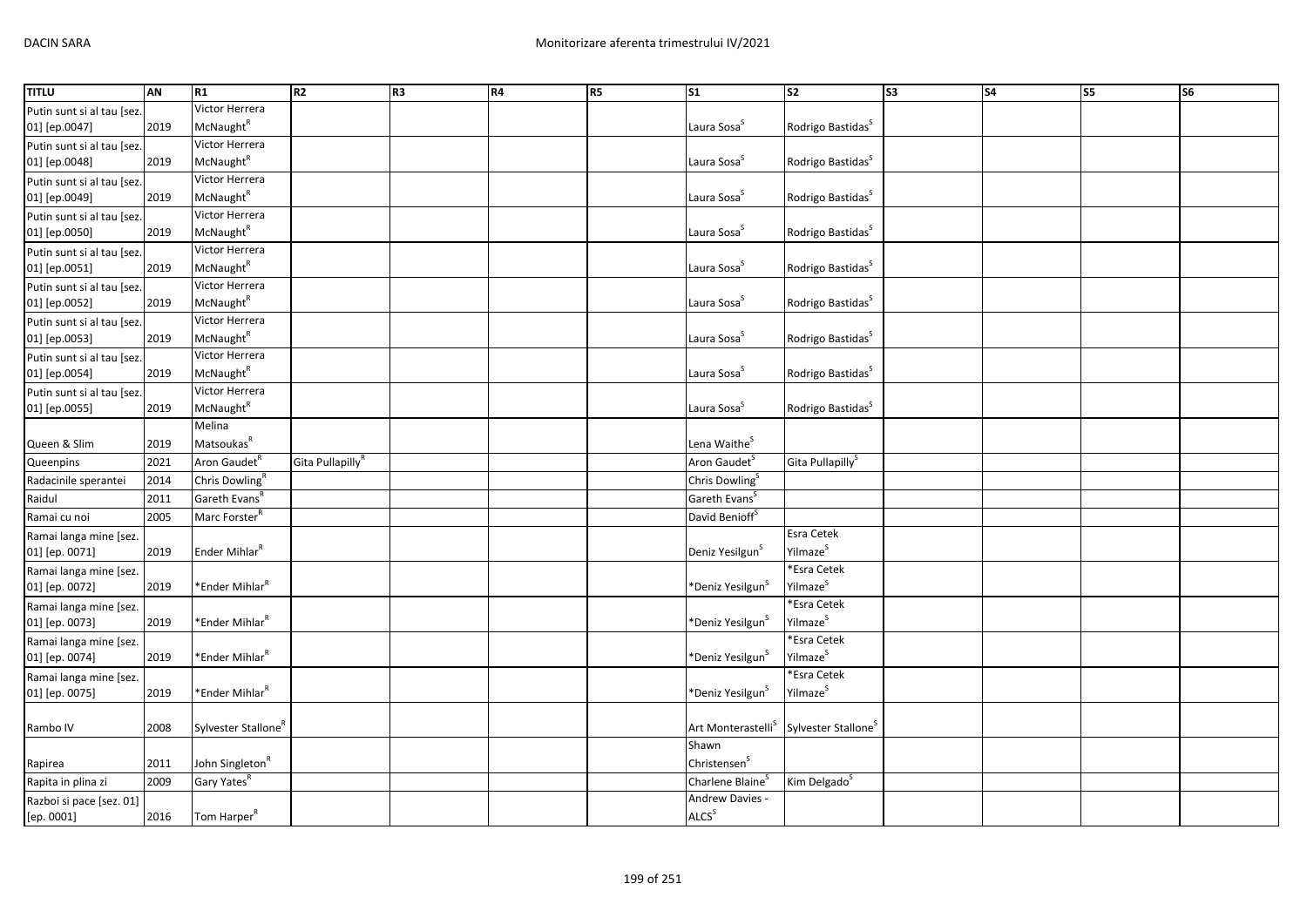| <b>TITLU</b>                 | AN   | R <sub>1</sub>                | R2                        | R <sub>3</sub> | <b>R4</b> | <b>R5</b> | S <sub>1</sub>                          | $\overline{\text{S2}}$                 | S <sub>3</sub>           | <b>S4</b> | $\overline{\text{S5}}$ | $\overline{\text{S6}}$ |
|------------------------------|------|-------------------------------|---------------------------|----------------|-----------|-----------|-----------------------------------------|----------------------------------------|--------------------------|-----------|------------------------|------------------------|
| Razboi si pace [sez. 01]     |      |                               |                           |                |           |           | Andrew Davies -                         |                                        |                          |           |                        |                        |
| [ep. 0002]                   | 2016 | Tom Harper <sup>R</sup>       |                           |                |           |           | ALCS <sup>S</sup>                       |                                        |                          |           |                        |                        |
| Razboi si pace [sez. 01]     |      |                               |                           |                |           |           | Andrew Davies -                         |                                        |                          |           |                        |                        |
| [ep. 0003]                   | 2016 | Tom Harper <sup>R</sup>       |                           |                |           |           | ALCS <sup>S</sup>                       |                                        |                          |           |                        |                        |
| Razboi si pace [sez. 01]     |      |                               |                           |                |           |           | Andrew Davies -                         |                                        |                          |           |                        |                        |
| [ep. 0004]                   | 2016 | Tom Harper <sup>R</sup>       |                           |                |           |           | ALCS <sup>S</sup>                       |                                        |                          |           |                        |                        |
| Razboi si pace [sez. 01]     |      |                               |                           |                |           |           | Andrew Davies -                         |                                        |                          |           |                        |                        |
| [ep. 0005]                   | 2016 | Tom Harper <sup>R</sup>       |                           |                |           |           | ALCS <sup>S</sup>                       |                                        |                          |           |                        |                        |
| Razboi si pace [sez. 01]     |      |                               |                           |                |           |           | Andrew Davies -                         |                                        |                          |           |                        |                        |
| [ep. 0006]                   | 2016 | Tom Harper <sup>R</sup>       |                           |                |           |           | ALCS <sup>S</sup>                       |                                        |                          |           |                        |                        |
| Razboi si pace [sez. 01]     |      |                               |                           |                |           |           | Andrew Davies -                         |                                        |                          |           |                        |                        |
| [ep. 0007]                   | 2016 | Tom Harper <sup>R</sup>       |                           |                |           |           | ALCS <sup>S</sup>                       |                                        |                          |           |                        |                        |
| Razboi si pace [sez. 01]     |      |                               |                           |                |           |           | Andrew Davies -                         |                                        |                          |           |                        |                        |
| [ep. 0008]                   | 2016 | Tom Harper <sup>R</sup>       |                           |                |           |           | ALCS <sup>S</sup>                       |                                        |                          |           |                        |                        |
| Razboinicul vanator si       |      | Cedric Nicolas-               |                           |                |           |           |                                         | Evan                                   |                          |           |                        |                        |
| Craiasa Zapezii              | 2016 | Troyan <sup>R</sup>           |                           |                |           |           | Craig Mazin <sup>S</sup>                | Spiliotopoulos <sup>S</sup>            |                          |           |                        |                        |
| Razboiul constiintei         | 2016 | Adam Alleca <sup>R</sup>      |                           |                |           |           | Adam Alleca <sup>S</sup>                |                                        |                          |           |                        |                        |
| Razboiul imperiilor          | 2015 | Daniel Lee <sup>R</sup>       |                           |                |           |           | Daniel Lee <sup>S</sup>                 |                                        |                          |           |                        |                        |
| Razboiul vecinilor           | 1994 | Bob Clark <sup>R</sup>        |                           |                |           |           | Bob Clark <sup>S</sup>                  | Jean Shepherd <sup>5</sup>             | Leigh Brown <sup>5</sup> |           |                        |                        |
|                              |      |                               |                           |                |           |           |                                         |                                        |                          |           |                        |                        |
| Razbunarea dragonului 1979   |      | Jackie Chan <sup>R</sup>      |                           |                |           |           | Jackie Chan <sup>S</sup>                | Wei Lo <sup>S</sup>                    |                          |           |                        |                        |
|                              |      |                               |                           |                |           |           | Lawrence Riggins -                      |                                        |                          |           |                        |                        |
|                              |      |                               |                           |                |           |           | Lawrence David                          |                                        |                          |           |                        |                        |
| Razbunarea tigrului alb 2017 |      | Toby Russell <sup>R</sup>     |                           |                |           |           | Riggins <sup>S</sup>                    |                                        |                          |           |                        |                        |
|                              |      |                               |                           |                |           |           |                                         |                                        |                          |           |                        |                        |
|                              |      | Giuliano Carnimeo             |                           |                |           |           | Giovanni Simonelli - Roberto Gianviti - |                                        |                          |           |                        |                        |
| Razbunatorul Sartana         | 1970 | Anthony Ascot <sup>R</sup>    |                           |                |           |           | <b>SIAE</b> <sup>S</sup>                | SIAE <sup>S</sup>                      |                          |           |                        |                        |
|                              |      | Maja Dielhenn -               |                           |                |           |           | Maja Dielhenn -                         |                                        |                          |           |                        |                        |
| Reaparitia vulturilor        | 2019 | VG BILD-KUNST <sup>R</sup>    |                           |                |           |           | VG BILD-KUNST <sup>S</sup>              |                                        |                          |           |                        |                        |
|                              |      |                               |                           |                |           |           |                                         |                                        |                          |           |                        |                        |
| Recrutare de la Sic          | 1998 | Sarudi Gabor <sup>R</sup>     |                           |                |           |           | autor necunoscut <sup>s</sup>           |                                        |                          |           |                        |                        |
| RED - Greu de                |      |                               |                           |                |           |           |                                         |                                        |                          |           |                        |                        |
| pensionat                    | 2010 | Robert Schwentke <sup>R</sup> |                           |                |           |           | Erich Hoeber <sup>S</sup>               | Jon Hoeber <sup>S</sup>                |                          |           |                        |                        |
|                              |      |                               |                           |                |           |           |                                         |                                        |                          |           |                        |                        |
| Redemption of a Rogue 2020   |      | Philip Doherty <sup>R</sup>   |                           |                |           |           | Philip Doherty <sup>S</sup>             |                                        |                          |           |                        |                        |
| Regatul de gheata            | 2013 | Chris Buck <sup>R</sup>       | Jennifer Lee <sup>r</sup> |                |           |           | Jennifer Lee <sup>S</sup>               |                                        |                          |           |                        |                        |
| Regatul de gheata II         | 2019 | Chris Buck <sup>R</sup>       | Jennifer Lee <sup>r</sup> |                |           |           | Jennifer Lee <sup>5</sup>               |                                        |                          |           |                        |                        |
|                              |      |                               |                           |                |           |           |                                         |                                        |                          |           |                        |                        |
|                              |      | Philippe De Broca -           |                           |                |           |           | Daniel Boulanger -                      | Luciano Vincenzoni Philippe De Broca - |                          |           |                        |                        |
| Regele de cupa               | 1966 | SACD <sup>R</sup>             |                           |                |           |           | <b>SACD</b> <sup>S</sup>                | - SIAE <sup>S</sup>                    | SACD <sup>S</sup>        |           |                        |                        |
| Regele din Staten            |      |                               |                           |                |           |           |                                         |                                        |                          |           |                        |                        |
| Island                       | 2020 | Jud Apatow <sup>R</sup>       | Judd Apatow <sup>R</sup>  |                |           |           | Judd Apatow <sup>S</sup>                | Pete Davidson <sup>S</sup>             | Dave Sirus <sup>S</sup>  |           |                        |                        |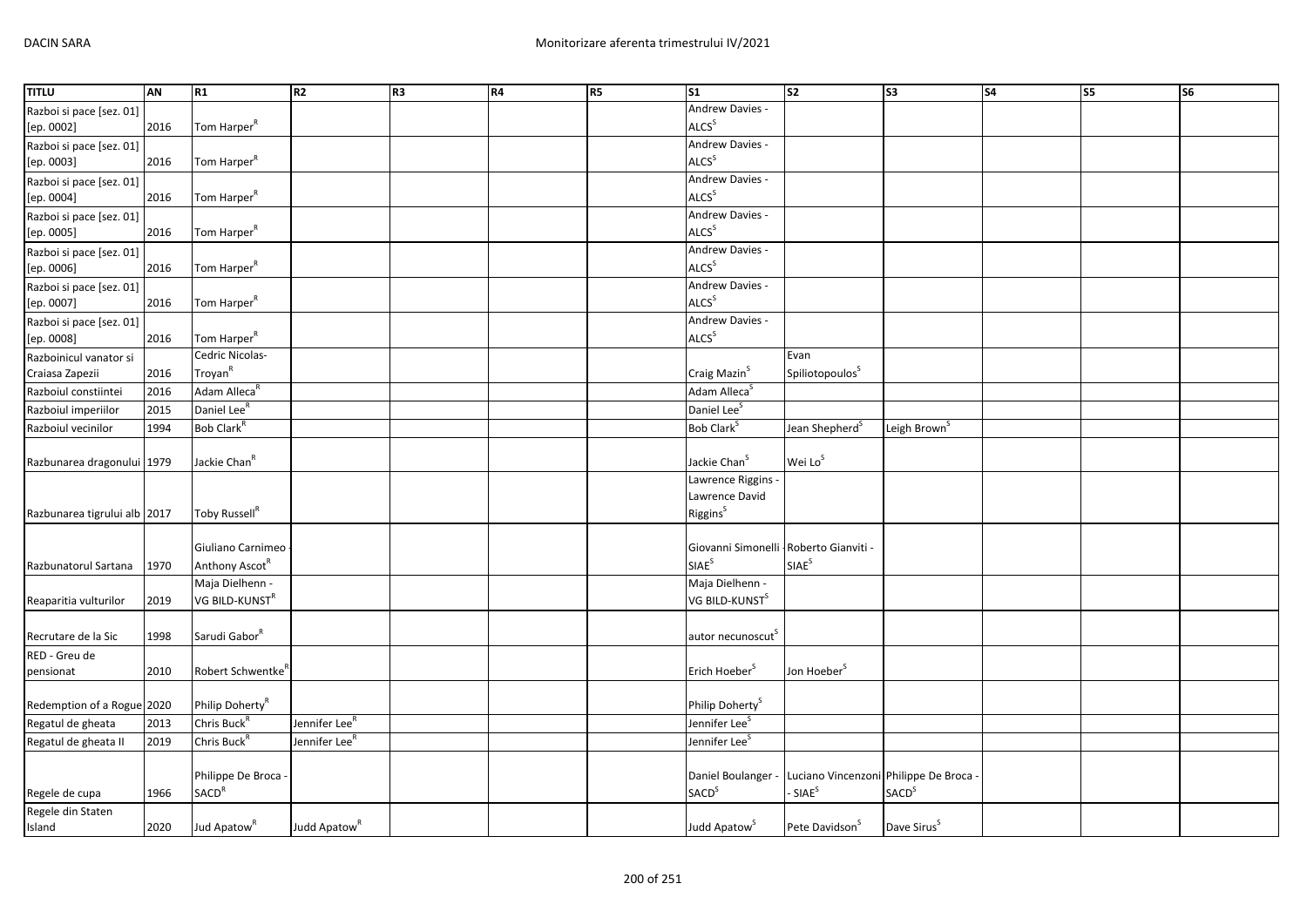| <b>TITLU</b>                   | AN   | R1                              | R <sub>2</sub>              | R <sub>3</sub> | R4 | <b>R5</b> | <b>S1</b>                         | S <sub>2</sub>                                         | S3                       | S <sub>4</sub>             | S5                      | S <sub>6</sub>               |
|--------------------------------|------|---------------------------------|-----------------------------|----------------|----|-----------|-----------------------------------|--------------------------------------------------------|--------------------------|----------------------------|-------------------------|------------------------------|
|                                |      |                                 |                             |                |    |           |                                   |                                                        |                          |                            |                         |                              |
| Regele hotilor                 | 2018 | James Marsh <sup>R</sup>        |                             |                |    |           | Joe Penhall - ALCS <sup>5</sup>   |                                                        |                          |                            |                         |                              |
| Regele Leu                     | 2019 | Jon Favreau <sup>R</sup>        |                             |                |    |           | Jeff Nathanson <sup>5</sup>       |                                                        |                          |                            |                         |                              |
|                                |      |                                 |                             |                |    |           |                                   | Carey Hayes -                                          |                          |                            |                         |                              |
| Regina frumusetii              | 1997 | Christopher Leitch <sup>R</sup> |                             |                |    |           | Alan Hines <sup>S</sup>           | Carey W. Hayes <sup>S</sup>                            | Chad Hayes <sup>S</sup>  |                            |                         |                              |
|                                |      |                                 |                             |                |    |           | Christopher                       |                                                        |                          |                            |                         |                              |
| Regina vampirilor 2            | 2007 | Uwe Boll <sup>R</sup>           |                             |                |    |           | Donaldson <sup>S</sup>            | Masaji Takei <sup>S</sup>                              | Neil Every <sup>S</sup>  |                            |                         |                              |
| Regulile nu se aplica          | 2016 | Warren Beatty <sup>R</sup>      |                             |                |    |           | Warren Beatty <sup>S</sup>        |                                                        |                          |                            |                         |                              |
|                                |      |                                 |                             |                |    |           | Christopher                       |                                                        |                          |                            |                         |                              |
| Remuscare - Ispasire           | 2007 | Joe Wright <sup>R</sup>         |                             |                |    |           | Hampton - ALCS <sup>S</sup>       |                                                        |                          |                            |                         |                              |
|                                |      |                                 |                             |                |    |           |                                   |                                                        |                          |                            |                         |                              |
| Represalii in Viharsarok 2017  |      | Havasi Daniel <sup>R</sup>      | Madacsy Tamas <sup>R</sup>  |                |    |           | autor necunoscut                  |                                                        |                          |                            |                         |                              |
|                                |      |                                 |                             |                |    |           |                                   |                                                        |                          |                            |                         |                              |
| Resident Evil 2: Ultimul       |      |                                 |                             |                |    |           | Paul W. S.                        |                                                        |                          |                            |                         |                              |
| razboi - Apocalipsa            | 2004 | Alexander Witt <sup>R</sup>     |                             |                |    |           | Anderson - ALCS <sup>S</sup>      |                                                        |                          |                            |                         |                              |
|                                |      |                                 |                             |                |    |           | Paul W. S.                        |                                                        |                          |                            |                         |                              |
| Resident Evil: Disparitia 2007 |      | Russell Mulcahy <sup>R</sup>    |                             |                |    |           | Anderson - ALCS <sup>S</sup>      |                                                        |                          |                            |                         |                              |
| Resident Evil:                 |      | Paul W.S.                       |                             |                |    |           | Paul W.S.                         |                                                        |                          |                            |                         |                              |
| <b>Expeeriment fatal</b>       | 2002 | Anderson - ALCSR                |                             |                |    |           | Anderson - ALCS <sup>S</sup>      |                                                        |                          |                            |                         |                              |
|                                |      | Paul W.S.                       |                             |                |    |           | Paul W. S.                        |                                                        |                          |                            |                         |                              |
| Resident Evil: Rasplata        | 2012 | Anderson - ALCS <sup>R</sup>    |                             |                |    |           | Anderson - ALCS <sup>S</sup>      |                                                        |                          |                            |                         |                              |
| Resident Evil: Viata de        |      | Paul W.S.                       |                             |                |    |           | Paul W. S.                        |                                                        |                          |                            |                         |                              |
| apoi                           | 2010 | Anderson - ALCSR                |                             |                |    |           | Anderson - ALCS <sup>S</sup>      |                                                        |                          |                            |                         |                              |
|                                |      |                                 |                             |                |    |           |                                   |                                                        |                          |                            |                         |                              |
| Reteta pentru dezastru 2003    |      | Harvey Frost <sup>R</sup>       |                             |                |    |           | William Propp <sup>S</sup>        |                                                        |                          |                            |                         |                              |
| Reuniunea de Craciun           | 2015 | Sean Olson <sup>R</sup>         |                             |                |    |           | Peter Sullivan <sup>S</sup>       | Sam Irvin <sup>S</sup>                                 | Sean Olson <sup>S</sup>  | Margaret Base <sup>S</sup> | Mary Glenn <sup>S</sup> | Michael Varrati <sup>S</sup> |
|                                |      |                                 |                             |                |    |           | Christopher Frank -               |                                                        |                          |                            |                         |                              |
| Reusita                        | 1983 | Alain Delon <sup>R</sup>        | Robin Davis <sup>R</sup>    |                |    |           | <b>SACD</b> <sup>S</sup>          | Alain Delon <sup>S</sup>                               |                          |                            |                         |                              |
| Revolutia invinsilor           | 2020 | Thomas Ancora <sup>F</sup>      | Gregory Beghin <sup>R</sup> |                |    |           | Thomas Ancora <sup>S</sup>        |                                                        |                          |                            |                         |                              |
|                                |      |                                 |                             |                |    |           |                                   |                                                        |                          |                            |                         |                              |
| Revolver                       | 2005 | Guy Ritchie - ALCS <sup>R</sup> |                             |                |    |           | Guy Ritchie - ALCS <sup>S</sup>   |                                                        |                          |                            |                         |                              |
| <b>Richie Rich</b>             | 1994 | Donald Petrie <sup>R</sup>      |                             |                |    |           | Jim Jennewein <sup>3</sup>        | Tom S. Parker <sup>5</sup>                             |                          |                            |                         |                              |
| Riddick                        | 2013 | David Twohy <sup>R</sup>        |                             |                |    |           | David Twohy <sup>S</sup>          |                                                        |                          |                            |                         |                              |
|                                |      |                                 |                             |                |    |           |                                   |                                                        |                          |                            |                         |                              |
| Riddick: Batalia incepe        | 2004 | David Twohy <sup>R</sup>        |                             |                |    |           | David Twohy <sup>S</sup>          |                                                        |                          |                            |                         |                              |
|                                |      | Subhash Ghai <sup>R</sup>       |                             |                |    |           | Javed Siddiqui <sup>S</sup>       | Sachin Bhowmick <sup>S</sup> Subhash Ghai <sup>S</sup> |                          |                            |                         |                              |
| Ritm si pasiune                | 1999 |                                 |                             |                |    |           |                                   |                                                        |                          |                            |                         |                              |
|                                |      |                                 |                             |                |    |           | Dayna Lynne<br>North <sup>S</sup> |                                                        |                          |                            |                         |                              |
| Ritmul Craciunului             | 2014 | Brian K. Roberts <sup>R</sup>   |                             |                |    |           |                                   |                                                        |                          |                            |                         |                              |
| Rob-B-Hood - Un                |      |                                 |                             |                |    |           | Alan Yuen <sup>S</sup>            | Benny Chan <sup>S</sup>                                | Jackie Chan <sup>S</sup> |                            |                         |                              |
| bebelus de milioane            | 2006 | Benny Chan <sup>R</sup>         |                             |                |    |           |                                   |                                                        |                          |                            |                         |                              |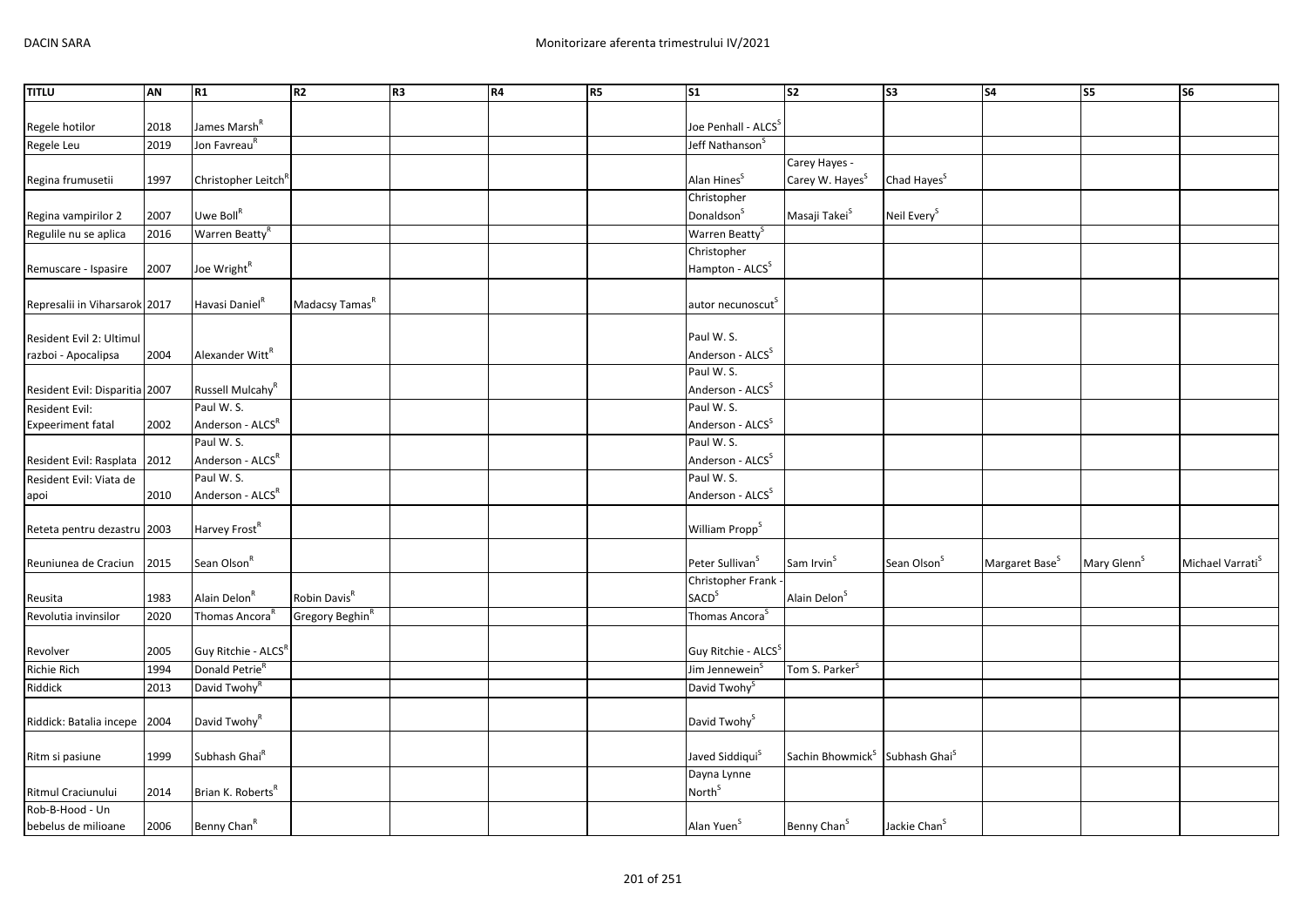| <b>TITLU</b>           | AN   | R1                              | R2 | R <sub>3</sub> | R4 | <b>R5</b> | S <sub>1</sub>                  | S <sub>2</sub>              | <b>S3</b>                     | S <sub>4</sub> | S5 | S <sub>6</sub> |
|------------------------|------|---------------------------------|----|----------------|----|-----------|---------------------------------|-----------------------------|-------------------------------|----------------|----|----------------|
| Robin Hood: Barbati in |      |                                 |    |                |    |           |                                 |                             |                               |                |    |                |
| izmene                 | 1993 | Mel Brooks <sup>R</sup>         |    |                |    |           | J. D. Shapiro <sup>S</sup>      | Mel Brooks <sup>S</sup>     | Evan Chandler <sup>S</sup>    |                |    |                |
| Robin si Marian        | 1976 | Richard Lester <sup>R</sup>     |    |                |    |           | James Goldman <sup>S</sup>      |                             |                               |                |    |                |
| Rocketman              | 2019 | Dexter Fletcher <sup>R</sup>    |    |                |    |           | Lee Hall - ALCS <sup>S</sup>    |                             |                               |                |    |                |
|                        |      | Gian Franco                     |    |                |    |           | Gian Franco                     |                             |                               |                |    |                |
|                        |      | Zeffirelli Corsi -              |    |                |    |           | Zeffirelli Corsi -              |                             |                               |                |    |                |
| Romeo si Julieta       | 1968 | SIAE/ALCS <sup>R</sup>          |    |                |    |           | SIAE/ALCS <sup>S</sup>          | Franco Brusati <sup>S</sup> | Masolino D'Amico <sup>5</sup> |                |    |                |
|                        |      | John                            |    |                |    |           | David Mamet -                   |                             |                               |                |    |                |
| Ronin                  | 1998 | Franc <sup>R</sup>              |    |                |    |           | ALCS <sup>S</sup>               | J. D. Zeik <sup>S</sup>     |                               |                |    |                |
| Ronin: 47 pentru       |      |                                 |    |                |    |           |                                 | *Hossein Amini -            |                               |                |    |                |
| razbunare              | 2013 | Carl Rinsch <sup>R</sup>        |    |                |    |           | Chris Morgan <sup>S</sup>       | ALCS <sup>S</sup>           |                               |                |    |                |
| Rooibos - Ceaiul rosu  |      |                                 |    |                |    |           |                                 |                             |                               |                |    |                |
| din Africa de Sud      | 2018 | Cuini Amelio Ortiz <sup>R</sup> |    |                |    |           | Cuini Amelio Ortiz <sup>5</sup> |                             |                               |                |    |                |
|                        |      |                                 |    |                |    |           |                                 | Mizio                       |                               |                |    |                |
| Rosy Abate: La serie   |      |                                 |    |                |    |           | Andrea Nobile -                 | Curcio/Maurizio             |                               |                |    |                |
| (ep.001)               | 2017 | Beniamino Catena                |    |                |    |           | SIAE <sup>S</sup>               | Curcio - SIAE <sup>S</sup>  |                               |                |    |                |
|                        |      |                                 |    |                |    |           | Mizio                           |                             |                               |                |    |                |
| Rosy Abate: La serie   |      |                                 |    |                |    |           | Curcio/Maurizio                 |                             |                               |                |    |                |
| (ep.002)               | 2017 | Beniamino Catena                |    |                |    |           | Curcio - SIAE <sup>S</sup>      | Giorgio Nerone <sup>S</sup> |                               |                |    |                |
|                        |      |                                 |    |                |    |           | Mizio                           |                             |                               |                |    |                |
| Rosy Abate: La serie   |      |                                 |    |                |    |           | Curcio/Maurizio                 | Lorenzo Rossi               |                               |                |    |                |
| (ep.003)               | 2017 | Beniamino Catena                |    |                |    |           | Curcio - SIAE <sup>S</sup>      | Espagnet <sup>S</sup>       |                               |                |    |                |
|                        |      |                                 |    |                |    |           |                                 | Mizio                       |                               |                |    |                |
| Rosy Abate: La serie   |      |                                 |    |                |    |           | Andrea Nobile -                 | Curcio/Maurizio             | Lorenzo Rossi                 |                |    |                |
| (ep.004)               | 2017 | Beniamino Catena                |    |                |    |           | SIAE <sup>S</sup>               | Curcio - SIAE <sup>S</sup>  | Espagnet <sup>S</sup>         |                |    |                |
|                        |      |                                 |    |                |    |           |                                 | Mizio                       |                               |                |    |                |
| Rosy Abate: La serie   |      |                                 |    |                |    |           | Andrea Nobile -                 | Curcio/Maurizio             | Lorenzo Rossi                 |                |    |                |
| (ep.005)               | 2017 | Beniamino Catena <sup>R</sup>   |    |                |    |           | <b>SIAE</b> <sup>S</sup>        | Curcio - SIAE <sup>S</sup>  | Espagnet <sup>S</sup>         |                |    |                |
| Rosy Abate: La serie   |      |                                 |    |                |    |           |                                 |                             |                               |                |    |                |
| (ep.006)               | 2019 | Giacomo Martelli <sup>R</sup>   |    |                |    |           | autor necunoscut                |                             |                               |                |    |                |
| Rosy Abate: La serie   |      |                                 |    |                |    |           |                                 |                             |                               |                |    |                |
| (ep.007)               | 2019 | Giacomo Martelli <sup>R</sup>   |    |                |    |           | autor necunoscut <sup>3</sup>   |                             |                               |                |    |                |
| Rosy Abate: La serie   |      |                                 |    |                |    |           |                                 |                             |                               |                |    |                |
| (ep.008)               | 2019 | Giacomo Martelli <sup>R</sup>   |    |                |    |           | autor necunoscut                |                             |                               |                |    |                |
| Rosy Abate: La serie   |      |                                 |    |                |    |           |                                 |                             |                               |                |    |                |
| (ep.009)               | 2019 | Giacomo Martelli <sup>R</sup>   |    |                |    |           | autor necunoscut <sup>S</sup>   |                             |                               |                |    |                |
| Roxanne                | 1987 | Fred Schepisi <sup>R</sup>      |    |                |    |           | Steve Martin <sup>S</sup>       |                             |                               |                |    |                |
|                        |      | Matthew Vaughn -                |    |                |    |           | Matthew Vaughn -                | Jane Goldman -              |                               |                |    |                |
| Rupe-tot               | 2010 | ALCS <sup>R</sup>               |    |                |    |           | ALCS <sup>S</sup>               | ALCS <sup>S</sup>           |                               |                |    |                |
|                        |      |                                 |    |                |    |           |                                 |                             |                               |                |    |                |
| Rush: Rivalitate si    |      |                                 |    |                |    |           | Peter Morgan - P.               |                             |                               |                |    |                |
| adrenalina             | 2013 | Ron Howard <sup>"</sup>         |    |                |    |           | G. Morgan - ALCS <sup>S</sup>   |                             |                               |                |    |                |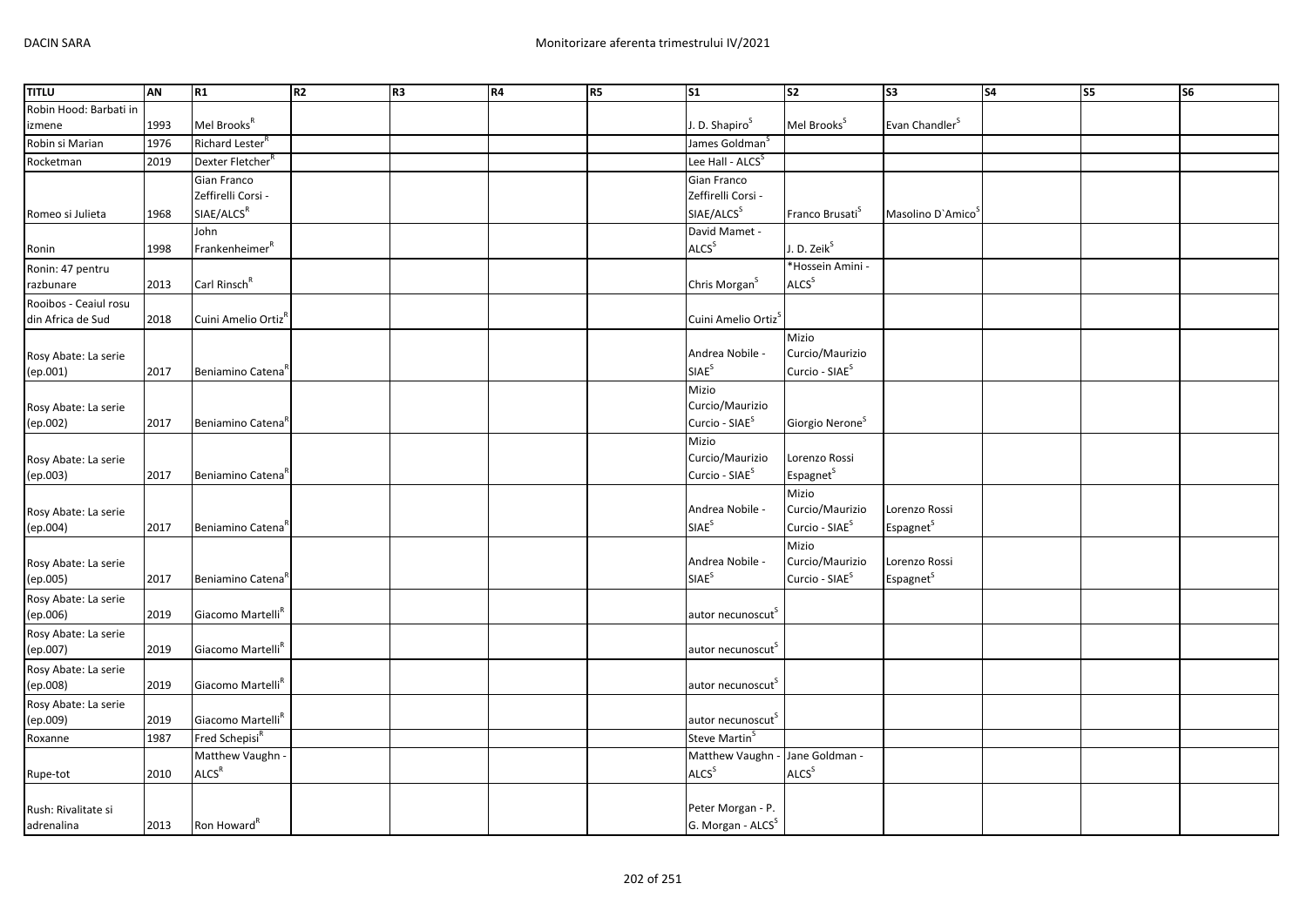| <b>TITLU</b>             | AN   | R1                          | R2                          | R <sub>3</sub> | R4 | R5 | $\overline{\text{S1}}$          | s <sub>2</sub>                       | S3                           | <b>S4</b> | S5 | S6 |
|--------------------------|------|-----------------------------|-----------------------------|----------------|----|----|---------------------------------|--------------------------------------|------------------------------|-----------|----|----|
|                          |      | McG-Joseph                  |                             |                |    |    | Alberto Sironi -                | Simon Kinberg -                      |                              |           |    |    |
| Sa fie razboi!           | 2012 | McGinty Nichol <sup>R</sup> |                             |                |    |    | <b>SIAE</b> <sup>S</sup>        | <b>ALCS</b> <sup>S</sup>             | Timothy Dowling <sup>S</sup> |           |    |    |
| Sa invingi durerea [sez. |      |                             |                             |                |    |    |                                 | Claudia Caro                         |                              |           |    |    |
| 01] [ep. 0001]           | 2020 | Benjamin Cann <sup>n</sup>  | Fernando Nesme <sup>R</sup> |                |    |    | Gustavo Bracco <sup>3</sup>     | Cabello <sup>S</sup>                 |                              |           |    |    |
| Sa invingi durerea [sez. |      |                             |                             |                |    |    |                                 | Claudia Caro                         |                              |           |    |    |
| 01] [ep. 0002]           | 2020 | Benjamin Cann <sup>"</sup>  | Fernando Nesme <sup>R</sup> |                |    |    | Gustavo Bracco <sup>3</sup>     | Cabello <sup>S</sup>                 |                              |           |    |    |
| Sa invingi durerea [sez. |      |                             |                             |                |    |    |                                 | *Claudia Caro                        |                              |           |    |    |
| 01] [ep. 0003]           | 2020 | *Benjamin Cann <sup>n</sup> | *Fernando Nesme′            |                |    |    | *Gustavo Bracco <sup>&gt;</sup> | Cabello <sup>S</sup>                 |                              |           |    |    |
| Sa invingi durerea [sez. |      |                             |                             |                |    |    |                                 | Claudia Caro                         |                              |           |    |    |
| 01] [ep. 0004]           | 2020 | Benjamin Cann <sup>R</sup>  | Fernando Nesme <sup>R</sup> |                |    |    | Gustavo Bracco <sup>3</sup>     | Cabello <sup>S</sup>                 |                              |           |    |    |
| Sa invingi durerea [sez. |      |                             |                             |                |    |    |                                 | Claudia Caro                         |                              |           |    |    |
| 01] [ep. 0005]           | 2020 | Benjamin Cann <sup>R</sup>  | Fernando Nesme <sup>R</sup> |                |    |    | Gustavo Bracco <sup>3</sup>     | Cabello <sup>S</sup>                 |                              |           |    |    |
| Sa invingi durerea [sez. |      |                             |                             |                |    |    |                                 | Claudia Caro                         |                              |           |    |    |
| 01] [ep. 0006]           | 2020 | Benjamin Cann <sup>K</sup>  | Fernando Nesme <sup>R</sup> |                |    |    | Gustavo Bracco <sup>3</sup>     | Cabello <sup>S</sup>                 |                              |           |    |    |
| Sa invingi durerea [sez. |      |                             |                             |                |    |    |                                 | Claudia Caro                         |                              |           |    |    |
| 01] [ep. 0007]           | 2020 | Benjamin Cann               | Fernando Nesme"             |                |    |    | Gustavo Bracco <sup>3</sup>     | Cabello <sup>S</sup>                 |                              |           |    |    |
| Sa invingi durerea [sez. |      |                             |                             |                |    |    |                                 | Claudia Caro                         |                              |           |    |    |
| 01] [ep. 0008]           | 2020 | Benjamin Cann <sup>R</sup>  | Fernando Nesme <sup>R</sup> |                |    |    | Gustavo Bracco <sup>3</sup>     | Cabello <sup>S</sup>                 |                              |           |    |    |
| Sa invingi durerea [sez. |      |                             |                             |                |    |    |                                 | Claudia Caro                         |                              |           |    |    |
| 01] [ep. 0009]           | 2020 | Benjamin Cann <sup>k</sup>  | Fernando Nesme <sup>R</sup> |                |    |    | Gustavo Bracco <sup>3</sup>     | Cabello <sup>S</sup>                 |                              |           |    |    |
| Sa invingi durerea [sez. |      |                             |                             |                |    |    |                                 | Claudia Caro                         |                              |           |    |    |
| 01] [ep. 0010]           | 2020 | Benjamin Cann               | Fernando Nesme"             |                |    |    | Gustavo Bracco                  | Cabello <sup>S</sup>                 |                              |           |    |    |
| Sa invingi durerea [sez. |      |                             |                             |                |    |    |                                 | *Claudia Caro                        |                              |           |    |    |
| 01] [ep. 0011]           | 2020 | *Benjamin Cann <sup>"</sup> | *Fernando Nesme′            |                |    |    | *Gustavo Bracco <sup>&gt;</sup> | Cabello <sup>S</sup>                 |                              |           |    |    |
| Sa invingi durerea [sez. |      |                             |                             |                |    |    |                                 | Claudia Caro                         |                              |           |    |    |
| 01] [ep. 0012]           | 2020 | Benjamin Cann               | Fernando Nesme <sup>R</sup> |                |    |    | Gustavo Bracco                  | Cabello <sup>S</sup>                 |                              |           |    |    |
| Sa invingi durerea [sez. |      |                             |                             |                |    |    |                                 | Claudia Caro                         |                              |           |    |    |
| 01] [ep. 0013]           | 2020 | Benjamin Cann <sup>K</sup>  | Fernando Nesme <sup>n</sup> |                |    |    | Gustavo Bracco <sup>5</sup>     | Cabello <sup>S</sup>                 |                              |           |    |    |
| Sa invingi durerea [sez. |      |                             |                             |                |    |    |                                 | Claudia Caro                         |                              |           |    |    |
| 01] [ep. 0014]           | 2020 | Benjamin Cann               | Fernando Nesme"             |                |    |    | Gustavo Bracco                  | Cabello <sup>S</sup>                 |                              |           |    |    |
| Sa invingi durerea [sez. |      |                             |                             |                |    |    |                                 | Claudia Caro                         |                              |           |    |    |
| 01] [ep. 0015]           | 2020 | Benjamin Cann <sup>k</sup>  | Fernando Nesme <sup>R</sup> |                |    |    | Gustavo Bracco <sup>3</sup>     | Cabello <sup>S</sup>                 |                              |           |    |    |
| Sa invingi durerea [sez. |      |                             |                             |                |    |    |                                 | Claudia Caro<br>Cabello <sup>S</sup> |                              |           |    |    |
| 01] [ep. 0016]           | 2020 | Benjamin Cann <sup>"</sup>  | Fernando Nesme <sup>R</sup> |                |    |    | Gustavo Bracco                  |                                      |                              |           |    |    |
| Sa invingi durerea [sez. |      |                             |                             |                |    |    |                                 | Claudia Caro<br>Cabello <sup>S</sup> |                              |           |    |    |
| 01] [ep. 0017]           | 2020 | Benjamin Cann <sup>k</sup>  | Fernando Nesme <sup>R</sup> |                |    |    | Gustavo Bracco <sup>5</sup>     |                                      |                              |           |    |    |
| Sa invingi durerea [sez. |      |                             |                             |                |    |    |                                 | Claudia Caro<br>Cabello <sup>S</sup> |                              |           |    |    |
| 01] [ep. 0018]           | 2020 | Benjamin Cann               | Fernando Nesme"             |                |    |    | Gustavo Bracco <sup>3</sup>     | *Claudia Caro                        |                              |           |    |    |
| Sa invingi durerea [sez. |      |                             |                             |                |    |    | *Gustavo Bracco <sup>S</sup>    | Cabello <sup>S</sup>                 |                              |           |    |    |
| 01] [ep. 0019]           | 2020 | *Benjamin Cann <sup>k</sup> | *Fernando Nesme             |                |    |    |                                 |                                      |                              |           |    |    |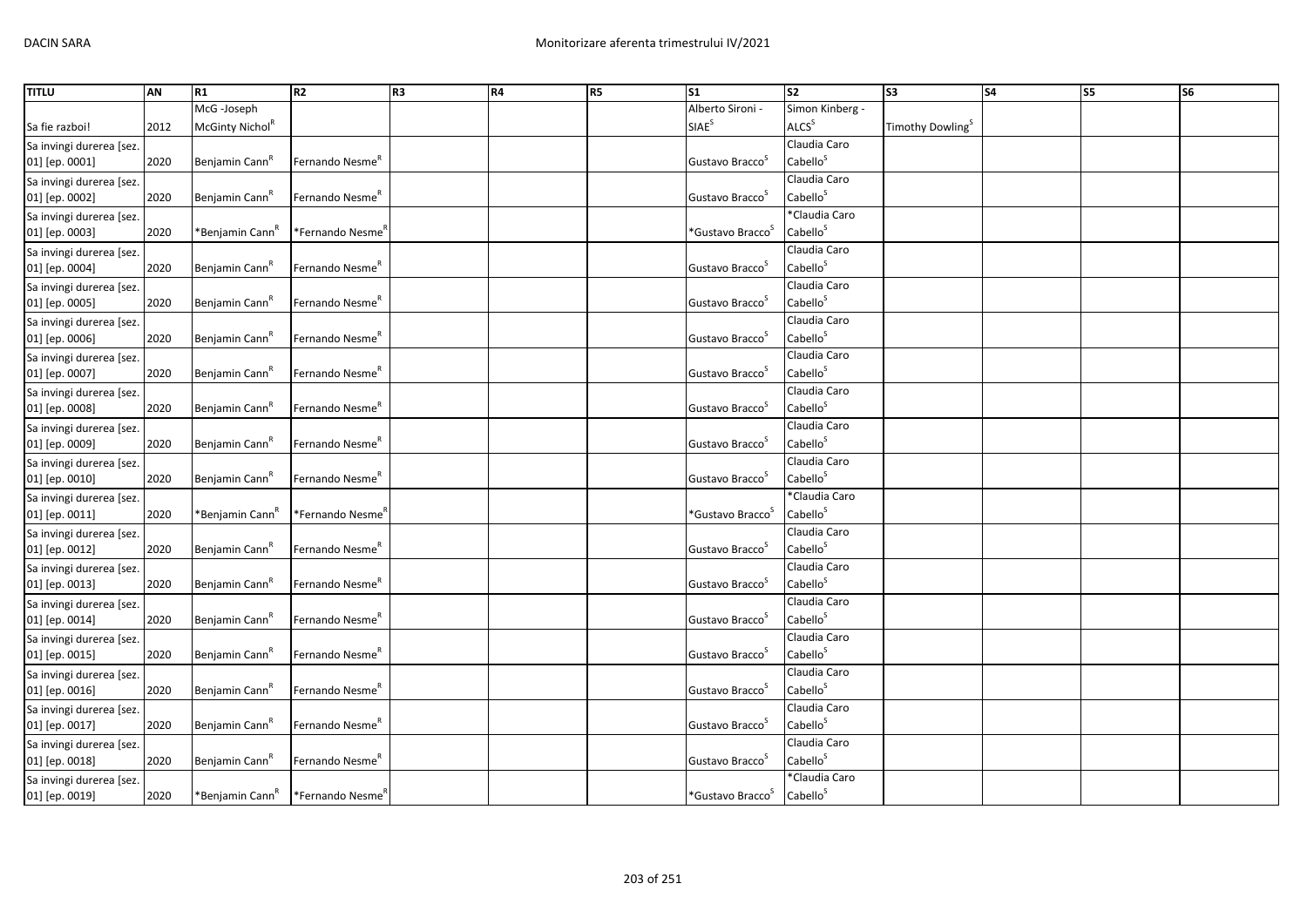| <b>TITLU</b>             | AN   | R1                          | R <sub>2</sub>              | R <sub>3</sub> | R4 | R5 | S <sub>1</sub>                  | $\overline{\text{S2}}$ | S3 | <b>S4</b> | <b>S5</b> | S6 |
|--------------------------|------|-----------------------------|-----------------------------|----------------|----|----|---------------------------------|------------------------|----|-----------|-----------|----|
| Sa invingi durerea [sez. |      |                             |                             |                |    |    |                                 | Claudia Caro           |    |           |           |    |
| 01] [ep. 0020]           | 2020 | Benjamin Cann"              | Fernando Nesme <sup>R</sup> |                |    |    | Gustavo Bracco <sup>5</sup>     | Cabello <sup>S</sup>   |    |           |           |    |
| Sa invingi durerea [sez. |      |                             |                             |                |    |    |                                 | Claudia Caro           |    |           |           |    |
| 01] [ep. 0021]           | 2020 | Benjamin Cann <sup>"</sup>  | Fernando Nesme <sup>R</sup> |                |    |    | Gustavo Bracco <sup>3</sup>     | Cabello <sup>S</sup>   |    |           |           |    |
| Sa invingi durerea [sez. |      |                             |                             |                |    |    |                                 | Claudia Caro           |    |           |           |    |
| 01] [ep. 0022]           | 2020 | Benjamin Cann <sup>"</sup>  | Fernando Nesme <sup>R</sup> |                |    |    | Gustavo Bracco <sup>3</sup>     | Cabello <sup>S</sup>   |    |           |           |    |
| Sa invingi durerea [sez. |      |                             |                             |                |    |    |                                 | Claudia Caro           |    |           |           |    |
| 01] [ep. 0023]           | 2020 | Benjamin Cann <sup>k</sup>  | Fernando Nesme <sup>k</sup> |                |    |    | Gustavo Bracco                  | Cabello <sup>S</sup>   |    |           |           |    |
| Sa invingi durerea [sez. |      |                             |                             |                |    |    |                                 | *Claudia Caro          |    |           |           |    |
| 01] [ep. 0024]           | 2020 | *Benjamin Cann <sup>ĸ</sup> | *Fernando Nesme′            |                |    |    | *Gustavo Bracco <sup>5</sup>    | Cabello <sup>S</sup>   |    |           |           |    |
| Sa invingi durerea [sez. |      |                             |                             |                |    |    |                                 | Claudia Caro           |    |           |           |    |
| 01] [ep. 0025]           | 2020 | Benjamin Cann <sup>K</sup>  | Fernando Nesme <sup>R</sup> |                |    |    | Gustavo Bracco <sup>3</sup>     | Cabello <sup>S</sup>   |    |           |           |    |
| Sa invingi durerea [sez. |      |                             |                             |                |    |    |                                 | Claudia Caro           |    |           |           |    |
| 01] [ep. 0026]           | 2020 | Benjamin Cann <sup>"</sup>  | Fernando Nesme <sup>"</sup> |                |    |    | Gustavo Bracco                  | Cabello <sup>S</sup>   |    |           |           |    |
| Sa invingi durerea [sez. |      |                             |                             |                |    |    |                                 | Claudia Caro           |    |           |           |    |
| 01] [ep. 0027]           | 2020 | Benjamin Cann <sup>"</sup>  | Fernando Nesme <sup>r</sup> |                |    |    | Gustavo Bracco                  | Cabello <sup>S</sup>   |    |           |           |    |
| Sa invingi durerea [sez. |      |                             |                             |                |    |    |                                 | Claudia Caro           |    |           |           |    |
| 01] [ep. 0028]           | 2020 | Benjamin Cann <sup>k</sup>  | Fernando Nesme <sup>R</sup> |                |    |    | Gustavo Bracco <sup>5</sup>     | Cabello <sup>S</sup>   |    |           |           |    |
| Sa invingi durerea [sez. |      |                             |                             |                |    |    |                                 | Claudia Caro           |    |           |           |    |
| 01] [ep. 0029]           | 2020 | Benjamin Cann <sup>"</sup>  | Fernando Nesme <sup>R</sup> |                |    |    | Gustavo Bracco <sup>3</sup>     | Cabello <sup>S</sup>   |    |           |           |    |
| Sa invingi durerea [sez. |      |                             |                             |                |    |    |                                 | Claudia Caro           |    |           |           |    |
| 01] [ep. 0030]           | 2020 | Benjamin Cann <sup>"</sup>  | Fernando Nesme <sup>"</sup> |                |    |    | Gustavo Bracco                  | Cabello <sup>S</sup>   |    |           |           |    |
| Sa invingi durerea [sez. |      |                             |                             |                |    |    |                                 | Claudia Caro           |    |           |           |    |
| 01] [ep. 0031]           | 2020 | Benjamin Cann"              | Fernando Nesme <sup>R</sup> |                |    |    | Gustavo Bracco <sup>5</sup>     | Cabello <sup>S</sup>   |    |           |           |    |
| Sa invingi durerea [sez. |      |                             |                             |                |    |    |                                 | Claudia Caro           |    |           |           |    |
| 01] [ep. 0032]           | 2020 | Benjamin Cann               | Fernando Nesme <sup>K</sup> |                |    |    | Gustavo Bracco                  | Cabello <sup>S</sup>   |    |           |           |    |
| Sa invingi durerea [sez. |      |                             |                             |                |    |    |                                 | *Claudia Caro          |    |           |           |    |
| 01] [ep. 0033]           | 2020 | *Benjamin Cann <sup>n</sup> | *Fernando Nesme′            |                |    |    | *Gustavo Bracco <sup>&gt;</sup> | Cabello <sup>S</sup>   |    |           |           |    |
| Sa invingi durerea [sez. |      |                             |                             |                |    |    |                                 | Claudia Caro           |    |           |           |    |
| 01] [ep. 0034]           | 2020 | Benjamin Cann               | Fernando Nesme <sup>K</sup> |                |    |    | Gustavo Bracco                  | Cabello <sup>S</sup>   |    |           |           |    |
| Sa invingi durerea [sez. |      |                             |                             |                |    |    |                                 | Claudia Caro           |    |           |           |    |
| 01] [ep. 0035]           | 2020 | Benjamin Cann <sup>"</sup>  | Fernando Nesme <sup>R</sup> |                |    |    | Gustavo Bracco <sup>3</sup>     | Cabello <sup>S</sup>   |    |           |           |    |
| Sa invingi durerea [sez. |      |                             |                             |                |    |    |                                 | Claudia Caro           |    |           |           |    |
| 01] [ep. 0036]           | 2020 | Benjamin Cann <sup>"</sup>  | Fernando Nesme <sup>R</sup> |                |    |    | Gustavo Bracco                  | Cabello <sup>S</sup>   |    |           |           |    |
| Sa invingi durerea [sez. |      |                             |                             |                |    |    |                                 | *Claudia Caro          |    |           |           |    |
| 01] [ep. 0037]           | 2020 | *Benjamin Cann <sup>n</sup> | *Fernando Nesme"            |                |    |    | *Gustavo Bracco <sup>&gt;</sup> | Cabello <sup>S</sup>   |    |           |           |    |
| Sa invingi durerea [sez. |      |                             |                             |                |    |    |                                 | Claudia Caro           |    |           |           |    |
| 01] [ep. 0038]           | 2020 | Benjamin Cann               | Fernando Nesme <sup>r</sup> |                |    |    | Gustavo Bracco                  | Cabello <sup>S</sup>   |    |           |           |    |
| Sa invingi durerea [sez. |      |                             |                             |                |    |    |                                 | Claudia Caro           |    |           |           |    |
| 01] [ep. 0039]           | 2020 | Benjamin Cann <sup>"</sup>  | Fernando Nesme <sup>R</sup> |                |    |    | Gustavo Bracco <sup>3</sup>     | Cabello <sup>S</sup>   |    |           |           |    |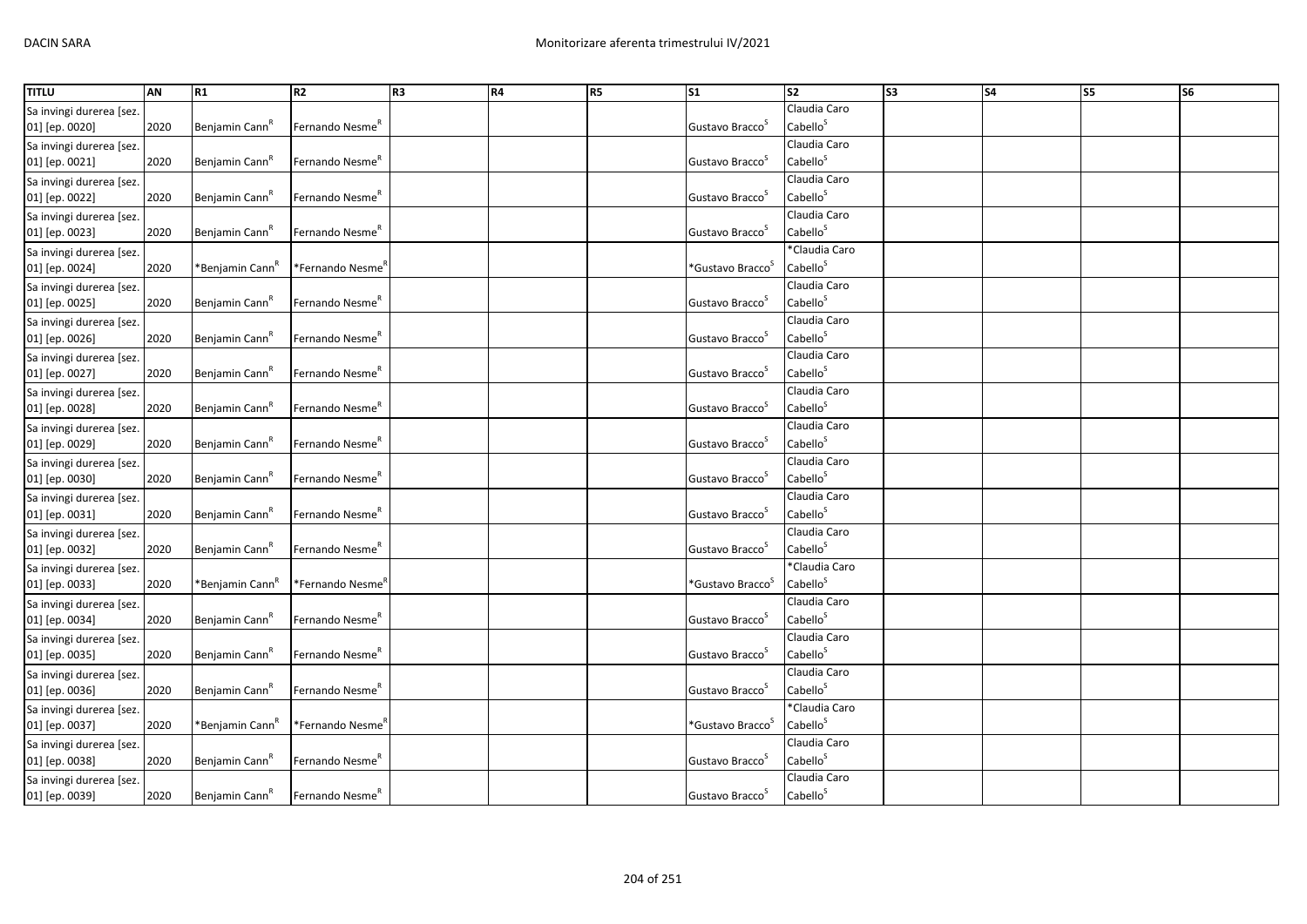| <b>TITLU</b>             | AN   | R1                          | R <sub>2</sub>               | R <sub>3</sub> | R4 | R5 | S <sub>1</sub>                  | $\overline{\text{S2}}$ | $\overline{\text{S3}}$ | <b>S4</b> | <b>S5</b> | S6 |
|--------------------------|------|-----------------------------|------------------------------|----------------|----|----|---------------------------------|------------------------|------------------------|-----------|-----------|----|
| Sa invingi durerea [sez. |      |                             |                              |                |    |    |                                 | Claudia Caro           |                        |           |           |    |
| 01] [ep. 0040]           | 2020 | Benjamin Cann"              | Fernando Nesme <sup>R</sup>  |                |    |    | Gustavo Bracco <sup>5</sup>     | Cabello <sup>S</sup>   |                        |           |           |    |
| Sa invingi durerea [sez. |      |                             |                              |                |    |    |                                 | Claudia Caro           |                        |           |           |    |
| 01] [ep. 0041]           | 2020 | Benjamin Cann <sup>"</sup>  | Fernando Nesme <sup>R</sup>  |                |    |    | Gustavo Bracco <sup>3</sup>     | Cabello <sup>S</sup>   |                        |           |           |    |
| Sa invingi durerea [sez. |      |                             |                              |                |    |    |                                 | *Claudia Caro          |                        |           |           |    |
| 01] [ep. 0042]           | 2020 | *Benjamin Cann <sup>n</sup> | *Fernando Nesme"             |                |    |    | *Gustavo Bracco <sup>&gt;</sup> | Cabello <sup>S</sup>   |                        |           |           |    |
| Sa invingi durerea [sez. |      |                             |                              |                |    |    |                                 | Claudia Caro           |                        |           |           |    |
| 01] [ep. 0043]           | 2020 | Benjamin Cann <sup>k</sup>  | Fernando Nesme <sup>k</sup>  |                |    |    | Gustavo Bracco                  | Cabello <sup>S</sup>   |                        |           |           |    |
| Sa invingi durerea [sez. |      |                             |                              |                |    |    |                                 | Claudia Caro           |                        |           |           |    |
| 01] [ep. 0044]           | 2020 | Benjamin Cann <sup>"</sup>  | Fernando Nesme <sup>R</sup>  |                |    |    | Gustavo Bracco                  | Cabello <sup>S</sup>   |                        |           |           |    |
| Sa invingi durerea [sez. |      |                             |                              |                |    |    |                                 | Claudia Caro           |                        |           |           |    |
| 01] [ep. 0045]           | 2020 | Benjamin Cann <sup>K</sup>  | Fernando Nesme <sup>R</sup>  |                |    |    | Gustavo Bracco <sup>3</sup>     | Cabello <sup>S</sup>   |                        |           |           |    |
| Sa invingi durerea [sez. |      |                             |                              |                |    |    |                                 | Claudia Caro           |                        |           |           |    |
| 01] [ep. 0046]           | 2020 | Benjamin Cann <sup>"</sup>  | Fernando Nesme <sup>"</sup>  |                |    |    | Gustavo Bracco                  | Cabello <sup>S</sup>   |                        |           |           |    |
| Sa invingi durerea [sez. |      |                             |                              |                |    |    |                                 | Claudia Caro           |                        |           |           |    |
| 01] [ep. 0047]           | 2020 | Benjamin Cann <sup>"</sup>  | Fernando Nesme <sup>r</sup>  |                |    |    | Gustavo Bracco                  | Cabello <sup>S</sup>   |                        |           |           |    |
| Sa invingi durerea [sez. |      |                             |                              |                |    |    |                                 | Claudia Caro           |                        |           |           |    |
| 01] [ep. 0048]           | 2020 | Benjamin Cann <sup>"</sup>  | Fernando Nesme <sup>R</sup>  |                |    |    | Gustavo Bracco <sup>5</sup>     | Cabello <sup>S</sup>   |                        |           |           |    |
| Sa invingi durerea [sez. |      |                             |                              |                |    |    |                                 | Claudia Caro           |                        |           |           |    |
| 01] [ep. 0049]           | 2020 | Benjamin Cann <sup>"</sup>  | Fernando Nesme <sup>R</sup>  |                |    |    | Gustavo Bracco <sup>3</sup>     | Cabello <sup>S</sup>   |                        |           |           |    |
| Sa invingi durerea [sez. |      |                             |                              |                |    |    |                                 | *Claudia Caro          |                        |           |           |    |
| 01] [ep. 0050]           | 2020 | *Benjamin Cann <sup>r</sup> | *Fernando Nesme′             |                |    |    | *Gustavo Bracco <sup>&gt;</sup> | Cabello <sup>S</sup>   |                        |           |           |    |
| Sa invingi durerea [sez. |      |                             |                              |                |    |    |                                 | Claudia Caro           |                        |           |           |    |
| 01] [ep. 0051]           | 2020 | Benjamin Cann <sup>"</sup>  | Fernando Nesme <sup>R</sup>  |                |    |    | Gustavo Bracco <sup>5</sup>     | Cabello <sup>S</sup>   |                        |           |           |    |
| Sa invingi durerea [sez. |      |                             |                              |                |    |    |                                 | Claudia Caro           |                        |           |           |    |
| 01] [ep. 0052]           | 2020 | Benjamin Cann               | Fernando Nesme <sup>K</sup>  |                |    |    | Gustavo Bracco                  | Cabello <sup>S</sup>   |                        |           |           |    |
| Sa invingi durerea [sez. |      |                             |                              |                |    |    |                                 | Claudia Caro           |                        |           |           |    |
| 01] [ep. 0053]           | 2020 | Benjamin Cann <sup>"</sup>  | Fernando Nesme <sup>"</sup>  |                |    |    | Gustavo Bracco                  | Cabello <sup>S</sup>   |                        |           |           |    |
| Sa invingi durerea [sez. |      |                             |                              |                |    |    |                                 | *Claudia Caro          |                        |           |           |    |
| 01] [ep. 0054]           | 2020 | *Benjamin Cann <sup>r</sup> | *Fernando Nesme <sup>r</sup> |                |    |    | *Gustavo Bracco <sup>s</sup>    | Cabello <sup>S</sup>   |                        |           |           |    |
| Sa invingi durerea [sez. |      |                             |                              |                |    |    |                                 | Claudia Caro           |                        |           |           |    |
| 01] [ep. 0055]           | 2020 | Benjamin Cann <sup>"</sup>  | Fernando Nesme <sup>R</sup>  |                |    |    | Gustavo Bracco <sup>3</sup>     | Cabello <sup>S</sup>   |                        |           |           |    |
| Sa invingi durerea [sez. |      |                             |                              |                |    |    |                                 | Claudia Caro           |                        |           |           |    |
| 01] [ep. 0056]           | 2020 | Benjamin Cann <sup>"</sup>  | Fernando Nesme <sup>R</sup>  |                |    |    | Gustavo Bracco                  | Cabello <sup>S</sup>   |                        |           |           |    |
| Sa invingi durerea [sez. |      |                             |                              |                |    |    |                                 | *Claudia Caro          |                        |           |           |    |
| 01] [ep. 0057]           | 2020 | *Benjamin Cann <sup>n</sup> | *Fernando Nesme"             |                |    |    | *Gustavo Bracco <sup>&gt;</sup> | Cabello <sup>S</sup>   |                        |           |           |    |
| Sa invingi durerea [sez. |      |                             |                              |                |    |    |                                 | Claudia Caro           |                        |           |           |    |
| 01] [ep. 0058]           | 2020 | Benjamin Cann               | Fernando Nesme <sup>r</sup>  |                |    |    | Gustavo Bracco                  | Cabello <sup>S</sup>   |                        |           |           |    |
| Sa invingi durerea [sez. |      |                             |                              |                |    |    |                                 | Claudia Caro           |                        |           |           |    |
| 01] [ep. 0059]           | 2020 | Benjamin Cann <sup>"</sup>  | Fernando Nesme <sup>R</sup>  |                |    |    | Gustavo Bracco <sup>3</sup>     | Cabello <sup>S</sup>   |                        |           |           |    |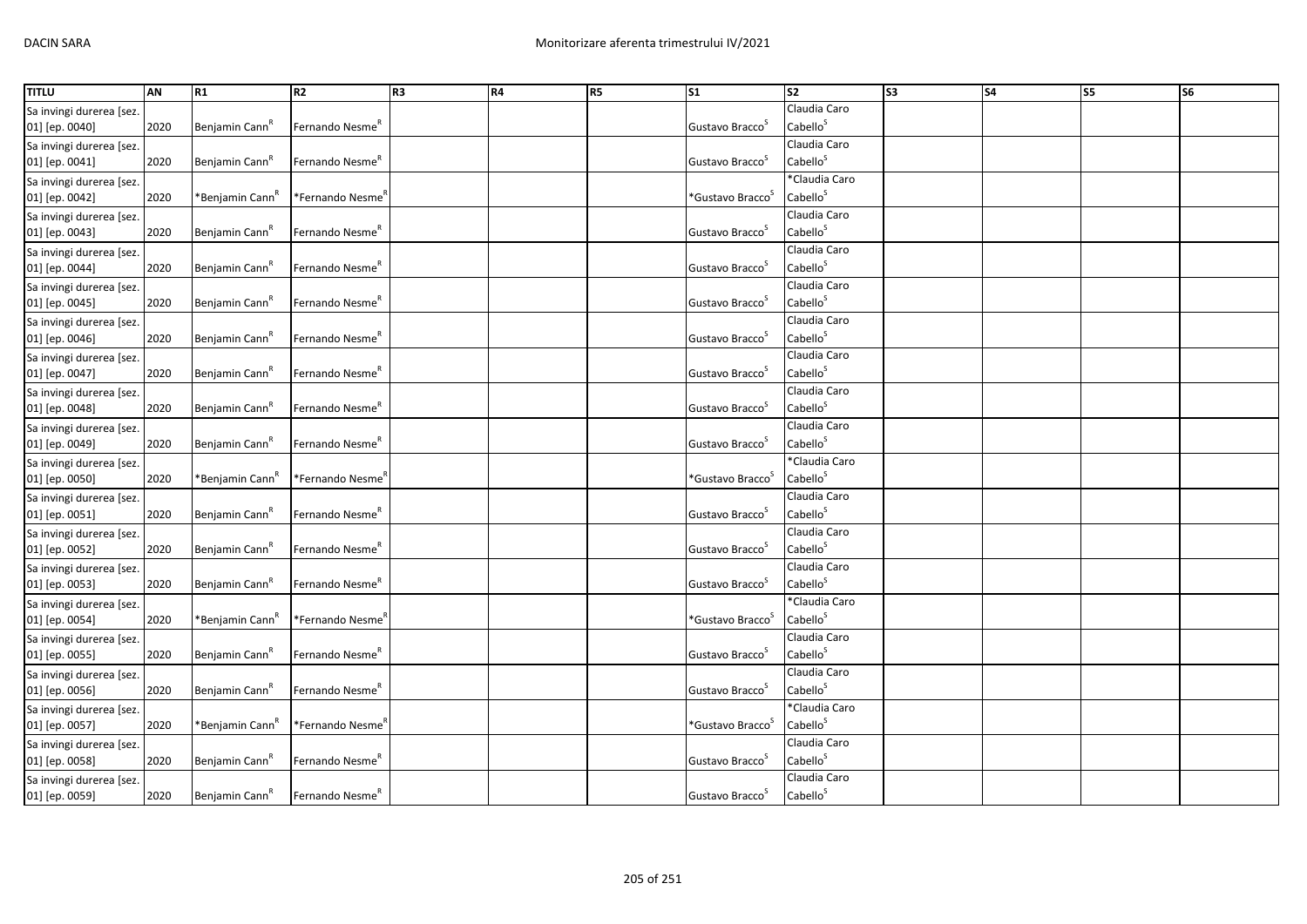| <b>TITLU</b>             | AN   | R1                                  | R <sub>2</sub>               | R <sub>3</sub> | R4 | R5 | $\overline{\text{S1}}$       | $\overline{\text{S2}}$     | $\overline{\text{S3}}$        | <b>S4</b>                | <b>S5</b>                      | $\overline{\text{S6}}$ |
|--------------------------|------|-------------------------------------|------------------------------|----------------|----|----|------------------------------|----------------------------|-------------------------------|--------------------------|--------------------------------|------------------------|
| Sa invingi durerea [sez. |      |                                     |                              |                |    |    |                              | Claudia Caro               |                               |                          |                                |                        |
| 01] [ep. 0060]           | 2020 | Benjamin Cann <sup>"</sup>          | Fernando Nesme <sup>R</sup>  |                |    |    | Gustavo Bracco <sup>S</sup>  | Cabello <sup>S</sup>       |                               |                          |                                |                        |
| Sa invingi durerea [sez. |      |                                     |                              |                |    |    |                              | Claudia Caro               |                               |                          |                                |                        |
| 01] [ep. 0061]           | 2020 | Benjamin Cann <sup>R</sup>          | Fernando Nesme <sup>"</sup>  |                |    |    | Gustavo Bracco <sup>5</sup>  | Cabello <sup>S</sup>       |                               |                          |                                |                        |
| Sa invingi durerea [sez. |      |                                     |                              |                |    |    |                              | Claudia Caro               |                               |                          |                                |                        |
| 01] [ep. 0062]           | 2020 | Benjamin Cann <sup>k</sup>          | Fernando Nesme <sup>R</sup>  |                |    |    | Gustavo Bracco <sup>S</sup>  | Cabello <sup>S</sup>       |                               |                          |                                |                        |
| Sa invingi durerea [sez. |      |                                     |                              |                |    |    |                              | Claudia Caro               |                               |                          |                                |                        |
| 01] [ep. 0063]           | 2020 | Benjamin Cann <sup>R</sup>          | Fernando Nesme <sup>R</sup>  |                |    |    | Gustavo Bracco <sup>S</sup>  | Cabello <sup>S</sup>       |                               |                          |                                |                        |
| Sa invingi durerea [sez. |      |                                     |                              |                |    |    |                              | Claudia Caro               |                               |                          |                                |                        |
| 01] [ep. 0064]           | 2020 | Benjamin Cann <sup>"</sup>          | Fernando Nesme"              |                |    |    | Gustavo Bracco <sup>5</sup>  | Cabello <sup>S</sup>       |                               |                          |                                |                        |
| Sa invingi durerea [sez. |      |                                     |                              |                |    |    |                              | *Claudia Caro              |                               |                          |                                |                        |
| 01] [ep. 0065]           | 2020 | *Benjamin Cann <sup>r</sup>         | *Fernando Nesme′             |                |    |    | *Gustavo Bracco <sup>5</sup> | Cabello <sup>S</sup>       |                               |                          |                                |                        |
| Sa invingi durerea [sez. |      |                                     |                              |                |    |    |                              | Claudia Caro               |                               |                          |                                |                        |
| 01] [ep. 0066]           | 2020 | Benjamin Cann <sup>R</sup>          | Fernando Nesme <sup>R</sup>  |                |    |    | Gustavo Bracco <sup>S</sup>  | Cabello <sup>S</sup>       |                               |                          |                                |                        |
| Sa invingi durerea [sez. |      |                                     |                              |                |    |    |                              | Claudia Caro               |                               |                          |                                |                        |
| 01] [ep. 0067]           | 2020 | Benjamin Cann <sup>K</sup>          | Fernando Nesme"              |                |    |    | Gustavo Bracco <sup>5</sup>  | Cabello <sup>S</sup>       |                               |                          |                                |                        |
| Sa invingi durerea [sez. |      |                                     |                              |                |    |    |                              | Claudia Caro               |                               |                          |                                |                        |
| 01] [ep. 0068]           | 2020 | Benjamin Cann <sup>R</sup>          | Fernando Nesme <sup>R</sup>  |                |    |    | Gustavo Bracco <sup>5</sup>  | Cabello <sup>S</sup>       |                               |                          |                                |                        |
| Sa invingi durerea [sez. |      |                                     |                              |                |    |    |                              | Claudia Caro               |                               |                          |                                |                        |
| 01] [ep. 0069]           | 2020 | Benjamin Cann <sup>k</sup>          | Fernando Nesme <sup>R</sup>  |                |    |    | Gustavo Bracco <sup>S</sup>  | Cabello <sup>S</sup>       |                               |                          |                                |                        |
| Sa invingi durerea [sez. |      |                                     |                              |                |    |    |                              | Claudia Caro               |                               |                          |                                |                        |
| 01] [ep. 0070]           | 2020 | Benjamin Cann                       | Fernando Nesme"              |                |    |    | Gustavo Bracco <sup>S</sup>  | Cabello <sup>S</sup>       |                               |                          |                                |                        |
| Sa invingi durerea [sez. |      |                                     |                              |                |    |    |                              | *Claudia Caro              |                               |                          |                                |                        |
| 01] [ep. 0071]           | 2020 | *Benjamin Cann <sup>R</sup>         | *Fernando Nesme <sup>'</sup> |                |    |    | *Gustavo Bracco <sup>S</sup> | Cabello <sup>S</sup>       |                               |                          |                                |                        |
|                          |      | Andrzej                             |                              |                |    |    |                              |                            |                               |                          |                                |                        |
| Sa moara Romeo           | 2000 | <b>Bartkowiak</b> <sup>R</sup>      |                              |                |    |    | Eric Bernt <sup>5</sup>      | John Jarrell <sup>5</sup>  |                               |                          |                                |                        |
| Sa nu faci rau!          | 2011 | Lance Daly <sup>R</sup><br>David L. |                              |                |    |    | John Enbom <sup>s</sup>      |                            |                               |                          |                                |                        |
|                          | 2001 | Cunningham <sup>R</sup>             |                              |                |    |    | Brian Godawa <sup>S</sup>    |                            |                               |                          |                                |                        |
| Sacrificiul suprem       |      |                                     |                              |                |    |    |                              |                            |                               |                          |                                |                        |
|                          |      | Duccio Tessari -                    |                              |                |    |    | Bruno Corbucci               | Duccio Tessari             | Gianfranco Clerici -          | Mario Amendola           | Antonio                        |                        |
| Safari Express           | 1976 | <b>SIAE<sup>R</sup></b>             |                              |                |    |    | <b>SIAE</b> <sup>S</sup>     | SIAE <sup>S</sup>          | <b>SIAE</b> <sup>S</sup>      | <b>SIAE</b> <sup>S</sup> | Exacoustos - SIAE <sup>S</sup> |                        |
|                          |      |                                     |                              |                |    |    |                              |                            |                               | Joshua                   |                                |                        |
|                          |      |                                     |                              |                |    |    | Thomas Dean                  |                            |                               | Oppenheimer -            |                                |                        |
| Sahara                   | 2005 | Breck Eisner <sup>R</sup>           |                              |                |    |    | Donnelly - ALCS <sup>S</sup> | James V. Hart <sup>S</sup> | John C. Richards <sup>S</sup> | ALCS <sup>S</sup>        |                                |                        |
| Salt                     | 2010 | Phillip Noyce <sup>R</sup>          |                              |                |    |    | Kurt Wimmer <sup>S</sup>     |                            |                               |                          |                                |                        |
|                          |      |                                     |                              |                |    |    |                              |                            |                               |                          |                                |                        |
| Salvarea asinilor        |      | Markus                              |                              |                |    |    | Markus                       |                            |                               |                          |                                |                        |
| salbatici din Kazahstan  | 2018 | Schmidbauer <sup>R</sup>            |                              |                |    |    | Schmidbauer <sup>S</sup>     |                            |                               |                          |                                |                        |
| Salvati America          | 2016 | Mike Norris <sup>R</sup>            |                              |                |    |    | Gary Heavin <sup>5</sup>     | Chase Hunter <sup>3</sup>  |                               |                          |                                |                        |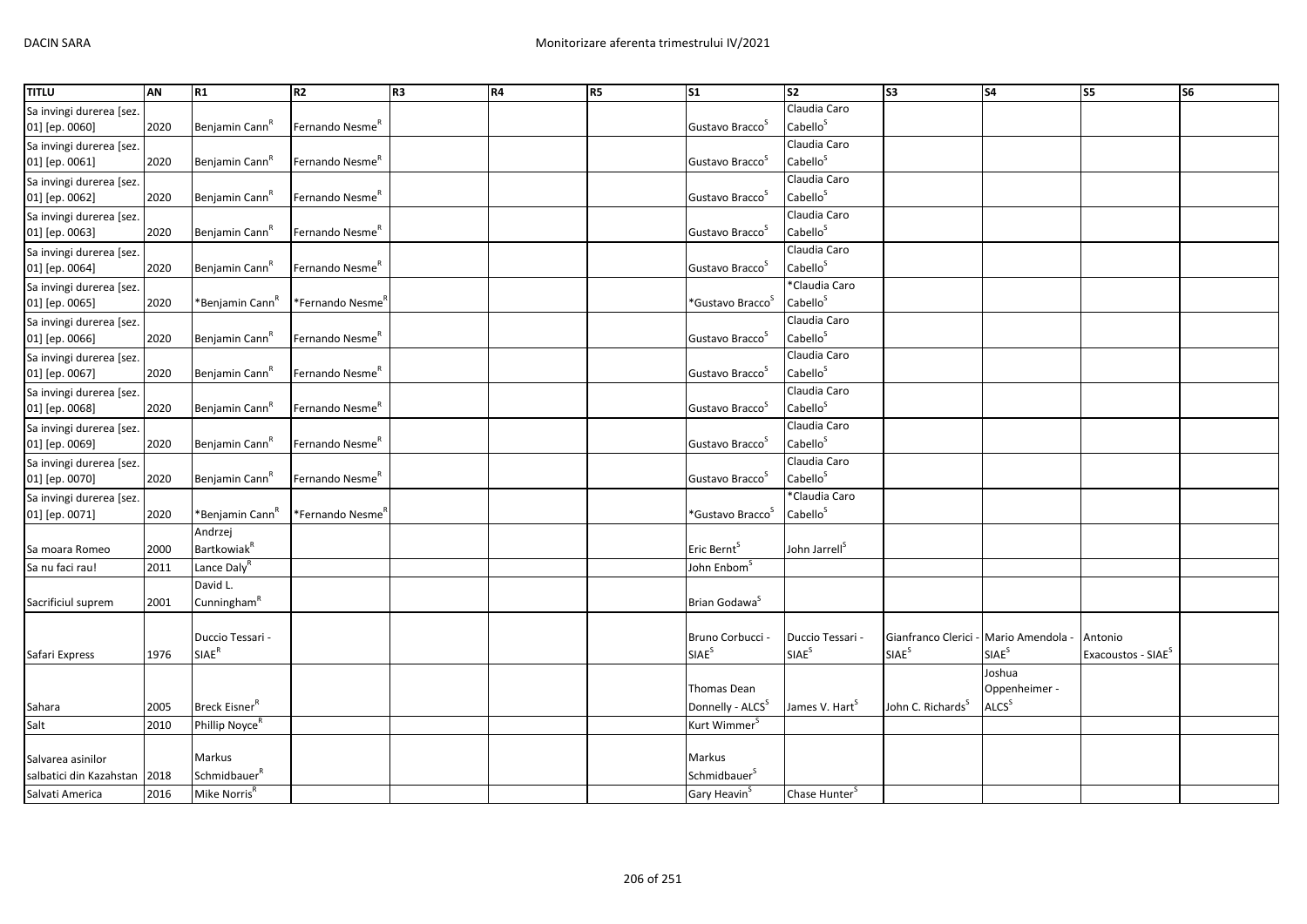| <b>TITLU</b>                             | <b>AN</b> | R1                            | R <sub>2</sub> | R <sub>3</sub> | R4 | R5 | $\overline{\text{S1}}$                                 | $\overline{\text{S2}}$       | $\sqrt{53}$                 | $\overline{\text{S4}}$ | S5 | $\overline{\text{S6}}$ |
|------------------------------------------|-----------|-------------------------------|----------------|----------------|----|----|--------------------------------------------------------|------------------------------|-----------------------------|------------------------|----|------------------------|
| Salvati Craciunul!/In                    |           |                               |                |                |    |    |                                                        |                              |                             |                        |    |                        |
| apararea lui Mos                         |           |                               |                |                |    |    |                                                        |                              |                             |                        |    |                        |
| Craciun/Procesul lui                     |           |                               |                |                |    |    |                                                        |                              |                             |                        |    |                        |
| Mos Craciun                              | 2011      | Timothy Bond <sup>R</sup>     |                |                |    |    | Rickie Castaneda <sup>5</sup>                          | Tom Amundsen <sup>S</sup>    |                             |                        |    |                        |
|                                          |           |                               |                |                |    |    |                                                        |                              |                             |                        |    |                        |
|                                          |           |                               |                |                |    |    | William W. Norton                                      |                              |                             |                        |    |                        |
| Sam Whiskey                              | 1969      | Arnold Laven <sup>R</sup>     |                |                |    |    | William Norton <sup>S</sup>                            |                              |                             |                        |    |                        |
| Samantha in vacanta                      | 2004      | Nadia Tass <sup>R</sup>       |                |                |    |    | Valerie Tripp <sup>S</sup>                             |                              |                             |                        |    |                        |
|                                          |           |                               |                |                |    |    |                                                        |                              |                             |                        |    |                        |
| Sangele apa nu se face                   | 2008      | Subhash Ghai <sup>R</sup>     |                |                |    |    | Sachin Bhowmick <sup>S</sup> Subhash Ghai <sup>S</sup> |                              | Kamlesh Pandey <sup>S</sup> |                        |    |                        |
|                                          |           |                               |                |                |    |    |                                                        |                              |                             |                        |    |                        |
| Santa Cruz del Islote -                  |           |                               |                |                |    |    |                                                        |                              |                             |                        |    |                        |
| O insulita neobisnuita                   | 2016      | Tuan Lam <sup>R</sup>         |                |                |    |    | autor necunoscut                                       |                              |                             |                        |    |                        |
|                                          |           | Magyar Tamas <sup>R</sup>     |                |                |    |    |                                                        |                              |                             |                        |    |                        |
| Sapte mile                               | 2003      | Heiko De Groot -              |                |                |    |    | autor necunoscut <sup>5</sup>                          |                              |                             |                        |    |                        |
|                                          |           | VG WORT/VG.                   |                |                |    |    | Heiko De Groot -<br>VG WORT/VG.                        |                              |                             |                        |    |                        |
| Sarbatoarea luminii -<br>iarna in Suedia | 2020      | <b>BILD KUNST<sup>R</sup></b> |                |                |    |    | <b>BILD KUNST<sup>S</sup></b>                          |                              |                             |                        |    |                        |
|                                          |           | Leontina                      |                |                |    |    | Leontina                                               |                              |                             |                        |    |                        |
| Sarmana de pe Prut                       | 2011      | Vatamanu <sup>R</sup>         |                |                |    |    | Vatamanu <sup>S</sup>                                  |                              |                             |                        |    |                        |
|                                          |           |                               |                |                |    |    |                                                        |                              |                             |                        |    |                        |
| Scandalul Larry Flynt                    | 1997      | Milos Forman <sup>R</sup>     |                |                |    |    | Larry Karaszewski <sup>S</sup>                         | Scott Alexander <sup>S</sup> |                             |                        |    |                        |
|                                          |           |                               |                |                |    |    | Andrew Bovell -                                        | William Monahan              |                             |                        |    |                        |
| Scapat de sub control                    | 2010      | Martin Campbell <sup>R</sup>  |                |                |    |    | ALCS <sup>S</sup>                                      | ALCS <sup>S</sup>            |                             |                        |    |                        |
|                                          |           | David Cass Jr. -              |                |                |    |    |                                                        |                              |                             |                        |    |                        |
| Schimb cu Mos Craciun 2013               |           | David S Cass JrR              |                |                |    |    | Brian Sawyer <sup>S</sup>                              | Gregg Rossen <sup>S</sup>    | Rod Spence <sup>S</sup>     |                        |    |                        |
| Scorpionul [sez. 01]                     |           |                               |                |                |    |    |                                                        | <b>Faruk Emre</b>            |                             |                        |    |                        |
| [ep. 0001]                               | 2020      | Gokcen Usta <sup>R</sup>      |                |                |    |    | Erkan Birgoren <sup>S</sup>                            | Ozunlus                      |                             |                        |    |                        |
| Scorpionul [sez. 01]                     |           |                               |                |                |    |    |                                                        | Faruk Emre                   |                             |                        |    |                        |
| [ep. 0002]                               | 2020      | Gokcen Usta <sup>R</sup>      |                |                |    |    | Erkan Birgoren <sup>S</sup>                            | Ozunlu <sup>S</sup>          |                             |                        |    |                        |
| Scorpionul [sez. 01]                     |           |                               |                |                |    |    |                                                        | *Faruk Emre                  |                             |                        |    |                        |
| [ep. 0003]                               | 2020      | *Gokcen Usta <sup>R</sup>     |                |                |    |    | *Erkan Birgoren <sup>S</sup>                           | Ozunlu <sup>S</sup>          |                             |                        |    |                        |
| Scorpionul [sez. 01]                     |           |                               |                |                |    |    |                                                        | <b>Faruk Emre</b>            |                             |                        |    |                        |
| [ep. 0004]                               | 2020      | Gokcen Usta <sup>R</sup>      |                |                |    |    | Erkan Birgoren <sup>5</sup>                            | Ozunlu <sup>S</sup>          |                             |                        |    |                        |
| Scorpionul [sez. 01]                     |           |                               |                |                |    |    |                                                        | <b>Faruk Emre</b>            |                             |                        |    |                        |
| [ep. 0005]                               | 2020      | Gokcen Usta <sup>R</sup>      |                |                |    |    | Erkan Birgoren <sup>S</sup>                            | Ozunlus                      |                             |                        |    |                        |
| Scrisori catre Mos                       |           |                               |                |                |    |    | Steven Palmer                                          |                              |                             |                        |    |                        |
| Craciun                                  | 2010      | *John Murlowski <sup>R</sup>  |                |                |    |    | Peterson <sup>S</sup>                                  | Lorene Lacey <sup>S</sup>    |                             |                        |    |                        |
|                                          |           | Catherine                     |                |                |    |    | David Leslie                                           |                              |                             |                        |    |                        |
| Scufita Rosie                            | 2011      | Hardwicke <sup>R</sup>        |                |                |    |    | Johnson <sup>S</sup>                                   |                              |                             |                        |    |                        |
|                                          |           |                               |                |                |    |    |                                                        |                              |                             |                        |    |                        |
| Seberg                                   | 2019      | Benedict Andrews <sup>K</sup> |                |                |    |    | Joe Shrapnel <sup>S</sup>                              | Anna Waterhouse <sup>5</sup> |                             |                        |    |                        |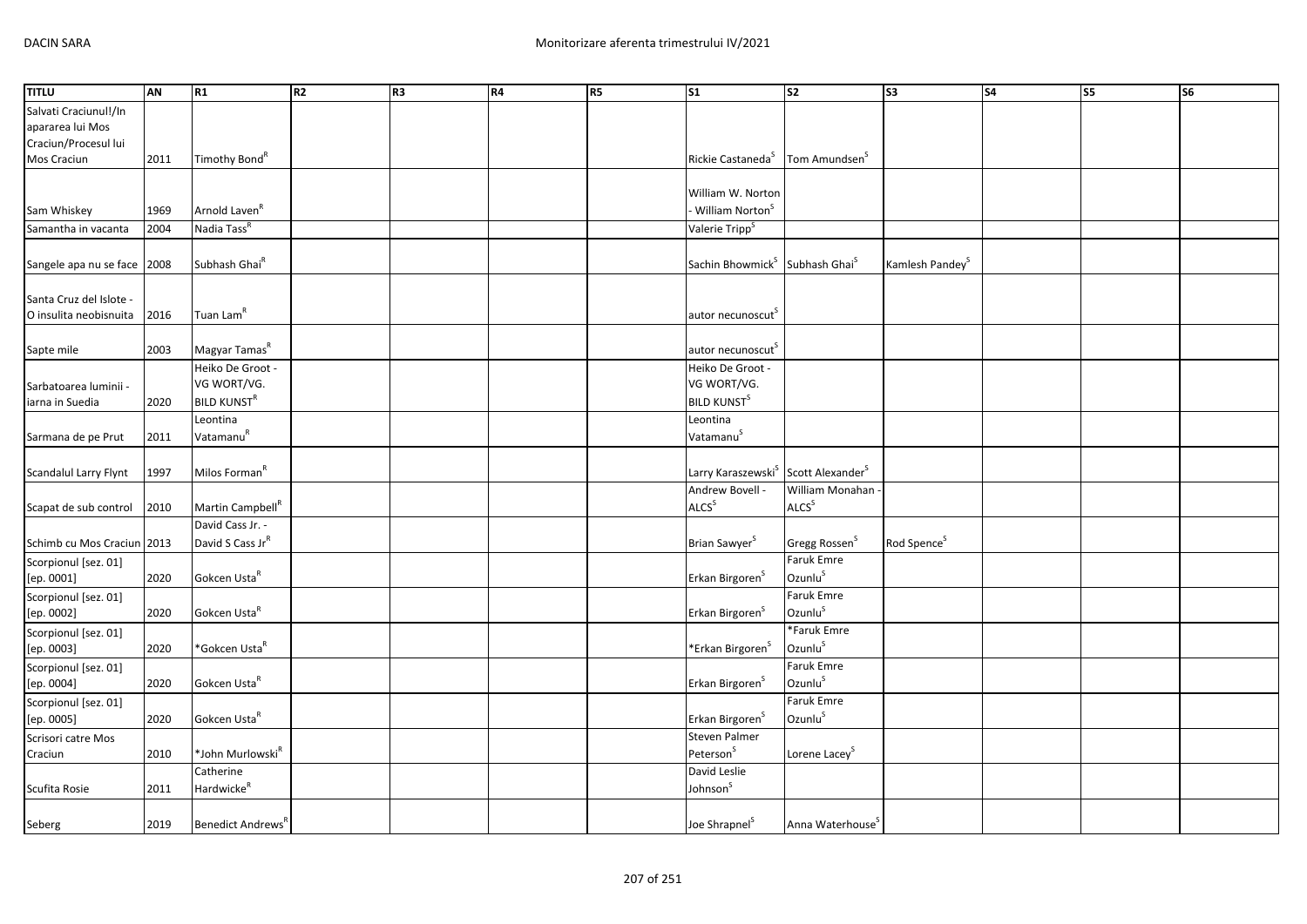| <b>TITLU</b>                       | AN   | R <sub>1</sub>               | <b>R2</b>                   | R3                           | R4 | <b>R5</b> | <b>S1</b>                       | S <sub>2</sub>                                                | S <sub>3</sub> | <b>S4</b> | S5 | S <sub>6</sub> |
|------------------------------------|------|------------------------------|-----------------------------|------------------------------|----|-----------|---------------------------------|---------------------------------------------------------------|----------------|-----------|----|----------------|
| Secrete la liceu                   | 2005 | Melanie Mayron <sup>K</sup>  |                             |                              |    |           | David Kukoff <sup>S</sup>       | Matt Roshkow <sup>3</sup>                                     |                |           |    |                |
| Secrete oficiale                   | 2019 | Gavin Hood <sup>"</sup>      |                             |                              |    |           | Gavin Hood <sup>5</sup>         | Gregory Bernstein <sup>&gt;</sup> Sara Bernstein <sup>S</sup> |                |           |    |                |
| Secretele de la palat<br>[ep.0043] | 2009 | Park Hong Kyun <sup>K</sup>  | Geun-hong Kim <sup>R</sup>  | Kim Young-Hyun <sup>R</sup>  |    |           | Sang-Yeon Park <sup>S</sup>     | Kim Young-Hyun <sup>S</sup>                                   |                |           |    |                |
| Secretele de la palat<br>[ep.0044] | 2009 | Park Hong Kyun <sup>K</sup>  | Geun-hong Kim <sup>K</sup>  | Kim Young-Hyun <sup>n</sup>  |    |           | Sang-Yeon Park <sup>3</sup>     | Kim Young-Hyun <sup>5</sup>                                   |                |           |    |                |
| Secretele de la palat<br>[ep.0045] | 2009 | Park Hong Kyun <sup>K</sup>  | Geun-hong Kim <sup>K</sup>  | Kim Young-Hyun <sup>k</sup>  |    |           | Sang-Yeon Park <sup>S</sup>     | Kim Young-Hyun <sup>S</sup>                                   |                |           |    |                |
| Secretele de la palat<br>[ep.0046] | 2009 | Park Hong Kyun <sup>R</sup>  | Geun-hong Kim <sup>R</sup>  | Kim Young-Hyun <sup>R</sup>  |    |           | Sang-Yeon Park <sup>S</sup>     | Kim Young-Hyun <sup>S</sup>                                   |                |           |    |                |
| Secretele de la palat<br>[ep.0047] | 2009 | Park Hong Kyun <sup>n</sup>  | Geun-hong Kim <sup>n</sup>  | Kim Young-Hyun <sup>R</sup>  |    |           | Sang-Yeon Park <sup>S</sup>     | Kim Young-Hyun <sup>S</sup>                                   |                |           |    |                |
| Secretele de la palat<br>[ep.0048] | 2009 | Park Hong Kyun <sup>R</sup>  | Geun-hong Kim <sup>n</sup>  | Kim Young-Hyun <sup>K</sup>  |    |           | Sang-Yeon Park <sup>S</sup>     | Kim Young-Hyun <sup>S</sup>                                   |                |           |    |                |
| Secretele de la palat<br>[ep.0049] | 2009 | Park Hong Kyun <sup>R</sup>  | Geun-hong Kim <sup>R</sup>  | Kim Young-Hyun <sup>R</sup>  |    |           | Sang-Yeon Park <sup>S</sup>     | Kim Young-Hyun <sup>S</sup>                                   |                |           |    |                |
| Secretele de la palat<br>[ep.0050] | 2009 | Park Hong Kyun <sup>K</sup>  | Geun-hong Kim <sup>K</sup>  | Kim Young-Hyun <sup>k</sup>  |    |           | Sang-Yeon Park <sup>3</sup>     | Kim Young-Hyun <sup>S</sup>                                   |                |           |    |                |
| Secretele de la palat<br>[ep.0051] | 2009 | Park Hong Kyun <sup>n</sup>  | Geun-hong Kim <sup>n</sup>  | Kim Young-Hyun <sup>K</sup>  |    |           | Sang-Yeon Park <sup>3</sup>     | Kim Young-Hyun <sup>S</sup>                                   |                |           |    |                |
| Secretele de la palat<br>[ep.0052] | 2009 | *Park Hong Kyun <sup>n</sup> | *Geun-hong Kim <sup>n</sup> | *Kim Young-Hyun <sup>R</sup> |    |           | *Sang-Yeon Park <sup>&gt;</sup> | *Kim Young-Hyun <sup>5</sup>                                  |                |           |    |                |
| Secretele de la palat<br>[ep.0053] | 2009 | Park Hong Kyun <sup>K</sup>  | Geun-hong Kim <sup>R</sup>  | Kim Young-Hyun <sup>k</sup>  |    |           | Sang-Yeon Park <sup>5</sup>     | Kim Young-Hyun <sup>S</sup>                                   |                |           |    |                |
| Secretele de la palat<br>[ep.0054] | 2009 | Park Hong Kyun <sup>k</sup>  | Geun-hong Kim <sup>R</sup>  | Kim Young-Hyun <sup>k</sup>  |    |           | Sang-Yeon Park <sup>S</sup>     | Kim Young-Hyun <sup>S</sup>                                   |                |           |    |                |
| Secretele de la palat<br>[ep.0055] | 2009 | Park Hong Kyun               | Geun-hong Kim <sup>n</sup>  | Kim Young-Hyun <sup>n</sup>  |    |           | Sang-Yeon Park <sup>S</sup>     | Kim Young-Hyun <sup>3</sup>                                   |                |           |    |                |
| Secretele de la palat<br>[ep.0056] | 2009 | Park Hong Kyun <sup>n</sup>  | Geun-hong Kim <sup>n</sup>  | Kim Young-Hyun <sup>K</sup>  |    |           | Sang-Yeon Park <sup>3</sup>     | Kim Young-Hyun <sup>S</sup>                                   |                |           |    |                |
| Secretele de la palat<br>[ep.0057] | 2009 | Park Hong Kyun <sup>n</sup>  | Geun-hong Kim <sup>n</sup>  | Kim Young-Hyun <sup>k</sup>  |    |           | Sang-Yeon Park <sup>S</sup>     | Kim Young-Hyun <sup>S</sup>                                   |                |           |    |                |
| Secretele de la palat<br>[ep.0058] | 2009 | Park Hong Kyun <sup>n</sup>  | Geun-hong Kim <sup>n</sup>  | Kim Young-Hyun <sup>R</sup>  |    |           | Sang-Yeon Park <sup>S</sup>     | Kim Young-Hyun <sup>S</sup>                                   |                |           |    |                |
| Secretele de la palat<br>[ep.0059] | 2009 | Park Hong Kyun"              | Geun-hong Kim"              | Kim Young-Hyun <sup>n</sup>  |    |           | Sang-Yeon Park <sup>3</sup>     | Kim Young-Hyun <sup>5</sup>                                   |                |           |    |                |
| Secretele de la palat<br>[ep.0060] | 2009 | Park Hong Kyun <sup>k</sup>  | Geun-hong Kim <sup>R</sup>  | Kim Young-Hyun <sup>k</sup>  |    |           | Sang-Yeon Park <sup>S</sup>     | Kim Young-Hyun <sup>5</sup>                                   |                |           |    |                |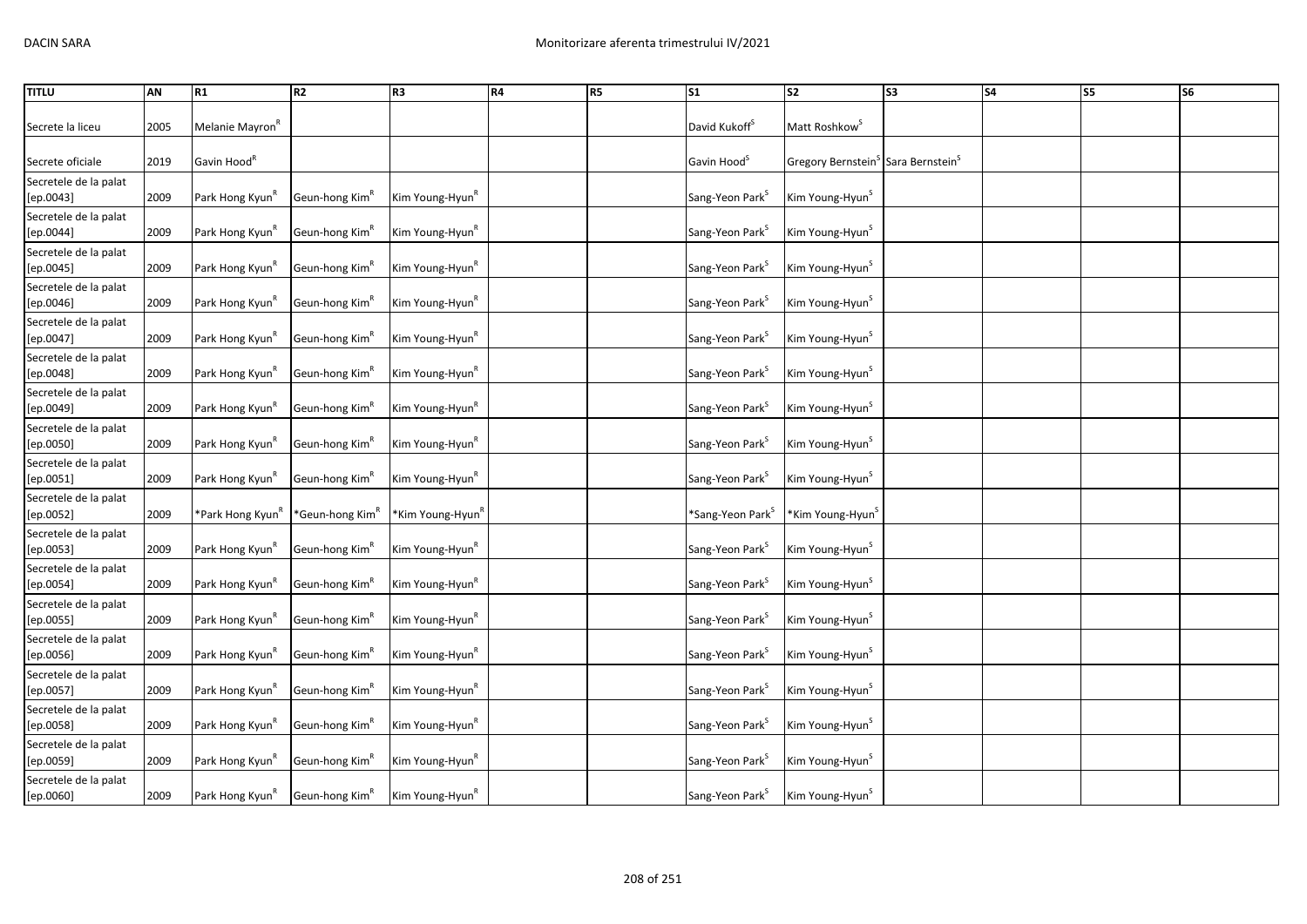| <b>TITLU</b>                   | AN   | R1                                   | R2                          | R3                           | R4 | R <sub>5</sub> | $\overline{\text{S1}}$                               | $\overline{\text{S2}}$                                   | $\overline{\text{S3}}$          | $\overline{\text{S4}}$ | S <sub>5</sub> | <b>S6</b> |
|--------------------------------|------|--------------------------------------|-----------------------------|------------------------------|----|----------------|------------------------------------------------------|----------------------------------------------------------|---------------------------------|------------------------|----------------|-----------|
| Secretele de la palat          |      |                                      |                             |                              |    |                |                                                      |                                                          |                                 |                        |                |           |
| [ep.0061]                      | 2009 | Park Hong Kyun <sup>R</sup>          | Geun-hong Kim <sup>R</sup>  | Kim Young-Hyun <sup>R</sup>  |    |                | Sang-Yeon Park <sup>S</sup>                          | Kim Young-Hyun <sup>S</sup>                              |                                 |                        |                |           |
| Secretele de la palat          |      |                                      |                             |                              |    |                |                                                      |                                                          |                                 |                        |                |           |
| [ep.0062]                      | 2009 | *Park Hong Kyun <sup>R</sup>         | *Geun-hong Kim <sup>R</sup> | *Kim Young-Hyun <sup>R</sup> |    |                | *Sang-Yeon Park <sup>S</sup>                         | *Kim Young-Hyun <sup>S</sup>                             |                                 |                        |                |           |
|                                |      |                                      |                             |                              |    |                |                                                      | Juan Jose                                                |                                 |                        |                |           |
| Secretul                       | 2015 | Billy Ray - ALCSR                    |                             |                              |    |                | Billy Ray - ALCS <sup>S</sup>                        | Campanella <sup>S</sup>                                  | Eduardo Sacheri <sup>S</sup>    |                        |                |           |
| Secretul Evei                  | 2010 | Patricia Cardoso <sup>R</sup>        |                             |                              |    |                | Teena Booth <sup>S</sup>                             | Noa Greenberg <sup>S</sup>                               |                                 |                        |                |           |
|                                |      |                                      |                             |                              |    |                |                                                      |                                                          |                                 |                        |                |           |
| Secretul maestrului Wu         |      | Peter Chan - Peter                   |                             |                              |    |                |                                                      |                                                          |                                 |                        |                |           |
| Xia                            | 2011 | Ho-Sun Chan <sup>R</sup>             |                             |                              |    |                | Joice Chan <sup>S</sup>                              | Oi Wan Lam <sup>S</sup>                                  |                                 |                        |                |           |
|                                |      |                                      |                             |                              |    |                | Luigi Spagnol -                                      |                                                          |                                 |                        |                |           |
| Secretul ochilor verzi I       | 2001 | Luigi Parisi <sup>R</sup>            |                             |                              |    |                | SIAE <sup>S</sup>                                    |                                                          |                                 |                        |                |           |
|                                |      |                                      |                             |                              |    |                | Luigi Spagnol -                                      |                                                          |                                 |                        |                |           |
| Secretul ochilor verzi II 2005 |      | Luigi Parisi <sup>R</sup>            |                             |                              |    |                | SIAE <sup>S</sup>                                    |                                                          |                                 |                        |                |           |
|                                |      |                                      |                             |                              |    |                |                                                      |                                                          |                                 |                        |                |           |
| Seducatorul fara chip          | 2007 | James Foley <sup>R</sup>             |                             |                              |    |                | Todd Komarnicki <sup>S</sup>                         |                                                          |                                 |                        |                |           |
|                                |      |                                      |                             |                              |    |                |                                                      |                                                          |                                 |                        |                |           |
| Seductie                       | 2000 | Lyndon Chubbuck <sup>R</sup>         |                             |                              |    |                | Larry Brand <sup>S</sup>                             |                                                          |                                 |                        |                |           |
|                                |      |                                      |                             |                              |    |                |                                                      |                                                          |                                 |                        |                |           |
| Sefa                           | 2016 | Ben Falcone <sup>R</sup>             |                             |                              |    |                | Ben Falcone <sup>S</sup>                             | Melissa McCarthy <sup>S</sup> Steve Mallory <sup>S</sup> |                                 |                        |                |           |
|                                |      | Jean-Luc                             |                             |                              |    |                | Jean-Luc                                             |                                                          |                                 |                        |                |           |
|                                |      | Nachbauer -                          |                             |                              |    |                | Nachbauer -                                          |                                                          |                                 |                        |                |           |
| Seniorii lavandei              | 2020 | <b>SCAM<sup>R</sup></b>              |                             |                              |    |                | <b>SCAM<sup>S</sup></b>                              |                                                          |                                 |                        |                |           |
| Serenity                       | 2005 | Joss Whedon <sup>F</sup>             |                             |                              |    |                | Joss Whedon <sup>S</sup>                             |                                                          |                                 |                        |                |           |
| Seria Divergent:               |      |                                      |                             |                              |    |                |                                                      |                                                          |                                 |                        |                |           |
| Allegiant                      | 2016 | Robert Schwentke <sup>"</sup>        |                             |                              |    |                | Noah Oppenheim <sup>S</sup> Adam Cooper <sup>S</sup> |                                                          | <b>Bill Collage<sup>S</sup></b> |                        |                |           |
|                                |      |                                      |                             |                              |    |                |                                                      |                                                          |                                 |                        |                |           |
|                                |      |                                      |                             |                              |    |                | Anthony L. Greene                                    |                                                          |                                 |                        |                |           |
| Serviciul de escorta           | 2000 | Robert Angelo <sup>R</sup>           |                             |                              |    |                | A.G.Lawrence <sup>S</sup>                            | Elroy Canton <sup>S</sup>                                |                                 |                        |                |           |
|                                |      |                                      |                             |                              |    |                |                                                      |                                                          |                                 |                        |                |           |
| Servitorul in camera           | 2005 | Lakatos Ivan <sup>R</sup>            |                             |                              |    |                | autor necunoscut <sup>s</sup>                        |                                                          |                                 |                        |                |           |
| Sex Tape - O noapte            |      |                                      |                             |                              |    |                |                                                      |                                                          |                                 |                        |                |           |
| nebuna                         | 2014 | Jake Kasdan <sup>R</sup>             |                             |                              |    |                | Kate Angelo <sup>S</sup>                             | Nicholas Stoller <sup>S</sup>                            | Jason Segel <sup>S</sup>        |                        |                |           |
|                                |      | Neil Marshall -<br>ALCS <sup>R</sup> |                             |                              |    |                | Neil Marshall -<br>ALCS <sup>S</sup>                 |                                                          |                                 |                        |                |           |
| Sfarsitul lumii                | 2008 |                                      |                             |                              |    |                |                                                      |                                                          |                                 |                        |                |           |
| Sfinti si soldati: Batalia     | 2014 | Ryan Little <sup>R</sup>             |                             |                              |    |                | Ryan Little <sup>S</sup>                             |                                                          |                                 |                        |                |           |
| finala                         |      | John Madden -                        |                             |                              |    |                | Tom Stoppard -                                       | Marc Norman -                                            |                                 |                        |                |           |
| Shakespeare                    | 1998 | ALCS <sup>R</sup>                    |                             |                              |    |                | ALCS <sup>S</sup>                                    | ALCS <sup>S</sup>                                        |                                 |                        |                |           |
| indragostit                    |      |                                      |                             |                              |    |                |                                                      |                                                          |                                 |                        |                |           |
|                                |      | Mikael Hafstrom <sup>R</sup>         |                             |                              |    |                | Hussein Armini <sup>S</sup>                          |                                                          |                                 |                        |                |           |
| Shanghai                       | 2010 |                                      |                             |                              |    |                |                                                      |                                                          |                                 |                        |                |           |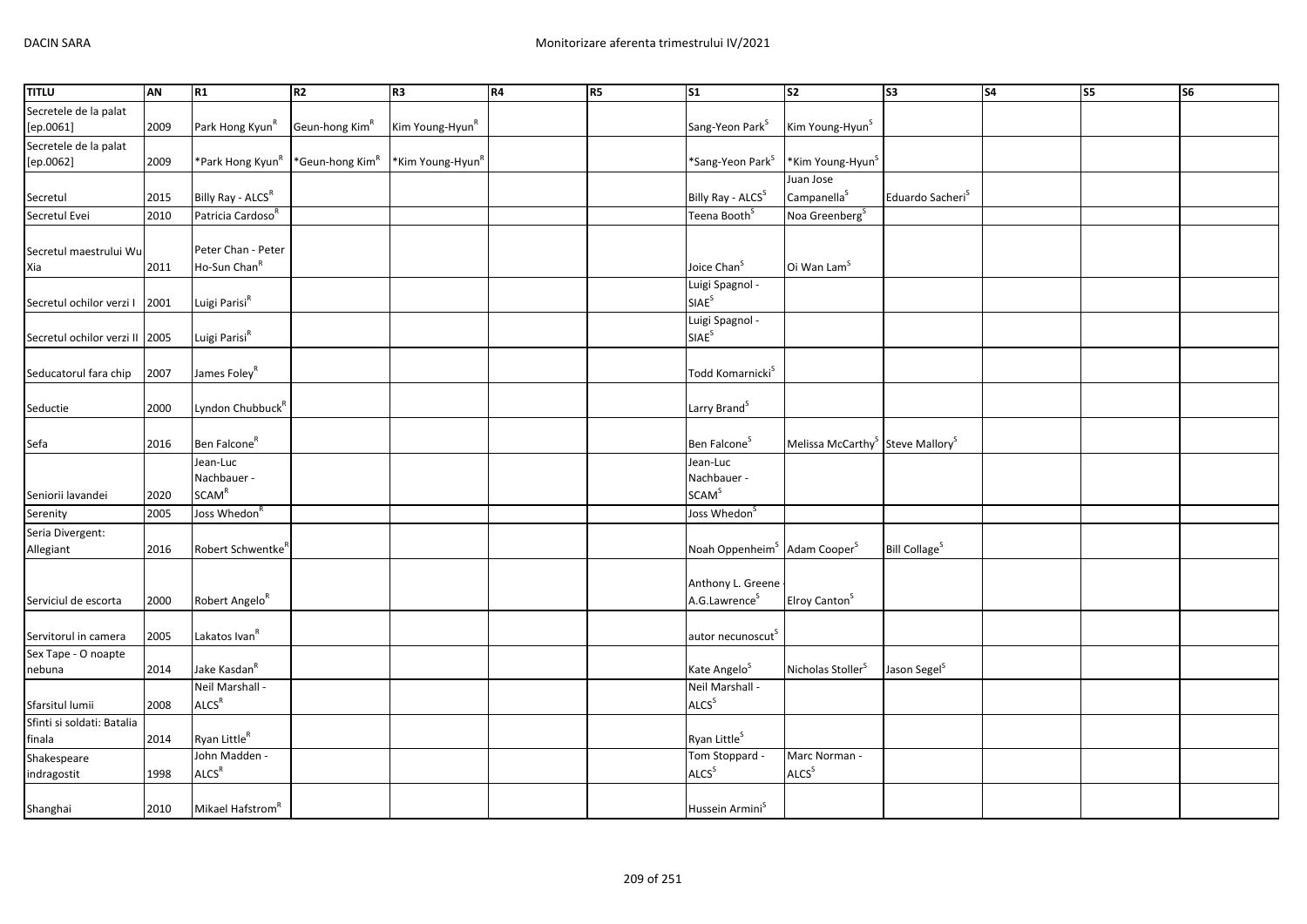| <b>TITLU</b>               | AN   | R1                              | R <sub>2</sub>             | R <sub>3</sub> | R4 | R5 | S <sub>1</sub>                 | S <sub>2</sub>              | S <sub>3</sub> | <b>S4</b> | S5 | S <sub>6</sub> |
|----------------------------|------|---------------------------------|----------------------------|----------------|----|----|--------------------------------|-----------------------------|----------------|-----------|----|----------------|
|                            |      |                                 |                            |                |    |    |                                |                             |                |           |    |                |
| Shazam!                    | 2019 | David F. Sandberg <sup>"</sup>  |                            |                |    |    | Henry Gayden <sup>5</sup>      |                             |                |           |    |                |
| Shelby, erou de            |      |                                 |                            |                |    |    |                                |                             |                |           |    |                |
| Craciun                    | 2015 | Brian K. Roberts <sup>R</sup>   |                            |                |    |    | Jeremy Wadzinski <sup>s</sup>  |                             |                |           |    |                |
|                            |      | Rachel                          |                            |                |    |    |                                |                             |                |           |    |                |
| Sherlock Holmes            | 2010 | Goldenberg <sup>R</sup>         |                            |                |    |    | Paul Bales <sup>S</sup>        |                             |                |           |    |                |
| Sherlock Holmes: Jocul     |      |                                 |                            |                |    |    |                                |                             |                |           |    |                |
| umbrelor                   | 2011 | Guy Ritchie - ALCS <sup>R</sup> |                            |                |    |    | Kieran Mulroney <sup>S</sup>   | Michele Mulroney            |                |           |    |                |
| Si betivi si mincinosi     | 2019 | Fred Wolf <sup>R</sup>          |                            |                |    |    | Fred Wolf <sup>S</sup>         | Peter Gaulke <sup>S</sup>   |                |           |    |                |
| Singapore, trilurile       |      |                                 |                            |                |    |    |                                |                             |                |           |    |                |
| pasarilor                  | 2020 | Cordula Stadterin <sup>k</sup>  |                            |                |    |    | Cordula Stadterin <sup>S</sup> |                             |                |           |    |                |
|                            |      | Chris Columbus -                |                            |                |    |    |                                |                             |                |           |    |                |
| Singur acasa               | 1990 | <b>ALCS<sup>R</sup></b>         |                            |                |    |    | John Hughes <sup>S</sup>       |                             |                |           |    |                |
| Singur acasa 2-Pierdut     |      | Chris Columbus -                |                            |                |    |    |                                |                             |                |           |    |                |
| in New York                | 1992 | ALCS <sup>R</sup>               |                            |                |    |    | John Hughes <sup>S</sup>       |                             |                |           |    |                |
| Singur acasa 3             | 1997 | Raja Gosnell <sup>R</sup>       |                            |                |    |    | John Hughes <sup>S</sup>       |                             |                |           |    |                |
| Singur acasa 4             | 2002 | Rod Daniel <sup>R</sup>         |                            |                |    |    | Debra Frank <sup>5</sup>       | Steve L. Hayes <sup>S</sup> |                |           |    |                |
|                            |      |                                 |                            |                |    |    |                                |                             |                |           |    |                |
| Singur de Craciun          | 2013 | Joseph J. Lawson <sup>R</sup>   |                            |                |    |    | Nancy Lawrence <sup>S</sup>    | Nancy Leopardi <sup>S</sup> |                |           |    |                |
| Singuratate in doi         | 2006 | Ryan Fleck <sup>R</sup>         |                            |                |    |    | Anna Boden <sup>S</sup>        | Ryan Fleck <sup>S</sup>     |                |           |    |                |
| Singuri la copii [sez. 01] |      |                                 |                            |                |    |    | Elizabeth                      |                             |                |           |    |                |
| [ep. 0001]                 | 2018 | Jason Winer <sup>R</sup>        | Erin O'Malley <sup>R</sup> |                |    |    | ${\sf Meri}$                   | J.J. Philbin <sup>S</sup>   |                |           |    |                |
| Singuri la copii [sez. 01] |      |                                 |                            |                |    |    | Elizabeth                      |                             |                |           |    |                |
| [ep. 0002]                 | 2018 | Jason Winer <sup>R</sup>        | Erin O'Malley <sup>R</sup> |                |    |    | Meriwether <sup>S</sup>        | J.J. Philbin <sup>S</sup>   |                |           |    |                |
| Singuri la copii [sez. 01] |      |                                 |                            |                |    |    | Elizabeth                      |                             |                |           |    |                |
| [ep. 0003]                 | 2018 | Jason Winer <sup>R</sup>        | Erin O'Malley <sup>R</sup> |                |    |    | Meriwether <sup>S</sup>        | J.J. Philbin <sup>S</sup>   |                |           |    |                |
| Singuri la copii [sez. 01] |      |                                 |                            |                |    |    | Elizabeth                      |                             |                |           |    |                |
| [ep. 0004]                 | 2018 | Jason Winer <sup>R</sup>        | Erin O'Malley <sup>R</sup> |                |    |    | Meriwether <sup>S</sup>        | J.J. Philbin <sup>S</sup>   |                |           |    |                |
| Singuri la copii [sez. 01] |      |                                 |                            |                |    |    | Elizabeth                      |                             |                |           |    |                |
| [ep. 0005]                 | 2018 | Jason Winer <sup>R</sup>        | Erin O'Malley <sup>R</sup> |                |    |    | Meriwether <sup>S</sup>        | J.J. Philbin <sup>S</sup>   |                |           |    |                |
| Singuri la copii [sez. 01] |      |                                 |                            |                |    |    | Elizabeth                      |                             |                |           |    |                |
| [ep. 0006]                 | 2018 | Jason Winer <sup>R</sup>        | Erin O'Malley <sup>R</sup> |                |    |    | Meriwether <sup>S</sup>        | J.J. Philbin <sup>S</sup>   |                |           |    |                |
| Singuri la copii [sez. 01] |      |                                 |                            |                |    |    | Elizabeth                      |                             |                |           |    |                |
| [ep. 0007]                 | 2018 | Jason Winer <sup>R</sup>        | Erin O'Malley <sup>R</sup> |                |    |    | Meriwether <sup>S</sup>        | J.J. Philbin <sup>S</sup>   |                |           |    |                |
| Singuri la copii [sez. 01] |      |                                 |                            |                |    |    | Elizabeth                      |                             |                |           |    |                |
| [ep. 0008]                 | 2018 | Jason Winer <sup>R</sup>        | Erin O'Malley <sup>R</sup> |                |    |    | Meriwether <sup>S</sup>        | J.J. Philbin <sup>S</sup>   |                |           |    |                |
| Singuri la copii [sez. 01] |      |                                 |                            |                |    |    | Elizabeth                      |                             |                |           |    |                |
| [ep. 0009]                 | 2018 | Jason Winer <sup>R</sup>        | Erin O'Malley <sup>R</sup> |                |    |    | Meriwether <sup>S</sup>        | J.J. Philbin <sup>S</sup>   |                |           |    |                |
| Singuri la copii [sez. 01] |      |                                 |                            |                |    |    | Elizabeth                      |                             |                |           |    |                |
| [ep. 0010]                 | 2018 | Jason Winer <sup>R</sup>        | Erin O'Malley <sup>R</sup> |                |    |    | Meriwether <sup>S</sup>        | J.J. Philbin <sup>S</sup>   |                |           |    |                |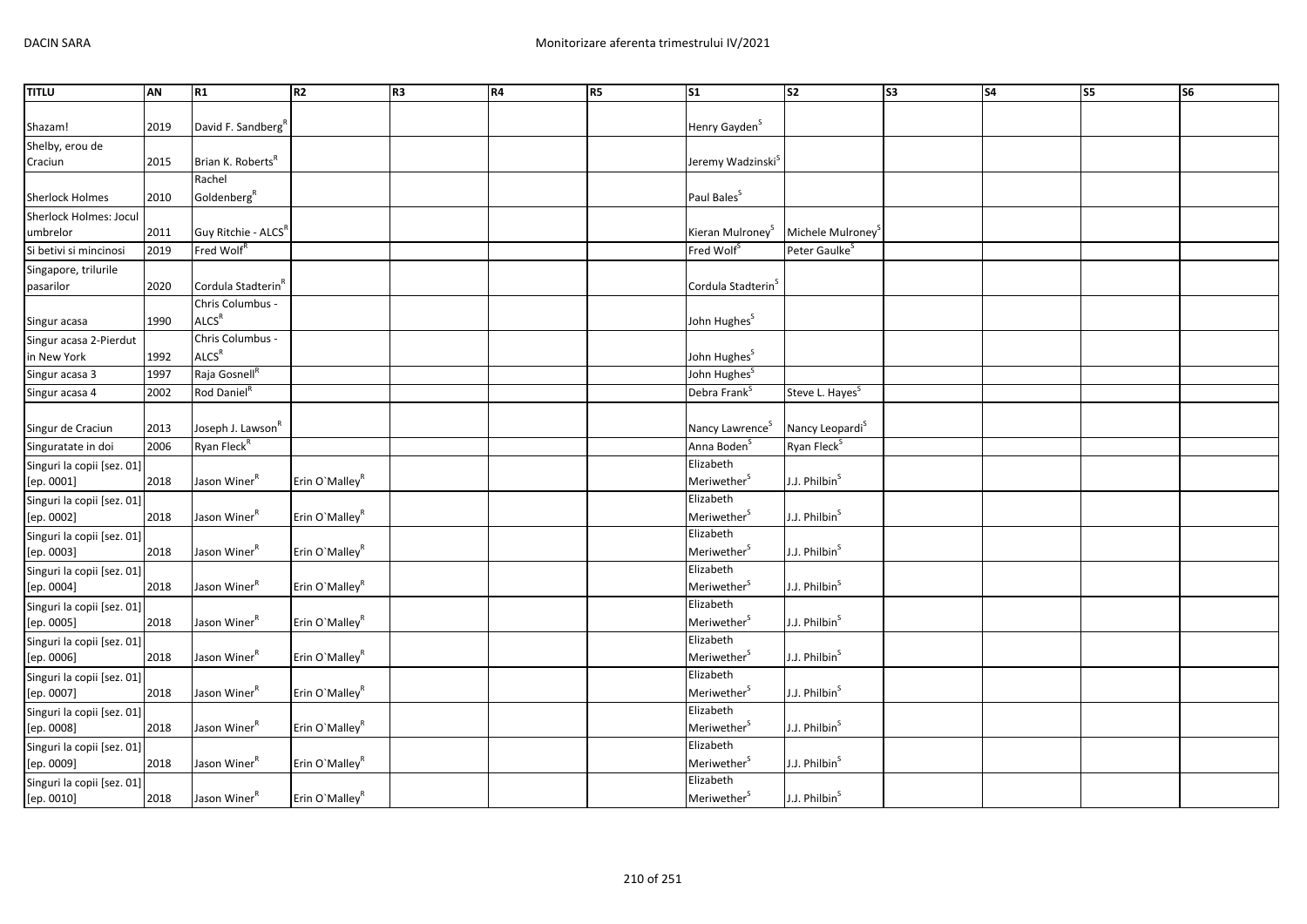| <b>TITLU</b>               | <b>AN</b> | R1                        | R <sub>2</sub>              | R <sub>3</sub> | R4 | <b>R5</b> | $\overline{\text{S1}}$               | $\overline{\text{S2}}$     | $\overline{\text{S3}}$ | S <sub>4</sub> | $\overline{\text{ss}}$ | $\overline{\text{S6}}$ |
|----------------------------|-----------|---------------------------|-----------------------------|----------------|----|-----------|--------------------------------------|----------------------------|------------------------|----------------|------------------------|------------------------|
| Singuri la copii [sez. 01] |           |                           |                             |                |    |           | Elizabeth                            |                            |                        |                |                        |                        |
| [ep. 0011]                 | 2018      | Jason Winer <sup>R</sup>  | Erin O'Malley <sup>R</sup>  |                |    |           | Meriwether <sup>S</sup>              | J.J. Philbin <sup>5</sup>  |                        |                |                        |                        |
| Singuri la copii [sez. 01] |           |                           |                             |                |    |           | Elizabeth                            |                            |                        |                |                        |                        |
| [ep. 0012]                 | 2018      | Jason Winer <sup>R</sup>  | Erin O'Malley <sup>R</sup>  |                |    |           | Meriwether <sup>S</sup>              | J.J. Philbin <sup>S</sup>  |                        |                |                        |                        |
| Singuri la copii [sez. 01] |           |                           |                             |                |    |           | Elizabeth                            |                            |                        |                |                        |                        |
| [ep. 0013]                 | 2018      | Jason Winer <sup>R</sup>  | Erin O'Malley <sup>R</sup>  |                |    |           | Meriwether <sup>S</sup>              | J.J. Philbin <sup>S</sup>  |                        |                |                        |                        |
| Singuri la copii [sez. 01] |           |                           |                             |                |    |           | Elizabeth                            |                            |                        |                |                        |                        |
| [ep. 0014]                 | 2018      | Jason Winer <sup>R</sup>  | Erin O'Malley <sup>R</sup>  |                |    |           | Meriwether <sup>S</sup>              | J.J. Philbin <sup>S</sup>  |                        |                |                        |                        |
| Singuri la copii [sez. 01] |           |                           |                             |                |    |           | Elizabeth                            |                            |                        |                |                        |                        |
| [ep. 0015]                 | 2018      | Jason Winer <sup>R</sup>  | Erin O'Malley <sup>R</sup>  |                |    |           | Meriwether <sup>S</sup>              | J.J. Philbin <sup>S</sup>  |                        |                |                        |                        |
| Singuri la copii [sez. 01] |           |                           |                             |                |    |           | Elizabeth                            |                            |                        |                |                        |                        |
| [ep. 0016]                 | 2018      | Jason Winer <sup>R</sup>  | Erin O'Malley <sup>R</sup>  |                |    |           | Meriwether <sup>S</sup>              | J.J. Philbin <sup>S</sup>  |                        |                |                        |                        |
| Singuri la copii [sez. 01] |           |                           |                             |                |    |           | Elizabeth                            |                            |                        |                |                        |                        |
| [ep. 0017]                 | 2018      | Jason Winer <sup>R</sup>  | Erin O'Malley <sup>R</sup>  |                |    |           | Meriwether <sup>S</sup>              | J.J. Philbin <sup>S</sup>  |                        |                |                        |                        |
| Singuri la copii [sez. 01] |           |                           |                             |                |    |           | Elizabeth                            |                            |                        |                |                        |                        |
| [ep. 0018]                 | 2018      | Jason Winer <sup>R</sup>  | Erin O'Malley <sup>R</sup>  |                |    |           | Meriwether <sup>S</sup>              | J.J. Philbin <sup>S</sup>  |                        |                |                        |                        |
| Singuri la copii [sez. 01] |           |                           |                             |                |    |           | Elizabeth                            |                            |                        |                |                        |                        |
| [ep. 0019]                 | 2018      | Jason Winer <sup>R</sup>  | Erin O'Malley <sup>R</sup>  |                |    |           | Meriwether <sup>S</sup>              | J.J. Philbin <sup>5</sup>  |                        |                |                        |                        |
| Singuri la copii [sez. 01] |           |                           |                             |                |    |           | Elizabeth                            |                            |                        |                |                        |                        |
| [ep. 0020]                 | 2018      | Jason Winer <sup>R</sup>  | Erin O'Malley <sup>R</sup>  |                |    |           | Meriwether <sup>5</sup>              | J.J. Philbin <sup>S</sup>  |                        |                |                        |                        |
| Singuri la copii [sez. 01] |           |                           |                             |                |    |           | Elizabeth                            |                            |                        |                |                        |                        |
| [ep. 0021]                 | 2018      | Jason Winer <sup>R</sup>  | Erin O'Malley <sup>R</sup>  |                |    |           | Meriwether <sup>S</sup>              | J.J. Philbin <sup>S</sup>  |                        |                |                        |                        |
| Singuri la copii [sez. 01] |           |                           |                             |                |    |           | Elizabeth                            |                            |                        |                |                        |                        |
| [ep. 0022]                 | 2018      | Jason Winer <sup>R</sup>  | Erin O'Malley <sup>R</sup>  |                |    |           | Meriwether <sup>S</sup>              | J.J. Philbin <sup>S</sup>  |                        |                |                        |                        |
| Singuri la copii [sez. 01] |           |                           |                             |                |    |           | Elizabeth                            |                            |                        |                |                        |                        |
| [ep. 0023]                 | 2018      | Jason Winer <sup>R</sup>  | Erin O'Malley <sup>R</sup>  |                |    |           | Meriwether <sup>S</sup>              | J.J. Philbin <sup>S</sup>  |                        |                |                        |                        |
| Singuri la copii [sez. 02] |           |                           |                             |                |    |           | Elizabeth                            |                            |                        |                |                        |                        |
| [ep. 0001]                 | 2018      | Jason Winer <sup>R</sup>  | Erin O'Malley <sup>R</sup>  |                |    |           | Meriwether <sup>S</sup>              | J.J. Philbin <sup>S</sup>  |                        |                |                        |                        |
| Singuri la copii [sez. 02] |           |                           |                             |                |    |           | Elizabeth                            |                            |                        |                |                        |                        |
| [ep. 0002]                 | 2018      | Jason Winer <sup>R</sup>  | Erin O'Malley <sup>R</sup>  |                |    |           | Meriwether <sup>5</sup>              | J.J. Philbin <sup>S</sup>  |                        |                |                        |                        |
| Singuri la copii [sez. 02] |           |                           |                             |                |    |           | Elizabeth                            |                            |                        |                |                        |                        |
| [ep. 0003]                 | 2018      | Jason Winer <sup>R</sup>  | Erin O'Malley <sup>R</sup>  |                |    |           | Meriwether <sup>S</sup>              | J.J. Philbin <sup>S</sup>  |                        |                |                        |                        |
| Singuri la copii [sez. 02] |           |                           |                             |                |    |           | *Elizabeth                           |                            |                        |                |                        |                        |
| [ep. 0004]                 | 2018      | *Jason Winer <sup>R</sup> | *Erin O'Malley <sup>R</sup> |                |    |           | Meriwether <sup>S</sup>              | *J.J. Philbin <sup>S</sup> |                        |                |                        |                        |
| Singuri la copii [sez. 02] |           |                           |                             |                |    |           | Elizabeth                            |                            |                        |                |                        |                        |
| [ep. 0005]                 | 2018      | Jason Winer <sup>R</sup>  | Erin O'Malley <sup>R</sup>  |                |    |           | Meriwether <sup>S</sup>              | J.J. Philbin <sup>S</sup>  |                        |                |                        |                        |
| Singuri la copii [sez. 02] |           |                           |                             |                |    |           | Elizabeth<br>Meriwether <sup>S</sup> | J.J. Philbin <sup>S</sup>  |                        |                |                        |                        |
| [ep. 0006]                 | 2018      | Jason Winer <sup>R</sup>  | Erin O'Malley <sup>R</sup>  |                |    |           | Elizabeth                            |                            |                        |                |                        |                        |
| Singuri la copii [sez. 02] |           | Jason Winer <sup>R</sup>  | Erin O'Malley <sup>R</sup>  |                |    |           | Meriwether <sup>5</sup>              | J.J. Philbin <sup>S</sup>  |                        |                |                        |                        |
| [ep. 0007]                 | 2018      |                           |                             |                |    |           |                                      |                            |                        |                |                        |                        |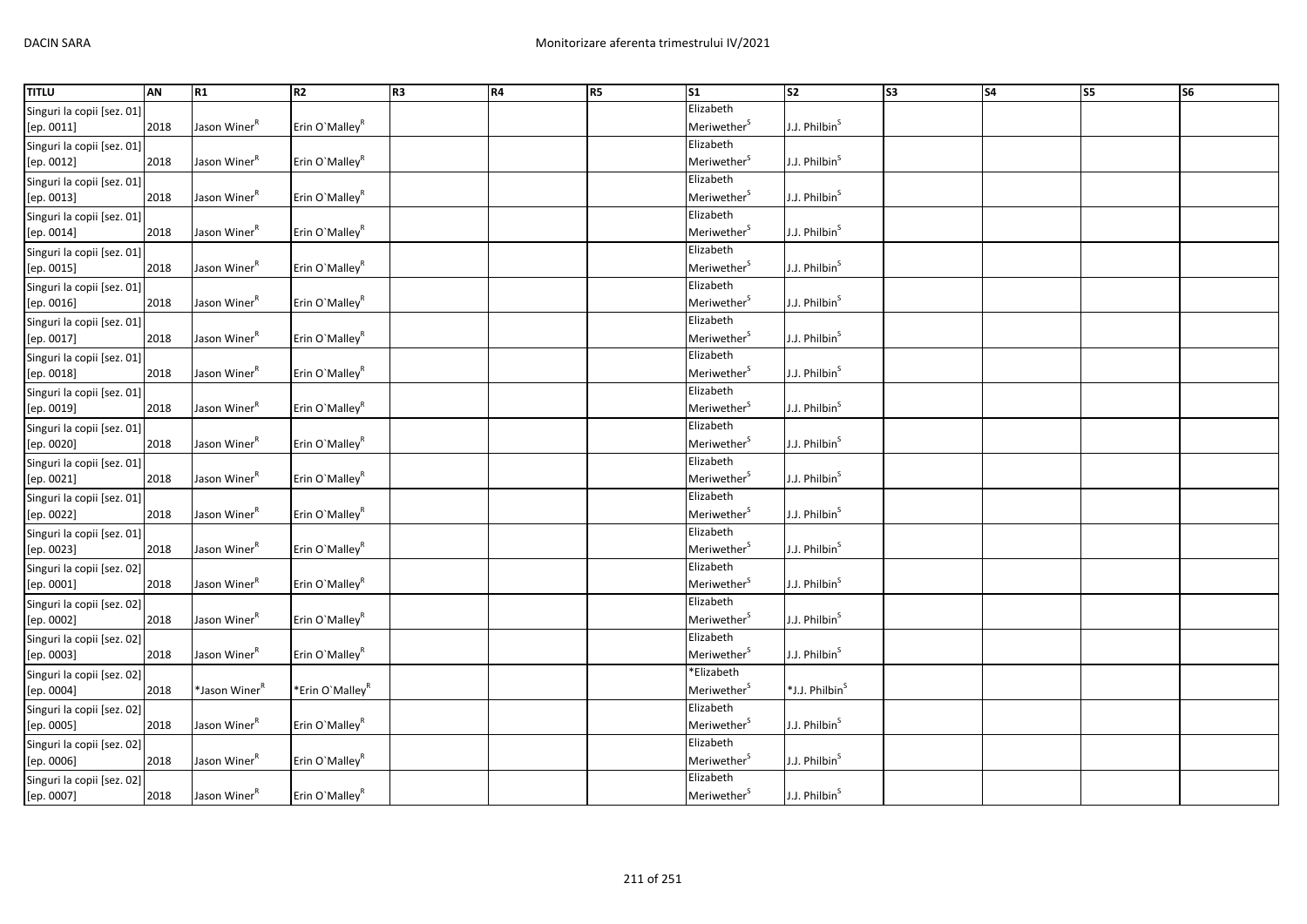| <b>TITLU</b>               | AN   | R1                           | R2                          | R <sub>3</sub> | <b>R4</b> | R5 | $\overline{\text{S1}}$        | $\overline{\text{S2}}$     | $\overline{\text{S3}}$ | $\overline{\text{S4}}$ | S5 | <b>S6</b> |
|----------------------------|------|------------------------------|-----------------------------|----------------|-----------|----|-------------------------------|----------------------------|------------------------|------------------------|----|-----------|
| Singuri la copii [sez. 02] |      |                              |                             |                |           |    | Elizabeth                     |                            |                        |                        |    |           |
| [ep. 0008]                 | 2018 | Jason Winer <sup>R</sup>     | Erin O'Malley <sup>R</sup>  |                |           |    | Meriwether <sup>S</sup>       | J.J. Philbin <sup>S</sup>  |                        |                        |    |           |
| Singuri la copii [sez. 02] |      |                              |                             |                |           |    | Elizabeth                     |                            |                        |                        |    |           |
| [ep. 0009]                 | 2018 | Jason Winer <sup>R</sup>     | Erin O'Malley <sup>R</sup>  |                |           |    | Meriwether <sup>S</sup>       | J.J. Philbin <sup>S</sup>  |                        |                        |    |           |
| Singuri la copii [sez. 02] |      |                              |                             |                |           |    | Elizabeth                     |                            |                        |                        |    |           |
| [ep. 0010]                 | 2018 | Jason Winer <sup>R</sup>     | Erin O'Malley <sup>R</sup>  |                |           |    | Meriwether <sup>S</sup>       | J.J. Philbin <sup>S</sup>  |                        |                        |    |           |
| Singuri la copii [sez. 02] |      |                              |                             |                |           |    | Elizabeth                     |                            |                        |                        |    |           |
| [ep. 0011]                 | 2018 | Jason Winer <sup>R</sup>     | Erin O'Malley <sup>R</sup>  |                |           |    | Meriwether <sup>S</sup>       | J.J. Philbin <sup>S</sup>  |                        |                        |    |           |
| Singuri la copii [sez. 02] |      |                              |                             |                |           |    | Elizabeth                     |                            |                        |                        |    |           |
| [ep. 0012]                 | 2018 | Jason Winer <sup>R</sup>     | Erin O'Malley <sup>R</sup>  |                |           |    | Meriwether <sup>S</sup>       | J.J. Philbin <sup>S</sup>  |                        |                        |    |           |
| Singuri la copii [sez. 02] |      |                              |                             |                |           |    | Elizabeth                     |                            |                        |                        |    |           |
| [ep. 0013]                 | 2018 | Jason Winer <sup>R</sup>     | Erin O'Malley <sup>R</sup>  |                |           |    | Meriwether <sup>S</sup>       | J.J. Philbin <sup>S</sup>  |                        |                        |    |           |
| Singuri la copii [sez. 02] |      |                              |                             |                |           |    | Elizabeth                     |                            |                        |                        |    |           |
| [ep. 0014]                 | 2018 | Jason Winer <sup>R</sup>     | Erin O'Malley <sup>R</sup>  |                |           |    | Meriwether <sup>S</sup>       | J.J. Philbin <sup>S</sup>  |                        |                        |    |           |
| Singuri la copii [sez. 02] |      |                              |                             |                |           |    | Elizabeth                     |                            |                        |                        |    |           |
| [ep. 0015]                 | 2018 | Jason Winer <sup>R</sup>     | Erin O'Malley <sup>R</sup>  |                |           |    | Meriwether <sup>S</sup>       | J.J. Philbin <sup>S</sup>  |                        |                        |    |           |
| Singuri la copii [sez. 02] |      |                              |                             |                |           |    | Elizabeth                     |                            |                        |                        |    |           |
| [ep. 0016]                 | 2018 | Jason Winer <sup>R</sup>     | Erin O'Malley <sup>R</sup>  |                |           |    | Meriwether <sup>S</sup>       | J.J. Philbin <sup>S</sup>  |                        |                        |    |           |
| Singuri la copii [sez. 02] |      |                              |                             |                |           |    | *Elizabeth                    |                            |                        |                        |    |           |
| [ep. 0017]                 | 2018 | *Jason Winer <sup>R</sup>    | *Erin O'Malley <sup>R</sup> |                |           |    | Meriwether <sup>S</sup>       | *J.J. Philbin <sup>S</sup> |                        |                        |    |           |
| Singuri la copii [sez. 02] |      |                              |                             |                |           |    | Elizabeth                     |                            |                        |                        |    |           |
| [ep. 0018]                 | 2018 | Jason Winer <sup>R</sup>     | Erin O'Malley <sup>R</sup>  |                |           |    | Meriwether <sup>S</sup>       | J.J. Philbin <sup>S</sup>  |                        |                        |    |           |
| Singuri la copii [sez. 02] |      |                              |                             |                |           |    | Elizabeth                     |                            |                        |                        |    |           |
| [ep. 0019]                 | 2018 | Jason Winer <sup>R</sup>     | Erin O'Malley <sup>R</sup>  |                |           |    | Meriwether <sup>S</sup>       | J.J. Philbin <sup>S</sup>  |                        |                        |    |           |
| Singuri la copii [sez. 02] |      |                              |                             |                |           |    | Elizabeth                     |                            |                        |                        |    |           |
| [ep. 0020]                 | 2018 | Jason Winer <sup>R</sup>     | Erin O'Malley <sup>R</sup>  |                |           |    | Meriwether <sup>S</sup>       | J.J. Philbin <sup>S</sup>  |                        |                        |    |           |
| Singuri la copii [sez. 02] |      |                              |                             |                |           |    | Elizabeth                     |                            |                        |                        |    |           |
| [ep. 0021]                 | 2018 | Jason Winer <sup>R</sup>     | Erin O'Malley <sup>R</sup>  |                |           |    | Meriwether <sup>S</sup>       | J.J. Philbin <sup>S</sup>  |                        |                        |    |           |
| Singuri la copii [sez. 02] |      |                              |                             |                |           |    | Elizabeth                     |                            |                        |                        |    |           |
| [ep. 0022]                 | 2018 | Jason Winer <sup>R</sup>     | Erin O'Malley <sup>R</sup>  |                |           |    | Meriwether <sup>S</sup>       | J.J. Philbin <sup>S</sup>  |                        |                        |    |           |
| Siria - Pe aripile         |      |                              |                             |                |           |    |                               |                            |                        |                        |    |           |
| timpului, partea 1         | 2007 | Cselenyi Laszlo <sup>R</sup> |                             |                |           |    | autor necunoscut <sup>s</sup> |                            |                        |                        |    |           |
| Siria - Pe aripile         |      |                              |                             |                |           |    |                               |                            |                        |                        |    |           |
| timpului, partea 2         | 2007 | Cselenyi Laszlo <sup>R</sup> |                             |                |           |    | autor necunoscut <sup>5</sup> |                            |                        |                        |    |           |
| Siria - Pe aripile         |      |                              |                             |                |           |    |                               |                            |                        |                        |    |           |
| timpului, partea 3         | 2007 | Cselenyi Laszlo <sup>R</sup> |                             |                |           |    | autor necunoscut <sup>5</sup> |                            |                        |                        |    |           |
| Siria - Pe aripile         |      |                              |                             |                |           |    |                               |                            |                        |                        |    |           |
| timpului, partea 4         | 2007 | Cselenyi Laszlo <sup>R</sup> |                             |                |           |    | autor necunoscut              |                            |                        |                        |    |           |
| Siria - Pe aripile         |      |                              |                             |                |           |    |                               |                            |                        |                        |    |           |
| timpului, partea 5         | 2007 | Cselenyi Laszlo <sup>R</sup> |                             |                |           |    | autor necunoscut              |                            |                        |                        |    |           |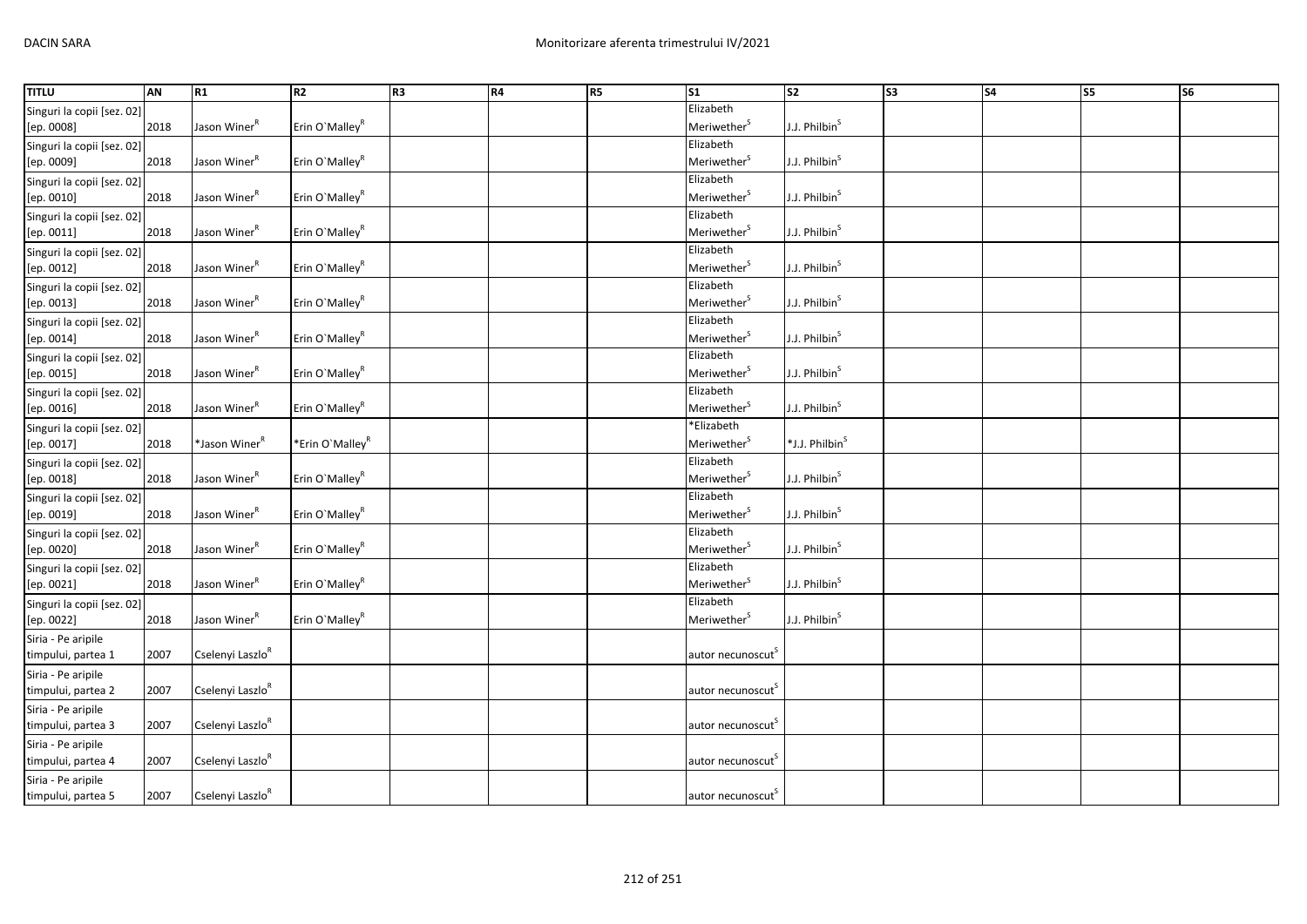| <b>TITLU</b>                              | AN   | R1                           | R <sub>2</sub> | R <sub>3</sub> | <b>R4</b> | R5 | $\mathsf{S}1$                  | $\overline{\text{S2}}$ | S <sub>3</sub> | S <sub>4</sub> | S5 | S <sub>6</sub> |
|-------------------------------------------|------|------------------------------|----------------|----------------|-----------|----|--------------------------------|------------------------|----------------|----------------|----|----------------|
| Siria - Pe aripile                        |      |                              |                |                |           |    |                                |                        |                |                |    |                |
| timpului, partea 6                        | 2007 | Cselenyi Laszlo <sup>R</sup> |                |                |           |    | autor necunoscut <sup>S</sup>  |                        |                |                |    |                |
| Situatie de criza [sez.<br>02] [ep. 0001] | 2003 | Greg Mottola <sup>R</sup>    |                |                |           |    | Mitchell Hurwitz <sup>S</sup>  |                        |                |                |    |                |
| Situatie de criza [sez.                   |      |                              |                |                |           |    |                                |                        |                |                |    |                |
| 02] [ep. 0002]                            | 2003 | Greg Mottola <sup>R</sup>    |                |                |           |    | Mitchell Hurwitz <sup>S</sup>  |                        |                |                |    |                |
| Situatie de criza [sez.<br>02] [ep. 0003] | 2003 | *Greg Mottola <sup>R</sup>   |                |                |           |    | *Mitchell Hurwitz <sup>S</sup> |                        |                |                |    |                |
| Situatie de criza [sez.<br>02] [ep. 0004] | 2003 | *Greg Mottola <sup>R</sup>   |                |                |           |    | *Mitchell Hurwitz <sup>S</sup> |                        |                |                |    |                |
| Situatie de criza [sez.<br>02] [ep. 0005] | 2003 | *Greg Mottola <sup>R</sup>   |                |                |           |    | *Mitchell Hurwitz <sup>S</sup> |                        |                |                |    |                |
| Situatie de criza [sez.<br>02] [ep. 0006] | 2003 | Greg Mottola <sup>R</sup>    |                |                |           |    | Mitchell Hurwitz <sup>S</sup>  |                        |                |                |    |                |
| Situatie de criza [sez.<br>02] [ep. 0007] | 2003 | Greg Mottola <sup>R</sup>    |                |                |           |    | Mitchell Hurwitz <sup>S</sup>  |                        |                |                |    |                |
| Situatie de criza [sez.<br>02] [ep. 0008] | 2003 | *Greg Mottola <sup>R</sup>   |                |                |           |    | *Mitchell Hurwitz <sup>S</sup> |                        |                |                |    |                |
| Situatie de criza [sez.<br>02] [ep. 0009] | 2003 | *Greg Mottola <sup>R</sup>   |                |                |           |    | *Mitchell Hurwitz <sup>S</sup> |                        |                |                |    |                |
| Situatie de criza [sez.<br>02] [ep. 0010] | 2003 | Greg Mottola <sup>R</sup>    |                |                |           |    | Mitchell Hurwitz <sup>S</sup>  |                        |                |                |    |                |
| Situatie de criza [sez.<br>02] [ep. 0011] | 2003 | Greg Mottola <sup>R</sup>    |                |                |           |    | Mitchell Hurwitz <sup>S</sup>  |                        |                |                |    |                |
| Situatie de criza [sez.<br>02] [ep. 0012] | 2003 | *Greg Mottola <sup>R</sup>   |                |                |           |    | *Mitchell Hurwitz <sup>5</sup> |                        |                |                |    |                |
| Situatie de criza [sez.<br>02] [ep. 0013] | 2003 | *Greg Mottola <sup>R</sup>   |                |                |           |    | *Mitchell Hurwitz <sup>5</sup> |                        |                |                |    |                |
| Situatie de criza [sez.<br>02] [ep. 0014] | 2003 | Greg Mottola <sup>R</sup>    |                |                |           |    | Mitchell Hurwitz <sup>S</sup>  |                        |                |                |    |                |
| Situatie de criza [sez.<br>02] [ep. 0015] | 2003 | Greg Mottola <sup>R</sup>    |                |                |           |    | Mitchell Hurwitz <sup>S</sup>  |                        |                |                |    |                |
| Situatie de criza [sez.<br>02] [ep. 0016] | 2003 | $*$ Greg Mottola $R$         |                |                |           |    | *Mitchell Hurwitz <sup>S</sup> |                        |                |                |    |                |
| Situatie de criza [sez.<br>02] [ep. 0017] | 2003 | *Greg Mottola <sup>R</sup>   |                |                |           |    | *Mitchell Hurwitz <sup>S</sup> |                        |                |                |    |                |
| Situatie de criza [sez.<br>02] [ep. 0018] | 2003 | *Greg Mottola <sup>R</sup>   |                |                |           |    | *Mitchell Hurwitz              |                        |                |                |    |                |
| Situatie de criza [sez.<br>03] [ep. 0001] | 2003 | Greg Mottola <sup>R</sup>    |                |                |           |    | Mitchell Hurwitz <sup>S</sup>  |                        |                |                |    |                |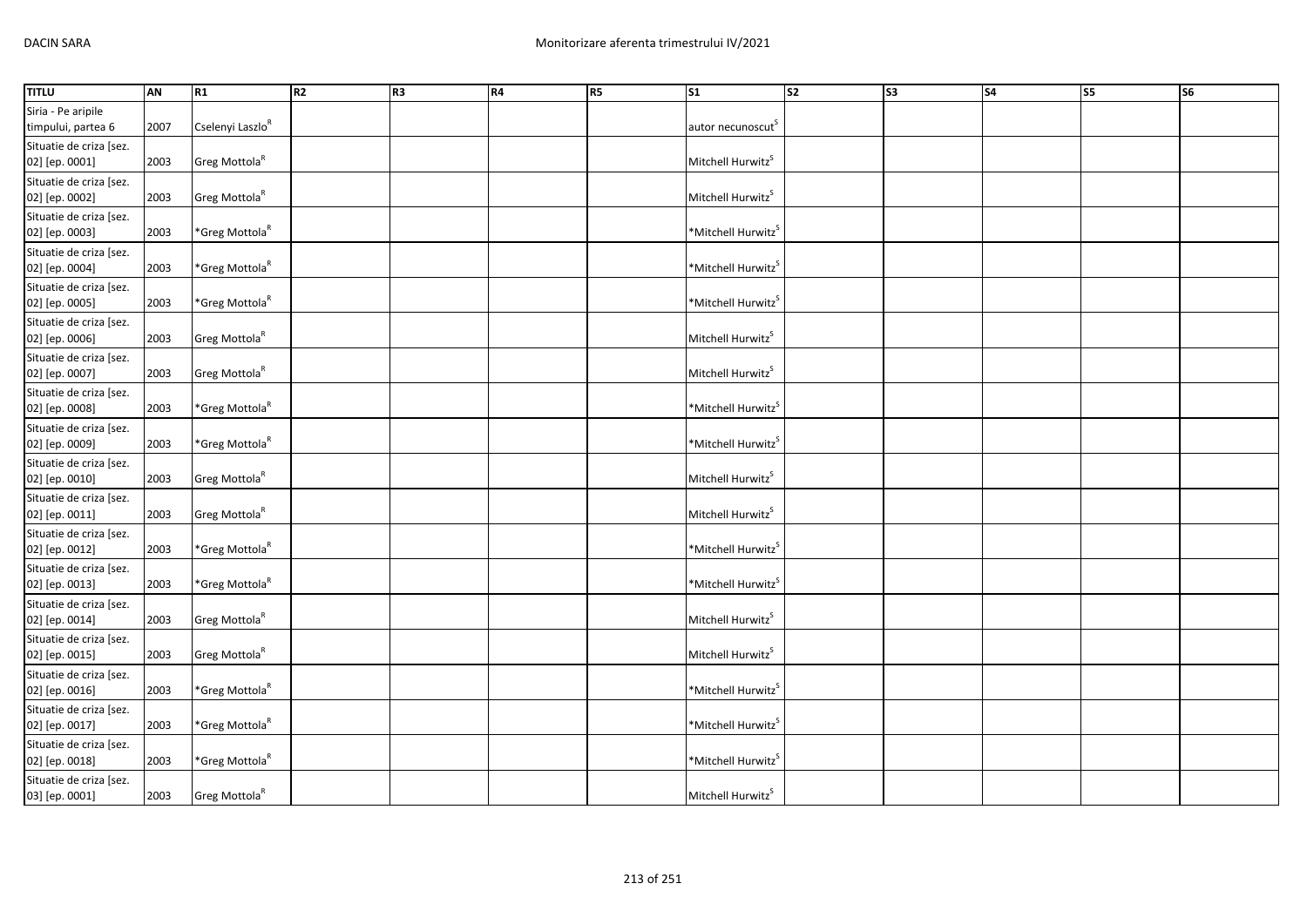| <b>TITLU</b>                              | <b>AN</b> | R1                                        | R2 | R <sub>3</sub> | R4 | R5 | S <sub>1</sub>                          | $\overline{\text{S2}}$                                   | S <sub>3</sub> | S <sub>4</sub> | S5 | S6 |
|-------------------------------------------|-----------|-------------------------------------------|----|----------------|----|----|-----------------------------------------|----------------------------------------------------------|----------------|----------------|----|----|
| Situatie de criza [sez.<br>03] [ep. 0002] | 2003      | Greg Mottola <sup>R</sup>                 |    |                |    |    | Mitchell Hurwitz <sup>S</sup>           |                                                          |                |                |    |    |
| Situatie de criza [sez.<br>03] [ep. 0003] | 2003      | *Greg Mottola <sup>R</sup>                |    |                |    |    | *Mitchell Hurwitz <sup>S</sup>          |                                                          |                |                |    |    |
| Situatie de criza [sez.<br>03] [ep. 0004] | 2003      | *Greg Mottola <sup>R</sup>                |    |                |    |    | *Mitchell Hurwitz <sup>S</sup>          |                                                          |                |                |    |    |
| Situatie de criza [sez.<br>03] [ep. 0005] | 2003      | Greg Mottola <sup>R</sup>                 |    |                |    |    | Mitchell Hurwitz <sup>S</sup>           |                                                          |                |                |    |    |
| Situatie de criza [sez.<br>03] [ep. 0006] | 2003      | Greg Mottola <sup>R</sup>                 |    |                |    |    | Mitchell Hurwitz <sup>S</sup>           |                                                          |                |                |    |    |
| Situatie de criza [sez.<br>03] [ep. 0007] | 2003      | *Greg Mottola <sup>R</sup>                |    |                |    |    | *Mitchell Hurwitz <sup>5</sup>          |                                                          |                |                |    |    |
| Situatie de criza [sez.<br>03] [ep. 0008] | 2003      | *Greg Mottola <sup>R</sup>                |    |                |    |    | *Mitchell Hurwitz <sup>S</sup>          |                                                          |                |                |    |    |
| Situatie de criza [sez.<br>03] [ep. 0009] | 2003      | Greg Mottola <sup>R</sup>                 |    |                |    |    | Mitchell Hurwitz <sup>S</sup>           |                                                          |                |                |    |    |
| Situatie de criza [sez.<br>03] [ep. 0010] | 2003      | Greg Mottola <sup>R</sup>                 |    |                |    |    | Mitchell Hurwitz <sup>S</sup>           |                                                          |                |                |    |    |
| Situatie de criza [sez.<br>03] [ep. 0011] | 2003      | *Greg Mottola <sup>R</sup>                |    |                |    |    | *Mitchell Hurwitz <sup>S</sup>          |                                                          |                |                |    |    |
| Situatie de criza [sez.<br>03] [ep. 0012] | 2003      | *Greg Mottola <sup>R</sup>                |    |                |    |    | *Mitchell Hurwitz <sup>5</sup>          |                                                          |                |                |    |    |
| Situatie de criza [sez.<br>03] [ep. 0013] | 2003      | *Greg Mottola <sup>R</sup>                |    |                |    |    | *Mitchell Hurwitz <sup>S</sup>          |                                                          |                |                |    |    |
| Situatie de criza [sez.<br>04] [ep. 0001] | 2003      | Greg Mottola <sup>R</sup>                 |    |                |    |    | Mitchell Hurwitz <sup>S</sup>           |                                                          |                |                |    |    |
| Situatie de criza [sez.<br>04] [ep. 0002] | 2003      | *Greg Mottola <sup>R</sup>                |    |                |    |    | *Mitchell Hurwitz <sup>S</sup>          |                                                          |                |                |    |    |
| Situatie de criza [sez.<br>04] [ep. 0003] | 2003      | *Greg Mottola <sup>R</sup>                |    |                |    |    | *Mitchell Hurwitz <sup>S</sup>          |                                                          |                |                |    |    |
| Situatie de criza [sez.<br>04] [ep. 0004] | 2003      | *Greg Mottola <sup>R</sup>                |    |                |    |    | *Mitchell Hurwitz <sup>S</sup>          |                                                          |                |                |    |    |
| Situatie de criza [sez.<br>04] [ep. 0005] | 2003      | Greg Mottola <sup>R</sup>                 |    |                |    |    | Mitchell Hurwitz <sup>S</sup>           |                                                          |                |                |    |    |
| Slappy si strengarii                      | 1998      | Barnet Kellman <sup>R</sup>               |    |                |    |    | Mike Scott <sup>S</sup>                 | Robert<br>Wolterstorff - Bob<br>Wolterstoff <sup>S</sup> |                |                |    |    |
| Slovenia, regatul<br>albinelor            | 2019      | Therese Engels <sup>R</sup>               |    |                |    |    | Therese Engels <sup>S</sup>             |                                                          |                |                |    |    |
| Solomon Kane                              | 2009      | Michael J. Bassett -<br>ALCS <sup>R</sup> |    |                |    |    | Michael J. Bassett<br>ALCS <sup>S</sup> |                                                          |                |                |    |    |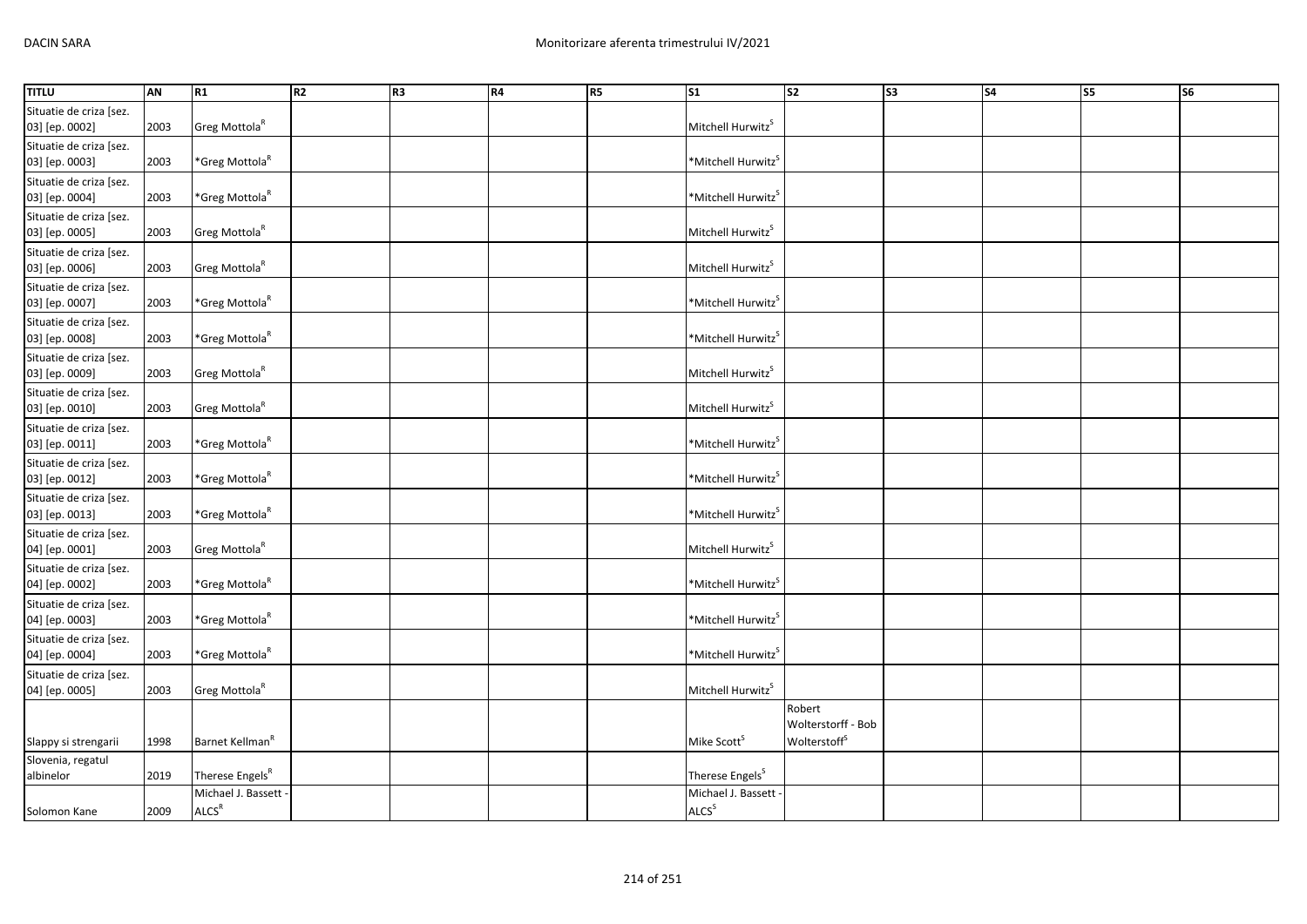| <b>TITLU</b>           | AN   | R1                            | <b>R2</b>                   | R <sub>3</sub> | R4 | R5 | $\overline{\text{S1}}$                                   | s <sub>2</sub>               | S3                            | <b>S4</b> | <b>S5</b> | <b>S6</b> |
|------------------------|------|-------------------------------|-----------------------------|----------------|----|----|----------------------------------------------------------|------------------------------|-------------------------------|-----------|-----------|-----------|
|                        |      |                               |                             |                |    |    | Simon Boyes -                                            |                              |                               |           |           |           |
| Songbird               | 2020 | Adam Mason <sup>R</sup>       |                             |                |    |    | ALCS <sup>S</sup>                                        | Adam Mason <sup>S</sup>      |                               |           |           |           |
| Sophie                 | 2010 | Leif Bristow <sup>"</sup>     |                             |                |    |    | Djordje Milicevic <sup>S</sup>                           | Leif Bristow <sup>3</sup>    |                               |           |           |           |
| Sotia astronautului    | 1999 | Rand Ravich <sup>R</sup>      |                             |                |    |    | Rand Ravich <sup>S</sup>                                 |                              |                               |           |           |           |
|                        |      |                               |                             |                |    |    | Catherine Ann                                            |                              |                               |           |           |           |
|                        |      | David Hugh Jones -            |                             |                |    |    | Jones - Katherine                                        |                              |                               |           |           |           |
| Sotie de Craciun       | 1988 | David Jones <sup>R</sup>      |                             |                |    |    | Ann Jones <sup>S</sup>                                   |                              |                               |           |           |           |
| Sotie de rezerva       | 1994 | Peter Werner <sup>R</sup>     |                             |                |    |    | Stan Daniels <sup>5</sup>                                |                              |                               |           |           |           |
| Spatiul dintre noi     | 2017 | Peter Chelsom <sup>R</sup>    |                             |                |    |    | Allan Loeb <sup>S</sup>                                  |                              |                               |           |           |           |
|                        |      |                               |                             |                |    |    |                                                          |                              |                               |           |           |           |
| Spectacol mortal -     |      |                               |                             |                |    |    |                                                          |                              |                               |           |           |           |
| Spectacol la comanda   | 2009 | Dolph Lundgren <sup>R</sup>   |                             |                |    |    | Dolph Lundgren <sup>S</sup>                              | Steve Latshaw <sup>S</sup>   |                               |           |           |           |
| Speed 2: Croaziera     |      |                               |                             |                |    |    |                                                          | Randall                      |                               |           |           |           |
| infernala              | 1997 | Jan De Bont <sup>R</sup>      |                             |                |    |    | Jeff Nathanson <sup>3</sup>                              | McCormick <sup>S</sup>       |                               |           |           |           |
|                        |      |                               |                             |                |    |    |                                                          | Michael Frost                |                               |           |           |           |
| Spioni de elita        | 2001 | Tony Scott <sup>R</sup>       |                             |                |    |    | David Arata <sup>S</sup>                                 | <b>Beckner</b> <sup>S</sup>  |                               |           |           |           |
| Spioni deghizati       | 2019 | Troy Quane <sup>R</sup>       | Nick Bruno <sup>R</sup>     |                |    |    | Brad Copeland <sup>S</sup>                               | Lloyd Taylor <sup>5</sup>    |                               |           |           |           |
| Spionii in vacanta     | 1993 | Herbert Ross <sup>R</sup>     |                             |                |    |    | lan Abrams <sup>s</sup>                                  |                              |                               |           |           |           |
| Spionul care mi-a dat  |      |                               |                             |                |    |    |                                                          |                              |                               |           |           |           |
| papucii                | 2018 | Susanna Fogel <sup>R</sup>    |                             |                |    |    | David Iserson <sup>5</sup>                               | Susanna Fogel <sup>S</sup>   |                               |           |           |           |
|                        |      |                               |                             |                |    |    |                                                          |                              | Jonathan                      |           |           |           |
| Spionul din vecini     | 2010 | Brian Levant <sup>R</sup>     |                             |                |    |    | Gregory Poirier <sup>S</sup>                             | James Greer <sup>S</sup>     | <b>Bernstein</b> <sup>S</sup> |           |           |           |
| Spiral: Urmatorul      |      | Darren Lynn                   |                             |                |    |    |                                                          |                              |                               |           |           |           |
| capitol Saw            | 2021 | Bousman <sup>R</sup>          |                             |                |    |    | Josh Stolberg <sup>S</sup>                               | Pete Goldfinger <sup>S</sup> |                               |           |           |           |
| Spirit tanar           | 2018 | Max Minghella <sup>R</sup>    |                             |                |    |    | Max Minghella <sup>S</sup>                               |                              |                               |           |           |           |
|                        |      |                               |                             |                |    |    |                                                          |                              |                               |           |           |           |
|                        |      | Patrick Alessandrin           |                             |                |    |    |                                                          |                              |                               |           |           |           |
| Spiritul padurii       | 2018 | - SACD <sup>R</sup>           |                             |                |    |    | Steven Paul <sup>S</sup>                                 | Mark Hefti <sup>S</sup>      |                               |           |           |           |
|                        |      |                               |                             |                |    |    |                                                          |                              |                               |           |           |           |
| Sport sangeros         | 1988 | Newt Arnold <sup>R</sup>      |                             |                |    |    | Christopher Cosby <sup>S</sup> Mel Friedman <sup>S</sup> |                              | Sheldon Lettich <sup>S</sup>  |           |           |           |
|                        |      |                               |                             |                |    |    |                                                          |                              |                               |           |           |           |
| Sri Lanka vazuta din   |      | Sabine Streckhardt            |                             |                |    |    |                                                          |                              |                               |           |           |           |
| trenul albastru        | 2017 | - VG. BILD KUNST <sup>R</sup> | Sabine Eckhard <sup>R</sup> |                |    |    | autor necunoscut <sup>s</sup>                            |                              |                               |           |           |           |
| Stagiarii              | 2013 | Shawn Levy <sup>R</sup>       |                             |                |    |    | Jared Stern <sup>S</sup>                                 | Vince Vaughn <sup>S</sup>    |                               |           |           |           |
| Stapanii strazilor     | 2008 | David Ayer <sup>R</sup>       |                             |                |    |    | James Ellroy <sup>5</sup>                                | Kurt Wimmer <sup>S</sup>     | Jamie Moss <sup>S</sup>       |           |           |           |
| Star Wars: Skywalker - |      |                               |                             |                |    |    |                                                          |                              |                               |           |           |           |
| Ascensiunea            | 2019 | J.J. Abrams <sup>R</sup>      |                             |                |    |    | J.J. Abrams <sup>5</sup>                                 | Chris Terrio <sup>S</sup>    |                               |           |           |           |
|                        |      |                               |                             |                |    |    |                                                          |                              | Menno Meyjes -                |           |           |           |
| Stare de asediu        | 1998 | Edward Zwick <sup>R</sup>     |                             |                |    |    | Edward Zwick <sup>5</sup>                                | Lawrence Wright <sup>S</sup> | ALCS <sup>S</sup>             |           |           |           |
| Starea tantarilor      | 2020 | Filip Jan Rymsza <sup>R</sup> |                             |                |    |    | Filip Jan Rymsza <sup>3</sup>                            | Mario Zermeno <sup>3</sup>   |                               |           |           |           |
|                        |      |                               |                             |                |    |    |                                                          |                              |                               |           |           |           |
| Statuia                | 2005 | Lakatos Ivan <sup>R</sup>     |                             |                |    |    | autor necunoscut <sup>S</sup>                            |                              |                               |           |           |           |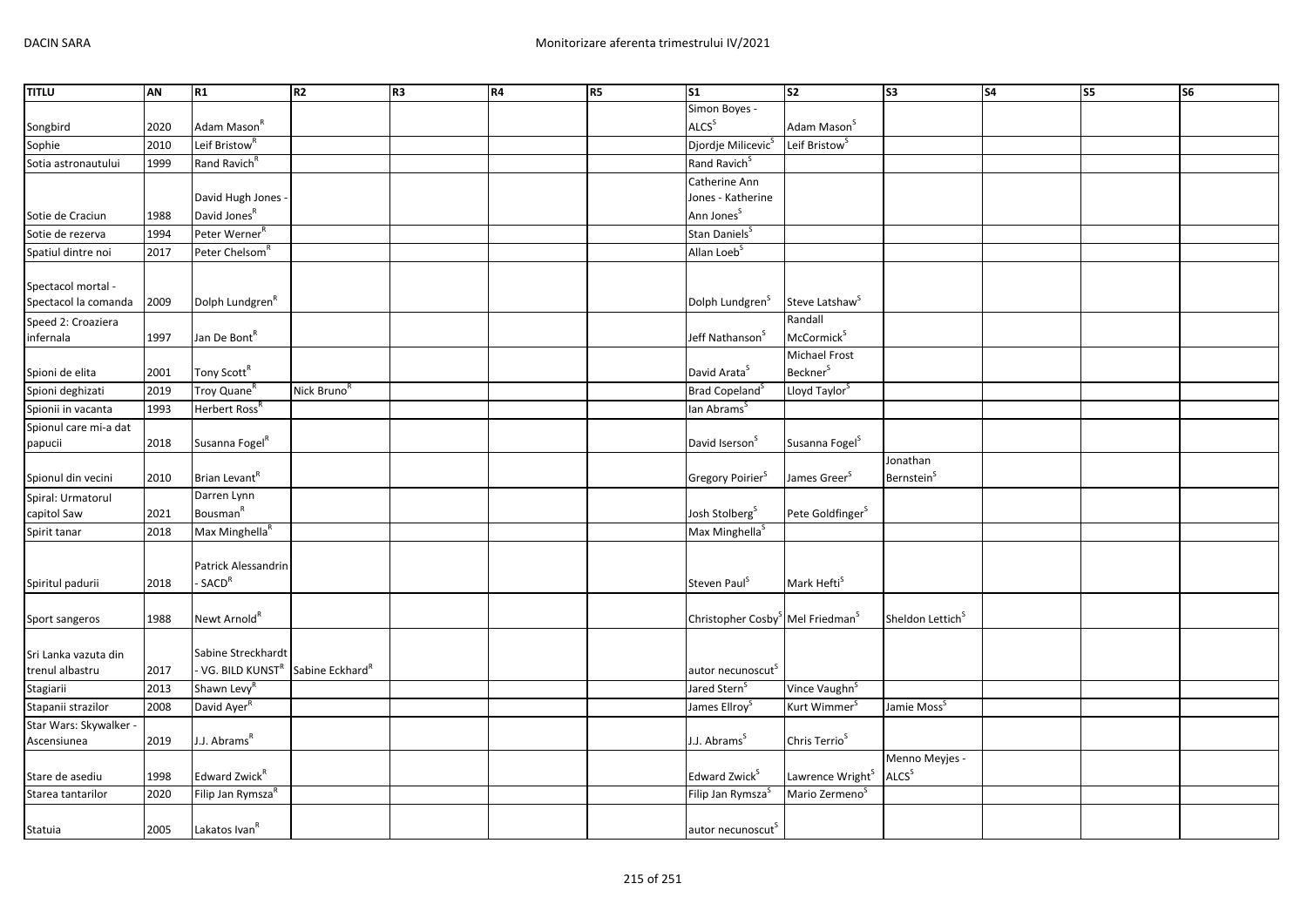| <b>TITLU</b>                                   | AN   | R1                                                       | R <sub>2</sub>            | R <sub>3</sub>           | R4 | R5 | $\mathsf{S}1$                               | S <sub>2</sub>             | S <sub>3</sub> | S <sub>4</sub> | S5 | S6 |
|------------------------------------------------|------|----------------------------------------------------------|---------------------------|--------------------------|----|----|---------------------------------------------|----------------------------|----------------|----------------|----|----|
| <b>Status Update</b>                           | 2018 | Scott Speer <sup>R</sup>                                 |                           |                          |    |    | Jason Filardi <sup>S</sup>                  |                            |                |                |    |    |
| Stewardesa                                     | 2003 | Bruno Barreto <sup>R</sup>                               |                           |                          |    |    | Eric Wald <sup>S</sup>                      |                            |                |                |    |    |
| Strain la usa ta                               | 2001 | Scott Reynolds <sup>R</sup>                              |                           |                          |    |    | Scott Reynolds <sup>S</sup>                 |                            |                |                |    |    |
| Strainul / Lege pe cont                        |      |                                                          |                           |                          |    |    |                                             |                            |                |                |    |    |
| propriu                                        | 2017 | Martin Campbell <sup>K</sup>                             |                           |                          |    |    | David Marconi <sup>S</sup>                  |                            |                |                |    |    |
| Strop si Balonas [sez.                         |      |                                                          |                           |                          |    |    |                                             |                            |                |                |    |    |
| 01] [ep. 0001]                                 | 2016 | David Skelly <sup>R</sup>                                | Bret Nelson <sup>R</sup>  |                          |    |    | Mark Drop <sup>S</sup>                      |                            |                |                |    |    |
| Strop si Balonas [sez.                         |      |                                                          |                           |                          |    |    |                                             |                            |                |                |    |    |
| 01] [ep. 0002]                                 | 2016 | David Skelly <sup>R</sup>                                | Bret Nelson <sup>R</sup>  |                          |    |    | Michael Foulke <sup>S</sup>                 |                            |                |                |    |    |
| Strop si Balonas [sez.                         |      |                                                          |                           |                          |    |    |                                             |                            |                |                |    |    |
| 01] [ep. 0003]                                 | 2016 | Hugh Martin <sup>R</sup>                                 | David Skelly <sup>R</sup> |                          |    |    | Denise Downer <sup>S</sup>                  |                            |                |                |    |    |
| Strop si Balonas [sez.                         | 2016 | Hugh Martin <sup>R</sup>                                 |                           |                          |    |    | Michael Foulke <sup>S</sup>                 |                            |                |                |    |    |
| 01] [ep. 0004]<br>Strop si Balonas [sez.       |      |                                                          |                           |                          |    |    |                                             |                            |                |                |    |    |
| 01] [ep. 0005]                                 | 2016 | David Skelly <sup>R</sup>                                | Bret Nelson <sup>R</sup>  |                          |    |    | Dave Cain <sup>S</sup>                      |                            |                |                |    |    |
| Strop si Balonas [sez.                         |      |                                                          |                           |                          |    |    |                                             |                            |                |                |    |    |
| 01] [ep. 0006]                                 | 2016 | David Skelly <sup>R</sup>                                | Bret Nelson <sup>R</sup>  | Drew Massey <sup>R</sup> |    |    | Michael Foulke <sup>S</sup>                 |                            |                |                |    |    |
| Strop si Balonas [sez.                         |      |                                                          |                           |                          |    |    |                                             |                            |                |                |    |    |
| 01] [ep. 0007]                                 | 2016 | David Skelly <sup>R</sup>                                | Bret Nelson <sup>R</sup>  | Drew Massey <sup>R</sup> |    |    | Michael Foulke <sup>S</sup>                 |                            |                |                |    |    |
| Strop si Balonas [sez.                         |      | Michael Shawn                                            |                           |                          |    |    |                                             |                            |                |                |    |    |
| 01] [ep. 0008]                                 | 2017 | Lewis <sup>R</sup>                                       |                           |                          |    |    | Michael Foulke <sup>S</sup>                 | Ryan Toyama <sup>S</sup>   |                |                |    |    |
| Stuber: Detectiv de                            |      |                                                          |                           |                          |    |    |                                             |                            |                |                |    |    |
| nevoie                                         | 2019 | Michael Dowse <sup>R</sup>                               |                           |                          |    |    | Tripper Clancy <sup>S</sup>                 |                            |                |                |    |    |
| Sub soarele noptii                             | 2018 | Scott Speer <sup>R</sup>                                 |                           |                          |    |    | Eric Kirsten <sup>s</sup>                   |                            |                |                |    |    |
|                                                |      |                                                          |                           |                          |    |    |                                             |                            |                |                |    |    |
| Submarinul K - 19 - K-                         |      |                                                          |                           |                          |    |    |                                             |                            |                |                |    |    |
| 19 Submarinul ucigas                           | 2002 | Kathryn Bigelow <sup>R</sup>                             |                           |                          |    |    | Christopher Kyle <sup>S</sup>               |                            |                |                |    |    |
|                                                |      | Enzo Barboni -<br>$\mathsf{SIAE}^\mathsf{R}$             |                           |                          |    |    | Marco Barboni<br>Tullio - SIAE <sup>S</sup> |                            |                |                |    |    |
| Substituire cu bucluc                          | 1984 |                                                          |                           |                          |    |    |                                             |                            |                |                |    |    |
| Substituirea                                   | 2000 | Matthew Tabak <sup>R</sup>                               |                           |                          |    |    | Matthew Tabak <sup>S</sup>                  |                            |                |                |    |    |
| Sucevita - frumusetea<br>sfanta a manastirilor |      | Vincent Froehly -                                        |                           |                          |    |    |                                             |                            |                |                |    |    |
| pictate                                        | 2018 | <b>SCAM<sup>R</sup></b>                                  |                           |                          |    |    | autor necunoscut <sup>s</sup>               |                            |                |                |    |    |
| Sucker Punch: Evadare                          |      |                                                          |                           |                          |    |    |                                             |                            |                |                |    |    |
| din realitate                                  | 2011 | Zack Snyder <sup>R</sup>                                 |                           |                          |    |    | Zack Snyder <sup>S</sup>                    | Steve Shibuya <sup>S</sup> |                |                |    |    |
| Suflete pierdute [sez.                         |      |                                                          |                           |                          |    |    |                                             |                            |                |                |    |    |
| 01] [ep. 0001]                                 | 2018 | Alejandro Lozano <sup>R</sup> Pavel Vazquez <sup>R</sup> |                           |                          |    |    | Carlos Eloy Castro <sup>5</sup>             |                            |                |                |    |    |
| Suflete pierdute [sez.                         |      |                                                          |                           |                          |    |    |                                             |                            |                |                |    |    |
| 01] [ep. 0002]                                 | 2018 | Alejandro Lozano <sup>R</sup> Pavel Vazquez <sup>R</sup> |                           |                          |    |    | Carlos Eloy Castro <sup>3</sup>             |                            |                |                |    |    |
| Suflete pierdute [sez.                         |      |                                                          |                           |                          |    |    |                                             |                            |                |                |    |    |
| 01] [ep. 0003]                                 | 2018 | Alejandro Lozano <sup>R</sup> Pavel Vazquez <sup>R</sup> |                           |                          |    |    | Carlos Eloy Castro <sup>S</sup>             |                            |                |                |    |    |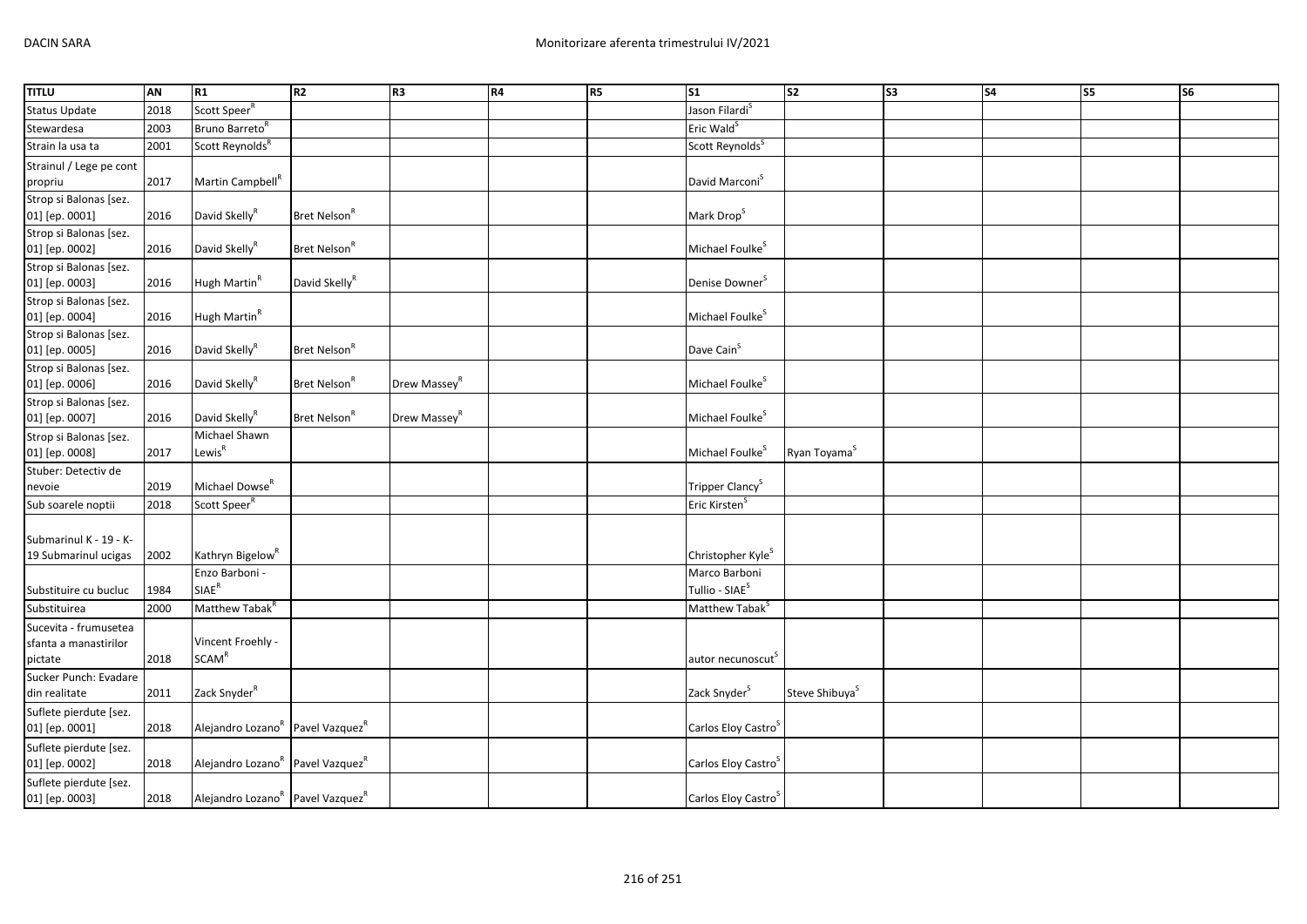| <b>TITLU</b>                                      | AN   | R1                                                       | R2                          | R3 | R4 | R5 | S <sub>1</sub>                             | $\overline{\text{S2}}$ | S <sub>3</sub> | S <sub>4</sub> | S5 | S <sub>6</sub> |
|---------------------------------------------------|------|----------------------------------------------------------|-----------------------------|----|----|----|--------------------------------------------|------------------------|----------------|----------------|----|----------------|
| Suflete pierdute [sez.<br>01] [ep. 0004] - partea | 2018 | Alejandro Lozano <sup>R</sup> Pavel Vazquez <sup>R</sup> |                             |    |    |    | Carlos Eloy Castro <sup>3</sup>            |                        |                |                |    |                |
| Suflete pierdute [sez.<br>01] [ep. 0005]          | 2018 | *Alejandro<br>Lozano <sup>R</sup>                        | *Pavel Vazquez <sup>n</sup> |    |    |    | *Carlos Eloy<br>Castro <sup>S</sup>        |                        |                |                |    |                |
| Suflete pierdute [sez.<br>01] [ep. 0006]          | 2018 | Alejandro Lozano <sup>k</sup> Pavel Vazquez <sup>k</sup> |                             |    |    |    | Carlos Eloy Castro                         |                        |                |                |    |                |
| Suflete pierdute [sez.<br>01] [ep. 0007]          | 2018 | Alejandro Lozano <sup>R</sup> Pavel Vazquez <sup>R</sup> |                             |    |    |    | Carlos Eloy Castro <sup>5</sup>            |                        |                |                |    |                |
| Suflete pierdute [sez.<br>01] [ep. 0008]          | 2018 | *Alejandro<br>Lozano <sup>R</sup>                        | *Pavel Vazquez <sup>"</sup> |    |    |    | *Carlos Eloy<br>Castro <sup>S</sup>        |                        |                |                |    |                |
| Suflete pierdute [sez.<br>01] [ep. 0009]          | 2018 | Alejandro Lozano <sup>R</sup> Pavel Vazquez <sup>R</sup> |                             |    |    |    | Carlos Eloy Castro <sup>S</sup>            |                        |                |                |    |                |
| Suflete pierdute [sez.<br>01] [ep. 0010]          | 2018 | Alejandro Lozano <sup>k</sup> Pavel Vazquez <sup>k</sup> |                             |    |    |    | Carlos Eloy Castro <sup>3</sup>            |                        |                |                |    |                |
| Suflete pierdute [sez.<br>01] [ep. 0011]          | 2018 | Alejandro Lozano <sup>R</sup> Pavel Vazquez <sup>R</sup> |                             |    |    |    | Carlos Eloy Castro <sup>3</sup>            |                        |                |                |    |                |
| Suflete pierdute [sez.<br>01] [ep. 0012]          | 2018 | Alejandro Lozano <sup>R</sup> Pavel Vazquez <sup>R</sup> |                             |    |    |    | Carlos Eloy Castro <sup>S</sup>            |                        |                |                |    |                |
| Suflete pierdute [sez.<br>01] [ep. 0013]          | 2018 | *Alejandro<br>Lozano <sup>R</sup>                        | *Pavel Vazquez <sup>k</sup> |    |    |    | *Carlos Eloy<br>$\text{Castro}^{\text{S}}$ |                        |                |                |    |                |
| Suflete pierdute [sez.<br>01] [ep. 0014]          | 2018 | Alejandro Lozano <sup>R</sup> Pavel Vazquez <sup>R</sup> |                             |    |    |    | Carlos Eloy Castro <sup>s</sup>            |                        |                |                |    |                |
| Suflete pierdute [sez.<br>01] [ep. 0015]          | 2018 | Alejandro Lozano <sup>R</sup> Pavel Vazquez <sup>R</sup> |                             |    |    |    | Carlos Eloy Castro <sup>5</sup>            |                        |                |                |    |                |
| Suflete pierdute [sez.<br>01] [ep. 0016]          | 2018 | Alejandro Lozano <sup>R</sup> Pavel Vazquez <sup>R</sup> |                             |    |    |    | Carlos Eloy Castro <sup>3</sup>            |                        |                |                |    |                |
| Suflete pierdute [sez.<br>01] [ep. 0017]          | 2018 | Alejandro Lozano <sup>R</sup> Pavel Vazquez <sup>R</sup> |                             |    |    |    | Carlos Eloy Castro <sup>5</sup>            |                        |                |                |    |                |
| Suflete pierdute [sez.<br>01] [ep. 0018]          | 2018 | Alejandro Lozano <sup>R</sup> Pavel Vazquez <sup>R</sup> |                             |    |    |    | Carlos Eloy Castro <sup>3</sup>            |                        |                |                |    |                |
| Suflete pierdute [sez.<br>01] [ep. 0019]          | 2018 | Alejandro Lozano <sup>R</sup> Pavel Vazquez <sup>R</sup> |                             |    |    |    | Carlos Eloy Castro <sup>5</sup>            |                        |                |                |    |                |
| Suflete pierdute [sez.<br>01] [ep. 0020]          | 2018 | Alejandro Lozano <sup>R</sup> Pavel Vazquez <sup>R</sup> |                             |    |    |    | Carlos Eloy Castro <sup>3</sup>            |                        |                |                |    |                |
| Suflete pierdute [sez.<br>01] [ep. 0021]          | 2018 | *Alejandro<br>Lozano <sup>R</sup>                        | *Pavel Vazquez <sup>k</sup> |    |    |    | *Carlos Eloy<br>Castro <sup>S</sup>        |                        |                |                |    |                |
| Suflete pierdute [sez.<br>01] [ep. 0022]          | 2018 | Alejandro Lozano <sup>k</sup> Pavel Vazquez <sup>k</sup> |                             |    |    |    | Carlos Eloy Castro <sup>3</sup>            |                        |                |                |    |                |
| Suflete pierdute [sez.<br>01] [ep. 0023]          | 2018 | Alejandro Lozano <sup>R</sup> Pavel Vazquez <sup>R</sup> |                             |    |    |    | Carlos Eloy Castro <sup>5</sup>            |                        |                |                |    |                |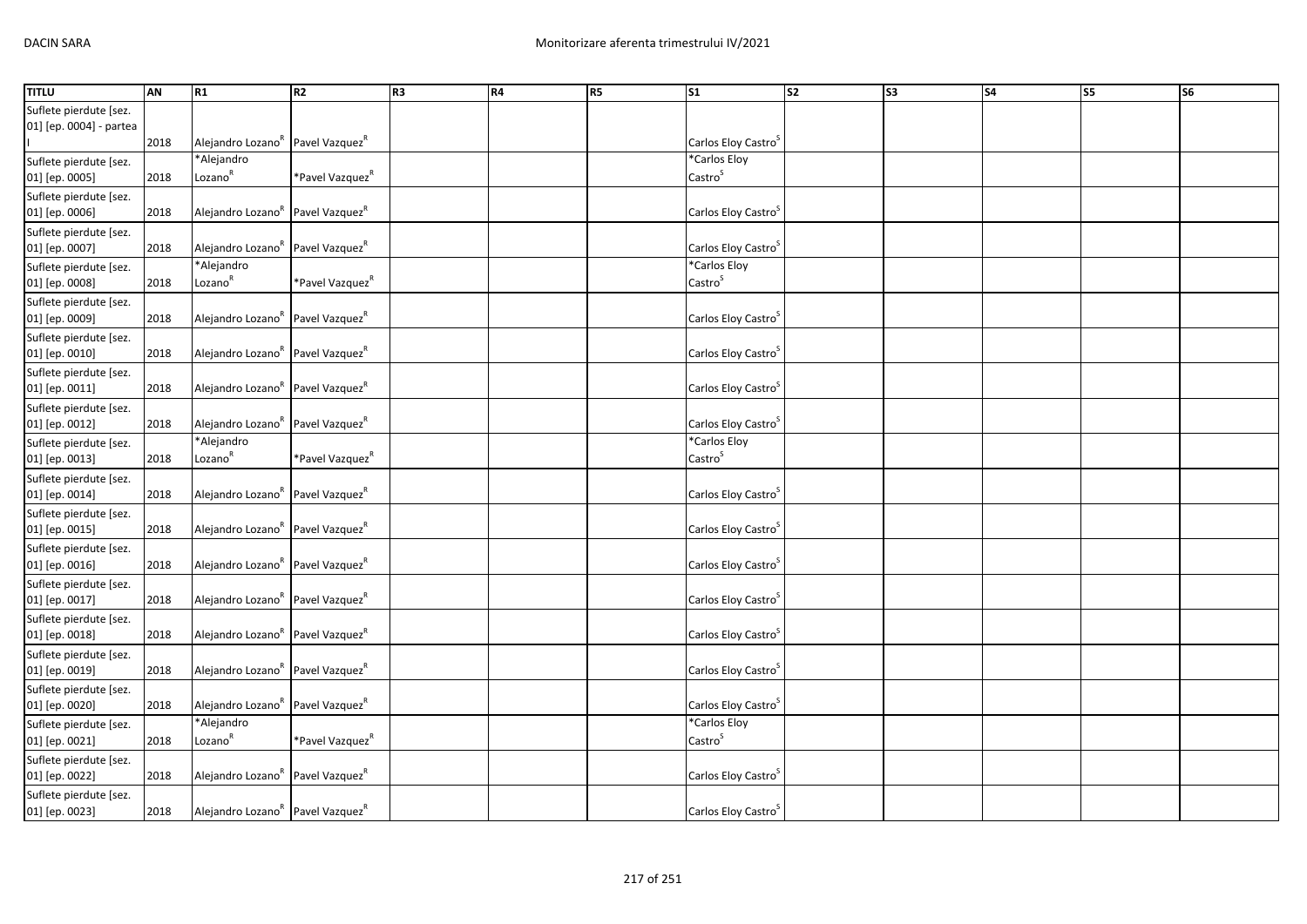| <b>TITLU</b>                             | AN   | R1                                                       | R2                          | R <sub>3</sub> | <b>R4</b> | <b>R5</b> | <b>S1</b>                           | S <sub>2</sub> | S <sub>3</sub> | <b>S4</b> | S5 | S <sub>6</sub> |
|------------------------------------------|------|----------------------------------------------------------|-----------------------------|----------------|-----------|-----------|-------------------------------------|----------------|----------------|-----------|----|----------------|
| Suflete pierdute [sez.<br>01] [ep. 0024] | 2018 | Alejandro Lozano <sup>k</sup> Pavel Vazquez <sup>k</sup> |                             |                |           |           | Carlos Eloy Castro <sup>&gt;</sup>  |                |                |           |    |                |
| Suflete pierdute [sez.<br>01] [ep. 0025] | 2018 | Alejandro Lozano <sup>k</sup> Pavel Vazquez <sup>k</sup> |                             |                |           |           | Carlos Eloy Castro <sup>3</sup>     |                |                |           |    |                |
| Suflete pierdute [sez.<br>01] [ep. 0026] | 2018 | Alejandro Lozano <sup>R</sup> Pavel Vazquez <sup>R</sup> |                             |                |           |           | Carlos Eloy Castro <sup>5</sup>     |                |                |           |    |                |
| Suflete pierdute [sez.<br>01] [ep. 0027] | 2018 | Alejandro Lozano <sup>R</sup> Pavel Vazquez <sup>R</sup> |                             |                |           |           | Carlos Eloy Castro <sup>5</sup>     |                |                |           |    |                |
| Suflete pierdute [sez.<br>01] [ep. 0028] | 2018 | *Alejandro<br>Lozano <sup>R</sup>                        | *Pavel Vazquez <sup>k</sup> |                |           |           | *Carlos Eloy<br>Castro <sup>S</sup> |                |                |           |    |                |
| Suflete pierdute [sez.<br>01] [ep. 0029] | 2018 | Alejandro Lozano <sup>R</sup> Pavel Vazquez <sup>R</sup> |                             |                |           |           | Carlos Eloy Castro <sup>3</sup>     |                |                |           |    |                |
| Suflete pierdute [sez.<br>01] [ep. 0030] | 2018 | Alejandro Lozano <sup>k</sup> Pavel Vazquez <sup>k</sup> |                             |                |           |           | Carlos Eloy Castro <sup>5</sup>     |                |                |           |    |                |
| Suflete pierdute [sez.<br>01] [ep. 0031] | 2018 | Alejandro Lozano <sup>R</sup> Pavel Vazquez <sup>R</sup> |                             |                |           |           | Carlos Eloy Castro <sup>5</sup>     |                |                |           |    |                |
| Suflete pierdute [sez.<br>01] [ep. 0032] | 2018 | *Alejandro<br>Lozano <sup>R</sup>                        | *Pavel Vazquez <sup>R</sup> |                |           |           | *Carlos Eloy<br>Castro <sup>S</sup> |                |                |           |    |                |
| Suflete pierdute [sez.<br>01] [ep. 0033] | 2018 | Alejandro Lozano <sup>k</sup> Pavel Vazquez <sup>k</sup> |                             |                |           |           | Carlos Eloy Castro <sup>5</sup>     |                |                |           |    |                |
| Suflete pierdute [sez.<br>01] [ep. 0034] | 2018 | Alejandro Lozano <sup>R</sup> Pavel Vazquez <sup>R</sup> |                             |                |           |           | Carlos Eloy Castro <sup>3</sup>     |                |                |           |    |                |
| Suflete pierdute [sez.<br>01] [ep. 0035] | 2018 | *Alejandro<br>Lozano <sup>R</sup>                        | *Pavel Vazquez <sup>k</sup> |                |           |           | *Carlos Eloy<br>Castro <sup>S</sup> |                |                |           |    |                |
| Suflete pierdute [sez.<br>01] [ep. 0036] | 2018 | Alejandro Lozano <sup>k</sup> Pavel Vazquez <sup>k</sup> |                             |                |           |           | Carlos Eloy Castro <sup>5</sup>     |                |                |           |    |                |
| Suflete pierdute [sez.<br>01] [ep. 0037] | 2018 | Alejandro Lozano <sup>R</sup> Pavel Vazquez <sup>R</sup> |                             |                |           |           | Carlos Eloy Castro <sup>5</sup>     |                |                |           |    |                |
| Suflete pierdute [sez.<br>01] [ep. 0038] | 2018 | Alejandro Lozano <sup>K</sup> Pavel Vazquez <sup>K</sup> |                             |                |           |           | Carlos Eloy Castro                  |                |                |           |    |                |
| Suflete pierdute [sez.<br>01] [ep. 0039] | 2018 | *Alejandro<br>Lozano <sup>R</sup>                        | *Pavel Vazquez <sup>k</sup> |                |           |           | *Carlos Eloy<br>Castro <sup>S</sup> |                |                |           |    |                |
| Suflete pierdute [sez.<br>01] [ep. 0040] | 2018 | Alejandro Lozano <sup>R</sup> Pavel Vazquez <sup>R</sup> |                             |                |           |           | Carlos Eloy Castro <sup>3</sup>     |                |                |           |    |                |
| Suflete pierdute [sez.<br>01] [ep. 0041] | 2018 | Alejandro Lozano <sup>k</sup> Pavel Vazquez <sup>k</sup> |                             |                |           |           | Carlos Eloy Castro <sup>5</sup>     |                |                |           |    |                |
| Suflete pierdute [sez.<br>01] [ep. 0042] | 2018 | Alejandro Lozano <sup>k</sup> Pavel Vazquez <sup>k</sup> |                             |                |           |           | Carlos Eloy Castro                  |                |                |           |    |                |
| Suflete pierdute [sez.<br>01] [ep. 0043] | 2018 | Alejandro Lozano <sup>R</sup> Pavel Vazquez <sup>R</sup> |                             |                |           |           | Carlos Eloy Castro <sup>5</sup>     |                |                |           |    |                |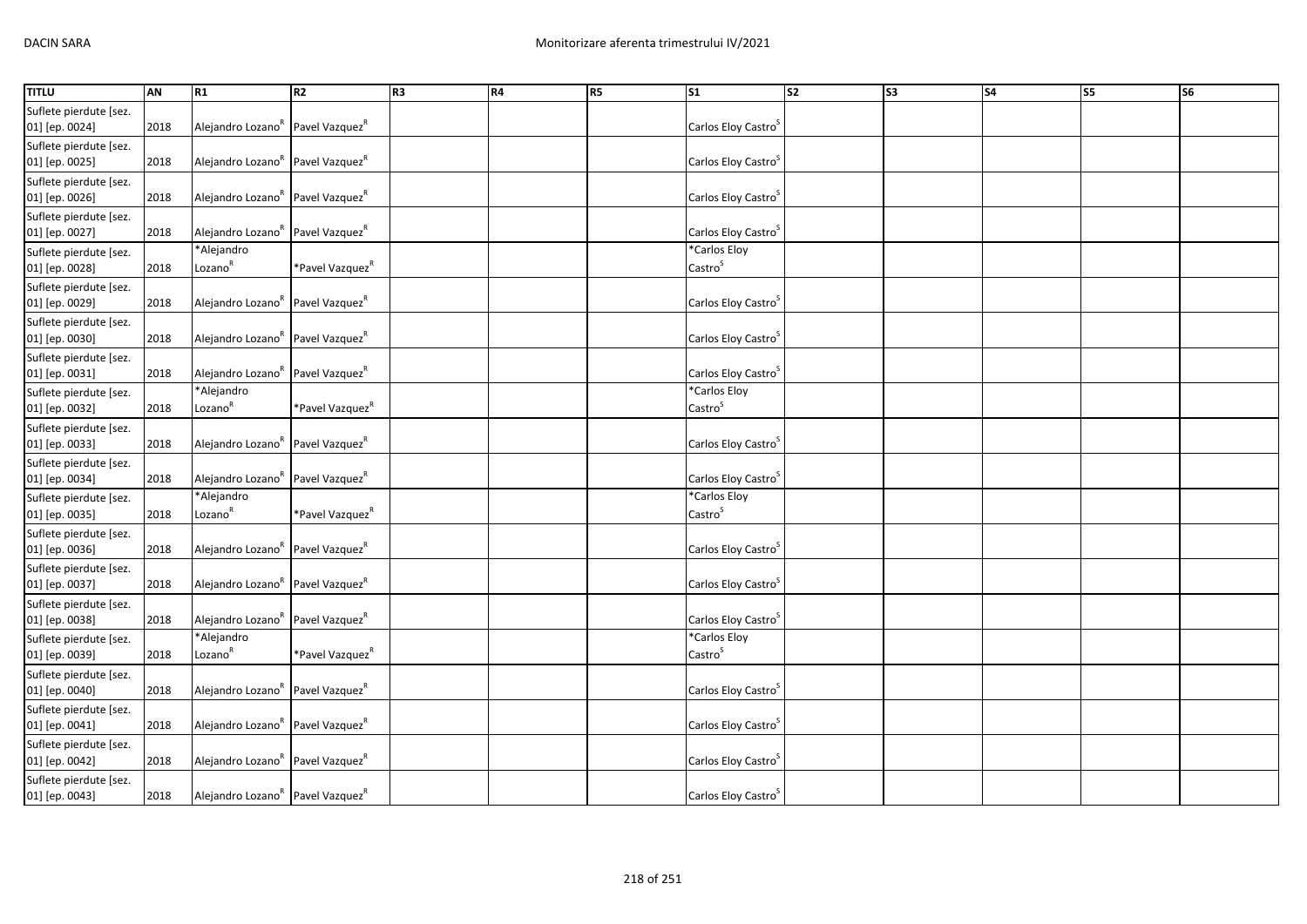| <b>TITLU</b>                             | AN   | R1                                                       | R2                          | R <sub>3</sub> | <b>R4</b> | R5 | S <sub>1</sub>                      | $\overline{\text{S2}}$ | S <sub>3</sub> | S <sub>4</sub> | S5 | S <sub>6</sub> |
|------------------------------------------|------|----------------------------------------------------------|-----------------------------|----------------|-----------|----|-------------------------------------|------------------------|----------------|----------------|----|----------------|
| Suflete pierdute [sez.                   |      | *Alejandro                                               |                             |                |           |    | *Carlos Eloy                        |                        |                |                |    |                |
| 01] [ep. 0044]                           | 2018 | Lozano <sup>R</sup>                                      | *Pavel Vazquez <sup>k</sup> |                |           |    | Castro <sup>S</sup>                 |                        |                |                |    |                |
| Suflete pierdute [sez.<br>01] [ep. 0045] | 2018 | Alejandro Lozano <sup>k</sup> Pavel Vazquez <sup>k</sup> |                             |                |           |    | Carlos Eloy Castro <sup>3</sup>     |                        |                |                |    |                |
| Suflete pierdute [sez.<br>01] [ep. 0046] | 2018 | Alejandro Lozano <sup>R</sup> Pavel Vazquez <sup>R</sup> |                             |                |           |    | Carlos Eloy Castro <sup>5</sup>     |                        |                |                |    |                |
| Suflete pierdute [sez.<br>01] [ep. 0047] | 2018 | Alejandro Lozano <sup>R</sup> Pavel Vazquez <sup>R</sup> |                             |                |           |    | Carlos Eloy Castro <sup>S</sup>     |                        |                |                |    |                |
| Suflete pierdute [sez.<br>01] [ep. 0048] | 2018 | Alejandro Lozano <sup>R</sup> Pavel Vazquez <sup>R</sup> |                             |                |           |    | Carlos Eloy Castro <sup>3</sup>     |                        |                |                |    |                |
| Suflete pierdute [sez.<br>01] [ep. 0049] | 2018 | Alejandro Lozano <sup>R</sup> Pavel Vazquez <sup>R</sup> |                             |                |           |    | Carlos Eloy Castro <sup>3</sup>     |                        |                |                |    |                |
| Suflete pierdute [sez.<br>01] [ep. 0050] | 2018 | Alejandro Lozano <sup>k</sup> Pavel Vazquez <sup>k</sup> |                             |                |           |    | Carlos Eloy Castro <sup>5</sup>     |                        |                |                |    |                |
| Suflete pierdute [sez.<br>01] [ep. 0051] | 2018 | *Alejandro<br>Lozano <sup>R</sup>                        | *Pavel Vazquez <sup>k</sup> |                |           |    | *Carlos Eloy<br>Castro <sup>S</sup> |                        |                |                |    |                |
| Suflete pierdute [sez.<br>01] [ep. 0052] | 2018 | Alejandro Lozano <sup>R</sup> Pavel Vazquez <sup>R</sup> |                             |                |           |    | Carlos Eloy Castro <sup>5</sup>     |                        |                |                |    |                |
| Suflete pierdute [sez.<br>01] [ep. 0053] | 2018 | Alejandro Lozano <sup>R</sup> Pavel Vazquez <sup>R</sup> |                             |                |           |    | Carlos Eloy Castro <sup>3</sup>     |                        |                |                |    |                |
| Suflete pierdute [sez.<br>01] [ep. 0054] | 2018 | Alejandro Lozano <sup>R</sup> Pavel Vazquez <sup>R</sup> |                             |                |           |    | Carlos Eloy Castro <sup>3</sup>     |                        |                |                |    |                |
| Suflete pierdute [sez.<br>01] [ep. 0055] | 2018 | Alejandro Lozano <sup>R</sup> Pavel Vazquez <sup>R</sup> |                             |                |           |    | Carlos Eloy Castro <sup>5</sup>     |                        |                |                |    |                |
| Suflete pierdute [sez.<br>01] [ep. 0056] | 2018 | Alejandro Lozano <sup>R</sup> Pavel Vazquez <sup>R</sup> |                             |                |           |    | Carlos Eloy Castro                  |                        |                |                |    |                |
| Suflete pierdute [sez.<br>01] [ep. 0057] | 2018 | *Alejandro<br>Lozano <sup>R</sup>                        | *Pavel Vazquez <sup>k</sup> |                |           |    | *Carlos Eloy<br>Castro <sup>S</sup> |                        |                |                |    |                |
| Suflete pierdute [sez.<br>01] [ep. 0058] | 2018 | Alejandro Lozano <sup>R</sup> Pavel Vazquez <sup>R</sup> |                             |                |           |    | Carlos Eloy Castro <sup>3</sup>     |                        |                |                |    |                |
| Suflete pierdute [sez.<br>01] [ep. 0059] | 2018 | Alejandro Lozano <sup>R</sup> Pavel Vazquez <sup>R</sup> |                             |                |           |    | Carlos Eloy Castro <sup>3</sup>     |                        |                |                |    |                |
| Suflete pierdute [sez.<br>01] [ep. 0060] | 2018 | Alejandro Lozano <sup>R</sup> Pavel Vazquez <sup>R</sup> |                             |                |           |    | Carlos Eloy Castro <sup>3</sup>     |                        |                |                |    |                |
| Suflete pierdute [sez.<br>01] [ep. 0061] | 2018 | Alejandro Lozano <sup>R</sup> Pavel Vazquez <sup>R</sup> |                             |                |           |    | Carlos Eloy Castro <sup>3</sup>     |                        |                |                |    |                |
| Suflete pierdute [sez.<br>01] [ep. 0062] | 2018 | Alejandro Lozano <sup>R</sup> Pavel Vazquez <sup>R</sup> |                             |                |           |    | Carlos Eloy Castro <sup>3</sup>     |                        |                |                |    |                |
| Suflete pierdute [sez.<br>01] [ep. 0063] | 2018 | Alejandro Lozano <sup>R</sup> Pavel Vazquez <sup>R</sup> |                             |                |           |    | Carlos Eloy Castro <sup>5</sup>     |                        |                |                |    |                |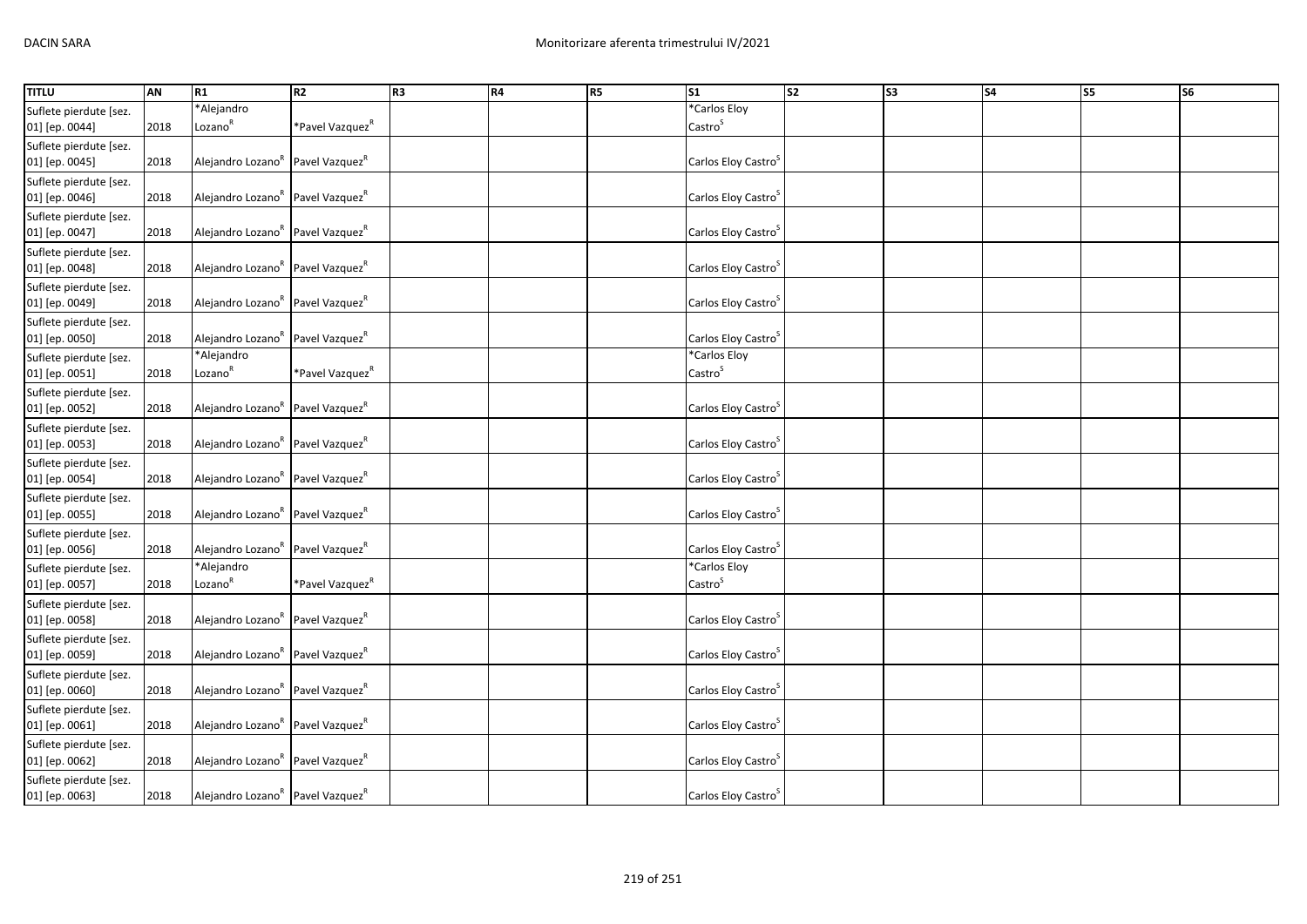| <b>TITLU</b>           | AN   | R <sub>1</sub>                                           | R2                          | R <sub>3</sub> | R4 | <b>R5</b> | S <sub>1</sub>                  | S <sub>2</sub> | S <sub>3</sub> | \$4 | S5 | S <sub>6</sub> |
|------------------------|------|----------------------------------------------------------|-----------------------------|----------------|----|-----------|---------------------------------|----------------|----------------|-----|----|----------------|
| Suflete pierdute [sez. |      | *Alejandro                                               |                             |                |    |           | *Carlos Eloy                    |                |                |     |    |                |
| 01] [ep. 0064]         | 2018 | Lozano <sup>R</sup>                                      | *Pavel Vazquez <sup>k</sup> |                |    |           | Castro <sup>S</sup>             |                |                |     |    |                |
| Suflete pierdute [sez. |      |                                                          |                             |                |    |           |                                 |                |                |     |    |                |
| 01] [ep. 0065]         | 2018 | Alejandro Lozano <sup>k</sup> Pavel Vazquez <sup>k</sup> |                             |                |    |           | Carlos Eloy Castro <sup>3</sup> |                |                |     |    |                |
| Suflete pierdute [sez. |      |                                                          |                             |                |    |           |                                 |                |                |     |    |                |
| 01] [ep. 0066]         | 2018 | Alejandro Lozano <sup>R</sup> Pavel Vazquez <sup>R</sup> |                             |                |    |           | Carlos Eloy Castro <sup>S</sup> |                |                |     |    |                |
| Suflete pierdute [sez. |      |                                                          |                             |                |    |           |                                 |                |                |     |    |                |
| 01] [ep. 0067]         | 2018 | Alejandro Lozano <sup>R</sup> Pavel Vazquez <sup>R</sup> |                             |                |    |           | Carlos Eloy Castro <sup>5</sup> |                |                |     |    |                |
| Suflete pierdute [sez. |      |                                                          |                             |                |    |           |                                 |                |                |     |    |                |
| 01] [ep. 0068]         | 2018 | Alejandro Lozano <sup>R</sup> Pavel Vazquez <sup>R</sup> |                             |                |    |           | Carlos Eloy Castro <sup>5</sup> |                |                |     |    |                |
| Suflete pierdute [sez. |      |                                                          |                             |                |    |           |                                 |                |                |     |    |                |
| 01] [ep. 0069]         | 2018 | Alejandro Lozano <sup>R</sup> Pavel Vazquez <sup>R</sup> |                             |                |    |           | Carlos Eloy Castro <sup>5</sup> |                |                |     |    |                |
| Suflete pierdute [sez. |      |                                                          |                             |                |    |           |                                 |                |                |     |    |                |
| 01] [ep. 0070]         | 2018 | Alejandro Lozano <sup>k</sup> Pavel Vazquez <sup>k</sup> |                             |                |    |           | Carlos Eloy Castro <sup>5</sup> |                |                |     |    |                |
| Suflete pierdute [sez. |      |                                                          |                             |                |    |           |                                 |                |                |     |    |                |
| 01] [ep. 0071]         | 2018 | Alejandro Lozano <sup>k</sup> Pavel Vazquez <sup>k</sup> |                             |                |    |           | Carlos Eloy Castro <sup>5</sup> |                |                |     |    |                |
| Suflete pierdute [sez. |      | *Alejandro                                               |                             |                |    |           | *Carlos Eloy                    |                |                |     |    |                |
| 01] [ep. 0072]         | 2018 | Lozano <sup>R</sup>                                      | *Pavel Vazquez <sup>k</sup> |                |    |           | Castro <sup>S</sup>             |                |                |     |    |                |
| Suflete pierdute [sez. |      |                                                          |                             |                |    |           |                                 |                |                |     |    |                |
| 01] [ep. 0073]         | 2018 | Alejandro Lozano <sup>R</sup> Pavel Vazquez <sup>R</sup> |                             |                |    |           | Carlos Eloy Castro <sup>S</sup> |                |                |     |    |                |
| Suflete pierdute [sez. |      |                                                          |                             |                |    |           |                                 |                |                |     |    |                |
| 01] [ep. 0074]         | 2018 | Alejandro Lozano <sup>R</sup> Pavel Vazquez <sup>R</sup> |                             |                |    |           | Carlos Eloy Castro <sup>3</sup> |                |                |     |    |                |
| Suflete pierdute [sez. |      |                                                          |                             |                |    |           |                                 |                |                |     |    |                |
| 01] [ep. 0075]         | 2018 | Alejandro Lozano <sup>R</sup> Pavel Vazquez <sup>R</sup> |                             |                |    |           | Carlos Eloy Castro <sup>S</sup> |                |                |     |    |                |
| Suflete pierdute [sez. |      | *Alejandro                                               |                             |                |    |           | *Carlos Eloy                    |                |                |     |    |                |
| 01] [ep. 0076]         | 2018 | Lozano <sup>R</sup>                                      | *Pavel Vazquez <sup>"</sup> |                |    |           | Castro <sup>S</sup>             |                |                |     |    |                |
| Suflete pierdute [sez. |      |                                                          |                             |                |    |           |                                 |                |                |     |    |                |
| 01] [ep. 0077]         | 2018 | Alejandro Lozano <sup>R</sup> Pavel Vazquez <sup>R</sup> |                             |                |    |           | Carlos Eloy Castro <sup>3</sup> |                |                |     |    |                |
| Suflete pierdute [sez. |      |                                                          |                             |                |    |           |                                 |                |                |     |    |                |
| 01] [ep. 0078]         | 2018 | Alejandro Lozano <sup>R</sup> Pavel Vazquez <sup>R</sup> |                             |                |    |           | Carlos Eloy Castro <sup>3</sup> |                |                |     |    |                |
| Suflete pierdute [sez. |      |                                                          |                             |                |    |           |                                 |                |                |     |    |                |
| 01] [ep. 0079]         | 2018 | Alejandro Lozano <sup>k</sup> Pavel Vazquez <sup>k</sup> |                             |                |    |           | Carlos Eloy Castro <sup>3</sup> |                |                |     |    |                |
| Suflete pierdute [sez. |      |                                                          |                             |                |    |           |                                 |                |                |     |    |                |
| 01] [ep. 0080]         | 2018 | Alejandro Lozano <sup>R</sup> Pavel Vazquez <sup>R</sup> |                             |                |    |           | Carlos Eloy Castro <sup>5</sup> |                |                |     |    |                |
| Suflete pierdute [sez. |      |                                                          |                             |                |    |           |                                 |                |                |     |    |                |
| 01] [ep. 0081]         | 2018 | Alejandro Lozano <sup>R</sup> Pavel Vazquez <sup>R</sup> |                             |                |    |           | Carlos Eloy Castro <sup>5</sup> |                |                |     |    |                |
| Suflete pierdute [sez. |      |                                                          |                             |                |    |           |                                 |                |                |     |    |                |
| 01] [ep. 0082]         | 2018 | Alejandro Lozano <sup>k</sup> Pavel Vazquez <sup>k</sup> |                             |                |    |           | Carlos Eloy Castro              |                |                |     |    |                |
| Suflete pierdute [sez. |      |                                                          |                             |                |    |           |                                 |                |                |     |    |                |
| 01] [ep. 0083]         | 2018 | Alejandro Lozano <sup>R</sup> Pavel Vazquez <sup>R</sup> |                             |                |    |           | Carlos Eloy Castro <sup>5</sup> |                |                |     |    |                |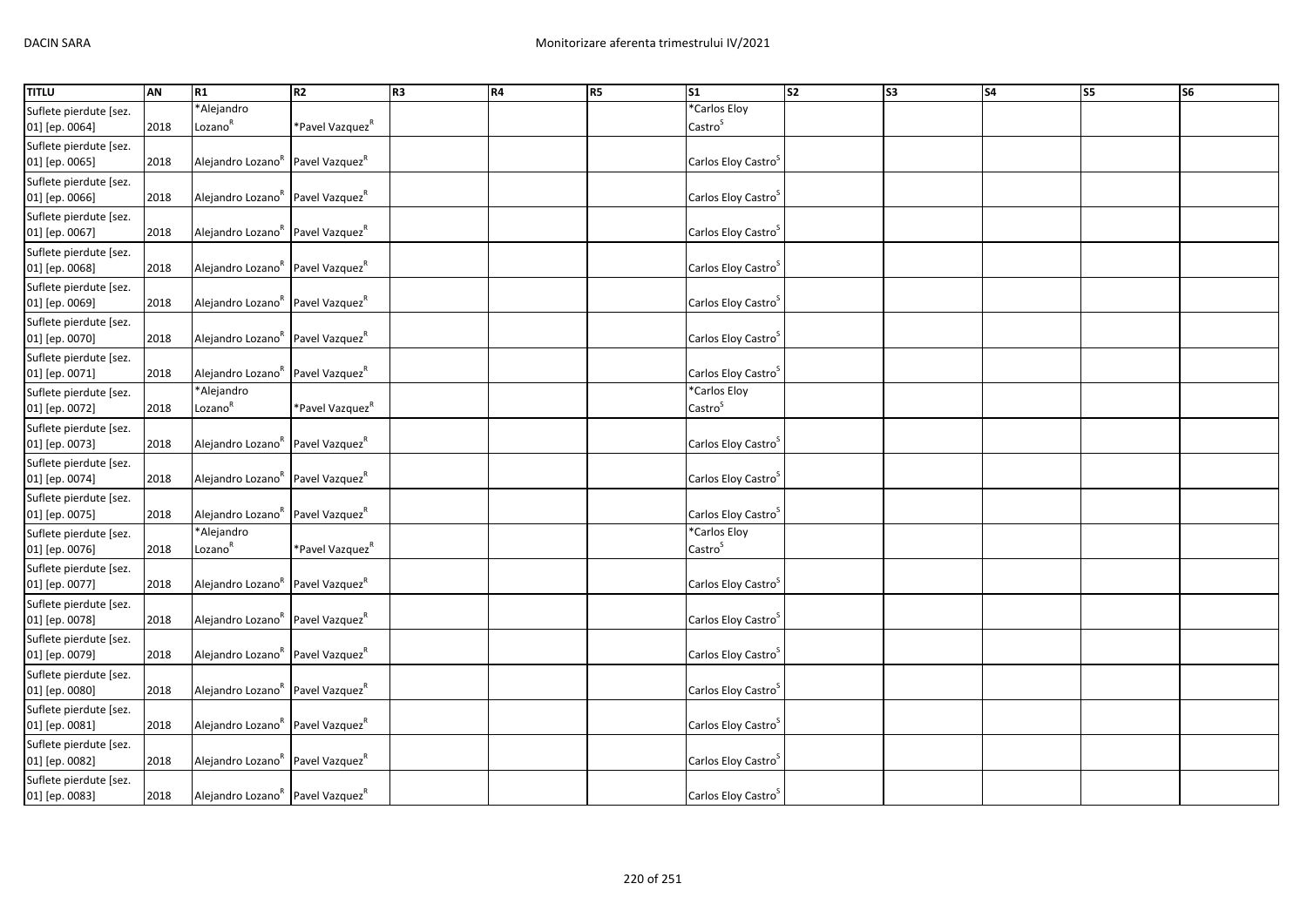| <b>TITLU</b>                 | AN   | R1                                                       | R <sub>2</sub>              | R <sub>3</sub> | R4 | R <sub>5</sub> | S <sub>1</sub>                  | <b>S2</b>                    | S <sub>3</sub>                 | S4                       | S5                           | S6 |
|------------------------------|------|----------------------------------------------------------|-----------------------------|----------------|----|----------------|---------------------------------|------------------------------|--------------------------------|--------------------------|------------------------------|----|
| Suflete pierdute [sez.       |      | *Alejandro                                               |                             |                |    |                | *Carlos Eloy                    |                              |                                |                          |                              |    |
| 01] [ep. 0084]               | 2018 | Lozano <sup>R</sup>                                      | *Pavel Vazquez <sup>R</sup> |                |    |                | Castro <sup>S</sup>             |                              |                                |                          |                              |    |
| Suflete pierdute [sez.       |      |                                                          |                             |                |    |                |                                 |                              |                                |                          |                              |    |
| 01] [ep. 0085]               | 2018 | Alejandro Lozano <sup>R</sup> Pavel Vazquez <sup>R</sup> |                             |                |    |                | Carlos Eloy Castro <sup>5</sup> |                              |                                |                          |                              |    |
| Sume - Misiunea              |      |                                                          |                             |                |    |                | Christoffer                     |                              |                                |                          |                              |    |
| Midsommar                    | 2021 | Erland Beskow <sup>R</sup>                               |                             |                |    |                | Sandler <sup>S</sup>            | Soren Olsson <sup>5</sup>    | Thobias Hoffmen <sup>5</sup>   |                          |                              |    |
|                              |      | Patrick Read                                             |                             |                |    |                |                                 |                              |                                |                          |                              |    |
| Sunt plecat in oras          | 1994 | Johnson <sup>R</sup>                                     |                             |                |    |                | John Hughes <sup>S</sup>        |                              |                                |                          |                              |    |
|                              |      |                                                          |                             |                |    |                |                                 | Anthony                      |                                |                          |                              |    |
| Super baieti                 | 2016 | Shane Black <sup>R</sup>                                 |                             |                |    |                | Shane Black <sup>S</sup>        | Bagarozzi <sup>S</sup>       |                                |                          |                              |    |
| Super party la birou         | 2016 | Josh Gordon <sup>F</sup>                                 | Will Speck <sup>R</sup>     |                |    |                | Justin Marks <sup>S</sup>       | Dan Mazer <sup>S</sup>       | Justin Malen <sup>5</sup>      | Laura Solon <sup>5</sup> |                              |    |
|                              |      | Jay                                                      |                             |                |    |                | Jay                             |                              |                                |                          |                              |    |
| Super politisti 2            | 2018 | Chandrasekhar <sup>R</sup>                               |                             |                |    |                | Chandrasekhar <sup>5</sup>      | Kevin Heffernan <sup>S</sup> | Paul Soter <sup>S</sup>        | Steve Lemme <sup>5</sup> | Erik Stolhanske <sup>5</sup> |    |
|                              |      |                                                          |                             |                |    |                |                                 |                              |                                |                          |                              |    |
| Supercaine                   | 2007 | Frederik Du Chau <sup>k</sup>                            |                             |                |    |                | Adam Rifkin <sup>5</sup>        | Joe Piscatella <sup>S</sup>  | Craig A. Williams <sup>S</sup> |                          |                              |    |
| Superman/Batman:             |      |                                                          |                             |                |    |                |                                 |                              |                                |                          |                              |    |
| Inamici publici              | 2009 | Sam Liu <sup>R</sup>                                     |                             |                |    |                | Stan Berkowitz <sup>S</sup>     |                              |                                |                          |                              |    |
|                              |      | Sergio Corbucci -                                        |                             |                |    |                | Sergio Corbucci -               | Sabatino Ciuffini -          |                                |                          |                              |    |
| Superpolitistul              | 1980 | $\mathsf{SIAE}^\mathsf{R}$                               |                             |                |    |                | SIAE <sup>S</sup>               | SIAE <sup>S</sup>            |                                |                          |                              |    |
| Supravietuitorul             | 2013 | Peter Berg <sup>R</sup>                                  |                             |                |    |                | Peter Berg <sup>S</sup>         |                              |                                |                          |                              |    |
|                              |      |                                                          |                             |                |    |                |                                 |                              |                                |                          |                              |    |
| Surori bune si nebune        | 2015 | Jason Moore <sup>R</sup>                                 |                             |                |    |                | Paula Pell <sup>S</sup>         |                              |                                |                          |                              |    |
|                              |      | William A.                                               |                             |                |    |                | Mark Lawrence                   | Preston A.                   |                                |                          |                              |    |
| Suspectul                    | 2002 | Graham <sup>R</sup>                                      |                             |                |    |                | Miller <sup>S</sup>             | Whitmore II <sup>5</sup>     |                                |                          |                              |    |
| Tabara cu bucluc             | 2007 | Fred Savage <sup>R</sup>                                 |                             |                |    |                | Geoff Rodkey <sup>S</sup>       | J. David Stem <sup>s</sup>   | David N. Weiss <sup>5</sup>    |                          |                              |    |
| Tacere                       | 2016 | Martin Scorsese <sup>R</sup>                             |                             |                |    |                | Jay Cocks <sup>S</sup>          | Martin Scorsese <sup>5</sup> |                                |                          |                              |    |
|                              |      |                                                          |                             |                |    |                |                                 |                              |                                |                          |                              |    |
| Tacere - In memoria lui      |      |                                                          |                             |                |    |                |                                 |                              |                                |                          |                              |    |
| Hejja Sandor, partea 1       | 2006 | Cselenyi Laszlo <sup>R</sup>                             |                             |                |    |                | autor necunoscut                |                              |                                |                          |                              |    |
|                              |      |                                                          |                             |                |    |                |                                 |                              |                                |                          |                              |    |
| Tacere - In memoria lui      |      |                                                          |                             |                |    |                |                                 |                              |                                |                          |                              |    |
| Hejja Sandor, partea 2. 2006 |      | Cselenyi Laszlo <sup>R</sup>                             |                             |                |    |                | autor necunoscut                |                              |                                |                          |                              |    |
| Taken 2: Teroare in          |      | Olivier Megaton -                                        |                             |                |    |                | Luc Besson -                    | <b>Robert Mark</b>           |                                |                          |                              |    |
| Istanbul                     | 2012 | SACD <sup>R</sup>                                        |                             |                |    |                | SACD/ALCS <sup>S</sup>          | Kamen - ALCS <sup>S</sup>    |                                |                          |                              |    |
|                              |      |                                                          |                             |                |    |                | Will Fetters -                  |                              |                                |                          |                              |    |
| Talismanul                   | 2012 | Scott Hicks <sup>R</sup>                                 |                             |                |    |                | William Fetters <sup>S</sup>    |                              |                                |                          |                              |    |
| Talk Show de seara           | 2019 | Nisha Ganatra <sup>R</sup>                               |                             |                |    |                | Mindy Kaling <sup>S</sup>       |                              |                                |                          |                              |    |
| Tanarul maestru              | 1980 | Jackie Chan <sup>R</sup>                                 |                             |                |    |                | Jackie Chan <sup>S</sup>        | Tin-Chi Lau <sup>S</sup>     | King Sang Tang <sup>3</sup>    | Lu Tung <sup>S</sup>     |                              |    |
|                              |      |                                                          |                             |                |    |                |                                 |                              |                                |                          |                              |    |
| Tantalaul si gogomanul 1994  |      | Bobby Farrelly <sup>R</sup>                              | Peter Farrelly <sup>R</sup> |                |    |                | Bennett Yellin <sup>S</sup>     | Bobby Farrelly <sup>S</sup>  | Peter Farrelly <sup>S</sup>    |                          |                              |    |
| Tata fara numar              | 2013 | Ken Scott <sup>R</sup>                                   |                             |                |    |                | Ken Scott <sup>S</sup>          |                              |                                |                          |                              |    |
| Tata in razboi cu tata       | 2015 | Sean Anders <sup>R</sup>                                 |                             |                |    |                | John Morris <sup>S</sup>        | Sean Anders <sup>5</sup>     | Brian Burns <sup>S</sup>       |                          |                              |    |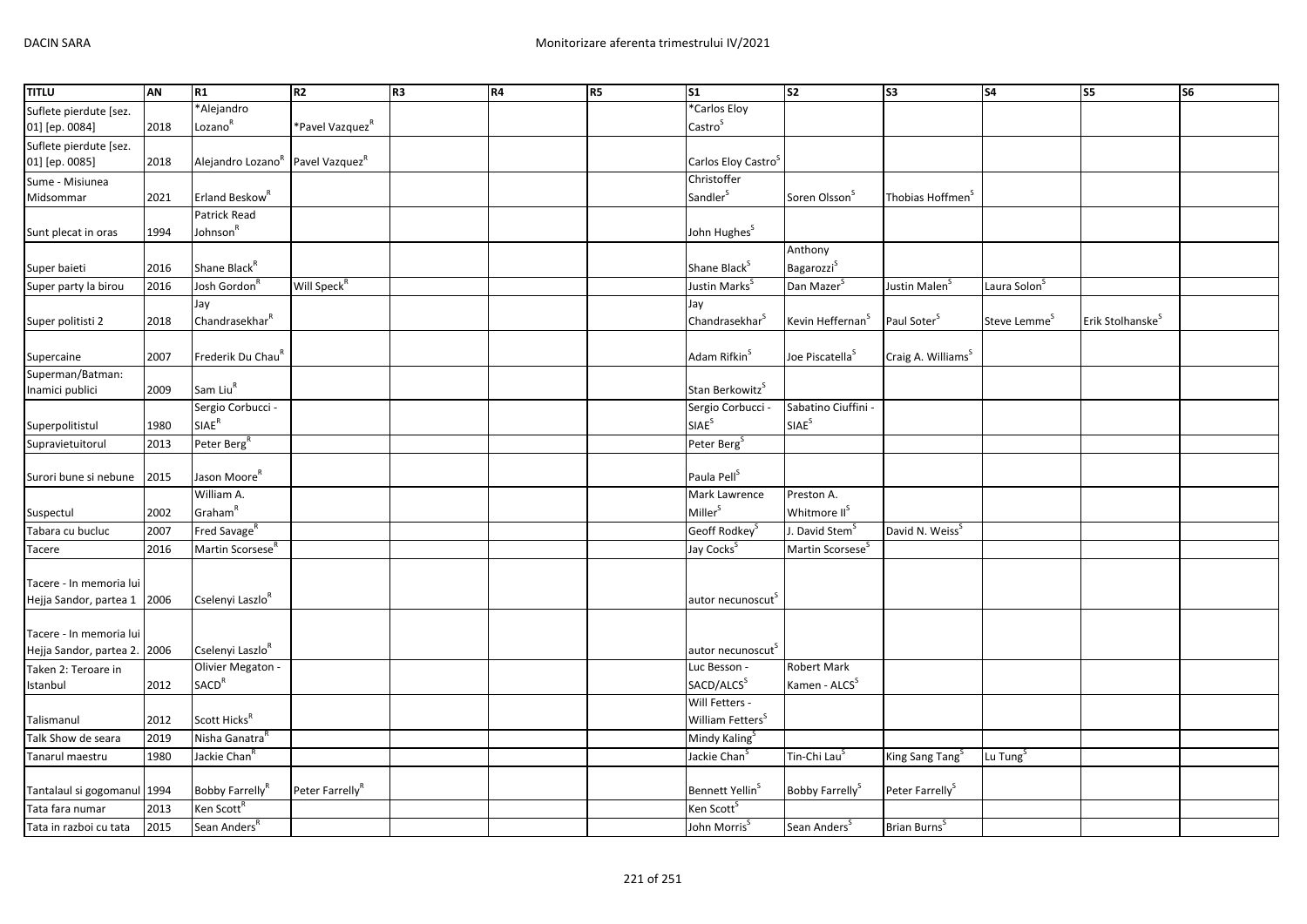| <b>TITLU</b>                          | <b>AN</b> | R1                                    | R <sub>2</sub> | R <sub>3</sub> | R4 | R5 | $\overline{\text{S1}}$            | $\overline{\text{S2}}$      | $\overline{\text{S3}}$      | <b>S4</b> | S5 | <b>S6</b> |
|---------------------------------------|-----------|---------------------------------------|----------------|----------------|----|----|-----------------------------------|-----------------------------|-----------------------------|-----------|----|-----------|
| Tata in razboi cu tata                | 2017      | Sean Anders <sup>R</sup>              |                |                |    |    | John Morris <sup>S</sup>          | Sean Anders <sup>S</sup>    |                             |           |    |           |
|                                       |           | Nelson                                |                |                |    |    |                                   |                             |                             |           |    |           |
| Tatăl vitreg                          | 2009      | McCormick <sup>R</sup>                |                |                |    |    | J. S. Cardone <sup>S</sup>        |                             |                             |           |    |           |
| Tatarii in Ungaria                    | 2008      | Lakatos Ivan <sup>R</sup>             |                |                |    |    | autor necunoscut <sup>s</sup>     |                             |                             |           |    |           |
|                                       |           | Francis Veber -                       |                |                |    |    | Francis Veber -                   |                             |                             |           |    |           |
| Tatii                                 | 1983      | SACD <sup>R</sup>                     |                |                |    |    | <b>SACD</b> <sup>S</sup>          |                             |                             |           |    |           |
| Te iubesc, Ion si Doina               | 2014      | Leontina<br>VatamanuR                 |                |                |    |    | Leontina<br>Vatamanu <sup>S</sup> |                             |                             |           |    |           |
| Te mai mariti cu mine?                | 2012      | Nicholas Stoller <sup>R</sup>         |                |                |    |    | Nicholas Stoller <sup>S</sup>     | Jason Segel <sup>S</sup>    |                             |           |    |           |
| Te voi revedea in vis                 | 2015      | Brett Haley <sup>R</sup>              |                |                |    |    | Brett Haley <sup>S</sup>          |                             |                             |           |    |           |
| Ted 2                                 | 2015      | Seth MacFarlane <sup>R</sup>          |                |                |    |    | Seth MacFarlane <sup>S</sup>      | Alec Sulkin <sup>S</sup>    | Wellesley Wild <sup>S</sup> |           |    |           |
| Teleportati in                        |           |                                       |                |                |    |    |                                   |                             |                             |           |    |           |
| adolescenta                           | 2010      | Steve Pink <sup>R</sup>               |                |                |    |    | John Morris <sup>S</sup>          | Josh Heald <sup>S</sup>     | Sean Anders <sup>S</sup>    |           |    |           |
| Tentatia seductiei 3                  | 2004      | Scott Ziehl <sup>R</sup>              |                |                |    |    | Rhett Reese <sup>S</sup>          |                             |                             |           |    |           |
| Teoria Big Bang (                     |           | *Mark                                 |                |                |    |    |                                   |                             |                             |           |    |           |
| sez.06, ep. 001)                      | 2012      | Cendrowski <sup>R</sup>               |                |                |    |    | Steven Molaro <sup>3</sup>        | Jim Reynolds <sup>5</sup>   | Maria Ferrari <sup>5</sup>  |           |    |           |
| Teoria Big Bang (                     |           | *Mark                                 |                |                |    |    |                                   |                             |                             |           |    |           |
| sez.06, ep. 002)                      | 2012      | $\mathsf{Cendrowski}^\mathsf{R}$      |                |                |    |    | Steven Molaro <sup>3</sup>        | Steve Holland <sup>S</sup>  | Eric Kaplan <sup>S</sup>    |           |    |           |
| Teoria Big Bang (                     |           | *Mark                                 |                |                |    |    |                                   |                             |                             |           |    |           |
| sez.06, ep. 003)                      | 2012      | Cendrowski <sup>R</sup>               |                |                |    |    | *Chuck Lorre <sup>S</sup>         | Jim Reynolds <sup>S</sup>   | Maria Ferrari <sup>S</sup>  |           |    |           |
| Teoria Big Bang (                     |           | *Mark                                 |                |                |    |    |                                   |                             |                             |           |    |           |
| sez.06, ep. 004)                      | 2012      | Cendrowski $^R$<br>*Mark              |                |                |    |    | *Chuck Lorre <sup>S</sup>         | *Steven Molaro <sup>S</sup> | Eric Kaplan <sup>S</sup>    |           |    |           |
| Teoria Big Bang (<br>sez.06, ep. 005) | 2012      | Cendrowski <sup>R</sup>               |                |                |    |    | Steven Molaro <sup>5</sup>        | Steve Holland <sup>5</sup>  | Maria Ferrari <sup>S</sup>  |           |    |           |
| Teoria Big Bang (                     |           | *Mark                                 |                |                |    |    |                                   |                             |                             |           |    |           |
| sez.06, ep. 006)                      | 2012      | Cendrowski $^R$                       |                |                |    |    | Steven Molaro <sup>5</sup>        | Jim Reynolds <sup>S</sup>   | Eric Kaplan <sup>S</sup>    |           |    |           |
| Teoria Big Bang (                     |           | *Mark                                 |                |                |    |    |                                   |                             |                             |           |    |           |
| sez.06, ep. 007)                      | 2012      | Cendrowski <sup>R</sup>               |                |                |    |    | *Steven Molaro <sup>S</sup>       | Steve Holland <sup>S</sup>  | Maria Ferrari <sup>S</sup>  |           |    |           |
| Teoria Big Bang (                     |           | *Mark                                 |                |                |    |    |                                   |                             |                             |           |    |           |
| sez.06, ep. 008)                      | 2012      | Cendrowski <sup>R</sup>               |                |                |    |    | *Steven Molaro <sup>S</sup>       | Steve Holland <sup>S</sup>  | Jim Reynolds <sup>S</sup>   |           |    |           |
| Teoria Big Bang (                     |           |                                       |                |                |    |    |                                   |                             |                             |           |    |           |
| sez.06, ep. 009)                      | 2012      | Peter Chakos <sup>R</sup>             |                |                |    |    | *Steven Molaro <sup>s</sup>       | *Steve Holland <sup>5</sup> | *Maria Ferrari <sup>s</sup> |           |    |           |
| Teoria Big Bang (                     |           |                                       |                |                |    |    |                                   |                             |                             |           |    |           |
| sez.06, ep. 010)                      | 2012      | Mark Cendrowski <sup>R</sup><br>*Mark |                |                |    |    | Steven Molaro <sup>S</sup>        | *Jim Reynolds <sup>S</sup>  | Eric Kaplan <sup>S</sup>    |           |    |           |
| Teoria Big Bang (<br>sez.06, ep. 011) | 2012      | Cendrowski <sup>R</sup>               |                |                |    |    | Steven Molaro <sup>5</sup>        | Jim Reynolds <sup>S</sup>   | Maria Ferrari <sup>S</sup>  |           |    |           |
| Teoria Big Bang (                     |           | *Mark                                 |                |                |    |    |                                   |                             |                             |           |    |           |
| sez.06, ep. 012)                      | 2013      | Cendrowski <sup>R</sup>               |                |                |    |    | Bill Prady <sup>S</sup>           | *Steven Molaro <sup>S</sup> | Steve Holland <sup>S</sup>  |           |    |           |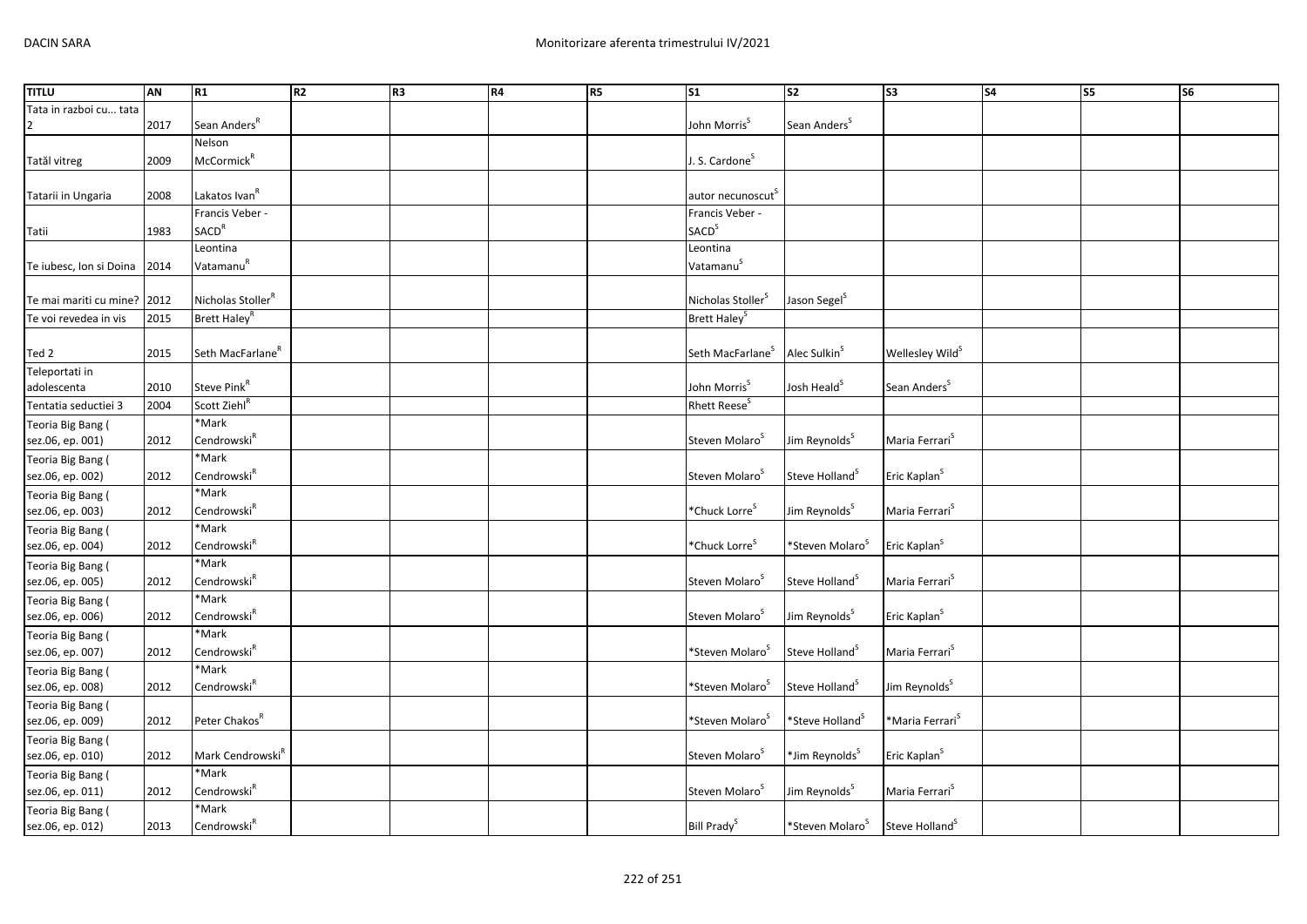| <b>TITLU</b>      | AN   | R1                           | R2 | R3 | R4 | R5 | $\sqrt{51}$                    | $\overline{\text{S2}}$         | s <sub>3</sub>              | $\overline{\phantom{a}}$ S4 | $\overline{\text{S}}$ | <b>S6</b> |
|-------------------|------|------------------------------|----|----|----|----|--------------------------------|--------------------------------|-----------------------------|-----------------------------|-----------------------|-----------|
| Teoria Big Bang ( |      |                              |    |    |    |    |                                |                                |                             |                             |                       |           |
| sez.06, ep. 013)  | 2013 | Mark Cendrowski <sup>k</sup> |    |    |    |    | *Steven Molaro <sup>5</sup>    | Eric Kaplan <sup>S</sup>       | *Maria Ferrari <sup>s</sup> |                             |                       |           |
| Teoria Big Bang ( |      |                              |    |    |    |    |                                |                                |                             |                             |                       |           |
| sez.06, ep. 014)  | 2013 | Mark Cendrowski <sup>R</sup> |    |    |    |    | Steven Molaro <sup>5</sup>     | *Steve Holland <sup>S</sup>    | *Jim Reynolds <sup>s</sup>  |                             |                       |           |
| Teoria Big Bang ( |      | *Mark                        |    |    |    |    |                                |                                |                             |                             |                       |           |
| sez.06, ep. 015)  | 2013 | Cendrowski <sup>R</sup>      |    |    |    |    | Steven Molaro <sup>5</sup>     | *Maria Ferrari <sup>5</sup>    | Adam Faberman <sup>S</sup>  |                             |                       |           |
| Teoria Big Bang ( |      | *Mark                        |    |    |    |    |                                |                                |                             |                             |                       |           |
| sez.06, ep. 016)  | 2013 | Cendrowski <sup>R</sup>      |    |    |    |    | *Steven Molaro <sup>5</sup>    | Jim Reynolds <sup>S</sup>      | Tara Hernandez <sup>S</sup> |                             |                       |           |
| Teoria Big Bang ( |      |                              |    |    |    |    |                                |                                |                             |                             |                       |           |
| sez.06, ep. 017)  | 2013 | Mark Cendrowski <sup>R</sup> |    |    |    |    | *Steven Molaro <sup>&gt;</sup> | Steve Holland <sup>&gt;</sup>  | Eric Kaplan <sup>S</sup>    |                             |                       |           |
| Teoria Big Bang ( |      |                              |    |    |    |    |                                |                                |                             |                             |                       |           |
| sez.06, ep. 018)  | 2013 | Mark Cendrowski <sup>k</sup> |    |    |    |    | Steven Molaro <sup>5</sup>     | *Jim Reynolds <sup>S</sup>     | Maria Ferrari <sup>S</sup>  |                             |                       |           |
| Teoria Big Bang ( |      |                              |    |    |    |    |                                |                                |                             |                             |                       |           |
| sez.06, ep. 019)  | 2013 | Anthony Rich <sup>R</sup>    |    |    |    |    | Steven Molaro <sup>5</sup>     | Steve Holland <sup>5</sup>     | Eric Kaplan <sup>5</sup>    |                             |                       |           |
| Teoria Big Bang ( |      | *Mark                        |    |    |    |    |                                |                                |                             |                             |                       |           |
| sez.06, ep. 020)  | 2013 | Cendrowski <sup>R</sup>      |    |    |    |    | Chuck Lorre <sup>S</sup>       | *Steve Holland <sup>S</sup>    | Jim Reynolds <sup>S</sup>   |                             |                       |           |
| Teoria Big Bang ( |      | *Mark                        |    |    |    |    |                                |                                |                             |                             |                       |           |
| sez.06, ep. 021)  | 2013 | Cendrowski <sup>R</sup>      |    |    |    |    | *Steven Molaro <sup>5</sup>    | *Steve Holland <sup>5</sup>    | *Jim Reynolds <sup>s</sup>  |                             |                       |           |
| Teoria Big Bang ( |      |                              |    |    |    |    |                                |                                |                             |                             |                       |           |
| sez.06, ep. 022)  | 2013 | Mark Cendrowski <sup>R</sup> |    |    |    |    | *Steven Molaro <sup>5</sup>    | Eric Kaplan <sup>S</sup>       | Maria Ferrari <sup>5</sup>  |                             |                       |           |
| Teoria Big Bang ( |      |                              |    |    |    |    |                                |                                |                             |                             |                       |           |
| sez.06, ep. 023)  | 2013 | Mark Cendrowski <sup>R</sup> |    |    |    |    | Steven Molaro <sup>5</sup>     | Eric Kaplan <sup>S</sup>       | Maria Ferrari <sup>S</sup>  |                             |                       |           |
| Teoria Big Bang ( |      | *Mark                        |    |    |    |    |                                |                                |                             |                             |                       |           |
| sez.06, ep. 024)  | 2013 | Cendrowski <sup>R</sup>      |    |    |    |    | *Chuck Lorre <sup>S</sup>      | *Jim Reynolds <sup>S</sup>     | *Maria Ferrari <sup>s</sup> |                             |                       |           |
| Teoria Big Bang   |      |                              |    |    |    |    |                                |                                |                             |                             |                       |           |
| (sez.01, ep.001)  | 2006 | James Burrows <sup>R</sup>   |    |    |    |    | Chuck Lorre <sup>S</sup>       | Bill Prady <sup>S</sup>        |                             |                             |                       |           |
| Teoria Big Bang   |      |                              |    |    |    |    |                                |                                |                             |                             |                       |           |
| (sez.01, ep.002)  | 2007 | James Burrows <sup>K</sup>   |    |    |    |    | Chuck Lorre <sup>S</sup>       | Bill Prady <sup>S</sup>        |                             |                             |                       |           |
| Teoria Big Bang   |      |                              |    |    |    |    |                                |                                |                             |                             |                       |           |
| (sez.01, ep.003)  | 2007 | Mark Cendrowski <sup>R</sup> |    |    |    |    | David Goetsch <sup>S</sup>     | Robert Cohen <sup>S</sup>      |                             |                             |                       |           |
| Teoria Big Bang   |      | *Mark                        |    |    |    |    |                                |                                |                             |                             |                       |           |
| (sez.01, ep.004)  | 2007 | Cendrowski <sup>R</sup>      |    |    |    |    | *Bill Prady <sup>S</sup>       | Steven Molaro <sup>S</sup>     |                             |                             |                       |           |
| Teoria Big Bang   |      | *Mark                        |    |    |    |    |                                |                                |                             |                             |                       |           |
| (sez.01, ep.005)  | 2007 | Cendrowski <sup>R</sup>      |    |    |    |    | David Litt <sup>S</sup>        | Lee Aronsohn <sup>S</sup>      |                             |                             |                       |           |
| Teoria Big Bang   |      | Andrew D.                    |    |    |    |    |                                |                                |                             |                             |                       |           |
| (sez.01, ep.006)  | 2007 | Weyman <sup>R</sup>          |    |    |    |    | Steven Molaro <sup>5</sup>     | *David Goetsch <sup>S</sup>    |                             |                             |                       |           |
| Teoria Big Bang   |      |                              |    |    |    |    |                                |                                |                             |                             |                       |           |
| (sez.01, ep.007)  | 2007 | Mark Cendrowski <sup>R</sup> |    |    |    |    | David Litt <sup>S</sup>        | Robert Cohen <sup>S</sup>      |                             |                             |                       |           |
| Teoria Big Bang   |      | *Mark                        |    |    |    |    |                                |                                |                             |                             |                       |           |
| (sez.01, ep.008)  | 2007 | Cendrowski <sup>R</sup>      |    |    |    |    | Lee Aronsohn <sup>5</sup>      | Jennifer Glickman <sup>5</sup> |                             |                             |                       |           |
| Teoria Big Bang   |      |                              |    |    |    |    |                                |                                |                             |                             |                       |           |
| (sez.01, ep.009)  | 2007 | Ted Wass <sup>R</sup>        |    |    |    |    | Lee Aronsohn <sup>5</sup>      | *Robert Cohen <sup>5</sup>     |                             |                             |                       |           |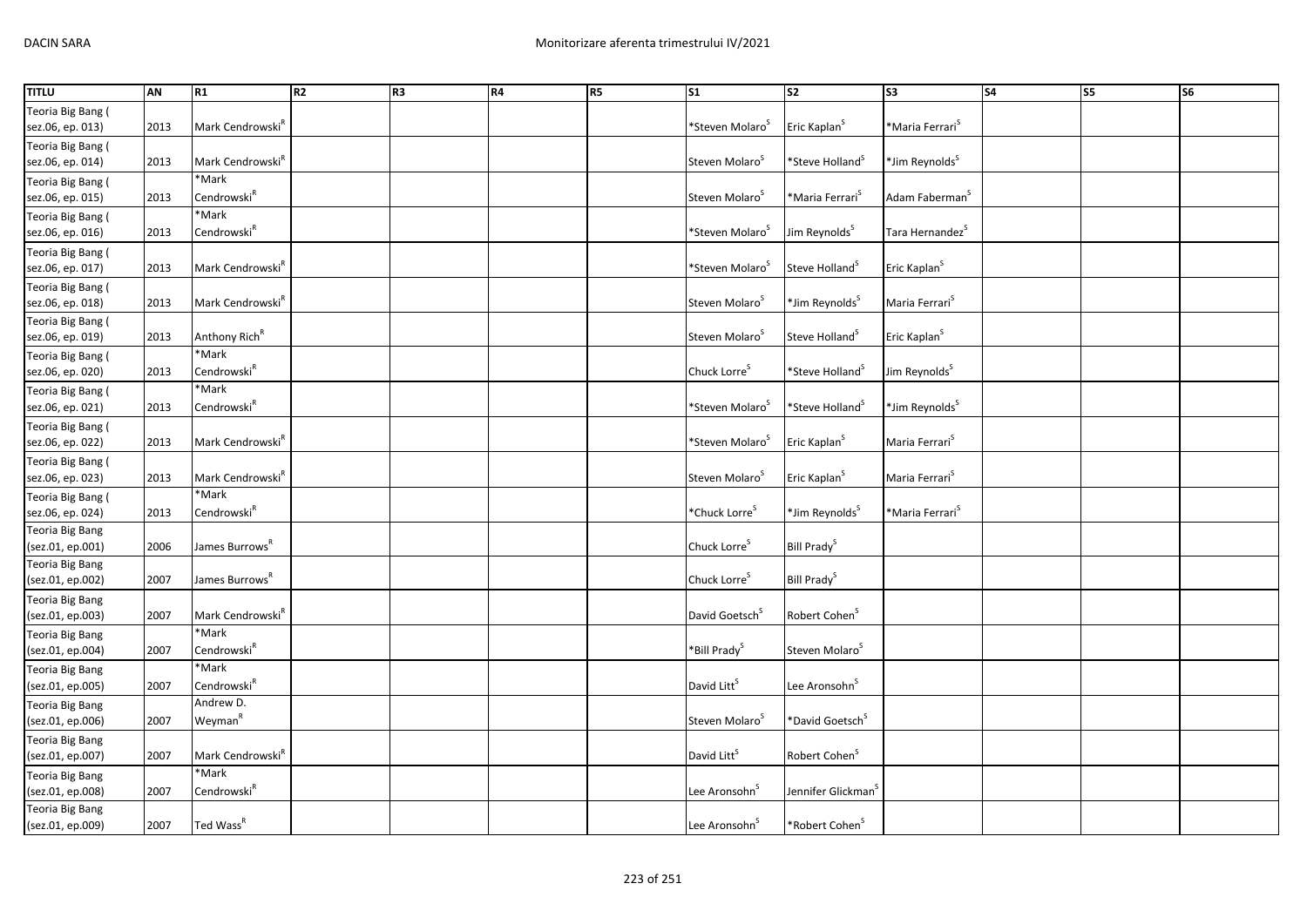| <b>TITLU</b>           | <b>AN</b> | R1                           | R <sub>2</sub> | R <sub>3</sub> | R4 | R5 | $\overline{\text{S1}}$        | $\overline{\text{S2}}$         | $\overline{\text{S3}}$     | S <sub>4</sub> | S5 | <b>S6</b> |
|------------------------|-----------|------------------------------|----------------|----------------|----|----|-------------------------------|--------------------------------|----------------------------|----------------|----|-----------|
| Teoria Big Bang        |           |                              |                |                |    |    |                               |                                |                            |                |    |           |
| (sez.01, ep.010)       | 2007      | Joel Murray <sup>R</sup>     |                |                |    |    | *Lee Aronsohn <sup>&gt;</sup> | Chuck Lorre <sup>S</sup>       | David Goetsch <sup>S</sup> |                |    |           |
| <b>Teoria Big Bang</b> |           |                              |                |                |    |    |                               |                                |                            |                |    |           |
| (sez.01, ep.011)       | 2007      | Mark Cendrowski <sup>R</sup> |                |                |    |    | *Lee Aronsohn <sup>5</sup>    | Bill Prady <sup>S</sup>        |                            |                |    |           |
| <b>Teoria Big Bang</b> |           | *Mark                        |                |                |    |    |                               |                                |                            |                |    |           |
| (sez.01, ep.012)       | 2008      | Cendrowski <sup>R</sup>      |                |                |    |    | Bill Prady <sup>5</sup>       | Stephen Engel <sup>S</sup>     |                            |                |    |           |
| Teoria Big Bang        |           | *Mark                        |                |                |    |    |                               |                                |                            |                |    |           |
| (sez.01, ep.013)       | 2008      | Cendrowski <sup>R</sup>      |                |                |    |    | Steven Molaro <sup>3</sup>    | David Goetsch <sup>S</sup>     |                            |                |    |           |
| Teoria Big Bang        |           | *Mark                        |                |                |    |    |                               |                                |                            |                |    |           |
| (sez.01, ep.014)       | 2008      | Cendrowski <sup>R</sup>      |                |                |    |    | *Bill Prady <sup>S</sup>      | Robert Cohen <sup>S</sup>      |                            |                |    |           |
| Teoria Big Bang        |           | *Mark                        |                |                |    |    |                               |                                |                            |                |    |           |
| (sez.01, ep.015)       | 2008      | Cendrowski <sup>R</sup>      |                |                |    |    | *Steven Molaro <sup>s</sup>   | *Stephen Engel <sup>S</sup>    |                            |                |    |           |
| Teoria Big Bang        |           | *Mark                        |                |                |    |    |                               |                                |                            |                |    |           |
| (sez.01, ep.016)       | 2008      | Cendrowski <sup>R</sup>      |                |                |    |    | Lee Aronsohn <sup>S</sup>     | Bill Prady <sup>S</sup>        |                            |                |    |           |
| Teoria Big Bang        |           |                              |                |                |    |    |                               |                                |                            |                |    |           |
| (sez.01, ep.017)       | 2008      | Mark Cendrowski <sup>R</sup> |                |                |    |    | Steven Molaro <sup>5</sup>    | David Goetsch <sup>S</sup>     |                            |                |    |           |
| Teoria Big Bang        |           | *Mark                        |                |                |    |    |                               |                                |                            |                |    |           |
| (sez.02, ep.001)       | 2008      | Cendrowski <sup>R</sup>      |                |                |    |    | *Steven Molaro <sup>5</sup>   | David Goetsch <sup>S</sup>     |                            |                |    |           |
| Teoria Big Bang        |           | *Mark                        |                |                |    |    |                               |                                |                            |                |    |           |
| (sez.02, ep.002)       | 2008      | Cendrowski <sup>R</sup>      |                |                |    |    | *Lee Aronsohn <sup>&gt;</sup> | *Bill Prady <sup>S</sup>       |                            |                |    |           |
| <b>Teoria Big Bang</b> |           |                              |                |                |    |    |                               |                                |                            |                |    |           |
| (sez.02, ep.003)       | 2008      | Mark Cendrowski <sup>K</sup> |                |                |    |    | Steven Molaro <sup>S</sup>    | Eric Kaplan <sup>S</sup>       |                            |                |    |           |
| Teoria Big Bang        |           |                              |                |                |    |    |                               |                                |                            |                |    |           |
| (sez.02, ep.004)       | 2008      | Mark Cendrowski <sup>R</sup> |                |                |    |    | Tim Doyle <sup>S</sup>        | Stephen Engel <sup>S</sup>     |                            |                |    |           |
| <b>Teoria Big Bang</b> |           | *Mark                        |                |                |    |    |                               |                                |                            |                |    |           |
| (sez.02, ep.005)       | 2008      | Cendrowski $^R$              |                |                |    |    | Lee Aronsohn <sup>S</sup>     | David Goetsch <sup>S</sup>     |                            |                |    |           |
| Teoria Big Bang        |           | *Mark                        |                |                |    |    |                               | Richard                        |                            |                |    |           |
| (sez.02, ep.006)       | 2008      | Cendrowski <sup>R</sup>      |                |                |    |    | Tim Doyle <sup>S</sup>        | Rosenstock <sup>S</sup>        |                            |                |    |           |
| Teoria Big Bang        |           | *Mark                        |                |                |    |    |                               |                                |                            |                |    |           |
| (sez.02, ep.007)       | 2008      | Cendrowski <sup>R</sup>      |                |                |    |    | Steven Molaro <sup>S</sup>    | Jennifer Glickman <sup>S</sup> |                            |                |    |           |
| Teoria Big Bang        |           |                              |                |                |    |    |                               |                                |                            |                |    |           |
| (sez.02, ep.008)       | 2008      | Mark Cendrowski <sup>R</sup> |                |                |    |    | *David Goetsch <sup>S</sup>   | Jennifer Glickman <sup>S</sup> |                            |                |    |           |
| <b>Teoria Big Bang</b> |           |                              |                |                |    |    |                               | *Richard                       |                            |                |    |           |
| (sez.02, ep.009)       | 2008      | Mark Cendrowski <sup>R</sup> |                |                |    |    | Stephen Engel <sup>S</sup>    | Rosenstock <sup>S</sup>        |                            |                |    |           |
| <b>Teoria Big Bang</b> |           | *Mark                        |                |                |    |    |                               | *Richard                       |                            |                |    |           |
| (sez.02, ep.010)       | 2008      | Cendrowski <sup>R</sup>      |                |                |    |    | Bill Prady <sup>S</sup>       | Rosenstock <sup>S</sup>        |                            |                |    |           |
| <b>Teoria Big Bang</b> |           | *Mark                        |                |                |    |    |                               |                                |                            |                |    |           |
| (sez.02, ep.011)       | 2008      | Cendrowski <sup>R</sup>      |                |                |    |    | Eric Kaplan <sup>S</sup>      | *Stephen Engel <sup>S</sup>    |                            |                |    |           |
| Teoria Big Bang        |           |                              |                |                |    |    |                               |                                |                            |                |    |           |
| (sez.02, ep.012)       | 2009      | Mark Cendrowski <sup>R</sup> |                |                |    |    | Steven Molaro <sup>3</sup>    | Daley Haggar <sup>S</sup>      |                            |                |    |           |
| <b>Teoria Big Bang</b> |           |                              |                |                |    |    |                               |                                |                            |                |    |           |
| (sez.02, ep.013)       | 2009      | Mark Cendrowski <sup>R</sup> |                |                |    |    | Chuck Lorre <sup>S</sup>      | Steven Molaro <sup>S</sup>     |                            |                |    |           |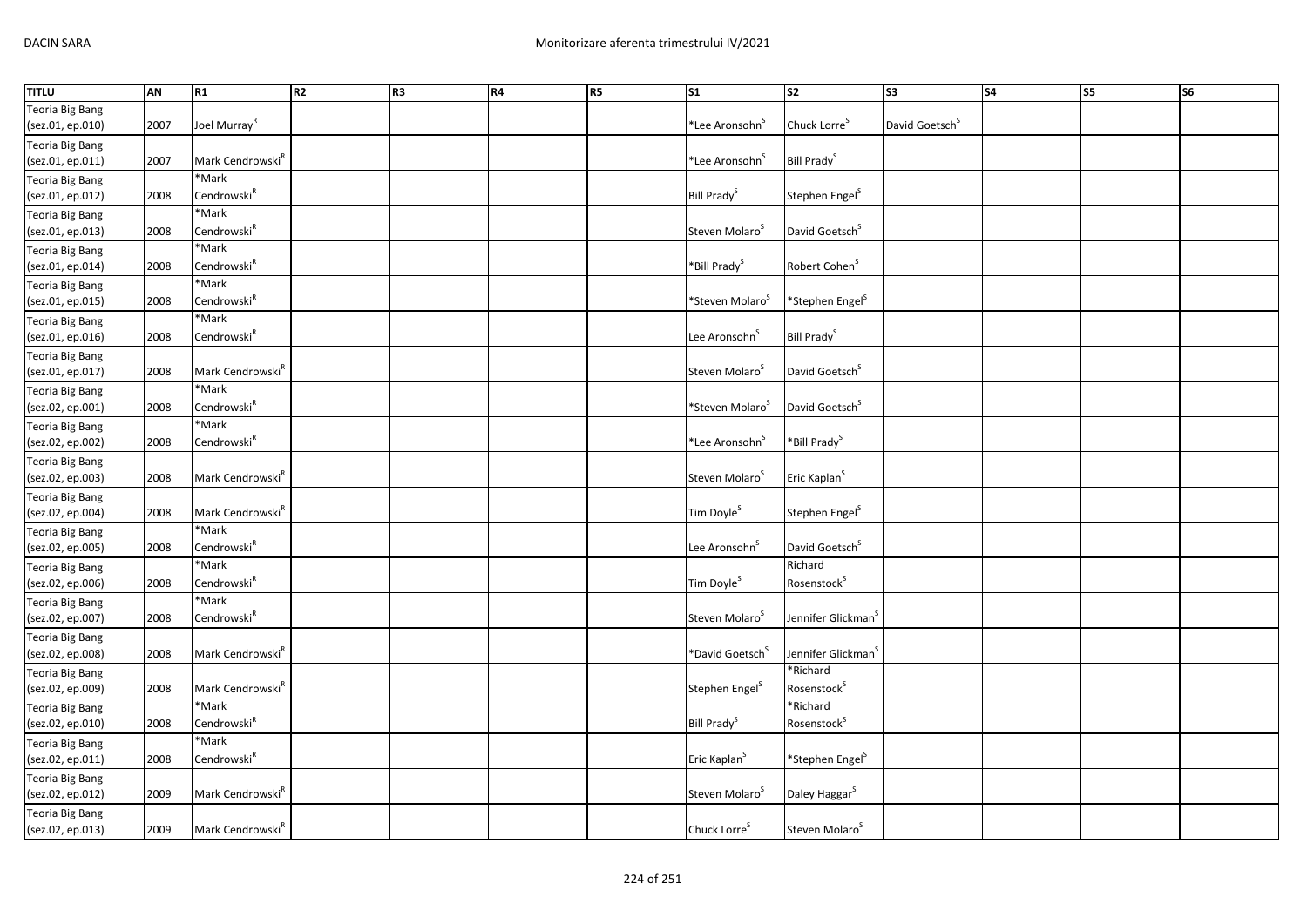| <b>TITLU</b>           | <b>AN</b> | R1                           | R <sub>2</sub> | R <sub>3</sub> | <b>R4</b> | R5 | S <sub>1</sub>              | S <sub>2</sub>              | S <sub>3</sub>             | <b>S4</b> | <b>S5</b> | $\overline{\text{S6}}$ |
|------------------------|-----------|------------------------------|----------------|----------------|-----------|----|-----------------------------|-----------------------------|----------------------------|-----------|-----------|------------------------|
| <b>Teoria Big Bang</b> |           | *Mark                        |                |                |           |    |                             | *Richard                    |                            |           |           |                        |
| (sez.02, ep.014)       | 2009      | Cendrowski <sup>R</sup>      |                |                |           |    | Eric Kaplan <sup>S</sup>    | Rosenstock <sup>S</sup>     |                            |           |           |                        |
| <b>Teoria Big Bang</b> |           | *Mark                        |                |                |           |    |                             | Richard                     |                            |           |           |                        |
| (sez.02, ep.015)       | 2009      | Cendrowski <sup>R</sup>      |                |                |           |    | *Steven Molaro <sup>5</sup> | Rosenstock <sup>S</sup>     |                            |           |           |                        |
| <b>Teoria Big Bang</b> |           | *Mark                        |                |                |           |    |                             |                             |                            |           |           |                        |
| (sez.02, ep.016)       | 2009      | Cendrowski <sup>R</sup>      |                |                |           |    | Lee Aronsohn <sup>S</sup>   | Bill Prady <sup>S</sup>     |                            |           |           |                        |
| <b>Teoria Big Bang</b> |           |                              |                |                |           |    |                             |                             |                            |           |           |                        |
| (sez.02, ep.017)       | 2009      | Mark Cendrowski <sup>R</sup> |                |                |           |    | Tim Doyle <sup>S</sup>      | Stephen Engel <sup>S</sup>  |                            |           |           |                        |
| <b>Teoria Big Bang</b> |           |                              |                |                |           |    |                             | *Richard                    |                            |           |           |                        |
| (sez.02, ep.018)       | 2009      | Peter Chakos <sup>R</sup>    |                |                |           |    | David Goetsch <sup>S</sup>  | Rosenstock <sup>S</sup>     |                            |           |           |                        |
| <b>Teoria Big Bang</b> |           | *Mark                        |                |                |           |    |                             |                             |                            |           |           |                        |
| (sez.02, ep.019)       | 2009      | Cendrowski <sup>R</sup>      |                |                |           |    | Steven Molaro <sup>S</sup>  |                             |                            |           |           |                        |
| Teoria Big Bang        |           | *Mark                        |                |                |           |    |                             |                             |                            |           |           |                        |
| (sez.02, ep.020)       | 2009      | Cendrowski <sup>R</sup>      |                |                |           |    | *David Goetsch <sup>S</sup> |                             |                            |           |           |                        |
| <b>Teoria Big Bang</b> |           |                              |                |                |           |    |                             |                             |                            |           |           |                        |
| (sez.02, ep.021)       | 2009      | Mark Cendrowski <sup>R</sup> |                |                |           |    | Steven Molaro <sup>S</sup>  |                             |                            |           |           |                        |
| <b>Teoria Big Bang</b> |           |                              |                |                |           |    |                             |                             |                            |           |           |                        |
| (sez.02, ep.022)       | 2009      | Mark Cendrowski <sup>R</sup> |                |                |           |    | Bill Prady <sup>S</sup>     | *Steven Molaro <sup>S</sup> |                            |           |           |                        |
| <b>Teoria Big Bang</b> |           | *Mark                        |                |                |           |    |                             | Richard                     |                            |           |           |                        |
| (sez.02, ep.023)       | 2009      | Cendrowski <sup>R</sup>      |                |                |           |    | Eric Kaplan <sup>S</sup>    | Rosenstock <sup>S</sup>     |                            |           |           |                        |
| <b>Teoria Big Bang</b> |           | *Mark                        |                |                |           |    |                             |                             |                            |           |           |                        |
| (sez.03, ep.001)       | 2009      | Cendrowski <sup>R</sup>      |                |                |           |    | Steven Molaro <sup>S</sup>  |                             |                            |           |           |                        |
| <b>Teoria Big Bang</b> |           | *Mark                        |                |                |           |    |                             |                             |                            |           |           |                        |
| (sez.03, ep.002)       | 2009      | Cendrowski <sup>R</sup>      |                |                |           |    | Jim Reynolds <sup>S</sup>   |                             |                            |           |           |                        |
| Teoria Big Bang        |           |                              |                |                |           |    |                             |                             |                            |           |           |                        |
| (sez.03, ep.003)       | 2009      | Mark Cendrowski <sup>R</sup> |                |                |           |    | *Bill Prady <sup>S</sup>    | Maria Ferrari <sup>S</sup>  |                            |           |           |                        |
| <b>Teoria Big Bang</b> |           | *Mark                        |                |                |           |    |                             |                             |                            |           |           |                        |
| (sez.03, ep.004)       | 2009      | Cendrowski <sup>R</sup>      |                |                |           |    | Steve Holland <sup>S</sup>  |                             |                            |           |           |                        |
| <b>Teoria Big Bang</b> |           | *Mark                        |                |                |           |    |                             |                             |                            |           |           |                        |
| (sez.03, ep.005)       | 2009      | Cendrowski <sup>R</sup>      |                |                |           |    | Lee Aronsohn <sup>S</sup>   | Steven Molaro <sup>S</sup>  |                            |           |           |                        |
| <b>Teoria Big Bang</b> |           | *Mark                        |                |                |           |    |                             | Richard                     |                            |           |           |                        |
| (sez.03, ep.006)       | 2009      | Cendrowski <sup>R</sup>      |                |                |           |    | David Goetsch <sup>S</sup>  | Rosenstock <sup>5</sup>     |                            |           |           |                        |
| Teoria Big Bang        |           |                              |                |                |           |    |                             |                             | Richard                    |           |           |                        |
| (sez.03, ep.007)       | 2009      | Mark Cendrowski <sup>R</sup> |                |                |           |    | Bill Prady <sup>S</sup>     | Jim Reynolds <sup>S</sup>   | Rosenstock <sup>S</sup>    |           |           |                        |
| <b>Teoria Big Bang</b> |           | *Mark                        |                |                |           |    |                             |                             |                            |           |           |                        |
| (sez.03, ep.008)       | 2009      | Cendrowski <sup>R</sup>      |                |                |           |    | Steven Molaro <sup>S</sup>  | Eric Kaplan <sup>S</sup>    | Maria Ferrari <sup>S</sup> |           |           |                        |
| <b>Teoria Big Bang</b> |           | *Mark                        |                |                |           |    |                             |                             | Richard                    |           |           |                        |
| (sez.03, ep.009)       | 2009      | Cendrowski <sup>R</sup>      |                |                |           |    | Steve Holland <sup>S</sup>  | Jim Reynolds <sup>S</sup>   | Rosenstock <sup>S</sup>    |           |           |                        |
| <b>Teoria Big Bang</b> |           | *Mark                        |                |                |           |    |                             |                             |                            |           |           |                        |
| (sez.03, ep.010)       | 2009      | Cendrowski <sup>R</sup>      |                |                |           |    | Bill Prady <sup>S</sup>     | Steven Molaro <sup>S</sup>  | Maria Ferrari <sup>S</sup> |           |           |                        |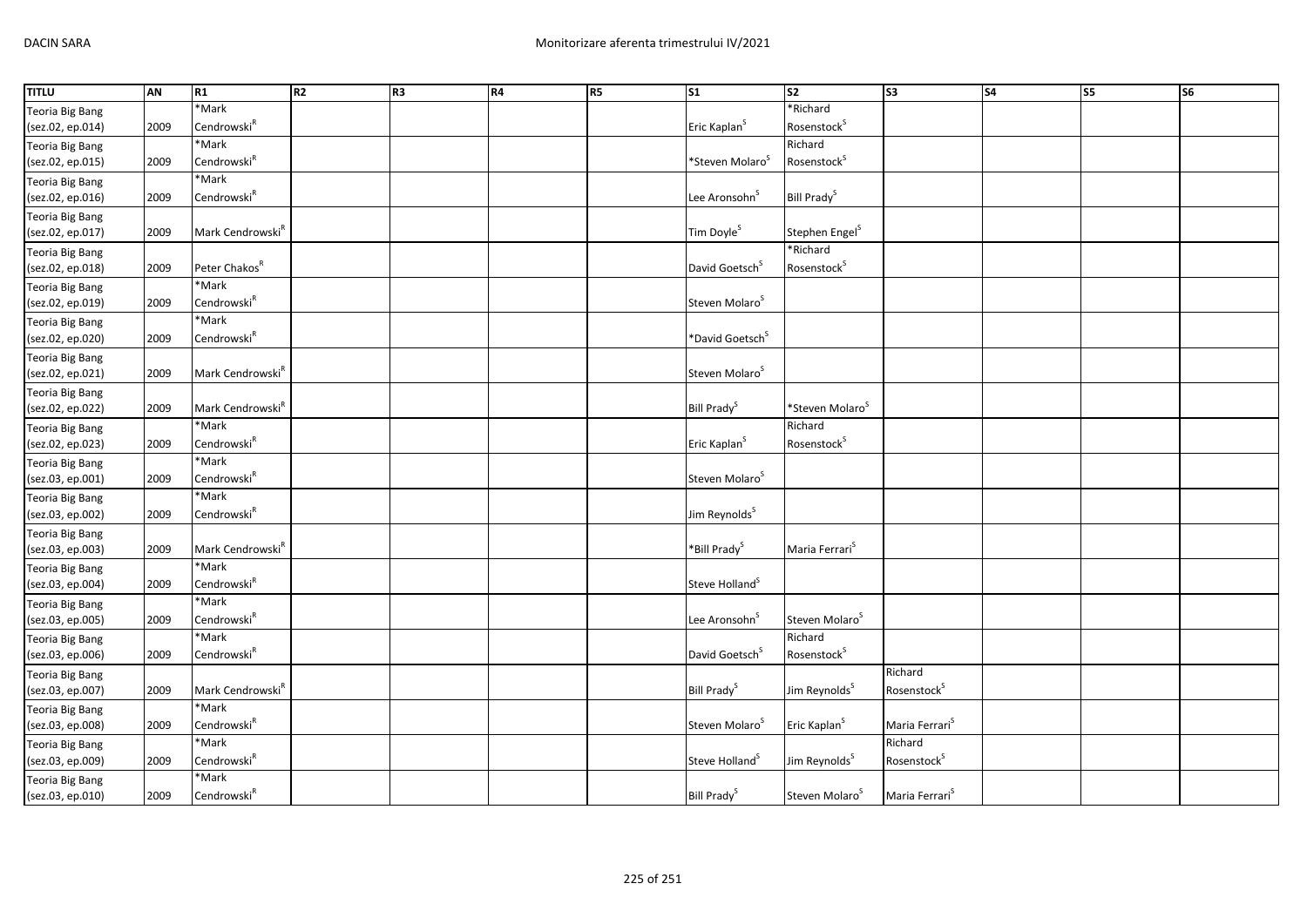| <b>TITLU</b>           | AN   | R1                           | R <sub>2</sub> | R <sub>3</sub> | R4 | R <sub>5</sub> | S <sub>1</sub>              | S <sub>2</sub>              | S3                          | <b>S4</b>                   | <b>S5</b> | <b>S6</b> |
|------------------------|------|------------------------------|----------------|----------------|----|----------------|-----------------------------|-----------------------------|-----------------------------|-----------------------------|-----------|-----------|
| <b>Teoria Big Bang</b> |      | *Mark                        |                |                |    |                |                             |                             |                             |                             |           |           |
| (sez.03, ep.011)       | 2009 | Cendrowski <sup>R</sup>      |                |                |    |                | Chuck Lorre <sup>5</sup>    | *Bill Prady <sup>S</sup>    | David Goetsch <sup>S</sup>  |                             |           |           |
| <b>Teoria Big Bang</b> |      | *Mark                        |                |                |    |                |                             |                             |                             |                             |           |           |
| (sez.03, ep.012)       | 2010 | Cendrowski $^{\mathsf{R}}$   |                |                |    |                | Chuck Lorre <sup>S</sup>    | *Jim Reynolds <sup>S</sup>  | Eric Kaplan <sup>S</sup>    |                             |           |           |
| <b>Teoria Big Bang</b> |      | *Mark                        |                |                |    |                |                             |                             |                             |                             |           |           |
| (sez.03, ep.013)       | 2010 | Cendrowski <sup>R</sup>      |                |                |    |                | *Chuck Lorre <sup>S</sup>   | Steven Molaro <sup>5</sup>  | Steve Holland <sup>S</sup>  |                             |           |           |
| <b>Teoria Big Bang</b> |      | *Mark                        |                |                |    |                |                             |                             |                             |                             |           |           |
| (sez.03, ep.014)       | 2010 | Cendrowski $^{\mathsf{R}}$   |                |                |    |                | *Chuck Lorre <sup>5</sup>   | Steven Molaro <sup>S</sup>  | *Eric Kaplan <sup>S</sup>   |                             |           |           |
| <b>Teoria Big Bang</b> |      | *Mark                        |                |                |    |                |                             |                             | Richard                     |                             |           |           |
| (sez.03, ep.015)       | 2010 | Cendrowski <sup>R</sup>      |                |                |    |                | Lee Aronsohn <sup>S</sup>   | Maria Ferrari <sup>S</sup>  | Rosenstock <sup>S</sup>     |                             |           |           |
| Teoria Big Bang        |      |                              |                |                |    |                |                             |                             |                             |                             |           |           |
| (sez.03, ep.016)       | 2010 | Peter Chakos <sup>R</sup>    |                |                |    |                | Bill Prady <sup>S</sup>     | Steve Holland <sup>5</sup>  | Maria Ferrari <sup>5</sup>  |                             |           |           |
| <b>Teoria Big Bang</b> |      |                              |                |                |    |                |                             |                             | *Richard                    |                             |           |           |
| (sez.03, ep.017)       | 2010 | Mark Cendrowski <sup>R</sup> |                |                |    |                | Bill Prady <sup>S</sup>     | *Steven Molaro <sup>s</sup> | Rosenstock <sup>S</sup>     |                             |           |           |
| Teoria Big Bang        |      |                              |                |                |    |                |                             |                             | *Richard                    |                             |           |           |
| (sez.03, ep.018)       | 2010 | Mark Cendrowski <sup>R</sup> |                |                |    |                | Jim Reynolds <sup>5</sup>   | Eric Kaplan <sup>S</sup>    | Rosenstock <sup>S</sup>     |                             |           |           |
| Teoria Big Bang        |      | *Mark                        |                |                |    |                |                             |                             |                             |                             |           |           |
| (sez.03, ep.019)       | 2010 | Cendrowski <sup>R</sup>      |                |                |    |                | *Bill Prady <sup>S</sup>    | Jim Reynolds <sup>S</sup>   | David Goetsch <sup>S</sup>  | *Maria Ferrari <sup>s</sup> |           |           |
| <b>Teoria Big Bang</b> |      |                              |                |                |    |                |                             |                             |                             |                             |           |           |
| (sez.03, ep.020)       | 2010 | Anthony Rich <sup>R</sup>    |                |                |    |                | Lee Aronsohn <sup>5</sup>   | Chuck Lorre <sup>S</sup>    | *Bill Prady <sup>S</sup>    | Steven Molaro <sup>5</sup>  |           |           |
| <b>Teoria Big Bang</b> |      |                              |                |                |    |                |                             |                             |                             |                             |           |           |
| (sez.03, ep.021)       | 2010 | Mark Cendrowski <sup>R</sup> |                |                |    |                | *Steven Molaro <sup>5</sup> | *Jim Reynolds <sup>5</sup>  | Maria Ferrari <sup>S</sup>  |                             |           |           |
| <b>Teoria Big Bang</b> |      |                              |                |                |    |                |                             |                             |                             |                             |           |           |
| (sez.03, ep.022)       | 2010 | Mark Cendrowski <sup>R</sup> |                |                |    |                | *Chuck Lorre <sup>s</sup>   | David Goetsch <sup>5</sup>  | Maria Ferrari <sup>S</sup>  |                             |           |           |
| <b>Teoria Big Bang</b> |      |                              |                |                |    |                |                             |                             |                             |                             |           |           |
| (sez.03, ep.023)       | 2010 | Peter Chakos <sup>R</sup>    |                |                |    |                | *Lee Aronsohn <sup>S</sup>  | *Steven Molaro <sup>s</sup> | Steve Holland <sup>S</sup>  |                             |           |           |
| <b>Teoria Big Bang</b> |      | *Mark                        |                |                |    |                |                             |                             |                             |                             |           |           |
| (sez.04, ep.001)       | 2010 | Cendrowski <sup>R</sup>      |                |                |    |                | Steven Molaro <sup>5</sup>  | *Steve Holland <sup>5</sup> | Eric Kaplan <sup>S</sup>    |                             |           |           |
| <b>Teoria Big Bang</b> |      |                              |                |                |    |                |                             |                             |                             |                             |           |           |
| (sez.04, ep.002)       | 2010 | Mark Cendrowski <sup>R</sup> |                |                |    |                | Chuck Lorre <sup>S</sup>    | *Steven Molaro <sup>S</sup> | Jim Reynolds <sup>S</sup>   |                             |           |           |
| <b>Teoria Big Bang</b> |      |                              |                |                |    |                |                             |                             |                             |                             |           |           |
| (sez.04, ep.003)       | 2010 | Mark Cendrowski <sup>R</sup> |                |                |    |                | Lee Aronsohn <sup>5</sup>   | *Steven Molaro <sup>s</sup> | Maria Ferrari <sup>S</sup>  |                             |           |           |
| <b>Teoria Big Bang</b> |      | *Mark                        |                |                |    |                |                             |                             |                             |                             |           |           |
| (sez.04, ep.004)       | 2010 | Cendrowski $^R$              |                |                |    |                | *Lee Aronsohn <sup>5</sup>  | Bill Prady <sup>S</sup>     | Maria Ferrari <sup>S</sup>  |                             |           |           |
| <b>Teoria Big Bang</b> |      | *Mark                        |                |                |    |                |                             |                             |                             |                             |           |           |
| (sez.04, ep.005)       | 2010 | Cendrowski <sup>R</sup>      |                |                |    |                | Chuck Lorre <sup>5</sup>    | Steven Molaro <sup>3</sup>  | Steve Holland <sup>S</sup>  |                             |           |           |
| <b>Teoria Big Bang</b> |      | *Mark                        |                |                |    |                |                             |                             |                             |                             |           |           |
| (sez.04, ep.006)       | 2010 | Cendrowski <sup>R</sup>      |                |                |    |                | *Bill Prady <sup>S</sup>    | Eric Kaplan <sup>S</sup>    | *Maria Ferrari <sup>S</sup> |                             |           |           |
| <b>Teoria Big Bang</b> |      |                              |                |                |    |                |                             |                             |                             |                             |           |           |
| (sez.04, ep.007)       | 2010 | Mark Cendrowski <sup>R</sup> |                |                |    |                | *Bill Prady <sup>S</sup>    | Steven Molaro <sup>5</sup>  | Steve Holland <sup>S</sup>  |                             |           |           |
| <b>Teoria Big Bang</b> |      |                              |                |                |    |                |                             |                             |                             |                             |           |           |
| (sez.04, ep.008)       | 2010 | Mark Cendrowski <sup>R</sup> |                |                |    |                | Lee Aronsohn <sup>5</sup>   | *Steven Molaro <sup>S</sup> | *Steve Holland <sup>S</sup> |                             |           |           |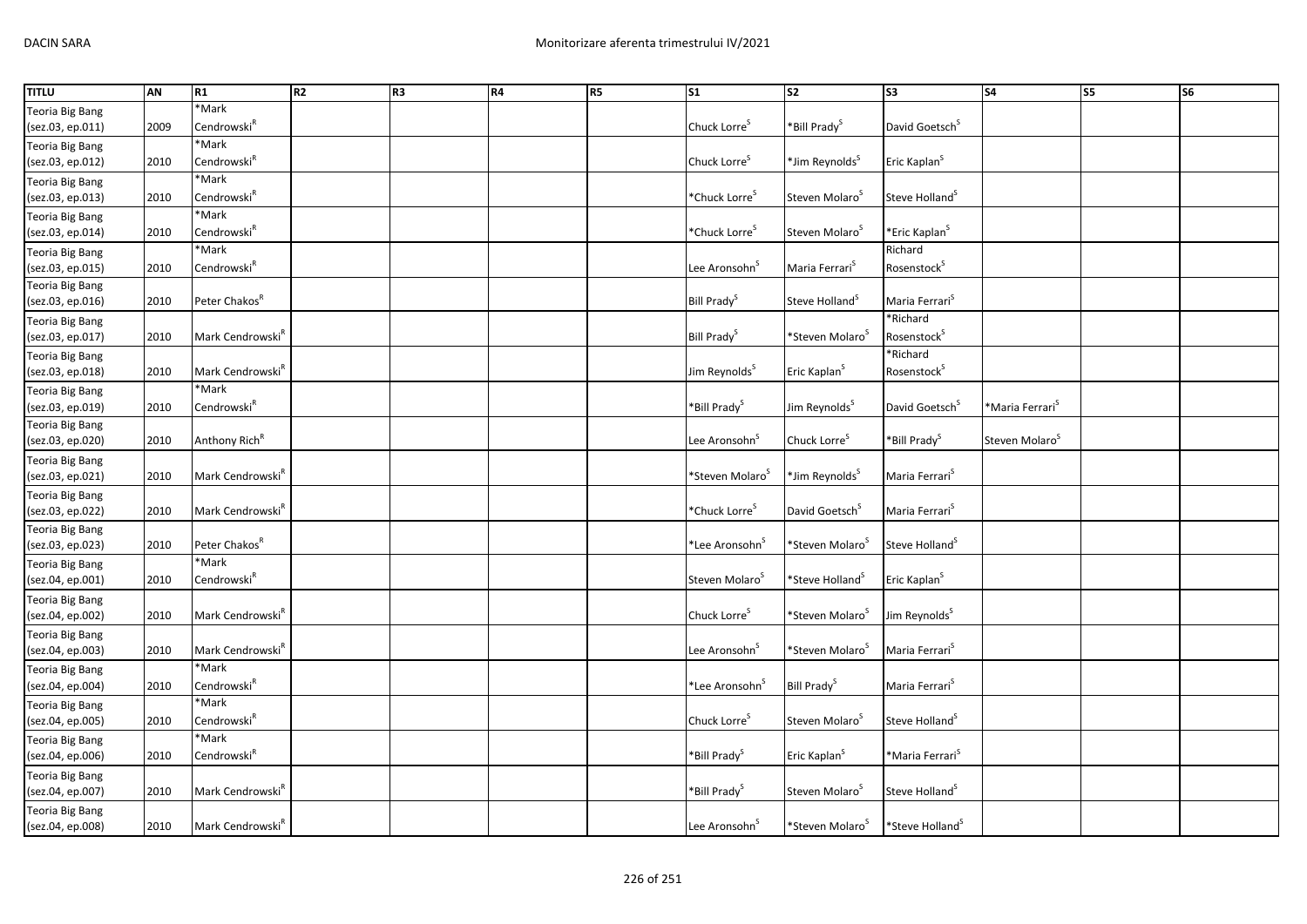| <b>TITLU</b>           | <b>AN</b> | R1                                                     | R <sub>2</sub>             | R <sub>3</sub> | R4 | R <sub>5</sub> | $\overline{\text{S1}}$    | <b>S2</b>                   | 33                         | <b>S4</b> | S <sub>5</sub> | S6 |
|------------------------|-----------|--------------------------------------------------------|----------------------------|----------------|----|----------------|---------------------------|-----------------------------|----------------------------|-----------|----------------|----|
| Teoria Big Bang        |           | *Mark                                                  |                            |                |    |                |                           |                             |                            |           |                |    |
| (sez.04, ep.009)       | 2010      | Cendrowski <sup>R</sup>                                |                            |                |    |                | Bill Prady <sup>S</sup>   | Steven Molaro <sup>s</sup>  | David Goetsch <sup>S</sup> |           |                |    |
| Teoria Big Bang        |           | *Mark                                                  |                            |                |    |                |                           |                             |                            |           |                |    |
| (sez.04, ep.010)       | 2010      | Cendrowski <sup>R</sup>                                |                            |                |    |                | Lee Aronsohn <sup>5</sup> | Jim Reynolds <sup>S</sup>   | Maria Ferrari <sup>S</sup> |           |                |    |
| Teoria Big Bang        |           |                                                        |                            |                |    |                |                           |                             |                            |           |                |    |
| (sez.04, ep.011)       | 2010      | Mark Cendrowski <sup>R</sup>                           |                            |                |    |                | *Bill Prady <sup>S</sup>  | Steven Molaro <sup>5</sup>  | Steve Holland <sup>S</sup> |           |                |    |
| Teoria Big Bang        |           |                                                        |                            |                |    |                |                           |                             |                            |           |                |    |
| (sez.04, ep.012)       | 2010      | Mark Cendrowski <sup>R</sup>                           |                            |                |    |                | Bill Prady <sup>S</sup>   | Steven Molaro <sup>5</sup>  | Eric Kaplan <sup>S</sup>   |           |                |    |
| <b>Teoria Big Bang</b> |           |                                                        |                            |                |    |                |                           |                             |                            |           |                |    |
| (sez.04, ep.013)       | 2010      | Anthony Rich <sup>R</sup>                              |                            |                |    |                | Lee Aronsohn <sup>5</sup> | Steven Molaro <sup>s</sup>  | Steve Holland <sup>S</sup> |           |                |    |
| Teoria Big Bang        |           |                                                        |                            |                |    |                |                           |                             |                            |           |                |    |
| (sez.04, ep.014)       | 2011      | Mark Cendrowski <sup>R</sup>                           |                            |                |    |                | Bill Prady <sup>S</sup>   | *Steven Molaro <sup>5</sup> | Maria Ferrari <sup>S</sup> |           |                |    |
| Teoria Big Bang        |           | *Mark                                                  |                            |                |    |                |                           |                             |                            |           |                |    |
| (sez.04, ep.015)       | 2011      | Cendrowski $^R$                                        |                            |                |    |                | Chuck Lorre <sup>S</sup>  | Steve Holland <sup>S</sup>  | Eric Kaplan <sup>S</sup>   |           |                |    |
| Teoria Big Bang        |           | *Mark                                                  |                            |                |    |                |                           |                             |                            |           |                |    |
| (sez.04, ep.016)       | 2011      | Cendrowski <sup>R</sup>                                |                            |                |    |                | *Bill Prady <sup>S</sup>  | *Steven Molaro <sup>5</sup> | Jim Reynolds <sup>S</sup>  |           |                |    |
| Teoria Big Bang        |           | *Mark                                                  |                            |                |    |                |                           |                             |                            |           |                |    |
| (sez.04, ep.017)       | 2011      | Cendrowski <sup>R</sup>                                |                            |                |    |                | *Chuck Lorre <sup>s</sup> | Steven Molaro <sup>3</sup>  | *Jim Reynolds <sup>S</sup> |           |                |    |
| Teoria Big Bang        |           | *Mark                                                  |                            |                |    |                |                           |                             |                            |           |                |    |
| (sez.04, ep.018)       | 2011      | Cendrowski <sup>R</sup>                                |                            |                |    |                | *Chuck Lorre <sup>s</sup> | *Steven Molaro <sup>5</sup> | Eric Kaplan <sup>S</sup>   |           |                |    |
| <b>Teoria Big Bang</b> |           |                                                        |                            |                |    |                |                           |                             |                            |           |                |    |
| (sez.04, ep.019)       | 2011      | Peter Chakos <sup>R</sup>                              |                            |                |    |                | Bill Prady <sup>S</sup>   | *Jim Reynolds <sup>S</sup>  | David Goetsch <sup>S</sup> |           |                |    |
| Teoria Big Bang        |           | *Mark                                                  |                            |                |    |                |                           |                             |                            |           |                |    |
| (sez.04, ep.020)       | 2011      | Cendrowski <sup>R</sup>                                |                            |                |    |                | *Bill Prady <sup>S</sup>  | *Steven Molaro <sup>S</sup> | Steve Holland <sup>S</sup> |           |                |    |
| Teoria Big Bang        |           |                                                        |                            |                |    |                |                           |                             |                            |           |                |    |
| (sez.04, ep.021)       | 2011      | Mark Cendrowski <sup>R</sup>                           |                            |                |    |                | Chuck Lorre <sup>S</sup>  | Steven Molaro <sup>5</sup>  | Eric Kaplan <sup>S</sup>   |           |                |    |
| <b>Teoria Big Bang</b> |           | *Mark                                                  |                            |                |    |                |                           |                             |                            |           |                |    |
| (sez.04, ep.022)       | 2011      | Cendrowski <sup>R</sup>                                |                            |                |    |                | Chuck Lorre <sup>5</sup>  | Steven Molaro <sup>5</sup>  | Eric Kaplan <sup>S</sup>   |           |                |    |
| <b>Teoria Big Bang</b> |           | *Mark                                                  |                            |                |    |                |                           |                             |                            |           |                |    |
| (sez.04, ep.023)       | 2011      | Cendrowski <sup>R</sup>                                |                            |                |    |                | *Chuck Lorre <sup>S</sup> | *Steven Molaro <sup>5</sup> | *Eric Kaplan <sup>S</sup>  |           |                |    |
| Teoria Big Bang        |           | *Mark                                                  |                            |                |    |                |                           |                             |                            |           |                |    |
| (sez.04, ep.024)       | 2011      | Cendrowski <sup>R</sup>                                |                            |                |    |                | *Chuck Lorre <sup>S</sup> | *Steven Molaro <sup>5</sup> | *Eric Kaplan <sup>S</sup>  |           |                |    |
| Teoria Big Bang [sez.  |           |                                                        |                            |                |    |                |                           |                             |                            |           |                |    |
| 05] [ep.0001]          | 2017      | Mark Cendrowski <sup>R</sup> Anthony Rich <sup>R</sup> |                            |                |    |                | *Chuck Lorre <sup>S</sup> | Bill Prady <sup>S</sup>     |                            |           |                |    |
| Teoria Big Bang [sez.  |           |                                                        |                            |                |    |                |                           |                             |                            |           |                |    |
| 05] [ep.0002]          | 2017      | Mark Cendrowski <sup>R</sup> Anthony Rich <sup>R</sup> |                            |                |    |                | *Chuck Lorre <sup>S</sup> | Bill Prady <sup>S</sup>     |                            |           |                |    |
| Teoria Big Bang [sez.  |           | *Mark                                                  |                            |                |    |                |                           |                             |                            |           |                |    |
| 05] [ep.0003]          | 2017      | Cendrowski $^R$                                        | *Anthony Rich <sup>R</sup> |                |    |                | *Chuck Lorre <sup>S</sup> | *Bill Prady <sup>S</sup>    |                            |           |                |    |
| Teoria Big Bang [sez.  |           | *Mark                                                  |                            |                |    |                |                           |                             |                            |           |                |    |
| 05] [ep.0004]          | 2017      | Cendrowski <sup>R</sup>                                | *Anthony Rich <sup>R</sup> |                |    |                | *Chuck Lorre <sup>5</sup> | *Bill Prady <sup>S</sup>    |                            |           |                |    |
| Teoria Big Bang [sez.  |           |                                                        |                            |                |    |                |                           |                             |                            |           |                |    |
| 05] [ep.0005]          | 2017      | Mark Cendrowski <sup>R</sup> Anthony Rich <sup>R</sup> |                            |                |    |                | Chuck Lorre <sup>S</sup>  | Bill Prady <sup>S</sup>     |                            |           |                |    |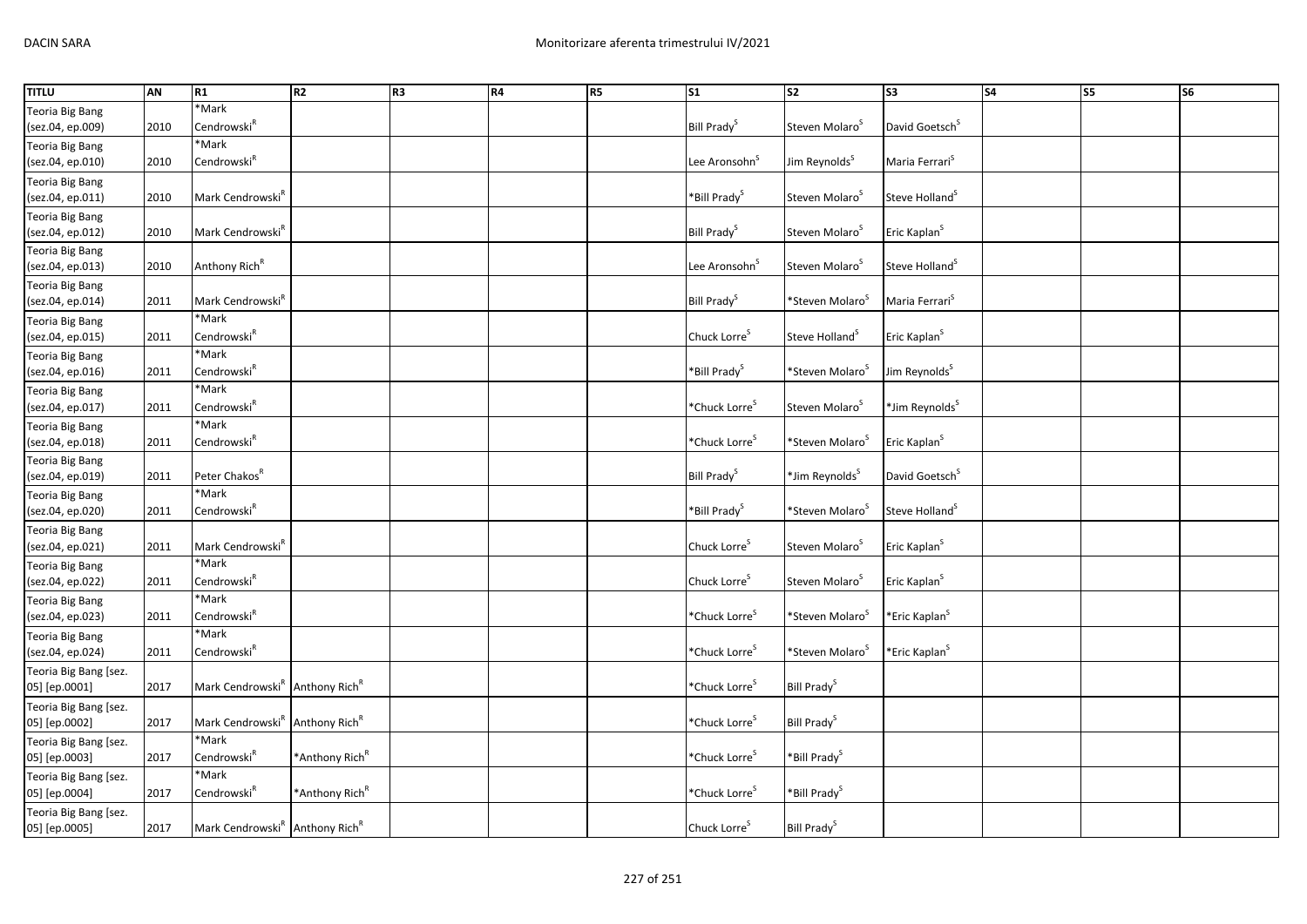| <b>TITLU</b>                           | <b>AN</b> | R1                                                     | R2                         | R <sub>3</sub> | <b>R4</b> | <b>R5</b> | $\overline{\text{S1}}$           | $\overline{\text{S2}}$   | S <sub>3</sub> | S <sub>4</sub> | $\overline{\text{S}}$ | $\overline{\text{S6}}$ |
|----------------------------------------|-----------|--------------------------------------------------------|----------------------------|----------------|-----------|-----------|----------------------------------|--------------------------|----------------|----------------|-----------------------|------------------------|
| Teoria Big Bang [sez.<br>05] [ep.0006] | 2017      | Mark Cendrowski <sup>R</sup> Anthony Rich <sup>R</sup> |                            |                |           |           | *Chuck Lorre <sup>S</sup>        | Bill Prady <sup>S</sup>  |                |                |                       |                        |
| Teoria Big Bang [sez.<br>05] [ep.0007] | 2017      | *Mark<br>Cendrowski <sup>R</sup>                       | *Anthony Rich <sup>R</sup> |                |           |           | *Chuck Lorre <sup>S</sup>        | *Bill Prady <sup>S</sup> |                |                |                       |                        |
| Teoria Big Bang [sez.<br>05] [ep.0008] | 2017      | *Mark<br>Cendrowski <sup>R</sup>                       | *Anthony Rich <sup>R</sup> |                |           |           | *Chuck Lorre <sup>S</sup>        | *Bill Prady <sup>S</sup> |                |                |                       |                        |
| Teoria Big Bang [sez.<br>05] [ep.0009] | 2017      | Mark Cendrowski <sup>R</sup> Anthony Rich <sup>R</sup> |                            |                |           |           | Chuck Lorre <sup>S</sup>         | Bill Prady <sup>S</sup>  |                |                |                       |                        |
| Teoria Big Bang [sez.<br>05] [ep.0010] | 2017      | Mark Cendrowski <sup>R</sup> Anthony Rich <sup>R</sup> |                            |                |           |           | Chuck Lorre <sup>S</sup>         | Bill Prady <sup>S</sup>  |                |                |                       |                        |
| Teoria Big Bang [sez.<br>05] [ep.0011] | 2017      | *Mark<br>Cendrowski <sup>R</sup>                       | *Anthony Rich <sup>R</sup> |                |           |           | *Chuck Lorre <sup>S</sup>        | *Bill Prady <sup>S</sup> |                |                |                       |                        |
| Teoria Big Bang [sez.<br>05] [ep.0012] | 2017      | *Mark<br>Cendrowski <sup>R</sup>                       | *Anthony Rich <sup>R</sup> |                |           |           | *Chuck Lorre <sup>s</sup>        | *Bill Prady <sup>S</sup> |                |                |                       |                        |
| Teoria Big Bang [sez.<br>05] [ep.0013] | 2017      | Mark Cendrowski <sup>R</sup> Anthony Rich <sup>R</sup> |                            |                |           |           | Chuck Lorre <sup>S</sup>         | Bill Prady <sup>S</sup>  |                |                |                       |                        |
| Teoria Big Bang [sez.<br>05] [ep.0014] | 2017      | Mark Cendrowski <sup>R</sup> Anthony Rich <sup>R</sup> |                            |                |           |           | Chuck Lorre <sup>S</sup>         | Bill Prady <sup>S</sup>  |                |                |                       |                        |
| Teoria Big Bang [sez.<br>05] [ep.0015] | 2017      | *Mark<br>Cendrowski <sup>R</sup>                       | *Anthony Rich <sup>R</sup> |                |           |           | *Chuck Lorre <sup>S</sup>        | *Bill Prady <sup>S</sup> |                |                |                       |                        |
| Teoria Big Bang [sez.<br>05] [ep.0016] | 2017      | *Mark<br>Cendrowski <sup>R</sup>                       | *Anthony Rich <sup>R</sup> |                |           |           | *Chuck Lorre <sup>S</sup>        | *Bill Prady <sup>S</sup> |                |                |                       |                        |
| Teoria Big Bang [sez.<br>05] [ep.0017] | 2017      | Mark Cendrowski <sup>R</sup> Anthony Rich <sup>R</sup> |                            |                |           |           | Chuck Lorre <sup>S</sup>         | Bill Prady <sup>S</sup>  |                |                |                       |                        |
| Teoria Big Bang [sez.<br>05] [ep.0018] | 2017      | Mark Cendrowski <sup>R</sup> Anthony Rich <sup>R</sup> |                            |                |           |           | Chuck Lorre <sup>S</sup>         | Bill Prady <sup>S</sup>  |                |                |                       |                        |
| Teoria Big Bang [sez.<br>05] [ep.0019] | 2017      | *Mark<br>Cendrowski <sup>R</sup>                       | *Anthony Rich <sup>R</sup> |                |           |           | *Chuck Lorre <sup>S</sup>        | *Bill Prady <sup>S</sup> |                |                |                       |                        |
| Teoria Big Bang [sez.<br>05] [ep.0020] | 2017      | *Mark<br>Cendrowski <sup>R</sup>                       | *Anthony Rich <sup>R</sup> |                |           |           | *Chuck Lorre <sup>S</sup>        | *Bill Prady <sup>S</sup> |                |                |                       |                        |
| Teoria Big Bang [sez.<br>05] [ep.0021] | 2017      | *Mark<br>Cendrowski <sup>R</sup>                       | *Anthony Rich <sup>R</sup> |                |           |           | *Chuck Lorre <sup>S</sup>        | *Bill Prady <sup>S</sup> |                |                |                       |                        |
| Teoria Big Bang [sez.<br>05] [ep.0022] | 2017      | *Mark<br>Cendrowski <sup>R</sup>                       | *Anthony Rich <sup>R</sup> |                |           |           | *Chuck Lorre <sup>S</sup>        | *Bill Prady <sup>S</sup> |                |                |                       |                        |
| Teoria Big Bang [sez.<br>05] [ep.0023] | 2017      | *Mark<br>Cendrowski <sup>R</sup>                       | *Anthony Rich <sup>R</sup> |                |           |           | *Chuck Lorre <sup>S</sup>        | *Bill Prady <sup>S</sup> |                |                |                       |                        |
| Teoria Big Bang [sez.<br>05] [ep.0024] | 2017      | *Mark<br>Cendrowski <sup>R</sup>                       | *Anthony Rich <sup>R</sup> |                |           |           | *Chuck Lorre <sup>S</sup>        | *Bill Prady <sup>S</sup> |                |                |                       |                        |
| Teoria intregului                      | 2014      | James Marsh <sup>R</sup>                               |                            |                |           |           | Anthony<br>McCarten <sup>S</sup> |                          |                |                |                       |                        |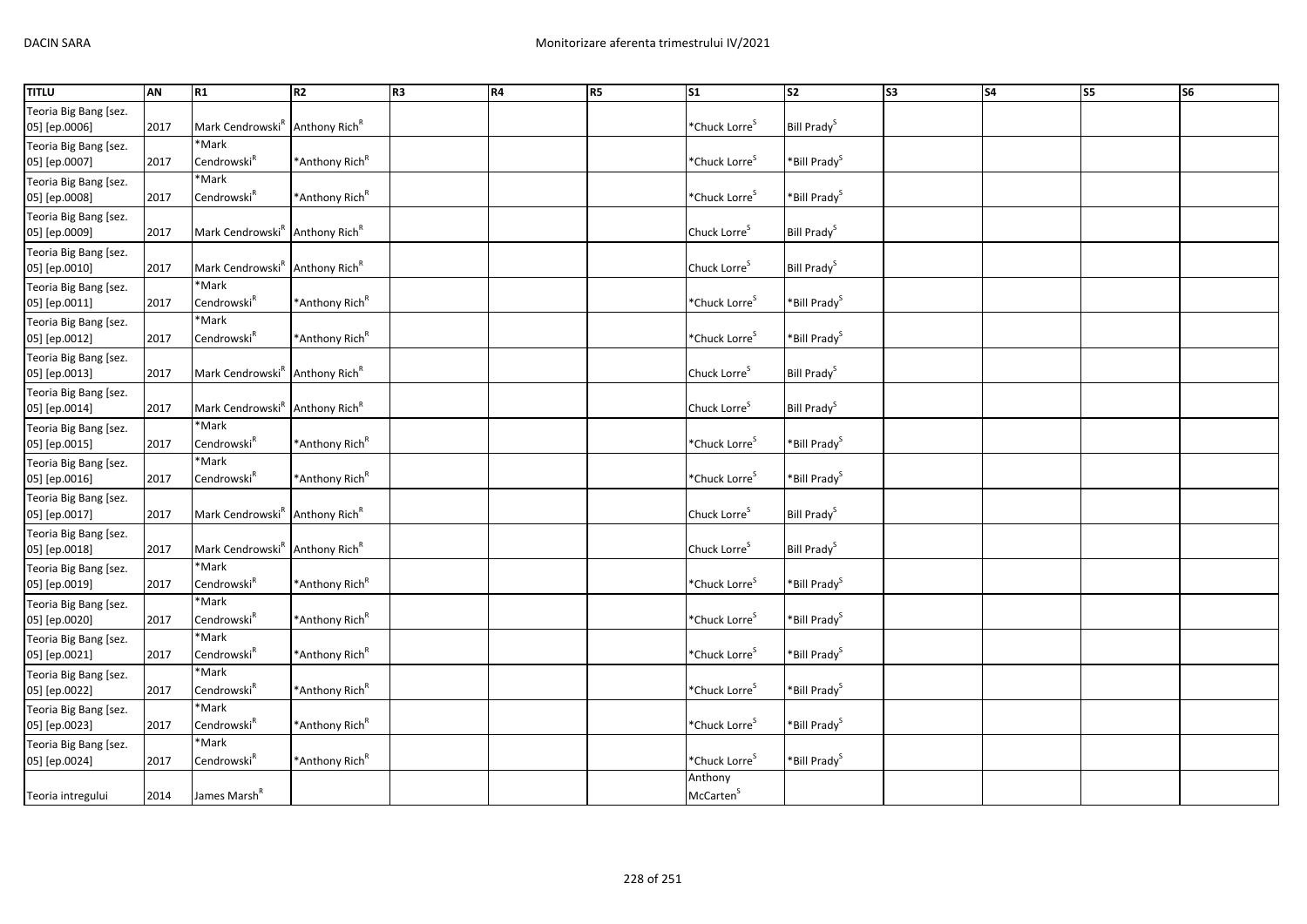| <b>TITLU</b>               | AN   | R1                                                                                                                                                                          | R <sub>2</sub>         | R <sub>3</sub> | R4 | R5 | S <sub>1</sub>                             | <b>S2</b>                    | S <sub>3</sub> | <b>S4</b> | S5 | S6 |
|----------------------------|------|-----------------------------------------------------------------------------------------------------------------------------------------------------------------------------|------------------------|----------------|----|----|--------------------------------------------|------------------------------|----------------|-----------|----|----|
|                            |      |                                                                                                                                                                             |                        |                |    |    |                                            |                              |                |           |    |    |
| Teparii                    | 2000 | Larry Karaszewski <sup>R</sup> Scott Alexander <sup>R</sup>                                                                                                                 |                        |                |    |    | Larry Karaszewski <sup>S</sup>             | Scott Alexander <sup>5</sup> |                |           |    |    |
| Terapie de cuplu           | 2012 | David Frankel <sup>R</sup>                                                                                                                                                  |                        |                |    |    | Vanessa Taylor <sup>S</sup>                |                              |                |           |    |    |
|                            |      | McG-Joseph                                                                                                                                                                  |                        |                |    |    | John D. Brancato -                         |                              |                |           |    |    |
| Terminator - Salvarea      | 2009 | McGinty Nichol <sup>R</sup>                                                                                                                                                 |                        |                |    |    | John Brancato <sup>S</sup>                 | Michael Ferris <sup>S</sup>  |                |           |    |    |
| Terminator: Genisys        | 2015 | Alan Taylor <sup>R</sup>                                                                                                                                                    |                        |                |    |    | Laeta Kalogridis <sup>S</sup>              | Patrick Lussier <sup>S</sup> |                |           |    |    |
| Teroare nevazuta           | 1998 | Dean Semler <sup>R</sup>                                                                                                                                                    |                        |                |    |    | M Sussman <sup>S</sup>                     | John Kingswell <sup>S</sup>  |                |           |    |    |
| The Courier                | 2020 | Dominic Cooke <sup>R</sup>                                                                                                                                                  |                        |                |    |    | Tom O'Connor <sup>S</sup>                  |                              |                |           |    |    |
| The Grey: La limita        |      |                                                                                                                                                                             |                        |                |    |    | Ian Mackenzie                              |                              |                |           |    |    |
| supravietuirii             | 2011 | Joe Carnahan <sup>R</sup>                                                                                                                                                   |                        |                |    |    | Jeffers <sup>S</sup>                       | Joe Carnahan <sup>s</sup>    |                |           |    |    |
| The High Note              | 2020 | Nisha Ganatra <sup>R</sup>                                                                                                                                                  |                        |                |    |    | Flora Greeson <sup>S</sup>                 |                              |                |           |    |    |
|                            |      |                                                                                                                                                                             |                        |                |    |    |                                            |                              |                |           |    |    |
| The Last Full Measure      | 2019 | Todd Robinson <sup>R</sup>                                                                                                                                                  |                        |                |    |    | Todd Robinson <sup>S</sup>                 |                              |                |           |    |    |
| The Light Between          |      |                                                                                                                                                                             |                        |                |    |    |                                            |                              |                |           |    |    |
| Oceans                     | 2016 | Derek Cianfrance <sup>R</sup>                                                                                                                                               |                        |                |    |    | Derek Cianfrance <sup>5</sup>              |                              |                |           |    |    |
|                            |      |                                                                                                                                                                             |                        |                |    |    |                                            |                              |                |           |    |    |
| The Machine: Android       | 2013 | Caradog W. James <sup>R</sup>                                                                                                                                               |                        |                |    |    | Caradog W. James <sup>S</sup>              |                              |                |           |    |    |
|                            |      |                                                                                                                                                                             |                        |                |    |    | David Aaron                                |                              |                |           |    |    |
| The Miracle Season         | 2018 | Sean McNamara <sup>k</sup>                                                                                                                                                  |                        |                |    |    | Cohen <sup>S</sup>                         | Elissa Matsueda <sup>S</sup> |                |           |    |    |
| The Purge. Noaptea         |      |                                                                                                                                                                             |                        |                |    |    |                                            |                              |                |           |    |    |
| judecatii                  | 2013 | James DeMonaco <sup>R</sup>                                                                                                                                                 |                        |                |    |    | James DeMonaco <sup>S</sup>                |                              |                |           |    |    |
|                            |      |                                                                                                                                                                             |                        |                |    |    |                                            |                              |                |           |    |    |
| The Revenant: Legenda      |      | Alejandro                                                                                                                                                                   |                        |                |    |    | Alejandro                                  |                              |                |           |    |    |
| lui Hugh Glass             | 2015 | Gonzalez Inarritu <sup>R</sup>                                                                                                                                              |                        |                |    |    | Gonzalez Inarritu <sup>S</sup>             | Mark L. Smith <sup>S</sup>   |                |           |    |    |
| The Very Excellent Mr.     |      |                                                                                                                                                                             |                        |                |    |    |                                            |                              |                |           |    |    |
| Dundee                     | 2020 | Dean Murphy <sup>R</sup>                                                                                                                                                    |                        |                |    |    | Dean Murphy <sup>S</sup>                   | Robert Mond <sup>S</sup>     |                |           |    |    |
| The Walk: Sfideaza         |      |                                                                                                                                                                             |                        |                |    |    |                                            | Christopher                  |                |           |    |    |
| limitele                   | 2015 | Robert Zemeckis <sup>R</sup>                                                                                                                                                |                        |                |    |    | Robert Zemeckis <sup>S</sup>               | <b>Browne</b> <sup>S</sup>   |                |           |    |    |
|                            |      |                                                                                                                                                                             | Quentin                |                |    |    |                                            |                              |                |           |    |    |
| Ticalosi fara glorie       | 2009 | Eli Roth <sup>R</sup>                                                                                                                                                       | Tarantino <sup>R</sup> |                |    |    | Quentin Tarantino                          |                              |                |           |    |    |
|                            |      | Ezio Greggio -<br>$\ensuremath{\mathsf{S}}\xspace\ensuremath{\mathsf{I}}\xspace\ensuremath{\mathsf{A}}\xspace\ensuremath{\mathsf{E}}\xspace^\ensuremath{\mathsf{R}}\xspace$ |                        |                |    |    | Rudy De Luca -<br><b>SIAE</b> <sup>S</sup> |                              |                |           |    |    |
| Ticnitii                   | 1999 |                                                                                                                                                                             |                        |                |    |    |                                            | Steve Haberman <sup>5</sup>  |                |           |    |    |
| Timp limita                | 2016 | Peter Billingsley <sup>R</sup>                                                                                                                                              |                        |                |    |    | Andy Lieberman <sup>S</sup>                |                              |                |           |    |    |
| Tine dusmanii aproape 2018 |      | Harley Wallen <sup>R</sup>                                                                                                                                                  |                        |                |    |    | Harley Wallen <sup>S</sup>                 |                              |                |           |    |    |
| Tine-ma de mana!           |      |                                                                                                                                                                             |                        |                |    |    |                                            |                              |                |           |    |    |
| (sez.01, ep.001)           | 2018 | Sadullah Celen <sup>R</sup>                                                                                                                                                 |                        |                |    |    | Volkan Yazici <sup>S</sup>                 | Nilufer Aydin <sup>S</sup>   |                |           |    |    |
| Tine-ma de mana!           |      |                                                                                                                                                                             |                        |                |    |    |                                            |                              |                |           |    |    |
| (sez.01, ep.002)           | 2018 | Sadullah Celen <sup>R</sup>                                                                                                                                                 |                        |                |    |    | Volkan Yazici <sup>S</sup>                 | Nilufer Aydin <sup>S</sup>   |                |           |    |    |
| Tine-ma de mana!           |      |                                                                                                                                                                             |                        |                |    |    |                                            |                              |                |           |    |    |
| (sez.01, ep.003)           | 2018 | Sadullah Celen <sup>R</sup>                                                                                                                                                 |                        |                |    |    | Volkan Yazici <sup>S</sup>                 | Nilufer Aydin <sup>S</sup>   |                |           |    |    |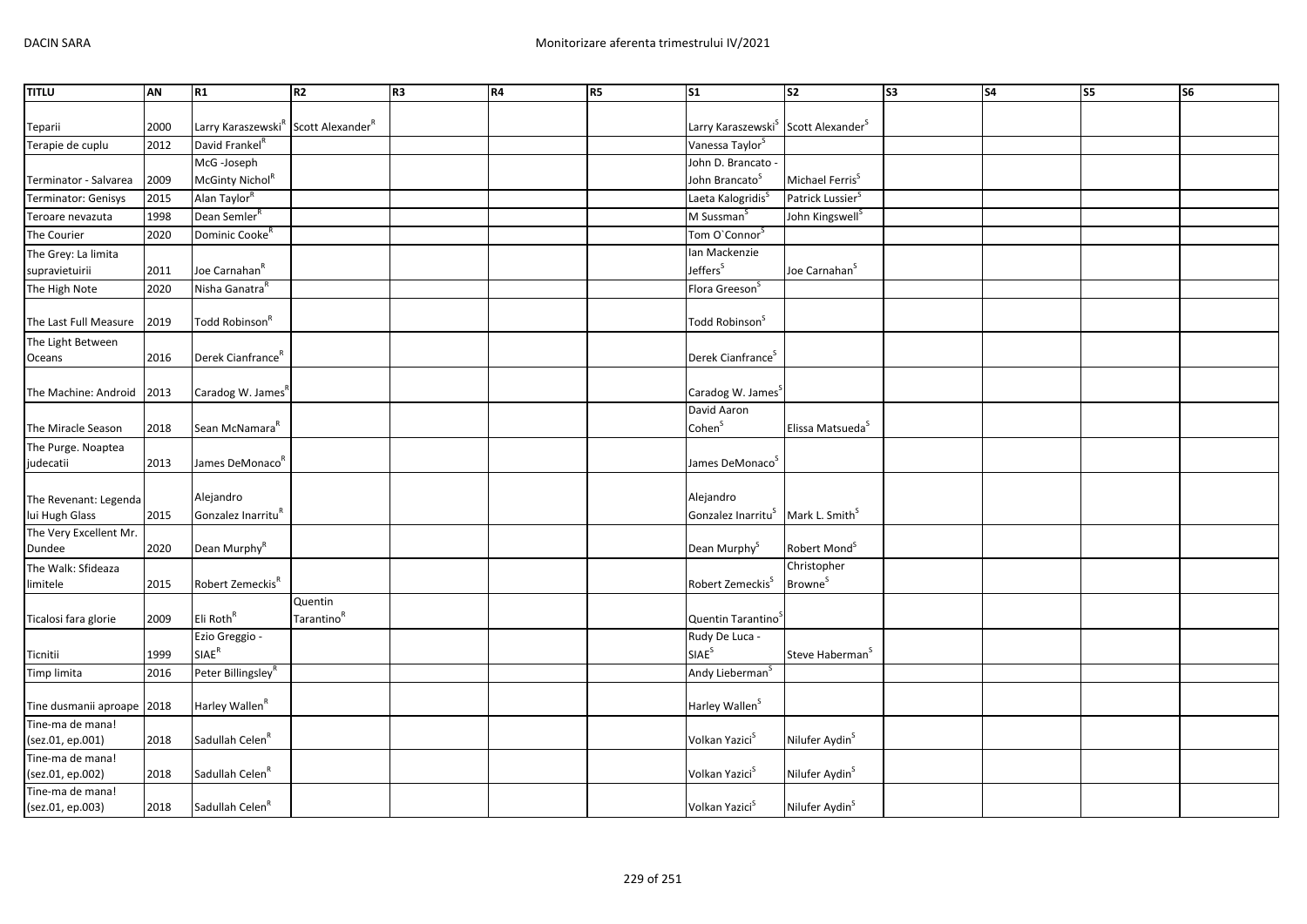| <b>TITLU</b>                         | <b>AN</b> | R1                          | R <sub>2</sub> | R <sub>3</sub> | R4 | R <sub>5</sub> | $\overline{\text{S1}}$     | S <sub>2</sub>             | S <sub>3</sub>           | <b>S4</b> | S5 | <b>S6</b> |
|--------------------------------------|-----------|-----------------------------|----------------|----------------|----|----------------|----------------------------|----------------------------|--------------------------|-----------|----|-----------|
| Tine-ma de mana!                     |           |                             |                |                |    |                |                            |                            |                          |           |    |           |
| (sez.01, ep.004)                     | 2018      | Sadullah Celen <sup>R</sup> |                |                |    |                | Volkan Yazici <sup>S</sup> | Nilufer Aydin <sup>S</sup> |                          |           |    |           |
| Tine-ma de mana!                     |           |                             |                |                |    |                |                            |                            |                          |           |    |           |
| (sez.01, ep.005)                     | 2018      | Sadullah Celen <sup>R</sup> |                |                |    |                | Volkan Yazici <sup>S</sup> | Nilufer Aydin <sup>S</sup> |                          |           |    |           |
| Tine-ma de mana!                     |           |                             |                |                |    |                |                            |                            |                          |           |    |           |
| (sez.01, ep.006)                     | 2018      | Sadullah Celen <sup>R</sup> |                |                |    |                | Volkan Yazici <sup>S</sup> | Nilufer Aydin <sup>S</sup> |                          |           |    |           |
| Tine-ma de mana!                     |           |                             |                |                |    |                |                            |                            |                          |           |    |           |
| (sez.01, ep.007)                     | 2018      | Sadullah Celen <sup>R</sup> |                |                |    |                | Volkan Yazici <sup>S</sup> | Nilufer Aydin <sup>S</sup> |                          |           |    |           |
| Tine-ma de mana!                     |           |                             |                |                |    |                |                            |                            |                          |           |    |           |
| (sez.01, ep.008)                     | 2018      | Sadullah Celen <sup>R</sup> |                |                |    |                | Volkan Yazici <sup>S</sup> | Nilufer Aydin <sup>S</sup> |                          |           |    |           |
| Tine-ma de mana!                     |           |                             |                |                |    |                |                            |                            |                          |           |    |           |
| (sez.01, ep.009)                     | 2018      | Sadullah Celen <sup>R</sup> |                |                |    |                | Volkan Yazici <sup>S</sup> | Nilufer Aydin <sup>S</sup> | Serap Ozgur <sup>S</sup> |           |    |           |
| Tine-ma de mana!                     |           |                             |                |                |    |                |                            |                            |                          |           |    |           |
| (sez.01, ep.010)                     | 2018      | Sadullah Celen <sup>R</sup> |                |                |    |                | Volkan Yazici <sup>S</sup> | Nilufer Aydin <sup>S</sup> | Serap Ozgur <sup>S</sup> |           |    |           |
| Tine-ma de mana!                     |           |                             |                |                |    |                |                            |                            |                          |           |    |           |
| (sez.01, ep.011)                     | 2018      | Sadullah Celen <sup>R</sup> |                |                |    |                | Volkan Yazici <sup>S</sup> | Nilufer Aydin <sup>S</sup> | Serap Ozgur <sup>S</sup> |           |    |           |
| Tine-ma de mana!                     |           |                             |                |                |    |                |                            |                            |                          |           |    |           |
| (sez.01, ep.012)                     | 2018      | Sadullah Celen <sup>R</sup> |                |                |    |                | Volkan Yazici <sup>S</sup> | Nilufer Aydin <sup>S</sup> | Serap Ozgur <sup>S</sup> |           |    |           |
| Tine-ma de mana!                     |           |                             |                |                |    |                |                            |                            |                          |           |    |           |
| (sez.01, ep.013)                     | 2018      | Sadullah Celen <sup>R</sup> |                |                |    |                | Volkan Yazici <sup>S</sup> | Nilufer Aydin <sup>S</sup> | Serap Ozgur <sup>S</sup> |           |    |           |
| Tine-ma de mana!                     |           |                             |                |                |    |                |                            |                            |                          |           |    |           |
| (sez.01, ep.014)                     | 2018      | Sadullah Celen <sup>R</sup> |                |                |    |                | Volkan Yazici <sup>S</sup> | Nilufer Aydin <sup>S</sup> | Serap Ozgur <sup>S</sup> |           |    |           |
| Tine-ma de mana!                     |           |                             |                |                |    |                |                            |                            |                          |           |    |           |
| (sez.01, ep.015)                     | 2018      | Sadullah Celen <sup>R</sup> |                |                |    |                | Volkan Yazici <sup>S</sup> | Nilufer Aydin <sup>S</sup> | Serap Ozgur <sup>S</sup> |           |    |           |
| Tine-ma de mana!                     |           |                             |                |                |    |                |                            |                            |                          |           |    |           |
| (sez.01, ep.016)                     | 2018      | Sadullah Celen <sup>R</sup> |                |                |    |                | Volkan Yazici <sup>S</sup> | Nilufer Aydin <sup>S</sup> | Serap Ozgur <sup>S</sup> |           |    |           |
| Tine-ma de mana!                     |           |                             |                |                |    |                |                            |                            |                          |           |    |           |
| (sez.01, ep.017)                     | 2018      | Sadullah Celen <sup>R</sup> |                |                |    |                | Volkan Yazici <sup>S</sup> | Nilufer Aydin <sup>S</sup> | Serap Ozgur <sup>S</sup> |           |    |           |
| Tine-ma de mana!                     |           |                             |                |                |    |                |                            |                            |                          |           |    |           |
| (sez.01, ep.018)                     | 2018      | Sadullah Celen <sup>R</sup> |                |                |    |                | Volkan Yazici <sup>S</sup> | Nilufer Aydin <sup>S</sup> | Serap Ozgur <sup>S</sup> |           |    |           |
| Tine-ma de mana!                     | 2018      | Sadullah Celen <sup>R</sup> |                |                |    |                |                            |                            |                          |           |    |           |
| (sez.01, ep.019)<br>Tine-ma de mana! |           |                             |                |                |    |                | Nilufer Aydin <sup>S</sup> | Serap Ozgur <sup>S</sup>   |                          |           |    |           |
| (sez.01, ep.020)                     | 2018      | Sadullah Celen <sup>R</sup> |                |                |    |                | Nilufer Aydin <sup>S</sup> | Serap Ozgur <sup>S</sup>   |                          |           |    |           |
|                                      |           |                             |                |                |    |                |                            |                            |                          |           |    |           |
| Tine-ma de mana!<br>(sez.01, ep.021) | 2018      | Sadullah Celen <sup>R</sup> |                |                |    |                | Nilufer Aydin <sup>S</sup> | Serap Ozgur <sup>S</sup>   |                          |           |    |           |
| Tine-ma de mana!                     |           |                             |                |                |    |                |                            |                            |                          |           |    |           |
| (sez.01, ep.022)                     | 2018      | Sadullah Celen <sup>R</sup> |                |                |    |                | Nilufer Aydin <sup>S</sup> | Serap Ozgur <sup>S</sup>   |                          |           |    |           |
| Tine-ma de mana!                     |           |                             |                |                |    |                |                            |                            |                          |           |    |           |
| (sez.01, ep.023)                     | 2018      | Sadullah Celen <sup>R</sup> |                |                |    |                | Nilufer Aydin <sup>S</sup> | Serap Ozgur <sup>S</sup>   |                          |           |    |           |
| Tine-ma de mana!                     |           |                             |                |                |    |                |                            |                            |                          |           |    |           |
| (sez.01, ep.024)                     | 2019      | Sadullah Celen <sup>R</sup> |                |                |    |                | Nilufer Aydin <sup>S</sup> | Serap Ozgur <sup>S</sup>   |                          |           |    |           |
|                                      |           |                             |                |                |    |                |                            |                            |                          |           |    |           |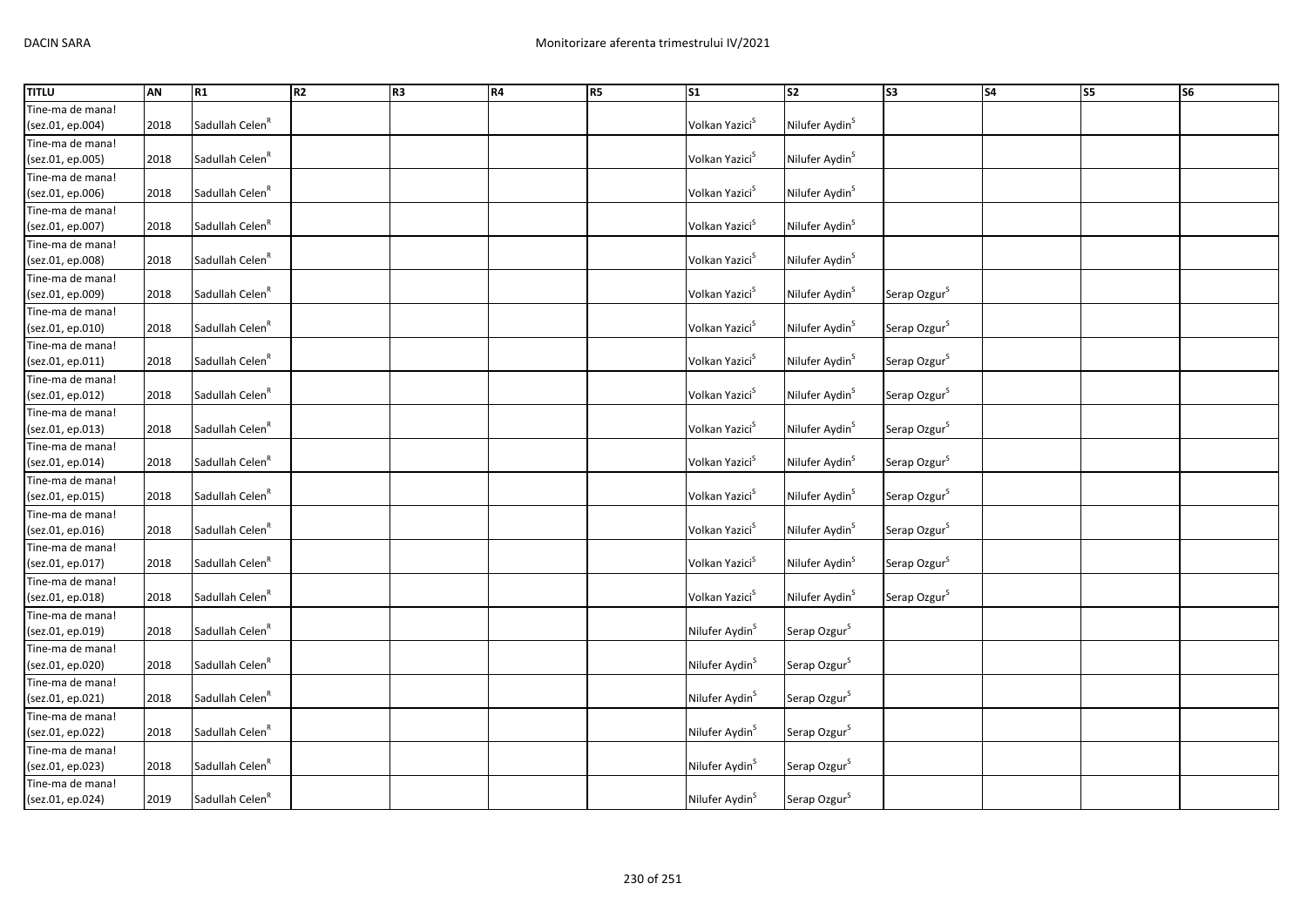| <b>TITLU</b>     | AN   | R1                                                     | R2                            | R <sub>3</sub> | <b>R4</b> | R5 | S1                         | s <sub>2</sub> | S <sub>3</sub> | <b>S4</b> | <b>S5</b> | <b>S6</b> |
|------------------|------|--------------------------------------------------------|-------------------------------|----------------|-----------|----|----------------------------|----------------|----------------|-----------|-----------|-----------|
| Tine-ma de mana! |      |                                                        |                               |                |           |    |                            |                |                |           |           |           |
| (sez.01, ep.025) | 2019 | Adnan Guler <sup>R</sup>                               |                               |                |           |    | Nilufer Aydin <sup>S</sup> |                |                |           |           |           |
| Tine-ma de mana! |      |                                                        |                               |                |           |    |                            |                |                |           |           |           |
| (sez.01, ep.026) | 2019 | Adnan Guler <sup>R</sup>                               |                               |                |           |    | Nilufer Aydin <sup>S</sup> |                |                |           |           |           |
| Tine-ma de mana! |      |                                                        |                               |                |           |    |                            |                |                |           |           |           |
| (sez.01, ep.027) | 2019 | Adnan Guler <sup>R</sup>                               |                               |                |           |    | Nilufer Aydin <sup>S</sup> |                |                |           |           |           |
| Tine-ma de mana! |      |                                                        |                               |                |           |    |                            |                |                |           |           |           |
| (sez.01, ep.028) | 2019 | Adnan Guler <sup>R</sup>                               |                               |                |           |    | Nilufer Aydin <sup>S</sup> |                |                |           |           |           |
| Tine-ma de mana! |      |                                                        |                               |                |           |    |                            |                |                |           |           |           |
| (sez.01, ep.029) | 2019 | Adnan Guler <sup>R</sup>                               |                               |                |           |    | Nilufer Aydin <sup>S</sup> |                |                |           |           |           |
| Tine-ma de mana! |      |                                                        |                               |                |           |    |                            |                |                |           |           |           |
| (sez.01, ep.030) | 2019 | Adnan Guler <sup>R</sup>                               |                               |                |           |    | Nilufer Aydin <sup>S</sup> |                |                |           |           |           |
| Tine-ma de mana! |      |                                                        |                               |                |           |    |                            |                |                |           |           |           |
| (sez.01, ep.031) | 2019 | Adnan Guler <sup>R</sup>                               |                               |                |           |    | Nilufer Aydin <sup>S</sup> |                |                |           |           |           |
| Tine-ma de mana! |      |                                                        |                               |                |           |    |                            |                |                |           |           |           |
| (sez.01, ep.032) | 2019 | Adnan Guler <sup>R</sup>                               |                               |                |           |    | Nilufer Aydin <sup>S</sup> |                |                |           |           |           |
| Tine-ma de mana! |      |                                                        |                               |                |           |    |                            |                |                |           |           |           |
| (sez.01, ep.033) | 2019 | Adnan Guler <sup>R</sup>                               |                               |                |           |    | Nilufer Aydin <sup>S</sup> |                |                |           |           |           |
| Tine-ma de mana! |      |                                                        |                               |                |           |    |                            |                |                |           |           |           |
| (sez.01, ep.034) | 2019 | Mucahit Akyoldas <sup>R</sup> Canan Celik <sup>R</sup> |                               |                |           |    | Nilufer Aydin <sup>S</sup> |                |                |           |           |           |
| Tine-ma de mana! |      |                                                        |                               |                |           |    |                            |                |                |           |           |           |
| (sez.01, ep.035) | 2019 | Mucahit Akyoldas <sup>R</sup> Canan Celik <sup>R</sup> |                               |                |           |    | Nilufer Aydin <sup>S</sup> |                |                |           |           |           |
| Tine-ma de mana! |      |                                                        |                               |                |           |    |                            |                |                |           |           |           |
| (sez.01, ep.036) | 2019 | Mucahit Akyoldas <sup>R</sup> Canan Celik <sup>R</sup> |                               |                |           |    | Nilufer Aydin <sup>S</sup> |                |                |           |           |           |
| Tine-ma de mana! |      |                                                        |                               |                |           |    |                            |                |                |           |           |           |
| (sez.01, ep.037) | 2019 | Mucahit Akyoldas <sup>R</sup> Canan Celik <sup>R</sup> |                               |                |           |    | Nilufer Aydin <sup>S</sup> |                |                |           |           |           |
| Tine-ma de mana! |      |                                                        |                               |                |           |    |                            |                |                |           |           |           |
| (sez.01, ep.038) | 2019 | Mucahit Akyoldas <sup>R</sup> Canan Celik <sup>R</sup> |                               |                |           |    | Nilufer Aydin <sup>S</sup> |                |                |           |           |           |
| Tine-ma de mana! |      |                                                        |                               |                |           |    |                            |                |                |           |           |           |
| (sez.01, ep.039) | 2019 | Mucahit Akyoldas <sup>R</sup> Canan Celik <sup>R</sup> |                               |                |           |    | Nilufer Aydin <sup>S</sup> |                |                |           |           |           |
| Tine-ma de mana! |      |                                                        |                               |                |           |    |                            |                |                |           |           |           |
| (sez.01, ep.040) | 2019 | Mucahit Akyoldas <sup>R</sup> Canan Celik <sup>R</sup> |                               |                |           |    | Nilufer Aydin <sup>S</sup> |                |                |           |           |           |
| Tine-ma de mana! |      |                                                        |                               |                |           |    |                            |                |                |           |           |           |
| (sez.01, ep.041) | 2019 | Mucahit Akyoldas <sup>R</sup> Canan Celik <sup>R</sup> |                               |                |           |    | Nilufer Aydin <sup>S</sup> |                |                |           |           |           |
| Tine-ma de mana! |      |                                                        |                               |                |           |    |                            |                |                |           |           |           |
| (sez.01, ep.042) | 2019 | Mucahit Akyoldas <sup>R</sup> Canan Celik <sup>R</sup> |                               |                |           |    | Nilufer Aydin <sup>S</sup> |                |                |           |           |           |
| Tine-ma de mana! |      |                                                        |                               |                |           |    |                            |                |                |           |           |           |
| (sez.01, ep.043) | 2019 | Mucahit Akyoldas <sup>R</sup> Canan Celik <sup>R</sup> |                               |                |           |    | Nilufer Aydin <sup>S</sup> |                |                |           |           |           |
| Tine-ma de mana! |      |                                                        |                               |                |           |    | Rahsan Cigdem              |                |                |           |           |           |
| (sez.02, ep.001) | 2019 | Hakan Inan <sup>R</sup>                                | Mucahit Akyoldas <sup>R</sup> |                |           |    | Inan <sup>S</sup>          |                |                |           |           |           |
| Tine-ma de mana! |      |                                                        |                               |                |           |    | Rahsan Cigdem              |                |                |           |           |           |
| (sez.02, ep.002) | 2019 | Hakan Inan <sup>R</sup>                                | Mucahit Akyoldas <sup>R</sup> |                |           |    | Inan <sup>S</sup>          |                |                |           |           |           |
|                  |      |                                                        |                               |                |           |    |                            |                |                |           |           |           |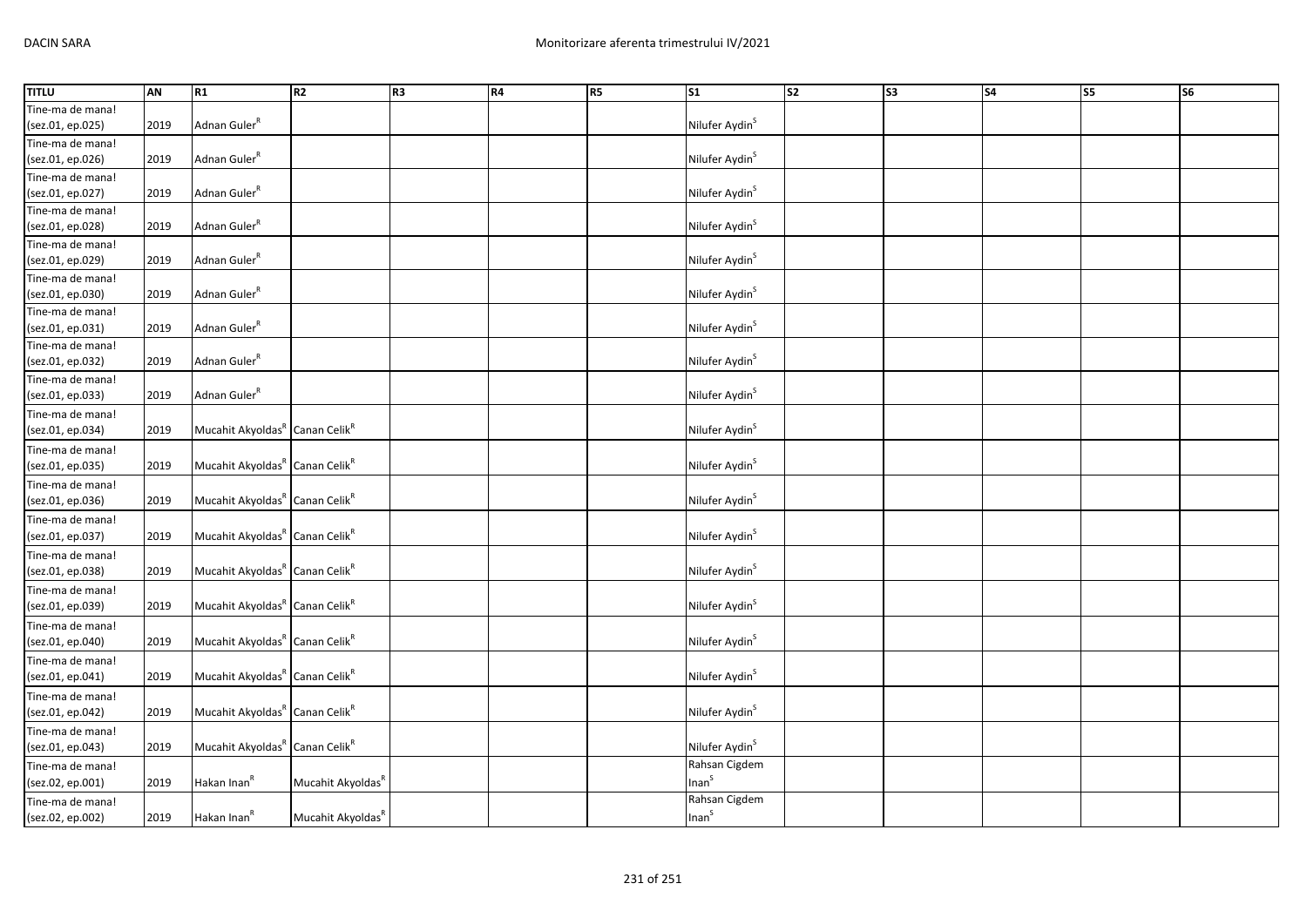| <b>TITLU</b>          | AN   | R1                            | R <sub>2</sub>                 | R <sub>3</sub> | R4 | R5 | S <sub>1</sub>                                              | $\overline{\text{S2}}$        | $\overline{\text{S3}}$   | S <sub>4</sub>            | S5 | S6 |
|-----------------------|------|-------------------------------|--------------------------------|----------------|----|----|-------------------------------------------------------------|-------------------------------|--------------------------|---------------------------|----|----|
| Tine-ma de mana!      |      |                               |                                |                |    |    | Rahsan Cigdem                                               |                               |                          |                           |    |    |
| (sez.02, ep.003)      | 2019 | Hakan Inan <sup>R</sup>       | Mucahit Akyoldas <sup>k</sup>  |                |    |    | Inan <sup>S</sup>                                           |                               |                          |                           |    |    |
| Tine-ma de mana!      |      |                               |                                |                |    |    | Rahsan Cigdem                                               |                               |                          |                           |    |    |
| (sez.02, ep.004)      | 2019 | Hakan Inan <sup>R</sup>       | Mucahit Akyoldas <sup>k</sup>  |                |    |    | Inan <sup>S</sup>                                           |                               |                          |                           |    |    |
| Tine-ma de mana!      |      |                               |                                |                |    |    | Rahsan Cigdem                                               |                               |                          |                           |    |    |
| (sez.02, ep.005)      | 2019 | Hakan Inan <sup>R</sup>       | Mucahit Akyoldas <sup>R</sup>  |                |    |    | Inan <sup>S</sup>                                           |                               |                          |                           |    |    |
| Tine-ma de mana!      |      |                               |                                |                |    |    | Rahsan Cigdem                                               |                               |                          |                           |    |    |
| (sez.02, ep.006)      | 2019 | Hakan Inan <sup>R</sup>       | Mucahit Akyoldas <sup>R</sup>  |                |    |    | Inan <sup>S</sup>                                           |                               |                          |                           |    |    |
| Tine-ma de mana!      |      |                               |                                |                |    |    | Rahsan Cigdem                                               |                               |                          |                           |    |    |
| (sez.02, ep.007)      | 2019 | Hakan Inan <sup>R</sup>       | Mucahit Akyoldas <sup>R</sup>  |                |    |    | Inan <sup>S</sup>                                           |                               |                          |                           |    |    |
| Tine-ma de mana!      |      |                               |                                |                |    |    | Rahsan Cigdem                                               |                               |                          |                           |    |    |
| (sez.02, ep.008)      | 2019 | Hakan Inan <sup>R</sup>       | Mucahit Akyoldas <sup>R</sup>  |                |    |    | Inan <sup>S</sup>                                           |                               |                          |                           |    |    |
| Tinta: Presedintele   |      |                               |                                |                |    |    |                                                             | Joe Hart - Jacobsen           |                          |                           |    |    |
| <b>Statelor Unite</b> | 1997 | Joesph Merhi <sup>R</sup>     |                                |                |    |    | Dayton Callie <sup>S</sup>                                  | Hart <sup>s</sup>             |                          |                           |    |    |
| Tinutul gheturilor    | 2013 | Scott Walker <sup>R</sup>     |                                |                |    |    | Scott Walker <sup>S</sup>                                   |                               |                          |                           |    |    |
| Tipic masculin        | 2003 | Chris Koch <sup>R</sup>       |                                |                |    |    | Greg Glienna <sup>S</sup>                                   | Matt Tarses <sup>S</sup>      | Bill Wrubel <sup>S</sup> | Pete Schwaba <sup>5</sup> |    |    |
| Tomiris-Printesa      |      | Akan Satayev -                |                                |                |    |    |                                                             |                               |                          |                           |    |    |
| razboinica            | 2019 | Akan Sataev <sup>R</sup>      |                                |                |    |    | Aliya Nazarbayeva <sup>5</sup> Timur Zhaksylykov            |                               |                          |                           |    |    |
| Tonul perfect         | 2015 | Elizabeth Banks <sup>R</sup>  |                                |                |    |    | Kay Cannon <sup>S</sup>                                     |                               |                          |                           |    |    |
| Tot inainte           | 2020 | Dan Scanlon <sup>8</sup>      |                                |                |    |    | Dan Scanlon <sup>5</sup>                                    |                               |                          |                           |    |    |
|                       |      |                               |                                |                |    |    |                                                             |                               |                          |                           |    |    |
| Totul despre tata     | 2015 | Gabriele Muccino <sup>R</sup> |                                |                |    |    | Brad Desch <sup>S</sup>                                     |                               |                          |                           |    |    |
| Totul pentru iubire   |      | Claudia Eliza                 |                                |                |    |    |                                                             |                               |                          |                           |    |    |
| [sez. 01] [ep. 0001]  | 2020 | Aguilar <sup>R</sup>          | Sandra Schiffner <sup>R</sup>  |                |    |    | Enrique Estevanez <sup>S</sup> Antonio Abascal <sup>S</sup> |                               |                          |                           |    |    |
| Totul pentru iubire   |      | Claudia Eliza                 |                                |                |    |    |                                                             |                               |                          |                           |    |    |
| [sez. 01] [ep. 0002]  | 2020 | Aguilar <sup>R</sup>          | Sandra Schiffner <sup>R</sup>  |                |    |    | Enrique Estevanez <sup>S</sup> Antonio Abascal <sup>S</sup> |                               |                          |                           |    |    |
| Totul pentru iubire   |      | Claudia Eliza                 |                                |                |    |    |                                                             |                               |                          |                           |    |    |
| [sez. 01] [ep. 0003]  | 2020 | Aguilar <sup>R</sup>          | Sandra Schiffner <sup>R</sup>  |                |    |    | Enrique Estevanez <sup>S</sup> Antonio Abascal <sup>S</sup> |                               |                          |                           |    |    |
| Totul pentru iubire   |      | Claudia Eliza                 |                                |                |    |    |                                                             |                               |                          |                           |    |    |
| [sez. 01] [ep. 0004]  | 2020 | Aguilar <sup>R</sup>          | Sandra Schiffner <sup>R</sup>  |                |    |    | Enrique Estevanez <sup>S</sup> Antonio Abascal <sup>S</sup> |                               |                          |                           |    |    |
| Totul pentru iubire   |      | *Claudia Eliza                |                                |                |    |    | *Enrique                                                    |                               |                          |                           |    |    |
| [sez. 01] [ep. 0005]  | 2020 | Aguilar <sup>R</sup>          | *Sandra Schiffner <sup>R</sup> |                |    |    | Estevanez <sup>S</sup>                                      | *Antonio Abascal <sup>S</sup> |                          |                           |    |    |
| Totul pentru iubire   |      | Claudia Eliza                 |                                |                |    |    |                                                             |                               |                          |                           |    |    |
| [sez. 01] [ep. 0006]  | 2020 | Aguilar <sup>R</sup>          | Sandra Schiffner <sup>R</sup>  |                |    |    | Enrique Estevanez <sup>S</sup> Antonio Abascal <sup>S</sup> |                               |                          |                           |    |    |
| Totul pentru iubire   |      | *Claudia Eliza                |                                |                |    |    | *Enrique                                                    |                               |                          |                           |    |    |
| [sez. 01] [ep. 0007]  | 2020 | Aguilar <sup>R</sup>          | *Sandra Schiffner <sup>R</sup> |                |    |    | Estevanez <sup>S</sup>                                      | *Antonio Abascal <sup>S</sup> |                          |                           |    |    |
| Totul pentru iubire   |      | Claudia Eliza                 |                                |                |    |    |                                                             |                               |                          |                           |    |    |
| [sez. 01] [ep. 0008]  | 2020 | Aguilar <sup>R</sup>          | Sandra Schiffner <sup>R</sup>  |                |    |    | Enrique Estevanez <sup>S</sup> Antonio Abascal <sup>S</sup> |                               |                          |                           |    |    |
| Totul pentru iubire   |      | *Claudia Eliza                |                                |                |    |    | *Enrique                                                    |                               |                          |                           |    |    |
| [sez. 01] [ep. 0009]  | 2020 | Aguilar <sup>R</sup>          | *Sandra Schiffner <sup>R</sup> |                |    |    | Estevanez <sup>S</sup>                                      | *Antonio Abascal <sup>S</sup> |                          |                           |    |    |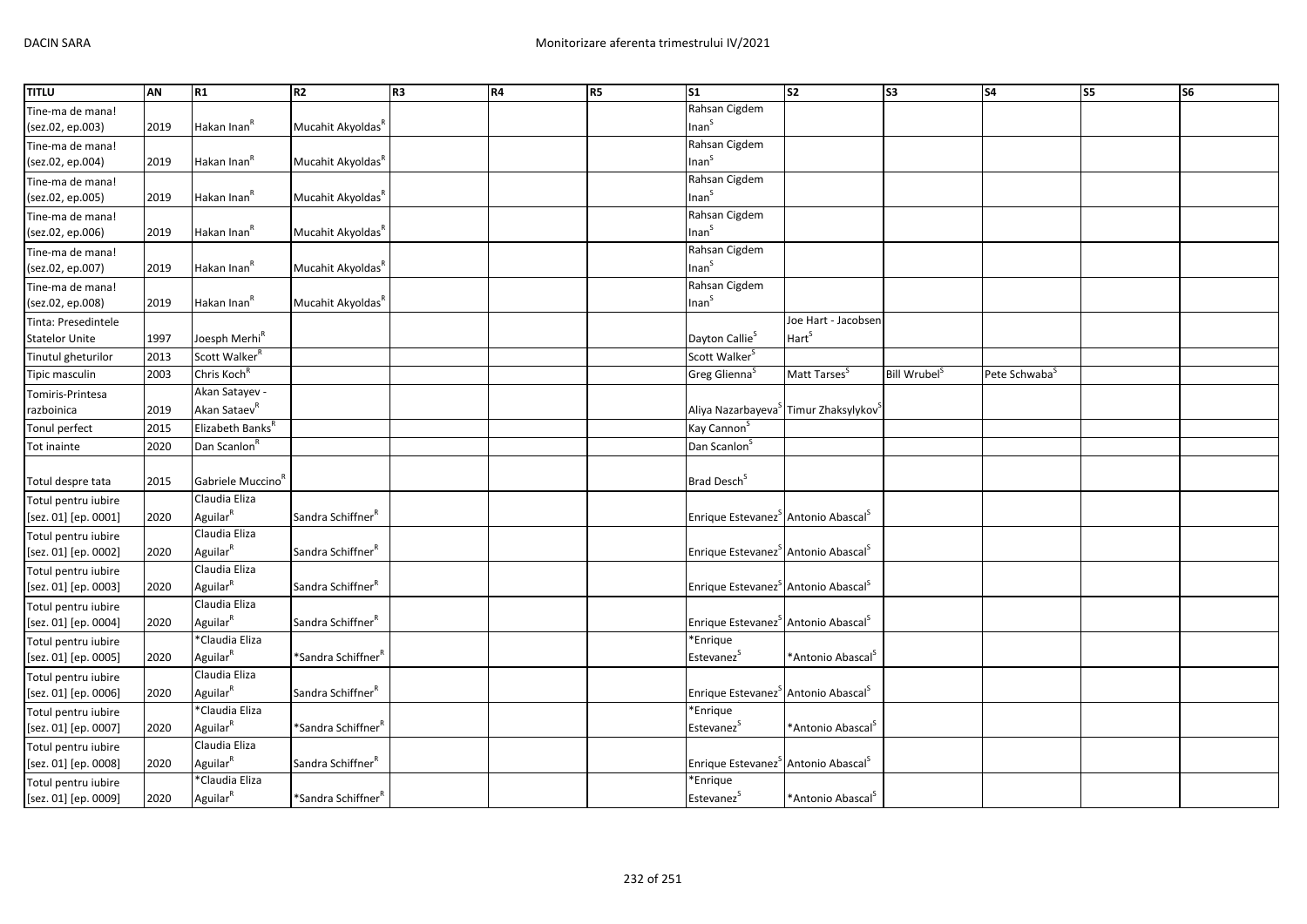| Claudia Eliza<br>Totul pentru iubire<br>Aguilar <sup>R</sup><br>Sandra Schiffner <sup>R</sup><br>Enrique Estevanez <sup>S</sup> Antonio Abascal <sup>S</sup><br>[sez. 01] [ep. 0010]<br>2020<br>*Claudia Eliza<br>*Enrique<br>Totul pentru iubire<br>Aguilar <sup>R</sup><br>*Sandra Schiffner <sup>f</sup><br>Estevanez <sup>S</sup><br>[sez. 01] [ep. 0011]<br>2020<br>*Antonio Abascal <sup>5</sup><br>Claudia Eliza<br>Totul pentru iubire<br>Aguilar <sup>R</sup><br>Sandra Schiffner <sup>R</sup><br>Enrique Estevanez <sup>S</sup> Antonio Abascal <sup>S</sup><br>2020<br>[sez. 01] [ep. 0012]<br>*Claudia Eliza<br>*Enrique<br>Totul pentru iubire<br>Aguilar <sup>R</sup><br>*Sandra Schiffner <sup>R</sup><br>Estevanez <sup>S</sup><br>2020<br>*Antonio Abascal <sup>5</sup><br>[sez. 01] [ep. 0013]<br>Claudia Eliza<br>Totul pentru iubire<br>Aguilar <sup>R</sup><br>Enrique Estevanez <sup>S</sup> Antonio Abascal <sup>S</sup><br>Sandra Schiffner <sup>R</sup><br>[sez. 01] [ep. 0014]<br>2020<br>*Claudia Eliza<br>*Enrique<br>Totul pentru iubire<br>Aguilar <sup>R</sup><br>Estevanez <sup>S</sup><br>*Sandra Schiffner <sup>F</sup><br>*Antonio Abascal <sup>S</sup><br>[sez. 01] [ep. 0015]<br>2020<br>Claudia Eliza<br>Totul pentru iubire<br>Aguilar <sup>R</sup><br>Sandra Schiffner <sup>R</sup><br>Enrique Estevanez <sup>S</sup> Antonio Abascal <sup>S</sup><br>[sez. 01] [ep. 0016]<br>2020<br>*Claudia Eliza<br>*Enrique<br>Totul pentru iubire<br>Aguilar $^R$<br>Estevanez <sup>S</sup><br>*Sandra Schiffner <sup>†</sup><br>*Antonio Abascal <sup>5</sup><br>[sez. 01] [ep. 0017]<br>2020<br>*Claudia Eliza<br>*Enrique<br>Totul pentru iubire<br>Aguilar <sup>R</sup><br>*Sandra Schiffner <sup>R</sup><br>2020<br>Estevanez <sup>5</sup><br>*Antonio Abascal <sup>5</sup><br>[sez. 01] [ep. 0018]<br>*Claudia Eliza<br>*Enrique<br>Totul pentru iubire<br>Aguilar <sup>R</sup><br>*Antonio Abascal <sup>S</sup><br>[sez. 01] [ep. 0019]<br>2020<br>*Sandra Schiffner <sup>†</sup><br>Estevanez <sup>5</sup><br>*Claudia Eliza<br>*Enrique<br>Totul pentru iubire<br>Aguilar <sup>R</sup><br>Estevanez <sup>S</sup><br>*Antonio Abascal <sup>S</sup><br>[sez. 01] [ep. 0020]<br>2020<br>*Sandra Schiffner <sup>'</sup><br>*Claudia Eliza<br>*Enrique<br>Totul pentru iubire<br>Aguilar <sup>R</sup><br>*Sandra Schiffner <sup>F</sup><br>*Antonio Abascal <sup>S</sup><br>Estevanez <sup>S</sup><br>[sez. 01] [ep. 0021]<br>2020<br>*Claudia Eliza<br>*Enrique<br>Totul pentru iubire<br>Aguilar $^R$<br>*Sandra Schiffner <sup>R</sup><br>[sez. 01] [ep. 0022]<br>2020<br>Estevanez<br>*Antonio Abascal <sup>3</sup><br>*Claudia Eliza<br>*Enrique<br>Totul pentru iubire<br>Aguilar <sup>R</sup><br>*Antonio Abascal <sup>S</sup><br>[sez. 01] [ep. 0023]<br>2020<br>*Sandra Schiffner <sup>†</sup><br>Estevanez <sup>5</sup><br>*Claudia Eliza<br>*Enrique<br>Totul pentru iubire<br>Aguilar <sup>R</sup><br>*Sandra Schiffner <sup>F</sup><br>Estevanez <sup>S</sup><br>*Antonio Abascal <sup>S</sup><br>[sez. 01] [ep. 0024]<br>2020<br>*Claudia Eliza<br>*Enrique<br>Totul pentru iubire<br>Aguilar <sup>R</sup><br>*Sandra Schiffner <sup>f</sup><br>[sez. 01] [ep. 0025]<br>2020<br>Estevanez<br>*Antonio Abascal <sup>&gt;</sup><br>*Claudia Eliza<br>*Enrique<br>Totul pentru iubire<br>Aguilar <sup>R</sup><br>2020<br>*Sandra Schiffner <sup>†</sup><br>Estevanez<br>*Antonio Abascal <sup>S</sup><br>[sez. 01] [ep. 0026]<br>*Claudia Eliza<br>*Enrique<br>Totul pentru iubire<br>Aguilar <sup>R</sup><br>Estevanez <sup>S</sup><br>[sez. 01] [ep. 0027]<br>2020<br>*Sandra Schiffner <sup>*</sup><br>*Antonio Abascal <sup>5</sup><br>*Claudia Eliza<br>*Enrique<br>Totul pentru iubire<br>Aguilar <sup>R</sup><br>Estevanez<br>[sez. 01] [ep. 0028]<br>*Sandra Schiffner <sup>'</sup><br>*Antonio Abascal <sup>-</sup><br>2020<br>*Claudia Eliza<br>*Enrique<br>Totul pentru iubire | <b>TITLU</b>         | <b>AN</b> | R1                   | R <sub>2</sub>                 | R <sub>3</sub> | R4 | R5 | $\overline{\text{S1}}$ | S <sub>2</sub>                   | S <sub>3</sub> | <b>S4</b> | S5 | S <sub>6</sub> |
|----------------------------------------------------------------------------------------------------------------------------------------------------------------------------------------------------------------------------------------------------------------------------------------------------------------------------------------------------------------------------------------------------------------------------------------------------------------------------------------------------------------------------------------------------------------------------------------------------------------------------------------------------------------------------------------------------------------------------------------------------------------------------------------------------------------------------------------------------------------------------------------------------------------------------------------------------------------------------------------------------------------------------------------------------------------------------------------------------------------------------------------------------------------------------------------------------------------------------------------------------------------------------------------------------------------------------------------------------------------------------------------------------------------------------------------------------------------------------------------------------------------------------------------------------------------------------------------------------------------------------------------------------------------------------------------------------------------------------------------------------------------------------------------------------------------------------------------------------------------------------------------------------------------------------------------------------------------------------------------------------------------------------------------------------------------------------------------------------------------------------------------------------------------------------------------------------------------------------------------------------------------------------------------------------------------------------------------------------------------------------------------------------------------------------------------------------------------------------------------------------------------------------------------------------------------------------------------------------------------------------------------------------------------------------------------------------------------------------------------------------------------------------------------------------------------------------------------------------------------------------------------------------------------------------------------------------------------------------------------------------------------------------------------------------------------------------------------------------------------------------------------------------------------------------------------------------------------------------------------------------------------------------------------------------------------------------------------------------------------------------------------------------------------------------------------------------------------------------------------------------------------------------------------------------------------------------------------------------------------------------------------------------------------------------------------------------------------------------------------------------------------------------------------------------------------------------------------------------------------------------------------------------------------------------------------|----------------------|-----------|----------------------|--------------------------------|----------------|----|----|------------------------|----------------------------------|----------------|-----------|----|----------------|
|                                                                                                                                                                                                                                                                                                                                                                                                                                                                                                                                                                                                                                                                                                                                                                                                                                                                                                                                                                                                                                                                                                                                                                                                                                                                                                                                                                                                                                                                                                                                                                                                                                                                                                                                                                                                                                                                                                                                                                                                                                                                                                                                                                                                                                                                                                                                                                                                                                                                                                                                                                                                                                                                                                                                                                                                                                                                                                                                                                                                                                                                                                                                                                                                                                                                                                                                                                                                                                                                                                                                                                                                                                                                                                                                                                                                                                                                                                                                        |                      |           |                      |                                |                |    |    |                        |                                  |                |           |    |                |
|                                                                                                                                                                                                                                                                                                                                                                                                                                                                                                                                                                                                                                                                                                                                                                                                                                                                                                                                                                                                                                                                                                                                                                                                                                                                                                                                                                                                                                                                                                                                                                                                                                                                                                                                                                                                                                                                                                                                                                                                                                                                                                                                                                                                                                                                                                                                                                                                                                                                                                                                                                                                                                                                                                                                                                                                                                                                                                                                                                                                                                                                                                                                                                                                                                                                                                                                                                                                                                                                                                                                                                                                                                                                                                                                                                                                                                                                                                                                        |                      |           |                      |                                |                |    |    |                        |                                  |                |           |    |                |
|                                                                                                                                                                                                                                                                                                                                                                                                                                                                                                                                                                                                                                                                                                                                                                                                                                                                                                                                                                                                                                                                                                                                                                                                                                                                                                                                                                                                                                                                                                                                                                                                                                                                                                                                                                                                                                                                                                                                                                                                                                                                                                                                                                                                                                                                                                                                                                                                                                                                                                                                                                                                                                                                                                                                                                                                                                                                                                                                                                                                                                                                                                                                                                                                                                                                                                                                                                                                                                                                                                                                                                                                                                                                                                                                                                                                                                                                                                                                        |                      |           |                      |                                |                |    |    |                        |                                  |                |           |    |                |
|                                                                                                                                                                                                                                                                                                                                                                                                                                                                                                                                                                                                                                                                                                                                                                                                                                                                                                                                                                                                                                                                                                                                                                                                                                                                                                                                                                                                                                                                                                                                                                                                                                                                                                                                                                                                                                                                                                                                                                                                                                                                                                                                                                                                                                                                                                                                                                                                                                                                                                                                                                                                                                                                                                                                                                                                                                                                                                                                                                                                                                                                                                                                                                                                                                                                                                                                                                                                                                                                                                                                                                                                                                                                                                                                                                                                                                                                                                                                        |                      |           |                      |                                |                |    |    |                        |                                  |                |           |    |                |
|                                                                                                                                                                                                                                                                                                                                                                                                                                                                                                                                                                                                                                                                                                                                                                                                                                                                                                                                                                                                                                                                                                                                                                                                                                                                                                                                                                                                                                                                                                                                                                                                                                                                                                                                                                                                                                                                                                                                                                                                                                                                                                                                                                                                                                                                                                                                                                                                                                                                                                                                                                                                                                                                                                                                                                                                                                                                                                                                                                                                                                                                                                                                                                                                                                                                                                                                                                                                                                                                                                                                                                                                                                                                                                                                                                                                                                                                                                                                        |                      |           |                      |                                |                |    |    |                        |                                  |                |           |    |                |
|                                                                                                                                                                                                                                                                                                                                                                                                                                                                                                                                                                                                                                                                                                                                                                                                                                                                                                                                                                                                                                                                                                                                                                                                                                                                                                                                                                                                                                                                                                                                                                                                                                                                                                                                                                                                                                                                                                                                                                                                                                                                                                                                                                                                                                                                                                                                                                                                                                                                                                                                                                                                                                                                                                                                                                                                                                                                                                                                                                                                                                                                                                                                                                                                                                                                                                                                                                                                                                                                                                                                                                                                                                                                                                                                                                                                                                                                                                                                        |                      |           |                      |                                |                |    |    |                        |                                  |                |           |    |                |
|                                                                                                                                                                                                                                                                                                                                                                                                                                                                                                                                                                                                                                                                                                                                                                                                                                                                                                                                                                                                                                                                                                                                                                                                                                                                                                                                                                                                                                                                                                                                                                                                                                                                                                                                                                                                                                                                                                                                                                                                                                                                                                                                                                                                                                                                                                                                                                                                                                                                                                                                                                                                                                                                                                                                                                                                                                                                                                                                                                                                                                                                                                                                                                                                                                                                                                                                                                                                                                                                                                                                                                                                                                                                                                                                                                                                                                                                                                                                        |                      |           |                      |                                |                |    |    |                        |                                  |                |           |    |                |
|                                                                                                                                                                                                                                                                                                                                                                                                                                                                                                                                                                                                                                                                                                                                                                                                                                                                                                                                                                                                                                                                                                                                                                                                                                                                                                                                                                                                                                                                                                                                                                                                                                                                                                                                                                                                                                                                                                                                                                                                                                                                                                                                                                                                                                                                                                                                                                                                                                                                                                                                                                                                                                                                                                                                                                                                                                                                                                                                                                                                                                                                                                                                                                                                                                                                                                                                                                                                                                                                                                                                                                                                                                                                                                                                                                                                                                                                                                                                        |                      |           |                      |                                |                |    |    |                        |                                  |                |           |    |                |
|                                                                                                                                                                                                                                                                                                                                                                                                                                                                                                                                                                                                                                                                                                                                                                                                                                                                                                                                                                                                                                                                                                                                                                                                                                                                                                                                                                                                                                                                                                                                                                                                                                                                                                                                                                                                                                                                                                                                                                                                                                                                                                                                                                                                                                                                                                                                                                                                                                                                                                                                                                                                                                                                                                                                                                                                                                                                                                                                                                                                                                                                                                                                                                                                                                                                                                                                                                                                                                                                                                                                                                                                                                                                                                                                                                                                                                                                                                                                        |                      |           |                      |                                |                |    |    |                        |                                  |                |           |    |                |
|                                                                                                                                                                                                                                                                                                                                                                                                                                                                                                                                                                                                                                                                                                                                                                                                                                                                                                                                                                                                                                                                                                                                                                                                                                                                                                                                                                                                                                                                                                                                                                                                                                                                                                                                                                                                                                                                                                                                                                                                                                                                                                                                                                                                                                                                                                                                                                                                                                                                                                                                                                                                                                                                                                                                                                                                                                                                                                                                                                                                                                                                                                                                                                                                                                                                                                                                                                                                                                                                                                                                                                                                                                                                                                                                                                                                                                                                                                                                        |                      |           |                      |                                |                |    |    |                        |                                  |                |           |    |                |
|                                                                                                                                                                                                                                                                                                                                                                                                                                                                                                                                                                                                                                                                                                                                                                                                                                                                                                                                                                                                                                                                                                                                                                                                                                                                                                                                                                                                                                                                                                                                                                                                                                                                                                                                                                                                                                                                                                                                                                                                                                                                                                                                                                                                                                                                                                                                                                                                                                                                                                                                                                                                                                                                                                                                                                                                                                                                                                                                                                                                                                                                                                                                                                                                                                                                                                                                                                                                                                                                                                                                                                                                                                                                                                                                                                                                                                                                                                                                        |                      |           |                      |                                |                |    |    |                        |                                  |                |           |    |                |
|                                                                                                                                                                                                                                                                                                                                                                                                                                                                                                                                                                                                                                                                                                                                                                                                                                                                                                                                                                                                                                                                                                                                                                                                                                                                                                                                                                                                                                                                                                                                                                                                                                                                                                                                                                                                                                                                                                                                                                                                                                                                                                                                                                                                                                                                                                                                                                                                                                                                                                                                                                                                                                                                                                                                                                                                                                                                                                                                                                                                                                                                                                                                                                                                                                                                                                                                                                                                                                                                                                                                                                                                                                                                                                                                                                                                                                                                                                                                        |                      |           |                      |                                |                |    |    |                        |                                  |                |           |    |                |
|                                                                                                                                                                                                                                                                                                                                                                                                                                                                                                                                                                                                                                                                                                                                                                                                                                                                                                                                                                                                                                                                                                                                                                                                                                                                                                                                                                                                                                                                                                                                                                                                                                                                                                                                                                                                                                                                                                                                                                                                                                                                                                                                                                                                                                                                                                                                                                                                                                                                                                                                                                                                                                                                                                                                                                                                                                                                                                                                                                                                                                                                                                                                                                                                                                                                                                                                                                                                                                                                                                                                                                                                                                                                                                                                                                                                                                                                                                                                        |                      |           |                      |                                |                |    |    |                        |                                  |                |           |    |                |
|                                                                                                                                                                                                                                                                                                                                                                                                                                                                                                                                                                                                                                                                                                                                                                                                                                                                                                                                                                                                                                                                                                                                                                                                                                                                                                                                                                                                                                                                                                                                                                                                                                                                                                                                                                                                                                                                                                                                                                                                                                                                                                                                                                                                                                                                                                                                                                                                                                                                                                                                                                                                                                                                                                                                                                                                                                                                                                                                                                                                                                                                                                                                                                                                                                                                                                                                                                                                                                                                                                                                                                                                                                                                                                                                                                                                                                                                                                                                        |                      |           |                      |                                |                |    |    |                        |                                  |                |           |    |                |
|                                                                                                                                                                                                                                                                                                                                                                                                                                                                                                                                                                                                                                                                                                                                                                                                                                                                                                                                                                                                                                                                                                                                                                                                                                                                                                                                                                                                                                                                                                                                                                                                                                                                                                                                                                                                                                                                                                                                                                                                                                                                                                                                                                                                                                                                                                                                                                                                                                                                                                                                                                                                                                                                                                                                                                                                                                                                                                                                                                                                                                                                                                                                                                                                                                                                                                                                                                                                                                                                                                                                                                                                                                                                                                                                                                                                                                                                                                                                        |                      |           |                      |                                |                |    |    |                        |                                  |                |           |    |                |
|                                                                                                                                                                                                                                                                                                                                                                                                                                                                                                                                                                                                                                                                                                                                                                                                                                                                                                                                                                                                                                                                                                                                                                                                                                                                                                                                                                                                                                                                                                                                                                                                                                                                                                                                                                                                                                                                                                                                                                                                                                                                                                                                                                                                                                                                                                                                                                                                                                                                                                                                                                                                                                                                                                                                                                                                                                                                                                                                                                                                                                                                                                                                                                                                                                                                                                                                                                                                                                                                                                                                                                                                                                                                                                                                                                                                                                                                                                                                        |                      |           |                      |                                |                |    |    |                        |                                  |                |           |    |                |
|                                                                                                                                                                                                                                                                                                                                                                                                                                                                                                                                                                                                                                                                                                                                                                                                                                                                                                                                                                                                                                                                                                                                                                                                                                                                                                                                                                                                                                                                                                                                                                                                                                                                                                                                                                                                                                                                                                                                                                                                                                                                                                                                                                                                                                                                                                                                                                                                                                                                                                                                                                                                                                                                                                                                                                                                                                                                                                                                                                                                                                                                                                                                                                                                                                                                                                                                                                                                                                                                                                                                                                                                                                                                                                                                                                                                                                                                                                                                        |                      |           |                      |                                |                |    |    |                        |                                  |                |           |    |                |
|                                                                                                                                                                                                                                                                                                                                                                                                                                                                                                                                                                                                                                                                                                                                                                                                                                                                                                                                                                                                                                                                                                                                                                                                                                                                                                                                                                                                                                                                                                                                                                                                                                                                                                                                                                                                                                                                                                                                                                                                                                                                                                                                                                                                                                                                                                                                                                                                                                                                                                                                                                                                                                                                                                                                                                                                                                                                                                                                                                                                                                                                                                                                                                                                                                                                                                                                                                                                                                                                                                                                                                                                                                                                                                                                                                                                                                                                                                                                        |                      |           |                      |                                |                |    |    |                        |                                  |                |           |    |                |
|                                                                                                                                                                                                                                                                                                                                                                                                                                                                                                                                                                                                                                                                                                                                                                                                                                                                                                                                                                                                                                                                                                                                                                                                                                                                                                                                                                                                                                                                                                                                                                                                                                                                                                                                                                                                                                                                                                                                                                                                                                                                                                                                                                                                                                                                                                                                                                                                                                                                                                                                                                                                                                                                                                                                                                                                                                                                                                                                                                                                                                                                                                                                                                                                                                                                                                                                                                                                                                                                                                                                                                                                                                                                                                                                                                                                                                                                                                                                        |                      |           |                      |                                |                |    |    |                        |                                  |                |           |    |                |
|                                                                                                                                                                                                                                                                                                                                                                                                                                                                                                                                                                                                                                                                                                                                                                                                                                                                                                                                                                                                                                                                                                                                                                                                                                                                                                                                                                                                                                                                                                                                                                                                                                                                                                                                                                                                                                                                                                                                                                                                                                                                                                                                                                                                                                                                                                                                                                                                                                                                                                                                                                                                                                                                                                                                                                                                                                                                                                                                                                                                                                                                                                                                                                                                                                                                                                                                                                                                                                                                                                                                                                                                                                                                                                                                                                                                                                                                                                                                        |                      |           |                      |                                |                |    |    |                        |                                  |                |           |    |                |
|                                                                                                                                                                                                                                                                                                                                                                                                                                                                                                                                                                                                                                                                                                                                                                                                                                                                                                                                                                                                                                                                                                                                                                                                                                                                                                                                                                                                                                                                                                                                                                                                                                                                                                                                                                                                                                                                                                                                                                                                                                                                                                                                                                                                                                                                                                                                                                                                                                                                                                                                                                                                                                                                                                                                                                                                                                                                                                                                                                                                                                                                                                                                                                                                                                                                                                                                                                                                                                                                                                                                                                                                                                                                                                                                                                                                                                                                                                                                        |                      |           |                      |                                |                |    |    |                        |                                  |                |           |    |                |
|                                                                                                                                                                                                                                                                                                                                                                                                                                                                                                                                                                                                                                                                                                                                                                                                                                                                                                                                                                                                                                                                                                                                                                                                                                                                                                                                                                                                                                                                                                                                                                                                                                                                                                                                                                                                                                                                                                                                                                                                                                                                                                                                                                                                                                                                                                                                                                                                                                                                                                                                                                                                                                                                                                                                                                                                                                                                                                                                                                                                                                                                                                                                                                                                                                                                                                                                                                                                                                                                                                                                                                                                                                                                                                                                                                                                                                                                                                                                        |                      |           |                      |                                |                |    |    |                        |                                  |                |           |    |                |
|                                                                                                                                                                                                                                                                                                                                                                                                                                                                                                                                                                                                                                                                                                                                                                                                                                                                                                                                                                                                                                                                                                                                                                                                                                                                                                                                                                                                                                                                                                                                                                                                                                                                                                                                                                                                                                                                                                                                                                                                                                                                                                                                                                                                                                                                                                                                                                                                                                                                                                                                                                                                                                                                                                                                                                                                                                                                                                                                                                                                                                                                                                                                                                                                                                                                                                                                                                                                                                                                                                                                                                                                                                                                                                                                                                                                                                                                                                                                        |                      |           |                      |                                |                |    |    |                        |                                  |                |           |    |                |
|                                                                                                                                                                                                                                                                                                                                                                                                                                                                                                                                                                                                                                                                                                                                                                                                                                                                                                                                                                                                                                                                                                                                                                                                                                                                                                                                                                                                                                                                                                                                                                                                                                                                                                                                                                                                                                                                                                                                                                                                                                                                                                                                                                                                                                                                                                                                                                                                                                                                                                                                                                                                                                                                                                                                                                                                                                                                                                                                                                                                                                                                                                                                                                                                                                                                                                                                                                                                                                                                                                                                                                                                                                                                                                                                                                                                                                                                                                                                        |                      |           |                      |                                |                |    |    |                        |                                  |                |           |    |                |
|                                                                                                                                                                                                                                                                                                                                                                                                                                                                                                                                                                                                                                                                                                                                                                                                                                                                                                                                                                                                                                                                                                                                                                                                                                                                                                                                                                                                                                                                                                                                                                                                                                                                                                                                                                                                                                                                                                                                                                                                                                                                                                                                                                                                                                                                                                                                                                                                                                                                                                                                                                                                                                                                                                                                                                                                                                                                                                                                                                                                                                                                                                                                                                                                                                                                                                                                                                                                                                                                                                                                                                                                                                                                                                                                                                                                                                                                                                                                        |                      |           |                      |                                |                |    |    |                        |                                  |                |           |    |                |
|                                                                                                                                                                                                                                                                                                                                                                                                                                                                                                                                                                                                                                                                                                                                                                                                                                                                                                                                                                                                                                                                                                                                                                                                                                                                                                                                                                                                                                                                                                                                                                                                                                                                                                                                                                                                                                                                                                                                                                                                                                                                                                                                                                                                                                                                                                                                                                                                                                                                                                                                                                                                                                                                                                                                                                                                                                                                                                                                                                                                                                                                                                                                                                                                                                                                                                                                                                                                                                                                                                                                                                                                                                                                                                                                                                                                                                                                                                                                        |                      |           |                      |                                |                |    |    |                        |                                  |                |           |    |                |
|                                                                                                                                                                                                                                                                                                                                                                                                                                                                                                                                                                                                                                                                                                                                                                                                                                                                                                                                                                                                                                                                                                                                                                                                                                                                                                                                                                                                                                                                                                                                                                                                                                                                                                                                                                                                                                                                                                                                                                                                                                                                                                                                                                                                                                                                                                                                                                                                                                                                                                                                                                                                                                                                                                                                                                                                                                                                                                                                                                                                                                                                                                                                                                                                                                                                                                                                                                                                                                                                                                                                                                                                                                                                                                                                                                                                                                                                                                                                        |                      |           |                      |                                |                |    |    |                        |                                  |                |           |    |                |
|                                                                                                                                                                                                                                                                                                                                                                                                                                                                                                                                                                                                                                                                                                                                                                                                                                                                                                                                                                                                                                                                                                                                                                                                                                                                                                                                                                                                                                                                                                                                                                                                                                                                                                                                                                                                                                                                                                                                                                                                                                                                                                                                                                                                                                                                                                                                                                                                                                                                                                                                                                                                                                                                                                                                                                                                                                                                                                                                                                                                                                                                                                                                                                                                                                                                                                                                                                                                                                                                                                                                                                                                                                                                                                                                                                                                                                                                                                                                        |                      |           |                      |                                |                |    |    |                        |                                  |                |           |    |                |
|                                                                                                                                                                                                                                                                                                                                                                                                                                                                                                                                                                                                                                                                                                                                                                                                                                                                                                                                                                                                                                                                                                                                                                                                                                                                                                                                                                                                                                                                                                                                                                                                                                                                                                                                                                                                                                                                                                                                                                                                                                                                                                                                                                                                                                                                                                                                                                                                                                                                                                                                                                                                                                                                                                                                                                                                                                                                                                                                                                                                                                                                                                                                                                                                                                                                                                                                                                                                                                                                                                                                                                                                                                                                                                                                                                                                                                                                                                                                        |                      |           |                      |                                |                |    |    |                        |                                  |                |           |    |                |
|                                                                                                                                                                                                                                                                                                                                                                                                                                                                                                                                                                                                                                                                                                                                                                                                                                                                                                                                                                                                                                                                                                                                                                                                                                                                                                                                                                                                                                                                                                                                                                                                                                                                                                                                                                                                                                                                                                                                                                                                                                                                                                                                                                                                                                                                                                                                                                                                                                                                                                                                                                                                                                                                                                                                                                                                                                                                                                                                                                                                                                                                                                                                                                                                                                                                                                                                                                                                                                                                                                                                                                                                                                                                                                                                                                                                                                                                                                                                        |                      |           |                      |                                |                |    |    |                        |                                  |                |           |    |                |
|                                                                                                                                                                                                                                                                                                                                                                                                                                                                                                                                                                                                                                                                                                                                                                                                                                                                                                                                                                                                                                                                                                                                                                                                                                                                                                                                                                                                                                                                                                                                                                                                                                                                                                                                                                                                                                                                                                                                                                                                                                                                                                                                                                                                                                                                                                                                                                                                                                                                                                                                                                                                                                                                                                                                                                                                                                                                                                                                                                                                                                                                                                                                                                                                                                                                                                                                                                                                                                                                                                                                                                                                                                                                                                                                                                                                                                                                                                                                        |                      |           |                      |                                |                |    |    |                        |                                  |                |           |    |                |
|                                                                                                                                                                                                                                                                                                                                                                                                                                                                                                                                                                                                                                                                                                                                                                                                                                                                                                                                                                                                                                                                                                                                                                                                                                                                                                                                                                                                                                                                                                                                                                                                                                                                                                                                                                                                                                                                                                                                                                                                                                                                                                                                                                                                                                                                                                                                                                                                                                                                                                                                                                                                                                                                                                                                                                                                                                                                                                                                                                                                                                                                                                                                                                                                                                                                                                                                                                                                                                                                                                                                                                                                                                                                                                                                                                                                                                                                                                                                        |                      |           |                      |                                |                |    |    |                        |                                  |                |           |    |                |
|                                                                                                                                                                                                                                                                                                                                                                                                                                                                                                                                                                                                                                                                                                                                                                                                                                                                                                                                                                                                                                                                                                                                                                                                                                                                                                                                                                                                                                                                                                                                                                                                                                                                                                                                                                                                                                                                                                                                                                                                                                                                                                                                                                                                                                                                                                                                                                                                                                                                                                                                                                                                                                                                                                                                                                                                                                                                                                                                                                                                                                                                                                                                                                                                                                                                                                                                                                                                                                                                                                                                                                                                                                                                                                                                                                                                                                                                                                                                        |                      |           |                      |                                |                |    |    |                        |                                  |                |           |    |                |
|                                                                                                                                                                                                                                                                                                                                                                                                                                                                                                                                                                                                                                                                                                                                                                                                                                                                                                                                                                                                                                                                                                                                                                                                                                                                                                                                                                                                                                                                                                                                                                                                                                                                                                                                                                                                                                                                                                                                                                                                                                                                                                                                                                                                                                                                                                                                                                                                                                                                                                                                                                                                                                                                                                                                                                                                                                                                                                                                                                                                                                                                                                                                                                                                                                                                                                                                                                                                                                                                                                                                                                                                                                                                                                                                                                                                                                                                                                                                        |                      |           |                      |                                |                |    |    |                        |                                  |                |           |    |                |
|                                                                                                                                                                                                                                                                                                                                                                                                                                                                                                                                                                                                                                                                                                                                                                                                                                                                                                                                                                                                                                                                                                                                                                                                                                                                                                                                                                                                                                                                                                                                                                                                                                                                                                                                                                                                                                                                                                                                                                                                                                                                                                                                                                                                                                                                                                                                                                                                                                                                                                                                                                                                                                                                                                                                                                                                                                                                                                                                                                                                                                                                                                                                                                                                                                                                                                                                                                                                                                                                                                                                                                                                                                                                                                                                                                                                                                                                                                                                        |                      |           |                      |                                |                |    |    |                        |                                  |                |           |    |                |
|                                                                                                                                                                                                                                                                                                                                                                                                                                                                                                                                                                                                                                                                                                                                                                                                                                                                                                                                                                                                                                                                                                                                                                                                                                                                                                                                                                                                                                                                                                                                                                                                                                                                                                                                                                                                                                                                                                                                                                                                                                                                                                                                                                                                                                                                                                                                                                                                                                                                                                                                                                                                                                                                                                                                                                                                                                                                                                                                                                                                                                                                                                                                                                                                                                                                                                                                                                                                                                                                                                                                                                                                                                                                                                                                                                                                                                                                                                                                        |                      |           |                      |                                |                |    |    |                        |                                  |                |           |    |                |
|                                                                                                                                                                                                                                                                                                                                                                                                                                                                                                                                                                                                                                                                                                                                                                                                                                                                                                                                                                                                                                                                                                                                                                                                                                                                                                                                                                                                                                                                                                                                                                                                                                                                                                                                                                                                                                                                                                                                                                                                                                                                                                                                                                                                                                                                                                                                                                                                                                                                                                                                                                                                                                                                                                                                                                                                                                                                                                                                                                                                                                                                                                                                                                                                                                                                                                                                                                                                                                                                                                                                                                                                                                                                                                                                                                                                                                                                                                                                        |                      |           |                      |                                |                |    |    |                        |                                  |                |           |    |                |
|                                                                                                                                                                                                                                                                                                                                                                                                                                                                                                                                                                                                                                                                                                                                                                                                                                                                                                                                                                                                                                                                                                                                                                                                                                                                                                                                                                                                                                                                                                                                                                                                                                                                                                                                                                                                                                                                                                                                                                                                                                                                                                                                                                                                                                                                                                                                                                                                                                                                                                                                                                                                                                                                                                                                                                                                                                                                                                                                                                                                                                                                                                                                                                                                                                                                                                                                                                                                                                                                                                                                                                                                                                                                                                                                                                                                                                                                                                                                        |                      |           |                      |                                |                |    |    |                        |                                  |                |           |    |                |
|                                                                                                                                                                                                                                                                                                                                                                                                                                                                                                                                                                                                                                                                                                                                                                                                                                                                                                                                                                                                                                                                                                                                                                                                                                                                                                                                                                                                                                                                                                                                                                                                                                                                                                                                                                                                                                                                                                                                                                                                                                                                                                                                                                                                                                                                                                                                                                                                                                                                                                                                                                                                                                                                                                                                                                                                                                                                                                                                                                                                                                                                                                                                                                                                                                                                                                                                                                                                                                                                                                                                                                                                                                                                                                                                                                                                                                                                                                                                        |                      |           |                      |                                |                |    |    |                        |                                  |                |           |    |                |
|                                                                                                                                                                                                                                                                                                                                                                                                                                                                                                                                                                                                                                                                                                                                                                                                                                                                                                                                                                                                                                                                                                                                                                                                                                                                                                                                                                                                                                                                                                                                                                                                                                                                                                                                                                                                                                                                                                                                                                                                                                                                                                                                                                                                                                                                                                                                                                                                                                                                                                                                                                                                                                                                                                                                                                                                                                                                                                                                                                                                                                                                                                                                                                                                                                                                                                                                                                                                                                                                                                                                                                                                                                                                                                                                                                                                                                                                                                                                        | [sez. 01] [ep. 0029] | 2020      | Aguilar <sup>R</sup> | *Sandra Schiffner <sup>†</sup> |                |    |    | Estevanez              | *Antonio Abascal <sup>&gt;</sup> |                |           |    |                |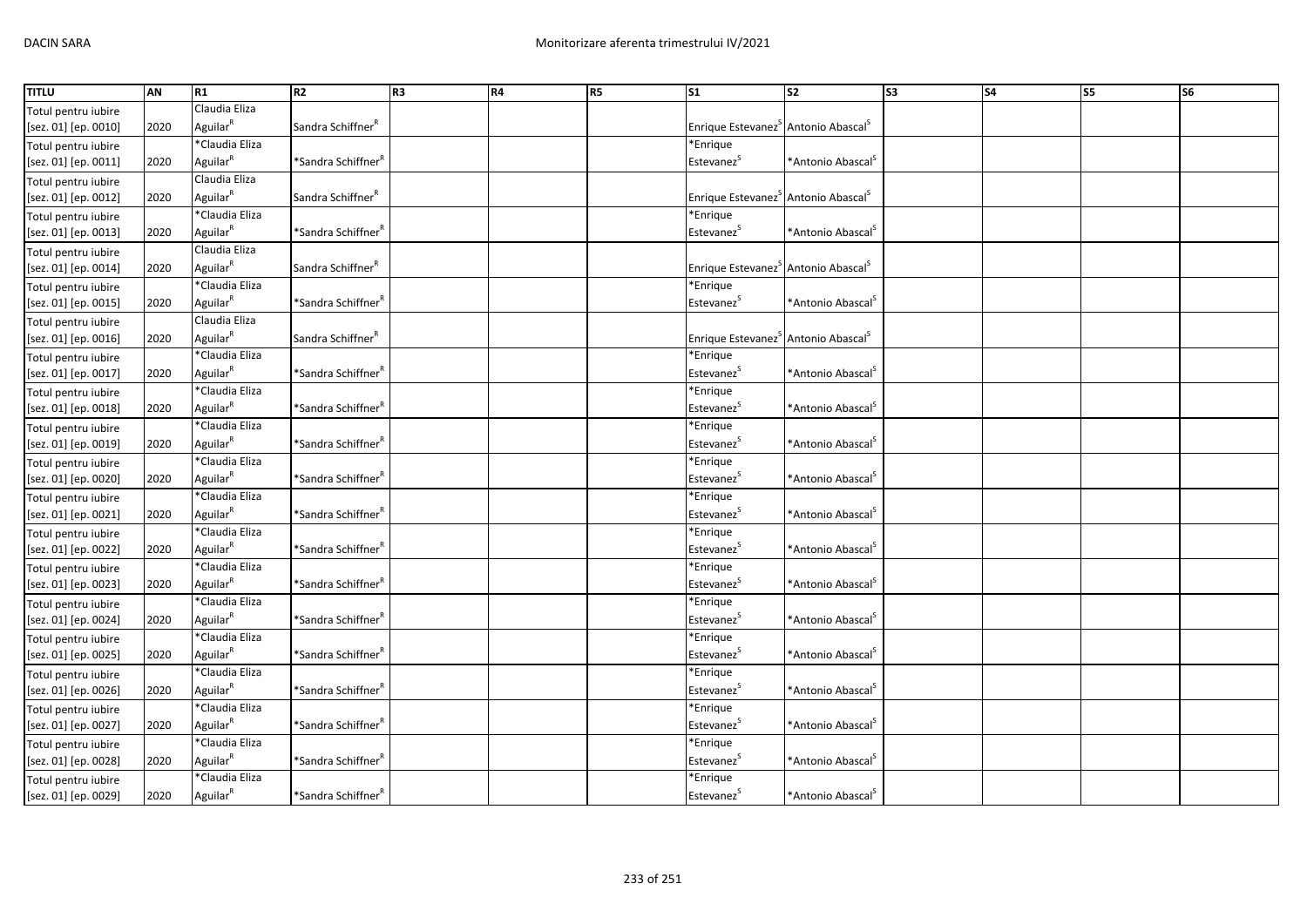| <b>TITLU</b>         | AN   | R1                   | R <sub>2</sub>                                  | R <sub>3</sub> | R4 | R <sub>5</sub> | $\overline{\text{s1}}$                                      | $\overline{\text{S2}}$        | $\overline{\text{S3}}$ | $\overline{\phantom{a}}$ S4 | $\overline{\text{S}}$ | <b>S6</b> |
|----------------------|------|----------------------|-------------------------------------------------|----------------|----|----------------|-------------------------------------------------------------|-------------------------------|------------------------|-----------------------------|-----------------------|-----------|
| Totul pentru iubire  |      | *Claudia Eliza       |                                                 |                |    |                | *Enrique                                                    |                               |                        |                             |                       |           |
| [sez. 01] [ep. 0030] | 2020 | Aguilar <sup>R</sup> | *Sandra Schiffner <sup>F</sup>                  |                |    |                | Estevanez <sup>S</sup>                                      | *Antonio Abascal <sup>S</sup> |                        |                             |                       |           |
| Totul pentru iubire  |      | *Claudia Eliza       |                                                 |                |    |                | *Enrique                                                    |                               |                        |                             |                       |           |
| [sez. 01] [ep. 0031] | 2020 | Aguilar <sup>R</sup> | *Sandra Schiffner <sup>†</sup>                  |                |    |                | Estevanez <sup>S</sup>                                      | *Antonio Abascal <sup>S</sup> |                        |                             |                       |           |
| Totul pentru iubire  |      | *Claudia Eliza       |                                                 |                |    |                | *Enrique                                                    |                               |                        |                             |                       |           |
| [sez. 01] [ep. 0032] | 2020 | Aguilar <sup>R</sup> | *Sandra Schiffner <sup>r</sup>                  |                |    |                | Estevanez <sup>S</sup>                                      | *Antonio Abascal <sup>S</sup> |                        |                             |                       |           |
| Totul pentru iubire  |      | *Claudia Eliza       |                                                 |                |    |                | *Enrique                                                    |                               |                        |                             |                       |           |
| [sez. 01] [ep. 0033] | 2020 | Aguilar <sup>R</sup> | *Sandra Schiffner <sup>R</sup>                  |                |    |                | Estevanez <sup>S</sup>                                      | *Antonio Abascal <sup>5</sup> |                        |                             |                       |           |
| Totul pentru iubire  |      | *Claudia Eliza       |                                                 |                |    |                | *Enrique                                                    |                               |                        |                             |                       |           |
| [sez. 01] [ep. 0034] | 2020 | Aguilar <sup>R</sup> | *Sandra Schiffner $^{\text{\tiny{\textsf{F}}}}$ |                |    |                | Estevanez <sup>S</sup>                                      | *Antonio Abascal <sup>S</sup> |                        |                             |                       |           |
| Totul pentru iubire  |      | *Claudia Eliza       |                                                 |                |    |                | *Enrique                                                    |                               |                        |                             |                       |           |
| [sez. 01] [ep. 0035] | 2020 | Aguilar <sup>R</sup> | *Sandra Schiffner <sup>r</sup>                  |                |    |                | Estevanez <sup>S</sup>                                      | *Antonio Abascal <sup>S</sup> |                        |                             |                       |           |
| Totul pentru iubire  |      | *Claudia Eliza       |                                                 |                |    |                | *Enrique                                                    |                               |                        |                             |                       |           |
| [sez. 01] [ep. 0036] | 2020 | Aguilar <sup>R</sup> | *Sandra Schiffner <sup>r</sup>                  |                |    |                | Estevanez <sup>5</sup>                                      | *Antonio Abascal <sup>S</sup> |                        |                             |                       |           |
| Totul pentru iubire  |      | Claudia Eliza        |                                                 |                |    |                |                                                             |                               |                        |                             |                       |           |
| [sez. 01] [ep. 0037] | 2020 | Aguilar <sup>R</sup> | Sandra Schiffner <sup>"</sup>                   |                |    |                | Enrique Estevanez <sup>S</sup> Antonio Abascal <sup>S</sup> |                               |                        |                             |                       |           |
| Totul pentru iubire  |      | *Claudia Eliza       |                                                 |                |    |                | *Enrique                                                    |                               |                        |                             |                       |           |
| [sez. 01] [ep. 0038] | 2020 | Aguilar <sup>R</sup> | *Sandra Schiffner <sup>F</sup>                  |                |    |                | Estevanez <sup>S</sup>                                      | *Antonio Abascal <sup>S</sup> |                        |                             |                       |           |
| Totul pentru iubire  |      | Claudia Eliza        |                                                 |                |    |                |                                                             |                               |                        |                             |                       |           |
| [sez. 01] [ep. 0039] | 2020 | Aguilar <sup>R</sup> | Sandra Schiffner <sup>k</sup>                   |                |    |                | Enrique Estevanez <sup>S</sup> Antonio Abascal <sup>S</sup> |                               |                        |                             |                       |           |
| Totul pentru iubire  |      | *Claudia Eliza       |                                                 |                |    |                | *Enrique                                                    |                               |                        |                             |                       |           |
| [sez. 01] [ep. 0040] | 2020 | Aguilar <sup>R</sup> | *Sandra Schiffner <sup>"</sup>                  |                |    |                | Estevanez <sup>S</sup>                                      | *Antonio Abascal <sup>5</sup> |                        |                             |                       |           |
| Totul pentru iubire  |      | Claudia Eliza        |                                                 |                |    |                |                                                             |                               |                        |                             |                       |           |
| [sez. 01] [ep. 0041] | 2020 | Aguilar <sup>R</sup> | Sandra Schiffner <sup>R</sup>                   |                |    |                | Enrique Estevanez <sup>S</sup> Antonio Abascal <sup>S</sup> |                               |                        |                             |                       |           |
| Totul pentru iubire  |      | Claudia Eliza        |                                                 |                |    |                |                                                             |                               |                        |                             |                       |           |
| [sez. 01] [ep. 0042] | 2020 | Aguilar <sup>R</sup> | Sandra Schiffner <sup>R</sup>                   |                |    |                | Enrique Estevanez <sup>S</sup> Antonio Abascal <sup>S</sup> |                               |                        |                             |                       |           |
| Totul pentru iubire  |      | *Claudia Eliza       |                                                 |                |    |                | *Enrique                                                    |                               |                        |                             |                       |           |
| [sez. 01] [ep. 0043] | 2020 | Aguilar <sup>R</sup> | *Sandra Schiffner <sup>r</sup>                  |                |    |                | Estevanez <sup>S</sup>                                      | *Antonio Abascal <sup>S</sup> |                        |                             |                       |           |
| Totul pentru iubire  |      | Claudia Eliza        |                                                 |                |    |                |                                                             |                               |                        |                             |                       |           |
| [sez. 01] [ep. 0044] | 2020 | Aguilar <sup>R</sup> | Sandra Schiffner <sup>R</sup>                   |                |    |                | Enrique Estevanez <sup>S</sup> Antonio Abascal <sup>S</sup> |                               |                        |                             |                       |           |
| Totul pentru iubire  |      | *Claudia Eliza       |                                                 |                |    |                | *Enrique                                                    |                               |                        |                             |                       |           |
| [sez. 01] [ep. 0045] | 2020 | Aguilar <sup>R</sup> | *Sandra Schiffner $^{\text{\tiny{\textsf{F}}}}$ |                |    |                | Estevanez <sup>S</sup>                                      | *Antonio Abascal <sup>S</sup> |                        |                             |                       |           |
| Totul pentru iubire  |      | Claudia Eliza        |                                                 |                |    |                |                                                             |                               |                        |                             |                       |           |
| [sez. 01] [ep. 0046] | 2020 | Aguilar <sup>R</sup> | Sandra Schiffner <sup>R</sup>                   |                |    |                | Enrique Estevanez <sup>S</sup> Antonio Abascal <sup>S</sup> |                               |                        |                             |                       |           |
| Totul pentru iubire  |      | *Claudia Eliza       |                                                 |                |    |                | *Enrique                                                    |                               |                        |                             |                       |           |
| [sez. 01] [ep. 0047] | 2020 | Aguilar <sup>R</sup> | *Sandra Schiffner <sup>F</sup>                  |                |    |                | Estevanez <sup>5</sup>                                      | *Antonio Abascal <sup>5</sup> |                        |                             |                       |           |
| Totul pentru iubire  |      | Claudia Eliza        |                                                 |                |    |                |                                                             |                               |                        |                             |                       |           |
| [sez. 01] [ep. 0048] | 2020 | Aguilar              | Sandra Schiffner <sup>"</sup>                   |                |    |                | Enrique Estevanez <sup>S</sup> Antonio Abascal <sup>S</sup> |                               |                        |                             |                       |           |
| Totul pentru iubire  |      | *Claudia Eliza       |                                                 |                |    |                | *Enrique                                                    |                               |                        |                             |                       |           |
| [sez. 01] [ep. 0049] | 2020 | Aguilar <sup>R</sup> | *Sandra Schiffner <sup>F</sup>                  |                |    |                | Estevanez <sup>S</sup>                                      | *Antonio Abascal <sup>5</sup> |                        |                             |                       |           |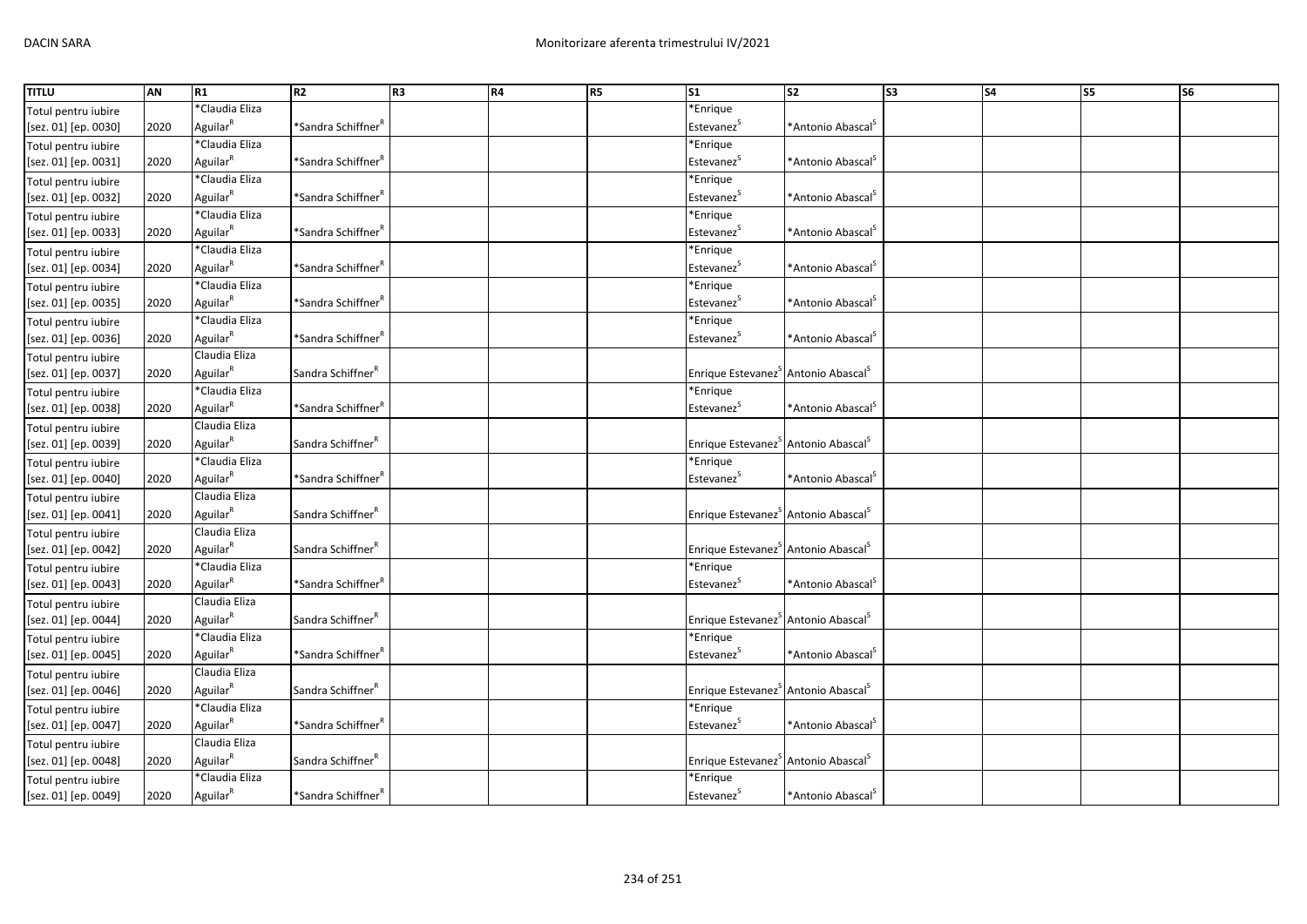| <b>TITLU</b>         | AN   | R1                   | R <sub>2</sub>                                  | R <sub>3</sub> | R4 | R5 | S <sub>1</sub>                                              | S <sub>2</sub>                | S <sub>3</sub> | <b>S4</b> | $\overline{\text{S}}$ | <b>S6</b> |
|----------------------|------|----------------------|-------------------------------------------------|----------------|----|----|-------------------------------------------------------------|-------------------------------|----------------|-----------|-----------------------|-----------|
| Totul pentru iubire  |      | *Claudia Eliza       |                                                 |                |    |    | *Enrique                                                    |                               |                |           |                       |           |
| [sez. 01] [ep. 0050] | 2020 | Aguilar <sup>R</sup> | *Sandra Schiffner <sup>F</sup>                  |                |    |    | Estevanez <sup>S</sup>                                      | *Antonio Abascal <sup>S</sup> |                |           |                       |           |
| Totul pentru iubire  |      | *Claudia Eliza       |                                                 |                |    |    | *Enrique                                                    |                               |                |           |                       |           |
| [sez. 01] [ep. 0051] | 2020 | Aguilar <sup>R</sup> | *Sandra Schiffner <sup>F</sup>                  |                |    |    | Estevanez <sup>S</sup>                                      | *Antonio Abascal <sup>5</sup> |                |           |                       |           |
| Totul pentru iubire  |      | *Claudia Eliza       |                                                 |                |    |    | *Enrique                                                    |                               |                |           |                       |           |
| [sez. 01] [ep. 0052] | 2020 | Aguilar <sup>R</sup> | *Sandra Schiffner <sup>r</sup>                  |                |    |    | Estevanez <sup>S</sup>                                      | *Antonio Abascal <sup>S</sup> |                |           |                       |           |
| Totul pentru iubire  |      | *Claudia Eliza       |                                                 |                |    |    | *Enrique                                                    |                               |                |           |                       |           |
| [sez. 01] [ep. 0053] | 2020 | Aguilar <sup>R</sup> | *Sandra Schiffner <sup>R</sup>                  |                |    |    | Estevanez <sup>S</sup>                                      | *Antonio Abascal <sup>5</sup> |                |           |                       |           |
| Totul pentru iubire  |      | *Claudia Eliza       |                                                 |                |    |    | *Enrique                                                    |                               |                |           |                       |           |
| [sez. 01] [ep. 0054] | 2020 | Aguilar <sup>R</sup> | *Sandra Schiffner <sup>r</sup>                  |                |    |    | Estevanez <sup>S</sup>                                      | *Antonio Abascal <sup>S</sup> |                |           |                       |           |
| Totul pentru iubire  |      | *Claudia Eliza       |                                                 |                |    |    | *Enrique                                                    |                               |                |           |                       |           |
| [sez. 01] [ep. 0055] | 2020 | Aguilar <sup>R</sup> | *Sandra Schiffner <sup>r</sup>                  |                |    |    | Estevanez <sup>S</sup>                                      | *Antonio Abascal <sup>S</sup> |                |           |                       |           |
| Totul pentru iubire  |      | *Claudia Eliza       |                                                 |                |    |    | *Enrique                                                    |                               |                |           |                       |           |
| [sez. 01] [ep. 0056] | 2020 | Aguilar <sup>R</sup> | *Sandra Schiffner <sup>r</sup>                  |                |    |    | Estevanez <sup>S</sup>                                      | *Antonio Abascal <sup>5</sup> |                |           |                       |           |
| Totul pentru iubire  |      | *Claudia Eliza       |                                                 |                |    |    | *Enrique                                                    |                               |                |           |                       |           |
| [sez. 01] [ep. 0057] | 2020 | Aguilar <sup>R</sup> | *Sandra Schiffner $^{\text{\tiny{\textsf{F}}}}$ |                |    |    | Estevanez <sup>S</sup>                                      | *Antonio Abascal <sup>5</sup> |                |           |                       |           |
| Totul pentru iubire  |      | *Claudia Eliza       |                                                 |                |    |    | *Enrique                                                    |                               |                |           |                       |           |
| [sez. 01] [ep. 0058] | 2020 | Aguilar <sup>R</sup> | *Sandra Schiffner <sup>F</sup>                  |                |    |    | Estevanez <sup>S</sup>                                      | *Antonio Abascal <sup>5</sup> |                |           |                       |           |
| Totul pentru iubire  |      | *Claudia Eliza       |                                                 |                |    |    | *Enrique                                                    |                               |                |           |                       |           |
| [sez. 01] [ep. 0059] | 2020 | Aguilar <sup>R</sup> | *Sandra Schiffner <sup>r</sup>                  |                |    |    | Estevanez <sup>5</sup>                                      | *Antonio Abascal <sup>5</sup> |                |           |                       |           |
| Totul pentru iubire  |      | *Claudia Eliza       |                                                 |                |    |    | *Enrique                                                    |                               |                |           |                       |           |
| [sez. 01] [ep. 0060] | 2020 | Aguilar <sup>R</sup> | *Sandra Schiffner <sup>"</sup>                  |                |    |    | Estevanez <sup>S</sup>                                      | *Antonio Abascal <sup>5</sup> |                |           |                       |           |
| Totul pentru iubire  |      | *Claudia Eliza       |                                                 |                |    |    | *Enrique                                                    |                               |                |           |                       |           |
| [sez. 01] [ep. 0061] | 2020 | Aguilar <sup>R</sup> | *Sandra Schiffner <sup>F</sup>                  |                |    |    | Estevanez <sup>S</sup>                                      | *Antonio Abascal <sup>S</sup> |                |           |                       |           |
| Totul pentru iubire  |      | *Claudia Eliza       |                                                 |                |    |    | *Enrique                                                    |                               |                |           |                       |           |
| [sez. 01] [ep. 0062] | 2020 | Aguilar <sup>R</sup> | *Sandra Schiffner <sup>F</sup>                  |                |    |    | Estevanez                                                   | *Antonio Abascal <sup>S</sup> |                |           |                       |           |
| Totul pentru iubire  |      | *Claudia Eliza       |                                                 |                |    |    | *Enrique                                                    |                               |                |           |                       |           |
| [sez. 01] [ep. 0063] | 2020 | Aguilar <sup>R</sup> | *Sandra Schiffner <sup>r</sup>                  |                |    |    | Estevanez <sup>S</sup>                                      | *Antonio Abascal <sup>5</sup> |                |           |                       |           |
| Totul pentru iubire  |      | *Claudia Eliza       |                                                 |                |    |    | *Enrique                                                    |                               |                |           |                       |           |
| [sez. 01] [ep. 0064] | 2020 | Aguilar <sup>R</sup> | *Sandra Schiffner <sup>"</sup>                  |                |    |    | Estevanez <sup>5</sup>                                      | *Antonio Abascal <sup>S</sup> |                |           |                       |           |
| Totul pentru iubire  |      | Claudia Eliza        |                                                 |                |    |    |                                                             |                               |                |           |                       |           |
| [sez. 01] [ep. 0065] | 2020 | Aguilar <sup>R</sup> | Sandra Schiffner <sup>"</sup>                   |                |    |    | Enrique Estevanez <sup>S</sup> Antonio Abascal <sup>S</sup> |                               |                |           |                       |           |
| Totul pentru iubire  |      | *Claudia Eliza       |                                                 |                |    |    | *Enrique                                                    |                               |                |           |                       |           |
| [sez. 01] [ep. 0066] | 2020 | Aguilar <sup>R</sup> | *Sandra Schiffner                               |                |    |    | Estevanez <sup>5</sup>                                      | *Antonio Abascal <sup>5</sup> |                |           |                       |           |
| Totul pentru iubire  |      | Claudia Eliza        |                                                 |                |    |    |                                                             |                               |                |           |                       |           |
| [sez. 01] [ep. 0067] | 2020 | Aguilar <sup>R</sup> | Sandra Schiffner <sup>R</sup>                   |                |    |    | Enrique Estevanez <sup>S</sup> Antonio Abascal <sup>S</sup> |                               |                |           |                       |           |
| Totul pentru iubire  |      | Claudia Eliza        |                                                 |                |    |    |                                                             |                               |                |           |                       |           |
| [sez. 01] [ep. 0068] | 2020 | Aguilar <sup>R</sup> | Sandra Schiffner <sup>"</sup>                   |                |    |    | Enrique Estevanez <sup>5</sup> Antonio Abascal <sup>S</sup> |                               |                |           |                       |           |
| Totul pentru iubire  |      | *Claudia Eliza       |                                                 |                |    |    | *Enrique                                                    |                               |                |           |                       |           |
| [sez. 01] [ep. 0069] | 2020 | Aguilar <sup>R</sup> | *Sandra Schiffner <sup>F</sup>                  |                |    |    | Estevanez <sup>S</sup>                                      | *Antonio Abascal <sup>S</sup> |                |           |                       |           |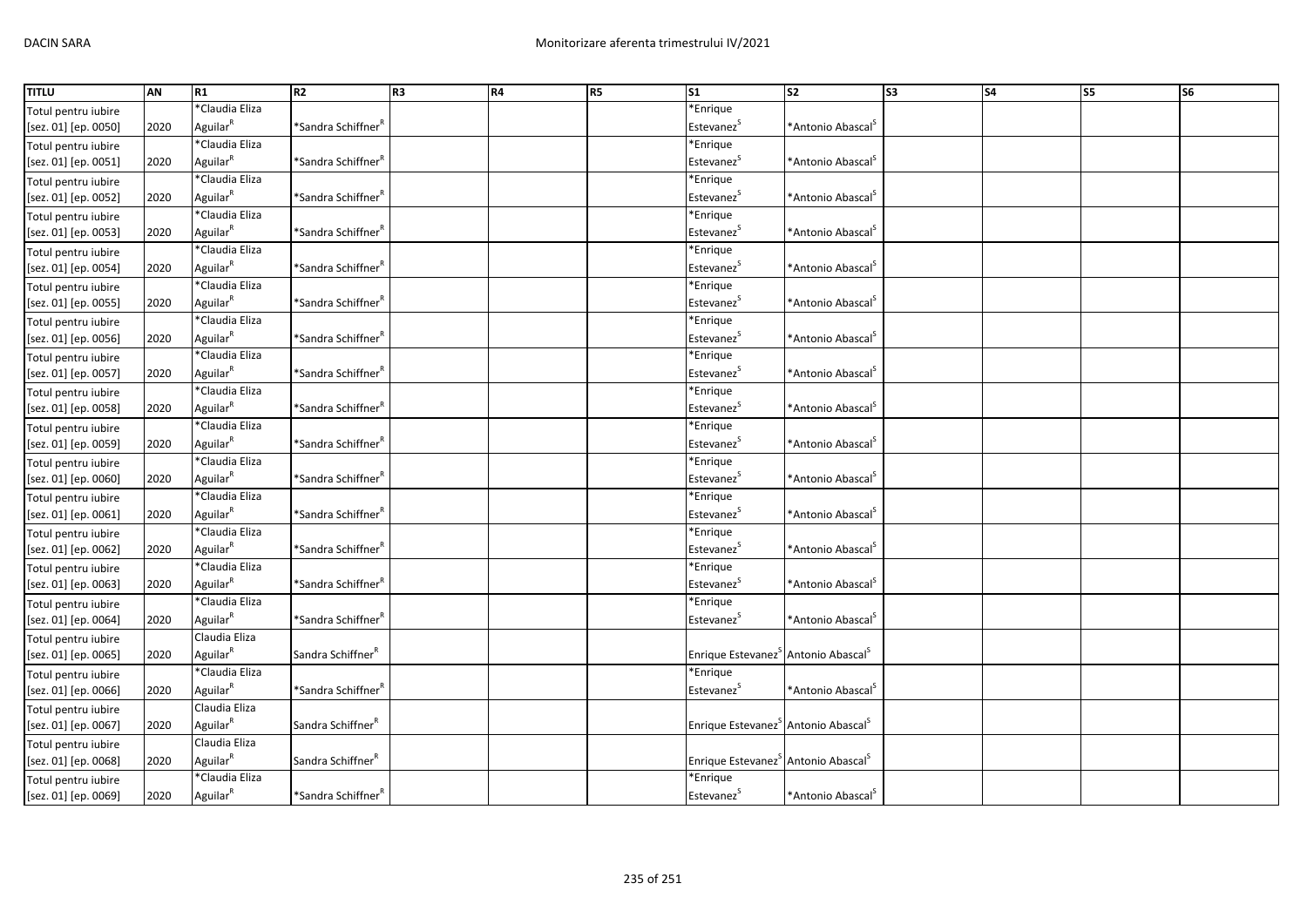| <b>TITLU</b>         | AN   | R1                   | R2                                              | R <sub>3</sub> | R4 | R5 | $\mathsf{S}1$                                               | S <sub>2</sub>                   | S <sub>3</sub> | <b>S4</b> | $\overline{\text{S}}$ | $\overline{\text{S6}}$ |
|----------------------|------|----------------------|-------------------------------------------------|----------------|----|----|-------------------------------------------------------------|----------------------------------|----------------|-----------|-----------------------|------------------------|
| Totul pentru iubire  |      | Claudia Eliza        |                                                 |                |    |    |                                                             |                                  |                |           |                       |                        |
| [sez. 01] [ep. 0070] | 2020 | Aguilar <sup>R</sup> | Sandra Schiffner <sup>R</sup>                   |                |    |    | Enrique Estevanez <sup>S</sup> Antonio Abascal <sup>S</sup> |                                  |                |           |                       |                        |
| Totul pentru iubire  |      | *Claudia Eliza       |                                                 |                |    |    | *Enrique                                                    |                                  |                |           |                       |                        |
| [sez. 01] [ep. 0071] | 2020 | Aguilar <sup>R</sup> | *Sandra Schiffner <sup>F</sup>                  |                |    |    | Estevanez <sup>S</sup>                                      | *Antonio Abascal <sup>5</sup>    |                |           |                       |                        |
| Totul pentru iubire  |      | Claudia Eliza        |                                                 |                |    |    |                                                             |                                  |                |           |                       |                        |
| [sez. 01] [ep. 0072] | 2020 | Aguilar <sup>R</sup> | Sandra Schiffner <sup>R</sup>                   |                |    |    | Enrique Estevanez <sup>S</sup> Antonio Abascal <sup>S</sup> |                                  |                |           |                       |                        |
| Totul pentru iubire  |      | *Claudia Eliza       |                                                 |                |    |    | *Enrique                                                    |                                  |                |           |                       |                        |
| [sez. 01] [ep. 0073] | 2020 | Aguilar <sup>R</sup> | *Sandra Schiffner <sup>R</sup>                  |                |    |    | Estevanez <sup>S</sup>                                      | *Antonio Abascal <sup>S</sup>    |                |           |                       |                        |
| Totul pentru iubire  |      | *Claudia Eliza       |                                                 |                |    |    | *Enrique                                                    |                                  |                |           |                       |                        |
| [sez. 01] [ep. 0074] | 2020 | Aguilar <sup>R</sup> | *Sandra Schiffner'                              |                |    |    | Estevanez <sup>5</sup>                                      | *Antonio Abascal <sup>5</sup>    |                |           |                       |                        |
| Totul pentru iubire  |      | *Claudia Eliza       |                                                 |                |    |    | *Enrique                                                    |                                  |                |           |                       |                        |
| [sez. 01] [ep. 0075] | 2020 | Aguilar <sup>R</sup> | *Sandra Schiffner <sup>F</sup>                  |                |    |    | Estevanez <sup>S</sup>                                      | *Antonio Abascal <sup>S</sup>    |                |           |                       |                        |
| Totul pentru iubire  |      | *Claudia Eliza       |                                                 |                |    |    | *Enrique                                                    |                                  |                |           |                       |                        |
| [sez. 01] [ep. 0076] | 2020 | Aguilar <sup>R</sup> | *Sandra Schiffner <sup>ĸ</sup>                  |                |    |    | Estevanez <sup>S</sup>                                      | *Antonio Abascal <sup>5</sup>    |                |           |                       |                        |
| Totul pentru iubire  |      | *Claudia Eliza       |                                                 |                |    |    | *Enrique                                                    |                                  |                |           |                       |                        |
| [sez. 01] [ep. 0077] | 2020 | Aguilar <sup>R</sup> | *Sandra Schiffner <sup>"</sup>                  |                |    |    | Estevanez <sup>S</sup>                                      | *Antonio Abascal <sup>5</sup>    |                |           |                       |                        |
| Totul pentru iubire  |      | *Claudia Eliza       |                                                 |                |    |    | *Enrique                                                    |                                  |                |           |                       |                        |
| [sez. 01] [ep. 0078] | 2020 | Aguilar <sup>R</sup> | *Sandra Schiffner <sup>F</sup>                  |                |    |    | Estevanez <sup>5</sup>                                      | *Antonio Abascal <sup>5</sup>    |                |           |                       |                        |
| Totul pentru iubire  |      | *Claudia Eliza       |                                                 |                |    |    | *Enrique                                                    |                                  |                |           |                       |                        |
| [sez. 01] [ep. 0079] | 2020 | Aguilar <sup>R</sup> | *Sandra Schiffner $^{\text{\tiny{\textsf{F}}}}$ |                |    |    | Estevanez <sup>5</sup>                                      | *Antonio Abascal <sup>5</sup>    |                |           |                       |                        |
| Totul pentru iubire  |      | *Claudia Eliza       |                                                 |                |    |    | *Enrique                                                    |                                  |                |           |                       |                        |
| [sez. 01] [ep. 0080] | 2020 | Aguilar <sup>R</sup> | *Sandra Schiffner <sup>"</sup>                  |                |    |    | Estevanez <sup>S</sup>                                      | *Antonio Abascal <sup>S</sup>    |                |           |                       |                        |
| Totul pentru iubire  |      | *Claudia Eliza       |                                                 |                |    |    | *Enrique                                                    |                                  |                |           |                       |                        |
| [sez. 01] [ep. 0081] | 2020 | Aguilar <sup>R</sup> | *Sandra Schiffner <sup>r</sup>                  |                |    |    | Estevanez <sup>S</sup>                                      | *Antonio Abascal <sup>S</sup>    |                |           |                       |                        |
| Totul pentru iubire  |      | *Claudia Eliza       |                                                 |                |    |    | *Enrique                                                    |                                  |                |           |                       |                        |
| [sez. 01] [ep. 0082] | 2020 | Aguilar <sup>R</sup> | *Sandra Schiffner <sup>"</sup>                  |                |    |    | Estevanez <sup>5</sup>                                      | *Antonio Abascal <sup>&gt;</sup> |                |           |                       |                        |
| Totul pentru iubire  |      | *Claudia Eliza       |                                                 |                |    |    | *Enrique                                                    |                                  |                |           |                       |                        |
| [sez. 01] [ep. 0083] | 2020 | Aguilar <sup>R</sup> | *Sandra Schiffner <sup>r</sup>                  |                |    |    | Estevanez <sup>5</sup>                                      | *Antonio Abascal <sup>5</sup>    |                |           |                       |                        |
| Totul pentru iubire  |      | *Claudia Eliza       |                                                 |                |    |    | *Enrique                                                    |                                  |                |           |                       |                        |
| [sez. 01] [ep. 0084] | 2020 | Aguilar <sup>R</sup> | *Sandra Schiffner <sup>"</sup>                  |                |    |    | Estevanez <sup>5</sup>                                      | *Antonio Abascal <sup>5</sup>    |                |           |                       |                        |
| Totul pentru iubire  |      | Claudia Eliza        |                                                 |                |    |    |                                                             |                                  |                |           |                       |                        |
| [sez. 01] [ep. 0085] | 2020 | Aguilar <sup>R</sup> | Sandra Schiffner <sup>R</sup>                   |                |    |    | Enrique Estevanez <sup>5</sup> Antonio Abascal <sup>5</sup> |                                  |                |           |                       |                        |
| Totul pentru iubire  |      | *Claudia Eliza       |                                                 |                |    |    | *Enrique                                                    |                                  |                |           |                       |                        |
| [sez. 01] [ep. 0086] | 2020 | Aguilar <sup>R</sup> | *Sandra Schiffner <sup>"</sup>                  |                |    |    | Estevanez <sup>S</sup>                                      | *Antonio Abascal <sup>S</sup>    |                |           |                       |                        |
| Totul pentru iubire  |      | Claudia Eliza        |                                                 |                |    |    |                                                             |                                  |                |           |                       |                        |
| [sez. 01] [ep. 0087] | 2020 | Aguilar <sup>R</sup> | Sandra Schiffner <sup>R</sup>                   |                |    |    | Enrique Estevanez <sup>S</sup> Antonio Abascal <sup>S</sup> |                                  |                |           |                       |                        |
| Totul pentru iubire  |      | *Claudia Eliza       |                                                 |                |    |    | *Enrique                                                    |                                  |                |           |                       |                        |
| [sez. 01] [ep. 0088] | 2020 | Aguilar <sup>R</sup> | *Sandra Schiffner <sup>'</sup>                  |                |    |    | Estevanez <sup>5</sup>                                      | *Antonio Abascal <sup>&gt;</sup> |                |           |                       |                        |
| Totul pentru iubire  |      | Claudia Eliza        |                                                 |                |    |    |                                                             |                                  |                |           |                       |                        |
| [sez. 01] [ep. 0089] | 2020 | Aguilar <sup>R</sup> | Sandra Schiffner <sup>R</sup>                   |                |    |    | Enrique Estevanez <sup>S</sup> Antonio Abascal <sup>S</sup> |                                  |                |           |                       |                        |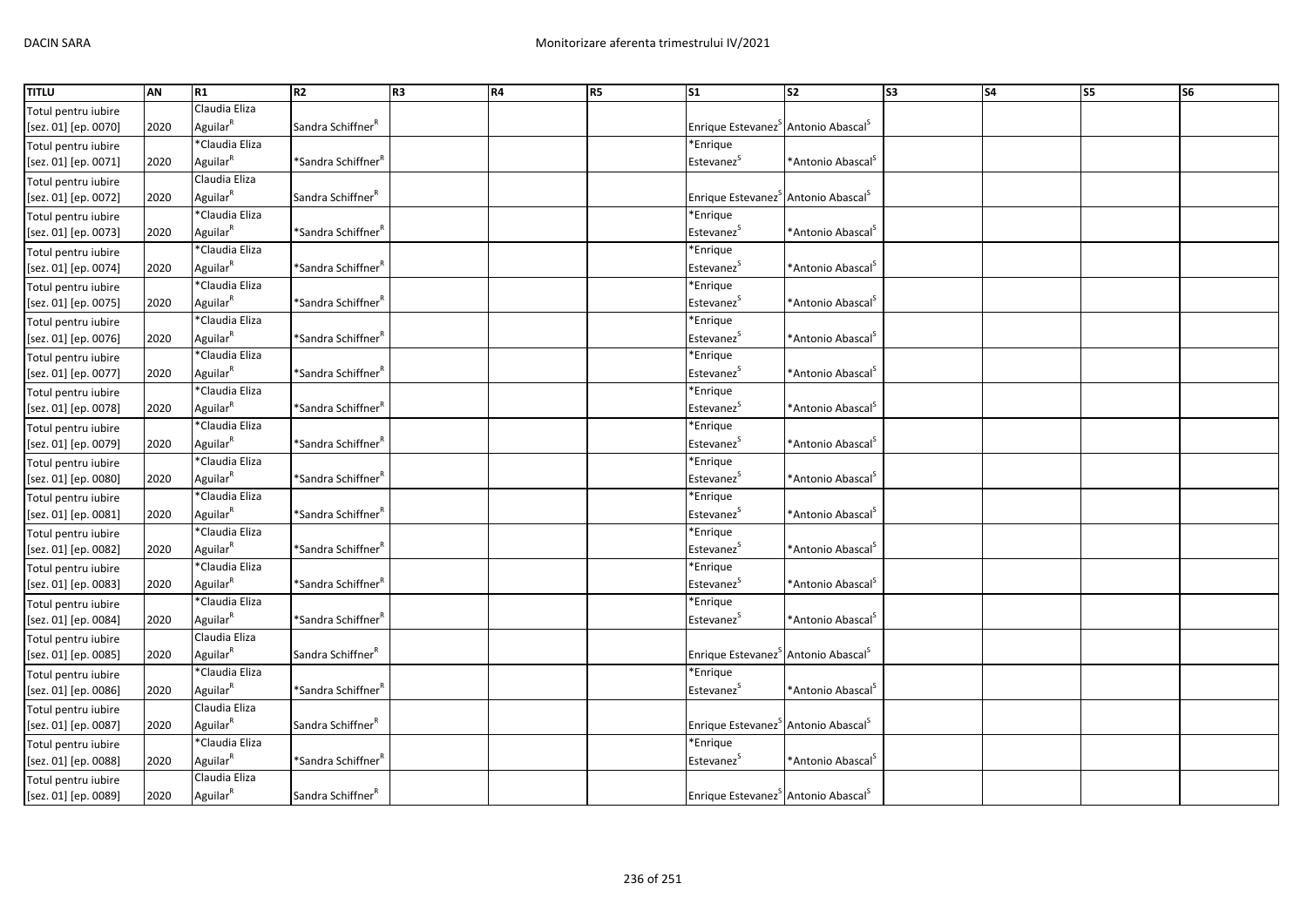| <b>TITLU</b>         | AN   | R1                   | R <sub>2</sub>                 | R <sub>3</sub> | <b>R4</b> | R <sub>5</sub> | $\mathsf{S}1$                                                  | <b>S2</b>                        | S <sub>3</sub> | <b>S4</b> | S5 | S <sub>6</sub> |
|----------------------|------|----------------------|--------------------------------|----------------|-----------|----------------|----------------------------------------------------------------|----------------------------------|----------------|-----------|----|----------------|
| Totul pentru iubire  |      | Claudia Eliza        |                                |                |           |                |                                                                |                                  |                |           |    |                |
| [sez. 01] [ep. 0090] | 2020 | Aguilar <sup>R</sup> | Sandra Schiffner <sup>R</sup>  |                |           |                | Enrique Estevanez <sup>&gt;</sup> Antonio Abascal <sup>5</sup> |                                  |                |           |    |                |
| Totul pentru iubire  |      | Claudia Eliza        |                                |                |           |                |                                                                |                                  |                |           |    |                |
| [sez. 01] [ep. 0091] | 2020 | Aguilar <sup>R</sup> | Sandra Schiffner <sup>"</sup>  |                |           |                | Enrique Estevanez <sup>S</sup> Antonio Abascal <sup>S</sup>    |                                  |                |           |    |                |
| Totul pentru iubire  |      | Claudia Eliza        |                                |                |           |                |                                                                |                                  |                |           |    |                |
| [sez. 01] [ep. 0092] | 2020 | Aguilar <sup>R</sup> | Sandra Schiffner <sup>R</sup>  |                |           |                | Enrique Estevanez <sup>S</sup> Antonio Abascal <sup>S</sup>    |                                  |                |           |    |                |
| Totul pentru iubire  |      | Claudia Eliza        |                                |                |           |                |                                                                |                                  |                |           |    |                |
| [sez. 01] [ep. 0093] | 2020 | Aguilar <sup>R</sup> | Sandra Schiffner <sup>R</sup>  |                |           |                | Enrique Estevanez <sup>S</sup> Antonio Abascal <sup>S</sup>    |                                  |                |           |    |                |
| Totul pentru iubire  |      | Claudia Eliza        |                                |                |           |                |                                                                |                                  |                |           |    |                |
| [sez. 01] [ep. 0094] | 2020 | Aguilar <sup>R</sup> | Sandra Schiffner <sup>"</sup>  |                |           |                | Enrique Estevanez <sup>3</sup> Antonio Abascal <sup>3</sup>    |                                  |                |           |    |                |
| Totul pentru iubire  |      | *Claudia Eliza       |                                |                |           |                | *Enrique                                                       |                                  |                |           |    |                |
| [sez. 01] [ep. 0095] | 2020 | Aguilar <sup>R</sup> | *Sandra Schiffner <sup>F</sup> |                |           |                | Estevanez <sup>S</sup>                                         | *Antonio Abascal <sup>S</sup>    |                |           |    |                |
| Totul pentru iubire  |      | Claudia Eliza        |                                |                |           |                |                                                                |                                  |                |           |    |                |
| [sez. 01] [ep. 0096] | 2020 | Aguilar <sup>R</sup> | Sandra Schiffner <sup>"</sup>  |                |           |                | Enrique Estevanez <sup>S</sup> Antonio Abascal <sup>S</sup>    |                                  |                |           |    |                |
| Totul pentru iubire  |      | *Claudia Eliza       |                                |                |           |                | *Enrique                                                       |                                  |                |           |    |                |
| [sez. 01] [ep. 0097] | 2020 | Aguilar <sup>R</sup> | *Sandra Schiffner <sup>r</sup> |                |           |                | Estevanez <sup>S</sup>                                         | *Antonio Abascal <sup>5</sup>    |                |           |    |                |
| Totul pentru iubire  |      | *Claudia Eliza       |                                |                |           |                | *Enrique                                                       |                                  |                |           |    |                |
| [sez. 01] [ep. 0098] | 2020 | Aguilar <sup>R</sup> | *Sandra Schiffner <sup>F</sup> |                |           |                | Estevanez <sup>S</sup>                                         | *Antonio Abascal <sup>5</sup>    |                |           |    |                |
| Totul pentru iubire  |      | *Claudia Eliza       |                                |                |           |                | *Enrique                                                       |                                  |                |           |    |                |
| [sez. 01] [ep. 0099] | 2020 | Aguilar <sup>R</sup> | *Sandra Schiffner <sup>r</sup> |                |           |                | Estevanez <sup>S</sup>                                         | *Antonio Abascal <sup>5</sup>    |                |           |    |                |
| Totul pentru iubire  |      | *Claudia Eliza       |                                |                |           |                | *Enrique                                                       |                                  |                |           |    |                |
| [sez. 01] [ep. 0100] | 2020 | Aguilar <sup>R</sup> | *Sandra Schiffner <sup>"</sup> |                |           |                | Estevanez <sup>S</sup>                                         | *Antonio Abascal <sup>5</sup>    |                |           |    |                |
| Totul pentru iubire  |      | *Claudia Eliza       |                                |                |           |                | *Enrique                                                       |                                  |                |           |    |                |
| [sez. 01] [ep. 0101] | 2020 | Aguilar <sup>R</sup> | *Sandra Schiffner <sup>F</sup> |                |           |                | Estevanez <sup>S</sup>                                         | *Antonio Abascal <sup>S</sup>    |                |           |    |                |
| Totul pentru iubire  |      | *Claudia Eliza       |                                |                |           |                | *Enrique                                                       |                                  |                |           |    |                |
| [sez. 01] [ep. 0102] | 2020 | Aguilar <sup>R</sup> | *Sandra Schiffner <sup>"</sup> |                |           |                | Estevanez                                                      | *Antonio Abascal <sup>S</sup>    |                |           |    |                |
| Totul pentru iubire  |      | *Claudia Eliza       |                                |                |           |                | *Enrique                                                       |                                  |                |           |    |                |
| [sez. 01] [ep. 0103] | 2020 | Aguilar <sup>R</sup> | *Sandra Schiffner <sup>F</sup> |                |           |                | Estevanez <sup>S</sup>                                         | *Antonio Abascal <sup>S</sup>    |                |           |    |                |
| Totul pentru iubire  |      | *Claudia Eliza       |                                |                |           |                | *Enrique                                                       |                                  |                |           |    |                |
| [sez. 01] [ep. 0104] | 2020 | Aguilar <sup>R</sup> | *Sandra Schiffner <sup>F</sup> |                |           |                | Estevanez <sup>5</sup>                                         | *Antonio Abascal <sup>5</sup>    |                |           |    |                |
| Totul pentru iubire  |      | *Claudia Eliza       |                                |                |           |                | *Enrique                                                       |                                  |                |           |    |                |
| [sez. 01] [ep. 0105] | 2020 | Aguilar <sup>R</sup> | *Sandra Schiffner <sup>F</sup> |                |           |                | Estevanez                                                      | *Antonio Abascal <sup>5</sup>    |                |           |    |                |
| Totul pentru iubire  |      | *Claudia Eliza       |                                |                |           |                | *Enrique                                                       |                                  |                |           |    |                |
| [sez. 01] [ep. 0106] | 2020 | Aguilar <sup>R</sup> | *Sandra Schiffner <sup>"</sup> |                |           |                | Estevanez                                                      | *Antonio Abascal <sup>S</sup>    |                |           |    |                |
| Totul pentru iubire  |      | *Claudia Eliza       |                                |                |           |                | *Enrique                                                       |                                  |                |           |    |                |
| [sez. 01] [ep. 0107] | 2020 | Aguilar <sup>R</sup> | *Sandra Schiffner <sup>F</sup> |                |           |                | Estevanez <sup>S</sup>                                         | *Antonio Abascal <sup>S</sup>    |                |           |    |                |
| Totul pentru iubire  |      | *Claudia Eliza       |                                |                |           |                | *Enrique                                                       |                                  |                |           |    |                |
| [sez. 01] [ep. 0108] | 2020 | Aguilar <sup>R</sup> | *Sandra Schiffner <sup>'</sup> |                |           |                | Estevanez <sup>5</sup>                                         | *Antonio Abascal <sup>&gt;</sup> |                |           |    |                |
| Totul pentru iubire  |      | *Claudia Eliza       |                                |                |           |                | *Enrique                                                       |                                  |                |           |    |                |
| [sez. 01] [ep. 0109] | 2020 | Aguilar <sup>R</sup> | *Sandra Schiffner <sup>*</sup> |                |           |                | Estevanez                                                      | *Antonio Abascal <sup>5</sup>    |                |           |    |                |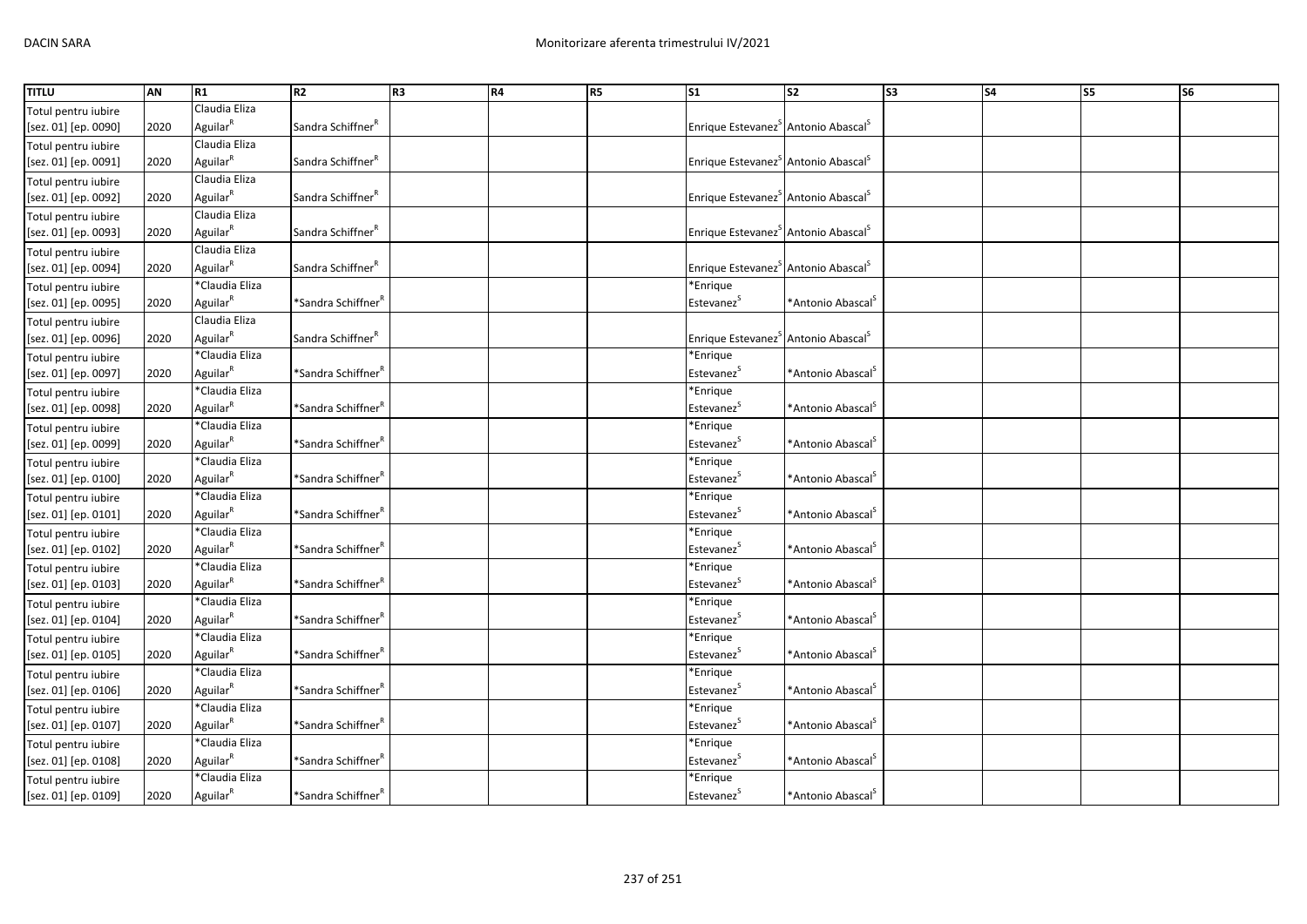| <b>TITLU</b>            | AN   | R1                           | R <sub>2</sub>                 | R <sub>3</sub> | R <sub>4</sub> | R <sub>5</sub> | S <sub>1</sub>                | $\overline{\text{S2}}$        | $\overline{\text{S3}}$          | $\overline{\text{S4}}$ | S <sub>5</sub> | $\overline{\text{S6}}$ |
|-------------------------|------|------------------------------|--------------------------------|----------------|----------------|----------------|-------------------------------|-------------------------------|---------------------------------|------------------------|----------------|------------------------|
| Totul pentru iubire     |      | *Claudia Eliza               |                                |                |                |                | *Enrique                      |                               |                                 |                        |                |                        |
| [sez. 01] [ep. 0110]    | 2020 | Aguilar <sup>R</sup>         | *Sandra Schiffner <sup>F</sup> |                |                |                | Estevanez <sup>S</sup>        | *Antonio Abascal <sup>S</sup> |                                 |                        |                |                        |
| Totul pentru iubire     |      | *Claudia Eliza               |                                |                |                |                | *Enrique                      |                               |                                 |                        |                |                        |
| [sez. 01] [ep. 0111]    | 2020 | Aguilar <sup>R</sup>         | *Sandra Schiffner <sup>F</sup> |                |                |                | Estevanez <sup>S</sup>        | *Antonio Abascal <sup>S</sup> |                                 |                        |                |                        |
| Totul pentru iubire     |      | *Claudia Eliza               |                                |                |                |                | *Enrique                      |                               |                                 |                        |                |                        |
| [sez. 01] [ep. 0112]    | 2020 | Aguilar <sup>R</sup>         | *Sandra Schiffner <sup>F</sup> |                |                |                | Estevanez <sup>S</sup>        | *Antonio Abascal <sup>S</sup> |                                 |                        |                |                        |
|                         |      |                              |                                |                |                |                | Brittany                      | Joshua Michael                |                                 |                        |                |                        |
| Tradare                 | 2018 | Brian Brough <sup>R</sup>    |                                |                |                |                | Wiscombe <sup>S</sup>         | French <sup>S</sup>           |                                 |                        |                |                        |
|                         |      |                              |                                |                |                |                |                               |                               |                                 |                        |                |                        |
| Traditie vindecatoare,  |      | Novobaczky                   |                                |                |                |                |                               |                               |                                 |                        |                |                        |
| partea 1                | 2018 | Sandor                       |                                |                |                |                | autor necunoscut              |                               |                                 |                        |                |                        |
|                         |      |                              |                                |                |                |                |                               |                               |                                 |                        |                |                        |
| Traditie vindecatoare,  |      | Novobaczky                   |                                |                |                |                |                               |                               |                                 |                        |                |                        |
| partea 2                | 2018 | Sandor <sup>R</sup>          |                                |                |                |                | autor necunoscut              |                               |                                 |                        |                |                        |
|                         |      |                              |                                |                |                |                |                               |                               |                                 |                        |                |                        |
| Traditie vindecatoare,  |      | Novobaczky                   |                                |                |                |                |                               |                               |                                 |                        |                |                        |
| partea 3                | 2018 | Sandor <sup>R</sup>          |                                |                |                |                | autor necunoscut <sup>3</sup> |                               |                                 |                        |                |                        |
|                         |      |                              |                                |                |                |                |                               |                               |                                 |                        |                |                        |
| Traditie vindecatoare,  |      | Novobaczky                   |                                |                |                |                |                               |                               |                                 |                        |                |                        |
| partea 4                | 2018 | Sandor <sup>R</sup>          |                                |                |                |                | autor necunoscut              |                               |                                 |                        |                |                        |
| Tragedia din 1944-45.   |      |                              |                                |                |                |                |                               |                               |                                 |                        |                |                        |
| de la Serbia            | 2015 | Toth Gabor <sup>R</sup>      |                                |                |                |                | autor necunoscut <sup>S</sup> |                               |                                 |                        |                |                        |
| Transcendence: Viata    |      |                              |                                |                |                |                |                               |                               |                                 |                        |                |                        |
| dupa moarte             | 2014 | Wally Pfister <sup>R</sup>   |                                |                |                |                | Jack Paglen <sup>S</sup>      |                               |                                 |                        |                |                        |
|                         |      | Tarsem Singh -               |                                |                |                |                |                               |                               |                                 |                        |                |                        |
|                         |      | <b>Tarsem Singh</b>          |                                |                |                |                | Alex Pastor -                 | David Pastor                  |                                 |                        |                |                        |
| Transfer de viata       | 2015 | Dhandwar <sup>R</sup>        |                                |                |                |                | <b>SGAE<sup>S</sup></b>       | Vallejo - SGAE <sup>S</sup>   |                                 |                        |                |                        |
|                         |      |                              |                                |                |                |                |                               |                               |                                 |                        |                |                        |
| Transporter:            |      | Camille Delamarre            |                                |                |                |                | Luc Besson -                  |                               |                                 |                        |                |                        |
| Mostenirea              | 2015 | SACD <sup>R</sup>            |                                |                |                |                | SACD/ALCS <sup>S</sup>        | Adam Cooper <sup>S</sup>      | <b>Bill Collage<sup>S</sup></b> |                        |                |                        |
|                         |      |                              |                                |                |                |                |                               |                               |                                 |                        |                |                        |
| Trecut, forma si spirit | 2003 | Lakatos Ivan <sup>R</sup>    |                                |                |                |                | autor necunoscut <sup>S</sup> |                               |                                 |                        |                |                        |
|                         |      |                              |                                |                |                |                |                               |                               |                                 |                        |                |                        |
| Trecutul traitor        | 2018 | Havasi Daniel <sup>R</sup>   | Madacsy Tamas <sup>R</sup>     |                |                |                | autor necunoscut              |                               |                                 |                        |                |                        |
|                         |      |                              |                                |                |                |                |                               |                               |                                 |                        |                |                        |
| Trei codite de Craciun  | 2011 | Joe Menendez <sup>R</sup>    |                                |                |                |                | Jay Cipriani <sup>S</sup>     |                               |                                 |                        |                |                        |
|                         |      |                              |                                |                |                |                |                               |                               |                                 |                        |                |                        |
| Trei zile de iubire     | 2001 | Michael Switzer <sup>R</sup> |                                |                |                |                | Eric Tuchman <sup>S</sup>     | Robert Tate Miller            |                                 |                        |                |                        |
| Triplu atac             | 2019 | Jesse V. Johnson             |                                |                |                |                | Paul Staheli <sup>S</sup>     |                               |                                 |                        |                |                        |
|                         |      |                              |                                |                |                |                | Dean Georgaris -              |                               |                                 |                        |                |                        |
| Tristan si Isolda       | 2006 | Kevin Reynolds <sup>R</sup>  |                                |                |                |                | ALCS <sup>S</sup>             |                               |                                 |                        |                |                        |
| Triumful spiritului     | 2000 | Nadia Tass <sup>R</sup>      |                                |                |                |                | Monte Merrick <sup>S</sup>    |                               |                                 |                        |                |                        |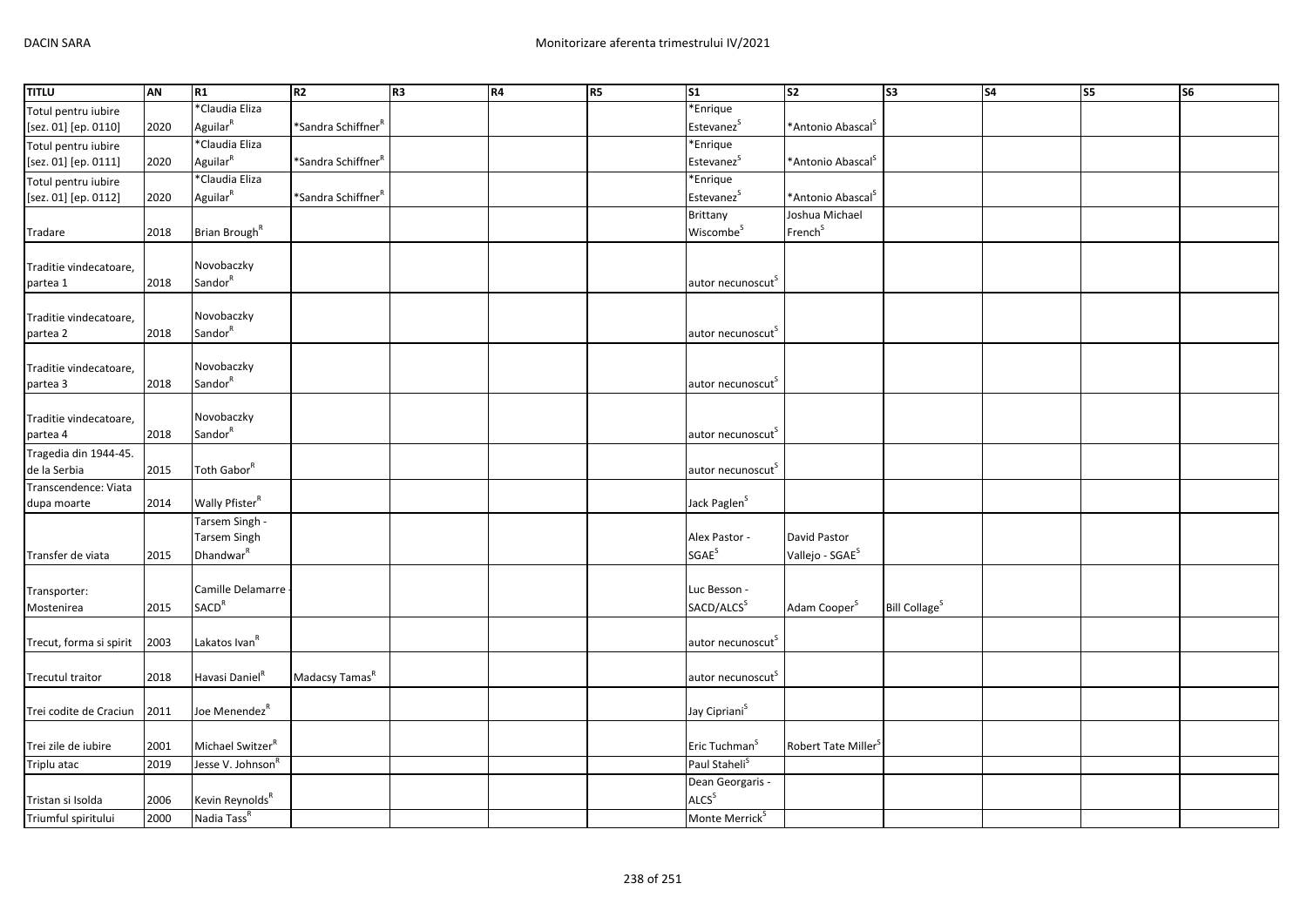| <b>TITLU</b>            | AN   | R1                            | R <sub>2</sub>               | R <sub>3</sub> | R4 | R <sub>5</sub> | S <sub>1</sub>                | s <sub>2</sub>              | $\overline{\text{S3}}$        | <b>S4</b>               | S5                            | S <sub>6</sub> |
|-------------------------|------|-------------------------------|------------------------------|----------------|----|----------------|-------------------------------|-----------------------------|-------------------------------|-------------------------|-------------------------------|----------------|
| Triunghiul dragostei si |      | Hossein Amini -               |                              |                |    |                | Hossein Amini -               |                             |                               |                         |                               |                |
| al mortii               | 2014 | ALCS <sup>R</sup>             |                              |                |    |                | ALCS <sup>S</sup>             |                             |                               |                         |                               |                |
| Triunghiul iubirii      | 1997 | Subhash Ghai <sup>R</sup>     |                              |                |    |                | Neeraj Pathak <sup>S</sup>    | Subhash Ghai <sup>5</sup>   |                               |                         |                               |                |
|                         |      |                               |                              |                |    |                |                               |                             |                               | Wallace                 |                               |                |
| Trolii descopera lumea  | 2020 | Walt Dohrn <sup>R</sup>       |                              |                |    |                | Glenn Berger <sup>S</sup>     | Jonathan Aibel <sup>S</sup> | Maya Forbes <sup>S</sup>      | Wolodarsky <sup>S</sup> | Elizabeth Tippet <sup>S</sup> |                |
|                         |      |                               |                              |                |    |                | Bedia Ceylan                  |                             |                               |                         |                               |                |
| Tu esti dragostea       | 2015 | A. Taner Elhan <sup>k</sup>   | Bruce A. Taylor <sup>R</sup> |                |    |                | Guzelce <sup>S</sup>          |                             |                               |                         |                               |                |
| Tura de noapte          | 2016 | Lisa Addario <sup>R</sup>     | Joe Syracuse <sup>R</sup>    |                |    |                | Lisa Addario <sup>S</sup>     | Joe Syracuse <sup>S</sup>   |                               |                         |                               |                |
| TUT - Desrtinul unui    |      |                               |                              |                |    |                | Michael                       |                             |                               |                         |                               |                |
| faraon [ep. 0002]       | 2015 | David Von Ancken <sup>®</sup> |                              |                |    |                | Vickerman <sup>S</sup>        | Peter Paige <sup>S</sup>    | Bradley Bredeweg <sup>S</sup> |                         |                               |                |
| TUT - Desrtinul unui    |      |                               |                              |                |    |                | Michael                       |                             |                               |                         |                               |                |
| faraon [ep. 0003]       | 2015 | David Von Ancken <sup>R</sup> |                              |                |    |                | Vickerman <sup>5</sup>        | Peter Paige <sup>S</sup>    | Bradley Bredeweg <sup>S</sup> |                         |                               |                |
| TUT - Desrtinul unui    |      |                               |                              |                |    |                | Michael                       |                             |                               |                         |                               |                |
| faraon [ep. 0004]       | 2015 | David Von Ancken              |                              |                |    |                | Vickerman <sup>S</sup>        | Peter Paige <sup>S</sup>    | Bradley Bredeweg <sup>3</sup> |                         |                               |                |
| TUT - Desrtinul unui    |      |                               |                              |                |    |                | Michael                       |                             |                               |                         |                               |                |
| faraon [ep. 0005]       | 2015 | David Von Ancken <sup>R</sup> |                              |                |    |                | Vickerman <sup>S</sup>        | Peter Paige <sup>S</sup>    | Bradley Bredeweg              |                         |                               |                |
| TUT - Desrtinul unui    |      | *David Von                    |                              |                |    |                | *Michael                      |                             | *Bradley                      |                         |                               |                |
| faraon [ep. 0006]       | 2015 | Ancken <sup>R</sup>           |                              |                |    |                | Vickerman <sup>S</sup>        | *Peter Paige <sup>S</sup>   | Bredeweg <sup>S</sup>         |                         |                               |                |
| TUT - Destinul unui     |      |                               |                              |                |    |                | Michael                       |                             |                               |                         |                               |                |
| faraon [ep. 0001]       | 2015 | David Von Ancken <sup>R</sup> |                              |                |    |                | Vickerman <sup>S</sup>        | Peter Paige <sup>S</sup>    | Bradley Bredeweg <sup>S</sup> |                         |                               |                |
| Twist                   | 2021 | Martin Owen <sup>F</sup>      |                              |                |    |                | John Wrathall <sup>S</sup>    | Sally Collett <sup>5</sup>  |                               |                         |                               |                |
|                         |      | Philipp Stolzl - VG           |                              |                |    |                | Jan Berger - VG.              |                             |                               |                         |                               |                |
| Ucenicul lui Avicenna   | 2013 | BILD-KUNST <sup>R</sup>       |                              |                |    |                | Worts                         |                             |                               |                         |                               |                |
|                         |      |                               |                              |                |    |                |                               |                             |                               |                         |                               |                |
| Ucenicul lui Munkacsy   | 2000 | Lakatos Ivan <sup>k</sup>     |                              |                |    |                | autor necunoscut <sup>S</sup> |                             |                               |                         |                               |                |
| Ucenicul vrajitor       | 2010 | Jon Turteltaub <sup>R</sup>   |                              |                |    |                | Doug Miro <sup>S</sup>        | Matt Lopez <sup>S</sup>     | Carlo Bernard <sup>S</sup>    |                         |                               |                |
|                         |      |                               |                              |                |    |                |                               |                             |                               |                         |                               |                |
| Uimitorul Om-Paianjen   | 2014 | Marc Webb <sup>R</sup>        |                              |                |    |                | Alex Kurtzman <sup>5</sup>    | Roberto Orci <sup>S</sup>   | Jeff Pinkner <sup>S</sup>     |                         |                               |                |
| Ultima cruciada a lui   |      |                               |                              |                |    |                |                               |                             |                               |                         |                               |                |
| Indiana Jones           | 1989 | Steven Spielberg <sup>R</sup> |                              |                |    |                | Jeffrey Boam <sup>S</sup>     |                             |                               |                         |                               |                |
|                         | 2020 | Matt Eskandari <sup>R</sup>   |                              |                |    |                | Doug Wolfe <sup>S</sup>       |                             |                               |                         |                               |                |
| Ultima noapte           |      | David Ayer <sup>R</sup>       |                              |                |    |                |                               |                             |                               |                         |                               |                |
| Ultima razie            | 2012 | Kim Jee-Woon -                |                              |                |    |                | David Ayer <sup>5</sup>       |                             |                               |                         |                               |                |
|                         |      |                               |                              |                |    |                |                               |                             |                               |                         |                               |                |
| Ultima reduta           | 2013 | Jee-woom Kim <sup>R</sup>     |                              |                |    |                | Andrew Knauer <sup>S</sup>    |                             |                               |                         |                               |                |
| Ultima sansa            | 2015 | Eric Colley <sup>f</sup>      |                              |                |    |                | Hallie Shepherd <sup>S</sup>  | Sean Gleaves <sup>S</sup>   |                               |                         |                               |                |
| Ultima secunda          | 2001 | Albert Pyun <sup>R</sup>      |                              |                |    |                | Paul B. Margolis <sup>S</sup> |                             |                               |                         |                               |                |
|                         |      |                               |                              |                |    |                |                               |                             |                               |                         |                               |                |
|                         |      | Kazuaki Kiriya - Kaz          |                              |                |    |                | Michael Konyves -             |                             |                               |                         |                               |                |
| Ultimii cavaleri        | 2015 | I Kiriya <sup>R</sup>         |                              |                |    |                | Michael Murphy <sup>S</sup>   | Dove Sussman <sup>S</sup>   |                               |                         |                               |                |
|                         |      | Julie Anne                    |                              |                |    |                |                               |                             |                               |                         |                               |                |
| Ultimul cantec          | 2010 | Robinson <sup>R</sup>         |                              |                |    |                | Nicholas Sparks <sup>S</sup>  | Jeff Van Wie <sup>S</sup>   |                               |                         |                               |                |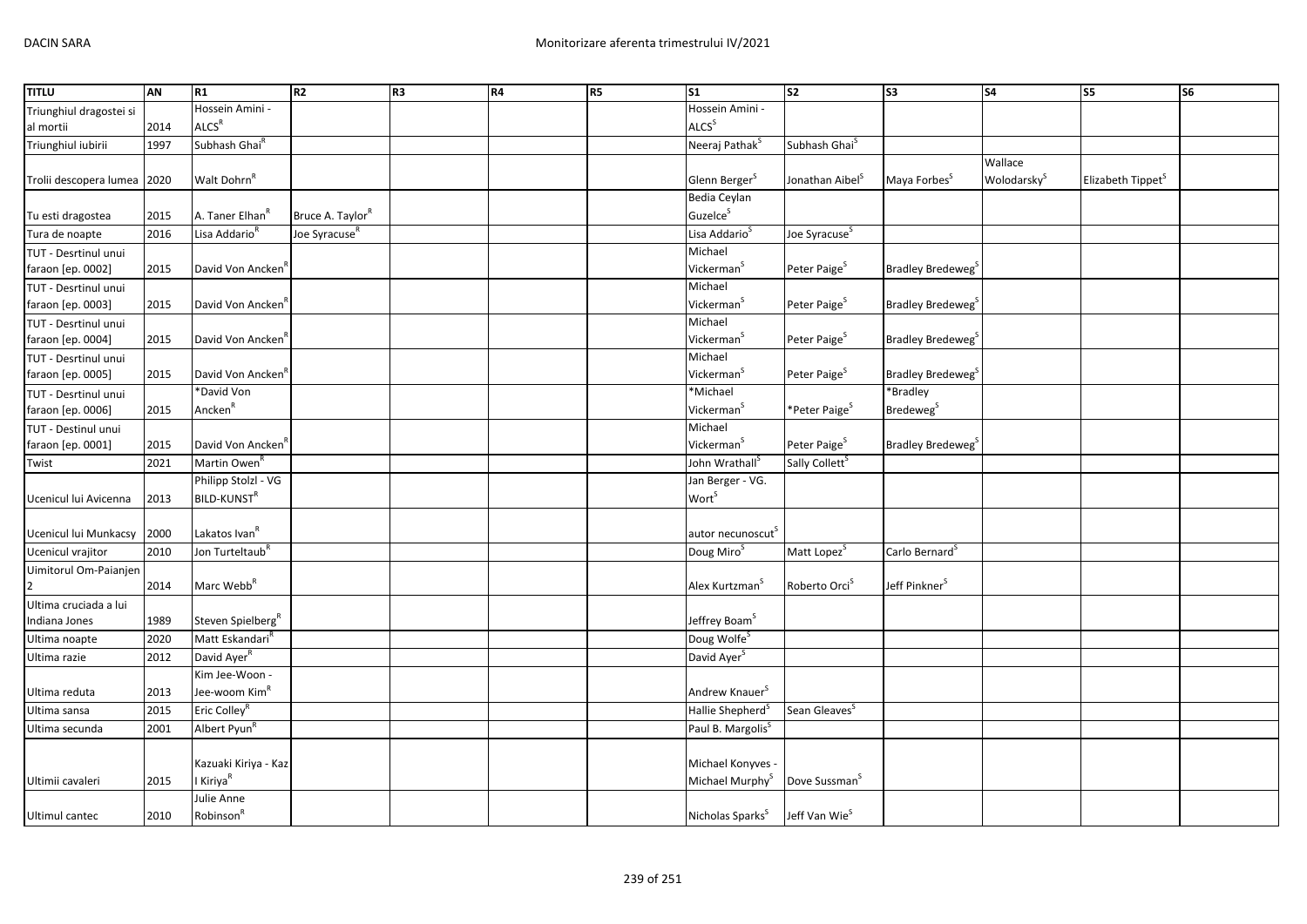| <b>TITLU</b>                 | AN   | R1                              | R <sub>2</sub>          | R <sub>3</sub> | <b>R4</b> | <b>R5</b> | $\mathsf{S}1$                   | S <sub>2</sub>              | S <sub>3</sub>             | <b>S4</b> | S5 | S <sub>6</sub> |
|------------------------------|------|---------------------------------|-------------------------|----------------|-----------|-----------|---------------------------------|-----------------------------|----------------------------|-----------|----|----------------|
| <b>Ultimul dans</b>          | 2003 | Lisa Niemi <sup>R</sup>         |                         |                |           |           | Lisa Niemi <sup>S</sup>         |                             |                            |           |    |                |
| Ultimul vanator de           |      | Jamie Magnus                    |                         |                |           |           |                                 |                             |                            |           |    |                |
| dragoni                      | 2016 | Stone <sup>R</sup>              |                         |                |           |           | Tom Edge <sup>S</sup>           |                             |                            |           |    |                |
| <b>Umbland printre</b>       |      |                                 |                         |                |           |           |                                 |                             |                            |           |    |                |
| morminte                     | 2014 | Scott Frank - ALCS <sup>R</sup> |                         |                |           |           | Scott Frank - ALCS <sup>5</sup> |                             |                            |           |    |                |
| Umbre in desert              | 1993 | J.S. Cardone <sup>R</sup>       |                         |                |           |           | J.S. Cardone <sup>S</sup>       |                             |                            |           |    |                |
| Un ajutor de Craciun         | 2020 | David Weaver <sup>R</sup>       |                         |                |           |           | Sarah Montana <sup>S</sup>      |                             |                            |           |    |                |
|                              |      |                                 |                         |                |           |           |                                 |                             |                            |           |    |                |
| Un an in stipina             | 2020 | Poroszka Zsolt <sup>R</sup>     |                         |                |           |           | autor necunoscut <sup>S</sup>   |                             |                            |           |    |                |
| Un cadou de Craciun          | 2014 | Elias Underhill <sup>R</sup>    |                         |                |           |           | Noelle Roso <sup>5</sup>        |                             |                            |           |    |                |
|                              |      |                                 |                         |                |           |           | Jennifer Notas                  |                             |                            |           |    |                |
| Un cantec de Craciun         | 2015 | Mariah Carey <sup>R</sup>       |                         |                |           |           | Shapiro <sup>S</sup>            |                             |                            |           |    |                |
|                              |      |                                 |                         |                |           |           | Jim Wynorski - Jay              |                             |                            |           |    |                |
| Un catel detectiv            | 2018 | Tony Randel <sup>R</sup>        |                         |                |           |           | Andrews <sup>S</sup>            |                             |                            |           |    |                |
| Un catel in Cupele           |      |                                 |                         |                |           |           |                                 |                             |                            |           |    |                |
| Europene                     | 2004 | Sandy Tung <sup>R</sup>         |                         |                |           |           | John E. Deaver <sup>S</sup>     |                             |                            |           |    |                |
|                              |      | Jim Wynorski - Jay              |                         |                |           |           | Jim Wynorski - Jay              |                             |                            |           |    |                |
| Un catel la Hollywood        | 2017 | Andrews <sup>R</sup>            |                         |                |           |           | Andrews <sup>S</sup>            |                             |                            |           |    |                |
| Un Craciun ca-n              |      |                                 |                         |                |           |           |                                 |                             |                            |           |    |                |
| povesti                      | 2013 | Alex Wright <sup>R</sup>        |                         |                |           |           | Joany Kane <sup>S</sup>         |                             |                            |           |    |                |
|                              |      | Jim Wynorski - Jay              |                         |                |           |           | Jim Wynorski - Jay              |                             |                            |           |    |                |
| Un Craciun cu peripetii 2016 |      | Andrews <sup>R</sup>            |                         |                |           |           | Andrews <sup>S</sup>            | Josh Holt <sup>S</sup>      | J. Brad Wilke <sup>s</sup> |           |    |                |
| Un Craciun la dublu          | 2019 | Don McBrearty <sup>R</sup>      |                         |                |           |           | Nina Weinman <sup>s</sup>       |                             |                            |           |    |                |
|                              |      |                                 |                         |                |           |           |                                 |                             |                            |           |    |                |
| Un Craciun la Holly          |      | Michael Scott -                 |                         |                |           |           |                                 | Diane Messina               |                            |           |    |                |
| Lane                         | 2018 | Michael M. Scott <sup>R</sup>   |                         |                |           |           | James Stanley <sup>S</sup>      | Stanley <sup>S</sup>        |                            |           |    |                |
| Un Craciun perfect           | 2016 | Brian K. Roberts <sup>R</sup>   |                         |                |           |           | Teena Booth <sup>s</sup>        | Alan Marc Levy <sup>S</sup> |                            |           |    |                |
| Un Craciun Plin de           |      |                                 |                         |                |           |           |                                 |                             |                            |           |    |                |
| Daruri                       | 2017 | Christine Conradt <sup>R</sup>  |                         |                |           |           | Christine Conradt <sup>S</sup>  |                             |                            |           |    |                |
|                              |      |                                 |                         |                |           |           | Spanky Dustin                   |                             |                            |           |    |                |
| Un Craciun Rock'n'Roll       | 2018 | Michael Kampa <sup>R</sup>      |                         |                |           |           | Ward <sup>S</sup>               |                             |                            |           |    |                |
| Un cuplu castigator          | 2021 | Jerry Ciccoritti <sup>R</sup>   |                         |                |           |           | Nina Weinman <sup>5</sup>       | Andrea Canning <sup>S</sup> |                            |           |    |                |
| Un glont in cap - Glont      |      |                                 |                         |                |           |           | Alessandro                      |                             |                            |           |    |                |
| in cap                       | 2012 | Walter Hill <sup>R</sup>        |                         |                |           |           | Camon <sup>S</sup>              |                             |                            |           |    |                |
| Un hot cinstit               | 2020 | Mark Williams <sup>R</sup>      |                         |                |           |           | Mark Williams <sup>S</sup>      |                             |                            |           |    |                |
| Un inger de Craciun          | 2015 | Edmund Entin <sup>6</sup>       | Gary Entin <sup>R</sup> |                |           |           | Damon Hill <sup>S</sup>         |                             |                            |           |    |                |
| Un liceu 'periculos' -       |      |                                 |                         |                |           |           |                                 |                             |                            |           |    |                |
| Un liceu dezlantuit          | 1996 | Hart Bochner <sup>R</sup>       |                         |                |           |           | David Zucker <sup>S</sup>       | Pat Proft <sup>S</sup>      | Robert Locash <sup>S</sup> |           |    |                |
|                              |      |                                 |                         |                |           |           |                                 |                             |                            |           |    |                |
| Un maghiar din Elvetia 2006  |      | Moldovanyi Judit <sup>R</sup>   |                         |                |           |           | autor necunoscut <sup>S</sup>   |                             |                            |           |    |                |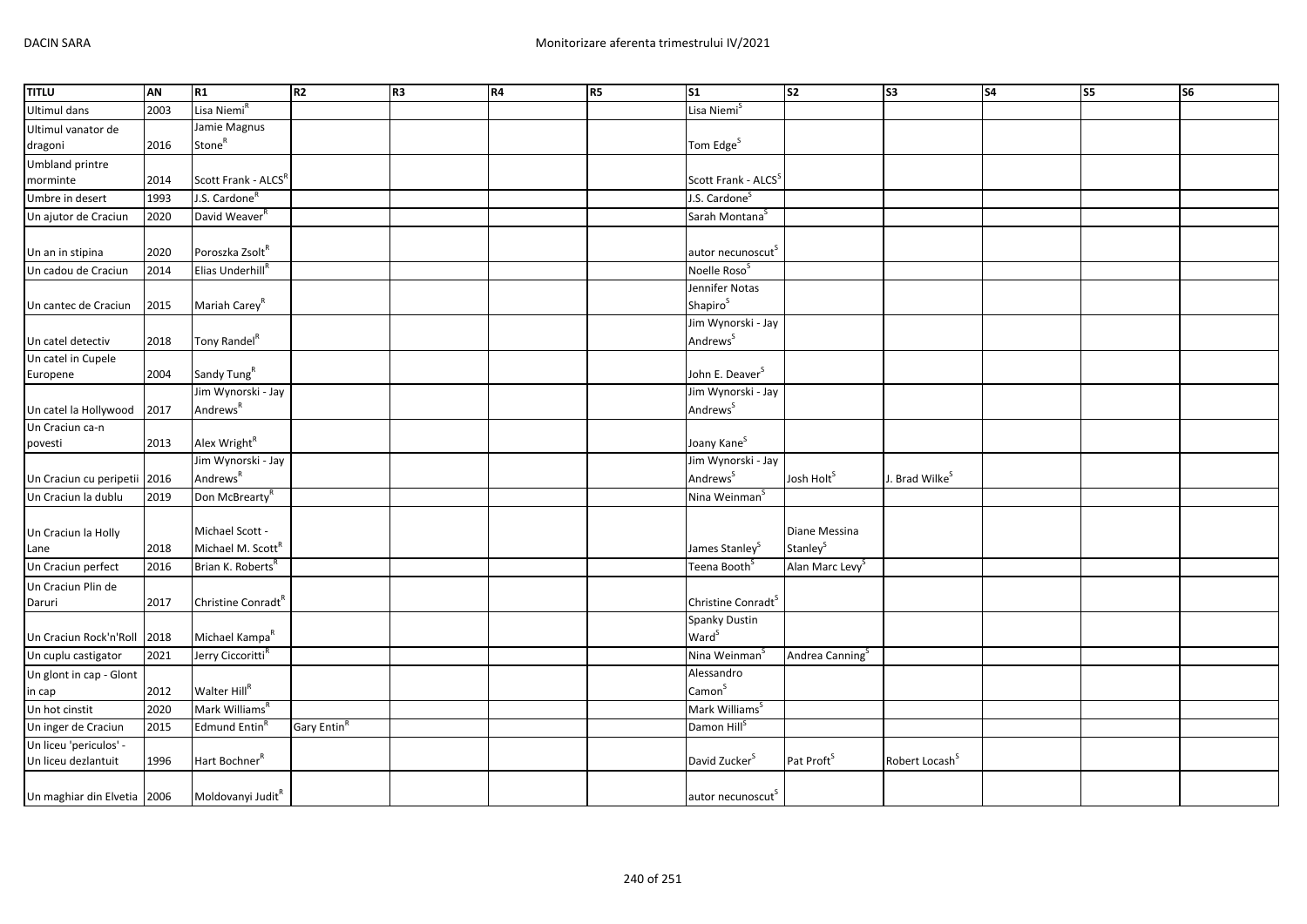| <b>TITLU</b>                 | AN   | R1                              | <b>R2</b>                  | R3 | <b>R4</b> | <b>R5</b> | $\mathsf{I}_{\mathsf{S1}}$      | $\overline{\text{S2}}$     | S <sub>3</sub>                | S <sub>4</sub>                | S5 | S <sub>6</sub> |
|------------------------------|------|---------------------------------|----------------------------|----|-----------|-----------|---------------------------------|----------------------------|-------------------------------|-------------------------------|----|----------------|
| Un motiv de a trai, un       |      |                                 |                            |    |           |           |                                 |                            |                               |                               |    |                |
| motiv de a muri / Un         |      |                                 |                            |    |           |           |                                 |                            |                               |                               |    |                |
| motiv sa mori, un            |      | Tonino/Antoni                   |                            |    |           |           | Tonino/Antoni                   | Ernesto Gastaldi -         | Rafael Azcona                 |                               |    |                |
| motiv sa traiesti            | 1972 | Valerii - SIAE <sup>R</sup>     |                            |    |           |           | Valerii - SIAE <sup>S</sup>     | SIAE <sup>S</sup>          | Fernandez - SGAE <sup>S</sup> |                               |    |                |
| Un plan irezistibil          | 2020 | Jon Stewart <sup>R</sup>        |                            |    |           |           | Jon Stewart <sup>S</sup>        |                            |                               |                               |    |                |
|                              |      | Pascal Chaumeil -               |                            |    |           |           | Laurent Zeitoun -               |                            |                               |                               |    |                |
| Un plan perfect              | 2012 | $\mathsf{ALCS}^\mathsf{R}$      |                            |    |           |           | <b>SACD</b> <sup>S</sup>        | Yoann Gromb <sup>S</sup>   |                               |                               |    |                |
|                              |      |                                 |                            |    |           |           |                                 |                            |                               |                               |    |                |
| Un politist si jumatate      | 2014 | Tim Story <sup>R</sup>          |                            |    |           |           | Greg Coolidge <sup>S</sup>      | Matt Manfredi <sup>S</sup> | Phil Hay <sup>S</sup>         | Jason Mantzoukas <sup>5</sup> |    |                |
| Un politist si trei          |      |                                 |                            |    |           |           |                                 |                            |                               |                               |    |                |
| sferturi                     | 2016 | Tim Story <sup>R</sup>          |                            |    |           |           | Matt Manfredi <sup>S</sup>      | Phil Hay <sup>S</sup>      |                               |                               |    |                |
| Un sarut de Craciun          | 2015 | Michael Feifer <sup>R</sup>     |                            |    |           |           | Joany Kane <sup>S</sup>         |                            |                               |                               |    |                |
| Un sarut de Craciun          | 2011 | John Stimpson <sup>R</sup>      |                            |    |           |           | Joany Kane <sup>5</sup>         |                            |                               |                               |    |                |
|                              |      |                                 |                            |    |           |           | Courtney                        |                            |                               |                               |    |                |
| Un sarut de Craciun          | 2020 | Jesse D. Ikeman <sup>R</sup>    |                            |    |           |           | McAllister <sup>S</sup>         |                            |                               |                               |    |                |
| Un sarut sub vasc            | 2014 | Kevin Connor <sup>R</sup>       |                            |    |           |           | Joany Kane <sup>S</sup>         |                            |                               |                               |    |                |
|                              |      | Jacques                         |                            |    |           |           | Michel Audiard -                |                            |                               |                               |    |                |
| Un sef pe cinste             | 1964 | Poitrenaud <sup>R</sup>         |                            |    |           |           | SACD <sup>S</sup>               |                            |                               |                               |    |                |
|                              |      |                                 |                            |    |           |           |                                 |                            |                               |                               |    |                |
| Un trandafir de Craciun 2017 |      | Kevin Fair <sup>R</sup>         |                            |    |           |           | Brian Sawyer <sup>S</sup>       | Gregg Rossen <sup>S</sup>  |                               |                               |    |                |
|                              |      |                                 |                            |    |           |           |                                 |                            |                               |                               |    |                |
| Unde dai si unde crapa 2000  |      | Guy Ritchie - ALCS <sup>R</sup> |                            |    |           |           | Guy Ritchie - ALCS <sup>S</sup> |                            |                               |                               |    |                |
| Unhinged                     | 2020 | Derrick Borte <sup>R</sup>      |                            |    |           |           | Carl Ellsworth <sup>S</sup>     |                            |                               |                               |    |                |
| Urgente [sez. 01] [ep.       |      |                                 |                            |    |           |           |                                 |                            |                               |                               |    |                |
| 0001]                        | 2018 | Bradley Buecker <sup>R</sup>    | Barbara Brown <sup>R</sup> |    |           |           | Brad Falchuk <sup>S</sup>       | Tim Minear <sup>S</sup>    | Ryan Murphy <sup>S</sup>      |                               |    |                |
| Urgente [sez. 01] [ep.       |      |                                 |                            |    |           |           |                                 |                            |                               |                               |    |                |
| 0002]                        | 2018 | Bradley Buecker <sup>R</sup>    | Barbara Brown <sup>R</sup> |    |           |           | Brad Falchuk <sup>S</sup>       | Tim Minear <sup>S</sup>    | Ryan Murphy <sup>S</sup>      |                               |    |                |
| Urgente [sez. 01] [ep.       |      |                                 |                            |    |           |           |                                 |                            |                               |                               |    |                |
| 0003]                        | 2018 | Bradley Buecker <sup>R</sup>    | Barbara Brown <sup>R</sup> |    |           |           | Brad Falchuk <sup>S</sup>       | Tim Minear <sup>S</sup>    | Ryan Murphy <sup>S</sup>      |                               |    |                |
| Urgente [sez. 01] [ep.       |      |                                 |                            |    |           |           |                                 |                            |                               |                               |    |                |
| 0004]                        | 2018 | Bradley Buecker <sup>R</sup>    | Barbara Brown <sup>R</sup> |    |           |           | Brad Falchuk <sup>S</sup>       | Tim Minear <sup>S</sup>    | Ryan Murphy <sup>S</sup>      |                               |    |                |
| Urgente [sez. 01] [ep.       |      |                                 |                            |    |           |           |                                 |                            |                               |                               |    |                |
| 0005]                        | 2018 | Bradley Buecker <sup>R</sup>    | Barbara Brown <sup>R</sup> |    |           |           | Brad Falchuk <sup>5</sup>       | Tim Minear <sup>S</sup>    | Ryan Murphy <sup>S</sup>      |                               |    |                |
| Urgente [sez. 01] [ep.       |      |                                 |                            |    |           |           |                                 |                            |                               |                               |    |                |
| 0006]                        | 2018 | Bradley Buecker <sup>R</sup>    | Barbara Brown <sup>R</sup> |    |           |           | Brad Falchuk <sup>5</sup>       | Tim Minear <sup>S</sup>    | Ryan Murphy <sup>S</sup>      |                               |    |                |
| Urgente [sez. 01] [ep.       |      |                                 |                            |    |           |           |                                 |                            |                               |                               |    |                |
| 0007]                        | 2018 | Bradley Buecker <sup>R</sup>    | Barbara Brown <sup>R</sup> |    |           |           | Brad Falchuk <sup>S</sup>       | Tim Minear <sup>S</sup>    | Ryan Murphy <sup>S</sup>      |                               |    |                |
| Urgente [sez. 01] [ep.       |      |                                 |                            |    |           |           |                                 |                            |                               |                               |    |                |
| 0008]                        | 2018 | Bradley Buecker <sup>R</sup>    | Barbara Brown <sup>R</sup> |    |           |           | Brad Falchuk <sup>S</sup>       | Tim Minear <sup>S</sup>    | Ryan Murphy <sup>S</sup>      |                               |    |                |
| Urgente [sez. 01] [ep.       |      |                                 |                            |    |           |           |                                 |                            |                               |                               |    |                |
| 0009]                        | 2018 | Bradley Buecker <sup>R</sup>    | Barbara Brown <sup>R</sup> |    |           |           | Brad Falchuk <sup>S</sup>       | Tim Minear <sup>S</sup>    | Ryan Murphy <sup>S</sup>      |                               |    |                |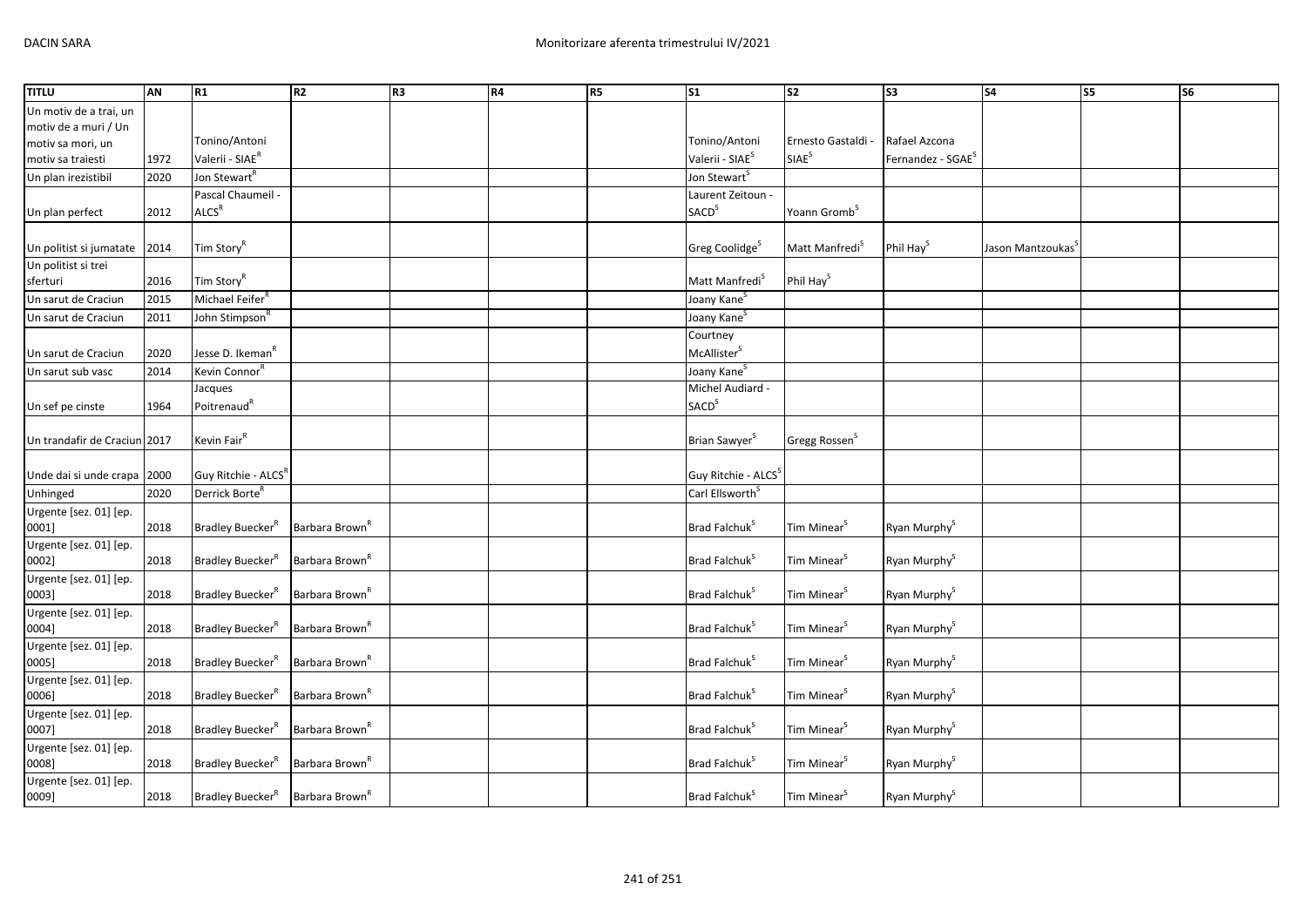| <b>TITLU</b>                    | AN   | R1                                  | R2                         | R <sub>3</sub> | R4 | R <sub>5</sub> | $\overline{\text{S1}}$    | $\overline{\text{S2}}$  | S <sub>3</sub>           | <b>S4</b> | <b>S5</b> | S <sub>6</sub> |
|---------------------------------|------|-------------------------------------|----------------------------|----------------|----|----------------|---------------------------|-------------------------|--------------------------|-----------|-----------|----------------|
| Urgente [sez. 01] [ep.          |      |                                     |                            |                |    |                |                           |                         |                          |           |           |                |
| 0010]                           | 2018 | Bradley Buecker <sup>R</sup>        | Barbara Brown <sup>K</sup> |                |    |                | Brad Falchuk <sup>S</sup> | Tim Minear <sup>S</sup> | Ryan Murphy <sup>S</sup> |           |           |                |
| Urgente [sez. 02] [ep.<br>0001] | 2018 | Bradley Buecker <sup>R</sup>        | Barbara Brown <sup>R</sup> |                |    |                | Brad Falchuk <sup>S</sup> | Tim Minear <sup>S</sup> | Ryan Murphy <sup>S</sup> |           |           |                |
| Urgente [sez. 02] [ep.<br>0002] | 2018 | Bradley Buecker <sup>R</sup>        | Barbara Brown <sup>R</sup> |                |    |                | Brad Falchuk <sup>S</sup> | Tim Minear <sup>S</sup> | Ryan Murphy <sup>S</sup> |           |           |                |
| Urgente [sez. 02] [ep.<br>0003] | 2018 | Bradley Buecker <sup>R</sup>        | Barbara Brown <sup>K</sup> |                |    |                | Brad Falchuk <sup>S</sup> | Tim Minear <sup>S</sup> | Ryan Murphy <sup>S</sup> |           |           |                |
| Urgente [sez. 02] [ep.<br>0004] | 2018 | Bradley Buecker <sup>R</sup>        | Barbara Brown <sup>R</sup> |                |    |                | Brad Falchuk <sup>S</sup> | Tim Minear <sup>S</sup> | Ryan Murphy <sup>S</sup> |           |           |                |
| Urgente [sez. 02] [ep.<br>0005] | 2018 | Bradley Buecker <sup>R</sup>        | Barbara Brown <sup>K</sup> |                |    |                | Brad Falchuk <sup>S</sup> | Tim Minear <sup>S</sup> | Ryan Murphy <sup>S</sup> |           |           |                |
| Urgente [sez. 02] [ep.<br>0006] | 2018 | <b>Bradley Buecker</b> <sup>R</sup> | Barbara Brown <sup>R</sup> |                |    |                | Brad Falchuk <sup>S</sup> | Tim Minear <sup>S</sup> | Ryan Murphy <sup>S</sup> |           |           |                |
| Urgente [sez. 02] [ep.<br>0007] | 2018 | Bradley Buecker <sup>R</sup>        | Barbara Brown <sup>"</sup> |                |    |                | Brad Falchuk <sup>S</sup> | Tim Minear <sup>S</sup> | Ryan Murphy <sup>S</sup> |           |           |                |
| Urgente [sez. 02] [ep.<br>0008] | 2018 | Bradley Buecker <sup>"</sup>        | Barbara Brown <sup>R</sup> |                |    |                | Brad Falchuk <sup>S</sup> | Tim Minear <sup>S</sup> | Ryan Murphy <sup>S</sup> |           |           |                |
| Urgente [sez. 02] [ep.<br>0009] | 2018 | Bradley Buecker <sup>R</sup>        | Barbara Brown <sup>R</sup> |                |    |                | Brad Falchuk <sup>S</sup> | Tim Minear <sup>S</sup> | Ryan Murphy <sup>S</sup> |           |           |                |
| Urgente [sez. 02] [ep.<br>0010] | 2018 | Bradley Buecker <sup>R</sup>        | Barbara Brown <sup>R</sup> |                |    |                | Brad Falchuk <sup>S</sup> | Tim Minear <sup>S</sup> | Ryan Murphy <sup>S</sup> |           |           |                |
| Urgente [sez. 02] [ep.<br>0011] | 2018 | Bradley Buecker <sup>R</sup>        | Barbara Brown <sup>R</sup> |                |    |                | Brad Falchuk <sup>S</sup> | Tim Minear <sup>S</sup> | Ryan Murphy <sup>S</sup> |           |           |                |
| Urgente [sez. 02] [ep.<br>0012] | 2018 | Bradley Buecker <sup>R</sup>        | Barbara Brown <sup>K</sup> |                |    |                | Brad Falchuk <sup>S</sup> | Tim Minear <sup>S</sup> | Ryan Murphy <sup>S</sup> |           |           |                |
| Urgente [sez. 02] [ep.<br>0013] | 2018 | Bradley Buecker <sup>R</sup>        | Barbara Brown <sup>R</sup> |                |    |                | Brad Falchuk <sup>S</sup> | Tim Minear <sup>S</sup> | Ryan Murphy <sup>S</sup> |           |           |                |
| Urgente [sez. 02] [ep.<br>0014] | 2018 | Bradley Buecker <sup>R</sup>        | Barbara Brown <sup>R</sup> |                |    |                | Brad Falchuk <sup>S</sup> | Tim Minear <sup>S</sup> | Ryan Murphy <sup>S</sup> |           |           |                |
| Urgente [sez. 02] [ep.<br>0015] | 2018 | Bradley Buecker <sup>®</sup>        | Barbara Brown <sup>R</sup> |                |    |                | Brad Falchuk <sup>S</sup> | Tim Minear <sup>S</sup> | Ryan Murphy <sup>S</sup> |           |           |                |
| Urgente [sez. 02] [ep.<br>0016] | 2018 | Bradley Buecker <sup>R</sup>        | Barbara Brown <sup>"</sup> |                |    |                | Brad Falchuk <sup>S</sup> | Tim Minear <sup>S</sup> | Ryan Murphy <sup>S</sup> |           |           |                |
| Urgente [sez. 02] [ep.<br>0017] | 2018 | Bradley Buecker <sup>R</sup>        | Barbara Brown <sup>R</sup> |                |    |                | Brad Falchuk <sup>S</sup> | Tim Minear <sup>S</sup> | Ryan Murphy <sup>S</sup> |           |           |                |
| Urgente [sez. 02] [ep.<br>0018] | 2018 | Bradley Buecker <sup>R</sup>        | Barbara Brown <sup>R</sup> |                |    |                | Brad Falchuk <sup>S</sup> | Tim Minear <sup>S</sup> | Ryan Murphy <sup>S</sup> |           |           |                |
| Urgente [sez. 03] [ep.<br>0001] | 2018 | Bradley Buecker <sup>®</sup>        | Barbara Brown <sup>R</sup> |                |    |                | Brad Falchuk <sup>5</sup> | Tim Minear <sup>S</sup> | Ryan Murphy <sup>S</sup> |           |           |                |
| Urgente [sez. 03] [ep.<br>0002] | 2018 | Bradley Buecker <sup>R</sup>        | Barbara Brown <sup>R</sup> |                |    |                | Brad Falchuk <sup>S</sup> | Tim Minear <sup>S</sup> | Ryan Murphy <sup>S</sup> |           |           |                |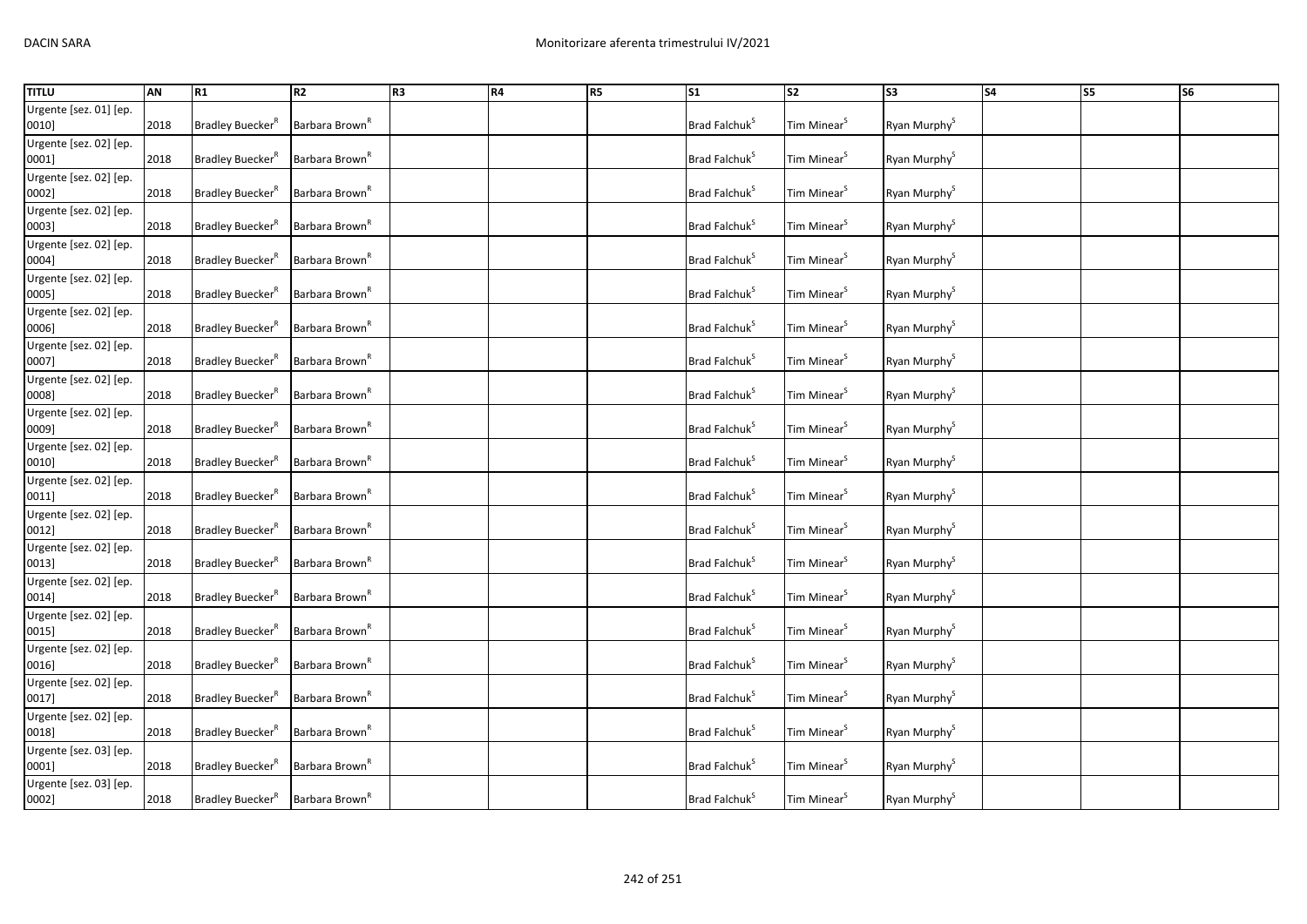| <b>TITLU</b>            | AN   | R1                       | R <sub>2</sub> | R <sub>3</sub> | R4 | R <sub>5</sub> | S <sub>1</sub>             | <b>S2</b>         | S <sub>3</sub>              | <b>S4</b> | S5 | S6 |
|-------------------------|------|--------------------------|----------------|----------------|----|----------------|----------------------------|-------------------|-----------------------------|-----------|----|----|
|                         |      | Jaume Collet-            |                |                |    |                |                            |                   |                             |           |    |    |
| Urmarit in noapte       | 2015 | Serra <sup>R</sup>       |                |                |    |                | Brad Ingelsby <sup>S</sup> |                   |                             |           |    |    |
| Uttaran-Dragoste si ura |      |                          |                |                |    |                |                            |                   |                             |           |    |    |
| (ep.526)                | 2008 | Ketan Dubey <sup>R</sup> |                |                |    |                | Aseem Arora <sup>S</sup>   | Ajay <sup>S</sup> | Kumar Abhishek <sup>S</sup> |           |    |    |
| Uttaran-Dragoste si ura |      |                          |                |                |    |                |                            |                   |                             |           |    |    |
| (ep.528)                | 2008 | Ketan Dubey <sup>R</sup> |                |                |    |                | Aseem Arora <sup>S</sup>   | Ajay <sup>S</sup> | Kumar Abhishek <sup>S</sup> |           |    |    |
| Uttaran-Dragoste si ura |      |                          |                |                |    |                |                            |                   |                             |           |    |    |
|                         | 2008 | Ketan Dubey <sup>R</sup> |                |                |    |                | Aseem Arora <sup>S</sup>   | Ajay <sup>S</sup> | Kumar Abhishek <sup>S</sup> |           |    |    |
| (ep.529)                |      |                          |                |                |    |                |                            |                   |                             |           |    |    |
| Uttaran-Dragoste si ura |      |                          |                |                |    |                | Aseem Arora <sup>S</sup>   |                   | Kumar Abhishek <sup>S</sup> |           |    |    |
| (ep.530)                | 2008 | Ketan Dubey <sup>R</sup> |                |                |    |                |                            | Ajay <sup>S</sup> |                             |           |    |    |
| Uttaran-Dragoste si ura |      |                          |                |                |    |                |                            |                   |                             |           |    |    |
| (ep.531)                | 2008 | Ketan Dubey <sup>R</sup> |                |                |    |                | Aseem Arora <sup>S</sup>   | Ajay <sup>S</sup> | Kumar Abhishek <sup>S</sup> |           |    |    |
| Uttaran-Dragoste si ura |      |                          |                |                |    |                |                            |                   |                             |           |    |    |
| (ep.532)                | 2008 | Ketan Dubey <sup>R</sup> |                |                |    |                | Aseem Arora <sup>S</sup>   | Ajay <sup>S</sup> | Kumar Abhishek <sup>S</sup> |           |    |    |
| Uttaran-Dragoste si ura |      |                          |                |                |    |                |                            |                   |                             |           |    |    |
| (ep.533)                | 2008 | Ketan Dubey <sup>R</sup> |                |                |    |                | Aseem Arora <sup>S</sup>   | Ajay <sup>S</sup> | Kumar Abhishek <sup>S</sup> |           |    |    |
| Uttaran-Dragoste si ura |      |                          |                |                |    |                |                            |                   |                             |           |    |    |
| (ep.534)                | 2008 | Ketan Dubey <sup>R</sup> |                |                |    |                | Aseem Arora <sup>S</sup>   | Ajay <sup>S</sup> | Kumar Abhishek <sup>S</sup> |           |    |    |
| Uttaran-Dragoste si ura |      |                          |                |                |    |                |                            |                   |                             |           |    |    |
| (ep.535)                | 2008 | Ketan Dubey <sup>R</sup> |                |                |    |                | Aseem Arora <sup>S</sup>   | Ajay <sup>S</sup> | Kumar Abhishek <sup>S</sup> |           |    |    |
| Uttaran-Dragoste si ura |      |                          |                |                |    |                |                            |                   |                             |           |    |    |
| (ep.536)                | 2008 | Ketan Dubey <sup>R</sup> |                |                |    |                | Aseem Arora <sup>S</sup>   | Ajay <sup>S</sup> | Kumar Abhishek <sup>S</sup> |           |    |    |
| Uttaran-Dragoste si ura |      |                          |                |                |    |                |                            |                   |                             |           |    |    |
| (ep.537)                | 2008 | Ketan Dubey <sup>R</sup> |                |                |    |                | Aseem Arora <sup>S</sup>   | Ajay <sup>S</sup> | Kumar Abhishek <sup>S</sup> |           |    |    |
| Uttaran-Dragoste si ura |      |                          |                |                |    |                |                            |                   |                             |           |    |    |
| (ep.538)                | 2008 | Ketan Dubey <sup>R</sup> |                |                |    |                | Aseem Arora <sup>S</sup>   | Ajay <sup>S</sup> | Kumar Abhishek <sup>S</sup> |           |    |    |
|                         |      |                          |                |                |    |                |                            |                   |                             |           |    |    |
| Uttaran-Dragoste si ura | 2008 | Ketan Dubey <sup>R</sup> |                |                |    |                | Aseem Arora <sup>S</sup>   | Ajay <sup>S</sup> | Kumar Abhishek <sup>S</sup> |           |    |    |
| (ep.539)                |      |                          |                |                |    |                |                            |                   |                             |           |    |    |
| Uttaran-Dragoste si ura |      | Ketan Dubey <sup>R</sup> |                |                |    |                | Aseem Arora <sup>S</sup>   |                   |                             |           |    |    |
| (ep.540)                | 2008 |                          |                |                |    |                |                            | Ajay <sup>S</sup> | Kumar Abhishek <sup>S</sup> |           |    |    |
| Uttaran-Dragoste si ura |      |                          |                |                |    |                |                            |                   |                             |           |    |    |
| (ep.541)                | 2008 | Ketan Dubey <sup>R</sup> |                |                |    |                | Aseem Arora <sup>S</sup>   | Ajay <sup>S</sup> | Kumar Abhishek <sup>S</sup> |           |    |    |
| Uttaran-Dragoste si ura |      |                          |                |                |    |                |                            |                   |                             |           |    |    |
| (ep.542)                | 2008 | Ketan Dubey <sup>R</sup> |                |                |    |                | Aseem Arora <sup>S</sup>   | Ajay <sup>S</sup> | Kumar Abhishek <sup>S</sup> |           |    |    |
| Uttaran-Dragoste si ura |      |                          |                |                |    |                |                            |                   |                             |           |    |    |
| (ep.543)                | 2008 | Ketan Dubey <sup>R</sup> |                |                |    |                | Aseem Arora <sup>S</sup>   | Ajay              | Kumar Abhishek <sup>S</sup> |           |    |    |
| Uttaran-Dragoste si ura |      |                          |                |                |    |                |                            |                   |                             |           |    |    |
| (ep.544)                | 2008 | Ketan Dubey <sup>R</sup> |                |                |    |                | Aseem Arora <sup>S</sup>   | Ajay <sup>S</sup> | Kumar Abhishek <sup>S</sup> |           |    |    |
| Uttaran-Dragoste si ura |      |                          |                |                |    |                |                            |                   |                             |           |    |    |
| (ep.545)                | 2008 | Ketan Dubey <sup>R</sup> |                |                |    |                | Aseem Arora <sup>S</sup>   | Ajay <sup>S</sup> | Kumar Abhishek <sup>S</sup> |           |    |    |
| Uttaran-Dragoste si ura |      |                          |                |                |    |                |                            |                   |                             |           |    |    |
| (ep.546)                | 2008 | Ketan Dubey <sup>R</sup> |                |                |    |                | Aseem Arora <sup>S</sup>   | Ajay <sup>S</sup> | Kumar Abhishek <sup>S</sup> |           |    |    |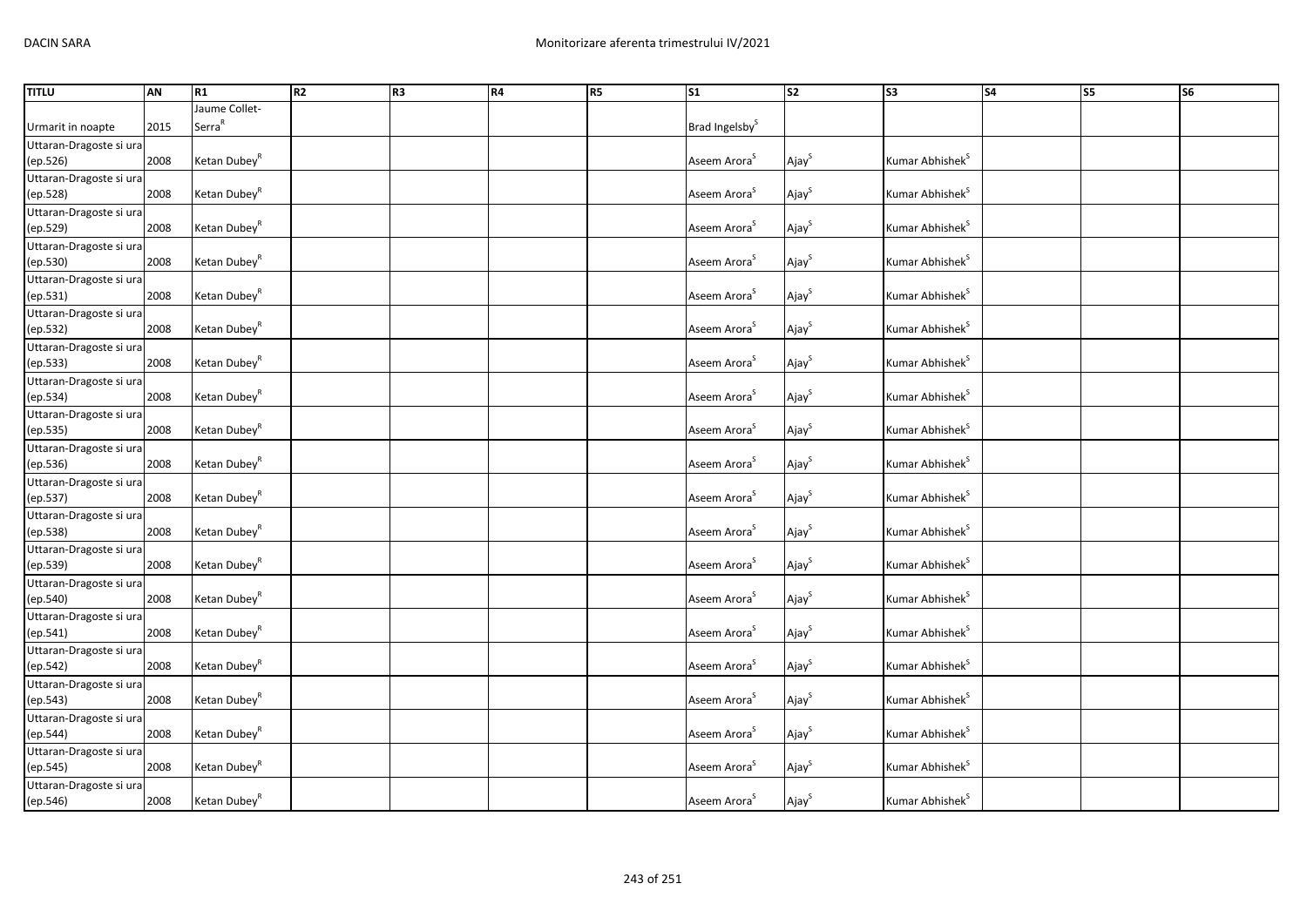| <b>TITLU</b>            | <b>AN</b> | R1                       | R <sub>2</sub> | R <sub>3</sub> | R4 | R <sub>5</sub> | $\overline{\text{S1}}$   | $\overline{\text{S2}}$ | $\overline{\text{S3}}$      | <b>S4</b> | S5 | <b>S6</b> |
|-------------------------|-----------|--------------------------|----------------|----------------|----|----------------|--------------------------|------------------------|-----------------------------|-----------|----|-----------|
| Uttaran-Dragoste si ura |           |                          |                |                |    |                |                          |                        |                             |           |    |           |
| (ep.547)                | 2008      | Ketan Dubey <sup>R</sup> |                |                |    |                | Aseem Arora <sup>S</sup> | Ajay <sup>S</sup>      | Kumar Abhishek <sup>S</sup> |           |    |           |
| Uttaran-Dragoste si ura |           |                          |                |                |    |                |                          |                        |                             |           |    |           |
| (ep.548)                | 2008      | Ketan Dubey <sup>R</sup> |                |                |    |                | Aseem Arora <sup>S</sup> | Ajay <sup>S</sup>      | Kumar Abhishek <sup>S</sup> |           |    |           |
| Uttaran-Dragoste si ura |           |                          |                |                |    |                |                          |                        |                             |           |    |           |
| (ep.549)                | 2008      | Ketan Dubey <sup>R</sup> |                |                |    |                | Aseem Arora <sup>S</sup> | Ajay                   | Kumar Abhishek <sup>S</sup> |           |    |           |
| Uttaran-Dragoste si ura |           |                          |                |                |    |                |                          |                        |                             |           |    |           |
| (ep.550)                | 2008      | Ketan Dubey <sup>R</sup> |                |                |    |                | Aseem Arora <sup>S</sup> | Ajay <sup>S</sup>      | Kumar Abhishek <sup>S</sup> |           |    |           |
| Uttaran-Dragoste si ura |           |                          |                |                |    |                |                          |                        |                             |           |    |           |
| (ep.551)                | 2008      | Ketan Dubey <sup>R</sup> |                |                |    |                | Aseem Arora <sup>S</sup> | Ajay <sup>S</sup>      | Kumar Abhishek <sup>S</sup> |           |    |           |
| Uttaran-Dragoste si ura |           |                          |                |                |    |                |                          |                        |                             |           |    |           |
| (ep.552)                | 2008      | Ketan Dubey <sup>R</sup> |                |                |    |                | Aseem Arora <sup>S</sup> | Ajay <sup>S</sup>      | Kumar Abhishek <sup>S</sup> |           |    |           |
| Uttaran-Dragoste si ura |           |                          |                |                |    |                |                          |                        |                             |           |    |           |
| (ep.553)                | 2008      | Ketan Dubey <sup>R</sup> |                |                |    |                | Aseem Arora <sup>S</sup> | Ajay <sup>S</sup>      | Kumar Abhishek <sup>S</sup> |           |    |           |
| Uttaran-Dragoste si ura |           |                          |                |                |    |                |                          |                        |                             |           |    |           |
| (ep.554)                | 2008      | Ketan Dubey <sup>R</sup> |                |                |    |                | Aseem Arora <sup>S</sup> | Ajay <sup>S</sup>      | Kumar Abhishek <sup>S</sup> |           |    |           |
| Uttaran-Dragoste si ura |           |                          |                |                |    |                |                          |                        |                             |           |    |           |
| (ep.555)                | 2008      | Ketan Dubey <sup>R</sup> |                |                |    |                | Aseem Arora <sup>S</sup> | Ajay <sup>S</sup>      | Kumar Abhishek <sup>S</sup> |           |    |           |
| Uttaran-Dragoste si ura |           |                          |                |                |    |                |                          |                        |                             |           |    |           |
| (ep.556)                | 2008      | Ketan Dubey <sup>R</sup> |                |                |    |                | Aseem Arora <sup>S</sup> | Ajay <sup>S</sup>      | Kumar Abhishek <sup>S</sup> |           |    |           |
| Uttaran-Dragoste si ura |           |                          |                |                |    |                |                          |                        |                             |           |    |           |
| (ep.557)                | 2008      | Ketan Dubey <sup>R</sup> |                |                |    |                | Aseem Arora <sup>S</sup> | Ajay <sup>S</sup>      | Kumar Abhishek <sup>S</sup> |           |    |           |
| Uttaran-Dragoste si ura |           |                          |                |                |    |                |                          |                        |                             |           |    |           |
| (ep.558)                | 2008      | Ketan Dubey <sup>R</sup> |                |                |    |                | Aseem Arora <sup>S</sup> | Ajay <sup>S</sup>      | Kumar Abhishek <sup>S</sup> |           |    |           |
| Uttaran-Dragoste si ura |           |                          |                |                |    |                |                          |                        |                             |           |    |           |
| (ep.559)                | 2008      | Ketan Dubey <sup>R</sup> |                |                |    |                | Aseem Arora <sup>S</sup> | Ajay <sup>S</sup>      | Kumar Abhishek <sup>S</sup> |           |    |           |
| Uttaran-Dragoste si ura |           |                          |                |                |    |                |                          |                        |                             |           |    |           |
| (ep.560)                | 2008      | Ketan Dubey <sup>R</sup> |                |                |    |                | Aseem Arora <sup>S</sup> | Ajay <sup>S</sup>      | Kumar Abhishek <sup>S</sup> |           |    |           |
| Uttaran-Dragoste si ura |           |                          |                |                |    |                |                          |                        |                             |           |    |           |
| (ep.561)                | 2008      | Ketan Dubey <sup>R</sup> |                |                |    |                | Aseem Arora <sup>S</sup> | Ajay <sup>S</sup>      | Kumar Abhishek <sup>S</sup> |           |    |           |
| Uttaran-Dragoste si ura |           |                          |                |                |    |                |                          |                        |                             |           |    |           |
| (ep.562)                | 2008      | Ketan Dubey <sup>R</sup> |                |                |    |                | Aseem Arora <sup>S</sup> | Ajay <sup>S</sup>      | Kumar Abhishek <sup>S</sup> |           |    |           |
| Uttaran-Dragoste si ura |           |                          |                |                |    |                |                          |                        |                             |           |    |           |
| (ep.563)                | 2008      | Ketan Dubey <sup>R</sup> |                |                |    |                | Aseem Arora <sup>S</sup> | Ajay <sup>S</sup>      | Kumar Abhishek <sup>S</sup> |           |    |           |
| Uttaran-Dragoste si ura |           |                          |                |                |    |                |                          |                        |                             |           |    |           |
| (ep.564)                | 2008      | Ketan Dubey <sup>R</sup> |                |                |    |                | Aseem Arora <sup>S</sup> | Ajay <sup>S</sup>      | Kumar Abhishek <sup>S</sup> |           |    |           |
| Uttaran-Dragoste si ura |           |                          |                |                |    |                |                          |                        |                             |           |    |           |
| (ep.565)                | 2008      | Ketan Dubey <sup>R</sup> |                |                |    |                | Aseem Arora <sup>S</sup> | Ajay <sup>S</sup>      | Kumar Abhishek <sup>S</sup> |           |    |           |
| Uttaran-Dragoste si ura |           |                          |                |                |    |                |                          |                        |                             |           |    |           |
| (ep.566)                | 2008      | Ketan Dubey <sup>R</sup> |                |                |    |                | Aseem Arora <sup>S</sup> | Ajay <sup>S</sup>      | Kumar Abhishek <sup>S</sup> |           |    |           |
| Uttaran-Dragoste si ura |           |                          |                |                |    |                |                          |                        |                             |           |    |           |
| (ep.567)                | 2008      | Ketan Dubey <sup>R</sup> |                |                |    |                | Aseem Arora <sup>S</sup> | Ajay <sup>S</sup>      | Kumar Abhishek <sup>S</sup> |           |    |           |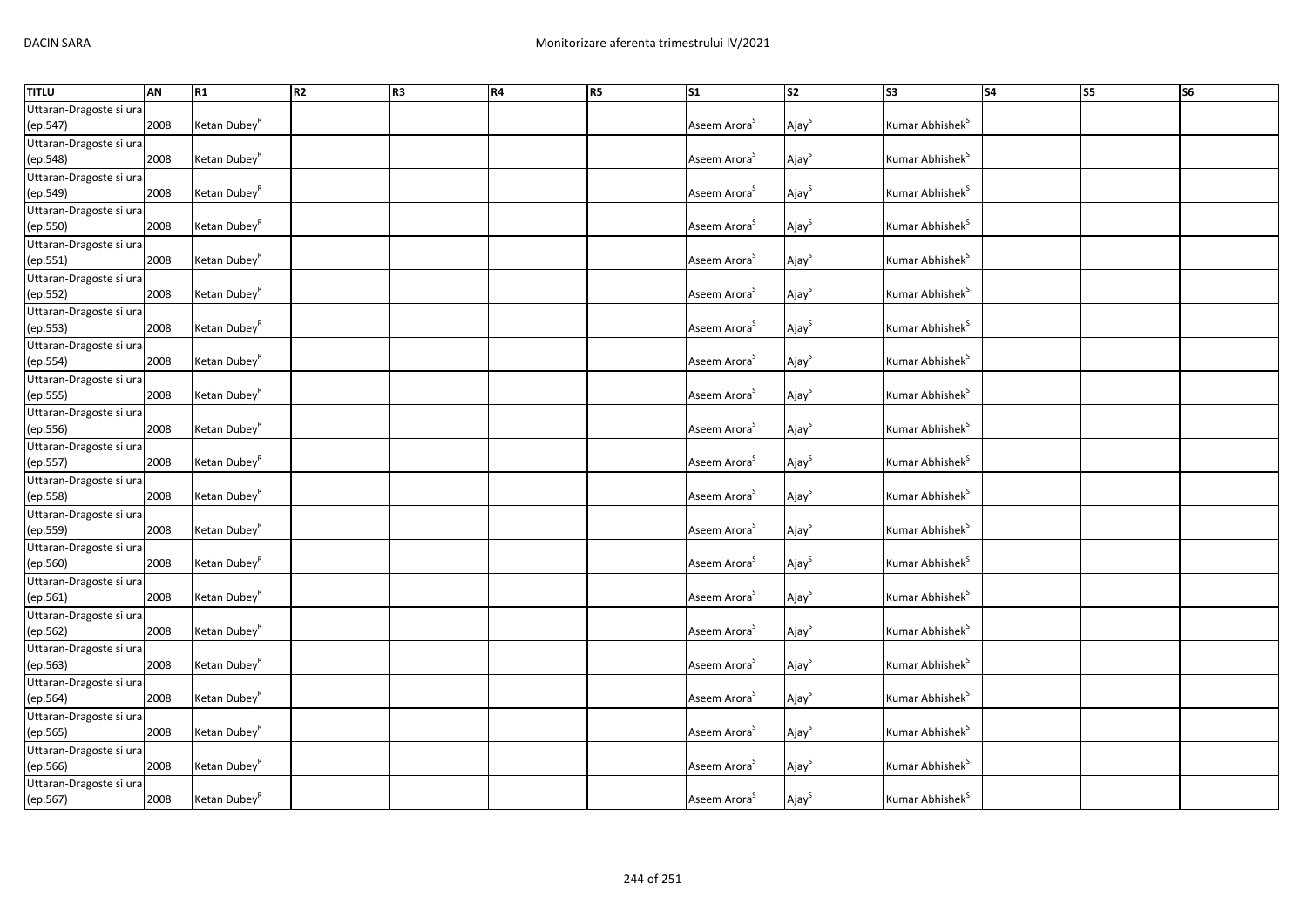| <b>TITLU</b>            | <b>AN</b> | R1                       | R <sub>2</sub> | R <sub>3</sub> | R4 | R <sub>5</sub> | $\overline{\text{S1}}$   | $\overline{\text{S2}}$ | $\overline{\text{S3}}$      | <b>S4</b> | S5 | <b>S6</b> |
|-------------------------|-----------|--------------------------|----------------|----------------|----|----------------|--------------------------|------------------------|-----------------------------|-----------|----|-----------|
| Uttaran-Dragoste si ura |           |                          |                |                |    |                |                          |                        |                             |           |    |           |
| (ep.568)                | 2008      | Ketan Dubey <sup>R</sup> |                |                |    |                | Aseem Arora <sup>S</sup> | Ajay <sup>S</sup>      | Kumar Abhishek <sup>S</sup> |           |    |           |
| Uttaran-Dragoste si ura |           |                          |                |                |    |                |                          |                        |                             |           |    |           |
| (ep.569)                | 2008      | Ketan Dubey <sup>R</sup> |                |                |    |                | Aseem Arora <sup>S</sup> | Ajay <sup>S</sup>      | Kumar Abhishek <sup>S</sup> |           |    |           |
| Uttaran-Dragoste si ura |           |                          |                |                |    |                |                          |                        |                             |           |    |           |
| (ep.570)                | 2008      | Ketan Dubey <sup>R</sup> |                |                |    |                | Aseem Arora <sup>S</sup> | Ajay <sup>S</sup>      | Kumar Abhishek <sup>S</sup> |           |    |           |
| Uttaran-Dragoste si ura |           |                          |                |                |    |                |                          |                        |                             |           |    |           |
| (ep.571)                | 2008      | Ketan Dubey <sup>R</sup> |                |                |    |                | Aseem Arora <sup>S</sup> | Ajay <sup>S</sup>      | Kumar Abhishek <sup>S</sup> |           |    |           |
| Uttaran-Dragoste si ura |           |                          |                |                |    |                |                          |                        |                             |           |    |           |
| (ep.572)                | 2008      | Ketan Dubey <sup>R</sup> |                |                |    |                | Aseem Arora <sup>S</sup> | Ajay <sup>S</sup>      | Kumar Abhishek <sup>S</sup> |           |    |           |
| Uttaran-Dragoste si ura |           |                          |                |                |    |                |                          |                        |                             |           |    |           |
| (ep.573)                | 2008      | Ketan Dubey <sup>R</sup> |                |                |    |                | Aseem Arora <sup>S</sup> | Ajay <sup>S</sup>      | Kumar Abhishek <sup>S</sup> |           |    |           |
| Uttaran-Dragoste si ura |           |                          |                |                |    |                |                          |                        |                             |           |    |           |
| (ep.574)                | 2008      | Ketan Dubey <sup>R</sup> |                |                |    |                | Aseem Arora <sup>S</sup> | Ajay <sup>S</sup>      | Kumar Abhishek <sup>S</sup> |           |    |           |
| Uttaran-Dragoste si ura |           |                          |                |                |    |                |                          |                        |                             |           |    |           |
| (ep.575)                | 2008      | Ketan Dubey <sup>R</sup> |                |                |    |                | Aseem Arora <sup>S</sup> | Ajay <sup>S</sup>      | Kumar Abhishek <sup>S</sup> |           |    |           |
| Uttaran-Dragoste si ura |           |                          |                |                |    |                |                          |                        |                             |           |    |           |
| (ep.576)                | 2008      | Ketan Dubey <sup>R</sup> |                |                |    |                | Aseem Arora <sup>S</sup> | Ajay <sup>S</sup>      | Kumar Abhishek <sup>S</sup> |           |    |           |
| Uttaran-Dragoste si ura |           |                          |                |                |    |                |                          |                        |                             |           |    |           |
| (ep.577)                | 2008      | Ketan Dubey <sup>R</sup> |                |                |    |                | Aseem Arora <sup>S</sup> | Ajay <sup>S</sup>      | Kumar Abhishek <sup>S</sup> |           |    |           |
| Uttaran-Dragoste si ura |           |                          |                |                |    |                |                          |                        |                             |           |    |           |
| (ep.578)                | 2008      | Ketan Dubey <sup>R</sup> |                |                |    |                | Aseem Arora <sup>S</sup> | Ajay <sup>S</sup>      | Kumar Abhishek <sup>S</sup> |           |    |           |
| Uttaran-Dragoste si ura |           |                          |                |                |    |                |                          |                        |                             |           |    |           |
| (ep.579)                | 2008      | Ketan Dubey <sup>R</sup> |                |                |    |                | Aseem Arora <sup>S</sup> | Ajay <sup>S</sup>      | Kumar Abhishek <sup>S</sup> |           |    |           |
| Uttaran-Dragoste si ura |           |                          |                |                |    |                |                          |                        |                             |           |    |           |
| (ep.580)                | 2008      | Ketan Dubey <sup>R</sup> |                |                |    |                | Aseem Arora <sup>S</sup> | Ajay <sup>S</sup>      | Kumar Abhishek <sup>S</sup> |           |    |           |
| Uttaran-Dragoste si ura |           |                          |                |                |    |                |                          |                        |                             |           |    |           |
| (ep.581)                | 2008      | Ketan Dubey <sup>R</sup> |                |                |    |                | Aseem Arora <sup>S</sup> | Ajay <sup>S</sup>      | Kumar Abhishek <sup>S</sup> |           |    |           |
| Uttaran-Dragoste si ura |           |                          |                |                |    |                |                          |                        |                             |           |    |           |
| (ep.582)                | 2008      | Ketan Dubey <sup>R</sup> |                |                |    |                | Aseem Arora <sup>S</sup> | Ajay <sup>S</sup>      | Kumar Abhishek <sup>S</sup> |           |    |           |
| Uttaran-Dragoste si ura |           |                          |                |                |    |                |                          |                        |                             |           |    |           |
| (ep.583)                | 2008      | Ketan Dubey <sup>R</sup> |                |                |    |                | Aseem Arora <sup>S</sup> | Ajay <sup>S</sup>      | Kumar Abhishek <sup>S</sup> |           |    |           |
| Uttaran-Dragoste si ura |           |                          |                |                |    |                |                          |                        |                             |           |    |           |
| (ep.584)                | 2008      | Ketan Dubey <sup>R</sup> |                |                |    |                | Aseem Arora <sup>S</sup> | Ajay <sup>S</sup>      | Kumar Abhishek <sup>S</sup> |           |    |           |
| Uttaran-Dragoste si ura |           |                          |                |                |    |                |                          |                        |                             |           |    |           |
| (ep.585)                | 2008      | Ketan Dubey <sup>R</sup> |                |                |    |                | Aseem Arora <sup>S</sup> | Ajay <sup>S</sup>      | Kumar Abhishek <sup>S</sup> |           |    |           |
| Uttaran-Dragoste si ura |           |                          |                |                |    |                |                          |                        |                             |           |    |           |
| (ep.586)                | 2008      | Ketan Dubey <sup>R</sup> |                |                |    |                | Aseem Arora <sup>S</sup> | Ajay <sup>S</sup>      | Kumar Abhishek <sup>S</sup> |           |    |           |
| Uttaran-Dragoste si ura |           |                          |                |                |    |                |                          |                        |                             |           |    |           |
| (ep.587)                | 2008      | Ketan Dubey <sup>R</sup> |                |                |    |                | Aseem Arora <sup>S</sup> | Ajay <sup>S</sup>      | Kumar Abhishek <sup>S</sup> |           |    |           |
| Uttaran-Dragoste si ura |           |                          |                |                |    |                |                          |                        |                             |           |    |           |
| (ep.588)                | 2008      | Ketan Dubey <sup>R</sup> |                |                |    |                | Aseem Arora <sup>S</sup> | Ajay <sup>S</sup>      | Kumar Abhishek <sup>S</sup> |           |    |           |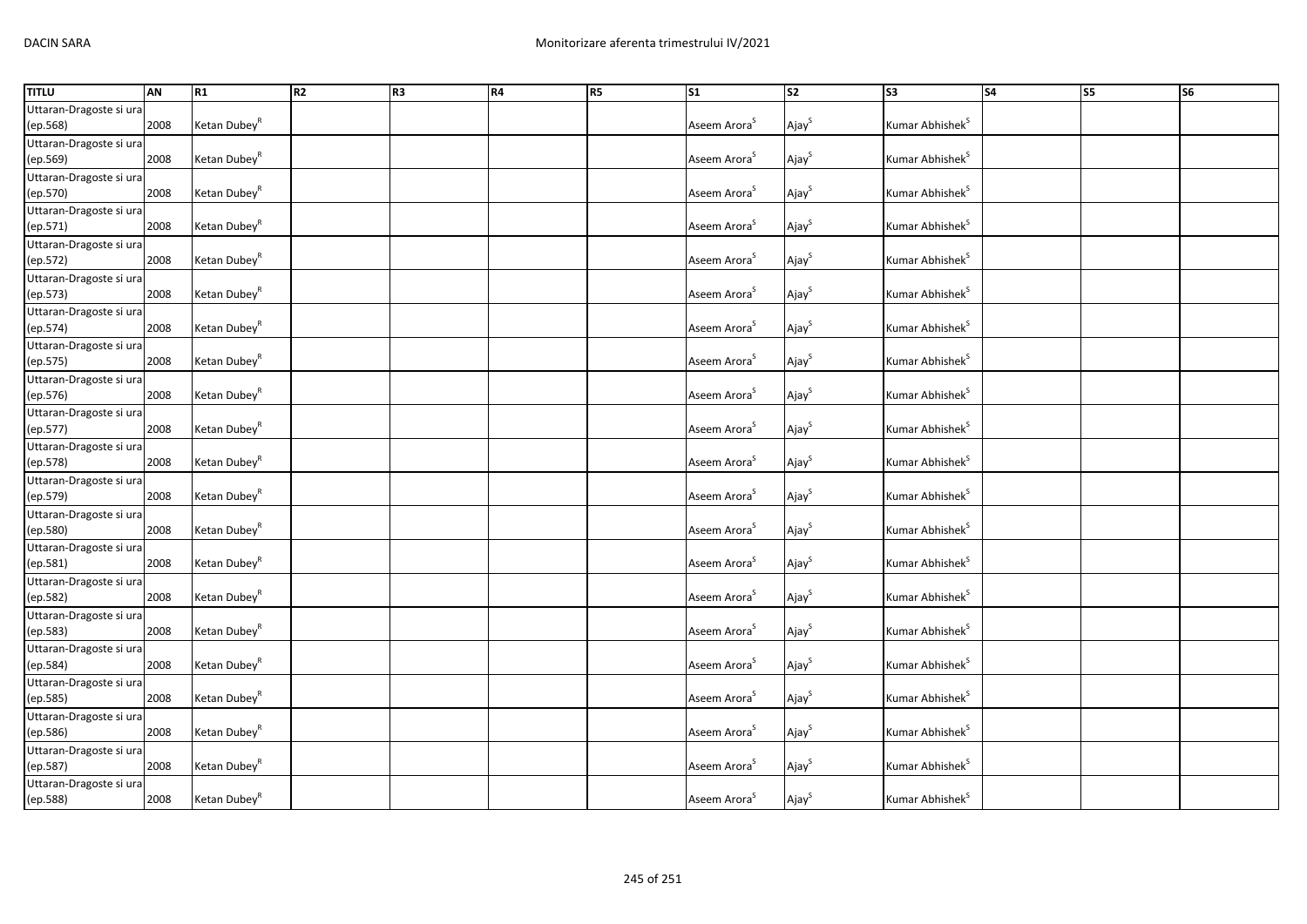| <b>TITLU</b>                 | AN   | R1                             | R <sub>2</sub>             | R3 | R4 | <b>R5</b> | <b>S1</b>                     | S <sub>2</sub>             | S <sub>3</sub>              | <b>S4</b>                                                  | S5 | S6 |
|------------------------------|------|--------------------------------|----------------------------|----|----|-----------|-------------------------------|----------------------------|-----------------------------|------------------------------------------------------------|----|----|
| Uttaran-Dragoste si ura      |      |                                |                            |    |    |           |                               |                            |                             |                                                            |    |    |
| (ep.589)                     | 2008 | Ketan Dubey <sup>R</sup>       |                            |    |    |           | Aseem Arora <sup>S</sup>      | Ajay <sup>S</sup>          | Kumar Abhishek <sup>S</sup> |                                                            |    |    |
| Uttaran-Dragoste si ura      |      |                                |                            |    |    |           |                               |                            |                             |                                                            |    |    |
| (ep.590)                     | 2008 | Ketan Dubey <sup>R</sup>       |                            |    |    |           | Aseem Arora <sup>S</sup>      | Ajay <sup>S</sup>          | Kumar Abhishek <sup>S</sup> |                                                            |    |    |
| Uttaran-Dragoste si ura      |      |                                |                            |    |    |           |                               |                            |                             |                                                            |    |    |
| (ep.591)                     | 2008 | Ketan Dubey <sup>R</sup>       |                            |    |    |           | Aseem Arora <sup>S</sup>      | Ajay <sup>S</sup>          | Kumar Abhishek <sup>S</sup> |                                                            |    |    |
| Uttaran-Dragoste si ura      |      |                                |                            |    |    |           |                               |                            |                             |                                                            |    |    |
| (ep.592)                     | 2008 | Ketan Dubey <sup>R</sup>       |                            |    |    |           | Aseem Arora <sup>S</sup>      | Ajay <sup>S</sup>          | Kumar Abhishek <sup>S</sup> |                                                            |    |    |
| Vacanta cu surprize          | 2014 | Guy Jenkin <sup>R</sup>        | Andy Hamilton <sup>R</sup> |    |    |           | Guy Jenkin <sup>S</sup>       | Andy Hamilton <sup>S</sup> |                             |                                                            |    |    |
| Vacanta perfecta             | 2007 | Lance Rivera <sup>R</sup>      |                            |    |    |           | Lance Rivera <sup>S</sup>     | Nat Mauldin <sup>S</sup>   | Marc Calixte <sup>5</sup>   | Jeff Stein <sup>s</sup>                                    |    |    |
| Vaduva de la Mohacs          | 2007 | Lakatos Ivan <sup>R</sup>      |                            |    |    |           | autor necunoscut <sup>5</sup> |                            |                             |                                                            |    |    |
| Valea Rezia - o traditie     |      |                                |                            |    |    |           |                               |                            |                             |                                                            |    |    |
| muzicala                     | 2017 | Gordian Arneth <sup>R</sup>    |                            |    |    |           | Gordian Arneth <sup>S</sup>   |                            |                             |                                                            |    |    |
|                              |      |                                |                            |    |    |           |                               |                            |                             |                                                            |    |    |
| Van Helsing                  | 2004 | Stephen Sommers <sup>K</sup>   |                            |    |    |           | Stephen Sommers <sup>5</sup>  |                            |                             |                                                            |    |    |
|                              |      |                                |                            |    |    |           |                               |                            |                             |                                                            |    |    |
| Vanatoarea de oameni         | 1993 | John Woo <sup>R</sup>          |                            |    |    |           | Chuck Pfarrer <sup>S</sup>    |                            |                             |                                                            |    |    |
| Vanatoarea de oameni 2020    |      | Craig Zobel <sup>R</sup>       |                            |    |    |           | Damon Lindelof <sup>S</sup>   | Nick Cuse <sup>S</sup>     |                             |                                                            |    |    |
| Vanatoarea de politisti 2004 |      | Sidney J. Furie <sup>R</sup>   |                            |    |    |           | Greg Mellott <sup>S</sup>     |                            |                             |                                                            |    |    |
|                              |      | Jean-Baptiste                  |                            |    |    |           |                               |                            |                             |                                                            |    |    |
|                              |      | Leonetti - Moliere -           |                            |    |    |           |                               |                            |                             |                                                            |    |    |
| Vanatoarea din iad           | 2014 | <b>SACD<sup>R</sup></b>        |                            |    |    |           | Stephen Susco <sup>S</sup>    |                            |                             |                                                            |    |    |
| Vanatorii de comori          | 1984 | Dick Lowry <sup>R</sup>        |                            |    |    |           | Otis Jones <sup>S</sup>       | David Sherwin <sup>S</sup> |                             |                                                            |    |    |
|                              |      |                                |                            |    |    |           |                               |                            |                             |                                                            |    |    |
| Vanatorii de fantome         | 1984 | Ivan Reitman <sup>R</sup>      |                            |    |    |           | Dan Aykroyd <sup>S</sup>      | Harold Ramis <sup>S</sup>  |                             |                                                            |    |    |
|                              |      |                                |                            |    |    |           |                               |                            |                             |                                                            |    |    |
| Vanatorii de fantome II      | 1989 | Ivan Reitman <sup>R</sup>      |                            |    |    |           | Dan Aykroyd <sup>S</sup>      | Harold Ramis <sup>S</sup>  |                             |                                                            |    |    |
| Vanatorul                    | 2011 | Daniel Nettheim <sup>R</sup>   |                            |    |    |           | Alice Addison <sup>S</sup>    |                            |                             |                                                            |    |    |
|                              |      |                                |                            |    |    |           |                               |                            |                             |                                                            |    |    |
| Vecini de cosmar 2           | 2016 | Nicholas Stoller <sup>R</sup>  |                            |    |    |           | Nicholas Stoller <sup>S</sup> | Seth Rogen <sup>S</sup>    | Evan Goldberg <sup>S</sup>  | Andrew Jay Cohen <sup>S</sup> Brendan O'Brien <sup>S</sup> |    |    |
| Vecini de groaza             | 2016 | Deon Taylor <sup>R</sup>       |                            |    |    |           | Deon Taylor <sup>S</sup>      | Nicole DeMasi <sup>S</sup> |                             |                                                            |    |    |
| Vei fi a mea, Paloma         |      |                                |                            |    |    |           |                               |                            |                             |                                                            |    |    |
| [sez. 01] [ep. 0165]         | 2001 | Rafael Gutierrez <sup>R</sup>  |                            |    |    |           | Jose Luis Duran <sup>S</sup>  |                            |                             |                                                            |    |    |
| Vei fi a mea, Paloma         |      |                                |                            |    |    |           |                               |                            |                             |                                                            |    |    |
| [sez. 01] [ep. 0166]         | 2001 | *Rafael Gutierrez              |                            |    |    |           | *Jose Luis Duran <sup>S</sup> |                            |                             |                                                            |    |    |
| Vei fi a mea, Paloma         |      |                                |                            |    |    |           |                               |                            |                             |                                                            |    |    |
| [sez. 01] [ep. 0167]         | 2001 | *Rafael Gutierrez <sup>*</sup> |                            |    |    |           | *Jose Luis Duran <sup>s</sup> |                            |                             |                                                            |    |    |
| Vei fi a mea, Paloma         |      |                                |                            |    |    |           |                               |                            |                             |                                                            |    |    |
| [sez. 01] [ep. 0168]         | 2001 | *Rafael Gutierrez"             |                            |    |    |           | *Jose Luis Duran <sup>S</sup> |                            |                             |                                                            |    |    |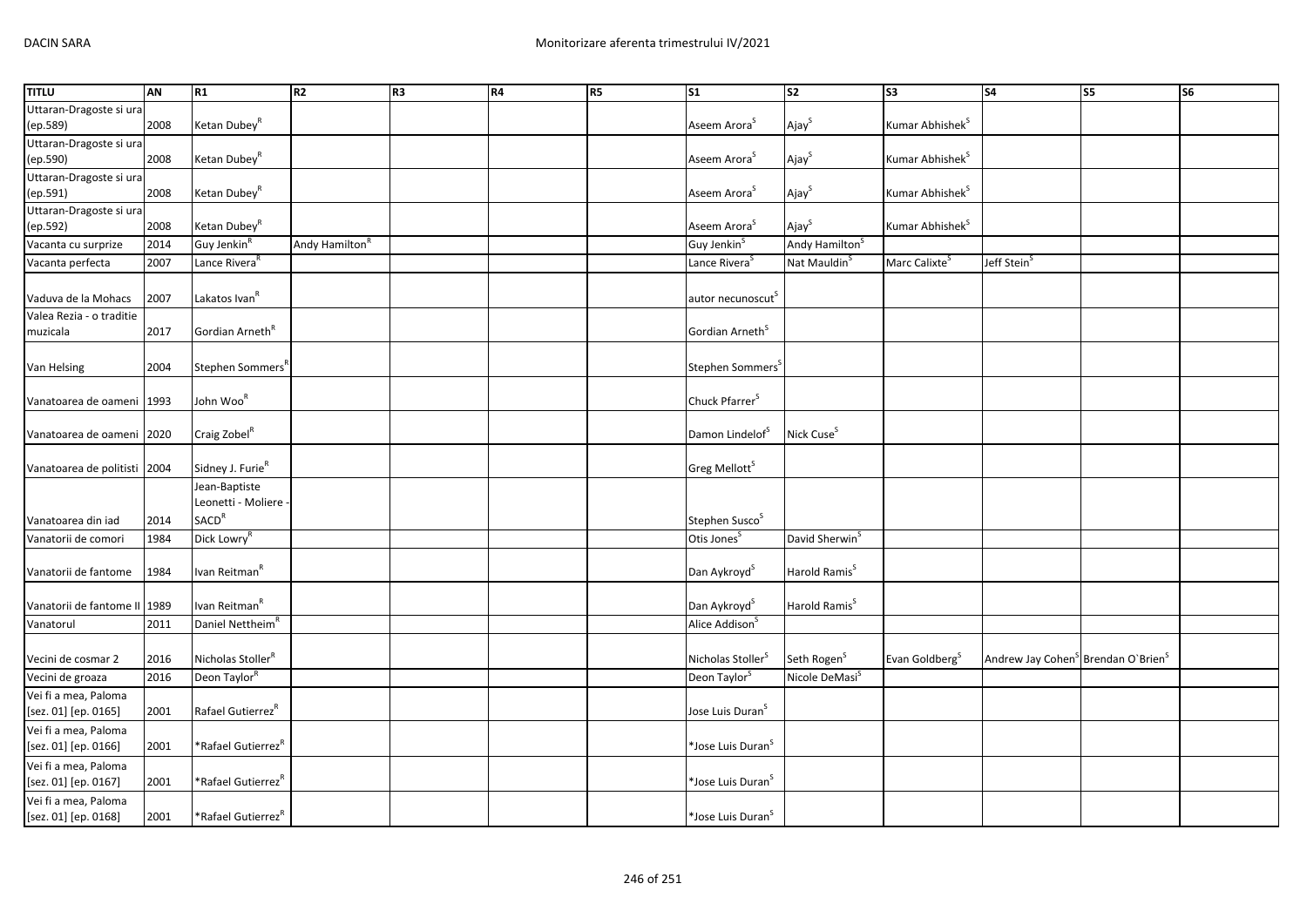| <b>TITLU</b>                                 | AN   | R <sub>1</sub>                 | R2 | R3 | R4 | R5 | S <sub>1</sub>                 | $\overline{\text{S2}}$ | S3 | <b>S4</b> | <b>S5</b> | <b>S6</b> |
|----------------------------------------------|------|--------------------------------|----|----|----|----|--------------------------------|------------------------|----|-----------|-----------|-----------|
| Vei fi a mea, Paloma                         |      |                                |    |    |    |    |                                |                        |    |           |           |           |
| [sez. 01] [ep. 0169]                         | 2001 | "Rafael Gutierrez              |    |    |    |    | *Jose Luis Duran <sup>S</sup>  |                        |    |           |           |           |
| Vei fi a mea, Paloma                         |      |                                |    |    |    |    |                                |                        |    |           |           |           |
| [sez. 01] [ep. 0170]                         | 2001 | *Rafael Gutierrez <sup>R</sup> |    |    |    |    | *Jose Luis Duran <sup>S</sup>  |                        |    |           |           |           |
| Vei fi a mea, Paloma                         |      |                                |    |    |    |    |                                |                        |    |           |           |           |
| [sez. 01] [ep. 0171]                         | 2001 | *Rafael Gutierrez <sup>R</sup> |    |    |    |    | *Jose Luis Duran $^{\text{S}}$ |                        |    |           |           |           |
| Vei fi a mea, Paloma                         |      |                                |    |    |    |    |                                |                        |    |           |           |           |
| [sez. 01] [ep. 0172]                         | 2001 | *Rafael Gutierrez <sup>R</sup> |    |    |    |    | *Jose Luis Duran <sup>S</sup>  |                        |    |           |           |           |
| Vei fi a mea, Paloma                         |      |                                |    |    |    |    |                                |                        |    |           |           |           |
| [sez. 01] [ep. 0173]                         | 2001 | *Rafael Gutierrez <sup>R</sup> |    |    |    |    | *Jose Luis Duran <sup>S</sup>  |                        |    |           |           |           |
| Vei fi a mea, Paloma                         |      |                                |    |    |    |    |                                |                        |    |           |           |           |
| [sez. 01] [ep. 0174]                         | 2001 | Rafael Gutierrez <sup>K</sup>  |    |    |    |    | *Jose Luis Duran <sup>S</sup>  |                        |    |           |           |           |
|                                              |      |                                |    |    |    |    |                                |                        |    |           |           |           |
| Vei fi a mea, Paloma<br>[sez. 01] [ep. 0175] | 2001 | *Rafael Gutierrez <sup>R</sup> |    |    |    |    | *Jose Luis Duran <sup>S</sup>  |                        |    |           |           |           |
|                                              |      |                                |    |    |    |    |                                |                        |    |           |           |           |
| Vei fi a mea, Paloma                         | 2001 | *Rafael Gutierrez <sup>R</sup> |    |    |    |    | *Jose Luis Duran <sup>S</sup>  |                        |    |           |           |           |
| [sez. 01] [ep. 0176]                         |      |                                |    |    |    |    |                                |                        |    |           |           |           |
| Vei fi a mea, Paloma                         |      |                                |    |    |    |    | *Jose Luis Duran <sup>S</sup>  |                        |    |           |           |           |
| [sez. 01] [ep. 0177]                         | 2001 | *Rafael Gutierrez <sup>R</sup> |    |    |    |    |                                |                        |    |           |           |           |
| Vei fi a mea, Paloma                         |      |                                |    |    |    |    |                                |                        |    |           |           |           |
| [sez. 01] [ep. 0178]                         | 2001 | *Rafael Gutierrez <sup>R</sup> |    |    |    |    | *Jose Luis Duran <sup>S</sup>  |                        |    |           |           |           |
| Vei fi a mea, Paloma                         |      |                                |    |    |    |    |                                |                        |    |           |           |           |
| [sez. 01] [ep. 0179]                         | 2001 | *Rafael Gutierrez <sup>R</sup> |    |    |    |    | *Jose Luis Duran <sup>S</sup>  |                        |    |           |           |           |
| Vei fi a mea, Paloma                         |      |                                |    |    |    |    |                                |                        |    |           |           |           |
| [sez. 01] [ep. 0180]                         | 2002 | Martin Barraza <sup>R</sup>    |    |    |    |    | *Jose Luis Duran <sup>S</sup>  |                        |    |           |           |           |
| Vei fi a mea, Paloma                         |      |                                |    |    |    |    |                                |                        |    |           |           |           |
| [sez. 01] [ep. 0181]                         | 2002 | *Martin Barraza <sup>R</sup>   |    |    |    |    | *Jose Luis Duran <sup>S</sup>  |                        |    |           |           |           |
| Vei fi a mea, Paloma                         |      |                                |    |    |    |    |                                |                        |    |           |           |           |
| [sez. 01] [ep. 0182]                         | 2002 | Martin Barraza <sup>k</sup>    |    |    |    |    | *Jose Luis Duran <sup>S</sup>  |                        |    |           |           |           |
| Vei fi a mea, Paloma                         | 2002 | *Martin Barraza <sup>R</sup>   |    |    |    |    | *Jose Luis Duran <sup>S</sup>  |                        |    |           |           |           |
| [sez. 01] [ep. 0183]                         |      |                                |    |    |    |    |                                |                        |    |           |           |           |
| Vei fi a mea, Paloma                         | 2002 | Martin Barraza <sup>R</sup>    |    |    |    |    | *Jose Luis Duran <sup>S</sup>  |                        |    |           |           |           |
| [sez. 01] [ep. 0184]                         |      |                                |    |    |    |    |                                |                        |    |           |           |           |
| Vei fi a mea, Paloma<br>[sez. 01] [ep. 0185] | 2002 | *Martin Barraza <sup>R</sup>   |    |    |    |    | *Jose Luis Duran <sup>S</sup>  |                        |    |           |           |           |
|                                              |      |                                |    |    |    |    |                                |                        |    |           |           |           |
| Vei fi a mea, Paloma                         | 2002 | Martin Barraza <sup>R</sup>    |    |    |    |    | *Jose Luis Duran <sup>S</sup>  |                        |    |           |           |           |
| [sez. 01] [ep. 0186]                         |      |                                |    |    |    |    |                                |                        |    |           |           |           |
| Vei fi a mea, Paloma<br>[sez. 01] [ep. 0187] | 2002 | *Martin Barraza <sup>R</sup>   |    |    |    |    | *Jose Luis Duran <sup>S</sup>  |                        |    |           |           |           |
| Vei fi a mea, Paloma                         |      |                                |    |    |    |    |                                |                        |    |           |           |           |
| [sez. 01] [ep. 0188]                         | 2002 | Martin Barraza <sup>R</sup>    |    |    |    |    | *Jose Luis Duran <sup>S</sup>  |                        |    |           |           |           |
| Vei fi a mea, Paloma                         |      |                                |    |    |    |    |                                |                        |    |           |           |           |
|                                              |      |                                |    |    |    |    |                                |                        |    |           |           |           |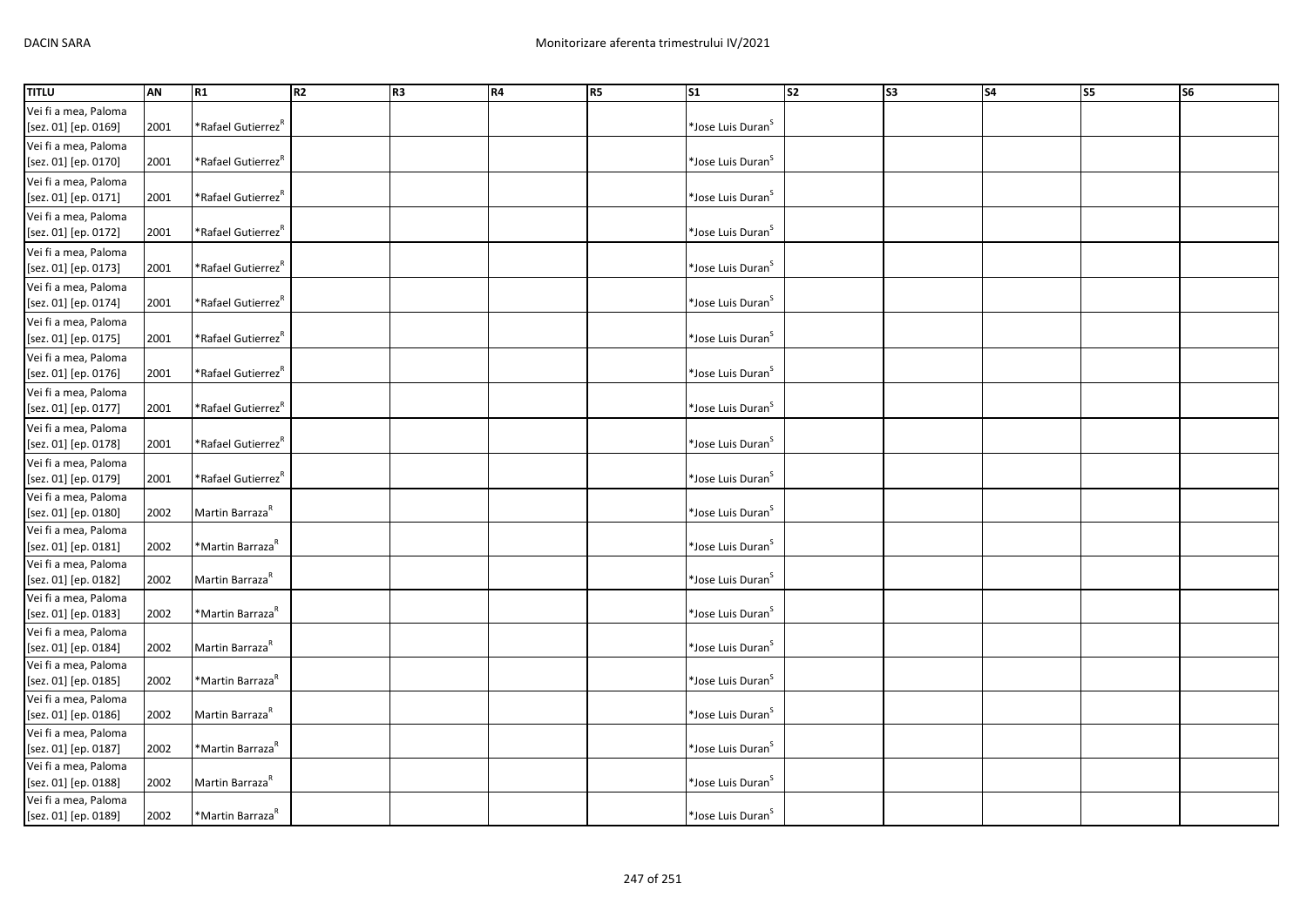| <b>TITLU</b>         | AN   | R1                           | R <sub>2</sub> | R <sub>3</sub> | R4 | R5 | S <sub>1</sub>                | s <sub>2</sub> | s <sub>3</sub> | <b>S4</b> | $\overline{\text{S}}$ | S6 |
|----------------------|------|------------------------------|----------------|----------------|----|----|-------------------------------|----------------|----------------|-----------|-----------------------|----|
| Vei fi a mea, Paloma |      |                              |                |                |    |    |                               |                |                |           |                       |    |
| [sez. 01] [ep. 0190] | 2002 | *Martin Barraza <sup>R</sup> |                |                |    |    | *Jose Luis Duran <sup>S</sup> |                |                |           |                       |    |
| Vei fi a mea, Paloma |      |                              |                |                |    |    |                               |                |                |           |                       |    |
| [sez. 01] [ep. 0191] | 2002 | *Martin Barraza <sup>R</sup> |                |                |    |    | *Jose Luis Duran <sup>S</sup> |                |                |           |                       |    |
| Vei fi a mea, Paloma |      |                              |                |                |    |    |                               |                |                |           |                       |    |
| [sez. 01] [ep. 0192] | 2002 | *Martin Barraza <sup>R</sup> |                |                |    |    | *Jose Luis Duran <sup>S</sup> |                |                |           |                       |    |
| Vei fi a mea, Paloma |      |                              |                |                |    |    |                               |                |                |           |                       |    |
| [sez. 01] [ep. 0193] | 2002 | *Martin Barraza <sup>R</sup> |                |                |    |    | *Jose Luis Duran <sup>S</sup> |                |                |           |                       |    |
| Vei fi a mea, Paloma |      |                              |                |                |    |    |                               |                |                |           |                       |    |
| [sez. 01] [ep. 0194] | 2002 | *Martin Barraza <sup>R</sup> |                |                |    |    | *Jose Luis Duran <sup>S</sup> |                |                |           |                       |    |
| Vei fi a mea, Paloma |      |                              |                |                |    |    |                               |                |                |           |                       |    |
| [sez. 01] [ep. 0195] | 2002 | *Martin Barraza <sup>R</sup> |                |                |    |    | *Jose Luis Duran <sup>S</sup> |                |                |           |                       |    |
| Vei fi a mea, Paloma |      |                              |                |                |    |    |                               |                |                |           |                       |    |
| [sez. 01] [ep. 0196] | 2002 | *Martin Barraza <sup>R</sup> |                |                |    |    | *Jose Luis Duran <sup>S</sup> |                |                |           |                       |    |
| Vei fi a mea, Paloma |      |                              |                |                |    |    |                               |                |                |           |                       |    |
| [sez. 01] [ep. 0197] | 2002 | *Martin Barraza <sup>k</sup> |                |                |    |    | *Jose Luis Duran <sup>S</sup> |                |                |           |                       |    |
| Vei fi a mea, Paloma |      |                              |                |                |    |    |                               |                |                |           |                       |    |
| [sez. 01] [ep. 0198] | 2002 | *Martin Barraza <sup>ĸ</sup> |                |                |    |    | *Jose Luis Duran <sup>S</sup> |                |                |           |                       |    |
| Vei fi a mea, Paloma |      |                              |                |                |    |    |                               |                |                |           |                       |    |
| [sez. 01] [ep. 0199] | 2002 | Martin Barraza <sup>R</sup>  |                |                |    |    | Jose Luis Duran <sup>S</sup>  |                |                |           |                       |    |
| Vei fi a mea, Paloma |      |                              |                |                |    |    |                               |                |                |           |                       |    |
| [sez. 01] [ep. 0200] | 2002 | *Martin Barraza <sup>R</sup> |                |                |    |    | *Jose Luis Duran <sup>S</sup> |                |                |           |                       |    |
| Vei fi a mea, Paloma |      |                              |                |                |    |    |                               |                |                |           |                       |    |
| [sez. 01] [ep. 0201] | 2002 | Martin Barraza <sup>R</sup>  |                |                |    |    | Jose Luis Duran <sup>S</sup>  |                |                |           |                       |    |
| Vei fi a mea, Paloma |      |                              |                |                |    |    |                               |                |                |           |                       |    |
| [sez. 01] [ep. 0202] | 2002 | *Martin Barraza <sup>k</sup> |                |                |    |    | *Jose Luis Duran <sup>S</sup> |                |                |           |                       |    |
| Vei fi a mea, Paloma |      |                              |                |                |    |    |                               |                |                |           |                       |    |
| [sez. 01] [ep. 0203] | 2002 | Martin Barraza <sup>k</sup>  |                |                |    |    | Jose Luis Duran <sup>S</sup>  |                |                |           |                       |    |
| Vei fi a mea, Paloma |      |                              |                |                |    |    |                               |                |                |           |                       |    |
| [sez. 01] [ep. 0204] | 2002 | *Martin Barraza <sup>R</sup> |                |                |    |    | *Jose Luis Duran <sup>S</sup> |                |                |           |                       |    |
| Vei fi a mea, Paloma |      |                              |                |                |    |    |                               |                |                |           |                       |    |
| [sez. 01] [ep. 0205] | 2002 | Martin Barraza <sup>R</sup>  |                |                |    |    | Jose Luis Duran <sup>S</sup>  |                |                |           |                       |    |
| Vei fi a mea, Paloma |      |                              |                |                |    |    |                               |                |                |           |                       |    |
| [sez. 01] [ep. 0206] | 2002 | *Martin Barraza <sup>R</sup> |                |                |    |    | *Jose Luis Duran <sup>S</sup> |                |                |           |                       |    |
| Vei fi a mea, Paloma |      |                              |                |                |    |    |                               |                |                |           |                       |    |
| [sez. 01] [ep. 0207] | 2002 | Martin Barraza <sup>R</sup>  |                |                |    |    | Jose Luis Duran <sup>S</sup>  |                |                |           |                       |    |
| Vei fi a mea, Paloma |      |                              |                |                |    |    |                               |                |                |           |                       |    |
| [sez. 01] [ep. 0208] | 2002 | *Martin Barraza <sup>R</sup> |                |                |    |    | *Jose Luis Duran <sup>S</sup> |                |                |           |                       |    |
| Vei fi a mea, Paloma |      |                              |                |                |    |    |                               |                |                |           |                       |    |
| [sez. 01] [ep. 0209] | 2002 | *Martin Barraza <sup>R</sup> |                |                |    |    | *Jose Luis Duran <sup>S</sup> |                |                |           |                       |    |
| Vei fi a mea, Paloma |      |                              |                |                |    |    |                               |                |                |           |                       |    |
| [sez. 01] [ep. 0210] | 2002 | *Martin Barraza <sup>R</sup> |                |                |    |    | *Jose Luis Duran <sup>S</sup> |                |                |           |                       |    |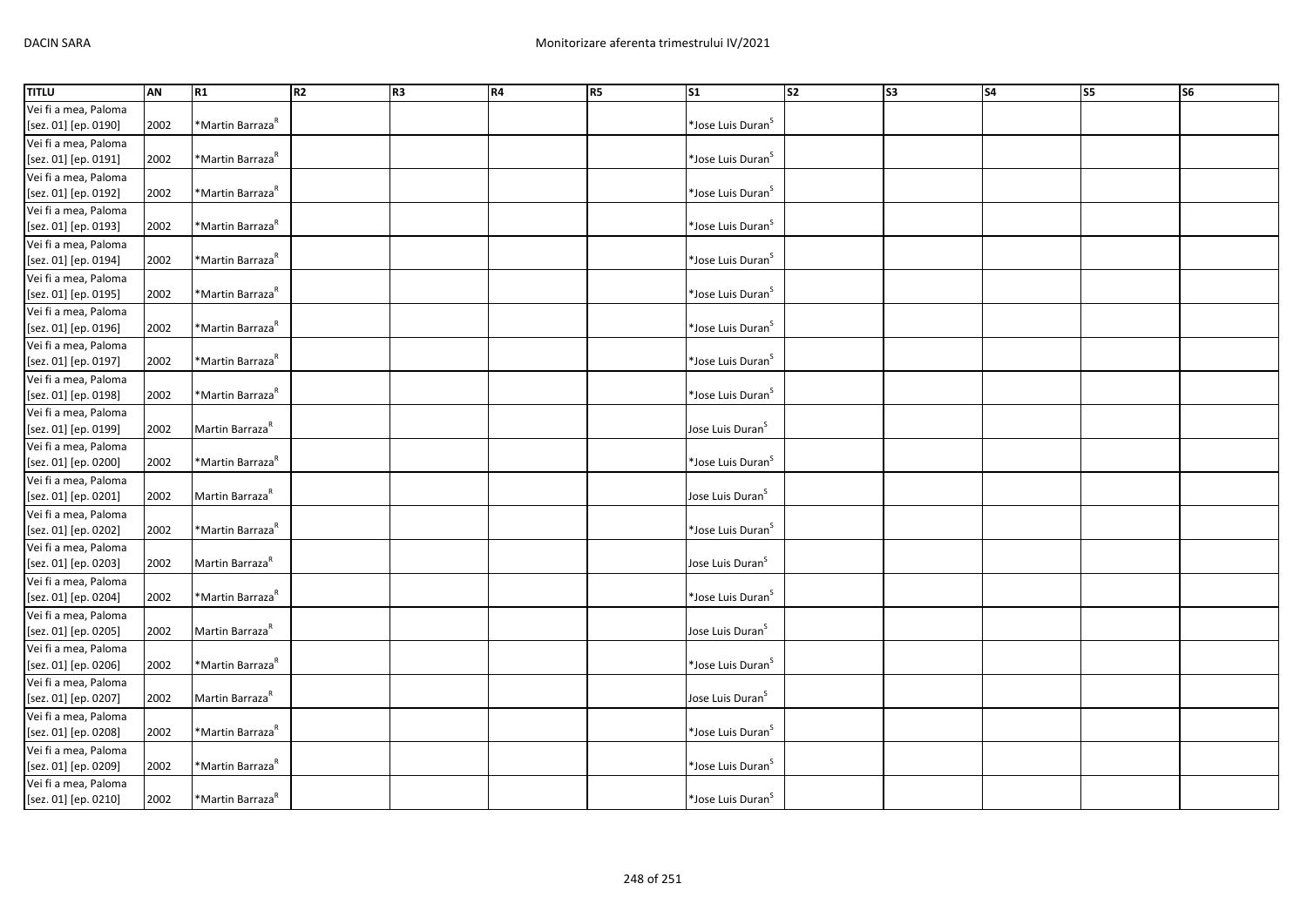| <b>TITLU</b>         | AN   | R1                           | R <sub>2</sub> | R3 | R4 | R <sub>5</sub> | $\overline{\text{S1}}$        | $\overline{\text{S2}}$ | S3 | $\overline{\phantom{a}}$ S4 | S5 | <b>S6</b> |
|----------------------|------|------------------------------|----------------|----|----|----------------|-------------------------------|------------------------|----|-----------------------------|----|-----------|
| Vei fi a mea, Paloma |      |                              |                |    |    |                |                               |                        |    |                             |    |           |
| [sez. 01] [ep. 0211] | 2002 | *Martin Barraza <sup>R</sup> |                |    |    |                | *Jose Luis Duran <sup>s</sup> |                        |    |                             |    |           |
| Vei fi a mea, Paloma |      |                              |                |    |    |                |                               |                        |    |                             |    |           |
| [sez. 01] [ep. 0212] | 2002 | *Martin Barraza <sup>R</sup> |                |    |    |                | *Jose Luis Duran <sup>S</sup> |                        |    |                             |    |           |
| Vei fi a mea, Paloma |      |                              |                |    |    |                |                               |                        |    |                             |    |           |
| [sez. 01] [ep. 0213] | 2002 | *Martin Barraza <sup>R</sup> |                |    |    |                | *Jose Luis Duran <sup>S</sup> |                        |    |                             |    |           |
| Vei fi a mea, Paloma |      |                              |                |    |    |                |                               |                        |    |                             |    |           |
| [sez. 01] [ep. 0214] | 2002 | *Martin Barraza <sup>R</sup> |                |    |    |                | *Jose Luis Duran <sup>S</sup> |                        |    |                             |    |           |
| Vei fi a mea, Paloma |      |                              |                |    |    |                |                               |                        |    |                             |    |           |
| [sez. 01] [ep. 0215] | 2002 | *Martin Barraza <sup>R</sup> |                |    |    |                | *Jose Luis Duran <sup>S</sup> |                        |    |                             |    |           |
| Vei fi a mea, Paloma |      |                              |                |    |    |                |                               |                        |    |                             |    |           |
| [sez. 01] [ep. 0216] | 2002 | *Martin Barraza <sup>R</sup> |                |    |    |                | *Jose Luis Duran <sup>S</sup> |                        |    |                             |    |           |
| Vei fi a mea, Paloma |      |                              |                |    |    |                |                               |                        |    |                             |    |           |
| [sez. 01] [ep. 0217] | 2002 | *Martin Barraza <sup>R</sup> |                |    |    |                | *Jose Luis Duran <sup>S</sup> |                        |    |                             |    |           |
| Vei fi a mea, Paloma |      |                              |                |    |    |                |                               |                        |    |                             |    |           |
| [sez. 01] [ep. 0218] | 2002 | *Martin Barraza <sup>R</sup> |                |    |    |                | *Jose Luis Duran <sup>S</sup> |                        |    |                             |    |           |
| Vei fi a mea, Paloma |      |                              |                |    |    |                |                               |                        |    |                             |    |           |
| [sez. 01] [ep. 0219] | 2002 | *Martin Barraza <sup>k</sup> |                |    |    |                | *Jose Luis Duran <sup>S</sup> |                        |    |                             |    |           |
| Vei fi a mea, Paloma |      |                              |                |    |    |                |                               |                        |    |                             |    |           |
| [sez. 01] [ep. 0220] | 2002 | *Martin Barraza <sup>R</sup> |                |    |    |                | *Jose Luis Duran <sup>S</sup> |                        |    |                             |    |           |
| Vei fi a mea, Paloma |      |                              |                |    |    |                |                               |                        |    |                             |    |           |
| [sez. 01] [ep. 0221] | 2002 | *Martin Barraza <sup>R</sup> |                |    |    |                | *Jose Luis Duran <sup>S</sup> |                        |    |                             |    |           |
| Vei fi a mea, Paloma |      |                              |                |    |    |                |                               |                        |    |                             |    |           |
| [sez. 01] [ep. 0222] | 2002 | *Martin Barraza <sup>R</sup> |                |    |    |                | *Jose Luis Duran <sup>S</sup> |                        |    |                             |    |           |
| Vei fi a mea, Paloma |      |                              |                |    |    |                |                               |                        |    |                             |    |           |
| [sez. 01] [ep. 0223] | 2002 | *Martin Barraza <sup>R</sup> |                |    |    |                | *Jose Luis Duran <sup>S</sup> |                        |    |                             |    |           |
| Vei fi a mea, Paloma |      |                              |                |    |    |                |                               |                        |    |                             |    |           |
| [sez. 01] [ep. 0224] | 2002 | *Martin Barraza <sup>R</sup> |                |    |    |                | *Jose Luis Duran <sup>S</sup> |                        |    |                             |    |           |
| Vei fi a mea, Paloma |      |                              |                |    |    |                |                               |                        |    |                             |    |           |
| [sez. 01] [ep. 0225] | 2002 | *Martin Barraza <sup>R</sup> |                |    |    |                | *Jose Luis Duran <sup>S</sup> |                        |    |                             |    |           |
| Vei fi a mea, Paloma |      |                              |                |    |    |                |                               |                        |    |                             |    |           |
| [sez. 01] [ep. 0226] | 2002 | *Martin Barraza <sup>k</sup> |                |    |    |                | *Jose Luis Duran <sup>5</sup> |                        |    |                             |    |           |
| Vei fi a mea, Paloma |      |                              |                |    |    |                |                               |                        |    |                             |    |           |
| [sez. 01] [ep. 0227] | 2002 | *Martin Barraza <sup>K</sup> |                |    |    |                | *Jose Luis Duran <sup>S</sup> |                        |    |                             |    |           |
| Vei fi a mea, Paloma |      |                              |                |    |    |                |                               |                        |    |                             |    |           |
| [sez. 01] [ep. 0228] | 2002 | *Martin Barraza <sup>R</sup> |                |    |    |                | *Jose Luis Duran <sup>S</sup> |                        |    |                             |    |           |
| Vei fi a mea, Paloma |      |                              |                |    |    |                |                               |                        |    |                             |    |           |
| [sez. 01] [ep. 0229] | 2002 | *Martin Barraza <sup>R</sup> |                |    |    |                | *Jose Luis Duran <sup>S</sup> |                        |    |                             |    |           |
| Vei fi a mea, Paloma |      |                              |                |    |    |                |                               |                        |    |                             |    |           |
| [sez. 01] [ep. 0230] | 2002 | *Martin Barraza <sup>R</sup> |                |    |    |                | *Jose Luis Duran <sup>S</sup> |                        |    |                             |    |           |
| Vei fi a mea, Paloma |      |                              |                |    |    |                |                               |                        |    |                             |    |           |
| [sez. 01] [ep. 0231] | 2002 | *Martin Barraza <sup>R</sup> |                |    |    |                | *Jose Luis Duran <sup>S</sup> |                        |    |                             |    |           |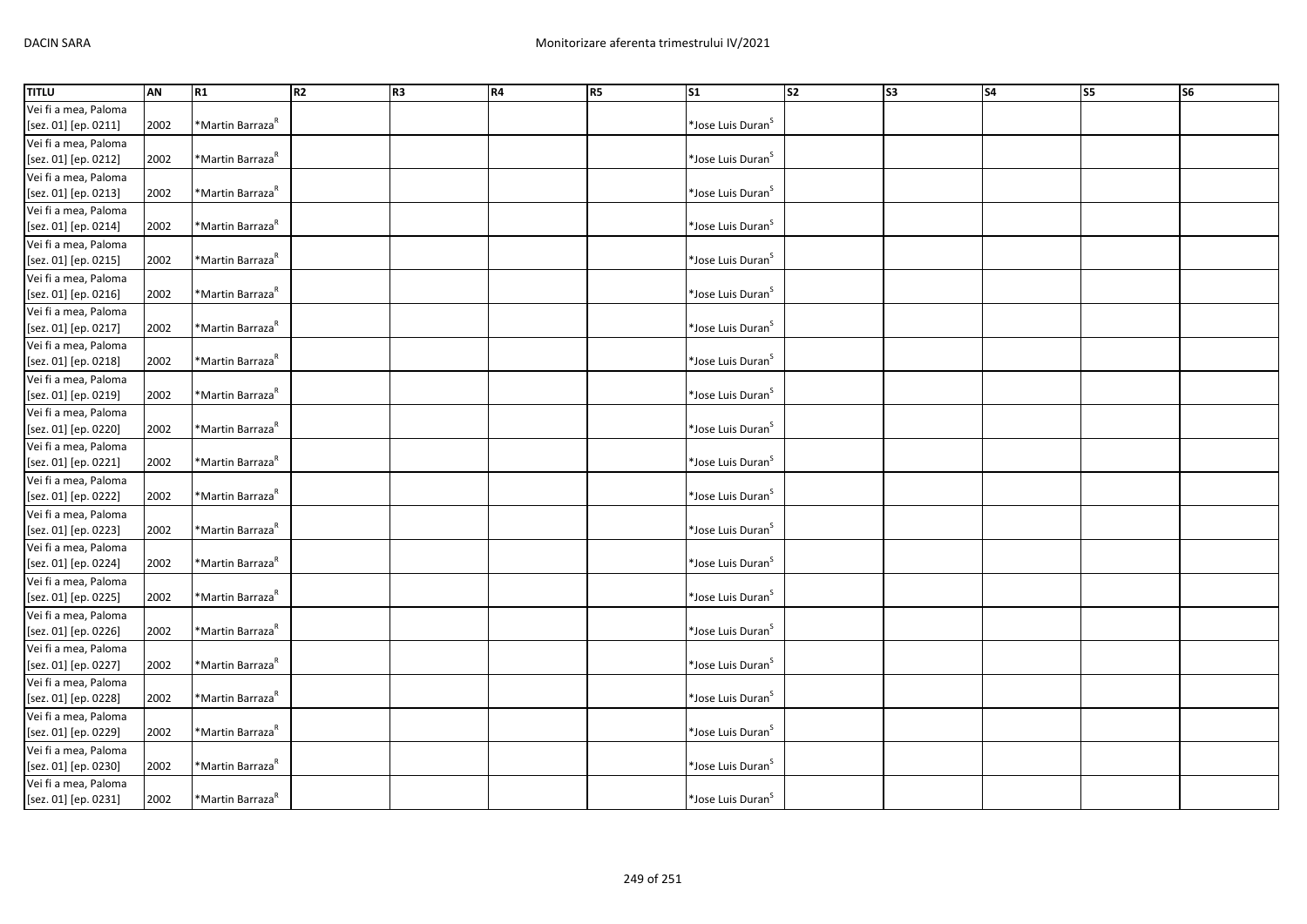| <b>TITLU</b>         | AN   | R <sub>1</sub>                  | R2                        | R <sub>3</sub> | R4 | R5 | S1                            | $\overline{\text{S2}}$        | S <sub>3</sub>              | S <sub>4</sub> | S5 | S6 |
|----------------------|------|---------------------------------|---------------------------|----------------|----|----|-------------------------------|-------------------------------|-----------------------------|----------------|----|----|
| Vei fi a mea, Paloma |      |                                 |                           |                |    |    |                               |                               |                             |                |    |    |
| [sez. 01] [ep. 0232] | 2002 | *Martin Barraza <sup>"</sup>    |                           |                |    |    | *Jose Luis Duran <sup>S</sup> |                               |                             |                |    |    |
| Vei fi a mea, Paloma |      |                                 |                           |                |    |    |                               |                               |                             |                |    |    |
| [sez. 01] [ep. 0233] | 2002 | *Martin Barraza <sup>R</sup>    |                           |                |    |    | *Jose Luis Duran <sup>S</sup> |                               |                             |                |    |    |
| Vei fi a mea, Paloma |      |                                 |                           |                |    |    |                               |                               |                             |                |    |    |
| [sez. 01] [ep. 0234] | 2002 | *Martin Barraza <sup>R</sup>    |                           |                |    |    | *Jose Luis Duran <sup>S</sup> |                               |                             |                |    |    |
| Vei fi a mea, Paloma |      |                                 |                           |                |    |    |                               |                               |                             |                |    |    |
| [sez. 01] [ep. 0235] | 2002 | *Martin Barraza <sup>R</sup>    |                           |                |    |    | *Jose Luis Duran <sup>S</sup> |                               |                             |                |    |    |
| Vei fi a mea, Paloma |      |                                 |                           |                |    |    |                               |                               |                             |                |    |    |
| [sez. 01] [ep. 0236] | 2002 | *Martin Barraza <sup>R</sup>    |                           |                |    |    | *Jose Luis Duran <sup>S</sup> |                               |                             |                |    |    |
| Vei fi a mea, Paloma |      |                                 |                           |                |    |    |                               |                               |                             |                |    |    |
| [sez. 01] [ep. 0237] | 2002 | *Martin Barraza <sup>R</sup>    |                           |                |    |    | *Jose Luis Duran <sup>S</sup> |                               |                             |                |    |    |
| Vei fi a mea, Paloma |      |                                 |                           |                |    |    |                               |                               |                             |                |    |    |
| [sez. 01] [ep. 0238] | 2002 | *Martin Barraza <sup>"</sup>    |                           |                |    |    | *Jose Luis Duran <sup>5</sup> |                               |                             |                |    |    |
| Viata de liceu       | 1998 | Deborah Kaplan <sup>R</sup>     | Harry Elfont <sup>R</sup> |                |    |    | Deborah Kaplan <sup>S</sup>   | Harry Elfont <sup>S</sup>     |                             |                |    |    |
|                      |      |                                 |                           |                |    |    | David Magee -                 |                               |                             |                |    |    |
| Viata lui Pi         | 2012 | Ang Lee - ALCSR                 |                           |                |    |    | ALCS <sup>S</sup>             |                               |                             |                |    |    |
|                      |      |                                 |                           |                |    |    |                               | Laura Toscano -               |                             |                |    |    |
| Viata visata         |      |                                 |                           |                |    |    | Franco Marotta                | Laura Concetta                |                             |                |    |    |
| [sez.002][ep.0004]   | 2020 | Ricky Tognazzi <sup>R</sup>     |                           |                |    |    | <b>SIAE</b> <sup>S</sup>      | Toscano - SIAE <sup>S</sup>   |                             |                |    |    |
|                      |      |                                 |                           |                |    |    |                               | Laura Toscano -               |                             |                |    |    |
| Viata visata         |      |                                 |                           |                |    |    | Franco Marotta -              | Laura Concetta                |                             |                |    |    |
| [sez.002][ep.0005]   | 2020 | Ricky Tognazzi <sup>R</sup>     |                           |                |    |    | SIAE <sup>S</sup>             | Toscano - SIAE <sup>S</sup>   |                             |                |    |    |
|                      |      |                                 |                           |                |    |    |                               | Laura Toscano -               |                             |                |    |    |
| Viata visata         |      |                                 |                           |                |    |    | Franco Marotta                | Laura Concetta                |                             |                |    |    |
| [sez.002][ep.0006]   | 2020 | Ricky Tognazzi <sup>R</sup>     |                           |                |    |    | SIAE <sup>S</sup>             | Toscano - SIAE <sup>S</sup>   |                             |                |    |    |
| Villains             | 2019 | Dan Berk <sup>R</sup>           | Robert Olsen <sup>R</sup> |                |    |    | Dan Berk <sup>S</sup>         | Robert Olsen <sup>S</sup>     |                             |                |    |    |
|                      |      | James Oakley -                  |                           |                |    |    | James Oakley -                |                               |                             |                |    |    |
| Vin britanicii       | 2018 | James Haslam <sup>R</sup>       |                           |                |    |    | James Haslam <sup>S</sup>     | Alex Michaelides <sup>S</sup> |                             |                |    |    |
| Vinerea trasnita     | 2003 | Mark Waters <sup>R</sup>        |                           |                |    |    | Heather Hach <sup>5</sup>     | Leslie Dixon <sup>S</sup>     |                             |                |    |    |
| Vis de iarna         | 2018 | Scott Smith <sup>R</sup>        |                           |                |    |    | Rick Garman <sup>5</sup>      |                               |                             |                |    |    |
| Voyagers             | 2021 | Neil Burger <sup>R</sup>        |                           |                |    |    | Neil Burger <sup>S</sup>      |                               |                             |                |    |    |
| Vrei sa te insori cu |      |                                 |                           |                |    |    |                               |                               |                             |                |    |    |
| mine?                | 2009 | Anne Fletcher <sup>R</sup>      |                           |                |    |    | Pete Chiarelli <sup>S</sup>   |                               |                             |                |    |    |
|                      |      |                                 |                           |                |    |    |                               |                               |                             |                |    |    |
| Vremea razbunarii    | 1996 | Joel Schumacher <sup>R</sup>    |                           |                |    |    | Akiva Goldsman <sup>5</sup>   |                               |                             |                |    |    |
| Vremuri întunecate   | 2011 | Chris Gorak <sup>R</sup>        |                           |                |    |    | Jon Spaihts <sup>S</sup>      |                               |                             |                |    |    |
|                      |      |                                 |                           |                |    |    |                               |                               |                             |                |    |    |
|                      |      | Ayerra Diaz Jose                |                           |                |    |    | Nadal Sanchez                 | <b>Cisneros Onoro</b>         |                             |                |    |    |
| Vulturul rosu        | 2011 | Ramon - SGAE <sup>R</sup>       |                           |                |    |    | Pilar - SGAE <sup>S</sup>     | Guillermo - SGAE <sup>S</sup> |                             |                |    |    |
|                      |      | Timur                           |                           |                |    |    |                               |                               |                             |                |    |    |
| Wanted: Asasinii     | 2008 | <b>Bekmambetov</b> <sup>R</sup> |                           |                |    |    | Chris Morgan <sup>5</sup>     | Derek Haas <sup>S</sup>       | Michael Brandt <sup>S</sup> |                |    |    |